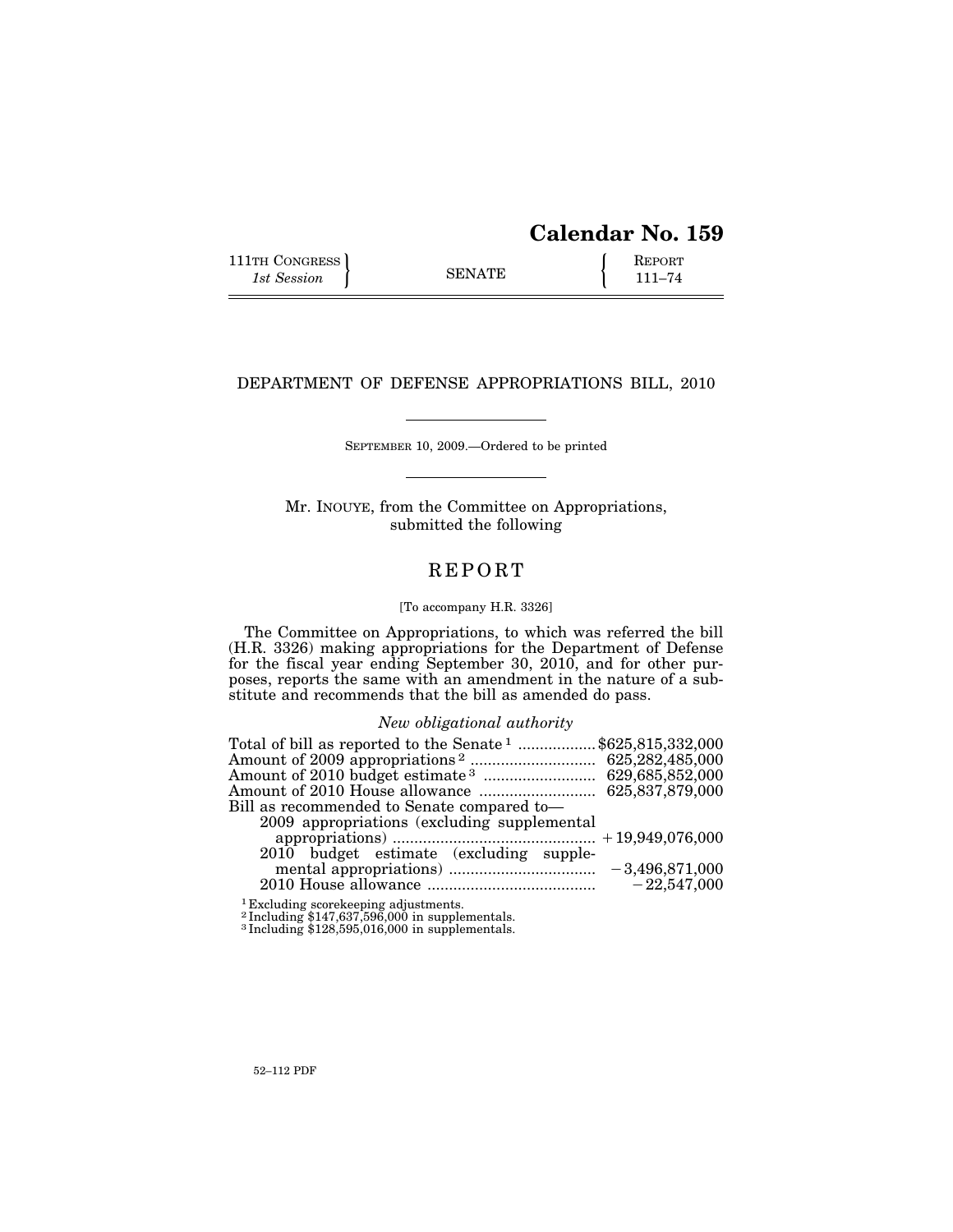# C O N T E N T S <u>and the state of the state</u>

| Background:                                                  | Page           |
|--------------------------------------------------------------|----------------|
|                                                              | $\overline{5}$ |
|                                                              | $\bf 5$        |
|                                                              | $\overline{5}$ |
| Title I:                                                     |                |
| Military Personnel:                                          |                |
|                                                              | 9              |
|                                                              | 9              |
|                                                              | 12             |
|                                                              | 15             |
|                                                              | 18             |
|                                                              | 21             |
|                                                              | 23             |
|                                                              | 25             |
|                                                              | 27             |
|                                                              | 29             |
|                                                              | 31             |
| Title II:                                                    |                |
| Operation and Maintenance:                                   |                |
|                                                              | 34             |
|                                                              | 36             |
|                                                              | 41             |
|                                                              | 46             |
|                                                              | 49             |
|                                                              | 54             |
|                                                              | 59             |
|                                                              | 61             |
|                                                              | 64             |
|                                                              | 66             |
|                                                              | 68             |
| Operation and Maintenance, Air National Guard                | 72             |
|                                                              | 74             |
|                                                              | 74             |
|                                                              | 74             |
|                                                              | 74             |
|                                                              | 75             |
|                                                              | 75             |
|                                                              | 75             |
| Overseas Humanitarian, Disaster, and Civic Aid               | 75             |
|                                                              | 75             |
| Department of Defense Acquisition Workforce Development Fund | 75             |
| Title III:                                                   |                |
| Procurement:                                                 |                |
|                                                              | 78             |
|                                                              | 81             |
| Procurement of Weapons and Tracked Combat Vehicles, Army     | 84             |
|                                                              | 87             |
|                                                              | 90             |
|                                                              | 100            |
|                                                              | 104            |
| Procurement of Ammunition, Navy and Marine Corps             | 108            |
|                                                              | 111            |
|                                                              | 114            |
|                                                              | 123            |
|                                                              | 128            |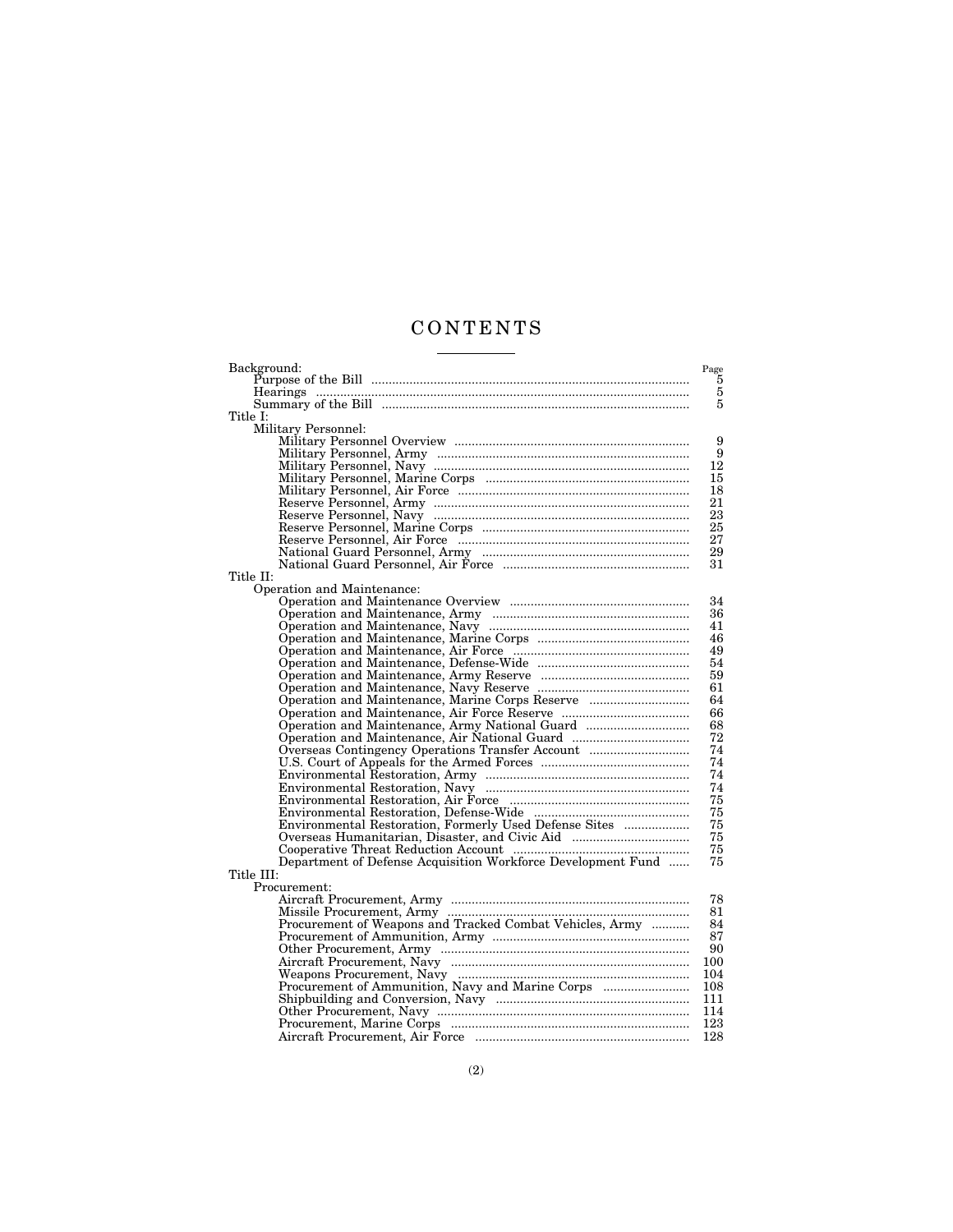| Title III-Continued                                           |            |
|---------------------------------------------------------------|------------|
| Procurement—Continued                                         |            |
|                                                               | 134        |
|                                                               | 137        |
|                                                               | 139        |
|                                                               |            |
|                                                               |            |
|                                                               |            |
| Title IV:<br>Research, Development, Test and Evaluation:      |            |
| Research, Development, Test and Evaluation Overview           | 155        |
| Research, Development, Test and Evaluation, Army              | 156        |
| Research, Development, Test and Evaluation, Navy              | 173        |
|                                                               |            |
| Research, Development, Test and Evaluation, Defense-Wide  201 |            |
|                                                               | 218        |
| Title V:                                                      |            |
| Revolving and Management Funds:                               |            |
|                                                               | 220        |
|                                                               | 220        |
| Title VI:                                                     |            |
| Other Department of Defense Appropriations:                   |            |
|                                                               | 221        |
|                                                               |            |
|                                                               |            |
|                                                               | 227        |
| Title VII:                                                    |            |
| Related Agencies:                                             |            |
| Central Intelligence Agency Retirement and Disability System  |            |
|                                                               | 228        |
|                                                               | 228        |
|                                                               | 229        |
| Title IX: Overseas Contingency Operations:                    |            |
|                                                               | 234        |
| Military Personnel:                                           | 236        |
|                                                               | 237        |
|                                                               | 238        |
|                                                               | 239        |
|                                                               |            |
|                                                               | 241        |
|                                                               |            |
|                                                               | 242        |
|                                                               | 242        |
|                                                               | 243        |
| Operation and Maintenance:                                    |            |
|                                                               | 243        |
|                                                               | 245        |
|                                                               | 246<br>246 |
|                                                               |            |
|                                                               |            |
|                                                               |            |
|                                                               |            |
|                                                               | 249        |
| Operation and Maintenance, Army National Guard                | 250        |
|                                                               | 250        |
|                                                               | 251        |
|                                                               | 251        |
| Procurement:                                                  |            |
|                                                               | 252        |
|                                                               | 253        |
| Procurement of Weapons and Tracked Combat Vehicles, Army      | 254        |
|                                                               | 254<br>255 |
|                                                               | 256        |
|                                                               | 257        |
|                                                               |            |

3

Page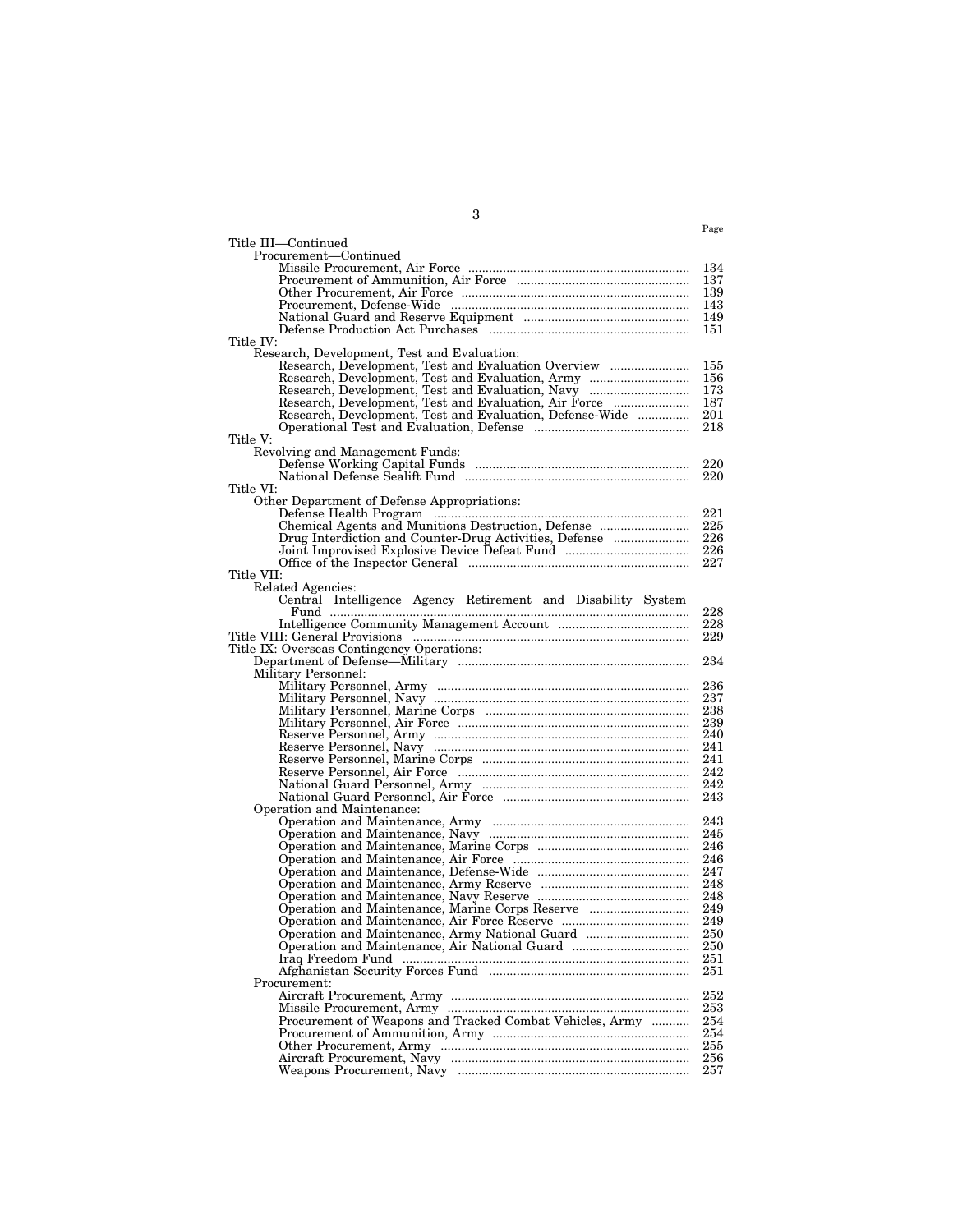|                                                                         | Page |
|-------------------------------------------------------------------------|------|
| Title IX—Continued                                                      |      |
| Procurement—Continued                                                   |      |
| Procurement of Ammunition, Navy and Marine Corps                        | 258  |
|                                                                         | 258  |
|                                                                         | 259  |
|                                                                         | 260  |
|                                                                         | 261  |
|                                                                         | 261  |
|                                                                         | 262  |
|                                                                         | 262  |
|                                                                         | 263  |
| Research, Development, Test and Evaluation:                             |      |
| Research, Development, Test and Evaluation, Army                        | 263  |
| Research, Development, Test and Evaluation, Navy                        | 264  |
| Research, Development, Test and Evaluation, Air Force                   | 264  |
| Research, Development, Test and Evaluation, Defense-Wide                | 265  |
| Revolving and Management Funds:                                         |      |
|                                                                         | 265  |
| Other Department of Defense Programs:                                   |      |
|                                                                         | 266  |
| Drug Interdiction and Counter-Drug Activities, Defense                  | 266  |
|                                                                         | 267  |
|                                                                         | 268  |
| General Provisions—This Title                                           | 268  |
| Compliance With Paragraph 7, Rule XVI of the Standing Rules of the Sen- |      |
| ate                                                                     | 270  |
| Compliance With Paragraph 7(c), Rule XXVI of the Standing Rules of the  |      |
| Senate                                                                  | 270  |
| Compliance With Paragraph 12, Rule XXVI of the Standing Rules of the    |      |
| Senate                                                                  | 271  |
|                                                                         | 272  |
|                                                                         | 272  |
|                                                                         | 296  |
|                                                                         |      |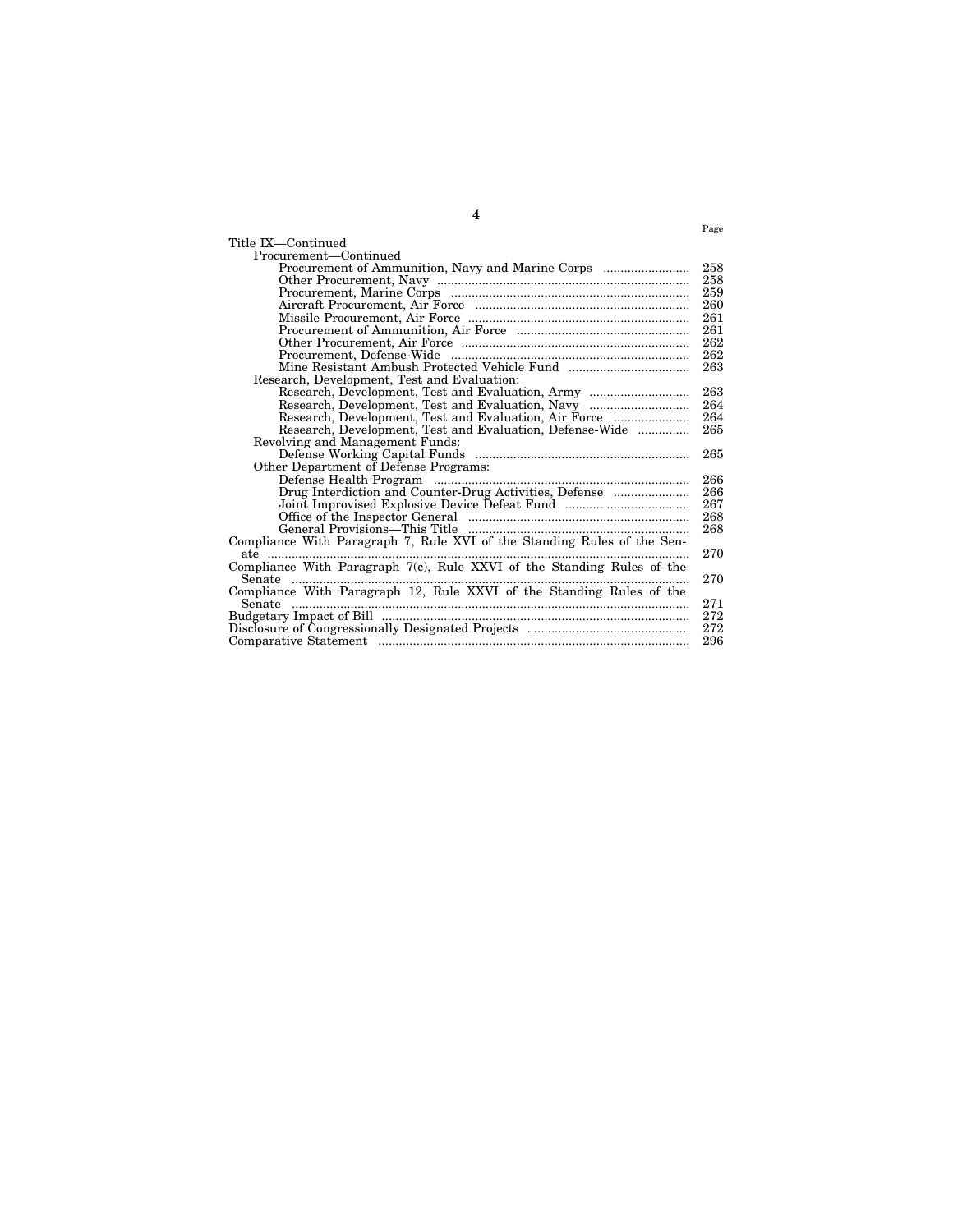### **BACKGROUND**

#### PURPOSE OF THE BILL

This bill makes appropriations for the military functions of the Department of Defense for the period October 1, 2009, through September 30, 2010. Functional areas include the pay, allowances, and support of military personnel, operation and maintenance of the forces, procurement of equipment and systems, and research, development, test and evaluation. Appropriations for foreign military assistance, military construction, family housing, nuclear weapons programs, and civil defense are provided in other bills.

#### **HEARINGS**

The Appropriations Subcommittee on Defense began hearings on March 18, 2009, and concluded them on June 18, 2009, after nine separate sessions. The subcommittee heard testimony from representatives of the Department of Defense, other Federal agencies, representatives of organizations, and the public.

#### SUMMARY OF THE BILL

The Committee recommendation of \$625,815,332,000 includes funding to develop, maintain, and equip the military forces of the United States in non-emergency appropriations.<br>The fiscal year 2010 budget request for activities funded in the

Department of Defense Appropriations bill totals \$629,685,852,000 in new budget authority including \$128,595,016,000 in contingency

In fiscal year 2009, the Congress appropriated \$625,282,485,000 for activities funded in this bill. This amount includes \$477,644,889,000 in non-emergency appropriations and

\$147,637,596,000 in emergency supplemental appropriations. The Committee recommendation in this bill is \$532,847,000 above the amount provided in fiscal year 2009 and \$3,870,520,000 below the amount requested for fiscal year 2010.

#### COMMITTEE RECOMMENDATIONS

The following table displays the recommendations for each title: [In thousands of dollars]

|                                                     | Fiscal year 2009<br>enacted | Fiscal year 2010<br>estimate | Committee<br>recommendation |
|-----------------------------------------------------|-----------------------------|------------------------------|-----------------------------|
|                                                     | 114.443.890                 | 125.264.942                  | 124.817.192                 |
|                                                     | 152.949.705                 | 156.444.204                  | 154.005.801                 |
|                                                     | 101.051.708                 | 105.213.426                  | 108.016.143                 |
| Title IV—Research, development, test and evaluation | 80.520.837                  | 78.634.289                   | 78.450.388                  |
|                                                     | 3.155.806                   | 3.119.762                    | 2.697.762                   |
| Title VI-Other Department of Defense programs       | 27.400.054                  | 31.439.501                   | 31.242.168                  |
|                                                     | 989.242                     | 963.712                      | 1.041.712                   |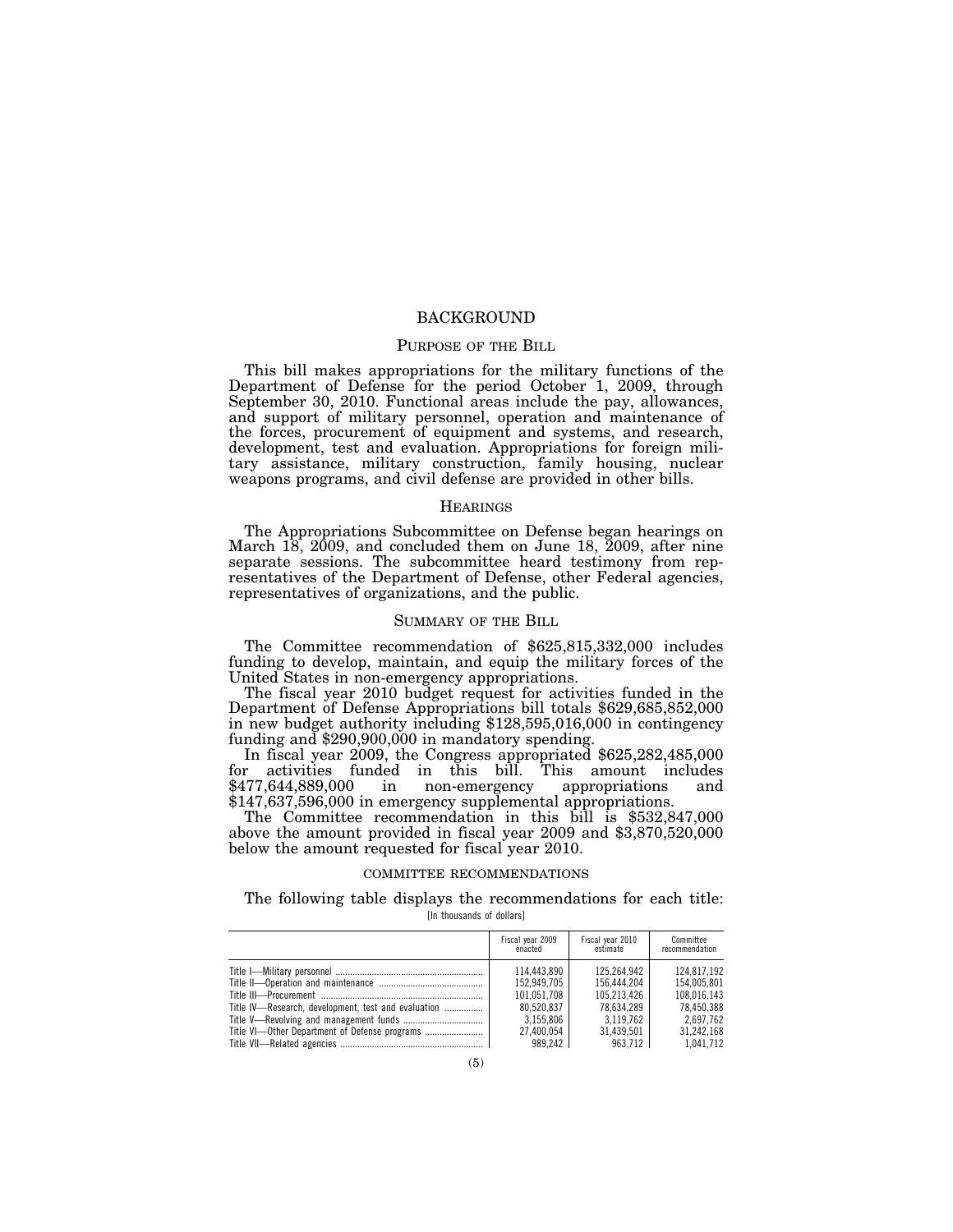| [In thousands of dollars] |  |  |
|---------------------------|--|--|
|---------------------------|--|--|

|                                                       | Fiscal year 2009<br>enacted              | Fiscal year 2010<br>estimate | Committee<br>recommendation |
|-------------------------------------------------------|------------------------------------------|------------------------------|-----------------------------|
|                                                       | $-2,866,353$<br>143,082,596<br>4.555.000 | 11.000<br>128,595,016        | $-2,677,201$<br>128,221,367 |
| Net grand total (including emergency supplemental ap- | 625,282,485                              | 629.685.852                  | 625,815,332                 |

1 Provided in Public Law 110–252 and Public Law 111–32.

2 Provided in Public Law 111–5.

### CLASSIFIED PROGRAM ADJUSTMENTS

The Committee recommends adjustments to certain classified programs, as explained in the classified annex to the Committee's report.

#### COMMITTEE INITIATIVES

In addition to items of interest to specific members, the Committee recommends funds for several initiatives which were not included in response to a request from a specific member. The items in this category are for programs, projects, or activities which the Committee believes are of inherent value for national defense. In several cases funds are restored for programs which were included in previous plans for the Defense Department and many others are for programs which the Committee believes are necessary to improve defense even though they have not been included under the request formulated by the administration. The initiatives in this category include increases for training ranges, alternative energy, corrosion control, and environmental remediation. Most projects include funding in several programs and across all services.

*Light Attack Aircraft*.—The Committee is aware that the Navy and Air Force are currently negotiating a memorandum of agreement to jointly conduct a demonstration designed to provide information on the benefits of a light attack aircraft to the warfighter. The Committee understands that the Navy and Air Force started this demonstration in fiscal year 2009 with a below threshold reprogramming of funding and anticipate reprogramming fiscal year 2010 funding to continue the effort. The Committee contends that this effort constitutes a new start and should have followed the new start notification process. Further, the Committee directs the Navy and Air Force to use the prior approval reprogramming process to address any fiscal year 2010 funding requirements.

The Committee is also aware that the Quadrennial Defense Review may help inform the fiscal year 2011 budget decisions on this issue. The Committee expects that any fiscal year 2011 request for light attack aircraft funding will be based on validated requirements, a documented concept of operations, and capabilities demonstrations that have been coordinated across the military services. The Committee also encourages the Department to conduct a full and open competition for the lease or purchase of light attack aircraft.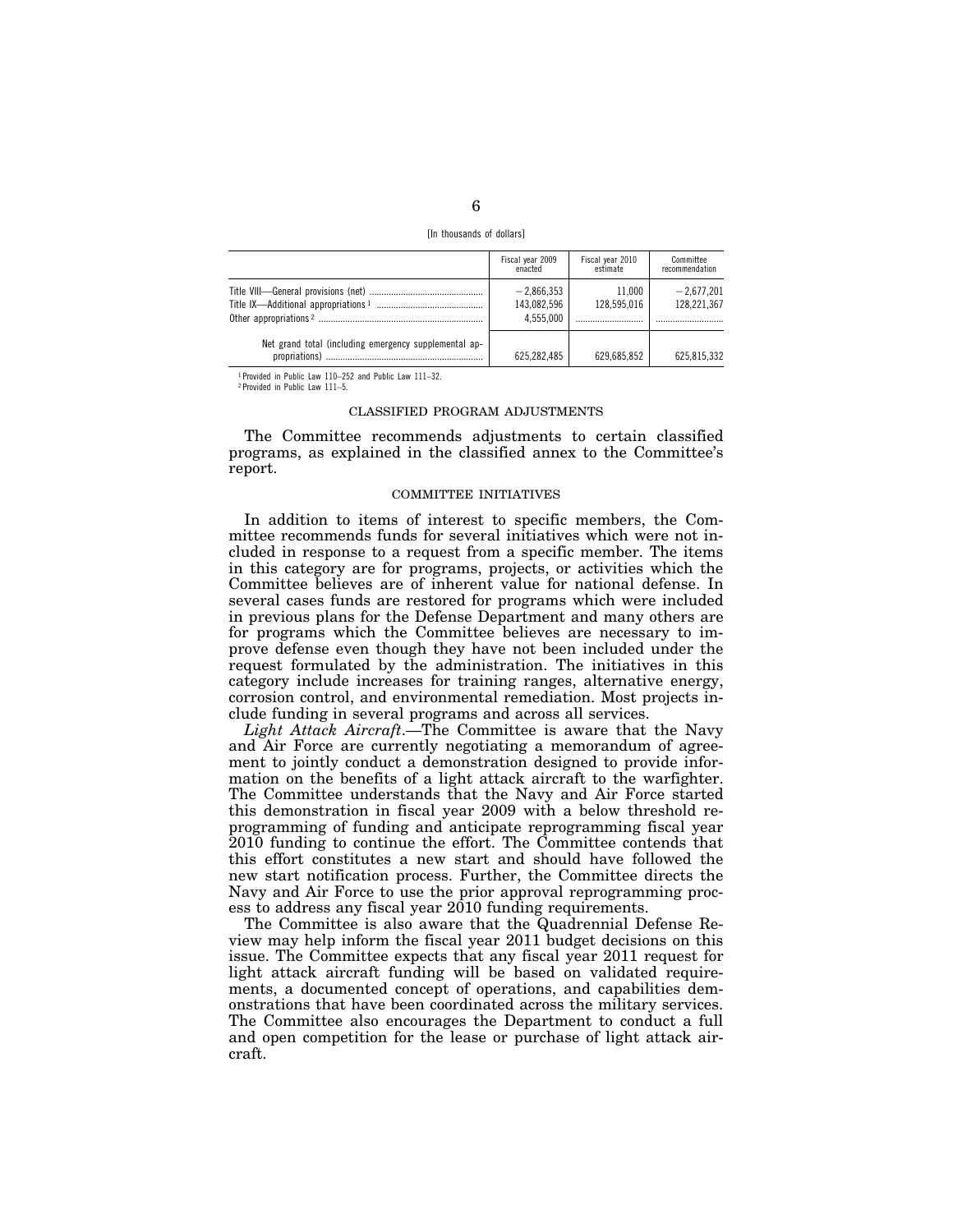# TITLE I

### MILITARY PERSONNEL

Funds appropriated under this title provide the resources required for basic pay, retired pay accrual, employers' contribution for Social Security taxes, basic allowance for subsistence, basic allowance for housing, special and incentive pays, permanent change of station travel, and other personnel costs for uniformed members of the Armed Forces.<br>The President's fiscal year 2010 budget requests a total of

\$125,264,942,000 for military personnel appropriations. This request funds an Active component end strength of 1,425,000 and a Reserve component end strength of 844,500.

#### SUMMARY OF COMMITTEE ACTION

The Committee recommends military personnel appropriations totaling \$124,817,192,000 for fiscal year 2010. This is \$447,750,000 below the budget estimate.

Committee recommended military personnel appropriations for fiscal year 2010 are summarized below:

#### SUMMARY OF MILITARY PERSONNEL APPROPRIATIONS

[In thousands of dollars]

| Account                   | 2010 budget<br>estimate | Committee<br>recommendation | Change from<br>budget estimate |
|---------------------------|-------------------------|-----------------------------|--------------------------------|
| Military Personnel:       |                         |                             |                                |
|                           | 41.312.448              | 41.267.448                  | $-45.000$                      |
|                           | 25.504.472              | 25.440.472                  | $-64.000$                      |
|                           | 12.915.790              | 12.883.790                  | $-32.000$                      |
|                           | 26.439.761              | 26.378.761                  | $-61.000$                      |
| Reserve Personnel:        |                         |                             |                                |
|                           | 4.336.656               | 4.286.656                   | $-50.000$                      |
|                           | 1.938.166               | 1.905.166                   | $-33,000$                      |
|                           | 617.500                 | 611.500                     | $-6.000$                       |
|                           | 1.607.712               | 1.584.712                   | $-23.000$                      |
| National Guard Personnel: |                         |                             |                                |
|                           | 7.621.488               | 7.535.088                   | $-86.400$                      |
|                           | 2.970.949               | 2.923.599                   | $-47.350$                      |
| Total                     | 125.264.942             | 124.817.192                 | $-447.750$                     |

Committee recommended end strengths for fiscal year 2010 are summarized below:

### RECOMMENDED END STRENGTH

| ltem            | 2009          | 2010 budget | Committee      | Change from     |
|-----------------|---------------|-------------|----------------|-----------------|
|                 | authorization | estimate    | recommendation | budget estimate |
| Active:<br>Army | 532.400       | 562.400     | 562.400        |                 |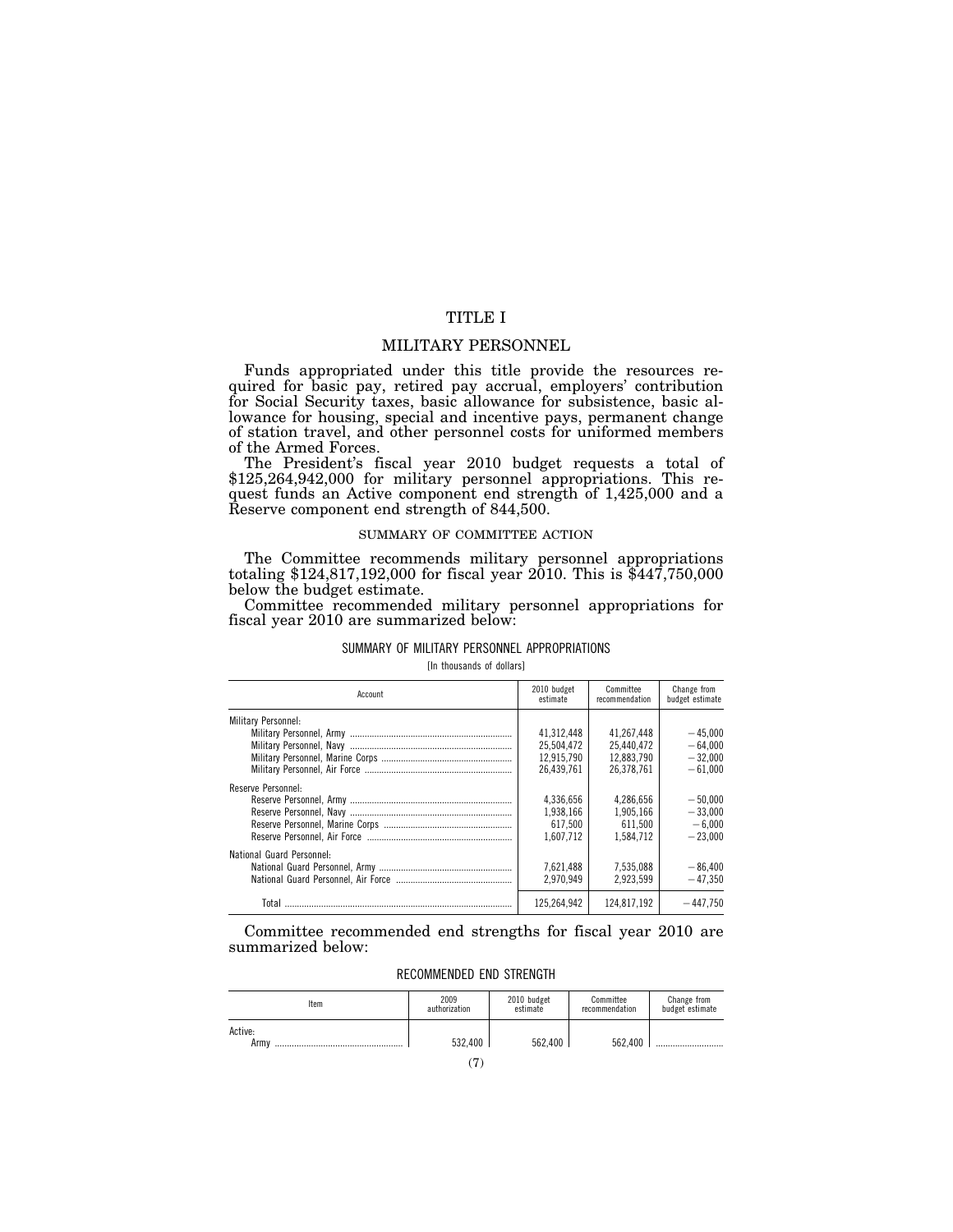| Item                 | 2009<br>authorization         | 2010 budget<br>estimate       | Committee<br>recommendation   | Change from<br>budget estimate |
|----------------------|-------------------------------|-------------------------------|-------------------------------|--------------------------------|
|                      | 326,323<br>194.000<br>317,050 | 328,800<br>202.100<br>331.700 | 328,800<br>202.100<br>331,700 |                                |
| Subtotal             | 1.369.773                     | 1,425,000                     | 1,425,000                     |                                |
| Selected Reserve:    |                               |                               |                               |                                |
|                      | 205,000<br>66,700             | 205,000<br>65.500             | 205,000<br>65.500             |                                |
| Marine Corps Reserve | 39,600                        | 39.600                        | 39.600                        |                                |
| Army National Guard  | 67.400<br>352.600             | 69.500<br>358.200             | 69.500<br>358.200             |                                |
|                      | 106.756                       | 106.700                       | 106.700                       |                                |
|                      | 838.056                       | 844.500                       | 844.500                       |                                |
| Total                | 2,207,829                     | 2,269,500                     | 2.269.500                     |                                |

Committee recommended end strengths for full-time support of the Reserve and Guard for fiscal year 2010 are summarized below:

RECOMMENDED ACTIVE GUARD AND RESERVE END STRENGTH

| Item                      | 2009<br>authorization | 2010 budget<br>estimate | Committee<br>recommendation | Change from<br>budget estimate |
|---------------------------|-----------------------|-------------------------|-----------------------------|--------------------------------|
| Active Guard and Reserve: |                       |                         |                             |                                |
|                           | 16.170                | 16,261                  | 16.261                      |                                |
|                           | 11.099                | 10,818                  | 10.818                      |                                |
| Marine Corps Reserve      | 2,261                 | 2,261                   | 2,261                       |                                |
|                           | 2.733                 | 2,896                   | 2.896                       |                                |
| Army National Guard       | 32.060                | 32,060                  | 32.060                      |                                |
| Air National Guard        | 14.360                | 14.555                  | 14.555                      |                                |
| Total                     | 78.683                | 78.851                  | 78.851                      |                                |

### RECOMMENDED MILITARY TECHNICIANS END STRENGTH

| Item                                | 2009<br>authorization | 2010 budget<br>estimate | Committee<br>recommendation | Change from<br>budget estimate |
|-------------------------------------|-----------------------|-------------------------|-----------------------------|--------------------------------|
| Military Technicians:               |                       |                         |                             |                                |
| Dual Status (minimum levels):       |                       |                         |                             |                                |
| Army Reserve                        | 8.395                 | 8.154                   | 8.395                       | $+241$                         |
| Air Force Reserve                   | 10,003                | 10,417                  | 10,417                      |                                |
| Army National Guard                 | 27,210                | 26,901                  | 27,210                      | $+309$                         |
| Air National Guard                  | 22,452                | 22,313                  | 22,313                      |                                |
|                                     | 68.060                | 67.785                  | 68.335                      | 550                            |
| Non-dual Status (numerical limits): |                       |                         |                             |                                |
|                                     | 595                   | 836                     | 595                         | $-241$                         |
|                                     | 90                    | 90                      | 90                          |                                |
| Armv National Guard                 | 1,600                 | 2,500                   | 1.600                       | $-900$                         |
|                                     | 350                   | 350                     | 350                         |                                |
|                                     | 2,635                 | 3.776                   | 2,635                       | $-1,141$                       |
| Total                               | 70.695                | 71.561                  | 70.970                      | $-591$                         |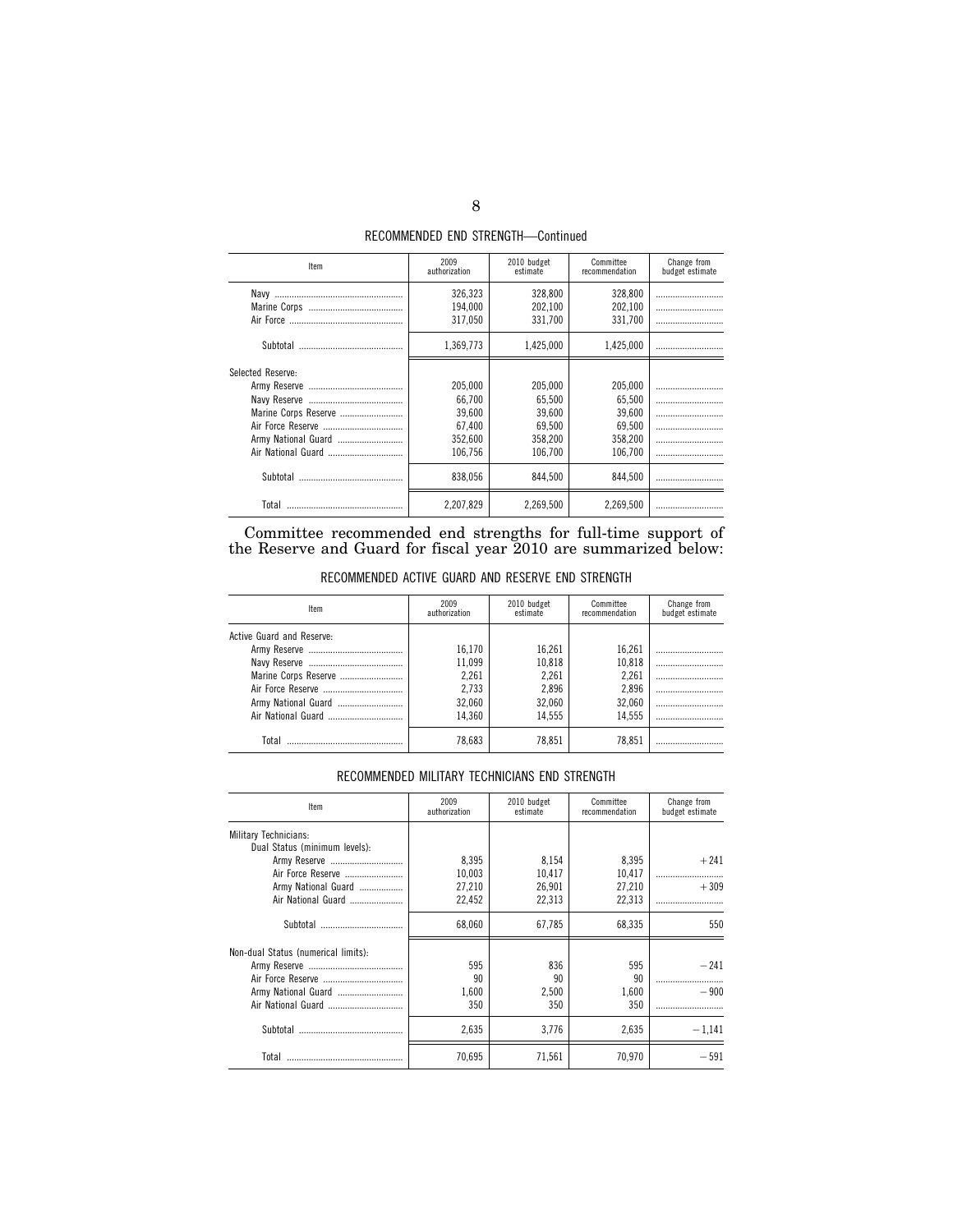#### MILITARY PERSONNEL OVERVIEW

The Department of Defense budget requests \$125,264,942,000 for the military personnel pay accounts for fiscal year 2010; an increase of \$10,821,052,000 or 9 percent over the current enacted amount of \$114,443,890,000 excluding supplemental appropriations.

*End Strength*.—The Committee supports the Army's new initiative to grow its end strength an additional 22,000 over the next few years and the Committee has fully funded this effort in title IX of this bill. The Marine Corps and Army Guard and Reserve components have achieved their grow the force end strength goals ahead of schedule and the fiscal year 2010 budget fully funds the sustainment of those end strength levels.

*Budgeted End Strength Levels*.—A Government Accountability Office [GAO] analysis of projected fiscal year 2010 end strength levels indicates that, based on current strength trends, several components should have either a lower total end strength or a less expensive combination of personnel than assumed in the fiscal year 2010 budget request. For this reason, the Army personnel account has been decreased by \$45,000,000; the Air Force by \$61,000,000; the Navy Reserve by \$4,000,000; and the Air National Guard by \$10,000,000.

*Unobligated Balances*.—Although the level of unobligated balances has decreased in recent years, a GAO analysis of past year obligation rates shows a continuing trend of underexecution for some components. For this reason, the Committee has determined that several active duty and reserve components' fiscal year 2010 military personnel budget requests are overstated and can be reduced. Therefore, the Committee recommends a total reduction of \$254,000,000 to the military personnel accounts.

#### MILITARY PERSONNEL, ARMY

| 39.901.547.000 |
|----------------|
|                |

The Committee recommends an appropriation of \$41,267,448,000. This is \$45,000,000 below the budget estimate.

#### COMMITTEE RECOMMENDED PROGRAM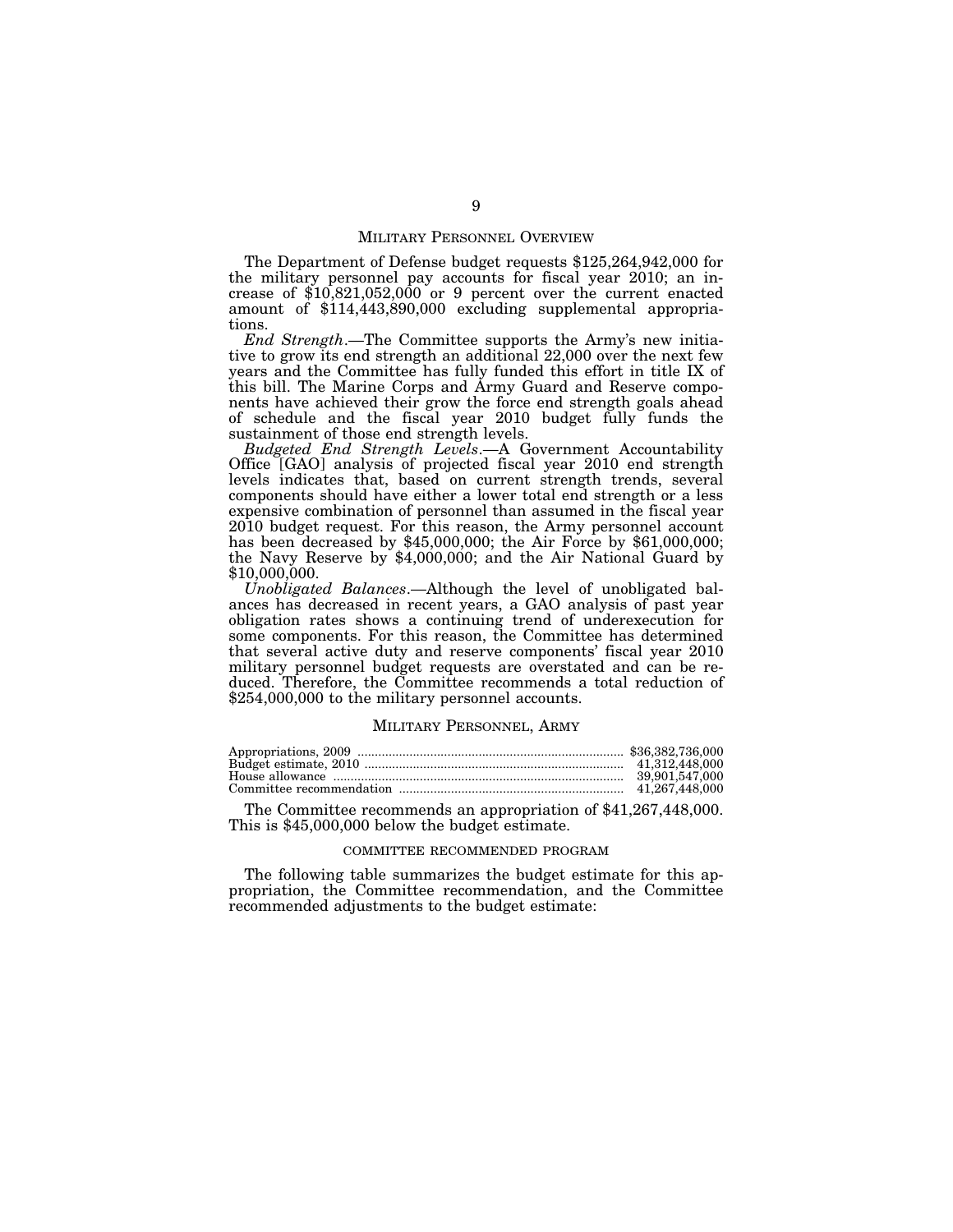| v            |
|--------------|
|              |
| <b>RSSID</b> |
|              |
|              |

|                  | In thousands of dollars]                                                                                                |                                                                                                                                                                      |                                                                                                                                                                           |                                      |                 |                 |
|------------------|-------------------------------------------------------------------------------------------------------------------------|----------------------------------------------------------------------------------------------------------------------------------------------------------------------|---------------------------------------------------------------------------------------------------------------------------------------------------------------------------|--------------------------------------|-----------------|-----------------|
|                  | tem                                                                                                                     | 2010 budget<br>estimate                                                                                                                                              | House allowance                                                                                                                                                           | Committee                            | Change from-    |                 |
|                  |                                                                                                                         |                                                                                                                                                                      |                                                                                                                                                                           | recommendation                       | Budget estimate | House allowance |
|                  | MILITARY PERSONNEL, ARMY                                                                                                |                                                                                                                                                                      |                                                                                                                                                                           |                                      |                 |                 |
| 5                | <b>INCES OF OFFICERS</b><br>ACTIVITY 1: PAY AND ALLOWA                                                                  |                                                                                                                                                                      |                                                                                                                                                                           | 5,117,038                            |                 |                 |
|                  | RETIRED PAY ACCRUAL                                                                                                     | $\begin{array}{l} 6, 117, 038 \\ 1, 975, 804 \\ 1, 758, 671 \\ 1, 758, 671 \\ 257, 783 \\ 94, 613 \\ 137, 621 \\ 187, 5441 \\ 187, 5441 \\ 187, 5441 \\ \end{array}$ | $\begin{array}{l} 6, 117, 038 \\ 1, 975, 804 \\ 1, 758, 671 \\ 257, 783 \\ 257, 783 \\ 94, 613 \\ 10, 849 \\ 187, 541 \\ 187, 541 \\ 187, 541 \\ 187, 893 \\ \end{array}$ | 1,975,804<br>1,758,671               |                 |                 |
|                  | :ING<br>BASIC ALLOWANCE FOR HOUS                                                                                        |                                                                                                                                                                      |                                                                                                                                                                           |                                      |                 |                 |
| <b>Examerado</b> | <b>ISTENCE</b><br>BASIC ALLOWANCE FOR SUBS<br>INCENTIVE PAYS                                                            |                                                                                                                                                                      |                                                                                                                                                                           | 257,783<br>94,613                    |                 |                 |
|                  |                                                                                                                         |                                                                                                                                                                      |                                                                                                                                                                           |                                      |                 | $+23,772$       |
|                  |                                                                                                                         |                                                                                                                                                                      |                                                                                                                                                                           | 334,621<br>187,541                   |                 |                 |
|                  |                                                                                                                         |                                                                                                                                                                      |                                                                                                                                                                           | 55,893                               |                 |                 |
|                  | SOCIAL SECURITY TAX                                                                                                     | 466,202                                                                                                                                                              | 466,202                                                                                                                                                                   | 466,202                              |                 |                 |
|                  | VITY <sub>1</sub><br>TOTAL, BUDGET ACTI                                                                                 | 11,248,166                                                                                                                                                           | 11,224,394                                                                                                                                                                | 11,248,166                           |                 | $+23,772$       |
|                  | ACTIVITY 2: PAY AND ALLOWANCES OF ENLISTED PERSONNEL                                                                    |                                                                                                                                                                      |                                                                                                                                                                           |                                      |                 |                 |
|                  |                                                                                                                         |                                                                                                                                                                      | 13,502,642<br>4,361,354                                                                                                                                                   | 13,502,642<br>4,361,354<br>4,468,975 |                 |                 |
|                  | RETIRED PAY ACCRUAL                                                                                                     |                                                                                                                                                                      |                                                                                                                                                                           |                                      |                 |                 |
|                  | $\frac{1}{2}$<br>BASIC ALLOWANCE FOR HOUS                                                                               |                                                                                                                                                                      |                                                                                                                                                                           |                                      |                 |                 |
| 888888           | $\mathsf{MCENINE}$ PAYS - интернетивности положительно положительно положительно положительно положительно положительно | $\begin{array}{l} 13,502,642\\ 4,361,354\\ 4,468,975\\ 107,268\\ 1435,924\\ 1,235,924\\ 843,556\\ 236,462 \end{array}$                                               | 4,468,975<br>107,268<br>1,087,310                                                                                                                                         | 107,268                              |                 | $+148,614$      |
|                  |                                                                                                                         |                                                                                                                                                                      | 843,556                                                                                                                                                                   | 1,235,924<br>843,556                 |                 |                 |
|                  |                                                                                                                         |                                                                                                                                                                      | 236,462                                                                                                                                                                   | 236,462                              |                 |                 |
| $\frac{25}{105}$ | SOCIAL SECURITY TAX                                                                                                     | ,032,953                                                                                                                                                             | ,032,953                                                                                                                                                                  | ,032,953                             |                 |                 |
|                  | $V\parallel$ $V$ $\ldots$<br>TOTAL, BUDGET ACTI                                                                         | 25,789,134                                                                                                                                                           | 25,640,520                                                                                                                                                                | 25,789,134                           |                 | $+148,614$      |
| $\overline{110}$ | OF CADETS<br>ACTIVITY 3: PAY AND ALLOW<br>ACADEMY CADETS                                                                | 73,317                                                                                                                                                               | 73,317                                                                                                                                                                    | 73,317                               |                 |                 |
|                  | ENLISTED PERSONNE<br>ACTIVITY 4: SUBSISTENCE OF                                                                         |                                                                                                                                                                      |                                                                                                                                                                           |                                      |                 |                 |
|                  | ISTENCE<br>BASIC ALLOWANCE FOR SUBS                                                                                     |                                                                                                                                                                      | 1,355,930                                                                                                                                                                 | 1,355,930                            |                 |                 |
| 11<br>12<br>11   | SUBSISTENCE-IN-KIND                                                                                                     | 1,355,930<br>948,208                                                                                                                                                 | 948,208<br>721                                                                                                                                                            | 948,208                              |                 |                 |
|                  | FAMILY SUBSISTENCE SUPPLE                                                                                               | 721                                                                                                                                                                  |                                                                                                                                                                           | 721                                  |                 |                 |
|                  | TOTAL, BUDGET ACTIVITY 4                                                                                                | 2,304,859                                                                                                                                                            | 2,304,859                                                                                                                                                                 | 2,304,859                            |                 |                 |

 $10\,$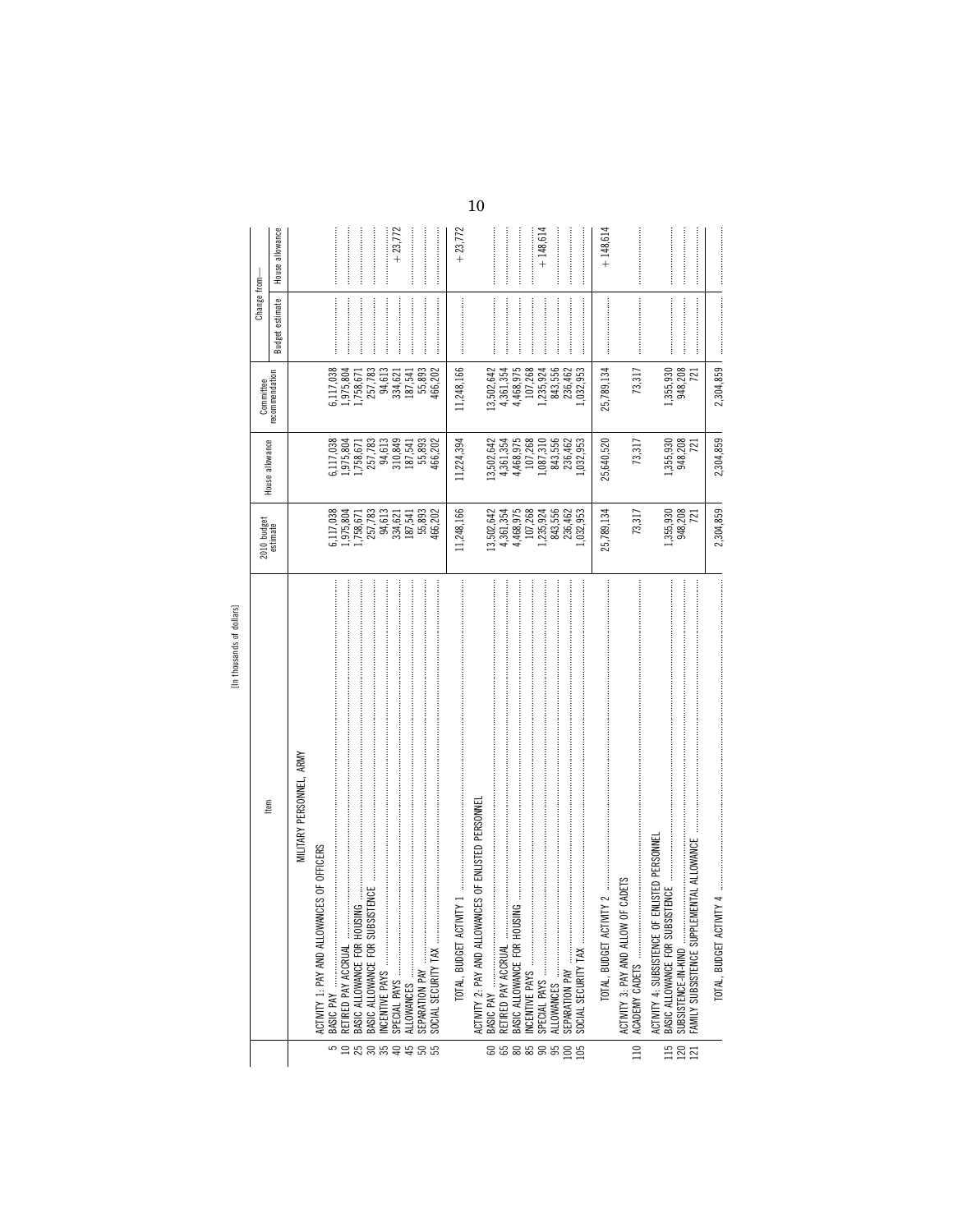|                  | ACTIVITY 5: PERMANENT CHANGE OF STATION TRAVEL                          |            |                                                                     |                    |           |              |
|------------------|-------------------------------------------------------------------------|------------|---------------------------------------------------------------------|--------------------|-----------|--------------|
| 125              | ACCESSION TRAVEL                                                        | 227,127    |                                                                     |                    |           |              |
|                  | TRAINING TRAVEL                                                         | 113,575    |                                                                     | 227,127<br>113,575 |           |              |
|                  |                                                                         | 373,132    |                                                                     | 373,132            |           |              |
|                  |                                                                         | 682,978    | 227, 127<br>113, 575<br>373, 132<br>682, 978<br>198, 509<br>12, 702 | 682,978            |           |              |
|                  |                                                                         | 198,509    |                                                                     | 198,509            |           |              |
|                  |                                                                         | 12,702     |                                                                     | 12,702             |           |              |
|                  | NON-TEMPORARY STORAGE                                                   | 8,924      | 8,924                                                               | 8,924              |           |              |
|                  | TEMPORARY LODGING EXPEN                                                 | 37,314     | 37,314                                                              | 37,314             |           |              |
|                  |                                                                         | 1,654,261  | 1,654,261                                                           | .,654,261          |           |              |
|                  | PERSONNEL COSTS<br>ACTIVITY 6: OTHER MILITARY                           |            |                                                                     |                    |           |              |
| $\approx$        | DESERTERS                                                               | 1,452      |                                                                     | 1,452              |           |              |
| 75               |                                                                         | 648        | 1,452<br>648                                                        | 648                |           |              |
|                  |                                                                         | 45,500     | 45,500                                                              | 45,500             |           |              |
| <b>885888858</b> |                                                                         | 180,493    | 180,493                                                             | 180,493            |           |              |
|                  |                                                                         | 45,288     | 45,288                                                              | 45,288             |           |              |
|                  | ADOPTION EXPENSES<br>TRANSPORTATION SUBSIDY                             | 264        | 264                                                                 | 264                |           |              |
|                  |                                                                         | 6,684      | 6,684                                                               | 6,684              |           |              |
|                  | MANCE                                                                   | 326        | 326                                                                 | 326                |           |              |
|                  | G CORPS (ROTC)<br>PARTIAL DISLOCATION ALLOW<br>RESERVE OFFICERS TRAININ | 143,586    | 143,586                                                             | 143,586            |           |              |
|                  |                                                                         | 63,721     | 63,721                                                              | 63,721             |           |              |
|                  |                                                                         | 487,962    | 487,962                                                             | 487,962            |           |              |
| 220              | LESS REIMBURSABLES                                                      | 245,251    | $-245,251$                                                          | $-245,251$         |           |              |
|                  | UNDISTRIBUTED ADJUSTMENT                                                |            | 1,238,515                                                           | $-45,000$          | $-45,000$ | $+1,193,515$ |
|                  | TOTAL, MILITARY PERSONNEL, ARMY                                         | 41,312,448 | 39,901,547                                                          | 41,267,448         | $-45,000$ | $+1,365,901$ |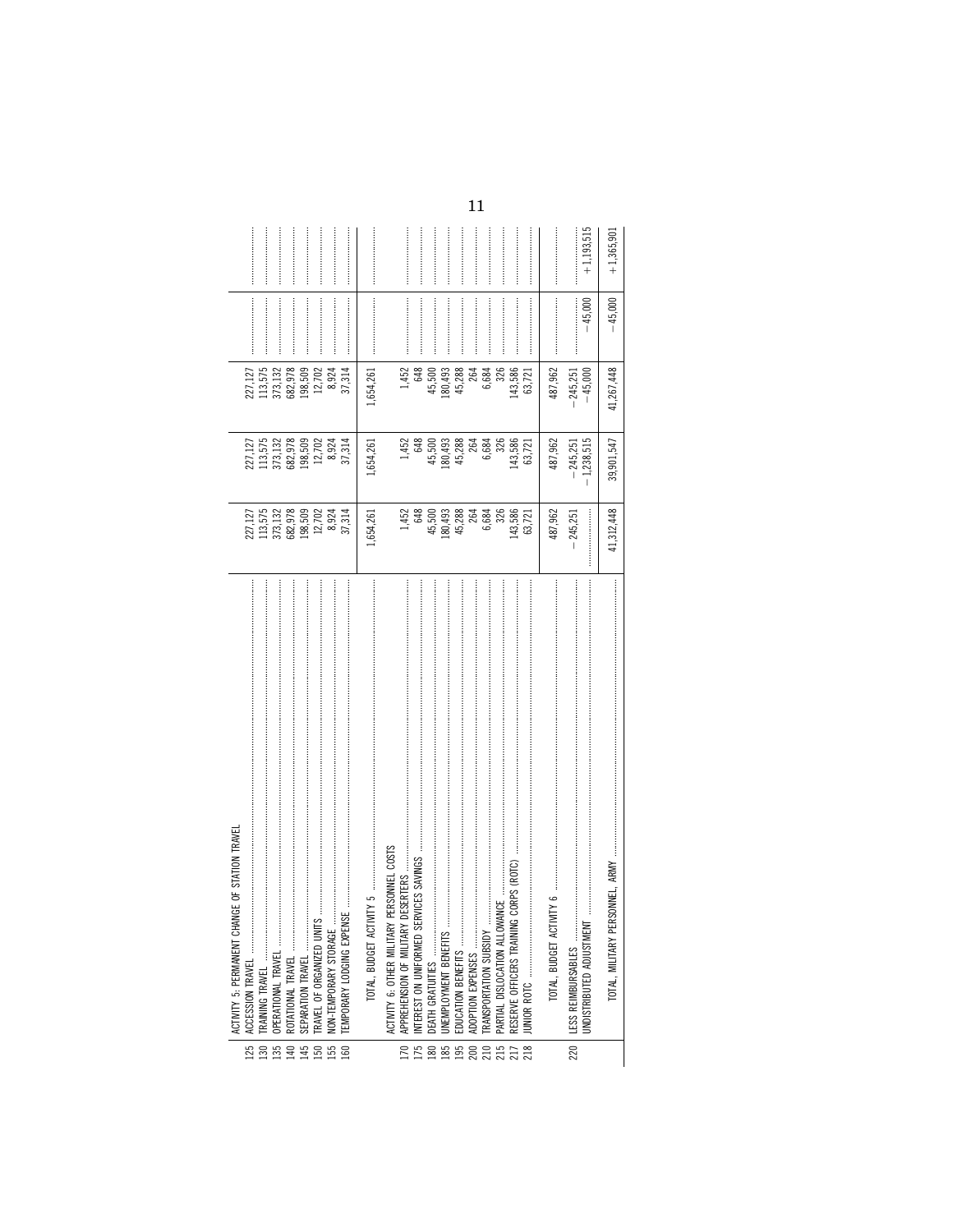The following table details the adjustments recommended by the Committee:

[In thousands of dollars]

| Line | Item                                                          | Budget request | Committee<br>recommendation | Change from<br>budget request |
|------|---------------------------------------------------------------|----------------|-----------------------------|-------------------------------|
|      | UNDISTRIBUTED ADJUSTMENT<br>Lower than Budgeted Pay Grade Mix |                | $-45.000$                   | $-45.000$                     |

## MILITARY PERSONNEL, NAVY

| 25.095.581.000 |
|----------------|
|                |

The Committee recommends an appropriation of \$25,440,472,000. This is \$64,000,000 below the budget estimate.

# COMMITTEE RECOMMENDED PROGRAM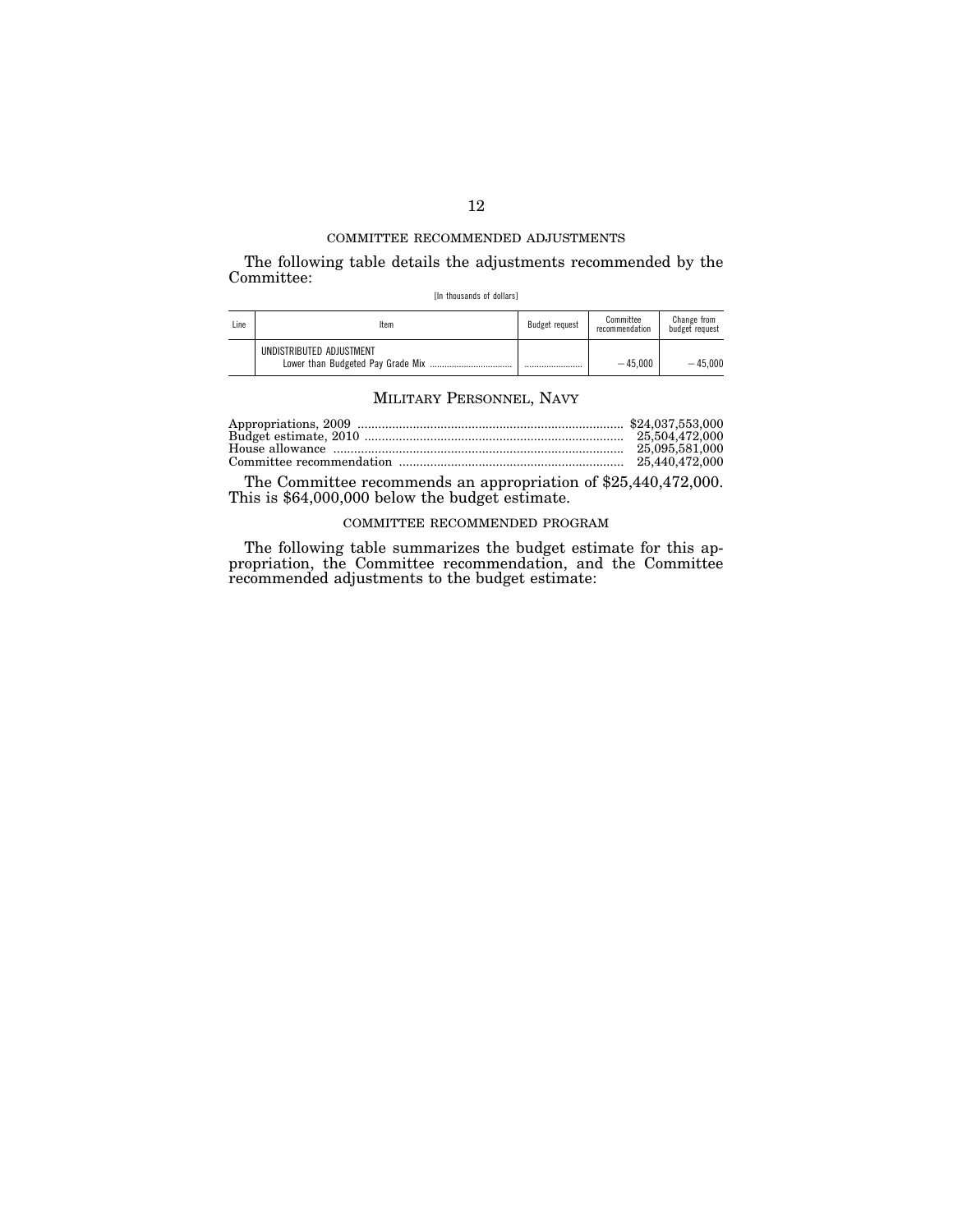|             | s           |
|-------------|-------------|
| ۱<br>è      |             |
| ś<br>ć<br>ć | s<br>ᇰ<br>۰ |
| J           |             |

|                   | [In thousands of dollars]                                                                                                                          |                                                                                                                           |                                                                                             |                                   |                                                                                                                                                                                                                                                                                                                                                                                                                                                                                                                                                   |                 |
|-------------------|----------------------------------------------------------------------------------------------------------------------------------------------------|---------------------------------------------------------------------------------------------------------------------------|---------------------------------------------------------------------------------------------|-----------------------------------|---------------------------------------------------------------------------------------------------------------------------------------------------------------------------------------------------------------------------------------------------------------------------------------------------------------------------------------------------------------------------------------------------------------------------------------------------------------------------------------------------------------------------------------------------|-----------------|
|                   | ltem                                                                                                                                               | 2010 budget<br>estimate                                                                                                   | House allowance                                                                             | Committee                         | Change from-                                                                                                                                                                                                                                                                                                                                                                                                                                                                                                                                      |                 |
|                   |                                                                                                                                                    |                                                                                                                           |                                                                                             | recommendation                    | Budget estimate                                                                                                                                                                                                                                                                                                                                                                                                                                                                                                                                   | House allowance |
|                   | MILITARY PERSONNEL, NAVY                                                                                                                           |                                                                                                                           |                                                                                             |                                   |                                                                                                                                                                                                                                                                                                                                                                                                                                                                                                                                                   |                 |
|                   | ACTIVITY 1: PAY AND ALLOWANCES OF OFFICERS                                                                                                         |                                                                                                                           |                                                                                             |                                   |                                                                                                                                                                                                                                                                                                                                                                                                                                                                                                                                                   |                 |
| 5                 | $\ddot{\phantom{a}}$<br>BASIC PAY<br>RETIRED PAY ACCRUAL                                                                                           | 3,528,733<br>1,138,398                                                                                                    | 3,528,733<br>1,138,398<br>1,273,135                                                         | 3,528,733<br>1,138,398            |                                                                                                                                                                                                                                                                                                                                                                                                                                                                                                                                                   |                 |
|                   | $\text{MS} \quad \  \  \, \text{The same number of times the same number of times the same number of times the time.}$<br>BASIC ALLOWANCE FOR HOUS | 1,273,135                                                                                                                 |                                                                                             | 1,273,135                         |                                                                                                                                                                                                                                                                                                                                                                                                                                                                                                                                                   |                 |
|                   | <b>ISTENCE</b><br>BASIC ALLOWANCE FOR SUBS                                                                                                         | 141,347<br>164,069                                                                                                        |                                                                                             | 141,347                           |                                                                                                                                                                                                                                                                                                                                                                                                                                                                                                                                                   |                 |
| n 3 3 3 4 5 5 5 5 |                                                                                                                                                    |                                                                                                                           | $\begin{array}{c} 141,347 \\ 164,069 \\ 384,755 \\ 112,740 \\ 35,180 \end{array}$           | 164,069<br>388,642                |                                                                                                                                                                                                                                                                                                                                                                                                                                                                                                                                                   | $+3,887$        |
|                   |                                                                                                                                                    | 388,642<br>112,740<br>35,180<br>268,236                                                                                   |                                                                                             | 112,740                           |                                                                                                                                                                                                                                                                                                                                                                                                                                                                                                                                                   |                 |
|                   | SEPARATION PAY                                                                                                                                     |                                                                                                                           |                                                                                             | 35,180                            |                                                                                                                                                                                                                                                                                                                                                                                                                                                                                                                                                   |                 |
|                   | SOCIAL SECURITY TAX                                                                                                                                |                                                                                                                           | 268,236                                                                                     | 268,236                           |                                                                                                                                                                                                                                                                                                                                                                                                                                                                                                                                                   |                 |
|                   |                                                                                                                                                    | 7,050,480                                                                                                                 | 7,046,593                                                                                   | 7,050,480                         |                                                                                                                                                                                                                                                                                                                                                                                                                                                                                                                                                   | $+3,887$        |
|                   | ACTIVITY 2: PAY AND ALLOWANCES OF ENLISTED PERSONNEL                                                                                               |                                                                                                                           |                                                                                             |                                   |                                                                                                                                                                                                                                                                                                                                                                                                                                                                                                                                                   |                 |
| 888888            |                                                                                                                                                    |                                                                                                                           | 8,111,240                                                                                   | 8,111,240                         |                                                                                                                                                                                                                                                                                                                                                                                                                                                                                                                                                   |                 |
|                   | $\begin{array}{c} \begin{array}{c} \bullet \\ \bullet \\ \bullet \end{array} \end{array}$<br>RETIRED PAY ACCRUAL                                   |                                                                                                                           |                                                                                             |                                   |                                                                                                                                                                                                                                                                                                                                                                                                                                                                                                                                                   |                 |
|                   | BASIC ALLOWANCE FOR HOUSING                                                                                                                        |                                                                                                                           |                                                                                             | 2,619,514<br>3,529,084<br>102,596 |                                                                                                                                                                                                                                                                                                                                                                                                                                                                                                                                                   |                 |
|                   |                                                                                                                                                    |                                                                                                                           |                                                                                             |                                   |                                                                                                                                                                                                                                                                                                                                                                                                                                                                                                                                                   |                 |
|                   |                                                                                                                                                    |                                                                                                                           |                                                                                             | 897,245                           | $-30,000$                                                                                                                                                                                                                                                                                                                                                                                                                                                                                                                                         | - 39            |
|                   |                                                                                                                                                    |                                                                                                                           | $2,619,514$<br>$3,529,084$<br>$102,596$<br>$102,596$<br>$897,284$<br>$800,091$<br>$155,558$ | 596,091                           | $-4,000$                                                                                                                                                                                                                                                                                                                                                                                                                                                                                                                                          | $-4,000$        |
| $\frac{8}{105}$   | SOCIAL SECURITY TAX                                                                                                                                | $\begin{array}{l} 8,111,240 \\ 2,619,514 \\ 3,529,084 \\ 102,596 \\ 927,245 \\ 600,091 \\ 155,558 \\ 155,558 \end{array}$ | 620,511                                                                                     | 155,558<br>620,511                |                                                                                                                                                                                                                                                                                                                                                                                                                                                                                                                                                   |                 |
|                   |                                                                                                                                                    | 16,665,839                                                                                                                | 16,635,878                                                                                  | 16,631,839                        | $-34,000$                                                                                                                                                                                                                                                                                                                                                                                                                                                                                                                                         | $-4,039$        |
| 110               | ACTIVITY 3: PAY AND ALLOWANCES OF MIDSHIPMEN                                                                                                       | 71,932                                                                                                                    | 71,932                                                                                      | 71,932                            | $\label{def:conformal} \begin{minipage}{0.9\linewidth} \begin{minipage}{0.9\linewidth} \begin{minipage}{0.9\linewidth} \begin{minipage}{0.9\linewidth} \end{minipage} \begin{minipage}{0.9\linewidth} \begin{minipage}{0.9\linewidth} \end{minipage} \begin{minipage}{0.9\linewidth} \begin{minipage}{0.9\linewidth} \end{minipage} \begin{minipage}{0.9\linewidth} \end{minipage} \begin{minipage}{0.9\linewidth} \begin{minipage}{0.9\linewidth} \end{minipage} \begin{minipage}{0.9\linewidth} \end{minipage} \begin{minipage}{0.9\linewidth}$ |                 |
| 115               | ENLISTED PERSONNEL<br><b>ISTENCE</b><br>BASIC ALLOWANCE FOR SUBSI<br>ACTIVITY 4: SUBSISTENCE OF                                                    |                                                                                                                           |                                                                                             |                                   |                                                                                                                                                                                                                                                                                                                                                                                                                                                                                                                                                   |                 |
| $\frac{121}{21}$  | MENTAL ALLOWANCE<br>SUBSISTENCE-IN-KIND<br>FAMILY SUBSISTENCE SUPPLE                                                                               | 700,780<br>382,605<br>$\equiv$                                                                                            | 700,780<br>382,605<br>Ξ                                                                     | 700,780<br>382,605<br>Ξ           |                                                                                                                                                                                                                                                                                                                                                                                                                                                                                                                                                   |                 |
|                   | TOTAL, BUDGET ACTIVITY 4                                                                                                                           | 1,083,396                                                                                                                 | 1,083,396                                                                                   | 1,083,396                         |                                                                                                                                                                                                                                                                                                                                                                                                                                                                                                                                                   |                 |

 $13\,$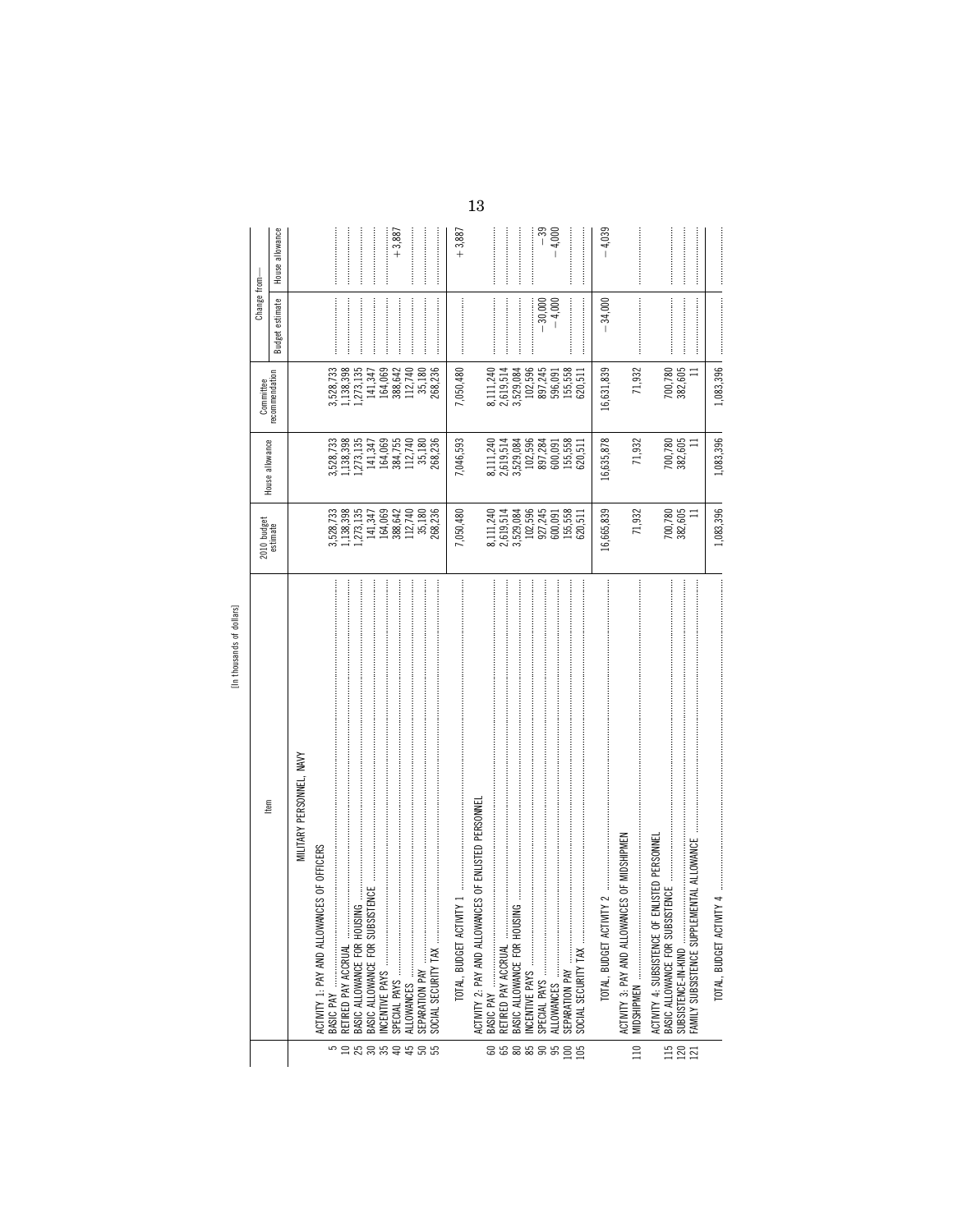| r                          |
|----------------------------|
| s<br>τ<br>ś<br>¢<br>c<br>٠ |
| A<br>ć                     |

|                                                     |                                                                                      |                                                                                      | Committee                     | Change from-           |                 |
|-----------------------------------------------------|--------------------------------------------------------------------------------------|--------------------------------------------------------------------------------------|-------------------------------|------------------------|-----------------|
| ltem                                                | 2010 budget<br>estimate                                                              | House allowance                                                                      | recommendation                | <b>Budget estimate</b> | House allowance |
| ANGE OF STATION TRAVEI<br>ACTIVITY 5: PERMANENT CH/ |                                                                                      |                                                                                      |                               |                        |                 |
| $\vdots$<br>ACCESSION TRAVEL                        |                                                                                      |                                                                                      |                               | $-5,000$               | $-5,000$        |
| <b>TRAINING TRAVEL</b>                              |                                                                                      |                                                                                      | 71,962<br>71,520              |                        |                 |
| OPERATIONAL TRAVEL                                  |                                                                                      |                                                                                      |                               |                        |                 |
| ROTATIONAL TRAVEL                                   |                                                                                      |                                                                                      |                               |                        |                 |
| SEPARATION TRAVEL                                   |                                                                                      |                                                                                      | 205,398<br>252,327<br>127,129 | $-10,000$              | $-10,000$       |
| RAVEL OF ORGANIZED UNIT                             | 76,962<br>71,520<br>205,332<br>205,327<br>137,129<br>28,136<br>7,375                 | 76,962<br>71,520<br>205,332 7<br>205,327 7,378<br>137,129<br>28,137,378              | 28,136                        |                        |                 |
| <br> <br> <br><b>VON-TEMPORARY STORAGE</b>          |                                                                                      |                                                                                      | 7,375                         |                        |                 |
| 5S<br>EMPORARY LODGING EXPET                        |                                                                                      |                                                                                      | 7,328                         |                        |                 |
|                                                     | 8,579                                                                                |                                                                                      | 8,579                         |                        |                 |
| TOTAL, BUDGET ACTIVITY 5                            | 794,754                                                                              | 794,754                                                                              | 779,754                       | $-15,000$              | $-15,000$       |
| PERSONNEL COSTS<br>ACTIVITY 6: OTHER MILITARY       |                                                                                      |                                                                                      |                               |                        |                 |
| DESERTERS.<br>APPREHENSION OF MILITARY              | 421                                                                                  | 421                                                                                  | 421                           |                        |                 |
| RVICES SAVINGS<br>NTEREST ON UNIFORMED SE           |                                                                                      |                                                                                      | 1,550                         |                        |                 |
| DEATH GRATUITIES                                    |                                                                                      |                                                                                      |                               |                        |                 |
| JNEMPLOYMENT BENEFITS                               |                                                                                      |                                                                                      | 25,400<br>107,320<br>24,538   |                        |                 |
| EDUCATION BENEFITS                                  |                                                                                      |                                                                                      |                               |                        |                 |
| <b>ADOPTION EXPENSES</b>                            |                                                                                      |                                                                                      | 372                           |                        |                 |
| <b>RANSPORTATION SUBSIDY</b>                        | $\begin{array}{c} 1,550 \\ 25,400 \\ 107,320 \\ 24,538 \\ 372 \\ 12,710 \end{array}$ | $\begin{array}{c} 1,550 \\ 25,400 \\ 107,320 \\ 24,538 \\ 372 \\ 12,710 \end{array}$ | 12,710                        |                        |                 |
| PARTIAL DISLOCATION ALLOW                           | 572<br>22,907                                                                        | 572                                                                                  | 572                           |                        |                 |
| G CORPS (ROTC)<br>RESERVE OFFICERS TRAININ          |                                                                                      | 22,907<br>13,578                                                                     | 22,907                        |                        |                 |
|                                                     | 13,578                                                                               |                                                                                      | 13,578                        |                        |                 |
| TOTAL, BUDGET ACT                                   | 209,368                                                                              | 209,368                                                                              | 209,368                       |                        |                 |
| LESS REIMBURSABLES                                  | 371,297                                                                              | 371,297                                                                              | $-371,297$                    |                        |                 |
| JNDISTRIBUTED ADJUSTMENT                            |                                                                                      | 375,043                                                                              | $-15,000$                     | $-15,000$              | $+360,043$      |
|                                                     | 25,504,472                                                                           | 25,095,581                                                                           | 25,440,472                    | $-64,000$              | $+344,891$      |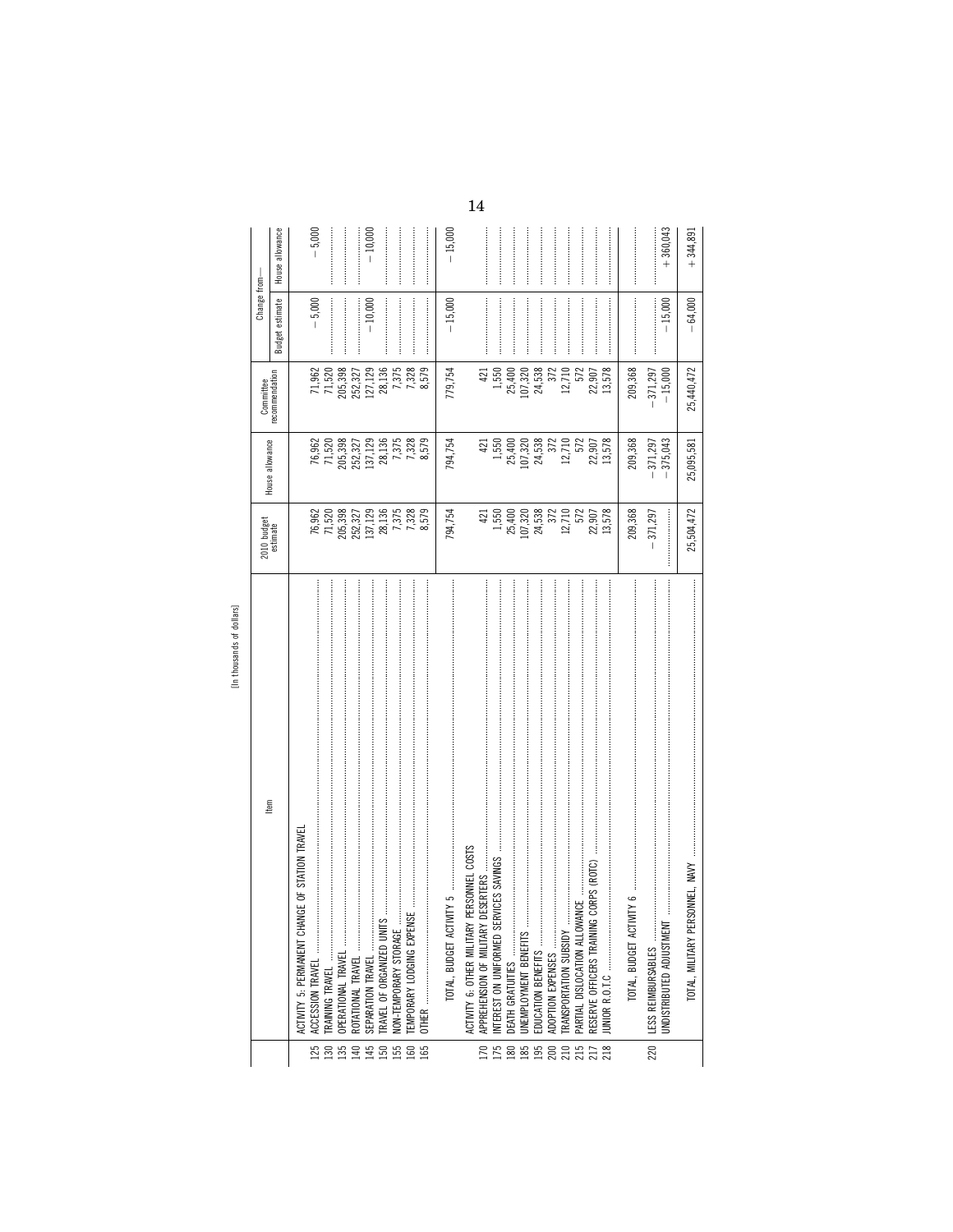The following table details the adjustments recommended by the Committee:

|  | [In thousands of dollars] |  |  |
|--|---------------------------|--|--|
|--|---------------------------|--|--|

| Line | Item                                                                                                      | 2010 budget<br>estimate | Committee<br>recommendation | Change from<br>budget estimate    |
|------|-----------------------------------------------------------------------------------------------------------|-------------------------|-----------------------------|-----------------------------------|
| 90   | BA 2: PAY AND ALLOWANCES OF ENLISTED PERSONNEL<br>Re-enlistment Bonuses—Excess to Requirement             | 927.245                 | 897.245                     | $-30.000$<br>$-10.000$            |
| 95   | Enlistment Bonuses-Excess to Requirement<br>Allowances<br><b>BA 5: PERMANENT CHANGE OF STATION TRAVEL</b> | <br>600.091             | <br>596.091                 | $-20.000$<br>$-4.000$<br>$-4.000$ |
| 125  |                                                                                                           | 76.962                  | 71.962                      | $-5.000$<br>$-5.000$              |
| 145  | UNDISTRIBUTED ADJUSTMENT                                                                                  | 137.129                 | 127.129                     | $-10.000$<br>$-10.000$            |
|      |                                                                                                           |                         | $-15.000$                   | $-15.000$                         |

## MILITARY PERSONNEL, MARINE CORPS

| 12.528.845.000 |
|----------------|
|                |

The Committee recommends an appropriation of \$12,883,790,000. This is \$32,000,000 below the budget estimate.

## COMMITTEE RECOMMENDED PROGRAM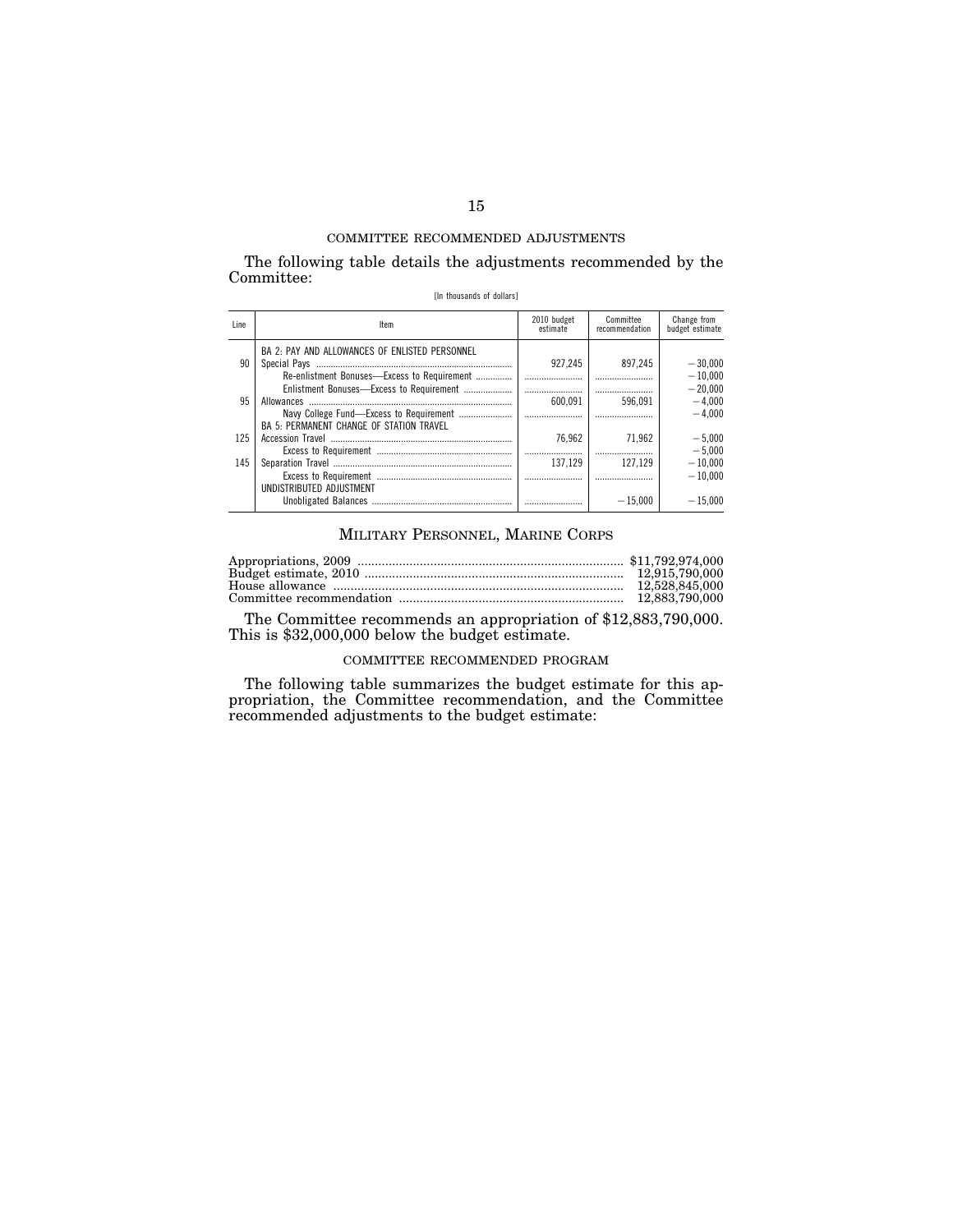|                  | [in thousands or dollars]                                                                                                           |                                                                                               |                                                                                 |                                                    |                                                                                                                                                                                                                                                                                                                                                                                                                                                                                                                                                         |                 |
|------------------|-------------------------------------------------------------------------------------------------------------------------------------|-----------------------------------------------------------------------------------------------|---------------------------------------------------------------------------------|----------------------------------------------------|---------------------------------------------------------------------------------------------------------------------------------------------------------------------------------------------------------------------------------------------------------------------------------------------------------------------------------------------------------------------------------------------------------------------------------------------------------------------------------------------------------------------------------------------------------|-----------------|
|                  | Item                                                                                                                                | 2010 budget<br>estimate                                                                       | House allowance                                                                 | Committee                                          | Change from-                                                                                                                                                                                                                                                                                                                                                                                                                                                                                                                                            |                 |
|                  |                                                                                                                                     |                                                                                               |                                                                                 | ecommendation                                      | Budget estimate                                                                                                                                                                                                                                                                                                                                                                                                                                                                                                                                         | House allowance |
|                  | MILITARY PERSONNEL, MARINE CORPS                                                                                                    |                                                                                               |                                                                                 |                                                    |                                                                                                                                                                                                                                                                                                                                                                                                                                                                                                                                                         |                 |
| 5                | ICES OF OFFICERS<br>ACTIVITY 1: PAY AND ALLOWAN<br>BASIC PAY                                                                        |                                                                                               |                                                                                 |                                                    |                                                                                                                                                                                                                                                                                                                                                                                                                                                                                                                                                         |                 |
|                  | RETIRED PAY ACCRUAL                                                                                                                 |                                                                                               | l, 372, 496<br>442, 305<br>431, 730                                             |                                                    |                                                                                                                                                                                                                                                                                                                                                                                                                                                                                                                                                         |                 |
|                  | BASIC ALLOWANCE FOR HOUS                                                                                                            |                                                                                               |                                                                                 |                                                    |                                                                                                                                                                                                                                                                                                                                                                                                                                                                                                                                                         |                 |
|                  | BASIC ALLOWANCE FOR SUBSISTENCE                                                                                                     | $[42, 305\n442, 305\n431, 730\n45, 745\n46, 302\n47, 303\n48, 302\n49, 303\n40, 305\n14, 051$ | 59225<br>5925<br>5957<br>59351                                                  | 372,496<br>442,305<br>4431,730<br>59,302<br>46,302 |                                                                                                                                                                                                                                                                                                                                                                                                                                                                                                                                                         |                 |
|                  |                                                                                                                                     |                                                                                               |                                                                                 |                                                    |                                                                                                                                                                                                                                                                                                                                                                                                                                                                                                                                                         | $+15,086$       |
|                  |                                                                                                                                     |                                                                                               |                                                                                 | 31,743<br>33,982                                   |                                                                                                                                                                                                                                                                                                                                                                                                                                                                                                                                                         |                 |
| <b>Examerace</b> | SOCIAL SECURITY TAX<br>SEPARATION PAY                                                                                               | .04, 411                                                                                      | .04, 411                                                                        | 14,051<br>04,411                                   |                                                                                                                                                                                                                                                                                                                                                                                                                                                                                                                                                         |                 |
|                  | TOTAL, BUDGET ACTIVITY 1                                                                                                            | 2,536,265                                                                                     | 2,521,179                                                                       | 2,536,265                                          |                                                                                                                                                                                                                                                                                                                                                                                                                                                                                                                                                         | $+15,086$       |
|                  | <b>VCES OF ENLISTED PERSONNE</b><br>ACTIVITY 2: PAY AND ALLOWAT                                                                     |                                                                                               |                                                                                 |                                                    |                                                                                                                                                                                                                                                                                                                                                                                                                                                                                                                                                         |                 |
|                  |                                                                                                                                     |                                                                                               | 1,817,896                                                                       |                                                    |                                                                                                                                                                                                                                                                                                                                                                                                                                                                                                                                                         |                 |
| 888888           | RETIRED PAY ACCRUAL                                                                                                                 |                                                                                               | 1,555,752<br>1,495,914                                                          | 4,817,896<br>1,555,752<br>1,495,914                |                                                                                                                                                                                                                                                                                                                                                                                                                                                                                                                                                         |                 |
|                  | $\mathbb{M}$ , and an intermediate construction of the construction of the construction of $\mathbb{M}$<br>BASIC ALLOWANCE FOR HOUS |                                                                                               |                                                                                 | 8,850                                              |                                                                                                                                                                                                                                                                                                                                                                                                                                                                                                                                                         |                 |
|                  |                                                                                                                                     |                                                                                               |                                                                                 | 501,220                                            |                                                                                                                                                                                                                                                                                                                                                                                                                                                                                                                                                         | $+28,929$       |
|                  |                                                                                                                                     |                                                                                               |                                                                                 | 264,250                                            |                                                                                                                                                                                                                                                                                                                                                                                                                                                                                                                                                         |                 |
| $\geq$<br>105    | SOCIAL SECURITY TAX                                                                                                                 | 4,817,896<br>1,555,752<br>1,495,914<br>60,371<br>564,250<br>60,371<br>60,371                  | $\begin{array}{r} 8,850 \\ 472,291 \\ 264,250 \\ 60,371 \\ 368,568 \end{array}$ | 368,568<br>60,371                                  |                                                                                                                                                                                                                                                                                                                                                                                                                                                                                                                                                         |                 |
|                  |                                                                                                                                     | 9,072,821                                                                                     | 9,043,892                                                                       | 9,072,821                                          |                                                                                                                                                                                                                                                                                                                                                                                                                                                                                                                                                         | $+28,929$       |
|                  | ENLISTED PERSONNE<br>BASIC ALLOWANCE FOR SUBSISTENCE<br>ACTIVITY 4: SUBSISTENCE OF                                                  |                                                                                               |                                                                                 |                                                    |                                                                                                                                                                                                                                                                                                                                                                                                                                                                                                                                                         |                 |
| 1581             | FAMILY SUBSISTENCE SUPPLEMENTAL ALLOWANCE<br>SUBSISTENCE-IN-KIND                                                                    | 504,437<br>288,477<br>750                                                                     | 504,437<br>288,477<br>750                                                       | 504,437<br>288,477<br>750                          |                                                                                                                                                                                                                                                                                                                                                                                                                                                                                                                                                         |                 |
|                  |                                                                                                                                     |                                                                                               |                                                                                 |                                                    |                                                                                                                                                                                                                                                                                                                                                                                                                                                                                                                                                         |                 |
|                  |                                                                                                                                     | 793,664                                                                                       | 793,664                                                                         | 793,664                                            |                                                                                                                                                                                                                                                                                                                                                                                                                                                                                                                                                         |                 |
|                  | ACTIVITY 5: PERMANENT CHANGE OF STATION TRAVEI                                                                                      |                                                                                               |                                                                                 |                                                    | $\label{def:conformal} \begin{minipage}{0.9\linewidth} \begin{minipage}{0.9\linewidth} \begin{minipage}{0.9\linewidth} \begin{minipage}{0.9\linewidth} \end{minipage} \begin{minipage}{0.9\linewidth} \begin{minipage}{0.9\linewidth} \end{minipage} \end{minipage} \begin{minipage}{0.9\linewidth} \begin{minipage}{0.9\linewidth} \begin{minipage}{0.9\linewidth} \end{minipage} \end{minipage} \begin{minipage}{0.9\linewidth} \begin{minipage}{0.9\linewidth} \end{minipage} \end{minipage} \begin{minipage}{0.9\linewidth} \begin{minipage$        |                 |
| 125<br>130       |                                                                                                                                     | 58,170<br>10,948                                                                              | 58,170<br>10,948                                                                | 58,170<br>10,948                                   | $\label{def:conformal} \begin{minipage}{0.9\textwidth} \centering \begin{minipage}{0.9\textwidth} \centering \end{minipage} \begin{minipage}{0.9\textwidth} \centering \begin{minipage}{0.9\textwidth} \centering \end{minipage} \begin{minipage}{0.9\textwidth} \centering \end{minipage} \begin{minipage}{0.9\textwidth} \centering \end{minipage} \begin{minipage}{0.9\textwidth} \centering \end{minipage} \begin{minipage}{0.9\textwidth} \centering \end{minipage} \begin{minipage}{0.9\textwidth} \centering \end{minipage} \begin{minipage}{0.$ |                 |

[In thousands of dollars]

 $16\,$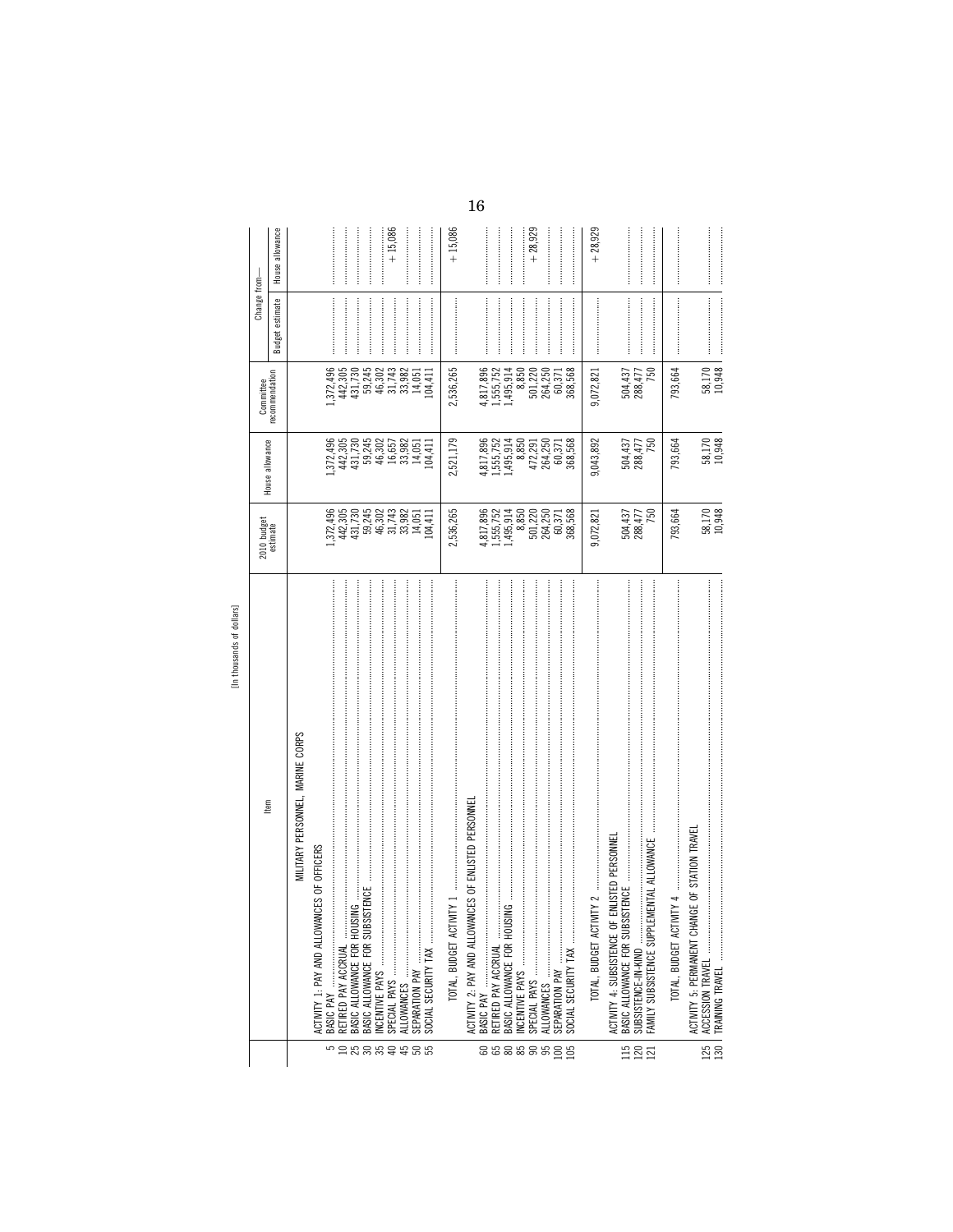| 135   OPERATIONAL TRAVEL<br>NON-TEMPORARY STORAGE<br>TEMPORARY LODGING EXPENS                            | $[18, 437\n45, 384\n63, 205\n1, 829\n6, 297\n13, 477$<br>427                                                                         | $[18, 437\n145, 384\n63, 205\n1, 829\n6, 297\n13, 477$<br>427                                    | 63,205<br>1,829<br>6,297<br>13,477<br>118,437<br>145,384<br>427          |           |                |
|----------------------------------------------------------------------------------------------------------|--------------------------------------------------------------------------------------------------------------------------------------|--------------------------------------------------------------------------------------------------|--------------------------------------------------------------------------|-----------|----------------|
|                                                                                                          | 418,174                                                                                                                              | 418,174                                                                                          | 418,174                                                                  |           |                |
|                                                                                                          |                                                                                                                                      |                                                                                                  | 1,786<br>$\frac{18}{2}$                                                  |           |                |
|                                                                                                          |                                                                                                                                      |                                                                                                  |                                                                          |           |                |
|                                                                                                          | $\begin{array}{r} 1,786 \\ 18 \\ 12,741 \\ 17,741 \\ 84,754 \\ 189 \\ 2,095 \\ 2,040 \\ 141 \\ 2,095 \\ 2,095 \\ 430 \\ \end{array}$ | $\begin{array}{r} 1,786 \\ 18 \\ 12 \\ 17,100 \\ 13,741 \\ 3,754 \\ 189 \\ 2,095 \\ \end{array}$ | $\begin{array}{c} 17,100 \\ 84,241 \\ 3,754 \\ 189 \\ 2,095 \end{array}$ |           |                |
|                                                                                                          |                                                                                                                                      |                                                                                                  |                                                                          |           |                |
| ANCE<br>EDUCATION BENEFITS<br>ADOPTION EXPENSES<br>TRANSPORTATION SUBSIDY<br>PARTIAL DISLOCATION ALLOWAI |                                                                                                                                      | 430                                                                                              | 430                                                                      |           |                |
|                                                                                                          | 5,414                                                                                                                                | 5,414                                                                                            | 5,414                                                                    |           |                |
| G<br>TOTAL, BUDGET ACTIVITY                                                                              | 115,027                                                                                                                              | 115,027                                                                                          | 115,027                                                                  |           |                |
| JNDISTRIBUTED ADJUSTMENT<br>LESS REIMBURSABLES                                                           | 20,161                                                                                                                               | $-20,161$<br>$-342,930$                                                                          | $-20,161$<br>$-32,000$                                                   | $-32,000$ | $+310,930$<br> |
| <b>ISONNEL, MARINE CORPS</b><br>TOTAL, MILITARY PER                                                      | 12,915,790                                                                                                                           | 12,528,845                                                                                       | 12,883,790                                                               | $-32,000$ | $+354,945$     |

 $17\,$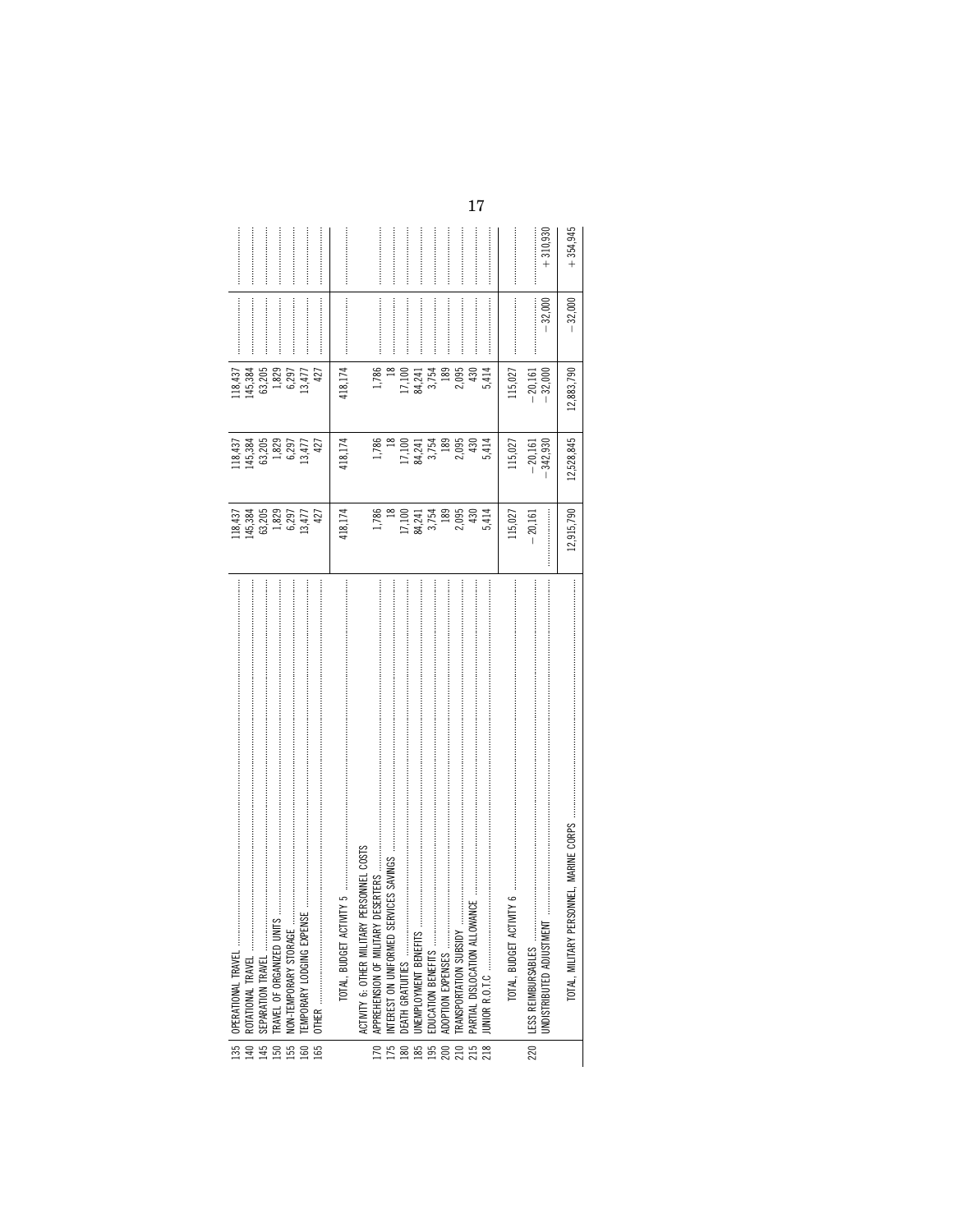The following table details the adjustments recommended by the Committee:

[In thousands of dollars]

| Line | Item                     | 2010 budget<br>estimate | Committee<br>recommendation | Change from<br>budget estimate |
|------|--------------------------|-------------------------|-----------------------------|--------------------------------|
|      | UNDISTRIBUTED ADJUSTMENT |                         | $-32.000$                   | $-32.000$                      |

## MILITARY PERSONNEL, AIR FORCE

| 25.938.850.000 |
|----------------|
|                |

The Committee recommends an appropriation of \$26,378,761,000. This is \$61,000,000 below the budget estimate.

# COMMITTEE RECOMMENDED PROGRAM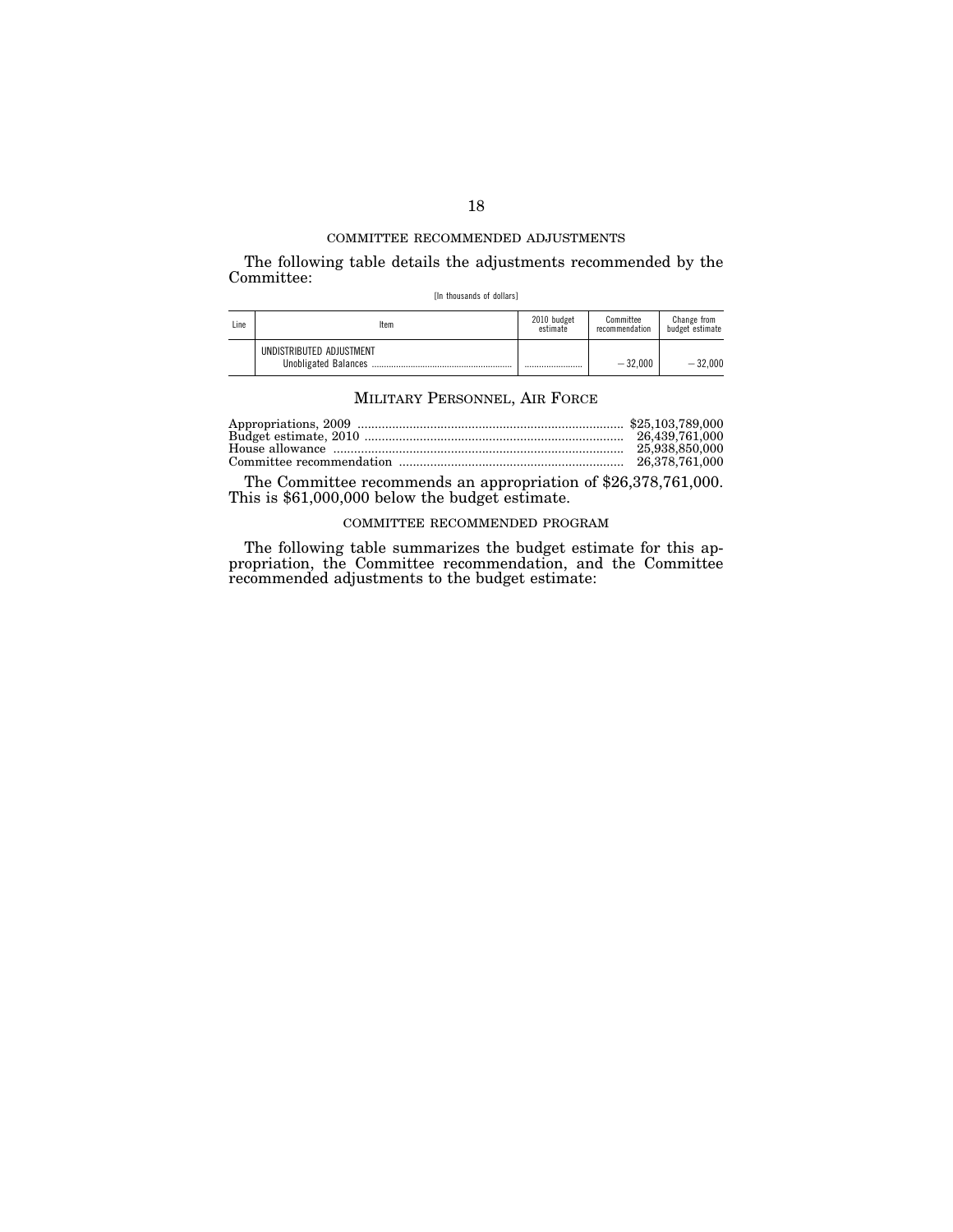|                   |                                                                                                                                                                                                                                |                                                                                                                          |                                     | Committee                           | Change from-                                                                                                                                                                                                                                                                                                                                                                                                                                                                                                                                      |                 |
|-------------------|--------------------------------------------------------------------------------------------------------------------------------------------------------------------------------------------------------------------------------|--------------------------------------------------------------------------------------------------------------------------|-------------------------------------|-------------------------------------|---------------------------------------------------------------------------------------------------------------------------------------------------------------------------------------------------------------------------------------------------------------------------------------------------------------------------------------------------------------------------------------------------------------------------------------------------------------------------------------------------------------------------------------------------|-----------------|
|                   | ltem                                                                                                                                                                                                                           | 2010 budget<br>estimate                                                                                                  | House allowance                     | recommendation                      | estimate<br>Budget                                                                                                                                                                                                                                                                                                                                                                                                                                                                                                                                | House allowance |
|                   | MILITARY PERSONNEL, AIR FORCE                                                                                                                                                                                                  |                                                                                                                          |                                     |                                     |                                                                                                                                                                                                                                                                                                                                                                                                                                                                                                                                                   |                 |
|                   | ACTIVITY 1: PAY AND ALLOWANCES OF OFFICERS                                                                                                                                                                                     |                                                                                                                          |                                     |                                     |                                                                                                                                                                                                                                                                                                                                                                                                                                                                                                                                                   |                 |
| 5                 | BASIC PAY                                                                                                                                                                                                                      |                                                                                                                          |                                     |                                     |                                                                                                                                                                                                                                                                                                                                                                                                                                                                                                                                                   |                 |
|                   | RETIRED PAY ACCRUAL                                                                                                                                                                                                            |                                                                                                                          |                                     | 4,652,985<br>1,493,832              |                                                                                                                                                                                                                                                                                                                                                                                                                                                                                                                                                   |                 |
|                   | NG<br>BASIC ALLOWANCE FOR HOUS                                                                                                                                                                                                 |                                                                                                                          | 4,652,985<br>1,493,832<br>1,289,006 | .,289,006                           |                                                                                                                                                                                                                                                                                                                                                                                                                                                                                                                                                   |                 |
|                   | BASIC ALLOWANCE FOR SUBSISTENCE                                                                                                                                                                                                |                                                                                                                          | 185,213<br>261,459                  | 185,213                             |                                                                                                                                                                                                                                                                                                                                                                                                                                                                                                                                                   |                 |
|                   |                                                                                                                                                                                                                                |                                                                                                                          |                                     | 261,459                             |                                                                                                                                                                                                                                                                                                                                                                                                                                                                                                                                                   |                 |
| <b>nasasasa</b>   |                                                                                                                                                                                                                                | 4,652,985<br>1,493,832<br>1,493,006<br>185,213<br>261,459<br>294,879<br>111,626<br>155,780                               | 111,626<br>282,264                  | 294,879<br>111,626                  |                                                                                                                                                                                                                                                                                                                                                                                                                                                                                                                                                   | $+12,615$       |
|                   | SEPARATION PAY                                                                                                                                                                                                                 |                                                                                                                          | 55,780                              | 55,780                              |                                                                                                                                                                                                                                                                                                                                                                                                                                                                                                                                                   |                 |
|                   | SOCIAL SECURITY TAX                                                                                                                                                                                                            | 354,018                                                                                                                  | 354,018                             | 354,018                             |                                                                                                                                                                                                                                                                                                                                                                                                                                                                                                                                                   |                 |
|                   | TOTAL, BUDGET ACTIVITY 1                                                                                                                                                                                                       | 8,698,798                                                                                                                | 8,686,183                           | 8,698,798                           |                                                                                                                                                                                                                                                                                                                                                                                                                                                                                                                                                   | $+12,615$       |
|                   | ACTIVITY 2: PAY AND ALLOWANCES OF ENLISTED PERSONNE                                                                                                                                                                            |                                                                                                                          |                                     |                                     |                                                                                                                                                                                                                                                                                                                                                                                                                                                                                                                                                   |                 |
|                   |                                                                                                                                                                                                                                |                                                                                                                          | 8,298,263<br>2,669,786<br>2,872,747 | 8,298,263<br>2,669,786<br>2,872,747 |                                                                                                                                                                                                                                                                                                                                                                                                                                                                                                                                                   |                 |
|                   |                                                                                                                                                                                                                                |                                                                                                                          |                                     |                                     |                                                                                                                                                                                                                                                                                                                                                                                                                                                                                                                                                   |                 |
| 888888            | ≧<br>BASIC ALLOWANCE FOR HOUSI                                                                                                                                                                                                 | $\begin{array}{r} 8,298,263 \\ 2,669,786 \\ 2,872,747 \\ 35,381 \\ 379,680 \\ 519,792 \\ 519,792 \\ 128,577 \end{array}$ |                                     |                                     |                                                                                                                                                                                                                                                                                                                                                                                                                                                                                                                                                   |                 |
|                   |                                                                                                                                                                                                                                |                                                                                                                          | 35,381<br>313,334<br>519,792        | 35,381                              |                                                                                                                                                                                                                                                                                                                                                                                                                                                                                                                                                   |                 |
|                   |                                                                                                                                                                                                                                |                                                                                                                          |                                     | 379,680<br>519,792                  |                                                                                                                                                                                                                                                                                                                                                                                                                                                                                                                                                   | $+66,346$       |
|                   |                                                                                                                                                                                                                                |                                                                                                                          | 128,577                             | 128,577                             |                                                                                                                                                                                                                                                                                                                                                                                                                                                                                                                                                   |                 |
| $\frac{105}{105}$ | SOOAL SEOURITY TAX warranteering and an accompany and account the contract of the SCO RIV of the Contract of the Contract of the Contract of the Contract of the Contract of the Contract of the Contract of the Contract of t | 634,817                                                                                                                  | 634,817                             | 634,817                             |                                                                                                                                                                                                                                                                                                                                                                                                                                                                                                                                                   |                 |
|                   | TOTAL, BUDGET ACTIVITY 2                                                                                                                                                                                                       | 15,539,043                                                                                                               | 15,472,697                          | 15,539,043                          |                                                                                                                                                                                                                                                                                                                                                                                                                                                                                                                                                   | $+66,346$       |
| 110               | ACTIVITY 3: PAY AND ALLOWANCES OF CADETS                                                                                                                                                                                       | 71,044                                                                                                                   | 71,044                              | 71,044                              |                                                                                                                                                                                                                                                                                                                                                                                                                                                                                                                                                   |                 |
|                   |                                                                                                                                                                                                                                |                                                                                                                          |                                     |                                     | $\label{def:conformal} \begin{minipage}{0.9\linewidth} \begin{minipage}{0.9\linewidth} \begin{minipage}{0.9\linewidth} \begin{minipage}{0.9\linewidth} \end{minipage} \begin{minipage}{0.9\linewidth} \begin{minipage}{0.9\linewidth} \end{minipage} \begin{minipage}{0.9\linewidth} \begin{minipage}{0.9\linewidth} \end{minipage} \begin{minipage}{0.9\linewidth} \end{minipage} \begin{minipage}{0.9\linewidth} \begin{minipage}{0.9\linewidth} \end{minipage} \begin{minipage}{0.9\linewidth} \end{minipage} \begin{minipage}{0.9\linewidth}$ |                 |
| 115               | ENLISTED PERSONNEI<br>BASIC ALLOWANCE FOR SUBSI<br>ACTIVITY 4: SUBSISTENCE OF                                                                                                                                                  |                                                                                                                          |                                     |                                     |                                                                                                                                                                                                                                                                                                                                                                                                                                                                                                                                                   |                 |
| $\frac{120}{121}$ | SUBSISTENCE-IN-KIND                                                                                                                                                                                                            | 868,652<br>192,965<br>155                                                                                                | 868,652<br>192,965                  | 868,652<br>192,965                  |                                                                                                                                                                                                                                                                                                                                                                                                                                                                                                                                                   |                 |
|                   | FAMILY SUBSISTENCE SUPPLEMENTAL ALLOWANCE                                                                                                                                                                                      |                                                                                                                          | 155                                 | 155                                 |                                                                                                                                                                                                                                                                                                                                                                                                                                                                                                                                                   |                 |
|                   |                                                                                                                                                                                                                                | 1,061,772                                                                                                                | 1,061,772                           | 1,061,772                           |                                                                                                                                                                                                                                                                                                                                                                                                                                                                                                                                                   |                 |

[In thousands of dollars]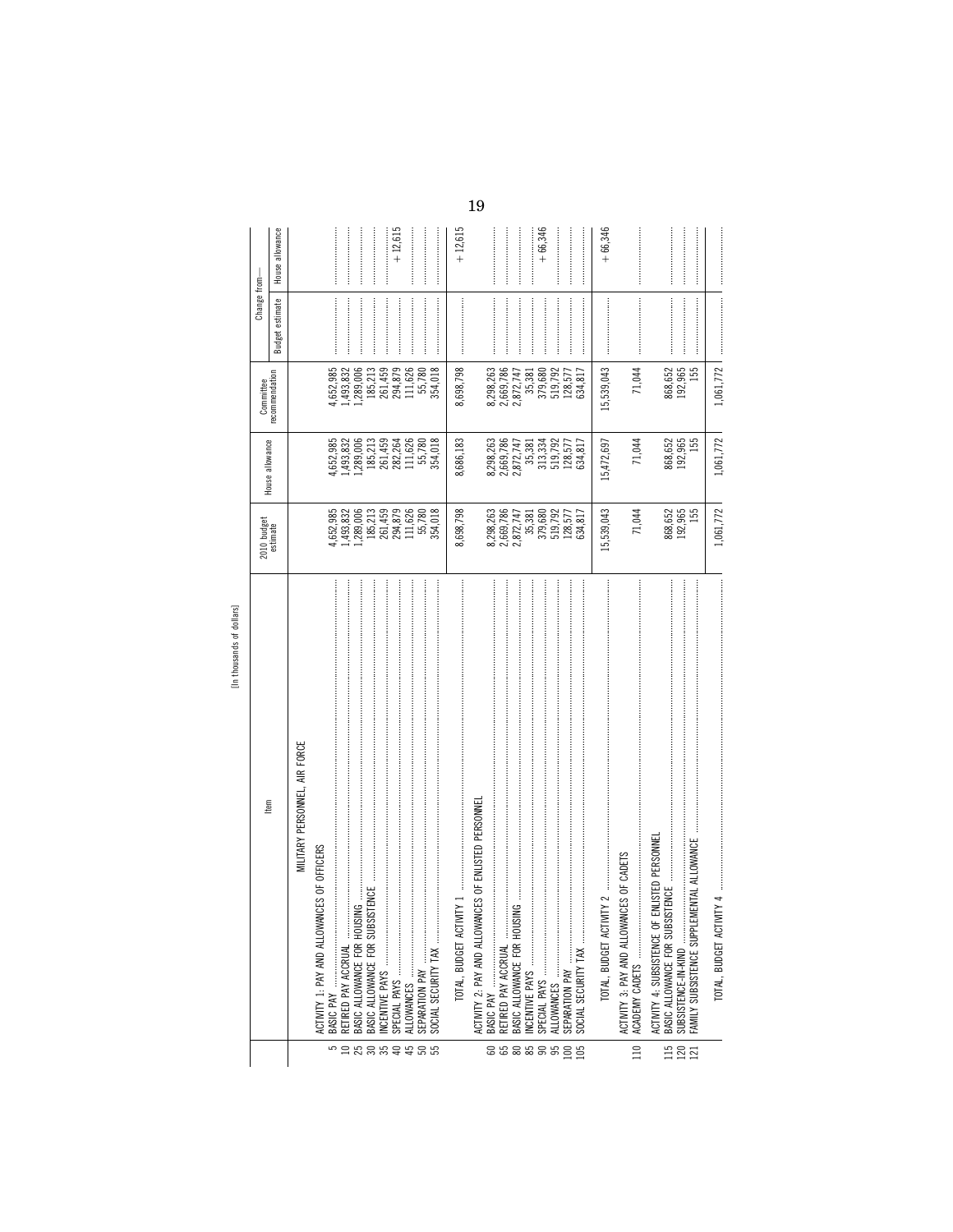|                   | [in thius of the chinesen and a                                                                                                                                                                                                                                                                                                                                                                                                               |                                                                                                                                                                                                                                                                                                             |                                                                                                                |                                                    |                                                                                                                                                                                                                                                                                                                                                                                                                                                                                                                                                                                     |                 |
|-------------------|-----------------------------------------------------------------------------------------------------------------------------------------------------------------------------------------------------------------------------------------------------------------------------------------------------------------------------------------------------------------------------------------------------------------------------------------------|-------------------------------------------------------------------------------------------------------------------------------------------------------------------------------------------------------------------------------------------------------------------------------------------------------------|----------------------------------------------------------------------------------------------------------------|----------------------------------------------------|-------------------------------------------------------------------------------------------------------------------------------------------------------------------------------------------------------------------------------------------------------------------------------------------------------------------------------------------------------------------------------------------------------------------------------------------------------------------------------------------------------------------------------------------------------------------------------------|-----------------|
|                   |                                                                                                                                                                                                                                                                                                                                                                                                                                               | 2010 budget<br>estimate                                                                                                                                                                                                                                                                                     |                                                                                                                | Committee                                          | Change from-                                                                                                                                                                                                                                                                                                                                                                                                                                                                                                                                                                        |                 |
|                   | ltem                                                                                                                                                                                                                                                                                                                                                                                                                                          |                                                                                                                                                                                                                                                                                                             | House allowance                                                                                                | ecommendation                                      | Budget estimate                                                                                                                                                                                                                                                                                                                                                                                                                                                                                                                                                                     | House allowance |
|                   | GE OF STATION TRAVEI<br>ACTIVITY 5: PERMANENT CHAN                                                                                                                                                                                                                                                                                                                                                                                            |                                                                                                                                                                                                                                                                                                             |                                                                                                                |                                                    |                                                                                                                                                                                                                                                                                                                                                                                                                                                                                                                                                                                     |                 |
|                   | ACCESSION TRAVEL                                                                                                                                                                                                                                                                                                                                                                                                                              |                                                                                                                                                                                                                                                                                                             |                                                                                                                |                                                    |                                                                                                                                                                                                                                                                                                                                                                                                                                                                                                                                                                                     |                 |
| 125               | $\begin{minipage}{0.9\linewidth} \begin{tabular}{l} \hline \textbf{1} & \textbf{2} & \textbf{3} & \textbf{5} & \textbf{6} & \textbf{7} & \textbf{8} & \textbf{9} & \textbf{10} & \textbf{10} & \textbf{10} & \textbf{10} & \textbf{10} & \textbf{10} & \textbf{10} & \textbf{10} & \textbf{10} & \textbf{10} & \textbf{10} & \textbf{10} & \textbf{10} & \textbf{10} & \textbf{10} & \textbf{10} & \textbf{10} & \textbf{$<br>TRAINING TRAVEL |                                                                                                                                                                                                                                                                                                             |                                                                                                                |                                                    |                                                                                                                                                                                                                                                                                                                                                                                                                                                                                                                                                                                     |                 |
| 135               | OPERATIONAL TRAVEL                                                                                                                                                                                                                                                                                                                                                                                                                            |                                                                                                                                                                                                                                                                                                             |                                                                                                                |                                                    |                                                                                                                                                                                                                                                                                                                                                                                                                                                                                                                                                                                     |                 |
| 140               | ROTATIONAL TRAVEL<br>SEPARATION TRAVEL                                                                                                                                                                                                                                                                                                                                                                                                        | $\begin{array}{c} 89,290 \\ 71,721 \\ 306,516 \\ 511,777 \\ 171,642 \\ 23,317 \\ 23,317 \\ 41,757 \end{array}$                                                                                                                                                                                              | $\begin{array}{c} 89,290 \\ 71,721 \\ 306,516 \\ 511,777 \\ 171,642 \\ 23,317 \\ 23,317 \\ 41,757 \end{array}$ | 89,290<br>71,721<br>306,516<br>511,777<br>171,642  |                                                                                                                                                                                                                                                                                                                                                                                                                                                                                                                                                                                     |                 |
| 145               |                                                                                                                                                                                                                                                                                                                                                                                                                                               |                                                                                                                                                                                                                                                                                                             |                                                                                                                |                                                    |                                                                                                                                                                                                                                                                                                                                                                                                                                                                                                                                                                                     |                 |
| <b>150</b><br>155 | TRAVEL OF ORGANIZED UNITS                                                                                                                                                                                                                                                                                                                                                                                                                     |                                                                                                                                                                                                                                                                                                             |                                                                                                                | 23,317                                             |                                                                                                                                                                                                                                                                                                                                                                                                                                                                                                                                                                                     |                 |
|                   | NON-TEMPORARY STORAGE                                                                                                                                                                                                                                                                                                                                                                                                                         |                                                                                                                                                                                                                                                                                                             |                                                                                                                | 41,757                                             |                                                                                                                                                                                                                                                                                                                                                                                                                                                                                                                                                                                     |                 |
| 160               | TEMPORARY LODGING EXPENSE                                                                                                                                                                                                                                                                                                                                                                                                                     | 29,590                                                                                                                                                                                                                                                                                                      | 29,590                                                                                                         | 29,590                                             |                                                                                                                                                                                                                                                                                                                                                                                                                                                                                                                                                                                     |                 |
|                   | TOTAL, BUDGET ACTIVITY 5                                                                                                                                                                                                                                                                                                                                                                                                                      | 1,245,610                                                                                                                                                                                                                                                                                                   | 1,245,610                                                                                                      | 1,245,610                                          |                                                                                                                                                                                                                                                                                                                                                                                                                                                                                                                                                                                     |                 |
|                   | PERSONNEL COSTS<br>ACTIVITY 6: OTHER MILITARY                                                                                                                                                                                                                                                                                                                                                                                                 |                                                                                                                                                                                                                                                                                                             |                                                                                                                |                                                    |                                                                                                                                                                                                                                                                                                                                                                                                                                                                                                                                                                                     |                 |
| 170               | <b>ESERTERS</b><br>APPREHENSION OF MILITARY D                                                                                                                                                                                                                                                                                                                                                                                                 | 95                                                                                                                                                                                                                                                                                                          | 95                                                                                                             | 95                                                 |                                                                                                                                                                                                                                                                                                                                                                                                                                                                                                                                                                                     |                 |
| 175               | VICES SAVINGS<br>INTEREST ON UNIFORMED SER                                                                                                                                                                                                                                                                                                                                                                                                    |                                                                                                                                                                                                                                                                                                             |                                                                                                                | 1,612                                              |                                                                                                                                                                                                                                                                                                                                                                                                                                                                                                                                                                                     |                 |
| 180               |                                                                                                                                                                                                                                                                                                                                                                                                                                               |                                                                                                                                                                                                                                                                                                             | $\begin{array}{c} 1,612 \\ 1.900 \\ 1.900 \\ 1.783 \\ 1.783 \\ \end{array}$                                    | 19,900                                             |                                                                                                                                                                                                                                                                                                                                                                                                                                                                                                                                                                                     |                 |
|                   | UNEMPLOYMENT BENEFITS                                                                                                                                                                                                                                                                                                                                                                                                                         |                                                                                                                                                                                                                                                                                                             |                                                                                                                | 44,155                                             |                                                                                                                                                                                                                                                                                                                                                                                                                                                                                                                                                                                     |                 |
|                   | SURVIVOR BENEFITS                                                                                                                                                                                                                                                                                                                                                                                                                             |                                                                                                                                                                                                                                                                                                             |                                                                                                                | 1,783                                              |                                                                                                                                                                                                                                                                                                                                                                                                                                                                                                                                                                                     |                 |
|                   | EDUCATION BENEFITS                                                                                                                                                                                                                                                                                                                                                                                                                            |                                                                                                                                                                                                                                                                                                             |                                                                                                                | 331                                                |                                                                                                                                                                                                                                                                                                                                                                                                                                                                                                                                                                                     |                 |
|                   | ADOPTION EXPENSES                                                                                                                                                                                                                                                                                                                                                                                                                             |                                                                                                                                                                                                                                                                                                             |                                                                                                                |                                                    |                                                                                                                                                                                                                                                                                                                                                                                                                                                                                                                                                                                     |                 |
|                   | TRANSPORTATION SUBSIDY                                                                                                                                                                                                                                                                                                                                                                                                                        |                                                                                                                                                                                                                                                                                                             |                                                                                                                |                                                    |                                                                                                                                                                                                                                                                                                                                                                                                                                                                                                                                                                                     |                 |
|                   | y<br>N<br>PARTIAL DISLOCATION ALLOWA                                                                                                                                                                                                                                                                                                                                                                                                          |                                                                                                                                                                                                                                                                                                             |                                                                                                                | $1,092$<br>$12,034$<br>$1,929$<br>$1,397$<br>$397$ |                                                                                                                                                                                                                                                                                                                                                                                                                                                                                                                                                                                     |                 |
| <b>路吻哆奶奶好奶</b>    | CORPS (ROTC)<br>RESERVE OFFICERS TRAINING                                                                                                                                                                                                                                                                                                                                                                                                     | $\begin{array}{c} 1.612 \\ 1.900 \\ 1.900 \\ 1.55 \\ 1.783 \\ 3.31 \\ 1.032 \\ 1.034 \\ 1.333 \\ 2.039 \\ 3.97 \\ 3.97 \\ 3.97 \\ 3.97 \\ 3.97 \\ 3.97 \\ 3.97 \\ 3.97 \\ 3.97 \\ 3.97 \\ 3.97 \\ 3.97 \\ 3.97 \\ 3.97 \\ 3.97 \\ 3.97 \\ 3.98 \\ 3.99 \\ 3.99 \\ 3.99 \\ 3.99 \\ 3.99 \\ 3.99 \\ 3.99 \\ $ | $\begin{array}{c} 1,092 \\ 12,034 \\ 1,929 \\ 39,397 \\ 20,019 \end{array}$                                    |                                                    |                                                                                                                                                                                                                                                                                                                                                                                                                                                                                                                                                                                     |                 |
|                   |                                                                                                                                                                                                                                                                                                                                                                                                                                               |                                                                                                                                                                                                                                                                                                             |                                                                                                                | 20,019                                             |                                                                                                                                                                                                                                                                                                                                                                                                                                                                                                                                                                                     |                 |
|                   | م<br>TOTAL, BUDGET ACTIVITY                                                                                                                                                                                                                                                                                                                                                                                                                   | 142,347                                                                                                                                                                                                                                                                                                     | 142,347                                                                                                        | 142,347                                            | $\label{def:1} \centering \begin{minipage}{0.9\linewidth} \centering \begin{minipage}{0.9\linewidth} \centering \end{minipage} \begin{minipage}{0.9\linewidth} \centering \begin{minipage}{0.9\linewidth} \centering \end{minipage} \begin{minipage}{0.9\linewidth} \centering \end{minipage} \begin{minipage}{0.9\linewidth} \centering \end{minipage} \begin{minipage}{0.9\linewidth} \centering \end{minipage} \begin{minipage}{0.9\linewidth} \centering \end{minipage} \begin{minipage}{0.9\linewidth} \centering \end{minipage} \begin{minipage}{0.9\linewidth} \centering \$ |                 |
| 220               | LESS REIMBURSABLES                                                                                                                                                                                                                                                                                                                                                                                                                            | 318,853                                                                                                                                                                                                                                                                                                     | 318,853                                                                                                        | 318,853                                            |                                                                                                                                                                                                                                                                                                                                                                                                                                                                                                                                                                                     |                 |
|                   | UNDISTRIBUTED ADJUSTMENT                                                                                                                                                                                                                                                                                                                                                                                                                      |                                                                                                                                                                                                                                                                                                             | 421,950                                                                                                        | $-61,000$                                          | $-61,000$                                                                                                                                                                                                                                                                                                                                                                                                                                                                                                                                                                           | $+360,950$      |
|                   | SONNEL, AIR FORCE<br>TOTAL, MILITARY PERS                                                                                                                                                                                                                                                                                                                                                                                                     | 26,439,761                                                                                                                                                                                                                                                                                                  | 25,938,850                                                                                                     | 26,378,761                                         | 61,000                                                                                                                                                                                                                                                                                                                                                                                                                                                                                                                                                                              | $+439,91$       |
|                   |                                                                                                                                                                                                                                                                                                                                                                                                                                               |                                                                                                                                                                                                                                                                                                             |                                                                                                                |                                                    |                                                                                                                                                                                                                                                                                                                                                                                                                                                                                                                                                                                     |                 |

[In thousands of dollars]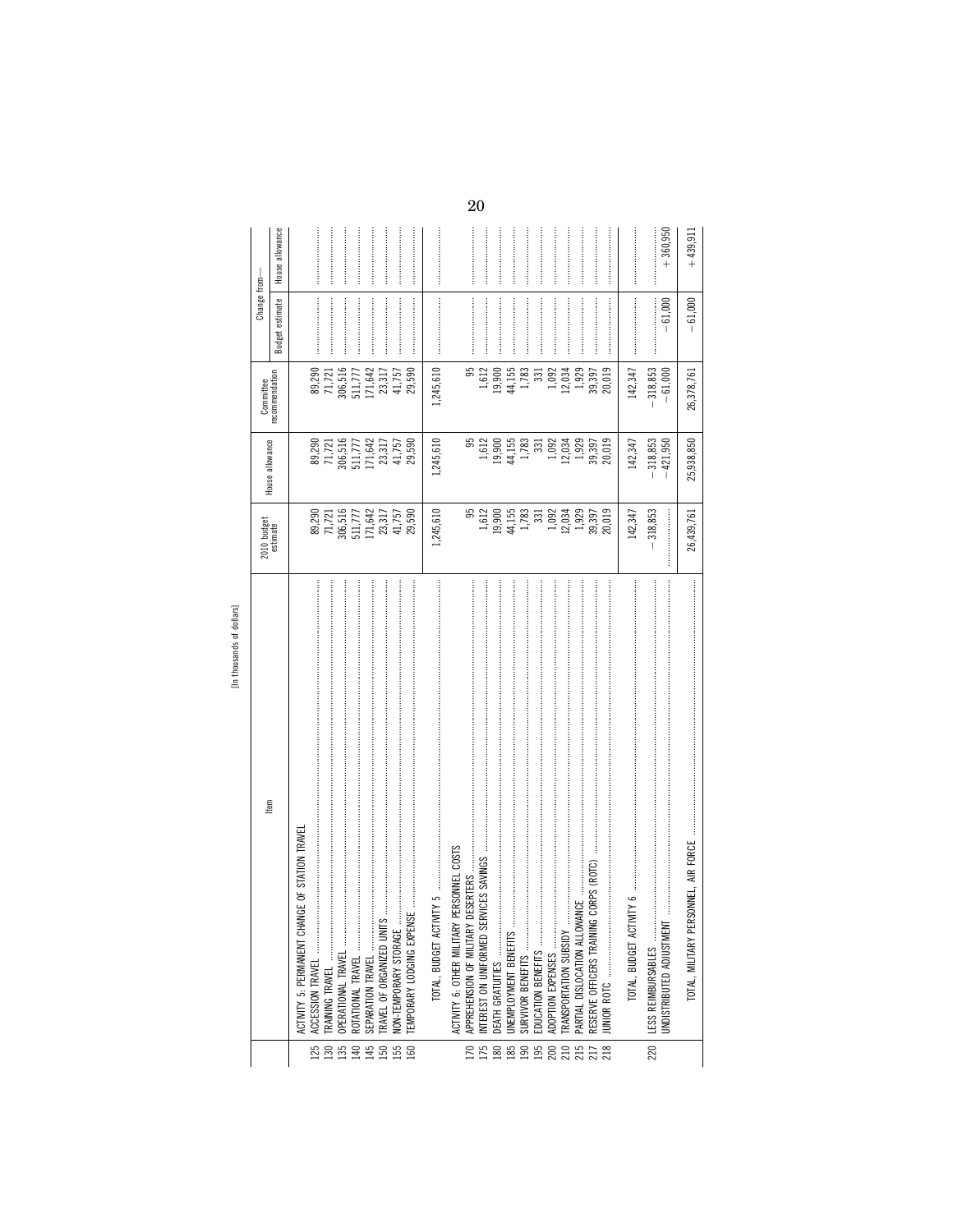The following table details the adjustments recommended by the Committee:

[In thousands of dollars]

| Line | Item                                                                           | 2010 budget<br>estimate | Committee<br>recommendation | Change from<br>budget request |
|------|--------------------------------------------------------------------------------|-------------------------|-----------------------------|-------------------------------|
|      | UNDISTRIBUTED ADJUSTMENT<br>Lower than Budgeted End Strength and Pay Grade Mix |                         | $-61.000$                   | $-61.000$                     |

## RESERVE PERSONNEL, ARMY

| 4.336.656.000 |
|---------------|
| 4.308.513.000 |
| 4.286.656.000 |

The Committee recommends an appropriation of \$4,286,656,000. This is \$50,000,000 below the budget estimate.

# COMMITTEE RECOMMENDED PROGRAM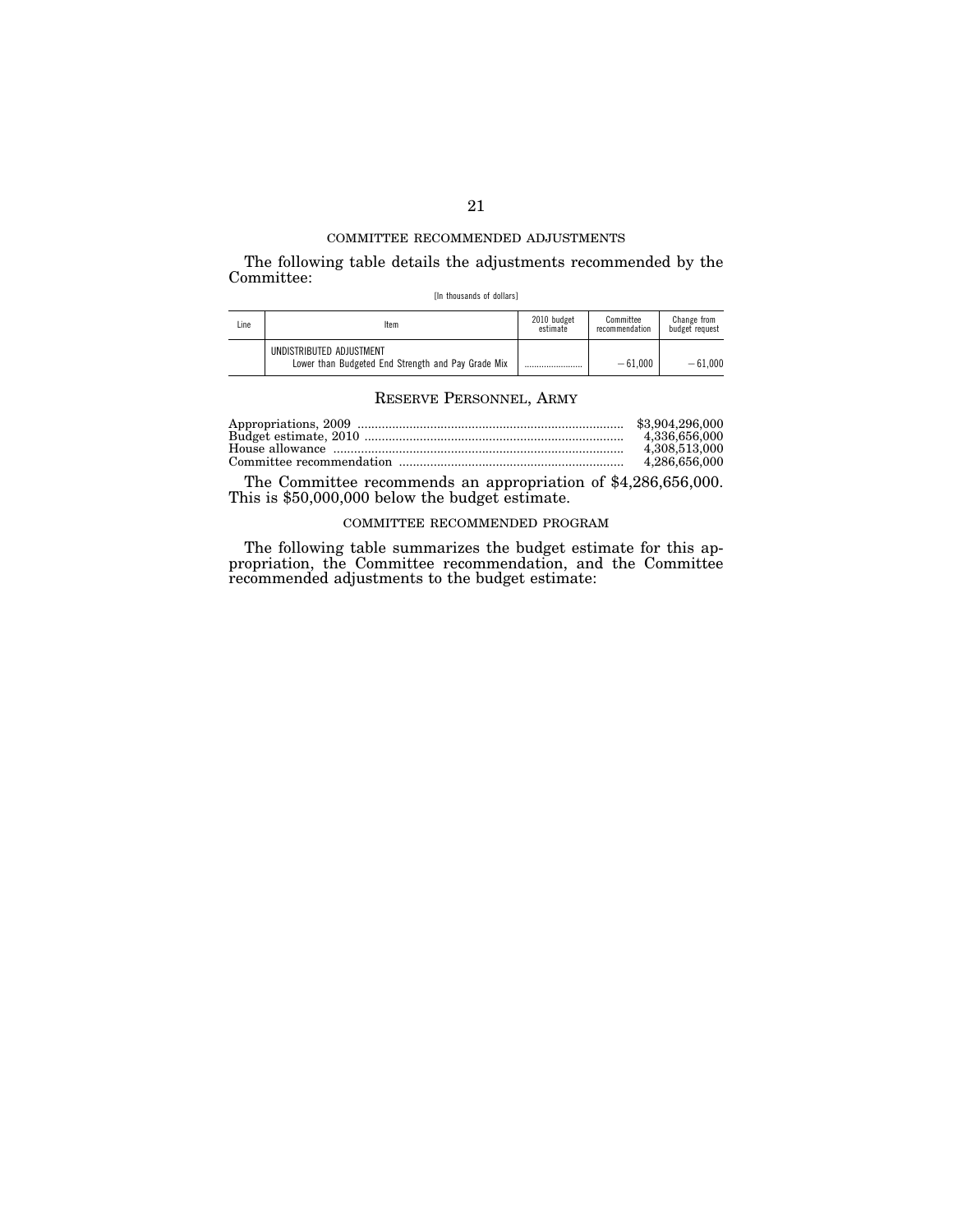| 2<br>rell of       |  |
|--------------------|--|
| ち<br>ande<br>anner |  |
| t                  |  |

|                                                         |                                                                                                                            |                                    | Committee          | Change from-                                                                                                                                                                                                                                                                                                                                                                                                                                                                                                                                      |                 |
|---------------------------------------------------------|----------------------------------------------------------------------------------------------------------------------------|------------------------------------|--------------------|---------------------------------------------------------------------------------------------------------------------------------------------------------------------------------------------------------------------------------------------------------------------------------------------------------------------------------------------------------------------------------------------------------------------------------------------------------------------------------------------------------------------------------------------------|-----------------|
| ltem                                                    | 2010 budget<br>estimate                                                                                                    | House allowance                    | ecommendation      | Budget estimate                                                                                                                                                                                                                                                                                                                                                                                                                                                                                                                                   | House allowance |
| RESERVE PERSONNEL, ARMY                                 |                                                                                                                            |                                    |                    |                                                                                                                                                                                                                                                                                                                                                                                                                                                                                                                                                   |                 |
| ONENT TRAINING AND SUPPORT<br>ACTIVITY 1: RESERVE COMPO |                                                                                                                            |                                    | ,236,457           |                                                                                                                                                                                                                                                                                                                                                                                                                                                                                                                                                   |                 |
|                                                         | l,236,457<br>44,224<br>267,251                                                                                             | l, 236, 457<br>44, 224<br>267, 251 | 44,224             |                                                                                                                                                                                                                                                                                                                                                                                                                                                                                                                                                   |                 |
|                                                         |                                                                                                                            |                                    | 267,251            |                                                                                                                                                                                                                                                                                                                                                                                                                                                                                                                                                   |                 |
|                                                         |                                                                                                                            | 8,621                              | 8,621              |                                                                                                                                                                                                                                                                                                                                                                                                                                                                                                                                                   |                 |
|                                                         |                                                                                                                            | 17,597                             | 17,597             |                                                                                                                                                                                                                                                                                                                                                                                                                                                                                                                                                   |                 |
|                                                         |                                                                                                                            |                                    |                    |                                                                                                                                                                                                                                                                                                                                                                                                                                                                                                                                                   |                 |
|                                                         |                                                                                                                            | 187,023<br>272,105                 | 187,023<br>272,105 |                                                                                                                                                                                                                                                                                                                                                                                                                                                                                                                                                   |                 |
|                                                         |                                                                                                                            | 2,098,042<br>65,457                | 2,098,042          |                                                                                                                                                                                                                                                                                                                                                                                                                                                                                                                                                   |                 |
|                                                         |                                                                                                                            |                                    | 65,457             |                                                                                                                                                                                                                                                                                                                                                                                                                                                                                                                                                   |                 |
| 120                                                     | $\begin{array}{r} 8,621 \\ 17,597 \\ 187,023 \\ 2,105 \\ 2,098,042 \\ 65,457 \\ 65,457 \\ 65,457 \\ 62,398 \\ \end{array}$ | 62,398                             | 62,398             |                                                                                                                                                                                                                                                                                                                                                                                                                                                                                                                                                   |                 |
| OTHER PROGRAMS<br>130                                   | 77,481                                                                                                                     | 77,481                             | 77,481             |                                                                                                                                                                                                                                                                                                                                                                                                                                                                                                                                                   |                 |
|                                                         | 4,336,656                                                                                                                  | 4,336,656                          | 4,336,656          | $\label{def:conformal} \begin{minipage}{0.9\linewidth} \begin{minipage}{0.9\linewidth} \begin{minipage}{0.9\linewidth} \begin{minipage}{0.9\linewidth} \end{minipage} \begin{minipage}{0.9\linewidth} \begin{minipage}{0.9\linewidth} \end{minipage} \begin{minipage}{0.9\linewidth} \begin{minipage}{0.9\linewidth} \end{minipage} \begin{minipage}{0.9\linewidth} \end{minipage} \begin{minipage}{0.9\linewidth} \begin{minipage}{0.9\linewidth} \end{minipage} \begin{minipage}{0.9\linewidth} \end{minipage} \begin{minipage}{0.9\linewidth}$ |                 |
| UNDISTRIBUTED ADJUSTMENT                                |                                                                                                                            | $-28,143$                          | $-50,000$          | $-50,000$                                                                                                                                                                                                                                                                                                                                                                                                                                                                                                                                         | $-21,85$        |
|                                                         | 4,336,656                                                                                                                  | 4,308,513                          | 4,286,656          | $-50,000$                                                                                                                                                                                                                                                                                                                                                                                                                                                                                                                                         | $-21,857$       |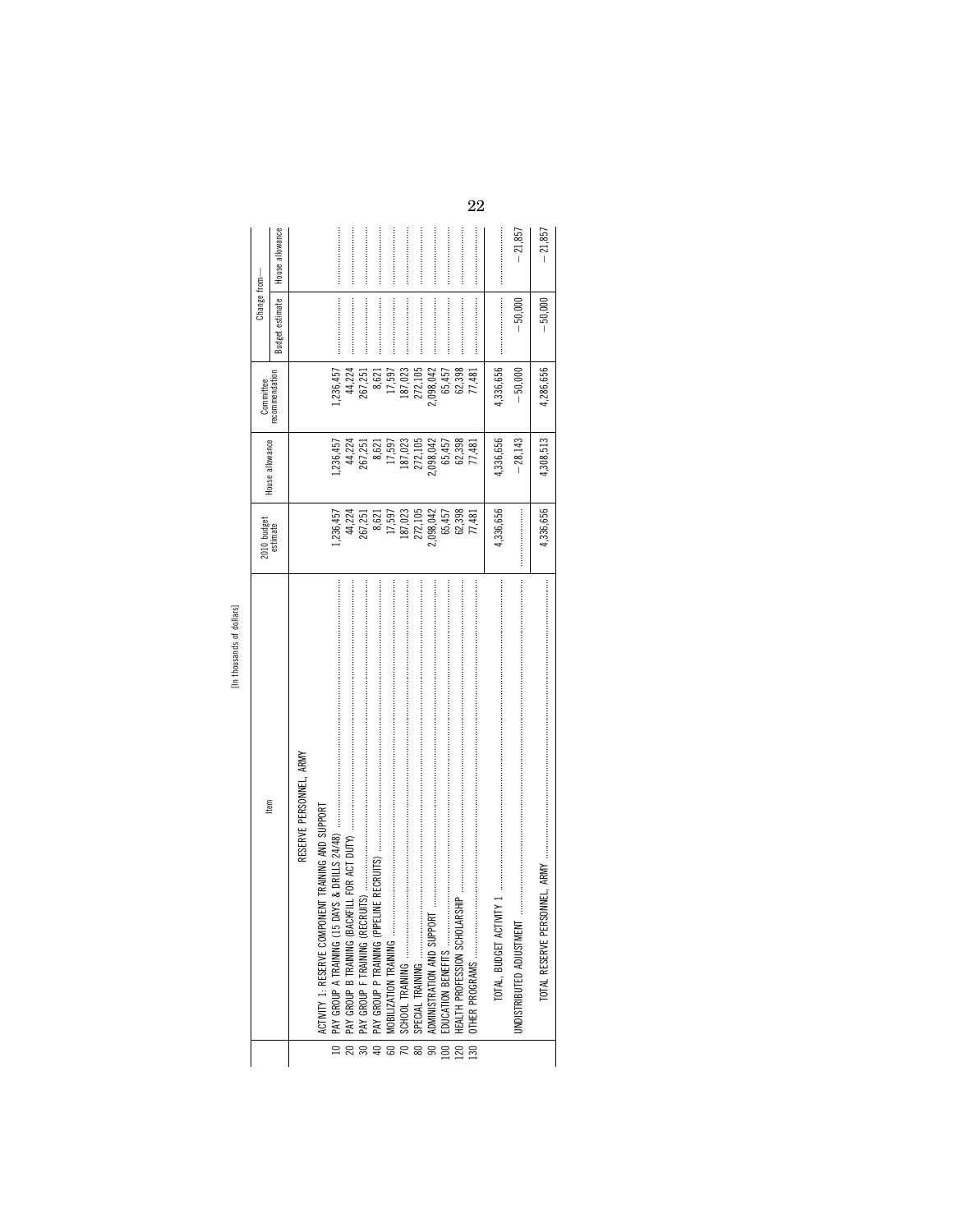The following table details the adjustments recommended by the Committee:

[In thousands of dollars]

| Line | Item                     | 2010 budget<br>estimate | Committee<br>recommendation | Change from<br>budget request |
|------|--------------------------|-------------------------|-----------------------------|-------------------------------|
|      | UNDISTRIBUTED ADJUSTMENT |                         | $-50.000$                   | $-50.000$                     |

## RESERVE PERSONNEL, NAVY

| 1.918.111.000 |
|---------------|
| 1,905,166,000 |

The Committee recommends an appropriation of \$1,905,166,000. This is \$33,000,000 below the budget estimate.

# COMMITTEE RECOMMENDED PROGRAM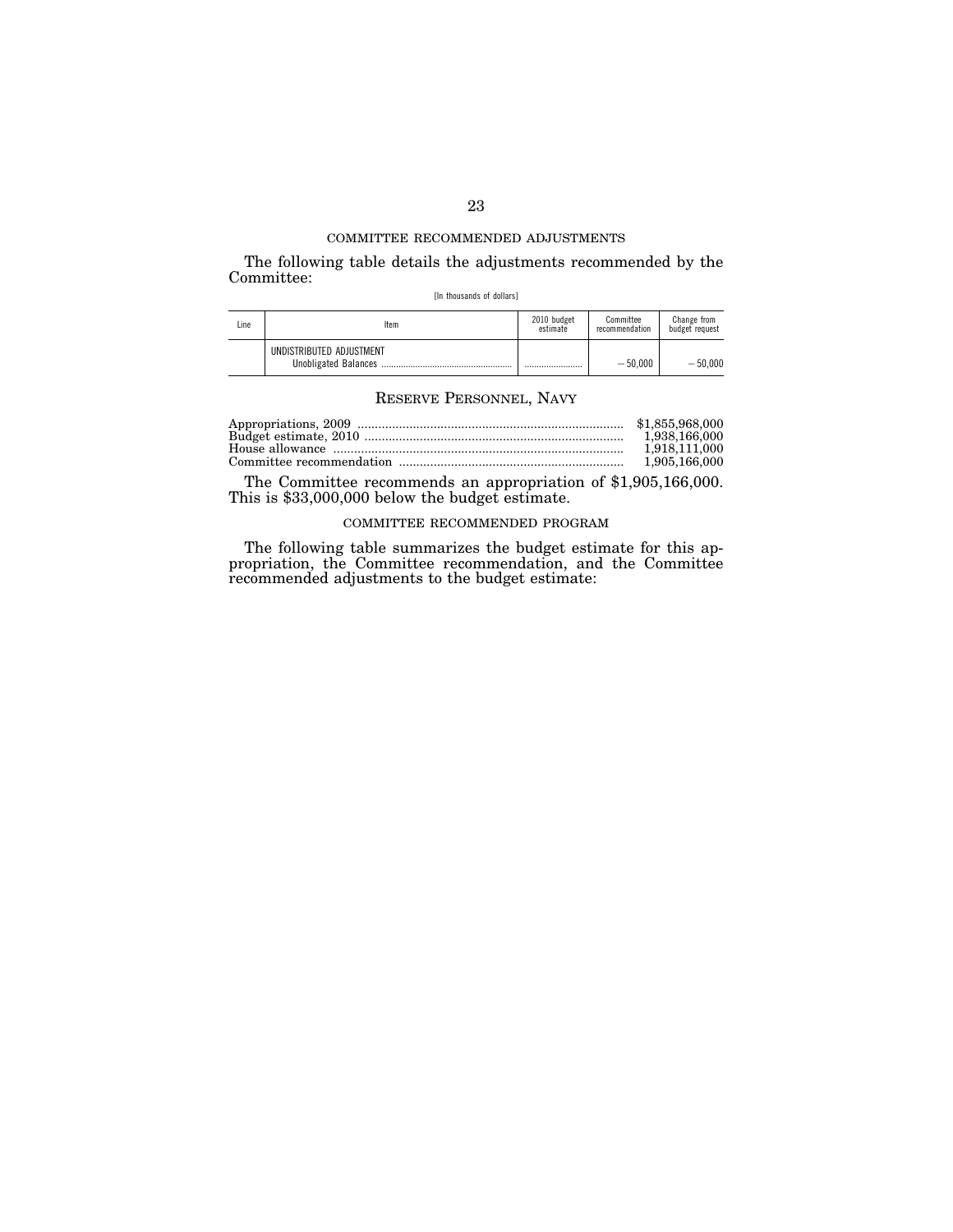| s<br>î<br>τ                      |
|----------------------------------|
| č                                |
| s<br>ᇰ<br>¢<br>᠊ᢆ<br>c<br>۰<br>٠ |
| ٠                                |

|                                                    | $2010$ budget                                                                                                                  |                                                                       | Committee                                                                                         | Change from-           |                 |
|----------------------------------------------------|--------------------------------------------------------------------------------------------------------------------------------|-----------------------------------------------------------------------|---------------------------------------------------------------------------------------------------|------------------------|-----------------|
| ltem                                               | estimate                                                                                                                       | House allowance                                                       | ecommendation                                                                                     | <b>Budget estimate</b> | House allowance |
| RESERVE PERSONNEL, NAVY                            |                                                                                                                                |                                                                       |                                                                                                   |                        |                 |
| ACTIVITY 1: RESERVE COMPONENT TRAINING AND SUPPORT |                                                                                                                                |                                                                       | 514,535                                                                                           | $-5,000$               | $-5,000$        |
|                                                    |                                                                                                                                | 619,535<br>8,888                                                      |                                                                                                   |                        |                 |
|                                                    |                                                                                                                                |                                                                       |                                                                                                   |                        |                 |
|                                                    |                                                                                                                                |                                                                       |                                                                                                   |                        |                 |
|                                                    |                                                                                                                                |                                                                       |                                                                                                   |                        |                 |
|                                                    |                                                                                                                                |                                                                       |                                                                                                   |                        |                 |
|                                                    | $\begin{array}{r} 619,535 \\ 8,888 \\ 8,636 \\ 55,636 \\ 8,3,15 \\ 15,782 \\ 79,489 \\ 6,774 \\ 6,774 \\ 6,774 \\ \end{array}$ | 55, 636<br>8, 315<br>8, 782<br>43, 782<br>79, 489<br>6, 774<br>6, 774 | $\begin{array}{r} 8,888 \\ 55,636 \\ 8,315 \\ 43,782 \\ 79,489 \\ 79,311 \\ 6,774 \\ \end{array}$ |                        |                 |
|                                                    |                                                                                                                                |                                                                       |                                                                                                   |                        |                 |
|                                                    |                                                                                                                                | 49,436                                                                | 49,436                                                                                            |                        |                 |
|                                                    | 1,938,166                                                                                                                      | 1,938,166                                                             | 1,933,166                                                                                         | $-5,000$               | $-5,000$        |
| UNDISTRIBUTED ADJUSTMENT                           |                                                                                                                                | $-20,055$                                                             | $-28,000$                                                                                         | $-28,000$              | $-7,945$        |
|                                                    | 1,938,166                                                                                                                      | 1,918,111                                                             | .,905,166                                                                                         | $-33,000$              | $-12,945$       |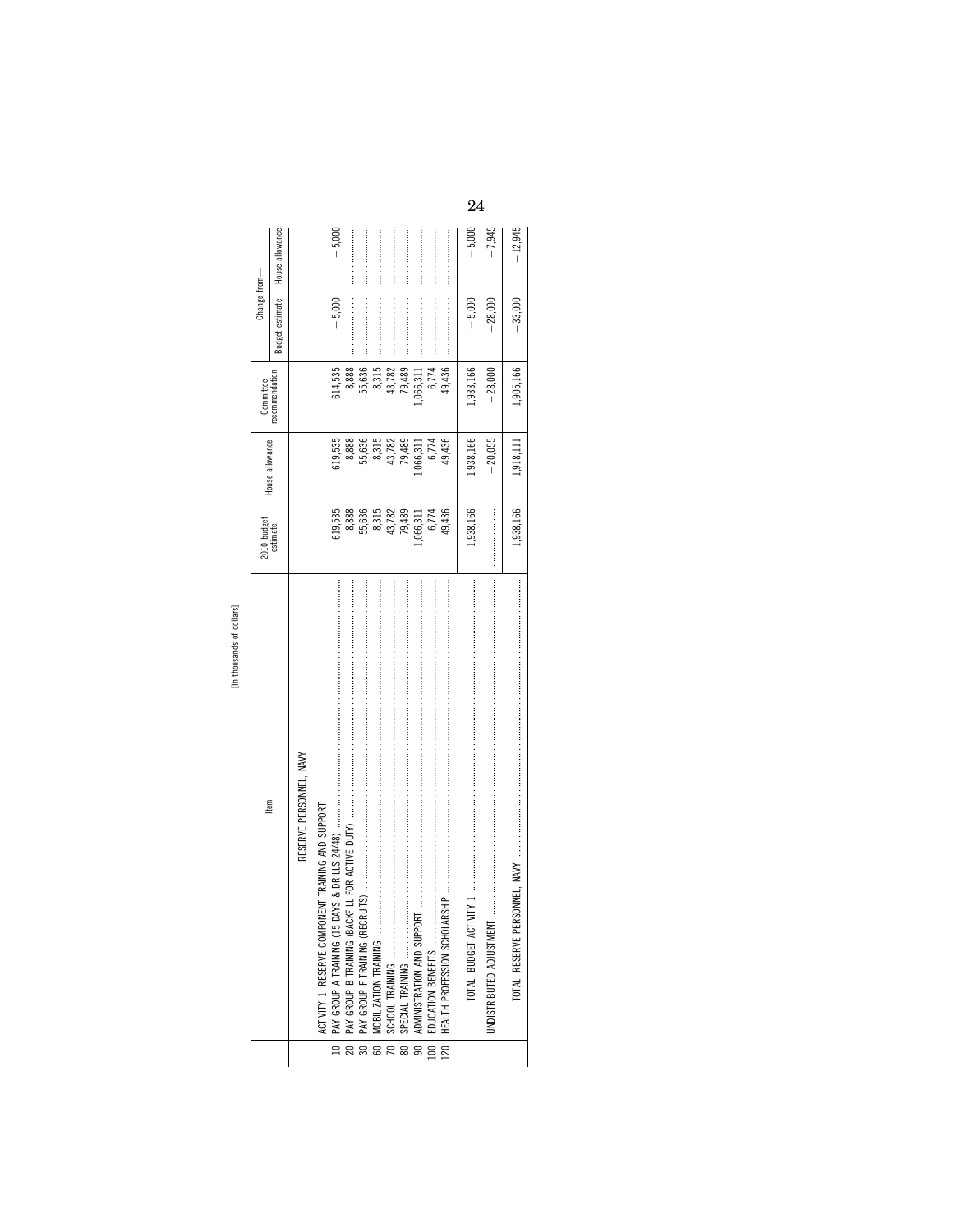The following table details the adjustments recommended by the Committee:

| [In thousands of dollars] |  |
|---------------------------|--|
|---------------------------|--|

| Line | ltem                                                                                                            | 2010 budget<br>estimate | Committee<br>recommendation          | Change from<br>budget request                 |
|------|-----------------------------------------------------------------------------------------------------------------|-------------------------|--------------------------------------|-----------------------------------------------|
| 90   | BA 1: UNIT AND INDIVIDUAL TRAINING<br>Pay Group A Training (15 Days & Drills 24/48)<br>UNDISTRIBUTED ADJUSTMENT | 619.535<br>             | 614.535<br><br>$-4.000$<br>$-24.000$ | $-5,000$<br>$-5.000$<br>$-4.000$<br>$-24.000$ |

# RESERVE PERSONNEL, MARINE CORPS

| \$584,910,000 |
|---------------|
| 617.500.000   |
| 610.580.000   |
| 611.500.000   |
|               |

The Committee recommends an appropriation of \$611,500,000. This is \$6,000,000 below the budget estimate.

## COMMITTEE RECOMMENDED PROGRAM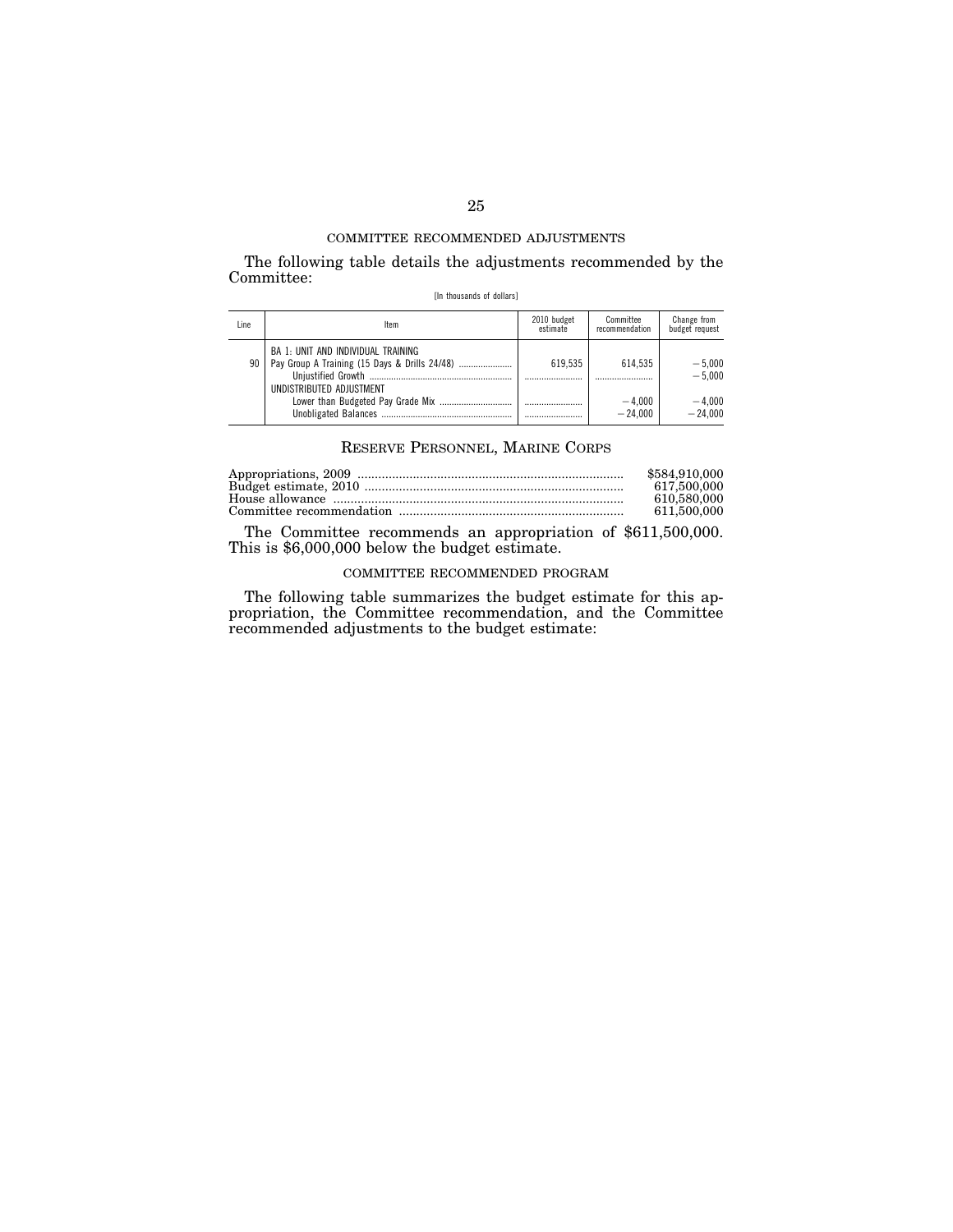| ltem                                               | 2010 budget<br>estimate                                                                                                                 |                                                                                                                                             | Committee                                                                                                                                                             | Change from—           |                 |
|----------------------------------------------------|-----------------------------------------------------------------------------------------------------------------------------------------|---------------------------------------------------------------------------------------------------------------------------------------------|-----------------------------------------------------------------------------------------------------------------------------------------------------------------------|------------------------|-----------------|
|                                                    |                                                                                                                                         | House allowance                                                                                                                             | recommendation                                                                                                                                                        | <b>Budget estimate</b> | House allowance |
| RESERVE PERSONNEL, MARINE CORPS                    |                                                                                                                                         |                                                                                                                                             |                                                                                                                                                                       |                        |                 |
| ACTIVITY 1: RESERVE COMPONENT TRAINING AND SUPPORT |                                                                                                                                         |                                                                                                                                             |                                                                                                                                                                       |                        |                 |
|                                                    |                                                                                                                                         |                                                                                                                                             | 71,381                                                                                                                                                                |                        |                 |
|                                                    | $\begin{array}{l} 171,381\\ 30,901\\ 21,402\\ 4,114\\ 16,034\\ 26,851\\ 215,447\\ 11,327\\ 20,043\\ 21\\ 11,327\\ 20,043\\ \end{array}$ | $\begin{array}{l} 171, 381 \\ 30, 901 \\ 121, 402 \\ 4, 114 \\ 16, 034 \\ 26, 851 \\ 11, 327 \\ 215, 447 \\ 11, 327 \\ 20, 043 \end{array}$ |                                                                                                                                                                       |                        |                 |
|                                                    |                                                                                                                                         |                                                                                                                                             |                                                                                                                                                                       |                        |                 |
|                                                    |                                                                                                                                         |                                                                                                                                             |                                                                                                                                                                       |                        |                 |
|                                                    |                                                                                                                                         |                                                                                                                                             |                                                                                                                                                                       |                        |                 |
|                                                    |                                                                                                                                         |                                                                                                                                             |                                                                                                                                                                       |                        |                 |
| ADMINISTRATION AND SUPPORT                         |                                                                                                                                         |                                                                                                                                             | $\begin{array}{r} 30,901 \\[-4pt] 121,402 \\[-4pt] 4,114 \\[-4pt] 16,034 \\[-4pt] 26,851 \\[-4pt] 21,327 \\[-4pt] 11,327 \\[-4pt] 11,327 \\[-4pt] 20,043 \end{array}$ |                        |                 |
|                                                    |                                                                                                                                         |                                                                                                                                             |                                                                                                                                                                       |                        |                 |
|                                                    |                                                                                                                                         |                                                                                                                                             |                                                                                                                                                                       |                        |                 |
| TOTAL, BUDGET ACTIVITY                             | 617,500                                                                                                                                 | 617,500                                                                                                                                     | 617,500                                                                                                                                                               |                        |                 |
| <b>JNDISTRIBUTED ADJUSTMENT</b>                    |                                                                                                                                         | $-6,920$                                                                                                                                    | $-6,000$                                                                                                                                                              | $-6,000$               | $+920$          |
|                                                    | 617,500                                                                                                                                 | 610,580                                                                                                                                     | 611,500                                                                                                                                                               | $-6,000$               | $+920$          |

[In thousands of dollars]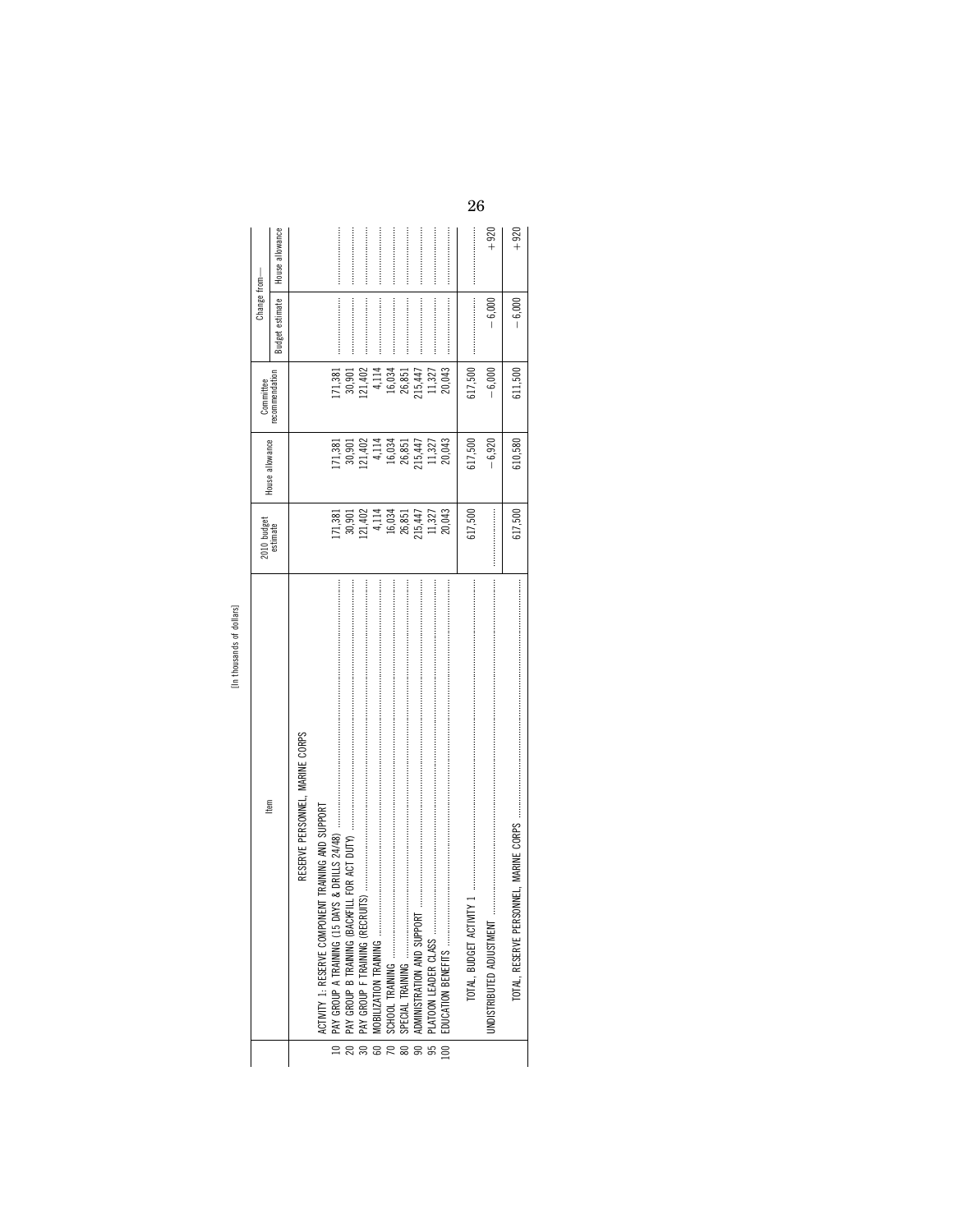The following table details the adjustments recommended by the Committee:

[In thousands of dollars]

| Line | ltem                     | 2010 budget<br>estimate | Committee<br>recommendation | Change from<br>budget request |
|------|--------------------------|-------------------------|-----------------------------|-------------------------------|
|      | UNDISTRIBUTED ADJUSTMENT |                         | $-6.000$                    | $-6.000$                      |

## RESERVE PERSONNEL, AIR FORCE

| 1.607.712.000 |
|---------------|
| 1.600.462.000 |
| 1.584.712.000 |

The Committee recommends an appropriation of \$1,584,712,000. This is \$23,000,000 below the budget estimate.

# COMMITTEE RECOMMENDED PROGRAM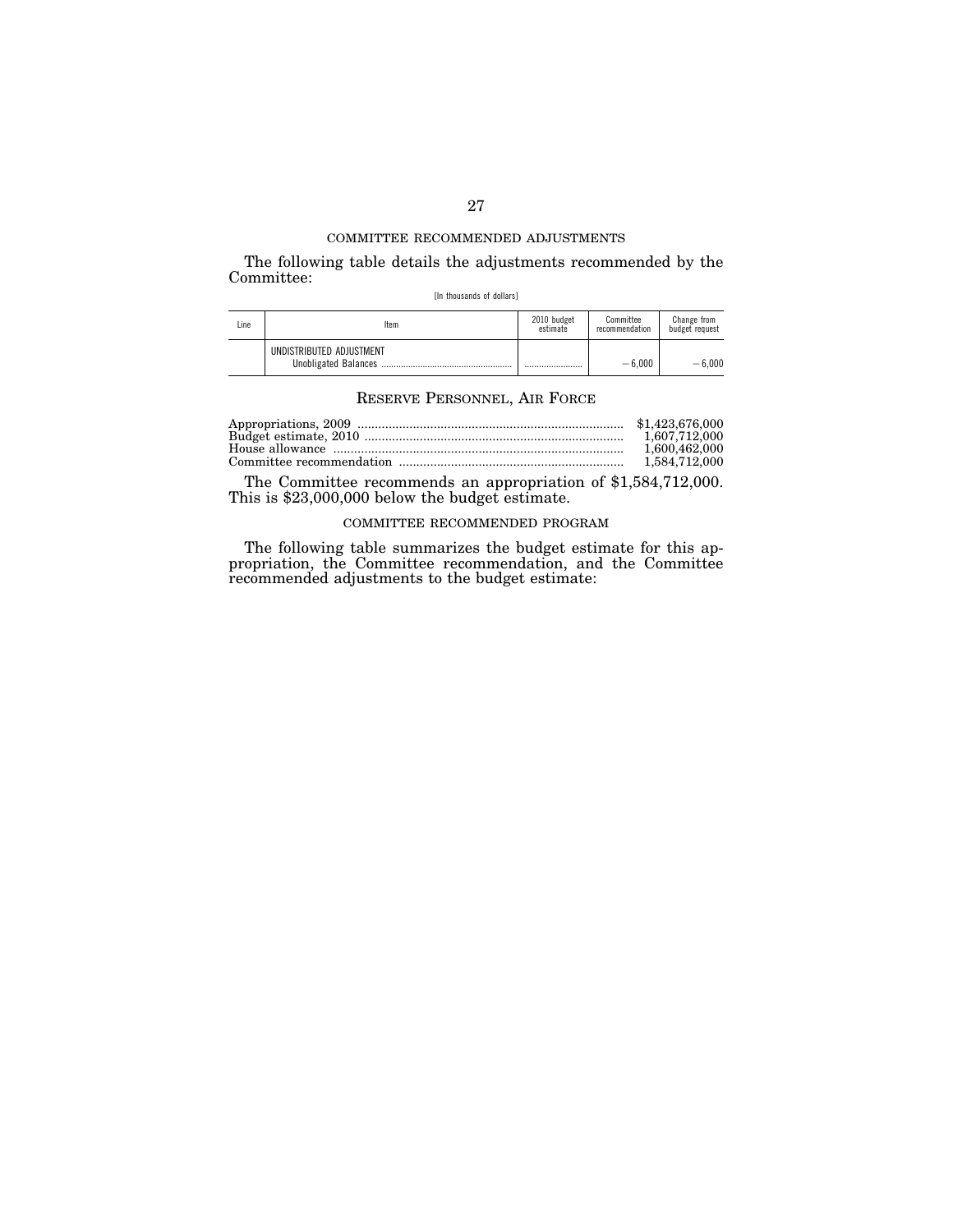|                                                                                                                                                                                                                                                                                                                                                                                                                                                                                                                                                                                                                                               | [In thousands of dollars]                               |                                                                                           |                               |                |                                                                                                                                                                                                                                                                                                                                                                                                                                          |                 |
|-----------------------------------------------------------------------------------------------------------------------------------------------------------------------------------------------------------------------------------------------------------------------------------------------------------------------------------------------------------------------------------------------------------------------------------------------------------------------------------------------------------------------------------------------------------------------------------------------------------------------------------------------|---------------------------------------------------------|-------------------------------------------------------------------------------------------|-------------------------------|----------------|------------------------------------------------------------------------------------------------------------------------------------------------------------------------------------------------------------------------------------------------------------------------------------------------------------------------------------------------------------------------------------------------------------------------------------------|-----------------|
|                                                                                                                                                                                                                                                                                                                                                                                                                                                                                                                                                                                                                                               | ltem                                                    | 2010 budget<br>estimate                                                                   | House allowance               | Committee      | Change from-                                                                                                                                                                                                                                                                                                                                                                                                                             |                 |
|                                                                                                                                                                                                                                                                                                                                                                                                                                                                                                                                                                                                                                               |                                                         |                                                                                           |                               | recommendation | Budget estimate                                                                                                                                                                                                                                                                                                                                                                                                                          | House allowance |
|                                                                                                                                                                                                                                                                                                                                                                                                                                                                                                                                                                                                                                               | RESERVE PERSONNEL, AIR FORCE                            |                                                                                           |                               |                |                                                                                                                                                                                                                                                                                                                                                                                                                                          |                 |
|                                                                                                                                                                                                                                                                                                                                                                                                                                                                                                                                                                                                                                               | NENT TRAINING AND SUPPORT<br>ACTIVITY 1: RESERVE COMPON |                                                                                           |                               |                |                                                                                                                                                                                                                                                                                                                                                                                                                                          |                 |
|                                                                                                                                                                                                                                                                                                                                                                                                                                                                                                                                                                                                                                               |                                                         | 637,673                                                                                   | 637,673                       | 637,673        |                                                                                                                                                                                                                                                                                                                                                                                                                                          |                 |
|                                                                                                                                                                                                                                                                                                                                                                                                                                                                                                                                                                                                                                               |                                                         | 91,119<br>56,926<br>52                                                                    | 91,119<br>56,926              | 91,119         |                                                                                                                                                                                                                                                                                                                                                                                                                                          |                 |
|                                                                                                                                                                                                                                                                                                                                                                                                                                                                                                                                                                                                                                               |                                                         |                                                                                           |                               | 56,926         |                                                                                                                                                                                                                                                                                                                                                                                                                                          |                 |
|                                                                                                                                                                                                                                                                                                                                                                                                                                                                                                                                                                                                                                               |                                                         |                                                                                           | 52                            | 52             |                                                                                                                                                                                                                                                                                                                                                                                                                                          |                 |
| $\begin{array}{c c} \hline \quad \quad & \quad \quad & \quad \quad \\ \hline \quad \quad & \quad \quad & \quad \quad \\ \quad \quad & \quad \quad & \quad \quad \\ \quad \quad & \quad \quad & \quad \quad \\ \quad \quad & \quad \quad & \quad \quad \\ \quad \quad & \quad \quad & \quad \quad \\ \quad \quad & \quad \quad & \quad \quad \\ \quad \quad & \quad \quad & \quad \quad \\ \quad \quad & \quad \quad & \quad \quad \\ \quad \quad & \quad \quad & \quad \quad \\ \quad \quad & \quad \quad & \quad \quad \\ \quad \quad & \quad \quad & \quad \quad \\ \quad \quad & \quad \quad & \quad \quad \\ \quad \quad & \quad \quad &$ |                                                         |                                                                                           | 1,800                         | 1,800          |                                                                                                                                                                                                                                                                                                                                                                                                                                          |                 |
|                                                                                                                                                                                                                                                                                                                                                                                                                                                                                                                                                                                                                                               |                                                         |                                                                                           |                               | 152,674        |                                                                                                                                                                                                                                                                                                                                                                                                                                          |                 |
|                                                                                                                                                                                                                                                                                                                                                                                                                                                                                                                                                                                                                                               |                                                         | $\begin{array}{c} 1,800 \\ 152,674 \\ 221,085 \\ 353,905 \\ 37,362 \\ 49,979 \end{array}$ | 152,674<br>221,085<br>353,905 | 221,085        |                                                                                                                                                                                                                                                                                                                                                                                                                                          |                 |
|                                                                                                                                                                                                                                                                                                                                                                                                                                                                                                                                                                                                                                               | ADMINISTRATION AND SUPPORT                              |                                                                                           |                               | 353,905        |                                                                                                                                                                                                                                                                                                                                                                                                                                          |                 |
|                                                                                                                                                                                                                                                                                                                                                                                                                                                                                                                                                                                                                                               |                                                         |                                                                                           | 37,362                        | 37,362         |                                                                                                                                                                                                                                                                                                                                                                                                                                          |                 |
| $\begin{array}{c}\n18 \\ 28\n\end{array}$                                                                                                                                                                                                                                                                                                                                                                                                                                                                                                                                                                                                     |                                                         |                                                                                           | 49,979                        | 49,979         |                                                                                                                                                                                                                                                                                                                                                                                                                                          |                 |
| $\frac{130}{ }$                                                                                                                                                                                                                                                                                                                                                                                                                                                                                                                                                                                                                               | DTHER PROGRAMS (ADMIN &                                 | 5,137                                                                                     | 5,137                         | 5,137          |                                                                                                                                                                                                                                                                                                                                                                                                                                          |                 |
|                                                                                                                                                                                                                                                                                                                                                                                                                                                                                                                                                                                                                                               |                                                         | 1,607,712                                                                                 | 1,607,712                     | 1,607,712      | $\begin{minipage}{0.9\linewidth} \begin{tabular}{l} \textbf{1} & \textbf{2} & \textbf{3} & \textbf{4} & \textbf{5} & \textbf{6} & \textbf{6} & \textbf{6} & \textbf{6} & \textbf{6} & \textbf{6} & \textbf{6} & \textbf{6} & \textbf{6} & \textbf{6} & \textbf{6} & \textbf{6} & \textbf{6} & \textbf{6} & \textbf{6} & \textbf{6} & \textbf{6} & \textbf{6} & \textbf{6} & \textbf{6} & \textbf{6} & \textbf{6} & \textbf{6} & \textbf$ |                 |
|                                                                                                                                                                                                                                                                                                                                                                                                                                                                                                                                                                                                                                               | <b>UNDISTRIBUTED ADJUSTMENT</b>                         |                                                                                           | $-7,250$                      | $-23,000$      | $-23,000$                                                                                                                                                                                                                                                                                                                                                                                                                                | $-15,750$       |
|                                                                                                                                                                                                                                                                                                                                                                                                                                                                                                                                                                                                                                               | TOTAL, RESERVE PERSONNEL, AIR FORCE                     | 1,607,712                                                                                 | ,600,462                      | 1,584,712      | $-23,000$                                                                                                                                                                                                                                                                                                                                                                                                                                | $-15,750$       |
|                                                                                                                                                                                                                                                                                                                                                                                                                                                                                                                                                                                                                                               |                                                         |                                                                                           |                               |                |                                                                                                                                                                                                                                                                                                                                                                                                                                          |                 |
|                                                                                                                                                                                                                                                                                                                                                                                                                                                                                                                                                                                                                                               |                                                         |                                                                                           |                               |                |                                                                                                                                                                                                                                                                                                                                                                                                                                          |                 |

[In thousands of dollars]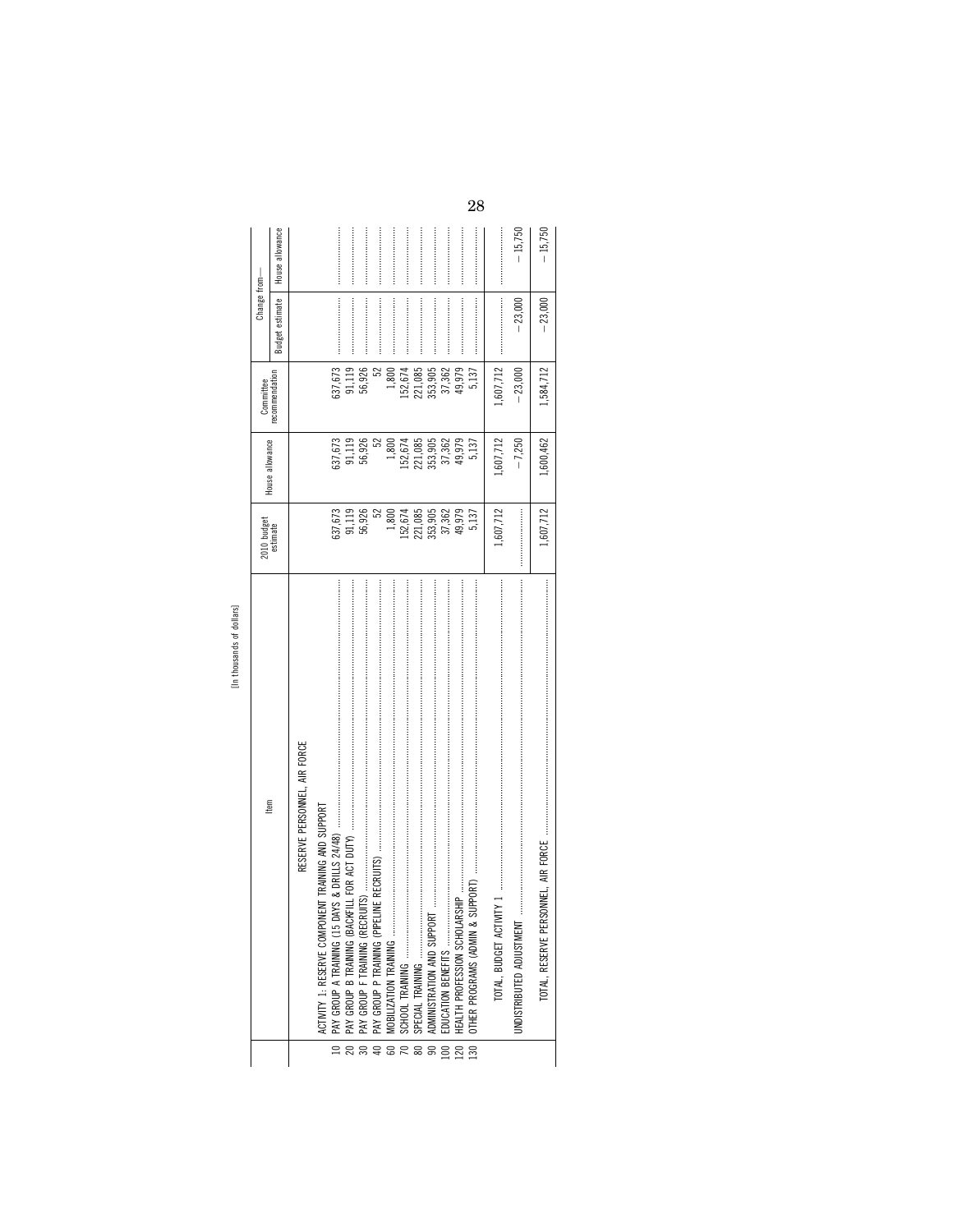The following table details the adjustments recommended by the Committee:

[In thousands of dollars]

| Line | ltem                     | 2010 budget<br>estimate | Committee<br>recommendation | Change from<br>budget request |
|------|--------------------------|-------------------------|-----------------------------|-------------------------------|
|      | UNDISTRIBUTED ADJUSTMENT |                         | $-23.000$                   | $-23.000$                     |

## NATIONAL GUARD PERSONNEL, ARMY

| \$6.616.220,000 |
|-----------------|
|                 |
| 7.525.628.000   |
| 7.535.088.000   |

The Committee recommends an appropriation of \$7,535,088,000. This is \$86,400,000 below the budget estimate.

## COMMITTEE RECOMMENDED PROGRAM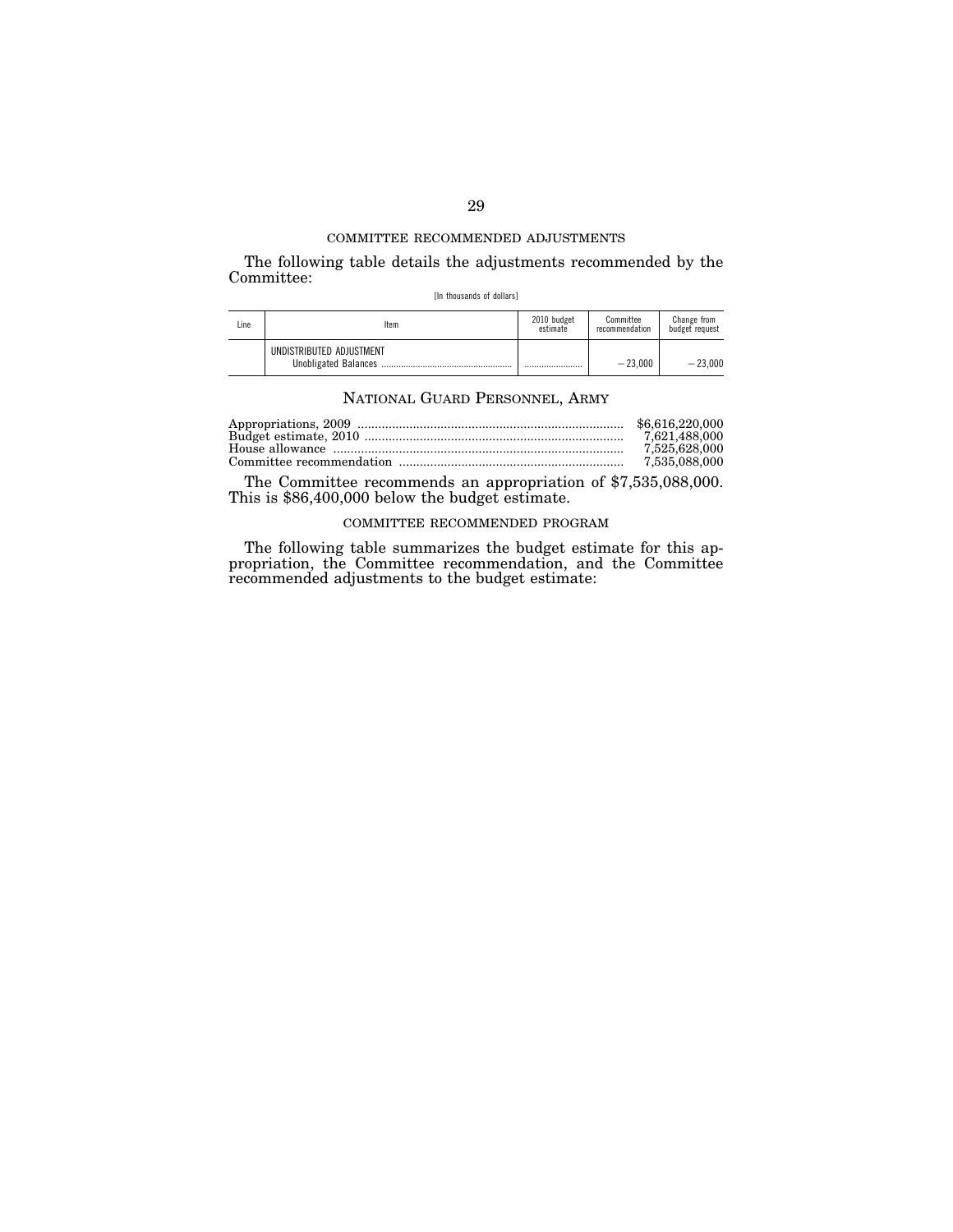| ċ,                |  |
|-------------------|--|
| ×                 |  |
| τ<br>¢<br>œ<br>c. |  |
| r.                |  |

|                 |                                                    |                              |                              |                    | Change from—    |                 |
|-----------------|----------------------------------------------------|------------------------------|------------------------------|--------------------|-----------------|-----------------|
|                 | tem                                                | 2010 budget<br>estimate      | House allowance              | Committee          |                 |                 |
|                 |                                                    |                              |                              | recommendation     | Budget estimate | House allowance |
|                 | NATIONAL GUARD PERSONNEL, ARMY                     |                              |                              |                    |                 |                 |
|                 | ACTIVITY 1: RESERVE COMPONENT TRAINING AND SUPPORT |                              |                              |                    |                 |                 |
| $\frac{1}{2}$   |                                                    | 2,054,153                    | 2,054,153                    | 2,054,153          |                 |                 |
| $\frac{1}{20}$  |                                                    | 460,832                      | 460,832                      | 460,832            |                 |                 |
|                 |                                                    |                              |                              | 68,064             |                 |                 |
|                 |                                                    |                              |                              |                    |                 |                 |
|                 |                                                    | 68,064<br>547,488<br>528,419 | 68,064<br>547,488<br>528,419 | 547,488<br>508,419 | $-20,000$       | $-20,000$       |
|                 |                                                    | 3,799,749                    | 8,799,749                    | 3,799,749          |                 |                 |
|                 | EDUCATION BENEFITS                                 | 162,783                      | 162,783                      | 162,783            |                 |                 |
| $\frac{100}{2}$ |                                                    |                              | $-52,747$                    |                    |                 | $+52,747$       |
|                 |                                                    | 7,621,488                    | 7,568,741                    | 7,601,488          | $-20,000$       | $+32,747$       |
|                 | JNDISTRIBUTED ADJUSTMENT                           |                              | $-43,113$                    | $-66,400$          | $-66,400$       | $-23,287$       |
|                 |                                                    | 7,621,488                    | 7,525,628                    | 535,088            | $-86,400$       | $+9,460$        |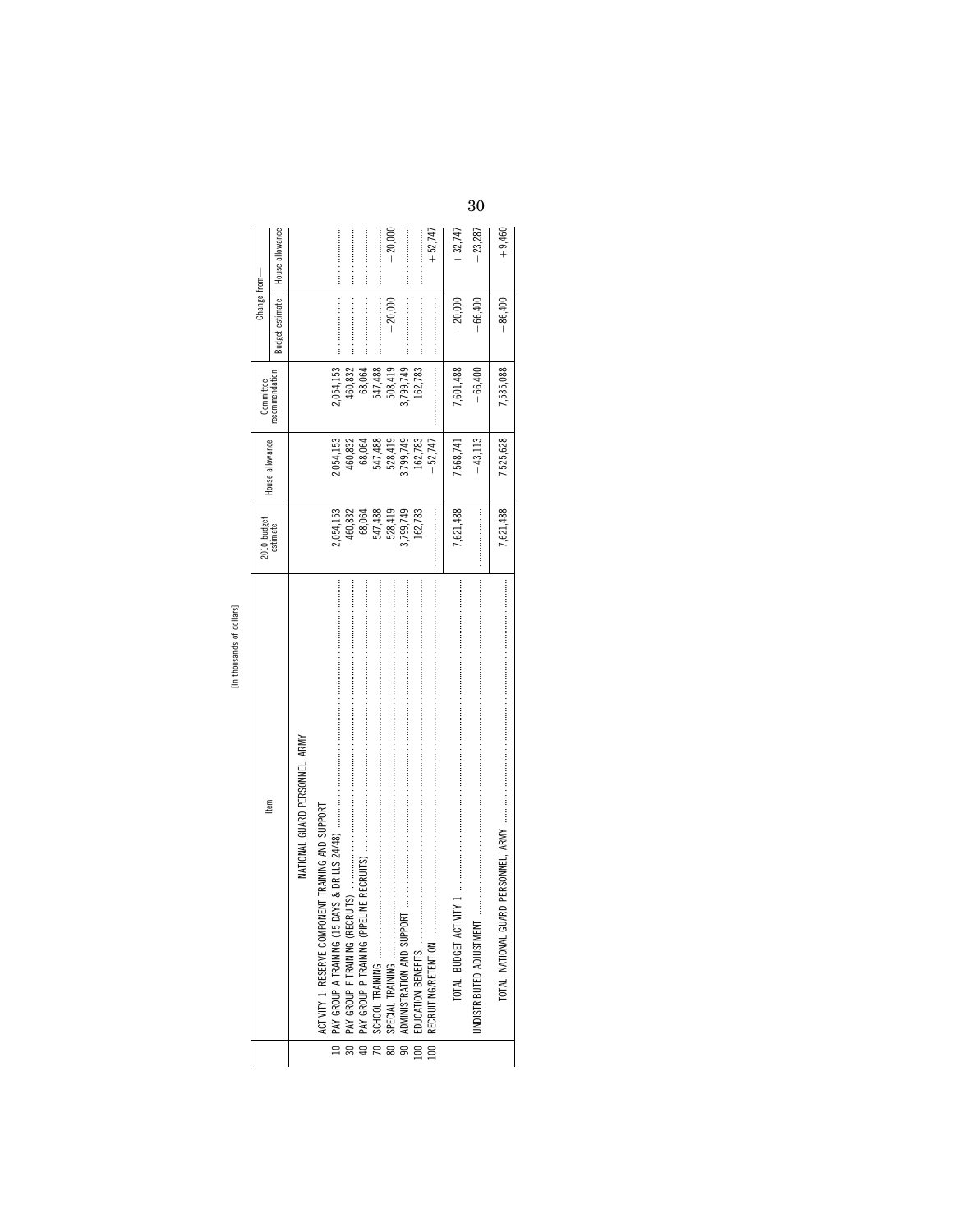The following table details the adjustments recommended by the Committee:

| [In thousands of dollars] |  |
|---------------------------|--|
|---------------------------|--|

| Line | Item                                                                                      | 2010 budget<br>estimate | Committee<br>recommendation | Change from<br>budget request |
|------|-------------------------------------------------------------------------------------------|-------------------------|-----------------------------|-------------------------------|
| 80   | BA 1: UNIT AND INDIVIDUAL TRAINING<br>Recruiting and Retention Mandays-Excess to Require- | 528.419                 | 508.419                     | $-20.000$<br>$-20.000$        |
|      | UNDISTRIBUTED ADJUSTMENT<br>Joint Interagency Training and Education Center               |                         | $-70,000$<br>$+3.600$       | $-70,000$<br>$+3.600$         |

## NATIONAL GUARD PERSONNEL, AIR FORCE

| 2.970.949.000 |
|---------------|
| 2.949.899.000 |
| 2.923.599.000 |
|               |

The Committee recommends an appropriation of \$2,923,599,000. This is \$47,350,000 below the budget estimate.

# COMMITTEE RECOMMENDED PROGRAM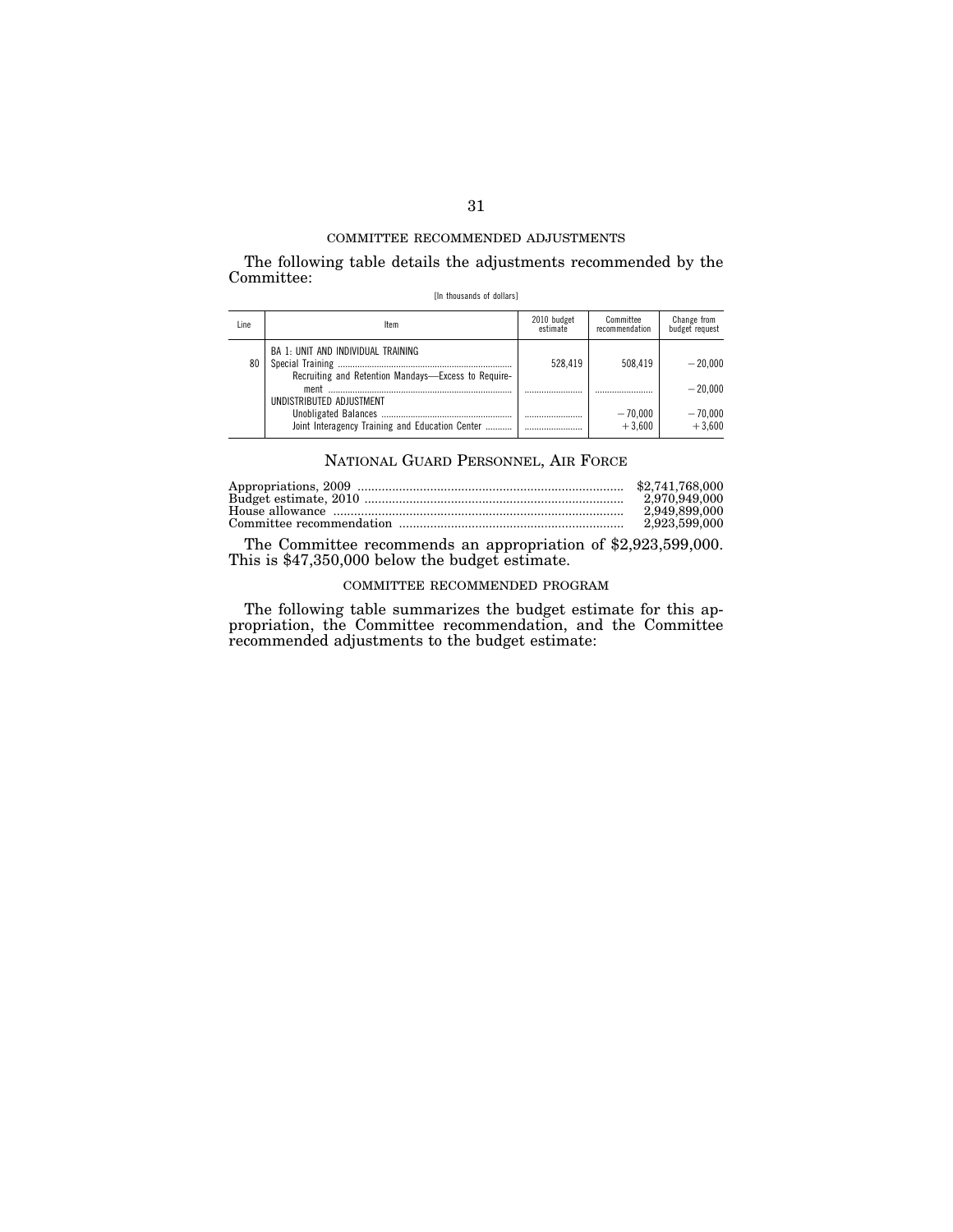| $\overline{S}$ |
|----------------|
|                |
| Ξ<br>nusai     |
|                |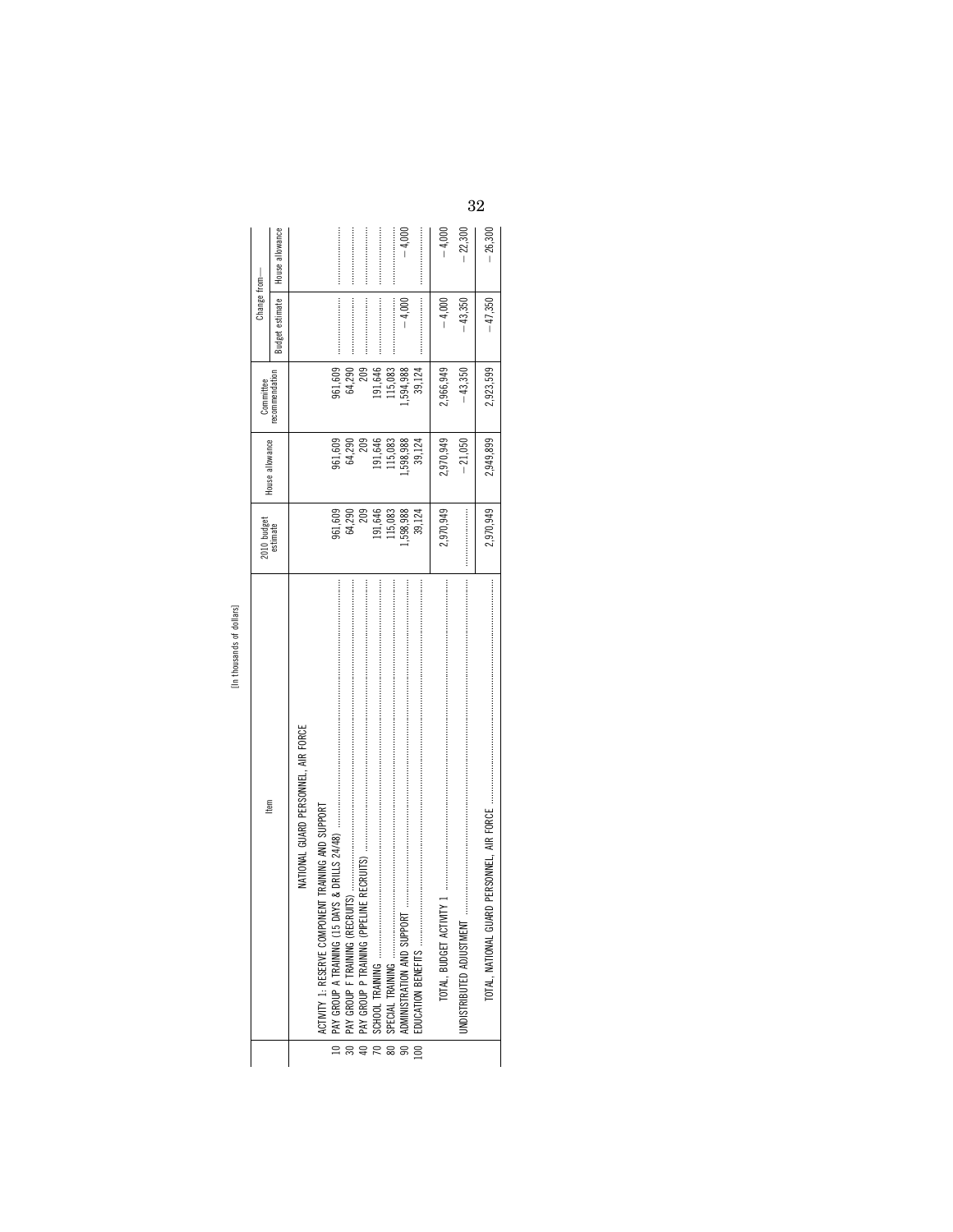The following table details the adjustments recommended by the Committee:

|  | [In thousands of dollars] |  |  |
|--|---------------------------|--|--|
|--|---------------------------|--|--|

| Line | Item                                                                                   | 2010 budget<br>estimate | Committee<br>recommendation      | Change from<br>budget request    |
|------|----------------------------------------------------------------------------------------|-------------------------|----------------------------------|----------------------------------|
| 90   | BA 1: UNIT AND INDIVIDUAL TRAINING<br>Non-prior Service Enlistment Bonus-Excess to Re- | 1.598.988               | 1.594.988                        | $-4.000$                         |
|      | UNDISTRIBUTED ADJUSTMENT                                                               |                         |                                  | $-4.000$                         |
|      | Lower than Budgeted Pay Grade Mix<br>Joint Interagency Training and Education Center   |                         | $-34,000$<br>$-10.000$<br>$+650$ | $-34.000$<br>$-10,000$<br>$+650$ |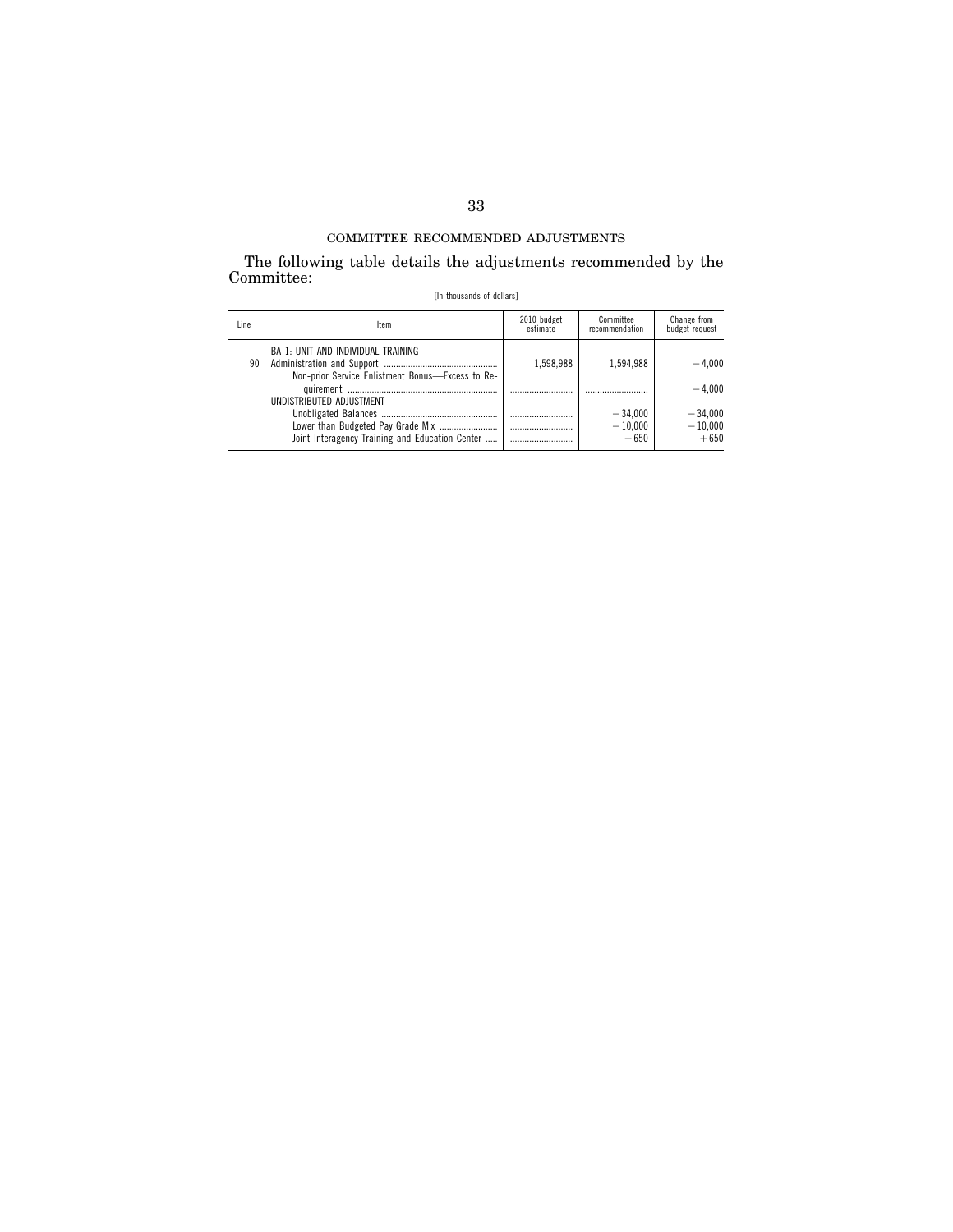# TITLE II

### OPERATION AND MAINTENANCE

Funds appropriated under this title provide the resources required to prepare for and conduct combat operations and other peace time missions. These funds are used to purchase fuel and spare parts for training operations, pay supporting civilian personnel, and purchase supplies, equipment, and service contracts for the repair of weapons and facilities.

The President's fiscal year 2010 budget requests a total of \$156,444,204,000 for operation and maintenance appropriations.

#### SUMMARY OF COMMITTEE ACTION

The Committee recommends operation and maintenance appro-<br>priations totaling \$154,005,801,000 for fiscal year 2010. This is \$2,438,403,000 below the budget estimate.

Committee recommended operation and maintenance appropriations for fiscal year 2010 are summarized below:

#### SUMMARY OF OPERATION AND MAINTENANCE APPROPRIATIONS

[In thousands of dollars]

| Account                                                      | 2010 budget<br>estimate | Committee<br>recommendation | Change from<br>budget estimate |
|--------------------------------------------------------------|-------------------------|-----------------------------|--------------------------------|
| Operation and Maintenance:                                   |                         |                             |                                |
|                                                              | 31.274.882              | 30.667.886                  | $-606.996$                     |
|                                                              | 35.070.346              | 34,773,497                  | $-296.849$                     |
|                                                              | 5.536.223               | 5.435.923                   | $-100.300$                     |
|                                                              | 34,748,159              | 33.739.447                  | $-1,008,712$                   |
|                                                              | 28.357.246              | 28.205.050                  | $-152.196$                     |
|                                                              | 2.620.196               | 2.582.624                   | $-37.572$                      |
|                                                              | 1,278,501               | 1,272,501                   | $-6,000$                       |
| Operation and Maintenance, Marine Corps Reserve              | 228,925                 | 219,425                     | $-9,500$                       |
|                                                              | 3.079.228               | 3.085.700                   | $+6.472$                       |
|                                                              | 6.257.034               | 5,989,034                   | $-268,000$                     |
| Operation and Maintenance, Air National Guard                | 5,885,761               | 5,857,011                   | $-28.750$                      |
| Overseas Contingency Operations Transfer Account             | 5.000                   |                             | $-5,000$                       |
| United States Court of Appeals for the Armed Forces          | 13.932                  | 13.932                      |                                |
|                                                              | 415,864                 | 430.864                     | $+15.000$                      |
|                                                              | 285,869                 | 285,869                     |                                |
|                                                              | 494,276                 | 494,276                     |                                |
|                                                              | 11,100                  | 11,100                      |                                |
| Environmental Restoration, Formerly Used Defense Sites       | 267.700                 | 307.700                     | $+40.000$                      |
| Overseas Humanitarian, Disaster, and Civic Aid               | 109.869                 | 109.869                     |                                |
|                                                              | 404.093                 | 424.093                     | $+20.000$                      |
| Department of Defense Acquisition Workforce Development Fund | 100,000                 | 100.000                     |                                |
| Total                                                        | 156,444,204             | 154,005,801                 | $-2,438,403$                   |

#### OPERATION AND MAINTENANCE OVERVIEW

*Online Budget Justification Materials*.—Subsequent to the official fiscal year 2010 budget submission, the Army proposed a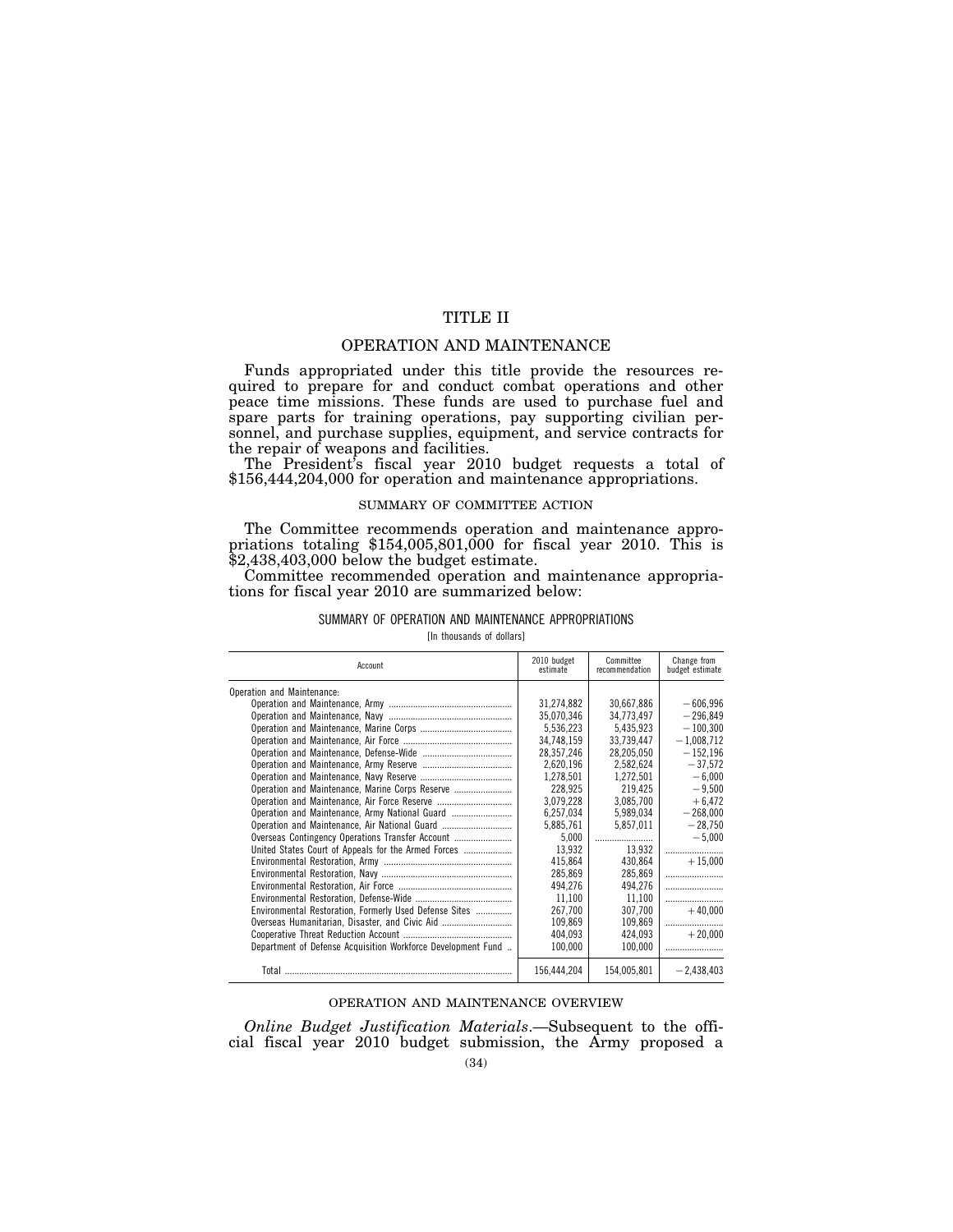change to Operation and Maintenance, Army to realign helicopter pilot training funding. Errata sheets were sent to the congressional defense committees to show the zero sum realignment. The Army then proceeded to update the online version of the OP–5 budget exhibits by completely replacing the originals with new OP–5s reflecting a revised request number in each of the budget line items affected. The Committee is very concerned about the Services updating online budget justification materials after the budget is submitted. The Services are directed to not update online budget justification materials unless an official budget amendment is submitted to the congressional defense committees through the Office of Management and Budget.

*Restoration and Modernization Funding*.—The Committee commends the Department of Defense for efforts in recent years to increase funding for the restoration and modernization of facilities. The Services have budgeted \$1,200,000,000 for restoration and modernization [R&M] in fiscal year 2010 which will be used to upgrade facilities to meet new standards, fulfill new functions, or replace building components that exceed the overall service life of the facilities. R&M upgrades will bring systems to current code, improve handicap access, and increase force protection as well as energy efficiency which should reduce future costs of operation and maintenance. Even though obligations for R&M have increased over the past several years, based on data presented in the table below, the requested amounts for R&M have been much lower than obligations indicating a disconnect between what the Services are requesting funding for and what they are actually spending it on.

#### RESTORATION AND MODERNIZATION FUNDING

[Dollars in millions and do not include supplemental funds]

|                                       | Appropriated              | Obligated                     | Percentage<br>difference   |
|---------------------------------------|---------------------------|-------------------------------|----------------------------|
| Fiscal year 2007<br>Fiscal year 2008. | \$467<br>\$332<br>\$1,258 | \$1.608<br>\$1.685<br>\$2,555 | $+244$<br>$+407$<br>$+103$ |

The Committee is concerned about the historical difference between the request and obligations for R&M. This trend seems to suggest that the Services are overstating requirements in other budget line items where funding may be easier to justify (such as readiness lines), with the knowledge that by the end of the year, some of the funding requested in those lines should be available to be moved to R&M. Funding adjustments included in the Operation and Maintenance tables are based on a 3-year average of the difference between what was allocated to R&M at the beginning of the fiscal year and what was obligated. The Committee recommends reducing the flexibility afforded in the O&M accounts over fiscal years 2006–2008 and encourages the Department to exert more discipline on the Services' requests to ensure requirements are requested in the correct budget line items and that R&M requests are at the appropriate level to fund critical facility requirements.

*Strategic Communications.*—The Committee believes that there is a legitimate role for the Department of Defense [DOD] in infor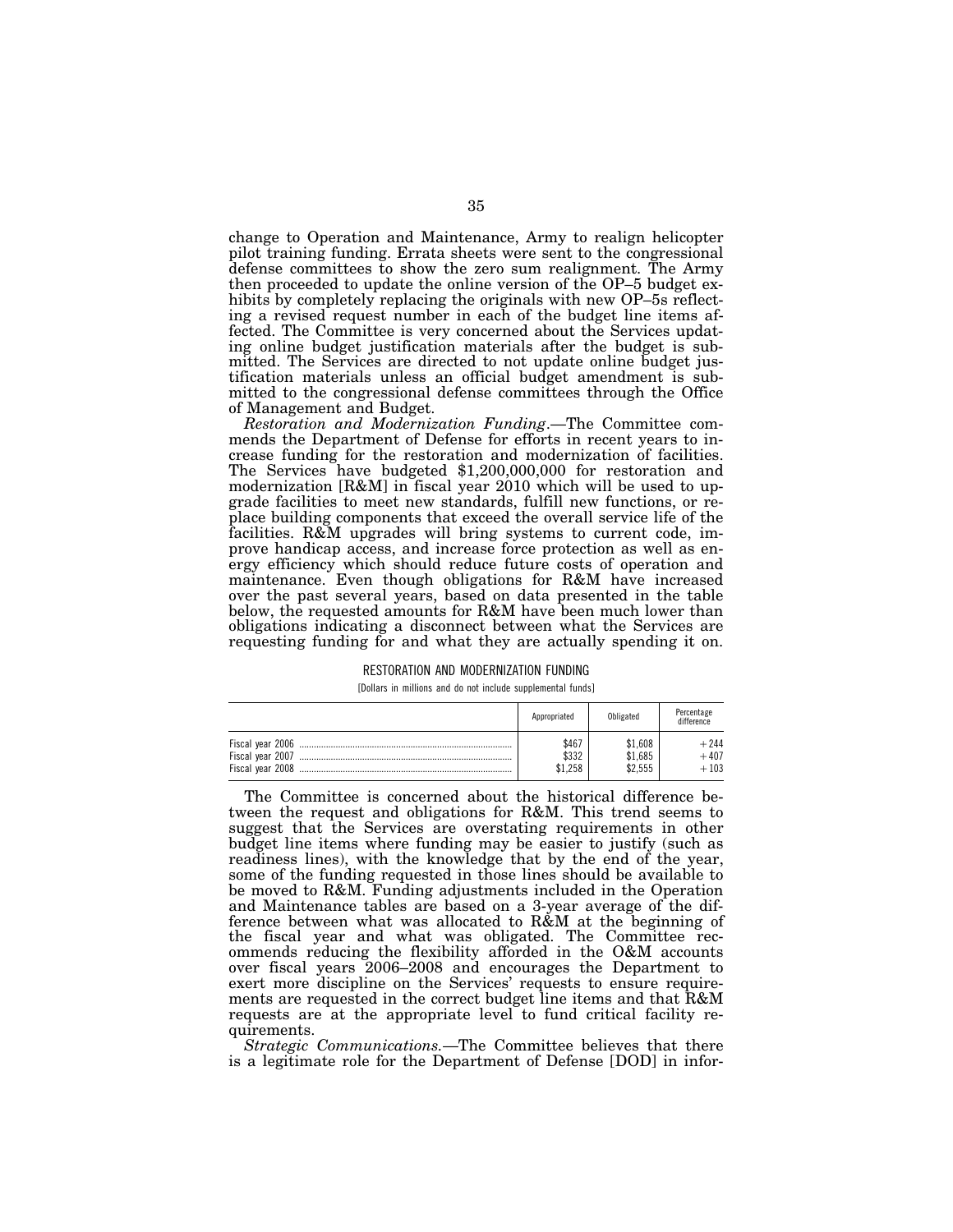mation operations [IO]. There is an especially important mission for the DOD in tactical psychological operations conducted in war zones such as Iraq and Afghanistan. These programs clearly fall into the category of traditional military operations.

The Committee, however, remains concerned about the Department's role in broader regional and theater-wide activities. The Committee believes that fundamental questions need to be answered by the administration concerning the role of the DOD in these activities and DOD's relationship with other government agencies that are also involved in IO and public diplomacy. It is also apparent that over the past few years DOD IO programs have suffered from a general lack of oversight and coordination in the executive branch.

The Committee notes that the Department has struggled to answer basic questions relating to the budget requests and organization of IO activities. The Department has only recently provided the Committee with updated fiscal year 2010 budget justification materials. This information shows that IO funding has grown significantly over the past few years. While the Committee is encouraged by the interim response from the Department to the reporting requirements contained in H.R. 2346, the fiscal year 2009 Supplemental Appropriations Act, there is clearly much work to be done by the Department to justify its IO program.

Therefore, the Committee makes the following recommendations to the base budget and the Overseas Contingency Operations request:<br>
—A reduction of \$7,900,000 for AFRICOM;

—A reduction of \$10,900,000 for EUCOM;

—A reduction of \$20,000,000 for SOCOM; and

—A reduction of \$20,000,000 for CENTCOM.

### OPERATION AND MAINTENANCE, ARMY

The Committee recommends an appropriation of \$30,667,886,000. This is \$606,996,000 below the budget estimate.

#### COMMITTEE RECOMMENDED PROGRAM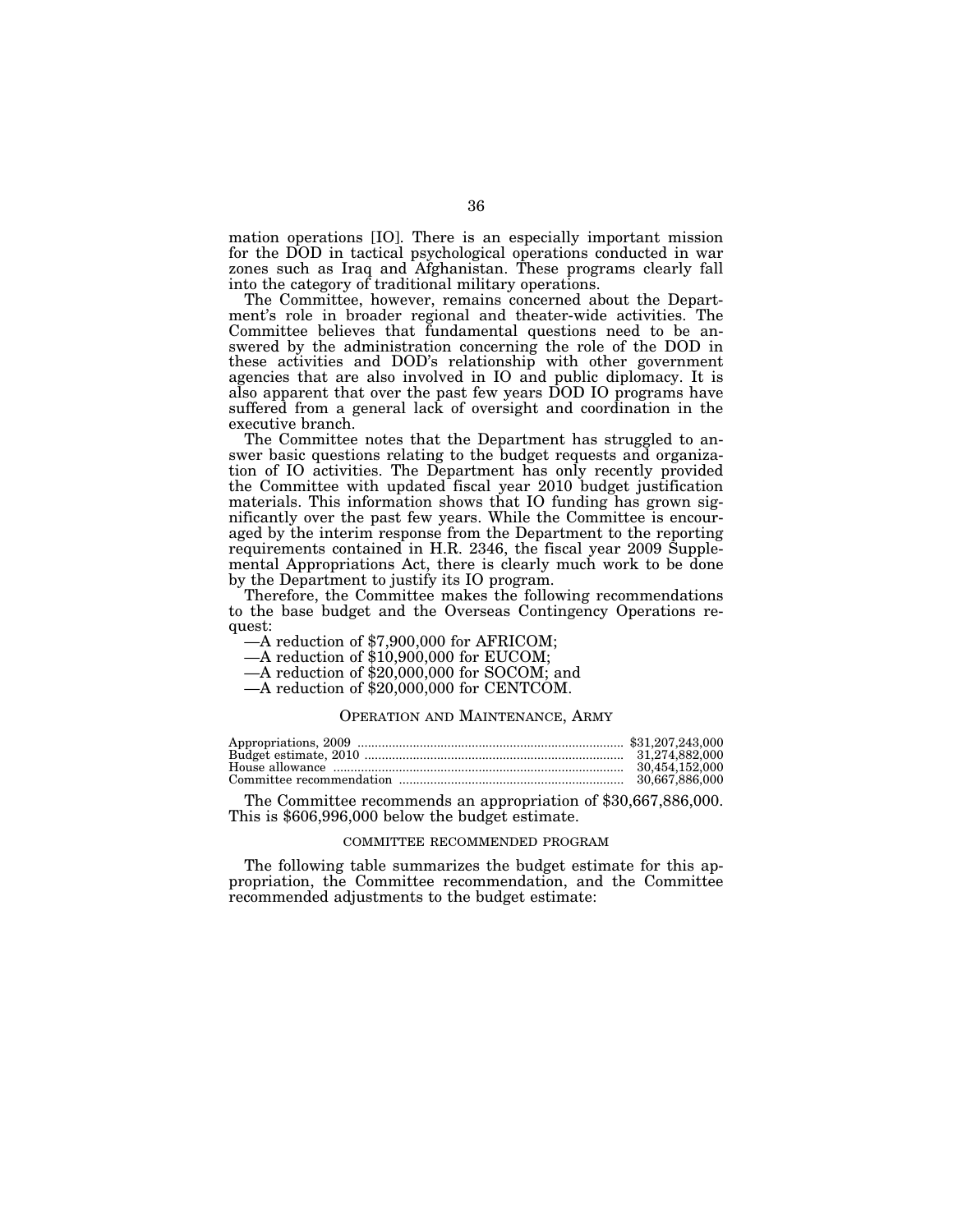|                   | [In thousands of dollars]                                                                                                                                                                                                                                                                                                                                                                                                                                                                                                                                                                                                                                |                                              |                                                    |                                                                                                                                                                                                                                                                                                                                                                                                                                                    |                                                                                                                                                                                                                                                                                                                                                                                                                                         |                         |
|-------------------|----------------------------------------------------------------------------------------------------------------------------------------------------------------------------------------------------------------------------------------------------------------------------------------------------------------------------------------------------------------------------------------------------------------------------------------------------------------------------------------------------------------------------------------------------------------------------------------------------------------------------------------------------------|----------------------------------------------|----------------------------------------------------|----------------------------------------------------------------------------------------------------------------------------------------------------------------------------------------------------------------------------------------------------------------------------------------------------------------------------------------------------------------------------------------------------------------------------------------------------|-----------------------------------------------------------------------------------------------------------------------------------------------------------------------------------------------------------------------------------------------------------------------------------------------------------------------------------------------------------------------------------------------------------------------------------------|-------------------------|
|                   |                                                                                                                                                                                                                                                                                                                                                                                                                                                                                                                                                                                                                                                          | 2010 budget<br>estimate                      |                                                    | Committee                                                                                                                                                                                                                                                                                                                                                                                                                                          | Change from-                                                                                                                                                                                                                                                                                                                                                                                                                            |                         |
|                   | Item                                                                                                                                                                                                                                                                                                                                                                                                                                                                                                                                                                                                                                                     |                                              | House allowance                                    | recommendation                                                                                                                                                                                                                                                                                                                                                                                                                                     | <b>Budget estimate</b>                                                                                                                                                                                                                                                                                                                                                                                                                  | House allowance         |
|                   | OPERATION AND MAINTENANCE, ARMY                                                                                                                                                                                                                                                                                                                                                                                                                                                                                                                                                                                                                          |                                              |                                                    |                                                                                                                                                                                                                                                                                                                                                                                                                                                    |                                                                                                                                                                                                                                                                                                                                                                                                                                         |                         |
|                   | BUDGET ACTIVITY 1: OPERATING FORCES                                                                                                                                                                                                                                                                                                                                                                                                                                                                                                                                                                                                                      |                                              |                                                    |                                                                                                                                                                                                                                                                                                                                                                                                                                                    |                                                                                                                                                                                                                                                                                                                                                                                                                                         |                         |
|                   | LAND FORCES                                                                                                                                                                                                                                                                                                                                                                                                                                                                                                                                                                                                                                              |                                              |                                                    |                                                                                                                                                                                                                                                                                                                                                                                                                                                    |                                                                                                                                                                                                                                                                                                                                                                                                                                         |                         |
|                   | MANEUVER UNITS                                                                                                                                                                                                                                                                                                                                                                                                                                                                                                                                                                                                                                           | ,020,490                                     |                                                    |                                                                                                                                                                                                                                                                                                                                                                                                                                                    |                                                                                                                                                                                                                                                                                                                                                                                                                                         | $-11,130$               |
|                   |                                                                                                                                                                                                                                                                                                                                                                                                                                                                                                                                                                                                                                                          |                                              |                                                    |                                                                                                                                                                                                                                                                                                                                                                                                                                                    |                                                                                                                                                                                                                                                                                                                                                                                                                                         | $-11,624$               |
|                   |                                                                                                                                                                                                                                                                                                                                                                                                                                                                                                                                                                                                                                                          | 105,178<br>708,038<br>718,233                | 1,031,620<br>116,802<br>709,038<br>722,733         | $1,020,490$<br>$105,178$<br>$708,038$<br>$699,733$<br>$1,230,257$                                                                                                                                                                                                                                                                                                                                                                                  |                                                                                                                                                                                                                                                                                                                                                                                                                                         | $-1,000$                |
|                   | SUPPORT<br>THEATER LEVEL ASSETS<br>LAND FORCES OPERATIONS                                                                                                                                                                                                                                                                                                                                                                                                                                                                                                                                                                                                | ,379,529                                     | ,382,029                                           |                                                                                                                                                                                                                                                                                                                                                                                                                                                    | $-149,272$<br>$-18,500$                                                                                                                                                                                                                                                                                                                                                                                                                 | $-23,000$<br>$-151,772$ |
| <b>ERRQ 5 5 5</b> | AVIATION ASSETS                                                                                                                                                                                                                                                                                                                                                                                                                                                                                                                                                                                                                                          | 850,750                                      | 850,750                                            | 773,350                                                                                                                                                                                                                                                                                                                                                                                                                                            | $-77,400$                                                                                                                                                                                                                                                                                                                                                                                                                               | $-77,400$               |
|                   | AND FORCES READINESS                                                                                                                                                                                                                                                                                                                                                                                                                                                                                                                                                                                                                                     |                                              |                                                    |                                                                                                                                                                                                                                                                                                                                                                                                                                                    |                                                                                                                                                                                                                                                                                                                                                                                                                                         |                         |
|                   | FORCE READINESS OPERATIONS SUPPORT                                                                                                                                                                                                                                                                                                                                                                                                                                                                                                                                                                                                                       | 2,088,233                                    |                                                    |                                                                                                                                                                                                                                                                                                                                                                                                                                                    | $-77,891$                                                                                                                                                                                                                                                                                                                                                                                                                               | $-81,391$               |
| $R$ $\approx$ $S$ | ADINESS<br>AND FORCES SYSTEMS RE                                                                                                                                                                                                                                                                                                                                                                                                                                                                                                                                                                                                                         | 633,704<br>692,601                           | 2,091,733<br>625,604<br>695,601                    | 2,010,342<br>633,704<br>692,601                                                                                                                                                                                                                                                                                                                                                                                                                    |                                                                                                                                                                                                                                                                                                                                                                                                                                         | $+8,100$<br>$-3,000$    |
|                   | LAND FORCES DEPOT MAINT                                                                                                                                                                                                                                                                                                                                                                                                                                                                                                                                                                                                                                  |                                              |                                                    |                                                                                                                                                                                                                                                                                                                                                                                                                                                    |                                                                                                                                                                                                                                                                                                                                                                                                                                         |                         |
|                   | LAND FORCES READINESS SUPPORT                                                                                                                                                                                                                                                                                                                                                                                                                                                                                                                                                                                                                            |                                              |                                                    |                                                                                                                                                                                                                                                                                                                                                                                                                                                    |                                                                                                                                                                                                                                                                                                                                                                                                                                         |                         |
| $\approx$         | BASE OPERATIONS SUPPORT                                                                                                                                                                                                                                                                                                                                                                                                                                                                                                                                                                                                                                  |                                              |                                                    |                                                                                                                                                                                                                                                                                                                                                                                                                                                    |                                                                                                                                                                                                                                                                                                                                                                                                                                         | 229,022                 |
| 110               | FACILITIES SUSTAINMENT, RESTORATION, & MODERNIZATION                                                                                                                                                                                                                                                                                                                                                                                                                                                                                                                                                                                                     | 7,586,455<br>2,221,446<br>333,119<br>123,163 | 7, 593, 155<br>2, 229, 527<br>341, 119<br>123, 163 | 7,364,133<br>2,230,846<br>314,119                                                                                                                                                                                                                                                                                                                                                                                                                  | $-222,322$<br>$+9,400$<br>$-19,000$<br>$-18,800$                                                                                                                                                                                                                                                                                                                                                                                        | $+1,319$<br>$-27,000$   |
| 120               | MANAGEMENT AND OPERATI                                                                                                                                                                                                                                                                                                                                                                                                                                                                                                                                                                                                                                   |                                              |                                                    |                                                                                                                                                                                                                                                                                                                                                                                                                                                    |                                                                                                                                                                                                                                                                                                                                                                                                                                         |                         |
| 130               | COMBATANT COMMANDER'S                                                                                                                                                                                                                                                                                                                                                                                                                                                                                                                                                                                                                                    |                                              |                                                    | 104,363                                                                                                                                                                                                                                                                                                                                                                                                                                            |                                                                                                                                                                                                                                                                                                                                                                                                                                         | $-18,800$               |
| $\frac{140}{170}$ | COMBATANT COMMANDERS<br>ADDITIONAL ACTIVITIES                                                                                                                                                                                                                                                                                                                                                                                                                                                                                                                                                                                                            | 460,159                                      | 460,159                                            | $\begin{minipage}{0.9\linewidth} \begin{tabular}{l} \hline \textbf{1} & \textbf{1} & \textbf{1} & \textbf{1} & \textbf{1} & \textbf{1} & \textbf{1} & \textbf{1} & \textbf{1} & \textbf{1} & \textbf{1} & \textbf{1} & \textbf{1} & \textbf{1} & \textbf{1} & \textbf{1} & \textbf{1} & \textbf{1} & \textbf{1} & \textbf{1} & \textbf{1} & \textbf{1} & \textbf{1} & \textbf{1} & \textbf{1} & \textbf{1} & \textbf{1} & \textbf{1} &$<br>460,159 | $\begin{minipage}{0.9\linewidth} \begin{tabular}{l} \hline \textbf{1} & \textbf{1} & \textbf{1} & \textbf{1} & \textbf{1} & \textbf{1} & \textbf{1} & \textbf{1} & \textbf{1} & \textbf{1} & \textbf{1} & \textbf{1} & \textbf{1} & \textbf{1} & \textbf{1} & \textbf{1} & \textbf{1} & \textbf{1} & \textbf{1} & \textbf{1} & \textbf{1} & \textbf{1} & \textbf{1} & \textbf{1} & \textbf{1} & \textbf{1} & \textbf{1} & \textbf{1} &$ |                         |
|                   | $\textbf{HWP11} \quad \textcolor{red}{\bullet} \quad \textcolor{red}{\bullet} \quad \textcolor{red}{\bullet} \quad \textcolor{red}{\bullet} \quad \textcolor{red}{\bullet} \quad \textcolor{red}{\bullet} \quad \textcolor{red}{\bullet} \quad \textcolor{red}{\bullet} \quad \textcolor{red}{\bullet} \quad \textcolor{red}{\bullet} \quad \textcolor{red}{\bullet} \quad \textcolor{red}{\bullet} \quad \textcolor{red}{\bullet} \quad \textcolor{red}{\bullet} \quad \textcolor{red}{\bullet} \quad \textcolor{red}{\bullet} \quad \textcolor{red}{\bullet} \quad \textcolor{red}{\bullet} \quad \textcolor{red}{\bullet} \quad$<br>TOTAL, BUDGET ACT | 18,921,098                                   | 18,973,033                                         | 18,347,313                                                                                                                                                                                                                                                                                                                                                                                                                                         | $-573,785$                                                                                                                                                                                                                                                                                                                                                                                                                              | $-625,720$              |
|                   | <b>IZATION</b><br>BUDGET ACTIVITY 2: MOBIL                                                                                                                                                                                                                                                                                                                                                                                                                                                                                                                                                                                                               |                                              |                                                    |                                                                                                                                                                                                                                                                                                                                                                                                                                                    |                                                                                                                                                                                                                                                                                                                                                                                                                                         |                         |
| 180               | MOBILITY OPERATIONS                                                                                                                                                                                                                                                                                                                                                                                                                                                                                                                                                                                                                                      |                                              |                                                    |                                                                                                                                                                                                                                                                                                                                                                                                                                                    |                                                                                                                                                                                                                                                                                                                                                                                                                                         |                         |
|                   | STRATEGIC MOBILITY                                                                                                                                                                                                                                                                                                                                                                                                                                                                                                                                                                                                                                       | 228,376<br>98,129                            | 218,376                                            | 228,376                                                                                                                                                                                                                                                                                                                                                                                                                                            |                                                                                                                                                                                                                                                                                                                                                                                                                                         | $+10,000$               |
| 190<br>200        | INDUSTRIAL PREPAREDNESS                                                                                                                                                                                                                                                                                                                                                                                                                                                                                                                                                                                                                                  | 5,705                                        | 98,129<br>5,705                                    | 98,129<br>5,705                                                                                                                                                                                                                                                                                                                                                                                                                                    |                                                                                                                                                                                                                                                                                                                                                                                                                                         |                         |
|                   | $TWITY$ 2<br>TOTAL, BUDGET ACT                                                                                                                                                                                                                                                                                                                                                                                                                                                                                                                                                                                                                           | 332,210                                      | 322,210                                            | 332,210                                                                                                                                                                                                                                                                                                                                                                                                                                            |                                                                                                                                                                                                                                                                                                                                                                                                                                         | $+10,000$               |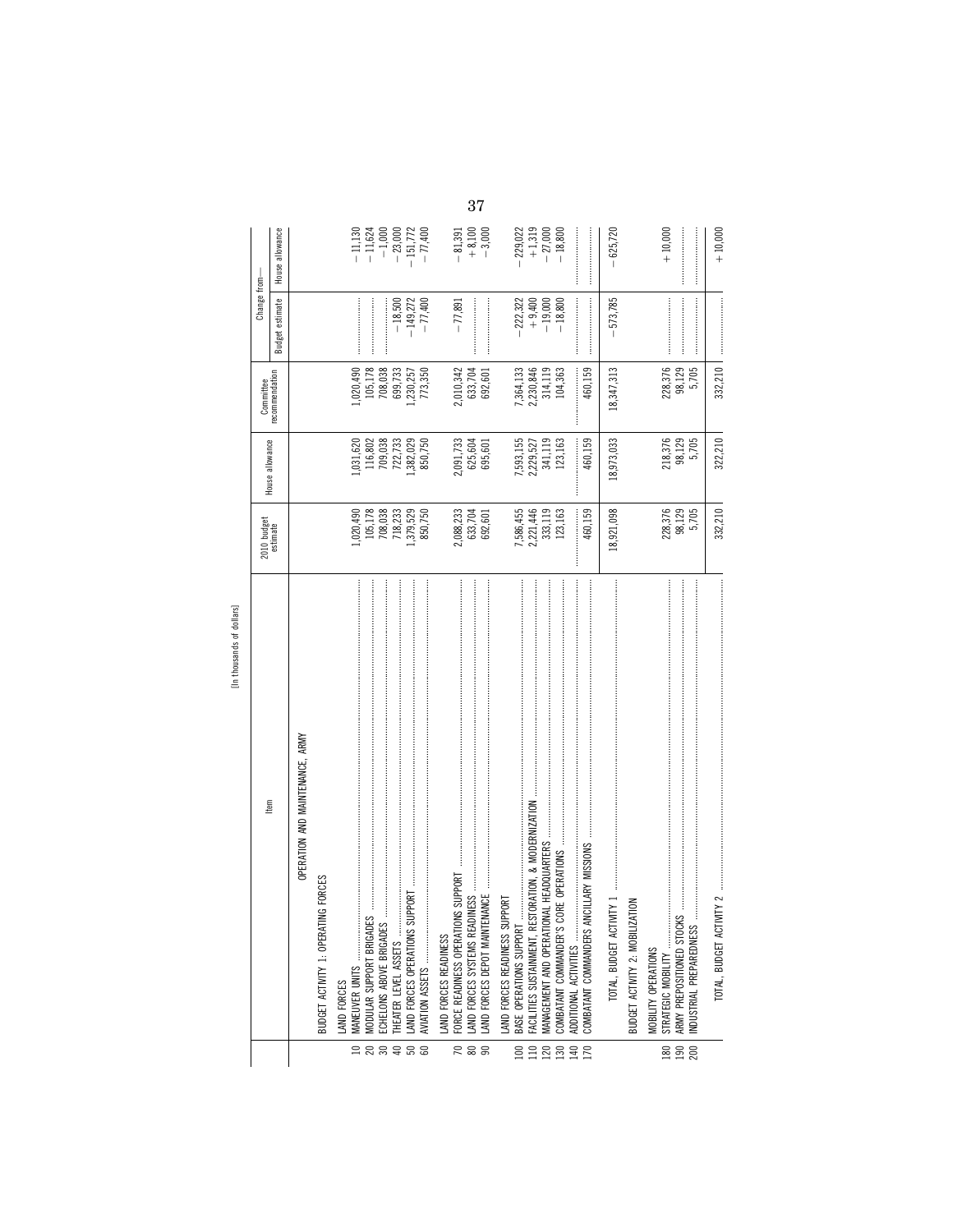| ¢<br>î                       |  |
|------------------------------|--|
| ቱ<br>5                       |  |
| s<br>×<br>$\sigma$<br>Ě<br>٠ |  |
|                              |  |

|             | [In thousands of dollars]                                                                                                      |                                                                            |                                                                               |                                          |                                 |                        |
|-------------|--------------------------------------------------------------------------------------------------------------------------------|----------------------------------------------------------------------------|-------------------------------------------------------------------------------|------------------------------------------|---------------------------------|------------------------|
|             | Item                                                                                                                           | 2010 budget<br>estimate                                                    | House allowance                                                               | Committee                                | Change from-                    |                        |
|             |                                                                                                                                |                                                                            |                                                                               | recommendation                           | estimate<br>Budget <sub>1</sub> | House allowance        |
|             | <b>VG AND RECRUITING</b><br>BUDGET ACTIVITY 3: TRAINI                                                                          |                                                                            |                                                                               |                                          |                                 |                        |
|             | ACCESSION TRAINING                                                                                                             |                                                                            |                                                                               |                                          |                                 |                        |
|             | OFFICER ACQUISITION                                                                                                            |                                                                            |                                                                               | 125,615<br>88,412                        |                                 | $-1,000$               |
|             | RECRUIT TRAINING                                                                                                               |                                                                            |                                                                               |                                          | $+924$                          | $+924$                 |
| <b>EREE</b> | ONE STATION UNIT TRAINING                                                                                                      | $\begin{array}{c} 125,615 \\ 87,488 \\ 59,302 \\ 449,397 \end{array}$      | $\begin{array}{l} 126,615 \\ 87,488 \\ 62,802 \\ 450,332 \end{array}$         | 59,302<br>451,597                        |                                 | $-3,500$<br>+1,265     |
|             | SENIOR RESERVE OFFICERS                                                                                                        |                                                                            |                                                                               |                                          | $+2,200$                        |                        |
|             | <b>TRAINING</b><br>BASIC SKILL AND ADVANCEI                                                                                    |                                                                            |                                                                               |                                          |                                 |                        |
|             | SPECIALIZED SKILL TRAINING                                                                                                     |                                                                            |                                                                               |                                          | $+ 500$<br>+ 141,800            | $-47,500$<br>+ 141,800 |
|             | <b>VT EDUCATION</b><br>PROFESSIONAL DEVELOPME<br>FLIGHT TRAINING                                                               |                                                                            |                                                                               |                                          | $+4,000$                        | $-1,100$               |
| <b>EEE</b>  | <b>RAINING SUPPORT </b>                                                                                                        | 970,777<br>843,893<br>166,812<br>702,031                                   | $\begin{array}{c} 1.018, 777 \\ 843, 893 \\ 171, 912 \\ 580, 231 \end{array}$ | 971,277<br>985,693<br>170,812<br>702,031 |                                 | $+121,800$             |
|             | RECRUITING AND OTHER TRAINING AND EDUCATION                                                                                    |                                                                            |                                                                               |                                          |                                 |                        |
|             | RECRUITING AND ADVERTISI                                                                                                       |                                                                            |                                                                               | 541,852                                  |                                 | $+16,600$              |
|             |                                                                                                                                |                                                                            |                                                                               | 147,915                                  |                                 |                        |
|             | EDUCATION<br><b>RAINING</b><br>CIVILIAN EDUCATION AND TI<br>DFF-DUTY AND VOLUNTARY                                             |                                                                            |                                                                               | 238,353<br>217,386                       |                                 |                        |
| ន្តន្តដួនន  | IUNIOR RESERVE OFFICERS                                                                                                        | $541,852$<br>$147,915$<br>$147,353$<br>$217,386$<br>$217,386$<br>$156,904$ | 525, 252<br>147, 915<br>238, 336<br>171, 904<br>171, 904                      | 156,904                                  |                                 | $+18,000$<br>$-15,000$ |
|             | $N1$ ( $N2$ )<br>TOTAL, BUDGET ACT                                                                                             | 4,707,725                                                                  | 4,624,860                                                                     | 4,857,149                                | $+149,424$                      | $+232,289$             |
|             | & SERVICEWIDE ACTIVITIES<br>BUDGET ACTIVITY 4: ADMIN                                                                           |                                                                            |                                                                               |                                          |                                 |                        |
|             |                                                                                                                                |                                                                            |                                                                               |                                          |                                 |                        |
| 340         | SECURITY PROGRAMS<br>SECURITY PROGRAMS                                                                                         | 1,017,055                                                                  | 1,019,355                                                                     | 1,014,247                                | $-2,808$                        | $-5,108$               |
|             | .OGISTICS OPERATIONS                                                                                                           |                                                                            |                                                                               |                                          |                                 |                        |
| ន្លន្លន្ល   | $100$ , and an intermediate construction of the construction of $\sim$<br>CENTRAL SUPPLY ACTIVITIES<br>SERVICEWIDE TRANSPORTAT | 540,249<br>614,093<br>481,318<br>434,661                                   | 540,249<br>619,093<br>489,318<br>422,861                                      | 540,249                                  |                                 | $-5,000$               |
|             | ĨΞ<br>OGISTICS SUPPORT ACTIVIT                                                                                                 |                                                                            |                                                                               | 614,093<br>489,618                       | $+8,300$                        |                        |
|             | AMMUNITION MANAGEMENT                                                                                                          |                                                                            |                                                                               | 434,661                                  |                                 | $+300$<br>$+11,800$    |
|             | SERVICEWIDE SUPPORT                                                                                                            |                                                                            |                                                                               |                                          |                                 |                        |
| 390         | SERVICEWIDE COMMUNICAT<br>ADMINISTRATION                                                                                       |                                                                            |                                                                               |                                          | $+2,000$                        | $+13,000$<br>+53,500   |
| 410         | MANPOWER MANAGEMENT                                                                                                            | 776,866<br>1,166,491<br>289,383                                            | 763,866<br>1,114,991<br>289,383                                               | 776,866<br>1,168,491<br>289,383          |                                 |                        |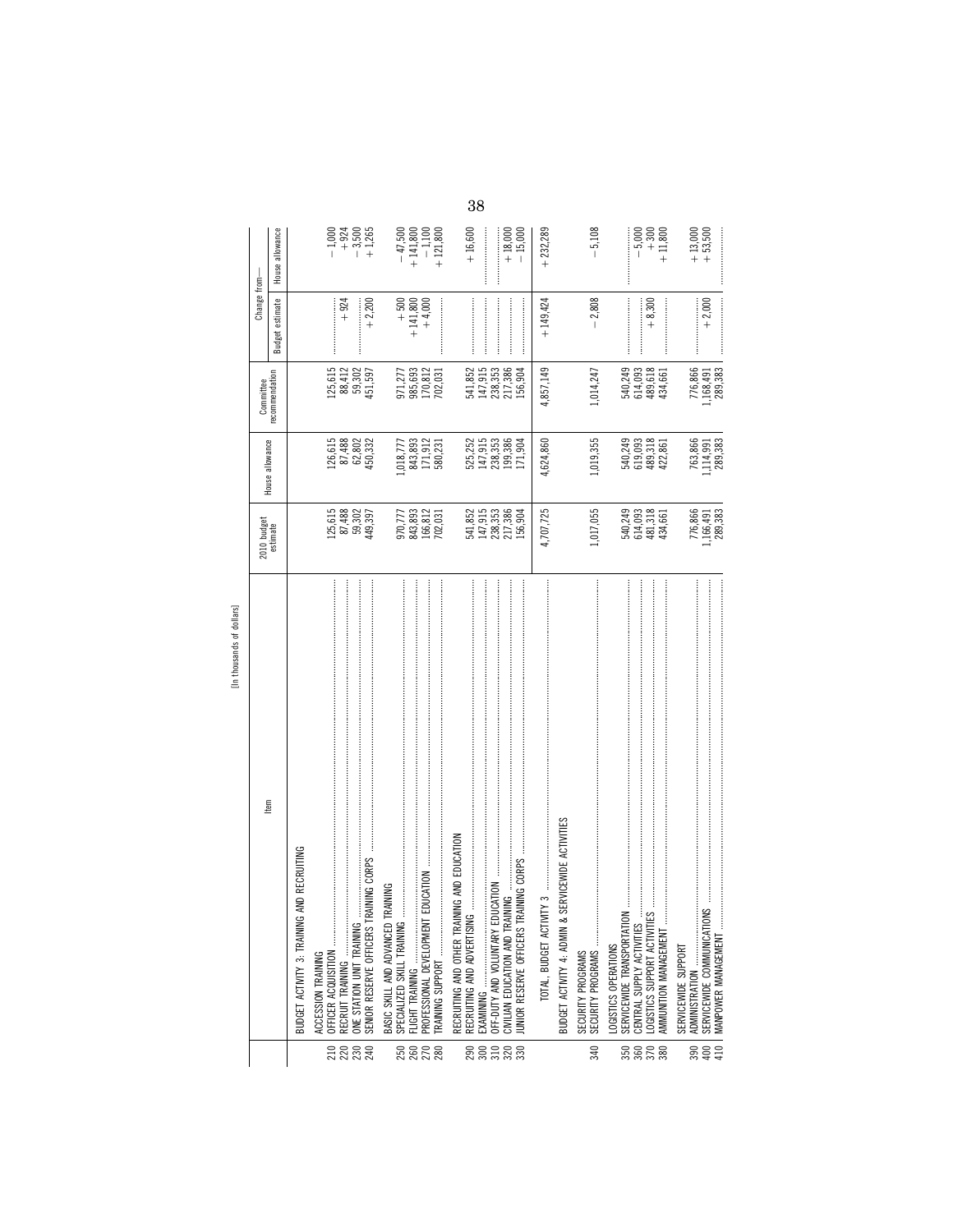|     | 420   OTHER PERSONNEL SUPPORT                                                                                                                         | 221,779           | 221,779                              | 218,652           | $-3,127$   | $-3,127$                                        |
|-----|-------------------------------------------------------------------------------------------------------------------------------------------------------|-------------------|--------------------------------------|-------------------|------------|-------------------------------------------------|
|     |                                                                                                                                                       | 993,852           | 995,352                              | 986,852           | $-7,000$   | $-8,500$                                        |
|     |                                                                                                                                                       | 215,168           | 175,768                              | 215,168           |            | $+39,400$                                       |
|     | 450   REAL ESTATE MANAGEMENT                                                                                                                          | 118,785           | 118,785                              | 118,785           |            |                                                 |
| 460 | $\mathbf{M}$<br>SUPPORT OF OTHER NATIONS<br>SUPPORT OF NATO OPERATIO                                                                                  | 430,449<br>13,700 | 430,449<br>13,700                    | 430,449<br>13,700 |            |                                                 |
|     |                                                                                                                                                       | 7,313,849         | 7,214,949                            | ,311,214          | $-2,635$   | $+96,265$                                       |
|     | DUE TO HISTORIC R&M MIGRATION<br><b>FRANSFER TO AFRICOM NOT</b><br>NFORMATION OPERATIONS<br><b>LLIMINATE CAAS GROWTH IN</b><br>NDISTRIBUTED REDUCTION |                   | $-30,000$<br>$-50,900$<br>$-600,000$ | $-180.000$        | $-180.000$ | 180,000<br>$+30,000$<br>$+50,900$<br>$+600,000$ |
|     | TOTAL, OPERATION A                                                                                                                                    | 31,274,882        | 30,454,152                           | 30,667,886        | $-606,996$ | $+213,734$                                      |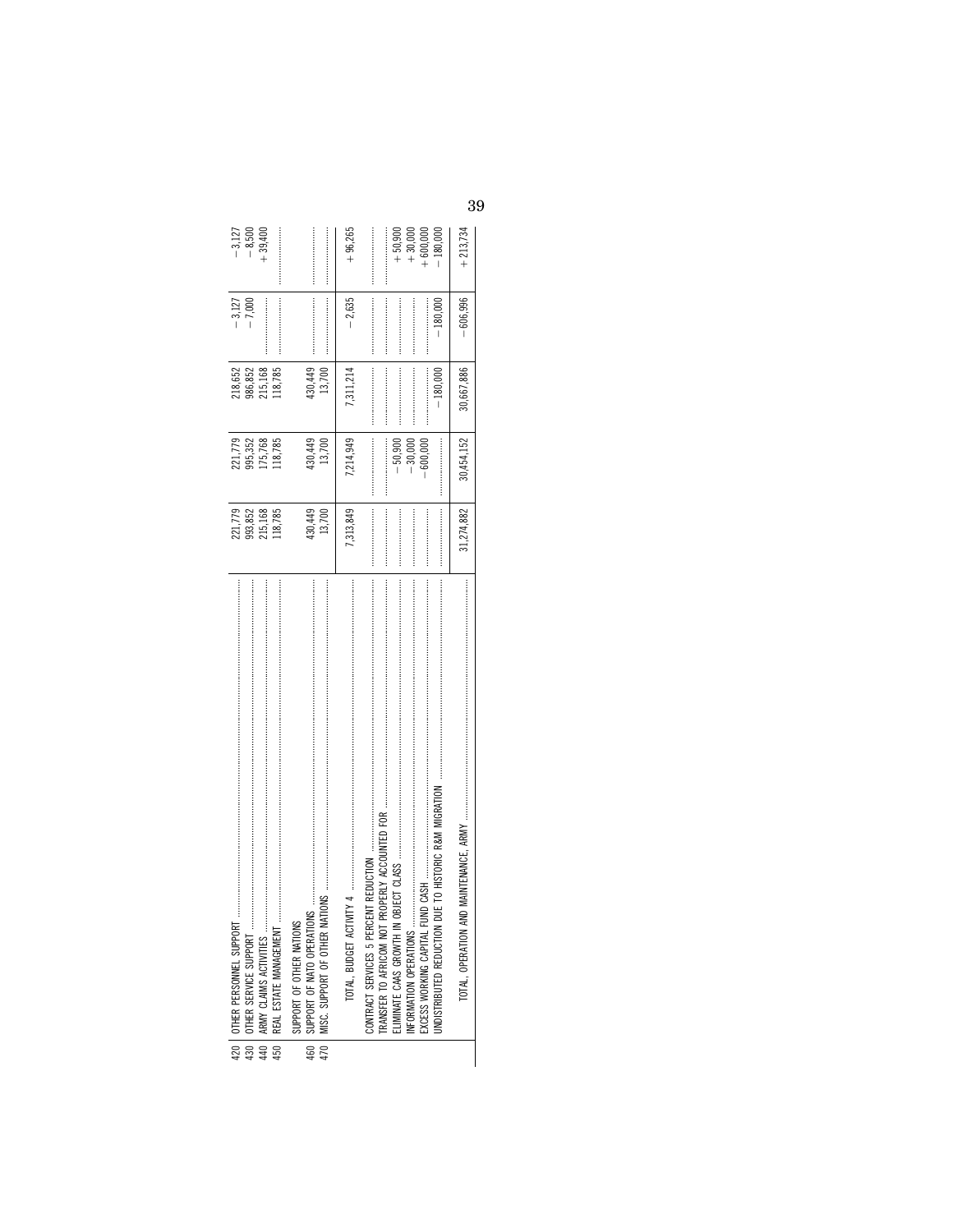The following table details the adjustments recommended by the Committee:

[In thousands of dollars]

| Line | Item                                                                                                                                                             | 2010 budget<br>estimate | Committee<br>recommendation | Change from<br>budget estimate |
|------|------------------------------------------------------------------------------------------------------------------------------------------------------------------|-------------------------|-----------------------------|--------------------------------|
| 114  | Transfer to OCO: CASEVAC/Logistics Rotary Wing Con-                                                                                                              | 718,233                 | 699,733                     | $-18,500$                      |
| 115  | Budget Realignment of Combat Training Center Trans-                                                                                                              | 1.379.529               | 1,230,257                   | $-18.500$<br>$-149,272$        |
|      | portation Funding in Support of Helicopter Training<br>Reduction to the Remaining Growth in fiscal year 2010<br>for Combat Training Center Transportation due to |                         |                             | $-64,400$                      |
|      | Budget Justification Does Not Match Summary of Price                                                                                                             |                         |                             | $-36.372$                      |
|      | and Program Changes For Other Contracts                                                                                                                          |                         |                             | $-48.500$                      |
| 116  | Budget Realignment in Support of Helicopter Training                                                                                                             | 850,750                 | 773,350                     | $-77,400$<br>$-77,400$         |
| 121  |                                                                                                                                                                  | 2.088.233               | 2.010.342                   | $-77.891$                      |
|      | Transfer to OCO: Family Readiness Support Assistants                                                                                                             |                         |                             | $-59,891$                      |
|      | Administrative Savings Proposal: Increase Number of<br>Soldiers per Chartered Aircraft Going on R&R Leave                                                        |                         |                             | $-15,000$                      |
|      | Administrative Savings Proposal: Soldier Student Lodg-                                                                                                           |                         |                             | $-3,000$                       |
| 131  | Budget Justification Does Not Match Summary of Price<br>and Program Changes for Korea Build-to-Lease Pro-                                                        | 7,586,455               | 7,364,133                   | $-222,322$                     |
|      | gram and TRADOC Lease Reductions<br>Pollution Prevention Reduction Not Properly Accounted                                                                        |                         |                             | $-46,000$                      |
|      | Management<br>Environmental<br>Information<br>System                                                                                                             |                         |                             | $-22,000$                      |
|      | (EMIS)-Army Requested Transfer to RDA Line 64<br>Transfer to OCO: Child Care/Youth Development Pro-                                                              |                         |                             | $-2,000$                       |
|      |                                                                                                                                                                  |                         |                             | $-69.320$                      |
|      |                                                                                                                                                                  |                         |                             | $-10,088$                      |
|      | Transfer to OCO: Warfighter and Family Services                                                                                                                  |                         |                             | $-78.514$                      |
|      | Army Conservation and Ecosystem Management<br>IT and Information Management Upgrades, Fort Greely,                                                               |                         |                             | $+4,500$<br>$+300$             |
|      | Post Security Enhancements, Fort Greely, AK                                                                                                                      |                         |                             | $+800$                         |
| 132  | FACILITIES SUSTAINMENT, RESTORATION AND MODERNIZA-                                                                                                               |                         |                             |                                |
|      |                                                                                                                                                                  | 2.221.446               | 2.230.846                   | $+9.400$                       |
|      |                                                                                                                                                                  |                         |                             | $+3.600$                       |
| 133  | Rock Island Arsenal Building 299 Roof Replacement                                                                                                                | <br>333,119             | 314,119                     | $+5,800$<br>$-19,000$          |
|      | Budget Justification Does Not Match Summary of Price<br>and Program Changes For Management and Profes-                                                           |                         |                             |                                |
|      |                                                                                                                                                                  |                         |                             | $-19.000$                      |
| 134  |                                                                                                                                                                  | 123.163                 | 104.363                     | $-18.800$                      |
| 312  |                                                                                                                                                                  | <br>87,488              | 88,412                      | $-18,800$<br>$+924$            |
|      |                                                                                                                                                                  |                         |                             | $-2,076$                       |
|      |                                                                                                                                                                  |                         |                             | $+3,000$                       |
| 314  | SENIOR RESERVE OFFICERS TRAINING CORPS                                                                                                                           | 449.397                 | 451.597                     | $+2.200$                       |
|      | Air Battle Captain ROTC Helicopter Training                                                                                                                      |                         |                             | $+2,200$                       |
| 321  |                                                                                                                                                                  | 970,777                 | 971,277                     | $+500$                         |
| 322  |                                                                                                                                                                  | 843,893                 | <br>985,693                 | $+500$<br>$+141,800$           |
|      | Budget Realignment in Support of Helicopter Training                                                                                                             |                         |                             | $+141.800$                     |
| 323  | Academic Support and Research Compliance for Knowl-                                                                                                              | 166,812                 | 170,812                     | $+4,000$                       |
|      | Professional Development Education, Army Command                                                                                                                 |                         |                             | $+2,000$                       |
|      | and General Staff College (CGSC) Leadership Training                                                                                                             |                         |                             | $+2,000$                       |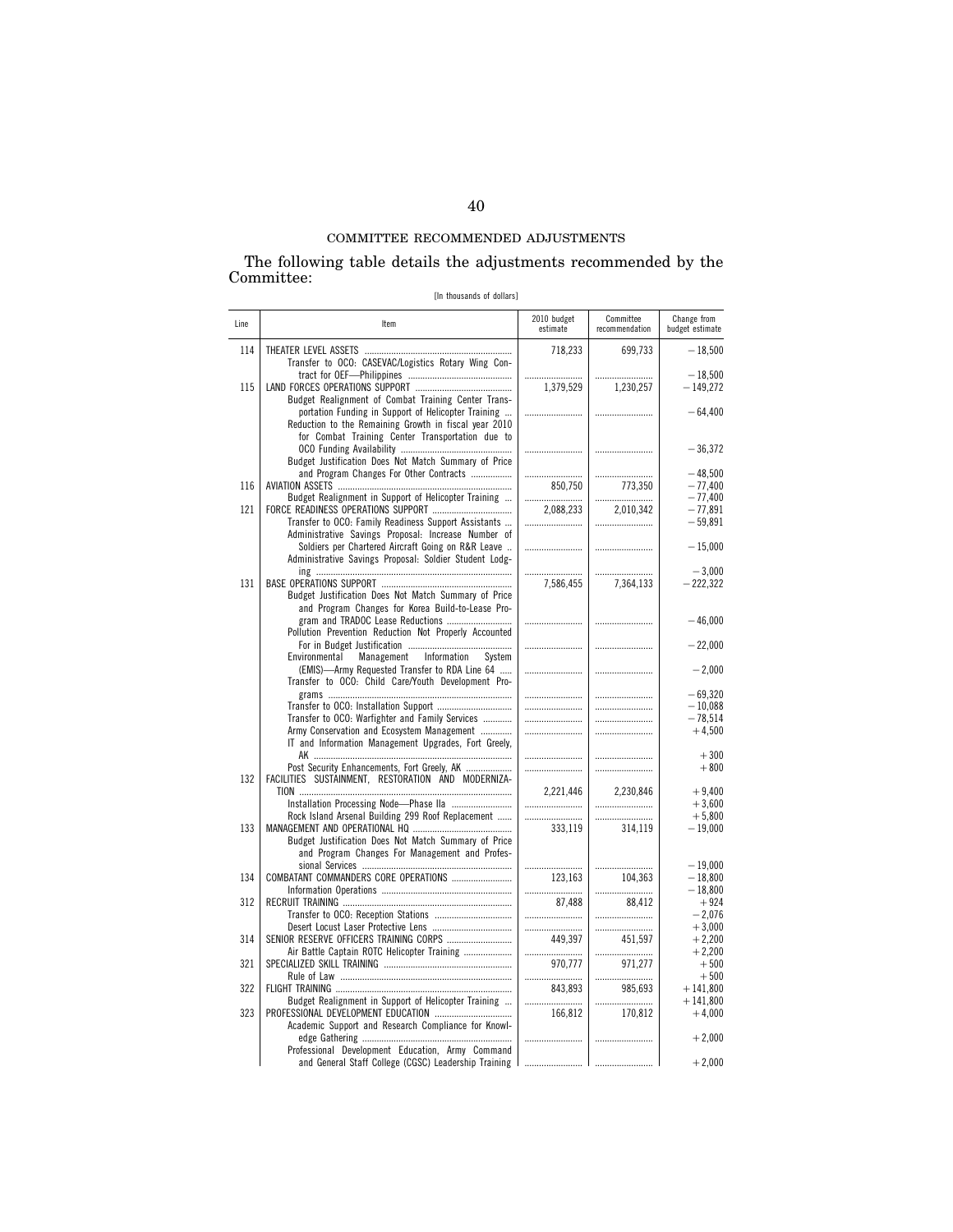[In thousands of dollars]

| Line. | ltem                                                   | 2010 budget<br>estimate | Committee<br>recommendation | Change from<br>budget estimate |
|-------|--------------------------------------------------------|-------------------------|-----------------------------|--------------------------------|
| 411   |                                                        | 1.017.055               | 1.014.247                   | $-2.808$                       |
| 423   |                                                        | 481,318                 | 489,618                     | $-2.808$<br>$+8.300$           |
|       |                                                        |                         |                             | $+5.000$                       |
|       | Transformation of ISO Containers to Smart Containers   |                         |                             | $+3,300$                       |
| 432   |                                                        | 1.166.491               | 1.168.491                   | $+2,000$                       |
|       | Biometrics Operations Directorate Transition           |                         |                             | $+2.000$                       |
| 434   |                                                        | 221.779                 | 218,652                     | $-3,127$                       |
|       |                                                        |                         |                             | $+7.250$                       |
|       | Transfer to OCO: Wounded Warrior Program               |                         |                             | $-10.377$                      |
| 435   | OTHER SERVICE SUPPORT                                  | 993.852                 | 986.852                     | $-7.000$                       |
|       | Administrative Savings Proposal: Automated Vendor Pav- |                         |                             |                                |
|       |                                                        |                         |                             | $-7.000$                       |
| 999   | Undistributed Reduction Due to Historic R&M Migration  |                         |                             | $-180.000$                     |

## OPERATION AND MAINTENANCE, NAVY

| 34.885.932.000 |
|----------------|
|                |

The Committee recommends an appropriation of \$34,773,497,000. This is \$296,849,000 below the budget estimate.

# COMMITTEE RECOMMENDED PROGRAM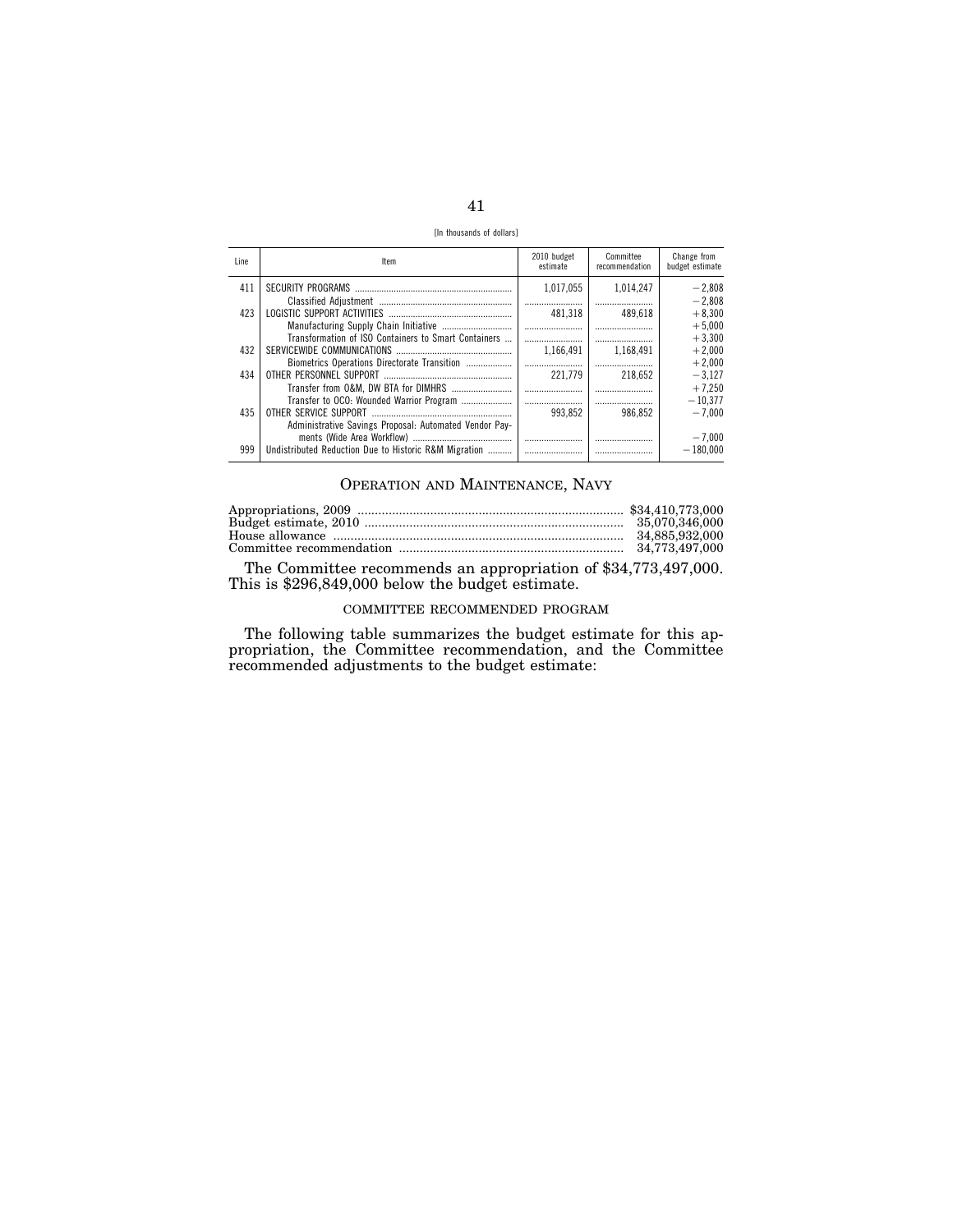|                   | In thousands of dollars]                                       |                                                                                                                                                                                        |                                                               |                                                                                                                        |                       |                                                |
|-------------------|----------------------------------------------------------------|----------------------------------------------------------------------------------------------------------------------------------------------------------------------------------------|---------------------------------------------------------------|------------------------------------------------------------------------------------------------------------------------|-----------------------|------------------------------------------------|
|                   | Item                                                           | 2010 budget<br>estimate                                                                                                                                                                | House allowance                                               | Committee                                                                                                              | Change from-          |                                                |
|                   |                                                                |                                                                                                                                                                                        |                                                               | ecommendation                                                                                                          | estimate<br>Budget e  | House allowance                                |
|                   | OPERATION AND MAINTENANCE, NAVY                                |                                                                                                                                                                                        |                                                               |                                                                                                                        |                       |                                                |
|                   | G FORCES<br>BUDGET ACTIVITY 1: OPERATI                         |                                                                                                                                                                                        |                                                               |                                                                                                                        |                       |                                                |
|                   | AIR OPERATIONS                                                 |                                                                                                                                                                                        |                                                               |                                                                                                                        |                       |                                                |
| $\Xi$             | MISSION AND OTHER FLIGHT                                       |                                                                                                                                                                                        |                                                               | 3,814,000<br>121,668<br>52,259                                                                                         |                       | $+215,328$<br>$+800$                           |
|                   | FLEET AIR TRAINING                                             |                                                                                                                                                                                        |                                                               |                                                                                                                        | $+800$                |                                                |
|                   | AVIATION TECHNICAL DATA AND ENGINEERING SERVICES               |                                                                                                                                                                                        |                                                               |                                                                                                                        |                       |                                                |
| <b>ARQRER</b>     | AIR SYSTEMS SUPPORT<br>AIR OPERATIONS AND SAFETY               | 3,814,000<br>120,868<br>52,259<br>121,649<br>485,321                                                                                                                                   | 3,598,672<br>120,868<br>52,259<br>52,259<br>485,321           | 121,649<br>485,321                                                                                                     |                       |                                                |
|                   | لينا<br>AIRCRAFT DEPOT MAINTENANC                              | ,057,747                                                                                                                                                                               | 1,127,774                                                     | ,057,747                                                                                                               |                       | 70,027                                         |
|                   | SUPPORT<br>AIRCRAFT DEPOT OPERATIONS                           | 32,083                                                                                                                                                                                 | 32,083                                                        | 32,083                                                                                                                 |                       |                                                |
|                   | SHIP OPERATIONS                                                |                                                                                                                                                                                        |                                                               |                                                                                                                        |                       |                                                |
|                   |                                                                |                                                                                                                                                                                        |                                                               |                                                                                                                        | $-20,000$             | 20,000                                         |
| ಹ ೫               |                                                                | $\begin{array}{c} 3,320,222 \\ 699,581 \\ 4,296,544 \\ 1,170,785 \end{array}$                                                                                                          | $3,320,222$<br>699,581<br>4,298,644<br>1,171,785              | 3,300,222<br>699,581                                                                                                   |                       |                                                |
| 100               | SHIP DEPOT MAINTENANCE                                         |                                                                                                                                                                                        |                                                               | 4,291,544<br>1,170,785                                                                                                 | $-5,000$              | $-7,100$<br>$-1,000$                           |
| 110               | SHIP DEPOT OPERATIONS SUPPORT                                  |                                                                                                                                                                                        |                                                               |                                                                                                                        |                       |                                                |
|                   | <b>JPPORT</b><br>COMBAT COMMUNICATIONS/SU                      |                                                                                                                                                                                        |                                                               |                                                                                                                        |                       |                                                |
| <b>20</b>         | COMBAT COMMUNICATIONS                                          |                                                                                                                                                                                        | 601,595                                                       |                                                                                                                        |                       |                                                |
| 130               | ELECTRONIC WARFARE                                             |                                                                                                                                                                                        |                                                               |                                                                                                                        |                       |                                                |
| 140               | SPACE SYSTEMS AND SURVEII                                      | $\begin{array}{r} 601,595 \\ 60.159 \\ 86,019 \\ 167,674 \\ 407,678 \\ 758,789 \\ 186,794 \\ 167,789 \\ 186,794 \\ 167,789 \\ 167,789 \\ 168,188 \\ 167,789 \\ 169,188 \\ \end{array}$ | 86,019<br>167,050<br>163,510<br>310,288<br>179,284<br>186,794 | $\begin{array}{r} 601,595 \\ 96,019 \\ 160,050 \\ 1407,678 \\ 315,228 \\ 758,789 \\ 186,794 \\ 186,794 \\ \end{array}$ | $-7,000$              | $-7,000$<br>$-31,836$<br>$-4,300$<br>$-20,500$ |
| 150<br>160        | AND OCEANOGRAPHY<br>OPERATIONAL METEOROLOGY<br>WARFARE TACTICS |                                                                                                                                                                                        |                                                               |                                                                                                                        |                       |                                                |
| 170               | COMBAT SUPPORT FORCES                                          |                                                                                                                                                                                        |                                                               |                                                                                                                        |                       |                                                |
| 180               |                                                                |                                                                                                                                                                                        |                                                               |                                                                                                                        |                       |                                                |
| 190               | DEPOT OPERATIONS SUPPORT                                       |                                                                                                                                                                                        | 5,705                                                         |                                                                                                                        |                       | $-2,400$<br>$+ 16,000$<br>$+ 8,750$            |
| $200$<br>$210$    | <b>JRE OPERATIONS</b><br>COMBATANT COMMANDERS CO               |                                                                                                                                                                                        |                                                               |                                                                                                                        |                       |                                                |
|                   | RECT MISSION SUPPORT<br>COMBATANT COMMANDERS DI                |                                                                                                                                                                                        | 167,789<br>259,188                                            | 183,789<br>250,438                                                                                                     | $+16,000$<br>$-8,750$ |                                                |
|                   | WEAPONS SUPPORT                                                |                                                                                                                                                                                        |                                                               |                                                                                                                        |                       |                                                |
| <b>220</b><br>230 |                                                                |                                                                                                                                                                                        | 131,895                                                       | 131,895                                                                                                                |                       |                                                |
| 240               | IS SUPPORT<br>N-SERVICE WEAPONS SYSTEM                         |                                                                                                                                                                                        |                                                               | 1,145,020                                                                                                              |                       |                                                |
| 250               | WEAPONS MAINTENANCE                                            |                                                                                                                                                                                        |                                                               | 64,731                                                                                                                 | $+7,600$              | $+7,600$                                       |
| 260               | <b>PORT</b><br>OTHER WEAPON SYSTEMS SUP                        | $\begin{array}{c} 131,895 \\ 1,145,020 \\ 64,731 \\ 448,777 \\ 448,535 \end{array}$                                                                                                    | 1, 145, 020<br>64, 731<br>448, 777<br>326, 535                | 456,377<br>326,535                                                                                                     |                       |                                                |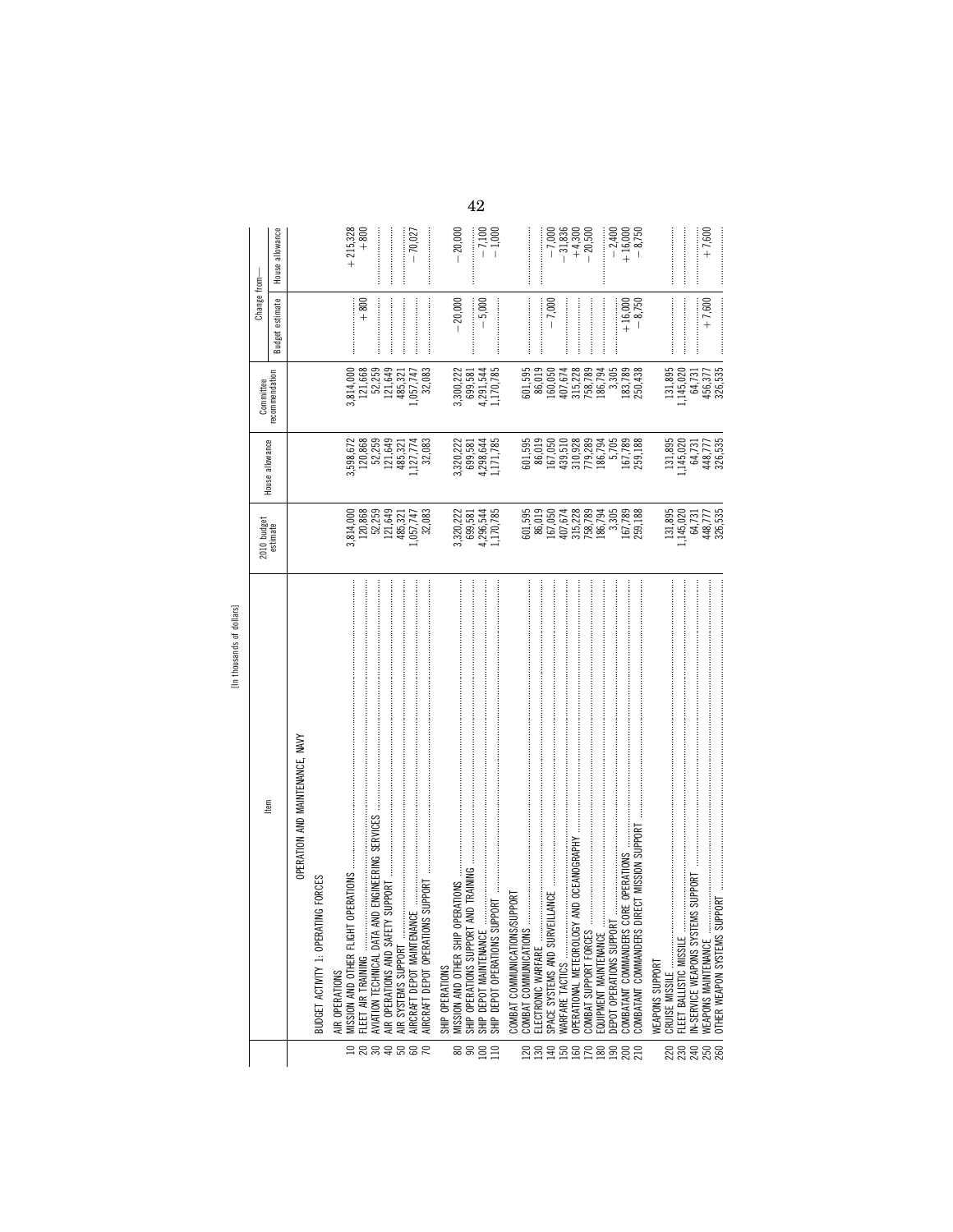| 278<br>280                                                | 医皮质 医皮质过程 医皮质皮质 医克耳氏反应法 医克耳氏反应法 使变得的过去式 使用的过去式和过去分词 医皮质性皮质 医皮质性皮质 使变得的过去式和过去分词 医皮质性皮炎 经过度的过去分词 医过去分词<br>FACILITIES SUSTAINMENT, RESTORATION & MODERNIZATION<br><b>TECHNOLOGY</b><br>BASE OPERATING SUPPORT<br>ENTERPRISE INFORMATION<br>BASE SUPPORT | 1,095,587<br>1,746,418<br>4,058,046         | 1,095,587<br>1,738,618<br>4,036,046       | 1,072,587<br>1,736,418<br>4,058,046        | $-23,000$<br>$-10,000$                                                                                                                                                                                                                                                                                                                                                                                                                                                                                                                      | $-23,000$<br>$-2,200$<br>$+22,000$ |
|-----------------------------------------------------------|------------------------------------------------------------------------------------------------------------------------------------------------------------------------------------------------------------------------------------------------------|---------------------------------------------|-------------------------------------------|--------------------------------------------|---------------------------------------------------------------------------------------------------------------------------------------------------------------------------------------------------------------------------------------------------------------------------------------------------------------------------------------------------------------------------------------------------------------------------------------------------------------------------------------------------------------------------------------------|------------------------------------|
|                                                           | TWITY 1<br>TOTAL, BUDGET ACT                                                                                                                                                                                                                         | 27,141,499                                  | 27,019,934                                | 27,092,149                                 | $-49,350$                                                                                                                                                                                                                                                                                                                                                                                                                                                                                                                                   | $+72,215$                          |
|                                                           | <b>IZATION</b><br>BUDGET ACTIVITY 2: MOBILI                                                                                                                                                                                                          |                                             |                                           |                                            |                                                                                                                                                                                                                                                                                                                                                                                                                                                                                                                                             |                                    |
| 300                                                       | ready reserve and prepositioning forces<br>Ship prepositioning and surge                                                                                                                                                                             | 407,977                                     | 407,977                                   | 405,977                                    | $-2,000$                                                                                                                                                                                                                                                                                                                                                                                                                                                                                                                                    | $-2,000$                           |
| 310<br>320                                                | $\sim$ 2MOIT<br>ACTIVATIONS/INACTIVATIONS<br>SHIP ACTIVATIONS/INACTIVAT                                                                                                                                                                              | 7,491<br>192,401                            | 7,491<br>195,401                          | 7,491<br>192,401                           |                                                                                                                                                                                                                                                                                                                                                                                                                                                                                                                                             | $-3,000$                           |
| <u>នី ខ្លួ</u>                                            | MOBILIZATION PREPAREDNESS<br>COAST GUARD SUPPORT<br>INDUSTRIAL READINESS<br>FLEET HOSPITAL PROGRAM                                                                                                                                                   | 24,546<br>2,409<br>25,727                   | 24,546<br>2,409<br>25,727                 | 24,546<br>2,409<br>25,727                  |                                                                                                                                                                                                                                                                                                                                                                                                                                                                                                                                             |                                    |
|                                                           | $\mathsf{IWHY}\ 2\ \ldots\ \ldots\ \ldots\ \ldots\ \ldots$<br>TOTAL, BUDGET ACT                                                                                                                                                                      | 660,551                                     | 663,551                                   | 658,551                                    | $-2,000$                                                                                                                                                                                                                                                                                                                                                                                                                                                                                                                                    | $-5,000$                           |
|                                                           | <b>VG AND RECRUITING</b><br>BUDGET ACTIVITY 3: TRAINI                                                                                                                                                                                                |                                             |                                           |                                            |                                                                                                                                                                                                                                                                                                                                                                                                                                                                                                                                             |                                    |
| $\begin{array}{c}\n 8 \\  8 \\  \hline\n 8\n \end{array}$ | IG CORPS<br>OFFICER ACQUISITION<br>RECRUIT TRAINING<br>RESERVE OFFICERS TRAININ<br>ACCESSION TRAINING                                                                                                                                                | 145,027<br>11,011<br>127,490                | $146,027$<br>$11,011$<br>$127,490$        | $145,027$<br>11,011<br>127,490             |                                                                                                                                                                                                                                                                                                                                                                                                                                                                                                                                             | $-1,000$                           |
| $410$<br>$420$<br>$400$<br>390                            | BASIC SKILLS AND ADVANCED TRAINING<br>SPECIALIZED SKILL TRAINING<br><b>TRAINING SUPPORT </b><br>PROFESSIONAL DEVELOPMEI<br>FLIGHT TRAINING                                                                                                           | 477,383<br>$.268,846$<br>161,922<br>158,685 | 467,783<br>.268,846<br>170,922<br>158,685 | 477,383<br>1,268,846<br>161,922<br>158,685 | $\label{def:1} \begin{minipage}{0.9\linewidth} \begin{minipage}{0.9\linewidth} \begin{minipage}{0.9\linewidth} \begin{minipage}{0.9\linewidth} \end{minipage} \begin{minipage}{0.9\linewidth} \begin{minipage}{0.9\linewidth} \end{minipage} \end{minipage} \begin{minipage}{0.9\linewidth} \begin{minipage}{0.9\linewidth} \begin{minipage}{0.9\linewidth} \end{minipage} \end{minipage} \begin{minipage}{0.9\linewidth} \begin{minipage}{0.9\linewidth} \end{minipage} \end{minipage} \begin{minipage}{0.9\linewidth} \begin{minipage}{0$ | $+9,600$<br>$-9,000$               |
| ####                                                      | RECRUITING, AND OTHER TRAINING AND EDUCATION<br>EDUCATION<br>NG<br>RECRUITING AND ADVERTISI<br>OFF-DUTY AND VOLUNTARY<br>UNIOR ROTC                                                                                                                  | 276,564<br>154,979<br>101,556<br>49,161     | 263,615<br>154,979<br>101,556<br>49,161   | 271,564<br>155,479<br>101,556<br>49,161    | $-5,000$<br>+ 500                                                                                                                                                                                                                                                                                                                                                                                                                                                                                                                           | $+7,949$<br>$+500$                 |
|                                                           | TOTAL, BUDGET ACTIVITY 3                                                                                                                                                                                                                             | 2,932,624                                   | 2,920,075                                 | 2,928,124                                  | $-4.500$                                                                                                                                                                                                                                                                                                                                                                                                                                                                                                                                    | $+8,049$                           |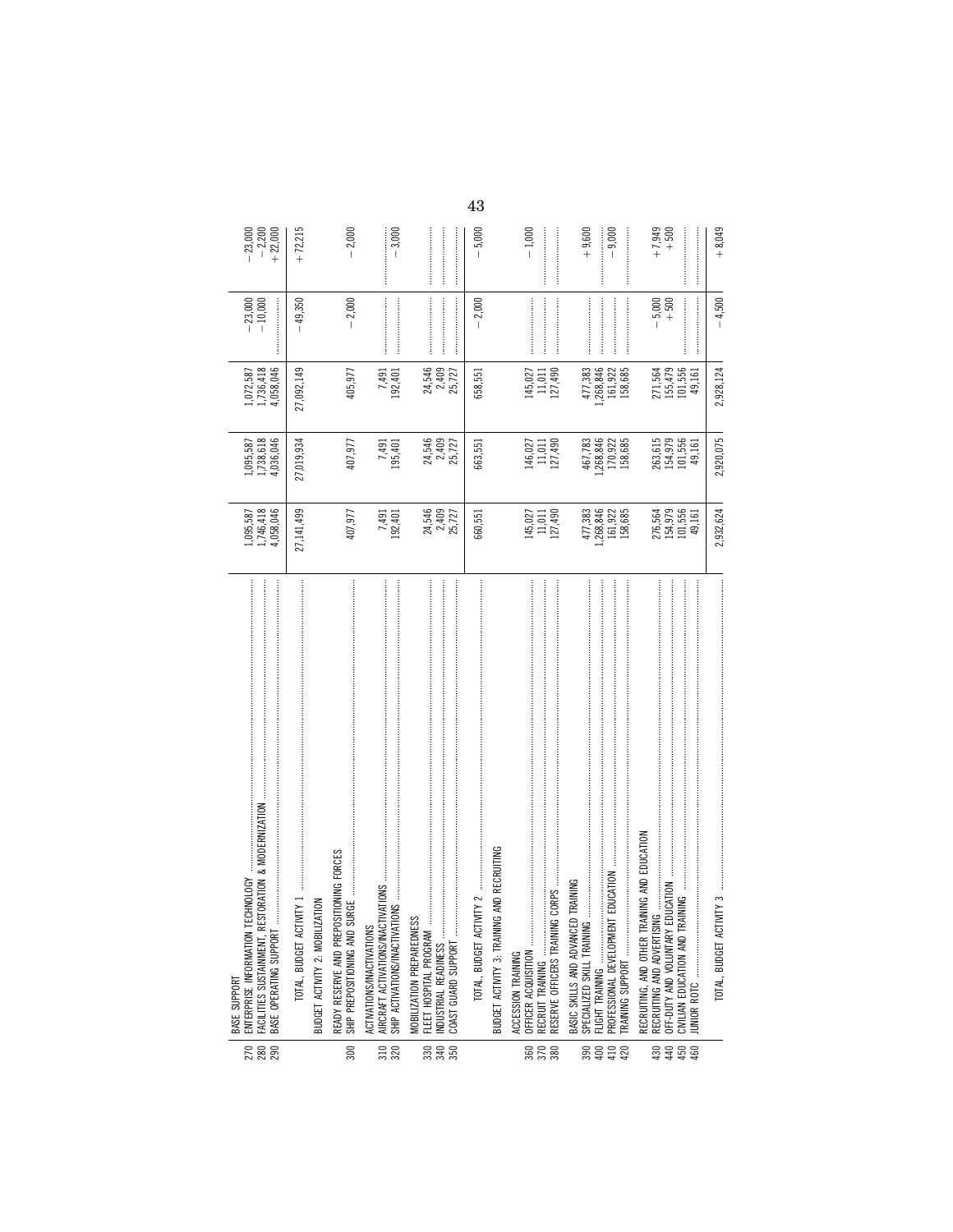| ŗο<br>5                      |
|------------------------------|
| 0<br>i<br>÷                  |
| ъ                            |
| s<br>ᇰ<br>Ξ<br>¢<br>$\sigma$ |
| h<br>E<br>3<br>Ē             |
| Ξ                            |

|                                                 |                                                                                                                                                                                                                                                                                                                                                                                                                                     |                                                                                                                                                                                                                                                                                                                                                                                            |                                                                                               |                             | Change from-         |                         |    |
|-------------------------------------------------|-------------------------------------------------------------------------------------------------------------------------------------------------------------------------------------------------------------------------------------------------------------------------------------------------------------------------------------------------------------------------------------------------------------------------------------|--------------------------------------------------------------------------------------------------------------------------------------------------------------------------------------------------------------------------------------------------------------------------------------------------------------------------------------------------------------------------------------------|-----------------------------------------------------------------------------------------------|-----------------------------|----------------------|-------------------------|----|
|                                                 | Item                                                                                                                                                                                                                                                                                                                                                                                                                                | 2010 budget<br>estimate                                                                                                                                                                                                                                                                                                                                                                    | House allowance                                                                               | Committee<br>recommendation | estimate<br>Budget   | House allowance         |    |
|                                                 | <b>RVICEWIDE ACTIVITIES</b><br>BUDGET ACTIVITY 4: ADMIN & SEF                                                                                                                                                                                                                                                                                                                                                                       |                                                                                                                                                                                                                                                                                                                                                                                            |                                                                                               |                             |                      |                         |    |
|                                                 | SERVICEWIDE SUPPORT                                                                                                                                                                                                                                                                                                                                                                                                                 |                                                                                                                                                                                                                                                                                                                                                                                            |                                                                                               |                             |                      |                         |    |
| 470<br>480                                      | EXTERNAL RELATIONS<br>ADMINISTRATION                                                                                                                                                                                                                                                                                                                                                                                                | 768,048<br>6,171                                                                                                                                                                                                                                                                                                                                                                           | 768,048<br>6,171                                                                              | 766,048<br>6,171            | $-2,000$             | $-2,000$                |    |
| 490                                             | CIVILIAN MANPOWER AND PERSONNEL MANAGEMENT                                                                                                                                                                                                                                                                                                                                                                                          | 114,675                                                                                                                                                                                                                                                                                                                                                                                    | 114,675                                                                                       | 114,675                     |                      |                         |    |
| $\begin{array}{c} 8 \\ 8 \\ 6 \\ 8 \end{array}$ | MILITARY MANPOWER AND PERSONNEL MANAGEMENT<br>OTHER PERSONNEL SUPPORT                                                                                                                                                                                                                                                                                                                                                               | $\begin{array}{c} 182,115 \\ 298,729 \\ 408,744 \end{array}$                                                                                                                                                                                                                                                                                                                               | 182,115<br>298,729                                                                            | 189,365                     | $+7,250$<br>$-4,400$ | $+7,250$<br>$-4,400$    |    |
|                                                 | SERVICEWIDE COMMUNICATIONS                                                                                                                                                                                                                                                                                                                                                                                                          |                                                                                                                                                                                                                                                                                                                                                                                            | 353,444                                                                                       | 294,329<br>402,244          | $-6,500$             | $+48,800$               |    |
|                                                 | .OGISTICS OPERATIONS AND TECHNICAL SUPPORT                                                                                                                                                                                                                                                                                                                                                                                          |                                                                                                                                                                                                                                                                                                                                                                                            |                                                                                               |                             |                      |                         |    |
|                                                 | SERVICEWIDE TRANSPORTATION                                                                                                                                                                                                                                                                                                                                                                                                          |                                                                                                                                                                                                                                                                                                                                                                                            |                                                                                               | 246,989<br>244,337          |                      |                         |    |
| 785888                                          | ACQUISITION AND PROGRAM MANAGEMENT                                                                                                                                                                                                                                                                                                                                                                                                  | 246,989<br>244,337<br>778,501<br>60,223<br>17,328<br>17,328                                                                                                                                                                                                                                                                                                                                | $\begin{array}{l} 246,989 \\ 244,337 \\ 718,501 \\ 10,223 \\ 11,328 \\ 12,306 \\ \end{array}$ | 768,501                     | $-10,000$            | 10,000                  |    |
|                                                 | AL SUPPORT<br>HULL, MECHANICAL AND ELECTRIC                                                                                                                                                                                                                                                                                                                                                                                         |                                                                                                                                                                                                                                                                                                                                                                                            |                                                                                               | 60,223                      |                      |                         | 44 |
|                                                 |                                                                                                                                                                                                                                                                                                                                                                                                                                     |                                                                                                                                                                                                                                                                                                                                                                                            |                                                                                               | 17,328                      |                      |                         |    |
|                                                 | SPACE AND ELECTRONIC WARFARE SYSTEMS                                                                                                                                                                                                                                                                                                                                                                                                |                                                                                                                                                                                                                                                                                                                                                                                            |                                                                                               | 79,065                      |                      |                         |    |
| 610                                             | NAVAL INVESTIGATIVE SERVICE<br>SECURITY PROGRAMS                                                                                                                                                                                                                                                                                                                                                                                    | 515,989                                                                                                                                                                                                                                                                                                                                                                                    | 515,989                                                                                       | 520,989                     | $+ 5,000$            | $+5,000$                |    |
| 670                                             | INTERNATIONAL HEADQUARTERS AND AGENCIES<br>SUPPORT OF OTHER NATIONS                                                                                                                                                                                                                                                                                                                                                                 | 5,918                                                                                                                                                                                                                                                                                                                                                                                      | 5,918                                                                                         | 5,918                       |                      |                         |    |
| 999                                             | OTHER PROGRAMS<br>OTHER PROGRAMS                                                                                                                                                                                                                                                                                                                                                                                                    | 608,840                                                                                                                                                                                                                                                                                                                                                                                    | 610,840                                                                                       | 608,491                     | 349                  | $-2,349$                |    |
|                                                 | j<br>4<br>TOTAL, BUDGET ACTIVITY                                                                                                                                                                                                                                                                                                                                                                                                    | 4,335,672                                                                                                                                                                                                                                                                                                                                                                                  | 4,282,372                                                                                     | 4,324,673                   | $-10,999$            | $+42,301$               |    |
|                                                 | $\begin{minipage}{0.9\linewidth} \textit{m} & \textit{m} & \textit{m} & \textit{m} & \textit{m} & \textit{m} & \textit{m} & \textit{m} & \textit{m} & \textit{m} & \textit{m} & \textit{m} & \textit{m} & \textit{m} & \textit{m} & \textit{m} & \textit{m} & \textit{m} & \textit{m} & \textit{m} & \textit{m} & \textit{m} & \textit{m} & \textit{m} & \textit{m} & \textit{m} & \textit{m} & \textit{m} & \textit{m} & \textit{$ |                                                                                                                                                                                                                                                                                                                                                                                            |                                                                                               |                             |                      |                         |    |
|                                                 | $\frac{1}{2}$<br>TO HISTORIC R&M MIGRATION<br>REDUCTION<br><b>JNDISTRIBUTED REDUCTION DUE</b><br>CONTRACT SERVICES 5 PERCENT                                                                                                                                                                                                                                                                                                        | $\begin{minipage}{0.9\linewidth} \begin{tabular}{ c c c } \hline $a$ & $a$ & $a$ & $a$ & $a$ \\ \hline $a$ & $a$ & $a$ & $a$ & $a$ \\ \hline $a$ & $a$ & $a$ & $a$ & $a$ \\ \hline $a$ & $a$ & $a$ & $a$ & $a$ \\ \hline $a$ & $a$ & $a$ & $a$ & $a$ \\ \hline $a$ & $a$ & $a$ & $a$ & $a$ \\ \hline $a$ & $a$ & $a$ & $a$ & $a$ \\ \hline $a$ & $a$ & $a$ & $a$ & $a$ \\ \hline $a$ & $a$ |                                                                                               | $-230,000$                  | $-230,000$           | 230,000                 |    |
|                                                 | TOTAL, OPERATION AND MAINTENANCE, NAVY                                                                                                                                                                                                                                                                                                                                                                                              | 35,070,346                                                                                                                                                                                                                                                                                                                                                                                 | 34,885,932                                                                                    | 34,773,497                  | 296,849              | 112,435<br>$\mathbf{I}$ |    |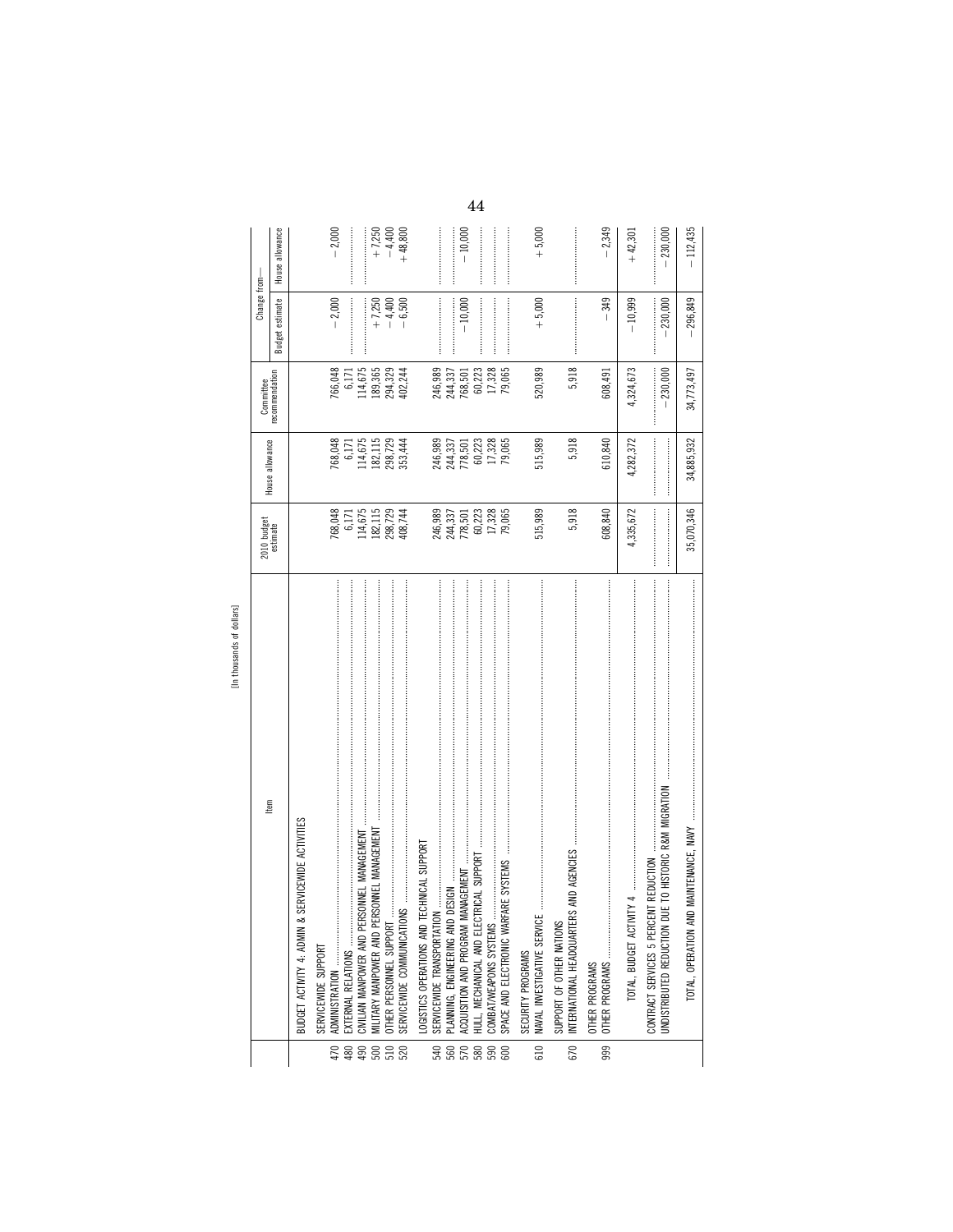The following table details the adjustments recommended by the Committee:

|  | [In thousands of dollars] |  |  |
|--|---------------------------|--|--|
|--|---------------------------|--|--|

| Line              | Item                                                    | 2010 budget<br>estimate | Committee<br>recommendation | Change from<br>budget estimate |
|-------------------|---------------------------------------------------------|-------------------------|-----------------------------|--------------------------------|
| 1A2A              |                                                         | 120.868                 | 121,668                     | $+800$                         |
|                   | Naval Strike Air Warfare Center OEF/OIF training (Ter-  |                         |                             |                                |
|                   |                                                         |                         |                             | $+800$                         |
| 1B1B              |                                                         | 3,320,222               | 3,300,222                   | $-20.000$                      |
|                   | Removal of One-Time fiscal year 2009 Cost               |                         |                             | $-20.000$                      |
| 1B4B              |                                                         | 4.296.544               | 4.291.544                   | $-5.000$                       |
|                   | Administrative Savings Proposal: Improve Submarine      |                         |                             |                                |
| 1C3C              |                                                         | <br>167.050             | 160.050                     | $-5.000$<br>$-7.000$           |
|                   |                                                         |                         |                             | $-7,000$                       |
| 1CCH              | COMBATANT COMMANDERS CORE OPERATIONS                    | 167,789                 | 183,789                     | $+16,000$                      |
|                   |                                                         |                         |                             | $+16.000$                      |
| 1CCM              | COMBATANT COMMANDERS DIRECT MISSION SUPPORT             | 259.188                 | 250.438                     | $-8.750$                       |
|                   | National Program for Small Unit Excellence              |                         |                             | $-8.750$                       |
| 1D4D              |                                                         | 448.777                 | 456,377                     | $+7,600$                       |
|                   |                                                         |                         |                             | $-4,400$                       |
|                   |                                                         |                         |                             | $+12.000$                      |
| <b>BSIT</b>       |                                                         | 1.095.587               | 1,072,587                   | $-23.000$                      |
|                   | Administrative Savings Proposal: Eliminate Inactive     |                         |                             |                                |
|                   | Administrative Savings Proposal: Make Corporate Soft-   |                         |                             | $-5,000$                       |
|                   |                                                         |                         |                             | $-18.000$                      |
| BSM1              | SUSTAINMENT. RESTORATION AND MODERNIZATION              | 1.746.418               | 1.736.418                   | $-10.000$                      |
|                   | Removal of One-Time fiscal year 2009 Congressional In-  |                         |                             |                                |
|                   |                                                         |                         |                             | $-10.000$                      |
| <b>2A1F</b>       |                                                         | 407.977                 | 405.977                     | $-2.000$                       |
|                   | Removal of One-Time fiscal year 2009 Cost               |                         |                             | $-2,000$                       |
| 3C <sub>1</sub> L |                                                         | 276,564                 | 271,564                     | $-5,000$                       |
|                   | Eliminate Requested Program Growth for Advertising      |                         |                             | $-5.000$                       |
| 3C3L              |                                                         | 154,979                 | 155.479                     | $+500$                         |
|                   | Energy Education and Training for Military Personnel    |                         |                             | $+500$                         |
| 4A1M              | Net Decrease for Maritime Domain Awareness Oversight    | 768,048                 | 766,048                     | $-2,000$                       |
|                   |                                                         |                         |                             | $-2.000$                       |
| 4A4M              | MILITARY MANPOWER AND PERSONNEL MANAGEMENT              | 182.115                 | 189.365                     | $+7.250$                       |
|                   | Transfer from O&M, DW BTA for DIMHRS                    |                         |                             | $+7.250$                       |
| 4A5M              |                                                         | 298.729                 | 294,329                     | $-4.400$                       |
|                   | Removal of One-Time Costs Budgeted for Guam             |                         |                             | $-4.400$                       |
| 4A6M              |                                                         | 408.744                 | 402.244                     | $-6.500$                       |
|                   | SPAWAR Business Office Unjustified Increase             |                         |                             | $-6,500$                       |
| 4B3N              | ACQUISITION AND PROGRAM MANAGEMENT                      | 778.501                 | 768.501                     | $-10.000$                      |
|                   |                                                         |                         |                             | $-10.000$                      |
| 4C1P              |                                                         | 515.989                 | 520.989                     | $+5,000$                       |
|                   | Digitization, Integration, and Analyst Access of Inves- |                         |                             |                                |
|                   | tigative Files, Naval Criminal Investigative Services   | <br>608,840             | <br>608.491                 | $+5,000$<br>$-349$             |
|                   |                                                         |                         |                             | $-349$                         |
| 999               | Undistributed Reduction Due to Historic R&M Migration   |                         |                             | $-230,000$                     |
|                   |                                                         |                         |                             |                                |

*Maritime Domain Awareness Oversight Offices*.—The Navy is now the Department of Defense Executive Agent for Maritime Domain Awareness [MDA] and has stood up an office to handle the responsibilities of this assignment. This office is in addition to the office the Navy already established to carry out its own MDA efforts. The fiscal year 2010 budget request included an increase of about \$4,000,000 to each of these offices above the fiscal year 2009 levels. The Committee believes the Executive Agent responsibility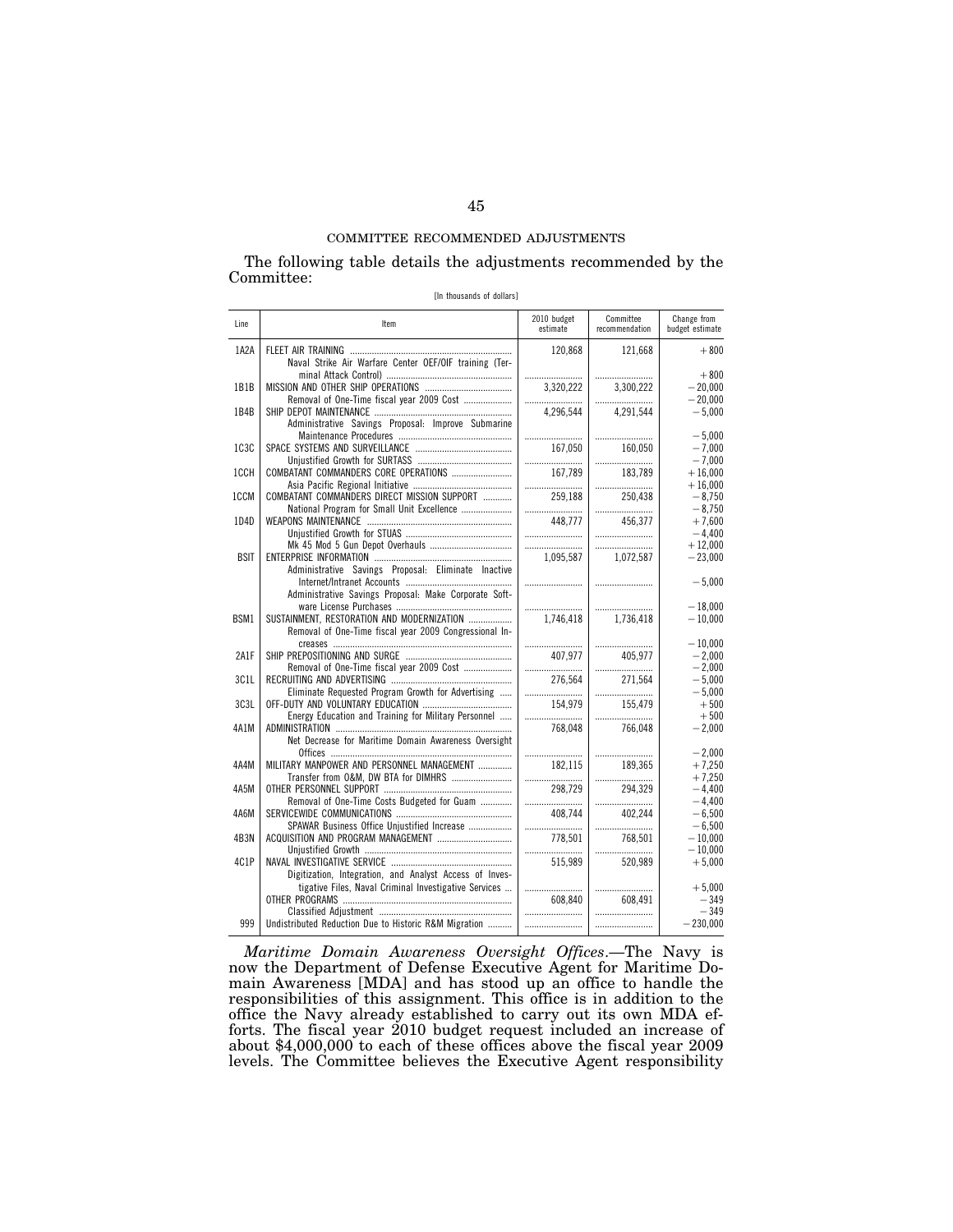was established to drive toward integration of MDA information and has recommended a \$2,000,000 reduction to encourage consolidation and more efficient and effective command and control of MDA efforts.

*Naval Shipyard Apprentice Program*.—The Committee directs that during fiscal year 2010 the Navy shall induct classes of no fewer than 100 apprentices, respectively, at each of the naval shipyards. The Committee further directs the Navy to include the costs of the fiscal year 2011 class of apprentices in its budget request.

*U.S. Coast Guard*.—The Committee is aware that Department of Defense [DOD] regulations currently restrict DOD mission appropriated funded activities from offering reimbursable rates to non-DOD agencies. This restriction forces the Navy to charge the U.S. Coast Guard fully burdened rates for drydocking services at Navy shipyards rather than reimbursable rates. Therefore, the Committee directs that funds appropriated under Operation and Maintenance, Navy may be used to pay overhead costs incurred by a Naval Shipyard when drydocking U.S. Coast Guard ships.

*Naval Base Point Loma Detachment*.—The Committee understands that the Portsmouth Naval Shipyard is undergoing several personnel and business operation changes with the stand up of the Naval Base Point Loma detachment. The Committee urges the Navy to provide the appropriate resources and oversight to ensure the transition plan is implemented in the most effective manner to minimize the cost and personnel disruptions at the shipyard.

#### OPERATION AND MAINTENANCE, MARINE CORPS

| 5.536.223.000 |
|---------------|
| 5.557.510.000 |
| 5.435.923.000 |

The Committee recommends an appropriation of \$5,435,923,000. This is \$100,300,000 below the budget estimate.

#### COMMITTEE RECOMMENDED PROGRAM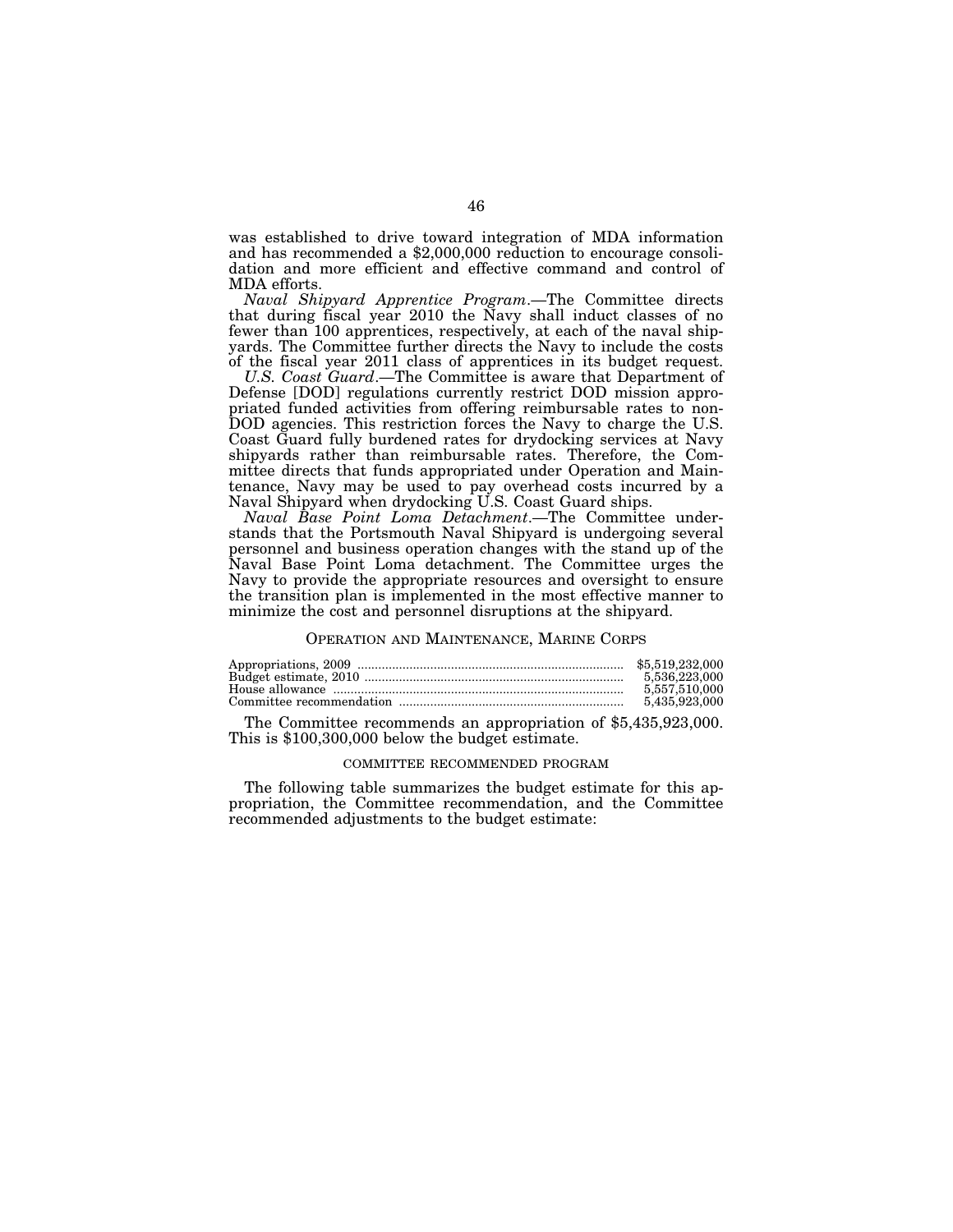|                  |                                                                                                                                                                                                                                                                                                                                                                                                                                                                                                                                                    | 2010 budget                                                            |                                                         | Committee                          | Change from-                                                                                                                                                                                                                                                                                                                                                                                                                                                                                                                                                                                                                              |                                                 |
|------------------|----------------------------------------------------------------------------------------------------------------------------------------------------------------------------------------------------------------------------------------------------------------------------------------------------------------------------------------------------------------------------------------------------------------------------------------------------------------------------------------------------------------------------------------------------|------------------------------------------------------------------------|---------------------------------------------------------|------------------------------------|-------------------------------------------------------------------------------------------------------------------------------------------------------------------------------------------------------------------------------------------------------------------------------------------------------------------------------------------------------------------------------------------------------------------------------------------------------------------------------------------------------------------------------------------------------------------------------------------------------------------------------------------|-------------------------------------------------|
|                  | ltem                                                                                                                                                                                                                                                                                                                                                                                                                                                                                                                                               | estimate                                                               | House allowance                                         | recommendation                     | Budget estimate                                                                                                                                                                                                                                                                                                                                                                                                                                                                                                                                                                                                                           | allowance<br>House                              |
|                  | OPERATION AND MAINTENANCE, MARINE CORPS                                                                                                                                                                                                                                                                                                                                                                                                                                                                                                            |                                                                        |                                                         |                                    |                                                                                                                                                                                                                                                                                                                                                                                                                                                                                                                                                                                                                                           |                                                 |
|                  | IG FORCES<br>BUDGET ACTIVITY 1: OPERATIN                                                                                                                                                                                                                                                                                                                                                                                                                                                                                                           |                                                                        |                                                         |                                    |                                                                                                                                                                                                                                                                                                                                                                                                                                                                                                                                                                                                                                           |                                                 |
|                  | OPERATIONAL FORCES<br>EXPEDITIONARY FORCES                                                                                                                                                                                                                                                                                                                                                                                                                                                                                                         |                                                                        |                                                         |                                    |                                                                                                                                                                                                                                                                                                                                                                                                                                                                                                                                                                                                                                           | $-14.229$                                       |
| 288              |                                                                                                                                                                                                                                                                                                                                                                                                                                                                                                                                                    | $\begin{array}{c} 730, 931 \\ 591, 020 \\ 80, 971 \end{array}$         | 752,860<br>591,020<br>80,971                            | $738,631$<br>$591,020$<br>$80,971$ | $+7,700$                                                                                                                                                                                                                                                                                                                                                                                                                                                                                                                                                                                                                                  |                                                 |
|                  | DEPOT MAINTENANCE                                                                                                                                                                                                                                                                                                                                                                                                                                                                                                                                  |                                                                        |                                                         |                                    |                                                                                                                                                                                                                                                                                                                                                                                                                                                                                                                                                                                                                                           |                                                 |
|                  | MARITIME PREPOSITIONING<br>USMC PREPOSITIONING                                                                                                                                                                                                                                                                                                                                                                                                                                                                                                     |                                                                        |                                                         |                                    |                                                                                                                                                                                                                                                                                                                                                                                                                                                                                                                                                                                                                                           |                                                 |
|                  | NORWAY PREPOSITIONING                                                                                                                                                                                                                                                                                                                                                                                                                                                                                                                              |                                                                        | $72,182$<br>$5,090$<br>$666,330$                        |                                    |                                                                                                                                                                                                                                                                                                                                                                                                                                                                                                                                                                                                                                           |                                                 |
|                  | TORATION & MODERNIZATION<br>FACILITIES SUSTAINMENT, RES<br>BASE OPERATING SUPPORT                                                                                                                                                                                                                                                                                                                                                                                                                                                                  | $\begin{array}{r} 72,182 \\ 5,090 \\ 666,330 \\ 2,250,191 \end{array}$ | 2,250,191                                               | $72,1825,090660,7302,156,791$      | $-5,600$<br>$-93,400$                                                                                                                                                                                                                                                                                                                                                                                                                                                                                                                                                                                                                     | $-5,600$<br>$-93,400$<br>$+60,000$<br>$+60,000$ |
|                  | UNDISTRIBUTED                                                                                                                                                                                                                                                                                                                                                                                                                                                                                                                                      |                                                                        | $-60,000$                                               |                                    |                                                                                                                                                                                                                                                                                                                                                                                                                                                                                                                                                                                                                                           |                                                 |
|                  | <b>AENT TO BUDGET ACTIVITY 1</b><br>NET ZERO TECHNICAL ADJUSTI                                                                                                                                                                                                                                                                                                                                                                                                                                                                                     |                                                                        |                                                         | $-60,000$                          | $-60,000$                                                                                                                                                                                                                                                                                                                                                                                                                                                                                                                                                                                                                                 |                                                 |
|                  | TOTAL, BUDGET ACTIVITY 1                                                                                                                                                                                                                                                                                                                                                                                                                                                                                                                           | 4,396,715                                                              | 4,358,644                                               | 4,245,415                          | $-151,300$                                                                                                                                                                                                                                                                                                                                                                                                                                                                                                                                                                                                                                | $-113,229$                                      |
|                  | AND RECRUITING<br>BUDGET ACTIVITY 3: TRAINING                                                                                                                                                                                                                                                                                                                                                                                                                                                                                                      |                                                                        |                                                         |                                    |                                                                                                                                                                                                                                                                                                                                                                                                                                                                                                                                                                                                                                           |                                                 |
|                  | ACCESSION TRAINING                                                                                                                                                                                                                                                                                                                                                                                                                                                                                                                                 |                                                                        |                                                         |                                    |                                                                                                                                                                                                                                                                                                                                                                                                                                                                                                                                                                                                                                           |                                                 |
| 110<br>100       | OFFICER ACQUISITION<br>RECRUIT TRAINING                                                                                                                                                                                                                                                                                                                                                                                                                                                                                                            | 16,129<br>418                                                          | 16,129<br>418                                           | 16,129<br>418                      |                                                                                                                                                                                                                                                                                                                                                                                                                                                                                                                                                                                                                                           |                                                 |
|                  | TRAINING<br>BASIC SKILLS AND ADVANCED                                                                                                                                                                                                                                                                                                                                                                                                                                                                                                              |                                                                        |                                                         |                                    |                                                                                                                                                                                                                                                                                                                                                                                                                                                                                                                                                                                                                                           |                                                 |
|                  | SPECIALIZED SKILLS TRAINING<br>FLIGHT TRAINING                                                                                                                                                                                                                                                                                                                                                                                                                                                                                                     | 67,336<br>369                                                          | 75,794                                                  | 67,336<br>369                      |                                                                                                                                                                                                                                                                                                                                                                                                                                                                                                                                                                                                                                           | $-8,458$<br>+ 100                               |
| <b>Zzzz</b>      | EDUCATION<br>PROFESSIONAL DEVELOPMENT                                                                                                                                                                                                                                                                                                                                                                                                                                                                                                              | 28,112<br>330,885                                                      | $\begin{array}{c} 269 \\ 28,112 \\ 330,885 \end{array}$ | 28,112<br>330,885                  |                                                                                                                                                                                                                                                                                                                                                                                                                                                                                                                                                                                                                                           |                                                 |
|                  | TRAINING SUPPORT                                                                                                                                                                                                                                                                                                                                                                                                                                                                                                                                   |                                                                        |                                                         |                                    |                                                                                                                                                                                                                                                                                                                                                                                                                                                                                                                                                                                                                                           |                                                 |
|                  | VING EDUCATION<br>RECRUITING AND ADVERTISING<br>RECRUITING AND OTHER TRAI                                                                                                                                                                                                                                                                                                                                                                                                                                                                          |                                                                        |                                                         |                                    |                                                                                                                                                                                                                                                                                                                                                                                                                                                                                                                                                                                                                                           |                                                 |
| <b>BRB</b>       | OFF-DUTY AND VOLUNTARY ED                                                                                                                                                                                                                                                                                                                                                                                                                                                                                                                          | 240,832<br>64,254<br>19,305                                            | 240,832<br>54,854<br>19,305                             | 240,832<br>64,254                  |                                                                                                                                                                                                                                                                                                                                                                                                                                                                                                                                                                                                                                           | $+9,400$                                        |
| $\frac{50}{200}$ | TORATION & MODERNIZATION<br>FACILITIES SUSTAINMENT, RES'                                                                                                                                                                                                                                                                                                                                                                                                                                                                                           | <br> <br> <br>                                                         |                                                         | 19,305                             |                                                                                                                                                                                                                                                                                                                                                                                                                                                                                                                                                                                                                                           |                                                 |
|                  | BASE OPERATING SUPPORT                                                                                                                                                                                                                                                                                                                                                                                                                                                                                                                             |                                                                        |                                                         |                                    |                                                                                                                                                                                                                                                                                                                                                                                                                                                                                                                                                                                                                                           |                                                 |
|                  | $\label{def:1} \begin{minipage}{0.9\textwidth} \begin{minipage}{0.9\textwidth} \begin{itemize} \textbf{0.9\textwidth} \begin{itemize} \textbf{0.9\textwidth} \begin{itemize} \textbf{0.9\textwidth} \begin{itemize} \textbf{0.9\textwidth} \begin{itemize} \textbf{0.9\textwidth} \begin{itemize} \textbf{0.9\textwidth} \begin{itemize} \textbf{0.9\textwidth} \begin{itemize} \textbf{0.9\textwidth} \begin{itemize} \textbf{0.9\textwidth} \begin{itemize} \textbf{0.9\textwidth} \begin{itemize} \textbf{0.9\text$<br>TOTAL, BUDGET ACTIVITY 3 | 767,640                                                                | 766,598                                                 | 767,640                            | $\begin{minipage}{0.9\linewidth} \includegraphics[width=0.9\linewidth]{10.9\linewidth} \includegraphics[width=0.9\linewidth]{10.9\linewidth} \includegraphics[width=0.9\linewidth]{10.9\linewidth} \includegraphics[width=0.9\linewidth]{10.9\linewidth} \includegraphics[width=0.9\linewidth]{10.9\linewidth} \includegraphics[width=0.9\linewidth]{10.9\linewidth} \includegraphics[width=0.9\linewidth]{10.9\linewidth} \includegraphics[width=0.9\linewidth]{10.9\linewidth} \includegraphics[width=0.9\linewidth]{10.9\linewidth} \includegraphics[width=0.9\linewidth]{10.9\linewidth} \includegraphics[width=0.9\linewidth]{10.9\$ | $+1,042$                                        |

 $\frac{47}{318}$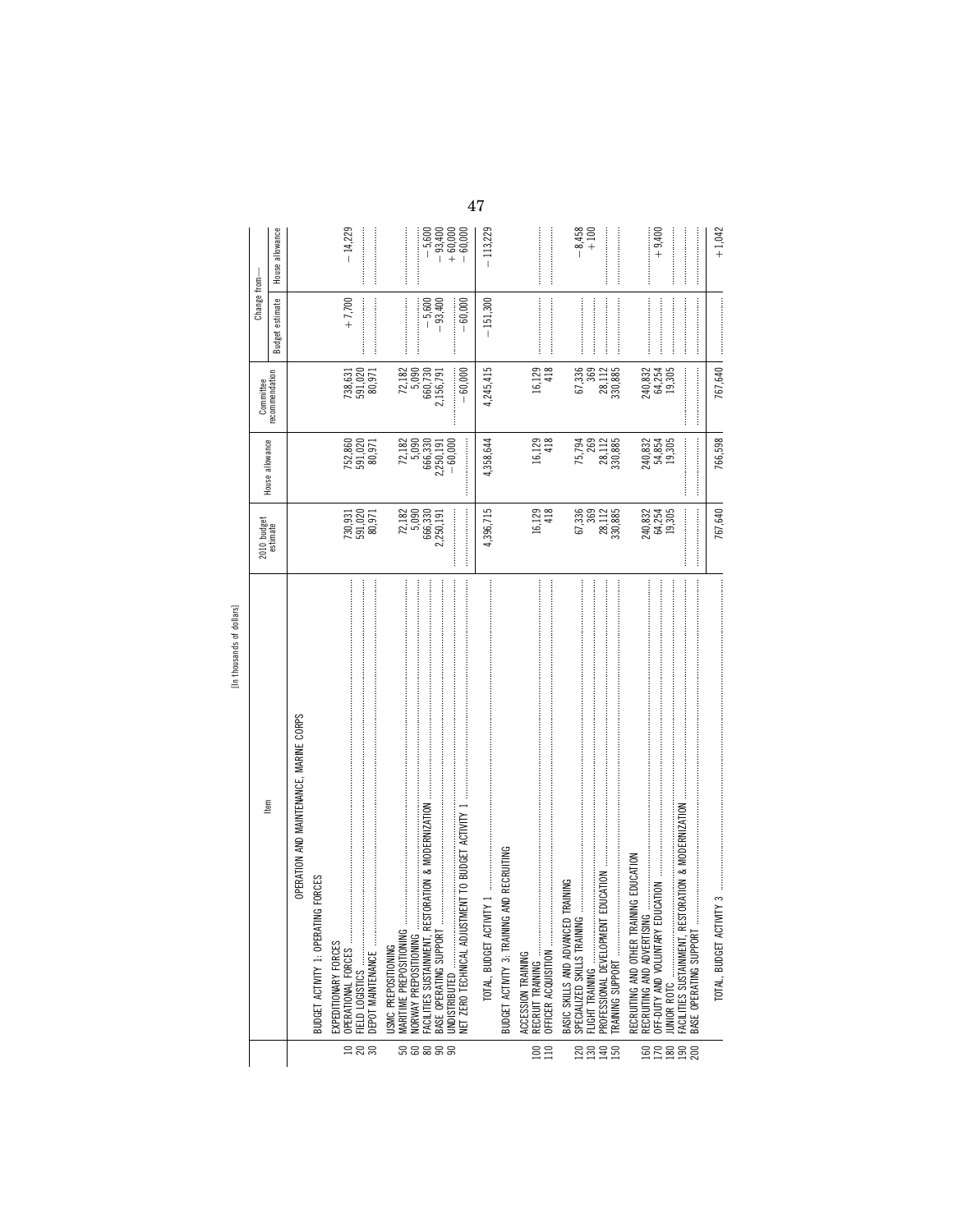| n        |
|----------|
|          |
|          |
| 흥        |
| ᠇        |
| ā        |
|          |
| S        |
| ᇰ        |
| Ě<br>x   |
| $\sigma$ |
| S<br>Ę   |
| Ξ        |
| J        |
|          |
| 들        |
|          |
|          |
|          |
|          |

|     | [In thousands of dollars]                         |                                                                                                                                                                                                                                                                                                                                                                                                                                         |                 |                                                                                                                                                                                                                                                                                                                                                                                                                                           |                 |                 |
|-----|---------------------------------------------------|-----------------------------------------------------------------------------------------------------------------------------------------------------------------------------------------------------------------------------------------------------------------------------------------------------------------------------------------------------------------------------------------------------------------------------------------|-----------------|-------------------------------------------------------------------------------------------------------------------------------------------------------------------------------------------------------------------------------------------------------------------------------------------------------------------------------------------------------------------------------------------------------------------------------------------|-----------------|-----------------|
|     | ltem                                              | 2010 budget<br>estimate                                                                                                                                                                                                                                                                                                                                                                                                                 | House allowance | Committee                                                                                                                                                                                                                                                                                                                                                                                                                                 | Change from-    |                 |
|     |                                                   |                                                                                                                                                                                                                                                                                                                                                                                                                                         |                 | recommendation                                                                                                                                                                                                                                                                                                                                                                                                                            | Budget estimate | House allowance |
|     | BUDGET ACTIVITY 4: ADMIN & SERVICEWIDE ACTIVITIES |                                                                                                                                                                                                                                                                                                                                                                                                                                         |                 |                                                                                                                                                                                                                                                                                                                                                                                                                                           |                 |                 |
|     | SERVICEWIDE SUPPORT                               |                                                                                                                                                                                                                                                                                                                                                                                                                                         |                 |                                                                                                                                                                                                                                                                                                                                                                                                                                           |                 |                 |
| 210 | SPECIAL SUPPORT                                   | 299,065                                                                                                                                                                                                                                                                                                                                                                                                                                 | 299,565         | 299,065                                                                                                                                                                                                                                                                                                                                                                                                                                   |                 | $-500$          |
|     |                                                   | 28,924                                                                                                                                                                                                                                                                                                                                                                                                                                  | 28,924          | 28,924                                                                                                                                                                                                                                                                                                                                                                                                                                    |                 |                 |
| 230 |                                                   | 43,879                                                                                                                                                                                                                                                                                                                                                                                                                                  | 43,779          | 43,879                                                                                                                                                                                                                                                                                                                                                                                                                                    |                 | $+100$          |
|     |                                                   |                                                                                                                                                                                                                                                                                                                                                                                                                                         |                 | $\label{def:1} \begin{aligned} \text{Tr}(\mathbf{u}^{\text{in}}(\mathbf{u}^{\text{in}}),\mathbf{u}^{\text{in}}(\mathbf{u}^{\text{in}}),\mathbf{u}^{\text{in}}(\mathbf{u}^{\text{in}}),\mathbf{u}^{\text{in}}(\mathbf{u}^{\text{in}}),\mathbf{u}^{\text{in}}(\mathbf{u}^{\text{in}}),\mathbf{u}^{\text{in}}(\mathbf{u}^{\text{in}}),\mathbf{u}^{\text{in}}(\mathbf{u}^{\text{in}}),\mathbf{u}^{\text{in}}(\mathbf{u}^{\text{in}}),\mathbf$ |                 |                 |
| 250 | BASE OPERATING SUPPORT                            |                                                                                                                                                                                                                                                                                                                                                                                                                                         |                 |                                                                                                                                                                                                                                                                                                                                                                                                                                           |                 |                 |
|     | UNDISTRIBUTED<br>$\frac{1}{90}$                   |                                                                                                                                                                                                                                                                                                                                                                                                                                         | 60,000          |                                                                                                                                                                                                                                                                                                                                                                                                                                           |                 | $-60,000$       |
|     |                                                   | $\begin{minipage}{0.9\linewidth} \begin{tabular}{l} \hline \textbf{1} & \textbf{1} & \textbf{1} & \textbf{1} & \textbf{1} & \textbf{1} & \textbf{1} & \textbf{1} & \textbf{1} & \textbf{1} & \textbf{1} & \textbf{1} & \textbf{1} & \textbf{1} & \textbf{1} & \textbf{1} & \textbf{1} & \textbf{1} & \textbf{1} & \textbf{1} & \textbf{1} & \textbf{1} & \textbf{1} & \textbf{1} & \textbf{1} & \textbf{1} & \textbf{1} & \textbf{1} &$ |                 | 60,000                                                                                                                                                                                                                                                                                                                                                                                                                                    | $+60,000$       | $+60,000$       |
|     |                                                   | 371,868                                                                                                                                                                                                                                                                                                                                                                                                                                 | 432,268         | 431,868                                                                                                                                                                                                                                                                                                                                                                                                                                   | $+60,000$       | $-400$          |
|     | JNDISTRIBUTED REDUCTION                           | $\begin{minipage}{0.9\linewidth} \begin{tabular}{l} \hline \textbf{1} & \textbf{1} & \textbf{1} & \textbf{1} & \textbf{1} & \textbf{1} & \textbf{1} & \textbf{1} & \textbf{1} & \textbf{1} & \textbf{1} & \textbf{1} & \textbf{1} & \textbf{1} & \textbf{1} & \textbf{1} & \textbf{1} & \textbf{1} & \textbf{1} & \textbf{1} & \textbf{1} & \textbf{1} & \textbf{1} & \textbf{1} & \textbf{1} & \textbf{1} & \textbf{1} & \textbf{1} &$ |                 | $-9,000$                                                                                                                                                                                                                                                                                                                                                                                                                                  | $-9,000$        | $-9,000$        |
|     | TOTAL, OPERATION                                  | 5,536,223                                                                                                                                                                                                                                                                                                                                                                                                                               | 5,557,510       | 5,435,923                                                                                                                                                                                                                                                                                                                                                                                                                                 | $-100,300$      | $-121,587$      |
|     |                                                   |                                                                                                                                                                                                                                                                                                                                                                                                                                         |                 |                                                                                                                                                                                                                                                                                                                                                                                                                                           |                 |                 |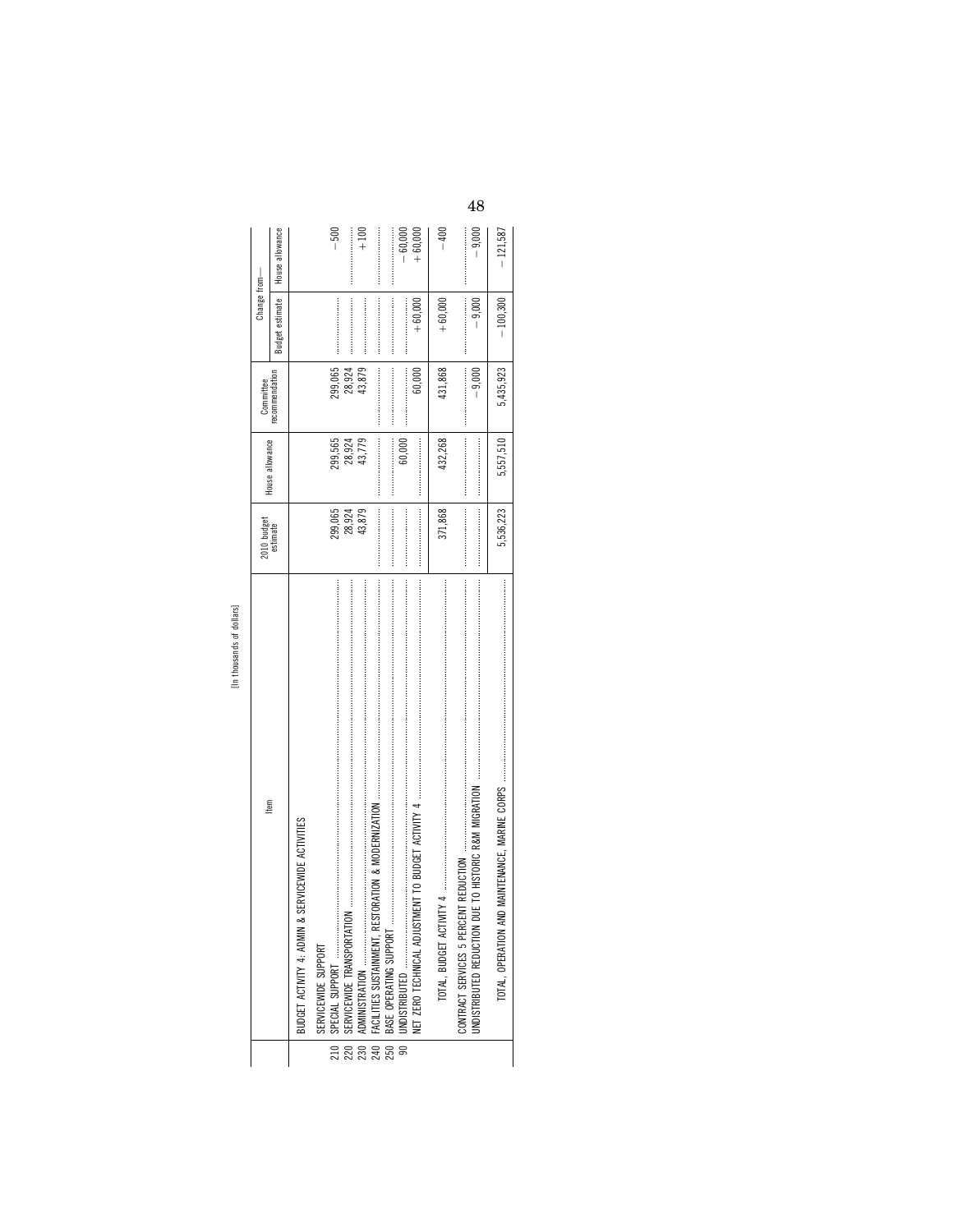The following table details the adjustments recommended by the Committee:

[In thousands of dollars]

| Line | Item                                                    | 2010 budget<br>estimate | Committee<br>recommendation | Change from<br>budget estimate |
|------|---------------------------------------------------------|-------------------------|-----------------------------|--------------------------------|
| 1A1A |                                                         | 730.931                 | 738.631                     | $+7.700$                       |
|      |                                                         |                         |                             | $+2,000$                       |
|      |                                                         |                         |                             | $+1,000$                       |
|      | Spray Technique Analysis and Research for Defense       |                         |                             |                                |
|      |                                                         |                         |                             | $+2.200$                       |
|      |                                                         |                         |                             | $+2,500$                       |
| BSM1 | SUSTAINMENT, RESTORATION, & MODERNIZATION               | 666.330                 | 660.730                     | $-5.600$                       |
|      | Henderson Hall Joint Basing Initiative Not Properly Ac- |                         |                             |                                |
|      |                                                         |                         |                             | $-1.200$                       |
|      | Relocation of Forces Growth Not Properly Accounted      |                         |                             |                                |
|      |                                                         |                         |                             |                                |
|      |                                                         |                         |                             | $-4,400$                       |
| BSS1 |                                                         | 2.250.191               | 2.156.791                   | $-93.400$                      |
|      | Removal of One-Time Congressional Increases             |                         |                             | $-4.400$                       |
|      | Henderson Hall Joint Basing Initiative Not Properly Ac- |                         |                             |                                |
|      |                                                         |                         |                             | $-3.000$                       |
|      | Transfer to OCO: Family Support Programs                |                         |                             | $-86,000$                      |
|      | Net Zero Technical Adjustment-Undistributed to BA-1     |                         |                             | $-60,000$                      |
|      | Net Zero Technical Adjustment-Undistributed to BA-4     |                         |                             | $+60,000$                      |
| 999  | Undistributed Reduction Due to Historic R&M Migration   |                         |                             | $-9.000$                       |
|      |                                                         |                         |                             |                                |

## OPERATION AND MAINTENANCE, AIR FORCE

The Committee recommends an appropriation of \$33,739,447,000. This is \$1,008,712,000 below the budget estimate.

## COMMITTEE RECOMMENDED PROGRAM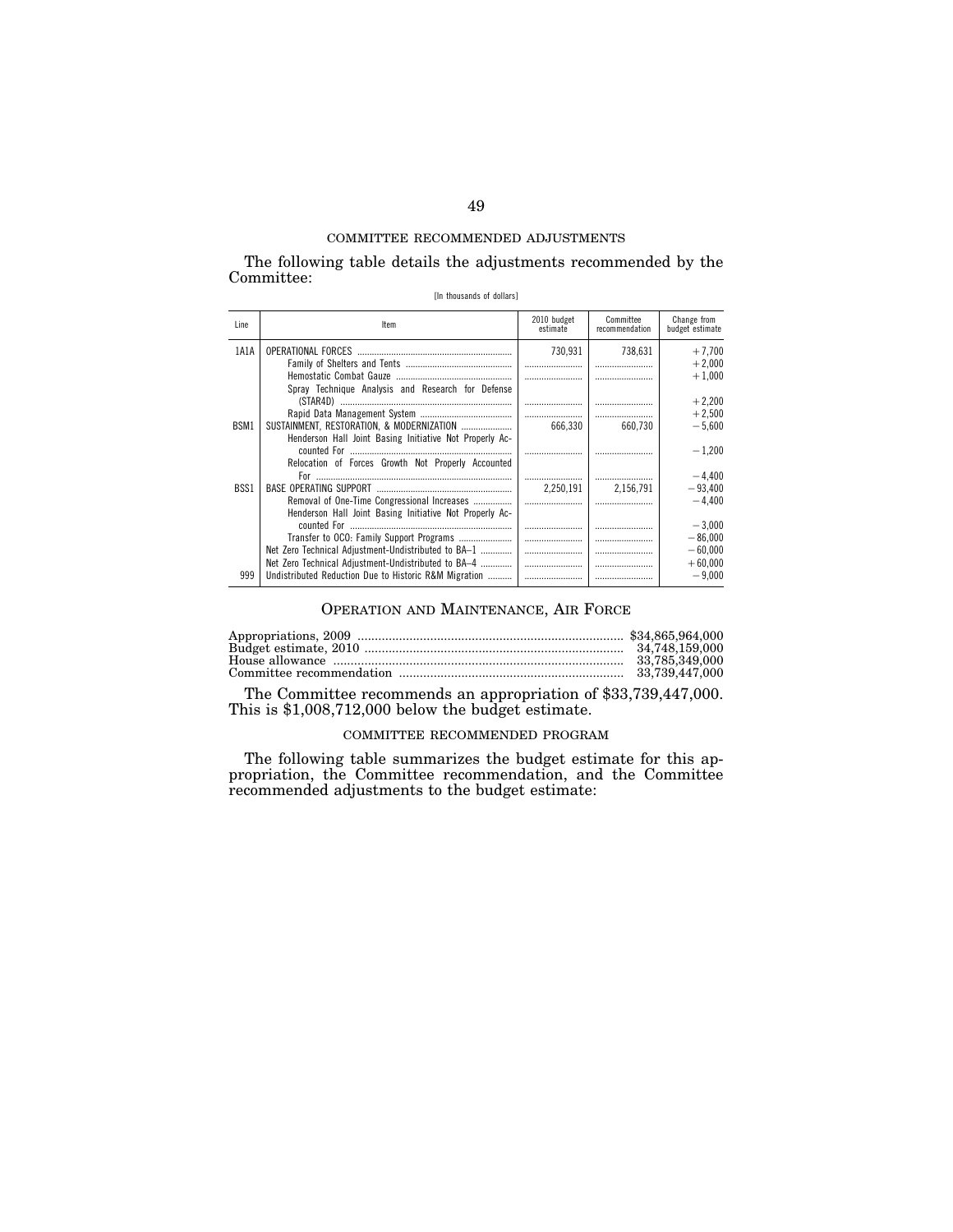|                                           |                                                               |                                     |                                     |                                                                              | Change from-    |                 |
|-------------------------------------------|---------------------------------------------------------------|-------------------------------------|-------------------------------------|------------------------------------------------------------------------------|-----------------|-----------------|
|                                           | Item                                                          | 2010 budget<br>estimate             | House allowance                     | Committee<br>recommendation                                                  | Budget estimate | House allowance |
|                                           | OPERATION AND MAINTENANCE, AIR FORCE                          |                                     |                                     |                                                                              |                 |                 |
|                                           | BUDGET ACTIVITY 1: OPERATING FORCES                           |                                     |                                     |                                                                              |                 |                 |
|                                           | AIR OPERATIONS                                                |                                     |                                     |                                                                              |                 |                 |
| <b>ERREBBR</b>                            | PRIMARY COMBAT FORCES                                         | 4,017,156                           | 3,917,156                           | 3,936,996                                                                    | $-80,160$       | $+19,840$       |
|                                           | COMBAT ENHANCEMENT FORC<br>PRIMARY COMBAT WEAPONS             |                                     | 2,676,863                           | 2,754,563                                                                    |                 | $+ 77,700$      |
|                                           | AIR OPERATIONS TRAINING                                       | 1,414,913<br>2,754,563              | 1,416,413                           | 1,414,913                                                                    |                 | $-1,500$        |
|                                           | COMBAT COMMUNICATIONS.                                        |                                     |                                     |                                                                              |                 |                 |
|                                           | EPOT MAINTENANCE                                              |                                     |                                     |                                                                              | $-41,312$       | $-43,552$       |
|                                           | STORATION & MODERNIZATION<br><b>ACILITIES SUSTAINMENT, RE</b> |                                     |                                     |                                                                              |                 |                 |
|                                           | BASE OPERATING SUPPORT                                        | 2,389,738<br>1,420,083<br>2,859,943 | 2,391,978<br>1,420,083<br>2,859,943 | $\begin{array}{c} \text{}\\ 2,348,426 \\ 1,420,083 \\ 2,735,301 \end{array}$ | $-124,642$      | $-124,642$      |
|                                           | $\sim$<br>COMBAT RELATED OPERATION                            |                                     |                                     |                                                                              |                 |                 |
| 100<br>$\pmb{\otimes}$                    |                                                               | 1,411,813                           | 1,411,813                           | 1,411,813                                                                    |                 |                 |
| $\mathbb{S}$                              | OTHER COMBAT OPERATIONS                                       | 880,353                             | 880,353                             | 885,284                                                                      | $+4,931$        | $+4,931$        |
| $\begin{array}{c} 130 \\ 110 \end{array}$ | <b>MANAGEMENT/OPERATIONAL</b>                                 | 552,148                             |                                     |                                                                              |                 |                 |
|                                           | SPECIAL ACTIVITIES<br>ACTICAL INTELLIGENCE AND                |                                     | 552,148                             | 552,148                                                                      |                 |                 |
|                                           | SPACE OPERATIONS                                              |                                     |                                     |                                                                              |                 |                 |
| <b>DZ1</b>                                | AUNCH FACILITIES                                              | 356,367                             | 356,367                             | 356,367                                                                      |                 |                 |
|                                           | SPACE CONTROL SYSTEMS<br>AUNCH VEHICLES                       | 725,646                             | 725,646                             | 725,646                                                                      |                 |                 |
|                                           | SATELLITE SYSTEMS                                             |                                     |                                     |                                                                              |                 |                 |
|                                           | DTHER SPACE OPERATIONS                                        |                                     |                                     |                                                                              |                 |                 |
|                                           | STORATION & MODERNIZATION<br>FACILITIES SUSTAINMENT, RES      |                                     |                                     |                                                                              |                 |                 |
|                                           | COMBATANT COMMANDERS DIRECT MISSION SUPPORT                   | 608,796                             | 608,796                             | 608,796                                                                      |                 |                 |
| essessesses                               |                                                               | 216,073                             | 198,073                             | 216,073                                                                      |                 | $+18,000$       |
|                                           | <b>INDISTRIBUTED REDUCTION</b>                                |                                     | 183,000                             |                                                                              |                 | $+183,000$      |
|                                           | TOTAL BILDGET ACTIVITY                                        | 19 607 592                          | 10 232 632                          | 19366409                                                                     | 241183          | $+133.777$      |

 $50\,$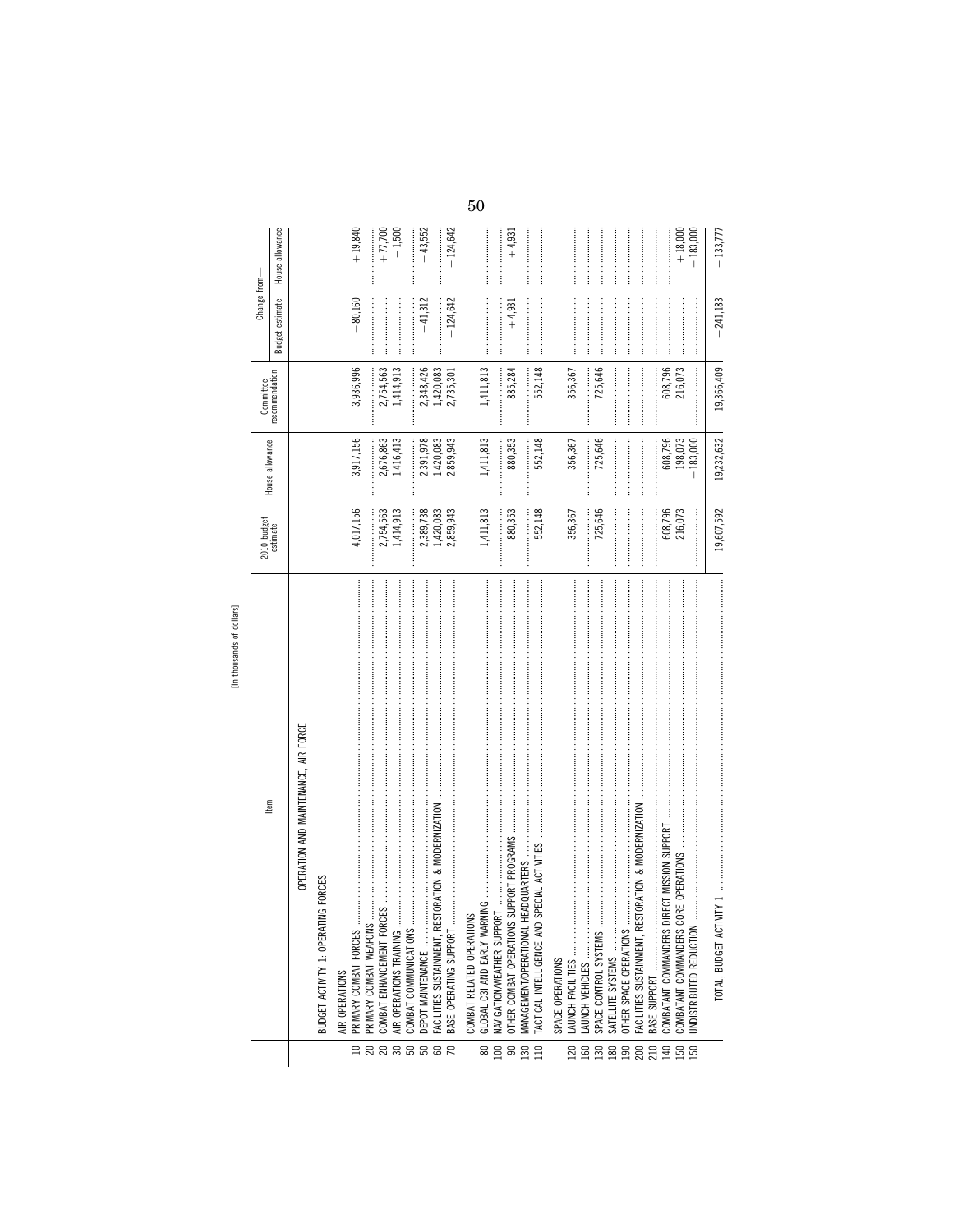|                    | BUDGET ACTIVITY 2: MOBILIZATION                     |                                                                                    |                                                                                  |                                                   |                    |                                    |
|--------------------|-----------------------------------------------------|------------------------------------------------------------------------------------|----------------------------------------------------------------------------------|---------------------------------------------------|--------------------|------------------------------------|
|                    | MOBILITY OPERATIONS                                 |                                                                                    |                                                                                  |                                                   |                    |                                    |
| 250<br>160         | AIRLIFT OPERATIONS C31<br>AIRLIFT OPERATIONS        | 2,932,080                                                                          | 2,936,080                                                                        | 2,932,080                                         |                    | $-4,000$                           |
|                    |                                                     | 211,858                                                                            | 211,858                                                                          |                                                   |                    |                                    |
| $170$<br>$270$     | MOBILIZATION PREPAREDNESS                           |                                                                                    |                                                                                  | 211,858                                           |                    |                                    |
|                    |                                                     |                                                                                    |                                                                                  |                                                   |                    |                                    |
|                    | DEPOT MAINTENANCE                                   |                                                                                    |                                                                                  | 332,226                                           |                    |                                    |
| $\frac{80}{190}$   | FACILITIES SUSTAINMENT, RESTORATION & MODERNIZATION | 332,226<br>362,954<br>657,830                                                      | 332, 226<br>362, 954<br>657, 830                                                 | 362,954<br>652,038                                |                    |                                    |
| 200                |                                                     |                                                                                    |                                                                                  |                                                   | $-5,792$           | $-5,792$                           |
|                    |                                                     | <br> <br>                                                                          | 230,000                                                                          | —<br>:<br>:                                       |                    | $+230,000$                         |
|                    |                                                     |                                                                                    |                                                                                  |                                                   |                    |                                    |
|                    | TOTAL, BUDGET ACT                                   | 4,496,948                                                                          | 4,270,948                                                                        | 4,491,156                                         | $-5,792$           | $+220,208$                         |
|                    | IG AND RECRUITING<br>BUDGET ACTIVITY 3: TRAININ     |                                                                                    |                                                                                  |                                                   |                    |                                    |
|                    |                                                     |                                                                                    |                                                                                  |                                                   |                    |                                    |
|                    | ACCESSION TRAINING                                  |                                                                                    |                                                                                  |                                                   |                    |                                    |
| 210                | OFFICER ACQUISITION                                 |                                                                                    |                                                                                  |                                                   |                    |                                    |
|                    | RECRUIT TRAINING                                    |                                                                                    |                                                                                  |                                                   | $+300$<br>$-2,264$ | $+300$<br>$-2,264$                 |
|                    | CORPS (ROTC)<br>RESERVE OFFICER TRAINING            |                                                                                    |                                                                                  |                                                   |                    |                                    |
| 28888              |                                                     |                                                                                    |                                                                                  |                                                   |                    |                                    |
|                    | FACILITIES SUSTAINMENT, RESTORATION & MODERNIZATION |                                                                                    |                                                                                  |                                                   |                    |                                    |
|                    | $OMLY)$<br>BASE SUPPORT (ACADEMIES                  | $\begin{array}{c} 120,870 \\ 18,135 \\ 18,414 \\ 88,72,788 \\ 505,029 \end{array}$ | $\begin{array}{c} 120,870 \\ 18,135 \\ 88,414 \\ 872,788 \\ 685,029 \end{array}$ | 121,170<br>15,871<br>88,414<br>372,788<br>643,218 | $-41,811$          | $-41,811$                          |
|                    | BASIC SKILLS AND ADVANCED TRAINING                  |                                                                                    |                                                                                  |                                                   |                    |                                    |
|                    |                                                     |                                                                                    |                                                                                  |                                                   |                    |                                    |
|                    | SPECIALIZED SKILL TRAINING                          | 514,048<br>833,005<br>215,676<br>118,877<br>118,877                                | 516,048<br>738,355<br>217,676<br>118,877<br>118,877                              | 482,761<br>833,005<br>218,676                     | $-31,287$          | $-33,287$<br>$+94,650$<br>$+1,000$ |
|                    | FLIGHT TRAINING                                     |                                                                                    |                                                                                  |                                                   |                    |                                    |
|                    | <b>T EDUCATION</b><br>PROFESSIONAL DEVELOPMEN       |                                                                                    |                                                                                  |                                                   | $+3,000$           |                                    |
|                    |                                                     |                                                                                    |                                                                                  | 118,877                                           |                    |                                    |
|                    | DEPOT MAINTENANCE                                   |                                                                                    |                                                                                  | 576                                               |                    |                                    |
|                    |                                                     |                                                                                    |                                                                                  |                                                   |                    |                                    |
| ន្ត្រីន្តន្ត្តីដូន | BASE OPERATING SUPPORT (OTHER TRAINING)             |                                                                                    |                                                                                  |                                                   |                    |                                    |
|                    |                                                     |                                                                                    |                                                                                  |                                                   |                    |                                    |
|                    | RECRUITING, AND OTHER TRAINING AND EDUCATION        |                                                                                    |                                                                                  |                                                   |                    |                                    |
|                    | RECRUITING AND ADVERTISING                          |                                                                                    |                                                                                  | 145,807                                           | $-7,176$           | $-7,726$                           |
|                    |                                                     |                                                                                    |                                                                                  |                                                   |                    |                                    |
|                    | OFF DUTY AND VOLUNTARY EDUCATION                    | 152,983<br>5,584<br>188,151<br>174,151                                             |                                                                                  | 5,584<br>188,198                                  |                    |                                    |
|                    | CIVILIAN EDUCATION AND TRAINING                     |                                                                                    |                                                                                  | 174,151                                           |                    |                                    |
| ន្លន្លទទួន         | IUNIOR ROTC                                         | 67,549                                                                             | 153,533<br>5,584<br>174,151<br>174,549                                           | 67,549                                            |                    |                                    |
|                    |                                                     |                                                                                    |                                                                                  |                                                   |                    |                                    |
|                    | TOTAL, BUDGET ACTIVITY 3                            | 3,555,883                                                                          | 3,465,783                                                                        | 3,476,645                                         | $-79,238$          | $+10,862$                          |

 $51\,$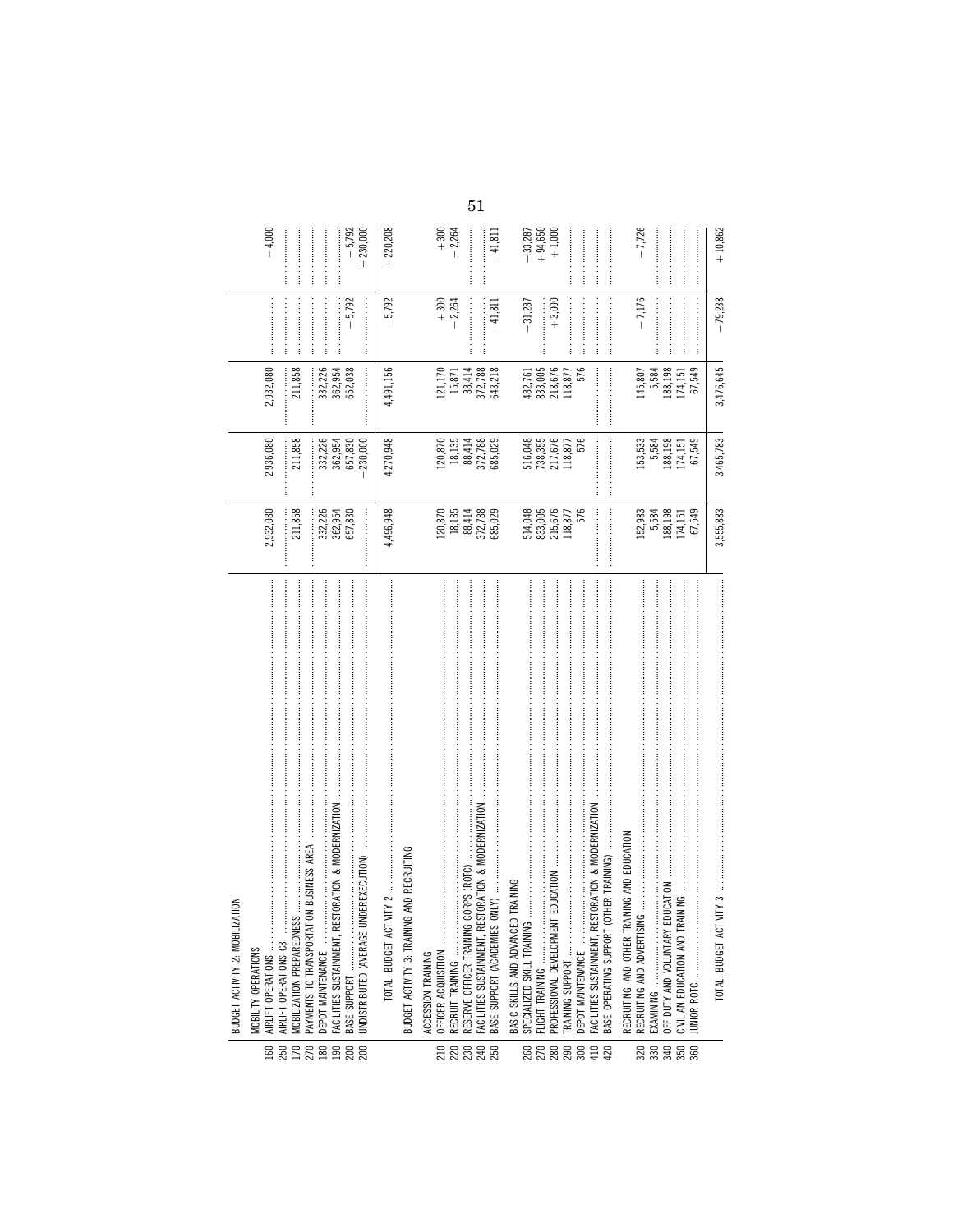| ್<br>dollars |  |
|--------------|--|
|              |  |
| ち            |  |
| ands         |  |
|              |  |
|              |  |
|              |  |
| thous.<br>Ξ  |  |

|                                                                                       | 2010 budget<br>estimate                                                                                                                                                                                                                                                                                                                                                                                                                                                                                                                        |                                                                                                                                                                                                                                                                                                                                                                                                                                                                                                                                             | Committee             | Change from-          |                       |
|---------------------------------------------------------------------------------------|------------------------------------------------------------------------------------------------------------------------------------------------------------------------------------------------------------------------------------------------------------------------------------------------------------------------------------------------------------------------------------------------------------------------------------------------------------------------------------------------------------------------------------------------|---------------------------------------------------------------------------------------------------------------------------------------------------------------------------------------------------------------------------------------------------------------------------------------------------------------------------------------------------------------------------------------------------------------------------------------------------------------------------------------------------------------------------------------------|-----------------------|-----------------------|-----------------------|
| Item                                                                                  |                                                                                                                                                                                                                                                                                                                                                                                                                                                                                                                                                | House allowance                                                                                                                                                                                                                                                                                                                                                                                                                                                                                                                             | recommendation        | Budget estimate       | House allowance       |
| & SERVICEWIDE ACTIVITIES<br><b>BUDGET ACTIVITY 4: ADMIN</b>                           |                                                                                                                                                                                                                                                                                                                                                                                                                                                                                                                                                |                                                                                                                                                                                                                                                                                                                                                                                                                                                                                                                                             |                       |                       |                       |
| .OGISTICS OPERATIONS<br>LOGISTICS OPERATIONS                                          |                                                                                                                                                                                                                                                                                                                                                                                                                                                                                                                                                |                                                                                                                                                                                                                                                                                                                                                                                                                                                                                                                                             |                       |                       | $+37,400$             |
| <br>TIES<br>ECHNICAL SUPPORT ACTIVI                                                   | 1,055,672<br>735,036                                                                                                                                                                                                                                                                                                                                                                                                                                                                                                                           | 1,018,272<br>735,036                                                                                                                                                                                                                                                                                                                                                                                                                                                                                                                        | 1,055,672<br>735,036  |                       |                       |
| SERVICEWIDE TRANSPORTAT<br>DEPOT MAINTENANCE                                          | 15,411                                                                                                                                                                                                                                                                                                                                                                                                                                                                                                                                         | 15,411                                                                                                                                                                                                                                                                                                                                                                                                                                                                                                                                      | :<br>:<br>:<br>15,411 |                       |                       |
| ESTORATION & MODERNIZATION<br>FACILITIES SUSTAINMENT, RI                              | 359,562                                                                                                                                                                                                                                                                                                                                                                                                                                                                                                                                        |                                                                                                                                                                                                                                                                                                                                                                                                                                                                                                                                             | 359,562               |                       |                       |
| BASE SUPPORT                                                                          | 1,410,097                                                                                                                                                                                                                                                                                                                                                                                                                                                                                                                                      | 359,562<br>1,415,097                                                                                                                                                                                                                                                                                                                                                                                                                                                                                                                        | 1,409,192             | $-905$                | $-5,905$              |
| SERVICEWIDE ACTIVITIES                                                                |                                                                                                                                                                                                                                                                                                                                                                                                                                                                                                                                                |                                                                                                                                                                                                                                                                                                                                                                                                                                                                                                                                             |                       |                       |                       |
| <b>CMO</b><br>SERVICEWIDE COMMUNICAT<br>ADMINISTRATION                                | 646,080<br>664,498                                                                                                                                                                                                                                                                                                                                                                                                                                                                                                                             | 636,080<br>579,898                                                                                                                                                                                                                                                                                                                                                                                                                                                                                                                          | 653,330<br>581,951    | $+7,250$<br>$-82,547$ | $+17,250$<br>$+2,053$ |
| PERSONNEL PROGRAMS                                                                    |                                                                                                                                                                                                                                                                                                                                                                                                                                                                                                                                                | <br> <br> <br>                                                                                                                                                                                                                                                                                                                                                                                                                                                                                                                              |                       |                       |                       |
| ARMS CONTROL                                                                          |                                                                                                                                                                                                                                                                                                                                                                                                                                                                                                                                                |                                                                                                                                                                                                                                                                                                                                                                                                                                                                                                                                             |                       |                       |                       |
|                                                                                       | 1,062,803                                                                                                                                                                                                                                                                                                                                                                                                                                                                                                                                      | 1,065,803                                                                                                                                                                                                                                                                                                                                                                                                                                                                                                                                   | 1,062,803             |                       | $-3,000$              |
| OTHER PERSONNEL SUPPOR                                                                |                                                                                                                                                                                                                                                                                                                                                                                                                                                                                                                                                |                                                                                                                                                                                                                                                                                                                                                                                                                                                                                                                                             |                       |                       |                       |
| ESTORATION & MODERNIZATION<br>CIVIL AIR PATROL CORPORAT<br>FACILITIES SUSTAINMENT, RI | 22,433                                                                                                                                                                                                                                                                                                                                                                                                                                                                                                                                         | 26,433                                                                                                                                                                                                                                                                                                                                                                                                                                                                                                                                      | 22,433                |                       | $-4,000$              |
| BASE OPERATING SUPPOR<br>68888                                                        | $\label{def:1} \centering \begin{minipage}{0.9\linewidth} \begin{minipage}{0.9\linewidth} \begin{minipage}{0.9\linewidth} \end{minipage} \begin{minipage}{0.9\linewidth} \begin{minipage}{0.9\linewidth} \end{minipage} \begin{minipage}{0.9\linewidth} \end{minipage} \begin{minipage}{0.9\linewidth} \begin{minipage}{0.9\linewidth} \end{minipage} \begin{minipage}{0.9\linewidth} \end{minipage} \begin{minipage}{0.9\linewidth} \end{minipage} \begin{minipage}{0.9\linewidth} \end{minipage} \begin{minipage}{0.9\linewidth} \end{minip$ | $\label{def:1} \begin{minipage}{0.9\linewidth} \begin{minipage}{0.9\linewidth} \begin{minipage}{0.9\linewidth} \begin{minipage}{0.9\linewidth} \end{minipage} \begin{minipage}{0.9\linewidth} \begin{minipage}{0.9\linewidth} \end{minipage} \end{minipage} \begin{minipage}{0.9\linewidth} \begin{minipage}{0.9\linewidth} \begin{minipage}{0.9\linewidth} \end{minipage} \end{minipage} \begin{minipage}{0.9\linewidth} \begin{minipage}{0.9\linewidth} \end{minipage} \end{minipage} \begin{minipage}{0.9\linewidth} \begin{minipage}{0$ |                       |                       |                       |
| SECURITY PROGRAMS                                                                     |                                                                                                                                                                                                                                                                                                                                                                                                                                                                                                                                                |                                                                                                                                                                                                                                                                                                                                                                                                                                                                                                                                             |                       |                       |                       |
| 470                                                                                   | 1,066,157                                                                                                                                                                                                                                                                                                                                                                                                                                                                                                                                      | 1,068,057                                                                                                                                                                                                                                                                                                                                                                                                                                                                                                                                   | 1,144,860             | $+78,703$             | $+76,803$             |
| SUPPORT TO OTHER NATIONS<br>INTERNATIONAL SUPPORT<br>480                              | 49,987                                                                                                                                                                                                                                                                                                                                                                                                                                                                                                                                         | 49,987                                                                                                                                                                                                                                                                                                                                                                                                                                                                                                                                      | 49,987                |                       |                       |
| TOTAL, BUDGET ACT                                                                     | 7,087,736                                                                                                                                                                                                                                                                                                                                                                                                                                                                                                                                      | 6,969,636                                                                                                                                                                                                                                                                                                                                                                                                                                                                                                                                   | 7,090,237             | $+2,501$              | $+120,601$            |
| CIVILIAN HIRING PLAN—REDUCE GROWTH FROM 28 PERCENT TO 18 PERCENT                      |                                                                                                                                                                                                                                                                                                                                                                                                                                                                                                                                                | $-104,250$                                                                                                                                                                                                                                                                                                                                                                                                                                                                                                                                  |                       |                       | $+104,250$            |
| CENTCOM INFORMATION OPS                                                               |                                                                                                                                                                                                                                                                                                                                                                                                                                                                                                                                                | $-49,400$                                                                                                                                                                                                                                                                                                                                                                                                                                                                                                                                   |                       |                       | $+49,400$             |
| EXCESS WORKING CAPITAL FUND CARRY OVER                                                |                                                                                                                                                                                                                                                                                                                                                                                                                                                                                                                                                |                                                                                                                                                                                                                                                                                                                                                                                                                                                                                                                                             | $-85,000$             | $-85,000$             | $-85,000$             |
| DUE TO HISTORIC R&M MIGRATION<br><b>INDISTRIBUTED REDUCTION</b>                       |                                                                                                                                                                                                                                                                                                                                                                                                                                                                                                                                                |                                                                                                                                                                                                                                                                                                                                                                                                                                                                                                                                             | $-600,000$            | $-600,000$            | $-600,000$            |
| AND MAINTENANCE, AIR FORCE<br>TOTAL, OPERATION                                        | 34,748,159                                                                                                                                                                                                                                                                                                                                                                                                                                                                                                                                     | 33,785,349                                                                                                                                                                                                                                                                                                                                                                                                                                                                                                                                  | 33,739,447            | $-1,008,712$          | $-45,902$             |

 $52\,$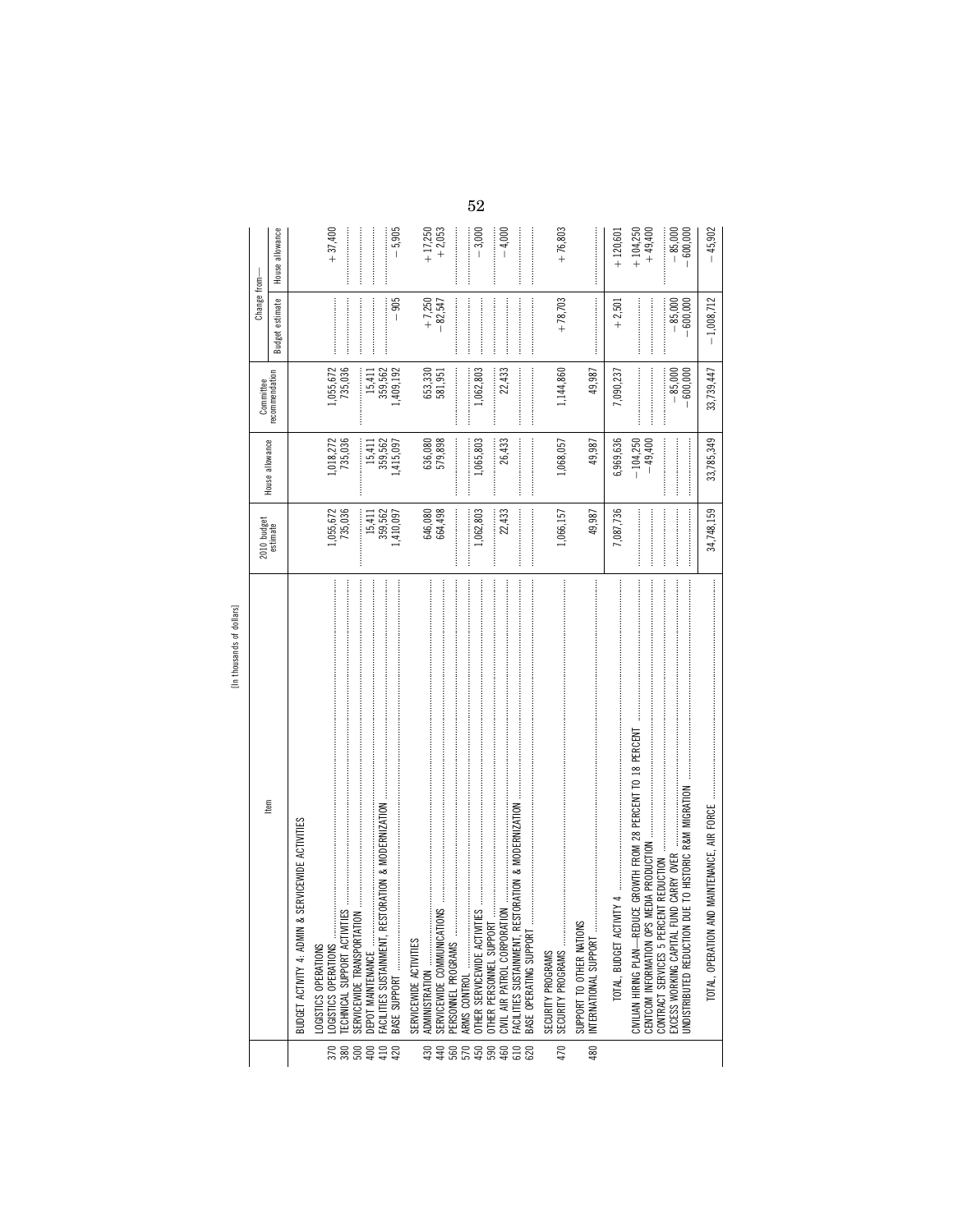## The following table details the adjustments recommended by the Committee:

[In thousands of dollars]

| Line | Item                                                                                            | 2010 budget<br>estimate | Committee<br>recommendation | Change from<br>budget estimate |
|------|-------------------------------------------------------------------------------------------------|-------------------------|-----------------------------|--------------------------------|
| 011A | Administrative Savings Proposal: Commercial Jet A Tur-                                          | 4.017.156               | 3.936.996                   | $-80.160$                      |
|      | Consolidation of the B-52 Field Training Unit under                                             |                         |                             | $-52,000$                      |
|      | AFRC (Transfer to O&M Air Force Reserve)                                                        |                         |                             | $-28.160$                      |
| 011M |                                                                                                 | 2,389,738               | 2,348,426                   | $-41,312$                      |
|      | Consolidation of the B-52 Field Training Unit under<br>AFRC (Transfer to O&M Air Force Reserve) |                         |                             | $-44.312$                      |
|      | USAF Engine Trailer Life Extension Program                                                      |                         |                             | $+3,000$                       |
| 011Z | Eliminate Military Endstrength Drawdown Installation                                            | 2,859,943               | 2,735,301                   | $-124,642$                     |
|      | Administrative Savings Proposal: Web-Enabled Building                                           |                         |                             | $-132,492$<br>$-1,000$         |
|      | Alaska Joint Command & Control Infrastructure and                                               |                         |                             |                                |
|      | Joint Pacific Alaska Range Complex (JPARC) Enhance-                                             |                         |                             | $+1,950$                       |
|      |                                                                                                 |                         |                             | $+6,900$                       |
| 012C |                                                                                                 | 880,353                 | 885,284                     | $+4,931$                       |
|      | Mission Essential Airfield Operations Equipment                                                 |                         |                             | $+931$                         |
|      | National Center for Integrated Civilian-Military Domestic                                       |                         |                             |                                |
|      |                                                                                                 |                         |                             | $+4,000$                       |
| 021Z | Eliminate Military Endstrength Drawdown Installation                                            | 657,830                 | 652.038                     | $-5,792$                       |
|      |                                                                                                 |                         |                             | $-5,792$                       |
| 031A |                                                                                                 | 120,870                 | 121,170                     | $+300$                         |
|      | Air Force Academy Space and Defense Studies Research                                            |                         |                             | $+300$                         |
| 031B |                                                                                                 | 18,135                  | 15,871                      | $-2,264$                       |
|      |                                                                                                 |                         |                             | $-2,264$                       |
| 031Z |                                                                                                 | 685.029                 | 643.218                     | $-41.811$                      |
|      | Eliminate Military Endstrength Drawdown Installation                                            |                         |                             | $-41,811$                      |
| 032A |                                                                                                 | 514,048                 | 482,761                     | $-31,287$                      |
|      |                                                                                                 |                         |                             | $-31.287$                      |
| 032C | PROFESSIONAL DEVELOPMENT EDUCATION                                                              | 215,676                 | 218,676                     | $+3,000$                       |
|      | Defense Critical Languages and Cultures Initiative                                              |                         |                             | $+3.000$                       |
| 033A |                                                                                                 | 152,983                 | 145,807                     | $-7,176$<br>$-7,176$           |
| 041Z |                                                                                                 | <br>1,410,097           | 1,409,192                   | $-905$                         |
|      | Eliminate Military Endstrength Drawdown Installation                                            |                         |                             |                                |
| 042A |                                                                                                 | 646,080                 | <br>653,330                 | $-905$<br>$+7,250$             |
|      |                                                                                                 |                         |                             | $+7,250$                       |
| 042B |                                                                                                 | 664.498                 | 581,951                     | $-82,547$                      |
|      | Technical Adjustment Per DOD Errata Sheet dated 3                                               |                         |                             | $-82,547$                      |
| 043A |                                                                                                 | <br>1,066,157           | 1.144.860                   | $+78,703$                      |
|      | Technical Adjustment Per DOD Errata Sheet dated 3                                               |                         |                             |                                |
|      |                                                                                                 |                         |                             | $+82,547$                      |
|      |                                                                                                 |                         |                             | $-3,844$                       |
|      | Undistributed Reduction Due to Historic R&M Migration                                           |                         |                             | $-600,000$                     |
|      |                                                                                                 |                         |                             | $-85,000$                      |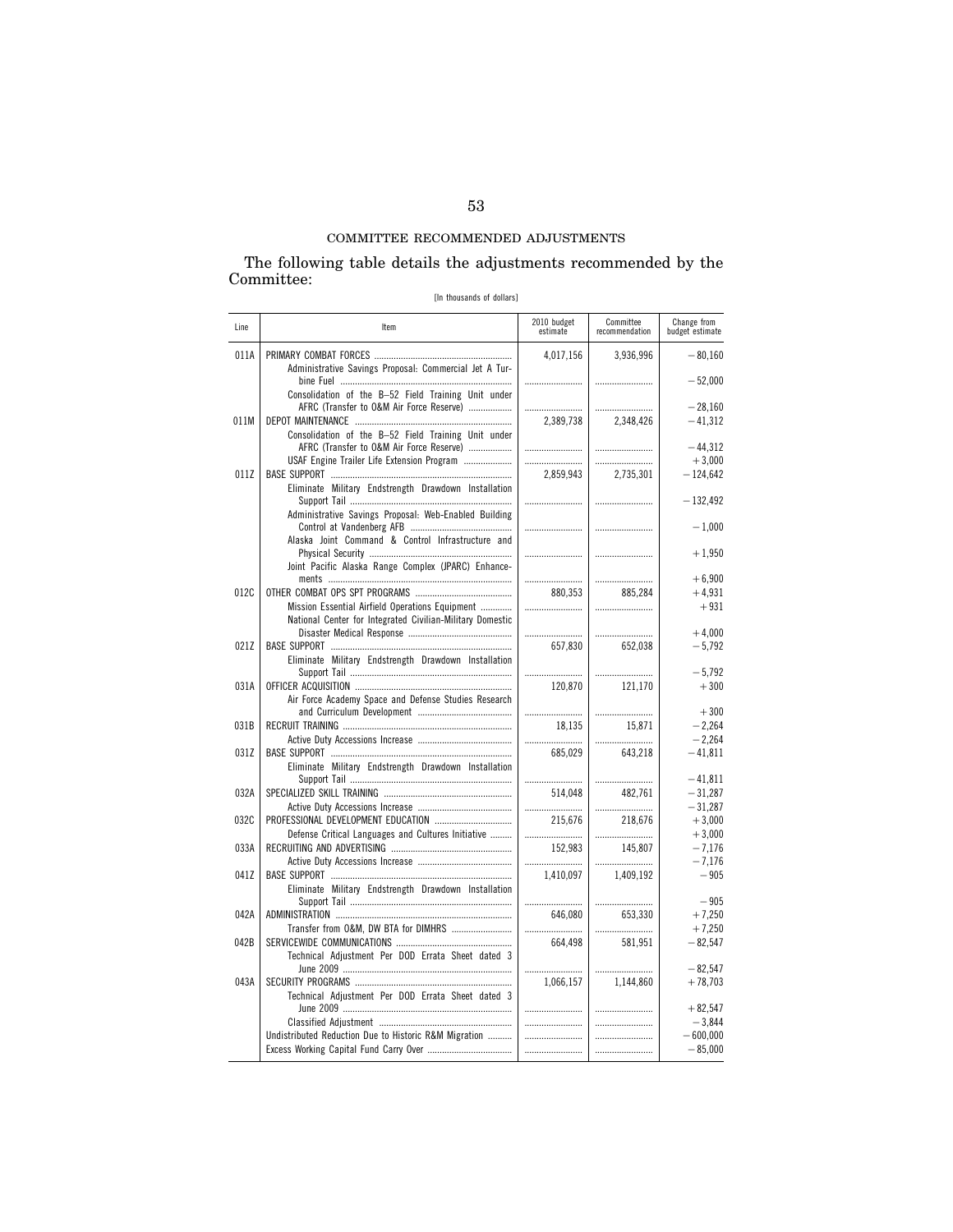# OPERATION AND MAINTENANCE, DEFENSE-WIDE

| 28.357.246.000 |
|----------------|
|                |
| 28.205.050.000 |

The Committee recommends an appropriation of \$28,205,050,000. This is \$152,196,000 below the budget estimate.

## COMMITTEE RECOMMENDED PROGRAM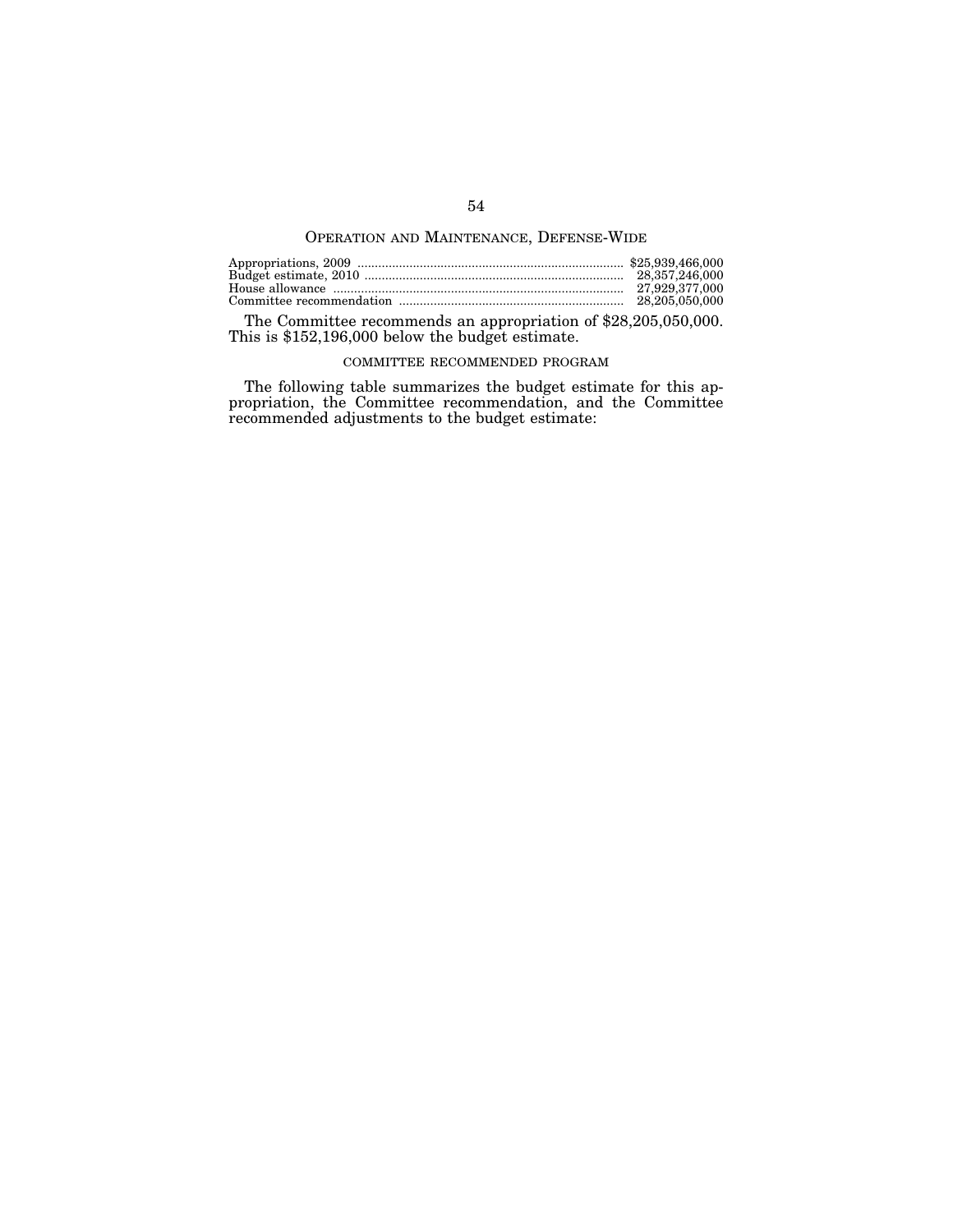|                                     | ltem                                                                                                                                                                                                                                                    | 2010 budget<br>estimate                                               | House allowance                                                                                                                                                | Committee                       | Change from-                    |                        |
|-------------------------------------|---------------------------------------------------------------------------------------------------------------------------------------------------------------------------------------------------------------------------------------------------------|-----------------------------------------------------------------------|----------------------------------------------------------------------------------------------------------------------------------------------------------------|---------------------------------|---------------------------------|------------------------|
|                                     |                                                                                                                                                                                                                                                         |                                                                       |                                                                                                                                                                | recommendation                  | estimate<br>Budget <sub>f</sub> | House allowance        |
|                                     | OPERATION AND MAINTENANCE, DEFENSE-WIDE                                                                                                                                                                                                                 |                                                                       |                                                                                                                                                                |                                 |                                 |                        |
|                                     | ING FORCES<br>BUDGET ACTIVITY 1: OPERAT                                                                                                                                                                                                                 |                                                                       |                                                                                                                                                                |                                 |                                 |                        |
| $\frac{10}{20}$                     | JOINT CHIEFS OF STAFF                                                                                                                                                                                                                                   | 457,169<br>3,611,492                                                  | 432, 169<br>3, 598, 992                                                                                                                                        | 423,479<br>3,603,492            | $-33,690$<br>$-8,000$           | $-8,690$<br>+4,500     |
|                                     | SPECIAL OPERATIONS COMMAND                                                                                                                                                                                                                              |                                                                       |                                                                                                                                                                |                                 |                                 |                        |
|                                     | $\mathsf{WIN}1$ , and a consequence of the consequence of the consequence of the consequence of $\mathsf{WIN}$<br>TOTAL, BUDGET ACT                                                                                                                     | 4,068,661                                                             | 4,031,161                                                                                                                                                      | 4,026,971                       | $-41,690$                       | $-4,190$               |
|                                     | IG AND RECRUITING<br>BUDGET ACTIVITY 3: TRAININ                                                                                                                                                                                                         |                                                                       |                                                                                                                                                                |                                 |                                 |                        |
| 30 <sub>5</sub>                     |                                                                                                                                                                                                                                                         | 115,497<br>103,408                                                    | 115,497<br>103,408                                                                                                                                             | 110,497<br>103,408              | $-5,000$                        | $-5,000$               |
|                                     |                                                                                                                                                                                                                                                         |                                                                       |                                                                                                                                                                |                                 |                                 |                        |
|                                     | TOTAL, BUDGET ACT                                                                                                                                                                                                                                       | 218,905                                                               | 218,905                                                                                                                                                        | 213,905                         | $-5,000$                        | $-5,000$               |
|                                     | & SERVICEWIDE ACTIVITIES<br><b>BUDGET ACTIVITY 4: ADMIN</b>                                                                                                                                                                                             |                                                                       |                                                                                                                                                                |                                 |                                 |                        |
|                                     |                                                                                                                                                                                                                                                         |                                                                       |                                                                                                                                                                |                                 |                                 |                        |
|                                     | CIVIL MILITARY PROGRAMS                                                                                                                                                                                                                                 | 132,231                                                               |                                                                                                                                                                | 157,231                         | $+25,000$                       |                        |
|                                     | ORMATION AGENCY<br>DEFENSE BUSINESS TRANSF                                                                                                                                                                                                              |                                                                       | $\begin{array}{c} 137, 231\\ 139, 579\\ 139, 316\\ 458, 392\\ 226, 932\\ 318, 532\\ 218, 532\\ 218, 454\\ 218, 532\\ 218, 567\\ 23, 525\\ 34, 325 \end{array}$ |                                 | $-22,750$                       | $+20,000$<br>$-22,750$ |
|                                     | DEFENSE CONTRACT AUDIT AGENCY                                                                                                                                                                                                                           | 139,579<br>458,316<br>,322,163                                        |                                                                                                                                                                | 116,829<br>458,316<br>1,298,663 |                                 |                        |
|                                     | DEFENSE INFORMATION SYSTEMS AGENCY                                                                                                                                                                                                                      |                                                                       |                                                                                                                                                                |                                 | $-23,500$                       | $+71,731$              |
|                                     |                                                                                                                                                                                                                                                         |                                                                       |                                                                                                                                                                | 42,532                          |                                 |                        |
|                                     | DEFENSE LOGISTICS AGENCY                                                                                                                                                                                                                                | $\begin{array}{c} 42,532 \\ 405,873 \\ 253,667 \\ 20,679 \end{array}$ |                                                                                                                                                                | 413,873<br>253,667              | $+8,000$                        | $+35,419$              |
|                                     | DEFENSE MEDIA ACTIVITY                                                                                                                                                                                                                                  |                                                                       |                                                                                                                                                                |                                 |                                 |                        |
|                                     |                                                                                                                                                                                                                                                         |                                                                       |                                                                                                                                                                | 20,679                          |                                 |                        |
|                                     | DEFENSE TECHNOLOGY SECURITY AGENCY                                                                                                                                                                                                                      | 34,325                                                                |                                                                                                                                                                | 34,325                          |                                 |                        |
|                                     | DEFENSE THREAT REDUCTION AGENCY                                                                                                                                                                                                                         | 385,453<br>302,116                                                    | 378,198                                                                                                                                                        | 385,453<br>2,298,116            |                                 | $+7,255$<br>$-4,000$   |
| នទទន្ទនន្ទន្ទន្ទន្ទន្ទន្ទន្ទន្ទន្ទ្ | DEPARTMENT OF DEFENSE DEPENDENTS EDUCATION<br>AMILY ADVOCACY PROGRAM                                                                                                                                                                                    |                                                                       |                                                                                                                                                                |                                 | $-4,000$                        |                        |
|                                     | DEFENSE HUMAN RESOURCES ACTIVITY                                                                                                                                                                                                                        | 665,743                                                               | 671,343                                                                                                                                                        | 628,243                         | $-37,500$                       | $-43,100$              |
|                                     | <b>EMENT AGENCY</b><br>DEFENSE CONTRACT MANAGI                                                                                                                                                                                                          |                                                                       |                                                                                                                                                                | 1,058,721                       |                                 |                        |
|                                     | ATION AGENCY<br>DEFENSE SECURITY COOPER                                                                                                                                                                                                                 |                                                                       |                                                                                                                                                                | 621,756                         | $-100,000$                      | $+225,000$             |
|                                     | DEFENSE SECURITY SERVICE                                                                                                                                                                                                                                |                                                                       |                                                                                                                                                                | 497,857                         |                                 | $+9,969$               |
|                                     | TMENT<br>DEFICE OF ECONOMIC ADJUST                                                                                                                                                                                                                      |                                                                       |                                                                                                                                                                | 37,166                          |                                 | $-130,766$             |
| 888                                 | OF DEFENSE<br><b>MASHINGTON HEADQUARTER</b><br>DEFICE OF THE SECRETARY                                                                                                                                                                                  | 058,721<br>721,756<br>497,857<br>497,985,309<br>589,309               | $\begin{array}{r} 1.058, 721 \\ 396, 756 \\ 396, 756 \\ 487, 888 \\ 167, 932 \\ 1631, 024 \\ 531, 024 \\ 589, 309 \end{array}$                                 | ,932,985<br>592,509             | $+3,200$<br>$-23,000$           | $+1,961$<br>$+3,200$   |
|                                     |                                                                                                                                                                                                                                                         |                                                                       |                                                                                                                                                                |                                 |                                 |                        |
|                                     | $\mathsf{WIN}$ 4 - подводно положительно положительно положительно положительно положительно положительно положительно положительно положительно положительно положительно положительно положительно положительно положительно пол<br>TOTAL, BUDGET ACT | 11,023,471                                                            | 10,675,002                                                                                                                                                     | 10,848,921                      | $-174,550$                      | $+173,919$             |

 $55\,$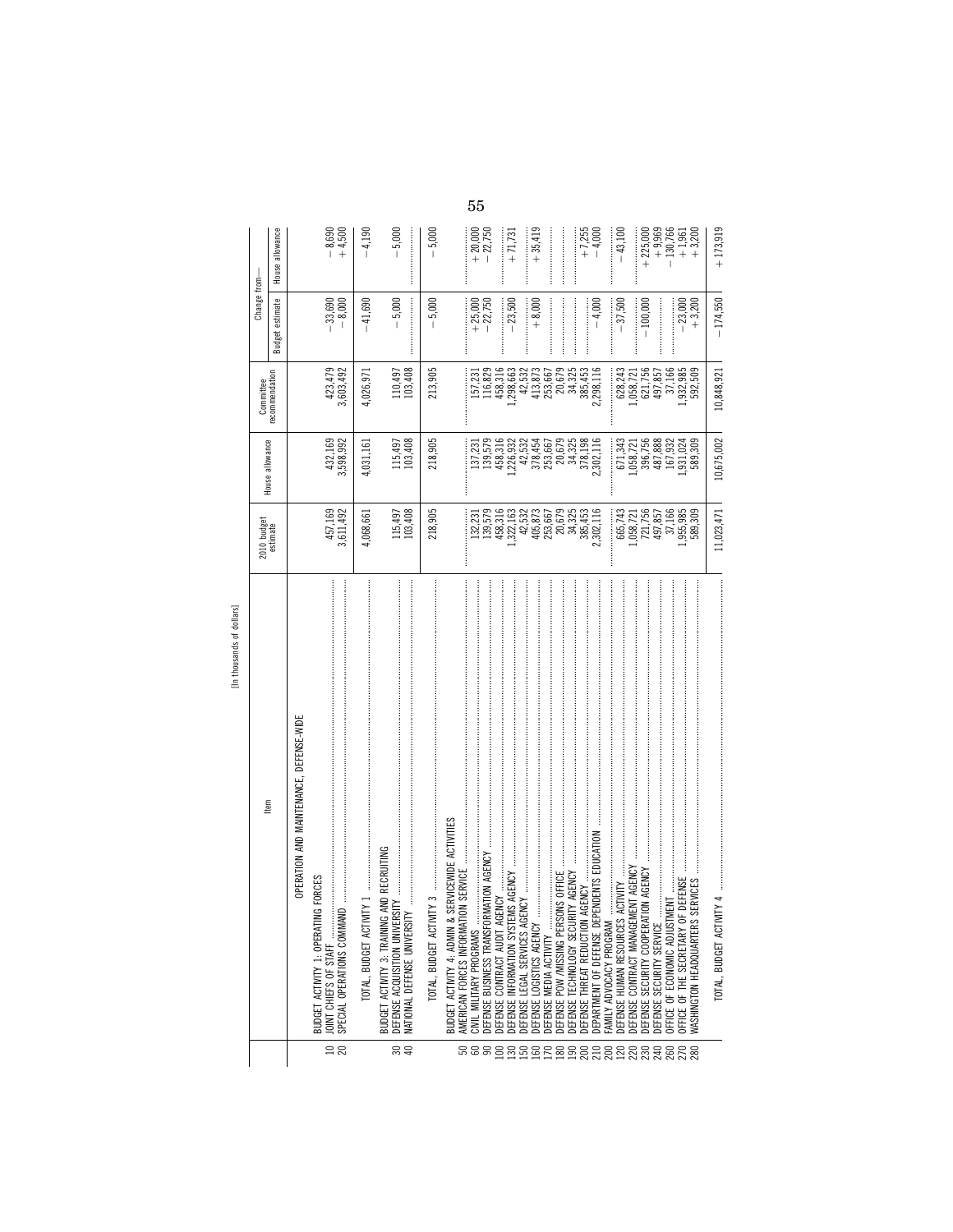|     | [In thousands of dollars]     |                         |                             |               |                                   |            |
|-----|-------------------------------|-------------------------|-----------------------------|---------------|-----------------------------------|------------|
|     | Item                          | 2010 budget<br>estimate | House allowance             | Committee     | Change from-                      |            |
|     |                               |                         |                             | ecommendation | Budget estimate   House allowance |            |
|     | $\blacksquare$                |                         | 44.000                      | 30,000        | $+30,000$                         | $-14,000$  |
|     | <b>MPACT AID FOR CHILDREN</b> |                         |                             | 5,000         | $+5,000$                          | $+5,000$   |
| $-$ |                               | 13,046,209              | 12,954,309                  | 13,080,253    | $+34,044$                         | $-125,944$ |
|     |                               |                         | 5,000                       |               |                                   | $-5,000$   |
|     |                               |                         | 000                         |               |                                   | $-1,000$   |
|     |                               |                         |                             |               |                                   |            |
|     |                               |                         | 28, 357, 246   27, 929, 377 | 28,205,050    | $-152,196$                        | $+275,673$ |
|     |                               |                         |                             |               |                                   |            |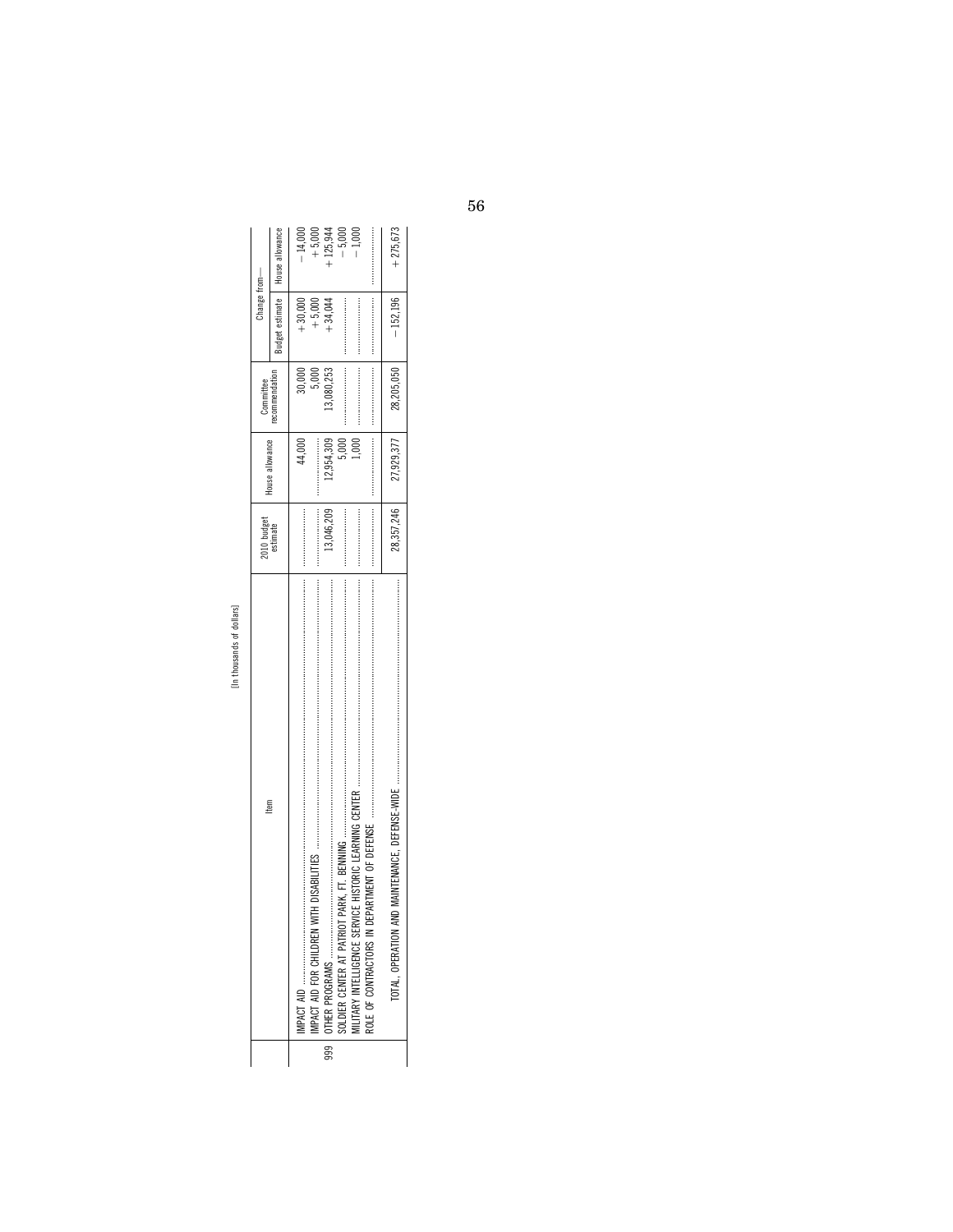The following table details the adjustments recommended by the Committee:

[In thousands of dollars]

| Line | Item                                                                                                       | 2010 budget<br>estimate | Committee<br>recommendation | Change from<br>budget estimate |
|------|------------------------------------------------------------------------------------------------------------|-------------------------|-----------------------------|--------------------------------|
|      | Combatant Commander's Initiative Fund Program Growth                                                       | 457,169                 | 423,479                     | $-33,690$                      |
|      | Reduced to Fiscal Year 2009 Base Level<br>Budget Justification Does Not Properly Account for In-           |                         |                             | $-25,000$                      |
|      |                                                                                                            |                         |                             | $-8,690$<br>$-8,000$           |
|      | Budget Justification Does Not Match Summary of Price                                                       | 3,611,492               | 3,603,492<br>               | $-8,000$                       |
|      | and Program Changes for DISA Services                                                                      |                         |                             | $-5,000$                       |
|      | Special Operations Forces (SOF) Modular Glove System                                                       |                         |                             | $+5,000$                       |
|      | Removal of One-Time Fiscal Year 2009 Costs                                                                 | 115.497                 | 110.497<br>                 | $-5.000$<br>$-5,000$           |
|      |                                                                                                            | 132,231                 | 157,231                     | $+25,000$                      |
|      | National Guard Youth Challenge Program                                                                     |                         |                             | $+25,000$                      |
|      | DEFENSE BUSINESS TRANSFORMATION AGENCY                                                                     | 139,579                 | 116,829                     | $-22,750$                      |
|      | Budget Justification Does Not Properly Account for In-                                                     |                         |                             |                                |
|      | DIMHRS Transfer to Services (Army, Navy and Air                                                            |                         |                             | $-1,000$<br>$-21.750$          |
|      |                                                                                                            | 1,322,163               | 1,298,663                   | $-23,500$                      |
|      | Removal of One-Time Fiscal Year 2009 Costs for                                                             |                         |                             | $-22,000$                      |
|      |                                                                                                            |                         |                             | $-9,602$                       |
|      | Transfer of NECC Funding to Support GCCS-J                                                                 |                         |                             | $+9,602$                       |
|      | Budget Justification Does Not Properly Account for In-                                                     |                         |                             |                                |
|      |                                                                                                            | <br>405.873             | 413.873                     | $-1,500$<br>$+8,000$           |
|      | Budget Justification Does Not Properly Account for In-                                                     |                         |                             | $-1,000$                       |
|      | Procurement Technical Assistance Program                                                                   |                         |                             | $+9,000$                       |
|      | DEPARTMENT OF DEFENSE EDUCATION AGENCY                                                                     | 2,302,116               | 2,298,116                   | $-4.000$                       |
|      | Budget Justification Does Not Properly Account for In-                                                     |                         |                             | $-10,000$                      |
|      | SOAR (Student Online Achievement Resources)                                                                |                         |                             | $+6,000$                       |
|      | Removal of One-Time Costs due to the Realignment of<br>Periods of Performance for Contracts in Fiscal Year | 665.743                 | 628.243                     | $-37,500$                      |
|      | Budget Justification Does Not Properly Account for In-                                                     |                         |                             | $-30,000$                      |
|      |                                                                                                            |                         |                             | $-10.000$                      |
|      | Defense-Critical Languages and Cultures Program                                                            |                         |                             | $+2,500$                       |
|      | DEFENSE SECURITY COOPERATION AGENCY                                                                        | 721,756                 | 621,756                     | $-100,000$                     |
|      |                                                                                                            | 1,955,985               | 1,932,985                   | $-100,000$<br>$-23,000$        |
|      | Budget Justification Does Not Properly Account for In-                                                     |                         |                             |                                |
|      | Readiness and Environmental Protection Initiative                                                          |                         |                             | $-48,000$<br>$+25,000$         |
|      |                                                                                                            | <br>589,309             | 592,509                     | $+3,200$                       |
|      | Wartime Contracting Commission (WHS)                                                                       |                         |                             | $+3,200$                       |
|      |                                                                                                            | 13,046,209              | 13,080,253                  | $+34,044$                      |
|      |                                                                                                            |                         |                             | $+33,044$                      |
|      | Armed Forces Health and Food Supply Research                                                               |                         |                             | $+1,000$                       |
|      | Impact Aid Funding for Children with Disabilities                                                          | <br>                    |                             | $+30,000$<br>$+5,000$          |
|      |                                                                                                            |                         |                             |                                |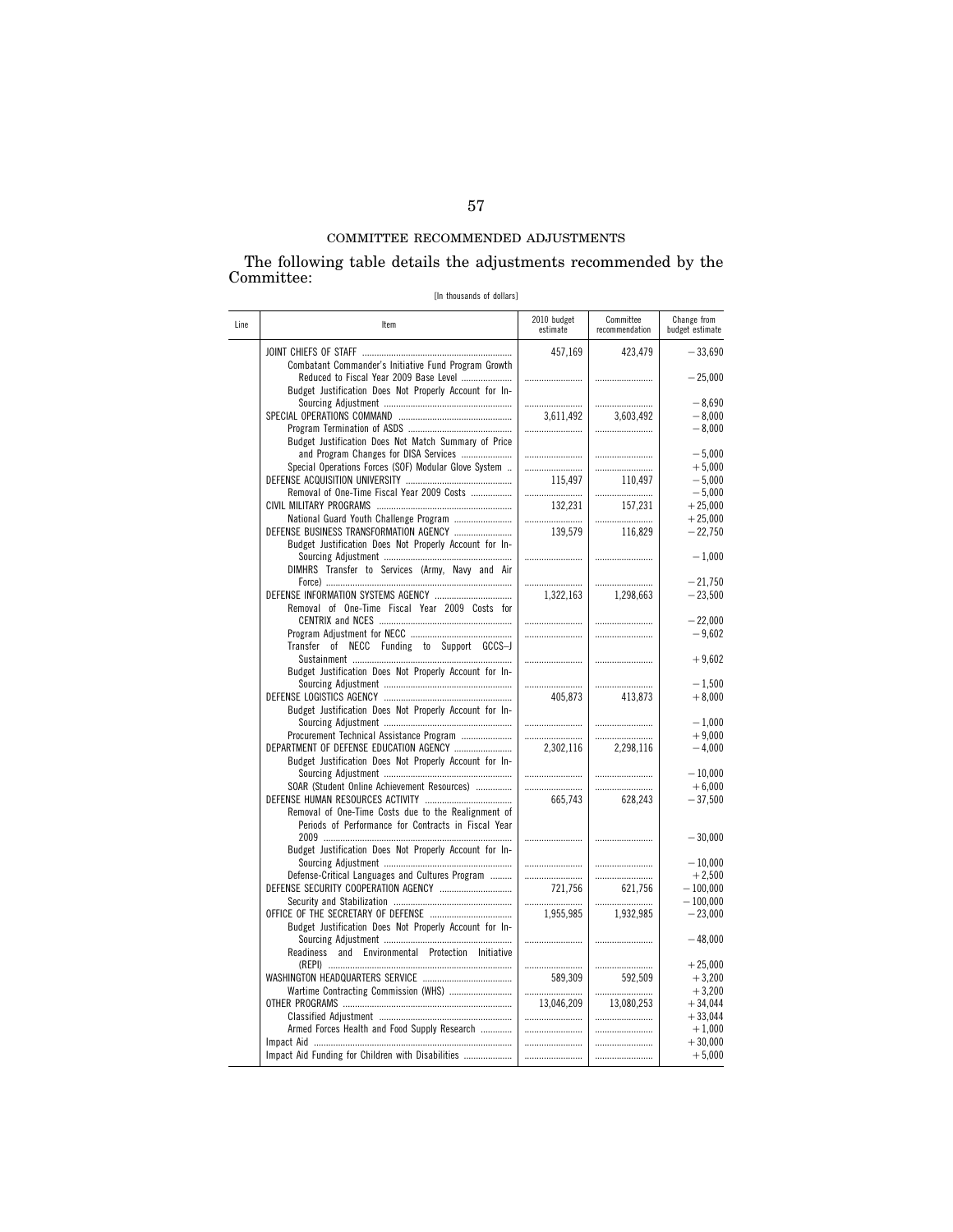*Commission on Wartime Contracting*.—The Committee has recommended an additional \$3,200,000 above the base for the Commission on Wartime Contracting, providing a total of \$12,300,000 for Commission operations in fiscal year 2010.

*Security and Stabilization Assistance (Section 1207 Authority)*.— The Committee recommends \$97,090,000 for the Security and Stabilization Assistance Program under the Department of Defense and does not anticipate providing additional resources to this program in the future. The Committee recommendation is \$100,000,000 below the budget request which is equal to the amount recommended for the Emergency Crisis Fund in S. 1434, Department of State, Foreign Operations, and Related Programs Appropriations Bill, 2010. This new fund was created to provide the Department of State with increased flexibility to respond to urgent requirements, in the same manner and for the same purposes as projects funded under section 1207. The Committee believes that the establishment of the Economic Crisis Fund allows the State Department to meet emergent requirements that fall under their purview without relying on the Department of Defense. The \$97,090,000 recommended for Security and Stabilization Assistance is provided as a bridging mechanism until the Economic Crisis Fund is fully implemented. Although the Committee believes future Security and Stabilization Assistance projects should be funded in Department of State budget requests, the Committee directs the Department of Defense and the Department of State to maintain and grow the interagency process created from the section 1207 program when formulating, reviewing, and approving future projects that would have been funded through section 1207.

*Oil Refineries*.—When making public contract announcements regarding the refining of fuel by U.S. companies, the U.S. Department of Defense should not provide the name of the country for which the fuel is being refined or the location of the facility that will refine the fuel.

*Zirconium Oxychloride*.—Zirconium Oxychloride is a raw material used in defense applications, such as cladding fuel rods on submarines and aircraft carriers. Zirconium Oxychloride is also used in aircraft applications to provide corrosion resistance in high performance parts requiring thermal stability, such as hot surfaces on jet engines and in hydraulic lines for high altitude operations. Currently, the United States is importing approximately 60 million pounds of Zirconium Oxychloride from overseas sources each year, which could cause uncertainty in cost, logistics, and availability of this important material. The Committee directs the Department to provide a report to the congressional defense committees within 120 days of enactment of this act on the use of Zirconium Oxychloride in military applications. This report shall include: an assessment of the usefulness of Zirconium Oxychloride in military applications, the stability of the foreign supplies of Zirconium Oxychloride, and the potential operational impact if foreign supplies were disrupted or discontinued.

*DODEA: Reach Out and Read Program*.—The Committee understands the Reach Out and Read early literacy program may present a unique opportunity to support military families with young children. The Committee therefore encourages the Depart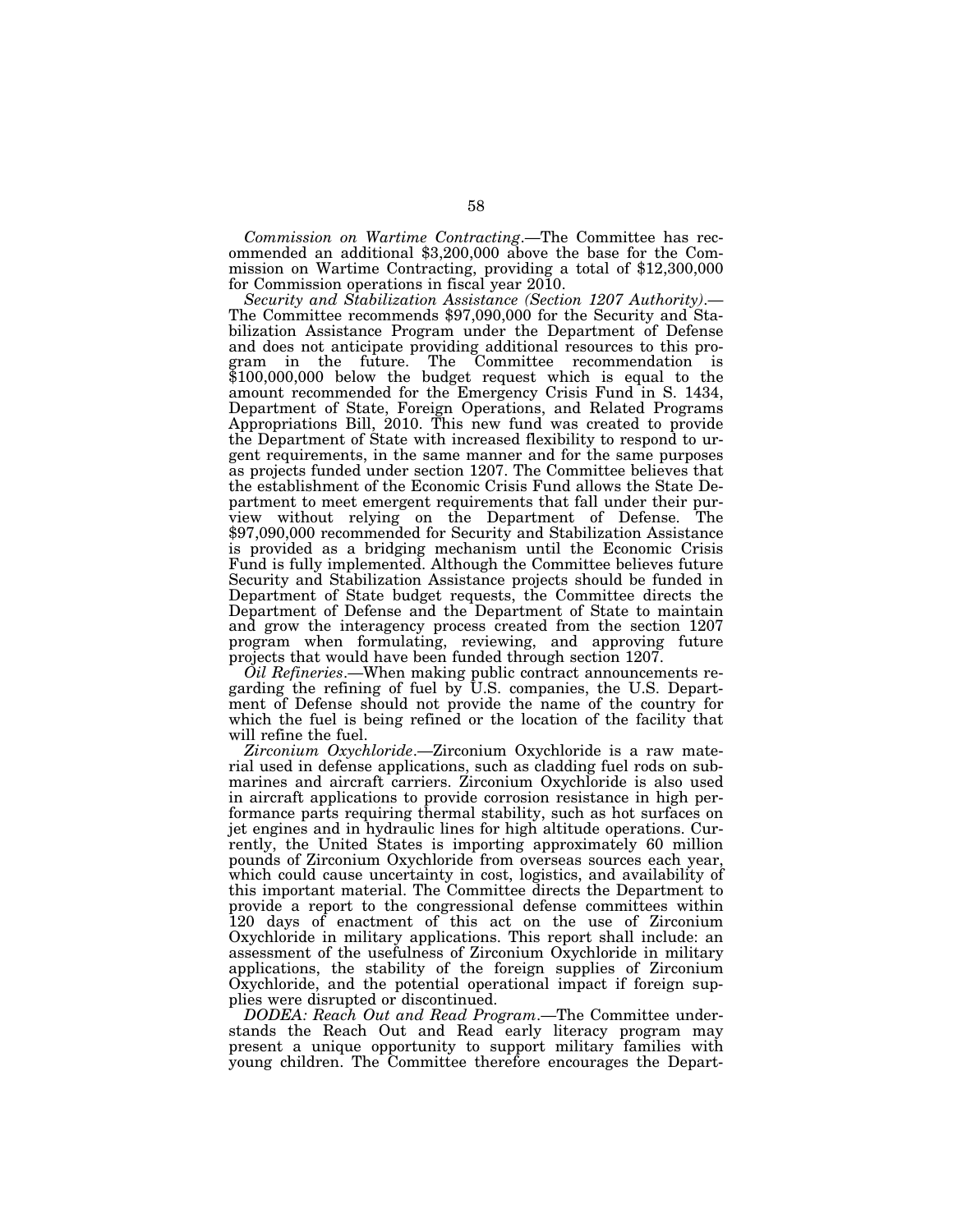ment to consider funding the continued implementation of Reach Out and Read pilot projects.

## OPERATION AND MAINTENANCE, ARMY RESERVE

| 2.620.196.000 |
|---------------|
| 2.621.196.000 |
| 2,582,624,000 |

The Committee recommends an appropriation of \$2,582,624,000. This is \$37,572,000 below the budget estimate.

#### COMMITTEE RECOMMENDED PROGRAM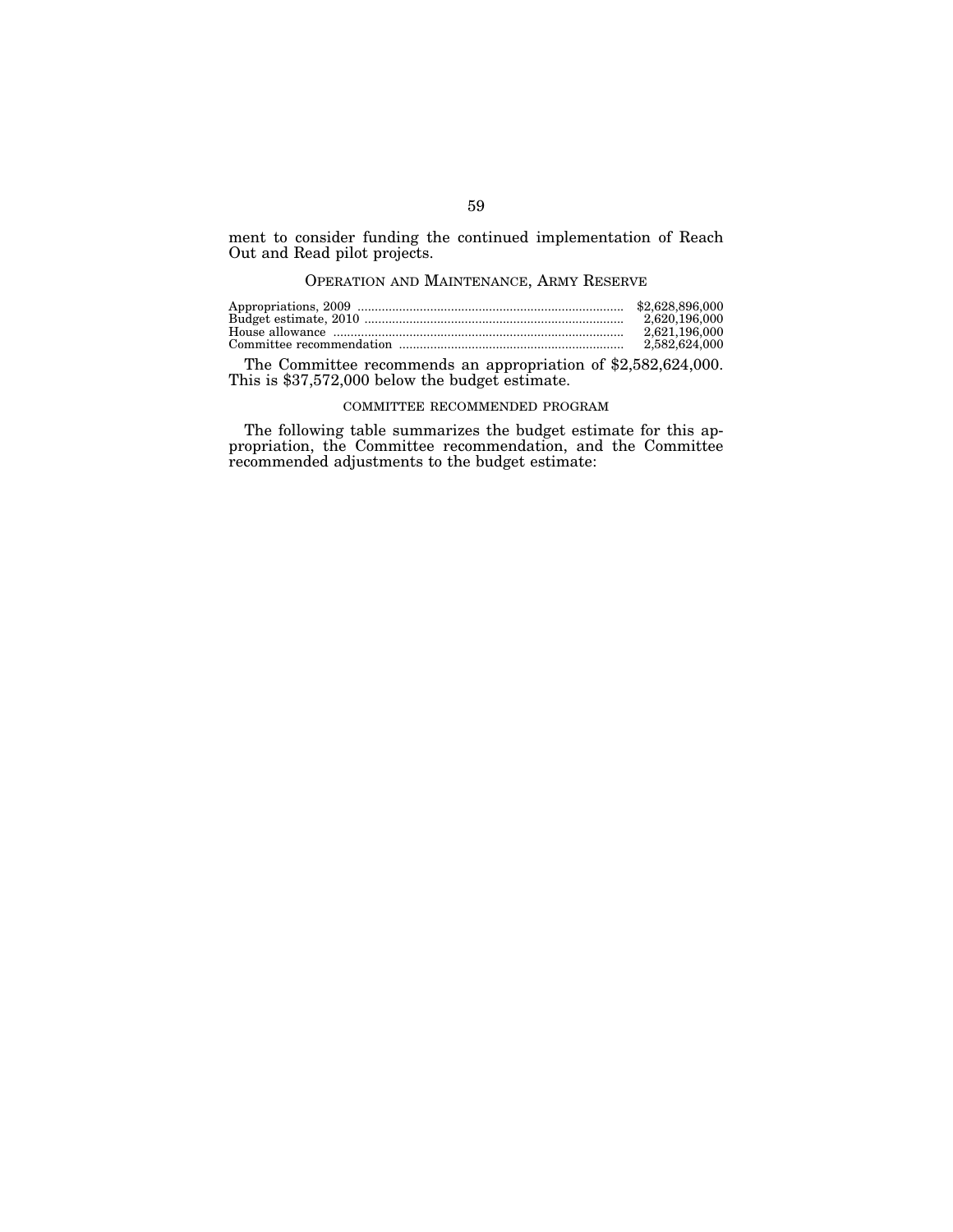| [In thousands of dollars]                                                                                                                                                                                                                                                                                                                                                                                                                                                                                                                                                                                                                                                                                                                                                |                                                     |                                                                        | Committee                                                                                 | Change from-          |                       |
|--------------------------------------------------------------------------------------------------------------------------------------------------------------------------------------------------------------------------------------------------------------------------------------------------------------------------------------------------------------------------------------------------------------------------------------------------------------------------------------------------------------------------------------------------------------------------------------------------------------------------------------------------------------------------------------------------------------------------------------------------------------------------|-----------------------------------------------------|------------------------------------------------------------------------|-------------------------------------------------------------------------------------------|-----------------------|-----------------------|
| Item                                                                                                                                                                                                                                                                                                                                                                                                                                                                                                                                                                                                                                                                                                                                                                     | 2010 budget<br>estimate                             | House allowance                                                        | recommendation                                                                            | estimate<br>Budget    | allowance<br>House    |
| OPERATION AND MAINTENANCE, ARMY RESERVE<br>G FORCES<br>BUDGET ACTIVITY 1: OPERATIN                                                                                                                                                                                                                                                                                                                                                                                                                                                                                                                                                                                                                                                                                       |                                                     |                                                                        |                                                                                           |                       |                       |
| MODULAR SUPPORT BRIGADES<br>MANEUVER UNITS<br>LAND FORCES                                                                                                                                                                                                                                                                                                                                                                                                                                                                                                                                                                                                                                                                                                                | $\frac{1,403}{12,707}$                              | $\frac{1,403}{12,707}$                                                 |                                                                                           |                       |                       |
| <b>IPPORT</b><br>LAND FORCES OPERATIONS SU<br>THEATER LEVEL ASSETS<br>ECHELONS ABOVE BRIGADES<br>AVIATION ASSETS                                                                                                                                                                                                                                                                                                                                                                                                                                                                                                                                                                                                                                                         | 468,288<br>152,439<br>520,420<br>61,063             | 468,288<br>$\begin{array}{c} 152,439 \\ 520,420 \\ 61,063 \end{array}$ | $\begin{array}{c} 1,403 \\ 12,707 \\ 468,283 \\ 152,430 \\ 520,420 \\ 51,063 \end{array}$ |                       |                       |
| LAND FORCES SYSTEM READIN<br>DEPOT MAINTENANCE<br>LAND FORCES READINESS                                                                                                                                                                                                                                                                                                                                                                                                                                                                                                                                                                                                                                                                                                  | 290,443<br>106,569<br>94,499                        | 290,443<br>106,569<br>94,499                                           | 275,142<br>106,569<br>94,499                                                              | $-15,301$             | $-15,301$             |
| 化学 医皮肤发生的 医皮肤发生性皮炎 医皮肤发生的 医皮肤发生的 医皮肤发生的 医皮肤发生的 医皮肤发生的 医皮肤发生的 医皮肤发生的 医胃炎性皮炎 医胃炎性皮炎 医皮肤发生的 医皮肤发生的 医皮肤炎<br>FACILITIES SUSTAINMENT, RESTORATION & MODERNIZATION<br>PORT<br>BASE OPERATIONS SUPPORT<br>LAND FORCES READINESS SUF                                                                                                                                                                                                                                                                                                                                                                                                                                                                                                                                              | 522,310<br>234,748                                  | 522,310<br>234,748                                                     | 522,310<br>234,748                                                                        |                       |                       |
|                                                                                                                                                                                                                                                                                                                                                                                                                                                                                                                                                                                                                                                                                                                                                                          | 2,464,889                                           | 2,464,889                                                              | 2,449,588                                                                                 | $-15,30$              | $-15,301$             |
| $\label{def:1} \begin{minipage}{0.9\linewidth} \begin{minipage}{0.9\linewidth} \begin{minipage}{0.9\linewidth} \begin{minipage}{0.9\linewidth} \end{minipage} \begin{minipage}{0.9\linewidth} \begin{minipage}{0.9\linewidth} \end{minipage} \end{minipage} \begin{minipage}{0.9\linewidth} \begin{minipage}{0.9\linewidth} \begin{minipage}{0.9\linewidth} \end{minipage} \end{minipage} \begin{minipage}{0.9\linewidth} \begin{minipage}{0.9\linewidth} \end{minipage} \end{minipage} \begin{minipage}{0.9\linewidth} \begin{minipage}{0$<br>SERVICEWIDE ACTIVITIES<br><b>EWIDE ACTIVITIES</b><br><b>ISTRATION</b><br>BUDGET ACTIVITY 4: ADMIN &<br>SERVICEWIDE COMMUNICATION<br>RECRUITING AND ADVERTISING<br>PERSONNEL/FINANCIAL ADMIN<br>ADMINISTRATION AND SERVICI | $9,291$<br>$72,635$<br>$9,104$<br>$9,104$<br>61,202 | 9,291<br>72,635<br>9,202<br>9,102<br>9,102                             | 72,075<br>3,635<br>9,104<br>9,291<br>45,931                                               | $-15,271$             | $-1,000$<br>$-15,271$ |
| UNDISTRIBUTED REDUCTION DUE TO HISTORIC R&M MIGRATION<br><b>NT REDUCTION</b><br>CONTRACT SERVICES 5 PERCE                                                                                                                                                                                                                                                                                                                                                                                                                                                                                                                                                                                                                                                                | 155,307                                             | 156,307                                                                | 140,036<br>$-7,000$                                                                       | $-7,000$<br>$-15,271$ | $-7,000$<br>$-16,271$ |
| TOTAL, OPERATION AN                                                                                                                                                                                                                                                                                                                                                                                                                                                                                                                                                                                                                                                                                                                                                      | 2,620,196                                           | 2,621,196                                                              | 2,582,624                                                                                 | $-37,572$             | 38,572                |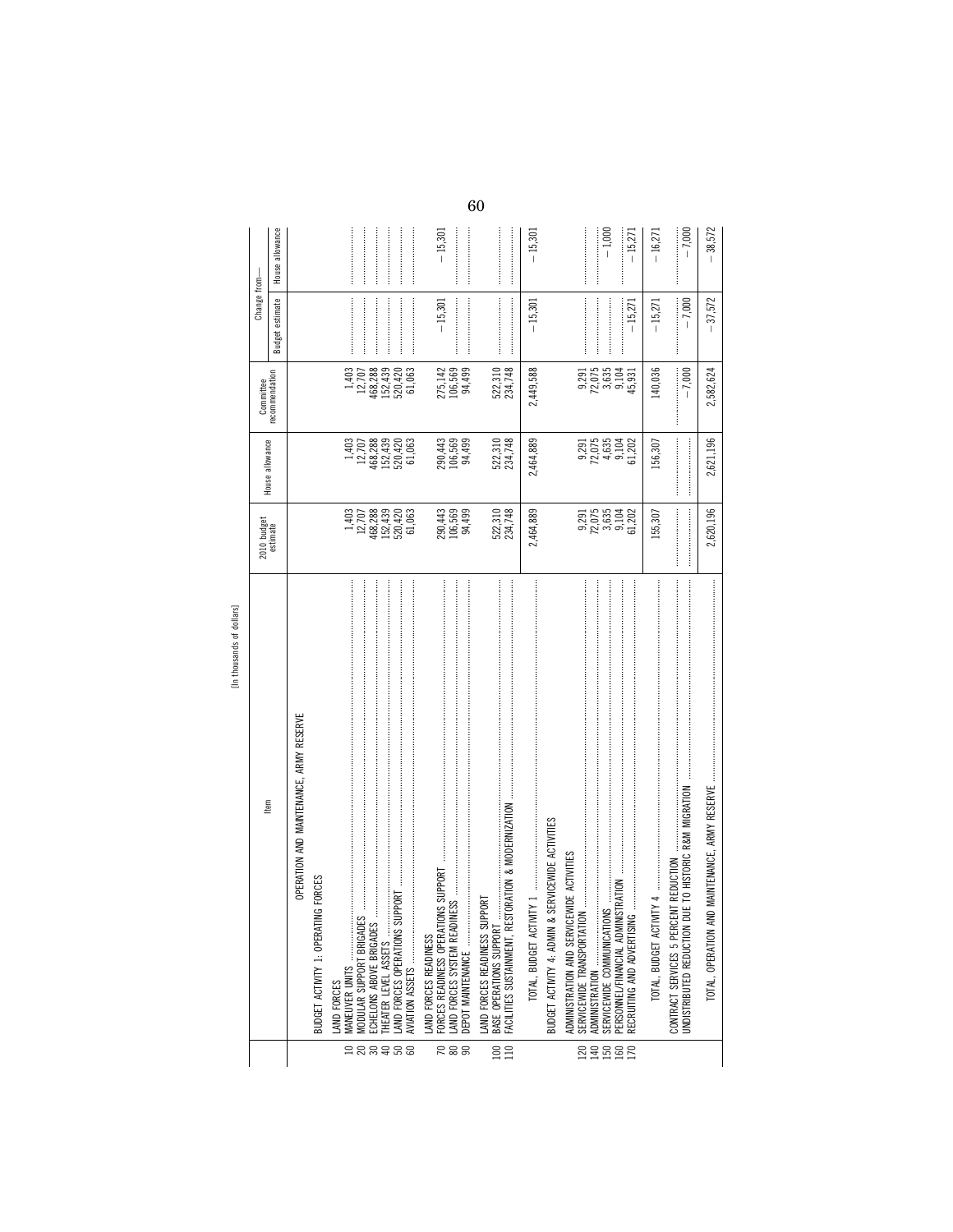The following table details the adjustments recommended by the Committee:

[In thousands of dollars]

| l ine | ltem                                                                                                         | 2010 budget<br>estimate | Committee<br>recommendation | Change from<br>budget estimate    |
|-------|--------------------------------------------------------------------------------------------------------------|-------------------------|-----------------------------|-----------------------------------|
| 121   | Transfer to OCO: Family Readiness Support Assistants                                                         | 290.443                 | 275.142                     | $-15.301$<br>$-9.829$             |
| 434   |                                                                                                              | 61.202                  | <br>45.931                  | $-5.472$<br>$-15.271$<br>$-6.093$ |
|       | Transfer to OCO: Army Reserve Recruiting Assistance<br>Undistributed Reduction Due to Historic R&M Migration |                         |                             | $-9.178$<br>$-7.000$              |

## OPERATION AND MAINTENANCE, NAVY RESERVE

| 1.280.001.000 |
|---------------|
|               |

The Committee recommends an appropriation of \$1,272,501,000. This is \$6,000,000 below the budget estimate.

## COMMITTEE RECOMMENDED PROGRAM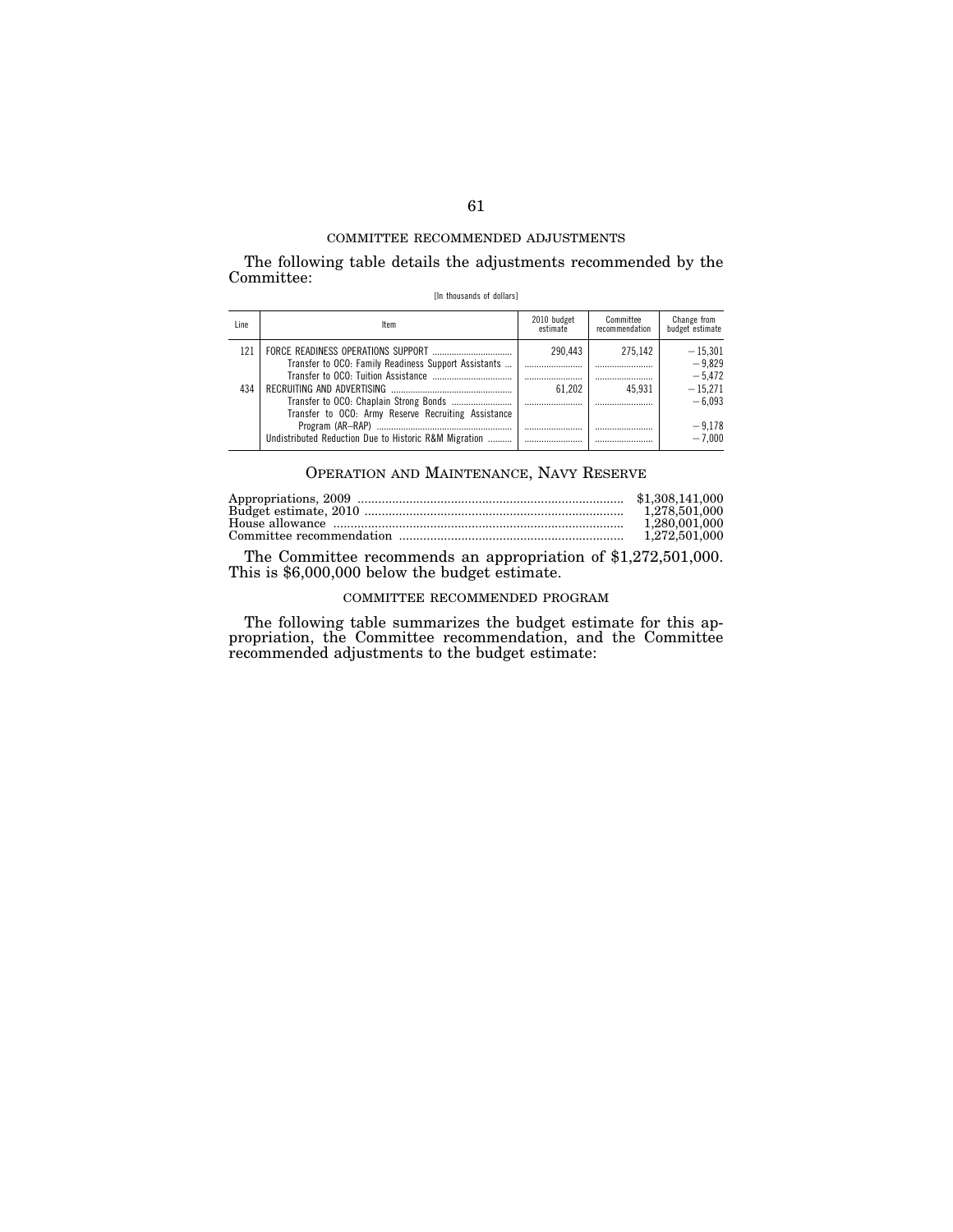|                  | ltem                                                                     | 2010 budget<br>estimate                 | House allowance                         | Committee                | Change from-         |                 |
|------------------|--------------------------------------------------------------------------|-----------------------------------------|-----------------------------------------|--------------------------|----------------------|-----------------|
|                  |                                                                          |                                         |                                         | recommendation           | estimate<br>Budget e | House allowance |
|                  | OPERATION AND MAINTENANCE, NAVY RESERVE                                  |                                         |                                         |                          |                      |                 |
|                  | <b>NG FORCES</b><br>BUDGET ACTIVITY 1: OPERATI                           |                                         |                                         |                          |                      |                 |
|                  | OPERATIONS<br>MISSION AND OTHER FLIGHT<br>RESERVE AIR OPERATIONS         |                                         |                                         |                          |                      |                 |
|                  | NTERMEDIATE MAINTENANCE<br>AIR OPERATIONS AND SAFETY                     |                                         |                                         | 570,319<br>16,596        |                      |                 |
| <b>ERBSE</b>     | AIRCRAFT DEPOT MAINTENANO                                                | 570,319<br>16,596<br>125,004<br>125,004 | 570,319<br>16,596<br>126,504<br>126,504 | 3,171<br>125,004         |                      | $-1,500$        |
|                  | AIRCRAFT DEPOT OPERATIONS                                                |                                         |                                         | 397                      |                      |                 |
|                  | MISSION AND OTHER SHIP OPERATIONS<br>RESERVE SHIP OPERATIONS             |                                         |                                         |                          |                      |                 |
| <u>ទ ៩ ន</u>     | AND TRAINING<br>SHIP OPERATIONAL SUPPORT                                 | 55,873<br>592                           | 55,873<br>592                           | 55,873<br>592            |                      |                 |
|                  | SHIP DEPOT MAINTENANCE                                                   | 41,899                                  | 41,899                                  | 41,899                   |                      |                 |
|                  | <b>IS SUPPORT</b><br>RESERVE COMBAT OPERATION<br>COMBAT COMMUNICATIONS.  |                                         |                                         |                          |                      |                 |
| $\frac{80}{100}$ | COMBAT SUPPORT FORCES                                                    | 15,241<br>142,924                       | 15,241<br>142,924                       | 15,241<br>136,924        | $-6,000$             | $-6,000$        |
|                  | RESERVE WEAPONS SUPPORT                                                  |                                         |                                         |                          |                      |                 |
| 110<br>120       | ECHNOLOGY<br>ENTERPRISE INFORMATION T<br>WEAPONS MAINTENANCE             | 5,494<br>83,611                         | 5,494<br>83,611                         | 5,494<br>83,611          |                      |                 |
|                  | BASE OPERATING SUPPORT                                                   |                                         |                                         |                          |                      |                 |
| 130              | STORATION & MODERNIZATION<br>FACILITIES SUSTAINMENT, RE                  | 69,853<br>124,757                       | 69,853                                  | 69,853                   |                      |                 |
| 140              | REDUCTIONS REFLECTING HISTORIC UNDER EXECUTION<br>BASE OPERATING SUPPORT | <br> <br> <br>                          | 124,757                                 | 124,757                  |                      |                 |
|                  |                                                                          | 1,255,731                               | 1,257,231                               | 1,249,731                | $-6,000$             | $-7,500$        |
|                  | BUDGET ACTIVITY 4: ADMIN & SERVICEWIDE ACTIVITIES                        |                                         |                                         |                          |                      |                 |
| 150              | ADMINISTRATION AND SERVICEWIDE ACTIVITIES<br>ADMINISTRATION              |                                         |                                         |                          |                      |                 |
| 160<br>170       |                                                                          | 3,323<br>13,897<br>1,957                | $3,323$<br>$13,897$<br>$1,957$          | 3,323<br>13,897<br>1,957 |                      |                 |
| 180              | OTHER SERVICEWIDE SUPPORT                                                |                                         |                                         |                          |                      |                 |

62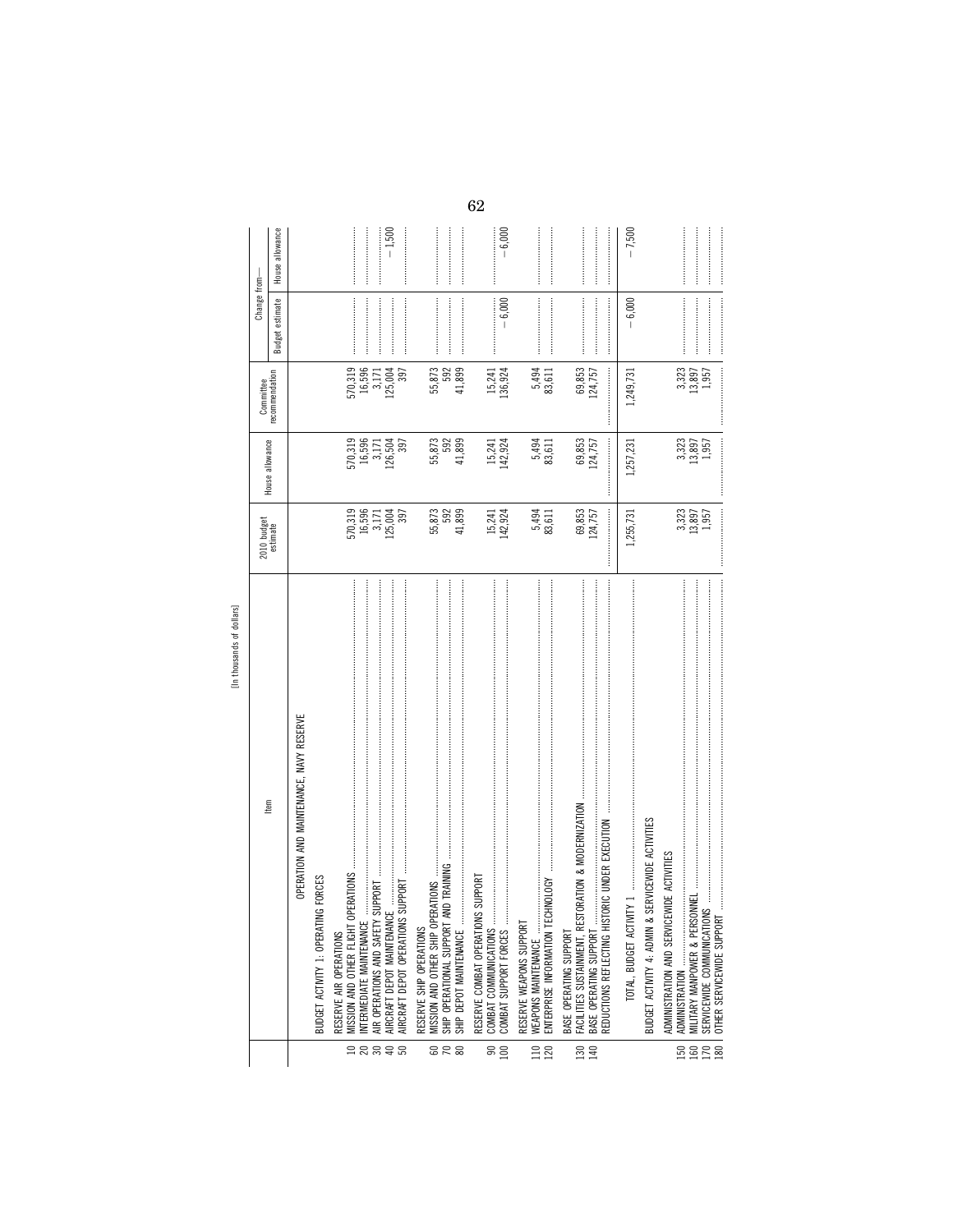| 190   ACQUISITION AND PROGRAM                                                                                                                                                                                    | 3.593     | 3,593  | 3,593     |          |   |
|------------------------------------------------------------------------------------------------------------------------------------------------------------------------------------------------------------------|-----------|--------|-----------|----------|---|
| ,我们的人的名词复数的名词复数 的复数形式的 医皮肤发生 医皮肤发生的 医皮肤发生的 医皮肤发生的 医皮肤发生的 医皮肤发生的 医皮肤发生的 医皮肤发生的 医皮肤发生的 医皮肤发生的 医皮肤发生的 医前列腺 医前列腺 医皮肤性 医皮肤性 医皮肤性 医皮肤性皮肤 医皮肤性皮肤 医皮肤性皮肤病 医皮肤性皮肤病 医皮肤性白细胞 医前列腺性白细胞 医前列腺性白细胞 医血清性白血清<br>TOTAL, BUDGET ACT | 22.770    | 22.770 | 22,770    |          |   |
| ISCAL YEAR 2008 FACT-OF-LIFE CHANGES NOT PROPERLY ACCOUNTED FOR                                                                                                                                                  |           |        |           |          |   |
| AND MAINTENANCE. NAVY RESERVE<br>TOTAL, OPERATION                                                                                                                                                                | $-18,501$ |        | 1,272,501 | $-6.000$ | ì |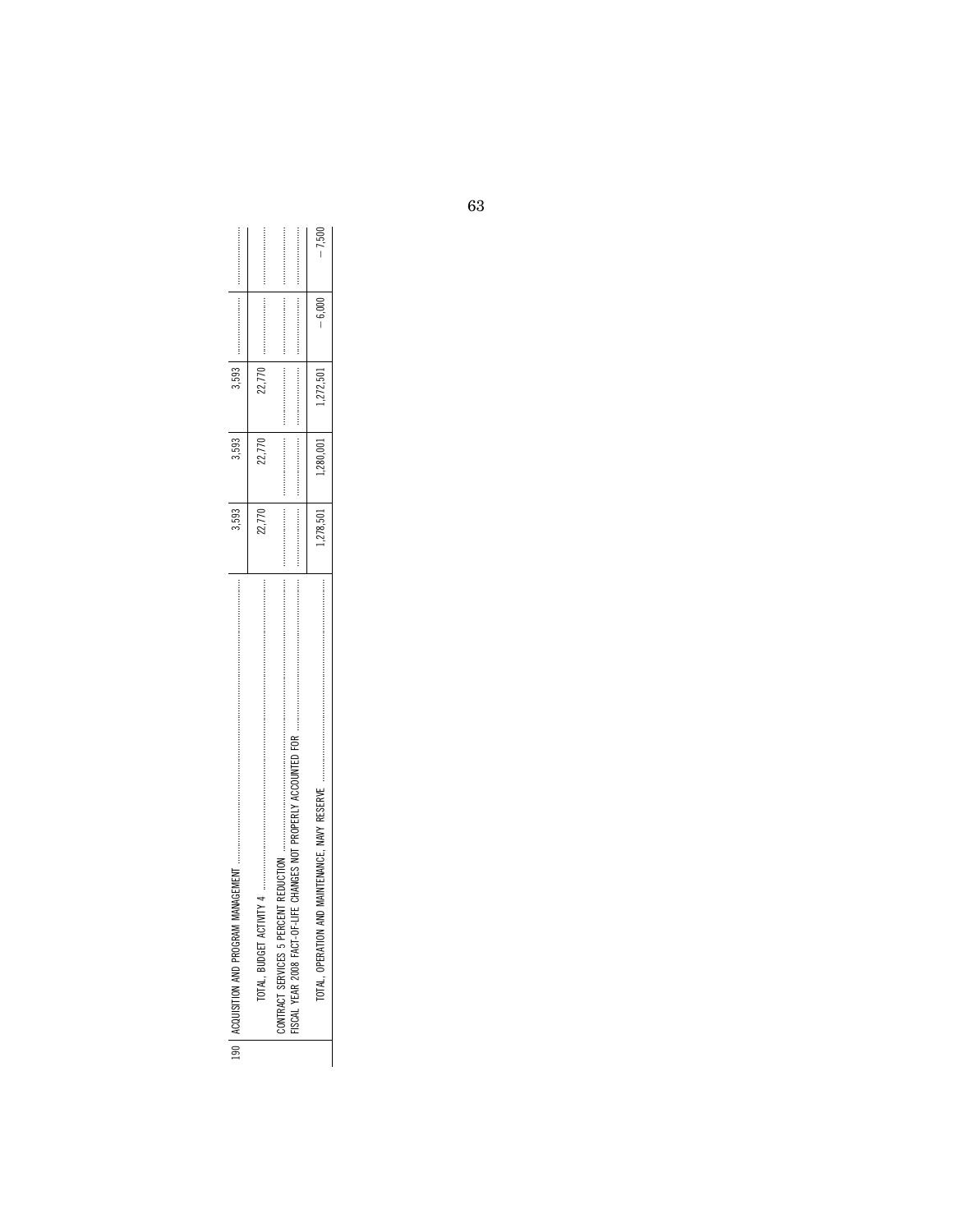The following table details the adjustments recommended by the Committee:

[In thousands of dollars]

| Line | Item                                                                        | 2010 budget<br>estimate | Committee<br>recommendation | Change from<br>budget estimate |
|------|-----------------------------------------------------------------------------|-------------------------|-----------------------------|--------------------------------|
| 1C6C | COMBAT SUPPORT FORCES<br>Reduce Program Growth for NECC Based on Historical | 142.924                 | 136.924                     | $-6.000$                       |
|      | Availability of Execution Year Adjustments                                  |                         |                             | $-6.000$                       |

## OPERATION AND MAINTENANCE, MARINE CORPS RESERVE

| \$212,487,000 |
|---------------|
| 228,925,000   |
| 228,925,000   |
| 219.425.000   |

The Committee recommends an appropriation of \$219,425,000. This is \$9,500,000 below the budget estimate.

## COMMITTEE RECOMMENDED PROGRAM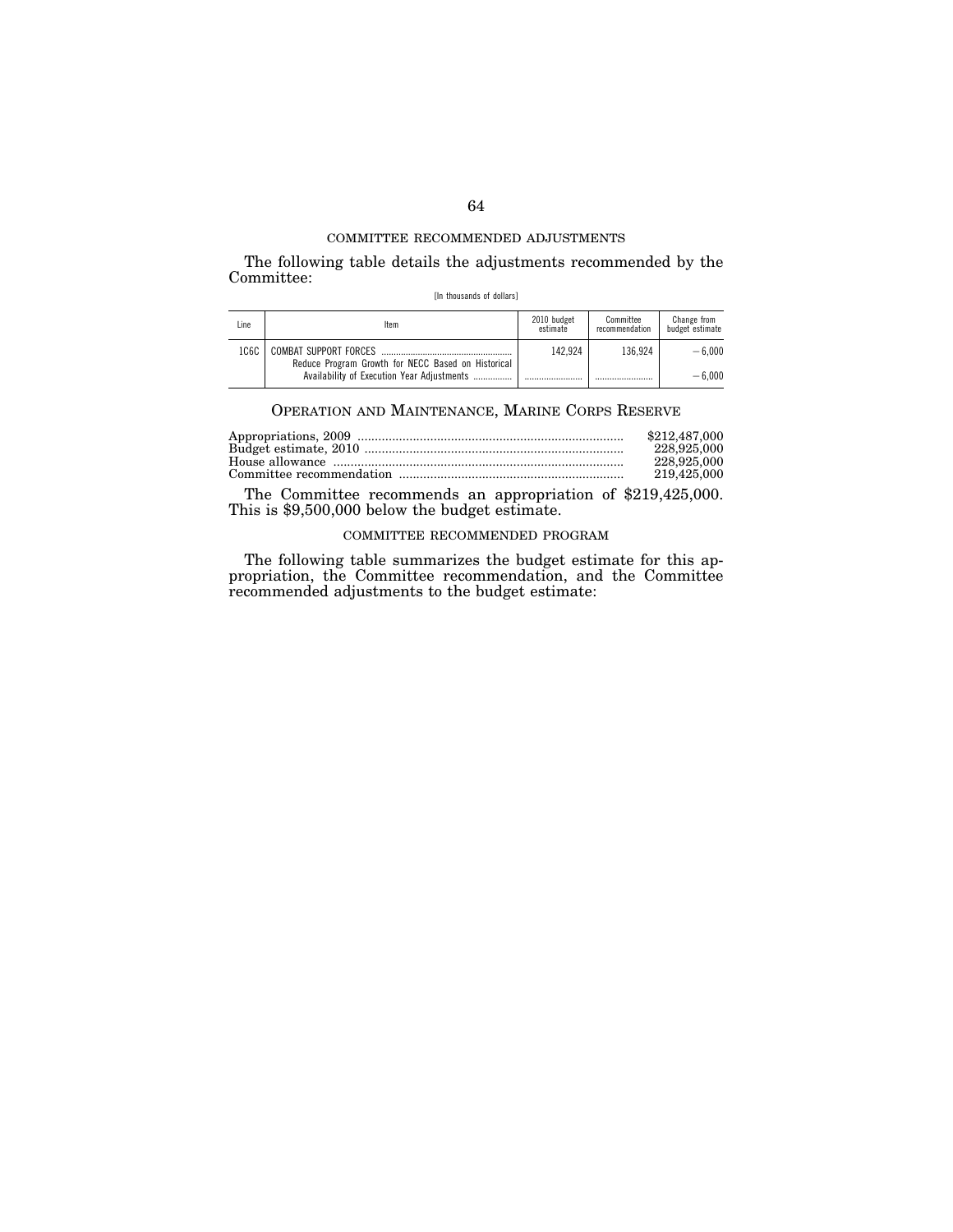|                      | [In thousands of dollars]                           |                                                                |                                                                                                                                                                                                                                                                                                                                                                                                                                                                                                                                                    |                                                  |                        |                 |
|----------------------|-----------------------------------------------------|----------------------------------------------------------------|----------------------------------------------------------------------------------------------------------------------------------------------------------------------------------------------------------------------------------------------------------------------------------------------------------------------------------------------------------------------------------------------------------------------------------------------------------------------------------------------------------------------------------------------------|--------------------------------------------------|------------------------|-----------------|
|                      | ltem                                                | 2010 budget<br>estimate                                        | House allowance                                                                                                                                                                                                                                                                                                                                                                                                                                                                                                                                    |                                                  | Change from-           |                 |
|                      |                                                     |                                                                |                                                                                                                                                                                                                                                                                                                                                                                                                                                                                                                                                    | Committee<br>recommendation                      | <b>Budget estimate</b> | House allowance |
|                      | PERATION AND MAINTENANCE, MARINE CORPS RESERVE<br>0 |                                                                |                                                                                                                                                                                                                                                                                                                                                                                                                                                                                                                                                    |                                                  |                        |                 |
|                      | BUDGET ACTIVITY 1: OPERATING FORCES                 |                                                                |                                                                                                                                                                                                                                                                                                                                                                                                                                                                                                                                                    |                                                  |                        |                 |
|                      | EXPEDITIONARY FORCES                                |                                                                |                                                                                                                                                                                                                                                                                                                                                                                                                                                                                                                                                    |                                                  |                        |                 |
|                      | OPERATING FORCES                                    |                                                                |                                                                                                                                                                                                                                                                                                                                                                                                                                                                                                                                                    |                                                  |                        |                 |
|                      |                                                     |                                                                |                                                                                                                                                                                                                                                                                                                                                                                                                                                                                                                                                    |                                                  |                        |                 |
| <b>ERB</b> # B       | BASE OPERATING SUPPORT                              | 51,117<br>13,217<br>13,373<br>25,4899<br>25,273                | 61,117<br>13,217<br>13,373<br>25,466<br>73,899                                                                                                                                                                                                                                                                                                                                                                                                                                                                                                     | 61,117<br>13,217<br>13,3,366<br>25,466<br>71,899 | $-2,000$               | $-2,000$        |
|                      |                                                     | 203,072                                                        | 203,072                                                                                                                                                                                                                                                                                                                                                                                                                                                                                                                                            | 201,072                                          | $-2,000$               | $-2,000$        |
|                      | BUDGET ACTIVITY 4: ADMIN & SERVICEWIDE ACTIVITIES   |                                                                |                                                                                                                                                                                                                                                                                                                                                                                                                                                                                                                                                    |                                                  |                        |                 |
| 60                   | ADMINISTRATION AND SERVICEWIDE ACTIVITIES           |                                                                |                                                                                                                                                                                                                                                                                                                                                                                                                                                                                                                                                    |                                                  |                        |                 |
| $\frac{8}{8}$        |                                                     | $\begin{array}{c} 5,639 \\ 818 \\ 10,642 \\ 8,754 \end{array}$ | 818<br>10,642<br>5,639                                                                                                                                                                                                                                                                                                                                                                                                                                                                                                                             | 818<br>5,639                                     |                        |                 |
|                      |                                                     |                                                                |                                                                                                                                                                                                                                                                                                                                                                                                                                                                                                                                                    | 10,642                                           |                        |                 |
| 100<br>$\mathcal{S}$ |                                                     |                                                                | $\label{def:1} \begin{minipage}{0.9\linewidth} \begin{minipage}{0.9\linewidth} \begin{minipage}{0.9\linewidth} \begin{minipage}{0.9\linewidth} \end{minipage} \begin{minipage}{0.9\linewidth} \begin{minipage}{0.9\linewidth} \end{minipage} \end{minipage} \end{minipage} \begin{minipage}{0.9\linewidth} \begin{minipage}{0.9\linewidth} \begin{minipage}{0.9\linewidth} \end{minipage} \end{minipage} \end{minipage} \begin{minipage}{0.9\linewidth} \begin{minipage}{0.9\linewidth} \begin{minipage}{0.9\linewidth} \end{minipage} \$<br>8,754 | 8,754                                            |                        |                 |
|                      |                                                     | 25,853                                                         | 25,853                                                                                                                                                                                                                                                                                                                                                                                                                                                                                                                                             | 25,853                                           |                        |                 |
|                      |                                                     |                                                                |                                                                                                                                                                                                                                                                                                                                                                                                                                                                                                                                                    | $-7,500$                                         | $-7,500$<br>┋          | $-7,500$        |
|                      | TOTAL, OPERATION & I                                | 228,925                                                        | 228,925                                                                                                                                                                                                                                                                                                                                                                                                                                                                                                                                            | 219,425                                          | $-9,500$               | $-9,500$        |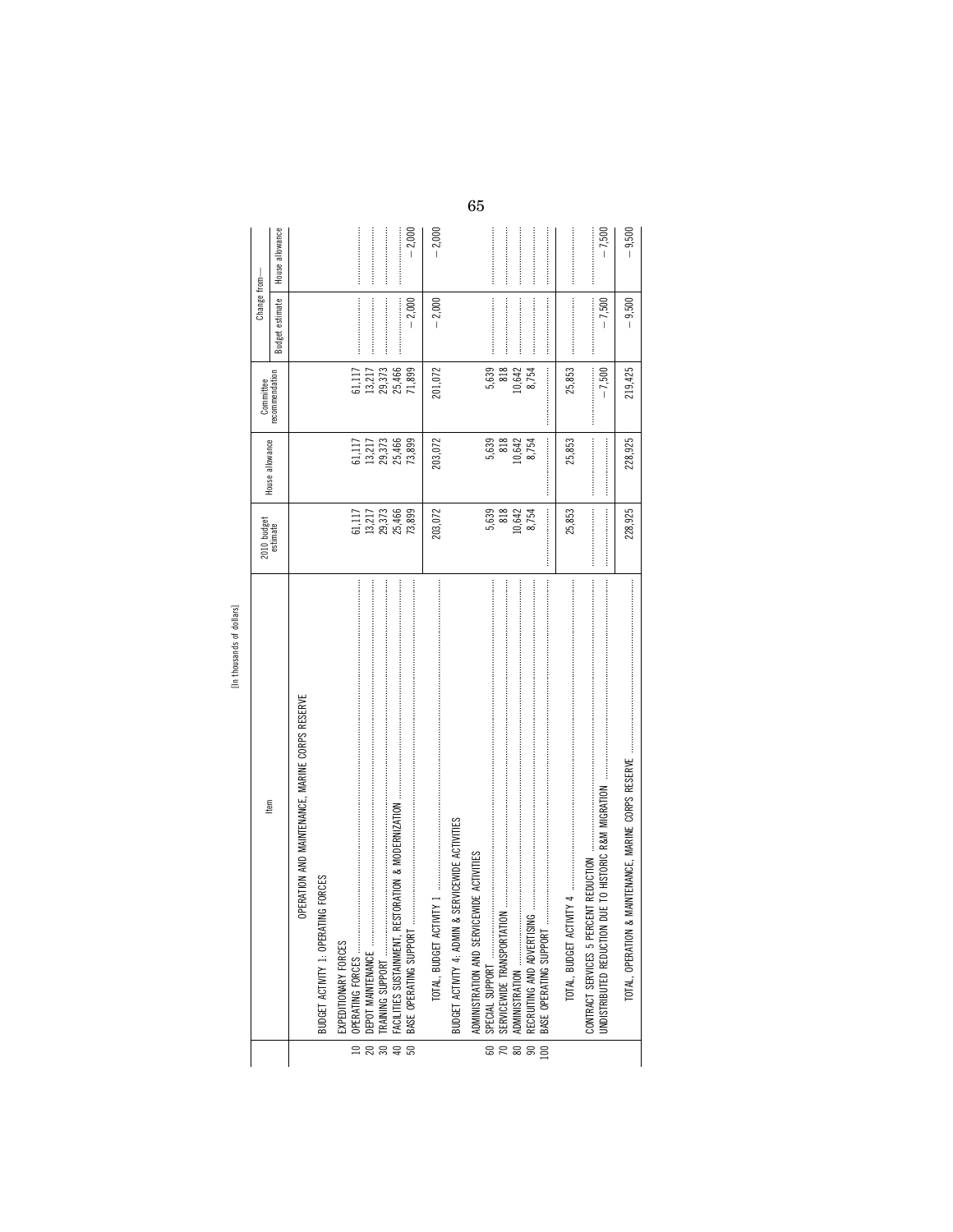The following table details the adjustments recommended by the Committee:

[In thousands of dollars]

| Line | ltem                                                         | 2010 budget<br>estimate | Committee<br>recommendation | Change from<br>budget estimate |
|------|--------------------------------------------------------------|-------------------------|-----------------------------|--------------------------------|
| BSS1 | Environmental Program Decrease Not Properly Accounted        | 73.899                  | 71.899                      | $-2.000$                       |
|      | For<br>Undistributed Reduction Due to Historic R&M Migration |                         |                             | $-2.000$<br>$-7.500$           |
|      |                                                              |                         |                             |                                |

## OPERATION AND MAINTENANCE, AIR FORCE RESERVE

| 3.079.228.000 |
|---------------|
| 3.079.228.000 |
| 3,085,700,000 |

The Committee recommends an appropriation of \$3,085,700,000. This is \$6,472,000 above the budget estimate.

## COMMITTEE RECOMMENDED PROGRAM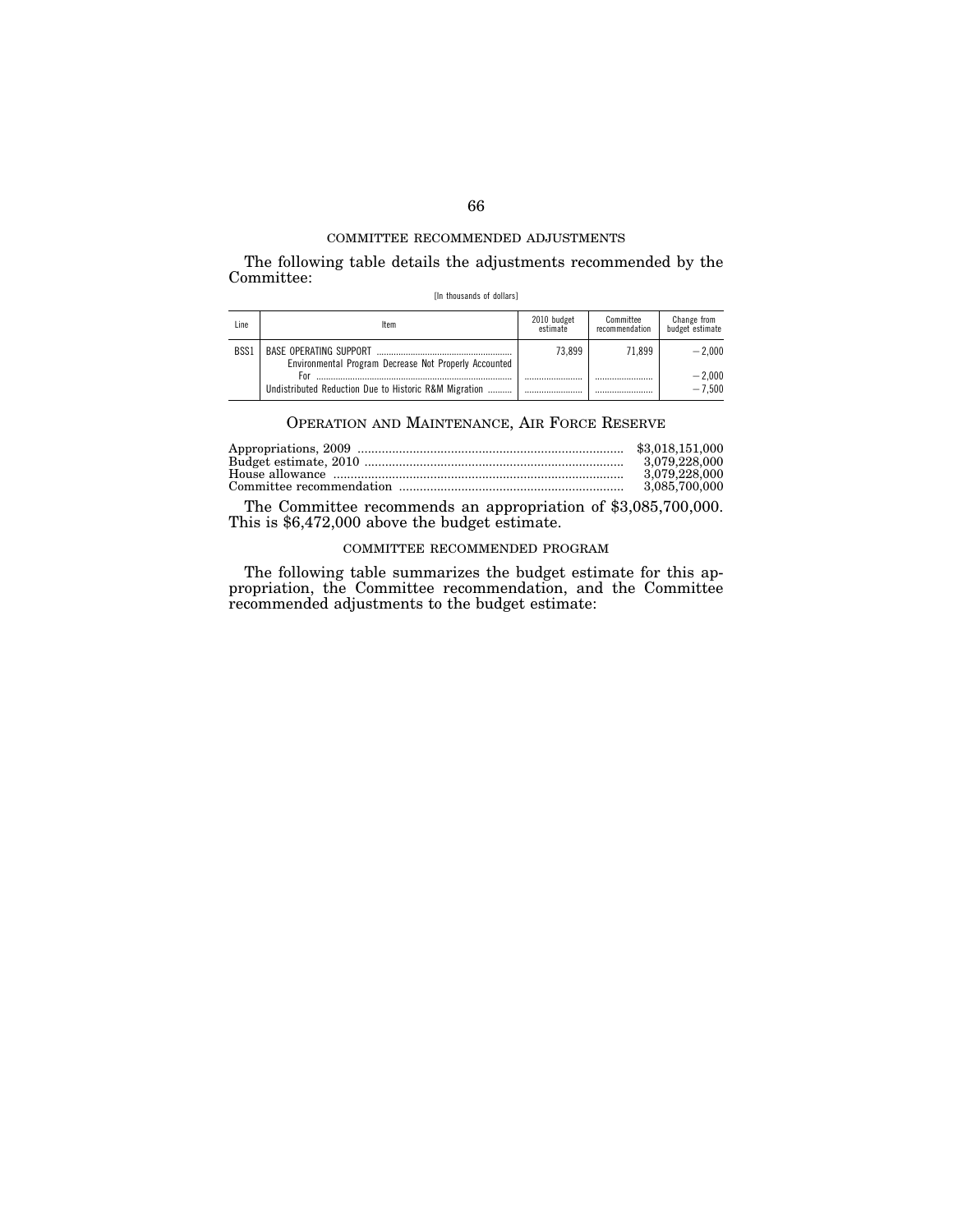| tem                                               | 2010 budget<br>estimate      | House allowance    | Committee<br>recommendation | Change fro             |  |
|---------------------------------------------------|------------------------------|--------------------|-----------------------------|------------------------|--|
|                                                   |                              |                    |                             | <b>Budget estimate</b> |  |
| OPERATION AND MAINTENANCE, AIR FORCE RESERVE      |                              |                    |                             |                        |  |
| BUDGET ACTIVITY 1: OPERATING FORCES               |                              |                    |                             |                        |  |
| AIR OPERATIONS                                    |                              |                    |                             |                        |  |
|                                                   | 2,049,303                    | 2,049,303          | .077,463                    | $+28,160$              |  |
|                                                   |                              |                    | 121,417                     |                        |  |
|                                                   |                              | 121,417<br>441,958 | 186,270                     | $+44,312$              |  |
|                                                   | 121,417<br>441,958<br>78,763 | 78,763             | 78,763                      |                        |  |
|                                                   | 258,091                      | 258,091            | 155,091                     |                        |  |
|                                                   |                              |                    |                             |                        |  |
|                                                   | 2,949,532                    | 2,949,532          | 1,019,004                   | $+69,472$              |  |
| BUDGET ACTIVITY 4: ADMIN & SERVICEWIDE ACTIVITIES |                              |                    |                             |                        |  |

 $28848$ 

[In thousands of dollars]

 $+69,472$ 

 $+28,160$  $+44,312$  $-3,000$ 

House allowance

Change from-

67

 $\begin{array}{c} 77,476 \\ 24,553 \\ 20,838 \\ 6,121 \\ 6 \end{array}$ 

 $\begin{array}{c} 77,476 \\ 24,553 \\ 20,838 \\ 6,121 \\ 6 \end{array}$ 

 $\begin{array}{r} 77,476 \\ 24,553 \\ 20,838 \\ 6,121 \\ 708 \end{array}$ 

129,696

129,696

129,696

TOTAL, BUDGET ACTIVITY 4

TOTAL, OPERATION AND MAINTENANCE, AIR FORCE RESERVE

 $-63,000$  $+6,472$ 

 $-63,000$  $+6,472$ 

 $-63,000$ 3,085,700

3,079,228

3,079,228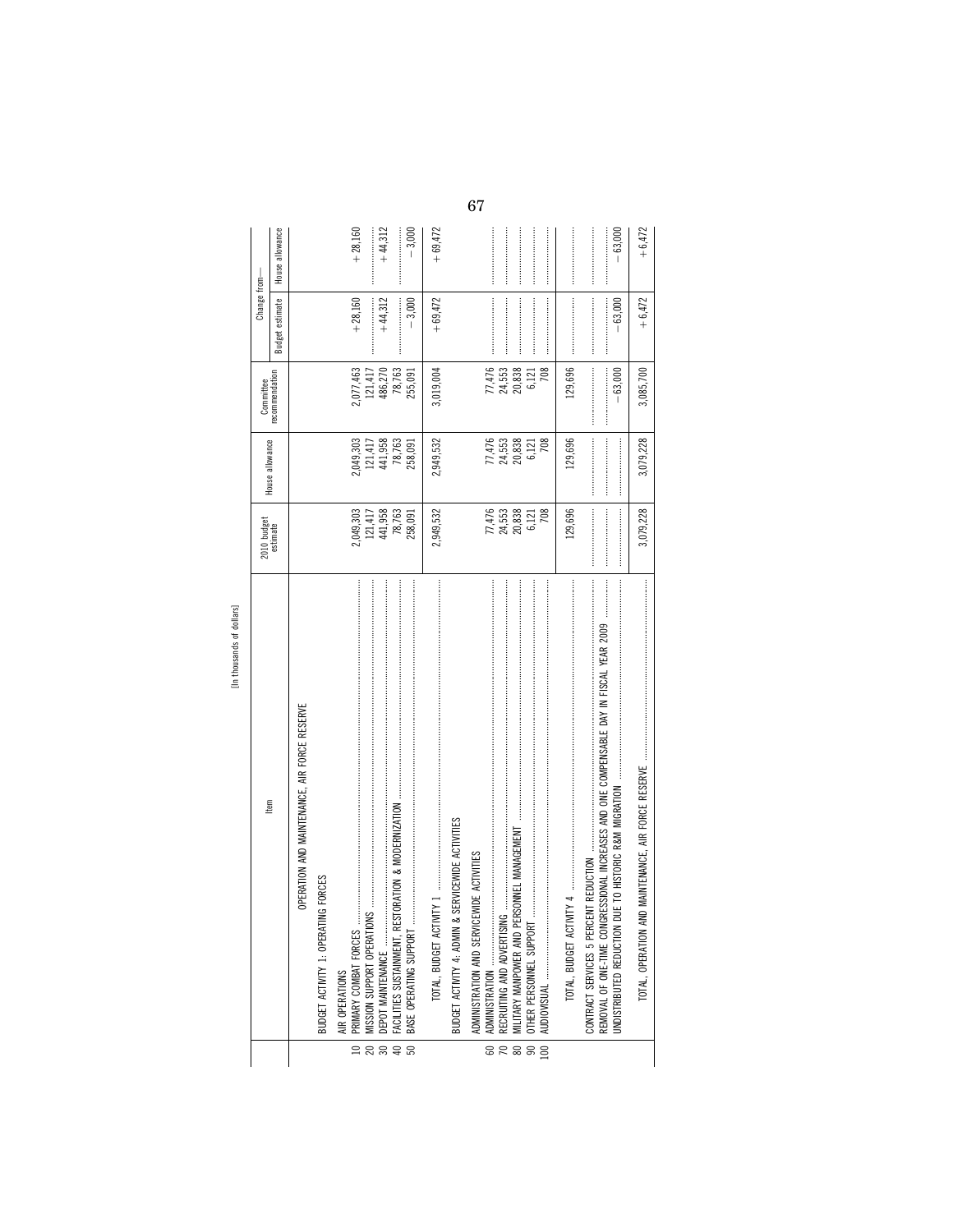The following table details the adjustments recommended by the Committee:

[In thousands of dollars]

| Line | Item                                                                          | 2010 budget<br>estimate | Committee<br>recommendation | Change from<br>budget estimate |
|------|-------------------------------------------------------------------------------|-------------------------|-----------------------------|--------------------------------|
| 011A | Consolidation of the B-52 Field Training Unit under                           | 2.049.303               | 2.077.463                   | $+28.160$                      |
| 011M |                                                                               | 441.958                 | 486.270                     | $+28,160$<br>$+44.312$         |
|      | Consolidation of the B-52 Field Training Unit under                           |                         |                             | $+44,312$                      |
| 011Z | Environmental Decrease Not Accounted For In Budget                            | 258.091                 | 255.091                     | $-3.000$                       |
|      | <b>Iustification</b><br>Undistributed Reduction Due to Historic R&M Migration |                         |                             | $-3,000$<br>$-63.000$          |

## OPERATION AND MAINTENANCE, ARMY NATIONAL GUARD

| 6.257.034.000 |
|---------------|
| 6.353.627.000 |
| 5.989.034.000 |

The Committee recommends an appropriation of \$5,989,034,000. This is \$268,000,000 below the budget estimate.

## COMMITTEE RECOMMENDED PROGRAM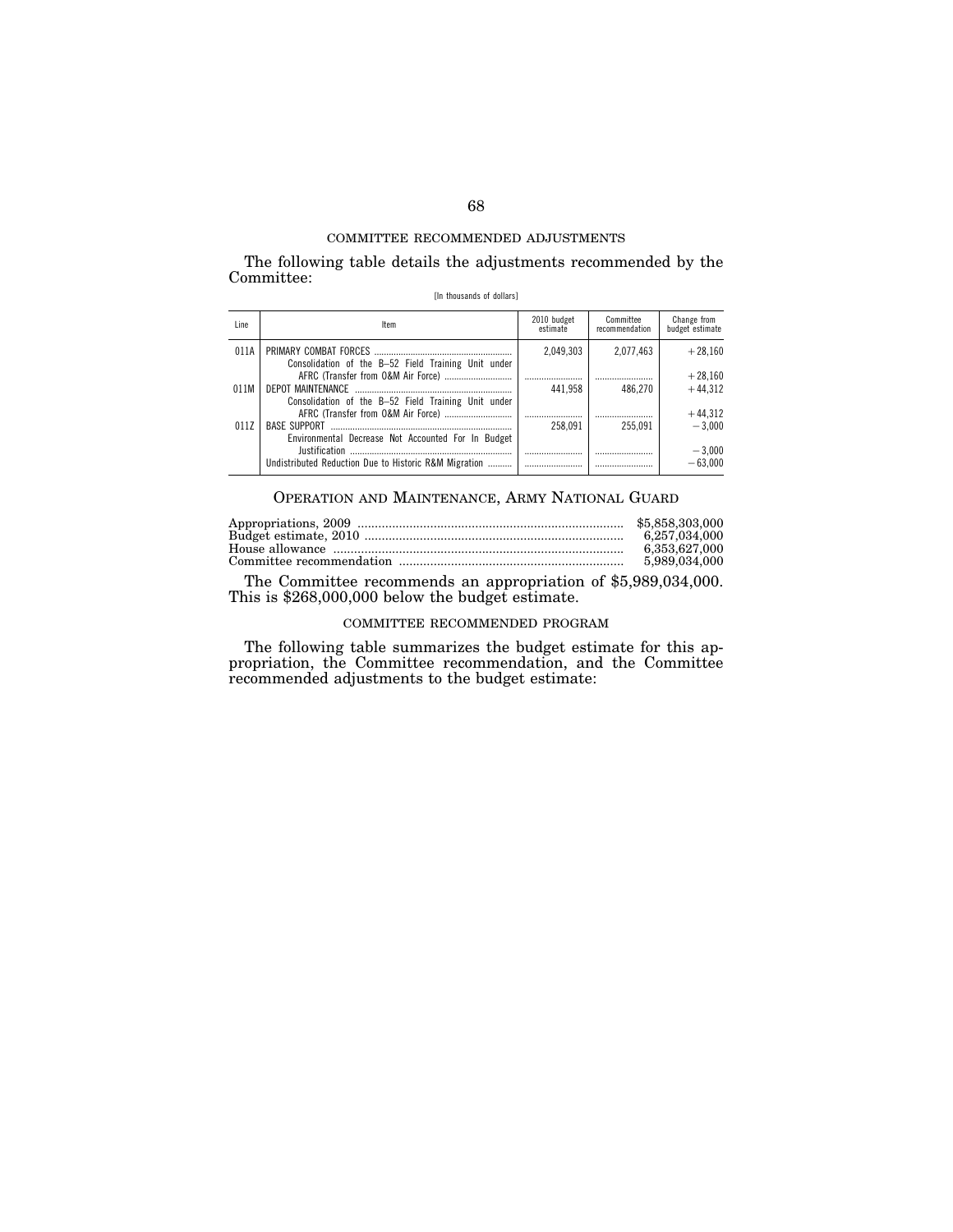|                 | [In thousands of dollars]                                                      |                                          |                                                                      |                                                                |                                                             |                                                |
|-----------------|--------------------------------------------------------------------------------|------------------------------------------|----------------------------------------------------------------------|----------------------------------------------------------------|-------------------------------------------------------------|------------------------------------------------|
|                 | ltem                                                                           | 2010 budget<br>estimate                  | House allowance                                                      | Committee                                                      | Change from-                                                |                                                |
|                 |                                                                                |                                          |                                                                      | recommendation                                                 | estimate<br>Budget +                                        | House allowance                                |
|                 | OPERATION AND MAINTENANCE, ARMY NATIONAL GUARD                                 |                                          |                                                                      |                                                                |                                                             |                                                |
|                 | IG FORCES<br>BUDGET ACTIVITY 1: OPERATI                                        |                                          |                                                                      |                                                                |                                                             |                                                |
|                 | MANEUVER UNITS<br>AND FORCES                                                   |                                          |                                                                      |                                                                |                                                             |                                                |
|                 | MODULAR SUPPORT BRIGADES                                                       |                                          |                                                                      |                                                                |                                                             | <br> <br> <br>                                 |
|                 | THEATER LEVEL ASSETS                                                           | 876,269<br>173,843<br>615,160<br>253,997 |                                                                      |                                                                | $-3,000$<br>$-800$                                          |                                                |
| 522588          | <b>JPPORT</b><br>AND FORCES OPERATIONS SL<br>AVIATION ASSETS                   | $34,441$<br>819,031                      | 876, 269<br>173, 843<br>173, 343<br>253, 941<br>253, 781<br>823, 781 | 876,269<br>173,843<br>173,160<br>253,1441<br>253,441<br>25,441 | $-9,000$<br>+2,000                                          | $-3,000$<br>$-800$<br>$-34,500$<br>$-2,750$    |
|                 | AND FORCES READINESS                                                           |                                          |                                                                      |                                                                |                                                             |                                                |
|                 | FORCE READINESS OPERATIONS SUPPORT                                             |                                          |                                                                      |                                                                |                                                             |                                                |
| $R$ 88          | <b>NANCE</b><br>LAND FORCES SYSTEMS READINESS<br>AND FORCES DEPOT MAINTEI      | 436,799<br>99,757<br>379,646             | 442, 107<br>114, 843<br>379, 646                                     | 417,999<br>97,757<br>395,646                                   | $\begin{array}{r} -18,800 \\ -2,000 \\ +16,000 \end{array}$ | $-24,108$<br>$-17,086$<br>$+16,000$            |
|                 | <b>PPORT</b><br>LAND FORCES READINESS SUF                                      |                                          |                                                                      |                                                                |                                                             |                                                |
| $\Xi$           | FACILITIES SUSTAINMENT, RESTORATION & MODERNIZATION<br>BASE OPERATIONS SUPPORT |                                          |                                                                      |                                                                | $-21,900$                                                   |                                                |
| $1100$<br>$130$ | MANAGEMENT AND OPERATION                                                       | 798,343<br>580,171<br>573,452            | 824,343<br>595,920<br>573,452                                        | 776,443<br>580,271<br>570,652                                  | $+100$<br>$-2,800$                                          | $-47,800$<br>$-15,849$<br>$-2,800$<br>$-4,200$ |
|                 | MISCELLANEOUS ACTIVITIES                                                       | $\ddot{\phantom{a}}$                     | 4,200                                                                |                                                                |                                                             |                                                |
|                 |                                                                                | 5,640,909                                | 5,737,502                                                            | 5,600,709                                                      | $-40,200$                                                   | $-136,793$                                     |
|                 | SERVICEWIDE ACTIVITIES<br>BUDGET ACTIVITY 4: ADMIN &                           |                                          |                                                                      |                                                                |                                                             |                                                |
|                 | ADMINISTRATION AND SERVICEWIDE ACTIVITIES                                      |                                          |                                                                      |                                                                |                                                             |                                                |
|                 |                                                                                |                                          | 119, 186<br>48, 020<br>7, 920                                        | 121,386<br>48,020                                              | $+2,200$                                                    | $+2,200$                                       |
| 8882            | MANPOWER MANAGEMENT                                                            | 119,186<br>48,020<br>44,999<br>440,999   |                                                                      | 7,920                                                          |                                                             |                                                |
|                 | RECRUITING AND ADVERTISIN                                                      |                                          | 440,999                                                              | 245,999                                                        | $-195,000$                                                  | 195,000                                        |
|                 |                                                                                | 616,125                                  | 616,125                                                              | 423,325                                                        | $-192,800$                                                  | $-192,800$                                     |
|                 | IN FISCAL YEAR 2009<br>ONE LESS COMPENSABLE DAY                                |                                          |                                                                      |                                                                |                                                             |                                                |
|                 | CONTRACT SERVICES 5 PERCENT REDUCTION                                          |                                          |                                                                      | $-35,000$                                                      | $-35,000$                                                   | $-35,000$                                      |
|                 |                                                                                |                                          |                                                                      |                                                                |                                                             |                                                |
|                 |                                                                                |                                          |                                                                      |                                                                |                                                             |                                                |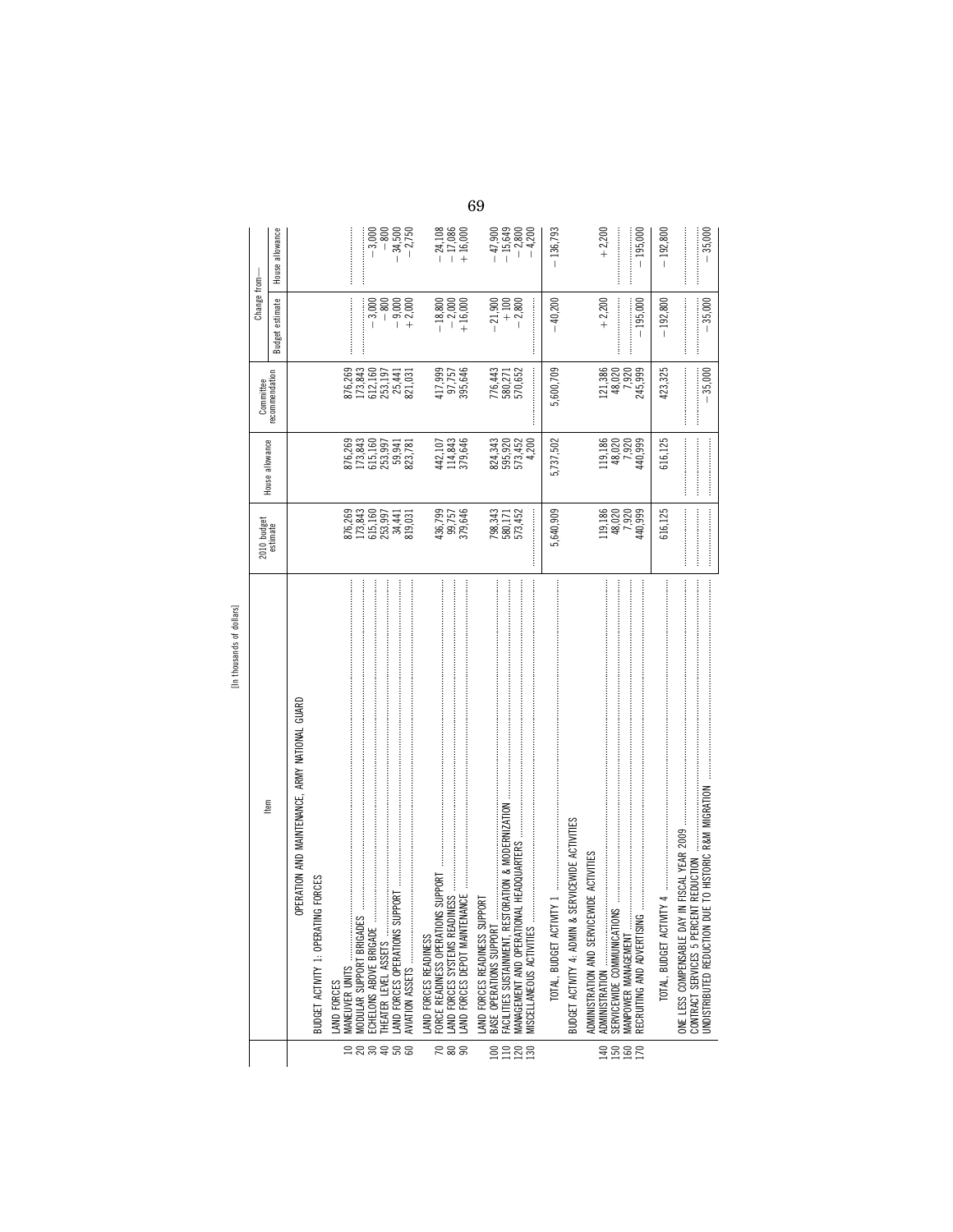| $\overline{\phantom{a}}$          | h |
|-----------------------------------|---|
| τ                                 | ∍ |
| ㅎ                                 |   |
| S<br>ś<br>$\sigma$<br>Ê<br>0<br>ź | ۰ |
| −                                 |   |

| House allowance<br>udget estimate<br>$-268,000$<br>,989,034<br>recommendation<br>llowance<br>6,353,627<br>ouse a<br>6,257,034<br>$\blacksquare$<br>E. AKM<br>INTENANCI | item | 2010 budget<br>estimate | Committee | Thange from- |            |
|------------------------------------------------------------------------------------------------------------------------------------------------------------------------|------|-------------------------|-----------|--------------|------------|
|                                                                                                                                                                        |      |                         |           |              |            |
|                                                                                                                                                                        |      |                         |           |              | $-364,593$ |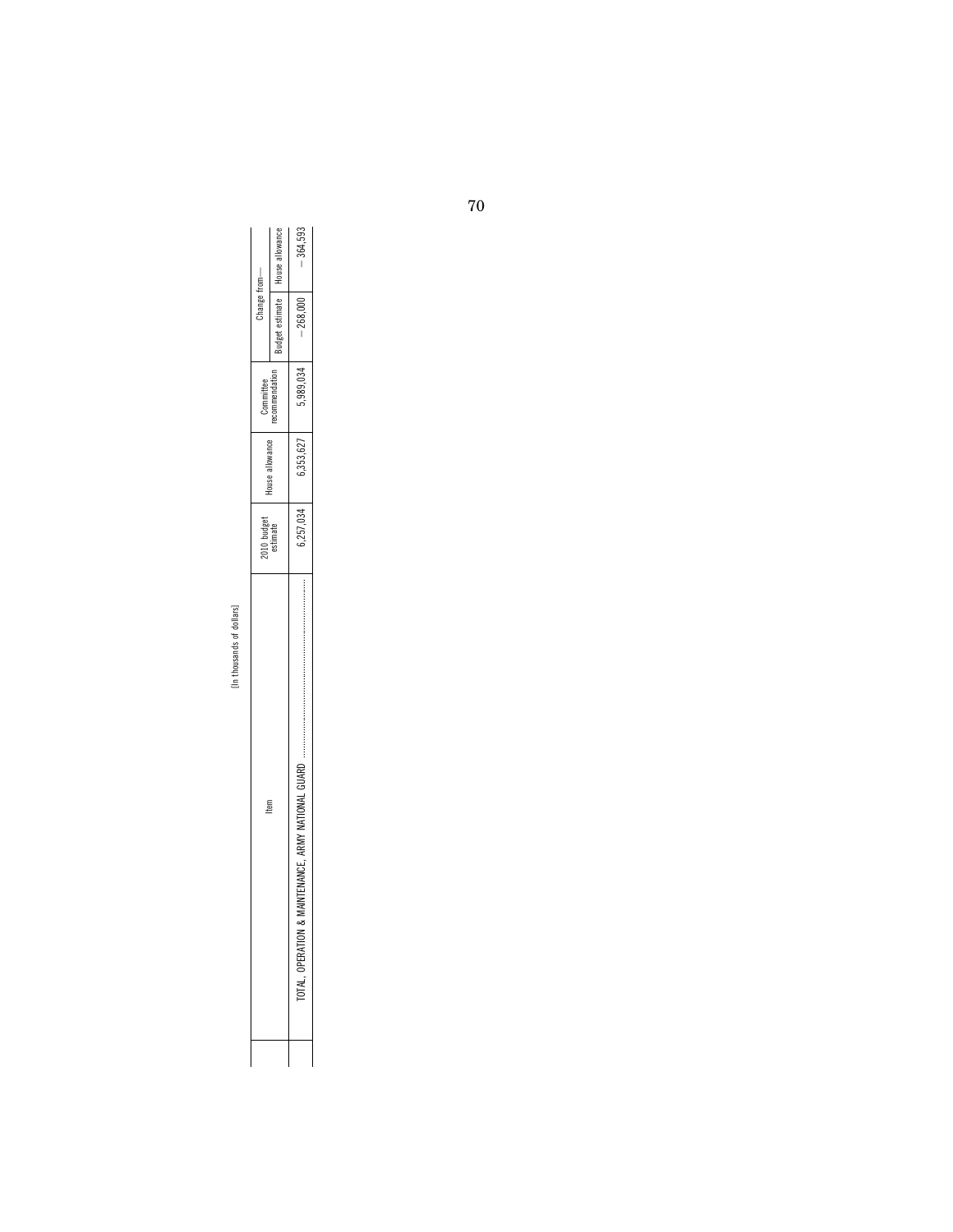### The following table details the adjustments recommended by the Committee:

[In thousands of dollars]

| Line | Item                                                                                                                                                        | 2010 budget<br>estimate | Committee<br>recommendation | Change from<br>budget estimate |
|------|-------------------------------------------------------------------------------------------------------------------------------------------------------------|-------------------------|-----------------------------|--------------------------------|
| 113  | Removal of One-Time Fiscal Year 2009 Congressional                                                                                                          | 615,160                 | 612,160                     | $-3,000$                       |
| 114  | Removal of One-Time Fiscal Year 2009 Congressional                                                                                                          | 253,997                 | 253,197                     | $-3,000$<br>$-800$             |
| 115  | Removal of One-Time Fiscal Year 2009 Congressional                                                                                                          | 34,441                  | 25,441                      | $-800$<br>$-9,000$             |
|      |                                                                                                                                                             |                         |                             | $-11,000$<br>$+2,000$          |
| 116  |                                                                                                                                                             | 819.031<br>             | 821,031                     | $+2,000$<br>$+2,000$           |
| 121  | Removal of One-Time Fiscal Year 2009 Congressional                                                                                                          | 436,799                 | 417,999                     | $-18,800$                      |
|      | Transfer to OCO: Family Readiness Support Assistance                                                                                                        |                         |                             | $-28.700$<br>$-14.700$         |
|      | Colorado National Guard Reintegration Program<br>Expandable Light Air Mobility Shelters (ELAMS) and Con-<br>tingency Response Communications System (CRCS)- | <br>                    |                             | $+2,000$<br>$+1,000$           |
|      | Full Cycle Deployment Support Pilot Program                                                                                                                 |                         |                             | $+2.000$<br>$+4,000$           |
|      | Joint Interagency Training and Education Center<br>National Guard and First Responder Resiliency Train-                                                     |                         |                             | $+5,600$                       |
|      | North Carolina National Guard Family Assistance Cen-                                                                                                        |                         |                             | $+1,500$                       |
|      | Oregon National Guard Reintegration Program<br>Re-establishing Ties: The Road from Warrior to the Com-                                                      |                         |                             | $+1,600$<br>$+400$             |
|      | Vermont National Guard Family Assistance Centers                                                                                                            |                         |                             | $+3,000$<br>$+500$             |
| 122  | Vermont Service Member, Veteran, and Family Member<br>Outreach, Readiness, and Reintegration Program<br>Removal of One-Time Fiscal Year 2009 Congressional  | 99,757                  | 97,757                      | $+3,000$<br>$-2,000$           |
|      | Columbia Regional Geospatial Service Center System                                                                                                          |                         |                             | $-4,000$<br>$+2,000$           |
| 123  | Removal of One-Time Fiscal Year 2009 Congressional                                                                                                          | 379.646                 | 395.646                     | $+16,000$                      |
|      | High-Mobility Multipurpose Wheeled Vehicle Repair                                                                                                           | <br>                    |                             | $-4,000$<br>$+20,000$          |
| 131  | Removal of One-Time Fiscal Year 2009 Congressional                                                                                                          | 798,343                 | 776,443                     | $-21,900$                      |
|      | Supplemental Child Care Support for Families of De-                                                                                                         |                         |                             | $-12.000$<br>$-13,900$         |
|      | ployed Vermont Reserve Component<br>Minnesota Guard Beyond the Yellow Ribbon Reintegra-                                                                     |                         |                             | $+2,000$                       |
| 132  | FACILITIES SUSTAINMENT, RESTORATION, & MODERNIZATION<br>Removal of One-Time Fiscal Year 2009 Congressional                                                  | <br>580,171             | 580,271                     | $+2,000$<br>$+100$             |
|      | Repair of Military Asset Storage Facilities                                                                                                                 |                         |                             | $-2,400$<br>$+2,500$           |
| 133  | Removal of One-Time Fiscal Year 2009 Congressional                                                                                                          | 573,452                 | 570,652                     | $-2,800$                       |
| 431  | Removal of One-Time Fiscal Year 2009 Congressional                                                                                                          | <br>119,186             | 121,386                     | $-2,800$<br>$+2,200$           |
|      |                                                                                                                                                             |                         | .                           | $-2,800$                       |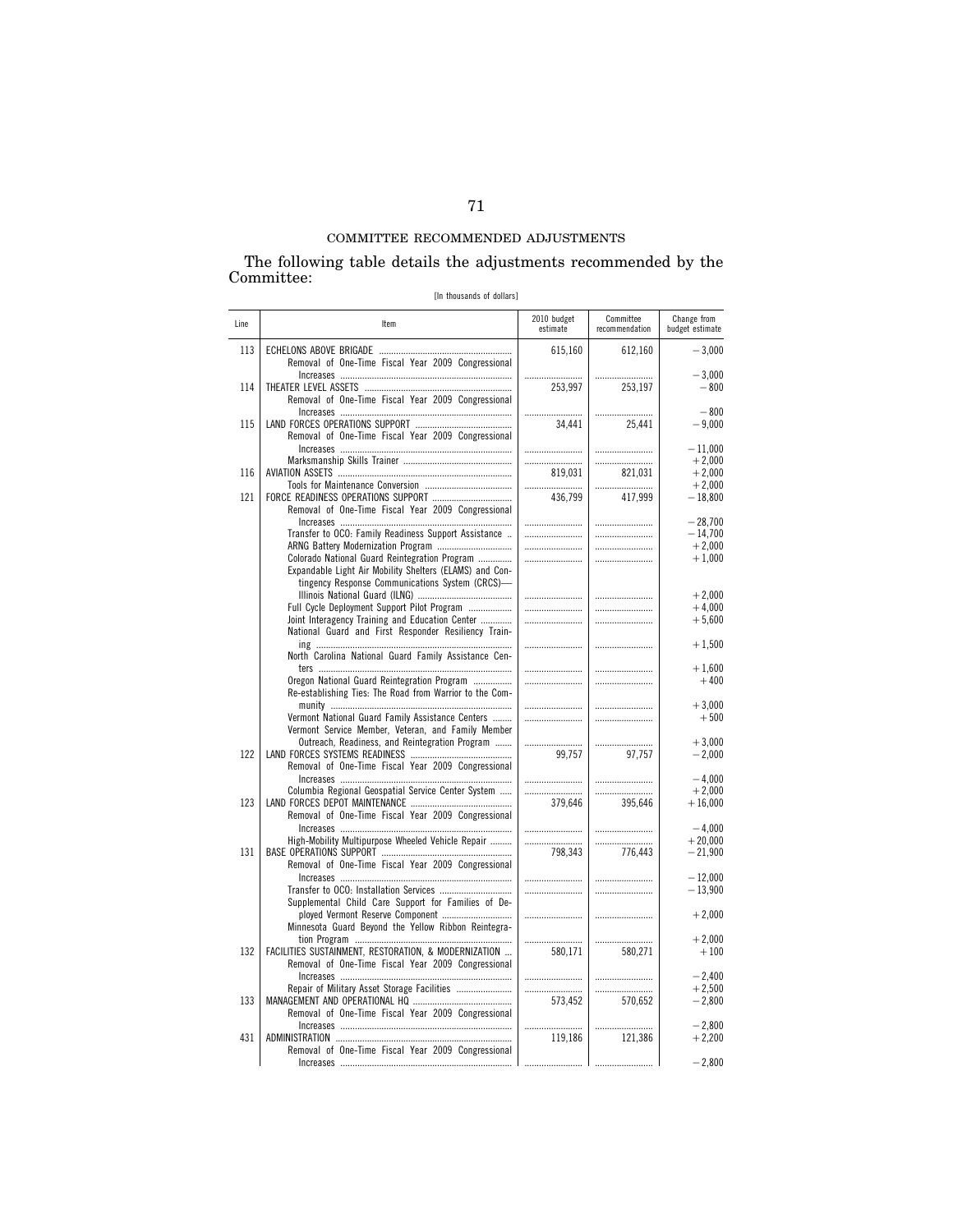| [In thousands of dollars] |  |
|---------------------------|--|
|                           |  |

| Line | Item                                                  | 2010 budget<br>estimate | Committee<br>recommendation | Change from<br>budget estimate                                 |
|------|-------------------------------------------------------|-------------------------|-----------------------------|----------------------------------------------------------------|
| 434  | Undistributed Reduction Due to Historic R&M Migration | 440.999                 | 245.999                     | $+5.000$<br>$-195.000$<br>$-100.000$<br>$-95.000$<br>$-35.000$ |

## OPERATION AND MAINTENANCE, AIR NATIONAL GUARD

|  | 5.885.761.000<br>5.888.741.000<br>5.857.011.000 |
|--|-------------------------------------------------|
|--|-------------------------------------------------|

The Committee recommends an appropriation of \$5,857,011,000. This is \$28,750,000 below the budget estimate.

## COMMITTEE RECOMMENDED PROGRAM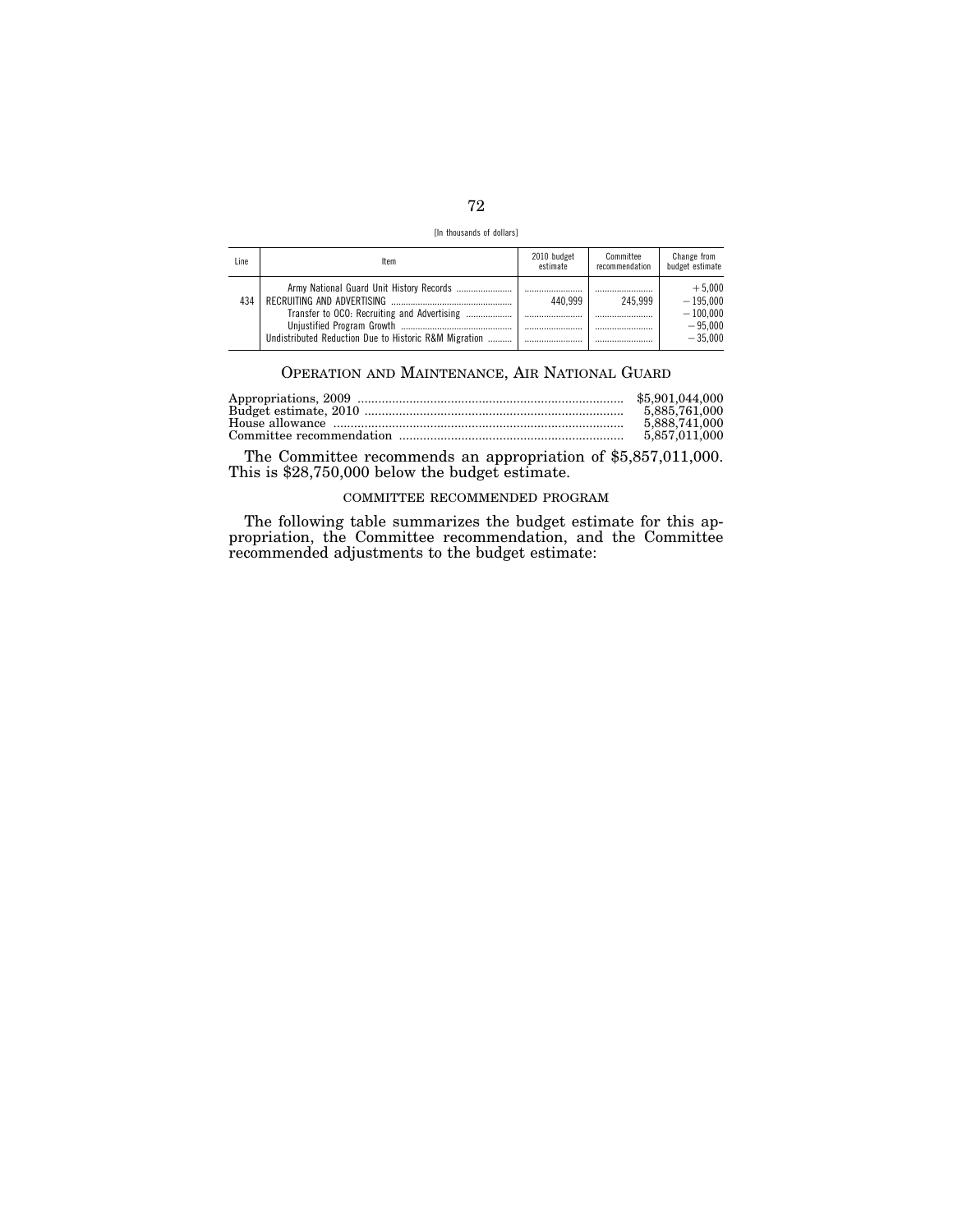|                                         | [In thousands of dollars]                         |                                                                                                                                                                                                                                                                                                                                                                                                                                                                                                                                                                                                                                                                                                                                                                                                                                                                                                                                                                                                                                                                                                                   |                                                                                                                                                                                                                                                                                                                                                                                                                                                                                                |                                                                                                                                                                                                                                                                                                                                                                                                                                                                                             |                                                                                                                                                                                                                                                                                                                                                                                                                                                      |                    |
|-----------------------------------------|---------------------------------------------------|-------------------------------------------------------------------------------------------------------------------------------------------------------------------------------------------------------------------------------------------------------------------------------------------------------------------------------------------------------------------------------------------------------------------------------------------------------------------------------------------------------------------------------------------------------------------------------------------------------------------------------------------------------------------------------------------------------------------------------------------------------------------------------------------------------------------------------------------------------------------------------------------------------------------------------------------------------------------------------------------------------------------------------------------------------------------------------------------------------------------|------------------------------------------------------------------------------------------------------------------------------------------------------------------------------------------------------------------------------------------------------------------------------------------------------------------------------------------------------------------------------------------------------------------------------------------------------------------------------------------------|---------------------------------------------------------------------------------------------------------------------------------------------------------------------------------------------------------------------------------------------------------------------------------------------------------------------------------------------------------------------------------------------------------------------------------------------------------------------------------------------|------------------------------------------------------------------------------------------------------------------------------------------------------------------------------------------------------------------------------------------------------------------------------------------------------------------------------------------------------------------------------------------------------------------------------------------------------|--------------------|
|                                         | ltem                                              | 2010 budget<br>estimate                                                                                                                                                                                                                                                                                                                                                                                                                                                                                                                                                                                                                                                                                                                                                                                                                                                                                                                                                                                                                                                                                           | House allowance                                                                                                                                                                                                                                                                                                                                                                                                                                                                                | Committee                                                                                                                                                                                                                                                                                                                                                                                                                                                                                   | Change from-                                                                                                                                                                                                                                                                                                                                                                                                                                         |                    |
|                                         |                                                   |                                                                                                                                                                                                                                                                                                                                                                                                                                                                                                                                                                                                                                                                                                                                                                                                                                                                                                                                                                                                                                                                                                                   |                                                                                                                                                                                                                                                                                                                                                                                                                                                                                                | recommendation                                                                                                                                                                                                                                                                                                                                                                                                                                                                              | Budget estimate                                                                                                                                                                                                                                                                                                                                                                                                                                      | House allowance    |
|                                         | OPERATION AND MAINTENANCE, AIR NATIONAL GUARD     |                                                                                                                                                                                                                                                                                                                                                                                                                                                                                                                                                                                                                                                                                                                                                                                                                                                                                                                                                                                                                                                                                                                   |                                                                                                                                                                                                                                                                                                                                                                                                                                                                                                |                                                                                                                                                                                                                                                                                                                                                                                                                                                                                             |                                                                                                                                                                                                                                                                                                                                                                                                                                                      |                    |
|                                         | IG FORCES<br>BUDGET ACTIVITY 1: OPERATIN          |                                                                                                                                                                                                                                                                                                                                                                                                                                                                                                                                                                                                                                                                                                                                                                                                                                                                                                                                                                                                                                                                                                                   |                                                                                                                                                                                                                                                                                                                                                                                                                                                                                                |                                                                                                                                                                                                                                                                                                                                                                                                                                                                                             |                                                                                                                                                                                                                                                                                                                                                                                                                                                      |                    |
| $\supseteq$                             | AIRCRAFT OPERATIONS<br>AIR OPERATIONS             | 3,347,685                                                                                                                                                                                                                                                                                                                                                                                                                                                                                                                                                                                                                                                                                                                                                                                                                                                                                                                                                                                                                                                                                                         | 3,348,200                                                                                                                                                                                                                                                                                                                                                                                                                                                                                      | 3,347,685                                                                                                                                                                                                                                                                                                                                                                                                                                                                                   |                                                                                                                                                                                                                                                                                                                                                                                                                                                      | $-515$             |
| $\overline{20}$                         |                                                   | 779,917                                                                                                                                                                                                                                                                                                                                                                                                                                                                                                                                                                                                                                                                                                                                                                                                                                                                                                                                                                                                                                                                                                           | 779,917                                                                                                                                                                                                                                                                                                                                                                                                                                                                                        | 785,267                                                                                                                                                                                                                                                                                                                                                                                                                                                                                     | $+5,350$                                                                                                                                                                                                                                                                                                                                                                                                                                             | $+5,350$           |
| $\begin{array}{c} 30 \\ 40 \end{array}$ |                                                   | 780,347                                                                                                                                                                                                                                                                                                                                                                                                                                                                                                                                                                                                                                                                                                                                                                                                                                                                                                                                                                                                                                                                                                           | 780,347                                                                                                                                                                                                                                                                                                                                                                                                                                                                                        | 780,347                                                                                                                                                                                                                                                                                                                                                                                                                                                                                     | $\label{def:1} \begin{split} \mathcal{L}_{\text{invariant}}(\mathcal{L}_{\text{invariant}}, \mathcal{L}_{\text{invariant}}, \mathcal{L}_{\text{invariant}}), \end{split}$                                                                                                                                                                                                                                                                            |                    |
| 50                                      |                                                   | 606,916<br>302,949                                                                                                                                                                                                                                                                                                                                                                                                                                                                                                                                                                                                                                                                                                                                                                                                                                                                                                                                                                                                                                                                                                | 304,949<br>607,381                                                                                                                                                                                                                                                                                                                                                                                                                                                                             | 606,916<br>310,849                                                                                                                                                                                                                                                                                                                                                                                                                                                                          | $+7,900$                                                                                                                                                                                                                                                                                                                                                                                                                                             | $-465$<br>$+5,900$ |
|                                         |                                                   | 5,817,814                                                                                                                                                                                                                                                                                                                                                                                                                                                                                                                                                                                                                                                                                                                                                                                                                                                                                                                                                                                                                                                                                                         | 5,820,794                                                                                                                                                                                                                                                                                                                                                                                                                                                                                      | 5,831,064                                                                                                                                                                                                                                                                                                                                                                                                                                                                                   | $+13,250$                                                                                                                                                                                                                                                                                                                                                                                                                                            | $+10,270$          |
|                                         | BUDGET ACTIVITY 4: ADMIN & SERVICEWIDE ACTIVITIES |                                                                                                                                                                                                                                                                                                                                                                                                                                                                                                                                                                                                                                                                                                                                                                                                                                                                                                                                                                                                                                                                                                                   |                                                                                                                                                                                                                                                                                                                                                                                                                                                                                                |                                                                                                                                                                                                                                                                                                                                                                                                                                                                                             |                                                                                                                                                                                                                                                                                                                                                                                                                                                      |                    |
| 60                                      | SERVICEWIDE ACTIVITIES                            | 35,174                                                                                                                                                                                                                                                                                                                                                                                                                                                                                                                                                                                                                                                                                                                                                                                                                                                                                                                                                                                                                                                                                                            | 35,174                                                                                                                                                                                                                                                                                                                                                                                                                                                                                         | 35,174                                                                                                                                                                                                                                                                                                                                                                                                                                                                                      |                                                                                                                                                                                                                                                                                                                                                                                                                                                      |                    |
| $\overline{70}$                         | RECRUITING AND ADVERTISING                        | 32,773                                                                                                                                                                                                                                                                                                                                                                                                                                                                                                                                                                                                                                                                                                                                                                                                                                                                                                                                                                                                                                                                                                            | 32,773                                                                                                                                                                                                                                                                                                                                                                                                                                                                                         | 32,773                                                                                                                                                                                                                                                                                                                                                                                                                                                                                      |                                                                                                                                                                                                                                                                                                                                                                                                                                                      |                    |
|                                         |                                                   | 67,947                                                                                                                                                                                                                                                                                                                                                                                                                                                                                                                                                                                                                                                                                                                                                                                                                                                                                                                                                                                                                                                                                                            | 67,947                                                                                                                                                                                                                                                                                                                                                                                                                                                                                         | 67,947                                                                                                                                                                                                                                                                                                                                                                                                                                                                                      |                                                                                                                                                                                                                                                                                                                                                                                                                                                      |                    |
|                                         | ONE LESS COMPENSABLE DAY                          |                                                                                                                                                                                                                                                                                                                                                                                                                                                                                                                                                                                                                                                                                                                                                                                                                                                                                                                                                                                                                                                                                                                   | $\label{def:1} \begin{split} \mathcal{L}_{\mathcal{M}}(\mathcal{M}) = \mathcal{L}_{\mathcal{M}}(\mathcal{M}) = \mathcal{L}_{\mathcal{M}}(\mathcal{M}) = \mathcal{L}_{\mathcal{M}}(\mathcal{M}) = \mathcal{L}_{\mathcal{M}}(\mathcal{M}) = \mathcal{L}_{\mathcal{M}}(\mathcal{M}) = \mathcal{L}_{\mathcal{M}}(\mathcal{M}) = \mathcal{L}_{\mathcal{M}}(\mathcal{M}) = \mathcal{L}_{\mathcal{M}}(\mathcal{M}) = \mathcal{L}_{\mathcal{M}}(\mathcal{M}) = \mathcal{L}_{\mathcal{M}}(\mathcal{M})$ | $\label{def:1} \begin{split} \mathcal{L}_{\mathcal{A}}(\mathcal{A})&=\mathcal{L}_{\mathcal{A}}(\mathcal{A})\otimes\mathcal{L}_{\mathcal{A}}(\mathcal{A})\otimes\mathcal{L}_{\mathcal{A}}(\mathcal{A})\otimes\mathcal{L}_{\mathcal{A}}(\mathcal{A})\otimes\mathcal{L}_{\mathcal{A}}(\mathcal{A})\otimes\mathcal{L}_{\mathcal{A}}(\mathcal{A})\otimes\mathcal{L}_{\mathcal{A}}(\mathcal{A})\otimes\mathcal{L}_{\mathcal{A}}(\mathcal{A})\otimes\mathcal{L}_{\mathcal{A}}(\mathcal{A})\otimes$ | $\label{eq:conformal} \begin{split} \mathcal{L}_{\mathcal{F}}(x) = \mathcal{L}_{\mathcal{F}}(x) = \mathcal{L}_{\mathcal{F}}(x) = \mathcal{L}_{\mathcal{F}}(x) = \mathcal{L}_{\mathcal{F}}(x) = \mathcal{L}_{\mathcal{F}}(x) = \mathcal{L}_{\mathcal{F}}(x) = \mathcal{L}_{\mathcal{F}}(x) = \mathcal{L}_{\mathcal{F}}(x) = \mathcal{L}_{\mathcal{F}}(x) = \mathcal{L}_{\mathcal{F}}(x) = \mathcal{L}_{\mathcal{F}}(x) = \mathcal{L}_{\mathcal{F}}(x$ |                    |
|                                         |                                                   | $\label{def:conformal} \begin{minipage}{0.9\textwidth} \centering \begin{minipage}{0.9\textwidth} \centering \begin{minipage}{0.9\textwidth} \centering \end{minipage} \begin{minipage}{0.9\textwidth} \centering \end{minipage} \begin{minipage}{0.9\textwidth} \centering \begin{minipage}{0.9\textwidth} \centering \end{minipage} \begin{minipage}{0.9\textwidth} \centering \end{minipage} \begin{minipage}{0.9\textwidth} \centering \end{minipage} \begin{minipage}{0.9\textwidth} \centering \end{minipage} \begin{minipage}{0.9\textwidth} \center$<br>$\label{def:conformal} \begin{minipage}{0.9\linewidth} \begin{minipage}{0.9\linewidth} \begin{minipage}{0.9\linewidth} \begin{minipage}{0.9\linewidth} \end{minipage} \begin{minipage}{0.9\linewidth} \begin{minipage}{0.9\linewidth} \end{minipage} \begin{minipage}{0.9\linewidth} \begin{minipage}{0.9\linewidth} \end{minipage} \begin{minipage}{0.9\linewidth} \end{minipage} \begin{minipage}{0.9\linewidth} \begin{minipage}{0.9\linewidth} \end{minipage} \begin{minipage}{0.9\linewidth} \end{minipage} \begin{minipage}{0.9\linewidth}$ |                                                                                                                                                                                                                                                                                                                                                                                                                                                                                                | $-42,000$                                                                                                                                                                                                                                                                                                                                                                                                                                                                                   | $-42,000$<br>ļ                                                                                                                                                                                                                                                                                                                                                                                                                                       | $-42,000$          |
|                                         | TOTAL, OPERATION &                                | 5,885,761                                                                                                                                                                                                                                                                                                                                                                                                                                                                                                                                                                                                                                                                                                                                                                                                                                                                                                                                                                                                                                                                                                         | 5,888,741                                                                                                                                                                                                                                                                                                                                                                                                                                                                                      | 5,857,011                                                                                                                                                                                                                                                                                                                                                                                                                                                                                   | $-28,750$                                                                                                                                                                                                                                                                                                                                                                                                                                            | $-31,730$          |

[In thousands of dollars]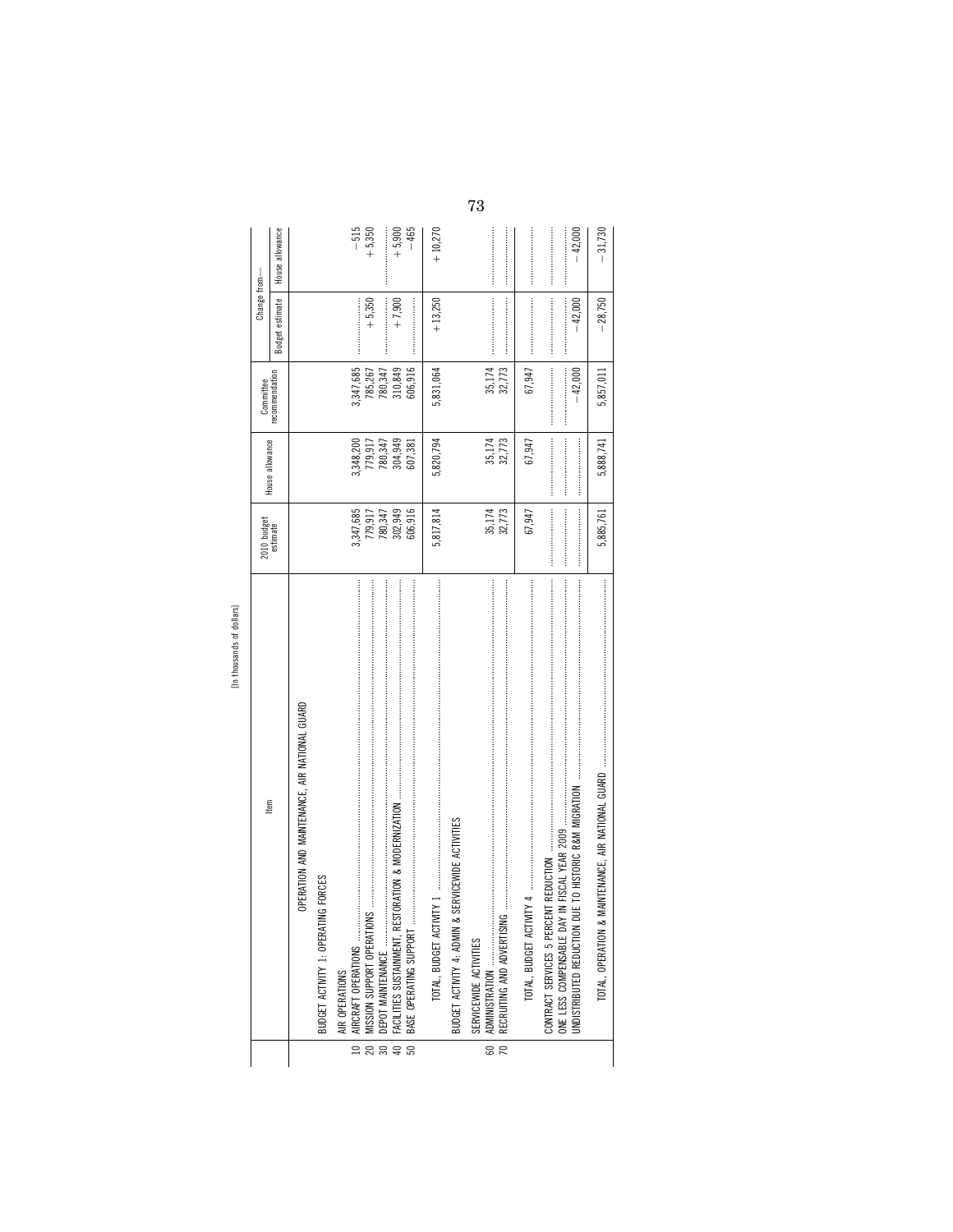The following table details the adjustments recommended by the Committee:

|  | [In thousands of dollars] |  |  |
|--|---------------------------|--|--|
|--|---------------------------|--|--|

| Line | Item                                                                                                   | 2010 budget<br>estimate | Committee<br>recommendation | Change from<br>budget estimate |
|------|--------------------------------------------------------------------------------------------------------|-------------------------|-----------------------------|--------------------------------|
| 011G |                                                                                                        | 779.917                 | 785.267                     | $+5.350$                       |
|      | Controlled Humidity Protection for McEntire Joint Na-                                                  |                         |                             | $+2.700$                       |
|      | Critical Infrastructure Interdependencies Vulnerabilities                                              |                         |                             | $+2.500$                       |
| 011R | Joint Interagency Training and Education Center<br>FACILITIES SUSTAINMENT, RESTORATION & MODERNIZATION | 302.949                 | 310.849                     | $+150$<br>$+7.900$             |
|      | Facility Renovations and Retrofit. 168th Air Refueling                                                 |                         |                             | $+1.300$                       |
|      |                                                                                                        |                         |                             | $+6.600$                       |
|      | Undistributed Reduction Due to Historic R&M Migration                                                  |                         |                             | $-42.000$                      |

# OVERSEAS CONTINGENCY OPERATIONS TRANSFER ACCOUNT

| \$5,000,000 |
|-------------|
|             |
|             |

The Committee recommends no appropriation. This is \$5,000,000 below the budget estimate. The Committee continues to believe that supplemental funding provides sufficient flexibility to meet contingency requirements.

# U.S. COURT OF APPEALS FOR THE ARMED FORCES

| \$13,254,000 |
|--------------|
| 13.932.000   |
| 13.932.000   |
| 13,932,000   |
|              |

The Committee recommends an appropriation of \$13,932,000. This is equal to the budget estimate.

## ENVIRONMENTAL RESTORATION, ARMY

| \$457.776.000 |
|---------------|
| 415,864,000   |
| 415,864,000   |
| 430.864.000   |

The Committee recommends an appropriation of \$430,864,000. This is \$15,000,000 above the budget estimate.

## ENVIRONMENTAL RESTORATION, NAVY

| \$290,819,000 |
|---------------|
| 285,869,000   |
| 285,869,000   |
| 285,869,000   |

The Committee recommends an appropriation of \$285,869,000. This is equal to the budget estimate.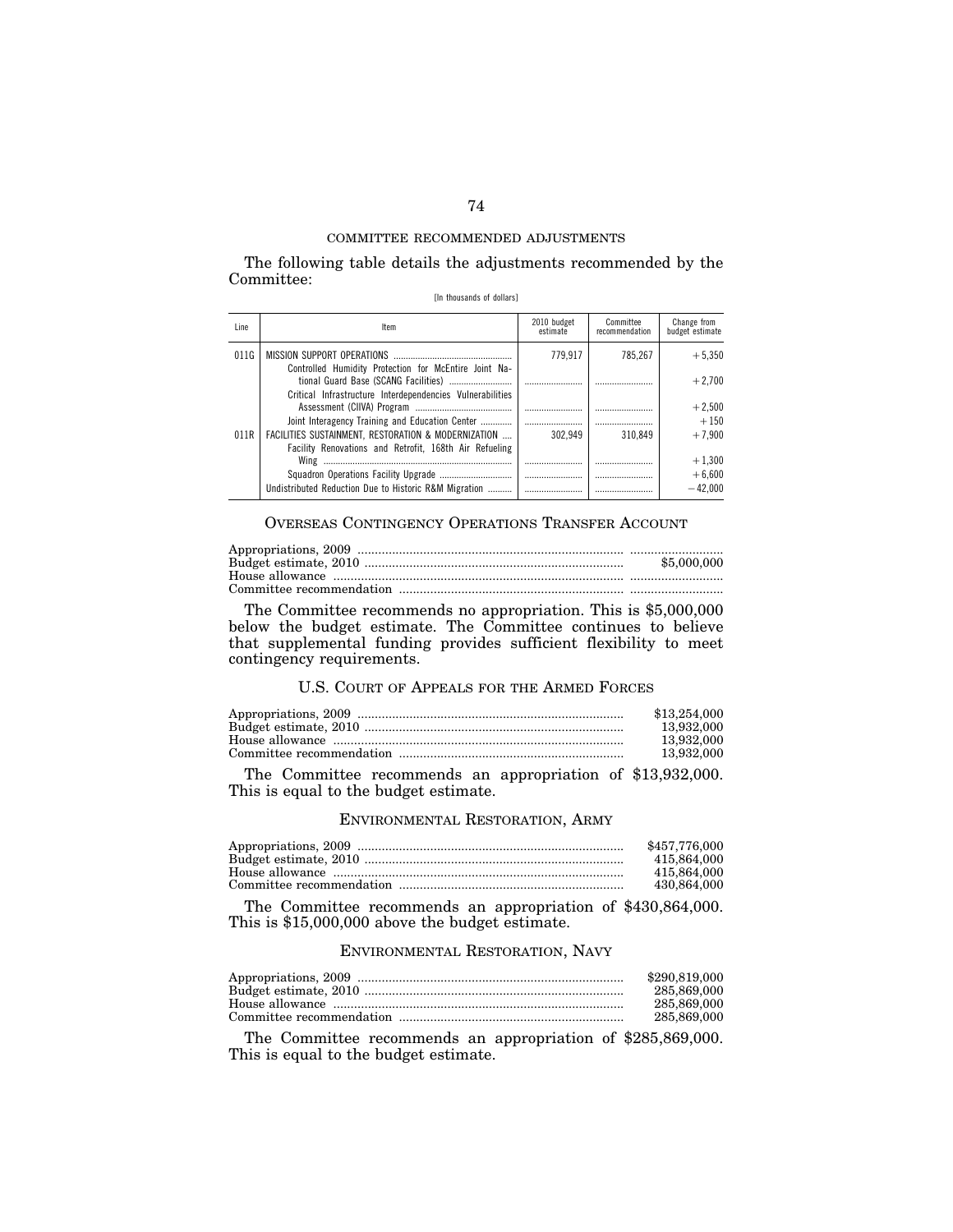### ENVIRONMENTAL RESTORATION, AIR FORCE

| \$496,277,000 |
|---------------|
| 494.276.000   |
| 494.276.000   |
| 494.276.000   |

The Committee recommends an appropriation of \$494,276,000. This is equal to the budget estimate.

### ENVIRONMENTAL RESTORATION, DEFENSE-WIDE

| \$13,175,000 |
|--------------|
| 11.100.000   |
| 11.100.000   |
| 11.100.000   |

The Committee recommends an appropriation of \$11,100,000. This is equal to the budget estimate.

ENVIRONMENTAL RESTORATION, FORMERLY USED DEFENSE SITES

| \$291.296.000 |
|---------------|
| 267.700.000   |
| 277.700.000   |
| 307.700.000   |

The Committee recommends an appropriation of \$307,700,000. This is \$40,000,000 above the budget estimate to help address unfunded needs.

### OVERSEAS HUMANITARIAN, DISASTER, AND CIVIC AID

| \$83,273,000 |
|--------------|
| 109.869.000  |
| 109.869.000  |
| 109.869.000  |

The Committee recommends an appropriation of \$109,869,000. This is equal to the budget estimate.

#### COOPERATIVE THREAT REDUCTION ACCOUNT

| \$434,135,000 |
|---------------|
| 404.093.000   |
| 404.093.000   |
| 424.093.000   |

The Committee recommends an appropriation of \$424,093,000. This is \$20,000,000 above the budget estimate. The increase is consistent with S. 1390, the National Defense Authorization Act for Fiscal Year 2010 as passed by the Senate.

### DEPARTMENT OF DEFENSE ACQUISITION WORKFORCE DEVELOPMENT FUND

| \$100,000,000 |
|---------------|
| 100,000,000   |
| 100,000,000   |

The Committee recommends an appropriation of \$100,000,000. This is equal to the budget estimate.

*Department of Defense Acquisition Workforce Development Fund*.—The Committee supports the Department's request to in-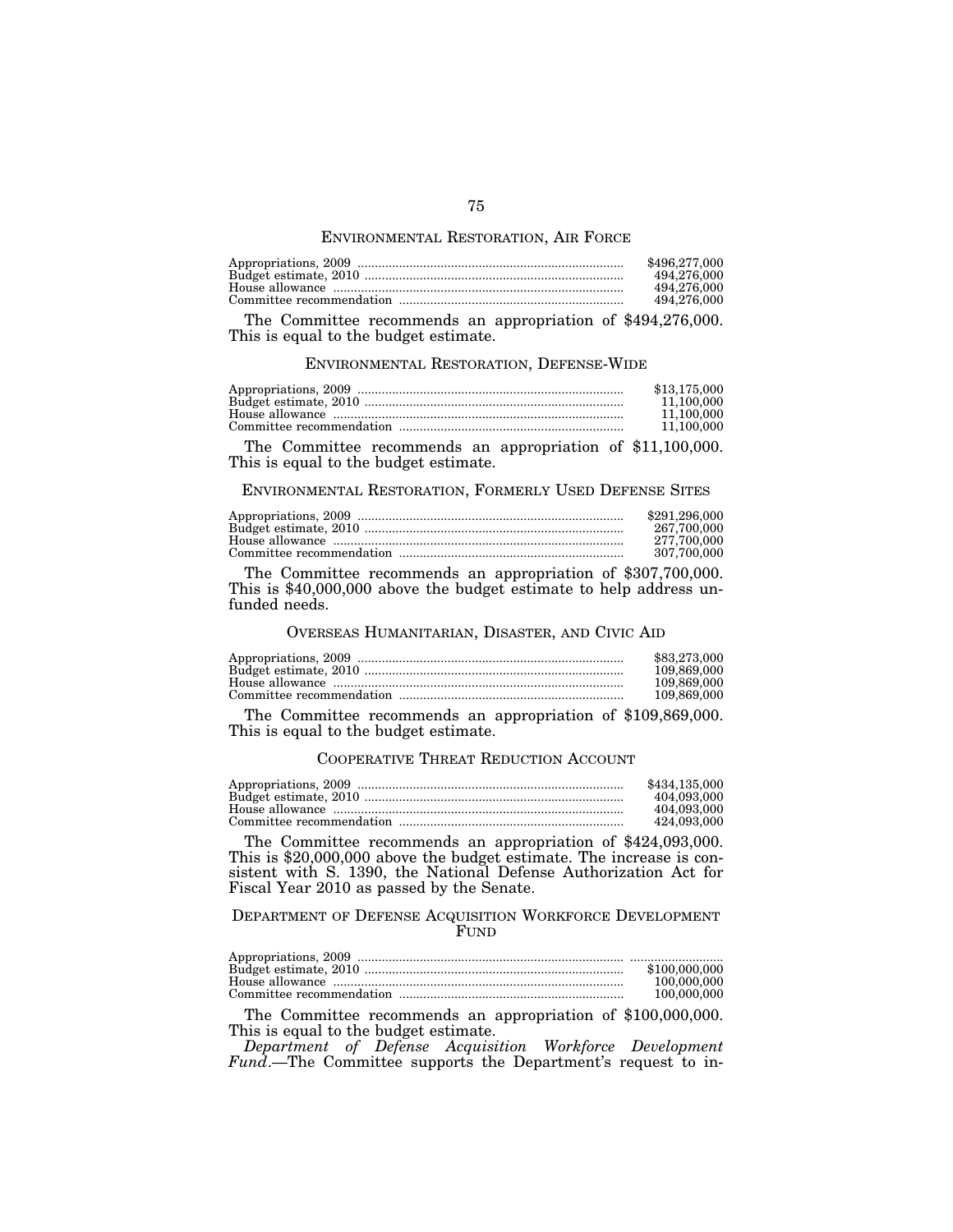clude \$100,000,000 for the Acquisition Workforce Development Fund in fiscal year 2010. The Committee notes that with unobligated balances carried forward from fiscal year 2009 in the amount of \$470,000,000, the total fiscal year 2010 amount available for the Fund is \$570,000,000. The Committee directs the Department of Defense to include a direct appropriation totaling \$770,000,000 in the fiscal year 2011 budget request for the Defense Acquisition Workforce Development Fund.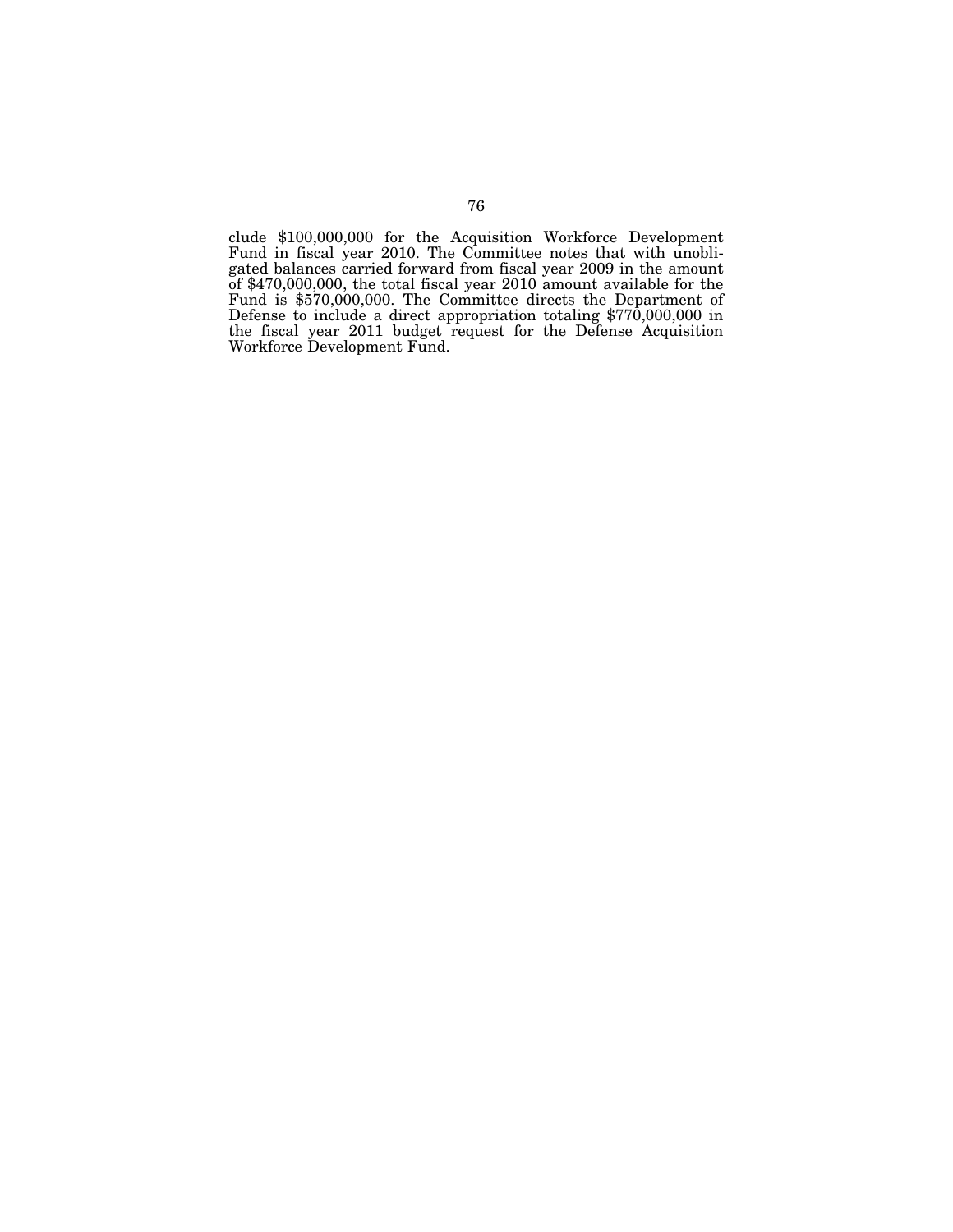# TITLE III

## PROCUREMENT

Funds appropriated under this title provide the resources required to purchase military equipment and hardware, including aircraft, ships, missiles, combat vehicles, ammunition, weapons, electronic sensors and communications equipment, and other procurement items.

The President's fiscal year 2010 budget requests a total of \$105,213,426,000 for procurement appropriations.

### SUMMARY OF COMMITTEE ACTION

The Committee recommends procurement appropriations totaling \$108,016,143,000 for fiscal year 2010. This is \$2,802,717,000 above the budget estimate.

Committee recommended procurement appropriations for fiscal year 2010 are summarized below:

### SUMMARY OF PROCUREMENT APPROPRIATIONS

[In thousands of dollars]

| Account                                          | 2010 budget<br>estimate | Committee<br>recommendation | Change from<br>budget estimate |
|--------------------------------------------------|-------------------------|-----------------------------|--------------------------------|
|                                                  | 5.315.991               | 5,244,252                   | $-71.739$                      |
|                                                  | 1.370.109               | 1,257,053                   | $-113.056$                     |
|                                                  | 2.451.952               | 2.310.007                   | $-141.945$                     |
|                                                  | 2.051.895               | 2.049.995                   | $-1.900$                       |
|                                                  | 9.907.151               | 9.395.444                   | $-511.707$                     |
|                                                  | 18.378.312              | 18,079,312                  | $-299.000$                     |
|                                                  | 3.453.455               | 3.446.419                   | $-7.036$                       |
| Procurement of Ammunition, Navy and Marine Corps | 840.675                 | 814.015                     | $-26.660$                      |
|                                                  | 13,776,867              | 15,384,600                  | $+1,607,733$                   |
|                                                  | 5,661,176               | 5.499.413                   | $-161.763$                     |
|                                                  | 1,600,638               | 1,550,080                   | $-50.558$                      |
|                                                  | 11.966.276              | 13.148.720                  | $+1.182.444$                   |
|                                                  | 6.300.728               | 6.070.344                   | $-230.384$                     |
|                                                  | 822.462                 | 815.246                     | $-7,216$                       |
|                                                  | 17.293.141              | 17,283,800                  | $-9,341$                       |
|                                                  | 3.984.352               | 4.017.697                   | $+33.345$                      |
|                                                  |                         | 1.500.000                   | $+1,500,000$                   |
|                                                  | 38.246                  | 149.746                     | $+111,500$                     |
|                                                  | 105.213.426             | 108.016.143                 | $+2.802.717$                   |

### COMMITTEE RECOMMENDATIONS

Based on a careful review of the Department's budget request, the Committee has recommended funding adjustments, displayed in tables for each appropriation account.

The Committee supports the Department's efforts to modernize, grow the ground combat force element, sustain training and reset equipment for units returning from operations in Iraq and Afghani-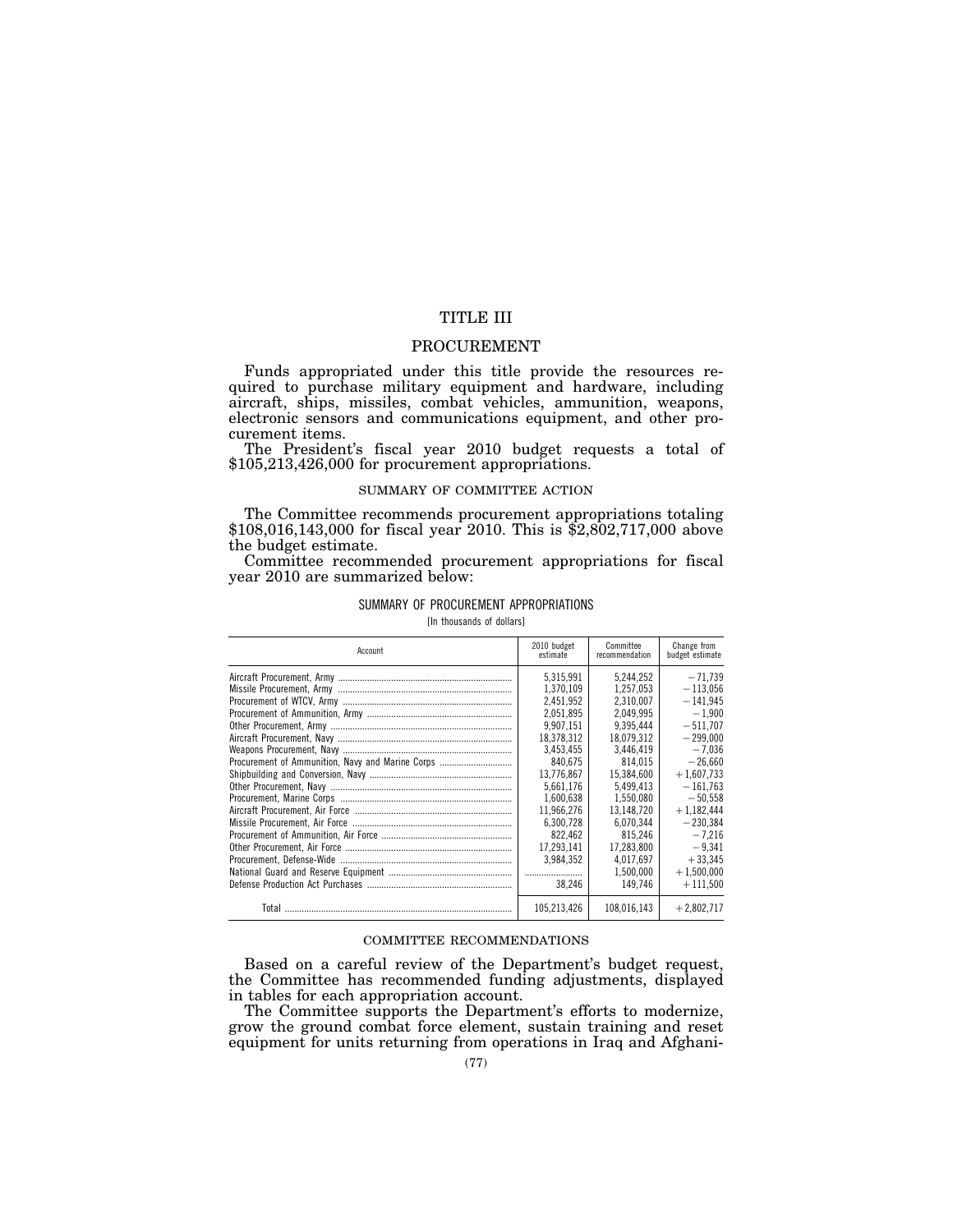stan to maintain overall force readiness. The recommended procurement funding provides sufficient funds to meet these critical tasks.

The Committee directs that the funding increases outlined in these tables shall be provided only for the specific purposes indicated in the table.

## AIRCRAFT PROCUREMENT, ARMY

| \$4.900.835.000 |
|-----------------|
| 5.315.991.000   |
| 5.144.991.000   |
| 5.244.252.000   |

The Committee recommends an appropriation of \$5,244,252,000. This is \$71,739,000 below the budget estimate.

### COMMITTEE RECOMMENDED PROGRAM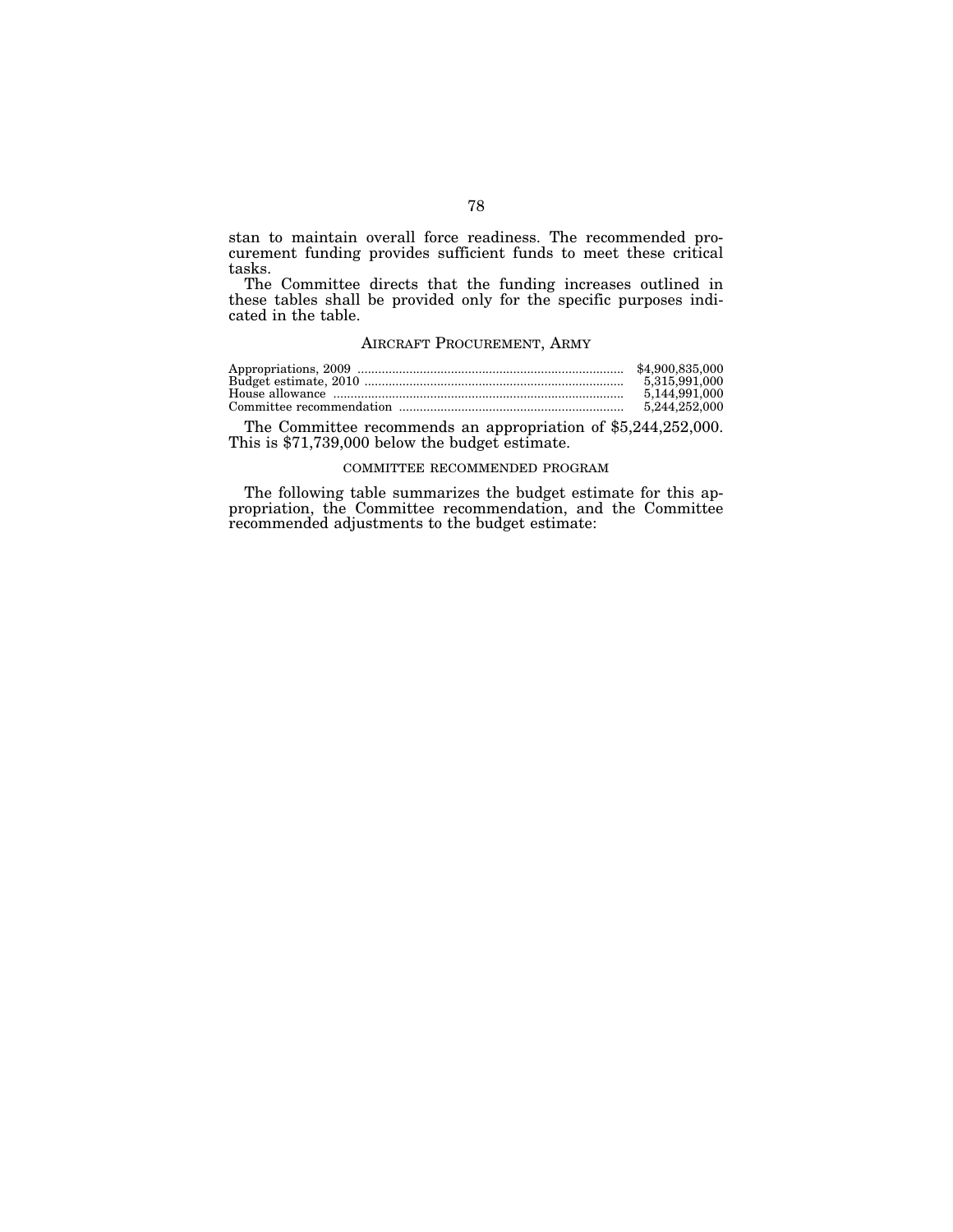[Dollar amounts in thousands]

|               |                                                                                                                                                                                                                                                                                                                                                                                                                                                                                                                                                                                                                  |                       |                                                                             |                |                                                                            |                        | Committee                                                                                                       |                      | Change from                                                                                                                                                                                                                                                                                                                                                                                                                              |                                                                                                                                                                                                                                                                                                                                                                                                                                                           |                                    |
|---------------|------------------------------------------------------------------------------------------------------------------------------------------------------------------------------------------------------------------------------------------------------------------------------------------------------------------------------------------------------------------------------------------------------------------------------------------------------------------------------------------------------------------------------------------------------------------------------------------------------------------|-----------------------|-----------------------------------------------------------------------------|----------------|----------------------------------------------------------------------------|------------------------|-----------------------------------------------------------------------------------------------------------------|----------------------|------------------------------------------------------------------------------------------------------------------------------------------------------------------------------------------------------------------------------------------------------------------------------------------------------------------------------------------------------------------------------------------------------------------------------------------|-----------------------------------------------------------------------------------------------------------------------------------------------------------------------------------------------------------------------------------------------------------------------------------------------------------------------------------------------------------------------------------------------------------------------------------------------------------|------------------------------------|
| Line          | tem                                                                                                                                                                                                                                                                                                                                                                                                                                                                                                                                                                                                              | ਛੇ                    | 2010 budget<br>estimate                                                     | ਛੇ             | House allowance                                                            | È                      | recommendation                                                                                                  | ਛੇ                   | Budget<br>estimate                                                                                                                                                                                                                                                                                                                                                                                                                       | ਛੇ                                                                                                                                                                                                                                                                                                                                                                                                                                                        | House allowance                    |
|               | CUREMENT, ARMY<br>AIRCRAFT PRO                                                                                                                                                                                                                                                                                                                                                                                                                                                                                                                                                                                   |                       |                                                                             |                |                                                                            |                        |                                                                                                                 |                      |                                                                                                                                                                                                                                                                                                                                                                                                                                          |                                                                                                                                                                                                                                                                                                                                                                                                                                                           |                                    |
|               | AIRCRAFI                                                                                                                                                                                                                                                                                                                                                                                                                                                                                                                                                                                                         |                       |                                                                             |                |                                                                            |                        |                                                                                                                 |                      |                                                                                                                                                                                                                                                                                                                                                                                                                                          |                                                                                                                                                                                                                                                                                                                                                                                                                                                           |                                    |
| $\frac{1}{2}$ | $\begin{minipage}{0.9\linewidth} \begin{tabular}{l} \toprule \multicolumn{3}{c}{\textbf{0.9\linewidth}} \begin{tabular}{l} \multicolumn{3}{c}{\textbf{0.9\linewidth}} \end{tabular} \end{minipage} \end{minipage} \end{minipage} \caption{A system of the model and the model of the model.} \label{fig:1}$<br>RQ-11 (RAVEN)<br>FIXED WING                                                                                                                                                                                                                                                                       | $\frac{24}{618}$      | \$401,364<br>35,008                                                         | $\frac{12}{6}$ | \$238,364<br>35,008                                                        | $^{24}_{618}$          | \$401,364<br>35,008                                                                                             |                      |                                                                                                                                                                                                                                                                                                                                                                                                                                          | $+12$                                                                                                                                                                                                                                                                                                                                                                                                                                                     | $+ $163,000$                       |
|               | ROTARY                                                                                                                                                                                                                                                                                                                                                                                                                                                                                                                                                                                                           |                       |                                                                             |                |                                                                            |                        |                                                                                                                 |                      |                                                                                                                                                                                                                                                                                                                                                                                                                                          |                                                                                                                                                                                                                                                                                                                                                                                                                                                           |                                    |
| ထ တ           | (LUH)<br>HELICOPTER, LIGHT UTILITY                                                                                                                                                                                                                                                                                                                                                                                                                                                                                                                                                                               | ಧ ∞                   | 326,040<br>161,280<br>57,890                                                | ≌ ∞            | 326,040<br>161,280<br>57,890                                               | $\frac{4}{3}$ $\infty$ | $\begin{array}{c} 326,040 \\ 161,280 \\ 57,890 \\ 98,374 \\ 98,740 \\ 982,087 \\ 882,087 \\ 50,676 \end{array}$ |                      |                                                                                                                                                                                                                                                                                                                                                                                                                                          |                                                                                                                                                                                                                                                                                                                                                                                                                                                           |                                    |
| $\Box$        | $\label{def:1} \begin{minipage}{0.9\linewidth} \begin{minipage}{0.9\linewidth} \begin{minipage}{0.9\linewidth} \begin{minipage}{0.9\linewidth} \end{minipage} \begin{minipage}{0.9\linewidth} \begin{minipage}{0.9\linewidth} \end{minipage} \end{minipage} \begin{minipage}{0.9\linewidth} \begin{minipage}{0.9\linewidth} \begin{minipage}{0.9\linewidth} \end{minipage} \end{minipage} \begin{minipage}{0.9\linewidth} \begin{minipage}{0.9\linewidth} \end{minipage} \end{minipage} \begin{minipage}{0.9\linewidth} \begin{minipage}{0$<br>$(P - CY)$<br>AH-64 APACHE BLOCK III<br>AH-64 APACHE BLOCK III (A |                       |                                                                             |                |                                                                            |                        |                                                                                                                 | <br> <br>            |                                                                                                                                                                                                                                                                                                                                                                                                                                          |                                                                                                                                                                                                                                                                                                                                                                                                                                                           |                                    |
|               | UH-60 BLACKHAWK (MYP)                                                                                                                                                                                                                                                                                                                                                                                                                                                                                                                                                                                            | 79                    | 1,258,374                                                                   | 52             | .,258,374                                                                  | 79                     |                                                                                                                 |                      |                                                                                                                                                                                                                                                                                                                                                                                                                                          |                                                                                                                                                                                                                                                                                                                                                                                                                                                           |                                    |
| 2221          | CH-47 HELICOPTER<br>UH-60 BLACKHAWK (MYP)                                                                                                                                                                                                                                                                                                                                                                                                                                                                                                                                                                        | <br> <br> <br> <br>27 | 98,740<br>860,087                                                           | 26<br>┋        | 98,740<br>847,087                                                          | $\ddot{}}$<br>27       |                                                                                                                 |                      | $+$ \$22,000                                                                                                                                                                                                                                                                                                                                                                                                                             | $\overline{+}$                                                                                                                                                                                                                                                                                                                                                                                                                                            | $+35,000$                          |
|               | CH-47 HELICOPTER (AP-CY                                                                                                                                                                                                                                                                                                                                                                                                                                                                                                                                                                                          |                       | 50,676                                                                      |                | 50,676                                                                     |                        |                                                                                                                 |                      |                                                                                                                                                                                                                                                                                                                                                                                                                                          | :<br>:<br>:                                                                                                                                                                                                                                                                                                                                                                                                                                               |                                    |
|               | HELICOPTER NEW TRAINING                                                                                                                                                                                                                                                                                                                                                                                                                                                                                                                                                                                          |                       | 19,639                                                                      |                | 19,639                                                                     |                        |                                                                                                                 |                      | $-19,639$                                                                                                                                                                                                                                                                                                                                                                                                                                |                                                                                                                                                                                                                                                                                                                                                                                                                                                           | $-19,639$                          |
|               |                                                                                                                                                                                                                                                                                                                                                                                                                                                                                                                                                                                                                  |                       | 3,269,098                                                                   |                | 3,093,098                                                                  |                        | 3,271,459                                                                                                       | <br> <br> <br>       | $+2,361$                                                                                                                                                                                                                                                                                                                                                                                                                                 |                                                                                                                                                                                                                                                                                                                                                                                                                                                           | $+178,361$                         |
|               | MODIFICATION OF AIRCRAFT                                                                                                                                                                                                                                                                                                                                                                                                                                                                                                                                                                                         |                       |                                                                             |                |                                                                            |                        |                                                                                                                 |                      |                                                                                                                                                                                                                                                                                                                                                                                                                                          |                                                                                                                                                                                                                                                                                                                                                                                                                                                           |                                    |
| 91            | MQ-1 PAYLOAD-UAS                                                                                                                                                                                                                                                                                                                                                                                                                                                                                                                                                                                                 |                       | 87,424                                                                      |                | 87,424                                                                     |                        | 87,424                                                                                                          |                      |                                                                                                                                                                                                                                                                                                                                                                                                                                          |                                                                                                                                                                                                                                                                                                                                                                                                                                                           |                                    |
|               | GUARDRAIL MODS (MIP).                                                                                                                                                                                                                                                                                                                                                                                                                                                                                                                                                                                            | <br> <br> <br>        | $14,832$<br>61,517                                                          | İ              | $\begin{array}{c} 14,832\\ 61,517\\ 21,457\\ 21,457\\ 429,415 \end{array}$ |                        | 14,832<br>61,517<br>21,457<br>426,415                                                                           | <br> <br> <br>       |                                                                                                                                                                                                                                                                                                                                                                                                                                          | :<br>:<br>:<br> <br> <br> <br>                                                                                                                                                                                                                                                                                                                                                                                                                            |                                    |
| enaanaanaang  | MULTI SENSOR ABN RECON                                                                                                                                                                                                                                                                                                                                                                                                                                                                                                                                                                                           | <br> <br> <br>        |                                                                             | <br> <br>      |                                                                            |                        |                                                                                                                 |                      |                                                                                                                                                                                                                                                                                                                                                                                                                                          | <br> <br> <br>                                                                                                                                                                                                                                                                                                                                                                                                                                            |                                    |
|               |                                                                                                                                                                                                                                                                                                                                                                                                                                                                                                                                                                                                                  | $\frac{1}{2}$         | 21,457<br>426,415<br>102,876<br>39,547                                      | <br> <br>      |                                                                            | <br> <br>              |                                                                                                                 | j                    |                                                                                                                                                                                                                                                                                                                                                                                                                                          | <br> <br> <br>                                                                                                                                                                                                                                                                                                                                                                                                                                            | $-3,000$<br>+1,900                 |
|               |                                                                                                                                                                                                                                                                                                                                                                                                                                                                                                                                                                                                                  | <br> <br>             |                                                                             | <br> <br>      | 83,876<br>39,547                                                           |                        | 85,776<br>39,547                                                                                                |                      | $-17,100$                                                                                                                                                                                                                                                                                                                                                                                                                                |                                                                                                                                                                                                                                                                                                                                                                                                                                                           |                                    |
|               |                                                                                                                                                                                                                                                                                                                                                                                                                                                                                                                                                                                                                  |                       |                                                                             | <br> <br>      |                                                                            |                        |                                                                                                                 | $\frac{1}{2}$        |                                                                                                                                                                                                                                                                                                                                                                                                                                          | <br> <br>                                                                                                                                                                                                                                                                                                                                                                                                                                                 |                                    |
|               | AIRCRAFT LONG RANGE MO                                                                                                                                                                                                                                                                                                                                                                                                                                                                                                                                                                                           | :<br>:<br>:           | 823                                                                         | <br> <br>      | 823                                                                        | $\frac{1}{2}$          | 823                                                                                                             | <br> <br> <br>       |                                                                                                                                                                                                                                                                                                                                                                                                                                          | :<br>:<br>:                                                                                                                                                                                                                                                                                                                                                                                                                                               |                                    |
|               | UTILITY HELICOPTER MODS                                                                                                                                                                                                                                                                                                                                                                                                                                                                                                                                                                                          | <br> <br> <br>        | 66,682                                                                      | İ              | 87,682                                                                     |                        | 73,682                                                                                                          | $\ddot{\phantom{a}}$ |                                                                                                                                                                                                                                                                                                                                                                                                                                          | <br> <br> <br> <br>                                                                                                                                                                                                                                                                                                                                                                                                                                       |                                    |
|               | KIOWA WARRIOR                                                                                                                                                                                                                                                                                                                                                                                                                                                                                                                                                                                                    |                       | $\begin{array}{c} 140, 768 \\ 241, 287 \\ 103, 142 \\ 283, 012 \end{array}$ |                | 140,768<br>241,287<br>103,142<br>283,012                                   |                        | $\begin{array}{c} 80,768 \\ 234,287 \\ 103,142 \\ 283,012 \end{array}$                                          | $\frac{1}{2}$        | $+7,000$<br>$-60,000$<br>$-7,000$                                                                                                                                                                                                                                                                                                                                                                                                        | :<br>:<br>:<br>:                                                                                                                                                                                                                                                                                                                                                                                                                                          | $-14,000$<br>$-60,000$<br>$-7,000$ |
|               | AIRBORNE AVIONICS                                                                                                                                                                                                                                                                                                                                                                                                                                                                                                                                                                                                |                       |                                                                             | <br> <br>      |                                                                            | $\frac{1}{2}$          |                                                                                                                 | <br> <br>            |                                                                                                                                                                                                                                                                                                                                                                                                                                          |                                                                                                                                                                                                                                                                                                                                                                                                                                                           |                                    |
|               | GATM ROLLUP                                                                                                                                                                                                                                                                                                                                                                                                                                                                                                                                                                                                      |                       |                                                                             |                |                                                                            |                        |                                                                                                                 |                      |                                                                                                                                                                                                                                                                                                                                                                                                                                          |                                                                                                                                                                                                                                                                                                                                                                                                                                                           |                                    |
|               |                                                                                                                                                                                                                                                                                                                                                                                                                                                                                                                                                                                                                  | <br> <br> <br>        |                                                                             | <br> <br> <br> |                                                                            |                        |                                                                                                                 |                      | $\label{def:1} \begin{minipage}{0.9\linewidth} \begin{tabular}{l} \hline \textbf{1} & \textbf{2} & \textbf{3} & \textbf{4} & \textbf{5} & \textbf{5} & \textbf{6} & \textbf{6} & \textbf{6} & \textbf{6} & \textbf{6} & \textbf{6} & \textbf{6} & \textbf{6} & \textbf{6} & \textbf{6} & \textbf{6} & \textbf{6} & \textbf{6} & \textbf{6} & \textbf{6} & \textbf{6} & \textbf{6} & \textbf{6} & \textbf{6} & \textbf{6} & \textbf{6} &$ | $\begin{minipage}{0.5\textwidth} \centering \begin{tabular}{ c c c c } \hline \multicolumn{1}{ c }{\textbf{1}} & \multicolumn{1}{ c }{\textbf{2}} & \multicolumn{1}{ c }{\textbf{3}} & \multicolumn{1}{ c }{\textbf{4}} & \multicolumn{1}{ c }{\textbf{5}} & \multicolumn{1}{ c }{\textbf{6}} & \multicolumn{1}{ c }{\textbf{6}} & \multicolumn{1}{ c }{\textbf{6}} & \multicolumn{1}{ c }{\textbf{6}} & \multicolumn{1}{ c }{\textbf{6}} & \multicolumn$ |                                    |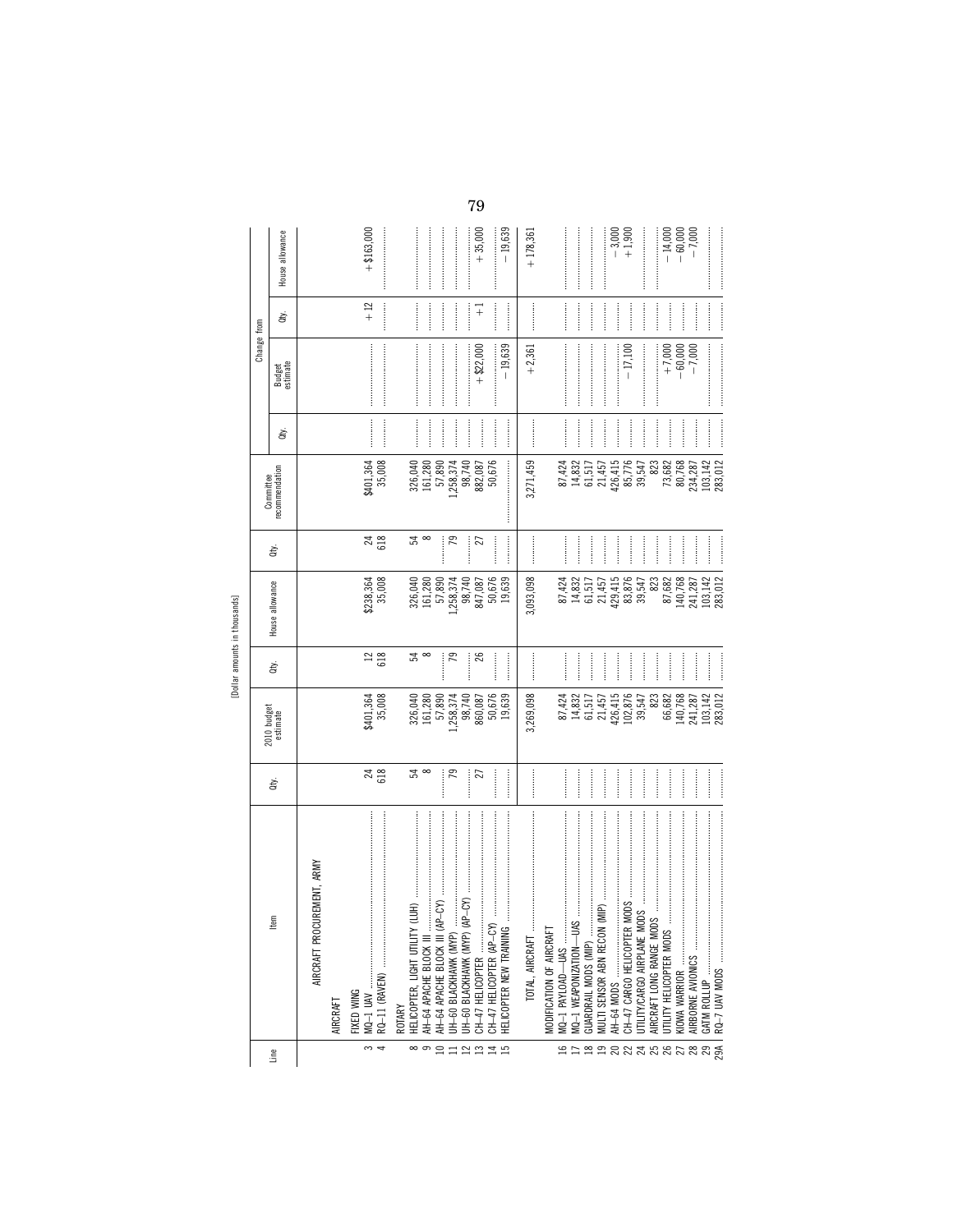| Ξ. |  |
|----|--|
| Ğ  |  |
|    |  |

|                                  |                                                                                                                                                                                                                                                                                                                                                                                                                                                                                                                                                                         |      |                         |           |                   |     | Committee         |             | Change from        |                  |                 |
|----------------------------------|-------------------------------------------------------------------------------------------------------------------------------------------------------------------------------------------------------------------------------------------------------------------------------------------------------------------------------------------------------------------------------------------------------------------------------------------------------------------------------------------------------------------------------------------------------------------------|------|-------------------------|-----------|-------------------|-----|-------------------|-------------|--------------------|------------------|-----------------|
| Line                             | tem                                                                                                                                                                                                                                                                                                                                                                                                                                                                                                                                                                     | ġ    | 2010 budget<br>estimate | đý.       | House allowance   | đť. | recommendation    | đý.         | Budget<br>estimate | ਛੇ               | House allowance |
| వి                               | SPARES AND REPAIR PARTS                                                                                                                                                                                                                                                                                                                                                                                                                                                                                                                                                 |      | 7,083                   |           | 7,083             |     | 7,083             |             |                    |                  |                 |
|                                  | TOTAL, MODIFICATION OF AIRCRAFT                                                                                                                                                                                                                                                                                                                                                                                                                                                                                                                                         |      | ,596,865                |           | ,601,865          |     | 1,519,765         |             | $-77,100$          | :<br>:<br>:<br>: | $-82,100$       |
|                                  | FACILITIES<br>SUPPORT EQUIPMENT AND                                                                                                                                                                                                                                                                                                                                                                                                                                                                                                                                     |      |                         |           |                   |     |                   |             |                    |                  |                 |
| $\frac{32}{ }$<br>$\frac{33}{2}$ | $\label{def:1} \begin{split} &\text{for some non-continuous} \ x \mapsto \text{if} \ x \mapsto \text{if} \ x \mapsto \text{if} \ x \mapsto \text{if} \ x \mapsto \text{if} \ x \mapsto \text{if} \ x \mapsto \text{if} \ x \mapsto \text{if} \ x \mapsto \text{if} \ x \mapsto \text{if} \ x \mapsto \text{if} \ x \mapsto \text{if} \ x \mapsto \text{if} \ x \mapsto \text{if} \ x \mapsto \text{if} \ x \mapsto \text{if} \ x \mapsto \text{if} \ x \mapsto \text{if} \ x \mapsto \text{if} \ x \mapsto \text{$<br>GROUND SUPPORT AVIONICS<br>ASE INFRARED CM        | <br> | 25,975<br>186,356       | <br>      | 25,975<br>186,356 |     | 25,975<br>186,356 |             |                    |                  |                 |
| $\overline{34}$                  | <b>OTHER SUPPORT</b>                                                                                                                                                                                                                                                                                                                                                                                                                                                                                                                                                    |      | 4,933                   |           | 4,933             |     | 4,933             |             |                    |                  |                 |
| $rac{1}{36}$<br>$\frac{35}{2}$   |                                                                                                                                                                                                                                                                                                                                                                                                                                                                                                                                                                         |      | 87,682<br>52,725        |           | 87,682<br>52,725  |     | 55,725<br>87,682  |             | $+3,000$           |                  | $+3,000$        |
| $\overline{37}$                  |                                                                                                                                                                                                                                                                                                                                                                                                                                                                                                                                                                         |      | 76,999                  |           | 76,999            |     | 76,999            | :<br>:<br>: |                    |                  |                 |
| $\frac{1}{33}$                   | $\label{def:1} \begin{minipage}{0.9\linewidth} \begin{minipage}{0.9\linewidth} \begin{minipage}{0.9\linewidth} \begin{minipage}{0.9\linewidth} \end{minipage} \begin{minipage}{0.9\linewidth} \begin{minipage}{0.9\linewidth} \end{minipage} \begin{minipage}{0.9\linewidth} \begin{minipage}{0.9\linewidth} \end{minipage} \begin{minipage}{0.9\linewidth} \end{minipage} \begin{minipage}{0.9\linewidth} \begin{minipage}{0.9\linewidth} \end{minipage} \begin{minipage}{0.9\linewidth} \end{minipage} \begin{minipage}{0.9\linewidth} \end$<br>INDUSTRIAL FACILITIES |      | 1,533                   |           | 1,533             |     | 1,533             |             |                    |                  |                 |
|                                  | LAUNCHER, 2.75 ROCKET.                                                                                                                                                                                                                                                                                                                                                                                                                                                                                                                                                  |      | 2,716                   | —<br>;    | 2,716             |     | 2,716             |             |                    |                  |                 |
|                                  |                                                                                                                                                                                                                                                                                                                                                                                                                                                                                                                                                                         |      | 1,109                   | <br> <br> | 1,109             |     | 1,109             |             |                    |                  |                 |
|                                  | TOTAL, SUPPORT EQUIPMENT AND FACILITIES                                                                                                                                                                                                                                                                                                                                                                                                                                                                                                                                 |      | 450,028                 |           | 450,028           |     | 453,028           |             | $+3,000$           |                  | $+3,000$        |
|                                  |                                                                                                                                                                                                                                                                                                                                                                                                                                                                                                                                                                         |      | 5,315,991               |           | 5,144,991         |     | 5,244,252         |             | $-71,739$          |                  | $+99,261$       |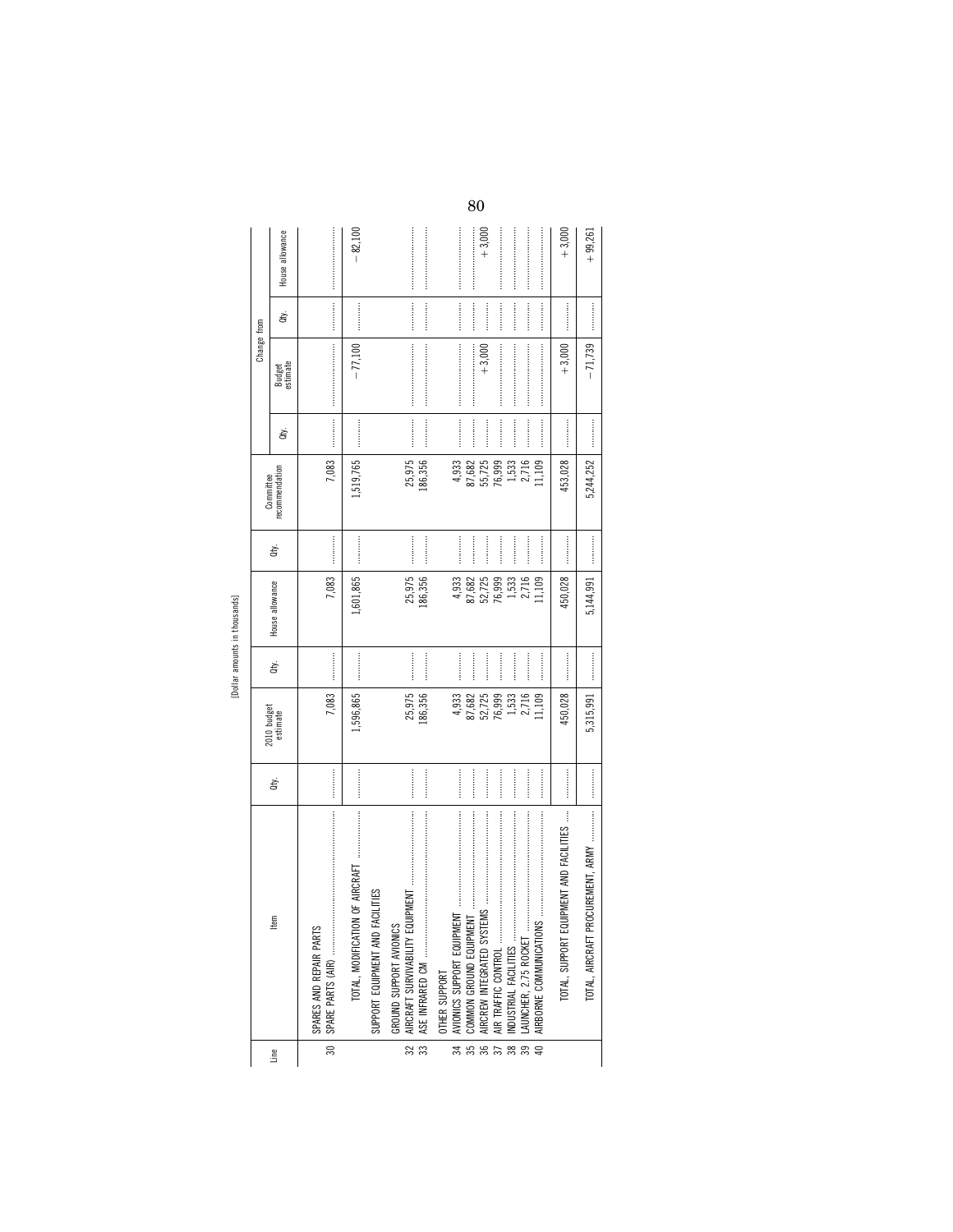The following table details the adjustments recommended by the Committee:

[In thousands of dollars]

| Line | Item                                                                                                                  | 2010 budget<br>estimate | Committee<br>recommendation | Change from<br>budget estimate |
|------|-----------------------------------------------------------------------------------------------------------------------|-------------------------|-----------------------------|--------------------------------|
| 13   | Army requested transfer from Aircraft Procurement, Army                                                               | 860,087                 | 882,087                     | $+22,000$                      |
|      |                                                                                                                       |                         |                             | $+22,000$                      |
| 15   |                                                                                                                       | 19.639                  |                             | $-19,639$                      |
|      |                                                                                                                       |                         |                             | $-19,639$                      |
| 22   |                                                                                                                       | 102.876                 | 85,776                      | $-17,100$                      |
|      | Army requested transfer to Aircraft Procurement, Army line                                                            |                         |                             | $-22,000$                      |
|      | Automatic Identification Technology Life Cycle Asset Man-<br>CH-47F Common Avionics Architecture System-Pilot Vehicle |                         |                             | $+1,500$                       |
|      |                                                                                                                       |                         |                             | $+3,400$                       |
| 26   |                                                                                                                       | 66.682                  | 73.682                      | $+7,000$                       |
|      | Air Filtration Systems for National Guard Helicopters                                                                 |                         |                             | $+1,000$                       |
|      | Recoil UH-60 Wild Land Fire-Fighting Tank System                                                                      |                         |                             | $+4,000$                       |
|      | UH-72A Integrated Vehicle Management System                                                                           |                         |                             | $+2,000$                       |
| 27   |                                                                                                                       | 140,768                 | 80,768                      | $-60,000$                      |
|      |                                                                                                                       |                         |                             | $-60,000$                      |
| 28   |                                                                                                                       | 241,287                 | 234,287                     | $-7,000$                       |
|      |                                                                                                                       |                         |                             | $-7,000$                       |
| 35   |                                                                                                                       | 52,725                  | 55,725                      | $+3,000$                       |
|      |                                                                                                                       |                         |                             | $+3,000$                       |

*Kiowa Warrior Life Support 2020*.—The President's budget request includes \$61,200,000 in research and development and \$96,600,000 in procurement for Life Support 2020, which would modernize the Kiowa Warrior OH–58D helicopter with modern sensors, communications, and flight systems. The Committee fully supports the modernization of the Kiowa Warrior to increase safety, performance, and service life in light of the termination of the armed reconnaissance helicopter. However, the request for procurement includes items which would be placed on contract shortly after the beginning of testing and would not begin installation until the end of fiscal year 2012. The Committee therefore provides the requested amount for design, integration, test and qualification, and reduces the procurement of long lead items by \$60,000,000.

## MISSILE PROCUREMENT, ARMY

| 1.370.109.000 |
|---------------|
| 1.358.609.000 |
|               |

The Committee recommends an appropriation of \$1,257,053,000. This is \$113,056,000 below the budget estimate.

### COMMITTEE RECOMMENDED PROGRAM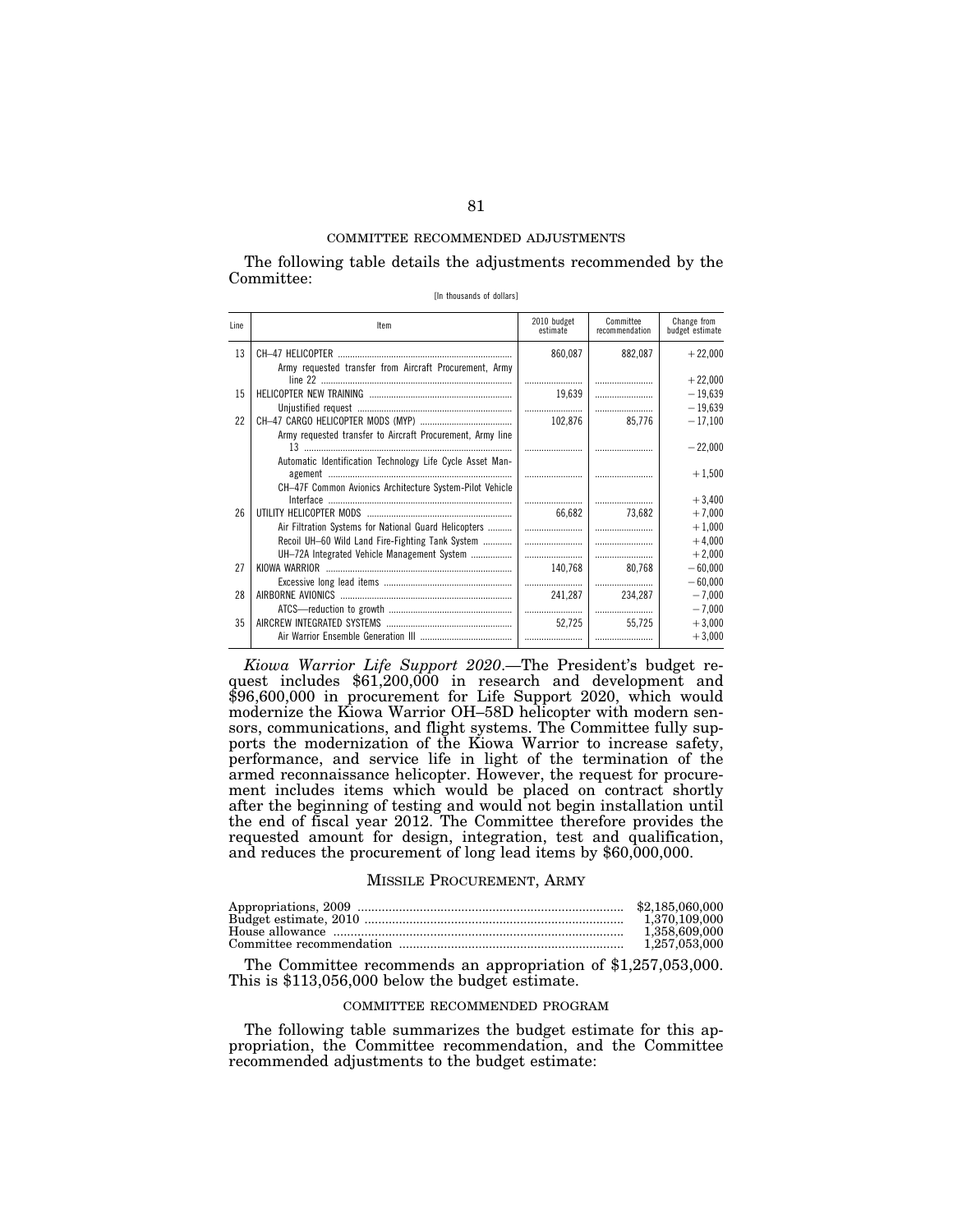| č<br>ì<br>ہم |
|--------------|
|              |
| Ě<br>i<br>Ğ  |
| ć            |

|                               |             | House allowance         |                                       |                       | $+ $9,500$<br>$- 16,406$                                                                                                                        | $-72,920$<br>$-21,730$                                                                          | $\label{def:1} \begin{minipage}{0.9\linewidth} \begin{minipage}{0.9\linewidth} \begin{minipage}{0.9\linewidth} \begin{minipage}{0.9\linewidth} \end{minipage} \begin{minipage}{0.9\linewidth} \begin{minipage}{0.9\linewidth} \end{minipage} \end{minipage} \begin{minipage}{0.9\linewidth} \begin{minipage}{0.9\linewidth} \begin{minipage}{0.9\linewidth} \end{minipage} \end{minipage} \begin{minipage}{0.9\linewidth} \begin{minipage}{0.9\linewidth} \end{minipage} \end{minipage} \begin{minipage}{0.9\linewidth} \begin{minipage}{0$ | $-101,556$                      |                                                                                                                           |                                                                                                                                                                                                                                                                                                                                                                                                                                                                                                                                                                                               |                                                    |                                                                                                                                                                                                                                                                                                                                                                                                                            |
|-------------------------------|-------------|-------------------------|---------------------------------------|-----------------------|-------------------------------------------------------------------------------------------------------------------------------------------------|-------------------------------------------------------------------------------------------------|---------------------------------------------------------------------------------------------------------------------------------------------------------------------------------------------------------------------------------------------------------------------------------------------------------------------------------------------------------------------------------------------------------------------------------------------------------------------------------------------------------------------------------------------|---------------------------------|---------------------------------------------------------------------------------------------------------------------------|-----------------------------------------------------------------------------------------------------------------------------------------------------------------------------------------------------------------------------------------------------------------------------------------------------------------------------------------------------------------------------------------------------------------------------------------------------------------------------------------------------------------------------------------------------------------------------------------------|----------------------------------------------------|----------------------------------------------------------------------------------------------------------------------------------------------------------------------------------------------------------------------------------------------------------------------------------------------------------------------------------------------------------------------------------------------------------------------------|
|                               |             | à                       |                                       |                       |                                                                                                                                                 | $\frac{1}{2}$                                                                                   | $\label{eq:1} \begin{split} \mathcal{L}_{\text{in}}(\mathcal{L}_{\text{in}}(\mathcal{L}_{\text{out}}),\mathcal{L}_{\text{out}}(\mathcal{L}_{\text{out}}))\geq 0 \end{split}$<br>$\cdots$<br>$\frac{1}{2}$                                                                                                                                                                                                                                                                                                                                   |                                 | $\frac{1}{2}$                                                                                                             | $\label{eq:1} \begin{minipage}{0.9\linewidth} \begin{minipage}{0.9\linewidth} \begin{minipage}{0.9\linewidth} \end{minipage} \begin{minipage}{0.9\linewidth} \begin{minipage}{0.9\linewidth} \end{minipage} \begin{minipage}{0.9\linewidth} \end{minipage} \begin{minipage}{0.9\linewidth} \end{minipage} \begin{minipage}{0.9\linewidth} \end{minipage} \begin{minipage}{0.9\linewidth} \end{minipage} \begin{minipage}{0.9\linewidth} \end{minipage} \begin{minipage}{0.9\linewidth} \end{minipage} \begin{minipage}{0.9\linewidth} \$                                                      |                                                    | $\frac{1}{2}$                                                                                                                                                                                                                                                                                                                                                                                                              |
|                               | Change from | Budget<br>estimate      |                                       |                       | \$16,406<br>İ                                                                                                                                   | $-72,920$<br>$-23,730$                                                                          |                                                                                                                                                                                                                                                                                                                                                                                                                                                                                                                                             | $-113,056$                      |                                                                                                                           | $\label{def:1} \begin{minipage}{0.9\linewidth} \begin{minipage}{0.9\linewidth} \begin{minipage}{0.9\linewidth} \begin{minipage}{0.9\linewidth} \end{minipage} \begin{minipage}{0.9\linewidth} \begin{minipage}{0.9\linewidth} \end{minipage} \end{minipage} \begin{minipage}{0.9\linewidth} \begin{minipage}{0.9\linewidth} \begin{minipage}{0.9\linewidth} \end{minipage} \end{minipage} \end{minipage} \begin{minipage}{0.9\linewidth} \begin{minipage}{0.9\linewidth} \begin{minipage}{0.9\linewidth} \end{minipage} \end{minipage} \$                                                     |                                                    | $\label{def:1}$                                                                                                                                                                                                                                                                                                                                                                                                            |
|                               |             | È                       |                                       |                       |                                                                                                                                                 |                                                                                                 | $\frac{1}{2}$                                                                                                                                                                                                                                                                                                                                                                                                                                                                                                                               |                                 | $\cdots$                                                                                                                  | $\begin{minipage}{0.9\linewidth} \begin{tabular}{l} \toprule \multicolumn{2}{c}{\textbf{0.9\linewidth}} \begin{tabular}{l} \multicolumn{2}{c}{\textbf{0.9\linewidth}} \end{tabular} \end{minipage} \end{minipage} \begin{minipage}{0.9\linewidth} \begin{tabular}{l} \multicolumn{2}{c}{\textbf{0.9\linewidth}} \end{tabular} \end{minipage} \end{minipage} \begin{minipage}{0.9\linewidth} \begin{tabular}{l} \multicolumn{2}{c}{\textbf{0.9\linewidth}} \end{tabular} \end{minipage} \end{minipage} \begin{minipage}{0.9$                                                                   |                                                    | $\begin{minipage}{0.9\linewidth} \begin{tabular}{l} \hline \textbf{1} & \textbf{2} & \textbf{3} & \textbf{4} & \textbf{5} & \textbf{6} & \textbf{6} & \textbf{7} & \textbf{8} & \textbf{8} & \textbf{9} & \textbf{10} & \textbf{10} & \textbf{10} & \textbf{10} & \textbf{10} & \textbf{10} & \textbf{10} & \textbf{10} & \textbf{10} & \textbf{10} & \textbf{10} & \textbf{10} & \textbf{10} & \textbf{10} & \textbf{10}$ |
|                               | Committee   | recommendation          |                                       |                       | \$348,351                                                                                                                                       | 7,424                                                                                           | 108,066<br>293,617<br>148,649<br>15,663<br>209,061                                                                                                                                                                                                                                                                                                                                                                                                                                                                                          | 1,130,831                       | $4,75$<br>$6,983$<br>$6,690$<br>$6,690$<br>$\approx$                                                                      | 94,120                                                                                                                                                                                                                                                                                                                                                                                                                                                                                                                                                                                        | 22,338                                             | 4,188                                                                                                                                                                                                                                                                                                                                                                                                                      |
|                               |             | đťy.                    |                                       |                       | 59                                                                                                                                              | $13^{240}$                                                                                      | $1,165$<br>$2,628$<br>$2,064$<br>$\frac{4}{5}$<br>470                                                                                                                                                                                                                                                                                                                                                                                                                                                                                       |                                 | $\frac{1}{2}$                                                                                                             |                                                                                                                                                                                                                                                                                                                                                                                                                                                                                                                                                                                               |                                                    |                                                                                                                                                                                                                                                                                                                                                                                                                            |
| [Dollar amounts in thousands] |             | House allowance         |                                       |                       | $\frac{1}{2}$<br>\$338,851<br>16,406                                                                                                            | 72,920<br>29,154                                                                                | 148,649<br>108,066<br>293,617<br>15,663<br>209,061                                                                                                                                                                                                                                                                                                                                                                                                                                                                                          | 1,232,387                       | 44,775<br>6,983<br>5,662<br>38,690<br>$\Xi$                                                                               | 94,120                                                                                                                                                                                                                                                                                                                                                                                                                                                                                                                                                                                        | 22,338                                             | 4,188                                                                                                                                                                                                                                                                                                                                                                                                                      |
|                               |             | ਛੇ                      |                                       |                       | 59                                                                                                                                              | $\frac{13}{240}$                                                                                | $47684$<br>$-2684$<br>$-2064$<br>46                                                                                                                                                                                                                                                                                                                                                                                                                                                                                                         |                                 | <br> <br> <br>                                                                                                            |                                                                                                                                                                                                                                                                                                                                                                                                                                                                                                                                                                                               |                                                    |                                                                                                                                                                                                                                                                                                                                                                                                                            |
|                               |             | 2010 budget<br>estimate |                                       |                       | \$348,351<br>16,406                                                                                                                             | 72,920<br>31,154                                                                                | $\begin{array}{c} 148,649 \\ 108,066 \\ 293,617 \\ 15,663 \\ 15,663 \\ 209,061 \end{array}$                                                                                                                                                                                                                                                                                                                                                                                                                                                 | 1,243,887                       | 44,775<br>6,983<br>6,662<br>38,690<br>$\Xi$                                                                               | 94,120                                                                                                                                                                                                                                                                                                                                                                                                                                                                                                                                                                                        | 22,338                                             | 4,188                                                                                                                                                                                                                                                                                                                                                                                                                      |
|                               |             | ਛੇ                      |                                       |                       | 59                                                                                                                                              | $13 \over 240$                                                                                  | 470<br>$1,165$<br>$2,628$<br>$2,064$<br>¥                                                                                                                                                                                                                                                                                                                                                                                                                                                                                                   |                                 |                                                                                                                           |                                                                                                                                                                                                                                                                                                                                                                                                                                                                                                                                                                                               |                                                    |                                                                                                                                                                                                                                                                                                                                                                                                                            |
|                               |             | Item                    | <b>JREMENT, ARMY</b><br>MISSILE PROCI | <b>OTHER MISSILES</b> | SUMMARY (AP-CY)<br>$SUMMARY$<br>SURFACE-TO-AIR MISSILE SYSTEM<br>PATRIOT/MEADS CAP SYSTEM<br>PATRIOT/MEADS CAP SYSTEM<br>PATRIOT SYSTEM SUMMARY | SURFACE-LAUNCHED AMRAAM SYSTEM SUMMARY<br>AIR-TO-SURFACE MISSILE SYSTEM<br>HELLFIRE SYS SUMMARY | ļ<br>MLRS REDUCED RANGE PRACTICE ROCKETS (RRPR)<br>HIGH MOBILITY ARTILLERY ROCKET SYSTEM<br>JAVELIN (AAWS-M) SYSTEM SUMMARY<br>SYSTEM<br>ANTI-TANK/ASSAULT MISSILE<br>GUIDED MLRS ROCKET (GML<br>TOW 2 SYSTEM SUMMARY                                                                                                                                                                                                                                                                                                                       | <b>ES</b><br>TOTAL, OTHER MISSI | HELLFIRE MODIFICATIONS<br>MODIFICATION OF MISSILES<br><b>HIMARS MODIFICATIONS</b><br>PATRIOT MODS<br><b>MODIFICATIONS</b> | $\label{def:conformal} \begin{minipage}{0.9\textwidth} \centering \begin{minipage}{0.9\textwidth} \centering \end{minipage} \begin{minipage}{0.9\textwidth} \centering \begin{minipage}{0.9\textwidth} \centering \end{minipage} \begin{minipage}{0.9\textwidth} \centering \end{minipage} \begin{minipage}{0.9\textwidth} \centering \end{minipage} \begin{minipage}{0.9\textwidth} \centering \end{minipage} \begin{minipage}{0.9\textwidth} \centering \end{minipage} \begin{minipage}{0.9\textwidth} \centering \end{minipage} \begin{minipage}{0.$<br>OF MISSILES<br>TOTAL, MODIFICATION | SPARES AND REPAIR PARTS<br>SPARES AND REPAIR PARTS | SUPPORT EQUIPMENT AND FACILITIES<br>AIR DEFENSE TARGETS                                                                                                                                                                                                                                                                                                                                                                    |
|                               |             | Line                    |                                       |                       | $-25$                                                                                                                                           | က ဟ                                                                                             | $6 - 892$                                                                                                                                                                                                                                                                                                                                                                                                                                                                                                                                   |                                 | 22199                                                                                                                     |                                                                                                                                                                                                                                                                                                                                                                                                                                                                                                                                                                                               | $\overline{1}$                                     | $\approx$                                                                                                                                                                                                                                                                                                                                                                                                                  |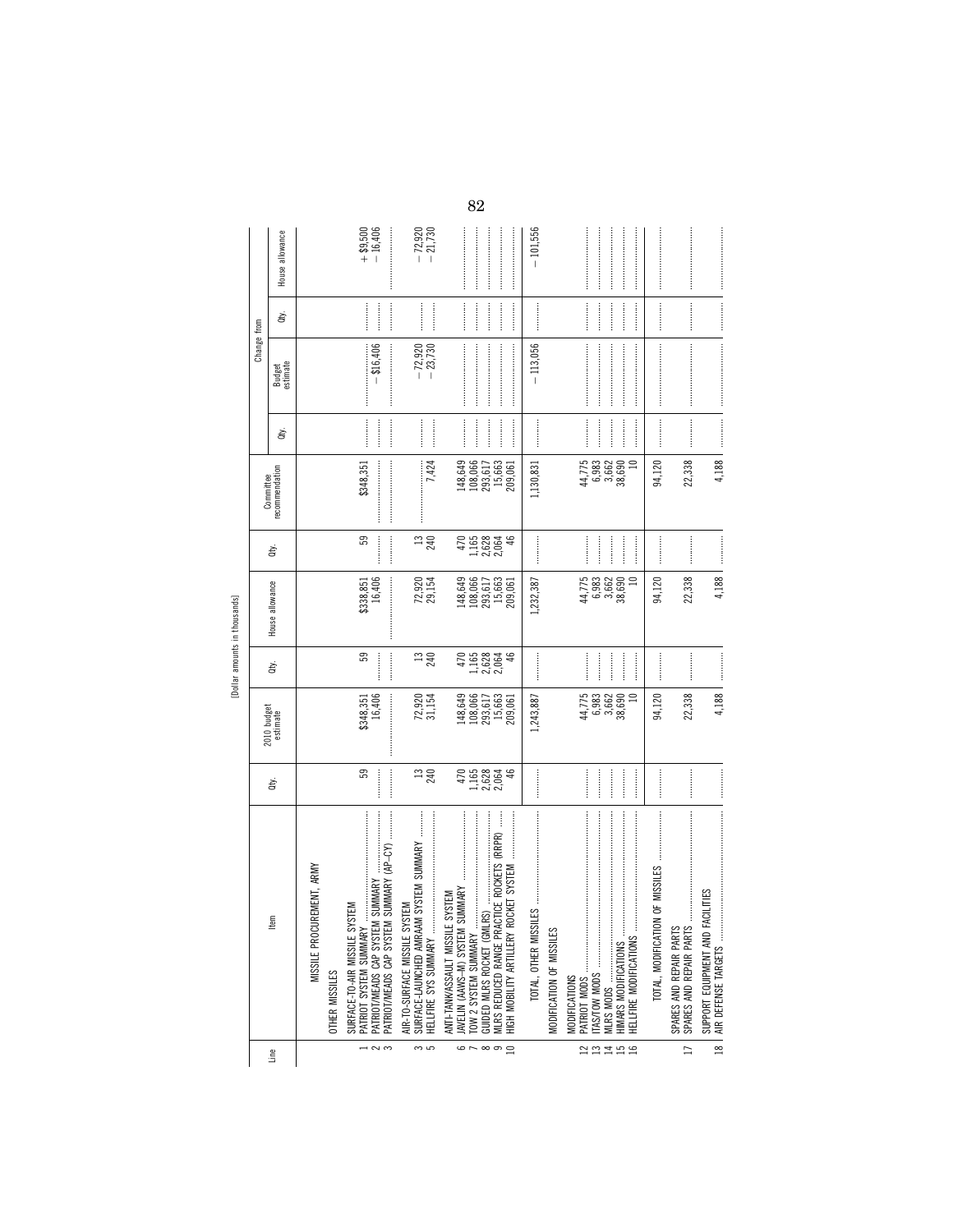|                                                                  |                            |                            | $-101,556$                                             |  |
|------------------------------------------------------------------|----------------------------|----------------------------|--------------------------------------------------------|--|
| :<br>:<br>:<br>:<br>:                                            |                            |                            | :<br>:<br>:<br>:<br>:                                  |  |
|                                                                  |                            |                            | $-113,056$                                             |  |
|                                                                  |                            |                            | :<br>:<br>:<br>:<br>:                                  |  |
| o<br>1398<br>ŗ                                                   |                            | 9.764                      | .257.053                                               |  |
| :<br>:<br>:<br>:<br>:                                            |                            |                            | :<br>:<br>:<br>:<br>:                                  |  |
| 1,178<br>1,398                                                   |                            | 1764                       | 358.                                                   |  |
| <br>                                                             |                            |                            | :<br>:<br>:<br>:<br>:                                  |  |
| ミュニュ<br>ř<br>4.398                                               |                            | 9.764                      | 1.370,1 <sub>b</sub>                                   |  |
|                                                                  | :<br>:<br>:<br>:<br>:<br>: |                            | :<br>:<br>:<br>:<br>:                                  |  |
| 19   ITEMS LESS THAN \$5.0M (MI)<br>20   PRODUCTION BASE SUPPORT |                            | TTES<br>TOTAL, SUPPORT EQU | <b>AKM</b><br>ź<br>$\frac{1}{2}$<br>TOTAL, MISSILE PRO |  |
|                                                                  |                            |                            |                                                        |  |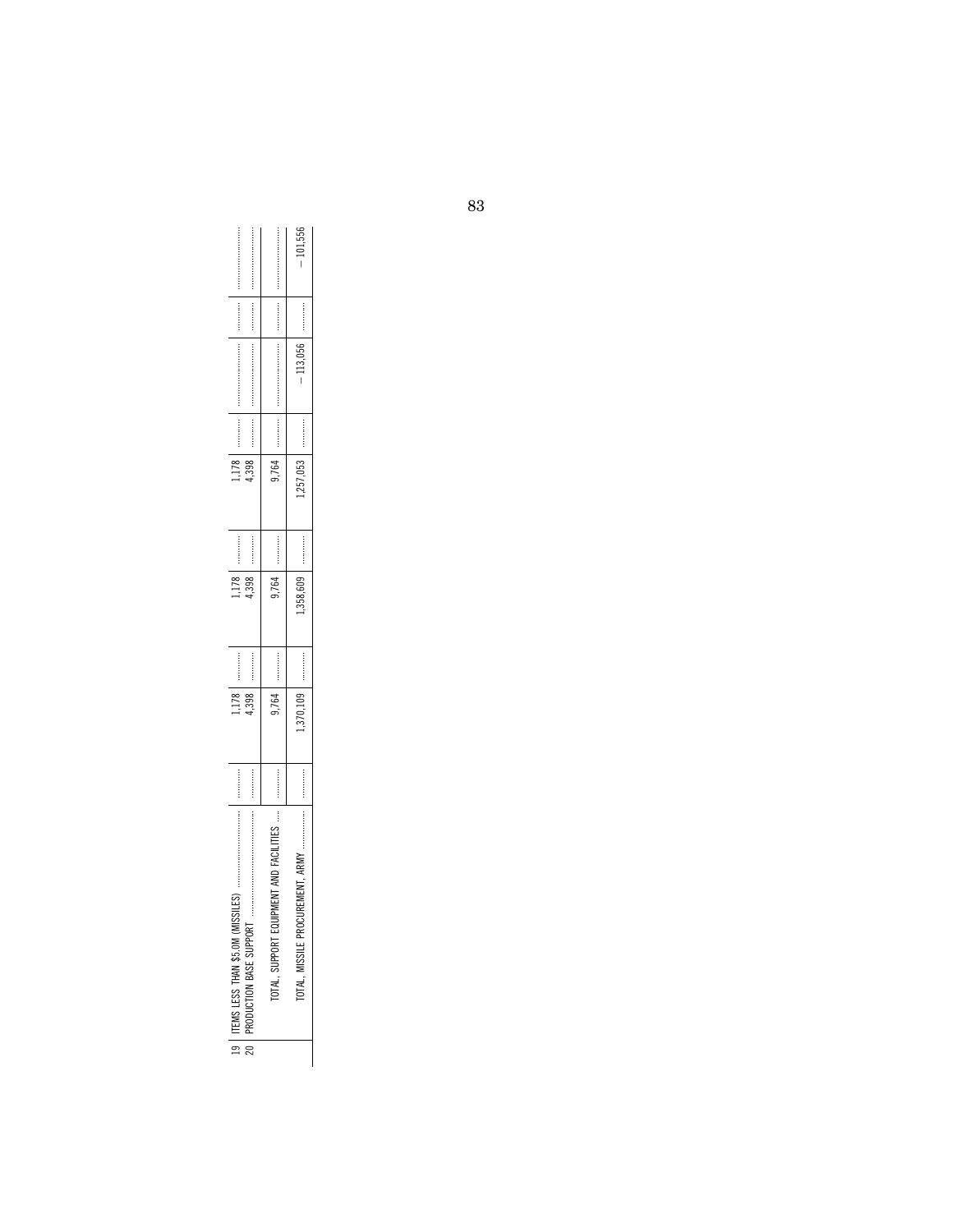The following table details the adjustments recommended by the Committee: [Dollar amounts in thousands]

| Line | Item                                                                        | 2010 quantity | 2010 budget<br>estimate | Committee<br>recommendation | Change from<br>budget request       |
|------|-----------------------------------------------------------------------------|---------------|-------------------------|-----------------------------|-------------------------------------|
| 2    | PATRIOT/MEADS CAP SYSTEM SUMMARY<br>Funding ahead of need                   |               | \$16,406                |                             | $-$ \$16,406<br>$-16.406$           |
| 3    | SURFACE-LAUNCHED AMRAAM SYSTEM<br><b>SUMMARY</b><br>Army program adjustment | 13            | 72.920<br>              |                             | $-72.920$<br>$-37.920$              |
| 5    | Transfer to RDTE Army line 102<br>Unit Cost Adiustment                      | <br>240       | 31.154<br>              | <br>\$7.424                 | $-35.000$<br>$-23.730$<br>$-23.730$ |

# PROCUREMENT OF WEAPONS AND TRACKED COMBAT VEHICLES, ARMY

| 2.681.952.000 |
|---------------|
|               |

The Committee recommends an appropriation of \$2,310,007,000. This is \$141,945,000 below the budget estimate.

## COMMITTEE RECOMMENDED PROGRAM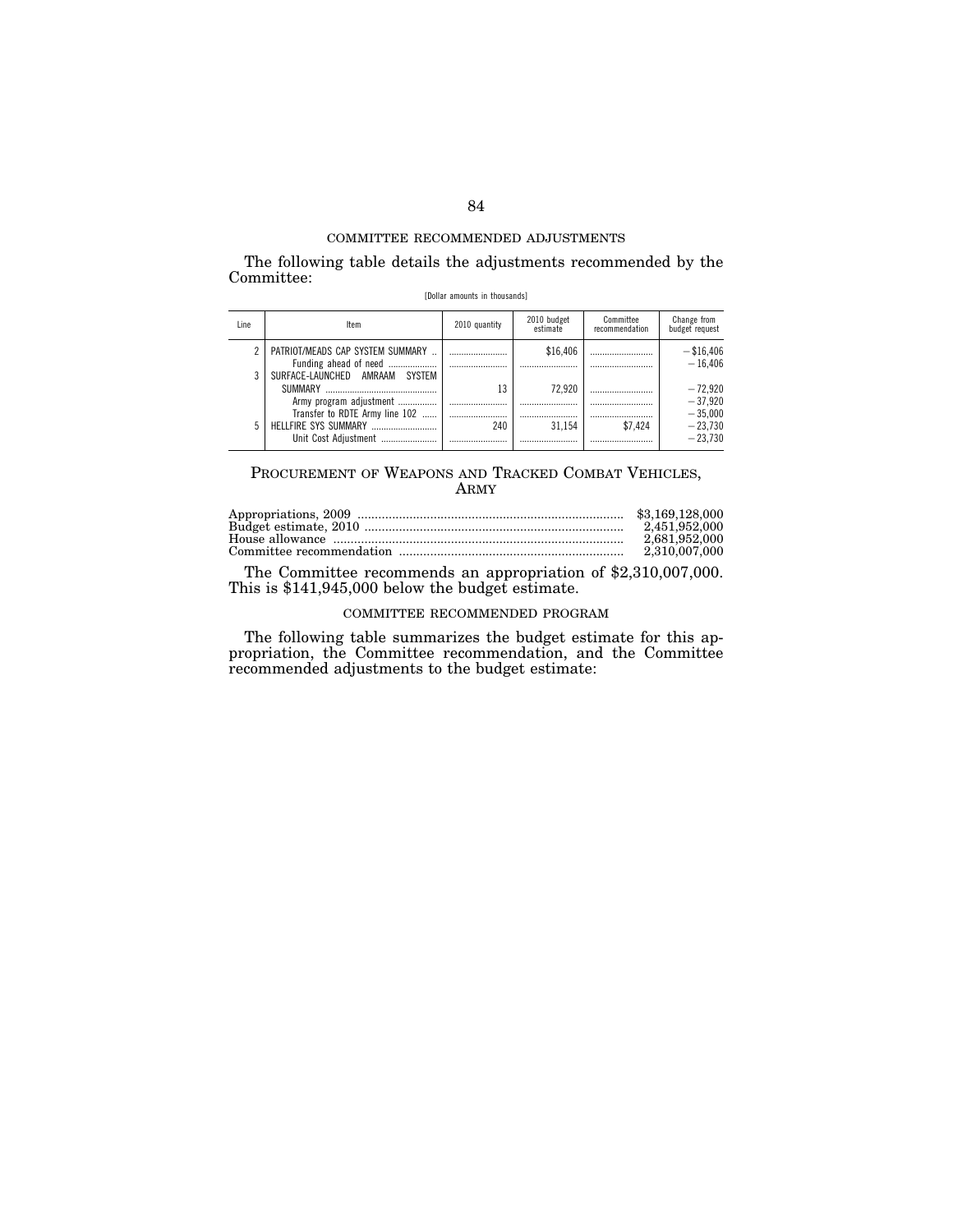[Dollar amounts in thousands]

|                    |                                                                                              |                                            |                                     |                                 |                                                                   |                         |                               |                                    | Change from                                                                                                                                                                                                                                                                                                                                                                                                                                                                                                                                             |                  |                        |
|--------------------|----------------------------------------------------------------------------------------------|--------------------------------------------|-------------------------------------|---------------------------------|-------------------------------------------------------------------|-------------------------|-------------------------------|------------------------------------|---------------------------------------------------------------------------------------------------------------------------------------------------------------------------------------------------------------------------------------------------------------------------------------------------------------------------------------------------------------------------------------------------------------------------------------------------------------------------------------------------------------------------------------------------------|------------------|------------------------|
| Line               | ltem                                                                                         | ਛੇ                                         | 2010 budget<br>estimate             | È                               | House allowance                                                   | È                       | recommendation<br>Committee   | ਛੇ                                 | Budget<br>estimate                                                                                                                                                                                                                                                                                                                                                                                                                                                                                                                                      | È                | House allowance        |
|                    | PROCUREMENT OF W&TCV, ARMY                                                                   |                                            |                                     |                                 |                                                                   |                         |                               |                                    |                                                                                                                                                                                                                                                                                                                                                                                                                                                                                                                                                         |                  |                        |
| 4                  | TRACKED COMBAT VEHICLES                                                                      |                                            |                                     |                                 |                                                                   |                         |                               |                                    | $-$ \$24,400                                                                                                                                                                                                                                                                                                                                                                                                                                                                                                                                            |                  | $-$ \$249,400          |
|                    |                                                                                              |                                            | $$388,596$<br>$285,920$<br>$42,001$ |                                 | $8613,596$<br>$285,920$<br>$42,001$                               |                         | \$364,196<br>285,920          | $\frac{1}{2}$                      |                                                                                                                                                                                                                                                                                                                                                                                                                                                                                                                                                         |                  |                        |
| $\infty$           | FCS SPIN OUTS (AP-CY)                                                                        | :<br>:<br>:                                |                                     | <br> <br> <br>                  |                                                                   | <br> <br>               | 42,001                        |                                    |                                                                                                                                                                                                                                                                                                                                                                                                                                                                                                                                                         |                  |                        |
|                    | COMBAT VEHICLES<br>MODIFICATION OF TRACKED                                                   |                                            |                                     |                                 |                                                                   |                         |                               |                                    |                                                                                                                                                                                                                                                                                                                                                                                                                                                                                                                                                         |                  |                        |
| ື≘ສ                | FIST VEHICLE (MOD)                                                                           | <br> <br> <br>                             | 34,192<br>526,356<br>96,503         |                                 | 34,192<br>526,356<br>96,503                                       |                         | 34, 192<br>500, 656<br>5, 003 | $\frac{1}{2}$                      |                                                                                                                                                                                                                                                                                                                                                                                                                                                                                                                                                         |                  |                        |
|                    |                                                                                              |                                            |                                     |                                 |                                                                   |                         |                               |                                    | $-25,700$                                                                                                                                                                                                                                                                                                                                                                                                                                                                                                                                               |                  | $-25,700$<br>$-91,500$ |
|                    | E (M88A2 HERCULES)<br>M M109A6 (MOD)<br>IMPROVED RECOVERY VEHICI<br>HOWITZER, MED SP FT 155M | $\mathbf{r}$<br> <br> <br> <br>            |                                     | $\mathbf{r}$<br> <br> <br>      | 96,814                                                            | $\approx$<br> <br> <br> | 96,814                        |                                    | .91,500                                                                                                                                                                                                                                                                                                                                                                                                                                                                                                                                                 |                  |                        |
|                    |                                                                                              |                                            | 96,814<br>63,250                    |                                 | 63,250                                                            |                         | 63,250                        | <br> <br> <br> <br> <br> <br> <br> |                                                                                                                                                                                                                                                                                                                                                                                                                                                                                                                                                         |                  |                        |
|                    | OINT ASSAULT BRIDGE                                                                          |                                            | $70,637$<br>$83,829$<br>$85,611$    | :<br>:<br>:<br>:                | 70,637                                                            |                         | 70,637<br>183,829             |                                    |                                                                                                                                                                                                                                                                                                                                                                                                                                                                                                                                                         | :<br>:<br>:<br>: |                        |
|                    | M1 ABRAMS TANK (MOD)                                                                         | <br> <br> <br>                             |                                     | <br> <br> <br>                  | 183,829                                                           | <br> <br> <br>          |                               | <br> <br> <br>                     |                                                                                                                                                                                                                                                                                                                                                                                                                                                                                                                                                         | <br> <br> <br>   |                        |
| <b>NAMES</b>       | TEMS LESS THAN \$5.0M (TC)<br>ABRAMS UPGRADE PROGRAM                                         | 22                                         |                                     | 22                              | 185,611                                                           | 22<br>:<br>:<br>:<br>:  | :<br>:<br>185,611             | <br> <br>                          |                                                                                                                                                                                                                                                                                                                                                                                                                                                                                                                                                         | ┋<br>:<br>:<br>: |                        |
|                    | SUPPORT EQUIPMENT AND FACILITIES                                                             |                                            |                                     |                                 |                                                                   |                         |                               |                                    |                                                                                                                                                                                                                                                                                                                                                                                                                                                                                                                                                         |                  |                        |
| $\approx$          | PRODUCTION BASE SUPPORT                                                                      | —<br>;<br>;                                | 6,601                               |                                 | 6,601                                                             | <br> <br> <br>          | 6,601                         |                                    | $\label{def:conformal} \begin{minipage}{0.9\textwidth} \centering \begin{minipage}{0.9\textwidth} \centering \end{minipage} \begin{minipage}{0.9\textwidth} \centering \begin{minipage}{0.9\textwidth} \centering \end{minipage} \begin{minipage}{0.9\textwidth} \centering \end{minipage} \begin{minipage}{0.9\textwidth} \centering \end{minipage} \begin{minipage}{0.9\textwidth} \centering \end{minipage} \begin{minipage}{0.9\textwidth} \centering \end{minipage} \begin{minipage}{0.9\textwidth} \centering \end{minipage} \begin{minipage}{0.$ |                  |                        |
|                    |                                                                                              |                                            | 1,980,310                           | :<br>:<br>:<br>:                | 2,205,310                                                         |                         | 1,838,710                     |                                    | $-141,600$                                                                                                                                                                                                                                                                                                                                                                                                                                                                                                                                              |                  | $-366,600$             |
|                    | WEAPONS AND OTHER COMBAT VEHICLES<br>HOWITZER, LIGHT, TOWED, 105MM, M119                     |                                            |                                     |                                 |                                                                   |                         |                               |                                    |                                                                                                                                                                                                                                                                                                                                                                                                                                                                                                                                                         |                  |                        |
|                    |                                                                                              | $\sqrt{2}$                                 |                                     |                                 |                                                                   | $\approx$               |                               | <b><i><u><u></u></u></i></b>       |                                                                                                                                                                                                                                                                                                                                                                                                                                                                                                                                                         |                  |                        |
|                    | M240 MEDIUM MACHINE GUN (7.62MM)                                                             | 2,010<br>4,825                             |                                     | 2,010<br>4,825                  |                                                                   | 2,010<br>4,825          | 95,631<br>95,519<br>84,588    |                                    | $-9,400$                                                                                                                                                                                                                                                                                                                                                                                                                                                                                                                                                | <br> <br>        | $-9.400$               |
|                    | IGHTWEIGHT .50 CALIBER MACHINE GUN                                                           |                                            |                                     |                                 |                                                                   |                         | 977                           | <br> <br>                          |                                                                                                                                                                                                                                                                                                                                                                                                                                                                                                                                                         | :<br>:<br>:<br>: |                        |
|                    | M249 SAW MACHINE GUN (5.                                                                     | $1,550$<br>$3,45$<br>$3,15$                |                                     |                                 | 95,631<br>32,919<br>84,588<br>7,700<br>7,779<br>14,779            | ļ                       | 7,535                         | <br> <br> <br> <br>                |                                                                                                                                                                                                                                                                                                                                                                                                                                                                                                                                                         | :<br>:<br>:<br>: |                        |
|                    |                                                                                              |                                            |                                     | $1,550$<br>$349$<br>$315$       |                                                                   | 1,559<br>345<br>315     | 7,700                         |                                    |                                                                                                                                                                                                                                                                                                                                                                                                                                                                                                                                                         |                  |                        |
|                    | MORTAR SYSTEMS                                                                               |                                            |                                     |                                 |                                                                   |                         | 14,779                        |                                    |                                                                                                                                                                                                                                                                                                                                                                                                                                                                                                                                                         |                  |                        |
|                    | M107, CAL. 50, SNIPER RIFLE                                                                  |                                            |                                     |                                 | 224                                                               |                         | 224                           |                                    |                                                                                                                                                                                                                                                                                                                                                                                                                                                                                                                                                         |                  |                        |
|                    | MODULE (GLM)<br>XM320 GRENADE LAUNCHER                                                       |                                            |                                     |                                 |                                                                   | 4,748                   | 16,023                        | $\frac{1}{2}$                      |                                                                                                                                                                                                                                                                                                                                                                                                                                                                                                                                                         |                  |                        |
|                    | ER SYSTEM (SASS)<br>M110 SEMI-AUTOMATIC SNIP                                                 |                                            |                                     |                                 |                                                                   |                         | 6,223<br>20,500               |                                    |                                                                                                                                                                                                                                                                                                                                                                                                                                                                                                                                                         | :<br>:<br>:<br>: |                        |
| <b>BARARXARRAR</b> | SHOTGUN, MODULAR ACCESSORY SYSTEM (MASS)                                                     | $4,748$<br>$12,000$<br>$12,738$<br>$3,738$ |                                     | $4,740$<br>$12,000$<br>$12,738$ | $\begin{array}{l} 16,023 \\ 6,223 \\ 20,500 \\ 6,945 \end{array}$ | 12,000<br>3,738         |                               |                                    | $-6,945$                                                                                                                                                                                                                                                                                                                                                                                                                                                                                                                                                | <br> <br> <br>   | $-6,945$               |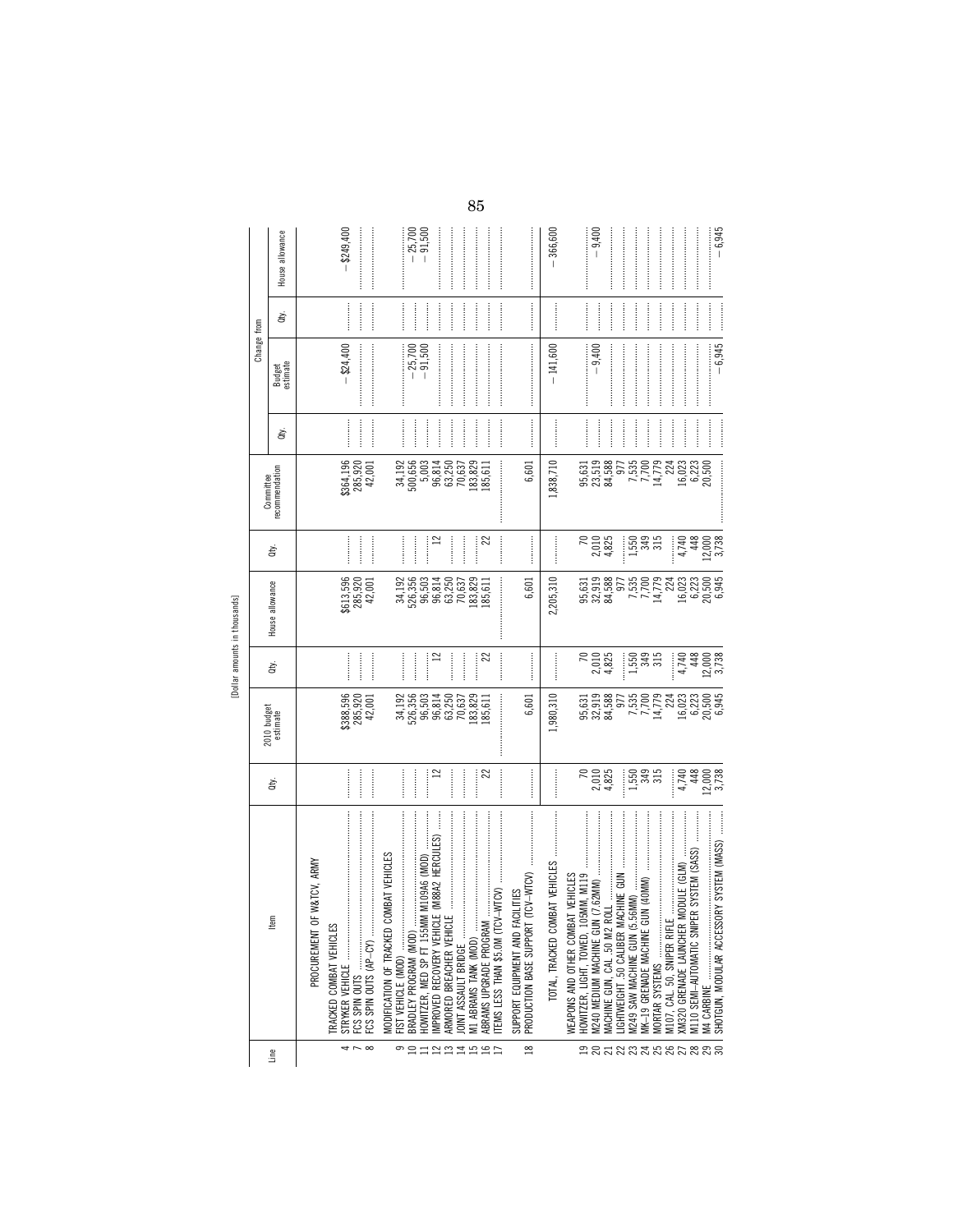| 1<br>л. |  |
|---------|--|
| ↽       |  |
|         |  |

|                       |                                                                                |                         |                         |                                    |                          |                          | Committee       |               | Change from                                                                                                                                                                                                                                                                                                                                                                                                                                                                                                                                             |                                  |                       |
|-----------------------|--------------------------------------------------------------------------------|-------------------------|-------------------------|------------------------------------|--------------------------|--------------------------|-----------------|---------------|---------------------------------------------------------------------------------------------------------------------------------------------------------------------------------------------------------------------------------------------------------------------------------------------------------------------------------------------------------------------------------------------------------------------------------------------------------------------------------------------------------------------------------------------------------|----------------------------------|-----------------------|
| Line                  | tem                                                                            | È.                      | 2010 budget<br>estimate | đý.                                | House allowance          | đy.                      | recommendation  | đý.           | Budget<br>estimate                                                                                                                                                                                                                                                                                                                                                                                                                                                                                                                                      | ਛੇ                               | House allowance       |
| $\overline{33}$<br>32 | HOWITZER LT WT 155MM (T)<br>HAND GUN                                           | $\overline{1}$<br>5,000 | 3,389<br>49,572         | 5,000                              | 3,389<br>49,572          | $5,000$<br>$17$          | 49,572<br>3,389 |               |                                                                                                                                                                                                                                                                                                                                                                                                                                                                                                                                                         |                                  |                       |
| $\frac{1}{34}$        | MOD OF WEAPONS AND OTHER COMBAT VEH<br>MK-19 GRENADE MACHINE                   |                         | 8,164                   |                                    |                          |                          | 8,164           |               |                                                                                                                                                                                                                                                                                                                                                                                                                                                                                                                                                         |                                  |                       |
| 35                    |                                                                                | <br> <br> <br> <br>     | 31,472<br>7,738         | <br> <br> <br>                     | 8,164<br>31,472<br>7,738 |                          | 31,472<br>7,738 |               |                                                                                                                                                                                                                                                                                                                                                                                                                                                                                                                                                         |                                  |                       |
|                       |                                                                                |                         | 7,833                   | <br> <br> <br> <br> <br> <br> <br> | 7,833                    | <br> <br> <br> <br> <br> | 7,833           |               | $\label{def:conformal} \begin{minipage}{0.9\textwidth} \centering \begin{minipage}{0.9\textwidth} \centering \end{minipage} \begin{minipage}{0.9\textwidth} \centering \begin{minipage}{0.9\textwidth} \centering \end{minipage} \begin{minipage}{0.9\textwidth} \centering \end{minipage} \begin{minipage}{0.9\textwidth} \centering \end{minipage} \begin{minipage}{0.9\textwidth} \centering \end{minipage} \begin{minipage}{0.9\textwidth} \centering \end{minipage} \begin{minipage}{0.9\textwidth} \centering \end{minipage} \begin{minipage}{0.$ |                                  |                       |
|                       |                                                                                |                         | 17,964                  | :<br>:<br>:<br>:                   | 17,964                   | <br> <br> <br>           | 17,964          | :<br>:<br>:   |                                                                                                                                                                                                                                                                                                                                                                                                                                                                                                                                                         |                                  |                       |
|                       |                                                                                |                         | 25,306                  |                                    | 25,306                   |                          | 25,306          |               |                                                                                                                                                                                                                                                                                                                                                                                                                                                                                                                                                         | .<br>.<br>.<br>.<br>.<br>.<br>.  |                       |
|                       | M16 RIFLE MODS                                                                 |                         | 4,186                   |                                    | 4,186                    |                          | 4,186           |               |                                                                                                                                                                                                                                                                                                                                                                                                                                                                                                                                                         |                                  |                       |
| 42                    | \$5.0M (WOCV-WTCV)<br>MODIFICATIONS LESS THAN                                  |                         | 6,164                   |                                    | 6,164                    |                          | 6,164           |               |                                                                                                                                                                                                                                                                                                                                                                                                                                                                                                                                                         |                                  |                       |
| 43                    | VOCV-WTCV)<br>FACILITIES<br>ITEMS LESS THAN \$5.0M (W<br>SUPPORT EQUIPMENT AND |                         | 551                     |                                    | 551                      |                          | 551             |               |                                                                                                                                                                                                                                                                                                                                                                                                                                                                                                                                                         |                                  | :<br>:<br>:           |
| $\frac{1}{4}$         | 45   INDUSTRIAL PREPAREDNESS                                                   |                         | 9,855<br>392            |                                    | 1,855<br>3,392           |                          | 25,855<br>392   |               | $+16,000$                                                                                                                                                                                                                                                                                                                                                                                                                                                                                                                                               |                                  | $+14,000$<br>$-3,000$ |
| 46                    | SMALL ARMS EQUIPMENT (SOLDIER ENH PROG)                                        | <br> <br> <br>          | 5,012                   | —<br>;                             | 5,012                    | <br> <br>                | 5,012           | $\frac{1}{2}$ | $\label{def:1} \begin{minipage}{0.9\linewidth} \begin{minipage}{0.9\linewidth} \begin{minipage}{0.9\linewidth} \begin{minipage}{0.9\linewidth} \end{minipage} \begin{minipage}{0.9\linewidth} \begin{minipage}{0.9\linewidth} \end{minipage} \begin{minipage}{0.9\linewidth} \begin{minipage}{0.9\linewidth} \end{minipage} \begin{minipage}{0.9\linewidth} \begin{minipage}{0.9\linewidth} \end{minipage} \begin{minipage}{0.9\linewidth} \end{minipage} \begin{minipage}{0.9\linewidth} \end{minipage} \begin{minipage}{0.9\linewidth} \begin$        | $\frac{1}{2}$<br> <br> <br> <br> |                       |
|                       |                                                                                |                         | 471,642                 |                                    | 476,642                  |                          | 471,297         |               | $-345$                                                                                                                                                                                                                                                                                                                                                                                                                                                                                                                                                  |                                  | $-5,345$              |
|                       | INT OF W&TCV, ARMY<br>TOTAL, PROCUREME                                         |                         | 2,451,952               |                                    | 2,681,952                |                          | 2,310,007       |               | $-141,945$                                                                                                                                                                                                                                                                                                                                                                                                                                                                                                                                              | :<br>:<br>:<br>:                 | $-371,945$            |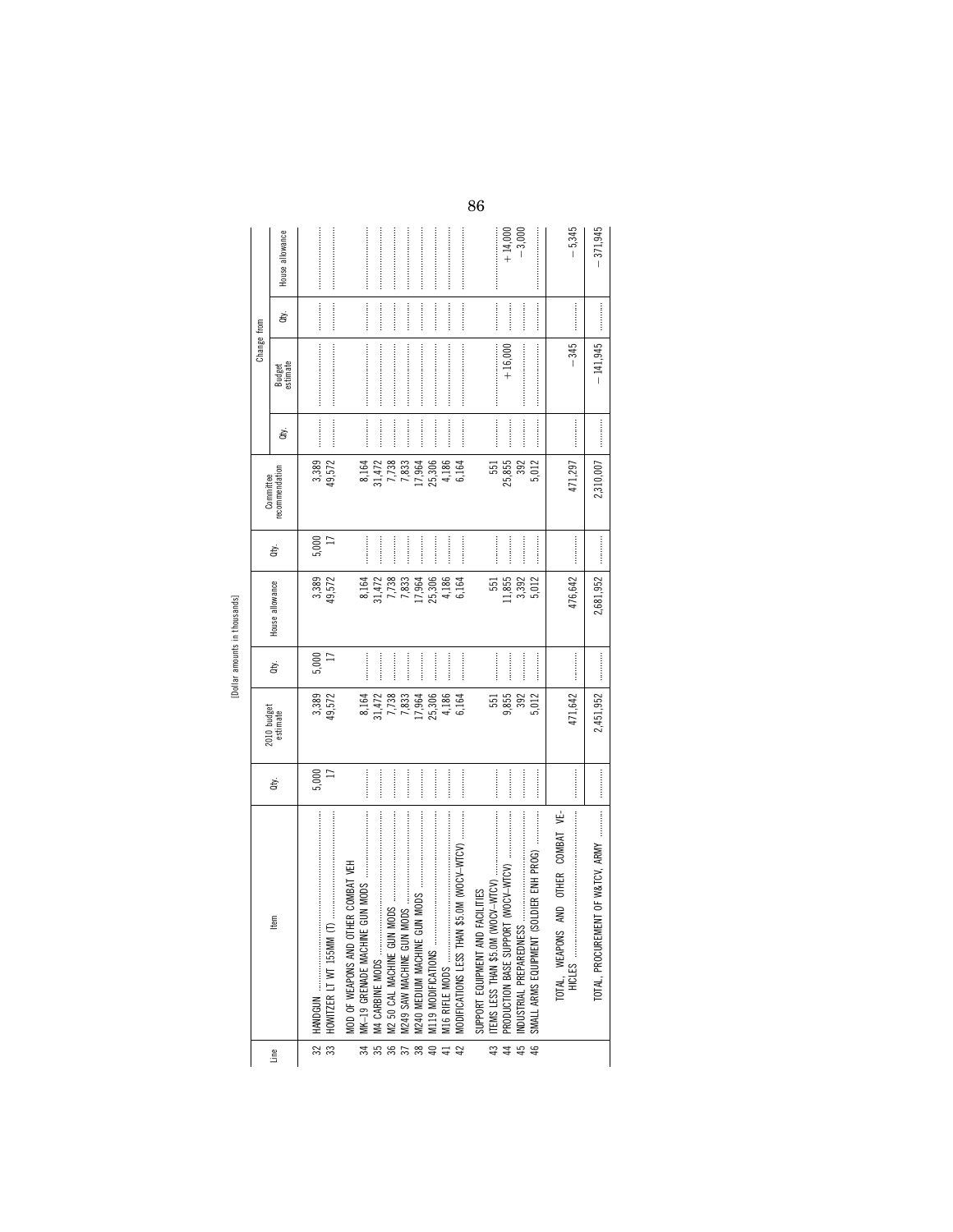The following table details the adjustments recommended by the Committee:

| [In thousands of dollars] |  |
|---------------------------|--|
|---------------------------|--|

| Line | ltem                                              | 2010 budget<br>estimate | Committee<br>recommendation | Change from<br>budget request |
|------|---------------------------------------------------|-------------------------|-----------------------------|-------------------------------|
| 4    |                                                   | 388.596                 | 364.196                     | $-24.400$                     |
|      |                                                   |                         |                             | $-24.400$                     |
| 10   |                                                   | 526,356                 | 500.656                     | $-25.700$                     |
|      |                                                   |                         |                             | $-25.700$                     |
| 11   |                                                   | 96.503                  | 5.003                       | $-91.500$                     |
|      | Army requested transfer to RDT&E, A, line 114     |                         |                             | $-91.500$                     |
| 20   |                                                   | 32.919                  | 23.519                      | $-9.400$                      |
|      |                                                   |                         |                             | $-9.400$                      |
| 30   | SHOTGUN, MODULAR ACCESSORY SYSTEM (MASS)          | 6.945                   |                             | $-6.945$                      |
|      |                                                   |                         |                             | $-6.945$                      |
| 44   |                                                   | 9.855                   | 25.855                      | 16.000                        |
|      | Arsenal Support Program Initiative at Rock Island |                         |                             | $+8.000$                      |
|      | Arsenal Support Program Initiative at Watervliet  |                         |                             | $+8.000$                      |

# PROCUREMENT OF AMMUNITION, ARMY

| 2.051.895.000 |
|---------------|
| 2.053.395.000 |
| 2.049.995.000 |

The Committee recommends an appropriation of \$2,049,995,000. This is \$1,900,000 below the budget estimate.

## COMMITTEE RECOMMENDED PROGRAM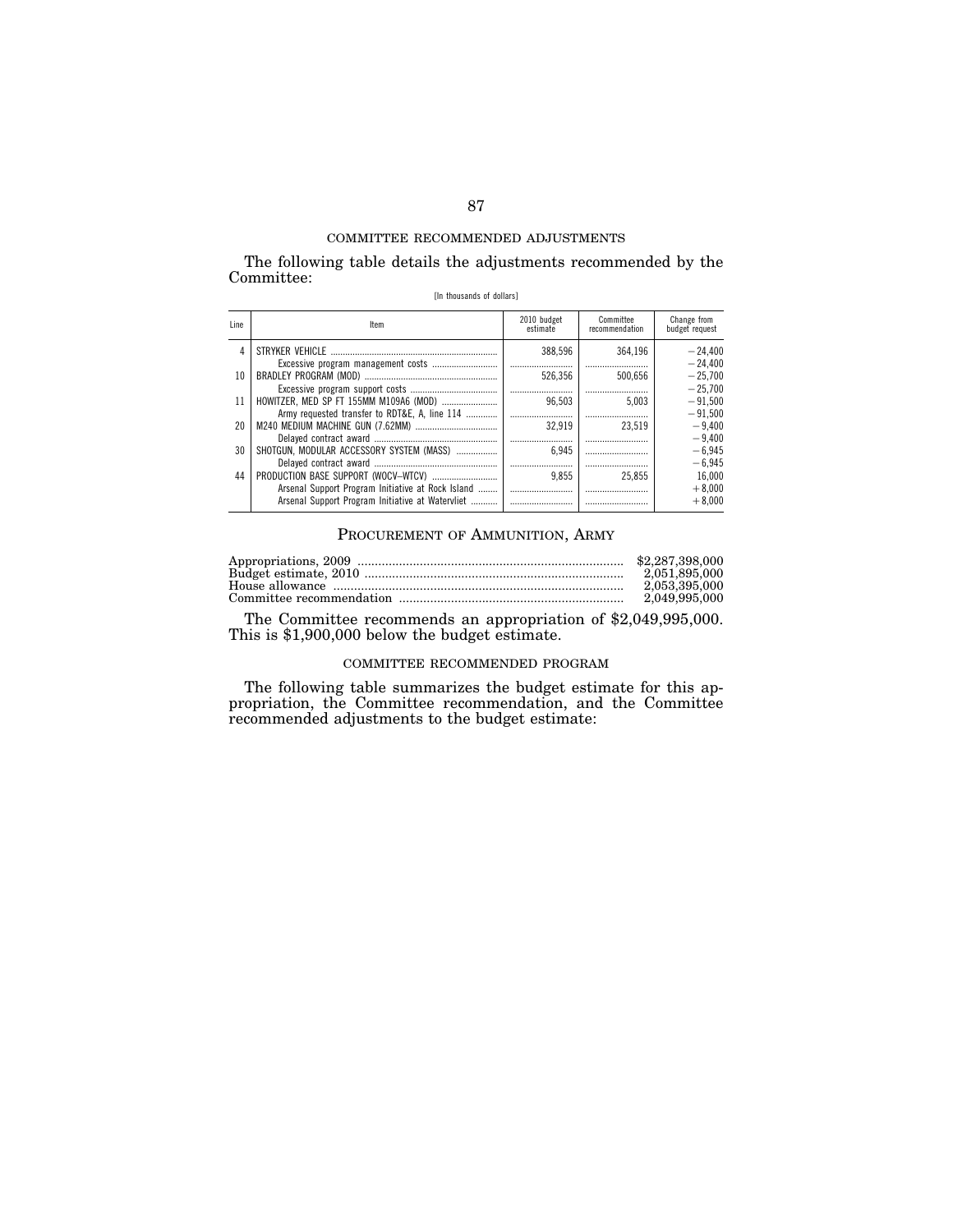|                                                         |                                                                                                                                                                                                                                                                                                                                                                                                                                                                                                                                                                                                                                                                                                                                                                                                                                                                                                                                                                                                                                                                                                                                                                                                            |                                                                                                                                                                                                                                                                                                                                                                                                                                                                                                                                                                                              |                                                            |                |                             |                                                                                                                                                                                                                                |                               |                                                                                                                                                                                                                                                                                                                                                                                                                                                                                                                                                               | Change from                                                                                                                                                                                                                                                                                                                                                                                                                                                                                                                                                |                                                                                                                                                                                                                                                                                                                                                                                                                                                                                                                                                               |                        |
|---------------------------------------------------------|------------------------------------------------------------------------------------------------------------------------------------------------------------------------------------------------------------------------------------------------------------------------------------------------------------------------------------------------------------------------------------------------------------------------------------------------------------------------------------------------------------------------------------------------------------------------------------------------------------------------------------------------------------------------------------------------------------------------------------------------------------------------------------------------------------------------------------------------------------------------------------------------------------------------------------------------------------------------------------------------------------------------------------------------------------------------------------------------------------------------------------------------------------------------------------------------------------|----------------------------------------------------------------------------------------------------------------------------------------------------------------------------------------------------------------------------------------------------------------------------------------------------------------------------------------------------------------------------------------------------------------------------------------------------------------------------------------------------------------------------------------------------------------------------------------------|------------------------------------------------------------|----------------|-----------------------------|--------------------------------------------------------------------------------------------------------------------------------------------------------------------------------------------------------------------------------|-------------------------------|---------------------------------------------------------------------------------------------------------------------------------------------------------------------------------------------------------------------------------------------------------------------------------------------------------------------------------------------------------------------------------------------------------------------------------------------------------------------------------------------------------------------------------------------------------------|------------------------------------------------------------------------------------------------------------------------------------------------------------------------------------------------------------------------------------------------------------------------------------------------------------------------------------------------------------------------------------------------------------------------------------------------------------------------------------------------------------------------------------------------------------|---------------------------------------------------------------------------------------------------------------------------------------------------------------------------------------------------------------------------------------------------------------------------------------------------------------------------------------------------------------------------------------------------------------------------------------------------------------------------------------------------------------------------------------------------------------|------------------------|
| Line                                                    | ltem                                                                                                                                                                                                                                                                                                                                                                                                                                                                                                                                                                                                                                                                                                                                                                                                                                                                                                                                                                                                                                                                                                                                                                                                       | ਛੇ                                                                                                                                                                                                                                                                                                                                                                                                                                                                                                                                                                                           | 2010 budget<br>estimate                                    | đťy.           | House allowance             | È                                                                                                                                                                                                                              | recommendation<br>Committee   | đý.                                                                                                                                                                                                                                                                                                                                                                                                                                                                                                                                                           | Budget<br>estimate                                                                                                                                                                                                                                                                                                                                                                                                                                                                                                                                         | ਛੇ                                                                                                                                                                                                                                                                                                                                                                                                                                                                                                                                                            | House allowance        |
|                                                         | PROCUREMENT OF AMMUNITION, ARMY                                                                                                                                                                                                                                                                                                                                                                                                                                                                                                                                                                                                                                                                                                                                                                                                                                                                                                                                                                                                                                                                                                                                                                            |                                                                                                                                                                                                                                                                                                                                                                                                                                                                                                                                                                                              |                                                            |                |                             |                                                                                                                                                                                                                                |                               |                                                                                                                                                                                                                                                                                                                                                                                                                                                                                                                                                               |                                                                                                                                                                                                                                                                                                                                                                                                                                                                                                                                                            |                                                                                                                                                                                                                                                                                                                                                                                                                                                                                                                                                               |                        |
|                                                         | AMMUNITION                                                                                                                                                                                                                                                                                                                                                                                                                                                                                                                                                                                                                                                                                                                                                                                                                                                                                                                                                                                                                                                                                                                                                                                                 |                                                                                                                                                                                                                                                                                                                                                                                                                                                                                                                                                                                              |                                                            |                |                             |                                                                                                                                                                                                                                |                               |                                                                                                                                                                                                                                                                                                                                                                                                                                                                                                                                                               |                                                                                                                                                                                                                                                                                                                                                                                                                                                                                                                                                            |                                                                                                                                                                                                                                                                                                                                                                                                                                                                                                                                                               |                        |
|                                                         | $\leq$<br>SMALL/MEDIUM CAL AMMUNIT<br>CTG, 5.56MM, ALL TYPES                                                                                                                                                                                                                                                                                                                                                                                                                                                                                                                                                                                                                                                                                                                                                                                                                                                                                                                                                                                                                                                                                                                                               |                                                                                                                                                                                                                                                                                                                                                                                                                                                                                                                                                                                              |                                                            |                |                             |                                                                                                                                                                                                                                |                               |                                                                                                                                                                                                                                                                                                                                                                                                                                                                                                                                                               |                                                                                                                                                                                                                                                                                                                                                                                                                                                                                                                                                            |                                                                                                                                                                                                                                                                                                                                                                                                                                                                                                                                                               |                        |
|                                                         | 7.62MM, ALL TYPES<br>CTG.                                                                                                                                                                                                                                                                                                                                                                                                                                                                                                                                                                                                                                                                                                                                                                                                                                                                                                                                                                                                                                                                                                                                                                                  |                                                                                                                                                                                                                                                                                                                                                                                                                                                                                                                                                                                              | \$207,752<br>77,602                                        |                | \$207,752<br>77,602         |                                                                                                                                                                                                                                | \$207,752<br>77,602           |                                                                                                                                                                                                                                                                                                                                                                                                                                                                                                                                                               |                                                                                                                                                                                                                                                                                                                                                                                                                                                                                                                                                            |                                                                                                                                                                                                                                                                                                                                                                                                                                                                                                                                                               |                        |
|                                                         | .50 CAL, ALL TYPES<br>CΤG,                                                                                                                                                                                                                                                                                                                                                                                                                                                                                                                                                                                                                                                                                                                                                                                                                                                                                                                                                                                                                                                                                                                                                                                 |                                                                                                                                                                                                                                                                                                                                                                                                                                                                                                                                                                                              | 5,120<br>162,342                                           | <br> <br>      | 5,120<br>162,342            | <br> <br>                                                                                                                                                                                                                      | 5,120<br>162,342              | $\ddot{\phantom{a}}$                                                                                                                                                                                                                                                                                                                                                                                                                                                                                                                                          |                                                                                                                                                                                                                                                                                                                                                                                                                                                                                                                                                            |                                                                                                                                                                                                                                                                                                                                                                                                                                                                                                                                                               |                        |
| $\rightarrow$ $\sim$ $\sim$ $\rightarrow$ $\sim$ $\sim$ | 25MM, ALL TYPES<br>CTG, 30MM, ALL TYPES<br>40MM, ALL TYPES<br>CTG,<br>CTG.                                                                                                                                                                                                                                                                                                                                                                                                                                                                                                                                                                                                                                                                                                                                                                                                                                                                                                                                                                                                                                                                                                                                 |                                                                                                                                                                                                                                                                                                                                                                                                                                                                                                                                                                                              | 17,054<br>96,572<br>172,675                                |                | 17,054<br>86,572<br>172,675 |                                                                                                                                                                                                                                | 96,572<br>176,675<br>17,054   |                                                                                                                                                                                                                                                                                                                                                                                                                                                                                                                                                               | $-$ \$4,000                                                                                                                                                                                                                                                                                                                                                                                                                                                                                                                                                |                                                                                                                                                                                                                                                                                                                                                                                                                                                                                                                                                               | $+$ \$10,000<br>+4,000 |
|                                                         | MORTAR AMMUNITION                                                                                                                                                                                                                                                                                                                                                                                                                                                                                                                                                                                                                                                                                                                                                                                                                                                                                                                                                                                                                                                                                                                                                                                          |                                                                                                                                                                                                                                                                                                                                                                                                                                                                                                                                                                                              |                                                            |                |                             |                                                                                                                                                                                                                                |                               |                                                                                                                                                                                                                                                                                                                                                                                                                                                                                                                                                               |                                                                                                                                                                                                                                                                                                                                                                                                                                                                                                                                                            |                                                                                                                                                                                                                                                                                                                                                                                                                                                                                                                                                               |                        |
| $\circ$ $\circ$ $\circ$                                 | $\label{def:1} \begin{minipage}{0.9\textwidth} \begin{minipage}{0.9\textwidth} \centering \begin{minipage}{0.9\textwidth} \centering \end{minipage} \begin{minipage}{0.9\textwidth} \centering \begin{minipage}{0.9\textwidth} \centering \end{minipage} \begin{minipage}{0.9\textwidth} \centering \end{minipage} \begin{minipage}{0.9\textwidth} \centering \end{minipage} \begin{minipage}{0.9\textwidth} \centering \end{minipage} \begin{minipage}{0.9\textwidth} \centering \end{minipage} \begin{minipage}{0.9\textwidth} \centering \end{min$<br>$\label{def:1} \begin{minipage}{0.9\linewidth} \begin{minipage}{0.9\linewidth} \begin{minipage}{0.9\linewidth} \begin{minipage}{0.9\linewidth} \end{minipage} \end{minipage} \begin{minipage}{0.9\linewidth} \begin{minipage}{0.9\linewidth} \begin{minipage}{0.9\linewidth} \end{minipage} \end{minipage} \end{minipage} \begin{minipage}{0.9\linewidth} \begin{minipage}{0.9\linewidth} \begin{minipage}{0.9\linewidth} \end{minipage} \end{minipage} \end{minipage} \begin{minipage}{0.9\linewidth} \begin{minipage}{0.9\linewidth} \$<br><b>PES</b><br><b>60MM MORTAR, ALL TYPES </b><br>CTG, MORTAR, 120MM, ALL TY<br>81MM MORTAR, ALL TYPES | $\begin{minipage}{0.9\linewidth} \centering \begin{minipage}{0.9\linewidth} \centering \end{minipage} \begin{minipage}{0.9\linewidth} \centering \begin{minipage}{0.9\linewidth} \centering \end{minipage} \end{minipage} \begin{minipage}{0.9\linewidth} \centering \begin{minipage}{0.9\linewidth} \centering \end{minipage} \end{minipage} \begin{minipage}{0.9\linewidth} \centering \end{minipage} \begin{minipage}{0.9\linewidth} \centering \end{minipage} \begin{minipage}{0.9\linewidth} \centering \end{minipage} \begin{minipage}{0.9\linewidth} \centering \end{min$<br>$\cdots$ | $\begin{array}{c} 23,607 \\ 28,719 \\ 104,961 \end{array}$ |                | 27,607<br>28,719<br>104,961 | $\frac{1}{2}$                                                                                                                                                                                                                  | $28,719$<br>110,161<br>23,607 | $\cdots$                                                                                                                                                                                                                                                                                                                                                                                                                                                                                                                                                      | $\label{def:1} \centering \begin{minipage}{0.9\linewidth} \begin{minipage}{0.9\linewidth} \begin{minipage}{0.9\linewidth} \end{minipage} \begin{minipage}{0.9\linewidth} \begin{minipage}{0.9\linewidth} \end{minipage} \begin{minipage}{0.9\linewidth} \end{minipage} \begin{minipage}{0.9\linewidth} \begin{minipage}{0.9\linewidth} \end{minipage} \begin{minipage}{0.9\linewidth} \end{minipage} \begin{minipage}{0.9\linewidth} \end{minipage} \begin{minipage}{0.9\linewidth} \end{minipage} \begin{minipage}{0.9\linewidth} \end{minip$<br>$+5,200$ | $\frac{1}{2}$                                                                                                                                                                                                                                                                                                                                                                                                                                                                                                                                                 | $-4,000$<br>$+5,200$   |
|                                                         | $\label{def:1} \begin{minipage}{0.9\linewidth} \begin{minipage}{0.9\linewidth} \begin{minipage}{0.9\linewidth} \begin{minipage}{0.9\linewidth} \end{minipage} \begin{minipage}{0.9\linewidth} \begin{minipage}{0.9\linewidth} \end{minipage} \begin{minipage}{0.9\linewidth} \begin{minipage}{0.9\linewidth} \end{minipage} \begin{minipage}{0.9\linewidth} \end{minipage} \begin{minipage}{0.9\linewidth} \begin{minipage}{0.9\linewidth} \end{minipage} \begin{minipage}{0.9\linewidth} \end{minipage} \begin{minipage}{0.9\linewidth} \end$<br>CTG TANK 105MM: ALL TYPES<br>TANK AMMUNITION                                                                                                                                                                                                                                                                                                                                                                                                                                                                                                                                                                                                             |                                                                                                                                                                                                                                                                                                                                                                                                                                                                                                                                                                                              |                                                            | <br> <br> <br> |                             | :<br>:<br>:<br>:                                                                                                                                                                                                               |                               |                                                                                                                                                                                                                                                                                                                                                                                                                                                                                                                                                               |                                                                                                                                                                                                                                                                                                                                                                                                                                                                                                                                                            |                                                                                                                                                                                                                                                                                                                                                                                                                                                                                                                                                               |                        |
| $\Xi \simeq$                                            |                                                                                                                                                                                                                                                                                                                                                                                                                                                                                                                                                                                                                                                                                                                                                                                                                                                                                                                                                                                                                                                                                                                                                                                                            |                                                                                                                                                                                                                                                                                                                                                                                                                                                                                                                                                                                              | 7,741<br>113,483                                           |                | 7,741<br>113,483            |                                                                                                                                                                                                                                | 7,741<br>113,483              | $\cdots$                                                                                                                                                                                                                                                                                                                                                                                                                                                                                                                                                      |                                                                                                                                                                                                                                                                                                                                                                                                                                                                                                                                                            | $\begin{minipage}{0.5\textwidth} \centering \begin{minipage}{0.5\textwidth} \centering \end{minipage} \begin{minipage}{0.5\textwidth} \centering \begin{minipage}{0.5\textwidth} \centering \end{minipage} \end{minipage} \begin{minipage}{0.5\textwidth} \centering \begin{minipage}{0.5\textwidth} \centering \end{minipage} \end{minipage} \begin{minipage}{0.5\textwidth} \centering \end{minipage} \begin{minipage}{0.5\textwidth} \centering \end{minipage} \begin{minipage}{0.5\textwidth} \centering \end{minipage} \caption{Example of \textit{Stab$ |                        |
| $\mathbb{Z} \ncong$                                     | CTG, ARTY, 75MM: ALL TYPES<br>ARTILLERY AMMUNITION                                                                                                                                                                                                                                                                                                                                                                                                                                                                                                                                                                                                                                                                                                                                                                                                                                                                                                                                                                                                                                                                                                                                                         |                                                                                                                                                                                                                                                                                                                                                                                                                                                                                                                                                                                              |                                                            |                | 5,229                       |                                                                                                                                                                                                                                |                               |                                                                                                                                                                                                                                                                                                                                                                                                                                                                                                                                                               |                                                                                                                                                                                                                                                                                                                                                                                                                                                                                                                                                            |                                                                                                                                                                                                                                                                                                                                                                                                                                                                                                                                                               |                        |
|                                                         | $\frac{3}{5}$ , , , , , ,<br>CTG, ARTY, 155MM, ALL TYPE<br>CTG, ARTY, 105MM: ALL TYPE                                                                                                                                                                                                                                                                                                                                                                                                                                                                                                                                                                                                                                                                                                                                                                                                                                                                                                                                                                                                                                                                                                                      | $\frac{1}{2}$                                                                                                                                                                                                                                                                                                                                                                                                                                                                                                                                                                                | 5,229<br>90,724<br>90,54,292<br>62,292                     |                | 75,726<br>54,546<br>62,292  |                                                                                                                                                                                                                                | 9<br>226<br>5 328<br>5 328    |                                                                                                                                                                                                                                                                                                                                                                                                                                                                                                                                                               | $+9,000$                                                                                                                                                                                                                                                                                                                                                                                                                                                                                                                                                   |                                                                                                                                                                                                                                                                                                                                                                                                                                                                                                                                                               | $+15,000$<br>+9,000    |
| 15B                                                     | MODULAR ARTILLERY CHARGE SYSTEM (MACS). ALL<br>PROJ 155MM EXTENDED RANGE XM982                                                                                                                                                                                                                                                                                                                                                                                                                                                                                                                                                                                                                                                                                                                                                                                                                                                                                                                                                                                                                                                                                                                             |                                                                                                                                                                                                                                                                                                                                                                                                                                                                                                                                                                                              |                                                            |                |                             |                                                                                                                                                                                                                                |                               | $\begin{minipage}{0.9\linewidth} \begin{tabular}{l} \toprule \multicolumn{2}{c}{\textbf{0.9\linewidth}} \begin{tabular}{l} \multicolumn{2}{c}{\textbf{0.9\linewidth}} \end{tabular} \end{minipage} \end{minipage} \end{minipage} \caption{A system of the model with the model of the model.} \label{fig:1}$                                                                                                                                                                                                                                                  |                                                                                                                                                                                                                                                                                                                                                                                                                                                                                                                                                            |                                                                                                                                                                                                                                                                                                                                                                                                                                                                                                                                                               |                        |
|                                                         |                                                                                                                                                                                                                                                                                                                                                                                                                                                                                                                                                                                                                                                                                                                                                                                                                                                                                                                                                                                                                                                                                                                                                                                                            |                                                                                                                                                                                                                                                                                                                                                                                                                                                                                                                                                                                              | 33,441                                                     |                | 33,441                      |                                                                                                                                                                                                                                | 25,441                        |                                                                                                                                                                                                                                                                                                                                                                                                                                                                                                                                                               | $-8,000$                                                                                                                                                                                                                                                                                                                                                                                                                                                                                                                                                   |                                                                                                                                                                                                                                                                                                                                                                                                                                                                                                                                                               | $-8,000$               |
| $\approx$                                               | $\label{def:1} \begin{minipage}{0.9\linewidth} \begin{minipage}{0.9\linewidth} \begin{minipage}{0.9\linewidth} \begin{minipage}{0.9\linewidth} \end{minipage} \begin{minipage}{0.9\linewidth} \begin{minipage}{0.9\linewidth} \end{minipage} \begin{minipage}{0.9\linewidth} \begin{minipage}{0.9\linewidth} \end{minipage} \begin{minipage}{0.9\linewidth} \begin{minipage}{0.9\linewidth} \end{minipage} \begin{minipage}{0.9\linewidth} \end{minipage} \begin{minipage}{0.9\linewidth} \end{minipage} \begin{minipage}{0.9\linewidth} \begin$<br>ARTILLERY FUZES, ALL TYPES<br>ARTILLERY FUZES                                                                                                                                                                                                                                                                                                                                                                                                                                                                                                                                                                                                          |                                                                                                                                                                                                                                                                                                                                                                                                                                                                                                                                                                                              | 19,870                                                     |                | 19,870                      |                                                                                                                                                                                                                                | 19,870                        |                                                                                                                                                                                                                                                                                                                                                                                                                                                                                                                                                               | $\label{def:1} \begin{minipage}{0.9\linewidth} \begin{minipage}{0.9\linewidth} \begin{minipage}{0.9\linewidth} \begin{minipage}{0.9\linewidth} \end{minipage} \begin{minipage}{0.9\linewidth} \begin{minipage}{0.9\linewidth} \end{minipage} \begin{minipage}{0.9\linewidth} \begin{minipage}{0.9\linewidth} \end{minipage} \begin{minipage}{0.9\linewidth} \begin{minipage}{0.9\linewidth} \end{minipage} \begin{minipage}{0.9\linewidth} \end{minipage} \begin{minipage}{0.9\linewidth} \end{minipage} \begin{minipage}{0.9\linewidth} \begin$           | $\begin{minipage}{0.5\textwidth} \centering \begin{minipage}{0.5\textwidth} \centering \end{minipage} \begin{minipage}{0.5\textwidth} \centering \begin{minipage}{0.5\textwidth} \centering \end{minipage} \end{minipage} \begin{minipage}{0.5\textwidth} \centering \begin{minipage}{0.5\textwidth} \centering \end{minipage} \end{minipage} \begin{minipage}{0.5\textwidth} \centering \end{minipage} \begin{minipage}{0.5\textwidth} \centering \end{minipage} \begin{minipage}{0.5\textwidth} \centering \end{minipage} \begin{minipage}{0.5\$            |                        |
|                                                         | <b>MINES</b>                                                                                                                                                                                                                                                                                                                                                                                                                                                                                                                                                                                                                                                                                                                                                                                                                                                                                                                                                                                                                                                                                                                                                                                               |                                                                                                                                                                                                                                                                                                                                                                                                                                                                                                                                                                                              | 815                                                        |                | 815                         |                                                                                                                                                                                                                                | 815                           | $\begin{minipage}{0.9\linewidth} \begin{tabular}{l} \hline \textbf{1} & \textbf{2} & \textbf{3} & \textbf{4} & \textbf{5} & \textbf{6} & \textbf{6} & \textbf{7} & \textbf{8} & \textbf{8} & \textbf{9} & \textbf{10} & \textbf{10} & \textbf{10} & \textbf{10} & \textbf{10} & \textbf{10} & \textbf{10} & \textbf{10} & \textbf{10} & \textbf{10} & \textbf{10} & \textbf{10} & \textbf{10} & \textbf{10} & \textbf{10}$                                                                                                                                    |                                                                                                                                                                                                                                                                                                                                                                                                                                                                                                                                                            | $\begin{minipage}{0.9\linewidth} \begin{tabular}{l} \toprule \multicolumn{3}{c}{\textbf{0.9\linewidth}} \begin{tabular}{l} \multicolumn{3}{c}{\textbf{0.9\linewidth}} \end{tabular} \end{minipage} \end{minipage} \begin{minipage}{0.9\linewidth} \begin{tabular}{l} \multicolumn{3}{c}{\textbf{0.9\linewidth}} \end{tabular} \end{minipage} \end{minipage} \begin{minipage}{0.9\linewidth} \begin{tabular}{l} \multicolumn{3}{c}{\textbf{0.9\linewidth}} \end{tabular} \end{minipage} \end{minipage} \begin{minipage}{0.9$                                   |                        |
| ក្នុង                                                   | <b>TYPES</b><br>ANTIPERSONNEL LANDMINE AL<br>MINE, CLEARING CHARGE, ALI                                                                                                                                                                                                                                                                                                                                                                                                                                                                                                                                                                                                                                                                                                                                                                                                                                                                                                                                                                                                                                                                                                                                    | <br>$\begin{minipage}{0.9\linewidth} \begin{tabular}{l} \toprule \multicolumn{3}{c}{\textbf{0.9\linewidth}} \begin{tabular}{l} \multicolumn{3}{c}{\textbf{0.9\linewidth}} \end{tabular} \end{minipage} \end{minipage} \begin{minipage}{0.9\linewidth} \begin{tabular}{l} \multicolumn{3}{c}{\textbf{0.9\linewidth}} \end{tabular} \end{minipage} \end{minipage} \begin{minipage}{0.9\linewidth} \begin{tabular}{l} \multicolumn{3}{c}{\textbf{0.9\linewidth}} \end{tabular} \end{minipage} \end{minipage} \begin{minipage}{0.9$                                                              | 56,387                                                     |                | 56,387                      | $[0.15, 0.01, 0.01, 0.01, 0.01, 0.01, 0.01, 0.01, 0.01, 0.01, 0.01, 0.01, 0.01, 0.01, 0.01, 0.01, 0.01, 0.01, 0.01, 0.01, 0.01, 0.01, 0.01, 0.01, 0.01, 0.01, 0.01, 0.01, 0.01, 0.01, 0.01, 0.01, 0.01, 0.01, 0.01, 0.01, 0.0$ | 56,387                        | $\begin{minipage}{0.5\textwidth} \centering \begin{minipage}{0.5\textwidth} \centering \end{minipage} \begin{minipage}{0.5\textwidth} \centering \begin{minipage}{0.5\textwidth} \centering \end{minipage} \end{minipage} \begin{minipage}{0.5\textwidth} \centering \begin{minipage}{0.5\textwidth} \centering \end{minipage} \end{minipage} \begin{minipage}{0.5\textwidth} \centering \end{minipage} \begin{minipage}{0.5\textwidth} \centering \end{minipage} \begin{minipage}{0.5\textwidth} \centering \end{minipage} \caption{Example of \textit{Stab$ |                                                                                                                                                                                                                                                                                                                                                                                                                                                                                                                                                            |                                                                                                                                                                                                                                                                                                                                                                                                                                                                                                                                                               |                        |

[Dollar amounts in thousands]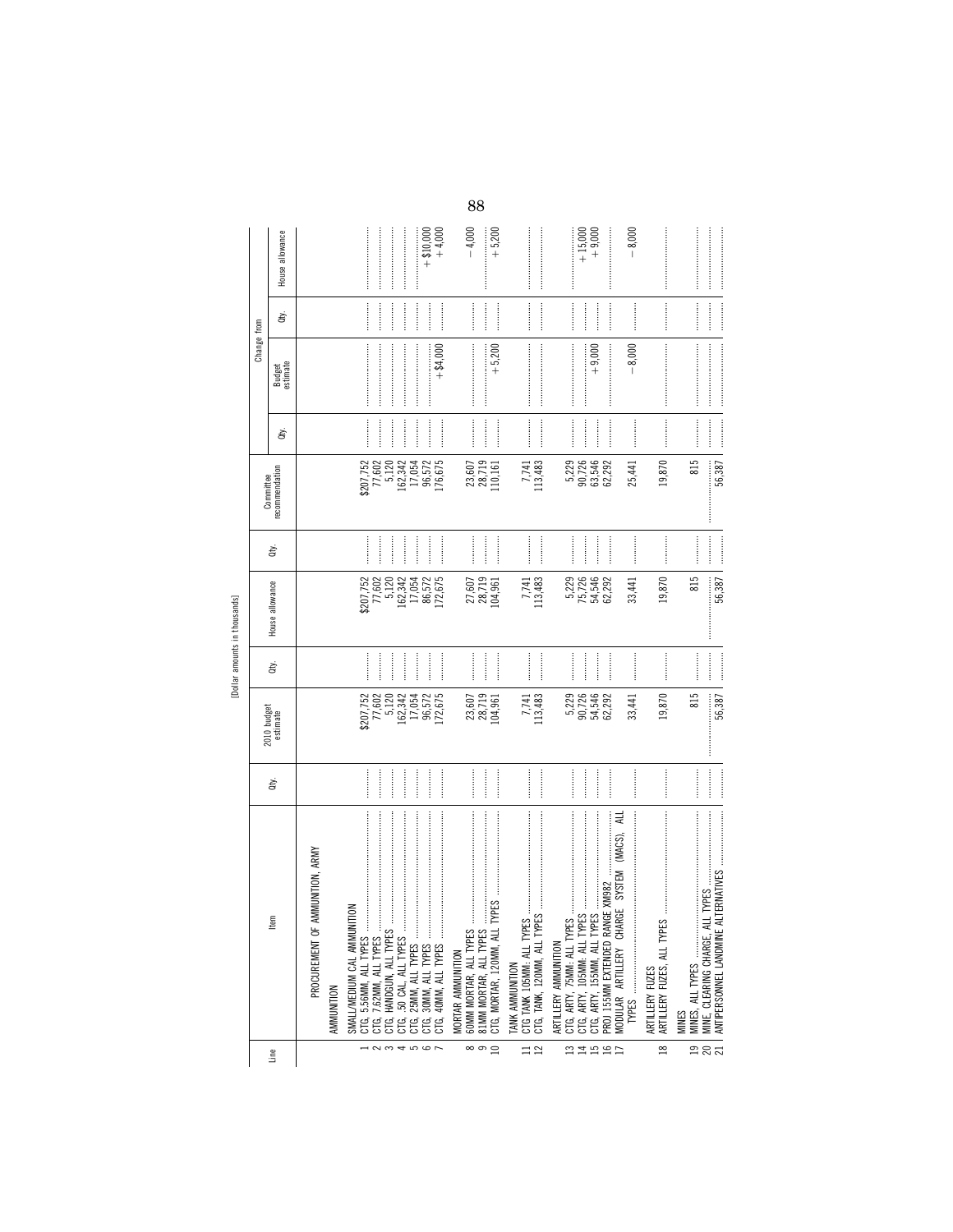|                                                                                                                                                                                                                                                                                                                                                                                                                                                                                                                                                         | $-5,000$                                                                                                                                                                                                                                                                                                                                                                                                                                                                                                                                              | $-9,000$<br>$-12,000$                                                                                                                                                                                                                                                                                                                                                                                                                                | $+1,900$                                                                                                                                                                                                                                                                                                                                                                                                                                                                                                                                                                                                                                                                                                                                                                                                                                                                                                                                                                                                                                                                                                                                                                                                                                                                                                   | $+7,100$                                                | $-10,500$                                                                                | 10,500                                    | $-3,400$                                    |
|---------------------------------------------------------------------------------------------------------------------------------------------------------------------------------------------------------------------------------------------------------------------------------------------------------------------------------------------------------------------------------------------------------------------------------------------------------------------------------------------------------------------------------------------------------|-------------------------------------------------------------------------------------------------------------------------------------------------------------------------------------------------------------------------------------------------------------------------------------------------------------------------------------------------------------------------------------------------------------------------------------------------------------------------------------------------------------------------------------------------------|------------------------------------------------------------------------------------------------------------------------------------------------------------------------------------------------------------------------------------------------------------------------------------------------------------------------------------------------------------------------------------------------------------------------------------------------------|------------------------------------------------------------------------------------------------------------------------------------------------------------------------------------------------------------------------------------------------------------------------------------------------------------------------------------------------------------------------------------------------------------------------------------------------------------------------------------------------------------------------------------------------------------------------------------------------------------------------------------------------------------------------------------------------------------------------------------------------------------------------------------------------------------------------------------------------------------------------------------------------------------------------------------------------------------------------------------------------------------------------------------------------------------------------------------------------------------------------------------------------------------------------------------------------------------------------------------------------------------------------------------------------------------|---------------------------------------------------------|------------------------------------------------------------------------------------------|-------------------------------------------|---------------------------------------------|
| $\begin{minipage}{0.9\linewidth} \begin{tabular}{l} \toprule \multicolumn{3}{c}{\textbf{0.9\linewidth}} \begin{tabular}{l} \multicolumn{3}{c}{\textbf{0.9\linewidth}} \end{tabular} \end{minipage} \end{minipage} \vspace{0.08\linewidth} \end{minipage} \vspace{0.08\linewidth} \begin{minipage}{0.9\linewidth} \begin{tabular}{l} \multicolumn{3}{c}{\textbf{0.9\linewidth}} \end{tabular} \end{minipage} \vspace{0.08\linewidth} \end{minipage} \vspace{0.08\linewidth} \caption{A system of the model and the model of the model. The model of the$ |                                                                                                                                                                                                                                                                                                                                                                                                                                                                                                                                                       |                                                                                                                                                                                                                                                                                                                                                                                                                                                      | $\cdots$<br>.<br>.<br>.<br>.<br>.<br> <br> <br> <br>                                                                                                                                                                                                                                                                                                                                                                                                                                                                                                                                                                                                                                                                                                                                                                                                                                                                                                                                                                                                                                                                                                                                                                                                                                                       |                                                         | <br> <br> <br>                                                                           |                                           |                                             |
| $\label{def:main}$                                                                                                                                                                                                                                                                                                                                                                                                                                                                                                                                      | $\label{def:1} \begin{minipage}{0.9\linewidth} \begin{minipage}{0.9\linewidth} \begin{minipage}{0.9\linewidth} \begin{minipage}{0.9\linewidth} \end{minipage} \begin{minipage}{0.9\linewidth} \begin{minipage}{0.9\linewidth} \end{minipage} \end{minipage} \begin{minipage}{0.9\linewidth} \begin{minipage}{0.9\linewidth} \begin{minipage}{0.9\linewidth} \end{minipage} \end{minipage} \end{minipage} \begin{minipage}{0.9\linewidth} \begin{minipage}{0.9\linewidth} \begin{minipage}{0.9\linewidth} \end{minipage} \end{minipage} \$<br>$-5,000$ | $\begin{minipage}{0.9\linewidth} \begin{tabular}{l} \hline \textbf{1} & \textbf{1} & \textbf{1} & \textbf{1} & \textbf{1} & \textbf{1} & \textbf{1} & \textbf{1} & \textbf{1} & \textbf{1} & \textbf{1} & \textbf{1} & \textbf{1} & \textbf{1} & \textbf{1} & \textbf{1} & \textbf{1} & \textbf{1} & \textbf{1} & \textbf{1} & \textbf{1} & \textbf{1} & \textbf{1} & \textbf{1} & \textbf{1} & \textbf{1} & \textbf{1} & \textbf{1} &$<br>$-12,000$ | $+4,900$                                                                                                                                                                                                                                                                                                                                                                                                                                                                                                                                                                                                                                                                                                                                                                                                                                                                                                                                                                                                                                                                                                                                                                                                                                                                                                   | $-1,900$                                                |                                                                                          | $\label{def:1}$                           | $-1,900$                                    |
|                                                                                                                                                                                                                                                                                                                                                                                                                                                                                                                                                         | $\begin{minipage}{0.9\linewidth} \begin{tabular}{l} \hline \textbf{1} & \textbf{2} & \textbf{3} & \textbf{4} & \textbf{5} & \textbf{6} & \textbf{7} & \textbf{8} & \textbf{9} & \textbf{10} & \textbf{10} & \textbf{10} & \textbf{10} & \textbf{10} & \textbf{10} & \textbf{10} & \textbf{10} & \textbf{10} & \textbf{10} & \textbf{10} & \textbf{10} & \textbf{10} & \textbf{10} & \textbf{10} & \textbf{10} & \textbf{1$                                                                                                                            |                                                                                                                                                                                                                                                                                                                                                                                                                                                      | $\label{eq:1} \begin{minipage}{0.9\linewidth} \begin{minipage}{0.9\linewidth} \begin{minipage}{0.9\linewidth} \begin{minipage}{0.9\linewidth} \end{minipage} \end{minipage} \end{minipage} \begin{minipage}{0.9\linewidth} \begin{minipage}{0.9\linewidth} \begin{minipage}{0.9\linewidth} \begin{minipage}{0.9\linewidth} \end{minipage} \end{minipage} \end{minipage} \begin{minipage}{0.9\linewidth} \begin{minipage}{0.9\linewidth} \begin{minipage}{0.9\linewidth} \end{minipage} \end{minipage} \end{minipage} \begin{minipage}{$<br>$\frac{1}{2}$                                                                                                                                                                                                                                                                                                                                                                                                                                                                                                                                                                                                                                                                                                                                                   |                                                         |                                                                                          |                                           |                                             |
| 19,507                                                                                                                                                                                                                                                                                                                                                                                                                                                                                                                                                  | 99,904<br>40,302                                                                                                                                                                                                                                                                                                                                                                                                                                                                                                                                      | 18,793<br>49,910<br>71,094<br>12,081                                                                                                                                                                                                                                                                                                                                                                                                                 | 17,968<br>7,378<br>8,826<br>3,353<br>14,354<br>ஐ<br>16,087                                                                                                                                                                                                                                                                                                                                                                                                                                                                                                                                                                                                                                                                                                                                                                                                                                                                                                                                                                                                                                                                                                                                                                                                                                                 | 1,730,790                                               | 9,529<br>8,772<br>151,943<br>145,777<br>3,184                                            | 319,205                                   | 2,049,995                                   |
|                                                                                                                                                                                                                                                                                                                                                                                                                                                                                                                                                         |                                                                                                                                                                                                                                                                                                                                                                                                                                                                                                                                                       |                                                                                                                                                                                                                                                                                                                                                                                                                                                      | <br> <br>                                                                                                                                                                                                                                                                                                                                                                                                                                                                                                                                                                                                                                                                                                                                                                                                                                                                                                                                                                                                                                                                                                                                                                                                                                                                                                  |                                                         |                                                                                          |                                           |                                             |
| 19,507                                                                                                                                                                                                                                                                                                                                                                                                                                                                                                                                                  | 45,302<br>99,904                                                                                                                                                                                                                                                                                                                                                                                                                                                                                                                                      | 27,793<br>49,910<br>83,094<br>12,081                                                                                                                                                                                                                                                                                                                                                                                                                 | 17,968<br>7,378<br>8,826<br>3,353<br>14,187<br>14,354<br>ஐ                                                                                                                                                                                                                                                                                                                                                                                                                                                                                                                                                                                                                                                                                                                                                                                                                                                                                                                                                                                                                                                                                                                                                                                                                                                 | 1,723,690                                               | 9,529<br>162,443<br>8,772<br>145,777<br>3,184                                            | 329,705                                   | 2,053,395                                   |
|                                                                                                                                                                                                                                                                                                                                                                                                                                                                                                                                                         |                                                                                                                                                                                                                                                                                                                                                                                                                                                                                                                                                       | <br>                                                                                                                                                                                                                                                                                                                                                                                                                                                 | <br> <br> <br> <br> <br> <br>                                                                                                                                                                                                                                                                                                                                                                                                                                                                                                                                                                                                                                                                                                                                                                                                                                                                                                                                                                                                                                                                                                                                                                                                                                                                              |                                                         | <br> <br> <br> <br> <br> <br>                                                            |                                           |                                             |
| 19,507                                                                                                                                                                                                                                                                                                                                                                                                                                                                                                                                                  | 99,904<br>45,302                                                                                                                                                                                                                                                                                                                                                                                                                                                                                                                                      | 18,793<br>49,910<br>83,094<br>12,081                                                                                                                                                                                                                                                                                                                                                                                                                 | 17,968<br>8,826<br>3,353<br>11,187<br>14,354<br>ஐ                                                                                                                                                                                                                                                                                                                                                                                                                                                                                                                                                                                                                                                                                                                                                                                                                                                                                                                                                                                                                                                                                                                                                                                                                                                          | 1,732,690                                               | 9,529<br>151,943<br>8,772<br>45,777<br>3,184                                             | 319,205                                   | 2,051,895                                   |
|                                                                                                                                                                                                                                                                                                                                                                                                                                                                                                                                                         |                                                                                                                                                                                                                                                                                                                                                                                                                                                                                                                                                       | <br>                                                                                                                                                                                                                                                                                                                                                                                                                                                 |                                                                                                                                                                                                                                                                                                                                                                                                                                                                                                                                                                                                                                                                                                                                                                                                                                                                                                                                                                                                                                                                                                                                                                                                                                                                                                            |                                                         | <br> <br> <br> <br>                                                                      |                                           |                                             |
| INTELLIGENT MUNITIONS SYSTEM (IMS), ALL TYPES                                                                                                                                                                                                                                                                                                                                                                                                                                                                                                           | ROCKET, HYDRA 70, ALL TYPE<br>SHOULDER LAUNCHED MUNIT<br><b>ROCKETS</b>                                                                                                                                                                                                                                                                                                                                                                                                                                                                               | SIGNALS, ALL TYPES<br>DEMOLITION MUNITIONS, ALL<br>OTHER AMMUNITION                                                                                                                                                                                                                                                                                                                                                                                  | FIRST DESTINATION TRANSPORTATION (AMMO)<br>$\label{def:main} \begin{minipage}{0.9\linewidth} \begin{minipage}{0.9\linewidth} \begin{minipage}{0.9\linewidth} \begin{minipage}{0.9\linewidth} \end{minipage} \end{minipage} \begin{minipage}{0.9\linewidth} \begin{minipage}{0.9\linewidth} \begin{minipage}{0.9\linewidth} \end{minipage} \end{minipage} \end{minipage} \begin{minipage}{0.9\linewidth} \begin{minipage}{0.9\linewidth} \begin{minipage}{0.9\linewidth} \end{minipage} \end{minipage} \end{minipage} \begin{minipage}{0.9\linewidth} \begin{minipage}{0.9\linewidth} \$<br>$\begin{minipage}{0.9\linewidth} \includegraphics[width=0.45\linewidth]{images/100000.pdf} \includegraphics[width=0.45\linewidth]{images/100000.pdf} \includegraphics[width=0.45\linewidth]{images/100000.pdf} \includegraphics[width=0.45\linewidth]{images/100000.pdf} \includegraphics[width=0.45\linewidth]{images/100000.pdf} \includegraphics[width=0.45\linewidth]{images/100000.pdf} \includegraphics[width=0.45\linewidth]{images/100000.pdf} \includegraphics[width=0.45\linewidth]{images/100000.pdf} \includegraphics[width=0.45\linewidth]{images/100000.pdf}$<br>AMMO COMPONENTS, ALL TYF<br>CAD/PAD ALL TYPES<br>TEMS LESS THAN \$5 MILLION<br>AMMUNITION PECULIAR EQUII<br><b>MISCELLANEOUS</b> | AMMUNITION PRODUCTION BASE SUPPORT<br>TOTAL, AMMUNITION | $\frac{1}{2}$<br>CONVENTIONAL MUNITIONS DEMILITARIZATION, ALL<br>PRODUCTION BASE SUPPORT | PRODUCTION BASE SUP-<br>TOTAL, AMMUNITION | ī<br>TOTAL, PROCUREMENT OF AMMUNITION, ARMY |
| $\overline{22}$                                                                                                                                                                                                                                                                                                                                                                                                                                                                                                                                         | 23                                                                                                                                                                                                                                                                                                                                                                                                                                                                                                                                                    | <b>2822</b>                                                                                                                                                                                                                                                                                                                                                                                                                                          | <b>235525555</b>                                                                                                                                                                                                                                                                                                                                                                                                                                                                                                                                                                                                                                                                                                                                                                                                                                                                                                                                                                                                                                                                                                                                                                                                                                                                                           |                                                         | 85888                                                                                    |                                           |                                             |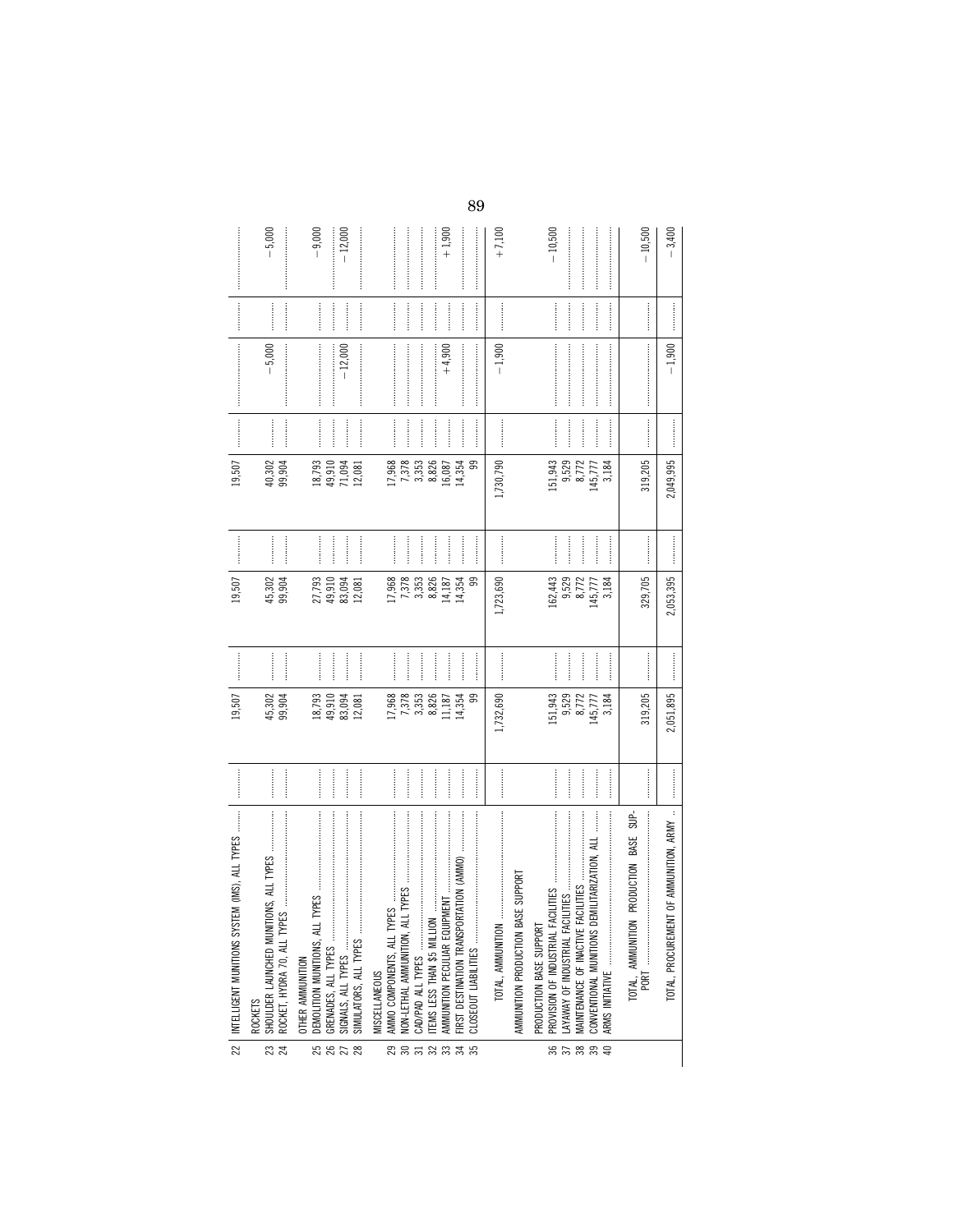The following table details the adjustments recommended by the Committee:

|  |  |  | [In thousands of dollars] |
|--|--|--|---------------------------|
|--|--|--|---------------------------|

| Line | ltem                                                                          | 2010 budget<br>estimate | Committee<br>recommendation | Change from<br>budget request |
|------|-------------------------------------------------------------------------------|-------------------------|-----------------------------|-------------------------------|
|      |                                                                               | 172.675                 | 176.675                     | $+4.000$<br>$+4.000$          |
| 10   |                                                                               | 104.961                 | 110.161<br>                 | $+5,200$<br>$+5.200$          |
| 15   |                                                                               | 54.546                  | 63.546                      | $+9,000$<br>$+9.000$          |
| 17   | MODULAR ARTILLERY CHARGE SYSTEM (MACS). ALL TYPES<br><b>General Reduction</b> | 33.441                  | 25.441<br>                  | $-8.000$<br>$-8.000$          |
| 23   |                                                                               | 45.302                  | 40.302                      | $-5.000$<br>$-5.000$          |
| 27   |                                                                               | 83.094                  | 71.094                      | $-12.000$<br>$-12.000$        |
| 33   | Blue Grass Army Depot Supercritical Water Oxidation                           | 11.187                  | 16.087                      | $+4.900$                      |
|      |                                                                               |                         |                             | $+4.900$                      |

# OTHER PROCUREMENT, ARMY

| 9.907.151.000 |
|---------------|
| 9.293.801.000 |
| 9.395.444.000 |

The Committee recommends an appropriation of \$9,395,444,000. This is \$511,707,000 below the budget estimate.

## COMMITTEE RECOMMENDED PROGRAM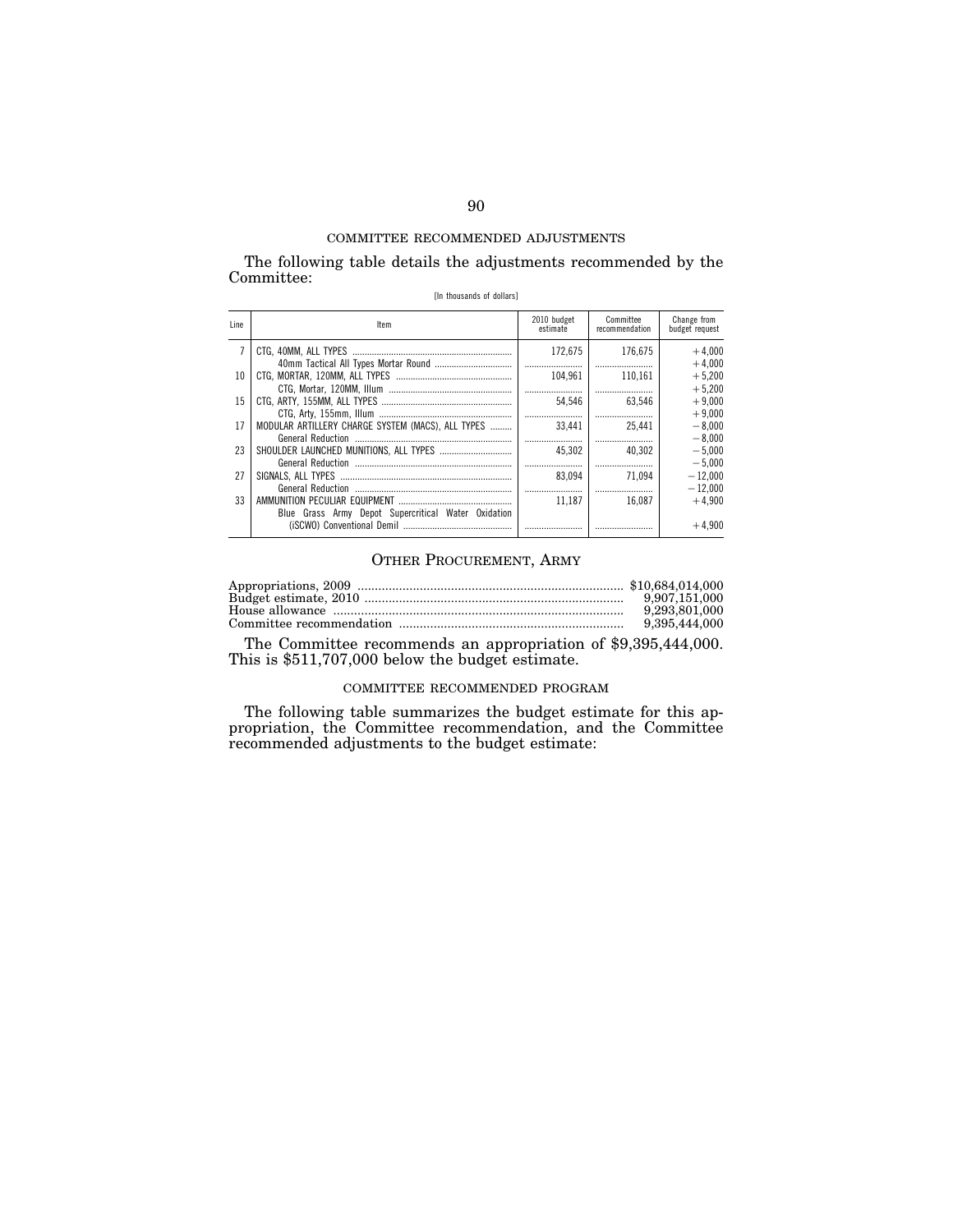| л.<br>۰ |  |
|---------|--|
| ï       |  |
|         |  |
|         |  |

|                      |                                                                                         |                                                                                                                                                                                                                                                                                                                                                                                                                                                                                                                                                |                                                                                  |                               |                                                                                                                                                                                                                                                                      |                        | Committee                                                                        |                                                                                                                                                                                                                                                                                                                                                                                                                                                                                                                                          | Change from                                                                                                                                                                                                                                                                                                                                                                                                                                                                                                                               |                                                                                                                                                                                                                                                                                                                                                                                                                                                                                                                                                    |                       |
|----------------------|-----------------------------------------------------------------------------------------|------------------------------------------------------------------------------------------------------------------------------------------------------------------------------------------------------------------------------------------------------------------------------------------------------------------------------------------------------------------------------------------------------------------------------------------------------------------------------------------------------------------------------------------------|----------------------------------------------------------------------------------|-------------------------------|----------------------------------------------------------------------------------------------------------------------------------------------------------------------------------------------------------------------------------------------------------------------|------------------------|----------------------------------------------------------------------------------|------------------------------------------------------------------------------------------------------------------------------------------------------------------------------------------------------------------------------------------------------------------------------------------------------------------------------------------------------------------------------------------------------------------------------------------------------------------------------------------------------------------------------------------|-------------------------------------------------------------------------------------------------------------------------------------------------------------------------------------------------------------------------------------------------------------------------------------------------------------------------------------------------------------------------------------------------------------------------------------------------------------------------------------------------------------------------------------------|----------------------------------------------------------------------------------------------------------------------------------------------------------------------------------------------------------------------------------------------------------------------------------------------------------------------------------------------------------------------------------------------------------------------------------------------------------------------------------------------------------------------------------------------------|-----------------------|
| Line                 | ltem                                                                                    | ġ                                                                                                                                                                                                                                                                                                                                                                                                                                                                                                                                              | 2010 budget<br>estimate                                                          | ਛੇ                            | House allowance                                                                                                                                                                                                                                                      | ਛੇ                     | recommendation                                                                   | ਛੇ                                                                                                                                                                                                                                                                                                                                                                                                                                                                                                                                       | Budget<br>estimate                                                                                                                                                                                                                                                                                                                                                                                                                                                                                                                        | đťy.                                                                                                                                                                                                                                                                                                                                                                                                                                                                                                                                               | House allowance       |
|                      | IREMENT, ARMY<br>OTHER PROCU                                                            |                                                                                                                                                                                                                                                                                                                                                                                                                                                                                                                                                |                                                                                  |                               |                                                                                                                                                                                                                                                                      |                        |                                                                                  |                                                                                                                                                                                                                                                                                                                                                                                                                                                                                                                                          |                                                                                                                                                                                                                                                                                                                                                                                                                                                                                                                                           |                                                                                                                                                                                                                                                                                                                                                                                                                                                                                                                                                    |                       |
|                      | HCLES<br>TACTICAL AND SUPPORT VEI                                                       |                                                                                                                                                                                                                                                                                                                                                                                                                                                                                                                                                |                                                                                  |                               |                                                                                                                                                                                                                                                                      |                        |                                                                                  |                                                                                                                                                                                                                                                                                                                                                                                                                                                                                                                                          |                                                                                                                                                                                                                                                                                                                                                                                                                                                                                                                                           |                                                                                                                                                                                                                                                                                                                                                                                                                                                                                                                                                    |                       |
|                      | TACTICAL TRAILERS/DOLLY<br>TACTICAL VEHICLES                                            |                                                                                                                                                                                                                                                                                                                                                                                                                                                                                                                                                |                                                                                  |                               |                                                                                                                                                                                                                                                                      |                        |                                                                                  |                                                                                                                                                                                                                                                                                                                                                                                                                                                                                                                                          |                                                                                                                                                                                                                                                                                                                                                                                                                                                                                                                                           |                                                                                                                                                                                                                                                                                                                                                                                                                                                                                                                                                    |                       |
| $\sim$ $\sim$ $\sim$ | SEMITRAILERS, FLATBED                                                                   | 8,037<br>290<br>70                                                                                                                                                                                                                                                                                                                                                                                                                                                                                                                             | \$95,893<br>20,870<br>13,217                                                     | 8,037<br>290<br>70            | $\begin{array}{l} 29.893\\ 20.870\\ 21.121\\ 13.211\\ 23.1123\\ 24.123\\ 25.522\\ 26.565\\ 27.81\\ 28.91\\ 29.81\\ 20.79\\ 21.70\\ 22.71\\ 23.79\\ 24.70\\ 25.79\\ 26.79\\ 28.79\\ 28.79\\ 28.79\\ 28.79\\ 28.79\\ 28.79\\ 28.79\\ 28.79\\ 28.79\\ 28.79\\ 28.79\\ $ | 8,037<br>290<br>70     | \$95,893<br>20,870<br>13,217                                                     | ļ                                                                                                                                                                                                                                                                                                                                                                                                                                                                                                                                        |                                                                                                                                                                                                                                                                                                                                                                                                                                                                                                                                           |                                                                                                                                                                                                                                                                                                                                                                                                                                                                                                                                                    |                       |
|                      | HI MOB MULTI-PURP WHLD VEH (HMMWV)<br>SEMITRAILERS, TANKERS                             | 1,770                                                                                                                                                                                                                                                                                                                                                                                                                                                                                                                                          | 281,123                                                                          | 1,770                         |                                                                                                                                                                                                                                                                      | 1,770                  | 282,323                                                                          | <br> <br> <br> <br> <br>                                                                                                                                                                                                                                                                                                                                                                                                                                                                                                                 | $+ $1,200$                                                                                                                                                                                                                                                                                                                                                                                                                                                                                                                                |                                                                                                                                                                                                                                                                                                                                                                                                                                                                                                                                                    | $+ $1,200$            |
|                      | FAMILY OF MEDIUM TACTICAL VEH (FMTV)                                                    | 3,889                                                                                                                                                                                                                                                                                                                                                                                                                                                                                                                                          | 1,158,522                                                                        | 3,241                         |                                                                                                                                                                                                                                                                      | 3,889                  | ,033,522                                                                         |                                                                                                                                                                                                                                                                                                                                                                                                                                                                                                                                          | $-125,000$                                                                                                                                                                                                                                                                                                                                                                                                                                                                                                                                | $+648$                                                                                                                                                                                                                                                                                                                                                                                                                                                                                                                                             | $+68,000$             |
| 500000               | FIREFIGHTING EQUIPMENT<br>FIRETRUCKS & ASSOCIATED<br>FAMILY OF HEAVY TACTICAL           | <br> <br>                                                                                                                                                                                                                                                                                                                                                                                                                                                                                                                                      | 812,918<br>17,575                                                                |                               |                                                                                                                                                                                                                                                                      | I                      | 17,575                                                                           | <br> <br>                                                                                                                                                                                                                                                                                                                                                                                                                                                                                                                                |                                                                                                                                                                                                                                                                                                                                                                                                                                                                                                                                           | :<br>:<br>:                                                                                                                                                                                                                                                                                                                                                                                                                                                                                                                                        | $+26,352$             |
|                      |                                                                                         | İ                                                                                                                                                                                                                                                                                                                                                                                                                                                                                                                                              |                                                                                  | İ                             |                                                                                                                                                                                                                                                                      | ┇<br>$\vdots$          | $\begin{array}{c} 812,918 \\ 18,973 \\ 136,605 \\ 325,517 \\ 74,703 \end{array}$ | İ<br> <br> <br>                                                                                                                                                                                                                                                                                                                                                                                                                                                                                                                          |                                                                                                                                                                                                                                                                                                                                                                                                                                                                                                                                           | <br> <br> <br> <br> <br>                                                                                                                                                                                                                                                                                                                                                                                                                                                                                                                           |                       |
|                      |                                                                                         | 150                                                                                                                                                                                                                                                                                                                                                                                                                                                                                                                                            |                                                                                  | 150                           |                                                                                                                                                                                                                                                                      | 150                    |                                                                                  | İ                                                                                                                                                                                                                                                                                                                                                                                                                                                                                                                                        |                                                                                                                                                                                                                                                                                                                                                                                                                                                                                                                                           | <br> <br>                                                                                                                                                                                                                                                                                                                                                                                                                                                                                                                                          |                       |
|                      | MINE PROTECTION VEHICLE                                                                 | 310<br> <br> <br> <br>                                                                                                                                                                                                                                                                                                                                                                                                                                                                                                                         |                                                                                  | 310                           |                                                                                                                                                                                                                                                                      | 310<br> <br> <br> <br> |                                                                                  |                                                                                                                                                                                                                                                                                                                                                                                                                                                                                                                                          | $-77,000$                                                                                                                                                                                                                                                                                                                                                                                                                                                                                                                                 |                                                                                                                                                                                                                                                                                                                                                                                                                                                                                                                                                    | $+57,720$             |
|                      |                                                                                         | <br> <br> <br>                                                                                                                                                                                                                                                                                                                                                                                                                                                                                                                                 | $\begin{array}{c} 18,973 \\ 136,605 \\ 402,517 \\ 74,703 \\ 180,793 \end{array}$ | <br> <br> <br>                |                                                                                                                                                                                                                                                                      | İ                      | 170,593                                                                          | <br> <br> <br>$\frac{1}{2}$                                                                                                                                                                                                                                                                                                                                                                                                                                                                                                              | $-10,200$                                                                                                                                                                                                                                                                                                                                                                                                                                                                                                                                 | —<br>;<br>;<br> <br> <br>                                                                                                                                                                                                                                                                                                                                                                                                                                                                                                                          | $-10,200$             |
|                      | HMMWV RECAPITALIZATION                                                                  |                                                                                                                                                                                                                                                                                                                                                                                                                                                                                                                                                | 2,904                                                                            | <br> <br>                     | 2,904                                                                                                                                                                                                                                                                | $\vdots$               | 2,904                                                                            | <br> <br>                                                                                                                                                                                                                                                                                                                                                                                                                                                                                                                                |                                                                                                                                                                                                                                                                                                                                                                                                                                                                                                                                           |                                                                                                                                                                                                                                                                                                                                                                                                                                                                                                                                                    |                       |
| <b>DAMARSD</b>       |                                                                                         |                                                                                                                                                                                                                                                                                                                                                                                                                                                                                                                                                | 10,314<br>298                                                                    |                               | 10,314<br>298                                                                                                                                                                                                                                                        | $\frac{1}{2}$          | 5,898                                                                            |                                                                                                                                                                                                                                                                                                                                                                                                                                                                                                                                          | $-10,314$<br>+5,600                                                                                                                                                                                                                                                                                                                                                                                                                                                                                                                       |                                                                                                                                                                                                                                                                                                                                                                                                                                                                                                                                                    | $+5,600$<br>$-10,314$ |
|                      | OWING DEVICE-FIFTH WH                                                                   | <br> <br> <br>                                                                                                                                                                                                                                                                                                                                                                                                                                                                                                                                 | 414                                                                              |                               | 1,114                                                                                                                                                                                                                                                                | <br> <br>              | 414                                                                              |                                                                                                                                                                                                                                                                                                                                                                                                                                                                                                                                          |                                                                                                                                                                                                                                                                                                                                                                                                                                                                                                                                           |                                                                                                                                                                                                                                                                                                                                                                                                                                                                                                                                                    | $-700$                |
|                      | HEAVY ARMORED SEDAN<br><b>VON-TACTICAL VEHICLES</b>                                     |                                                                                                                                                                                                                                                                                                                                                                                                                                                                                                                                                | 1,980                                                                            |                               | 1,980                                                                                                                                                                                                                                                                | İ                      | 1,980                                                                            |                                                                                                                                                                                                                                                                                                                                                                                                                                                                                                                                          |                                                                                                                                                                                                                                                                                                                                                                                                                                                                                                                                           | <br> <br>                                                                                                                                                                                                                                                                                                                                                                                                                                                                                                                                          |                       |
| ggg                  | PASSENGER CARRYING VEHI<br>NONTACTICAL VEHICLES, OT                                     |                                                                                                                                                                                                                                                                                                                                                                                                                                                                                                                                                | 269<br>3,052                                                                     | <br> <br> <br> <br> <br>      | 269<br>5,052                                                                                                                                                                                                                                                         | <br> <br>              | 3,052                                                                            | <br> <br> <br> <br> <br> <br> <br>                                                                                                                                                                                                                                                                                                                                                                                                                                                                                                       | $-269$                                                                                                                                                                                                                                                                                                                                                                                                                                                                                                                                    |                                                                                                                                                                                                                                                                                                                                                                                                                                                                                                                                                    | $-269$<br>$-2,000$    |
|                      | TOTAL, TACTICAL AND SUPPORT VEHICLES                                                    |                                                                                                                                                                                                                                                                                                                                                                                                                                                                                                                                                | 3,232,940                                                                        |                               | 2,881,568                                                                                                                                                                                                                                                            |                        | 3,016,957                                                                        |                                                                                                                                                                                                                                                                                                                                                                                                                                                                                                                                          | $-215,983$                                                                                                                                                                                                                                                                                                                                                                                                                                                                                                                                |                                                                                                                                                                                                                                                                                                                                                                                                                                                                                                                                                    | $+135,389$            |
|                      | COMMUNICATIONS AND ELECTRONICS EQUIPMENT                                                |                                                                                                                                                                                                                                                                                                                                                                                                                                                                                                                                                |                                                                                  |                               |                                                                                                                                                                                                                                                                      |                        |                                                                                  |                                                                                                                                                                                                                                                                                                                                                                                                                                                                                                                                          |                                                                                                                                                                                                                                                                                                                                                                                                                                                                                                                                           |                                                                                                                                                                                                                                                                                                                                                                                                                                                                                                                                                    |                       |
|                      | ON MARKING SYSTEM<br><b>CIONS</b><br>COMM-JOINT COMMUNICAT<br>JOINT COMBAT IDENTIFICATI |                                                                                                                                                                                                                                                                                                                                                                                                                                                                                                                                                | 11,868                                                                           |                               | 11,868                                                                                                                                                                                                                                                               |                        | 11,868                                                                           |                                                                                                                                                                                                                                                                                                                                                                                                                                                                                                                                          | $\label{def:3} \begin{minipage}{0.9\linewidth} \begin{minipage}{0.9\linewidth} \begin{minipage}{0.9\linewidth} \begin{minipage}{0.9\linewidth} \end{minipage} \begin{minipage}{0.9\linewidth} \begin{minipage}{0.9\linewidth} \end{minipage} \end{minipage} \end{minipage} \begin{minipage}{0.9\linewidth} \begin{minipage}{0.9\linewidth} \begin{minipage}{0.9\linewidth} \end{minipage} \end{minipage} \end{minipage} \begin{minipage}{0.9\linewidth} \begin{minipage}{0.9\linewidth} \begin{minipage}{0.9\linewidth} \end{minipage} \$ | $\begin{minipage}{0.5\textwidth} \centering \begin{minipage}{0.5\textwidth} \centering \end{minipage} \begin{minipage}{0.5\textwidth} \centering \begin{minipage}{0.5\textwidth} \centering \end{minipage} \end{minipage} \begin{minipage}{0.5\textwidth} \centering \end{minipage} \begin{minipage}{0.5\textwidth} \centering \end{minipage} \begin{minipage}{0.5\textwidth} \centering \end{minipage} \begin{minipage}{0.5\textwidth} \centering \end{minipage} \begin{minipage}{0.5\textwidth} \centering \end{minipage} \begin{minipage}{0.5\$ |                       |
| __<br>ಜ ಜ ಸ          | ACTICAL NETWORK<br>JCSE EQUIPMENT (USREDCOM)<br>WIN-T-GROUND FORCES                     | $\begin{minipage}{0.9\linewidth} \begin{tabular}{l} \toprule \multicolumn{3}{c}{\textbf{0.9\linewidth}} \begin{tabular}{l} \multicolumn{3}{c}{\textbf{0.9\linewidth}} \end{tabular} \end{minipage} \end{minipage} \begin{minipage}{0.9\linewidth} \begin{tabular}{l} \multicolumn{3}{c}{\textbf{0.9\linewidth}} \end{tabular} \end{minipage} \end{minipage} \begin{minipage}{0.9\linewidth} \begin{tabular}{l} \multicolumn{3}{c}{\textbf{0.9\linewidth}} \end{tabular} \end{minipage} \end{minipage} \begin{minipage}{0.9$<br> <br> <br> <br> | 544,202<br>4.868                                                                 | <br> <br> <br> <br> <br> <br> | 544,202<br>4,868                                                                                                                                                                                                                                                     |                        | 4.868<br>544,202                                                                 | $\label{eq:1} \begin{minipage}{0.9\linewidth} \begin{minipage}{0.9\linewidth} \begin{minipage}{0.9\linewidth} \begin{minipage}{0.9\linewidth} \end{minipage} \end{minipage} \end{minipage} \begin{minipage}{0.9\linewidth} \begin{minipage}{0.9\linewidth} \begin{minipage}{0.9\linewidth} \begin{minipage}{0.9\linewidth} \end{minipage} \end{minipage} \end{minipage} \end{minipage} \begin{minipage}{0.9\linewidth} \begin{minipage}{0.9\linewidth} \begin{minipage}{0.9\linewidth} \begin{minipage}{0.9\linewidth} \end{minipage} \$ |                                                                                                                                                                                                                                                                                                                                                                                                                                                                                                                                           |                                                                                                                                                                                                                                                                                                                                                                                                                                                                                                                                                    |                       |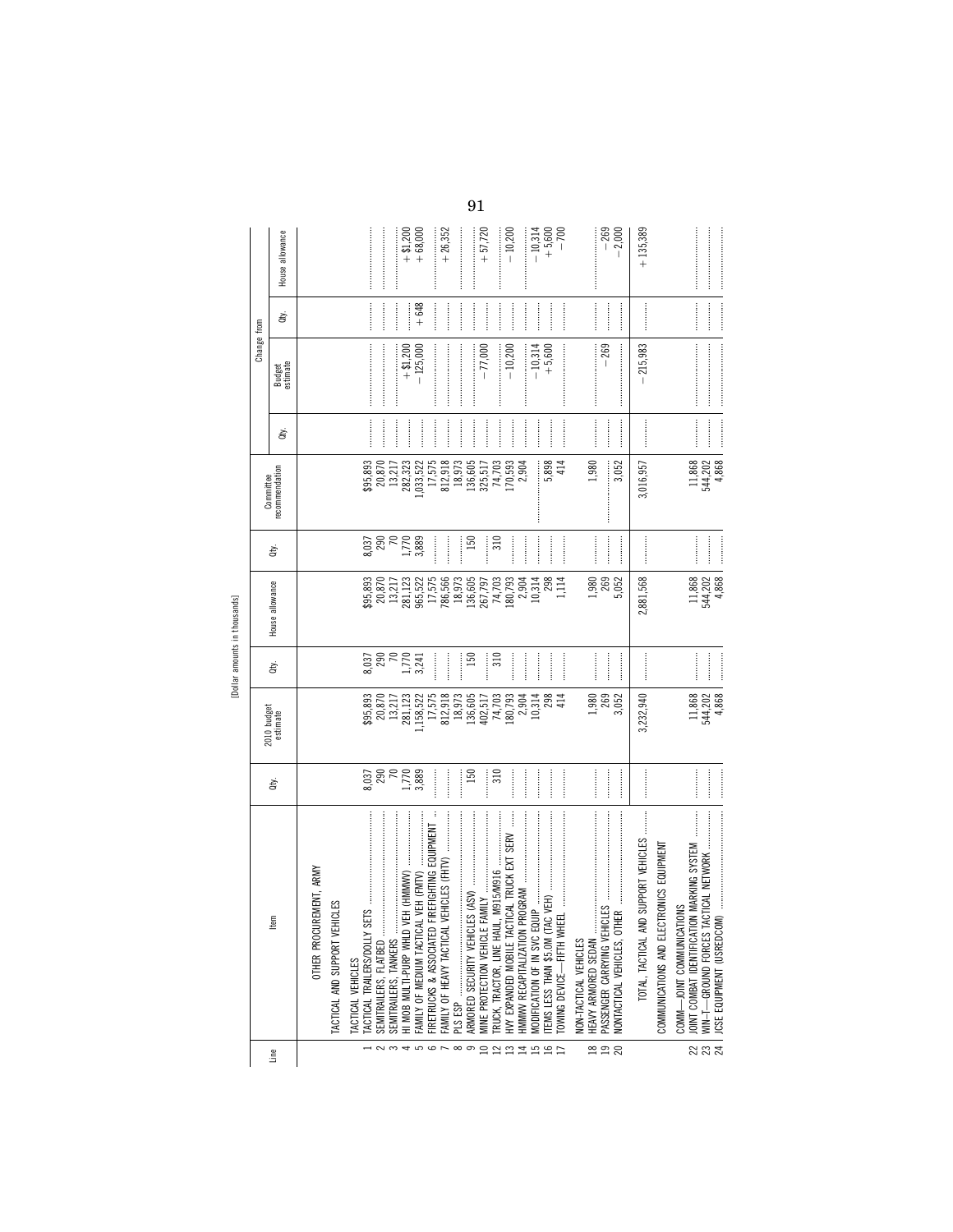| J.<br>∸       |  |
|---------------|--|
| i<br>$\sigma$ |  |
|               |  |

| SAT TERM, EMUT (SPACE)<br>58288353<br>Line | tem                                                                        |                                    |                         |                               |                                           |                |                                                |                                                                                                                                                                                                                                                                                                                                                                                                                                                                                                                                 | Change from                                                                                                                                                                                                                                                                                                                                                                                                                                                                                                                               |                     |                  |
|--------------------------------------------|----------------------------------------------------------------------------|------------------------------------|-------------------------|-------------------------------|-------------------------------------------|----------------|------------------------------------------------|---------------------------------------------------------------------------------------------------------------------------------------------------------------------------------------------------------------------------------------------------------------------------------------------------------------------------------------------------------------------------------------------------------------------------------------------------------------------------------------------------------------------------------|-------------------------------------------------------------------------------------------------------------------------------------------------------------------------------------------------------------------------------------------------------------------------------------------------------------------------------------------------------------------------------------------------------------------------------------------------------------------------------------------------------------------------------------------|---------------------|------------------|
|                                            |                                                                            |                                    |                         |                               |                                           |                | Committee                                      |                                                                                                                                                                                                                                                                                                                                                                                                                                                                                                                                 |                                                                                                                                                                                                                                                                                                                                                                                                                                                                                                                                           |                     |                  |
|                                            |                                                                            | ġ                                  | 2010 budget<br>estimate | Qty.                          | House allowance                           | đý.            | recommendation                                 | đý.                                                                                                                                                                                                                                                                                                                                                                                                                                                                                                                             | Budget<br>estimate                                                                                                                                                                                                                                                                                                                                                                                                                                                                                                                        | đý.                 | House allowance  |
|                                            | NICATIONS<br>COMM-SATELLITE COMMI                                          |                                    |                         |                               |                                           |                |                                                |                                                                                                                                                                                                                                                                                                                                                                                                                                                                                                                                 |                                                                                                                                                                                                                                                                                                                                                                                                                                                                                                                                           |                     |                  |
|                                            | DEFENSE ENTERPRISE WIDEBAND SATCOM SYSTEMS                                 |                                    | 145,108                 |                               | 145,108                                   |                | 145,108                                        |                                                                                                                                                                                                                                                                                                                                                                                                                                                                                                                                 | $+4,000$                                                                                                                                                                                                                                                                                                                                                                                                                                                                                                                                  |                     |                  |
|                                            |                                                                            | :<br>:<br>:                        | 90,918<br>653           |                               | 90,918<br>653                             | $\frac{1}{2}$  | 94,918<br>653                                  |                                                                                                                                                                                                                                                                                                                                                                                                                                                                                                                                 |                                                                                                                                                                                                                                                                                                                                                                                                                                                                                                                                           |                     | $+4,000$         |
|                                            | ING SYSTEM (SPACE)<br>NAVSTAR GLOBAL POSITION                              | <br> <br> <br> <br> <br> <br> <br> |                         | <br> <br> <br> <br> <br> <br> |                                           |                | 72,735                                         | <br> <br>                                                                                                                                                                                                                                                                                                                                                                                                                                                                                                                       |                                                                                                                                                                                                                                                                                                                                                                                                                                                                                                                                           |                     |                  |
|                                            | SMART-T (SPACE)                                                            |                                    | 72,735<br>61,116        |                               | 72,735<br>61,116                          |                | $\begin{array}{c} 61,116 \\ 1,834 \end{array}$ |                                                                                                                                                                                                                                                                                                                                                                                                                                                                                                                                 |                                                                                                                                                                                                                                                                                                                                                                                                                                                                                                                                           |                     |                  |
| SCAMP (SPACE)                              |                                                                            |                                    | 1,834                   | <br> <br> <br>                | 1,834<br>6,849                            |                |                                                | <br> <br> <br> <br>                                                                                                                                                                                                                                                                                                                                                                                                                                                                                                             |                                                                                                                                                                                                                                                                                                                                                                                                                                                                                                                                           | <br> <br> <br> <br> |                  |
|                                            | GLOBAL BRDCST SVC-GBS<br>MOD OF IN-SVC EQUIP (TAC                          | <br> <br> <br> <br> <br> <br> <br> | 6,849<br>2,862          | :<br>:<br>:<br>:              | 2,862                                     | <br> <br> <br> | 6,849<br>2,862                                 |                                                                                                                                                                                                                                                                                                                                                                                                                                                                                                                                 |                                                                                                                                                                                                                                                                                                                                                                                                                                                                                                                                           | :<br>:<br>:         |                  |
|                                            | COMM-C3 SYSTEM                                                             |                                    |                         |                               |                                           |                |                                                |                                                                                                                                                                                                                                                                                                                                                                                                                                                                                                                                 |                                                                                                                                                                                                                                                                                                                                                                                                                                                                                                                                           |                     |                  |
| 33                                         | ARMY GLOBAL CMD & CON                                                      |                                    | 22,996                  |                               | 22,996                                    |                | 22,996                                         | $\begin{minipage}{0.9\linewidth} \begin{tabular}{l} \hline \multicolumn{3}{c}{\textbf{1.0\linewidth}} \end{tabular} \end{minipage} \begin{minipage}{0.9\linewidth} \begin{tabular}{l} \multicolumn{3}{c}{\textbf{2.0\linewidth}} \end{tabular} \end{minipage} \begin{minipage}{0.9\linewidth} \end{minipage} \begin{minipage}{0.9\linewidth} \end{minipage} \begin{minipage}{0.9\linewidth} \end{minipage} \begin{minipage}{0.9\linewidth} \end{minipage} \begin{minipage}{0.9\linewidth} \end{minipage} \begin{minipage}{0.9\$ |                                                                                                                                                                                                                                                                                                                                                                                                                                                                                                                                           |                     |                  |
|                                            | CATIONS<br>COMM-COMBAT COMMUN                                              |                                    |                         |                               |                                           |                |                                                |                                                                                                                                                                                                                                                                                                                                                                                                                                                                                                                                 |                                                                                                                                                                                                                                                                                                                                                                                                                                                                                                                                           |                     |                  |
|                                            | <br>ARMY DATA DISTRIBUTION SYSTEM (DATA RADIO)                             |                                    | 1,705<br>90,204         |                               | 1,705<br>35,040                           |                | 1,705<br>35,040                                |                                                                                                                                                                                                                                                                                                                                                                                                                                                                                                                                 |                                                                                                                                                                                                                                                                                                                                                                                                                                                                                                                                           |                     |                  |
|                                            | JOINT TACTICAL RADIO SYST                                                  |                                    |                         |                               |                                           |                |                                                | <br> <br> <br>                                                                                                                                                                                                                                                                                                                                                                                                                                                                                                                  | $-55,164$                                                                                                                                                                                                                                                                                                                                                                                                                                                                                                                                 |                     |                  |
| n s s s s s d s d s                        |                                                                            | ି                                  |                         | 8,549                         | Î                                         | 8,549          | l                                              | 8,549                                                                                                                                                                                                                                                                                                                                                                                                                                                                                                                           |                                                                                                                                                                                                                                                                                                                                                                                                                                                                                                                                           | :<br>:<br>:<br>:    | ;<br>;<br>;<br>; |
|                                            | SINCGARS FAMILY                                                            | :<br>:<br>:<br>:                   | 6,812<br>6,164          | <br> <br> <br>                | 3,000                                     | ļ              | 3,500                                          |                                                                                                                                                                                                                                                                                                                                                                                                                                                                                                                                 | $-3,312$                                                                                                                                                                                                                                                                                                                                                                                                                                                                                                                                  |                     | $+500$           |
|                                            | ON OPERATIONS SYSTEMS<br>MULTI-PURPOSE INFORMATI                           | <br> <br> <br>                     |                         | İ                             | $7,360$<br>$7,360$<br>$21,820$<br>$9,256$ | <br> <br>      | 6,164                                          | <br> <br> <br>                                                                                                                                                                                                                                                                                                                                                                                                                                                                                                                  |                                                                                                                                                                                                                                                                                                                                                                                                                                                                                                                                           | <br> <br> <br>      |                  |
|                                            | COMMS-ELEC EQUIP FIELI                                                     |                                    |                         | <br> <br> <br>                |                                           |                | 6,000                                          | <br> <br> <br>                                                                                                                                                                                                                                                                                                                                                                                                                                                                                                                  | $+6,000$                                                                                                                                                                                                                                                                                                                                                                                                                                                                                                                                  |                     | $-1,360$         |
|                                            | SPIDER APLA REMOTE CONT                                                    |                                    | 21,820<br>9,256         | <br> <br> <br>                |                                           |                | 21,820<br>9,256                                |                                                                                                                                                                                                                                                                                                                                                                                                                                                                                                                                 |                                                                                                                                                                                                                                                                                                                                                                                                                                                                                                                                           |                     |                  |
|                                            | IMS REMOTE CONTROL UNI                                                     |                                    |                         | <br> <br>                     |                                           |                |                                                |                                                                                                                                                                                                                                                                                                                                                                                                                                                                                                                                 | $\label{def:1} \begin{minipage}{0.9\linewidth} \begin{minipage}{0.9\linewidth} \begin{minipage}{0.9\linewidth} \begin{minipage}{0.9\linewidth} \end{minipage} \end{minipage} \begin{minipage}{0.9\linewidth} \begin{minipage}{0.9\linewidth} \begin{minipage}{0.9\linewidth} \end{minipage} \end{minipage} \end{minipage} \begin{minipage}{0.9\linewidth} \begin{minipage}{0.9\linewidth} \begin{minipage}{0.9\linewidth} \end{minipage} \end{minipage} \end{minipage} \begin{minipage}{0.9\linewidth} \begin{minipage}{0.9\linewidth} \$ |                     |                  |
|                                            | PROGRAM COMM/ELECTRON<br>SOLDIER ENHANCEMENT                               |                                    |                         |                               |                                           |                |                                                |                                                                                                                                                                                                                                                                                                                                                                                                                                                                                                                                 |                                                                                                                                                                                                                                                                                                                                                                                                                                                                                                                                           |                     |                  |
|                                            | $\begin{array}{ccc}\n 1 & 0 & 0 \\  0 & 0 & 0 \\  0 & 0 & 0\n \end{array}$ |                                    | 4,646                   |                               | 4,646                                     |                | 4,646                                          |                                                                                                                                                                                                                                                                                                                                                                                                                                                                                                                                 |                                                                                                                                                                                                                                                                                                                                                                                                                                                                                                                                           |                     |                  |
| 4 4 4<br>4 4                               | COMBAT SURVIVOR EVADER                                                     |                                    | 2,367                   |                               | 2,367                                     |                | 2,367                                          |                                                                                                                                                                                                                                                                                                                                                                                                                                                                                                                                 |                                                                                                                                                                                                                                                                                                                                                                                                                                                                                                                                           |                     |                  |
|                                            | S) FAMILY<br>RADIO, IMPROVED HF (COTS                                      |                                    | 6,555                   | <br> <br> <br>                | 6,555<br>18,583                           |                | 6,555                                          |                                                                                                                                                                                                                                                                                                                                                                                                                                                                                                                                 |                                                                                                                                                                                                                                                                                                                                                                                                                                                                                                                                           | <br> <br> <br> <br> |                  |
|                                            | MEDICAL COMM FOR CBT CASUALTY CARE (MC4)                                   |                                    | 18,583                  |                               |                                           |                | 18,583                                         |                                                                                                                                                                                                                                                                                                                                                                                                                                                                                                                                 |                                                                                                                                                                                                                                                                                                                                                                                                                                                                                                                                           |                     |                  |
|                                            | COMM-INTELLIGENCE COM                                                      |                                    |                         |                               |                                           |                |                                                |                                                                                                                                                                                                                                                                                                                                                                                                                                                                                                                                 |                                                                                                                                                                                                                                                                                                                                                                                                                                                                                                                                           |                     |                  |
| $\frac{8}{3}$                              | CI AUTOMATION ARCHITECT                                                    |                                    | 1,414                   | :<br>:<br>:<br>:              | 1,414                                     |                | 1,414                                          |                                                                                                                                                                                                                                                                                                                                                                                                                                                                                                                                 |                                                                                                                                                                                                                                                                                                                                                                                                                                                                                                                                           |                     |                  |
|                                            | INFORMATION SECURITY                                                       |                                    |                         |                               |                                           |                |                                                |                                                                                                                                                                                                                                                                                                                                                                                                                                                                                                                                 |                                                                                                                                                                                                                                                                                                                                                                                                                                                                                                                                           |                     |                  |
| $\overline{50}$<br>49                      | INFORMATION SYSTEM SECURITY PROGRAM-ISSP                                   |                                    | 29,525                  |                               | 29,525                                    |                | 29,525<br>33,189                               |                                                                                                                                                                                                                                                                                                                                                                                                                                                                                                                                 |                                                                                                                                                                                                                                                                                                                                                                                                                                                                                                                                           |                     | $\vdots$         |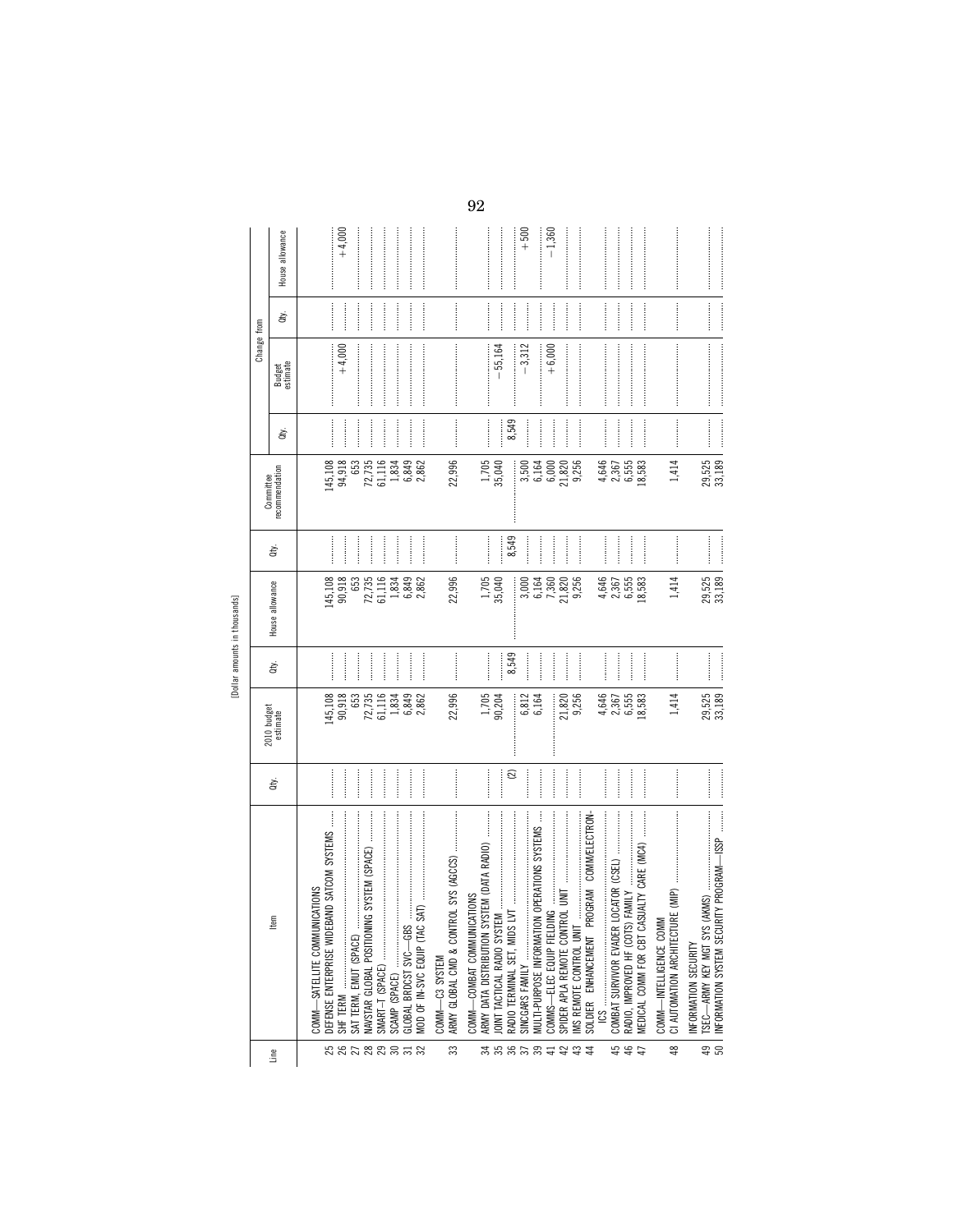|                                                                                          |                                                                                                                                           |                                                                       |                                                          | $-6,420$                                                                                                                          |                                                                                                                      | $-25,352$<br>$10,700$                                                                                            |                                                                                                     |                                                                                |                                                                                                                |
|------------------------------------------------------------------------------------------|-------------------------------------------------------------------------------------------------------------------------------------------|-----------------------------------------------------------------------|----------------------------------------------------------|-----------------------------------------------------------------------------------------------------------------------------------|----------------------------------------------------------------------------------------------------------------------|------------------------------------------------------------------------------------------------------------------|-----------------------------------------------------------------------------------------------------|--------------------------------------------------------------------------------|----------------------------------------------------------------------------------------------------------------|
|                                                                                          |                                                                                                                                           |                                                                       |                                                          | <br> <br> <br>                                                                                                                    |                                                                                                                      | <br> <br> <br> <br> <br>                                                                                         | <br> <br>                                                                                           | <br> <br> <br>                                                                 |                                                                                                                |
|                                                                                          |                                                                                                                                           |                                                                       |                                                          | $-6,420$                                                                                                                          |                                                                                                                      | $-25,352$<br>$-186,362$                                                                                          |                                                                                                     |                                                                                | <b>CONTRACTOR</b>                                                                                              |
|                                                                                          | $\frac{1}{2}$                                                                                                                             |                                                                       | <br> <br> <br>.<br>.<br>.<br>.                           | <br> <br> <br> <br> <br> <br> <br>İ                                                                                               | $\frac{1}{2}$                                                                                                        | .<br>.<br>.<br>.                                                                                                 | $\frac{1}{2}$<br>$\frac{1}{2}$                                                                      | $\frac{1}{2}$                                                                  |                                                                                                                |
| $\begin{array}{c} 1,890 \\ 25,525 \\ 31,256 \end{array}$                                 | $\begin{array}{c} 216,057 \\ 6,203 \\ 147,111 \end{array}$<br>39,906                                                                      |                                                                       | 3,279<br>3,354,359<br>3,559,599<br>3,659,021             | 4,509<br>17,053                                                                                                                   | $31,881$<br>$1,221$<br>$1,221$                                                                                       | 25,863<br>180,458                                                                                                | $\begin{array}{c} 133,836 \\ 313,237 \\ 9,179 \end{array}$<br>2,198                                 | 5,838                                                                          | 1,178<br>4,766<br>2,801<br>271,979                                                                             |
|                                                                                          | <br> <br> <br> <br> <br> <br>                                                                                                             | <br> <br> <br>                                                        | <br> <br>                                                | j<br> <br> <br>                                                                                                                   | <br> <br> <br> <br> <br>                                                                                             | <br> <br> <br> <br> <br> <br>                                                                                    |                                                                                                     | :                                                                              | —<br>;<br>;<br> <br> <br> <br> <br> <br> <br> <br>                                                             |
| 1,890<br>25,525<br>31,256                                                                | 216,057<br>6,203<br>147,111<br>39,906                                                                                                     |                                                                       | 3,279<br>38354,493<br>36,354<br>36,503<br>3,509<br>4,509 | $\frac{6,420}{17,053}$                                                                                                            | $\begin{array}{c} 31,661 \\ 1,284 \\ 1,221 \end{array}$                                                              | 25,863<br>25,352<br>191,158                                                                                      | $133,835$<br>313,237<br>313,237<br>2,198<br>5,838<br>4,766                                          |                                                                                | 2,801<br>271,979                                                                                               |
|                                                                                          | <br> <br> <br>İ                                                                                                                           |                                                                       | $\frac{1}{2}$                                            | İ                                                                                                                                 | :<br>:<br>:                                                                                                          | <br> <br> <br> <br>                                                                                              | $\frac{1}{2}$<br>$\ddot{}}$                                                                         |                                                                                | :                                                                                                              |
| 1,890<br>25,525<br>31,256                                                                | $\begin{array}{c} 216,057 \\ 6,203 \\ 147,111 \end{array}$<br>39,906                                                                      |                                                                       | 3,279<br>38354<br>36,354<br>36,659<br>30,021<br>4,509    | $\frac{6,420}{17,053}$                                                                                                            | $\begin{array}{c} 31,661 \\ 1,284 \\ 1,221 \end{array}$                                                              | 25,863<br>25,352<br>366,820                                                                                      | $\begin{array}{c} 133,835 \\ 313,237 \\ 9,179 \\ 2,198 \\ 5,838 \\ 1,178 \\ 4,766 \end{array}$      |                                                                                | 2,801<br>271,979                                                                                               |
|                                                                                          |                                                                                                                                           |                                                                       | <br> <br> <br>                                           | $\frac{1}{2}$<br> <br> <br> <br>                                                                                                  | <br> <br> <br>                                                                                                       |                                                                                                                  | :<br>:<br>:                                                                                         |                                                                                | <br> <br>                                                                                                      |
| NICATIONS<br>COMM-LONG HAUL COMMUN<br>BASE SUPPORT COMMUNICAT<br>ERRESTRIAL TRANSMISSION | INSTALLATION INFO INFRASTRUCTURE MOD PROGRAM<br><b>ONS</b><br>PENTAGON INFORMATION MGT<br>COMM-BASE COMMUNICATI<br>DEFENSE MESSAGE SYSTEM | ELECT EQUIP-WAT INTEL PROG (NIP)<br>(NIP)<br>ELECT EQUIP-WAT INT PROG | DCGS-A (MIP)                                             | CI HUMINT AUTO REPRTING AND COLL (CHARCS) (MIP)<br>GE TRANSLATION SYSTEM<br>SEQUOYAH FOREIGN LANGUA<br>MOD OF IN-SVC EQUIP (INTEI | RITY COUNTERMEASURES<br>WARFARE (EW)<br>COUNTERINTELLIGENCE/SECU<br>ELECT EQUIP-ELECTRONIC<br>CI MODERNIZATION (MIP) | SYS-<br>ONG RANGE ADVANCED SCOUT SURVEILLANCE<br>ELECT EQUIP-TACTICAL SURV. (TAC SURV)<br>SENSE THROUGH THE WALL | SMALL TACTICAL OPTICAL RIFLE MOUNTED MLRF<br>NIGHT VISION, THERMAL WPN<br>RADIATION MONITORING SYST | TIVE ARTILLERY FUZE SE<br>ARTILLERY ACCURACY EQUIP<br>ENHANCED PORTABLE INDUCT | FORCE XXI BATTLE CMD BRIGADE & BELOW (FBCB2)<br><b>TINDER RADARS)</b><br>MOD OF IN-SVC EQUIP (FIRE<br>PROFILER |
| ដ& ដ                                                                                     | ន ន ន ន                                                                                                                                   |                                                                       |                                                          | 888RTRRTR                                                                                                                         | 888                                                                                                                  | 8583                                                                                                             |                                                                                                     |                                                                                | ********                                                                                                       |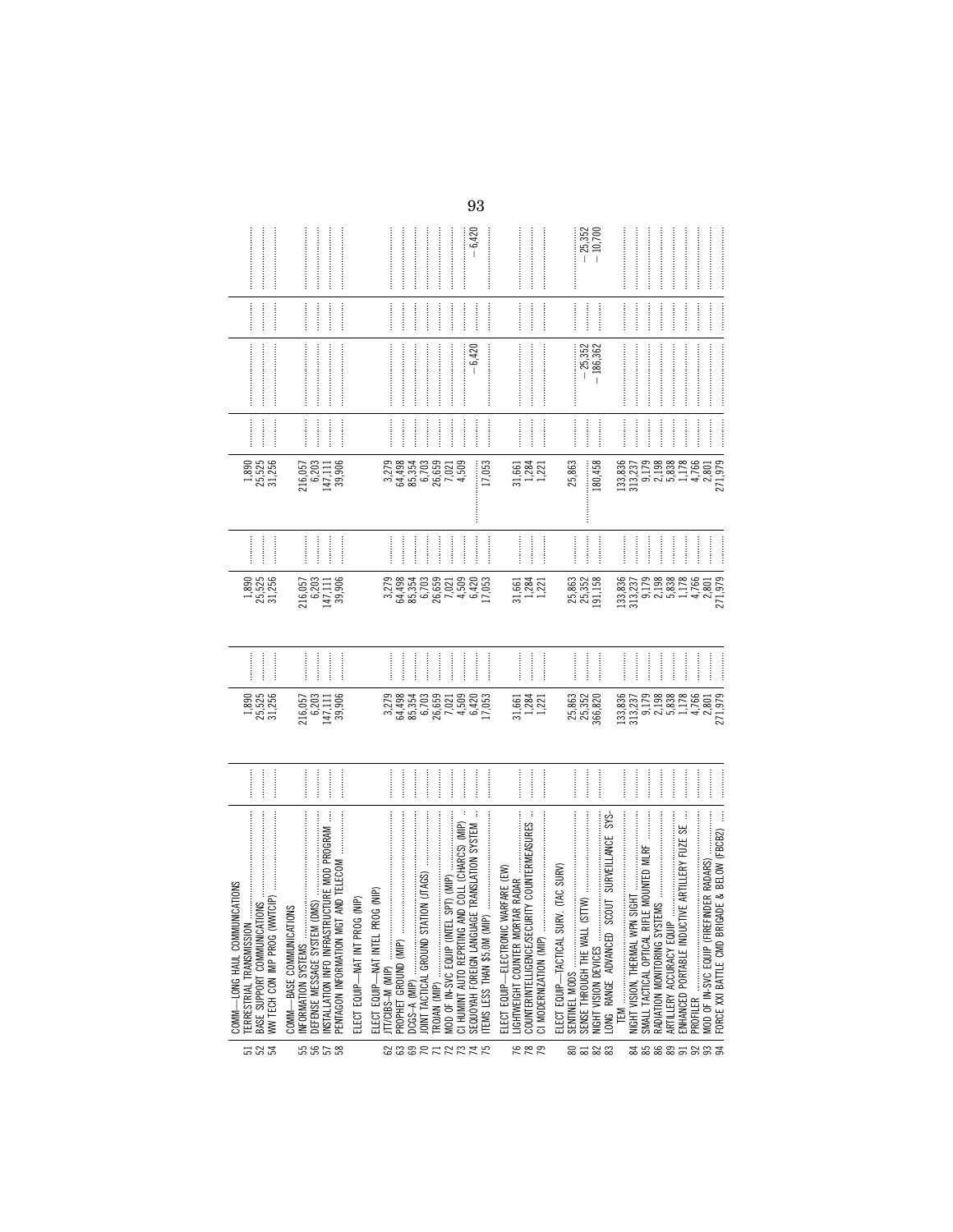| J.<br>∸       |  |
|---------------|--|
| i<br>$\sigma$ |  |
|               |  |

|                  |                                                                              |                       |                         |                                                                                                                                                                |                                                                    |                                                                                                                                                                                                                                                                                                                                                                                                                                                                                                                                                                                  |                             |                  | Change from                                                                                                                                                                                                                                                                                                                                                                                                                                                                                                                                                                                                                               |               |                                                                                                                                                                                                                                                                                                                                                                                                                                                                                                                                             |
|------------------|------------------------------------------------------------------------------|-----------------------|-------------------------|----------------------------------------------------------------------------------------------------------------------------------------------------------------|--------------------------------------------------------------------|----------------------------------------------------------------------------------------------------------------------------------------------------------------------------------------------------------------------------------------------------------------------------------------------------------------------------------------------------------------------------------------------------------------------------------------------------------------------------------------------------------------------------------------------------------------------------------|-----------------------------|------------------|-------------------------------------------------------------------------------------------------------------------------------------------------------------------------------------------------------------------------------------------------------------------------------------------------------------------------------------------------------------------------------------------------------------------------------------------------------------------------------------------------------------------------------------------------------------------------------------------------------------------------------------------|---------------|---------------------------------------------------------------------------------------------------------------------------------------------------------------------------------------------------------------------------------------------------------------------------------------------------------------------------------------------------------------------------------------------------------------------------------------------------------------------------------------------------------------------------------------------|
| Line             | Item                                                                         | ਛੇ                    | 2010 budget<br>estimate | È                                                                                                                                                              | House allowance                                                    | È                                                                                                                                                                                                                                                                                                                                                                                                                                                                                                                                                                                | Committee<br>recommendation | È                | Budget<br>estimate                                                                                                                                                                                                                                                                                                                                                                                                                                                                                                                                                                                                                        | È             | House allowance                                                                                                                                                                                                                                                                                                                                                                                                                                                                                                                             |
|                  | LIGHTWEIGHT LASER DESIGNATOR/RANGEFINDER (LLD<br><b>OINT BATTLE COMMAND-</b> |                       | 17,242<br>59,080        | <br> <br>                                                                                                                                                      | 17,242<br>59,080                                                   |                                                                                                                                                                                                                                                                                                                                                                                                                                                                                                                                                                                  | 17,242<br>59,080            |                  |                                                                                                                                                                                                                                                                                                                                                                                                                                                                                                                                                                                                                                           |               |                                                                                                                                                                                                                                                                                                                                                                                                                                                                                                                                             |
| <b>885885</b>    |                                                                              |                       |                         |                                                                                                                                                                |                                                                    |                                                                                                                                                                                                                                                                                                                                                                                                                                                                                                                                                                                  |                             | <br> <br> <br>   |                                                                                                                                                                                                                                                                                                                                                                                                                                                                                                                                                                                                                                           |               |                                                                                                                                                                                                                                                                                                                                                                                                                                                                                                                                             |
|                  | COUNTERFIRE RADARS                                                           |                       | 194,665<br>15,520       |                                                                                                                                                                | 194,665<br>15,520                                                  |                                                                                                                                                                                                                                                                                                                                                                                                                                                                                                                                                                                  | 194,665<br>17,820           | $\frac{1}{2}$    | $+2,300$                                                                                                                                                                                                                                                                                                                                                                                                                                                                                                                                                                                                                                  |               | $+2,300$                                                                                                                                                                                                                                                                                                                                                                                                                                                                                                                                    |
|                  | INHANCED SENSOR & MON                                                        |                       | 1,944                   | $\frac{1}{2}$                                                                                                                                                  | 1,944                                                              | $\frac{1}{2}$                                                                                                                                                                                                                                                                                                                                                                                                                                                                                                                                                                    | 1,944                       |                  |                                                                                                                                                                                                                                                                                                                                                                                                                                                                                                                                                                                                                                           |               |                                                                                                                                                                                                                                                                                                                                                                                                                                                                                                                                             |
|                  | <b>SYSTEMS</b><br>ELECT EQUIP—TACTICAL C2                                    |                       |                         |                                                                                                                                                                |                                                                    |                                                                                                                                                                                                                                                                                                                                                                                                                                                                                                                                                                                  |                             |                  |                                                                                                                                                                                                                                                                                                                                                                                                                                                                                                                                                                                                                                           |               |                                                                                                                                                                                                                                                                                                                                                                                                                                                                                                                                             |
| $\frac{28}{103}$ |                                                                              | .<br>.<br>.<br>.<br>. | 29,934<br>39,042        |                                                                                                                                                                | 32,234<br>39,042                                                   |                                                                                                                                                                                                                                                                                                                                                                                                                                                                                                                                                                                  |                             |                  | $-6,300$                                                                                                                                                                                                                                                                                                                                                                                                                                                                                                                                                                                                                                  |               | $-2,300$<br>$-6,300$                                                                                                                                                                                                                                                                                                                                                                                                                                                                                                                        |
|                  | MENT SUPPORT SYSTEM<br>BATTLE COMMAND SUSTAIN<br>FIRE SUPPORT C2 FAMILY      |                       | 31,968                  | ļ                                                                                                                                                              | 31,968                                                             | $\frac{1}{2}$                                                                                                                                                                                                                                                                                                                                                                                                                                                                                                                                                                    | 29,934<br>32,742<br>31,968  | $\frac{1}{2}$    |                                                                                                                                                                                                                                                                                                                                                                                                                                                                                                                                                                                                                                           | <br> <br>     |                                                                                                                                                                                                                                                                                                                                                                                                                                                                                                                                             |
| <b>MERSERS</b>   | FAAD C2                                                                      |                       | 8,289                   |                                                                                                                                                                | 8,289                                                              |                                                                                                                                                                                                                                                                                                                                                                                                                                                                                                                                                                                  | 8,289                       | İ                |                                                                                                                                                                                                                                                                                                                                                                                                                                                                                                                                                                                                                                           |               |                                                                                                                                                                                                                                                                                                                                                                                                                                                                                                                                             |
|                  | ING & CONTROL SYS (AMD<br>AIR & MSL DEFENSE PLANN                            |                       |                         |                                                                                                                                                                |                                                                    | <br> <br>                                                                                                                                                                                                                                                                                                                                                                                                                                                                                                                                                                        |                             |                  |                                                                                                                                                                                                                                                                                                                                                                                                                                                                                                                                                                                                                                           |               |                                                                                                                                                                                                                                                                                                                                                                                                                                                                                                                                             |
|                  | KNIGHT FAMILY                                                                |                       | 62,439<br>80,831        |                                                                                                                                                                | 62,439<br>80,831                                                   | $\ddot{\phantom{a}}$                                                                                                                                                                                                                                                                                                                                                                                                                                                                                                                                                             | 62,439<br>80,831            | —<br>-<br>-<br>- |                                                                                                                                                                                                                                                                                                                                                                                                                                                                                                                                                                                                                                           | —<br>;<br>;   | $\label{def:1} \centering \begin{minipage}{0.9\linewidth} \begin{tabular}{l} \hline \textbf{1} & \textbf{2} & \textbf{3} & \textbf{4} & \textbf{5} & \textbf{6} & \textbf{6} & \textbf{7} & \textbf{8} & \textbf{9} & \textbf{10} & \textbf{10} & \textbf{10} & \textbf{10} & \textbf{10} & \textbf{10} & \textbf{10} & \textbf{10} & \textbf{10} & \textbf{10} & \textbf{10} & \textbf{10} & \textbf{10} & \textbf{10} & \textbf{$                                                                                                         |
|                  |                                                                              |                       | 1,778<br>31,542         | $\frac{1}{2}$                                                                                                                                                  | $\begin{array}{c} 1,778 \\ 31,542 \\ 11,124 \\ 53,898 \end{array}$ | $\frac{1}{2}$                                                                                                                                                                                                                                                                                                                                                                                                                                                                                                                                                                    | 1,778<br>33,542             |                  |                                                                                                                                                                                                                                                                                                                                                                                                                                                                                                                                                                                                                                           |               |                                                                                                                                                                                                                                                                                                                                                                                                                                                                                                                                             |
|                  | TECHNOLOGY<br>AUTOMATIC IDENTIFICATION                                       |                       |                         | $\frac{1}{2}$                                                                                                                                                  |                                                                    |                                                                                                                                                                                                                                                                                                                                                                                                                                                                                                                                                                                  |                             |                  | $+2,000$                                                                                                                                                                                                                                                                                                                                                                                                                                                                                                                                                                                                                                  | $\frac{1}{2}$ | $+2,000$                                                                                                                                                                                                                                                                                                                                                                                                                                                                                                                                    |
|                  |                                                                              | $\frac{1}{2}$         | 11,124                  |                                                                                                                                                                |                                                                    | $\begin{array}{c} \begin{array}{c} \begin{array}{c} \begin{array}{c} \begin{array}{c} \end{array} \end{array} \end{array} \end{array} \end{array} \end{array}$                                                                                                                                                                                                                                                                                                                                                                                                                   | 11,124                      |                  |                                                                                                                                                                                                                                                                                                                                                                                                                                                                                                                                                                                                                                           |               |                                                                                                                                                                                                                                                                                                                                                                                                                                                                                                                                             |
|                  | TIALIZATION AND SERVICE<br>NETWORK MANAGEMENT INI                            |                       | 53,898                  | $\frac{1}{2}$                                                                                                                                                  |                                                                    | $\frac{1}{2}$                                                                                                                                                                                                                                                                                                                                                                                                                                                                                                                                                                    | 53,898                      |                  |                                                                                                                                                                                                                                                                                                                                                                                                                                                                                                                                                                                                                                           |               |                                                                                                                                                                                                                                                                                                                                                                                                                                                                                                                                             |
|                  |                                                                              |                       | 77,646<br>46,861        |                                                                                                                                                                | 77,646<br>46,861                                                   |                                                                                                                                                                                                                                                                                                                                                                                                                                                                                                                                                                                  | 77,646<br>46,861            |                  |                                                                                                                                                                                                                                                                                                                                                                                                                                                                                                                                                                                                                                           |               |                                                                                                                                                                                                                                                                                                                                                                                                                                                                                                                                             |
| 115              | RECONNAISSANCE AND SURVEYING INSTRUMENT SET                                  |                       | 11,118                  |                                                                                                                                                                | 11,118                                                             |                                                                                                                                                                                                                                                                                                                                                                                                                                                                                                                                                                                  | 11,118                      |                  |                                                                                                                                                                                                                                                                                                                                                                                                                                                                                                                                                                                                                                           |               |                                                                                                                                                                                                                                                                                                                                                                                                                                                                                                                                             |
| $\overline{11}$  | MOUNTED BATTLE COMMAND ON THE MOVE (MBCOTM)                                  |                       | 926                     | ļ                                                                                                                                                              | 926                                                                | $\begin{array}{c} \begin{array}{c} \begin{array}{c} \begin{array}{c} \begin{array}{c} \end{array} \end{array} \end{array} \end{array} \end{array} \end{array}$                                                                                                                                                                                                                                                                                                                                                                                                                   | 926                         | $\frac{1}{2}$    |                                                                                                                                                                                                                                                                                                                                                                                                                                                                                                                                                                                                                                           |               |                                                                                                                                                                                                                                                                                                                                                                                                                                                                                                                                             |
|                  | ELECT EQUIP-AUTOMATION                                                       |                       |                         |                                                                                                                                                                |                                                                    |                                                                                                                                                                                                                                                                                                                                                                                                                                                                                                                                                                                  |                             |                  |                                                                                                                                                                                                                                                                                                                                                                                                                                                                                                                                                                                                                                           |               |                                                                                                                                                                                                                                                                                                                                                                                                                                                                                                                                             |
| <b>2222223</b>   | BUSINESS SYSTEM<br>GENERAL FUND ENTERPRISE                                   |                       | 85,801                  |                                                                                                                                                                | 85,801                                                             |                                                                                                                                                                                                                                                                                                                                                                                                                                                                                                                                                                                  | 85,801                      |                  |                                                                                                                                                                                                                                                                                                                                                                                                                                                                                                                                                                                                                                           |               |                                                                                                                                                                                                                                                                                                                                                                                                                                                                                                                                             |
|                  |                                                                              |                       | 12,823                  | $\ddot{\phantom{a}}$                                                                                                                                           | 12,823                                                             |                                                                                                                                                                                                                                                                                                                                                                                                                                                                                                                                                                                  | 12,823                      |                  |                                                                                                                                                                                                                                                                                                                                                                                                                                                                                                                                                                                                                                           |               |                                                                                                                                                                                                                                                                                                                                                                                                                                                                                                                                             |
|                  | AUTOMATED DATA PROCESSING EQUIPMENT                                          |                       | 254,723                 |                                                                                                                                                                | 179,723                                                            |                                                                                                                                                                                                                                                                                                                                                                                                                                                                                                                                                                                  | 239,723                     |                  | $-15,000$                                                                                                                                                                                                                                                                                                                                                                                                                                                                                                                                                                                                                                 |               | $+60,000$                                                                                                                                                                                                                                                                                                                                                                                                                                                                                                                                   |
|                  | CSS COMMUNICATIONS                                                           |                       | 33,749<br>39,675        | $\frac{1}{2}$                                                                                                                                                  | 33,749                                                             |                                                                                                                                                                                                                                                                                                                                                                                                                                                                                                                                                                                  | 33,749<br>39,675            | $\frac{1}{2}$    |                                                                                                                                                                                                                                                                                                                                                                                                                                                                                                                                                                                                                                           | $\frac{1}{2}$ |                                                                                                                                                                                                                                                                                                                                                                                                                                                                                                                                             |
|                  | RESERVE COMPONENT AUTOMATION SYS (RCAS)                                      |                       |                         | $\begin{array}{c} \begin{array}{c} \begin{array}{c} \begin{array}{c} \begin{array}{c} \end{array} \end{array} \end{array} \end{array} \end{array} \end{array}$ | 39,675                                                             | $\begin{array}{c} \begin{array}{c} \begin{array}{c} \begin{array}{c} \begin{array}{c} \end{array} \end{array} \end{array} \end{array} \end{array} \end{array}$                                                                                                                                                                                                                                                                                                                                                                                                                   |                             |                  |                                                                                                                                                                                                                                                                                                                                                                                                                                                                                                                                                                                                                                           |               | $\label{def:1} \begin{minipage}{0.9\linewidth} \begin{minipage}{0.9\linewidth} \begin{minipage}{0.9\linewidth} \begin{minipage}{0.9\linewidth} \end{minipage} \begin{minipage}{0.9\linewidth} \begin{minipage}{0.9\linewidth} \end{minipage} \end{minipage} \begin{minipage}{0.9\linewidth} \begin{minipage}{0.9\linewidth} \begin{minipage}{0.9\linewidth} \end{minipage} \end{minipage} \begin{minipage}{0.9\linewidth} \begin{minipage}{0.9\linewidth} \end{minipage} \end{minipage} \begin{minipage}{0.9\linewidth} \begin{minipage}{0$ |
|                  | ELECT EQUIP-AUDIO VISUAL SYS (AV)                                            |                       |                         |                                                                                                                                                                |                                                                    |                                                                                                                                                                                                                                                                                                                                                                                                                                                                                                                                                                                  |                             |                  |                                                                                                                                                                                                                                                                                                                                                                                                                                                                                                                                                                                                                                           |               |                                                                                                                                                                                                                                                                                                                                                                                                                                                                                                                                             |
| 124<br>125       | ITEMS LESS THAN \$5.0M (A/V)                                                 |                       | 2,709<br>5,172          |                                                                                                                                                                | 2,709<br>5,172                                                     |                                                                                                                                                                                                                                                                                                                                                                                                                                                                                                                                                                                  | 2,709<br>5,172              |                  |                                                                                                                                                                                                                                                                                                                                                                                                                                                                                                                                                                                                                                           |               |                                                                                                                                                                                                                                                                                                                                                                                                                                                                                                                                             |
|                  | ITEMS LESS THAN \$5M (SURVEYING EQUIPMENT)                                   | $\frac{1}{2}$         |                         | $\frac{1}{2}$                                                                                                                                                  |                                                                    | $\begin{minipage}{0.9\linewidth} \centering \begin{minipage}{0.9\linewidth} \centering \end{minipage} \begin{minipage}{0.9\linewidth} \centering \begin{minipage}{0.9\linewidth} \centering \end{minipage} \end{minipage} \begin{minipage}{0.9\linewidth} \centering \end{minipage} \begin{minipage}{0.9\linewidth} \centering \end{minipage} \begin{minipage}{0.9\linewidth} \centering \end{minipage} \begin{minipage}{0.9\linewidth} \centering \end{minipage} \begin{minipage}{0.9\linewidth} \centering \end{minipage} \begin{minipage}{0.9\linewidth} \centering \end{min$ |                             |                  | $\begin{minipage}{0.9\linewidth} \includegraphics[width=0.9\linewidth]{10.9\linewidth} \includegraphics[width=0.9\linewidth]{10.9\linewidth} \includegraphics[width=0.9\linewidth]{10.9\linewidth} \includegraphics[width=0.9\linewidth]{10.9\linewidth} \includegraphics[width=0.9\linewidth]{10.9\linewidth} \includegraphics[width=0.9\linewidth]{10.9\linewidth} \includegraphics[width=0.9\linewidth]{10.9\linewidth} \includegraphics[width=0.9\linewidth]{10.9\linewidth} \includegraphics[width=0.9\linewidth]{10.9\linewidth} \includegraphics[width=0.9\linewidth]{10.9\linewidth} \includegraphics[width=0.9\linewidth]{10.9\$ |               |                                                                                                                                                                                                                                                                                                                                                                                                                                                                                                                                             |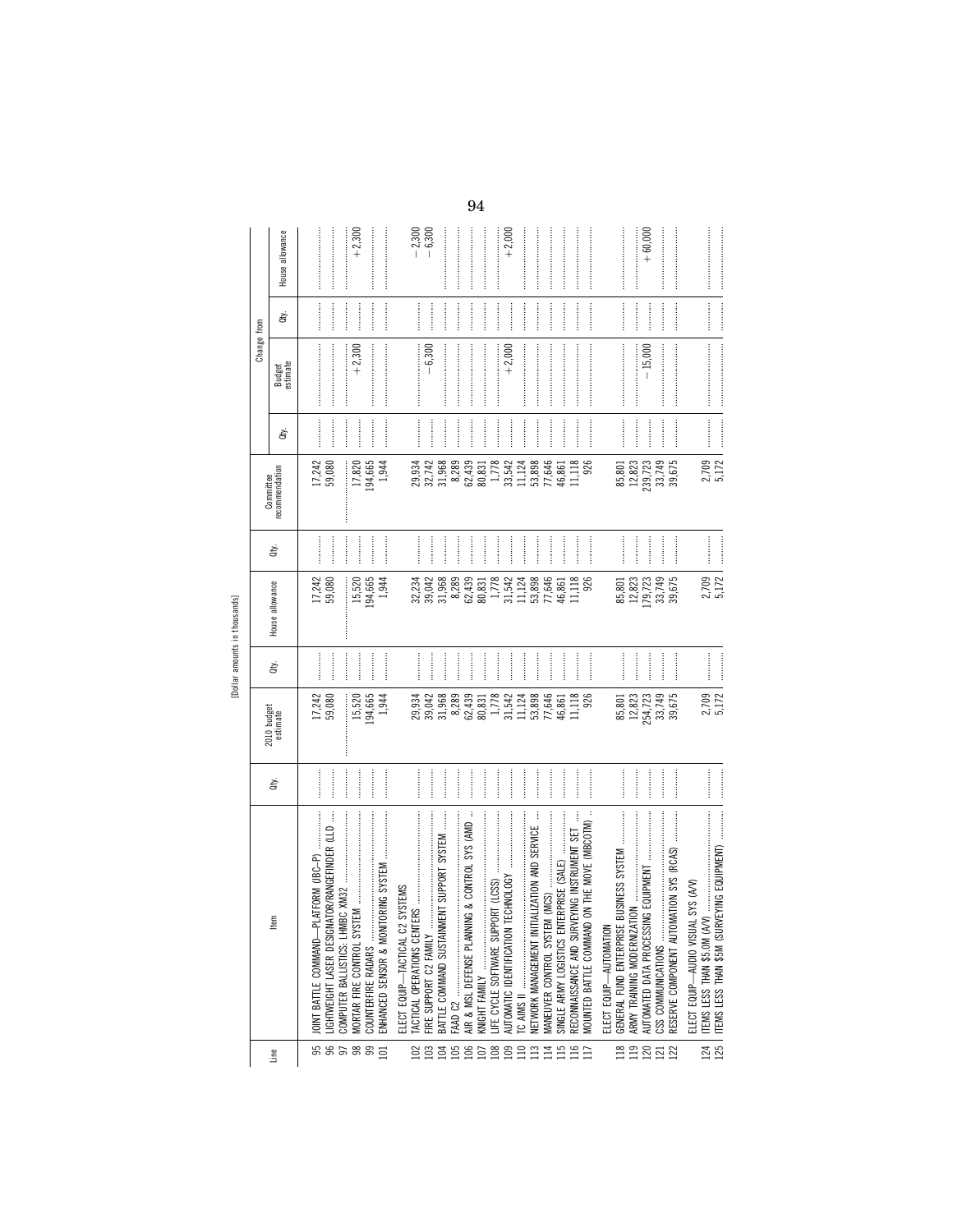| 128                   | $\label{def:1} \begin{minipage}{0.9\linewidth} \begin{minipage}{0.9\linewidth} \begin{minipage}{0.9\linewidth} \begin{minipage}{0.9\linewidth} \end{minipage} \begin{minipage}{0.9\linewidth} \begin{minipage}{0.9\linewidth} \end{minipage} \end{minipage} \begin{minipage}{0.9\linewidth} \begin{minipage}{0.9\linewidth} \begin{minipage}{0.9\linewidth} \end{minipage} \end{minipage} \begin{minipage}{0.9\linewidth} \begin{minipage}{0.9\linewidth} \end{minipage} \end{minipage} \begin{minipage}{0.9\linewidth} \begin{minipage}{0$<br>$(5-2)$<br>PRODUCTION BASE SUPPORT<br>ELECT EQUIP-SUPPORT | <br>518                             |                                                                                                                                                                                                                                                                                                                                                                                                                                                                                       | 518               |               | 518                                                      |                                                                                                                                                                                                                                                                                                                                                                                                                                            | $\label{def:1} \begin{minipage}{0.9\linewidth} \begin{minipage}{0.9\linewidth} \begin{minipage}{0.9\linewidth} \begin{minipage}{0.9\linewidth} \end{minipage} \begin{minipage}{0.9\linewidth} \begin{minipage}{0.9\linewidth} \end{minipage} \end{minipage} \begin{minipage}{0.9\linewidth} \begin{minipage}{0.9\linewidth} \begin{minipage}{0.9\linewidth} \end{minipage} \end{minipage} \end{minipage} \begin{minipage}{0.9\linewidth} \begin{minipage}{0.9\linewidth} \begin{minipage}{0.9\linewidth} \end{minipage} \end{minipage} \$ |                                                                                                                                                                                                                                                                                                                                                                                                                                                                                                                                                            |                      |
|-----------------------|----------------------------------------------------------------------------------------------------------------------------------------------------------------------------------------------------------------------------------------------------------------------------------------------------------------------------------------------------------------------------------------------------------------------------------------------------------------------------------------------------------------------------------------------------------------------------------------------------------|-------------------------------------|---------------------------------------------------------------------------------------------------------------------------------------------------------------------------------------------------------------------------------------------------------------------------------------------------------------------------------------------------------------------------------------------------------------------------------------------------------------------------------------|-------------------|---------------|----------------------------------------------------------|--------------------------------------------------------------------------------------------------------------------------------------------------------------------------------------------------------------------------------------------------------------------------------------------------------------------------------------------------------------------------------------------------------------------------------------------|-------------------------------------------------------------------------------------------------------------------------------------------------------------------------------------------------------------------------------------------------------------------------------------------------------------------------------------------------------------------------------------------------------------------------------------------------------------------------------------------------------------------------------------------|------------------------------------------------------------------------------------------------------------------------------------------------------------------------------------------------------------------------------------------------------------------------------------------------------------------------------------------------------------------------------------------------------------------------------------------------------------------------------------------------------------------------------------------------------------|----------------------|
|                       | <b>ELECTRONICS</b><br>TOTAL, COMMUNICATIONS AND<br>EQUIPMENT                                                                                                                                                                                                                                                                                                                                                                                                                                                                                                                                             | <br>4,304,472                       |                                                                                                                                                                                                                                                                                                                                                                                                                                                                                       | 4,004,494         |               | 4,020,862                                                |                                                                                                                                                                                                                                                                                                                                                                                                                                            | $-283,610$                                                                                                                                                                                                                                                                                                                                                                                                                                                                                                                                |                                                                                                                                                                                                                                                                                                                                                                                                                                                                                                                                                            | $+16,368$            |
|                       | OTHER SUPPORT EQUIPMENT                                                                                                                                                                                                                                                                                                                                                                                                                                                                                                                                                                                  |                                     |                                                                                                                                                                                                                                                                                                                                                                                                                                                                                       |                   |               |                                                          |                                                                                                                                                                                                                                                                                                                                                                                                                                            |                                                                                                                                                                                                                                                                                                                                                                                                                                                                                                                                           |                                                                                                                                                                                                                                                                                                                                                                                                                                                                                                                                                            |                      |
|                       | CHEMICAL DEFENSIVE EQUIPMENT<br>PROTECTIVE SYSTEMS                                                                                                                                                                                                                                                                                                                                                                                                                                                                                                                                                       | 2,081<br>108,334                    |                                                                                                                                                                                                                                                                                                                                                                                                                                                                                       | 2,081             |               |                                                          |                                                                                                                                                                                                                                                                                                                                                                                                                                            |                                                                                                                                                                                                                                                                                                                                                                                                                                                                                                                                           |                                                                                                                                                                                                                                                                                                                                                                                                                                                                                                                                                            |                      |
| 28E                   | Y: SOF (NON AAO ITEM)<br>CBRN SOLDIER PROTECTION<br>SMOKE & OBSCURANT FAMI                                                                                                                                                                                                                                                                                                                                                                                                                                                                                                                               | 7,135                               |                                                                                                                                                                                                                                                                                                                                                                                                                                                                                       | 108,334<br>7,135  |               | $\begin{array}{c} 2,081 \\ 108,334 \\ 7,135 \end{array}$ |                                                                                                                                                                                                                                                                                                                                                                                                                                            |                                                                                                                                                                                                                                                                                                                                                                                                                                                                                                                                           |                                                                                                                                                                                                                                                                                                                                                                                                                                                                                                                                                            |                      |
| $\frac{132}{133}$     | BRIDGING EQUIPMENT<br><b>TACTICAL BRIDGING</b>                                                                                                                                                                                                                                                                                                                                                                                                                                                                                                                                                           | <br>135,015<br>58,509               | $\frac{1}{2}$                                                                                                                                                                                                                                                                                                                                                                                                                                                                         | 58,509<br>135,015 |               | 53,909<br>135,015                                        | $\begin{minipage}{0.9\linewidth} \begin{tabular}{l} \hline \multicolumn{3}{c}{\textbf{0.9\linewidth}} \end{tabular} \end{minipage} \end{minipage} \vspace{-0.5cm}$                                                                                                                                                                                                                                                                         | $-4,600$                                                                                                                                                                                                                                                                                                                                                                                                                                                                                                                                  | $\begin{minipage}{0.9\linewidth} \begin{tabular}{l} \hline \textbf{1} & \textbf{2} & \textbf{3} & \textbf{4} & \textbf{5} & \textbf{6} & \textbf{6} & \textbf{7} & \textbf{8} & \textbf{8} & \textbf{9} & \textbf{10} & \textbf{10} & \textbf{10} & \textbf{10} & \textbf{10} & \textbf{10} & \textbf{10} & \textbf{10} & \textbf{10} & \textbf{10} & \textbf{10} & \textbf{10} & \textbf{10} & \textbf{10} & \textbf{10}$                                                                                                                                 | $-4,600$             |
|                       | ŧ<br>IELD DETECTION SYS-HST<br>ION) EQUIPMENT<br>HANDHELD STANDOFF MINEF<br>ENGINEER (NON-CONSTRUCT                                                                                                                                                                                                                                                                                                                                                                                                                                                                                                      |                                     |                                                                                                                                                                                                                                                                                                                                                                                                                                                                                       | 42,264            |               | 42,264                                                   |                                                                                                                                                                                                                                                                                                                                                                                                                                            |                                                                                                                                                                                                                                                                                                                                                                                                                                                                                                                                           |                                                                                                                                                                                                                                                                                                                                                                                                                                                                                                                                                            |                      |
| <b>MESS</b>           | ŧ<br>GRND STANDOFF MINE DETECTION SYSTEM (GSTAMIDS)<br>EXPLOSIVE ORDNANCE DISPOSAL EQPMT (EOD EQPMT)                                                                                                                                                                                                                                                                                                                                                                                                                                                                                                     | 42,264<br>56,123<br>49,333<br>3,479 |                                                                                                                                                                                                                                                                                                                                                                                                                                                                                       | 49,333<br>56,123  | $\frac{1}{2}$ | 50,223<br>49,333                                         | $\frac{1}{2}$                                                                                                                                                                                                                                                                                                                                                                                                                              | $-5,900$                                                                                                                                                                                                                                                                                                                                                                                                                                                                                                                                  |                                                                                                                                                                                                                                                                                                                                                                                                                                                                                                                                                            | $-5,900$             |
|                       | TEMS LESS THAN \$5M, COUNTERMINE EQUIPMENT<br>AERIAL DETECTION                                                                                                                                                                                                                                                                                                                                                                                                                                                                                                                                           | 11,200                              | $\begin{array}{ccccccccccccc} \multicolumn{2}{c}{} & \multicolumn{2}{c}{} & \multicolumn{2}{c}{} & \multicolumn{2}{c}{} & \multicolumn{2}{c}{} & \multicolumn{2}{c}{} & \multicolumn{2}{c}{} & \multicolumn{2}{c}{} & \multicolumn{2}{c}{} & \multicolumn{2}{c}{} & \multicolumn{2}{c}{} & \multicolumn{2}{c}{} & \multicolumn{2}{c}{} & \multicolumn{2}{c}{} & \multicolumn{2}{c}{} & \multicolumn{2}{c}{} & \multicolumn{2}{c}{} & \multicolumn{2}{c}{} & \multicolumn{2}{c}{} & \$ | 3,479<br>200      |               | 3,479<br>200                                             |                                                                                                                                                                                                                                                                                                                                                                                                                                            | $-11,000$                                                                                                                                                                                                                                                                                                                                                                                                                                                                                                                                 |                                                                                                                                                                                                                                                                                                                                                                                                                                                                                                                                                            |                      |
|                       | <b>EQUIPMENT</b><br>COMBAT SERVICE SUPPORT                                                                                                                                                                                                                                                                                                                                                                                                                                                                                                                                                               |                                     |                                                                                                                                                                                                                                                                                                                                                                                                                                                                                       |                   |               |                                                          |                                                                                                                                                                                                                                                                                                                                                                                                                                            |                                                                                                                                                                                                                                                                                                                                                                                                                                                                                                                                           |                                                                                                                                                                                                                                                                                                                                                                                                                                                                                                                                                            |                      |
| $\frac{13}{41}$       | SOLDIER ENHANCEMENT                                                                                                                                                                                                                                                                                                                                                                                                                                                                                                                                                                                      | 11,924<br>4,071                     |                                                                                                                                                                                                                                                                                                                                                                                                                                                                                       | 11,924<br>4,071   |               | 11,924<br>4,071                                          |                                                                                                                                                                                                                                                                                                                                                                                                                                            | $\label{def:1} \begin{minipage}{0.9\linewidth} \begin{minipage}{0.9\linewidth} \begin{minipage}{0.9\linewidth} \begin{minipage}{0.9\linewidth} \end{minipage} \begin{minipage}{0.9\linewidth} \begin{minipage}{0.9\linewidth} \end{minipage} \end{minipage} \begin{minipage}{0.9\linewidth} \begin{minipage}{0.9\linewidth} \begin{minipage}{0.9\linewidth} \end{minipage} \end{minipage} \end{minipage} \begin{minipage}{0.9\linewidth} \begin{minipage}{0.9\linewidth} \end{minipage} \end{minipage} \begin{minipage}{0.9\linewidth} \$ |                                                                                                                                                                                                                                                                                                                                                                                                                                                                                                                                                            |                      |
| 143                   | ENCLOSURE (LME)<br><b>IGHTWEIGHT MAINTENANCE</b>                                                                                                                                                                                                                                                                                                                                                                                                                                                                                                                                                         | $\ddot{}}$                          | $\begin{array}{ccccccccccccc} \multicolumn{2}{c}{} & \multicolumn{2}{c}{} & \multicolumn{2}{c}{} & \multicolumn{2}{c}{} & \multicolumn{2}{c}{} & \multicolumn{2}{c}{} & \multicolumn{2}{c}{} & \multicolumn{2}{c}{} & \multicolumn{2}{c}{} & \multicolumn{2}{c}{} & \multicolumn{2}{c}{} & \multicolumn{2}{c}{} & \multicolumn{2}{c}{} & \multicolumn{2}{c}{} & \multicolumn{2}{c}{} & \multicolumn{2}{c}{} & \multicolumn{2}{c}{} & \multicolumn{2}{c}{} & \multicolumn{2}{c}{} & \$ | $\ddot{}}$        | $\frac{1}{2}$ | $\ddot{}}$                                               | <b>Continued by September</b>                                                                                                                                                                                                                                                                                                                                                                                                              |                                                                                                                                                                                                                                                                                                                                                                                                                                                                                                                                           | $\cdots$                                                                                                                                                                                                                                                                                                                                                                                                                                                                                                                                                   |                      |
|                       | PERSONNEL RECOVERY SUPPORT SYSTEM (PRSS)                                                                                                                                                                                                                                                                                                                                                                                                                                                                                                                                                                 | 6,981                               |                                                                                                                                                                                                                                                                                                                                                                                                                                                                                       | 6,981             |               | 6,981                                                    |                                                                                                                                                                                                                                                                                                                                                                                                                                            |                                                                                                                                                                                                                                                                                                                                                                                                                                                                                                                                           |                                                                                                                                                                                                                                                                                                                                                                                                                                                                                                                                                            |                      |
| 145<br>$\overline{4}$ | MOUNTED SOLDIER SYSTEM<br>GROUND SOLDIER SYSTEM                                                                                                                                                                                                                                                                                                                                                                                                                                                                                                                                                          | 1,085<br>1,809                      |                                                                                                                                                                                                                                                                                                                                                                                                                                                                                       | 1,085<br>1,809    |               |                                                          |                                                                                                                                                                                                                                                                                                                                                                                                                                            | $-1,809$<br>$-1,085$                                                                                                                                                                                                                                                                                                                                                                                                                                                                                                                      |                                                                                                                                                                                                                                                                                                                                                                                                                                                                                                                                                            | $-1,809$             |
| 147                   | $\label{def:1} \begin{minipage}{0.9\linewidth} \begin{minipage}{0.9\linewidth} \begin{minipage}{0.9\linewidth} \begin{minipage}{0.9\linewidth} \end{minipage} \begin{minipage}{0.9\linewidth} \begin{minipage}{0.9\linewidth} \end{minipage} \end{minipage} \begin{minipage}{0.9\linewidth} \begin{minipage}{0.9\linewidth} \begin{minipage}{0.9\linewidth} \end{minipage} \end{minipage} \begin{minipage}{0.9\linewidth} \begin{minipage}{0.9\linewidth} \end{minipage} \end{minipage} \begin{minipage}{0.9\linewidth} \begin{minipage}{0$<br>FIELD FEEDING EQUIPMENT                                   | 57,872                              | $\frac{1}{2}$                                                                                                                                                                                                                                                                                                                                                                                                                                                                         | 61,372            | $\frac{1}{2}$ | 57,872                                                   |                                                                                                                                                                                                                                                                                                                                                                                                                                            |                                                                                                                                                                                                                                                                                                                                                                                                                                                                                                                                           |                                                                                                                                                                                                                                                                                                                                                                                                                                                                                                                                                            | $-1,085$<br>$-3,500$ |
| 148                   | SYS-<br>RSONNEL PARACHUTE<br>CARGO AERIAL DEL & PE                                                                                                                                                                                                                                                                                                                                                                                                                                                                                                                                                       |                                     |                                                                                                                                                                                                                                                                                                                                                                                                                                                                                       |                   |               |                                                          |                                                                                                                                                                                                                                                                                                                                                                                                                                            |                                                                                                                                                                                                                                                                                                                                                                                                                                                                                                                                           |                                                                                                                                                                                                                                                                                                                                                                                                                                                                                                                                                            |                      |
|                       | MOBILE INTEGRATED REMAINS COLLECTION SYSTEM                                                                                                                                                                                                                                                                                                                                                                                                                                                                                                                                                              |                                     |                                                                                                                                                                                                                                                                                                                                                                                                                                                                                       | 16,585<br>66,381  |               | 61,581                                                   |                                                                                                                                                                                                                                                                                                                                                                                                                                            | $-4,800$                                                                                                                                                                                                                                                                                                                                                                                                                                                                                                                                  |                                                                                                                                                                                                                                                                                                                                                                                                                                                                                                                                                            | $-4,800$             |
| 150                   | $\frac{1}{2}$<br>TEMS LESS THAN \$5M (ENG                                                                                                                                                                                                                                                                                                                                                                                                                                                                                                                                                                | 66,381<br>16,585<br>25,531          |                                                                                                                                                                                                                                                                                                                                                                                                                                                                                       | 25,531            |               | 16,585<br>25,531                                         |                                                                                                                                                                                                                                                                                                                                                                                                                                            |                                                                                                                                                                                                                                                                                                                                                                                                                                                                                                                                           |                                                                                                                                                                                                                                                                                                                                                                                                                                                                                                                                                            |                      |
| 152                   | DISTRIBUTION SYSTEMS, PETROLEUM & WATER<br>PETROLEUM EQUIPMENT                                                                                                                                                                                                                                                                                                                                                                                                                                                                                                                                           | 84,019                              |                                                                                                                                                                                                                                                                                                                                                                                                                                                                                       | 84,019            |               | 84,019                                                   | $\begin{minipage}{0.5\textwidth} \centering \begin{tabular}{ l l l } \hline \multicolumn{1}{ l l l } \hline \multicolumn{1}{ l l } \multicolumn{1}{ l l } \multicolumn{1}{ l l } \multicolumn{1}{ l } \multicolumn{1}{ l } \multicolumn{1}{ l } \multicolumn{1}{ l } \multicolumn{1}{ l } \multicolumn{1}{ l } \multicolumn{1}{ l } \multicolumn{1}{ l } \multicolumn{1}{ l } \multicolumn{1}{ l } \multicolumn{1}{ l } \multicolumn{1}{ $ |                                                                                                                                                                                                                                                                                                                                                                                                                                                                                                                                           | $\begin{minipage}{0.5\textwidth} \centering \begin{minipage}{0.5\textwidth} \centering \end{minipage} \begin{minipage}{0.5\textwidth} \centering \begin{minipage}{0.5\textwidth} \centering \end{minipage} \begin{minipage}{0.5\textwidth} \centering \end{minipage} \begin{minipage}{0.5\textwidth} \centering \end{minipage} \begin{minipage}{0.5\textwidth} \centering \end{minipage} \begin{minipage}{0.5\textwidth} \centering \end{minipage} \begin{minipage}{0.5\textwidth} \centering \end{minipage} \begin{minipage}{0.5\textwidth} \centering \$ |                      |
|                       | 153 WATER PURIFICATION SYSTEM<br>WATER EQUIPMENT                                                                                                                                                                                                                                                                                                                                                                                                                                                                                                                                                         | 7.173                               |                                                                                                                                                                                                                                                                                                                                                                                                                                                                                       | 7.173             |               | 7.173                                                    |                                                                                                                                                                                                                                                                                                                                                                                                                                            |                                                                                                                                                                                                                                                                                                                                                                                                                                                                                                                                           |                                                                                                                                                                                                                                                                                                                                                                                                                                                                                                                                                            |                      |

 $95\,$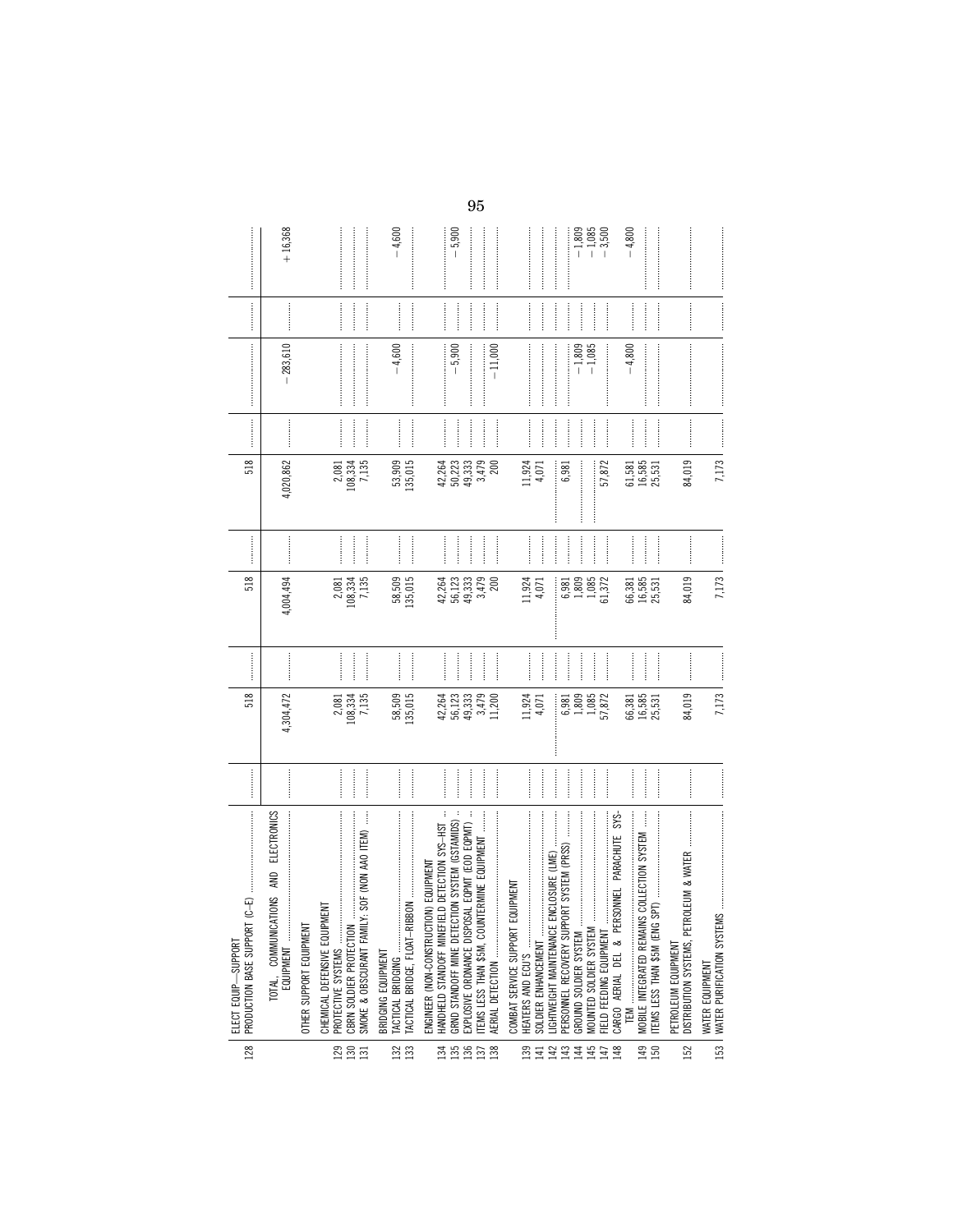[Dollar amounts in thousands]

|                   |                                                                                                                                                                                                                                                                                                                                                                                                                                                                                                                                        |                                                                                                                                                                                                                                                                                                                                                                                                                                                                                                                                                                                  |                           |                                                                                                                                                                                                                                                                                                                                                                                                                                                                                                                                          | [Dollar amounts in thousands] |                                  |                                                                   |                                                                                                                                                                                                                                                                                                             |                                                                                                                                                                                                                                                                                                                                                                                                                                                                                                                                                |                                                                                                                                                                                                                                                                                                                                                                                                                                                                                                                                                                                |                              |
|-------------------|----------------------------------------------------------------------------------------------------------------------------------------------------------------------------------------------------------------------------------------------------------------------------------------------------------------------------------------------------------------------------------------------------------------------------------------------------------------------------------------------------------------------------------------|----------------------------------------------------------------------------------------------------------------------------------------------------------------------------------------------------------------------------------------------------------------------------------------------------------------------------------------------------------------------------------------------------------------------------------------------------------------------------------------------------------------------------------------------------------------------------------|---------------------------|------------------------------------------------------------------------------------------------------------------------------------------------------------------------------------------------------------------------------------------------------------------------------------------------------------------------------------------------------------------------------------------------------------------------------------------------------------------------------------------------------------------------------------------|-------------------------------|----------------------------------|-------------------------------------------------------------------|-------------------------------------------------------------------------------------------------------------------------------------------------------------------------------------------------------------------------------------------------------------------------------------------------------------|------------------------------------------------------------------------------------------------------------------------------------------------------------------------------------------------------------------------------------------------------------------------------------------------------------------------------------------------------------------------------------------------------------------------------------------------------------------------------------------------------------------------------------------------|--------------------------------------------------------------------------------------------------------------------------------------------------------------------------------------------------------------------------------------------------------------------------------------------------------------------------------------------------------------------------------------------------------------------------------------------------------------------------------------------------------------------------------------------------------------------------------|------------------------------|
|                   |                                                                                                                                                                                                                                                                                                                                                                                                                                                                                                                                        |                                                                                                                                                                                                                                                                                                                                                                                                                                                                                                                                                                                  |                           |                                                                                                                                                                                                                                                                                                                                                                                                                                                                                                                                          |                               |                                  | Committee                                                         |                                                                                                                                                                                                                                                                                                             | Change from                                                                                                                                                                                                                                                                                                                                                                                                                                                                                                                                    |                                                                                                                                                                                                                                                                                                                                                                                                                                                                                                                                                                                |                              |
| Line              | Em                                                                                                                                                                                                                                                                                                                                                                                                                                                                                                                                     | È.                                                                                                                                                                                                                                                                                                                                                                                                                                                                                                                                                                               | 2010 budget<br>estimate   | Qty.                                                                                                                                                                                                                                                                                                                                                                                                                                                                                                                                     | House allowance               | đťy.                             | recommendation                                                    | ਛੇ                                                                                                                                                                                                                                                                                                          | Budget<br>estimate                                                                                                                                                                                                                                                                                                                                                                                                                                                                                                                             | È                                                                                                                                                                                                                                                                                                                                                                                                                                                                                                                                                                              | House allowance              |
| 154               | COMBAT SUPPORT MEDICAL<br>MEDICAL EQUIPMENT                                                                                                                                                                                                                                                                                                                                                                                                                                                                                            |                                                                                                                                                                                                                                                                                                                                                                                                                                                                                                                                                                                  | 33,694                    |                                                                                                                                                                                                                                                                                                                                                                                                                                                                                                                                          | 34,694                        |                                  | 36,694                                                            |                                                                                                                                                                                                                                                                                                             | $+3,000$                                                                                                                                                                                                                                                                                                                                                                                                                                                                                                                                       |                                                                                                                                                                                                                                                                                                                                                                                                                                                                                                                                                                                | $+2,000$                     |
| 156               | MOBILE MAINTENANCE EQU<br>MAINTENANCE EQUIPMENT                                                                                                                                                                                                                                                                                                                                                                                                                                                                                        | $\begin{array}{cccccccccc} \cdot & \cdot & \cdot & \cdot & \cdot & \cdot & \cdot \\ \cdot & \cdot & \cdot & \cdot & \cdot & \cdot & \cdot & \cdot \\ \cdot & \cdot & \cdot & \cdot & \cdot & \cdot & \cdot & \cdot \\ \cdot & \cdot & \cdot & \cdot & \cdot & \cdot & \cdot & \cdot \\ \cdot & \cdot & \cdot & \cdot & \cdot & \cdot & \cdot & \cdot \\ \end{array}$                                                                                                                                                                                                             | 812<br>137,002            | <br> <br> <br>                                                                                                                                                                                                                                                                                                                                                                                                                                                                                                                           | 137,002<br>5,812              | $\frac{1}{2}$                    | 137,002<br>812                                                    |                                                                                                                                                                                                                                                                                                             | $\begin{minipage}{0.9\linewidth} \begin{tabular}{l} \hline \textbf{1} & \textbf{2} & \textbf{3} & \textbf{4} & \textbf{5} & \textbf{6} & \textbf{6} & \textbf{7} & \textbf{8} & \textbf{9} & \textbf{10} & \textbf{10} & \textbf{10} & \textbf{10} & \textbf{10} & \textbf{10} & \textbf{10} & \textbf{10} & \textbf{10} & \textbf{10} & \textbf{10} & \textbf{10} & \textbf{10} & \textbf{10} & \textbf{10} & \textbf{10$                                                                                                                     | $\begin{minipage}{0.9\linewidth} \begin{minipage}{0.9\linewidth} \centering \begin{minipage}{0.9\linewidth} \centering \end{minipage} \end{minipage} \begin{minipage}{0.9\linewidth} \centering \begin{minipage}{0.9\linewidth} \centering \end{minipage} \end{minipage} \begin{minipage}{0.9\linewidth} \centering \begin{minipage}{0.9\linewidth} \centering \end{minipage} \end{minipage} \begin{minipage}{0.9\linewidth} \centering \begin{minipage}{0.9\linewidth} \centering \end{minipage} \end{minipage} \begin{minipage}{0.9\linewidth} \centering \begin{minipage}{$ | $-5,000$<br>:<br>:<br>:<br>: |
|                   | FAMILY OF SYSTEM<br>6X4 (CCE)<br>GRADER, ROAD MTZD, HVY,<br>CONSTRUCTION EQUIPMENT<br>SKID STEER LOADER (SSL)                                                                                                                                                                                                                                                                                                                                                                                                                          |                                                                                                                                                                                                                                                                                                                                                                                                                                                                                                                                                                                  | 50,897<br>18,387          | <br> <br> <br>                                                                                                                                                                                                                                                                                                                                                                                                                                                                                                                           | 18,387<br>50,897              |                                  | 44,297<br>18,387                                                  |                                                                                                                                                                                                                                                                                                             | $-6,600$                                                                                                                                                                                                                                                                                                                                                                                                                                                                                                                                       | $\frac{1}{2}$                                                                                                                                                                                                                                                                                                                                                                                                                                                                                                                                                                  | $-6,600$                     |
|                   | MISSION MODULES-ENGIN                                                                                                                                                                                                                                                                                                                                                                                                                                                                                                                  |                                                                                                                                                                                                                                                                                                                                                                                                                                                                                                                                                                                  | 44,420<br>20,824          | <u>.</u>                                                                                                                                                                                                                                                                                                                                                                                                                                                                                                                                 | 44,420<br>20,824              | <br> <br>                        | $44,420$<br>$20,824$<br>$18,785$                                  |                                                                                                                                                                                                                                                                                                             |                                                                                                                                                                                                                                                                                                                                                                                                                                                                                                                                                |                                                                                                                                                                                                                                                                                                                                                                                                                                                                                                                                                                                |                              |
|                   | HYDRAULIC EXCAVATOR<br>TRACTOR, FULL TRACKED                                                                                                                                                                                                                                                                                                                                                                                                                                                                                           | <br> <br> <br>                                                                                                                                                                                                                                                                                                                                                                                                                                                                                                                                                                   | 18,785<br>50,102          | $\begin{minipage}{0.9\linewidth} \begin{tabular}{l} \hline \multicolumn{3}{c}{\textbf{1.1\linewidth}} \end{tabular} \end{minipage} \begin{minipage}{0.9\linewidth} \begin{tabular}{l} \multicolumn{3}{c}{\textbf{2.1\linewidth}} \end{tabular} \end{minipage} \end{minipage} \begin{minipage}{0.9\linewidth} \begin{tabular}{l} \multicolumn{3}{c}{\textbf{2.1\linewidth}} \end{tabular} \end{minipage} \end{minipage} \begin{minipage}{0.9\linewidth} \end{minipage} \caption{Example of the \textit{1.1\linewidth} and the \textit{2.$ | $18,785$<br>50,102            | <br> <br> <br> <br>$\frac{1}{2}$ | 50,102                                                            |                                                                                                                                                                                                                                                                                                             |                                                                                                                                                                                                                                                                                                                                                                                                                                                                                                                                                |                                                                                                                                                                                                                                                                                                                                                                                                                                                                                                                                                                                |                              |
| 5859838588        | $\vdots$<br>HIGH MOBILITY ENGINEER EXCAVATOR (HMEE) FOS<br>PLANT, ASPHALT MIXING                                                                                                                                                                                                                                                                                                                                                                                                                                                       | <br>                                                                                                                                                                                                                                                                                                                                                                                                                                                                                                                                                                             | 12,915                    | <br> <br> <br>                                                                                                                                                                                                                                                                                                                                                                                                                                                                                                                           | 12,915<br>$36,451$<br>8,391   | $\frac{1}{2}$                    | $\begin{array}{c} 12,915 \\ 36,451 \\ 8,391 \\ 2,562 \end{array}$ |                                                                                                                                                                                                                                                                                                             |                                                                                                                                                                                                                                                                                                                                                                                                                                                                                                                                                |                                                                                                                                                                                                                                                                                                                                                                                                                                                                                                                                                                                |                              |
|                   | CONST EQUIP ESP                                                                                                                                                                                                                                                                                                                                                                                                                                                                                                                        | <br> <br> <br>                                                                                                                                                                                                                                                                                                                                                                                                                                                                                                                                                                   | $36,451$ $8,391$ $12,562$ |                                                                                                                                                                                                                                                                                                                                                                                                                                                                                                                                          | 12,562                        |                                  |                                                                   |                                                                                                                                                                                                                                                                                                             |                                                                                                                                                                                                                                                                                                                                                                                                                                                                                                                                                | $\frac{1}{2}$                                                                                                                                                                                                                                                                                                                                                                                                                                                                                                                                                                  |                              |
| $\frac{170}{171}$ | CENTER<br><b>ION EQUIPMENT</b><br>HARBORMASTER COMMAN<br>RAIL FLOAT CONTAINERIZAT<br>JOINT HIGH SPEED VESSEL                                                                                                                                                                                                                                                                                                                                                                                                                           |                                                                                                                                                                                                                                                                                                                                                                                                                                                                                                                                                                                  | 183,666                   |                                                                                                                                                                                                                                                                                                                                                                                                                                                                                                                                          | 183,666                       |                                  | 183,666                                                           | $\begin{minipage}{0.9\linewidth} \begin{tabular}{l} \toprule \multicolumn{2}{c}{\textbf{0.9\linewidth}} \begin{tabular}{l} \multicolumn{2}{c}{\textbf{0.9\linewidth}} \end{tabular} \end{minipage} \end{minipage} \end{minipage} \caption{A system of the model and the model of the model.} \label{fig:1}$ |                                                                                                                                                                                                                                                                                                                                                                                                                                                                                                                                                | $\label{eq:1} \begin{minipage}{0.9\linewidth} \begin{minipage}{0.9\linewidth} \begin{minipage}{0.9\linewidth} \end{minipage} \begin{minipage}{0.9\linewidth} \begin{minipage}{0.9\linewidth} \end{minipage} \begin{minipage}{0.9\linewidth} \end{minipage} \begin{minipage}{0.9\linewidth} \end{minipage} \begin{minipage}{0.9\linewidth} \end{minipage} \begin{minipage}{0.9\linewidth} \end{minipage} \begin{minipage}{0.9\linewidth} \end{minipage} \begin{minipage}{0.9\linewidth} \end{minipage} \begin{minipage}{0.9\linewidth} \$                                       |                              |
| 172               | ITEMS LESS THAN \$5.0M (F<br>(HCCC)                                                                                                                                                                                                                                                                                                                                                                                                                                                                                                    | <b></b><br>$\frac{1}{2}$                                                                                                                                                                                                                                                                                                                                                                                                                                                                                                                                                         | 10,962<br>6,785           | $\begin{array}{ccccccccccccc} \multicolumn{2}{c}{} & \multicolumn{2}{c}{} & \multicolumn{2}{c}{} & \multicolumn{2}{c}{} & \multicolumn{2}{c}{} & \multicolumn{2}{c}{} & \multicolumn{2}{c}{} & \multicolumn{2}{c}{} & \multicolumn{2}{c}{} & \multicolumn{2}{c}{} & \multicolumn{2}{c}{} & \multicolumn{2}{c}{} & \multicolumn{2}{c}{} & \multicolumn{2}{c}{} & \multicolumn{2}{c}{} & \multicolumn{2}{c}{} & \multicolumn{2}{c}{} & \multicolumn{2}{c}{} & \multicolumn{2}{c}{} & \$                                                    | 6,785<br>10,962               |                                  | 10,962<br>6,785                                                   |                                                                                                                                                                                                                                                                                                             |                                                                                                                                                                                                                                                                                                                                                                                                                                                                                                                                                | $\begin{minipage}{0.9\linewidth} \begin{tabular}{l} \hline \textbf{1} & \textbf{1} & \textbf{1} & \textbf{1} & \textbf{1} & \textbf{1} & \textbf{1} & \textbf{1} & \textbf{1} & \textbf{1} & \textbf{1} & \textbf{1} & \textbf{1} & \textbf{1} & \textbf{1} & \textbf{1} & \textbf{1} & \textbf{1} & \textbf{1} & \textbf{1} & \textbf{1} & \textbf{1} & \textbf{1} & \textbf{1} & \textbf{1} & \textbf{1} & \textbf{1} & \textbf{1} &$                                                                                                                                        |                              |
| 173               | GENERATORS AND ASSOCIAT<br><b>GENERATORS</b>                                                                                                                                                                                                                                                                                                                                                                                                                                                                                           | $\begin{minipage}{0.9\linewidth} \begin{tabular}{l} \hline \multicolumn{3}{c}{\textbf{0.9\linewidth}} \end{tabular} \end{minipage} \end{minipage} \vspace{-0.5cm}$                                                                                                                                                                                                                                                                                                                                                                                                               | 146,067                   |                                                                                                                                                                                                                                                                                                                                                                                                                                                                                                                                          | 152,067                       |                                  | 146,067                                                           |                                                                                                                                                                                                                                                                                                             | $\label{def:conformal} \begin{minipage}{0.9\linewidth} \begin{minipage}{0.9\linewidth} \begin{minipage}{0.9\linewidth} \begin{minipage}{0.9\linewidth} \end{minipage} \end{minipage} \begin{minipage}{0.9\linewidth} \begin{minipage}{0.9\linewidth} \begin{minipage}{0.9\linewidth} \end{minipage} \end{minipage} \end{minipage} \begin{minipage}{0.9\linewidth} \begin{minipage}{0.9\linewidth} \begin{minipage}{0.9\linewidth} \end{minipage} \end{minipage} \end{minipage} \begin{minipage}{0.9\linewidth} \begin{minipage}{0.9\linewidth$ |                                                                                                                                                                                                                                                                                                                                                                                                                                                                                                                                                                                | $-6,000$                     |
| 175               | $\label{eq:1} \begin{aligned} \textbf{1} & \textbf{1} & \textbf{1} & \textbf{1} & \textbf{1} & \textbf{1} & \textbf{1} & \textbf{1} & \textbf{1} & \textbf{1} & \textbf{1} & \textbf{1} & \textbf{1} & \textbf{1} & \textbf{1} & \textbf{1} & \textbf{1} & \textbf{1} & \textbf{1} & \textbf{1} & \textbf{1} & \textbf{1} & \textbf{1} & \textbf{1} & \textbf{1} & \textbf{1} & \textbf{1} & \textbf{1} & \textbf{1} & \textbf{1$<br>ROUGH TERRAIN CONTAINER HANDLER (RTCH)<br>MATERIAL HANDLING EQUIPMENT<br>ALL TERRAIN LIFTING ARMY |                                                                                                                                                                                                                                                                                                                                                                                                                                                                                                                                                                                  | 41,239<br>44,898          |                                                                                                                                                                                                                                                                                                                                                                                                                                                                                                                                          | 41,239<br>44,898              |                                  | 41,239<br>44,898                                                  |                                                                                                                                                                                                                                                                                                             | $\label{def:1} \begin{minipage}{0.9\linewidth} \begin{minipage}{0.9\linewidth} \begin{minipage}{0.9\linewidth} \begin{minipage}{0.9\linewidth} \end{minipage} \begin{minipage}{0.9\linewidth} \begin{minipage}{0.9\linewidth} \end{minipage} \end{minipage} \begin{minipage}{0.9\linewidth} \begin{minipage}{0.9\linewidth} \begin{minipage}{0.9\linewidth} \end{minipage} \end{minipage} \begin{minipage}{0.9\linewidth} \begin{minipage}{0.9\linewidth} \end{minipage} \end{minipage} \begin{minipage}{0.9\linewidth} \begin{minipage}{0$    | $\begin{minipage}{0.5\textwidth} \centering \begin{minipage}{0.5\textwidth} \centering \end{minipage} \begin{minipage}{0.5\textwidth} \centering \begin{minipage}{0.5\textwidth} \centering \end{minipage} \end{minipage} \begin{minipage}{0.5\textwidth} \centering \begin{minipage}{0.5\textwidth} \centering \end{minipage} \end{minipage} \begin{minipage}{0.5\textwidth} \centering \end{minipage} \begin{minipage}{0.5\textwidth} \centering \end{minipage} \begin{minipage}{0.5\textwidth} \centering \end{minipage} \begin{minipage}{0.5\$                             |                              |
| 175               | SUPPORT<br>COMBAT TRAINING CENTERS<br>CLOSE COMBAT TACTICAL T<br>TRAINING EQUIPMENT                                                                                                                                                                                                                                                                                                                                                                                                                                                    | $\begin{minipage}{0.9\linewidth} \centering \begin{minipage}{0.9\linewidth} \centering \end{minipage} \begin{minipage}{0.9\linewidth} \centering \begin{minipage}{0.9\linewidth} \centering \end{minipage} \end{minipage} \begin{minipage}{0.9\linewidth} \centering \begin{minipage}{0.9\linewidth} \centering \end{minipage} \end{minipage} \begin{minipage}{0.9\linewidth} \centering \end{minipage} \begin{minipage}{0.9\linewidth} \centering \end{minipage} \begin{minipage}{0.9\linewidth} \centering \end{minipage} \begin{minipage}{0.9\linewidth} \centering \end{min$ | 22,967<br>261,348         |                                                                                                                                                                                                                                                                                                                                                                                                                                                                                                                                          | 292,848<br>22,967             |                                  | 22,967<br>303,798                                                 |                                                                                                                                                                                                                                                                                                             | $+42,450$                                                                                                                                                                                                                                                                                                                                                                                                                                                                                                                                      |                                                                                                                                                                                                                                                                                                                                                                                                                                                                                                                                                                                | $+10,950$<br>ļ               |
| 178               | TACTICAL TRAINER (AVCA)<br>AVIATION COMBINED ARMS                                                                                                                                                                                                                                                                                                                                                                                                                                                                                      |                                                                                                                                                                                                                                                                                                                                                                                                                                                                                                                                                                                  | $65,155$ 155              | $\frac{1}{2}$                                                                                                                                                                                                                                                                                                                                                                                                                                                                                                                            | 65,155<br>12,794              |                                  | 65,155<br>12,794                                                  |                                                                                                                                                                                                                                                                                                             |                                                                                                                                                                                                                                                                                                                                                                                                                                                                                                                                                | $\label{eq:1} \begin{minipage}{0.9\linewidth} \begin{minipage}{0.9\linewidth} \begin{minipage}{0.9\linewidth} \centering \end{minipage} \begin{minipage}{0.9\linewidth} \begin{minipage}{0.9\linewidth} \centering \end{minipage} \begin{minipage}{0.9\linewidth} \centering \end{minipage} \begin{minipage}{0.9\linewidth} \centering \end{minipage} \begin{minipage}{0.9\linewidth} \centering \end{minipage} \begin{minipage}{0.9\linewidth} \centering \end{minipage} \begin{minipage}{0.9\linewidth} \centering \end{minipage} \begin{minipage}{0.9\linewidth}$           |                              |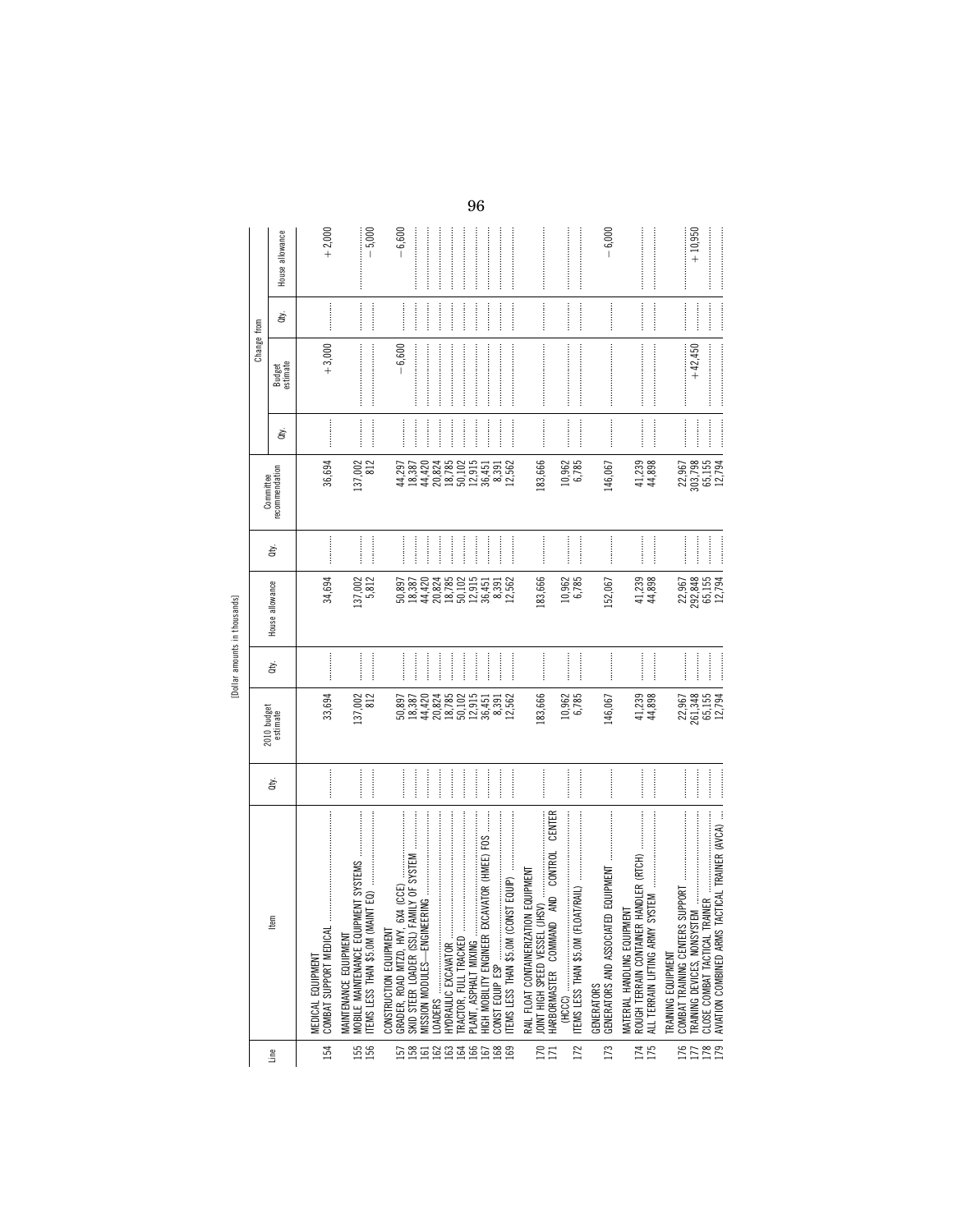| 180   GAMING TECHNOLOGY IN SUPPORT OF ARMY TRAINING                                                                                                                                                                                                                                                                                                                                                                                                                                                                                                                                                                          | $\begin{minipage}{0.9\linewidth} \begin{tabular}{l} \toprule \multicolumn{2}{c}{\textbf{1}} & \multicolumn{2}{c}{\textbf{1}} & \multicolumn{2}{c}{\textbf{1}} \\ \multicolumn{2}{c}{\textbf{1}} & \multicolumn{2}{c}{\textbf{1}} & \multicolumn{2}{c}{\textbf{1}} \\ \multicolumn{2}{c}{\textbf{2}} & \multicolumn{2}{c}{\textbf{3}} & \multicolumn{2}{c}{\textbf{4}} \\ \multicolumn{2}{c}{\textbf{5}} & \multicolumn{2}{c}{\textbf{6}} & \multicolumn{2}{c}{\textbf{5}} \\ \multicolumn$ | 7,870             |                  | 7,870             |                  | 7,870             |                     |                                                                                                                                                                                                                                                                                                                                                                                                                                                                                                                                                  | $\begin{minipage}{0.9\linewidth} \begin{tabular}{l} \toprule \multicolumn{2}{c}{\textbf{0.9\linewidth}} \begin{tabular}{l} \multicolumn{2}{c}{\textbf{0.9\linewidth}} \end{tabular} \end{minipage} \end{minipage} \vspace{0.08\linewidth} \end{minipage} \vspace{0.08\linewidth} \begin{minipage}{0.9\linewidth} \begin{tabular}{l} \multicolumn{2}{c}{\textbf{0.9\linewidth}} \end{tabular} \end{minipage} \vspace{0.08\linewidth} \begin{minipage}{0.9\linewidth} \begin{tabular}{l} \multicolumn{2}{c}{\textbf{0.9$ |            |
|------------------------------------------------------------------------------------------------------------------------------------------------------------------------------------------------------------------------------------------------------------------------------------------------------------------------------------------------------------------------------------------------------------------------------------------------------------------------------------------------------------------------------------------------------------------------------------------------------------------------------|--------------------------------------------------------------------------------------------------------------------------------------------------------------------------------------------------------------------------------------------------------------------------------------------------------------------------------------------------------------------------------------------------------------------------------------------------------------------------------------------|-------------------|------------------|-------------------|------------------|-------------------|---------------------|--------------------------------------------------------------------------------------------------------------------------------------------------------------------------------------------------------------------------------------------------------------------------------------------------------------------------------------------------------------------------------------------------------------------------------------------------------------------------------------------------------------------------------------------------|------------------------------------------------------------------------------------------------------------------------------------------------------------------------------------------------------------------------------------------------------------------------------------------------------------------------------------------------------------------------------------------------------------------------------------------------------------------------------------------------------------------------|------------|
| <br>$\label{def:3} \begin{minipage}{0.9\linewidth} \begin{minipage}{0.9\linewidth} \begin{minipage}{0.9\linewidth} \begin{minipage}{0.9\linewidth} \end{minipage} \end{minipage} \begin{minipage}{0.9\linewidth} \begin{minipage}{0.9\linewidth} \begin{minipage}{0.9\linewidth} \end{minipage} \end{minipage} \end{minipage} \begin{minipage}{0.9\linewidth} \begin{minipage}{0.9\linewidth} \begin{minipage}{0.9\linewidth} \end{minipage} \end{minipage} \end{minipage} \begin{minipage}{0.9\linewidth} \begin{minipage}{0.9\linewidth} \$<br>PMENT (TMD)<br>181   CALIBRATION SETS EQUIPMENT<br>TEST MEASURE AND DIG EQU |                                                                                                                                                                                                                                                                                                                                                                                                                                                                                            | 16,844            | <br> <br>        | 16,844            | <br> <br>        | 16,844            |                     |                                                                                                                                                                                                                                                                                                                                                                                                                                                                                                                                                  |                                                                                                                                                                                                                                                                                                                                                                                                                                                                                                                        |            |
| <br>$\overline{10N}$ (TEMOD) $\overline{10N}$<br>TEST EQUIPMENT MODERNIZAT<br>INTEGRATED FAMILY OF TEST                                                                                                                                                                                                                                                                                                                                                                                                                                                                                                                      |                                                                                                                                                                                                                                                                                                                                                                                                                                                                                            | 15,526<br>101,320 |                  | 15,526<br>101,320 |                  | 15,526<br>101,320 |                     |                                                                                                                                                                                                                                                                                                                                                                                                                                                                                                                                                  |                                                                                                                                                                                                                                                                                                                                                                                                                                                                                                                        |            |
| <br>RAPID EQUIPPING SOLDIER SUPPORT EQUIPMENT<br>OTHER SUPPORT EQUIPMENT                                                                                                                                                                                                                                                                                                                                                                                                                                                                                                                                                     |                                                                                                                                                                                                                                                                                                                                                                                                                                                                                            | 21,770            |                  | 23,770            |                  |                   |                     | $-21,770$                                                                                                                                                                                                                                                                                                                                                                                                                                                                                                                                        |                                                                                                                                                                                                                                                                                                                                                                                                                                                                                                                        | $-23,770$  |
|                                                                                                                                                                                                                                                                                                                                                                                                                                                                                                                                                                                                                              |                                                                                                                                                                                                                                                                                                                                                                                                                                                                                            | 49,758            |                  | 49,758            | <br> <br>        | 49,758            |                     |                                                                                                                                                                                                                                                                                                                                                                                                                                                                                                                                                  |                                                                                                                                                                                                                                                                                                                                                                                                                                                                                                                        |            |
| <br>$\label{def:1} \begin{array}{ll} \text{Tr}(\mathbf{r},\mathbf{r})=\left\{ \begin{array}{ll} \mathbf{r},&\mbox{if}&\mbox{if}&\mbox{if}&\mbox{if}&\mbox{if}&\mbox{if}&\mbox{if}&\mbox{if}&\mbox{if}&\mbox{if}&\mbox{if}&\mbox{if}&\mbox{if}&\mbox{if}&\mbox{if}&\mbox{if}&\mbox{if}&\mbox{if}&\mbox{if}&\mbox{if}&\mbox{if}&\mbox{if}&\mbox{if}&\mbox{if}&\mbox{if}&\mbox{if}&\mbox{if}&\mbox{if}&\mbox$<br>BASE LEVEL COM'L EQUIPMENT                                                                                                                                                                                     |                                                                                                                                                                                                                                                                                                                                                                                                                                                                                            | 1,303             |                  | 1,303             | :<br>:<br>:      | 1,303             |                     |                                                                                                                                                                                                                                                                                                                                                                                                                                                                                                                                                  |                                                                                                                                                                                                                                                                                                                                                                                                                                                                                                                        |            |
| MODIFICATION OF IN-SVC EQUIPMENT (OPA-3)                                                                                                                                                                                                                                                                                                                                                                                                                                                                                                                                                                                     |                                                                                                                                                                                                                                                                                                                                                                                                                                                                                            | 53,884            |                  | 53,884            | :<br>:<br>:<br>: | 53,884            | :<br>:<br>:         |                                                                                                                                                                                                                                                                                                                                                                                                                                                                                                                                                  |                                                                                                                                                                                                                                                                                                                                                                                                                                                                                                                        |            |
|                                                                                                                                                                                                                                                                                                                                                                                                                                                                                                                                                                                                                              |                                                                                                                                                                                                                                                                                                                                                                                                                                                                                            | 3,050             | <br> <br> <br>   | 3,050             | <br> <br> <br>   | 3,050             |                     |                                                                                                                                                                                                                                                                                                                                                                                                                                                                                                                                                  |                                                                                                                                                                                                                                                                                                                                                                                                                                                                                                                        |            |
| <br>PRODUCTION BASE SUPPORT (<br>SPECIAL EQUIPMENT FOR USE!                                                                                                                                                                                                                                                                                                                                                                                                                                                                                                                                                                  |                                                                                                                                                                                                                                                                                                                                                                                                                                                                                            | 45,516            | <br> <br> <br>   | 45,516            | :<br>:<br>:      | 45,516            |                     |                                                                                                                                                                                                                                                                                                                                                                                                                                                                                                                                                  |                                                                                                                                                                                                                                                                                                                                                                                                                                                                                                                        |            |
|                                                                                                                                                                                                                                                                                                                                                                                                                                                                                                                                                                                                                              |                                                                                                                                                                                                                                                                                                                                                                                                                                                                                            | 12,232            | <br> <br> <br>   | 12,232            |                  | 12,232            |                     |                                                                                                                                                                                                                                                                                                                                                                                                                                                                                                                                                  |                                                                                                                                                                                                                                                                                                                                                                                                                                                                                                                        |            |
|                                                                                                                                                                                                                                                                                                                                                                                                                                                                                                                                                                                                                              |                                                                                                                                                                                                                                                                                                                                                                                                                                                                                            | 4,492             |                  | 4,492             | :<br>:<br>:      | 4,492             |                     |                                                                                                                                                                                                                                                                                                                                                                                                                                                                                                                                                  |                                                                                                                                                                                                                                                                                                                                                                                                                                                                                                                        |            |
| TOTAL, OTHER SUPPORT EQUIPMENT                                                                                                                                                                                                                                                                                                                                                                                                                                                                                                                                                                                               |                                                                                                                                                                                                                                                                                                                                                                                                                                                                                            | 2,331,592         |                  | 2,369,592         |                  | 2,319,478         | <br> <br> <br> <br> | $-12,114$                                                                                                                                                                                                                                                                                                                                                                                                                                                                                                                                        |                                                                                                                                                                                                                                                                                                                                                                                                                                                                                                                        | $-50,114$  |
| <br>INITIAL SPARES—C&E<br>WIN—T INCREMENT 2 SPARES<br>SPARE AND REPAIR PARTS                                                                                                                                                                                                                                                                                                                                                                                                                                                                                                                                                 |                                                                                                                                                                                                                                                                                                                                                                                                                                                                                            | 25,867<br>9,758   |                  | 9,758<br>25,867   |                  | 9,758<br>25,867   |                     |                                                                                                                                                                                                                                                                                                                                                                                                                                                                                                                                                  |                                                                                                                                                                                                                                                                                                                                                                                                                                                                                                                        |            |
| <br> <br> <br>                                                                                                                                                                                                                                                                                                                                                                                                                                                                                                                                                                                                               |                                                                                                                                                                                                                                                                                                                                                                                                                                                                                            | 35,625            |                  | 35,625            |                  | 35,625            |                     |                                                                                                                                                                                                                                                                                                                                                                                                                                                                                                                                                  |                                                                                                                                                                                                                                                                                                                                                                                                                                                                                                                        |            |
|                                                                                                                                                                                                                                                                                                                                                                                                                                                                                                                                                                                                                              |                                                                                                                                                                                                                                                                                                                                                                                                                                                                                            | 2,522             |                  | 2,522             |                  | 2,522             |                     | $\label{def:1} \begin{minipage}{0.9\linewidth} \begin{minipage}{0.9\linewidth} \begin{minipage}{0.9\linewidth} \begin{minipage}{0.9\linewidth} \end{minipage} \begin{minipage}{0.9\linewidth} \begin{minipage}{0.9\linewidth} \end{minipage} \begin{minipage}{0.9\linewidth} \begin{minipage}{0.9\linewidth} \end{minipage} \begin{minipage}{0.9\linewidth} \begin{minipage}{0.9\linewidth} \end{minipage} \begin{minipage}{0.9\linewidth} \end{minipage} \begin{minipage}{0.9\linewidth} \end{minipage} \begin{minipage}{0.9\linewidth} \begin$ | $\begin{minipage}{0.9\linewidth} \begin{tabular}{l} \toprule \multicolumn{3}{c}{\textbf{0.9\linewidth}} \begin{tabular}{l} \multicolumn{3}{c}{\textbf{0.9\linewidth}} \end{tabular} \end{minipage} \end{minipage} \vspace{-0.08\linewidth} \end{minipage} \vspace{-0.08\linewidth} \end{minipage} \vspace{-0.08\linewidth} \caption{A system of the model of the model and the model of the model. The model of the model is the model of the model. The model of the model is the model of the model.} \label{fig:1}$ |            |
|                                                                                                                                                                                                                                                                                                                                                                                                                                                                                                                                                                                                                              |                                                                                                                                                                                                                                                                                                                                                                                                                                                                                            |                   |                  |                   |                  |                   |                     |                                                                                                                                                                                                                                                                                                                                                                                                                                                                                                                                                  |                                                                                                                                                                                                                                                                                                                                                                                                                                                                                                                        |            |
|                                                                                                                                                                                                                                                                                                                                                                                                                                                                                                                                                                                                                              |                                                                                                                                                                                                                                                                                                                                                                                                                                                                                            | 9,907,151         | :<br>:<br>:<br>: | 9,293,801         | :<br>:<br>:<br>: | 9,395,444         | :<br>:<br>:<br>:    | 511,707                                                                                                                                                                                                                                                                                                                                                                                                                                                                                                                                          | :<br>:<br>:<br>:                                                                                                                                                                                                                                                                                                                                                                                                                                                                                                       | $+101,643$ |
|                                                                                                                                                                                                                                                                                                                                                                                                                                                                                                                                                                                                                              |                                                                                                                                                                                                                                                                                                                                                                                                                                                                                            |                   |                  |                   |                  |                   |                     |                                                                                                                                                                                                                                                                                                                                                                                                                                                                                                                                                  |                                                                                                                                                                                                                                                                                                                                                                                                                                                                                                                        |            |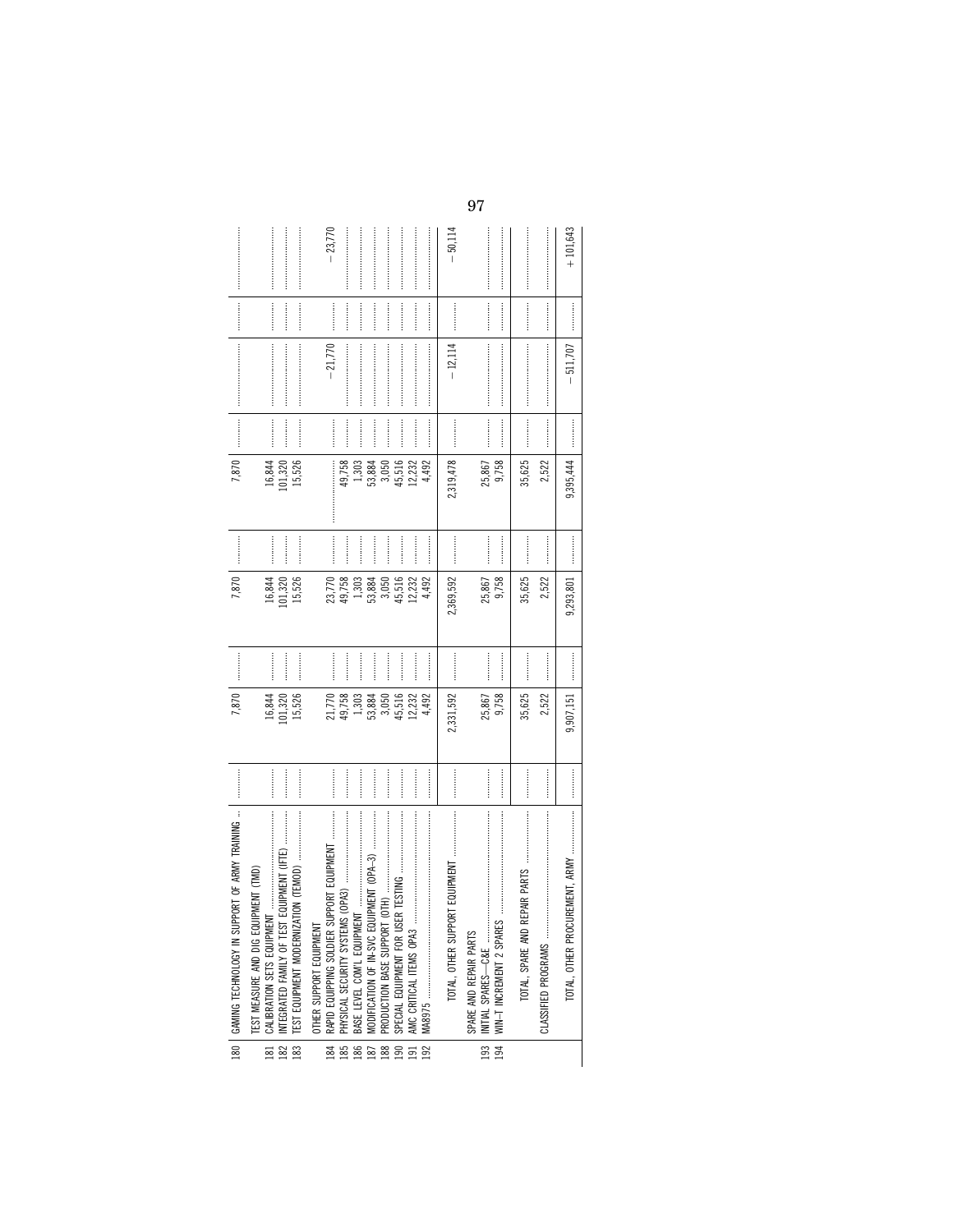The following table details the adjustments recommended by the Committee:

[In thousands of dollars]

| Line | Item                                                     | 2010 budget<br>estimate | Committee<br>recommendation | Change from<br>budget estimate |
|------|----------------------------------------------------------|-------------------------|-----------------------------|--------------------------------|
| 4    | HMMWV Egress Assistance Trainer for TN ARNG              | 281,123<br>             | 282,323                     | $+1,200$<br>$+200$             |
|      |                                                          |                         |                             | $+1,000$                       |
| 5    |                                                          | 1,158,522               | 1,033,522                   | $-125,000$                     |
|      |                                                          |                         |                             | $-125,000$                     |
| 10   |                                                          | 402,517                 | 325,517                     | $-77,000$                      |
|      |                                                          |                         |                             | $-90,000$                      |
|      | Mine Resistant Ambush Protected Vehicle Virtual Trainers |                         |                             |                                |
|      |                                                          |                         |                             | $+8,000$                       |
|      | Mine Resistant Ambush Protected Vehicle Virtual Trainers |                         |                             |                                |
|      |                                                          |                         |                             | $+5,000$                       |
| 13   | HEAVY EXPANDED MOBILITY TACTICAL TRUCK EXTENDED SERV-    |                         |                             |                                |
|      |                                                          | 180,793                 | 170.593                     | $-10,200$                      |
|      |                                                          |                         |                             | $-10,200$                      |
| 15   |                                                          | 10,314                  |                             | $-10,314$                      |
|      |                                                          |                         |                             | $-10,314$                      |
| 16   |                                                          | 298                     | 5,898                       | $+5,600$                       |
|      |                                                          |                         |                             | $+5,600$                       |
| 19   |                                                          | 269                     |                             | $-269$                         |
|      |                                                          |                         |                             | $-269$                         |
| 26   |                                                          | 90.918                  | 94,918                      | $+4,000$                       |
|      | Phoenix Quad-Band Satellite Receiver for DE ANG          |                         |                             | $+4,000$                       |
| 35   |                                                          | 90,204                  | 35.040                      | $-55.164$                      |
|      |                                                          |                         |                             | $-55,164$                      |
| 37   |                                                          | 6,812                   | 3,500                       | $-3,312$                       |
|      |                                                          |                         |                             |                                |
|      |                                                          |                         |                             | $-6,812$                       |
|      | Radio Personality Modules for SINCGARS Test Sets         |                         |                             | $+3,500$                       |
| 41   | COMMUNICATIONS ELECTRONICS EQUIPMENT FIELDING            |                         | 6.000                       | $+6,000$                       |
|      |                                                          |                         |                             | $+3,000$                       |
|      | Regional Emergency Response Network Cell Phone for FL    |                         |                             |                                |
|      |                                                          |                         |                             | $+3,000$                       |
| 74   | SEQUOYAH FOREIGN LANGUAGE TRANSLATION SYSTEM             | 6.420                   |                             | $-6,420$                       |
|      |                                                          |                         |                             | $-6.420$                       |
| 81   |                                                          | 25.352                  |                             | $-25.352$                      |
|      |                                                          |                         |                             | $-25,352$                      |
| 82   |                                                          | 366,820                 | 180,458                     | $-186,362$                     |
|      |                                                          |                         |                             | $-186,362$                     |
| 98   |                                                          | 15.520                  | 17.820                      | $+2.300$                       |
|      |                                                          |                         |                             | $+2.300$                       |
| 103  |                                                          | 39,042                  | 32,742                      | $-6,300$                       |
|      |                                                          |                         |                             | $-6,300$                       |
| 109  |                                                          | 31,542                  | 33,542                      | $+2,000$                       |
|      |                                                          |                         |                             | $+2.000$                       |
| 120  |                                                          | 254,723                 | 239,723                     | $-15.000$                      |
|      |                                                          |                         |                             | $-15,000$                      |
| 132  |                                                          | 58,509                  | 53,909                      | $-4,600$                       |
|      |                                                          |                         |                             | $-4,600$                       |
| 135  |                                                          | 56.123                  | 50.223                      | $-5.900$                       |
|      |                                                          |                         |                             | $-8,900$                       |
|      |                                                          |                         |                             | $+3,000$                       |
| 138  |                                                          | 11,200                  | 200                         | $-11,000$                      |
|      |                                                          |                         |                             |                                |
|      |                                                          |                         |                             | $-11,000$                      |
| 144  |                                                          | 1.809                   |                             | $-1.809$                       |
|      |                                                          |                         |                             | $-1,809$                       |
| 145  |                                                          | 1.085                   |                             | $-1,085$                       |
|      |                                                          |                         |                             | $-1,085$                       |
| 148  | CARGO AERIAL DEL & PERSONNEL PARACHUTE SYSTEM            | 66.381                  | 61.581                      | $-4.800$                       |
|      |                                                          |                         |                             | $-4,800$                       |
| 154  |                                                          | 33,694                  | 36,694                      | $+3,000$                       |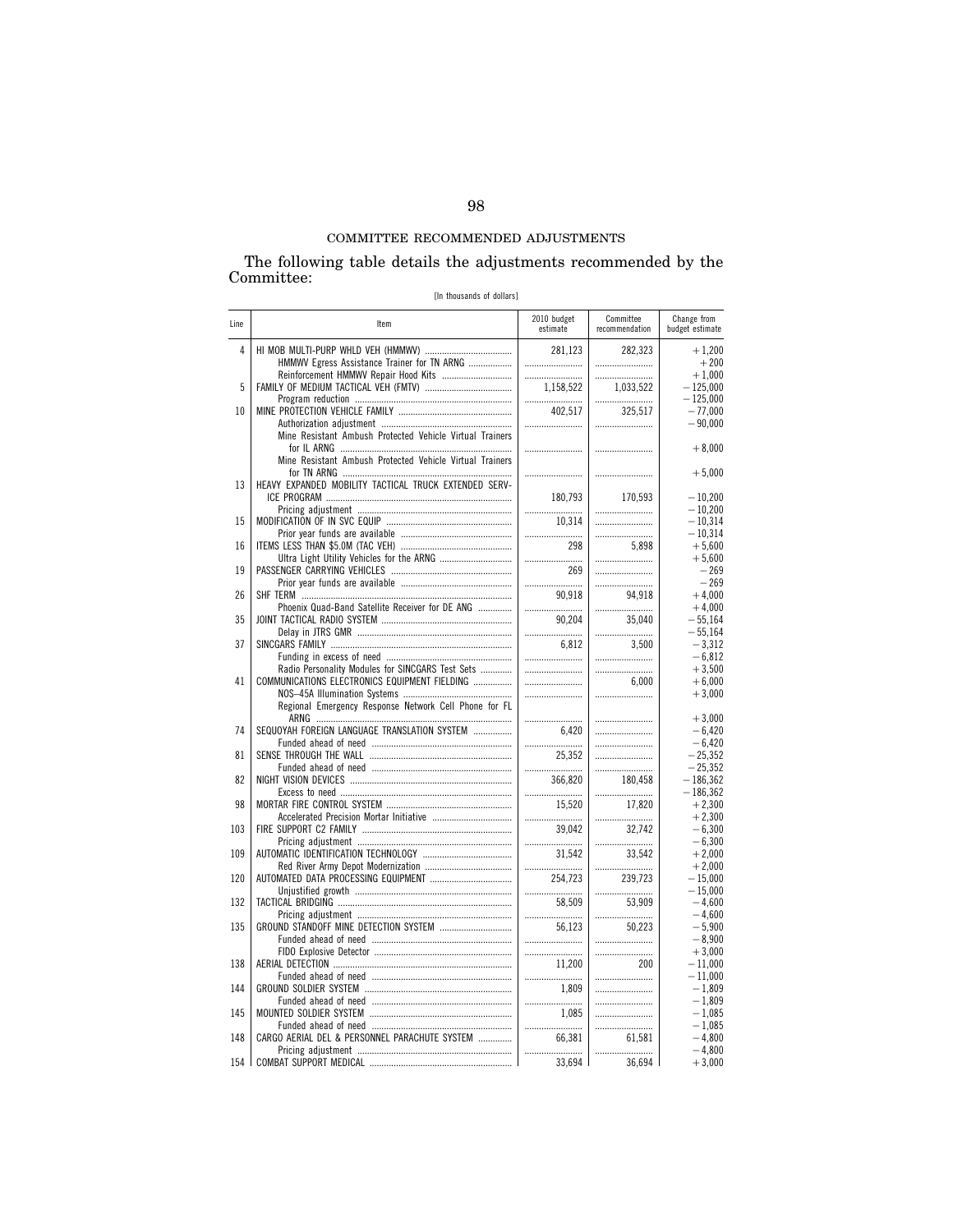[In thousands of dollars]

| Line | Item                                                          | 2010 budget<br>estimate | Committee<br>recommendation | Change from<br>budget estimate |
|------|---------------------------------------------------------------|-------------------------|-----------------------------|--------------------------------|
|      |                                                               |                         |                             | $+3,000$                       |
| 157  |                                                               | 50.897                  | 44.297                      | $-6.600$                       |
|      |                                                               |                         |                             | $-6.600$                       |
| 177  |                                                               | 261.348                 | 303.798                     | $+42,450$                      |
|      | Call for Fire Trainer II/Joint Fires and Effects Trainer Sys- |                         |                             |                                |
|      |                                                               |                         |                             | $+5,000$                       |
|      |                                                               |                         |                             | $+3,600$                       |
|      |                                                               |                         |                             | $+5,000$                       |
|      | Immersive Group Simulation Virtual Training System for HI     |                         |                             | $+2,500$                       |
|      | Muscatatuck Urban Training Center Instrumentation-            |                         |                             | $+2,000$                       |
|      |                                                               |                         |                             | $+15,000$                      |
|      | U.S. Army Operator Driving Simulator for TN ARNG              |                         |                             | $+350$                         |
|      | Virtual Convoy Operations Trainers for IL ARNG                |                         |                             | $+3,000$                       |
|      | Virtual Interactive Combat Environment for the NJ ARNG        |                         |                             | $+4,000$                       |
|      | Virtual Interactive Combat Environment for the VA ARNG        |                         |                             | $+2,000$                       |
| 184  | RAPID EQUIPPING SOLDIER SUPPORT EQUIPMENT                     | 21.770                  |                             | $-21,770$                      |
|      |                                                               |                         |                             | $-21.770$                      |

Army Truck Programs.—The Committee is concerned about the absence of an overall truck acquisition strategy to guide the Army's plans and programs. It is not clear that Army has conducted the needed analyses for sound contracting plans or to reap potential savings. There have been competitions for the Family of Medium Tactical Vehicles contract in recent years while similar programs, such as the light and heavy tactical vehicle fleet have not been competed. Not later than 180 days after the passage of this act, the Secretary of Defense shall provide a report to the Committee detailing the Army's acquisition strategy for future truck procurement.

Networked Communications Capabilities.-The Committee continues to support the overall objectives of the Joint Tactical Radio System [JTRS] program, but is concerned about the technical risk and cost of the program. While the JTRS family of radios and waveforms has made progress in development, the program has experienced delays and has yet to prove successful in field conditions. Delays in testing and fielding have left a gap in the robust networked communications capability required by the military services. In order to mitigate the future risk associated with the overall scale and scope of the JTRS program, the Committee encourages the Department to consider a low-risk approach to bridging the networked communications gap by leveraging and enhancing capabilities resident in legacy and commercially available radios and waveforms. Therefore, the Committee directs the Assistant Secretary of Defense for Networks and Information Integration to examine the cost effectiveness of such an approach and to submit a report to the congressional defense committees no later than March 15, 2010, with recommendations for closing the networked communications capability gap with legacy and commercially available radios and waveforms.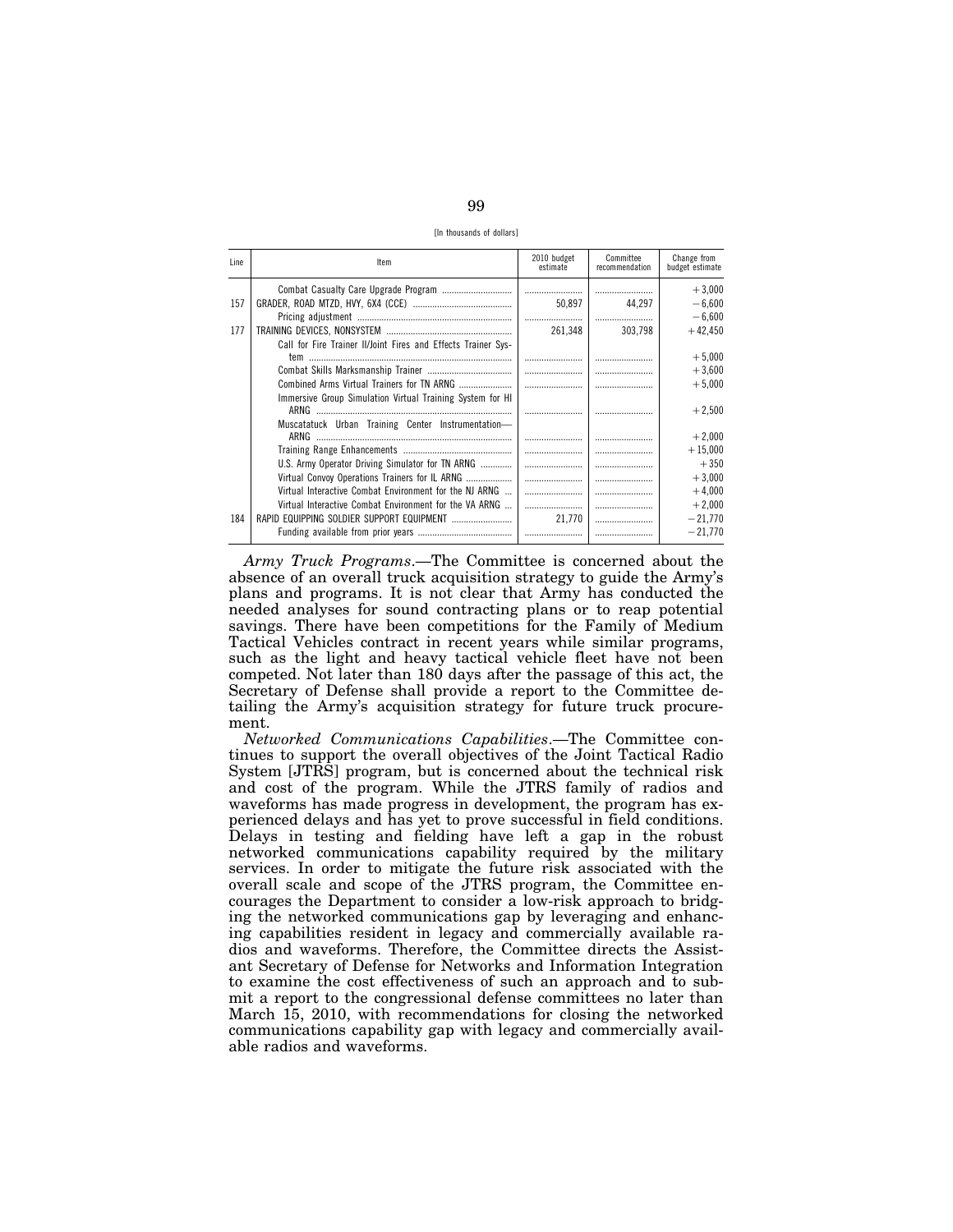# AIRCRAFT PROCUREMENT, NAVY

| 18.325.481.000 |
|----------------|
|                |

The Committee recommends an appropriation of \$18,079,312,000. This is \$299,000,000 below the budget estimate.

## COMMITTEE RECOMMENDED PROGRAM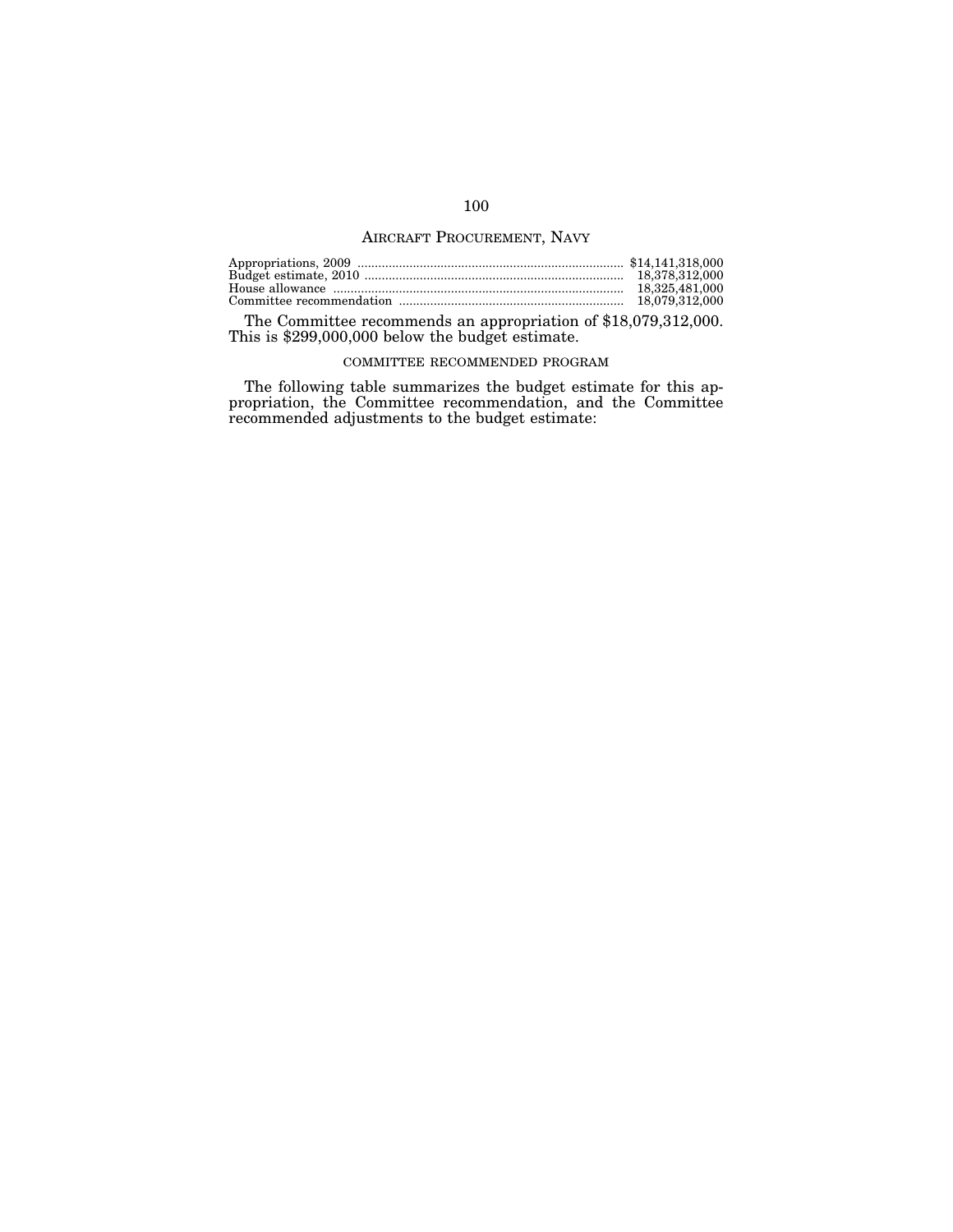| .      |
|--------|
| î<br>œ |
|        |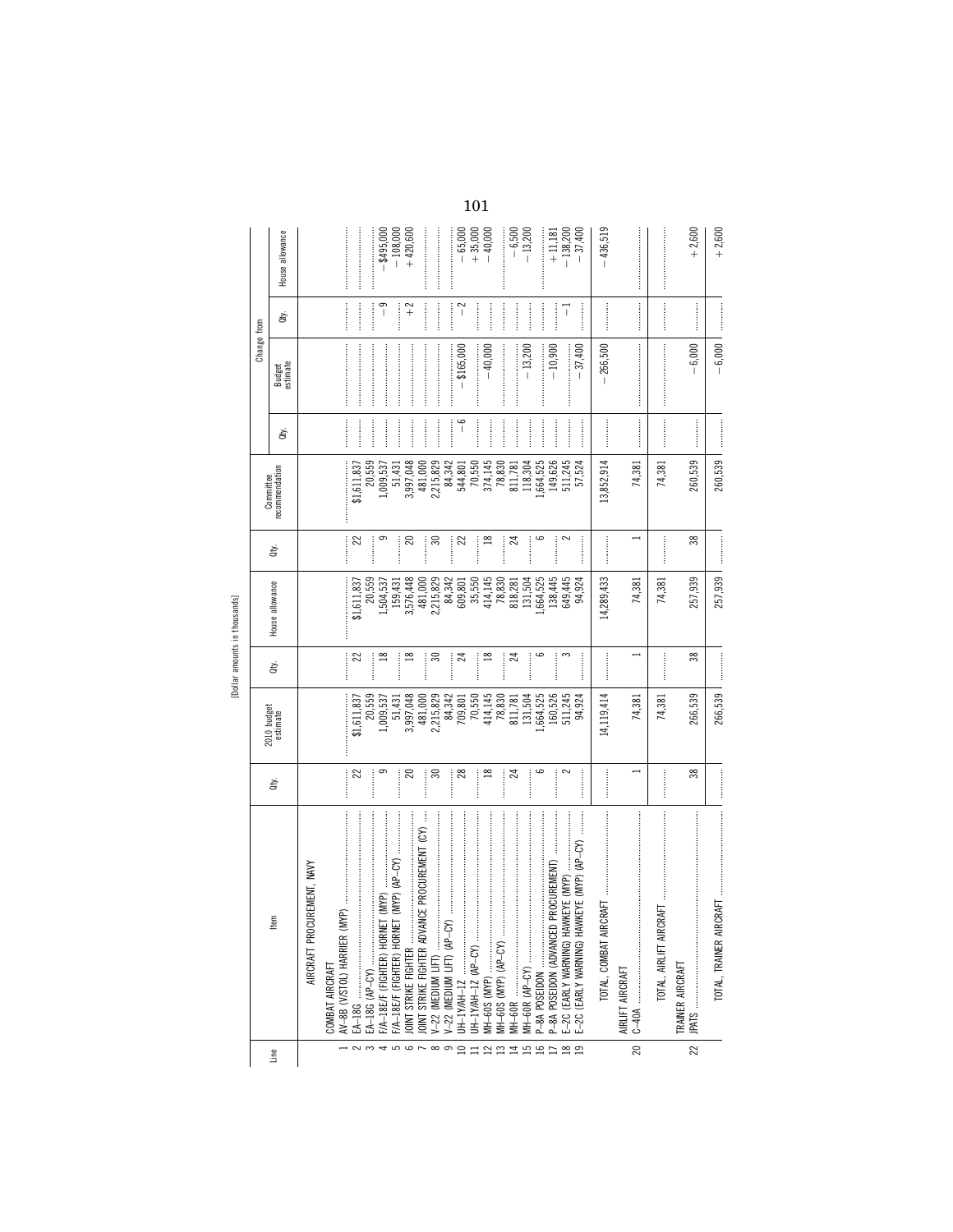|                 |                                                                                                                                                                                                                                                                                                                                                                                                                                                                                                                    |                            |                                                            |                |                                       |                    | Committee                                                                                                                                                                                                                                                                                 |                | Change from          |                              |                                       |
|-----------------|--------------------------------------------------------------------------------------------------------------------------------------------------------------------------------------------------------------------------------------------------------------------------------------------------------------------------------------------------------------------------------------------------------------------------------------------------------------------------------------------------------------------|----------------------------|------------------------------------------------------------|----------------|---------------------------------------|--------------------|-------------------------------------------------------------------------------------------------------------------------------------------------------------------------------------------------------------------------------------------------------------------------------------------|----------------|----------------------|------------------------------|---------------------------------------|
| Line            | tem                                                                                                                                                                                                                                                                                                                                                                                                                                                                                                                | ਛੇ                         | 2010 budget<br>estimate                                    | đťy.           | House allowance                       | È                  | recommendation                                                                                                                                                                                                                                                                            | đťy.           | Budget<br>estimate   | ਛੇ                           | House allowance                       |
| <b>25 25 26</b> | $RQ - 7 UAV$<br>OTHER SUPPORT AIRCRAFT<br>OTHER AIRCRAFT<br>$MQ-8$ UAV                                                                                                                                                                                                                                                                                                                                                                                                                                             | $\Xi$ $\Omega$             | 56,797<br>77,616                                           | $\Xi$ $\Omega$ | 51,547<br>64,316                      | $\overline{=}$ 5   | 53,797<br>77,616<br>6,200                                                                                                                                                                                                                                                                 |                | $-3,000$<br>$+6,200$ |                              | $+2,250$<br>+ 13,300<br>$+6,200$      |
|                 | <b>TART</b><br>TOTAL, OTHER AIRC                                                                                                                                                                                                                                                                                                                                                                                                                                                                                   |                            | 134,413                                                    |                | 115,863                               | <br> <br>          | 137,613                                                                                                                                                                                                                                                                                   |                | $+3,200$             |                              | $+21,750$                             |
|                 | MODIFICATION OF AIRCRAFT                                                                                                                                                                                                                                                                                                                                                                                                                                                                                           |                            |                                                            |                |                                       | <br> <br> <br>     |                                                                                                                                                                                                                                                                                           | <br> <br> <br> |                      |                              |                                       |
| <b>88858835</b> |                                                                                                                                                                                                                                                                                                                                                                                                                                                                                                                    |                            | 39,977<br>35,668<br>484,125<br>35,325                      |                |                                       |                    | $\begin{array}{l} 39,971 \\ 39,668 \\ 35,729 \\ 463,78,61 \\ 463,78,61 \\ 59,79 \\ 68,82,723 \\ 68,82,040 \\ 70,040 \\ 82,040 \\ 70,040 \\ 82,040 \\ 70,040 \\ 70,040 \\ 70,040 \\ 70,040 \\ 70,040 \\ 70,040 \\ 70,040 \\ 70,040 \\ 70,040 \\ 70,040 \\ 70,040 \\ 70,040 \\ 70,040 \\ 7$ | <br> <br>      | $-20,400$            |                              | $+3,800$<br>+66,800                   |
|                 | H-46 SERIES                                                                                                                                                                                                                                                                                                                                                                                                                                                                                                        |                            |                                                            |                |                                       | l                  |                                                                                                                                                                                                                                                                                           |                |                      | <br> <br>                    |                                       |
|                 |                                                                                                                                                                                                                                                                                                                                                                                                                                                                                                                    |                            | 66,461<br>68,197                                           | $\frac{1}{2}$  |                                       | ļ                  |                                                                                                                                                                                                                                                                                           | $\vdots$       | $-33,400$            |                              | $-33,400$                             |
|                 | H-53 SERIES<br>SH-60 SERIES                                                                                                                                                                                                                                                                                                                                                                                                                                                                                        |                            |                                                            | <br> <br>      |                                       | ļ<br>$\frac{1}{2}$ |                                                                                                                                                                                                                                                                                           | <br> <br>      |                      | <b><i><u><u></u></u></i></b> |                                       |
|                 | j<br>H-1 SERIES                                                                                                                                                                                                                                                                                                                                                                                                                                                                                                    |                            | 82,253<br>20,040                                           |                |                                       |                    |                                                                                                                                                                                                                                                                                           |                |                      |                              |                                       |
| $\frac{8}{27}$  | EP-3 SERIES                                                                                                                                                                                                                                                                                                                                                                                                                                                                                                        |                            | 92,530                                                     |                | 92,530                                |                    | 92,530                                                                                                                                                                                                                                                                                    |                |                      | <br> <br> <br>               |                                       |
|                 |                                                                                                                                                                                                                                                                                                                                                                                                                                                                                                                    |                            |                                                            | <br> <br>      | 428,371                               | <br> <br>          |                                                                                                                                                                                                                                                                                           | <br> <br>      |                      | <br> <br>                    |                                       |
| 39<br>$\theta$  | E-2 SERIES                                                                                                                                                                                                                                                                                                                                                                                                                                                                                                         |                            |                                                            |                |                                       | j                  |                                                                                                                                                                                                                                                                                           |                | $+20,000$            |                              | $+ 56,800$<br>$+ 20,000$<br>$- 3,700$ |
| $\overline{4}$  | TRAINER A/C SERIES                                                                                                                                                                                                                                                                                                                                                                                                                                                                                                 | <br> <br> <br>             | 485,171<br>22,853<br>20,907<br>21,343<br>22,449            | <br> <br> <br> | 2853<br>2853448<br>2853448<br>28534   | $\frac{1}{2}$      |                                                                                                                                                                                                                                                                                           |                |                      |                              |                                       |
| 42              |                                                                                                                                                                                                                                                                                                                                                                                                                                                                                                                    |                            |                                                            | <br> <br>      |                                       | $\frac{1}{2}$      |                                                                                                                                                                                                                                                                                           |                |                      |                              |                                       |
| $\ddot{a}$      | FEWSG                                                                                                                                                                                                                                                                                                                                                                                                                                                                                                              | <br> <br> <br>             |                                                            | <br> <br>      |                                       |                    |                                                                                                                                                                                                                                                                                           |                |                      |                              |                                       |
| ₹               | $\label{def:1} \begin{array}{lllllllllllllllllllllll} \multicolumn{3}{l}{} & \multicolumn{3}{l}{} & \multicolumn{3}{l}{} & \multicolumn{3}{l}{} & \multicolumn{3}{l}{} & \multicolumn{3}{l}{} & \multicolumn{3}{l}{} & \multicolumn{3}{l}{} & \multicolumn{3}{l}{} & \multicolumn{3}{l}{} & \multicolumn{3}{l}{} & \multicolumn{3}{l}{} & \multicolumn{3}{l}{} & \multicolumn{3}{l}{} & \multicolumn{3}{l}{} & \multicolumn{3}{l}{} & \multicolumn{3}{l}{} & \multicolumn{3}{l$<br>RIES<br>CARGO/TRANSPORT A/C SEF |                            |                                                            |                |                                       | $\frac{1}{2}$      |                                                                                                                                                                                                                                                                                           |                |                      |                              |                                       |
| 45              | E-6 SERIES                                                                                                                                                                                                                                                                                                                                                                                                                                                                                                         |                            |                                                            | <br> <br>      |                                       | $\frac{1}{2}$      |                                                                                                                                                                                                                                                                                           |                |                      |                              |                                       |
| 5<br>$\ddot{+}$ | SPECIAL PROJECT AIRCRAFT                                                                                                                                                                                                                                                                                                                                                                                                                                                                                           | —<br>:<br>:<br>:<br>:<br>: | 9,486<br>19,426<br>102,646<br>14,869<br>14,86395<br>26,395 |                | 19,429<br>102,646<br>12,456<br>12,369 |                    | 42,456<br>14,869                                                                                                                                                                                                                                                                          |                |                      |                              |                                       |
| ≌               | [-45 SERIES                                                                                                                                                                                                                                                                                                                                                                                                                                                                                                        | <br> <br> <br>             |                                                            | $\frac{1}{2}$  |                                       |                    |                                                                                                                                                                                                                                                                                           |                |                      |                              | $+2,500$<br>+2,300                    |
|                 |                                                                                                                                                                                                                                                                                                                                                                                                                                                                                                                    | <br> <br> <br>             |                                                            |                | 49,184<br>26,395<br>4,922             | <br> <br>          | 51,484<br>26,395<br>54,594                                                                                                                                                                                                                                                                |                |                      |                              |                                       |
|                 |                                                                                                                                                                                                                                                                                                                                                                                                                                                                                                                    | :<br>:<br>:                | 4,922                                                      | :<br>:<br>:    |                                       |                    |                                                                                                                                                                                                                                                                                           | <br> <br> <br> |                      | :<br>:<br>:<br>:             |                                       |
|                 | $\frac{1}{2}$ and $\frac{1}{2}$<br>AVIATION LIFE SUPPORT MO                                                                                                                                                                                                                                                                                                                                                                                                                                                        | <br> <br> <br>             | 5,594                                                      | <br> <br> <br> |                                       | <br> <br>          |                                                                                                                                                                                                                                                                                           |                |                      | <br> <br>                    |                                       |
|                 | COMMON ECM EQUIPMENT                                                                                                                                                                                                                                                                                                                                                                                                                                                                                               |                            |                                                            |                |                                       |                    |                                                                                                                                                                                                                                                                                           | <br> <br>      | $+1,500$             |                              | $-2,300$<br>$-8,300$                  |
| #85285          | م.<br>ا<br>COMMON AVIONICS CHANGI<br>ID SYSTEMS                                                                                                                                                                                                                                                                                                                                                                                                                                                                    | <br> <br> <br>             | $\begin{array}{c} 47,419 \\ 151,112 \\ 24,125 \end{array}$ |                | 5,594<br>51,219<br>142,812<br>24 125  |                    | $48,919$<br>151, 112<br>24 125                                                                                                                                                                                                                                                            |                |                      | <br> <br> <br>               |                                       |
|                 |                                                                                                                                                                                                                                                                                                                                                                                                                                                                                                                    |                            |                                                            |                |                                       |                    |                                                                                                                                                                                                                                                                                           |                |                      |                              |                                       |

[Dollar amounts in thousands]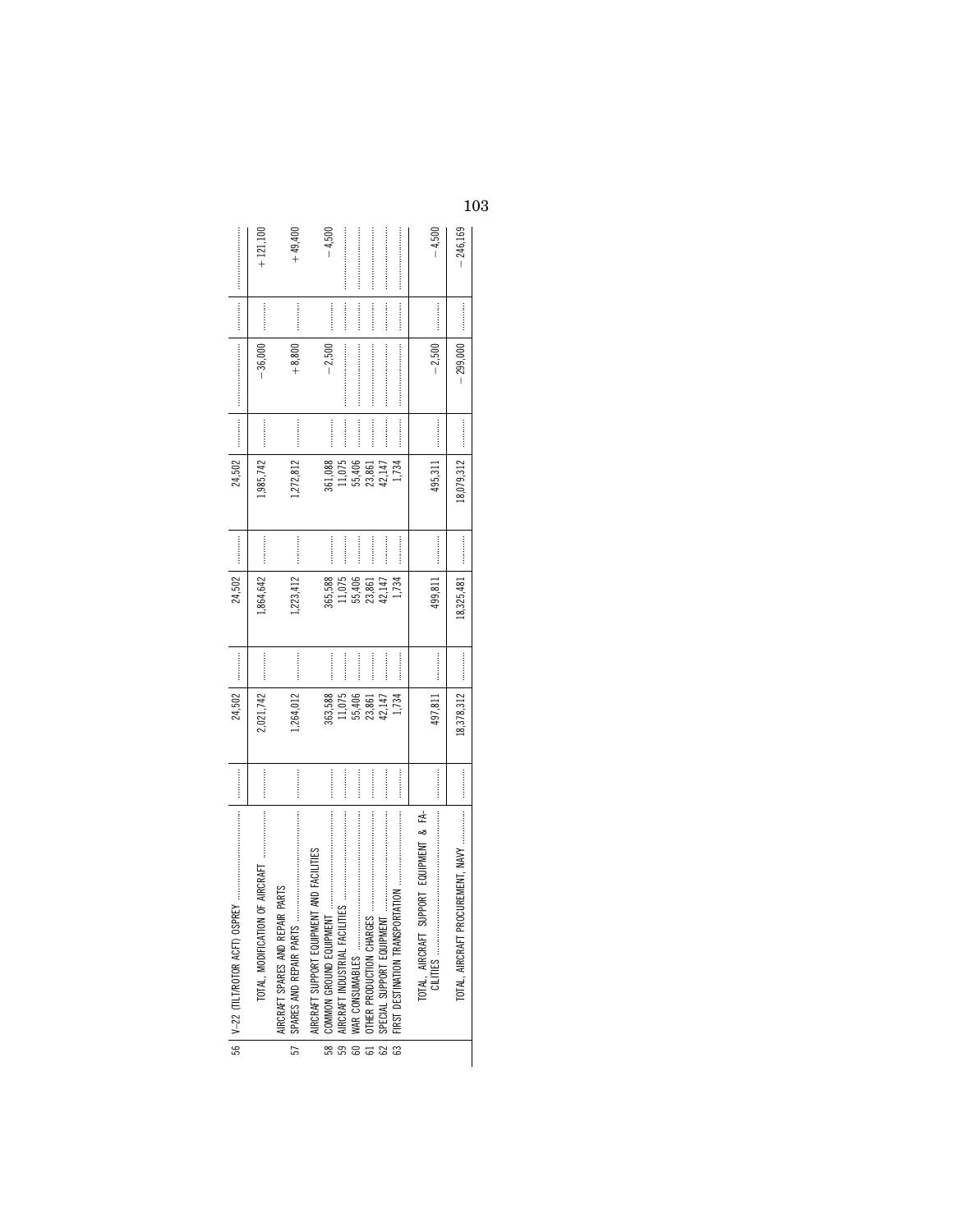The following table details the adjustments recommended by the Committee: [In thousands of dollars]

| TIII LIIUUJAIIUJ UI UUIIAIJI |  |  |
|------------------------------|--|--|
|                              |  |  |

| Line | Item                                                  | 2010 budget<br>estimate | Committee<br>recommendation | Change from<br>budget estimate |
|------|-------------------------------------------------------|-------------------------|-----------------------------|--------------------------------|
| 10   |                                                       | 709,801                 | 544,801                     | $-165,000$                     |
|      |                                                       |                         |                             | $-165,000$                     |
| 12   |                                                       | 414,145                 | 374.145                     | $-40.000$                      |
|      |                                                       |                         |                             | $-40.000$                      |
| 15   |                                                       | 131,504                 | 118.304                     | $-13,200$                      |
|      |                                                       |                         |                             | $-13,200$                      |
| 17   |                                                       | 160,526                 | 149.626                     | $-10,900$                      |
|      |                                                       |                         |                             | $-7,700$                       |
|      |                                                       |                         |                             | $-3,200$                       |
| 19   |                                                       | 94,924                  | 57,524                      | $-37,400$                      |
|      |                                                       |                         |                             | $-37,400$                      |
| 22   |                                                       | 266,539                 | 260,539                     | $-6,000$                       |
|      |                                                       |                         |                             | $-6,000$                       |
| 25   |                                                       | 56,797                  | 53,797                      | $-3.000$                       |
|      |                                                       |                         |                             | $-3,000$                       |
| 27   |                                                       |                         | 6.200                       | $+6,200$                       |
|      | EL/M-2032 Radar Upgrade to Navy Adversary Aircraft    |                         |                             | $+2,000$                       |
|      |                                                       |                         |                             | $+4,200$                       |
| 30   |                                                       | 484.129                 | 463.729                     | $-20,400$                      |
|      |                                                       |                         |                             | $-3.400$                       |
|      |                                                       |                         |                             | $-4,700$                       |
|      |                                                       |                         |                             | $-12,300$                      |
| 32   |                                                       | 66,461                  | 33,061                      | $-33,400$                      |
|      | Delay in A/C and T 700 Engine modification            |                         |                             | $-33,400$                      |
| 39   |                                                       | 22,853                  | 42,853                      | $+20,000$                      |
|      |                                                       |                         |                             | $+20,000$                      |
| 40   |                                                       | 20.907                  | 17,207                      | $-3,700$                       |
|      |                                                       |                         |                             | $-3,700$                       |
| 52   |                                                       | 47.419                  | 48.919                      | $+1,500$                       |
|      |                                                       |                         |                             | $+1,500$                       |
| 57   |                                                       | 1.264.012               | 1.272.812                   | $+8,800$                       |
|      |                                                       |                         |                             | $-2,400$                       |
|      |                                                       |                         |                             | $+11,200$                      |
| 58   |                                                       | 363,588                 | 361,088                     | $-2,500$                       |
|      | Excessive growth in Production Engineering Support    |                         |                             | $-8,500$                       |
|      | Advanced Skills Management Implementation-Fleet Read- |                         |                             |                                |
|      |                                                       |                         |                             | $+2,000$                       |
|      | Direct Squadron Support Readiness Training Program    |                         |                             | $+4,000$                       |

# WEAPONS PROCUREMENT, NAVY

| 3.453.455.000 |
|---------------|
| 3.226.403.000 |
| 3,446,419,000 |
|               |

The Committee recommends an appropriation of \$3,446,419,000. This is \$7,036,000 below the budget estimate.

# COMMITTEE RECOMMENDED PROGRAM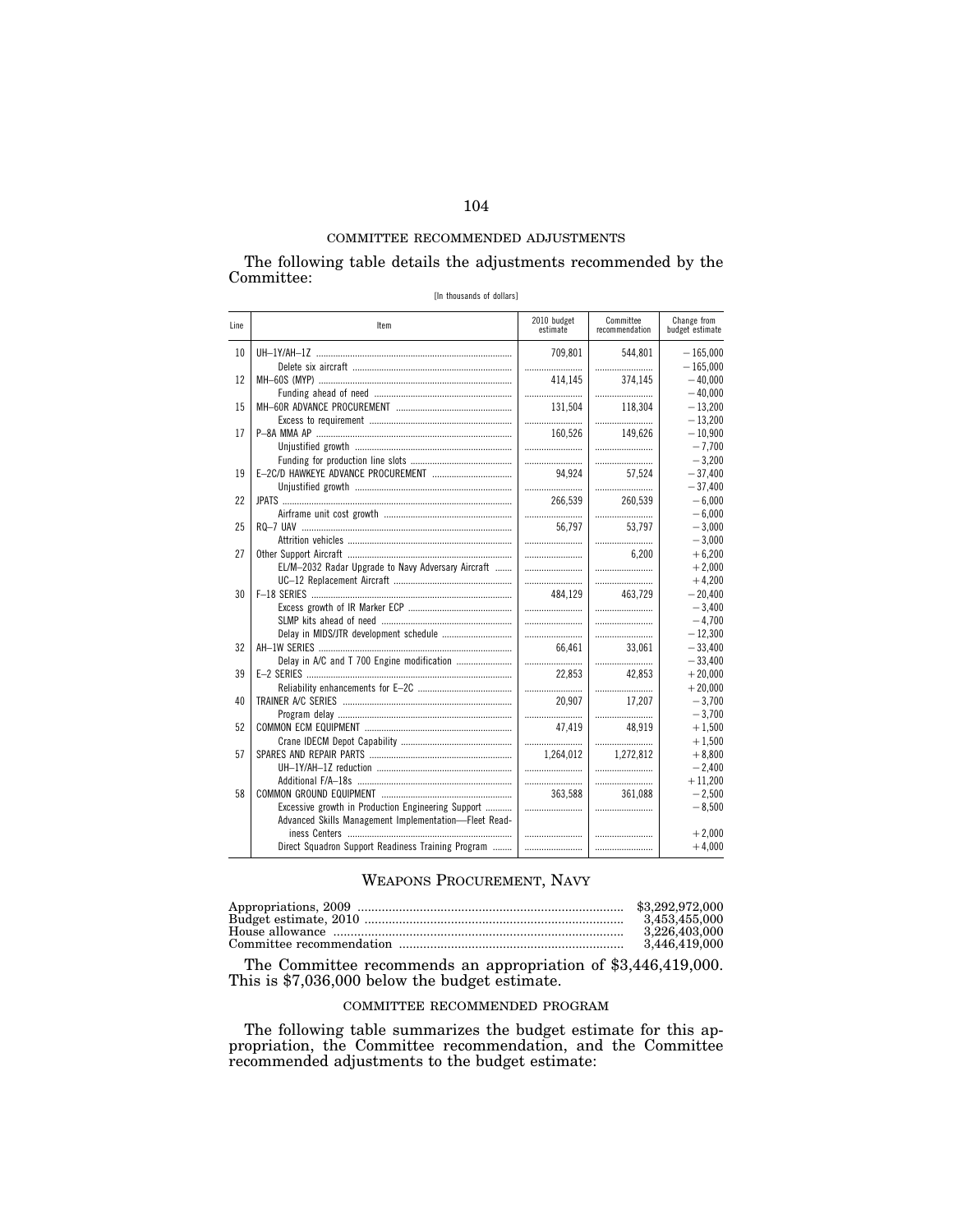| ł<br>ì |  |
|--------|--|
| Æ      |  |
|        |  |
|        |  |

|                             |                                                                                                                                                                                                                                                                                                                                                                                                                                                                                                                                                                                                      |                     |                                                                                |              | [Dollar amounts in thousands] |                                                                                                                                                                                                                                                                                                                                                                                                                                                                                       |                                                                 |                                                                                                                                                                                                                                                                                                                                                                                                                                                                                                                                |                                                                                                                                                                                                                                                                                                                                                                                                                                                                                                                                                |                                                                                                                                                                                                                                                                                                                                                                                                                                                                                       |                                  |
|-----------------------------|------------------------------------------------------------------------------------------------------------------------------------------------------------------------------------------------------------------------------------------------------------------------------------------------------------------------------------------------------------------------------------------------------------------------------------------------------------------------------------------------------------------------------------------------------------------------------------------------------|---------------------|--------------------------------------------------------------------------------|--------------|-------------------------------|---------------------------------------------------------------------------------------------------------------------------------------------------------------------------------------------------------------------------------------------------------------------------------------------------------------------------------------------------------------------------------------------------------------------------------------------------------------------------------------|-----------------------------------------------------------------|--------------------------------------------------------------------------------------------------------------------------------------------------------------------------------------------------------------------------------------------------------------------------------------------------------------------------------------------------------------------------------------------------------------------------------------------------------------------------------------------------------------------------------|------------------------------------------------------------------------------------------------------------------------------------------------------------------------------------------------------------------------------------------------------------------------------------------------------------------------------------------------------------------------------------------------------------------------------------------------------------------------------------------------------------------------------------------------|---------------------------------------------------------------------------------------------------------------------------------------------------------------------------------------------------------------------------------------------------------------------------------------------------------------------------------------------------------------------------------------------------------------------------------------------------------------------------------------|----------------------------------|
|                             |                                                                                                                                                                                                                                                                                                                                                                                                                                                                                                                                                                                                      |                     |                                                                                |              |                               |                                                                                                                                                                                                                                                                                                                                                                                                                                                                                       |                                                                 |                                                                                                                                                                                                                                                                                                                                                                                                                                                                                                                                | Change from                                                                                                                                                                                                                                                                                                                                                                                                                                                                                                                                    |                                                                                                                                                                                                                                                                                                                                                                                                                                                                                       |                                  |
| Line                        | tem                                                                                                                                                                                                                                                                                                                                                                                                                                                                                                                                                                                                  | ġ                   | 2010 budget<br>estimate                                                        | È            | House allowance               | È                                                                                                                                                                                                                                                                                                                                                                                                                                                                                     | Committee<br>recommendation                                     | ਛੇ                                                                                                                                                                                                                                                                                                                                                                                                                                                                                                                             | Budget<br>estimate                                                                                                                                                                                                                                                                                                                                                                                                                                                                                                                             | ਛੇ                                                                                                                                                                                                                                                                                                                                                                                                                                                                                    | House allowance                  |
|                             | WEAPONS PROCUREMENT, NAVY                                                                                                                                                                                                                                                                                                                                                                                                                                                                                                                                                                            |                     |                                                                                |              |                               |                                                                                                                                                                                                                                                                                                                                                                                                                                                                                       |                                                                 |                                                                                                                                                                                                                                                                                                                                                                                                                                                                                                                                |                                                                                                                                                                                                                                                                                                                                                                                                                                                                                                                                                |                                                                                                                                                                                                                                                                                                                                                                                                                                                                                       |                                  |
|                             | BALLISTIC MISSILES                                                                                                                                                                                                                                                                                                                                                                                                                                                                                                                                                                                   |                     |                                                                                |              |                               |                                                                                                                                                                                                                                                                                                                                                                                                                                                                                       |                                                                 |                                                                                                                                                                                                                                                                                                                                                                                                                                                                                                                                |                                                                                                                                                                                                                                                                                                                                                                                                                                                                                                                                                |                                                                                                                                                                                                                                                                                                                                                                                                                                                                                       |                                  |
| $\rightarrow$               | $\label{def:1} \begin{minipage}{0.9\textwidth} \begin{minipage}{0.9\textwidth} \centering \begin{minipage}{0.9\textwidth} \centering \end{minipage} \begin{minipage}{0.9\textwidth} \centering \begin{minipage}{0.9\textwidth} \centering \end{minipage} \begin{minipage}{0.9\textwidth} \centering \end{minipage} \begin{minipage}{0.9\textwidth} \centering \end{minipage} \begin{minipage}{0.9\textwidth} \centering \end{minipage} \begin{minipage}{0.9\textwidth} \centering \end{minipage} \begin{minipage}{0.9\textwidth} \centering \end{min$<br>MODIFICATION OF MISSILES<br>TRIDENT II MODS | 24                  | \$1,060,504                                                                    | 24           | \$1,055,504                   | 24                                                                                                                                                                                                                                                                                                                                                                                                                                                                                    | \$1,060,504                                                     | <b><i><u><u><u></u></u></u></i></b>                                                                                                                                                                                                                                                                                                                                                                                                                                                                                            | $\label{def:1} \begin{split} \textbf{L} & \textbf{L} & \textbf{L} & \textbf{L} & \textbf{L} & \textbf{L} & \textbf{L} & \textbf{L} & \textbf{L} & \textbf{L} & \textbf{L} & \textbf{L} & \textbf{L} & \textbf{L} & \textbf{L} & \textbf{L} & \textbf{L} & \textbf{L} \\ \textbf{L} & \textbf{L} & \textbf{L} & \textbf{L} & \textbf{L} & \textbf{L} & \textbf{L} & \textbf{L} & \textbf{L} & \textbf{L} & \textbf{L} & \textbf{L$                                                                                                              |                                                                                                                                                                                                                                                                                                                                                                                                                                                                                       | $+$ \$5,000                      |
| $\sim$                      | FACILITIES<br>MISSILE INDUSTRIAL FACILIT<br>SUPPORT EQUIPMENT AND                                                                                                                                                                                                                                                                                                                                                                                                                                                                                                                                    |                     | 3,447                                                                          |              | 3,447                         |                                                                                                                                                                                                                                                                                                                                                                                                                                                                                       | 3,447                                                           |                                                                                                                                                                                                                                                                                                                                                                                                                                                                                                                                |                                                                                                                                                                                                                                                                                                                                                                                                                                                                                                                                                |                                                                                                                                                                                                                                                                                                                                                                                                                                                                                       |                                  |
|                             | TOTAL, BALLISTIC M                                                                                                                                                                                                                                                                                                                                                                                                                                                                                                                                                                                   |                     | 1,063,951                                                                      |              | 1,058,951                     |                                                                                                                                                                                                                                                                                                                                                                                                                                                                                       | 1,063,951                                                       |                                                                                                                                                                                                                                                                                                                                                                                                                                                                                                                                |                                                                                                                                                                                                                                                                                                                                                                                                                                                                                                                                                |                                                                                                                                                                                                                                                                                                                                                                                                                                                                                       | $+5,000$                         |
|                             | OTHER MISSILES                                                                                                                                                                                                                                                                                                                                                                                                                                                                                                                                                                                       |                     |                                                                                |              |                               |                                                                                                                                                                                                                                                                                                                                                                                                                                                                                       |                                                                 |                                                                                                                                                                                                                                                                                                                                                                                                                                                                                                                                |                                                                                                                                                                                                                                                                                                                                                                                                                                                                                                                                                |                                                                                                                                                                                                                                                                                                                                                                                                                                                                                       |                                  |
| $\tilde{\mathbf{c}}$        | $\label{def:1} \begin{minipage}{0.9\linewidth} \begin{minipage}{0.9\linewidth} \begin{minipage}{0.9\linewidth} \begin{minipage}{0.9\linewidth} \end{minipage} \begin{minipage}{0.9\linewidth} \begin{minipage}{0.9\linewidth} \end{minipage} \begin{minipage}{0.9\linewidth} \begin{minipage}{0.9\linewidth} \end{minipage} \begin{minipage}{0.9\linewidth} \begin{minipage}{0.9\linewidth} \end{minipage} \begin{minipage}{0.9\linewidth} \end{minipage} \begin{minipage}{0.9\linewidth} \end{minipage} \begin{minipage}{0.9\linewidth} \begin$<br>STRATEGIC MISSILES                               | 196                 | 283,055                                                                        | 196          | 273,655                       | 196                                                                                                                                                                                                                                                                                                                                                                                                                                                                                   | 283,055                                                         | $\begin{minipage}{0.9\linewidth} \begin{tabular}{l} \hline \multicolumn{3}{c}{\textbf{0.9\linewidth}} \end{tabular} \end{minipage} \begin{minipage}{0.9\linewidth} \begin{tabular}{l} \multicolumn{3}{c}{\textbf{0.9\linewidth}} \end{tabular} \end{minipage} \end{minipage} \begin{minipage}{0.9\linewidth} \begin{tabular}{l} \multicolumn{3}{c}{\textbf{0.9\linewidth}} \end{tabular} \end{minipage} \end{minipage} \begin{minipage}{0.9\linewidth} \begin{tabular}{l} \multicolumn{3}{c}{\textbf{0.9\linewidth}} \end{tab$ |                                                                                                                                                                                                                                                                                                                                                                                                                                                                                                                                                |                                                                                                                                                                                                                                                                                                                                                                                                                                                                                       | $+9,400$                         |
|                             | TACTICAL MISSILES                                                                                                                                                                                                                                                                                                                                                                                                                                                                                                                                                                                    |                     |                                                                                |              |                               |                                                                                                                                                                                                                                                                                                                                                                                                                                                                                       |                                                                 |                                                                                                                                                                                                                                                                                                                                                                                                                                                                                                                                |                                                                                                                                                                                                                                                                                                                                                                                                                                                                                                                                                |                                                                                                                                                                                                                                                                                                                                                                                                                                                                                       |                                  |
| 4                           | AMRAAM                                                                                                                                                                                                                                                                                                                                                                                                                                                                                                                                                                                               | <b>Address</b>      |                                                                                | ខេដ្ឋកូនខ្លួ | 134,506<br>53,845             | <b>Address</b>                                                                                                                                                                                                                                                                                                                                                                                                                                                                        | 140,506<br>56,845                                               |                                                                                                                                                                                                                                                                                                                                                                                                                                                                                                                                | $- $5,000$                                                                                                                                                                                                                                                                                                                                                                                                                                                                                                                                     |                                                                                                                                                                                                                                                                                                                                                                                                                                                                                       | $+6,000$                         |
|                             |                                                                                                                                                                                                                                                                                                                                                                                                                                                                                                                                                                                                      |                     |                                                                                |              | 123,536                       |                                                                                                                                                                                                                                                                                                                                                                                                                                                                                       |                                                                 |                                                                                                                                                                                                                                                                                                                                                                                                                                                                                                                                |                                                                                                                                                                                                                                                                                                                                                                                                                                                                                                                                                |                                                                                                                                                                                                                                                                                                                                                                                                                                                                                       | $+21,800$                        |
|                             |                                                                                                                                                                                                                                                                                                                                                                                                                                                                                                                                                                                                      |                     |                                                                                |              | 131,604                       |                                                                                                                                                                                                                                                                                                                                                                                                                                                                                       |                                                                 |                                                                                                                                                                                                                                                                                                                                                                                                                                                                                                                                |                                                                                                                                                                                                                                                                                                                                                                                                                                                                                                                                                |                                                                                                                                                                                                                                                                                                                                                                                                                                                                                       | $+117,629$                       |
| $\overline{\phantom{0}}$    |                                                                                                                                                                                                                                                                                                                                                                                                                                                                                                                                                                                                      |                     |                                                                                |              | 69,944<br>56,911              |                                                                                                                                                                                                                                                                                                                                                                                                                                                                                       |                                                                 | <br> <br>                                                                                                                                                                                                                                                                                                                                                                                                                                                                                                                      |                                                                                                                                                                                                                                                                                                                                                                                                                                                                                                                                                |                                                                                                                                                                                                                                                                                                                                                                                                                                                                                       | $+4,840$<br>$+2,500$<br>$+3,520$ |
| $\equiv$<br>$\mathbf{r}$    |                                                                                                                                                                                                                                                                                                                                                                                                                                                                                                                                                                                                      | <br> <br> <br> <br> | 145,506<br>56,845<br>56,8336<br>145,333<br>74,784<br>7,003<br>47,003<br>47,003 |              | 43,483<br>3,928               | <br> <br>                                                                                                                                                                                                                                                                                                                                                                                                                                                                             | 145, 336<br>249, 233<br>74, 784<br>59, 928<br>47, 003<br>3, 928 | <br> <br>                                                                                                                                                                                                                                                                                                                                                                                                                                                                                                                      |                                                                                                                                                                                                                                                                                                                                                                                                                                                                                                                                                |                                                                                                                                                                                                                                                                                                                                                                                                                                                                                       |                                  |
|                             | MODIFICATION OF MISSILES                                                                                                                                                                                                                                                                                                                                                                                                                                                                                                                                                                             | S                   | 51,388                                                                         | 50           |                               | S                                                                                                                                                                                                                                                                                                                                                                                                                                                                                     |                                                                 |                                                                                                                                                                                                                                                                                                                                                                                                                                                                                                                                |                                                                                                                                                                                                                                                                                                                                                                                                                                                                                                                                                | $\begin{array}{ccccccccccccc} \multicolumn{2}{c}{} & \multicolumn{2}{c}{} & \multicolumn{2}{c}{} & \multicolumn{2}{c}{} & \multicolumn{2}{c}{} & \multicolumn{2}{c}{} & \multicolumn{2}{c}{} & \multicolumn{2}{c}{} & \multicolumn{2}{c}{} & \multicolumn{2}{c}{} & \multicolumn{2}{c}{} & \multicolumn{2}{c}{} & \multicolumn{2}{c}{} & \multicolumn{2}{c}{} & \multicolumn{2}{c}{} & \multicolumn{2}{c}{} & \multicolumn{2}{c}{} & \multicolumn{2}{c}{} & \multicolumn{2}{c}{} & \$ |                                  |
| $\frac{m}{2}$ $\frac{m}{2}$ | STANDARD MISSILES MODS                                                                                                                                                                                                                                                                                                                                                                                                                                                                                                                                                                               |                     | 47,973<br>81,451                                                               |              | 51,388<br>44,973<br>81,451    | $\begin{array}{ccccccccccccc} \multicolumn{2}{c}{} & \multicolumn{2}{c}{} & \multicolumn{2}{c}{} & \multicolumn{2}{c}{} & \multicolumn{2}{c}{} & \multicolumn{2}{c}{} & \multicolumn{2}{c}{} & \multicolumn{2}{c}{} & \multicolumn{2}{c}{} & \multicolumn{2}{c}{} & \multicolumn{2}{c}{} & \multicolumn{2}{c}{} & \multicolumn{2}{c}{} & \multicolumn{2}{c}{} & \multicolumn{2}{c}{} & \multicolumn{2}{c}{} & \multicolumn{2}{c}{} & \multicolumn{2}{c}{} & \multicolumn{2}{c}{} & \$ | 51,388<br>47,973<br>81,451                                      |                                                                                                                                                                                                                                                                                                                                                                                                                                                                                                                                |                                                                                                                                                                                                                                                                                                                                                                                                                                                                                                                                                |                                                                                                                                                                                                                                                                                                                                                                                                                                                                                       | $+3,000$                         |
| $\tilde{=}$                 | FACILITIES<br>SUPPORT EQUIPMENT AND I                                                                                                                                                                                                                                                                                                                                                                                                                                                                                                                                                                |                     | 3,211                                                                          |              | 3,211                         |                                                                                                                                                                                                                                                                                                                                                                                                                                                                                       | 13,211                                                          |                                                                                                                                                                                                                                                                                                                                                                                                                                                                                                                                | $+10,000$                                                                                                                                                                                                                                                                                                                                                                                                                                                                                                                                      |                                                                                                                                                                                                                                                                                                                                                                                                                                                                                       | $+10,000$                        |
| $\frac{18}{18}$             | FLEET SATELLITE COMM FOLLOW-ON (AP-CY)                                                                                                                                                                                                                                                                                                                                                                                                                                                                                                                                                               |                     | 487,280<br>28,847                                                              |              | 482,593<br>28,847             |                                                                                                                                                                                                                                                                                                                                                                                                                                                                                       | 487,280<br>28,847                                               |                                                                                                                                                                                                                                                                                                                                                                                                                                                                                                                                | $\label{def:1} \centering \begin{minipage}{0.9\linewidth} \begin{minipage}{0.9\linewidth} \begin{minipage}{0.9\linewidth} \end{minipage} \begin{minipage}{0.9\linewidth} \begin{minipage}{0.9\linewidth} \end{minipage} \begin{minipage}{0.9\linewidth} \end{minipage} \begin{minipage}{0.9\linewidth} \begin{minipage}{0.9\linewidth} \end{minipage} \begin{minipage}{0.9\linewidth} \end{minipage} \begin{minipage}{0.9\linewidth} \end{minipage} \begin{minipage}{0.9\linewidth} \end{minipage} \begin{minipage}{0.9\linewidth} \end{minip$ |                                                                                                                                                                                                                                                                                                                                                                                                                                                                                       | $+4,687$                         |
|                             | $\label{eq:1} \begin{aligned} \textbf{1} & \textbf{1} & \textbf{1} & \textbf{1} & \textbf{1} & \textbf{1} & \textbf{1} & \textbf{1} & \textbf{1} & \textbf{1} & \textbf{1} & \textbf{1} & \textbf{1} & \textbf{1} & \textbf{1} & \textbf{1} & \textbf{1} & \textbf{1} & \textbf{1} & \textbf{1} & \textbf{1} & \textbf{1} & \textbf{1} & \textbf{1} & \textbf{1} & \textbf{1} & \textbf{1} & \textbf{1} & \textbf{1} & \textbf{1$                                                                                                                                                                    |                     |                                                                                |              |                               |                                                                                                                                                                                                                                                                                                                                                                                                                                                                                       |                                                                 |                                                                                                                                                                                                                                                                                                                                                                                                                                                                                                                                |                                                                                                                                                                                                                                                                                                                                                                                                                                                                                                                                                |                                                                                                                                                                                                                                                                                                                                                                                                                                                                                       |                                  |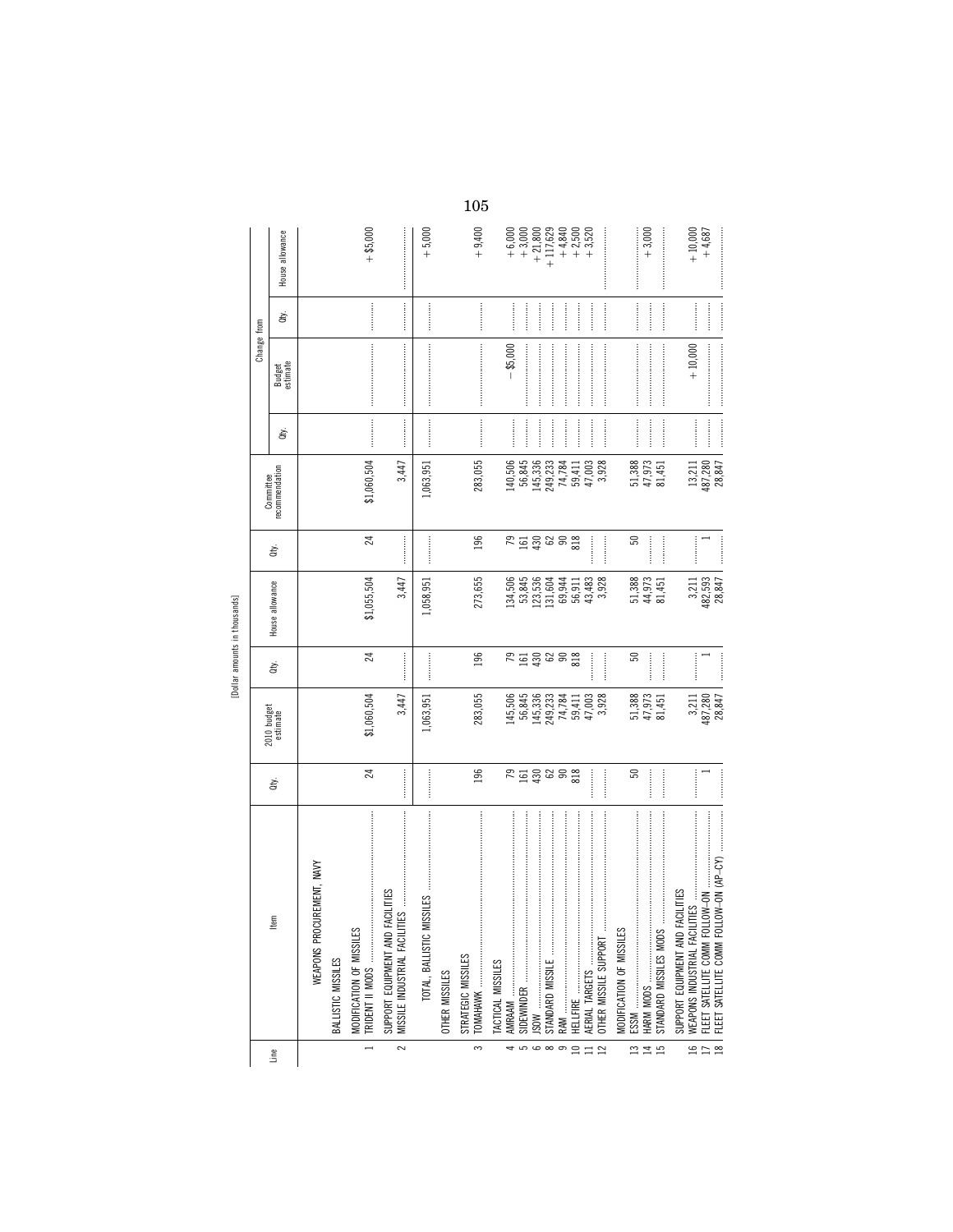[Dollar amounts in thousands]

|                  |                                                                                                                                                                                                                                                                                                                                                                                                                                                                                                                                                                                            |    |                         |                                                                                                                                                                                                                |                                |                                                                                                                                                                                                                                                                                                                                                                                                                                                                                                                                                                                  | Committee                   |                                                                                                                                                                                                                                                                                                                                                                                                                                                                                                                                                                                                                                                                                                                                                                                                                                                                                                                                                                                                                                                                | Change from                                                                                                                                                                                                                                                                                                                                                                                                                                                                                                                             |                                                                                                                                                                                                                                                                                                                                                                                                                                                                                                                                                         |                                                                                                                                                                                                                                                                                                                                                                                                                                                                                                                                           |
|------------------|--------------------------------------------------------------------------------------------------------------------------------------------------------------------------------------------------------------------------------------------------------------------------------------------------------------------------------------------------------------------------------------------------------------------------------------------------------------------------------------------------------------------------------------------------------------------------------------------|----|-------------------------|----------------------------------------------------------------------------------------------------------------------------------------------------------------------------------------------------------------|--------------------------------|----------------------------------------------------------------------------------------------------------------------------------------------------------------------------------------------------------------------------------------------------------------------------------------------------------------------------------------------------------------------------------------------------------------------------------------------------------------------------------------------------------------------------------------------------------------------------------|-----------------------------|----------------------------------------------------------------------------------------------------------------------------------------------------------------------------------------------------------------------------------------------------------------------------------------------------------------------------------------------------------------------------------------------------------------------------------------------------------------------------------------------------------------------------------------------------------------------------------------------------------------------------------------------------------------------------------------------------------------------------------------------------------------------------------------------------------------------------------------------------------------------------------------------------------------------------------------------------------------------------------------------------------------------------------------------------------------|-----------------------------------------------------------------------------------------------------------------------------------------------------------------------------------------------------------------------------------------------------------------------------------------------------------------------------------------------------------------------------------------------------------------------------------------------------------------------------------------------------------------------------------------|---------------------------------------------------------------------------------------------------------------------------------------------------------------------------------------------------------------------------------------------------------------------------------------------------------------------------------------------------------------------------------------------------------------------------------------------------------------------------------------------------------------------------------------------------------|-------------------------------------------------------------------------------------------------------------------------------------------------------------------------------------------------------------------------------------------------------------------------------------------------------------------------------------------------------------------------------------------------------------------------------------------------------------------------------------------------------------------------------------------|
| Line             | E <sub>5</sub>                                                                                                                                                                                                                                                                                                                                                                                                                                                                                                                                                                             | È. | 2010 budget<br>estimate | Qty.                                                                                                                                                                                                           | House allowance                | ਛੇ                                                                                                                                                                                                                                                                                                                                                                                                                                                                                                                                                                               | recommendation              | đťy.                                                                                                                                                                                                                                                                                                                                                                                                                                                                                                                                                                                                                                                                                                                                                                                                                                                                                                                                                                                                                                                           | Budget<br>estimate                                                                                                                                                                                                                                                                                                                                                                                                                                                                                                                      | đťy.                                                                                                                                                                                                                                                                                                                                                                                                                                                                                                                                                    | House allowance                                                                                                                                                                                                                                                                                                                                                                                                                                                                                                                           |
| $\overline{19}$  | ORDNANCE SUPPORT EQUIPMENT                                                                                                                                                                                                                                                                                                                                                                                                                                                                                                                                                                 |    | 48,883                  |                                                                                                                                                                                                                | 48,883                         |                                                                                                                                                                                                                                                                                                                                                                                                                                                                                                                                                                                  | 48,883                      |                                                                                                                                                                                                                                                                                                                                                                                                                                                                                                                                                                                                                                                                                                                                                                                                                                                                                                                                                                                                                                                                |                                                                                                                                                                                                                                                                                                                                                                                                                                                                                                                                         |                                                                                                                                                                                                                                                                                                                                                                                                                                                                                                                                                         |                                                                                                                                                                                                                                                                                                                                                                                                                                                                                                                                           |
|                  | TOTAL, OTHER MISSILES                                                                                                                                                                                                                                                                                                                                                                                                                                                                                                                                                                      |    | 1,814,134               |                                                                                                                                                                                                                | 1,632,758                      |                                                                                                                                                                                                                                                                                                                                                                                                                                                                                                                                                                                  | 1,819,134                   |                                                                                                                                                                                                                                                                                                                                                                                                                                                                                                                                                                                                                                                                                                                                                                                                                                                                                                                                                                                                                                                                | $+5,000$                                                                                                                                                                                                                                                                                                                                                                                                                                                                                                                                |                                                                                                                                                                                                                                                                                                                                                                                                                                                                                                                                                         | $+186,376$                                                                                                                                                                                                                                                                                                                                                                                                                                                                                                                                |
|                  | EQUIPMENT<br>TORPEDOES AND RELATED                                                                                                                                                                                                                                                                                                                                                                                                                                                                                                                                                         |    |                         |                                                                                                                                                                                                                |                                |                                                                                                                                                                                                                                                                                                                                                                                                                                                                                                                                                                                  |                             |                                                                                                                                                                                                                                                                                                                                                                                                                                                                                                                                                                                                                                                                                                                                                                                                                                                                                                                                                                                                                                                                |                                                                                                                                                                                                                                                                                                                                                                                                                                                                                                                                         |                                                                                                                                                                                                                                                                                                                                                                                                                                                                                                                                                         |                                                                                                                                                                                                                                                                                                                                                                                                                                                                                                                                           |
| ន $\overline{z}$ | EQUIP<br>TORPEDOES AND RELATED                                                                                                                                                                                                                                                                                                                                                                                                                                                                                                                                                             |    |                         |                                                                                                                                                                                                                |                                |                                                                                                                                                                                                                                                                                                                                                                                                                                                                                                                                                                                  |                             |                                                                                                                                                                                                                                                                                                                                                                                                                                                                                                                                                                                                                                                                                                                                                                                                                                                                                                                                                                                                                                                                |                                                                                                                                                                                                                                                                                                                                                                                                                                                                                                                                         | $\frac{1}{2}$                                                                                                                                                                                                                                                                                                                                                                                                                                                                                                                                           |                                                                                                                                                                                                                                                                                                                                                                                                                                                                                                                                           |
|                  |                                                                                                                                                                                                                                                                                                                                                                                                                                                                                                                                                                                            |    | 9,288                   |                                                                                                                                                                                                                | 9,288                          | $\begin{array}{ccccccccccccc} \multicolumn{2}{c}{} & \multicolumn{2}{c}{} & \multicolumn{2}{c}{} & \multicolumn{2}{c}{} & \multicolumn{2}{c}{} & \multicolumn{2}{c}{} & \multicolumn{2}{c}{} & \multicolumn{2}{c}{} & \multicolumn{2}{c}{} & \multicolumn{2}{c}{} & \multicolumn{2}{c}{} & \multicolumn{2}{c}{} & \multicolumn{2}{c}{} & \multicolumn{2}{c}{} & \multicolumn{2}{c}{} & \multicolumn{2}{c}{} & \multicolumn{2}{c}{} & \multicolumn{2}{c}{} & \multicolumn{2}{c}{} & \$                                                                                            | 9,288                       |                                                                                                                                                                                                                                                                                                                                                                                                                                                                                                                                                                                                                                                                                                                                                                                                                                                                                                                                                                                                                                                                | $\label{eq:3} \begin{minipage}{0.9\linewidth} \begin{minipage}{0.9\linewidth} \begin{minipage}{0.9\linewidth} \end{minipage} \begin{minipage}{0.9\linewidth} \begin{minipage}{0.9\linewidth} \end{minipage} \end{minipage} \begin{minipage}{0.9\linewidth} \begin{minipage}{0.9\linewidth} \end{minipage} \end{minipage} \begin{minipage}{0.9\linewidth} \begin{minipage}{0.9\linewidth} \end{minipage} \end{minipage} \begin{minipage}{0.9\linewidth} \begin{minipage}{0.9\linewidth} \end{minipage} \end{minipage} \begin{minipage}{$ |                                                                                                                                                                                                                                                                                                                                                                                                                                                                                                                                                         |                                                                                                                                                                                                                                                                                                                                                                                                                                                                                                                                           |
| ន ន ន            | MOD OF TORPEDOES AND RELATED EQUIP<br>MK-48 TORPEDO ADCAP MO                                                                                                                                                                                                                                                                                                                                                                                                                                                                                                                               |    | 94,159<br>61,608        |                                                                                                                                                                                                                | 96,823<br>56,308               | $\begin{minipage}{0.9\linewidth} \centering \begin{minipage}{0.9\linewidth} \centering \end{minipage} \begin{minipage}{0.9\linewidth} \centering \begin{minipage}{0.9\linewidth} \centering \end{minipage} \end{minipage} \begin{minipage}{0.9\linewidth} \centering \begin{minipage}{0.9\linewidth} \centering \end{minipage} \end{minipage} \begin{minipage}{0.9\linewidth} \centering \end{minipage} \begin{minipage}{0.9\linewidth} \centering \end{minipage} \begin{minipage}{0.9\linewidth} \centering \end{minipage} \begin{minipage}{0.9\linewidth} \centering \end{min$ | $82,423$<br>56,308<br>4,680 | <br> <br> <br>                                                                                                                                                                                                                                                                                                                                                                                                                                                                                                                                                                                                                                                                                                                                                                                                                                                                                                                                                                                                                                                 | $-11,736$<br>$-5,300$                                                                                                                                                                                                                                                                                                                                                                                                                                                                                                                   |                                                                                                                                                                                                                                                                                                                                                                                                                                                                                                                                                         | $-14,400$                                                                                                                                                                                                                                                                                                                                                                                                                                                                                                                                 |
|                  | $\label{def:1} \begin{split} \mathcal{L}_{\mathcal{A}}(\mathcal{A}) = \mathcal{L}_{\mathcal{A}}(\mathcal{A}) = \mathcal{L}_{\mathcal{A}}(\mathcal{A}) = \mathcal{L}_{\mathcal{A}}(\mathcal{A}) = \mathcal{L}_{\mathcal{A}}(\mathcal{A}) = \mathcal{L}_{\mathcal{A}}(\mathcal{A}) = \mathcal{L}_{\mathcal{A}}(\mathcal{A}) = \mathcal{L}_{\mathcal{A}}(\mathcal{A}) = \mathcal{L}_{\mathcal{A}}(\mathcal{A}) = \mathcal{L}_{\mathcal{A}}(\mathcal{A}) = \mathcal{L}_{\mathcal{A}}(\mathcal{A})$<br>QUICKSTRIKE MINE                                                                         |    | 4,680                   |                                                                                                                                                                                                                | 4,680                          |                                                                                                                                                                                                                                                                                                                                                                                                                                                                                                                                                                                  |                             |                                                                                                                                                                                                                                                                                                                                                                                                                                                                                                                                                                                                                                                                                                                                                                                                                                                                                                                                                                                                                                                                | $\label{def:1} \begin{split} \mathcal{L}_{\text{intra}}(\mathcal{L}_{\text{intra}}(\mathcal{L}_{\text{intra}}(\mathcal{L}_{\text{intra}}(\mathcal{L}_{\text{intra}}(\mathcal{L}_{\text{intra}}(\mathcal{L}_{\text{intra}}(\mathcal{L}_{\text{intra}}(\mathcal{L}_{\text{intra}}(\mathcal{L}_{\text{intra}}(\mathcal{L}_{\text{intra}}(\mathcal{L}_{\text{intra}}(\mathcal{L}_{\text{intra}}(\mathcal{L}_{\text{intra}}(\mathcal{L}_{\text{intra}}(\mathcal{L}_{\text{intra}}(\mathcal{L}_{\text{intra}}(\mathcal{$                      | $\begin{minipage}{0.5\textwidth} \begin{minipage}{0.5\textwidth} \centering \end{minipage} \begin{minipage}{0.5\textwidth} \centering \begin{minipage}{0.5\textwidth} \centering \end{minipage} \begin{minipage}{0.5\textwidth} \centering \end{minipage} \begin{minipage}{0.5\textwidth} \centering \end{minipage} \begin{minipage}{0.5\textwidth} \centering \end{minipage} \begin{minipage}{0.5\textwidth} \centering \end{minipage} \begin{minipage}{0.5\textwidth} \centering \end{minipage} \begin{minipage}{0.5\textwidth} \centering \end{min$  | $\label{def:1} \begin{minipage}{0.9\linewidth} \begin{minipage}{0.9\linewidth} \begin{minipage}{0.9\linewidth} \begin{minipage}{0.9\linewidth} \end{minipage} \begin{minipage}{0.9\linewidth} \begin{minipage}{0.9\linewidth} \end{minipage} \end{minipage} \begin{minipage}{0.9\linewidth} \begin{minipage}{0.9\linewidth} \begin{minipage}{0.9\linewidth} \end{minipage} \end{minipage} \end{minipage} \begin{minipage}{0.9\linewidth} \begin{minipage}{0.9\linewidth} \end{minipage} \end{minipage} \begin{minipage}{0.9\linewidth} \$ |
| <b>25</b><br>26  | $\label{def:1} \begin{minipage}{0.9\linewidth} \begin{minipage}{0.9\linewidth} \begin{minipage}{0.9\linewidth} \begin{minipage}{0.9\linewidth} \end{minipage} \begin{minipage}{0.9\linewidth} \begin{minipage}{0.9\linewidth} \end{minipage} \begin{minipage}{0.9\linewidth} \begin{minipage}{0.9\linewidth} \end{minipage} \begin{minipage}{0.9\linewidth} \end{minipage} \begin{minipage}{0.9\linewidth} \begin{minipage}{0.9\linewidth} \end{minipage} \begin{minipage}{0.9\linewidth} \end{minipage} \begin{minipage}{0.9\linewidth} \begin$<br>ASW RANGE SUPPORT<br>SUPPORT EQUIPMENT |    | 39,869<br>10,044        | <br> <br>                                                                                                                                                                                                      | 35,329<br>10,044               | $\frac{1}{2}$                                                                                                                                                                                                                                                                                                                                                                                                                                                                                                                                                                    | 39,869<br>10,044            | $\begin{minipage}{0.9\linewidth} \begin{tabular}{l} \toprule \multicolumn{3}{c}{\textbf{0.9\linewidth}} \begin{tabular}{l} \multicolumn{3}{c}{\textbf{0.9\linewidth}} \end{tabular} \end{minipage} \end{minipage} \begin{minipage}{0.9\linewidth} \begin{tabular}{l} \multicolumn{3}{c}{\textbf{0.9\linewidth}} \end{tabular} \end{minipage} \end{minipage} \begin{minipage}{0.9\linewidth} \begin{tabular}{l} \multicolumn{3}{c}{\textbf{0.9\linewidth}} \end{tabular} \end{minipage} \end{minipage} \begin{minipage}{0.9$<br>$\begin{minipage}{0.5\linewidth} \begin{tabular}{l} \hline \multicolumn{3}{c}{\textbf{0.5}\linewidth} \end{tabular} \end{minipage} \begin{minipage}{0.5\linewidth} \begin{tabular}{l} \multicolumn{3}{c}{\textbf{0.5}\linewidth} \end{tabular} \end{minipage} \begin{minipage}{0.5\linewidth} \end{minipage} \begin{minipage}{0.5\linewidth} \end{minipage} \begin{minipage}{0.5\linewidth} \end{minipage} \begin{minipage}{0.5\linewidth} \end{minipage} \begin{minipage}{0.5\linewidth} \end{minipage} \begin{minipage}{0.5\$ |                                                                                                                                                                                                                                                                                                                                                                                                                                                                                                                                         | $\begin{minipage}{0.9\linewidth} \begin{tabular}{l} \toprule \multicolumn{3}{c}{\textbf{0.9\linewidth}} \begin{tabular}{l} \multicolumn{3}{c}{\textbf{0.9\linewidth}} \end{tabular} \end{minipage} \end{minipage} \begin{minipage}{0.9\linewidth} \begin{tabular}{l} \multicolumn{3}{c}{\textbf{0.9\linewidth}} \end{tabular} \end{minipage} \end{minipage} \begin{minipage}{0.9\linewidth} \begin{tabular}{l} \multicolumn{3}{c}{\textbf{0.9\linewidth}} \end{tabular} \end{minipage} \end{minipage} \begin{minipage}{0.9$                             | $+4,540$                                                                                                                                                                                                                                                                                                                                                                                                                                                                                                                                  |
| 27               | $\leq$<br>DESTINATION TRANSPORTAT                                                                                                                                                                                                                                                                                                                                                                                                                                                                                                                                                          |    | 3,434                   |                                                                                                                                                                                                                | 3,434                          |                                                                                                                                                                                                                                                                                                                                                                                                                                                                                                                                                                                  | 3,434                       |                                                                                                                                                                                                                                                                                                                                                                                                                                                                                                                                                                                                                                                                                                                                                                                                                                                                                                                                                                                                                                                                |                                                                                                                                                                                                                                                                                                                                                                                                                                                                                                                                         | $\begin{minipage}{0.9\linewidth} \begin{tabular}{l} \toprule \multicolumn{3}{c}{\textbf{0.9\linewidth}} \begin{tabular}{l} \multicolumn{3}{c}{\textbf{0.9\linewidth}} \end{tabular} \end{minipage} \end{minipage} \vspace{0.08\linewidth} \end{minipage} \vspace{0.08\linewidth} \begin{minipage}{0.9\linewidth} \begin{tabular}{l} \multicolumn{3}{c}{\textbf{0.9\linewidth}} \end{tabular} \end{minipage} \vspace{0.08\linewidth} \end{minipage} \vspace{0.08\linewidth} \caption{A system of the model and the model of the model. The model of the$ |                                                                                                                                                                                                                                                                                                                                                                                                                                                                                                                                           |
|                  | AND RELATED EQUIPMENT<br>TOTAL, TORPEDOES                                                                                                                                                                                                                                                                                                                                                                                                                                                                                                                                                  |    | 223,082                 |                                                                                                                                                                                                                | 215,906                        |                                                                                                                                                                                                                                                                                                                                                                                                                                                                                                                                                                                  | 206,046                     |                                                                                                                                                                                                                                                                                                                                                                                                                                                                                                                                                                                                                                                                                                                                                                                                                                                                                                                                                                                                                                                                | $-17,036$                                                                                                                                                                                                                                                                                                                                                                                                                                                                                                                               |                                                                                                                                                                                                                                                                                                                                                                                                                                                                                                                                                         | $-9,860$                                                                                                                                                                                                                                                                                                                                                                                                                                                                                                                                  |
|                  | OTHER WEAPONS                                                                                                                                                                                                                                                                                                                                                                                                                                                                                                                                                                              |    |                         |                                                                                                                                                                                                                |                                |                                                                                                                                                                                                                                                                                                                                                                                                                                                                                                                                                                                  |                             |                                                                                                                                                                                                                                                                                                                                                                                                                                                                                                                                                                                                                                                                                                                                                                                                                                                                                                                                                                                                                                                                |                                                                                                                                                                                                                                                                                                                                                                                                                                                                                                                                         |                                                                                                                                                                                                                                                                                                                                                                                                                                                                                                                                                         |                                                                                                                                                                                                                                                                                                                                                                                                                                                                                                                                           |
| 28               | SMALL ARMS AND WEAPON:<br>GUNS AND GUN MOUNTS                                                                                                                                                                                                                                                                                                                                                                                                                                                                                                                                              |    | 12,742                  |                                                                                                                                                                                                                | 12,742                         |                                                                                                                                                                                                                                                                                                                                                                                                                                                                                                                                                                                  | 12,742                      |                                                                                                                                                                                                                                                                                                                                                                                                                                                                                                                                                                                                                                                                                                                                                                                                                                                                                                                                                                                                                                                                | $\begin{minipage}{0.9\linewidth} \begin{tabular}{l} \hline \textbf{1} & \textbf{1} & \textbf{1} & \textbf{1} & \textbf{1} & \textbf{1} & \textbf{1} & \textbf{1} & \textbf{1} & \textbf{1} & \textbf{1} & \textbf{1} & \textbf{1} & \textbf{1} & \textbf{1} & \textbf{1} & \textbf{1} & \textbf{1} & \textbf{1} & \textbf{1} & \textbf{1} & \textbf{1} & \textbf{1} & \textbf{1} & \textbf{1} & \textbf{1} & \textbf{1} & \textbf{1} &$                                                                                                 |                                                                                                                                                                                                                                                                                                                                                                                                                                                                                                                                                         |                                                                                                                                                                                                                                                                                                                                                                                                                                                                                                                                           |
|                  | <b>GUN MOUNTS</b><br>MODIFICATION OF GUNS AN<br>CIWS MODS                                                                                                                                                                                                                                                                                                                                                                                                                                                                                                                                  |    | 158,896                 |                                                                                                                                                                                                                | 125,396                        | <br> <br>                                                                                                                                                                                                                                                                                                                                                                                                                                                                                                                                                                        | 158,896                     |                                                                                                                                                                                                                                                                                                                                                                                                                                                                                                                                                                                                                                                                                                                                                                                                                                                                                                                                                                                                                                                                |                                                                                                                                                                                                                                                                                                                                                                                                                                                                                                                                         |                                                                                                                                                                                                                                                                                                                                                                                                                                                                                                                                                         | $+33,500$                                                                                                                                                                                                                                                                                                                                                                                                                                                                                                                                 |
|                  | GUN MOUNT MODS<br>COAST GUARD WEAPONS                                                                                                                                                                                                                                                                                                                                                                                                                                                                                                                                                      |    | 21,157<br>30,761        |                                                                                                                                                                                                                | 21,157<br>30,761               |                                                                                                                                                                                                                                                                                                                                                                                                                                                                                                                                                                                  | 21,157<br>35,761            |                                                                                                                                                                                                                                                                                                                                                                                                                                                                                                                                                                                                                                                                                                                                                                                                                                                                                                                                                                                                                                                                | $+5,000$                                                                                                                                                                                                                                                                                                                                                                                                                                                                                                                                |                                                                                                                                                                                                                                                                                                                                                                                                                                                                                                                                                         | $+5,000$                                                                                                                                                                                                                                                                                                                                                                                                                                                                                                                                  |
| នទីដី និង        | AIRBORNE MINE NEUTRALIZATION SYSTEMS<br>LCS MODULE WEAPONS                                                                                                                                                                                                                                                                                                                                                                                                                                                                                                                                 |    | 12,309<br>51,227        | $\begin{minipage}{0.9\linewidth} \begin{tabular}{l} \hline \multicolumn{3}{c}{\textbf{0.9\linewidth}} \end{tabular} \end{minipage} \end{minipage} \caption{A system of the model of the model.} \label{fig:1}$ | 12.309<br>$\ddot{ }$<br>51,227 | $\begin{minipage}{0.9\linewidth} \begin{tabular}{l} \hline \multicolumn{3}{c}{\textbf{0.9\linewidth}} \end{tabular} \end{minipage} \begin{minipage}{0.9\linewidth} \begin{tabular}{l} \multicolumn{3}{c}{\textbf{0.9\linewidth}} \end{tabular} \end{minipage} \end{minipage} \begin{minipage}{0.9\linewidth} \begin{tabular}{l} \multicolumn{3}{c}{\textbf{0.9\linewidth}} \end{tabular} \end{minipage} \end{minipage} \begin{minipage}{0.9\linewidth} \begin{tabular}{l} \multicolumn{3}{c}{\textbf{0.9\linewidth}} \end{tab$                                                   | 12.309<br>51,227            |                                                                                                                                                                                                                                                                                                                                                                                                                                                                                                                                                                                                                                                                                                                                                                                                                                                                                                                                                                                                                                                                |                                                                                                                                                                                                                                                                                                                                                                                                                                                                                                                                         |                                                                                                                                                                                                                                                                                                                                                                                                                                                                                                                                                         |                                                                                                                                                                                                                                                                                                                                                                                                                                                                                                                                           |
|                  |                                                                                                                                                                                                                                                                                                                                                                                                                                                                                                                                                                                            |    |                         |                                                                                                                                                                                                                |                                |                                                                                                                                                                                                                                                                                                                                                                                                                                                                                                                                                                                  |                             |                                                                                                                                                                                                                                                                                                                                                                                                                                                                                                                                                                                                                                                                                                                                                                                                                                                                                                                                                                                                                                                                |                                                                                                                                                                                                                                                                                                                                                                                                                                                                                                                                         |                                                                                                                                                                                                                                                                                                                                                                                                                                                                                                                                                         |                                                                                                                                                                                                                                                                                                                                                                                                                                                                                                                                           |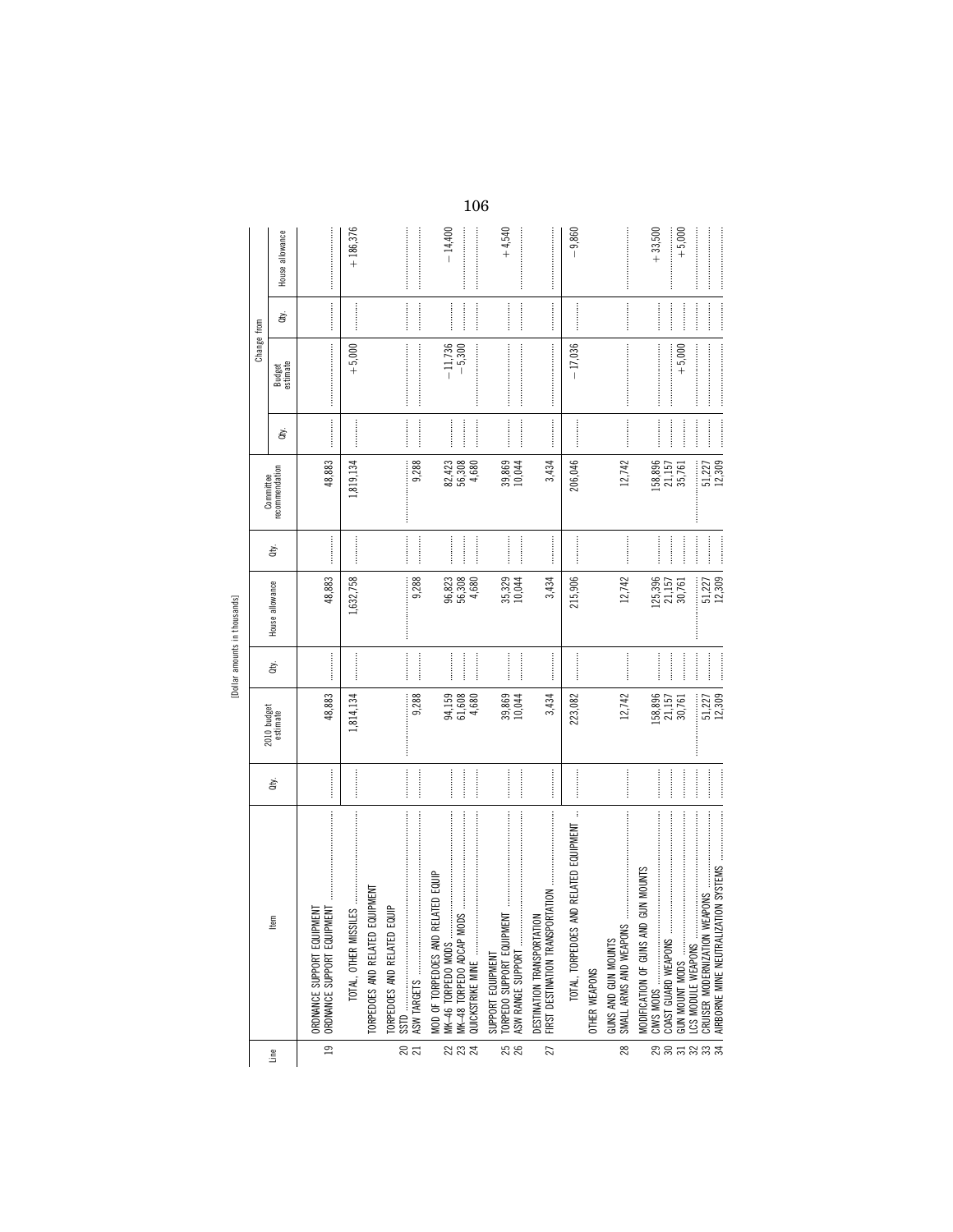| IMANNED AERIAL SYSTEM   |                                                                               |           | <b><i><u><u><u></u></u></u></i></b>                                                                                                                                                                                            |           |                               |                                 |          | <b><i><u>Property</u></i></b> |            |
|-------------------------|-------------------------------------------------------------------------------|-----------|--------------------------------------------------------------------------------------------------------------------------------------------------------------------------------------------------------------------------------|-----------|-------------------------------|---------------------------------|----------|-------------------------------|------------|
| š<br>TOTAL, OTHER WEAPL |                                                                               | 287,092   | .<br>.<br>.<br>.<br>.<br>.                                                                                                                                                                                                     | 253,592   | 292,092                       | .<br>.<br>.<br>.<br>.<br>.<br>. |          |                               | $-38.500$  |
|                         |                                                                               | 65,196    | :<br>:<br>:<br>:                                                                                                                                                                                                               | 65,196    | 65,196                        | :<br>:<br>:<br>:<br>:           |          |                               |            |
| ⋚<br>TOTAL WEAPONS PR   |                                                                               | 3,453,455 | :<br>:<br>:<br>:<br>:                                                                                                                                                                                                          | 3,226,403 | 8,446,419                     |                                 | $-7,036$ |                               | $+220.016$ |
|                         | 35   MARINE CORPS TACTICAL UN<br>37   SPARES AND REPAIR PARTS<br><b>OTHER</b> | <br>      | contract the contract of the contract of the contract of the contract of the contract of the contract of the contract of the contract of the contract of the contract of the contract of the contract of the contract of the c |           | <b><i><u>Property</u></i></b> |                                 |          |                               | $+5,000$ , |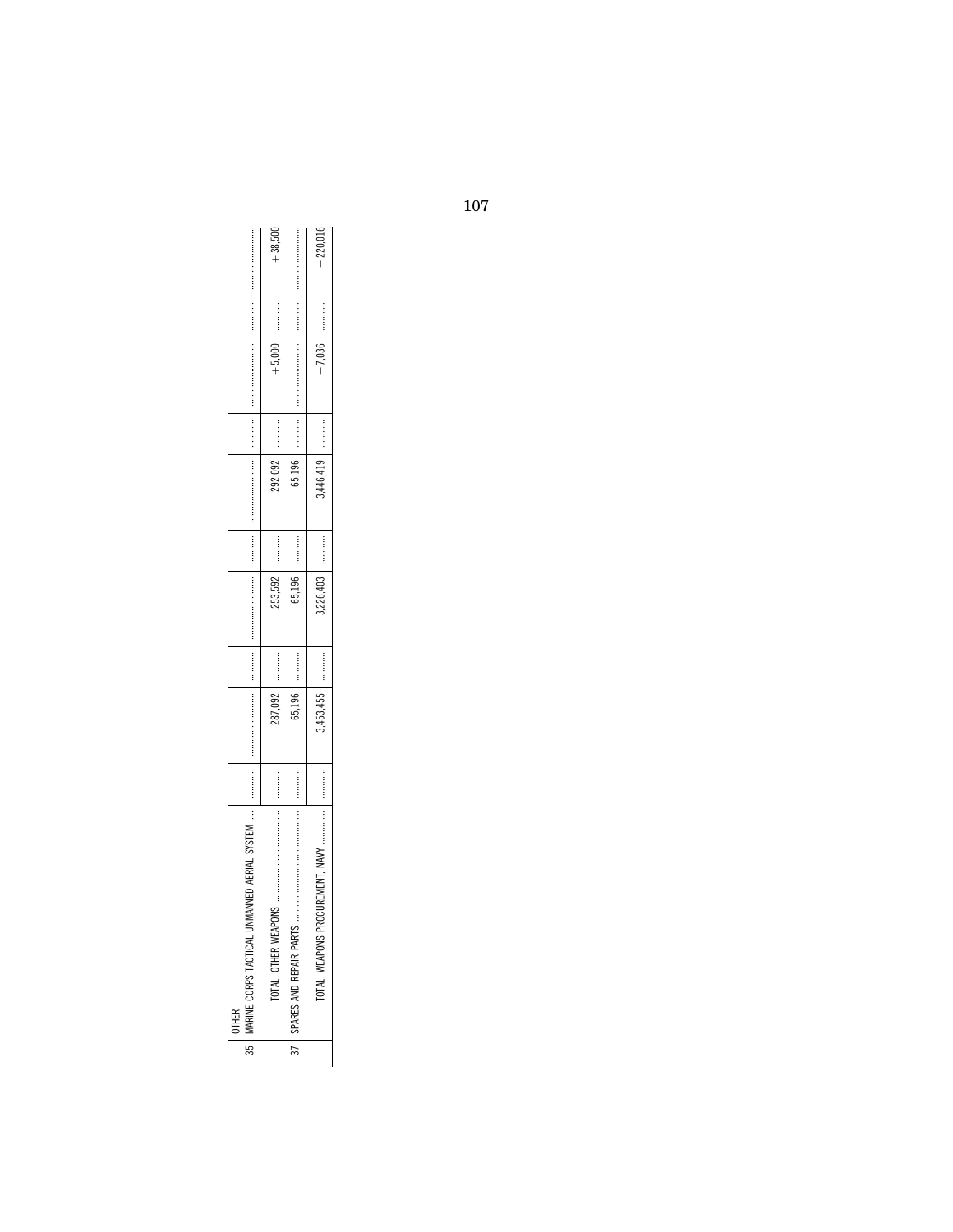The following table details the adjustments recommended by the Committee: [Dollar amounts in thousands]

| Line | Item                                    | 2010 quantity | 2010 budget<br>estimate | Committee<br>recommendation | Change from<br>budget request |
|------|-----------------------------------------|---------------|-------------------------|-----------------------------|-------------------------------|
| 4    | AMRAAM                                  | 79            | \$145,506               | \$140.506                   | $-$ \$5.000                   |
|      | Funding ahead of need for DMS           |               |                         |                             | $-5.000$                      |
| 16   | WEAPONS INDUSTRIAL FACILITIES           |               | 3.211                   | 13.211                      | $+10.000$                     |
|      | Allegany Ballistics Laboratory Facility |               |                         |                             |                               |
|      |                                         |               |                         |                             | $+10.000$                     |
| 22   |                                         |               | 94.159                  | 82.423                      | $-11.736$                     |
|      | Excess Test and Evaluation Funding      |               |                         |                             | $-4.600$                      |
|      | Support Funding Carryover               |               |                         |                             | $-7.136$                      |
| 23   | MK-48 TORPEDO ADCAP MODS                |               | 61.608                  | 56.308                      | $-5.300$                      |
|      | Support Funding Carryover               |               |                         |                             | $-5.300$                      |
| 31   | GUN MOUNT MODS<br>                      |               | 30.761                  | 35.761                      | $+5,000$                      |
|      | Mk 110 57mm Naval Gun                   |               |                         |                             | $+2.000$                      |
|      | Mk 38 Minor Caliber Gun System          |               |                         |                             | $+3.000$                      |

*Weapons Programs*.—The Committee is frustrated with the inadequate information provided to the Congress on a number of highpriority Navy weapons programs. The justification material provided with the President's budget request lacked required procurement documents for a number of programs and insufficient information was provided for deliveries after fiscal year 2010. In addition, several programs had significant changes to their program subsequent to the delivery of the President's budget and staff briefings, yet the Navy did not relay these alterations to the Committee. As a result, the Committee was working off outdated information in its deliberations over the appropriate level of funding for these programs. The Committee directs the Navy to greatly improve the quality of justification material provided with the fiscal year 2011 budget request and further directs the Navy to convey significant changes to programs to the Committee on a timely basis throughout the fiscal year.

### PROCUREMENT OF AMMUNITION, NAVY AND MARINE CORPS

| 840.675.000 |
|-------------|
| 794.886.000 |
| 814.015.000 |

The Committee recommends an appropriation of \$814,015,000. This is \$26,660,000 below the budget estimate.

### COMMITTEE RECOMMENDED PROGRAM

The following table summarizes the budget estimate for this appropriation, the Committee recommendation, and the Committee recommended adjustments to the budget estimate: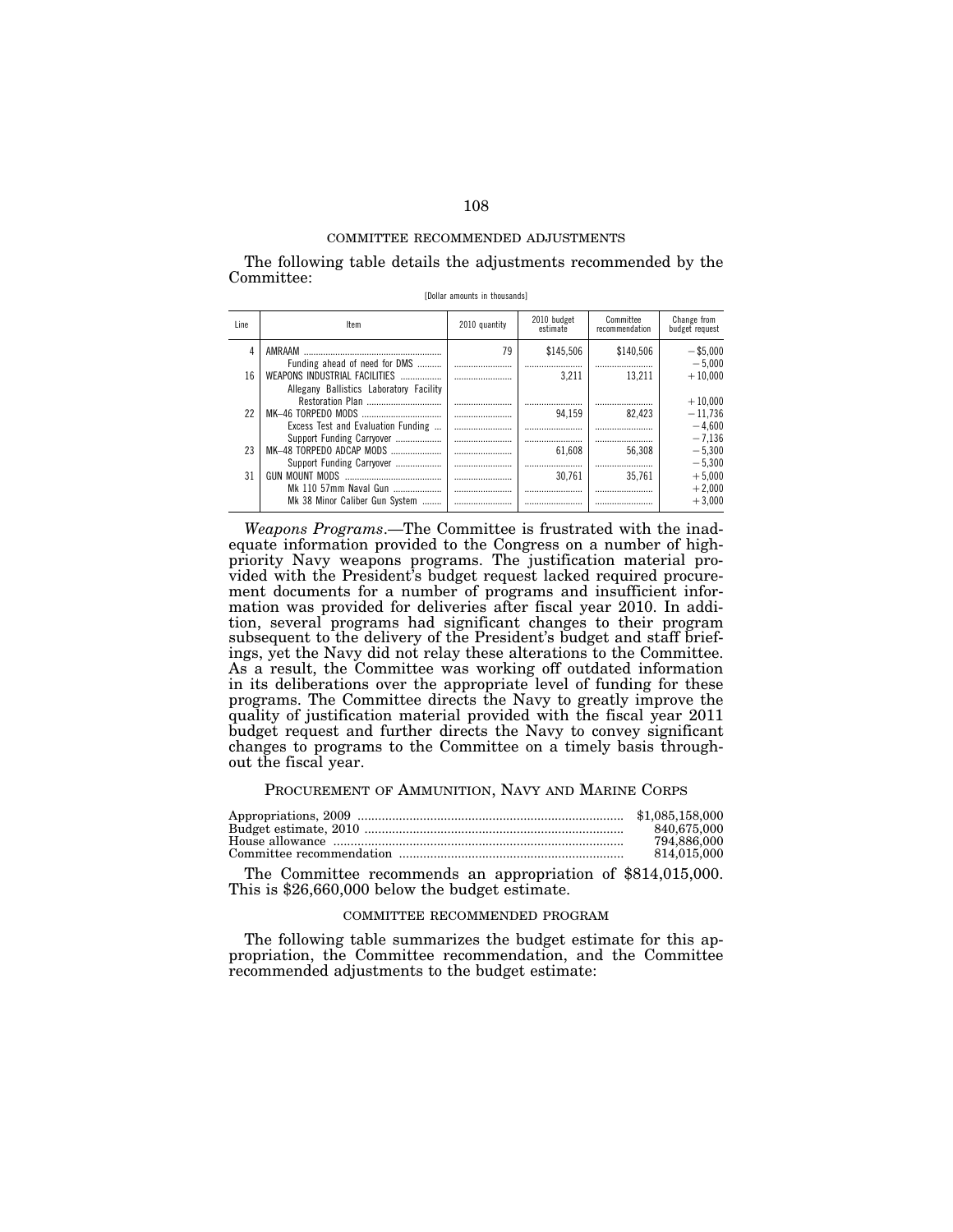|                              | Change from<br>Committee | House allowance<br>ਛੇ<br>Budget<br>estimate<br>ਛੇ<br>recommendation | $+9,629$<br>$+ $2,000$<br>$+4,400$<br>$-4,500$<br>$+2,600$<br>$+5,000$<br>$\vdots$<br>$\frac{1}{2}$<br>$-9,300$<br>$-9,800$<br>$- $7,560$<br>$\frac{1}{2}$<br>$\frac{1}{2}$<br>$\begin{array}{c} \begin{array}{c} \begin{array}{c} \begin{array}{c} \end{array} \end{array} \\ \begin{array}{c} \end{array} \end{array} \end{array}$<br>728 328 328 328 32<br>536 328 328 328 329<br>736 328 328 329 330<br>43,490<br>35,934<br>10,623<br>3,214                                                                                                                                                                                                                                                                                                                                                                                                                                           | $+19,129$<br><b><i><u><u></u></u></i></b><br>$\label{def:1} \begin{minipage}{0.9\linewidth} \begin{minipage}{0.9\linewidth} \begin{minipage}{0.9\linewidth} \begin{minipage}{0.9\linewidth} \end{minipage} \begin{minipage}{0.9\linewidth} \begin{minipage}{0.9\linewidth} \end{minipage} \end{minipage} \end{minipage} \begin{minipage}{0.9\linewidth} \begin{minipage}{0.9\linewidth} \begin{minipage}{0.9\linewidth} \end{minipage} \end{minipage} \end{minipage} \begin{minipage}{0.9\linewidth} \begin{minipage}{0.9\linewidth} \end{minipage} \end{minipage} \begin{minipage}{$<br>26,660<br>82 32 52 63 63 64 65<br>82 62 63 65 65 65 66 66<br>82 62 65 66 67 68 68<br>422,253                                                                                                                                 |
|------------------------------|--------------------------|---------------------------------------------------------------------|-------------------------------------------------------------------------------------------------------------------------------------------------------------------------------------------------------------------------------------------------------------------------------------------------------------------------------------------------------------------------------------------------------------------------------------------------------------------------------------------------------------------------------------------------------------------------------------------------------------------------------------------------------------------------------------------------------------------------------------------------------------------------------------------------------------------------------------------------------------------------------------------|-----------------------------------------------------------------------------------------------------------------------------------------------------------------------------------------------------------------------------------------------------------------------------------------------------------------------------------------------------------------------------------------------------------------------------------------------------------------------------------------------------------------------------------------------------------------------------------------------------------------------------------------------------------------------------------------------------------------------------------------------------------------------------------------------------------------------|
|                              | à,                       |                                                                     | <br> <br> <br> <br> <br> <br> <br> <br> <br>                                                                                                                                                                                                                                                                                                                                                                                                                                                                                                                                                                                                                                                                                                                                                                                                                                              |                                                                                                                                                                                                                                                                                                                                                                                                                                                                                                                                                                                                                                                                                                                                                                                                                       |
| Dollar amounts in thousands] | House allowance          |                                                                     | 1,968<br>$\begin{array}{c} 38,643 \\ 12,062 \\ 29,003 \end{array}$<br>000<br>023030334<br>03.0334<br>03.03534<br>10,623<br>3,214<br>33,861<br>\$73,227                                                                                                                                                                                                                                                                                                                                                                                                                                                                                                                                                                                                                                                                                                                                    | 87,882<br>87,883,885,525<br>87,885,525,89<br>10,694<br>13,948<br>57,948<br>403,124                                                                                                                                                                                                                                                                                                                                                                                                                                                                                                                                                                                                                                                                                                                                    |
|                              | È                        |                                                                     | <br> <br> <br>                                                                                                                                                                                                                                                                                                                                                                                                                                                                                                                                                                                                                                                                                                                                                                                                                                                                            | $\begin{minipage}{0.9\linewidth} \begin{tabular}{l} \hline \multicolumn{3}{c}{\textbf{0.9\linewidth}} \end{tabular} \end{minipage} \end{minipage} \caption{A system of the system of the system.} \label{fig:1}$<br>$\frac{1}{2}$<br>$\frac{1}{2}$                                                                                                                                                                                                                                                                                                                                                                                                                                                                                                                                                                    |
|                              |                          | 2010 budget<br>estimate                                             | 7<br>23 8 9 2 3 3 3 3 3 3 3 4<br>5 4 5 3 3 3 5 6 7 3 4 5 6<br>7 4 5 6 7 8 7 8 7 8 7 8 7<br>43,490<br>35,934<br>10,623<br>3,214                                                                                                                                                                                                                                                                                                                                                                                                                                                                                                                                                                                                                                                                                                                                                            | 448,913                                                                                                                                                                                                                                                                                                                                                                                                                                                                                                                                                                                                                                                                                                                                                                                                               |
|                              |                          | ਛੇ                                                                  | $\begin{minipage}{0.5\textwidth} \centering \begin{tabular}{ l l l } \hline \multicolumn{1}{ l l } \multicolumn{1}{ l } \multicolumn{1}{ l } \multicolumn{1}{ l } \multicolumn{1}{ l } \multicolumn{1}{ l } \multicolumn{1}{ l } \multicolumn{1}{ l } \multicolumn{1}{ l } \multicolumn{1}{ l } \multicolumn{1}{ l } \multicolumn{1}{ l } \multicolumn{1}{ l } \multicolumn{1}{ l } \multicolumn{1}{ l } \multicolumn{1}{ l } \multicolumn{1}{ $<br>İ                                                                                                                                                                                                                                                                                                                                                                                                                                     | $\begin{minipage}{0.9\linewidth} \begin{tabular}{l} \toprule \multicolumn{2}{c}{\textbf{1}} & \multicolumn{2}{\textbf{1}} & \multicolumn{2}{\textbf{1}} \\ \multicolumn{2}{c}{\textbf{1}} & \multicolumn{2}{\textbf{1}} & \multicolumn{2}{\textbf{1}} \\ \multicolumn{2}{c}{\textbf{2}} & \multicolumn{2}{\textbf{2}} & \multicolumn{2}{\textbf{2}} \\ \multicolumn{2}{c}{\textbf{3}} & \multicolumn{2}{\textbf{2}} & \multicolumn{2}{\textbf{2}} \\ \multicolumn{2}{c}{\textbf{4}} & \multicolumn$<br>$\frac{1}{2}$<br>$\frac{1}{2}$<br>$\frac{1}{2}$<br>$\ddot{\phantom{a}}$                                                                                                                                                                                                                                        |
|                              |                          | Lem                                                                 | $\begin{minipage}{0.9\linewidth} \begin{tabular}{l} \hline \textbf{1} & \textbf{1} & \textbf{1} & \textbf{1} & \textbf{1} & \textbf{1} & \textbf{1} & \textbf{1} & \textbf{1} & \textbf{1} & \textbf{1} & \textbf{1} & \textbf{1} & \textbf{1} & \textbf{1} & \textbf{1} & \textbf{1} & \textbf{1} & \textbf{1} & \textbf{1} & \textbf{1} & \textbf{1} & \textbf{1} & \textbf{1} & \textbf{1} & \textbf{1} & \textbf{1} & \textbf{1} &$<br>NAVY & MARINE CORPS<br>AMMUNITION<br>ED DEVICES<br>S3<br>PYROTECHNIC AND DEMOLITION<br>AIR EXPENDABLE COUNTERME<br>OTHER SHIP GUN AMMUNITION<br>JDAM<br>AIRBORNE ROCKETS, ALL TYPE<br>SMALL ARMS & LANDING PAR<br>GENERAL PURPOSE BOMBS<br>CARTRIDGES & CART ACTUAT<br>INTERMEDIATE CALIBER GUN<br>5 INCH/54 GUN AMMUNITION<br>PROCUREMENT OF AMMO,<br>MACHINE GUN AMMUNITION<br>JATOS<br>PRACTICE BOMBS<br>PROC AMMO, NAVY<br>NAVY AMMUNITION | $\label{eq:3} \begin{split} \mathcal{L}_{\mathcal{M}}(\mathcal{L}_{\mathcal{M}}(\mathcal{L}_{\mathcal{M}}(\mathcal{L}_{\mathcal{M}}(\mathcal{L}_{\mathcal{M}}(\mathcal{L}_{\mathcal{M}}(\mathcal{L}_{\mathcal{M}}(\mathcal{L}_{\mathcal{M}}(\mathcal{L}_{\mathcal{M}}(\mathcal{L}_{\mathcal{M}}(\mathcal{L}_{\mathcal{M}}(\mathcal{L}_{\mathcal{M}}(\mathcal{L}_{\mathcal{M}}(\mathcal{L}_{\mathcal{M}}(\mathcal{L}_{\mathcal{M}}(\mathcal{L}_{\mathcal{M}}(\mathcal{L}_{\mathcal{M}}(\mathcal{$<br><b>NAVY</b><br>EXPEDITIONARY FIGHTING VEHICLE<br>GOMM, ALL TYPES<br>GRENADES, ALL TYPES<br>L20MM, ALL TYPES<br>CTG 25MM, ALL TYPES<br>ROCKETS, ALL TYPES<br>ARTILLERY, ALL TYPES<br>PROC AMMO, MARINE CORPS<br>MARINE CORPS AMMUNITION<br>LINEAR CHARGES, ALL TYPES<br>TOTAL, PROC AMMO,<br>SMALL ARMS AMMUNITION |
|                              |                          | Line                                                                | $\rightarrow$ $\sim$ $\sim$ $\rightarrow$ $\sim$ $\sim$ $\sim$ $\sim$ $\sim$<br>$\Xi \Xi$<br>$\overline{12}$<br>$\frac{13}{14}$                                                                                                                                                                                                                                                                                                                                                                                                                                                                                                                                                                                                                                                                                                                                                           | 595<br>$\approx$<br>2828828                                                                                                                                                                                                                                                                                                                                                                                                                                                                                                                                                                                                                                                                                                                                                                                           |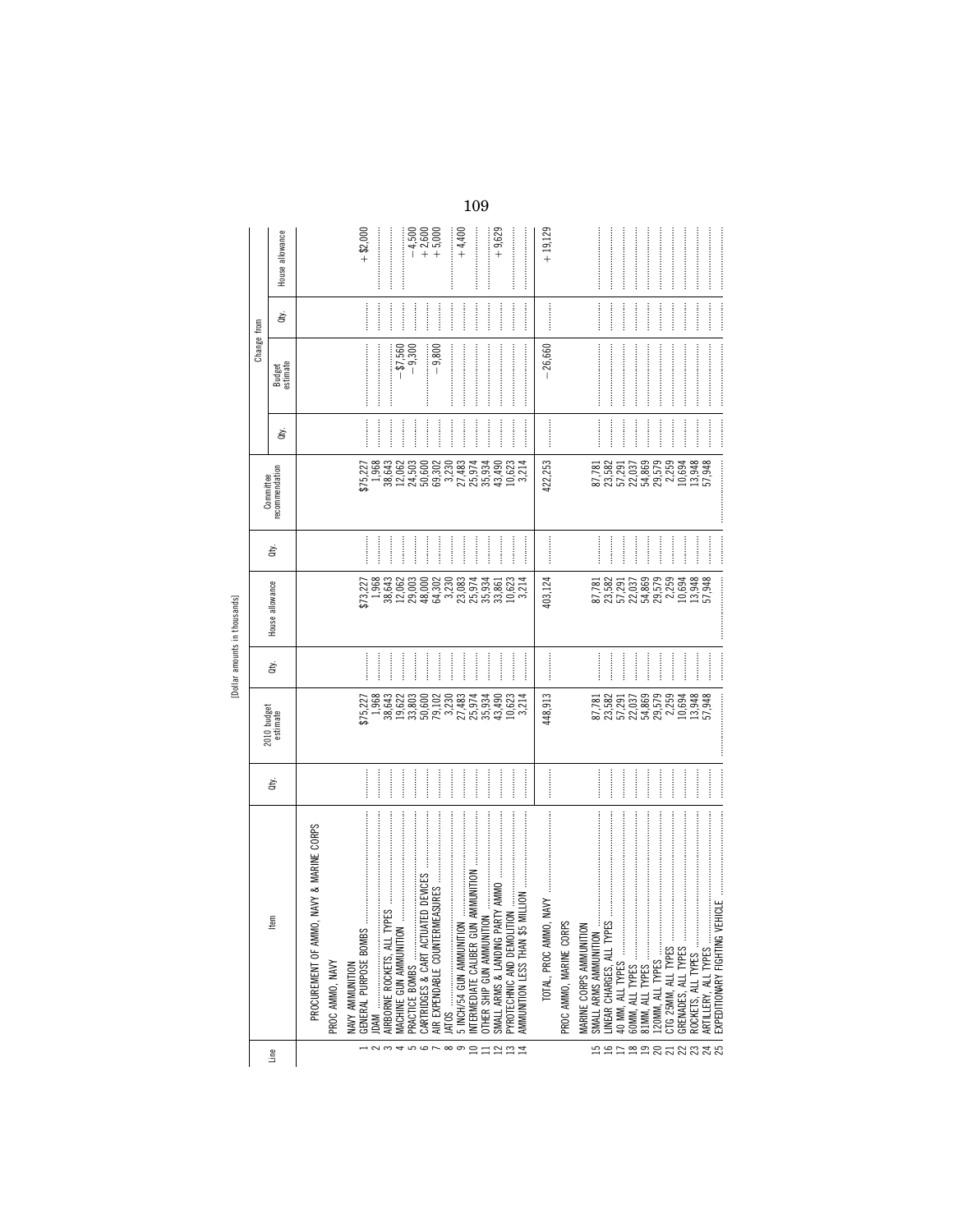|             | House allowance             |                       |                                 |                       |                            |                                  |                                 | $+19,129$                              |
|-------------|-----------------------------|-----------------------|---------------------------------|-----------------------|----------------------------|----------------------------------|---------------------------------|----------------------------------------|
|             | đy.                         | :<br>:<br>:<br>:      | .<br>.<br>.<br>.<br>.<br>.<br>. | :<br>:<br>:<br>:<br>: |                            |                                  |                                 |                                        |
| Change from | Budget<br>estimate          |                       |                                 |                       |                            |                                  |                                 | $-26,660$                              |
|             | ğ                           | :<br>:<br>:<br>:      | $\frac{1}{2}$                   |                       | :<br>:<br>:<br>:<br>:      | :<br>:<br>:<br>:<br>:            | .<br>.<br>.<br>.<br>.<br>.<br>. | :<br>:<br>:<br>:                       |
|             | recommendation<br>Committee | 14,886                | 575                             | 3,034                 | 8,886                      | 1,393                            | 391,762                         | 814,015                                |
|             | đý.                         | :<br>:<br>:<br>:      | <br> <br> <br> <br>             | :<br>:<br>:<br>:      | :<br>:<br>:<br>: : : : : : | :<br>:<br>:<br>:                 | :<br>:<br>:<br>:<br>:           |                                        |
|             | House allowance             | 14,886                | 575                             | 3,034                 | 8,886                      | 1,393                            | 391.762                         | 794,886                                |
|             | đý.                         | :<br>:<br>:<br>:      | <br> <br> <br> <br>             |                       |                            | :<br>:<br>:<br>:                 | :<br>:<br>:<br>:<br>:           |                                        |
|             | 2010 budget<br>estimate     | 14,886                | 575                             | 3,034                 | 8,886                      | 4,393                            | 391,762                         | 840,675                                |
|             | ġ                           | :<br>:<br>:<br>:<br>: | :<br>:<br>:<br>:                | :<br>:<br>:<br>:<br>: | :<br>:<br>:<br>:           | :<br>:<br>:<br>:                 | :<br>:<br>:<br>:<br>:           | :<br>:<br>:<br>:                       |
|             | ₫                           |                       |                                 |                       |                            | 30   ITEMS LESS THAN \$5 MILLION | TOTAL, PROC AMMO,               | TOTAL, PROCUREMENT OF AMMO, NAVY & MA- |
|             | Line                        |                       |                                 |                       |                            |                                  |                                 |                                        |

[Dollar amounts in thousands]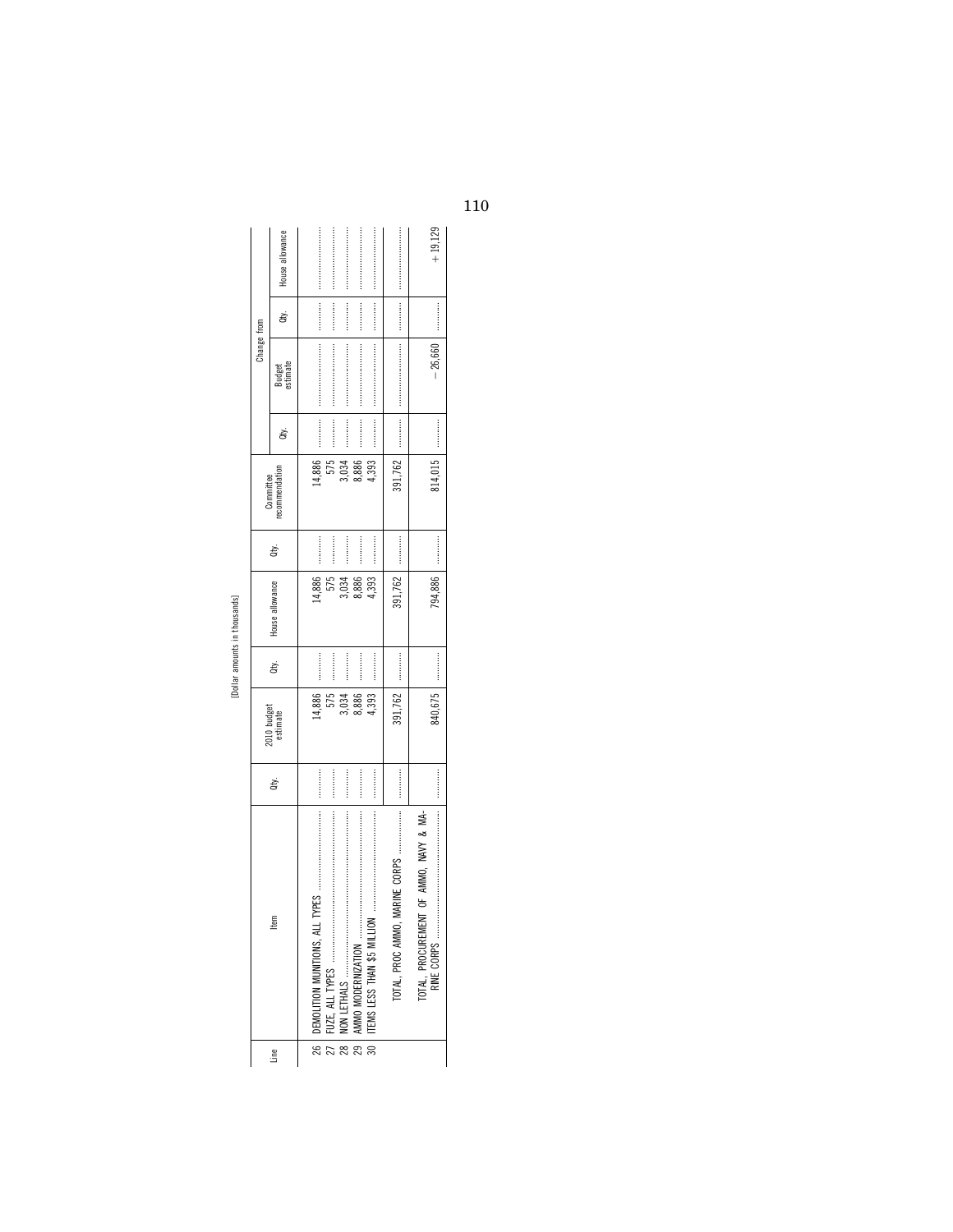The following table details the adjustments recommended by the Committee:

| [In thousands of dollars] |  |  |
|---------------------------|--|--|
|---------------------------|--|--|

| Line | ltem                                             | 2010 budget<br>estimate | Committee<br>recommendation | Change from<br>budget request |
|------|--------------------------------------------------|-------------------------|-----------------------------|-------------------------------|
|      |                                                  | 19.622                  | 12.062                      | $-7.560$<br>$-2.900$          |
|      |                                                  |                         |                             | $-1.990$<br>$-2.670$          |
| 5    | Enhanced laser guided training round cost growth | 33.803                  | 24.503                      | $-9.300$<br>$-9.300$          |
|      |                                                  | 79.102                  | 69.302                      | $-9,800$<br>$-9.800$          |

## SHIPBUILDING AND CONVERSION, NAVY

| 14.721.532.000 |
|----------------|
| 15.384.600.000 |

The Committee recommends an appropriation of \$15,384,600,000. This is \$1,607,733,000 above the budget estimate.

## COMMITTEE RECOMMENDED PROGRAM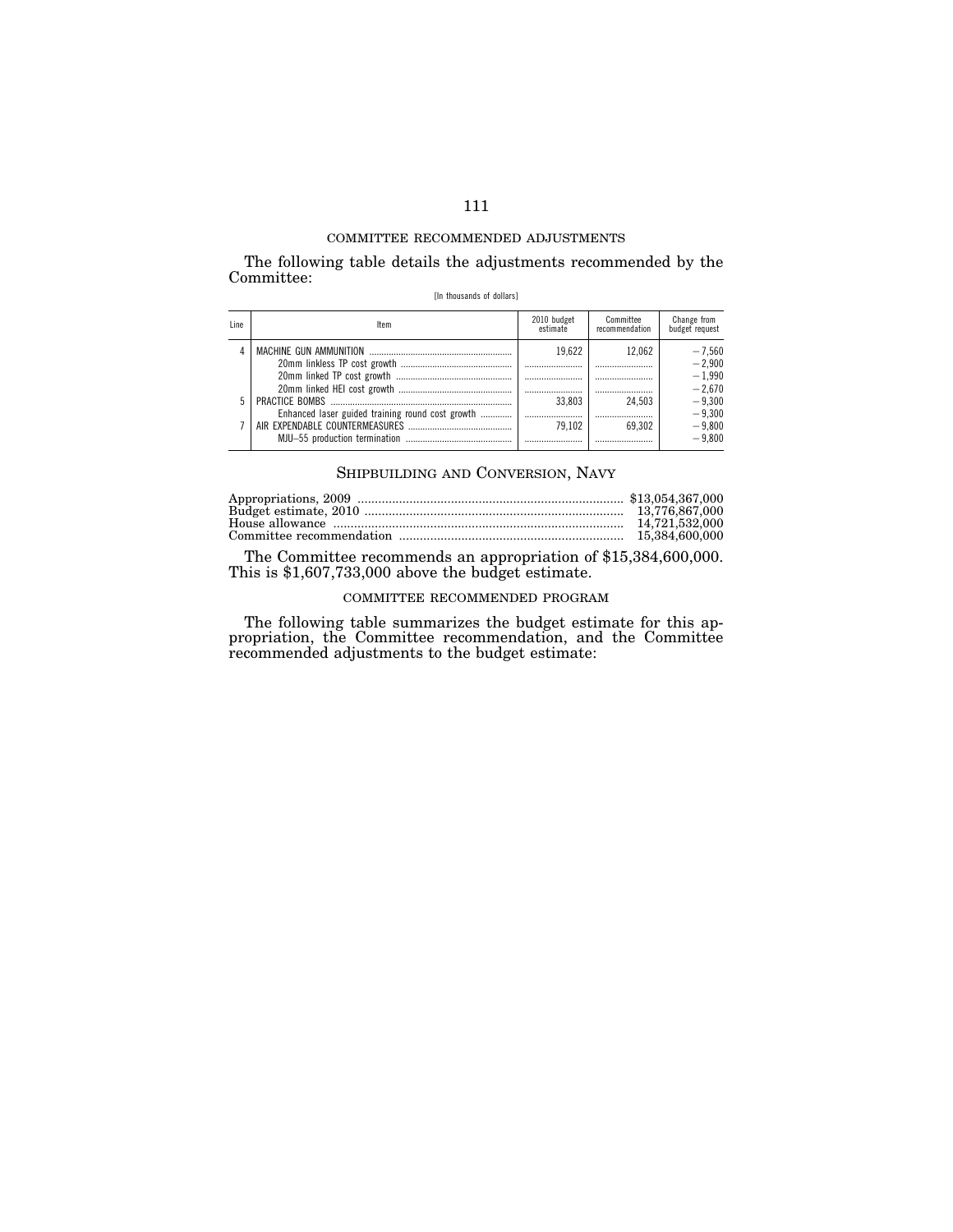| э                             |
|-------------------------------|
| í                             |
| $\ddot{\cdot}$<br>î<br>$\tau$ |
|                               |

| Line                                              | SHIPBUILDING & CONVERSION, NAVY<br>ltem                                                                                                                                                                                                                                                                                                                                                                                                                                                                                                                                                                                                                     | ġ                                                                                                                                                                                                                                                                                                                                                                                                                                            | 2010 budget<br>estimate                                                                                             | È                              | House allowance<br>Dollar amounts in thousands]                                                                       | ਛੇ                                                                                                                                                                                                                                                                                                                                                                                                                                                                                                                                                                                                                                  | recommendation<br>Committee                                                                                             | à,                                                                              | Change from<br>Budget<br>estimate          | È                                                                                                                                                                                                                                                                                                                                                                                                                                                                                                                                                                                                                                                                                                                                                                                                                                                   | House allowance                                              |
|---------------------------------------------------|-------------------------------------------------------------------------------------------------------------------------------------------------------------------------------------------------------------------------------------------------------------------------------------------------------------------------------------------------------------------------------------------------------------------------------------------------------------------------------------------------------------------------------------------------------------------------------------------------------------------------------------------------------------|----------------------------------------------------------------------------------------------------------------------------------------------------------------------------------------------------------------------------------------------------------------------------------------------------------------------------------------------------------------------------------------------------------------------------------------------|---------------------------------------------------------------------------------------------------------------------|--------------------------------|-----------------------------------------------------------------------------------------------------------------------|-------------------------------------------------------------------------------------------------------------------------------------------------------------------------------------------------------------------------------------------------------------------------------------------------------------------------------------------------------------------------------------------------------------------------------------------------------------------------------------------------------------------------------------------------------------------------------------------------------------------------------------|-------------------------------------------------------------------------------------------------------------------------|---------------------------------------------------------------------------------|--------------------------------------------|-----------------------------------------------------------------------------------------------------------------------------------------------------------------------------------------------------------------------------------------------------------------------------------------------------------------------------------------------------------------------------------------------------------------------------------------------------------------------------------------------------------------------------------------------------------------------------------------------------------------------------------------------------------------------------------------------------------------------------------------------------------------------------------------------------------------------------------------------------|--------------------------------------------------------------|
| $\sim$<br>$\frac{4}{5}$<br>ဖ ၈<br>$\Xi \cong \Xi$ | $\label{eq:3} \begin{minipage}{0.9\linewidth} \begin{minipage}{0.9\linewidth} \begin{minipage}{0.9\linewidth} \end{minipage} \begin{minipage}{0.9\linewidth} \begin{minipage}{0.9\linewidth} \end{minipage} \end{minipage} \begin{minipage}{0.9\linewidth} \begin{minipage}{0.9\linewidth} \end{minipage} \end{minipage} \begin{minipage}{0.9\linewidth} \begin{minipage}{0.9\linewidth} \end{minipage} \end{minipage} \begin{minipage}{0.9\linewidth} \end{minipage} \begin{minipage}{0.9\linewidth} \end{minipage} \begin{minipage}{$<br>CARRIER REPLACEMENT PROGRAM (AP-CY)<br>CVN REFUELING OVERHAULS (AP-CY)<br>LITTORAL COMBAT SHIP<br>OTHER WARSHIPS | 3                                                                                                                                                                                                                                                                                                                                                                                                                                            | \$739,269<br>211,820<br>484,432<br>,959,725<br>,563,602<br>328,996<br>,912,267<br>,964,317<br>.084, 161<br>,380,000 | 4<br> <br> <br> <br> <br> <br> | \$739,269<br>211,820<br>328,996<br>484,432<br>,964,317<br>1,959,725<br>,563,602<br>1,912,267<br>2,160,000<br>,073,161 | $\sim$<br>2<br>$\begin{minipage}{0.9\linewidth} \centering \begin{minipage}{0.9\linewidth} \centering \end{minipage} \begin{minipage}{0.9\linewidth} \centering \begin{minipage}{0.9\linewidth} \centering \end{minipage} \end{minipage} \begin{minipage}{0.9\linewidth} \centering \begin{minipage}{0.9\linewidth} \centering \end{minipage} \end{minipage} \begin{minipage}{0.9\linewidth} \centering \end{minipage} \begin{minipage}{0.9\linewidth} \centering \end{minipage} \begin{minipage}{0.9\linewidth} \centering \end{minipage} \begin{minipage}{0.9\linewidth} \centering \end{min$<br>$\frac{1}{2}$<br> <br> <br> <br> | \$739,269<br>1,563,602<br>211,820<br>484,432<br>1,959,725<br>1,393,797<br>3,650,000<br>328,996<br>,964,317<br>1,080,000 | <br> <br> <br> <br> <br> <br> <br> <br> <br> <br>$\overline{+}$<br>$\mathbb{I}$ | $+ $309,636$<br>$-300,000$<br>$+1,737,733$ | $\begin{minipage}{0.9\linewidth} \begin{tabular}{l} \hline \multicolumn{3}{c}{\textbf{0.9\linewidth}} \end{tabular} \end{minipage} \end{minipage} \caption{A system of the model of the model. The results of the model of the model, the model of the model, the model of the model, the model of the model, the model of the model, the model of the model, the model of the model, the model of the model, the model of the model, the model of the model, the model of the model, the model of the model, the model of the model, the model of the model, the model of the model, the model of the model, the model of the model, the model of the model, the model of the model, the model of the model, the model of the model, the model of the model, the model of the model, the model of the$<br>$\sim$<br>$\overline{+}$<br>$\mathbf{I}$ | $+ $320,636$<br>$+1,737,733$<br>$-1,080,000$                 |
| <b>HHDB</b>                                       | $\label{def:1} \begin{minipage}{0.9\linewidth} \begin{minipage}{0.9\linewidth} \begin{minipage}{0.9\linewidth} \begin{minipage}{0.9\linewidth} \end{minipage} \end{minipage} \begin{minipage}{0.9\linewidth} \begin{minipage}{0.9\linewidth} \begin{minipage}{0.9\linewidth} \end{minipage} \end{minipage} \end{minipage} \begin{minipage}{0.9\linewidth} \begin{minipage}{0.9\linewidth} \begin{minipage}{0.9\linewidth} \end{minipage} \end{minipage} \end{minipage} \begin{minipage}{0.9\linewidth} \begin{minipage}{0.9\linewidth} \$<br>ΡŚ<br>$LPD-17$<br>INTRATHEATER CONNECTOR<br>TOTAL, OTHER WARSH<br>AMPHIBIOUS SHIPS                             | $[ \; \; \cdots \; \; \cdots \; \; \cdots \; \; \cdots \; \; \cdots \; \; \cdots \; \; \cdots \; \; \cdots \; \; \cdots \; \; \cdots \; \; \cdots \; \; \cdots \; \; \cdots \; \; \cdots \; \; \cdots \; \; \cdots \; \; \cdots \; \; \cdots \; \; \cdots \; \; \cdots \; \; \cdots \; \; \cdots \; \; \cdots \; \; \cdots \; \; \cdots \; \; \cdots \; \; \cdots \; \; \cdots \; \; \cdots \; \; \cdots \; \; \cdots \;$<br> <br> <br> <br> | 11,628,589<br>872,392<br>184,555<br>177,956                                                                         | $\sim$                         | 12,397,589<br>872,392<br>184,555<br>357,956<br>:<br>:<br>:<br>:                                                       | <br> <br>                                                                                                                                                                                                                                                                                                                                                                                                                                                                                                                                                                                                                           | 13,375,958<br>872,392<br>184,555<br>170,000<br>177,956                                                                  | $\frac{1}{2}$<br> <br> <br>                                                     | $+1,747,369$<br>$+170,000$                 | $\mathbb I$                                                                                                                                                                                                                                                                                                                                                                                                                                                                                                                                                                                                                                                                                                                                                                                                                                         | $+978,369$<br>$+170,000$<br>$-180,000$                       |
| <b>9858</b>                                       | ING PROGRAMS<br>AUXILIARIES, CRAFT, AND PRIOR-YEAR PROGRAM COSTS                                                                                                                                                                                                                                                                                                                                                                                                                                                                                                                                                                                            | 3                                                                                                                                                                                                                                                                                                                                                                                                                                            | 1,234,903<br>391,238<br>3,694<br>63,857<br>454,586                                                                  | 3<br>$\frac{1}{2}$             | 1,414,903<br>$386,903$<br>$3,694$<br>$63,857$<br>454,586                                                              | 3                                                                                                                                                                                                                                                                                                                                                                                                                                                                                                                                                                                                                                   | 391,238<br>3,694<br>1,404,903<br>63,857<br>144,950                                                                      | $\frac{1}{2}$<br> <br> <br> <br>                                                | $+170,000$<br>$-309,636$                   | $\begin{minipage}{0.9\linewidth} \begin{tabular}{l} \toprule \multicolumn{3}{c}{\textbf{0.9\linewidth}} \begin{tabular}{l} \multicolumn{3}{c}{\textbf{0.9\linewidth}} \end{tabular} \end{minipage} \end{minipage} \end{minipage} \caption{A system of the model with the model of the model.} \label{fig:1}$<br>$\frac{1}{2}$<br>$\frac{1}{2}$                                                                                                                                                                                                                                                                                                                                                                                                                                                                                                      | $+4,335$<br>309,636<br>$-10,000$<br>$\overline{\phantom{a}}$ |
|                                                   | $\vdots$<br>CRAFT, AND PRIOR-YEAR<br>& CONVERSION, NAVY<br>PROGRAM<br>TOTAL, SHIPBUILDING<br>TOTAL, AUXILIARIES,                                                                                                                                                                                                                                                                                                                                                                                                                                                                                                                                            |                                                                                                                                                                                                                                                                                                                                                                                                                                              | 913,375<br>13,776,867                                                                                               |                                | 14,721,532<br>909,040                                                                                                 |                                                                                                                                                                                                                                                                                                                                                                                                                                                                                                                                                                                                                                     | 603,739<br>15,384,600                                                                                                   |                                                                                 | $-309,636$<br>$+1,607,733$                 |                                                                                                                                                                                                                                                                                                                                                                                                                                                                                                                                                                                                                                                                                                                                                                                                                                                     | $+663,068$<br>$-305,301$                                     |
|                                                   |                                                                                                                                                                                                                                                                                                                                                                                                                                                                                                                                                                                                                                                             |                                                                                                                                                                                                                                                                                                                                                                                                                                              |                                                                                                                     |                                |                                                                                                                       |                                                                                                                                                                                                                                                                                                                                                                                                                                                                                                                                                                                                                                     |                                                                                                                         |                                                                                 |                                            |                                                                                                                                                                                                                                                                                                                                                                                                                                                                                                                                                                                                                                                                                                                                                                                                                                                     |                                                              |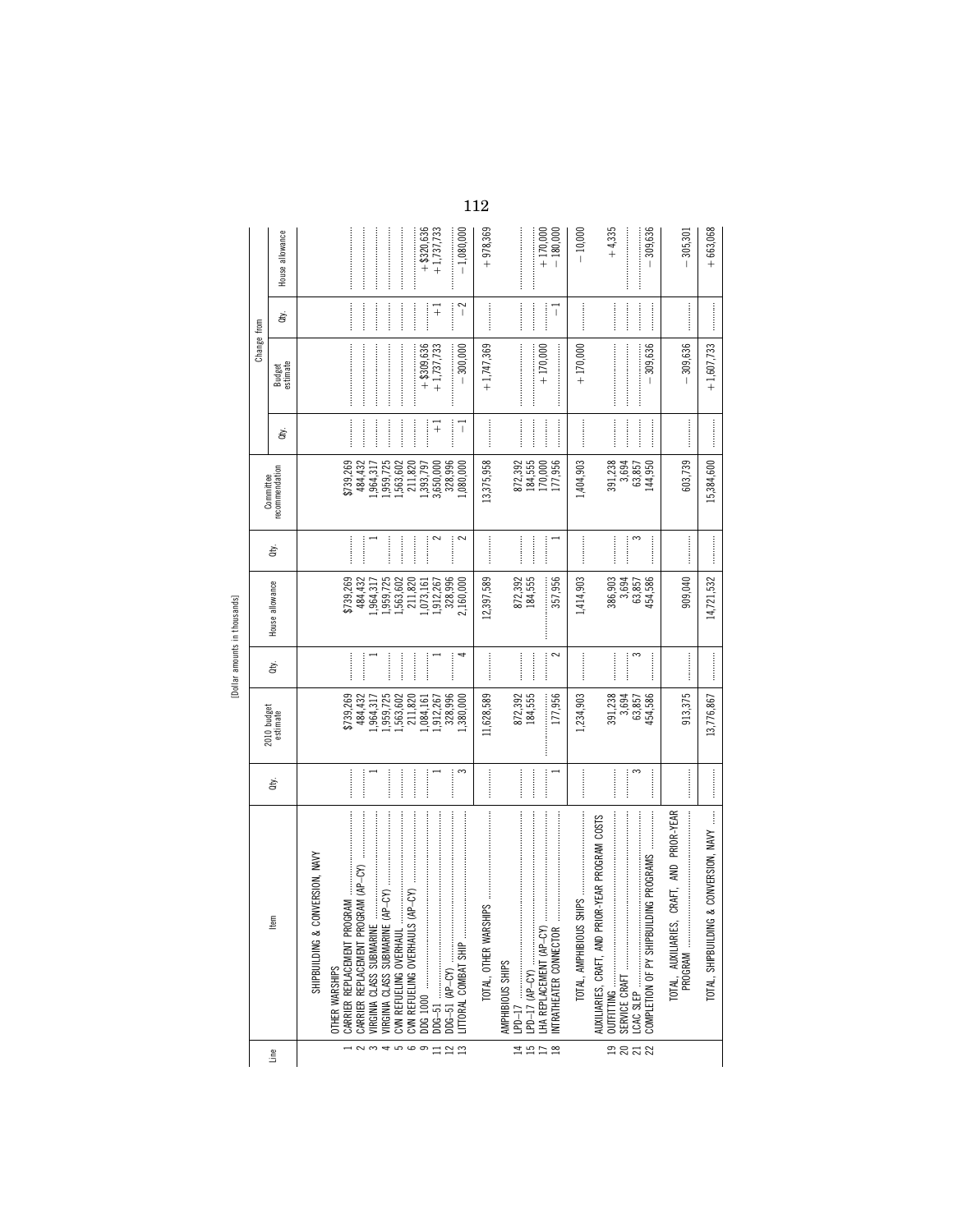The following table details the adjustments recommended by the Committee:

| [In thousands of dollars] |  |  |
|---------------------------|--|--|
|---------------------------|--|--|

| Line | ltem                 | 2010 budget<br>estimate | Committee<br>recommendation | Change from<br>budget estimate |
|------|----------------------|-------------------------|-----------------------------|--------------------------------|
| 9    |                      | 1.084.161               | 1.393.797                   | $+309.636$<br>$+309.636$       |
| 11   |                      | 1.912.267               | 3.650.000                   | $+1.737.733$<br>$+1.737.733$   |
| 13   | LITTORAL COMBAT SHIP | 1.380.000               | 1.080.000                   | $-300.000$<br>$-300.000$       |
|      |                      |                         | 170.000                     | $+170.000$                     |
| 22   |                      | 454 586                 | 144.950                     | $-309.636$                     |
|      | DDG 1000             |                         |                             | $-309.636$                     |

*DDG–51 Class Destroyer*.—The fiscal year 2010 budget request included \$1,912,267,000 for the construction of one DDG–51 destroyer and \$328,996,000 in advance procurement funding for two ships in fiscal year 2011. The Committee fully supports the restart of the DDG–51 program. Therefore, in order to restart the DDG– 51 program in the most efficient and cost effective way possible, the Committee recommends an additional \$1,737,733,000 for the procurement of a second DDG–51 destroyer in fiscal year 2010. The Committee expects that the addition of a second ship in fiscal 2010 will allow the Navy to benefit from economies of scale and improve stability the Nation's shipbuilding industrial base.<br>Littoral Combat Ship (LCS).—The fiscal year 2010 budget re-

quest included \$1,380,000,000 for the construction of three littoral combat ships. The Committee notes that the budget request of \$460,000,000 per ship is insufficient to execute a procurement of three ships in fiscal year 2010. Therefore, in order to provide for a more executable program in fiscal year 2010, the Committee recommends \$1,080,000,000 for the construction of two littoral combat ships at a cost \$540,000,000 per ship. This is a reduction of \$300,000,000 and one ship from the budget request.

While the Committee continues to support the LCS program and believes that the Navy is making progress, concerns remain with the cost and schedule performance as well as the future acquisition strategy for the program. The Committee is also becoming concerned with the LCS's ability to operate with the various mission modules and would encourage the Navy to demonstrate this capability earlier than the current plan of the third quarter of fiscal year 2011.

*LHA Replacement*.—The fiscal year 2010 budget request does not include any funding for the LHA 7. The Committee notes that \$178,300,000 in advance procurement funding was appropriated for LHA 7 in fiscal year 2009. The Committee believes that it is critical to provide additional advance procurement funding in fiscal year 2010 to begin construction of LHA 7 in fiscal year 2011. Therefore, the Committee recommends an additional \$170,000,000 in advance procurement funding to support a construction start of LHA 7 in fiscal year 2011.

*Completion of Prior Year Shipbuilding Programs*.—The fiscal year 2010 budget request included \$454,586,000 in the Completion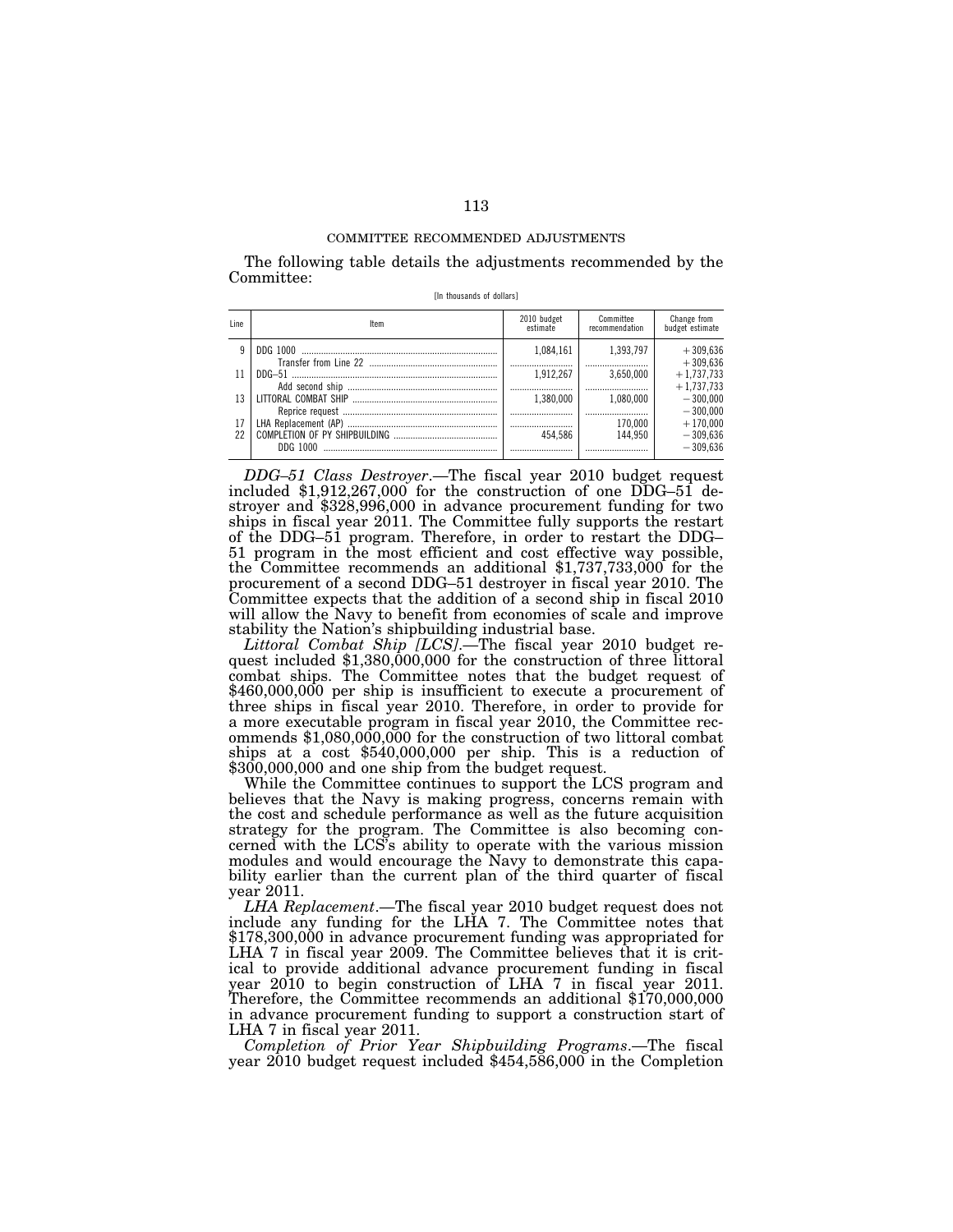of Prior Year Shipbuilding Programs budget line. The Committee understands that  $$309,636,000$  of this request is for the DDG 1000 program to address class-wide costs that are not specific to individual hulls but rather required to complete all remaining ships in construction. These costs are usually budgeted across all planned ships in construction and not in the cost to complete budget line. Therefore, the Committee recommends transfer of \$309,636,000 to the DDG 1000 new construction budget line. Fiscal year 2011 and beyond requirements should be addressed as program shutdown line items in future budget requests.

*Common Hull Form*.—The Committee remains concerned about the Navy's ability to maintain an adequate fleet and deliver on its shipbuilding program, and build ships on time and on budget. The Chief of Naval Operations pointed out in testimony before the Committee, common hull forms and repeat build of ships that permit longer production runs will reduce construction costs. The Committee supports efforts that control ship costs and help maintain production schedules.

The Committee understands there has been discussion within the Department of the Navy about using the LPD–17 hull as a common hull option for the  $LCC(R)$  joint command ship and the LSD(X) dock landing ship replacement programs. The amphibious LPD–17 class ship is a hull form that is at a mature stage of production and should be strongly considered for this commonality approach. Therefore, the Committee directs the Secretary of the Navy to submit a report to the congressional defense committees no later than March 15, 2010, that describes the benefits of using the LPD hull form as a replacement for these ship classes to include estimated cost savings of procuring these ships under a multi-year procurement authority.

### OTHER PROCUREMENT, NAVY

| \$5,250,627,000 |
|-----------------|
| 5.661.176.000   |
| 5.395.081.000   |
| 5.499.413.000   |

The Committee recommends an appropriation of \$5,499,413,000. This is \$161,763,000 below the budget estimate.

### COMMITTEE RECOMMENDED PROGRAM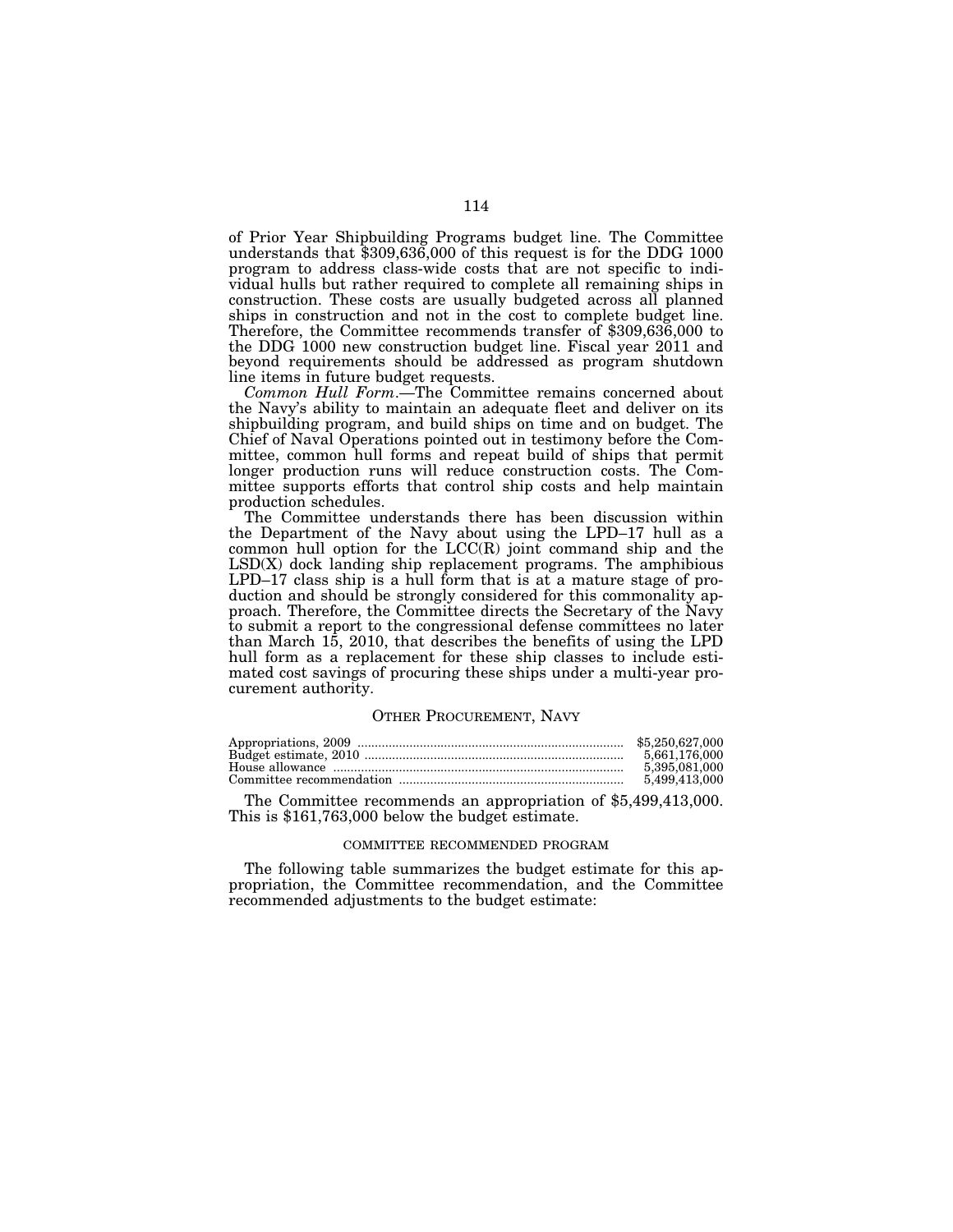| J.<br>J. |  |
|----------|--|
| š<br>T   |  |
|          |  |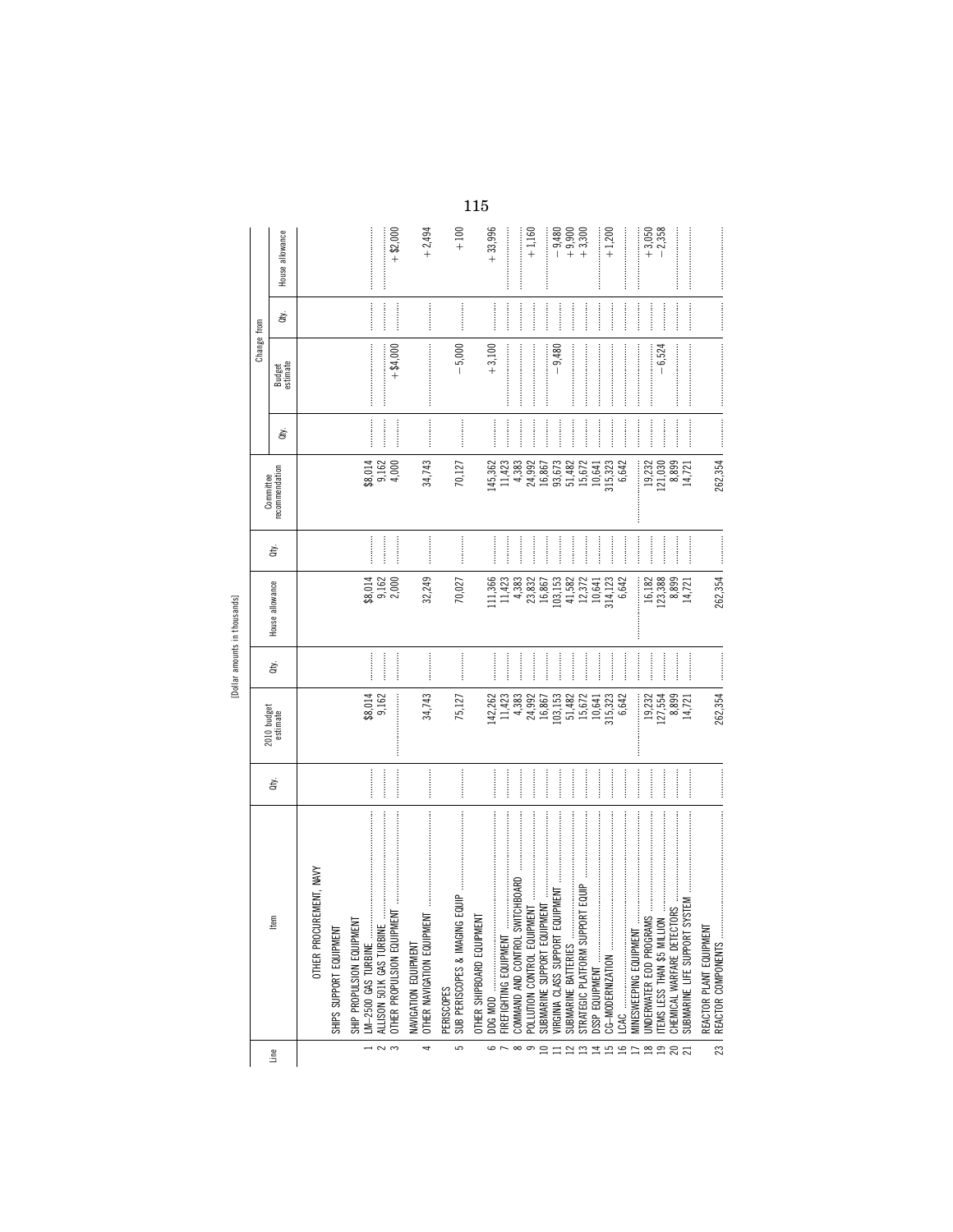| $-9,800$<br>$-15,000$<br>$\frac{1}{2}$<br>$\frac{1}{2}$<br>È<br>Change from<br>$+33,200$<br>$+4,200$<br>$\begin{minipage}{0.9\linewidth} \begin{tabular}{l} \hline \textbf{1} & \textbf{1} & \textbf{1} & \textbf{1} & \textbf{1} & \textbf{1} & \textbf{1} & \textbf{1} & \textbf{1} & \textbf{1} & \textbf{1} & \textbf{1} & \textbf{1} & \textbf{1} & \textbf{1} & \textbf{1} & \textbf{1} & \textbf{1} & \textbf{1} & \textbf{1} & \textbf{1} & \textbf{1} & \textbf{1} & \textbf{1} & \textbf{1} & \textbf{1} & \textbf{1} & \textbf{1} &$<br>$\begin{minipage}{0.9\linewidth} \begin{tabular}{l} \hline \textbf{1} & \textbf{2} & \textbf{3} & \textbf{4} & \textbf{5} & \textbf{6} & \textbf{6} & \textbf{6} & \textbf{6} & \textbf{6} & \textbf{6} & \textbf{6} & \textbf{6} & \textbf{6} & \textbf{6} & \textbf{6} & \textbf{6} & \textbf{6} & \textbf{6} & \textbf{6} & \textbf{6} & \textbf{6} & \textbf{6} & \textbf{6} & \textbf{6} & \textbf{6} & \textbf{6} & \textbf{6} &$<br>$-7,800$<br>$-84,333$<br>$-15,500$<br>$+4,000$<br>$-60,837$<br>Budget<br>estimate<br>$\begin{minipage}{0.9\linewidth} \begin{tabular}{l} \hline \multicolumn{3}{c}{\textbf{0.9\linewidth}} \end{tabular} \end{minipage} \begin{minipage}{0.9\linewidth} \begin{tabular}{l} \multicolumn{3}{c}{\textbf{0.9\linewidth}} \end{tabular} \end{minipage} \end{minipage} \begin{minipage}{0.9\linewidth} \begin{tabular}{l} \multicolumn{3}{c}{\textbf{0.9\linewidth}} \end{tabular} \end{minipage} \end{minipage} \begin{minipage}{0.9\linewidth} \begin{tabular}{l} \multicolumn{3}{c}{\textbf{0.9\linewidth}} \end{tab$<br> <br> <br> <br> <br> <br> <br> <br> <br> <br> <br> <br><br>$\frac{1}{2}$<br>ਛੇ<br>51,372<br>68,518<br>5,304<br>15,113<br>136,683<br>52,926<br>117,856<br>1,696,514<br>9,968<br>$\begin{array}{c} 13,476 \\ 95,593 \\ 303,962 \\ 38,705 \end{array}$<br>24,108<br>22,464<br>2,184<br>13,537<br>63,017<br>12,881<br>recommendation<br>Committee<br>$\frac{1}{2}$<br>$\begin{minipage}{0.9\linewidth} \begin{tabular}{l} \hline \multicolumn{3}{c}{\textbf{0.9\linewidth}} \end{tabular} \end{minipage} \end{minipage} \caption{A system of the model of the model.} \label{fig:ex1}$<br>$\frac{1}{2}$<br>$\frac{1}{2}$<br> <br> <br> <br>à<br>47,172<br>37,318<br>5,304<br>30,548<br>24,108<br>22,464<br>92,204<br>13,968<br>13,476<br>77,362<br>291,832<br>17,184<br>136,683<br>116,786<br>13,507<br>.,652,354<br>11,894<br>63,017<br>22,681<br>House allowance<br><b>Continued by Separate Assessing</b><br>$[0.15, 0.01, 0.01, 0.01, 0.01, 0.01, 0.01, 0.01, 0.01, 0.01, 0.01, 0.01, 0.01, 0.01, 0.01, 0.01, 0.01, 0.01, 0.01, 0.01, 0.01, 0.01, 0.01, 0.01, 0.01, 0.01, 0.01, 0.01, 0.01, 0.01, 0.01, 0.01, 0.01, 0.01, 0.01, 0.01, 0.0$<br>$\frac{1}{2}$<br>$\frac{1}{2}$<br> <br> <br> <br> <br>đý.<br>47,172<br>35,318<br>136,683<br>137,259<br>117,856<br>24,108<br>22,464<br>9,968<br>13,476<br>111,093<br>299,962<br>5,304<br>15,113<br>38,705<br>20,681<br>2,184<br>13,537<br>63,017<br>1,757,351<br>2010 budget<br>estimate<br>$\begin{minipage}{0.9\linewidth} \begin{tabular}{l} \toprule \multicolumn{2}{c}{\textbf{1}}{ \hspace{1.5pt} \textbf{1}}{ \hspace{1.5pt} \textbf{2}}{ \hspace{1.5pt} \textbf{3}}{ \hspace{1.5pt} \textbf{4}}{ \hspace{1.5pt} \textbf{5}}{ \hspace{1.5pt} \textbf{5}}{ \hspace{1.5pt} \textbf{6}}{ \hspace{1.5pt} \textbf{7}}{ \hspace{1.5pt} \textbf{6}}{ \hspace{1.5pt} \textbf{7}}{ \hspace{1.5pt} \textbf{8}}{ \hspace{$<br><br>:<br>:<br>:<br><br><br>$\frac{1}{2}$<br>$\frac{1}{2}$<br><br>ਛੇ<br>$\ddot{\ddot{\theta}}$<br>COMMUNICATIONS AND ELECTRONICS EQUIPMENT<br>ORT EQUIPMENT<br>JRT EQUIPMENT<br><b>UIPMENT</b><br>E<br>₽<br>TOTAL, SHIPS SUPPO<br>TACTICAL SUPPORT CENTER<br>ASW ELECTRONIC EQUIPMEN<br>PRODUCTION FACILITIES EQ<br>OPERATING FORCES IPE<br>AN/SQQ-89 SURF ASW COM<br>SONAR SWITCHES AND TRAI<br>UNDERSEA WARFARE SUPPO<br>DIVING AND SALVAGE EQUI<br>OTHER SHIPS TRAINING EQ<br>NUCLEAR ALTERATIONS<br>OTHER SHIP SUPPORT<br>TRAINING EQUIPMENT<br><b><i>OCEAN ENGINEERING</i></b><br>SPQ-9B RADAR<br>RADAR SUPPORT<br>SMALL BOATS<br>SHIP RADARS<br>SHIP SONARS<br>$\frac{1}{4}$<br>ន្តនន<br>$\frac{2}{3}$ នី<br>25<br>26<br>233588<br>$\overline{24}$<br>27<br>29<br>$\overline{31}$<br>Line |  |  |  |  |  |                                                                       |
|--------------------------------------------------------------------------------------------------------------------------------------------------------------------------------------------------------------------------------------------------------------------------------------------------------------------------------------------------------------------------------------------------------------------------------------------------------------------------------------------------------------------------------------------------------------------------------------------------------------------------------------------------------------------------------------------------------------------------------------------------------------------------------------------------------------------------------------------------------------------------------------------------------------------------------------------------------------------------------------------------------------------------------------------------------------------------------------------------------------------------------------------------------------------------------------------------------------------------------------------------------------------------------------------------------------------------------------------------------------------------------------------------------------------------------------------------------------------------------------------------------------------------------------------------------------------------------------------------------------------------------------------------------------------------------------------------------------------------------------------------------------------------------------------------------------------------------------------------------------------------------------------------------------------------------------------------------------------------------------------------------------------------------------------------------------------------------------------------------------------------------------------------------------------------------------------------------------------------------------------------------------------------------------------------------------------------------------------------------------------------------------------------------------------------------------------------------------------------------------------------------------------------------------------------------------------------------------------------------------------------------------------------------------------------------------------------------------------------------------------------------------------------------------------------------------------------------------------------------------------------------------------------------------------------------------------------------------------------------------------------------------------------------------------------------------------------------------------------------------------------------------------------------------------------------------------------------------------------------------------------------------------------------------------------------------------------------------------------------------------------------------------------------------------------------------------------------------------------------------------------------------------------------------------------------------------------------------------------------------------------------------------------------------------------------------------------------------------------------------------------------------------------------------------------------------------------------------------------------------------------------------------------------------------------------------------------------------------------------------------------------------------------------------------------------------------------------------------------------------------------------------------------------------------------------------------------------------------------------------------------------------------------------------------|--|--|--|--|--|-----------------------------------------------------------------------|
|                                                                                                                                                                                                                                                                                                                                                                                                                                                                                                                                                                                                                                                                                                                                                                                                                                                                                                                                                                                                                                                                                                                                                                                                                                                                                                                                                                                                                                                                                                                                                                                                                                                                                                                                                                                                                                                                                                                                                                                                                                                                                                                                                                                                                                                                                                                                                                                                                                                                                                                                                                                                                                                                                                                                                                                                                                                                                                                                                                                                                                                                                                                                                                                                                                                                                                                                                                                                                                                                                                                                                                                                                                                                                                                                                                                                                                                                                                                                                                                                                                                                                                                                                                                                                                                                                            |  |  |  |  |  |                                                                       |
|                                                                                                                                                                                                                                                                                                                                                                                                                                                                                                                                                                                                                                                                                                                                                                                                                                                                                                                                                                                                                                                                                                                                                                                                                                                                                                                                                                                                                                                                                                                                                                                                                                                                                                                                                                                                                                                                                                                                                                                                                                                                                                                                                                                                                                                                                                                                                                                                                                                                                                                                                                                                                                                                                                                                                                                                                                                                                                                                                                                                                                                                                                                                                                                                                                                                                                                                                                                                                                                                                                                                                                                                                                                                                                                                                                                                                                                                                                                                                                                                                                                                                                                                                                                                                                                                                            |  |  |  |  |  | House allowance                                                       |
|                                                                                                                                                                                                                                                                                                                                                                                                                                                                                                                                                                                                                                                                                                                                                                                                                                                                                                                                                                                                                                                                                                                                                                                                                                                                                                                                                                                                                                                                                                                                                                                                                                                                                                                                                                                                                                                                                                                                                                                                                                                                                                                                                                                                                                                                                                                                                                                                                                                                                                                                                                                                                                                                                                                                                                                                                                                                                                                                                                                                                                                                                                                                                                                                                                                                                                                                                                                                                                                                                                                                                                                                                                                                                                                                                                                                                                                                                                                                                                                                                                                                                                                                                                                                                                                                                            |  |  |  |  |  |                                                                       |
|                                                                                                                                                                                                                                                                                                                                                                                                                                                                                                                                                                                                                                                                                                                                                                                                                                                                                                                                                                                                                                                                                                                                                                                                                                                                                                                                                                                                                                                                                                                                                                                                                                                                                                                                                                                                                                                                                                                                                                                                                                                                                                                                                                                                                                                                                                                                                                                                                                                                                                                                                                                                                                                                                                                                                                                                                                                                                                                                                                                                                                                                                                                                                                                                                                                                                                                                                                                                                                                                                                                                                                                                                                                                                                                                                                                                                                                                                                                                                                                                                                                                                                                                                                                                                                                                                            |  |  |  |  |  | $+31,200$                                                             |
|                                                                                                                                                                                                                                                                                                                                                                                                                                                                                                                                                                                                                                                                                                                                                                                                                                                                                                                                                                                                                                                                                                                                                                                                                                                                                                                                                                                                                                                                                                                                                                                                                                                                                                                                                                                                                                                                                                                                                                                                                                                                                                                                                                                                                                                                                                                                                                                                                                                                                                                                                                                                                                                                                                                                                                                                                                                                                                                                                                                                                                                                                                                                                                                                                                                                                                                                                                                                                                                                                                                                                                                                                                                                                                                                                                                                                                                                                                                                                                                                                                                                                                                                                                                                                                                                                            |  |  |  |  |  | $+1,606$                                                              |
|                                                                                                                                                                                                                                                                                                                                                                                                                                                                                                                                                                                                                                                                                                                                                                                                                                                                                                                                                                                                                                                                                                                                                                                                                                                                                                                                                                                                                                                                                                                                                                                                                                                                                                                                                                                                                                                                                                                                                                                                                                                                                                                                                                                                                                                                                                                                                                                                                                                                                                                                                                                                                                                                                                                                                                                                                                                                                                                                                                                                                                                                                                                                                                                                                                                                                                                                                                                                                                                                                                                                                                                                                                                                                                                                                                                                                                                                                                                                                                                                                                                                                                                                                                                                                                                                                            |  |  |  |  |  | $+4,200$                                                              |
|                                                                                                                                                                                                                                                                                                                                                                                                                                                                                                                                                                                                                                                                                                                                                                                                                                                                                                                                                                                                                                                                                                                                                                                                                                                                                                                                                                                                                                                                                                                                                                                                                                                                                                                                                                                                                                                                                                                                                                                                                                                                                                                                                                                                                                                                                                                                                                                                                                                                                                                                                                                                                                                                                                                                                                                                                                                                                                                                                                                                                                                                                                                                                                                                                                                                                                                                                                                                                                                                                                                                                                                                                                                                                                                                                                                                                                                                                                                                                                                                                                                                                                                                                                                                                                                                                            |  |  |  |  |  | $-39,278$<br>$+1,070$                                                 |
|                                                                                                                                                                                                                                                                                                                                                                                                                                                                                                                                                                                                                                                                                                                                                                                                                                                                                                                                                                                                                                                                                                                                                                                                                                                                                                                                                                                                                                                                                                                                                                                                                                                                                                                                                                                                                                                                                                                                                                                                                                                                                                                                                                                                                                                                                                                                                                                                                                                                                                                                                                                                                                                                                                                                                                                                                                                                                                                                                                                                                                                                                                                                                                                                                                                                                                                                                                                                                                                                                                                                                                                                                                                                                                                                                                                                                                                                                                                                                                                                                                                                                                                                                                                                                                                                                            |  |  |  |  |  | $+44,160$                                                             |
|                                                                                                                                                                                                                                                                                                                                                                                                                                                                                                                                                                                                                                                                                                                                                                                                                                                                                                                                                                                                                                                                                                                                                                                                                                                                                                                                                                                                                                                                                                                                                                                                                                                                                                                                                                                                                                                                                                                                                                                                                                                                                                                                                                                                                                                                                                                                                                                                                                                                                                                                                                                                                                                                                                                                                                                                                                                                                                                                                                                                                                                                                                                                                                                                                                                                                                                                                                                                                                                                                                                                                                                                                                                                                                                                                                                                                                                                                                                                                                                                                                                                                                                                                                                                                                                                                            |  |  |  |  |  |                                                                       |
|                                                                                                                                                                                                                                                                                                                                                                                                                                                                                                                                                                                                                                                                                                                                                                                                                                                                                                                                                                                                                                                                                                                                                                                                                                                                                                                                                                                                                                                                                                                                                                                                                                                                                                                                                                                                                                                                                                                                                                                                                                                                                                                                                                                                                                                                                                                                                                                                                                                                                                                                                                                                                                                                                                                                                                                                                                                                                                                                                                                                                                                                                                                                                                                                                                                                                                                                                                                                                                                                                                                                                                                                                                                                                                                                                                                                                                                                                                                                                                                                                                                                                                                                                                                                                                                                                            |  |  |  |  |  | $-4,000$                                                              |
|                                                                                                                                                                                                                                                                                                                                                                                                                                                                                                                                                                                                                                                                                                                                                                                                                                                                                                                                                                                                                                                                                                                                                                                                                                                                                                                                                                                                                                                                                                                                                                                                                                                                                                                                                                                                                                                                                                                                                                                                                                                                                                                                                                                                                                                                                                                                                                                                                                                                                                                                                                                                                                                                                                                                                                                                                                                                                                                                                                                                                                                                                                                                                                                                                                                                                                                                                                                                                                                                                                                                                                                                                                                                                                                                                                                                                                                                                                                                                                                                                                                                                                                                                                                                                                                                                            |  |  |  |  |  | $\begin{array}{r} +18,231 \\ +12,130 \\ +8,157 \\ +1,643 \end{array}$ |
|                                                                                                                                                                                                                                                                                                                                                                                                                                                                                                                                                                                                                                                                                                                                                                                                                                                                                                                                                                                                                                                                                                                                                                                                                                                                                                                                                                                                                                                                                                                                                                                                                                                                                                                                                                                                                                                                                                                                                                                                                                                                                                                                                                                                                                                                                                                                                                                                                                                                                                                                                                                                                                                                                                                                                                                                                                                                                                                                                                                                                                                                                                                                                                                                                                                                                                                                                                                                                                                                                                                                                                                                                                                                                                                                                                                                                                                                                                                                                                                                                                                                                                                                                                                                                                                                                            |  |  |  |  |  |                                                                       |
|                                                                                                                                                                                                                                                                                                                                                                                                                                                                                                                                                                                                                                                                                                                                                                                                                                                                                                                                                                                                                                                                                                                                                                                                                                                                                                                                                                                                                                                                                                                                                                                                                                                                                                                                                                                                                                                                                                                                                                                                                                                                                                                                                                                                                                                                                                                                                                                                                                                                                                                                                                                                                                                                                                                                                                                                                                                                                                                                                                                                                                                                                                                                                                                                                                                                                                                                                                                                                                                                                                                                                                                                                                                                                                                                                                                                                                                                                                                                                                                                                                                                                                                                                                                                                                                                                            |  |  |  |  |  |                                                                       |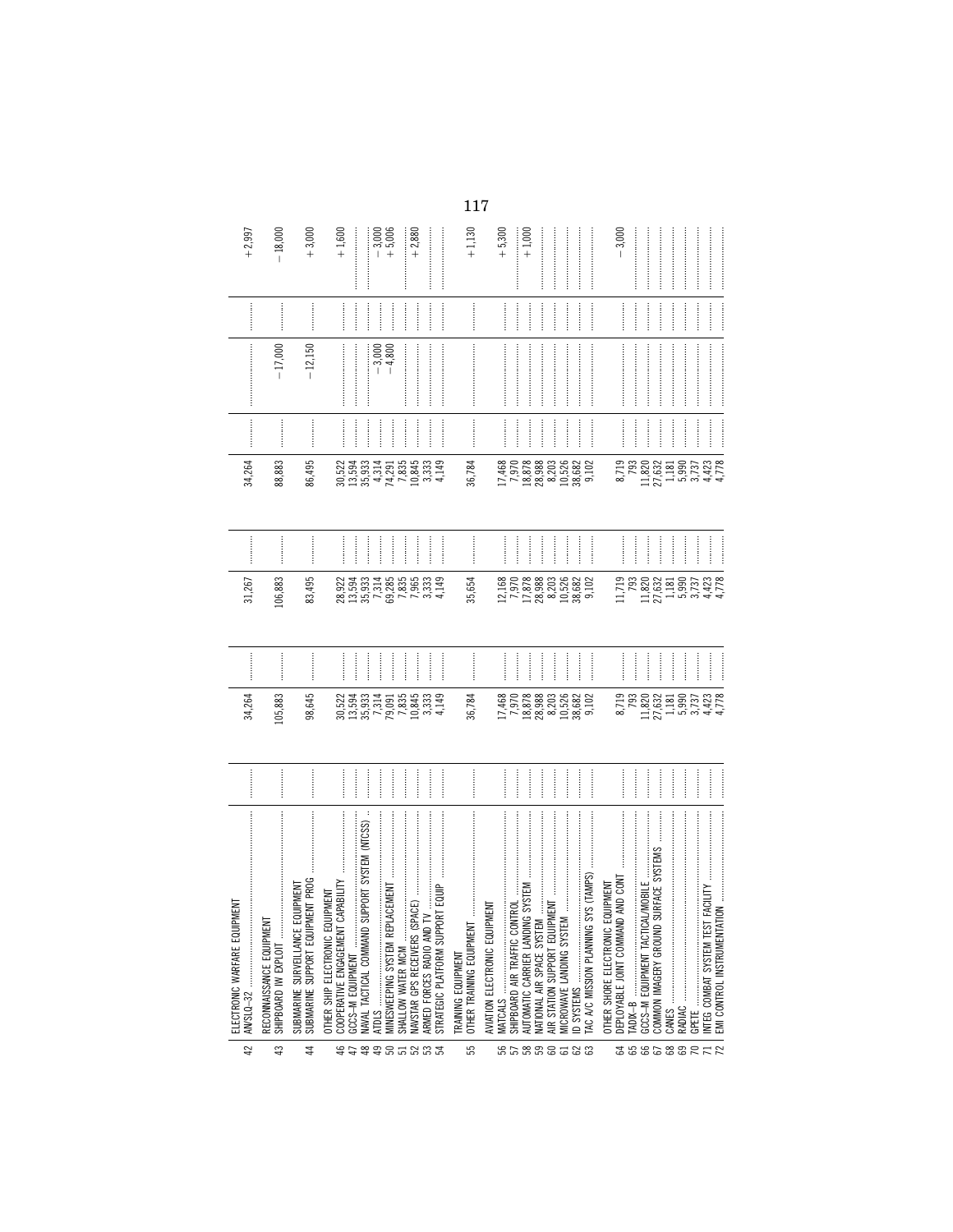|                                      |                                                                                                           |                                                                                                                                                                                                                                                                                                                                                                                                                                           |                         |                                                                                                                                                                                                                                |                             |                             |                         |                                                                                                                                                                                                                                                                                                                                                                                                                            | Change from          |                                                                                                                                                                                                                                                                                                                                                                                                                                                                                                                                                    |                      |
|--------------------------------------|-----------------------------------------------------------------------------------------------------------|-------------------------------------------------------------------------------------------------------------------------------------------------------------------------------------------------------------------------------------------------------------------------------------------------------------------------------------------------------------------------------------------------------------------------------------------|-------------------------|--------------------------------------------------------------------------------------------------------------------------------------------------------------------------------------------------------------------------------|-----------------------------|-----------------------------|-------------------------|----------------------------------------------------------------------------------------------------------------------------------------------------------------------------------------------------------------------------------------------------------------------------------------------------------------------------------------------------------------------------------------------------------------------------|----------------------|----------------------------------------------------------------------------------------------------------------------------------------------------------------------------------------------------------------------------------------------------------------------------------------------------------------------------------------------------------------------------------------------------------------------------------------------------------------------------------------------------------------------------------------------------|----------------------|
|                                      |                                                                                                           |                                                                                                                                                                                                                                                                                                                                                                                                                                           |                         |                                                                                                                                                                                                                                |                             |                             | Committee               |                                                                                                                                                                                                                                                                                                                                                                                                                            |                      |                                                                                                                                                                                                                                                                                                                                                                                                                                                                                                                                                    |                      |
| Line                                 | ltem                                                                                                      | ਛੇ                                                                                                                                                                                                                                                                                                                                                                                                                                        | 2010 budget<br>estimate | à                                                                                                                                                                                                                              | House allowance             | È                           | recommendation          | Qty.                                                                                                                                                                                                                                                                                                                                                                                                                       | Budget<br>estimate   | đý.                                                                                                                                                                                                                                                                                                                                                                                                                                                                                                                                                | House allowance      |
| 73                                   | ITEMS LESS THAN \$5 MILLION                                                                               |                                                                                                                                                                                                                                                                                                                                                                                                                                           | 65,760                  | <br> <br> <br>                                                                                                                                                                                                                 | 57,706                      |                             | 68,760                  |                                                                                                                                                                                                                                                                                                                                                                                                                            | $+3,000$             |                                                                                                                                                                                                                                                                                                                                                                                                                                                                                                                                                    | $+11,054$            |
|                                      | SHIPBOARD COMMUNICATIONS                                                                                  |                                                                                                                                                                                                                                                                                                                                                                                                                                           |                         |                                                                                                                                                                                                                                |                             |                             |                         |                                                                                                                                                                                                                                                                                                                                                                                                                            |                      |                                                                                                                                                                                                                                                                                                                                                                                                                                                                                                                                                    |                      |
|                                      | PORTABLE RADIOS                                                                                           | $\begin{minipage}{0.5\textwidth} \centering \begin{tabular}{ l l l } \hline \multicolumn{1}{ l l l } \hline \multicolumn{1}{ l l } \multicolumn{1}{ l l } \multicolumn{1}{ l l } \multicolumn{1}{ l l } \multicolumn{1}{ l l } \multicolumn{1}{ l l } \multicolumn{1}{ l l } \multicolumn{1}{ l l } \multicolumn{1}{ l l } \multicolumn{1}{ l l } \multicolumn{1}{ l l } \multicolumn{1}{ l l } \multicolumn{1}{ l l $<br> <br> <br> <br> | 310,605<br>l            | ┋                                                                                                                                                                                                                              | 263,625<br>:<br>:<br>:<br>: | İ                           | 290,305                 | $\frac{1}{2}$<br> <br> <br>                                                                                                                                                                                                                                                                                                                                                                                                | $-20,300$            |                                                                                                                                                                                                                                                                                                                                                                                                                                                                                                                                                    | $+26,680$            |
| <b>ARRFR</b>                         | COMMUNICATIONS ITEMS UND<br>AN/URC-82 RADIO                                                               |                                                                                                                                                                                                                                                                                                                                                                                                                                           | 4,913<br>25,314         | $\frac{1}{2}$<br> <br> <br> <br>                                                                                                                                                                                               | 4,913<br>25,314             | $\frac{1}{2}$<br> <br> <br> | 4,913<br>26,554         | $\frac{1}{2}$                                                                                                                                                                                                                                                                                                                                                                                                              | $+1,240$             |                                                                                                                                                                                                                                                                                                                                                                                                                                                                                                                                                    | $+1,240$             |
| <b>PS</b>                            | EQUIPMENT<br>SUBMARINE BROADCAST SUPPORT<br>SUBMARINE COMMUNICATIONS<br>SUBMARINE COMMUNICATION           |                                                                                                                                                                                                                                                                                                                                                                                                                                           | 105<br>48,729           |                                                                                                                                                                                                                                | 105<br>48,729               |                             | 105<br>48,729           |                                                                                                                                                                                                                                                                                                                                                                                                                            |                      | $\frac{1}{2}$                                                                                                                                                                                                                                                                                                                                                                                                                                                                                                                                      |                      |
| $\overline{\textrm{ss}}$ $\boxtimes$ | SYSTEMS<br>SATELLITE COMMUNICATIONS<br>SATELLITE COMMUNICATIONS<br>NAVY MULTIBAND TERMINAL                | <b></b>                                                                                                                                                                                                                                                                                                                                                                                                                                   | 50,172<br>72,496        |                                                                                                                                                                                                                                | 72,496<br>43,747            | $\frac{1}{2}$               | 48,572<br>63,196        |                                                                                                                                                                                                                                                                                                                                                                                                                            | $-1,600$<br>$-9,300$ |                                                                                                                                                                                                                                                                                                                                                                                                                                                                                                                                                    | $+4,825$<br>$-9,300$ |
| <b>335</b>                           | JCS COMMUNICATIONS EQUIPM<br>NAVAL SHORE COMMUNICATIO<br>ELECTRICAL POWER SYSTEMS<br>SHORE COMMUNICATIONS |                                                                                                                                                                                                                                                                                                                                                                                                                                           | 2,322<br>1,293<br>2,542 |                                                                                                                                                                                                                                | 2,322<br>1,293<br>2,542     |                             | 2,322<br>1,293<br>2,542 |                                                                                                                                                                                                                                                                                                                                                                                                                            |                      | $\begin{minipage}{0.5\textwidth} \centering \begin{minipage}{0.5\textwidth} \centering \end{minipage} \begin{minipage}{0.5\textwidth} \centering \begin{minipage}{0.5\textwidth} \centering \end{minipage} \end{minipage} \begin{minipage}{0.5\textwidth} \centering \begin{minipage}{0.5\textwidth} \centering \end{minipage} \end{minipage} \begin{minipage}{0.5\textwidth} \centering \end{minipage} \begin{minipage}{0.5\textwidth} \centering \end{minipage} \begin{minipage}{0.5\textwidth} \centering \end{minipage} \begin{minipage}{0.5\$ |                      |
| 86                                   | GRAM (ISSP)<br>INFO SYSTEMS SECURITY PRO<br>CRYPTOGRAPHIC EQUIPMENT                                       |                                                                                                                                                                                                                                                                                                                                                                                                                                           | 119,054                 |                                                                                                                                                                                                                                | 116,754                     |                             | 110,554                 |                                                                                                                                                                                                                                                                                                                                                                                                                            | $-8,500$             |                                                                                                                                                                                                                                                                                                                                                                                                                                                                                                                                                    | $-6,200$             |
| 29                                   | NS EQUIP<br>CRYPTOLOGIC COMMUNICATION<br>CRYPTOLOGIC EQUIPMENT                                            |                                                                                                                                                                                                                                                                                                                                                                                                                                           | 16,839                  |                                                                                                                                                                                                                                | 16,839                      |                             | 16,839                  |                                                                                                                                                                                                                                                                                                                                                                                                                            |                      | <b><i><u><u></u></u></i></b>                                                                                                                                                                                                                                                                                                                                                                                                                                                                                                                       |                      |
| $88$                                 | OTHER ELECTRONIC SUPPORT<br>COAST GUARD EQUIPMENT                                                         |                                                                                                                                                                                                                                                                                                                                                                                                                                           | 18,892                  |                                                                                                                                                                                                                                | 18,892                      |                             | 18,892                  | $\begin{minipage}{0.9\linewidth} \begin{tabular}{l} \hline \textbf{1} & \textbf{2} & \textbf{3} & \textbf{4} & \textbf{5} & \textbf{6} & \textbf{6} & \textbf{7} & \textbf{8} & \textbf{9} & \textbf{10} & \textbf{10} & \textbf{10} & \textbf{10} & \textbf{10} & \textbf{10} & \textbf{10} & \textbf{10} & \textbf{10} & \textbf{10} & \textbf{10} & \textbf{10} & \textbf{10} & \textbf{10} & \textbf{10} & \textbf{10$ |                      |                                                                                                                                                                                                                                                                                                                                                                                                                                                                                                                                                    |                      |
|                                      | <b>ELECTRONICS</b><br><b>IONS AND</b><br>TOTAL, COMMUNICAT<br>EQUIPMENT                                   |                                                                                                                                                                                                                                                                                                                                                                                                                                           | 2,035,313               |                                                                                                                                                                                                                                | 1,905,030                   |                             | 1,943,603               |                                                                                                                                                                                                                                                                                                                                                                                                                            | $-91,710$            |                                                                                                                                                                                                                                                                                                                                                                                                                                                                                                                                                    | $+38,573$            |
|                                      | AVIATION SUPPORT EQUIPMENT                                                                                |                                                                                                                                                                                                                                                                                                                                                                                                                                           |                         |                                                                                                                                                                                                                                |                             |                             |                         |                                                                                                                                                                                                                                                                                                                                                                                                                            |                      |                                                                                                                                                                                                                                                                                                                                                                                                                                                                                                                                                    |                      |
| $\frac{1}{90}$                       | <b>SONOBUOYS</b>                                                                                          |                                                                                                                                                                                                                                                                                                                                                                                                                                           | 91,976                  | $[0.15, 0.01, 0.01, 0.01, 0.01, 0.01, 0.01, 0.01, 0.01, 0.01, 0.01, 0.01, 0.01, 0.01, 0.01, 0.01, 0.01, 0.01, 0.01, 0.01, 0.01, 0.01, 0.01, 0.01, 0.01, 0.01, 0.01, 0.01, 0.01, 0.01, 0.01, 0.01, 0.01, 0.01, 0.01, 0.01, 0.0$ | 89,976                      |                             | 91,976                  |                                                                                                                                                                                                                                                                                                                                                                                                                            |                      |                                                                                                                                                                                                                                                                                                                                                                                                                                                                                                                                                    | $+2,000$             |

[Dollar amounts in thousands] [Dollar amounts in thousands]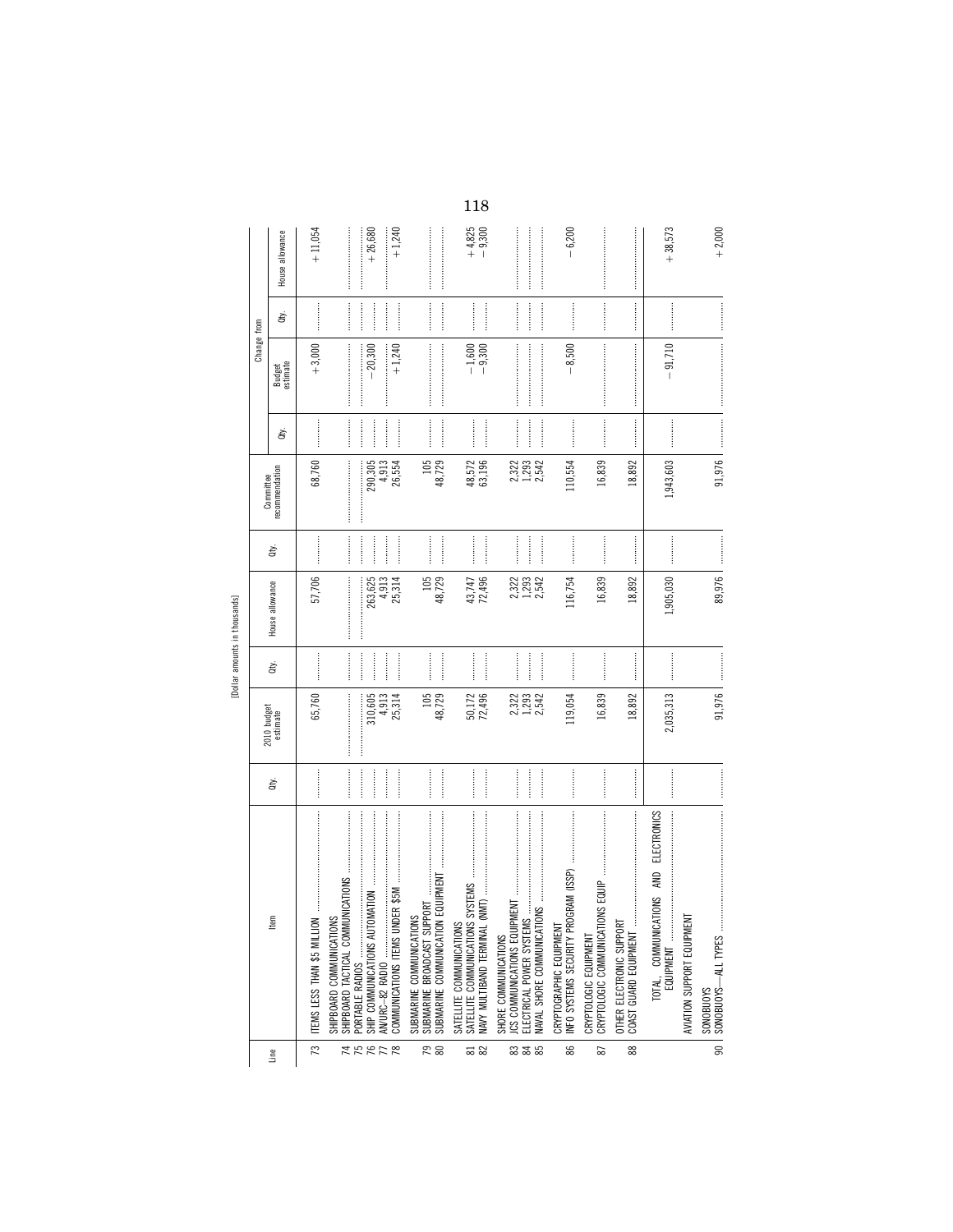| $+19,500$                                                     |                         | $+2,000$<br>$-6,900$                                                                                                                                                                                                                                                                                                                                                                                                                                                                                           |                          | $+2,500$<br>$+ 2,500$                                              |                               | $-4,800$<br>+3,000                                                                   | $+13,300$                         |                            |                                                                 |                                                       | $+7,153$<br>$+1,000$                                            |                                                          |                                                                         | $+4,965$              |                                                                      |               |                                                                                                                                                                                                                                                                                                                                                                                                                                                                                                                                                                                                                                                                                | $+7.150$                                                                                                                                                                                                                                                                                                                                                                                                                                                                                            |
|---------------------------------------------------------------|-------------------------|----------------------------------------------------------------------------------------------------------------------------------------------------------------------------------------------------------------------------------------------------------------------------------------------------------------------------------------------------------------------------------------------------------------------------------------------------------------------------------------------------------------|--------------------------|--------------------------------------------------------------------|-------------------------------|--------------------------------------------------------------------------------------|-----------------------------------|----------------------------|-----------------------------------------------------------------|-------------------------------------------------------|-----------------------------------------------------------------|----------------------------------------------------------|-------------------------------------------------------------------------|-----------------------|----------------------------------------------------------------------|---------------|--------------------------------------------------------------------------------------------------------------------------------------------------------------------------------------------------------------------------------------------------------------------------------------------------------------------------------------------------------------------------------------------------------------------------------------------------------------------------------------------------------------------------------------------------------------------------------------------------------------------------------------------------------------------------------|-----------------------------------------------------------------------------------------------------------------------------------------------------------------------------------------------------------------------------------------------------------------------------------------------------------------------------------------------------------------------------------------------------------------------------------------------------------------------------------------------------|
|                                                               |                         |                                                                                                                                                                                                                                                                                                                                                                                                                                                                                                                | <br> <br> <br>           |                                                                    |                               | $\frac{1}{2}$                                                                        |                                   |                            |                                                                 |                                                       |                                                                 |                                                          |                                                                         |                       |                                                                      |               | $\begin{bmatrix} 1 & 0 & 0 & 0 \\ 0 & 0 & 0 & 0 \\ 0 & 0 & 0 & 0 \\ 0 & 0 & 0 & 0 \\ 0 & 0 & 0 & 0 \\ 0 & 0 & 0 & 0 \\ 0 & 0 & 0 & 0 \\ 0 & 0 & 0 & 0 & 0 \\ 0 & 0 & 0 & 0 & 0 \\ 0 & 0 & 0 & 0 & 0 \\ 0 & 0 & 0 & 0 & 0 \\ 0 & 0 & 0 & 0 & 0 & 0 \\ 0 & 0 & 0 & 0 & 0 & 0 \\ 0 & 0 & 0 & 0 & 0 & 0 \\ 0 & 0 & 0 & 0 & 0 & $                                                                                                                                                                                                                                                                                                                                                   |                                                                                                                                                                                                                                                                                                                                                                                                                                                                                                     |
| $+17,000$                                                     |                         |                                                                                                                                                                                                                                                                                                                                                                                                                                                                                                                | $-1,821$<br>$-6,900$     | $+5,000$                                                           | $-4,000$                      | $-4,800$<br> <br> <br>                                                               | $+4,479$                          |                            |                                                                 |                                                       | $+1,000$                                                        |                                                          |                                                                         |                       |                                                                      |               | $\begin{minipage}{0.9\linewidth} \begin{tabular}{l} \hline \textbf{0.9\linewidth} \end{tabular} \end{minipage} \begin{tabular}{l} \hline \textbf{1.9\linewidth} \end{tabular} \end{minipage} \begin{tabular}{l} \hline \textbf{2.9\linewidth} \end{tabular} \end{minipage} \begin{tabular}{l} \hline \textbf{3.9\linewidth} \end{tabular} \end{minipage} \begin{tabular}{l} \hline \textbf{4.9\linewidth} \end{tabular} \end{minipage} \begin{tabular}{l} \hline \textbf{5.9\linewidth} \end{tabular} \end{minipage} \begin{$                                                                                                                                                  | $\label{def:1} \begin{split} \mathcal{L}_{\text{in}}(\mathcal{L}_{\text{in}}(\mathcal{L}_{\text{in}}(\mathcal{L}_{\text{in}}(\mathcal{L}_{\text{in}}(\mathcal{L}_{\text{in}}(\mathcal{L}_{\text{in}}(\mathcal{L}_{\text{in}}(\mathcal{L}_{\text{in}}(\mathcal{L}_{\text{in}}(\mathcal{L}_{\text{in}}(\mathcal{L}_{\text{in}}(\mathcal{L}_{\text{in}}(\mathcal{L}_{\text{in}}(\mathcal{L}_{\text{in}}(\mathcal{L}_{\text{in}}(\mathcal{L}_{\text{in}}(\mathcal{L}_{\text{in}}(\mathcal{L}_{\text{in$ |
|                                                               |                         |                                                                                                                                                                                                                                                                                                                                                                                                                                                                                                                |                          | <br> <br>                                                          |                               | $\frac{1}{2}$<br>$\frac{1}{2}$                                                       |                                   |                            |                                                                 | <br> <br> <br>                                        |                                                                 |                                                          |                                                                         |                       |                                                                      | $\frac{1}{2}$ | $\begin{minipage}{0.9\linewidth} \centering \begin{minipage}{0.9\linewidth} \centering \end{minipage} \begin{minipage}{0.9\linewidth} \centering \begin{minipage}{0.9\linewidth} \centering \end{minipage} \end{minipage} \begin{minipage}{0.9\linewidth} \centering \begin{minipage}{0.9\linewidth} \centering \end{minipage} \end{minipage} \begin{minipage}{0.9\linewidth} \centering \end{minipage} \begin{minipage}{0.9\linewidth} \centering \end{minipage} \begin{minipage}{0.9\linewidth} \centering \end{minipage} \begin{minipage}{0.9\linewidth} \centering \end{min$                                                                                               |                                                                                                                                                                                                                                                                                                                                                                                                                                                                                                     |
| 92,329<br>8,343                                               |                         | 12,850<br>46,849                                                                                                                                                                                                                                                                                                                                                                                                                                                                                               | 14,558                   | $\frac{1,582}{32,367}$                                             | 51,408<br>23,694              | $4,910$<br>16,541                                                                    | 397,407                           |                            | $1,391$<br>$7,891$                                              | 13,556                                                | 34,079<br>108,886<br>8,762                                      | 88,475<br>5,513                                          | 155,579                                                                 | 118,528               | 5,200<br>13,646                                                      | 7,256         | 54,069<br>3,478                                                                                                                                                                                                                                                                                                                                                                                                                                                                                                                                                                                                                                                                | 37,128                                                                                                                                                                                                                                                                                                                                                                                                                                                                                              |
| <br> <br>                                                     |                         |                                                                                                                                                                                                                                                                                                                                                                                                                                                                                                                | l                        | $\frac{1}{2}$                                                      |                               | $\frac{1}{2}$                                                                        |                                   |                            | <br> <br>                                                       |                                                       |                                                                 |                                                          |                                                                         |                       |                                                                      |               | <br> <br>                                                                                                                                                                                                                                                                                                                                                                                                                                                                                                                                                                                                                                                                      |                                                                                                                                                                                                                                                                                                                                                                                                                                                                                                     |
| 72,829                                                        | 8,343<br>12,850         |                                                                                                                                                                                                                                                                                                                                                                                                                                                                                                                |                          | $\begin{array}{c} 44,849 \\ 21,458 \\ 1,582 \\ 29,867 \end{array}$ | 55,408<br>23,694              | 9,710<br>13,541                                                                      | 384,107                           |                            | 1,391<br>7,891                                                  | 13,556                                                | 7,762<br>34,079<br>101,733                                      | 88,475<br>5,513                                          | 155,579                                                                 | 113,563               | 13,646<br>7,256<br>5,200                                             |               | 54,069<br>3,478                                                                                                                                                                                                                                                                                                                                                                                                                                                                                                                                                                                                                                                                | 29,978                                                                                                                                                                                                                                                                                                                                                                                                                                                                                              |
|                                                               |                         |                                                                                                                                                                                                                                                                                                                                                                                                                                                                                                                | <br> <br>                |                                                                    |                               |                                                                                      |                                   |                            | <br> <br>                                                       |                                                       |                                                                 |                                                          |                                                                         |                       |                                                                      |               |                                                                                                                                                                                                                                                                                                                                                                                                                                                                                                                                                                                                                                                                                |                                                                                                                                                                                                                                                                                                                                                                                                                                                                                                     |
|                                                               |                         |                                                                                                                                                                                                                                                                                                                                                                                                                                                                                                                |                          |                                                                    |                               |                                                                                      | 392,928                           |                            | 1,391<br>7,891                                                  |                                                       | 13,556<br>7,762<br>34,079<br>108,886                            | 88,475<br>5,513                                          | 155,579                                                                 | 118,528               | 5,200<br>13,646<br>7,256                                             |               | 54,069<br>3,478                                                                                                                                                                                                                                                                                                                                                                                                                                                                                                                                                                                                                                                                | 37,128                                                                                                                                                                                                                                                                                                                                                                                                                                                                                              |
|                                                               |                         |                                                                                                                                                                                                                                                                                                                                                                                                                                                                                                                |                          |                                                                    |                               | $\frac{1}{2}$                                                                        |                                   |                            | <br> <br> <br>                                                  |                                                       |                                                                 |                                                          |                                                                         |                       |                                                                      | $\frac{1}{2}$ |                                                                                                                                                                                                                                                                                                                                                                                                                                                                                                                                                                                                                                                                                |                                                                                                                                                                                                                                                                                                                                                                                                                                                                                                     |
| WEAPONS RANGE SUPPORT EQUIPMENT<br>AIRCRAFT SUPPORT EQUIPMENT | EXPEDITIONARY AIRFIELDS | $\begin{minipage}{0.9\linewidth} \begin{tabular}{l} \hline \textbf{1} & \textbf{2} & \textbf{3} & \textbf{4} & \textbf{5} & \textbf{6} & \textbf{6} & \textbf{6} & \textbf{6} & \textbf{6} & \textbf{6} & \textbf{6} & \textbf{6} & \textbf{6} & \textbf{6} & \textbf{6} & \textbf{6} & \textbf{6} & \textbf{6} & \textbf{6} & \textbf{6} & \textbf{6} & \textbf{6} & \textbf{6} & \textbf{6} & \textbf{6} & \textbf{6} & \textbf{6} &$<br>AIRCRAFT REARMING EQUIPMENT<br>AIRCRAFT LAUNCH & RECOVERY EQUIPMENT | METEOROLOGICAL EQUIPMENT | AVIATION LIFE SUPPORT                                              | AIRBORNE MINE COUNTERMEASURES | OTHER AVIATION SUPPORT EQUIPMENT<br>LAMPS MK III SHIPBOARD EQUIPMENT<br>588388588855 | TOTAL, AVIATION SUPPORT EQUIPMENT | ORDNANCE SUPPORT EQUIPMENT | SHIP GUN SYSTEM EQUIPMENT<br>NAVAL FIRES CONTROL SYSTEM<br>ន្តន | PMENT<br>NATO SEASPARROW<br>SHIP MISSILE SYSTEMS EQUI | RAM GMLS<br>SHIP SELF DEFENSE SYSTEM<br>AEGIS SUPPORT EQUIPMENT | ENT<br>OMAHAWK SUPPORT EQUIPM<br>VERTICAL LAUNCH SYSTEMS | EQUIP<br>STRATEGIC MISSILE SYSTEMS<br>FBM SUPPORT EQUIPMENT<br>$\equiv$ | ASW SUPPORT EQUIPMENT | IPMENT<br>SUBMARINE ASW SUPPORT EQUIPMENT<br>SURFACE ASW SUPPORT EQU |               | $\label{def:1} \begin{minipage}{0.9\linewidth} \begin{minipage}{0.9\linewidth} \begin{minipage}{0.9\linewidth} \begin{minipage}{0.9\linewidth} \end{minipage} \begin{minipage}{0.9\linewidth} \begin{minipage}{0.9\linewidth} \end{minipage} \end{minipage} \begin{minipage}{0.9\linewidth} \begin{minipage}{0.9\linewidth} \begin{minipage}{0.9\linewidth} \end{minipage} \end{minipage} \end{minipage} \begin{minipage}{0.9\linewidth} \begin{minipage}{0.9\linewidth} \begin{minipage}{0.9\linewidth} \end{minipage} \end{minipage} \$<br>EQUIPMENT<br>EXPLOSIVE ORDNANCE DISPOSAL EQUIP<br><b>ITEMS LESS THAN \$5 MILLION</b><br>OTHER ORDNANCE SUPPORT<br><b>15</b><br>16 | ANTI-SHIP MISSILE DECOY SYSTEM<br>OTHER EXPENDABLE ORDNANCE<br>$\overline{1}$                                                                                                                                                                                                                                                                                                                                                                                                                       |
|                                                               |                         |                                                                                                                                                                                                                                                                                                                                                                                                                                                                                                                |                          |                                                                    |                               |                                                                                      |                                   |                            |                                                                 |                                                       | 358588                                                          |                                                          |                                                                         |                       | <b>! ! ! ! !!</b>                                                    |               |                                                                                                                                                                                                                                                                                                                                                                                                                                                                                                                                                                                                                                                                                |                                                                                                                                                                                                                                                                                                                                                                                                                                                                                                     |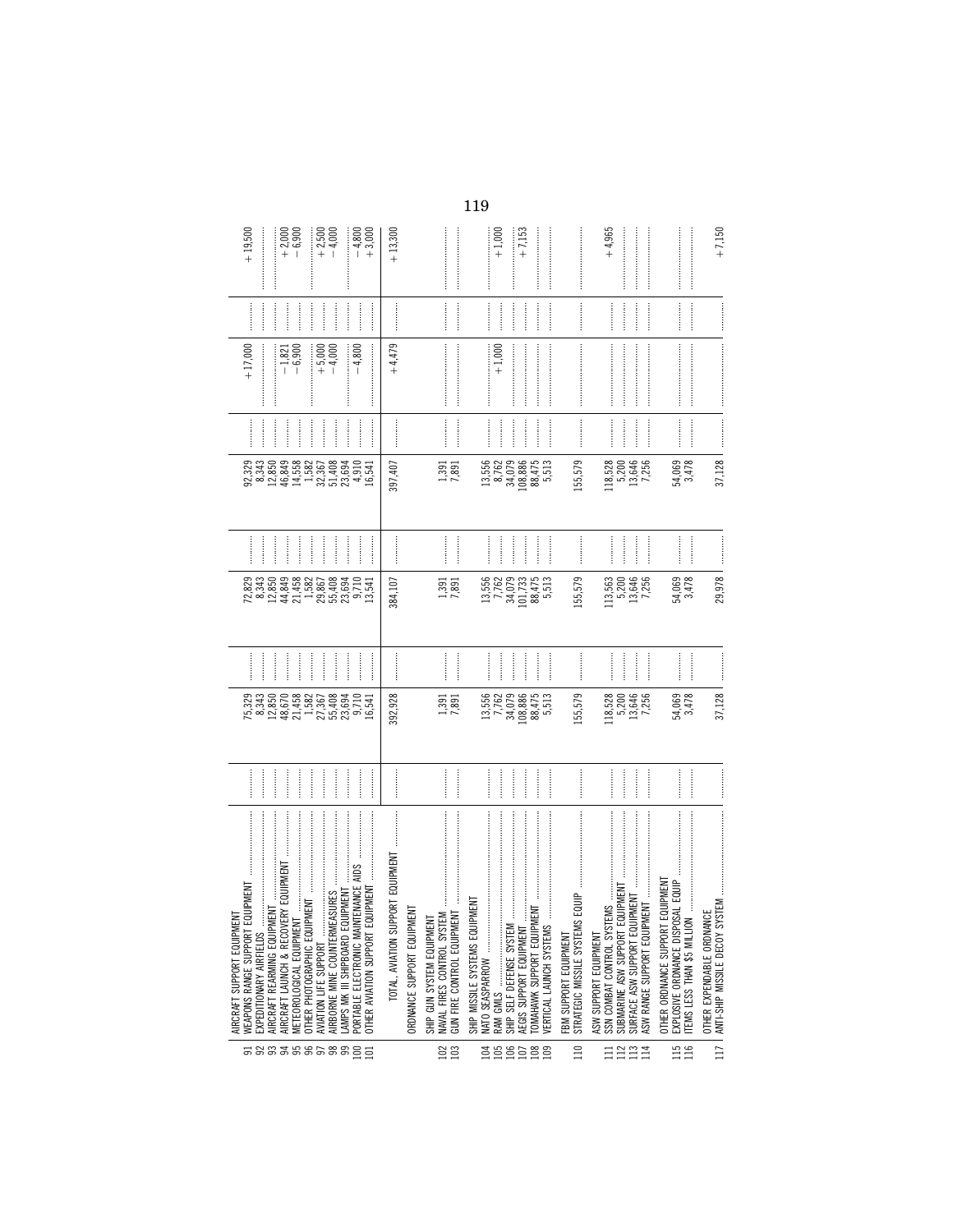| ⊆<br>  |  |
|--------|--|
| ŧ      |  |
| Ğ      |  |
|        |  |
| ¢<br>r |  |

|                   |                                                                                                                                                                                                                                                                                                                                                                                                                                                                                                                                                                                                                                                                 |                                         |                                                       |                                                 |                                                       |                                                                         | Committee                                                          |                                                                                                                                                                                                                                                                                                                                                                                                                            | Change from        |               |                 |
|-------------------|-----------------------------------------------------------------------------------------------------------------------------------------------------------------------------------------------------------------------------------------------------------------------------------------------------------------------------------------------------------------------------------------------------------------------------------------------------------------------------------------------------------------------------------------------------------------------------------------------------------------------------------------------------------------|-----------------------------------------|-------------------------------------------------------|-------------------------------------------------|-------------------------------------------------------|-------------------------------------------------------------------------|--------------------------------------------------------------------|----------------------------------------------------------------------------------------------------------------------------------------------------------------------------------------------------------------------------------------------------------------------------------------------------------------------------------------------------------------------------------------------------------------------------|--------------------|---------------|-----------------|
| Line              | Em                                                                                                                                                                                                                                                                                                                                                                                                                                                                                                                                                                                                                                                              | ġ                                       | 2010 budget<br>estimate                               | Qty.                                            | House allowance                                       | à.                                                                      | recommendation                                                     | ਛੋ                                                                                                                                                                                                                                                                                                                                                                                                                         | Budget<br>estimate | È             | House allowance |
| $\frac{18}{119}$  | SURFACE TRAINING DEVICE<br>SUBMARINE TRAINING DEVI                                                                                                                                                                                                                                                                                                                                                                                                                                                                                                                                                                                                              |                                         | $7,430$<br>25,271                                     |                                                 | 7,430<br>25,271                                       |                                                                         | $7,430$<br>25,271                                                  |                                                                                                                                                                                                                                                                                                                                                                                                                            |                    | $\frac{1}{2}$ |                 |
|                   | SUPPORT EQUIPMENT<br>TOTAL, ORDNANCE                                                                                                                                                                                                                                                                                                                                                                                                                                                                                                                                                                                                                            |                                         | 695,138                                               |                                                 | 675,870                                               |                                                                         | 696,138                                                            |                                                                                                                                                                                                                                                                                                                                                                                                                            | $+1,000$           |               | $+20,268$       |
| 232232            | CIVIL ENGINEERING SUPPORT EQUIPMENT<br>GENERAL PURPOSE TRUCKS<br>FIRE FIGHTING EQUIPMENT<br>TACTICAL VEHICLES<br>AMPHIBIOUS EQUIPMENT                                                                                                                                                                                                                                                                                                                                                                                                                                                                                                                           |                                         | 4,139<br>1,731<br>12,976<br>25,352<br>2,950<br>12,931 | $\frac{1}{2}$<br>$\frac{1}{2}$<br>$\frac{1}{2}$ | 12,976<br>25,352<br>2,950<br>4,139<br>1,731<br>12,931 | $\frac{1}{2}$<br>$\ddot{\phantom{a}}$<br>$\frac{1}{2}$<br>$\frac{1}{2}$ | 4,139<br>1,731<br>12,931<br>12,976<br>25,352<br>2,950              | $\frac{1}{2}$<br>$\frac{1}{2}$<br>$\frac{1}{2}$<br> <br> <br> <br> <br> <br> <br> <br> <br>                                                                                                                                                                                                                                                                                                                                |                    |               |                 |
| 126<br>127<br>128 | $\label{def:1} \begin{minipage}{0.9\linewidth} \begin{minipage}{0.9\linewidth} \begin{minipage}{0.9\linewidth} \begin{minipage}{0.9\linewidth} \end{minipage} \begin{minipage}{0.9\linewidth} \begin{minipage}{0.9\linewidth} \end{minipage} \begin{minipage}{0.9\linewidth} \begin{minipage}{0.9\linewidth} \end{minipage} \begin{minipage}{0.9\linewidth} \end{minipage} \begin{minipage}{0.9\linewidth} \begin{minipage}{0.9\linewidth} \end{minipage} \begin{minipage}{0.9\linewidth} \end{minipage} \begin{minipage}{0.9\linewidth} \end$<br>POLLUTION CONTROL EQUIPM<br>COLLATERAL EQUIPMENT<br>PHYSICAL SECURITY VEHIC<br><b>ITEMS UNDER \$5 MILLION</b> | <br> <br> <br> <br> <br> <br> <br> <br> | 5,097<br>23,787<br>1,115                              | <br> <br>                                       | 1,115<br>$\vdots$<br>5,097<br>23,787                  | <br> <br>                                                               | $\frac{5,097}{23,787}$                                             | <br> <br>                                                                                                                                                                                                                                                                                                                                                                                                                  |                    | <br> <br>     |                 |
|                   | EQUIP-<br>SUPPORT<br>TOTAL, CIVIL ENGINEERING<br>SUPPLY SUPPORT EQUIPMENT                                                                                                                                                                                                                                                                                                                                                                                                                                                                                                                                                                                       |                                         | 90,078                                                |                                                 | 90,078                                                |                                                                         | 90,078                                                             | $\begin{minipage}{0.9\linewidth} \begin{tabular}{l} \hline \textbf{1} & \textbf{2} & \textbf{3} & \textbf{4} & \textbf{5} & \textbf{6} & \textbf{6} & \textbf{7} & \textbf{8} & \textbf{8} & \textbf{9} & \textbf{10} & \textbf{10} & \textbf{10} & \textbf{10} & \textbf{10} & \textbf{10} & \textbf{10} & \textbf{10} & \textbf{10} & \textbf{10} & \textbf{10} & \textbf{10} & \textbf{10} & \textbf{10} & \textbf{10}$ |                    |               |                 |
| <b>23552</b>      | ORTATION<br>OTHER SUPPLY SUPPORT EQUIPMENT<br>₹<br>FIRST DESTINATION TRANSP<br>SUPPLY SUPPORT EQUIPMET<br>MATERIALS HANDLING EQUI<br>SPECIAL PURPOSE SUPPLY                                                                                                                                                                                                                                                                                                                                                                                                                                                                                                     |                                         | 17,153<br>6,368<br>6,217<br>71,597                    |                                                 | $17,153$<br>$6,368$<br>$6,217$<br>$71,597$            | <br> <br>                                                               | $\begin{array}{c} 17,153 \\ 10,368 \\ 6,217 \\ 71,597 \end{array}$ | <br> <br> <br>                                                                                                                                                                                                                                                                                                                                                                                                             | $+4,000$           |               | $+4,000$        |
|                   |                                                                                                                                                                                                                                                                                                                                                                                                                                                                                                                                                                                                                                                                 | $\cdots$                                | 101,335                                               |                                                 | 101,335                                               |                                                                         | 105,335                                                            | <br> <br> <br>                                                                                                                                                                                                                                                                                                                                                                                                             | $+4,000$           |               | $+4,000$        |
|                   | SUPPORT EQUIPMENT<br>PERSONNEL AND COMMAND<br>133   TRAINING SUPPORT EQUIPM<br>TRAINING DEVICES                                                                                                                                                                                                                                                                                                                                                                                                                                                                                                                                                                 |                                         | 12,944                                                |                                                 | 11,728                                                |                                                                         | 12,944                                                             |                                                                                                                                                                                                                                                                                                                                                                                                                            |                    |               | $+1,216$        |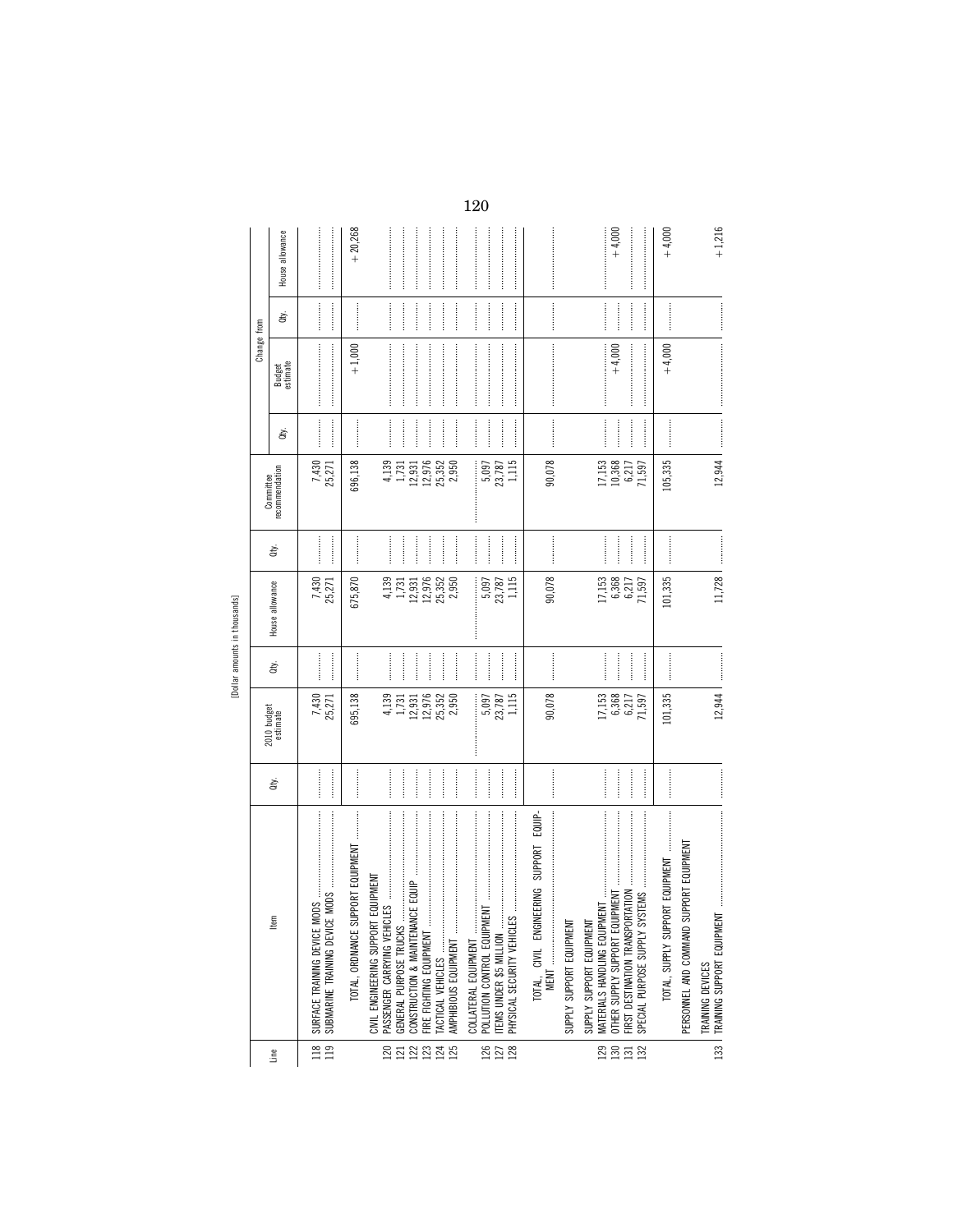| $+585$                       |                  |                  | $+3,425$                                                                                                                                                                                                                                                                                                                                                                                                                                                                                                                                 |                                            |                                             |                                                                                                                                                                                                                                                                                                                                                                                                                                                                                                     |                                                                                            | $-1,695$<br>$+ 2,000$<br>$- 21,500$ |                     | $-15,969$ |                     |                         |                  | $+104,332$         |
|------------------------------|------------------|------------------|------------------------------------------------------------------------------------------------------------------------------------------------------------------------------------------------------------------------------------------------------------------------------------------------------------------------------------------------------------------------------------------------------------------------------------------------------------------------------------------------------------------------------------------|--------------------------------------------|---------------------------------------------|-----------------------------------------------------------------------------------------------------------------------------------------------------------------------------------------------------------------------------------------------------------------------------------------------------------------------------------------------------------------------------------------------------------------------------------------------------------------------------------------------------|--------------------------------------------------------------------------------------------|-------------------------------------|---------------------|-----------|---------------------|-------------------------|------------------|--------------------|
|                              |                  |                  | <br> <br> <br>                                                                                                                                                                                                                                                                                                                                                                                                                                                                                                                           |                                            | :<br>:<br>:<br>:<br>:                       |                                                                                                                                                                                                                                                                                                                                                                                                                                                                                                     |                                                                                            |                                     | <br> <br> <br>      |           |                     |                         |                  |                    |
|                              | $-3,000$         |                  |                                                                                                                                                                                                                                                                                                                                                                                                                                                                                                                                          |                                            |                                             | $\label{def:1} \begin{split} \mathcal{L}_{\mathcal{M}}(\mathcal{L}_{\mathcal{M}}(\mathcal{L}_{\mathcal{M}}(\mathcal{L}_{\mathcal{M}}(\mathcal{L}_{\mathcal{M}}(\mathcal{L}_{\mathcal{M}}(\mathcal{L}_{\mathcal{M}}(\mathcal{L}_{\mathcal{M}}(\mathcal{L}_{\mathcal{M}}(\mathcal{L}_{\mathcal{M}}(\mathcal{L}_{\mathcal{M}}(\mathcal{L}_{\mathcal{M}}(\mathcal{L}_{\mathcal{M}}(\mathcal{L}_{\mathcal{M}}(\mathcal{L}_{\mathcal{M}}(\mathcal{L}_{\mathcal{M}}(\mathcal{L}_{\mathcal{M}}(\mathcal{$   | $-1,695$                                                                                   |                                     | $-14,000$           | $-18,695$ |                     |                         |                  | $-161,763$         |
|                              |                  |                  | $\label{eq:1} \begin{minipage}{0.9\linewidth} \begin{minipage}{0.9\linewidth} \begin{minipage}{0.9\linewidth} \begin{minipage}{0.9\linewidth} \end{minipage} \begin{minipage}{0.9\linewidth} \begin{minipage}{0.9\linewidth} \end{minipage} \end{minipage} \end{minipage} \begin{minipage}{0.9\linewidth} \begin{minipage}{0.9\linewidth} \begin{minipage}{0.9\linewidth} \end{minipage} \end{minipage} \end{minipage} \begin{minipage}{0.9\linewidth} \begin{minipage}{0.9\linewidth} \begin{minipage}{0.9\linewidth} \end{minipage} \$ | :<br>:<br>:<br>:                           |                                             |                                                                                                                                                                                                                                                                                                                                                                                                                                                                                                     |                                                                                            | :<br>:<br>:<br>:                    | <br> <br> <br>      |           |                     |                         |                  |                    |
|                              | 52,267           |                  | 2,084<br>5,517                                                                                                                                                                                                                                                                                                                                                                                                                                                                                                                           | 1,537                                      | 12,250                                      | 5,324                                                                                                                                                                                                                                                                                                                                                                                                                                                                                               | 16,488                                                                                     | 128,921                             | 65,747              | 303,079   |                     | 247,796                 | 19,463           | 5,499,413          |
|                              |                  | :<br>:<br>:<br>: |                                                                                                                                                                                                                                                                                                                                                                                                                                                                                                                                          |                                            | :<br>:<br>:                                 |                                                                                                                                                                                                                                                                                                                                                                                                                                                                                                     |                                                                                            |                                     | <br> <br> <br>      |           | <br> <br> <br> <br> |                         | :<br>:<br>:<br>: |                    |
|                              | 51,682           | 2,084            | 2,092                                                                                                                                                                                                                                                                                                                                                                                                                                                                                                                                    | 1,537                                      | 12,250                                      | 5,324                                                                                                                                                                                                                                                                                                                                                                                                                                                                                               | 18,183                                                                                     | 26,921                              | 87,247              | 319,048   |                     | 247,796                 | 19,463           | 5,395,081          |
|                              |                  |                  | :<br>:<br>:<br>:                                                                                                                                                                                                                                                                                                                                                                                                                                                                                                                         | :<br>:<br>:                                | :<br>:<br>:<br>:                            | :<br>:<br>:<br>:                                                                                                                                                                                                                                                                                                                                                                                                                                                                                    |                                                                                            | :<br>:<br>:                         | :<br>:<br>:<br>:    |           | <br> <br> <br> <br> |                         | :<br>:<br>:<br>: | :<br>:<br>:        |
|                              |                  |                  |                                                                                                                                                                                                                                                                                                                                                                                                                                                                                                                                          | 55,267<br>2,084<br>5,537<br>5,324<br>5,324 |                                             |                                                                                                                                                                                                                                                                                                                                                                                                                                                                                                     | 18,183                                                                                     | .28,921                             | 79,747              | 321,774   |                     | 247,796                 | 19,463           | 5,661,176          |
|                              | :<br>:<br>:<br>: | :<br>:<br>:<br>: |                                                                                                                                                                                                                                                                                                                                                                                                                                                                                                                                          | :<br>:<br>:<br>:                           |                                             |                                                                                                                                                                                                                                                                                                                                                                                                                                                                                                     | <br> <br> <br> <br>                                                                        | :<br>:<br>:<br>:                    | <br> <br> <br> <br> |           | :<br>:<br>:<br>:    |                         | :<br>:<br>:<br>: | —<br>—<br>—<br>—   |
| 통<br>COMMAND SUPPORT EQUIPME |                  |                  |                                                                                                                                                                                                                                                                                                                                                                                                                                                                                                                                          |                                            | OPERATING FORCES SUPPORT                    | $\label{def:1} \begin{split} \mathcal{L}_{\text{in}}(\mathcal{L}_{\text{in}}(\mathcal{L}_{\text{in}}(\mathcal{L}_{\text{in}}(\mathcal{L}_{\text{in}}(\mathcal{L}_{\text{in}}(\mathcal{L}_{\text{in}}(\mathcal{L}_{\text{in}}(\mathcal{L}_{\text{in}}(\mathcal{L}_{\text{in}}(\mathcal{L}_{\text{in}}(\mathcal{L}_{\text{in}}(\mathcal{L}_{\text{in}}(\mathcal{L}_{\text{in}}(\mathcal{L}_{\text{in}}(\mathcal{L}_{\text{in}}(\mathcal{L}_{\text{in}}(\mathcal{L}_{\text{in}}(\mathcal{L}_{\text{in$ | 140   C4ISR EQUIPMENT<br>141   ENVIRONMENTAL SUPPORT EQ<br>142   PHYSICAL SECURITY EQUIPME |                                     |                     |           |                     | SPARES AND REPAIR PARTS |                  | TOTAL, OTHER PROCU |
|                              | $\frac{1}{34}$   |                  | $\begin{array}{c}\n\phantom{000}1.6 \\ \phantom{000}1.6 \\ \phantom{000}1.6 \\ \phantom{000}1.6 \\ \phantom{000}1.6 \\ \phantom{000}1.6 \\ \phantom{000}1.6 \\ \phantom{000}1.6 \\ \phantom{000}1.6 \\ \phantom{000}1.6 \\ \phantom{000}1.6 \\ \phantom{000}1.6 \\ \phantom{000}1.6 \\ \phantom{000}1.6 \\ \phantom{000}1.6 \\ \phantom{000}1.6 \\ \phantom{000}1.6 \\ \phantom{000}$                                                                                                                                                    |                                            | $\begin{array}{c c} \hline 139 \end{array}$ |                                                                                                                                                                                                                                                                                                                                                                                                                                                                                                     |                                                                                            |                                     | $\frac{1}{43}$      |           |                     | $145$ :                 |                  |                    |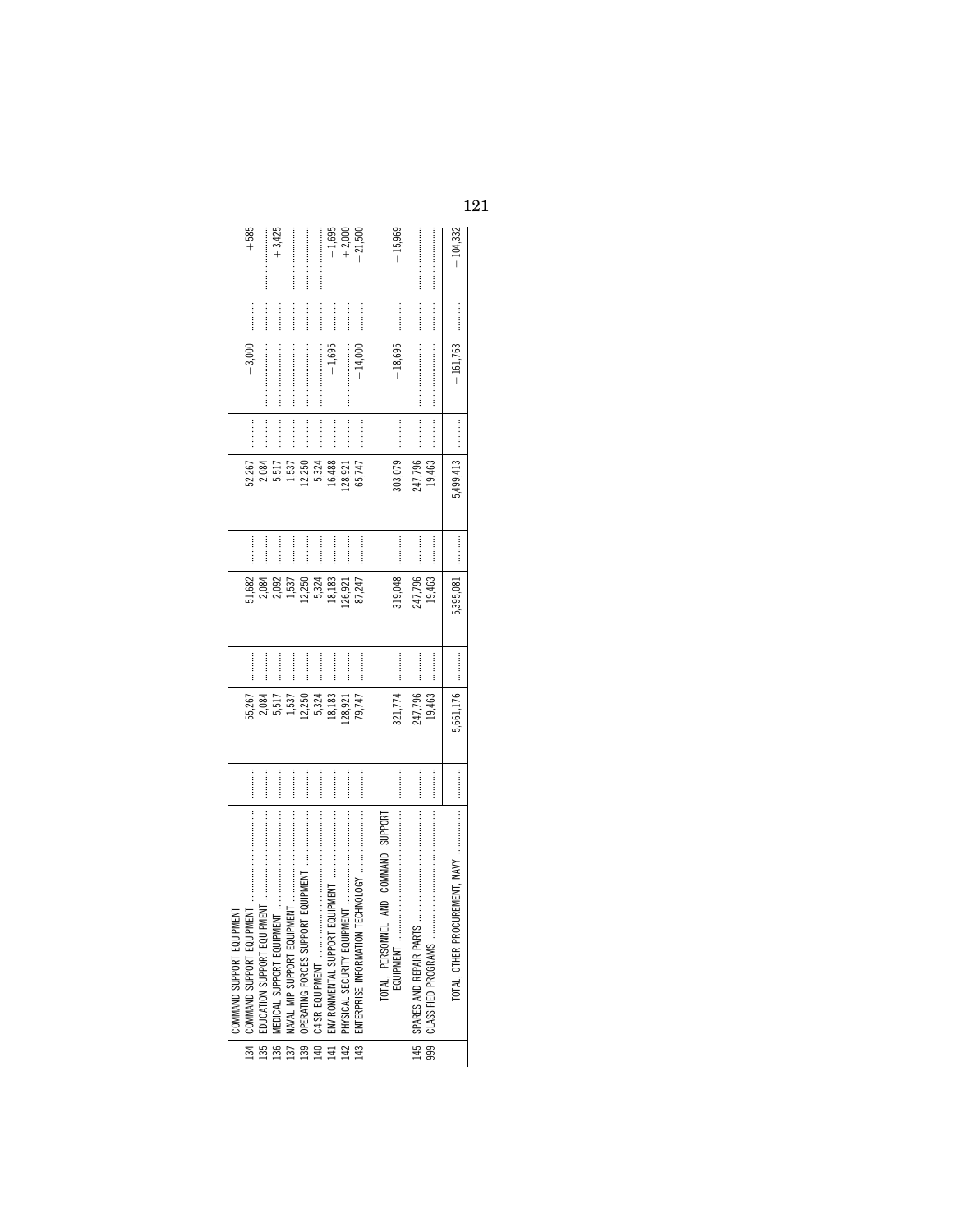The following table details the adjustments recommended by the Committee:

| [In thousands of dollars] |  |
|---------------------------|--|
|---------------------------|--|

| Line | Item                                                | 2010 budget<br>estimate | Committee<br>recommendation | Change from<br>budget estimate |
|------|-----------------------------------------------------|-------------------------|-----------------------------|--------------------------------|
| 3    |                                                     |                         | 4,000                       | $+4,000$                       |
| 5    |                                                     |                         |                             | $+4,000$                       |
|      |                                                     | 75.127                  | 70.127                      | $-5,000$                       |
| 6    |                                                     |                         |                             | $-5,000$                       |
|      |                                                     | 142,262                 | 145,362                     | $+3,100$                       |
| 11   | Smart Valve Automatic Fire Suppression System       |                         |                             | $+3,100$                       |
|      | VIRGINIA CLASS SUPPORT EQUIPMENT                    | 103.153                 | 93.673                      | $-9.480$                       |
| 19   | HM&E/NPES tech refresh contract delay               |                         |                             | $-9.480$                       |
|      |                                                     | 127,554                 | 121,030                     | $-6,524$                       |
|      | Canned Lube Pumps LHD-1 Class                       |                         |                             | $+1,000$                       |
|      | Remote Monitoring and Troubleshooting Project       |                         |                             | $+2,900$                       |
|      | Auto voltage regulator reduction to growth          |                         |                             | $-3,124$                       |
|      | LPD-17 Forcenet installation ahead of need          |                         |                             | $-3,800$                       |
| 25   | ICAN/DDCN installation ahead of need                |                         |                             | $-3,500$                       |
|      |                                                     | 35,318                  | 68,518                      | $+33,200$                      |
|      |                                                     |                         |                             | $+25,000$                      |
|      |                                                     |                         |                             | $+2,000$                       |
|      |                                                     |                         |                             | $+2,000$                       |
|      |                                                     |                         |                             | $+4,200$                       |
| 27   | Pearl Harbor Naval Shipyard Equipment Moderniza-    | 47,172                  | 51,372                      | $+4,200$                       |
| 29   |                                                     |                         |                             | $+4,200$                       |
|      |                                                     | 137,259                 | 52.926                      | $-84,333$                      |
|      |                                                     |                         |                             | $-76,333$                      |
|      |                                                     |                         |                             | $-8,000$                       |
| 33   |                                                     | 111,093                 | 95,593                      | $-15,500$                      |
|      |                                                     |                         |                             | $-15,500$                      |
| 34   |                                                     | 299,962                 | 303,962                     | $+4,000$                       |
|      |                                                     |                         |                             | $+4,000$                       |
| 37   | SUBMARINE ACOUSTIC WARFARE SYSTEM                   | 20,681                  | 12,881                      | $-7,800$                       |
|      |                                                     |                         |                             | $-8,800$                       |
|      | Hydroacoustic Low Frequency Sources for Trident and |                         |                             | $+1,000$                       |
| 43   |                                                     | 105.883                 | 88,883                      | $-17,000$                      |
|      |                                                     |                         |                             | $-16,000$                      |
| 44   |                                                     |                         |                             | $-1,000$<br>$-12.150$          |
|      | Multifunction Modular Mast contract delay           | 98.645                  | 86.495                      | $-15,150$                      |
| 49   | AN/BLQ-10A(V) Wideband Signal Processor             |                         |                             | $+3,000$                       |
|      |                                                     | 7,314                   | 4,314                       | $-3,000$                       |
| 50   |                                                     |                         |                             | $-3,000$                       |
|      |                                                     | 79.091                  | 74.291                      | $-4.800$                       |
| 73   |                                                     |                         |                             | $-4,800$                       |
|      |                                                     | 65,760                  | 68,760                      | $+3,000$                       |
| 76   |                                                     |                         |                             | $+3,000$                       |
|      |                                                     | 310,605                 | 290,305                     | $-20,300$                      |
| 78   |                                                     |                         |                             | $-20,300$                      |
|      |                                                     | 25.314                  | 26.554                      | $+1,240$                       |
|      | Intelligraf Training & Maintenance Aid for Above    |                         |                             | $-1,260$                       |
| 81   |                                                     |                         |                             | $+2,500$                       |
|      | SATELLITE COMMUNICATIONS SYSTEMS                    | 50.172                  | 48.572                      | $-1.600$                       |
| 82   |                                                     |                         |                             | $-1,600$                       |
|      |                                                     | 72,496                  | 63,196                      | $-9,300$                       |
| 86   |                                                     |                         |                             | $-9,300$                       |
|      | INFO SYSTEMS SECURITY PROGRAM (ISSP)                | 119,054                 | 110,554                     | $-8,500$                       |
|      |                                                     |                         |                             | $-4,000$                       |
|      |                                                     |                         |                             | $-4.500$                       |
| 91 I |                                                     | 75,329                  | 92,329 1                    | $+17,000$                      |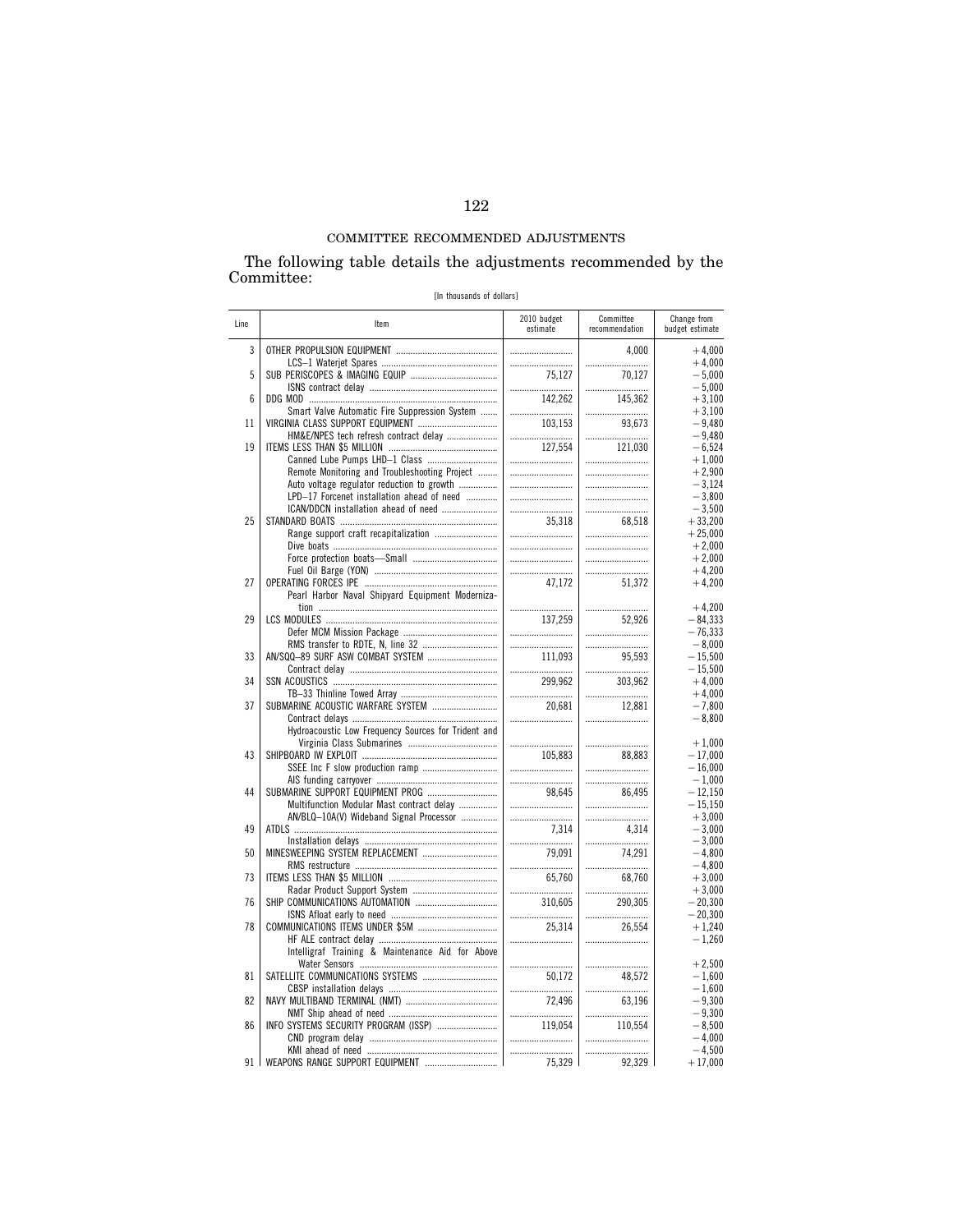| ۰.<br>M.<br>٩<br>-- |
|---------------------|
|                     |

[In thousands of dollars]

| Line | Item                                              | 2010 budget<br>estimate | Committee<br>recommendation | Change from<br>budget estimate |
|------|---------------------------------------------------|-------------------------|-----------------------------|--------------------------------|
|      |                                                   |                         |                             | $+15,000$                      |
|      |                                                   |                         |                             | $+2.000$                       |
| 94   | AIRCRAFT LAUNCH & RECOVERY EQUIPMENT              | 48.670                  | 46,849                      | $-1.821$                       |
|      |                                                   |                         |                             | $-1,821$                       |
| 95   |                                                   | 21.458                  | 14.558                      | $-6.900$                       |
|      |                                                   |                         |                             | $-6,900$                       |
| 97   |                                                   | 27,367                  | 32,367                      | $+5.000$                       |
|      |                                                   |                         |                             | $+2,000$                       |
|      |                                                   |                         |                             | $+8.000$                       |
|      |                                                   |                         |                             | $-5.000$                       |
| 98   |                                                   | 55,408                  | 51.408                      | $-4.000$                       |
|      |                                                   |                         |                             | $-4.000$                       |
| 100  |                                                   | 9,710                   | 4.910                       | $-4.800$                       |
|      |                                                   |                         |                             | $-4.800$                       |
| 105  |                                                   | 7.762                   | 8.762                       | $+1.000$                       |
|      | RAM Mark 49 Mod 3 Launcher Obsolescence/Afford-   |                         |                             |                                |
|      |                                                   |                         |                             | $+1,000$                       |
| 130  |                                                   | 6.368                   | 10,368                      | $+4.000$                       |
|      |                                                   |                         |                             | $+4,000$                       |
| 134  |                                                   | 55.267                  | 52.267                      | $-3,000$                       |
|      | National Small Unit Center of Excellence          |                         |                             | $-3.000$                       |
| 141  |                                                   | 18,183                  | 16.488                      | $-1,695$                       |
|      | Wx Detection Display and Shallow Water Seismic    |                         |                             |                                |
|      |                                                   |                         |                             | $-1.695$                       |
| 143  |                                                   | 79.747                  | 65.747                      | $-14,000$                      |
|      | Information Infrastructure contract<br>Base Level |                         |                             |                                |
|      |                                                   |                         |                             | $-15,000$                      |
|      | SPAWAR Systems Center/ITC New Orleans             |                         |                             | $+1,000$                       |
|      |                                                   |                         |                             |                                |

## PROCUREMENT, MARINE CORPS

| 1.600.638.000 |
|---------------|
| 1.563.743.000 |
| 1.550.080.000 |

The Committee recommends an appropriation of \$1,550,080,000. This is \$50,558,000 below the budget estimate.

## COMMITTEE RECOMMENDED PROGRAM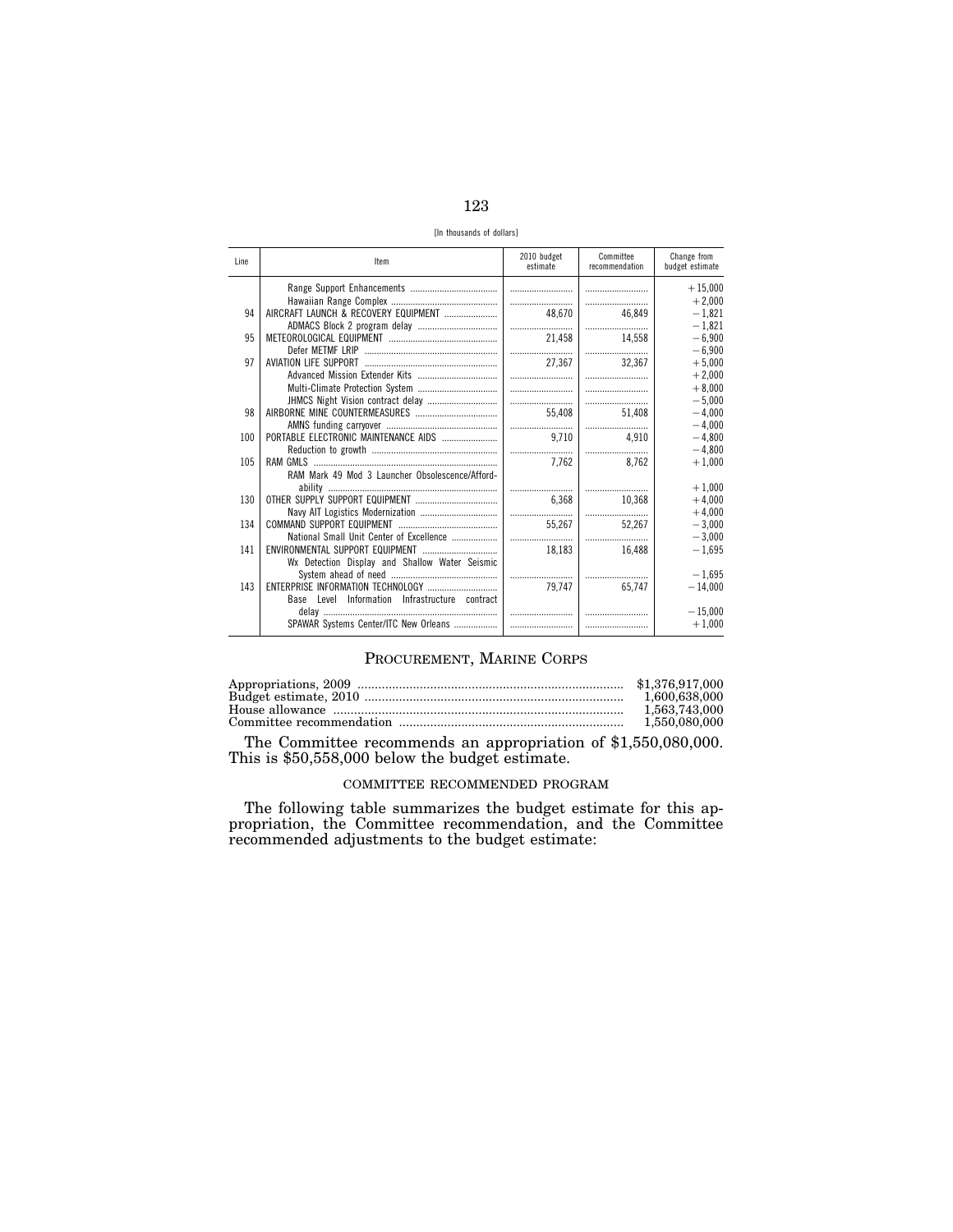[Dollar amounts in thousands] [Dollar amounts in thousands]

|                                           |                                                                                                                                                                                                          |                                                                                                                                                                                                                                                                                                                                                                                                                                                                                                                                 |                                                           |                     |                            |                                                                                                                                                                                                                                                                                                                                                                                                                                                                                                                                | Committee                       |           | Change from        |                |                      |
|-------------------------------------------|----------------------------------------------------------------------------------------------------------------------------------------------------------------------------------------------------------|---------------------------------------------------------------------------------------------------------------------------------------------------------------------------------------------------------------------------------------------------------------------------------------------------------------------------------------------------------------------------------------------------------------------------------------------------------------------------------------------------------------------------------|-----------------------------------------------------------|---------------------|----------------------------|--------------------------------------------------------------------------------------------------------------------------------------------------------------------------------------------------------------------------------------------------------------------------------------------------------------------------------------------------------------------------------------------------------------------------------------------------------------------------------------------------------------------------------|---------------------------------|-----------|--------------------|----------------|----------------------|
| Line                                      | ltem                                                                                                                                                                                                     | ġ                                                                                                                                                                                                                                                                                                                                                                                                                                                                                                                               | 2010 budget<br>estimate                                   | à                   | House allowance            | à                                                                                                                                                                                                                                                                                                                                                                                                                                                                                                                              | recommendation                  | È         | Budget<br>estimate | È              | House allowance      |
|                                           | MARINE CORPS<br>PROCUREMENT,                                                                                                                                                                             |                                                                                                                                                                                                                                                                                                                                                                                                                                                                                                                                 |                                                           |                     |                            |                                                                                                                                                                                                                                                                                                                                                                                                                                                                                                                                |                                 |           |                    |                |                      |
|                                           | WEAPONS AND COMBAT VEHICLES                                                                                                                                                                              |                                                                                                                                                                                                                                                                                                                                                                                                                                                                                                                                 |                                                           |                     |                            |                                                                                                                                                                                                                                                                                                                                                                                                                                                                                                                                |                                 |           |                    |                |                      |
| $\overline{\mathbf{z}}$<br>$\overline{a}$ | TRACKED COMBAT VEHICLES<br>LAV PIP                                                                                                                                                                       |                                                                                                                                                                                                                                                                                                                                                                                                                                                                                                                                 | $$9,127$<br>$34,969$                                      |                     | \$9,127<br>34,969          |                                                                                                                                                                                                                                                                                                                                                                                                                                                                                                                                | \$6,154<br>34,969               |           | $-$ \$2,973        |                | $-$ \$2,973          |
| $\frac{1}{2}$                             | WEAPONS AND COMBAT VEHICLES UNDER \$5 MILLION<br><b>HOWITZER</b><br>HIGH MOBILITY ARTILLERY ROCKET SYSTEM<br>EXPEDITIONARY FIRE SUPPORT SYSTEM<br>ARTILLERY AND OTHER WEAPONS<br>155MM LIGHTWEIGHT TOWED | 20<br>$\frac{1}{2}$                                                                                                                                                                                                                                                                                                                                                                                                                                                                                                             | 19,591<br>7,420<br>71,476<br>25,949                       | $\overline{20}$<br> | 71,476<br>25,949<br>19,591 | $\mathbf{20}$<br>$\frac{1}{2}$                                                                                                                                                                                                                                                                                                                                                                                                                                                                                                 | $19,420$<br>$7,476$<br>$15,158$ | <br> <br> | $-9,791$           |                | $+7,420$<br>$-9,791$ |
|                                           | WEAPONS                                                                                                                                                                                                  |                                                                                                                                                                                                                                                                                                                                                                                                                                                                                                                                 |                                                           |                     |                            |                                                                                                                                                                                                                                                                                                                                                                                                                                                                                                                                |                                 |           |                    |                |                      |
| $\frac{10}{11}$                           | MODIFICATION KITS<br><b>OTHER SUPPORT</b>                                                                                                                                                                |                                                                                                                                                                                                                                                                                                                                                                                                                                                                                                                                 | 33,990<br>22,238                                          |                     | 22,238<br>34,990           |                                                                                                                                                                                                                                                                                                                                                                                                                                                                                                                                | 33,990<br>22,238                |           |                    | <br> <br> <br> | $-1,000$             |
|                                           | TOTAL, WEAPONS AND COMBAT VEHICLES                                                                                                                                                                       |                                                                                                                                                                                                                                                                                                                                                                                                                                                                                                                                 | 224,760                                                   |                     | 218,340                    |                                                                                                                                                                                                                                                                                                                                                                                                                                                                                                                                | 211,996                         |           | $-12,764$          |                | $-6,344$             |
|                                           | PMENT<br>GUIDED MISSILES AND EQUI                                                                                                                                                                        |                                                                                                                                                                                                                                                                                                                                                                                                                                                                                                                                 |                                                           |                     |                            |                                                                                                                                                                                                                                                                                                                                                                                                                                                                                                                                |                                 |           |                    |                |                      |
| $\frac{1}{245}$                           | $\ddot{\phantom{a}}$<br>ANTI-ARMOR WEAPONS SYSTEM-HEAVY (AAVS-H)<br><b>GUIDED MISSILES</b><br>OTHER SUPPORT                                                                                              |                                                                                                                                                                                                                                                                                                                                                                                                                                                                                                                                 | $\begin{array}{c} 11,387 \\ 25,333 \\ 71,225 \end{array}$ |                     | 25,333<br>71,225<br>11,387 | $\begin{minipage}{0.9\linewidth} \begin{tabular}{l} \hline \multicolumn{3}{c}{\textbf{0.9\linewidth}} \end{tabular} \end{minipage} \begin{minipage}{0.9\linewidth} \begin{tabular}{l} \multicolumn{3}{c}{\textbf{0.9\linewidth}} \end{tabular} \end{minipage} \end{minipage} \begin{minipage}{0.9\linewidth} \begin{tabular}{l} \multicolumn{3}{c}{\textbf{0.9\linewidth}} \end{tabular} \end{minipage} \end{minipage} \begin{minipage}{0.9\linewidth} \begin{tabular}{l} \multicolumn{3}{c}{\textbf{0.9\linewidth}} \end{tab$ | 71,225<br>11,387                |           | $-25,333$          |                | $-25,333$            |
| ٩                                         |                                                                                                                                                                                                          | $\frac{1}{2}$                                                                                                                                                                                                                                                                                                                                                                                                                                                                                                                   | 2,114                                                     |                     | 2,114                      |                                                                                                                                                                                                                                                                                                                                                                                                                                                                                                                                | 2,114                           |           |                    |                |                      |
|                                           | TOTAL, GUIDED MISSILES AND EQUIPMENT                                                                                                                                                                     | $\begin{minipage}{0.9\linewidth} \begin{tabular}{l} \hline \multicolumn{3}{c}{\textbf{1.1\linewidth}} \end{tabular} \end{minipage} \begin{minipage}{0.9\linewidth} \begin{tabular}{l} \multicolumn{3}{c}{\textbf{2.1\linewidth}} \end{tabular} \end{minipage} \begin{minipage}{0.9\linewidth} \end{minipage} \begin{minipage}{0.9\linewidth} \end{minipage} \begin{minipage}{0.9\linewidth} \end{minipage} \begin{minipage}{0.9\linewidth} \end{minipage} \begin{minipage}{0.9\linewidth} \end{minipage} \begin{minipage}{0.9\$ | 110,059                                                   |                     | 110,059                    |                                                                                                                                                                                                                                                                                                                                                                                                                                                                                                                                | 84,726                          |           | $-25,333$          |                | $-25,333$            |
|                                           | COMMUNICATIONS AND ELECTRONICS EQUIPMENT<br>COMMAND AND CONTROL SYSTEMS<br>COMBAT OPERATIONS CENTER<br>17   COMBAT OPERATIONS CENTE                                                                      |                                                                                                                                                                                                                                                                                                                                                                                                                                                                                                                                 | 19,832                                                    |                     | 19,832                     |                                                                                                                                                                                                                                                                                                                                                                                                                                                                                                                                | 19,832                          |           |                    |                |                      |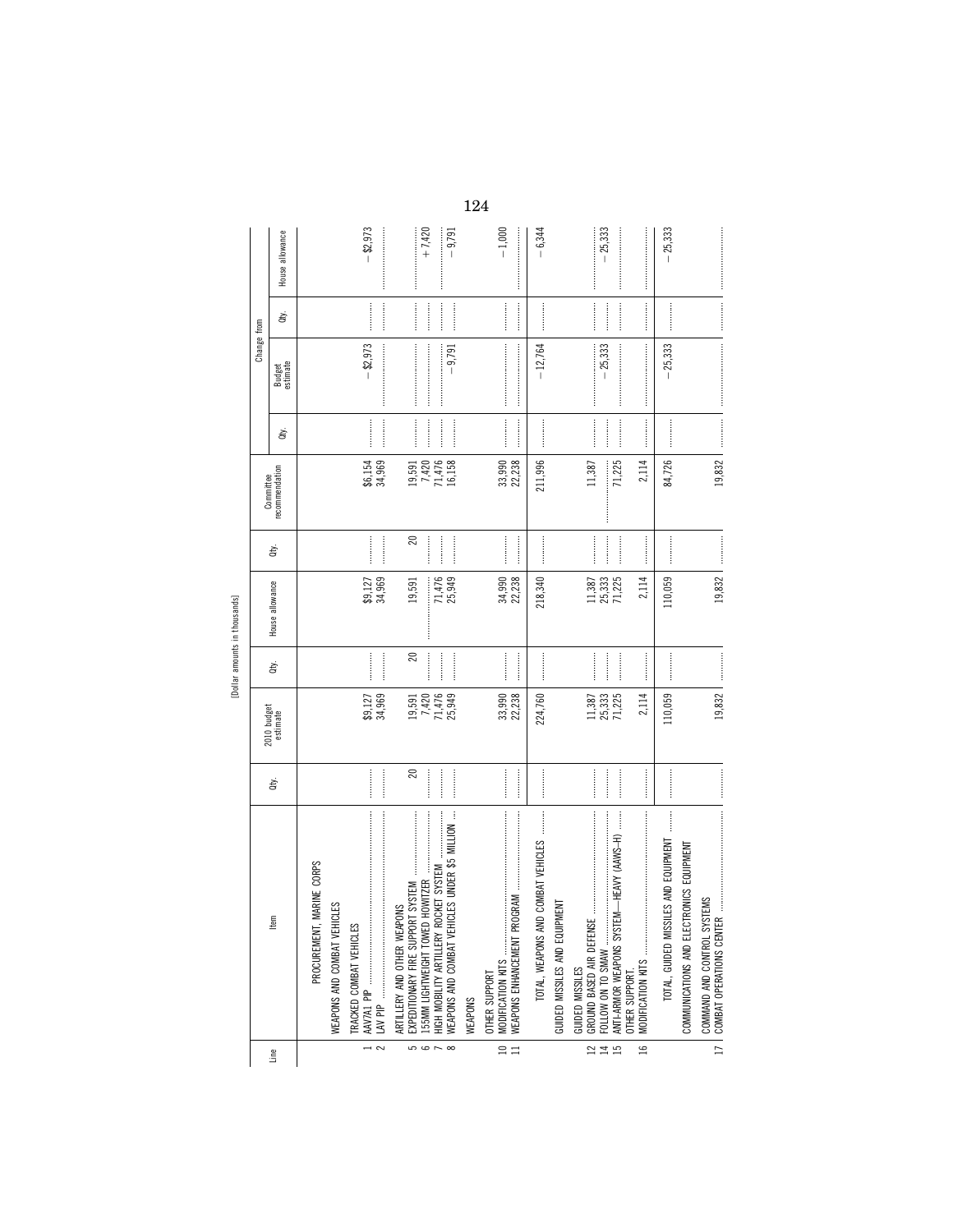| $\approx$      | REPAIR AND TEST EQUIPMENT<br>REPAIR AND TEST EQUIPMENT                                                                                                                                                                                                                                                                                                                                                                                                                                                                                                                                                                                                                                                                                              |                                                                                                                                                                                                                                                                                                                                                                                                                                                                                                                                                                                  | 31,087                                                   |                                                 | 32,587                                                                        |                         | 31,087                                                      |                                                                                                                                                                                                                                                                                                                                                                                                                                                                                                                                                       |                                                                                                                                                                                                                                                                                                                                                                                                                                                                                                                                                                                                                                                                                                                                                                                                                                                                                                                                                                                                                                                                                                  |                              | $-1,500$                                                     |
|----------------|-----------------------------------------------------------------------------------------------------------------------------------------------------------------------------------------------------------------------------------------------------------------------------------------------------------------------------------------------------------------------------------------------------------------------------------------------------------------------------------------------------------------------------------------------------------------------------------------------------------------------------------------------------------------------------------------------------------------------------------------------------|----------------------------------------------------------------------------------------------------------------------------------------------------------------------------------------------------------------------------------------------------------------------------------------------------------------------------------------------------------------------------------------------------------------------------------------------------------------------------------------------------------------------------------------------------------------------------------|----------------------------------------------------------|-------------------------------------------------|-------------------------------------------------------------------------------|-------------------------|-------------------------------------------------------------|-------------------------------------------------------------------------------------------------------------------------------------------------------------------------------------------------------------------------------------------------------------------------------------------------------------------------------------------------------------------------------------------------------------------------------------------------------------------------------------------------------------------------------------------------------|--------------------------------------------------------------------------------------------------------------------------------------------------------------------------------------------------------------------------------------------------------------------------------------------------------------------------------------------------------------------------------------------------------------------------------------------------------------------------------------------------------------------------------------------------------------------------------------------------------------------------------------------------------------------------------------------------------------------------------------------------------------------------------------------------------------------------------------------------------------------------------------------------------------------------------------------------------------------------------------------------------------------------------------------------------------------------------------------------|------------------------------|--------------------------------------------------------------|
| <b>922</b>     | $\label{def:1} \begin{split} &\text{for some } \alpha &\text{ is a non-zero } \alpha &\text{ is a non-zero } \alpha &\text{ is a non-zero } \alpha &\text{ is a non-zero } \alpha &\text{ is a non-zero } \alpha &\text{ is a non-zero } \alpha &\text{ is a non-zero } \alpha &\text{ is a non-zero } \alpha &\text{ is a non-zero } \alpha &\text{ is a non-zero } \alpha &\text{ is a non-zero } \alpha &\text{ is a non-zero } \alpha &\text{ is a non-zero } \alpha &\text{ is a non-zero } \alpha &\text{ is a non-zero } \alpha &\text{ is a non-zero } \alpha &\text{ is a non-zero } \alpha &\text{ is a non-zero } \alpha &$<br>ITEMS UNDER \$5 MILLION (CO)<br>AIR OPERATIONS C2 SYSTEMS<br>COMBAT SUPPORT SYSTEM<br>OTHER SUPPORT (TEL) |                                                                                                                                                                                                                                                                                                                                                                                                                                                                                                                                                                                  | 1,368<br>3,531<br>45,084                                 | <br> <br>                                       | $\frac{11,368}{3,531}$<br>45,084                                              |                         | 11,368<br>45,084<br>3,531                                   |                                                                                                                                                                                                                                                                                                                                                                                                                                                                                                                                                       |                                                                                                                                                                                                                                                                                                                                                                                                                                                                                                                                                                                                                                                                                                                                                                                                                                                                                                                                                                                                                                                                                                  |                              |                                                              |
| 23             | RADAR + EQUIPMENT (NON-TEL)                                                                                                                                                                                                                                                                                                                                                                                                                                                                                                                                                                                                                                                                                                                         |                                                                                                                                                                                                                                                                                                                                                                                                                                                                                                                                                                                  | 7,428                                                    |                                                 | 7,428                                                                         |                         | 7,428                                                       | $\begin{minipage}{0.9\linewidth} \begin{minipage}{0.9\linewidth} \end{minipage} \begin{minipage}{0.9\linewidth} \end{minipage} \begin{minipage}{0.9\linewidth} \begin{minipage}{0.9\linewidth} \end{minipage} \begin{minipage}{0.9\linewidth} \end{minipage} \begin{minipage}{0.9\linewidth} \end{minipage} \begin{minipage}{0.9\linewidth} \end{minipage} \begin{minipage}{0.9\linewidth} \end{minipage} \begin{minipage}{0.9\linewidth} \end{minipage} \begin{minipage}{0.9\linewidth} \end{minipage} \begin{minipage}{0.9\linewidth} \$            | $\label{def:1}$                                                                                                                                                                                                                                                                                                                                                                                                                                                                                                                                                                                                                                                                                                                                                                                                                                                                                                                                                                                                                                                                                  |                              |                                                              |
| 24<br>25<br>26 | INTELL/COMM EQUIPMENT (NON-TEL)<br>FIRE SUPPORT SYSTEM                                                                                                                                                                                                                                                                                                                                                                                                                                                                                                                                                                                                                                                                                              | <br>517                                                                                                                                                                                                                                                                                                                                                                                                                                                                                                                                                                          | $\begin{array}{c} 2,580 \\ 37,581 \\ 42,403 \end{array}$ | <br>517                                         | $\frac{2,580}{37,581}$<br>42,403                                              | 517<br>:<br>:<br>:<br>: | 2,580<br>33,270<br>28,580                                   |                                                                                                                                                                                                                                                                                                                                                                                                                                                                                                                                                       | $-13,823$<br>$-4,311$                                                                                                                                                                                                                                                                                                                                                                                                                                                                                                                                                                                                                                                                                                                                                                                                                                                                                                                                                                                                                                                                            |                              | <br> <br> <br> <br> <br>$-4,311$<br>$-13,823$<br>:<br>:<br>: |
| 27             | (NON-TEL)<br>OTHER COMM/ELEC EQUIPMENT<br>NIGHT VISION EQUIPMENT                                                                                                                                                                                                                                                                                                                                                                                                                                                                                                                                                                                                                                                                                    |                                                                                                                                                                                                                                                                                                                                                                                                                                                                                                                                                                                  | 10,360                                                   | $\frac{1}{2}$                                   | 10,360                                                                        |                         | 10,360                                                      |                                                                                                                                                                                                                                                                                                                                                                                                                                                                                                                                                       |                                                                                                                                                                                                                                                                                                                                                                                                                                                                                                                                                                                                                                                                                                                                                                                                                                                                                                                                                                                                                                                                                                  |                              |                                                              |
| 88853          | SVSTEMS<br>COMM & ELEC INFRASTRUCTUR<br>COMM SWITCHING & CONTROL<br>OTHER SUPPORT (NON-TEL)                                                                                                                                                                                                                                                                                                                                                                                                                                                                                                                                                                                                                                                         |                                                                                                                                                                                                                                                                                                                                                                                                                                                                                                                                                                                  | 115,263<br>49,820<br>61,954<br>98,254<br>15,531          | $\frac{1}{2}$<br>$\frac{1}{2}$<br>$\frac{1}{2}$ | 15,263<br>49,090<br>49,254<br>15,31<br>15,31                                  | $\frac{1}{2}$           | 115,263<br>49,820<br>61,954<br>98,254<br>15,531             |                                                                                                                                                                                                                                                                                                                                                                                                                                                                                                                                                       |                                                                                                                                                                                                                                                                                                                                                                                                                                                                                                                                                                                                                                                                                                                                                                                                                                                                                                                                                                                                                                                                                                  |                              | $+12,864$<br>+6,000                                          |
|                | ELECTRONICS<br>TOTAL, COMMUNICATIONS AND<br>EQUIPMENT                                                                                                                                                                                                                                                                                                                                                                                                                                                                                                                                                                                                                                                                                               | $\begin{minipage}{0.9\linewidth} \centering \begin{minipage}{0.9\linewidth} \centering \end{minipage} \begin{minipage}{0.9\linewidth} \centering \begin{minipage}{0.9\linewidth} \centering \end{minipage} \end{minipage} \begin{minipage}{0.9\linewidth} \centering \begin{minipage}{0.9\linewidth} \centering \end{minipage} \end{minipage} \begin{minipage}{0.9\linewidth} \centering \end{minipage} \begin{minipage}{0.9\linewidth} \centering \end{minipage} \begin{minipage}{0.9\linewidth} \centering \end{minipage} \begin{minipage}{0.9\linewidth} \centering \end{min$ | 552,076                                                  |                                                 | 534,712                                                                       |                         | 533,942                                                     |                                                                                                                                                                                                                                                                                                                                                                                                                                                                                                                                                       | $-18,134$                                                                                                                                                                                                                                                                                                                                                                                                                                                                                                                                                                                                                                                                                                                                                                                                                                                                                                                                                                                                                                                                                        |                              | $-770$                                                       |
| ೫ ಇ            | $\label{def:conformal} \begin{split} \mathcal{L}_{\mathcal{F}}(\mathcal{L}_{\mathcal{F}}(\mathcal{L}_{\mathcal{F}}(\mathcal{L}_{\mathcal{F}}(\mathcal{L}_{\mathcal{F}}(\mathcal{L}_{\mathcal{F}}(\mathcal{L}_{\mathcal{F}}(\mathcal{L}_{\mathcal{F}}(\mathcal{L}_{\mathcal{F}}(\mathcal{L}_{\mathcal{F}}(\mathcal{L}_{\mathcal{F}}(\mathcal{L}_{\mathcal{F}}(\mathcal{L}_{\mathcal{F}}(\mathcal{L}_{\mathcal{F}}(\mathcal{L}_{\mathcal{F}}(\mathcal{L}_{\mathcal{F}}(\mathcal{L}_{\mathcal{F}}(\math$<br>COMMERCIAL CARGO VEHICLES<br>COMMERCIAL PASSENGER VEH<br>ADMINISTRATIVE VEHICLES<br>SUPPORT VEHICLES                                                                                                                                       |                                                                                                                                                                                                                                                                                                                                                                                                                                                                                                                                                                                  | $1,265$<br>$13,610$                                      |                                                 | $1,265$<br>$13,610$                                                           | :<br>:<br>:<br>:<br>:   | 1,265<br>13,610                                             | <b></b><br>$\begin{minipage}{0.9\linewidth} \begin{minipage}{0.9\linewidth} \end{minipage} \begin{minipage}{0.9\linewidth} \end{minipage} \begin{minipage}{0.9\linewidth} \begin{minipage}{0.9\linewidth} \end{minipage} \begin{minipage}{0.9\linewidth} \end{minipage} \begin{minipage}{0.9\linewidth} \end{minipage} \begin{minipage}{0.9\linewidth} \end{minipage} \begin{minipage}{0.9\linewidth} \end{minipage} \begin{minipage}{0.9\linewidth} \end{minipage} \begin{minipage}{0.9\linewidth} \end{minipage} \begin{minipage}{0.9\linewidth} \$ | $\label{def:1} \begin{minipage}{0.9\linewidth} \begin{minipage}{0.9\linewidth} \begin{minipage}{0.9\linewidth} \begin{minipage}{0.9\linewidth} \end{minipage} \end{minipage} \end{minipage} \begin{minipage}{0.9\linewidth} \begin{minipage}{0.9\linewidth} \begin{minipage}{0.9\linewidth} \begin{minipage}{0.9\linewidth} \end{minipage} \end{minipage} \end{minipage} \end{minipage} \begin{minipage}{0.9\linewidth} \begin{minipage}{0.9\linewidth} \begin{minipage}{0.9\linewidth} \end{minipage} \end{minipage} \end{minipage}$<br>$\label{def:conformal} \begin{minipage}{0.9\textwidth} \centering \begin{minipage}{0.9\textwidth} \centering \end{minipage} \begin{minipage}{0.9\textwidth} \centering \begin{minipage}{0.9\textwidth} \centering \end{minipage} \begin{minipage}{0.9\textwidth} \centering \end{minipage} \begin{minipage}{0.9\textwidth} \centering \end{minipage} \begin{minipage}{0.9\textwidth} \centering \end{minipage} \begin{minipage}{0.9\textwidth} \centering \end{minipage} \begin{minipage}{0.9\textwidth} \centering \end{minipage} \begin{minipage}{0.$ | <b><i><u><u></u></u></i></b> |                                                              |
|                | MEDIUM TACTICAL VEHICLE REPLACEMENT<br>5/4T TRUCK HMMWW (MYP)<br>FAMILY OF TACTICAL TRAILERS<br>MOTOR TRANSPORT MODIFICAT<br>TACTICAL VEHICLES                                                                                                                                                                                                                                                                                                                                                                                                                                                                                                                                                                                                      | <br>3<br>495                                                                                                                                                                                                                                                                                                                                                                                                                                                                                                                                                                     | 26,497<br>18,122<br>9,796<br>217,390<br>10,792<br>6,111  | $\frac{1}{2}$<br>24<br>495<br> <br> <br> <br>   | 9,796<br>$\begin{array}{c} 10,792 \\ 220,390 \\ 26,497 \\ 18,122 \end{array}$ | 24<br>495               | 9,796<br>$19,070$<br>$18,122$<br>10,792<br>217,390<br>6,111 | $\label{eq:1} \begin{minipage}{0.9\linewidth} \begin{minipage}{0.9\linewidth} \begin{minipage}{0.9\linewidth} \begin{minipage}{0.9\linewidth} \end{minipage} \begin{minipage}{0.9\linewidth} \begin{minipage}{0.9\linewidth} \end{minipage} \end{minipage} \end{minipage} \begin{minipage}{0.9\linewidth} \begin{minipage}{0.9\linewidth} \begin{minipage}{0.9\linewidth} \end{minipage} \end{minipage} \end{minipage} \begin{minipage}{0.9\linewidth} \begin{minipage}{0.9\linewidth} \begin{minipage}{0.9\linewidth} \end{minipage} \$              | $-7,427$                                                                                                                                                                                                                                                                                                                                                                                                                                                                                                                                                                                                                                                                                                                                                                                                                                                                                                                                                                                                                                                                                         | $\frac{1}{2}$                | $-3,000$<br>$-7,427$<br>$+6,111$<br>İ<br>İ                   |
|                |                                                                                                                                                                                                                                                                                                                                                                                                                                                                                                                                                                                                                                                                                                                                                     |                                                                                                                                                                                                                                                                                                                                                                                                                                                                                                                                                                                  |                                                          |                                                 |                                                                               |                         |                                                             |                                                                                                                                                                                                                                                                                                                                                                                                                                                                                                                                                       |                                                                                                                                                                                                                                                                                                                                                                                                                                                                                                                                                                                                                                                                                                                                                                                                                                                                                                                                                                                                                                                                                                  |                              |                                                              |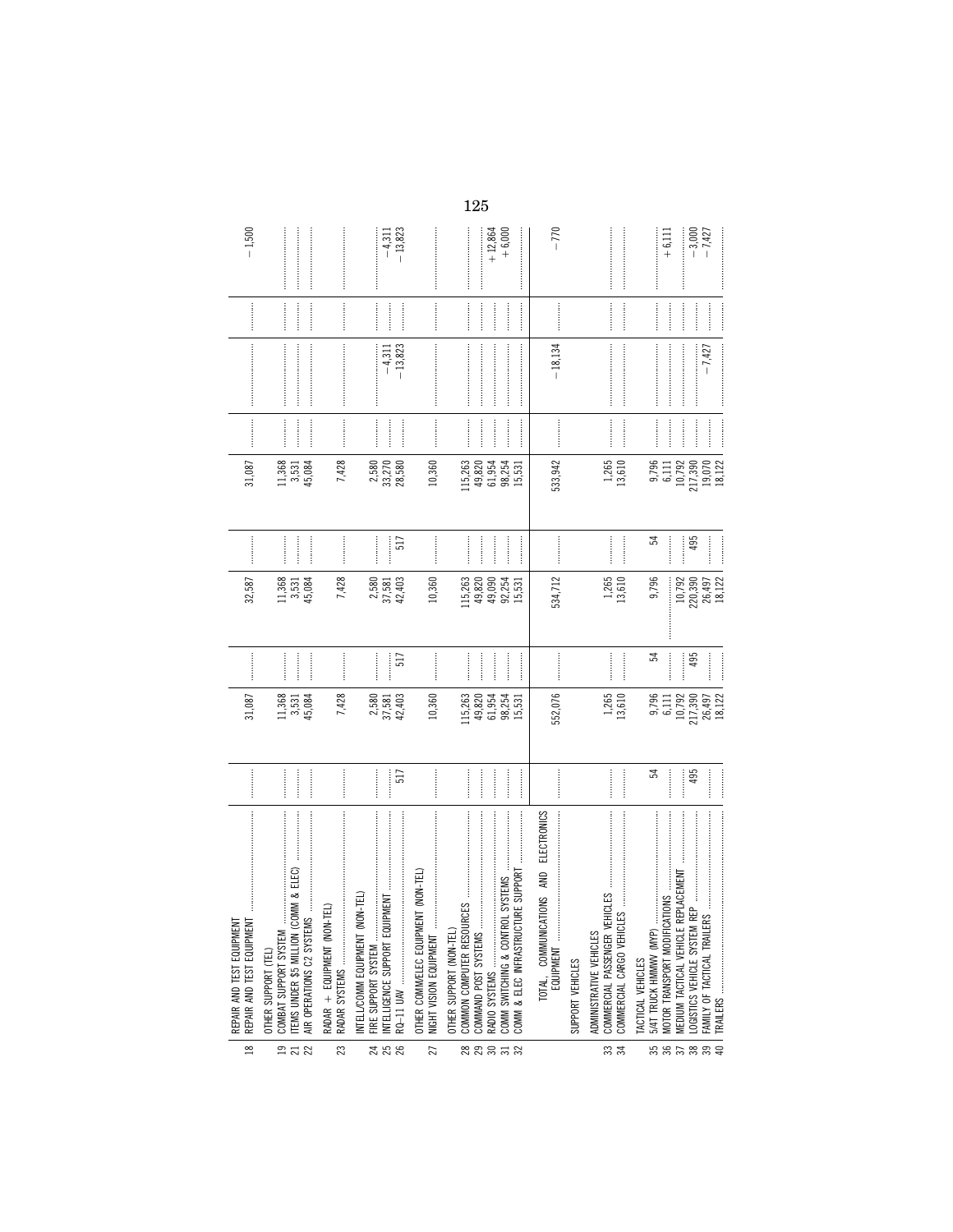| ţ<br>i      |  |
|-------------|--|
| Æ           |  |
| ŧ<br>ē<br>œ |  |
| ٠           |  |

|                |                                                                                                                                                                                                                                                                                                                                                                                                                                                                                                                                                                                                                                   |        |                                                                    |                               |                                                                    |                               | Committee                                                          |                                  | Change from        |               |                      |
|----------------|-----------------------------------------------------------------------------------------------------------------------------------------------------------------------------------------------------------------------------------------------------------------------------------------------------------------------------------------------------------------------------------------------------------------------------------------------------------------------------------------------------------------------------------------------------------------------------------------------------------------------------------|--------|--------------------------------------------------------------------|-------------------------------|--------------------------------------------------------------------|-------------------------------|--------------------------------------------------------------------|----------------------------------|--------------------|---------------|----------------------|
| Line           | Ιteπ                                                                                                                                                                                                                                                                                                                                                                                                                                                                                                                                                                                                                              | ਛੇ     | 2010 budget<br>estimate                                            | È                             | House allowance                                                    | È                             | recommendation                                                     | đý.                              | Budget<br>estimate | ਛੇ            | House allowance      |
| $\overline{4}$ | ITEMS LESS THAN \$5 MILLION<br>OTHER SUPPORT                                                                                                                                                                                                                                                                                                                                                                                                                                                                                                                                                                                      |        | 5,948                                                              |                               | 5,948                                                              |                               | 5,948                                                              |                                  |                    | $\frac{1}{2}$ |                      |
|                |                                                                                                                                                                                                                                                                                                                                                                                                                                                                                                                                                                                                                                   |        | 309,531                                                            |                               | 306,420                                                            |                               | 302,104                                                            |                                  | $-7,427$           |               | $-4,316$             |
|                | ENGINEER AND OTHER EQUIPMENT                                                                                                                                                                                                                                                                                                                                                                                                                                                                                                                                                                                                      |        |                                                                    |                               |                                                                    |                               |                                                                    |                                  |                    |               |                      |
| 42             | ENGINEER AND OTHER EQUIPMENT<br>BULK LIQUID EQUIPMENT                                                                                                                                                                                                                                                                                                                                                                                                                                                                                                                                                                             |        |                                                                    | <br> <br> <br> <br> <br> <br> | 5,121                                                              | <br> <br>                     | 5,121<br>16,135                                                    | <br> <br>                        | $+3,100$           |               | $+3,100$             |
| 33585          | POWER EQUIPMENT ASSORTED<br>TACTICAL FUEL SYSTEMS                                                                                                                                                                                                                                                                                                                                                                                                                                                                                                                                                                                 |        | 5.121<br>13,059<br>13,033,335<br>13,876<br>93,335                  | <br> <br>                     | $13,035$<br>$35,033$<br>$21,033$<br>$28,335$<br>$33,335$           | :<br>:<br>:<br>:              | 35,059<br>31,033                                                   | <br> <br>                        | $+10,000$          | <br> <br>     | $+10,000$<br>+11,000 |
|                | <b>LKI</b><br>AMPHIBIOUS SUPPORT EQUIP                                                                                                                                                                                                                                                                                                                                                                                                                                                                                                                                                                                            |        |                                                                    |                               |                                                                    |                               | 39,876<br>93,335                                                   |                                  |                    |               |                      |
|                | MATERIALS HANDLING EQUIPMENT<br>GARRISON MOBILE ENGR EQU                                                                                                                                                                                                                                                                                                                                                                                                                                                                                                                                                                          |        |                                                                    |                               |                                                                    |                               | $\begin{array}{c} 12,169 \\ 11,825 \\ 41,430 \end{array}$          |                                  |                    |               | $-1,000$             |
| \$\$85         | $\text{JIP} \hspace{0.05cm} \ldots \hspace{0.05cm} \ldots \hspace{0.05cm} \ldots \hspace{0.05cm} \ldots \hspace{0.05cm} \ldots$<br><b>NOILY12</b><br>FIRST DESTINATION TRANSPO<br>MATERIAL HANDLING EQUIP.                                                                                                                                                                                                                                                                                                                                                                                                                        |        | $\begin{array}{c} 12,169 \\ 11,825 \\ 41,430 \\ 5,301 \end{array}$ |                               | $\begin{array}{c} 13,169 \\ 11,825 \\ 41,430 \\ 5,301 \end{array}$ |                               | 5,301                                                              | <br> <br> <br>                   |                    | <br> <br>     |                      |
|                | FIELD MEDICAL EQUIPMENT<br>GENERAL PROPERTY                                                                                                                                                                                                                                                                                                                                                                                                                                                                                                                                                                                       |        |                                                                    | <br> <br> <br> <br>           | 6,811                                                              |                               | 6,811                                                              |                                  |                    |               |                      |
|                | TRAINING DEVICES<br>CONTAINER FAMILY                                                                                                                                                                                                                                                                                                                                                                                                                                                                                                                                                                                              |        | 6811<br>14857<br>6477360<br>6477360                                |                               | 14,854<br>3,770<br>37,735<br>10,360                                |                               | $\begin{array}{c} 14,854 \\ 3,770 \\ 37,735 \\ 10,360 \end{array}$ |                                  |                    |               |                      |
|                |                                                                                                                                                                                                                                                                                                                                                                                                                                                                                                                                                                                                                                   |        |                                                                    | <br> <br> <br>                |                                                                    | <br> <br> <br> <br> <br> <br> |                                                                    | $\frac{1}{2}$<br> <br> <br> <br> |                    |               |                      |
| 233588         | $\label{def:1} \begin{minipage}{0.9\linewidth} \begin{minipage}{0.9\linewidth} \begin{minipage}{0.9\linewidth} \begin{minipage}{0.9\linewidth} \end{minipage} \begin{minipage}{0.9\linewidth} \begin{minipage}{0.9\linewidth} \end{minipage} \begin{minipage}{0.9\linewidth} \begin{minipage}{0.9\linewidth} \end{minipage} \begin{minipage}{0.9\linewidth} \begin{minipage}{0.9\linewidth} \end{minipage} \begin{minipage}{0.9\linewidth} \end{minipage} \begin{minipage}{0.9\linewidth} \end{minipage} \begin{minipage}{0.9\linewidth} \begin$<br>SPORTABLE VEH (ITV)<br>FAMILY OF INTERNALLY TRANS<br>RAPID DEPLOYABLE KITCHEN | <br>52 | 2,159                                                              | 52                            | 2,159                                                              | 52                            | 2,159                                                              |                                  |                    |               |                      |
| 59             | <b>LEMS LESS THAN \$5 MILLION</b><br>OTHER SUPPORT                                                                                                                                                                                                                                                                                                                                                                                                                                                                                                                                                                                |        | 8,792                                                              | <br> <br>                     | 8,792                                                              |                               | 8,792                                                              |                                  |                    |               |                      |
|                | OTHER EQUIPMENT<br>TOTAL, ENGINEER AN                                                                                                                                                                                                                                                                                                                                                                                                                                                                                                                                                                                             |        | 362,665                                                            |                               | 352,665                                                            |                               | 375,765                                                            |                                  | $+13,100$          |               | $+23,100$            |
| 60             | SPARES AND REPAIR PARTS                                                                                                                                                                                                                                                                                                                                                                                                                                                                                                                                                                                                           |        | 41,547                                                             |                               | 41,547                                                             |                               | 41,547                                                             |                                  | $\label{def:1}$    |               |                      |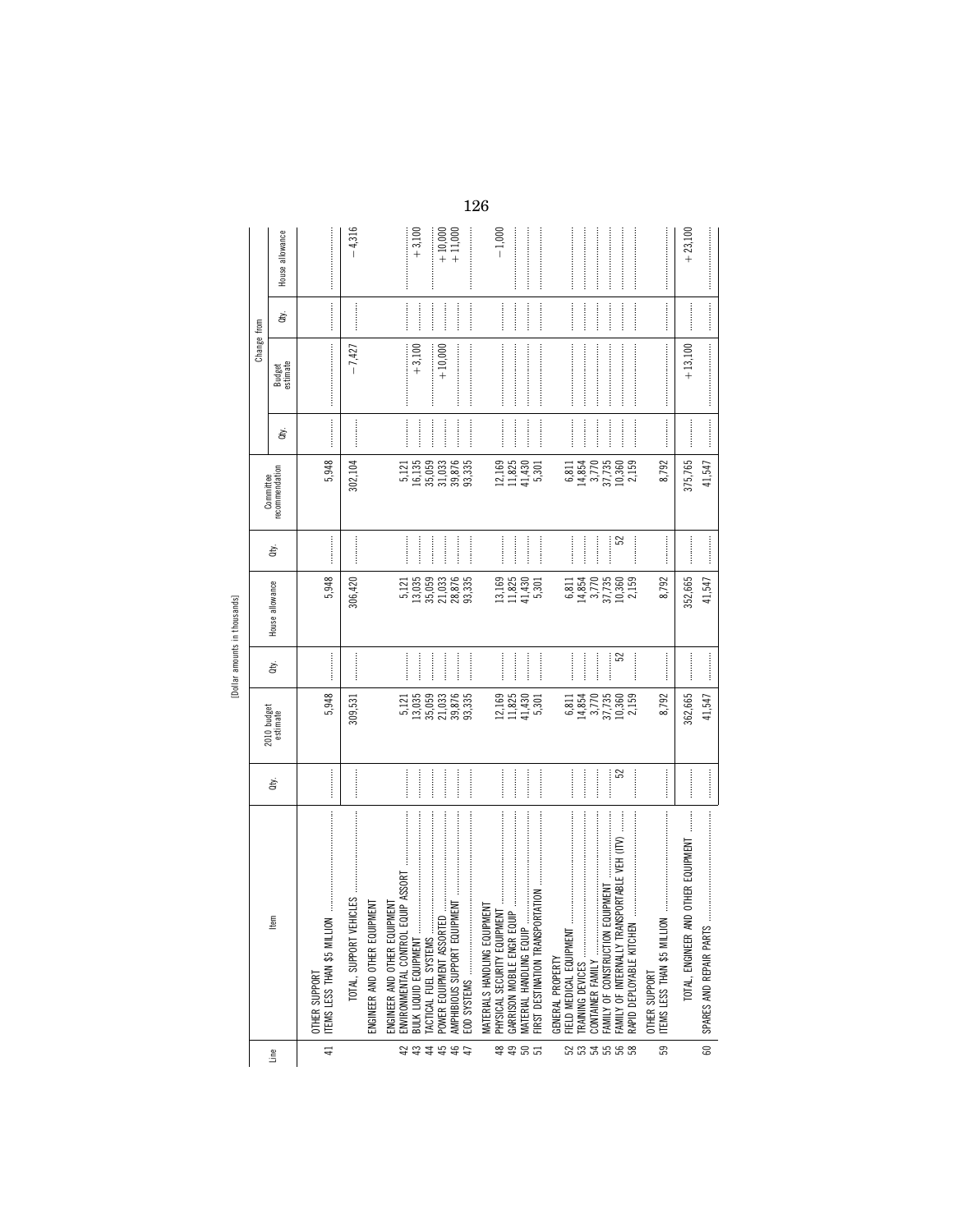$-13,663$ TOTAL, PROCUREMENT, MARINE CORPS .............. ............ 1,600,638 ............ 1,563,743 ............ 1,550,080 ............ ¥50,558 ............ ¥13,663  $-50,558$  $1,550,080$ 1,563,743  $1,600,638$ TOTAL, PROCUREMENT, MARINE CORPS ..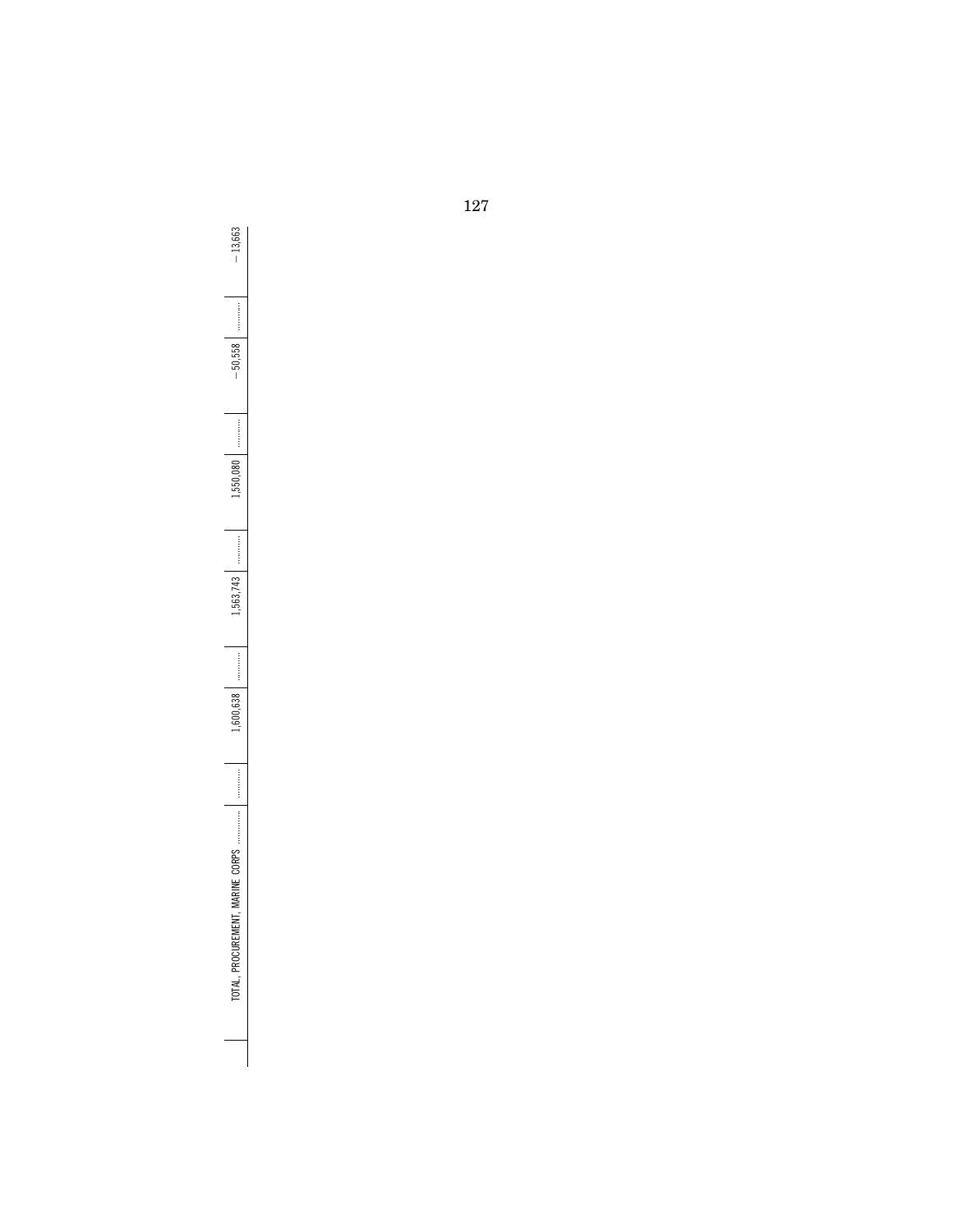The following table details the adjustments recommended by the Committee:

[In thousands of dollars]

| Line | Item                                                            | 2010 budget<br>estimate | Committee<br>recommendation | Change from<br>budget estimate |
|------|-----------------------------------------------------------------|-------------------------|-----------------------------|--------------------------------|
|      | AAV7A1 PIP                                                      | 9.127<br>               | 6.154                       | $-2.973$<br>$-2.973$           |
| 8    | WEAPONS AND COMBAT VEHICLES UNDER \$5 MILLION                   | 25.949                  | 16.158                      | $-9.791$<br>$-9.791$           |
| 14   |                                                                 | 25,333                  |                             | $-25.333$<br>$-25.333$         |
| 25   |                                                                 | 37.581                  | 33.270                      | $-4.311$<br>$-4.311$           |
| 26   | $RO-11$ UAV<br>Tier II UAS procurement funds requested ahead of | 42.403                  | 28.580                      | $-13.823$                      |
|      |                                                                 |                         |                             | $-13.823$                      |
| 39   |                                                                 | 26.497<br>              | 19.070<br>                  | $-7.427$<br>$-7.427$           |
| 43   | Nitrile Rubber Collapsible Fuel Bladders                        | 13.035                  | 16.135                      | $+3,100$<br>$+3.100$           |
| 45   |                                                                 | <br>21.033              | 31.033                      | $+10,000$                      |
|      | On Board Vehicle Power Kits for USMC MTVR Trucks                |                         |                             | $+10.000$                      |

## AIRCRAFT PROCUREMENT, AIR FORCE

The Committee recommends an appropriation of \$13,148,720,000. This is \$1,182,444,000 above the budget estimate.

## COMMITTEE RECOMMENDED PROGRAM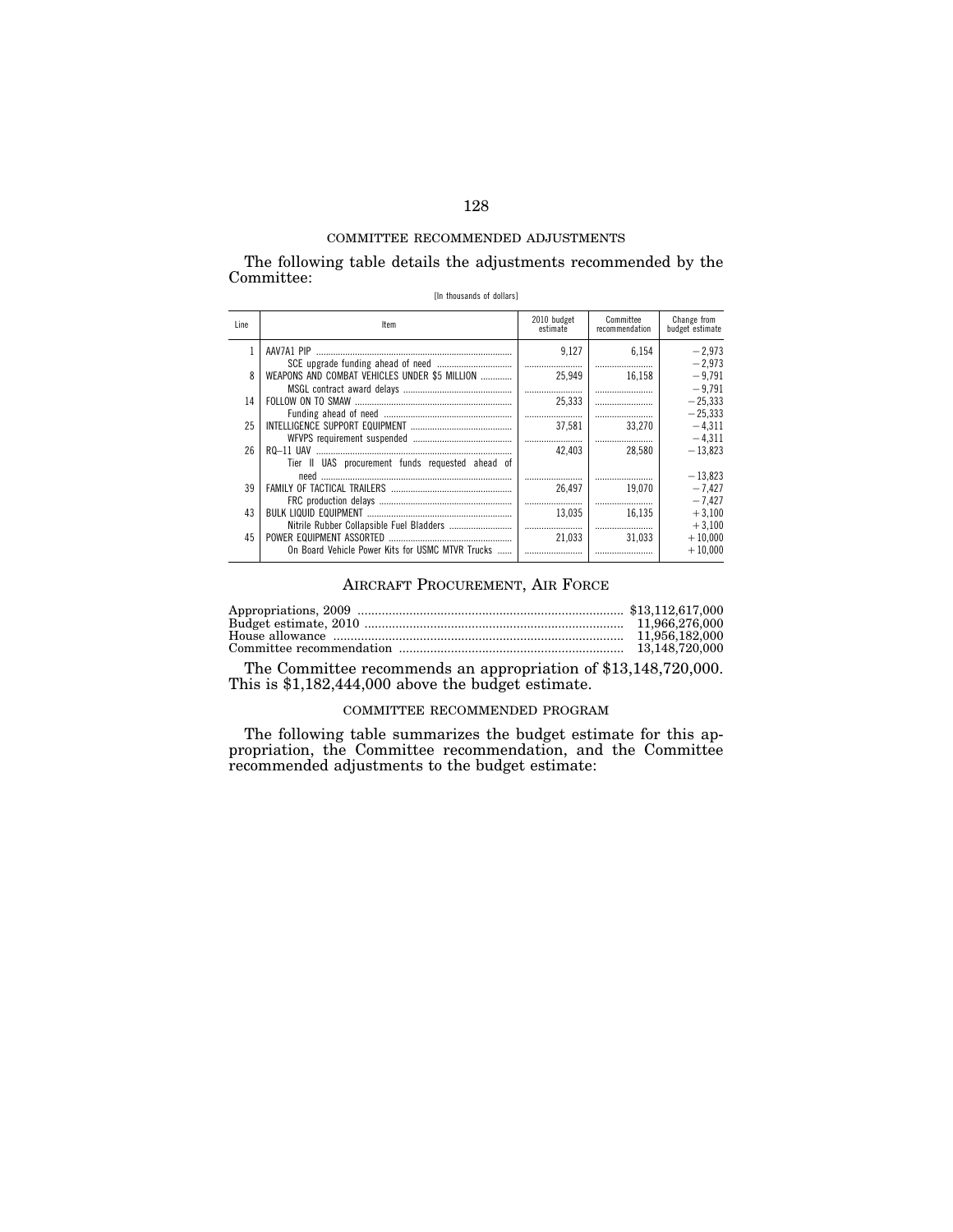|                         |                                              |               |                                   |                                                                                                                                                                                                                           | chineshow allowing in the principle |               |                                                            |                  |                    |                                                                                                                                                                                                                                                                                                                                                                                                                                                                                                                                |                         |
|-------------------------|----------------------------------------------|---------------|-----------------------------------|---------------------------------------------------------------------------------------------------------------------------------------------------------------------------------------------------------------------------|-------------------------------------|---------------|------------------------------------------------------------|------------------|--------------------|--------------------------------------------------------------------------------------------------------------------------------------------------------------------------------------------------------------------------------------------------------------------------------------------------------------------------------------------------------------------------------------------------------------------------------------------------------------------------------------------------------------------------------|-------------------------|
|                         |                                              |               |                                   |                                                                                                                                                                                                                           |                                     |               |                                                            |                  | Change from        |                                                                                                                                                                                                                                                                                                                                                                                                                                                                                                                                |                         |
| Line                    | ltem                                         | ਛੇ            | 2010 budget<br>estimate           | ਛੇ                                                                                                                                                                                                                        | House allowance                     | ਛੇ            | recommendation<br>Committee                                | ਛੇ               | Budget<br>estimate | ਛੇ                                                                                                                                                                                                                                                                                                                                                                                                                                                                                                                             | House allowance         |
|                         | ENT, AIR FORCE<br>AIRCRAFT PROCUREMI         |               |                                   |                                                                                                                                                                                                                           |                                     |               |                                                            |                  |                    |                                                                                                                                                                                                                                                                                                                                                                                                                                                                                                                                |                         |
|                         | COMBAT AIRCRAFT                              |               |                                   |                                                                                                                                                                                                                           |                                     |               |                                                            |                  |                    |                                                                                                                                                                                                                                                                                                                                                                                                                                                                                                                                |                         |
|                         |                                              |               |                                   |                                                                                                                                                                                                                           |                                     |               |                                                            |                  |                    |                                                                                                                                                                                                                                                                                                                                                                                                                                                                                                                                |                         |
| $\frac{1}{2}$           |                                              | $\approx$     | $$2,048,830$<br>300,600<br>95,163 | $\Xi$                                                                                                                                                                                                                     | $278,600$<br>31,163<br>\$2,067,430  | $\Xi$         | $$2,048,830$<br>$278,600$<br>$95,163$                      |                  | $-$ \$22,000       |                                                                                                                                                                                                                                                                                                                                                                                                                                                                                                                                | $- $18,600$             |
|                         |                                              |               | <br> <br> <br>                    | $\frac{1}{2}$                                                                                                                                                                                                             | 368,800                             | $\frac{1}{2}$ | <br> <br> <br>                                             | <br> <br>        |                    |                                                                                                                                                                                                                                                                                                                                                                                                                                                                                                                                | $+64,000$<br>$-368,800$ |
|                         | 匸<br>TOTAL, COMBAT AIRCRA                    |               | 2,444,593                         |                                                                                                                                                                                                                           | 2,745,993                           |               | 2,422,593                                                  |                  | $-22,000$          |                                                                                                                                                                                                                                                                                                                                                                                                                                                                                                                                | $-323,400$              |
|                         | AIRLIFT AIRCRAFT                             |               |                                   |                                                                                                                                                                                                                           |                                     |               |                                                            |                  |                    |                                                                                                                                                                                                                                                                                                                                                                                                                                                                                                                                |                         |
| $\overline{5}$          | TACTICAL AIRLIFT<br>C-17A (MYP)              |               | 88,510                            | 3                                                                                                                                                                                                                         | 762,610                             | $\Box$        | 2,588,510                                                  | $\frac{10}{1}$   | $+2,500,000$       | $\overline{+}$                                                                                                                                                                                                                                                                                                                                                                                                                                                                                                                 | $+1,825,900$            |
|                         | OTHER AIRLIFT                                |               |                                   |                                                                                                                                                                                                                           |                                     |               |                                                            |                  |                    |                                                                                                                                                                                                                                                                                                                                                                                                                                                                                                                                |                         |
| $\omega \sim \infty$ or |                                              | 3             | 285,632<br>108,000<br>879,231     | 3<br>ļ                                                                                                                                                                                                                    | 285,632<br>108,000                  | 3<br>         | 285,632<br>108,000                                         |                  |                    | $\begin{minipage}{0.9\linewidth} \begin{tabular}{l} \toprule \multicolumn{2}{c}{\textbf{0.9\linewidth}} \begin{tabular}{l} \multicolumn{2}{c}{\textbf{0.9\linewidth}} \end{tabular} \end{minipage} \end{minipage} \end{minipage} \caption{A system of the model and the model of the model.} \label{fig:1}$                                                                                                                                                                                                                    |                         |
|                         |                                              | 9             |                                   | $\sim$                                                                                                                                                                                                                    | 375,231                             | 2             | 375,231                                                    | ĩ                | $-504,000$         |                                                                                                                                                                                                                                                                                                                                                                                                                                                                                                                                |                         |
| $\supseteq$             |                                              | $\infty$      | 137,360<br>319,050                | <br> <br> <br> <br>$\infty$                                                                                                                                                                                               | 137,360<br>319,050                  | $\infty$      | 137,360<br>319,050                                         | :<br>:<br>:<br>: |                    |                                                                                                                                                                                                                                                                                                                                                                                                                                                                                                                                |                         |
|                         | TOTAL, AIRLIFT AIRCRAFT                      |               | 1,817,783                         |                                                                                                                                                                                                                           | 1,987,883                           |               | 3,813,783                                                  |                  | $+1,996,000$       |                                                                                                                                                                                                                                                                                                                                                                                                                                                                                                                                | $+1,825,900$            |
| $\equiv$                | TRAINER AIRCRAFT                             | $\mathbf{r}$  | 4,144                             | $\mathbf{r}$                                                                                                                                                                                                              | 4,144                               | $\mathbf{r}$  | 4,144                                                      |                  |                    | $\begin{minipage}{0.9\linewidth} \begin{tabular}{l} \hline \multicolumn{3}{c}{\textbf{0.9\linewidth}} \end{tabular} \end{minipage} \begin{minipage}{0.9\linewidth} \begin{tabular}{l} \multicolumn{3}{c}{\textbf{0.9\linewidth}} \end{tabular} \end{minipage} \end{minipage} \begin{minipage}{0.9\linewidth} \begin{tabular}{l} \multicolumn{3}{c}{\textbf{0.9\linewidth}} \end{tabular} \end{minipage} \end{minipage} \begin{minipage}{0.9\linewidth} \begin{tabular}{l} \multicolumn{3}{c}{\textbf{0.9\linewidth}} \end{tab$ |                         |
| $\mathbb{Z}$            | OPERATIONAL TRAINERS<br>JPATS …………………………………… |               | 15,711                            |                                                                                                                                                                                                                           | $15,711$                            |               | 15,711                                                     |                  |                    |                                                                                                                                                                                                                                                                                                                                                                                                                                                                                                                                |                         |
|                         | OTHER AIRCRAFT                               |               |                                   |                                                                                                                                                                                                                           |                                     |               |                                                            |                  |                    |                                                                                                                                                                                                                                                                                                                                                                                                                                                                                                                                |                         |
|                         |                                              | မာ            | 437,272                           | 5                                                                                                                                                                                                                         |                                     | မာ            |                                                            |                  |                    |                                                                                                                                                                                                                                                                                                                                                                                                                                                                                                                                |                         |
| 14A<br>$\frac{1}{2}$    |                                              | $\frac{1}{2}$ | $\label{def:main}$<br>13,835      | $\begin{minipage}{0.9\linewidth} \begin{tabular}{l} \toprule \end{tabular} \hline \rule[-1.5pt]{0.12pt}{0.03\linewidth} \end{tabular} \end{minipage} \caption{A system of the system of the system.} \label{fig:optimal}$ | 437,272<br>13,835<br>140,000        | $\sim$        | $\begin{array}{c} 437,272 \\ 13,835 \\ 75,000 \end{array}$ | $\widetilde{+}$  | $+75,000$          | $\frac{2}{1}$                                                                                                                                                                                                                                                                                                                                                                                                                                                                                                                  | $-65,000$               |

[Dollar amounts in thousands]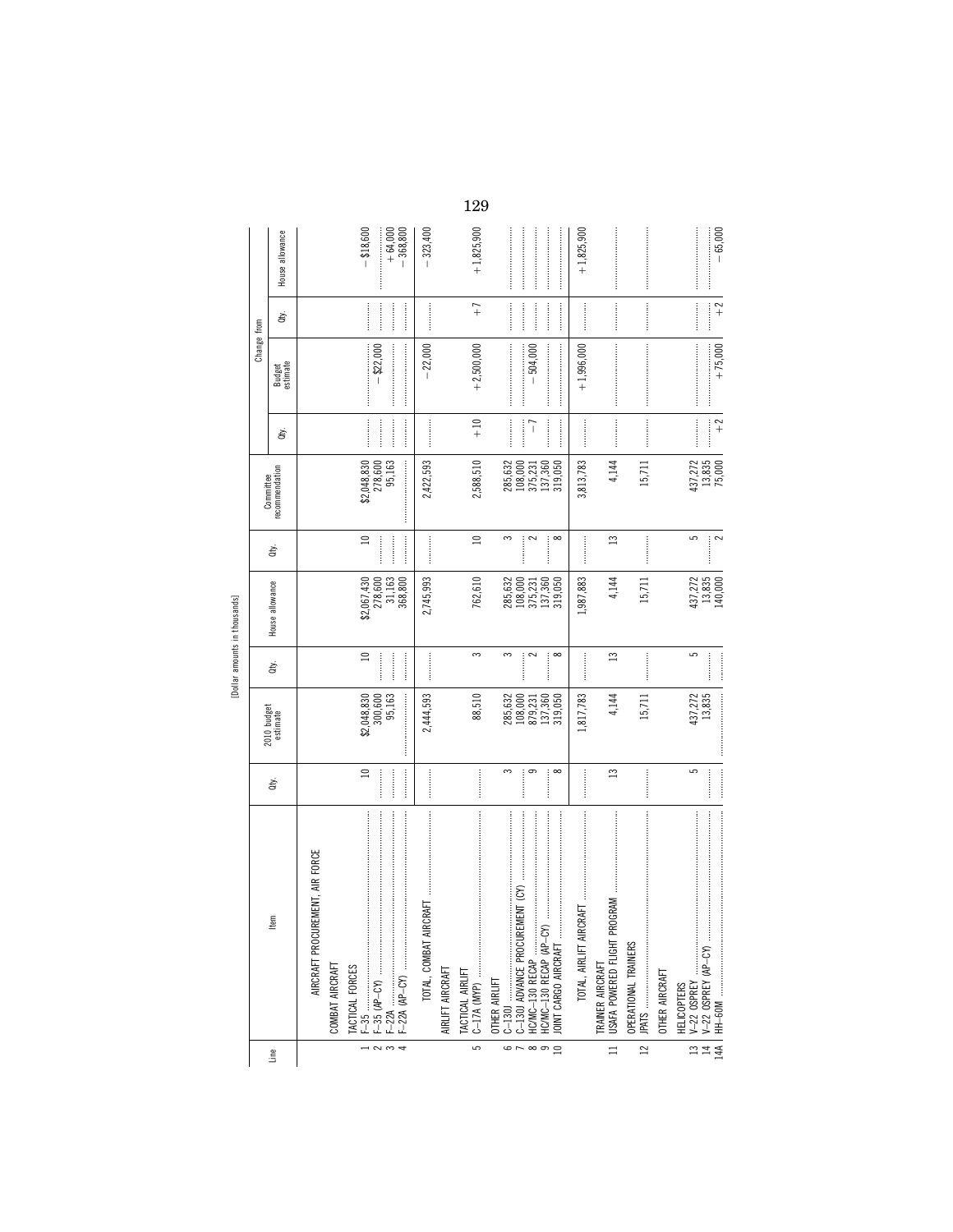|             |                                                                                                                                                                                                                                                                                                                                                                                                                                                                                                                                                                                                                 |                                                                                                                                                                                                                                                                                                                                                                                          |                                                |                                | [Dollar amounts in thousands]            |                                         |                                             |                                                                                                                                                                                                                                                                                                                                                                                                                                                                                                                                                                                                                                                                                                                                                                                                                                                                                                                                                                                                                                                                                                                             |                                     |                                                                                                                                                                                                                                                                                                                                                                                                                                                                                                                                                                  |                                                             |
|-------------|-----------------------------------------------------------------------------------------------------------------------------------------------------------------------------------------------------------------------------------------------------------------------------------------------------------------------------------------------------------------------------------------------------------------------------------------------------------------------------------------------------------------------------------------------------------------------------------------------------------------|------------------------------------------------------------------------------------------------------------------------------------------------------------------------------------------------------------------------------------------------------------------------------------------------------------------------------------------------------------------------------------------|------------------------------------------------|--------------------------------|------------------------------------------|-----------------------------------------|---------------------------------------------|-----------------------------------------------------------------------------------------------------------------------------------------------------------------------------------------------------------------------------------------------------------------------------------------------------------------------------------------------------------------------------------------------------------------------------------------------------------------------------------------------------------------------------------------------------------------------------------------------------------------------------------------------------------------------------------------------------------------------------------------------------------------------------------------------------------------------------------------------------------------------------------------------------------------------------------------------------------------------------------------------------------------------------------------------------------------------------------------------------------------------------|-------------------------------------|------------------------------------------------------------------------------------------------------------------------------------------------------------------------------------------------------------------------------------------------------------------------------------------------------------------------------------------------------------------------------------------------------------------------------------------------------------------------------------------------------------------------------------------------------------------|-------------------------------------------------------------|
|             |                                                                                                                                                                                                                                                                                                                                                                                                                                                                                                                                                                                                                 |                                                                                                                                                                                                                                                                                                                                                                                          |                                                |                                |                                          |                                         | Committee                                   |                                                                                                                                                                                                                                                                                                                                                                                                                                                                                                                                                                                                                                                                                                                                                                                                                                                                                                                                                                                                                                                                                                                             | Change from                         |                                                                                                                                                                                                                                                                                                                                                                                                                                                                                                                                                                  |                                                             |
| Line        | ltem                                                                                                                                                                                                                                                                                                                                                                                                                                                                                                                                                                                                            | ਛੇ                                                                                                                                                                                                                                                                                                                                                                                       | 2010 budget<br>estimate                        | Qty.                           | House allowance                          | ਛੇ                                      | recommendation                              | đťy.                                                                                                                                                                                                                                                                                                                                                                                                                                                                                                                                                                                                                                                                                                                                                                                                                                                                                                                                                                                                                                                                                                                        | Budget<br>estimate                  | È                                                                                                                                                                                                                                                                                                                                                                                                                                                                                                                                                                | House allowance                                             |
| 7128        | MISSION SUPPORT AIRCRAFT<br>$C - 40$                                                                                                                                                                                                                                                                                                                                                                                                                                                                                                                                                                            | $\overline{\phantom{a}}$                                                                                                                                                                                                                                                                                                                                                                 | 66,400<br>154,044<br>2,426                     | თო<br> <br> <br> <br>          | 199,200<br>354,044<br>7,426              | $\rightarrow$ $\sim$<br> <br> <br> <br> | 2,426<br>66,400<br>154,044                  | $\begin{minipage}{0.9\linewidth} \begin{minipage}{0.9\linewidth} \centering \begin{minipage}{0.9\linewidth} \centering \end{minipage} \end{minipage} \begin{minipage}{0.9\linewidth} \centering \begin{minipage}{0.9\linewidth} \centering \end{minipage} \end{minipage} \begin{minipage}{0.9\linewidth} \centering \begin{minipage}{0.9\linewidth} \centering \end{minipage} \end{minipage} \begin{minipage}{0.9\linewidth} \centering \end{minipage} \begin{minipage}{0.9\linewidth} \centering \begin{minipage}{0.9\linewidth} \centering \end{minipage} \end{minipage}$<br>$\begin{minipage}{0.9\linewidth} \begin{minipage}{0.9\linewidth} \begin{minipage}{0.9\linewidth} \end{minipage} \begin{minipage}{0.9\linewidth} \begin{minipage}{0.9\linewidth} \end{minipage} \begin{minipage}{0.9\linewidth} \end{minipage} \begin{minipage}{0.9\linewidth} \end{minipage} \begin{minipage}{0.9\linewidth} \begin{minipage}{0.9\linewidth} \end{minipage} \begin{minipage}{0.9\linewidth} \end{minipage} \begin{minipage}{0.9\linewidth} \end{minipage} \begin{minipage}{0.9\linewidth} \end{minipage} \begin{minipage}{0$ |                                     | $^{-2}$<br><b><i><u><u></u></u></i></b>                                                                                                                                                                                                                                                                                                                                                                                                                                                                                                                          | $-132,800$<br>$-200,000$<br>$-5,000$                        |
| 2233        | GLOBAL HAWK (AP-CY)<br>GLOBAL HAWK<br>OTHER AIRCRAFT                                                                                                                                                                                                                                                                                                                                                                                                                                                                                                                                                            | 5<br><br><br>24                                                                                                                                                                                                                                                                                                                                                                          | 78,511<br>554,775<br>113,049<br>489,469        | <br>$\sim$<br>24               | 78,511<br>275,118<br>63,049<br>489,469   | <br>5<br>24                             | 113,049<br>74,711<br>554,775<br>489,469     |                                                                                                                                                                                                                                                                                                                                                                                                                                                                                                                                                                                                                                                                                                                                                                                                                                                                                                                                                                                                                                                                                                                             | $-3,800$                            | <br>$\widetilde{+}$                                                                                                                                                                                                                                                                                                                                                                                                                                                                                                                                              | $\begin{matrix} -3,800 \\ +279,657 \\ +50,000 \end{matrix}$ |
| 23          | TOTAL, OTHER AIRCRAFT                                                                                                                                                                                                                                                                                                                                                                                                                                                                                                                                                                                           |                                                                                                                                                                                                                                                                                                                                                                                          | 1,909,781                                      |                                | 2,057,924                                |                                         | 1,980,981                                   |                                                                                                                                                                                                                                                                                                                                                                                                                                                                                                                                                                                                                                                                                                                                                                                                                                                                                                                                                                                                                                                                                                                             | $+71,200$                           |                                                                                                                                                                                                                                                                                                                                                                                                                                                                                                                                                                  | $-76,943$                                                   |
| ន ន ន       | $\label{def:1} \begin{minipage}{0.9\linewidth} \begin{minipage}{0.9\linewidth} \begin{minipage}{0.9\linewidth} \begin{minipage}{0.9\linewidth} \end{minipage} \begin{minipage}{0.9\linewidth} \begin{minipage}{0.9\linewidth} \end{minipage} \begin{minipage}{0.9\linewidth} \begin{minipage}{0.9\linewidth} \end{minipage} \begin{minipage}{0.9\linewidth} \begin{minipage}{0.9\linewidth} \end{minipage} \begin{minipage}{0.9\linewidth} \end{minipage} \begin{minipage}{0.9\linewidth} \begin{minipage}{0.9\linewidth} \end{minipage} \begin$<br>AIRCRAFT<br>MODIFICATION OF INSERVICE<br>STRATEGIC AIRCRAFT |                                                                                                                                                                                                                                                                                                                                                                                          | 283,955<br>107,558<br>78,788                   |                                | 264,155<br>78,558<br>61,466              |                                         | 247,855<br>78,558<br>61,466                 |                                                                                                                                                                                                                                                                                                                                                                                                                                                                                                                                                                                                                                                                                                                                                                                                                                                                                                                                                                                                                                                                                                                             | $-29,000$<br>$-17,322$<br>$-36,100$ | $\begin{minipage}{0.5\textwidth} \centering \begin{minipage}{0.5\textwidth} \centering \end{minipage} \begin{minipage}{0.5\textwidth} \centering \begin{minipage}{0.5\textwidth} \centering \end{minipage} \end{minipage} \begin{minipage}{0.5\textwidth} \centering \begin{minipage}{0.5\textwidth} \centering \end{minipage} \end{minipage} \begin{minipage}{0.5\textwidth} \centering \end{minipage} \begin{minipage}{0.5\textwidth} \centering \end{minipage} \begin{minipage}{0.5\textwidth} \centering \end{minipage} \begin{minipage}{0.5\$<br> <br> <br> | $-16,300$                                                   |
| នគនន        | $\label{def:1} \begin{split} &\text{in terms of the non-zero terms of } \mathcal{C}^{(n)}(x) = \mathcal{C}^{(n)}(x) \text{ and } \mathcal{C}^{(n)}(x) = \mathcal{C}^{(n)}(x) \text{ and } \mathcal{C}^{(n)}(x) = \mathcal{C}^{(n)}(x) \text{ and } \mathcal{C}^{(n)}(x) = \mathcal{C}^{(n)}(x) \text{ and } \mathcal{C}^{(n)}(x) = \mathcal{C}^{(n)}(x) \text{ and } \mathcal{C}^{(n)}(x) = \mathcal{C}^{(n)}(x) \text{ and } \mathcal$<br>TACTICAL AIRCRAFT                                                                                                                                                    | $\frac{1}{2}$<br>$\begin{minipage}{0.9\linewidth} \begin{tabular}{l} \hline \multicolumn{3}{c}{\textbf{0.9\linewidth}} \end{tabular} \end{minipage} \end{minipage} \caption{A system of the model of the model. The model of the model, the model is the same as a function of the model.} \label{fig:1}$                                                                                | 252,488<br>92,921<br>224,642<br>350,735        | <br> <br>                      | 252,488<br>132,271<br>221,875<br>187,295 |                                         | 252, 488<br>92, 921<br>223, 875<br>177, 335 | $\frac{1}{2}$<br>$\frac{1}{2}$                                                                                                                                                                                                                                                                                                                                                                                                                                                                                                                                                                                                                                                                                                                                                                                                                                                                                                                                                                                                                                                                                              | $-173,400$<br>$-767$                | $\frac{1}{2}$                                                                                                                                                                                                                                                                                                                                                                                                                                                                                                                                                    | $-39,350$<br>$+2,000$<br>$+9,960$                           |
| <b>3585</b> | AIRLIFT AIRCRAFT                                                                                                                                                                                                                                                                                                                                                                                                                                                                                                                                                                                                |                                                                                                                                                                                                                                                                                                                                                                                          | 606,993<br>108,300                             |                                | 550,414<br>108,300                       |                                         | 561,893<br>108,300                          | $\begin{minipage}{0.9\linewidth} \begin{tabular}{l} \hline \multicolumn{3}{c}{\textbf{0.9\linewidth}} \end{tabular} \end{minipage} \begin{minipage}{0.9\linewidth} \begin{tabular}{l} \multicolumn{3}{c}{\textbf{0.9\linewidth}} \end{tabular} \end{minipage} \end{minipage} \caption{Example of the \textbf{0.9\linewidth} and the \textbf{0.9\linewidth} \end{minipage} \label{fig:1}$                                                                                                                                                                                                                                                                                                                                                                                                                                                                                                                                                                                                                                                                                                                                    | $-45,100$                           | $\frac{1}{2}$                                                                                                                                                                                                                                                                                                                                                                                                                                                                                                                                                    | $+11,479$                                                   |
| $%R_{0}$    | $\label{def:1} \begin{minipage}{0.9\linewidth} \begin{minipage}{0.9\linewidth} \begin{minipage}{0.9\linewidth} \begin{minipage}{0.9\linewidth} \end{minipage} \begin{minipage}{0.9\linewidth} \begin{minipage}{0.9\linewidth} \end{minipage} \begin{minipage}{0.9\linewidth} \begin{minipage}{0.9\linewidth} \end{minipage} \begin{minipage}{0.9\linewidth} \begin{minipage}{0.9\linewidth} \end{minipage} \begin{minipage}{0.9\linewidth} \end{minipage} \begin{minipage}{0.9\linewidth} \begin{minipage}{0.9\linewidth} \end{minipage} \begin$<br>$\cdots$ $\cdots$ $\cdots$ $\cdots$<br>$2-17A$              | $\begin{picture}(20,20) \put(0,0){\dashbox{0.5}(20,0){ }} \put(15,0){\dashbox{0.5}(20,0){ }} \put(25,0){\dashbox{0.5}(20,0){ }} \put(25,0){\dashbox{0.5}(20,0){ }} \put(25,0){\dashbox{0.5}(20,0){ }} \put(25,0){\dashbox{0.5}(20,0){ }} \put(25,0){\dashbox{0.5}(20,0){ }} \put(25,0){\dashbox{0.5}(20,0){ }} \put(25,0){\dashbox{0.5}(20,0){ }} \put(25,0){\dashbox{$<br>$\frac{1}{2}$ | $\approx$<br>562<br>10,644<br>4,336<br>469,731 | $\frac{1}{2}$<br>$\frac{1}{2}$ | 317,174<br>562<br>10,644<br>4,336        |                                         | $\approx$<br>562<br>424,431<br>1,744<br>436 | $\begin{minipage}{0.9\linewidth} \begin{tabular}{l} \hline \multicolumn{3}{c}{\textbf{0.9\linewidth}} \end{tabular} \end{minipage} \end{minipage} \caption{A system of the model of the model.} \label{fig:ex1}$<br>$\begin{minipage}{0.9\linewidth} \begin{tabular}{l} \hline \multicolumn{3}{c}{\textbf{0.9\linewidth}} \end{tabular} \end{minipage} \end{minipage} \caption{A system of the model of the model.} \label{fig:1}$                                                                                                                                                                                                                                                                                                                                                                                                                                                                                                                                                                                                                                                                                          | $-45,300$<br>$-3,900$<br>$-8,900$   | $\frac{1}{2}$                                                                                                                                                                                                                                                                                                                                                                                                                                                                                                                                                    | $-8,900$<br>$-3,900$<br>$+107,257$                          |
| 41          | TRAINER AIRCRAFT                                                                                                                                                                                                                                                                                                                                                                                                                                                                                                                                                                                                |                                                                                                                                                                                                                                                                                                                                                                                          | 119                                            |                                | 119                                      |                                         | $\frac{1}{1}$                               |                                                                                                                                                                                                                                                                                                                                                                                                                                                                                                                                                                                                                                                                                                                                                                                                                                                                                                                                                                                                                                                                                                                             |                                     |                                                                                                                                                                                                                                                                                                                                                                                                                                                                                                                                                                  |                                                             |

[Dollar amounts in thousands]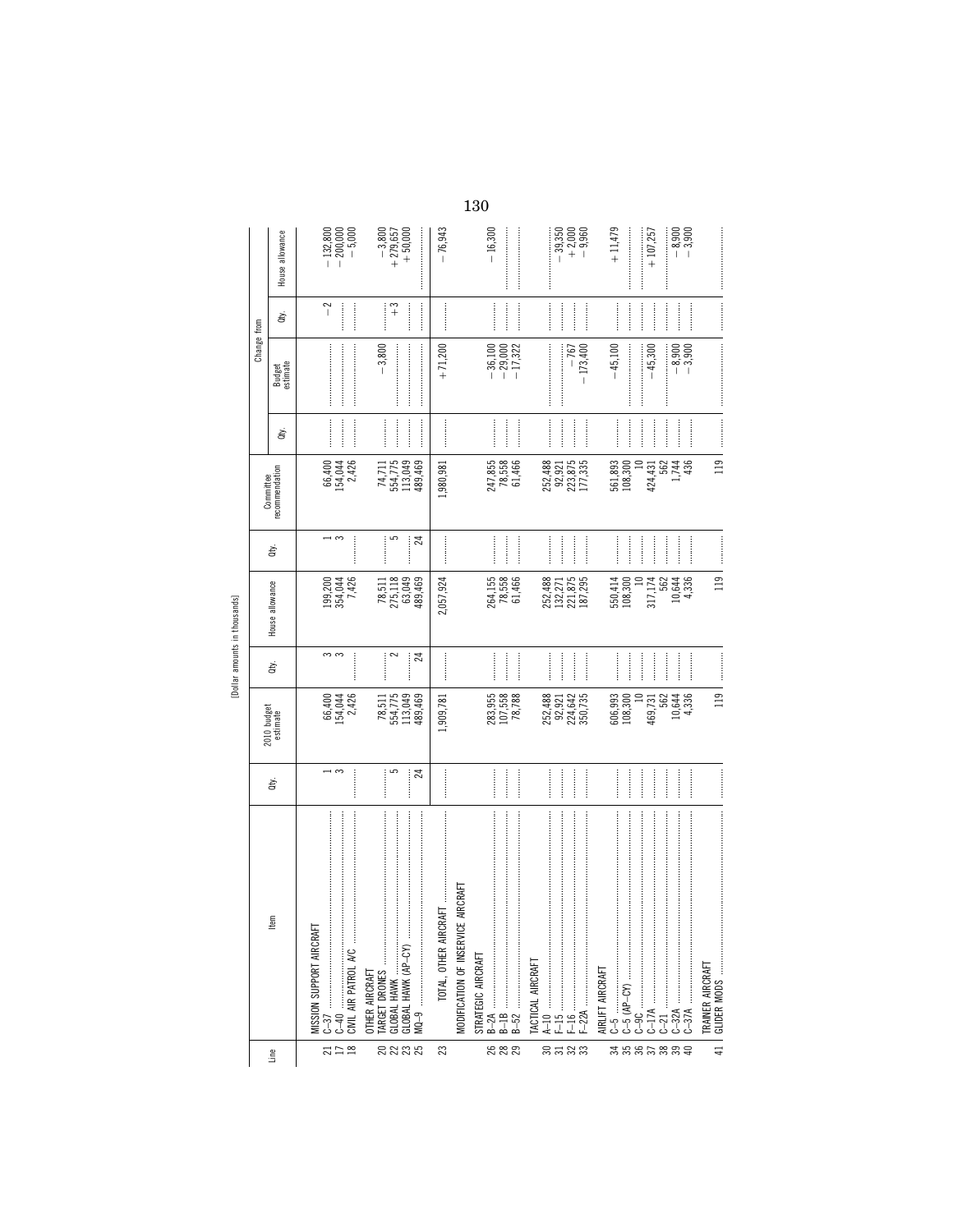|                                                                                                                                                                                                                                                                                                                                                                                                                                                                                                                                                                            |                                                | $-8,900$<br>$+46,206$<br>$-5,100$<br>$+30,700$                                                                                                                                                                                                                                                                                                                                                                                                                                        | $+53,049$<br>.204,900<br>ļ                                                                                         | $-101,200$<br>$-21,000$<br>$-5,200$                                                                                                                                                                                                                                                                                                                                                                                                                                                   | $-174,019$<br>$-69,000$                                                                                                 | $\label{def:1}$<br>$+10,000$<br>$-69,000$                                                                                                                                                                                                                                                                                                                                                                                                                                                                                                                                                                                                   |
|----------------------------------------------------------------------------------------------------------------------------------------------------------------------------------------------------------------------------------------------------------------------------------------------------------------------------------------------------------------------------------------------------------------------------------------------------------------------------------------------------------------------------------------------------------------------------|------------------------------------------------|---------------------------------------------------------------------------------------------------------------------------------------------------------------------------------------------------------------------------------------------------------------------------------------------------------------------------------------------------------------------------------------------------------------------------------------------------------------------------------------|--------------------------------------------------------------------------------------------------------------------|---------------------------------------------------------------------------------------------------------------------------------------------------------------------------------------------------------------------------------------------------------------------------------------------------------------------------------------------------------------------------------------------------------------------------------------------------------------------------------------|-------------------------------------------------------------------------------------------------------------------------|---------------------------------------------------------------------------------------------------------------------------------------------------------------------------------------------------------------------------------------------------------------------------------------------------------------------------------------------------------------------------------------------------------------------------------------------------------------------------------------------------------------------------------------------------------------------------------------------------------------------------------------------|
| $\label{eq:1} \begin{minipage}{0.9\linewidth} \begin{tabular}{l} \hline \multicolumn{3}{c}{\textbf{0.9\linewidth}} \end{tabular} \end{minipage}$<br>$\begin{minipage}{0.5\textwidth} \centering \begin{tabular}{ l l l } \hline \multicolumn{1}{ l l l } \hline \multicolumn{1}{ l l } \multicolumn{1}{ l l } \multicolumn{1}{ l l } \multicolumn{1}{ l l } \multicolumn{1}{ l l } \multicolumn{1}{ l l } \multicolumn{1}{ l l } \multicolumn{1}{ l l } \multicolumn{1}{ l l } \multicolumn{1}{ l l } \multicolumn{1}{ l l } \multicolumn{1}{ l l } \multicolumn{1}{ l l $ |                                                | $\frac{1}{2}$                                                                                                                                                                                                                                                                                                                                                                                                                                                                         |                                                                                                                    | $\begin{picture}(20,20) \put(0,0){\vector(1,0){10}} \put(15,0){\vector(1,0){10}} \put(15,0){\vector(1,0){10}} \put(15,0){\vector(1,0){10}} \put(15,0){\vector(1,0){10}} \put(15,0){\vector(1,0){10}} \put(15,0){\vector(1,0){10}} \put(15,0){\vector(1,0){10}} \put(15,0){\vector(1,0){10}} \put(15,0){\vector(1,0){10}} \put(15,0){\vector(1,0){10}} \put(15,0){\vector(1$<br>$\frac{1}{2}$<br>$\frac{1}{2}$<br>$\frac{1}{2}$<br>$\frac{1}{2}$                                       | <br> <br>                                                                                                               | $\frac{1}{2}$                                                                                                                                                                                                                                                                                                                                                                                                                                                                                                                                                                                                                               |
| $-14,217$                                                                                                                                                                                                                                                                                                                                                                                                                                                                                                                                                                  |                                                | $-8,900$<br>$\frac{208,250}{-5,100}$                                                                                                                                                                                                                                                                                                                                                                                                                                                  | $-204,900$                                                                                                         |                                                                                                                                                                                                                                                                                                                                                                                                                                                                                       | .801,156<br>$\overline{1}$                                                                                              | $+10,000$                                                                                                                                                                                                                                                                                                                                                                                                                                                                                                                                                                                                                                   |
| $\frac{1}{2}$<br>$\frac{1}{2}$                                                                                                                                                                                                                                                                                                                                                                                                                                                                                                                                             | $\frac{1}{2}$<br>$\frac{1}{2}$                 | $\frac{1}{2}$<br>$\frac{1}{2}$<br>$\frac{1}{2}$                                                                                                                                                                                                                                                                                                                                                                                                                                       |                                                                                                                    | $\begin{array}{c} \begin{array}{c} \begin{array}{c} \begin{array}{c} \end{array} \\ \end{array} \end{array} \end{array}$<br>$\frac{1}{2}$<br>$\frac{1}{2}$<br>$\frac{1}{2}$<br>$\frac{1}{2}$                                                                                                                                                                                                                                                                                          |                                                                                                                         | $\begin{array}{c} \hline \rule{0pt}{2.2ex} \rule{0pt}{2.2ex} \rule{0pt}{2.2ex} \rule{0pt}{2.2ex} \rule{0pt}{2.2ex} \rule{0pt}{2.2ex} \rule{0pt}{2.2ex} \rule{0pt}{2.2ex} \rule{0pt}{2.2ex} \rule{0pt}{2.2ex} \rule{0pt}{2.2ex} \rule{0pt}{2.2ex} \rule{0pt}{2.2ex} \rule{0pt}{2.2ex} \rule{0pt}{2.2ex} \rule{0pt}{2.2ex} \rule{0pt}{2.2ex} \rule{0pt}{2.2ex} \rule{0pt}{2.2ex} \$<br>$\begin{minipage}{0.9\linewidth} \begin{tabular}{l} \hline \multicolumn{3}{c}{\textbf{0.9\linewidth}} \end{tabular} \end{minipage} \end{minipage} \caption{A system of the model of the model.} \label{fig:ex1}$                                       |
| 33,074<br>61,057                                                                                                                                                                                                                                                                                                                                                                                                                                                                                                                                                           | 63,000<br>472<br>734<br>9,441                  | 15,610<br>262<br>146, 171<br>8,527                                                                                                                                                                                                                                                                                                                                                                                                                                                    | $\begin{array}{l} 150,425 \\ 29,187 \\ 29,189 \\ 107,859 \\ 107,853 \\ 73,058 \\ 73,053 \\ 134,864 \\ \end{array}$ | 1,964<br>103,274<br>123,889<br>48,837<br>24,429                                                                                                                                                                                                                                                                                                                                                                                                                                       | 3,500,979<br>418,604                                                                                                    | 3,929<br>418,604<br>115,820                                                                                                                                                                                                                                                                                                                                                                                                                                                                                                                                                                                                                 |
| $\frac{1}{2}$                                                                                                                                                                                                                                                                                                                                                                                                                                                                                                                                                              | $\frac{1}{2}$<br>$\frac{1}{2}$                 | ļ<br>$\frac{1}{2}$<br>ļ                                                                                                                                                                                                                                                                                                                                                                                                                                                               |                                                                                                                    | $\frac{1}{2}$                                                                                                                                                                                                                                                                                                                                                                                                                                                                         |                                                                                                                         |                                                                                                                                                                                                                                                                                                                                                                                                                                                                                                                                                                                                                                             |
| 33,074<br>61,057                                                                                                                                                                                                                                                                                                                                                                                                                                                                                                                                                           | 472<br>63,000<br>734<br>9,441                  | 99,965<br>15,610<br>9,162<br>13,627<br>119,725                                                                                                                                                                                                                                                                                                                                                                                                                                        | 29,187<br>54,8263<br>54,263,973<br>79,973,801<br>115,401<br>115,864                                                | 1,964<br>103,274<br>144,889<br>54,037<br>24,429                                                                                                                                                                                                                                                                                                                                                                                                                                       | 3,674,998<br>487,604                                                                                                    | 3,929<br>105,820<br>487,604                                                                                                                                                                                                                                                                                                                                                                                                                                                                                                                                                                                                                 |
|                                                                                                                                                                                                                                                                                                                                                                                                                                                                                                                                                                            | Ì                                              |                                                                                                                                                                                                                                                                                                                                                                                                                                                                                       |                                                                                                                    | $\frac{1}{2}$<br>$\frac{1}{2}$                                                                                                                                                                                                                                                                                                                                                                                                                                                        |                                                                                                                         | $\begin{minipage}{0.5\textwidth} \centering \begin{tabular}{ l l l } \hline \multicolumn{1}{ l l } \multicolumn{1}{ l } \multicolumn{1}{ l } \multicolumn{1}{ l } \multicolumn{1}{ l } \multicolumn{1}{ l } \multicolumn{1}{ l } \multicolumn{1}{ l } \multicolumn{1}{ l } \multicolumn{1}{ l } \multicolumn{1}{ l } \multicolumn{1}{ l } \multicolumn{1}{ l } \multicolumn{1}{ l } \multicolumn{1}{ l } \multicolumn{1}{ l } \multicolumn{1}{ $                                                                                                                                                                                            |
| 33,074<br>75,274                                                                                                                                                                                                                                                                                                                                                                                                                                                                                                                                                           | 63,000<br>472<br>734<br>9,441                  | 15,610<br>9,162<br>150,425<br>13,627<br>354,421                                                                                                                                                                                                                                                                                                                                                                                                                                       | $\begin{array}{c} 29,187\\107,859\\79,263\\73,059\\73,059\\18,273\\18,290\\14,201 \end{array}$                     | 134,864<br>1,964<br>103,274<br>123,889<br>48,837<br>24,429                                                                                                                                                                                                                                                                                                                                                                                                                            | 4,302,135<br>418,604                                                                                                    | 3,929<br>418,604<br>105,820                                                                                                                                                                                                                                                                                                                                                                                                                                                                                                                                                                                                                 |
|                                                                                                                                                                                                                                                                                                                                                                                                                                                                                                                                                                            | $\frac{1}{2}$                                  | $\begin{array}{ccccccccccccc} \multicolumn{2}{c}{} & \multicolumn{2}{c}{} & \multicolumn{2}{c}{} & \multicolumn{2}{c}{} & \multicolumn{2}{c}{} & \multicolumn{2}{c}{} & \multicolumn{2}{c}{} & \multicolumn{2}{c}{} & \multicolumn{2}{c}{} & \multicolumn{2}{c}{} & \multicolumn{2}{c}{} & \multicolumn{2}{c}{} & \multicolumn{2}{c}{} & \multicolumn{2}{c}{} & \multicolumn{2}{c}{} & \multicolumn{2}{c}{} & \multicolumn{2}{c}{} & \multicolumn{2}{c}{} & \multicolumn{2}{c}{} & \$ | <br> <br> <br>                                                                                                     | $\begin{array}{ccccccccccccc} \multicolumn{2}{c}{} & \multicolumn{2}{c}{} & \multicolumn{2}{c}{} & \multicolumn{2}{c}{} & \multicolumn{2}{c}{} & \multicolumn{2}{c}{} & \multicolumn{2}{c}{} & \multicolumn{2}{c}{} & \multicolumn{2}{c}{} & \multicolumn{2}{c}{} & \multicolumn{2}{c}{} & \multicolumn{2}{c}{} & \multicolumn{2}{c}{} & \multicolumn{2}{c}{} & \multicolumn{2}{c}{} & \multicolumn{2}{c}{} & \multicolumn{2}{c}{} & \multicolumn{2}{c}{} & \multicolumn{2}{c}{} & \$ |                                                                                                                         |                                                                                                                                                                                                                                                                                                                                                                                                                                                                                                                                                                                                                                             |
| $\Box$<br>16                                                                                                                                                                                                                                                                                                                                                                                                                                                                                                                                                               | KC-10A (ATCA)<br>OTHER AIRCRAFT<br>$C-20$ MODS | VC-25A MOD                                                                                                                                                                                                                                                                                                                                                                                                                                                                            | COMPASS CALL MODS<br>$\frac{8}{5}$<br>$\gamma$                                                                     | HC/MC-130 MODIFICATIONS<br>CY--22 MODIFICATIONS<br>OTHER MODIFICATIONS<br>GLOBAL HAWK MODS<br>$CV-22$ MODS<br>$MQ - 9$ MODS<br><b>GOH</b><br>Ī                                                                                                                                                                                                                                                                                                                                        | $\cdot$<br>TOTAL, MODIFICATION OF INSERVICE AIRCRAFT<br>AIRCRAFT SPARES AND REPAIR PARTS<br>INITIAL SPARES/REPAIR PARTS | $\begin{minipage}{0.9\linewidth} \begin{tabular}{ c c c c c } \hline \multicolumn{1}{ c }{\textbf{1}} & \multicolumn{1}{ c }{\textbf{2}} & \multicolumn{1}{ c }{\textbf{3}} & \multicolumn{1}{ c }{\textbf{4}} & \multicolumn{1}{ c }{\textbf{5}} & \multicolumn{1}{ c }{\textbf{6}} & \multicolumn{1}{ c }{\textbf{7}} & \multicolumn{1}{ c }{\textbf{8}} & \multicolumn{1}{ c }{\textbf{9}} & \multicolumn{1}{ c }{\textbf{1}} & \multicolumn{1$<br>TOTAL, AIRCRAFT SPARES AND REPAIR PARTS<br>AIRCRAFT SUPPORT EQUIPMENT AND FACILITIES<br>PORT EQUIP<br>COMMON SUPPORT EQUIPMENT<br>AIRCRAFT REPLACEMENT SUF<br>POST PRODUCTION SUPPORT |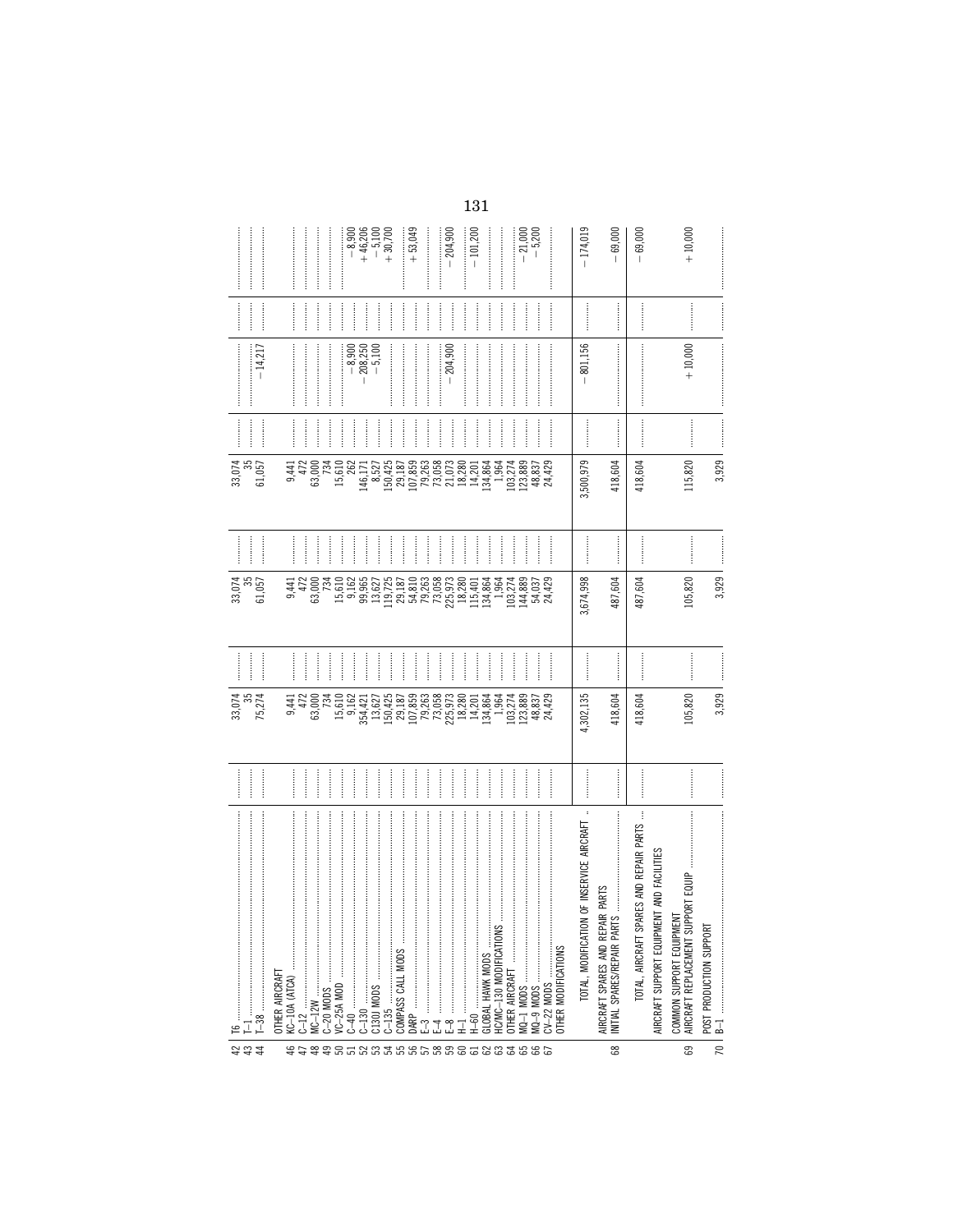| ź      |  |
|--------|--|
| J.     |  |
| 4<br>ł |  |
|        |  |

|                  |                                                                                                                                                                                                                                                                                                                                                                                                                                                                                                                                   |                |                                    |                |                            |                     |                              |                                                                                                                                                                                                                                                                                                                                                                                                                                                                                                                                              | Change from        |                  |                 |
|------------------|-----------------------------------------------------------------------------------------------------------------------------------------------------------------------------------------------------------------------------------------------------------------------------------------------------------------------------------------------------------------------------------------------------------------------------------------------------------------------------------------------------------------------------------|----------------|------------------------------------|----------------|----------------------------|---------------------|------------------------------|----------------------------------------------------------------------------------------------------------------------------------------------------------------------------------------------------------------------------------------------------------------------------------------------------------------------------------------------------------------------------------------------------------------------------------------------------------------------------------------------------------------------------------------------|--------------------|------------------|-----------------|
| Line             | Item                                                                                                                                                                                                                                                                                                                                                                                                                                                                                                                              | đý.            | 2010 budget<br>estimate            | à.             | House allowance            | à.                  | recommendation<br>Committee  | ਛੋ                                                                                                                                                                                                                                                                                                                                                                                                                                                                                                                                           | Budget<br>estimate | đý.              | House allowance |
| 72               |                                                                                                                                                                                                                                                                                                                                                                                                                                                                                                                                   |                |                                    | <br> <br> <br> |                            | :<br>:<br>:         |                              |                                                                                                                                                                                                                                                                                                                                                                                                                                                                                                                                              |                    |                  |                 |
|                  |                                                                                                                                                                                                                                                                                                                                                                                                                                                                                                                                   |                | 24,481<br>2,259<br>11,787<br>4,125 | <br> <br>      | 24,481<br>2,259<br>11,787  | <br> <br> <br>      | 24, 481<br>2, 259<br>11, 787 |                                                                                                                                                                                                                                                                                                                                                                                                                                                                                                                                              |                    |                  |                 |
|                  |                                                                                                                                                                                                                                                                                                                                                                                                                                                                                                                                   |                |                                    | $\frac{1}{2}$  |                            |                     |                              |                                                                                                                                                                                                                                                                                                                                                                                                                                                                                                                                              |                    |                  |                 |
| $\frac{1}{7750}$ |                                                                                                                                                                                                                                                                                                                                                                                                                                                                                                                                   |                |                                    | İ              | 4,125                      |                     | 4,125                        |                                                                                                                                                                                                                                                                                                                                                                                                                                                                                                                                              |                    | :<br>:<br>:<br>: |                 |
|                  |                                                                                                                                                                                                                                                                                                                                                                                                                                                                                                                                   |                | 91,400                             |                |                            | <br> <br> <br>      |                              |                                                                                                                                                                                                                                                                                                                                                                                                                                                                                                                                              | $-91,400$          |                  |                 |
| $R \frac{7}{7}$  |                                                                                                                                                                                                                                                                                                                                                                                                                                                                                                                                   |                | 28,092                             |                | İ                          | <br> <br> <br> <br> | 28,092                       |                                                                                                                                                                                                                                                                                                                                                                                                                                                                                                                                              |                    |                  |                 |
|                  |                                                                                                                                                                                                                                                                                                                                                                                                                                                                                                                                   | <br>           | 5,283                              |                | 28,092<br>5,283            | <br>:<br>:<br>:     | 5,283                        |                                                                                                                                                                                                                                                                                                                                                                                                                                                                                                                                              |                    |                  |                 |
|                  | EC-130J<br>B-2 POST PRODUCTION                                                                                                                                                                                                                                                                                                                                                                                                                                                                                                    |                | I                                  |                | 19,800                     | <br> <br> <br>      | 19,800                       |                                                                                                                                                                                                                                                                                                                                                                                                                                                                                                                                              | $+19,800$          |                  |                 |
| 8800             |                                                                                                                                                                                                                                                                                                                                                                                                                                                                                                                                   |                | 15,744                             | <br> <br> <br> |                            | <br> <br> <br>      | 15,744                       |                                                                                                                                                                                                                                                                                                                                                                                                                                                                                                                                              |                    | <br> <br>        | :<br>:<br>:     |
|                  |                                                                                                                                                                                                                                                                                                                                                                                                                                                                                                                                   |                | 19,951<br>51,980                   |                | 15,744<br>19,951<br>51,980 |                     | 12,951                       |                                                                                                                                                                                                                                                                                                                                                                                                                                                                                                                                              | $-7,000$           |                  | $-7,000$        |
|                  |                                                                                                                                                                                                                                                                                                                                                                                                                                                                                                                                   |                |                                    |                |                            |                     | 51,980                       |                                                                                                                                                                                                                                                                                                                                                                                                                                                                                                                                              |                    |                  |                 |
| 33               | INDUSTRIAL PREPAREDNESS<br>INDUSTRIAL PREPAREDNESS                                                                                                                                                                                                                                                                                                                                                                                                                                                                                |                | 25,529                             | <br> <br>      | 25,529                     | <br> <br>           | 25,529                       | $\begin{minipage}{0.9\linewidth} \begin{minipage}{0.9\linewidth} \begin{minipage}{0.9\linewidth} \end{minipage} \begin{minipage}{0.9\linewidth} \begin{minipage}{0.9\linewidth} \end{minipage} \begin{minipage}{0.9\linewidth} \end{minipage} \begin{minipage}{0.9\linewidth} \end{minipage} \begin{minipage}{0.9\linewidth} \begin{minipage}{0.9\linewidth} \end{minipage} \begin{minipage}{0.9\linewidth} \end{minipage} \begin{minipage}{0.9\linewidth} \end{minipage} \begin{minipage}{0.9\linewidth} \end{minipage} \begin{minipage}{0$ |                    |                  |                 |
| $\approx$        | $\label{def:1} \begin{split} \mathcal{L}_{\mathcal{A}}(\mathcal{A})&=\mathcal{L}_{\mathcal{A}}(\mathcal{A})\otimes\mathcal{L}_{\mathcal{A}}(\mathcal{A})\otimes\mathcal{L}_{\mathcal{A}}(\mathcal{A})\otimes\mathcal{L}_{\mathcal{A}}(\mathcal{A})\otimes\mathcal{L}_{\mathcal{A}}(\mathcal{A})\otimes\mathcal{L}_{\mathcal{A}}(\mathcal{A})\otimes\mathcal{L}_{\mathcal{A}}(\mathcal{A})\otimes\mathcal{L}_{\mathcal{A}}(\mathcal{A})\otimes\mathcal{L}_{\mathcal{A}}(\mathcal{A})\otimes$<br>WAR CONSUMABLES<br>WAR CONSUMABLES |                | 134,427                            |                | 134,427                    |                     | 136,427                      |                                                                                                                                                                                                                                                                                                                                                                                                                                                                                                                                              | $+2,000$           |                  | $+2,000$        |
| 85               | OTHER PRODUCTION CHARGES<br>OTHER PRODUCTION CHARGES                                                                                                                                                                                                                                                                                                                                                                                                                                                                              | <br> <br> <br> | 490,344                            | <br> <br>      | 490,344                    |                     | 495,344                      | <br> <br> <br>                                                                                                                                                                                                                                                                                                                                                                                                                                                                                                                               | $+5,000$           |                  | $+5,000$        |
| $\frac{8}{8}$    | DARP                                                                                                                                                                                                                                                                                                                                                                                                                                                                                                                              |                | 15,323                             | —<br>;<br>;    | 15,323                     |                     | 15,323                       |                                                                                                                                                                                                                                                                                                                                                                                                                                                                                                                                              |                    |                  |                 |
|                  |                                                                                                                                                                                                                                                                                                                                                                                                                                                                                                                                   |                | 1,030,474                          |                | 958,874                    |                     | 968,874                      | <br> <br> <br>                                                                                                                                                                                                                                                                                                                                                                                                                                                                                                                               | $-61,600$          |                  | $+10,000$       |
| 999              |                                                                                                                                                                                                                                                                                                                                                                                                                                                                                                                                   |                | 23,051                             |                | 23,051                     | <br> <br>           | 23,051                       |                                                                                                                                                                                                                                                                                                                                                                                                                                                                                                                                              |                    |                  |                 |
|                  | CUREMENT, AIR FORCE<br>TOTAL, AIRCRAFT PRO                                                                                                                                                                                                                                                                                                                                                                                                                                                                                        |                | 11,966,276                         |                | 11,956,182                 |                     | 13, 148, 720                 |                                                                                                                                                                                                                                                                                                                                                                                                                                                                                                                                              | $+1,182,444$       |                  | $+1,192,538$    |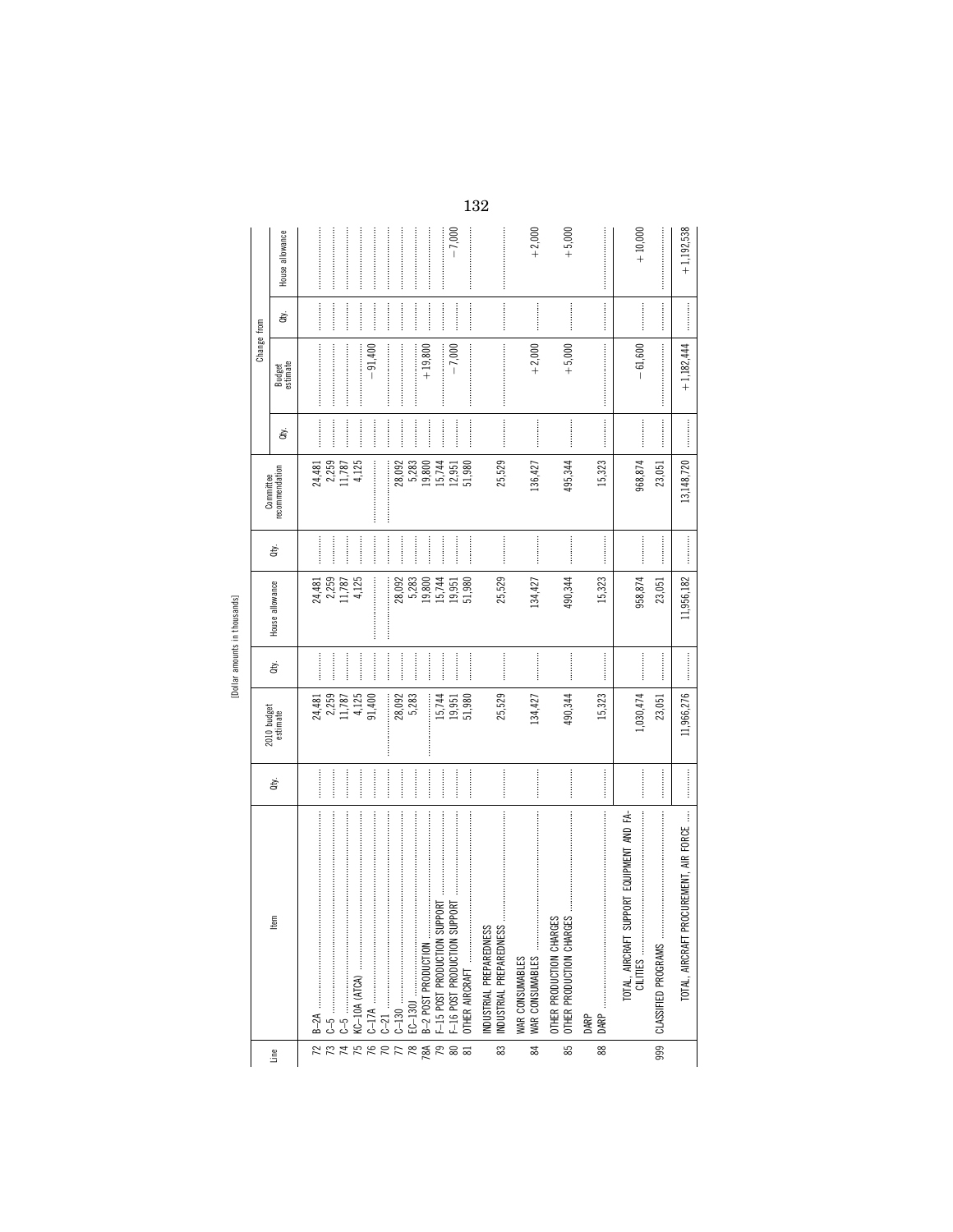# The following table details the adjustments recommended by the Committee:  $\,$

[In thousands of dollars]

| Line           | Item                                                   | 2010 budget<br>estimate | Committee<br>recommendation | Change from<br>budget estimate |
|----------------|--------------------------------------------------------|-------------------------|-----------------------------|--------------------------------|
| $\overline{c}$ |                                                        | 300.600                 | 278.600                     | $-22,000$                      |
|                |                                                        |                         |                             | $-22,000$                      |
| 5              |                                                        | 88,510                  | 2,588,510                   | $+2,500,000$                   |
|                |                                                        |                         |                             | $+2,500,000$                   |
| 8              |                                                        | 879,231                 | 375,231                     | $-504,000$                     |
| 14A            |                                                        |                         |                             | $-504,000$                     |
|                |                                                        |                         | 75,000                      | $+75,000$                      |
| 20             | Add 2 HH-60 aircraft; transfer from RDAF, line 89      |                         |                             | $+75.000$                      |
|                |                                                        | 78,511                  | 74,711                      | $-3,800$                       |
| 26             |                                                        |                         |                             | $-3,800$                       |
|                |                                                        | 283,955                 | 247,855                     | $-36,100$                      |
|                | USAF requested transfer to B-2 PPS; APAF, line 78A     |                         |                             | $-19,800$                      |
|                |                                                        |                         |                             | $-16,300$                      |
| 28             |                                                        | 107,558                 | 78,558                      | $-29,000$                      |
|                | Program delay, transferred to RDAF, line 119           |                         |                             | $-29,000$                      |
| 29             |                                                        | 78.788                  | 61,466                      | $-17,322$<br>$-17,322$         |
| 32             |                                                        | 224.642                 | 223,875                     | $-767$<br>$-2,767$             |
| 33             |                                                        |                         |                             | $+2,000$                       |
|                |                                                        | 350735                  | 177,335                     | $-173,400$                     |
|                |                                                        |                         |                             | $-158.400$                     |
|                |                                                        |                         |                             | $-15,000$                      |
| 34             |                                                        | 606993                  | 561,893                     | $-45,100$                      |
|                |                                                        |                         |                             | $-28,000$                      |
|                |                                                        |                         |                             | $-10.000$                      |
|                |                                                        |                         |                             | $-7.100$                       |
| 37             |                                                        | 469.731                 | 424.431                     | $-45.300$                      |
|                |                                                        |                         |                             | $-45,300$                      |
| 39             |                                                        | 10,644                  | 1,744                       | $-8,900$                       |
|                |                                                        |                         |                             | $-8,900$                       |
| 40             |                                                        | 4.336                   | 436                         | $-3.900$                       |
|                |                                                        |                         |                             | $-3,900$                       |
| 44             |                                                        | 75,274                  | 61,057                      | $-14,217$<br>$-14.217$         |
| 51             |                                                        | <br>9.162               | 262                         | $-8.900$                       |
| 52             |                                                        |                         |                             | $-8,900$                       |
|                |                                                        | 354,421                 | 146,171                     | $-208,250$                     |
|                | Scathe View Hyper-Spectral Imagery Upgrade for NV      |                         |                             | $-209,500$<br>$-19,000$        |
|                |                                                        |                         |                             | $+4,500$                       |
|                | Senior Scout, Electro-Optical Infrared Capability      |                         |                             | $+6,000$                       |
|                |                                                        |                         |                             | $+3,000$                       |
|                | Senior Scout, Remote Operations Capability             |                         |                             | $+3,000$                       |
|                | Support Equipment for Time Critical Targeting, Senior  |                         |                             | $+3.750$                       |
| 53             |                                                        | 13.627                  | 8.527                       | $-5.100$                       |
|                | Excess funding for Other Government Costs              |                         |                             | $-5,100$                       |
| 59             |                                                        | 225,973                 | 21,073                      | $-204,900$                     |
|                | Partial transfer of re-engining funds to RDAF line 157 |                         |                             | $-204,900$                     |
| 69             | AIRCRAFT REPLACEMENT SUPPORT EQUIPMENT                 | 105.820                 | 115,820                     | $+10,000$                      |
|                |                                                        |                         |                             | $+10,000$                      |
| 76             |                                                        | 91,400                  |                             | $-91,400$                      |
|                |                                                        |                         |                             | $-91,400$                      |
| 78A            | Air Force requested transfer from APAF, line 26        |                         | 19.800                      | $+19,800$<br>$+19,800$         |
| 80             |                                                        | 19,951<br>              | 12,951                      | $-7,000$<br>$-7,000$           |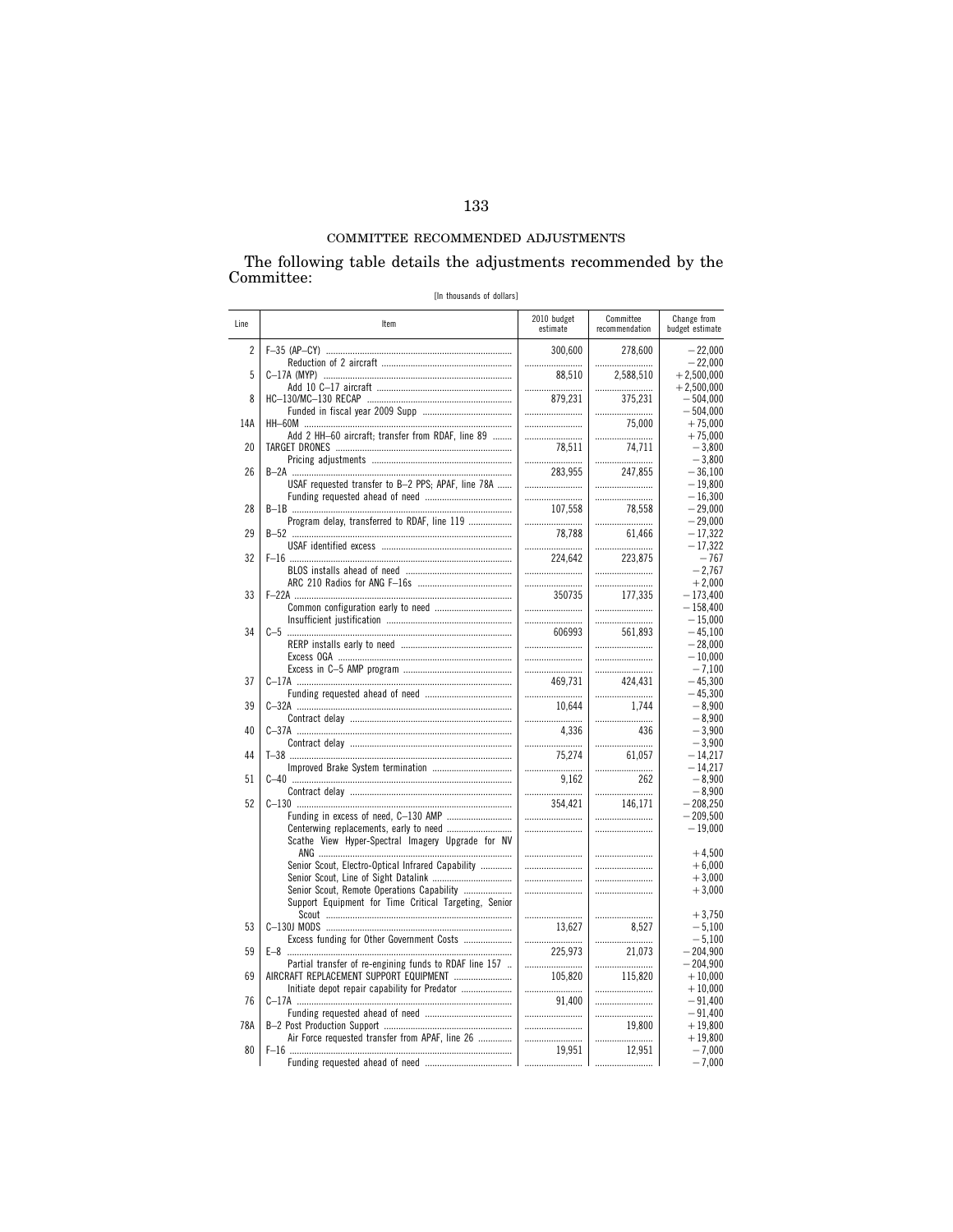[In thousands of dollars]

| Line | Item                                              | 2010 budget<br>estimate | Committee<br>recommendation | Change from<br>budget estimate |
|------|---------------------------------------------------|-------------------------|-----------------------------|--------------------------------|
| 84   |                                                   | 134.427<br>             | 136.427<br>                 | $+2,000$<br>$+2,000$           |
| 85   | P5CTS Equipment for the MT Joint Training Environ | 490 344                 | 495 344                     | $+5,000$<br>$+2.000$           |
|      | ment                                              |                         |                             | $+3.000$                       |

*C–130 Avionics Modernization Program [AMP]*.—The C–130 AMP program will provide a common, state-of-the-art avionics suite on the aging C–130 tactical airlifters to improve safety of flight, enable flying in the global airspace, and save significant life-cycle sustainment costs. Development and flight testing was just completed in July with the test aircraft meeting or exceeding their performance metrics in every category. The Committee commends the Department of Defense for recently approving the Acquisition Decision Memorandum authorizing the program to proceed to a Milestone C review. Given the AMP's performance and progress to date, the Committee believes the Air Force should move forward expeditiously to provide this needed capability to Active, Guard, and Reserve Air Force pilots. The Committee encourages the Air Force to schedule and complete Milestone C at the earliest possible date.

#### MISSILE PROCUREMENT, AIR FORCE

| 6.300.728.000 |
|---------------|
| 6.508.359.000 |
| 6.070.344.000 |

The Committee recommends an appropriation of \$6,070,344,000. This is \$230,384,000 below the budget estimate.

### COMMITTEE RECOMMENDED PROGRAM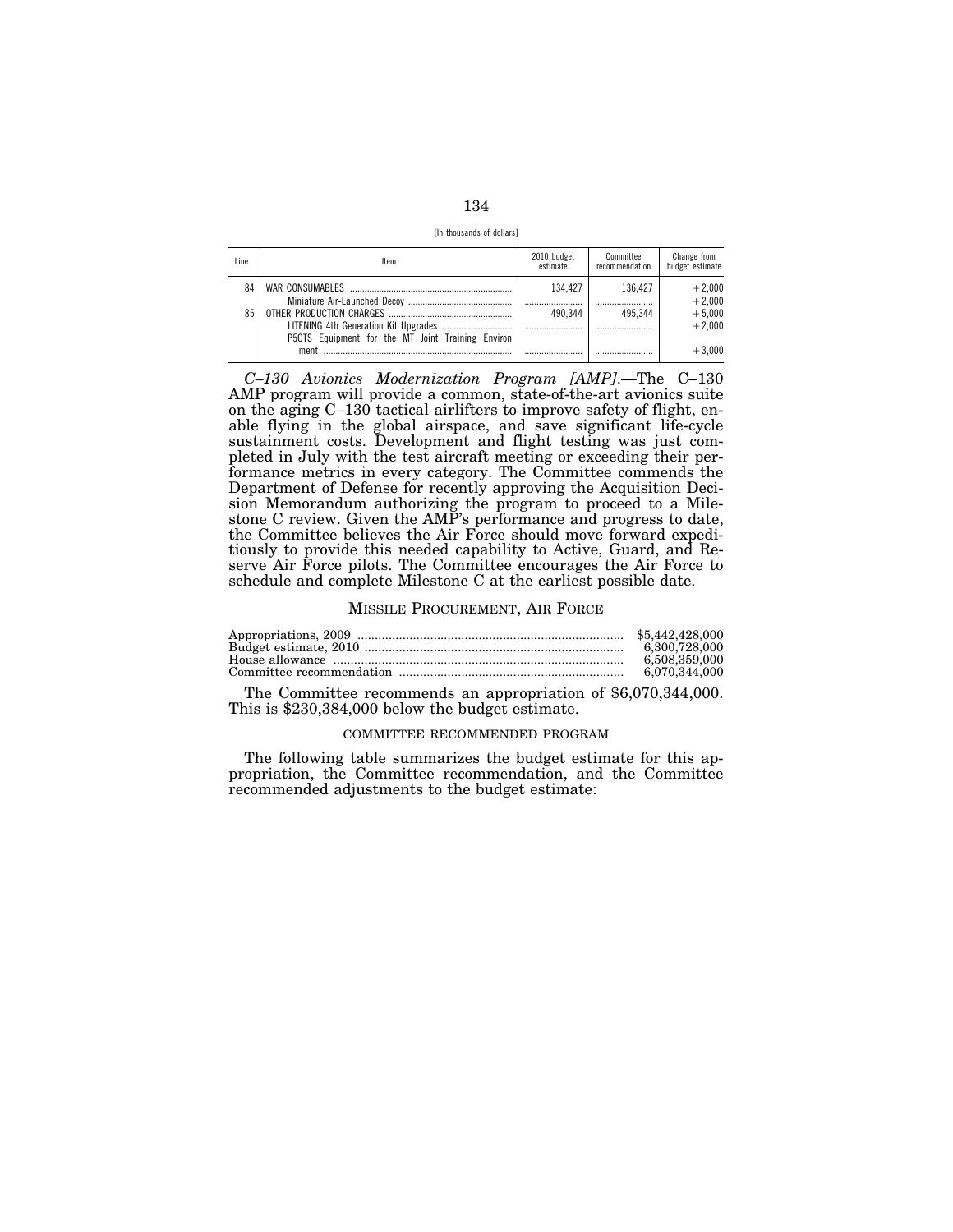[Dollar amounts in thousands]

|                                             |             | House allowance             |                                |                    |                                                                                                 |                |                 |                                                                                     | $-$ \$7,330<br>$-$ 6,985                                   | $\begin{minipage}{0.9\linewidth} \begin{tabular}{l} \hline \textbf{1} & \textbf{2} & \textbf{3} & \textbf{4} & \textbf{5} & \textbf{6} & \textbf{6} & \textbf{7} & \textbf{8} & \textbf{9} & \textbf{10} & \textbf{10} & \textbf{10} & \textbf{10} & \textbf{10} & \textbf{10} & \textbf{10} & \textbf{10} & \textbf{10} & \textbf{10} & \textbf{10} & \textbf{10} & \textbf{10} & \textbf{10} & \textbf{10} & \textbf{10$ | $-14,315$                  |                                              |                              |                |                                                                                                                                                                                                                                                                                                                                                                                                                                                                                                                                                                          |                                                                                                                                                                                                                                                                                                                                                                                                                                                                                                                             |                                                            |               |                |
|---------------------------------------------|-------------|-----------------------------|--------------------------------|--------------------|-------------------------------------------------------------------------------------------------|----------------|-----------------|-------------------------------------------------------------------------------------|------------------------------------------------------------|----------------------------------------------------------------------------------------------------------------------------------------------------------------------------------------------------------------------------------------------------------------------------------------------------------------------------------------------------------------------------------------------------------------------------|----------------------------|----------------------------------------------|------------------------------|----------------|--------------------------------------------------------------------------------------------------------------------------------------------------------------------------------------------------------------------------------------------------------------------------------------------------------------------------------------------------------------------------------------------------------------------------------------------------------------------------------------------------------------------------------------------------------------------------|-----------------------------------------------------------------------------------------------------------------------------------------------------------------------------------------------------------------------------------------------------------------------------------------------------------------------------------------------------------------------------------------------------------------------------------------------------------------------------------------------------------------------------|------------------------------------------------------------|---------------|----------------|
|                                             |             |                             |                                |                    |                                                                                                 |                |                 |                                                                                     |                                                            |                                                                                                                                                                                                                                                                                                                                                                                                                            |                            |                                              |                              |                |                                                                                                                                                                                                                                                                                                                                                                                                                                                                                                                                                                          |                                                                                                                                                                                                                                                                                                                                                                                                                                                                                                                             |                                                            |               |                |
|                                             |             | đý.                         |                                |                    |                                                                                                 |                |                 |                                                                                     | $\frac{1}{2}$                                              |                                                                                                                                                                                                                                                                                                                                                                                                                            |                            |                                              |                              |                |                                                                                                                                                                                                                                                                                                                                                                                                                                                                                                                                                                          | $\begin{minipage}{0.9\linewidth} \begin{tabular}{l} \toprule \multicolumn{3}{c}{\textbf{0.9\linewidth}} \begin{tabular}{l} \multicolumn{3}{c}{\textbf{0.9\linewidth}} \end{tabular} \end{minipage} \end{minipage} \begin{minipage}{0.9\linewidth} \begin{tabular}{l} \multicolumn{3}{c}{\textbf{0.9\linewidth}} \end{tabular} \end{minipage} \end{minipage} \begin{minipage}{0.9\linewidth} \begin{tabular}{l} \multicolumn{3}{c}{\textbf{0.9\linewidth}} \end{tabular} \end{minipage} \end{minipage} \begin{minipage}{0.9$ | $\frac{1}{2}$                                              |               |                |
|                                             | Change from | Budget<br>estimate          |                                |                    |                                                                                                 |                |                 |                                                                                     | $- $16,330$<br>$-22.154$                                   | $\label{eq:3}$                                                                                                                                                                                                                                                                                                                                                                                                             | $-38,484$                  |                                              |                              |                |                                                                                                                                                                                                                                                                                                                                                                                                                                                                                                                                                                          |                                                                                                                                                                                                                                                                                                                                                                                                                                                                                                                             |                                                            |               |                |
|                                             |             | È                           |                                |                    |                                                                                                 |                |                 |                                                                                     |                                                            |                                                                                                                                                                                                                                                                                                                                                                                                                            |                            |                                              |                              |                |                                                                                                                                                                                                                                                                                                                                                                                                                                                                                                                                                                          | $\begin{minipage}{0.9\linewidth} \begin{tabular}{l} \hline \textbf{1} & \textbf{2} & \textbf{3} & \textbf{4} & \textbf{5} & \textbf{6} & \textbf{6} & \textbf{7} & \textbf{8} & \textbf{8} & \textbf{9} & \textbf{10} & \textbf{10} & \textbf{10} & \textbf{10} & \textbf{10} & \textbf{10} & \textbf{10} & \textbf{10} & \textbf{10} & \textbf{10} & \textbf{10} & \textbf{10} & \textbf{10} & \textbf{10} & \textbf{10}$                                                                                                  |                                                            |               |                |
|                                             |             | Committee<br>recommendation |                                |                    | \$58,139                                                                                        |                |                 | 52,666<br>78,753                                                                    | 275,497<br>57,545<br>134,801                               | 841                                                                                                                                                                                                                                                                                                                                                                                                                        | 600,103                    |                                              | $\approx$                    | 199,484<br>258 | 30,280                                                                                                                                                                                                                                                                                                                                                                                                                                                                                                                                                                   | 230,054                                                                                                                                                                                                                                                                                                                                                                                                                                                                                                                     | 70,185                                                     |               | 1,843,475      |
|                                             |             | Qty.                        |                                |                    |                                                                                                 |                |                 |                                                                                     | 2982                                                       |                                                                                                                                                                                                                                                                                                                                                                                                                            |                            |                                              |                              | $\frac{1}{2}$  | $\begin{minipage}{0.9\linewidth} \begin{tabular}{l} \toprule \multicolumn{2}{c}{\textbf{0.9\linewidth}} \begin{tabular}{l} \multicolumn{2}{c}{\textbf{0.9\linewidth}} \end{tabular} \end{minipage} \end{minipage} \vspace{0.08\linewidth} \end{minipage} \vspace{0.08\linewidth} \begin{minipage}{0.9\linewidth} \begin{tabular}{l} \multicolumn{2}{c}{\textbf{0.9\linewidth}} \end{tabular} \end{minipage} \vspace{0.08\linewidth} \end{minipage} \vspace{0.08\linewidth} \caption{A system of the model and the model of the model. The model of the$<br>$\frac{1}{2}$ |                                                                                                                                                                                                                                                                                                                                                                                                                                                                                                                             |                                                            |               |                |
| lining alling in the property of the lining |             | House allowance             |                                |                    | \$58,139                                                                                        |                |                 | $\begin{array}{l} 52,666\\ 78,753\\ 78,827\\ 82,830\\ 64,530\\ 134,801 \end{array}$ |                                                            | 841                                                                                                                                                                                                                                                                                                                                                                                                                        | 614,418                    |                                              | 32<br>199,484                | 258            | $\label{eq:conformal} \begin{split} \mathcal{L}_{\text{in}}(\mathcal{L}_{\text{in}}(\mathcal{L}_{\text{in}}(\mathcal{L}_{\text{in}}(\mathcal{L}_{\text{in}}(\mathcal{L}_{\text{in}}(\mathcal{L}_{\text{in}}(\mathcal{L}_{\text{in}}(\mathcal{L}_{\text{in}}(\mathcal{L}_{\text{in}}(\mathcal{L}_{\text{in}}(\mathcal{L}_{\text{in}}(\mathcal{L}_{\text{in}}(\mathcal{L}_{\text{in}}(\mathcal{L}_{\text{in}}(\mathcal{L}_{\text{in}}(\mathcal{L}_{\text{in}}(\mathcal{L}_{\text{in}}(\mathcal{L}_{\text$<br>30,280                                                        | 230,054                                                                                                                                                                                                                                                                                                                                                                                                                                                                                                                     | 70,185                                                     |               | 1,843,475      |
|                                             |             | È                           |                                |                    |                                                                                                 |                |                 |                                                                                     | 2382                                                       |                                                                                                                                                                                                                                                                                                                                                                                                                            |                            |                                              | <b><i><u><u></u></u></i></b> | $\frac{1}{2}$  | $\frac{1}{2}$                                                                                                                                                                                                                                                                                                                                                                                                                                                                                                                                                            |                                                                                                                                                                                                                                                                                                                                                                                                                                                                                                                             |                                                            |               |                |
|                                             |             | 2010 budget<br>estimate     |                                |                    | \$58,139                                                                                        |                |                 | 52,666<br>78,753                                                                    | 291,827<br>79,699<br>134,801                               | 841                                                                                                                                                                                                                                                                                                                                                                                                                        | 638,587                    |                                              | K                            | 199,484<br>258 | 30,280                                                                                                                                                                                                                                                                                                                                                                                                                                                                                                                                                                   | 230,054                                                                                                                                                                                                                                                                                                                                                                                                                                                                                                                     | 70,185                                                     |               | 1,843,475      |
|                                             |             | Qty.                        |                                |                    |                                                                                                 |                |                 |                                                                                     | 21982                                                      |                                                                                                                                                                                                                                                                                                                                                                                                                            |                            |                                              |                              | $\frac{1}{2}$  |                                                                                                                                                                                                                                                                                                                                                                                                                                                                                                                                                                          | ,,,,,,,,,,,,,,                                                                                                                                                                                                                                                                                                                                                                                                                                                                                                              |                                                            |               |                |
|                                             |             | Item                        | MISSILE PROCUREMENT, AIR FORCE | BALLISTIC MISSILES | $\vdots$<br>BALLISTIC<br>PMENT-BALLISTIC<br>MISSILE REPLACEMENT EQUI<br>MISSILE REPLACEMENT EQ— | OTHER MISSILES | <b>TACTICAL</b> |                                                                                     | AMRAAM<br>PREDATOR HELLFIRE MISSILE<br>SMALL DIAMETER BOMB | $\vdots$<br>INDUSTRIAL FACILITIES<br>INDUSTRIAL PREPAREDNESS/POLLUTION PREVENTION                                                                                                                                                                                                                                                                                                                                          | $ -$<br>TOTAL, OTHER MISSI | <b>MISSILES</b><br>MODIFICATION OF INSERVICE | <b>CLASS IV</b>              |                | ADVANCED CRUISE MISSILE<br>MW III MODIFICATIONS<br>AGM- 56D MAVERICK<br>AIR LAUNCH CRUISE MISSILE                                                                                                                                                                                                                                                                                                                                                                                                                                                                        | OF INSERVICE MISSILES<br>TOTAL, MODIFICATION                                                                                                                                                                                                                                                                                                                                                                                                                                                                                | S<br>SPARES AND REPAIR PARTS<br>INITIAL SPARES/REPAIR PART | OTHER SUPPORT | SPACE PROGRAMS |
|                                             |             | Line                        |                                |                    |                                                                                                 |                |                 | 23                                                                                  | 450                                                        |                                                                                                                                                                                                                                                                                                                                                                                                                            |                            |                                              | ထ တ                          |                | $\Xi \Xi$                                                                                                                                                                                                                                                                                                                                                                                                                                                                                                                                                                |                                                                                                                                                                                                                                                                                                                                                                                                                                                                                                                             | $\overline{13}$                                            |               | $\frac{1}{4}$  |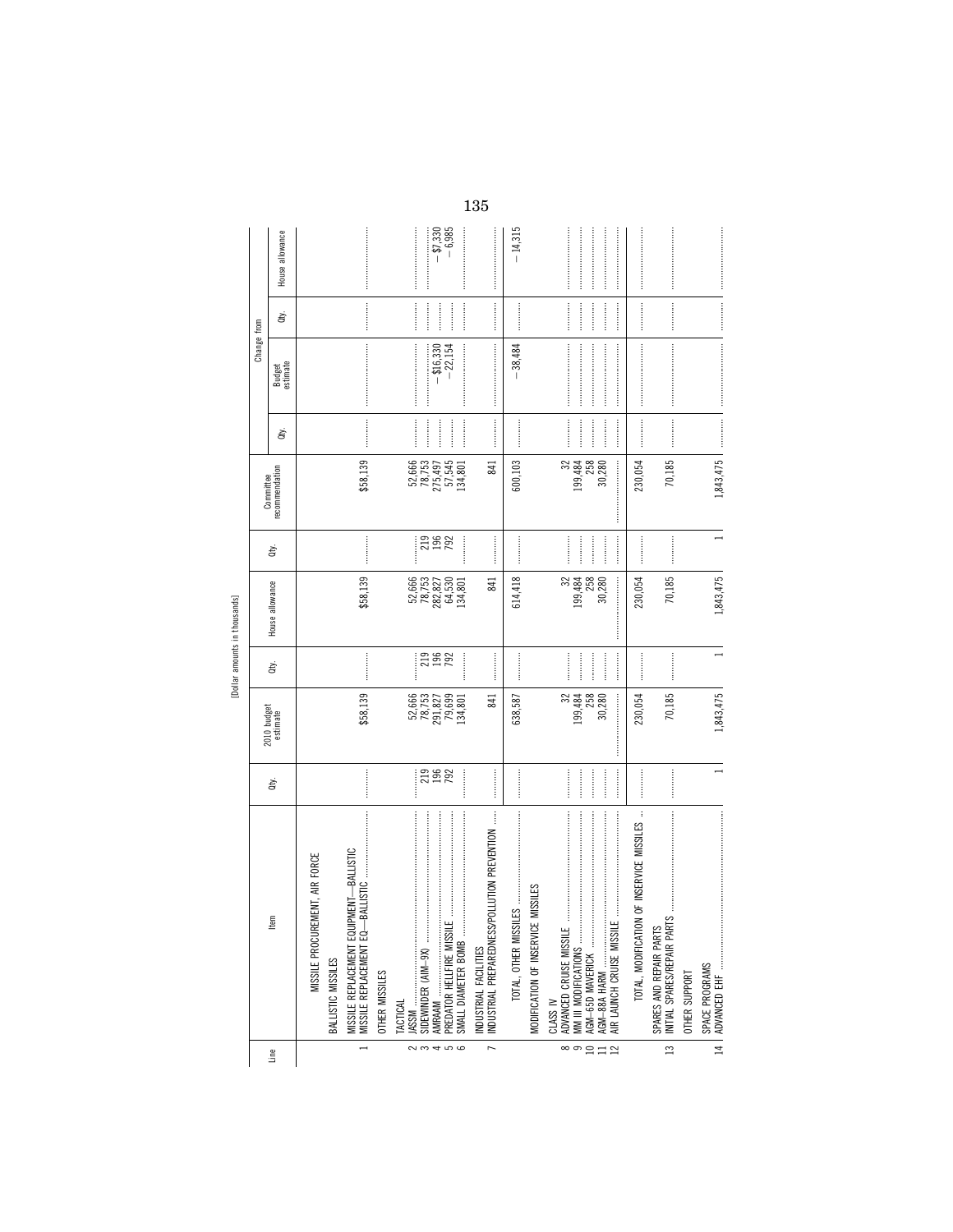| è       |  |
|---------|--|
| I<br>×. |  |
| ō       |  |
|         |  |

|                 |                                                     |             |                         |                |                 |           | Committee      |     | Change from                                                                                                                                                                                                                                                                                                                                                                                                                                                                                                                           |                                                                                                                                                                                                                                                                                                                                                                                                                                                                                                                             |                 |
|-----------------|-----------------------------------------------------|-------------|-------------------------|----------------|-----------------|-----------|----------------|-----|---------------------------------------------------------------------------------------------------------------------------------------------------------------------------------------------------------------------------------------------------------------------------------------------------------------------------------------------------------------------------------------------------------------------------------------------------------------------------------------------------------------------------------------|-----------------------------------------------------------------------------------------------------------------------------------------------------------------------------------------------------------------------------------------------------------------------------------------------------------------------------------------------------------------------------------------------------------------------------------------------------------------------------------------------------------------------------|-----------------|
| Line            | ltem                                                | à.          | 2010 budget<br>estimate | đý.            | House allowance | đť.       | recommendation | đý. | Budget<br>estimate                                                                                                                                                                                                                                                                                                                                                                                                                                                                                                                    | à,                                                                                                                                                                                                                                                                                                                                                                                                                                                                                                                          | House allowance |
| $\overline{15}$ | ADVANCED EHF (AP-CY)                                |             |                         |                |                 |           |                |     |                                                                                                                                                                                                                                                                                                                                                                                                                                                                                                                                       |                                                                                                                                                                                                                                                                                                                                                                                                                                                                                                                             |                 |
| 16              | WIDEBAND GAPFILLER SATEL                            |             | 201,671                 | İ              | 626,671         | <br> <br> | 151,671        |     | $-50,000$                                                                                                                                                                                                                                                                                                                                                                                                                                                                                                                             |                                                                                                                                                                                                                                                                                                                                                                                                                                                                                                                             | $-475,000$      |
|                 | WIDEBAND GAPFILLER SATELI                           |             | 62,380                  |                | 62,380          |           | 62,380         |     |                                                                                                                                                                                                                                                                                                                                                                                                                                                                                                                                       |                                                                                                                                                                                                                                                                                                                                                                                                                                                                                                                             |                 |
| $\approx$       | SPACEBORNE EQUIP (COMSE                             |             | 9,871<br>53,140         |                | 9,871           |           | 9,871          |     |                                                                                                                                                                                                                                                                                                                                                                                                                                                                                                                                       |                                                                                                                                                                                                                                                                                                                                                                                                                                                                                                                             |                 |
| $\mathbf{r}$    | GLOBAL POSITIONING (SPACE                           | :<br>:<br>: |                         |                | 53,140          |           | 53,140         |     |                                                                                                                                                                                                                                                                                                                                                                                                                                                                                                                                       |                                                                                                                                                                                                                                                                                                                                                                                                                                                                                                                             |                 |
|                 | GLOBAL POSITIONING (SPACE                           |             |                         |                |                 |           |                |     |                                                                                                                                                                                                                                                                                                                                                                                                                                                                                                                                       |                                                                                                                                                                                                                                                                                                                                                                                                                                                                                                                             |                 |
|                 | NUDET DETECTION SYSTEM                              |             | <br> <br> <br>          | <br> <br> <br> |                 |           |                |     |                                                                                                                                                                                                                                                                                                                                                                                                                                                                                                                                       |                                                                                                                                                                                                                                                                                                                                                                                                                                                                                                                             |                 |
|                 |                                                     |             | 97,764                  |                | 97,764          |           | 97,764         |     |                                                                                                                                                                                                                                                                                                                                                                                                                                                                                                                                       |                                                                                                                                                                                                                                                                                                                                                                                                                                                                                                                             |                 |
|                 | ITAN SPACE BOOSTERS (SPA                            |             |                         |                |                 |           |                |     | $\label{def:1} \begin{minipage}{0.9\linewidth} \begin{minipage}{0.9\linewidth} \begin{minipage}{0.9\linewidth} \begin{minipage}{0.9\linewidth} \end{minipage} \end{minipage} \end{minipage} \begin{minipage}{0.9\linewidth} \begin{minipage}{0.9\linewidth} \begin{minipage}{0.9\linewidth} \begin{minipage}{0.9\linewidth} \end{minipage} \end{minipage} \end{minipage} \end{minipage} \begin{minipage}{0.9\linewidth} \begin{minipage}{0.9\linewidth} \begin{minipage}{0.9\linewidth} \end{minipage} \end{minipage} \end{minipage}$ | $\begin{minipage}{0.9\linewidth} \begin{tabular}{l} \toprule \multicolumn{3}{c}{\textbf{0.9\linewidth}} \begin{tabular}{l} \multicolumn{3}{c}{\textbf{0.9\linewidth}} \end{tabular} \end{minipage} \end{minipage} \begin{minipage}{0.9\linewidth} \begin{tabular}{l} \multicolumn{3}{c}{\textbf{0.9\linewidth}} \end{tabular} \end{minipage} \end{minipage} \begin{minipage}{0.9\linewidth} \begin{tabular}{l} \multicolumn{3}{c}{\textbf{0.9\linewidth}} \end{tabular} \end{minipage} \end{minipage} \begin{minipage}{0.9$ |                 |
|                 | EVOLVED EXPENDABLE LAUN                             | دی          | 1,295,325               | 5              | 1,351,015       |           | 1,189,925      |     | $-105,400$                                                                                                                                                                                                                                                                                                                                                                                                                                                                                                                            |                                                                                                                                                                                                                                                                                                                                                                                                                                                                                                                             | $-161,090$      |
|                 | MEDIUM LAUNCH VEHICLE (SF                           |             |                         |                |                 |           |                |     |                                                                                                                                                                                                                                                                                                                                                                                                                                                                                                                                       |                                                                                                                                                                                                                                                                                                                                                                                                                                                                                                                             |                 |
|                 | SPACE BASED INFRARED SYST                           | $\sim$      |                         |                |                 |           |                |     |                                                                                                                                                                                                                                                                                                                                                                                                                                                                                                                                       |                                                                                                                                                                                                                                                                                                                                                                                                                                                                                                                             |                 |
|                 | SBIR HIGH (SPACE) (AP-CY)                           |             | 307,456                 |                | 307,456         |           | 307,456        |     |                                                                                                                                                                                                                                                                                                                                                                                                                                                                                                                                       |                                                                                                                                                                                                                                                                                                                                                                                                                                                                                                                             |                 |
|                 | SBIR HIGH (SPACE)                                   |             | 159,000                 |                | 159,000         |           | 159,000        |     |                                                                                                                                                                                                                                                                                                                                                                                                                                                                                                                                       |                                                                                                                                                                                                                                                                                                                                                                                                                                                                                                                             |                 |
|                 |                                                     |             | 3,900                   |                | 3,900           |           | 3,900          |     |                                                                                                                                                                                                                                                                                                                                                                                                                                                                                                                                       |                                                                                                                                                                                                                                                                                                                                                                                                                                                                                                                             |                 |
|                 | SPECIAL PROGRAMS                                    |             |                         |                |                 |           |                |     |                                                                                                                                                                                                                                                                                                                                                                                                                                                                                                                                       |                                                                                                                                                                                                                                                                                                                                                                                                                                                                                                                             |                 |
| $\frac{1}{3}$   | DEFENSE SPACE RECONN PRO<br>SPECIAL UPDATE PROGRAMS |             | 105,152                 |                | 105,152         |           | 105,152        |     | $\begin{minipage}{0.9\linewidth} \begin{tabular}{l} \hline \textbf{1} & \textbf{1} & \textbf{1} & \textbf{1} & \textbf{1} & \textbf{1} & \textbf{1} & \textbf{1} & \textbf{1} & \textbf{1} & \textbf{1} & \textbf{1} & \textbf{1} & \textbf{1} & \textbf{1} & \textbf{1} & \textbf{1} & \textbf{1} & \textbf{1} & \textbf{1} & \textbf{1} & \textbf{1} & \textbf{1} & \textbf{1} & \textbf{1} & \textbf{1} & \textbf{1} & \textbf{1} &$                                                                                               | $\begin{array}{ccccccccccccc} \multicolumn{2}{c}{} & \multicolumn{2}{c}{} & \multicolumn{2}{c}{} & \multicolumn{2}{c}{} & \multicolumn{2}{c}{} & \multicolumn{2}{c}{} & \multicolumn{2}{c}{} & \multicolumn{2}{c}{} & \multicolumn{2}{c}{} & \multicolumn{2}{c}{} & \multicolumn{2}{c}{} & \multicolumn{2}{c}{} & \multicolumn{2}{c}{} & \multicolumn{2}{c}{} & \multicolumn{2}{c}{} & \multicolumn{2}{c}{} & \multicolumn{2}{c}{} & \multicolumn{2}{c}{} & \multicolumn{2}{c}{} & \$                                       |                 |
|                 |                                                     |             | 311,070                 |                | 311,070         |           | 311,070        |     |                                                                                                                                                                                                                                                                                                                                                                                                                                                                                                                                       |                                                                                                                                                                                                                                                                                                                                                                                                                                                                                                                             |                 |
|                 |                                                     |             | 4,450,204               |                | 4,930,894       |           | 4,294,804      |     | $-155,400$                                                                                                                                                                                                                                                                                                                                                                                                                                                                                                                            |                                                                                                                                                                                                                                                                                                                                                                                                                                                                                                                             | $-636,090$      |
| 999             |                                                     |             | 853,559                 |                | 604,669         |           | 817,059        |     | $-36,500$                                                                                                                                                                                                                                                                                                                                                                                                                                                                                                                             |                                                                                                                                                                                                                                                                                                                                                                                                                                                                                                                             | $+212,390$      |
|                 | <br> <br> <br>TOTAL. MISSILE PROCUREMENT. AIR FORCE | <br> <br>   | 6,300,728               |                | 6,508,359       |           | 6,070,344      |     | $-230.384$                                                                                                                                                                                                                                                                                                                                                                                                                                                                                                                            | :<br>:<br>:<br>:                                                                                                                                                                                                                                                                                                                                                                                                                                                                                                            | $-438.015$      |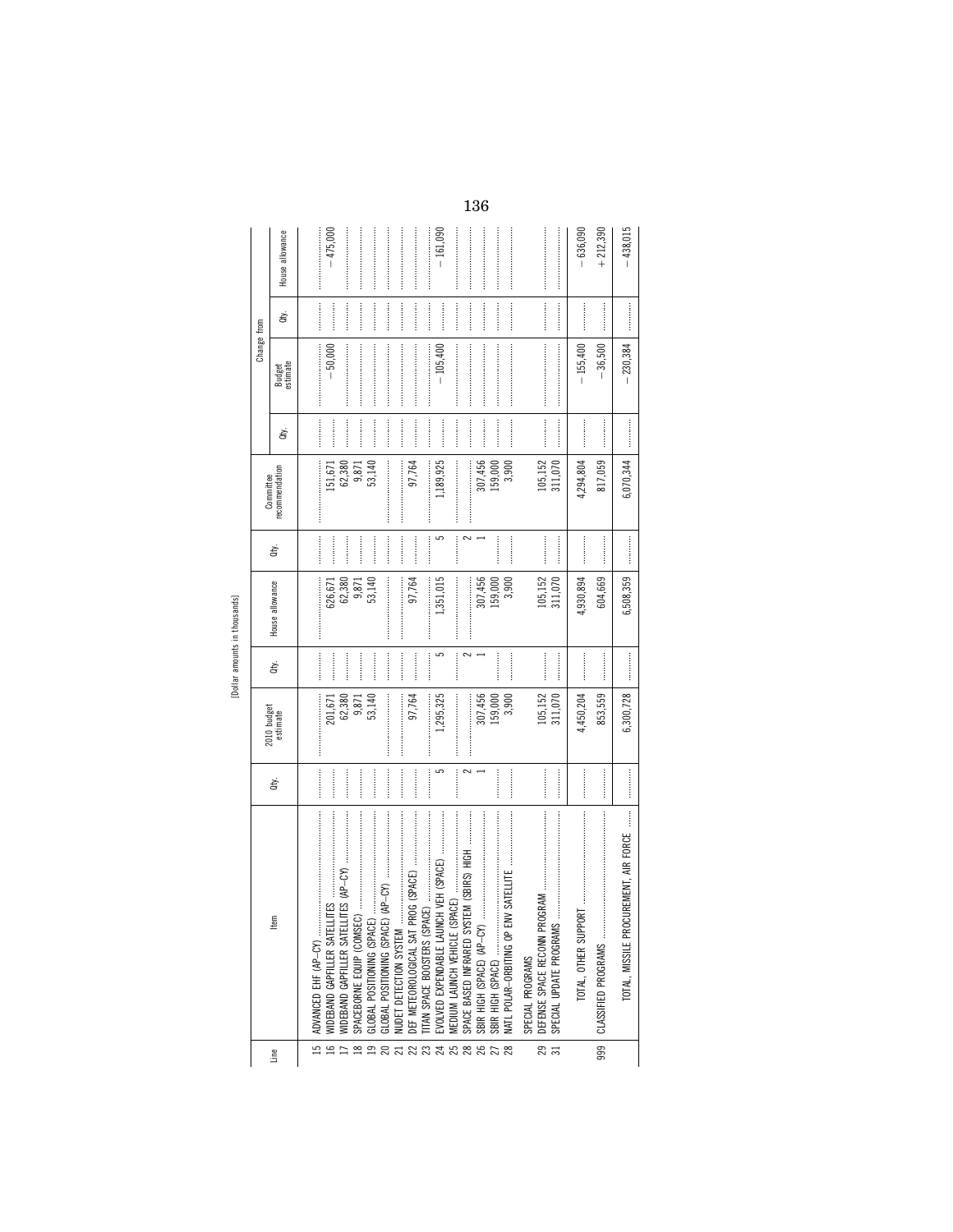The following table details the adjustments recommended by the Committee: [Dollar amounts in thousands]

|      |                                                               |               | 2010 budget | Committee      | Change from    |
|------|---------------------------------------------------------------|---------------|-------------|----------------|----------------|
| Line | Item                                                          | 2010 quantity | estimate    | recommendation | budget request |
| 4    | AMRAAM                                                        | 196           | \$291.827   | \$275.497      | $-$ \$16.330   |
|      | Unjustified Growth in Testing                                 |               |             |                | $-11.330$      |
|      | Funding ahead of need for DMS                                 |               |             |                | $-5.000$       |
| 5    | PREDATOR HELLFIRE MISSILE                                     | 792           | 79.699      | 57.545         | $-22.154$      |
|      | Unit Cost Adjustment                                          |               |             |                | $-22.154$      |
| 16   | WIDEBAND GAPFILLER SATELLITES (SPACE)                         |               | 201.671     | 151.671        | $= 50.000$     |
|      | Premature Request-transfer to RDAF                            |               |             |                |                |
|      |                                                               |               |             |                | $-50.000$      |
| 24   | FXPFNDARI F<br><b>VFH</b><br><b>I AUNCH</b><br><b>FVOLVED</b> |               |             |                |                |
|      | (SPACE)                                                       | 5             | 1.295.325   | 1.189.925      | $-105.400$     |
|      |                                                               |               |             |                | $-105.400$     |
| 999  |                                                               |               | 853.559     | 817.059        | $-36.500$      |
|      | Classified Adjustments                                        |               |             |                | $-36.500$      |

*Minuteman III Solid Rocket Motor Warm Line Program.*—The Committee has been informed by the Air Force that the budget request provides sufficient funding to continue the Minuteman III Solid Rocket Motor Warm Line Program that was initiated in fiscal year 2009. The Committee is aware of estimates which indicate that maintaining a warm line status would require the procurement of six solid rocket motors per fiscal year. The Committee directs the Air Force to take all necessary actions to maintain the required manning, skills and equipment to support the solid rocket motor warm line program they committed to and the industrial base in its effort to sustain the Minuteman III.

### PROCUREMENT OF AMMUNITION, AIR FORCE

| \$859,466,000 |
|---------------|
| 822.462.000   |
| 809.941.000   |
| 815,246,000   |
|               |

The Committee recommends an appropriation of \$815,246,000. This is \$7,216,000 below the budget estimate.

### COMMITTEE RECOMMENDED PROGRAM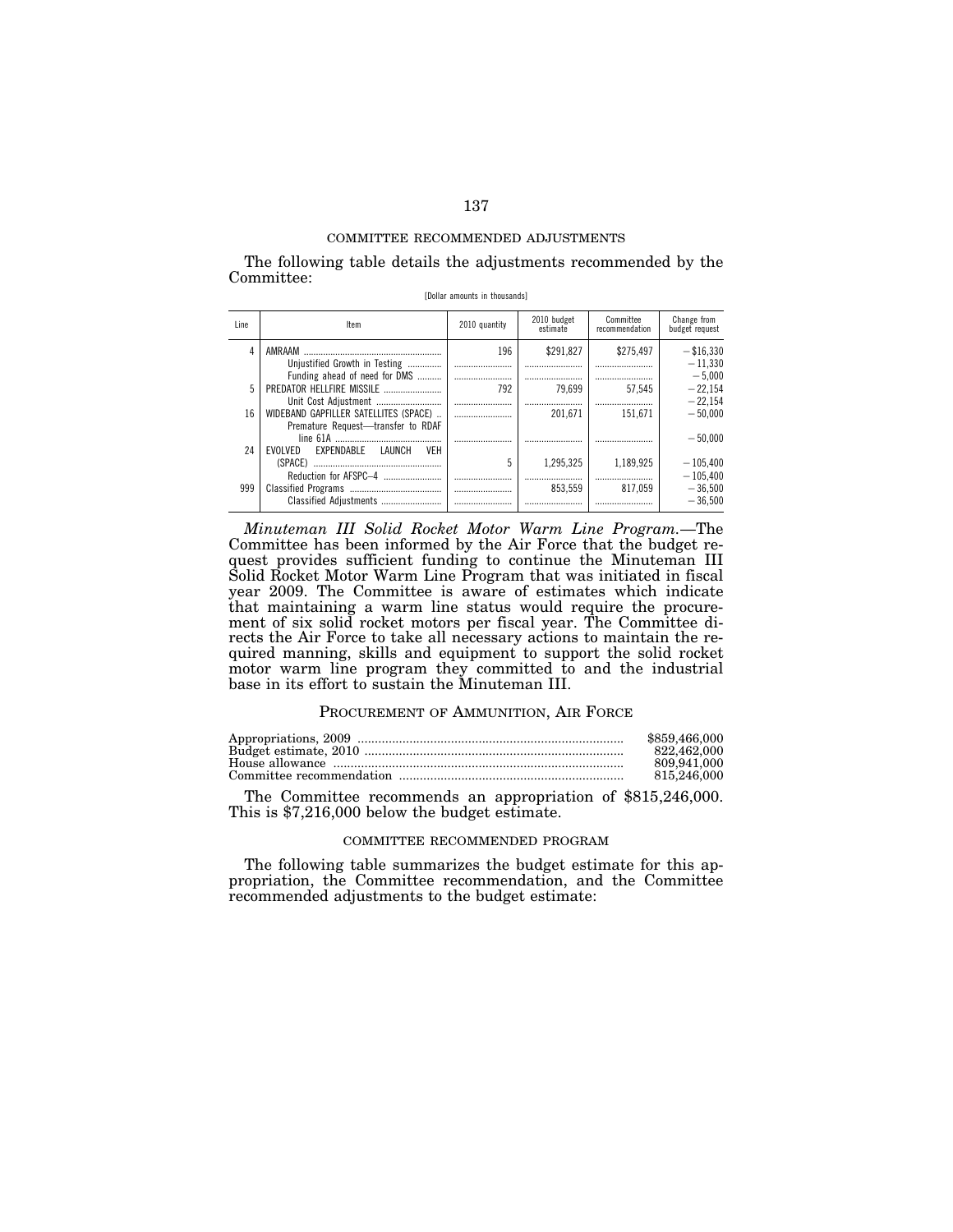| ł        |  |
|----------|--|
| J,<br>J. |  |
| î<br>Ŧ.  |  |
|          |  |

|                                         |                                                                                                                                                                                                                                                                                                                                                                                                                                                                                                                                                                                                                                                                                                                                                                                                                                                                                                                                                                                                                                                                                                                 |                                                                                                                                                                                                                                                                                                                                                                                                                                                                                                                                                               |                                            |                                                                                                                                                                                                                                                                                                                                                                                                                                                                                                                                                    |                                            |           | Committee                                  |                                                                                                                                                                                                                                                                                                                                                                                                                            | Change from                                                                                                                                                                                                                                                                                                                                                                                                                                                                                                                                    |                                                                                                                                                                                                                                                                                                                                                                                                                                                                                                                                          |                                       |
|-----------------------------------------|-----------------------------------------------------------------------------------------------------------------------------------------------------------------------------------------------------------------------------------------------------------------------------------------------------------------------------------------------------------------------------------------------------------------------------------------------------------------------------------------------------------------------------------------------------------------------------------------------------------------------------------------------------------------------------------------------------------------------------------------------------------------------------------------------------------------------------------------------------------------------------------------------------------------------------------------------------------------------------------------------------------------------------------------------------------------------------------------------------------------|---------------------------------------------------------------------------------------------------------------------------------------------------------------------------------------------------------------------------------------------------------------------------------------------------------------------------------------------------------------------------------------------------------------------------------------------------------------------------------------------------------------------------------------------------------------|--------------------------------------------|----------------------------------------------------------------------------------------------------------------------------------------------------------------------------------------------------------------------------------------------------------------------------------------------------------------------------------------------------------------------------------------------------------------------------------------------------------------------------------------------------------------------------------------------------|--------------------------------------------|-----------|--------------------------------------------|----------------------------------------------------------------------------------------------------------------------------------------------------------------------------------------------------------------------------------------------------------------------------------------------------------------------------------------------------------------------------------------------------------------------------|------------------------------------------------------------------------------------------------------------------------------------------------------------------------------------------------------------------------------------------------------------------------------------------------------------------------------------------------------------------------------------------------------------------------------------------------------------------------------------------------------------------------------------------------|------------------------------------------------------------------------------------------------------------------------------------------------------------------------------------------------------------------------------------------------------------------------------------------------------------------------------------------------------------------------------------------------------------------------------------------------------------------------------------------------------------------------------------------|---------------------------------------|
| Line                                    | Item                                                                                                                                                                                                                                                                                                                                                                                                                                                                                                                                                                                                                                                                                                                                                                                                                                                                                                                                                                                                                                                                                                            | ġ                                                                                                                                                                                                                                                                                                                                                                                                                                                                                                                                                             | 2010 budget<br>estimate                    | Qty.                                                                                                                                                                                                                                                                                                                                                                                                                                                                                                                                               | House allowance                            | Qty.      | recommendation                             | ਛੇ                                                                                                                                                                                                                                                                                                                                                                                                                         | Budget<br>estimate                                                                                                                                                                                                                                                                                                                                                                                                                                                                                                                             | đý.                                                                                                                                                                                                                                                                                                                                                                                                                                                                                                                                      | House allowance                       |
|                                         | PROCUREMENT OF AMMUNITION, AIR FORCE                                                                                                                                                                                                                                                                                                                                                                                                                                                                                                                                                                                                                                                                                                                                                                                                                                                                                                                                                                                                                                                                            |                                                                                                                                                                                                                                                                                                                                                                                                                                                                                                                                                               |                                            |                                                                                                                                                                                                                                                                                                                                                                                                                                                                                                                                                    |                                            |           |                                            |                                                                                                                                                                                                                                                                                                                                                                                                                            |                                                                                                                                                                                                                                                                                                                                                                                                                                                                                                                                                |                                                                                                                                                                                                                                                                                                                                                                                                                                                                                                                                          |                                       |
| $\overline{\mathbf{c}}$                 | PROCUREMENT OF AMMO, AIR FORCE                                                                                                                                                                                                                                                                                                                                                                                                                                                                                                                                                                                                                                                                                                                                                                                                                                                                                                                                                                                                                                                                                  | <br> <br> <br>                                                                                                                                                                                                                                                                                                                                                                                                                                                                                                                                                | 123,886<br>\$43,461                        | $\frac{1}{2}$                                                                                                                                                                                                                                                                                                                                                                                                                                                                                                                                      | 123,886<br>\$40,661                        |           | 123,886<br>\$43,461                        | $\cdots$                                                                                                                                                                                                                                                                                                                                                                                                                   |                                                                                                                                                                                                                                                                                                                                                                                                                                                                                                                                                | <br> <br>                                                                                                                                                                                                                                                                                                                                                                                                                                                                                                                                | $+ $2,800$                            |
| $\overline{4}$<br>$\tilde{\phantom{1}}$ | GENERAL PURPOSE BOMBS<br>JOINT DIRECT ATTACK MUNIT!<br>PRACTICE BOMBS<br>BOMBS                                                                                                                                                                                                                                                                                                                                                                                                                                                                                                                                                                                                                                                                                                                                                                                                                                                                                                                                                                                                                                  |                                                                                                                                                                                                                                                                                                                                                                                                                                                                                                                                                               | 52,459<br>225,145<br>103,041               | <br> <br>                                                                                                                                                                                                                                                                                                                                                                                                                                                                                                                                          | 52,459<br>215,424<br>103,041               |           | 92,825<br>52,459<br>228, 145               | <b>Continued by September</b>                                                                                                                                                                                                                                                                                                                                                                                              | $-10,216$<br>$+ $3,000$                                                                                                                                                                                                                                                                                                                                                                                                                                                                                                                        |                                                                                                                                                                                                                                                                                                                                                                                                                                                                                                                                          | $+12,721$<br>$-10,216$<br>:<br>:<br>: |
| $\overline{10}$<br>ص<br>$\infty$        | $\label{def:1} \begin{minipage}{0.9\linewidth} \begin{minipage}{0.9\linewidth} \begin{minipage}{0.9\linewidth} \begin{minipage}{0.9\linewidth} \end{minipage} \begin{minipage}{0.9\linewidth} \begin{minipage}{0.9\linewidth} \end{minipage} \begin{minipage}{0.9\linewidth} \begin{minipage}{0.9\linewidth} \end{minipage} \begin{minipage}{0.9\linewidth} \end{minipage} \begin{minipage}{0.9\linewidth} \begin{minipage}{0.9\linewidth} \end{minipage} \begin{minipage}{0.9\linewidth} \end{minipage} \begin{minipage}{0.9\linewidth} \end$<br>$\label{def:1} \begin{minipage}{0.9\linewidth} \begin{minipage}{0.9\linewidth} \begin{minipage}{0.9\linewidth} \begin{minipage}{0.9\linewidth} \end{minipage} \begin{minipage}{0.9\linewidth} \begin{minipage}{0.9\linewidth} \end{minipage} \end{minipage} \begin{minipage}{0.9\linewidth} \begin{minipage}{0.9\linewidth} \begin{minipage}{0.9\linewidth} \end{minipage} \end{minipage} \end{minipage} \begin{minipage}{0.9\linewidth} \begin{minipage}{0.9\linewidth} \begin{minipage}{0.9\linewidth} \end{minipage} \end{minipage} \$<br>FLARE, IR MJU-7B |                                                                                                                                                                                                                                                                                                                                                                                                                                                                                                                                                               | 40,522<br>3,302<br>1,289<br>4,582<br>5,061 |                                                                                                                                                                                                                                                                                                                                                                                                                                                                                                                                                    | 4,582<br>1,289<br>40,522<br>3,302<br>5,061 | <br> <br> | 40,522<br>3,302<br>1,289<br>4,582<br>5,061 |                                                                                                                                                                                                                                                                                                                                                                                                                            | $\label{def:conformal} \begin{split} \mathcal{L}_{\mathcal{F}}(\mathcal{F}) = \mathcal{L}_{\mathcal{F}}(\mathcal{F}) = \mathcal{L}_{\mathcal{F}}(\mathcal{F}) = \mathcal{L}_{\mathcal{F}}(\mathcal{F}) = \mathcal{L}_{\mathcal{F}}(\mathcal{F}) = \mathcal{L}_{\mathcal{F}}(\mathcal{F}) = \mathcal{L}_{\mathcal{F}}(\mathcal{F}) = \mathcal{L}_{\mathcal{F}}(\mathcal{F}) = \mathcal{L}_{\mathcal{F}}(\mathcal{F}) = \mathcal{L}_{\mathcal{F}}(\mathcal{F}) = \mathcal{L}_{\mathcal{F}}(\mathcal{$                                            |                                                                                                                                                                                                                                                                                                                                                                                                                                                                                                                                          |                                       |
| $\equiv$<br>$\overline{12}$             | <b>FUZES</b>                                                                                                                                                                                                                                                                                                                                                                                                                                                                                                                                                                                                                                                                                                                                                                                                                                                                                                                                                                                                                                                                                                    | $\begin{minipage}{0.9\linewidth} \begin{minipage}{0.9\linewidth} \begin{minipage}{0.9\linewidth} \end{minipage} \begin{minipage}{0.9\linewidth} \begin{minipage}{0.9\linewidth} \end{minipage} \end{minipage} \begin{minipage}{0.9\linewidth} \begin{minipage}{0.9\linewidth} \begin{minipage}{0.9\linewidth} \end{minipage} \end{minipage} \begin{minipage}{0.9\linewidth} \begin{minipage}{0.9\linewidth} \end{minipage} \end{minipage} \begin{minipage}{0.9\linewidth} \begin{minipage}{0.9\linewidth} \end{minipage} \end{minipage} \$<br> <br> <br> <br> | 152,515<br>61,037                          |                                                                                                                                                                                                                                                                                                                                                                                                                                                                                                                                                    | 152,515<br>61,037                          |           | 152,515<br>61,037                          | $\begin{minipage}{0.9\linewidth} \begin{tabular}{l} \hline \textbf{1} & \textbf{2} & \textbf{3} & \textbf{4} & \textbf{5} & \textbf{6} & \textbf{6} & \textbf{7} & \textbf{8} & \textbf{8} & \textbf{9} & \textbf{10} & \textbf{10} & \textbf{10} & \textbf{10} & \textbf{10} & \textbf{10} & \textbf{10} & \textbf{10} & \textbf{10} & \textbf{10} & \textbf{10} & \textbf{10} & \textbf{10} & \textbf{10} & \textbf{10}$ | $\label{def:conformal} \begin{minipage}{0.9\linewidth} \begin{minipage}{0.9\linewidth} \begin{minipage}{0.9\linewidth} \begin{minipage}{0.9\linewidth} \end{minipage} \end{minipage} \begin{minipage}{0.9\linewidth} \begin{minipage}{0.9\linewidth} \begin{minipage}{0.9\linewidth} \end{minipage} \end{minipage} \end{minipage} \begin{minipage}{0.9\linewidth} \begin{minipage}{0.9\linewidth} \begin{minipage}{0.9\linewidth} \end{minipage} \end{minipage} \end{minipage} \begin{minipage}{0.9\linewidth} \begin{minipage}{0.9\linewidth$ | $\label{eq:1} \begin{minipage}{0.9\linewidth} \begin{minipage}{0.9\linewidth} \begin{minipage}{0.9\linewidth} \end{minipage} \begin{minipage}{0.9\linewidth} \begin{minipage}{0.9\linewidth} \end{minipage} \end{minipage} \begin{minipage}{0.9\linewidth} \begin{minipage}{0.9\linewidth} \begin{minipage}{0.9\linewidth} \end{minipage} \end{minipage} \end{minipage} \begin{minipage}{0.9\linewidth} \begin{minipage}{0.9\linewidth} \end{minipage} \end{minipage} \begin{minipage}{0.9\linewidth} \begin{minipage}{0.9\linewidth} \$ |                                       |
|                                         | NT OF AMMO, AIR FORCE<br>TOTAL, PROCUREMEI<br>WEAPONS                                                                                                                                                                                                                                                                                                                                                                                                                                                                                                                                                                                                                                                                                                                                                                                                                                                                                                                                                                                                                                                           | <br> <br> <br>                                                                                                                                                                                                                                                                                                                                                                                                                                                                                                                                                | 816,300                                    |                                                                                                                                                                                                                                                                                                                                                                                                                                                                                                                                                    | 803,779                                    | <br> <br> | 809,084                                    | <br> <br> <br>                                                                                                                                                                                                                                                                                                                                                                                                             | $-7,216$                                                                                                                                                                                                                                                                                                                                                                                                                                                                                                                                       | <br> <br> <br>                                                                                                                                                                                                                                                                                                                                                                                                                                                                                                                           | $+5,305$                              |
| $\frac{13}{2}$                          |                                                                                                                                                                                                                                                                                                                                                                                                                                                                                                                                                                                                                                                                                                                                                                                                                                                                                                                                                                                                                                                                                                                 |                                                                                                                                                                                                                                                                                                                                                                                                                                                                                                                                                               | 6,162                                      |                                                                                                                                                                                                                                                                                                                                                                                                                                                                                                                                                    | 6,162                                      |           | 6,162                                      |                                                                                                                                                                                                                                                                                                                                                                                                                            |                                                                                                                                                                                                                                                                                                                                                                                                                                                                                                                                                |                                                                                                                                                                                                                                                                                                                                                                                                                                                                                                                                          |                                       |
|                                         |                                                                                                                                                                                                                                                                                                                                                                                                                                                                                                                                                                                                                                                                                                                                                                                                                                                                                                                                                                                                                                                                                                                 |                                                                                                                                                                                                                                                                                                                                                                                                                                                                                                                                                               | 822,462                                    | $\begin{minipage}{0.5\textwidth} \centering \begin{minipage}{0.5\textwidth} \centering \end{minipage} \begin{minipage}{0.5\textwidth} \centering \begin{minipage}{0.5\textwidth} \centering \end{minipage} \end{minipage} \begin{minipage}{0.5\textwidth} \centering \end{minipage} \begin{minipage}{0.5\textwidth} \centering \end{minipage} \begin{minipage}{0.5\textwidth} \centering \end{minipage} \begin{minipage}{0.5\textwidth} \centering \end{minipage} \begin{minipage}{0.5\textwidth} \centering \end{minipage} \begin{minipage}{0.5\$ | 809,941                                    |           | 815,246                                    |                                                                                                                                                                                                                                                                                                                                                                                                                            | $-7,216$                                                                                                                                                                                                                                                                                                                                                                                                                                                                                                                                       |                                                                                                                                                                                                                                                                                                                                                                                                                                                                                                                                          | $+5,305$                              |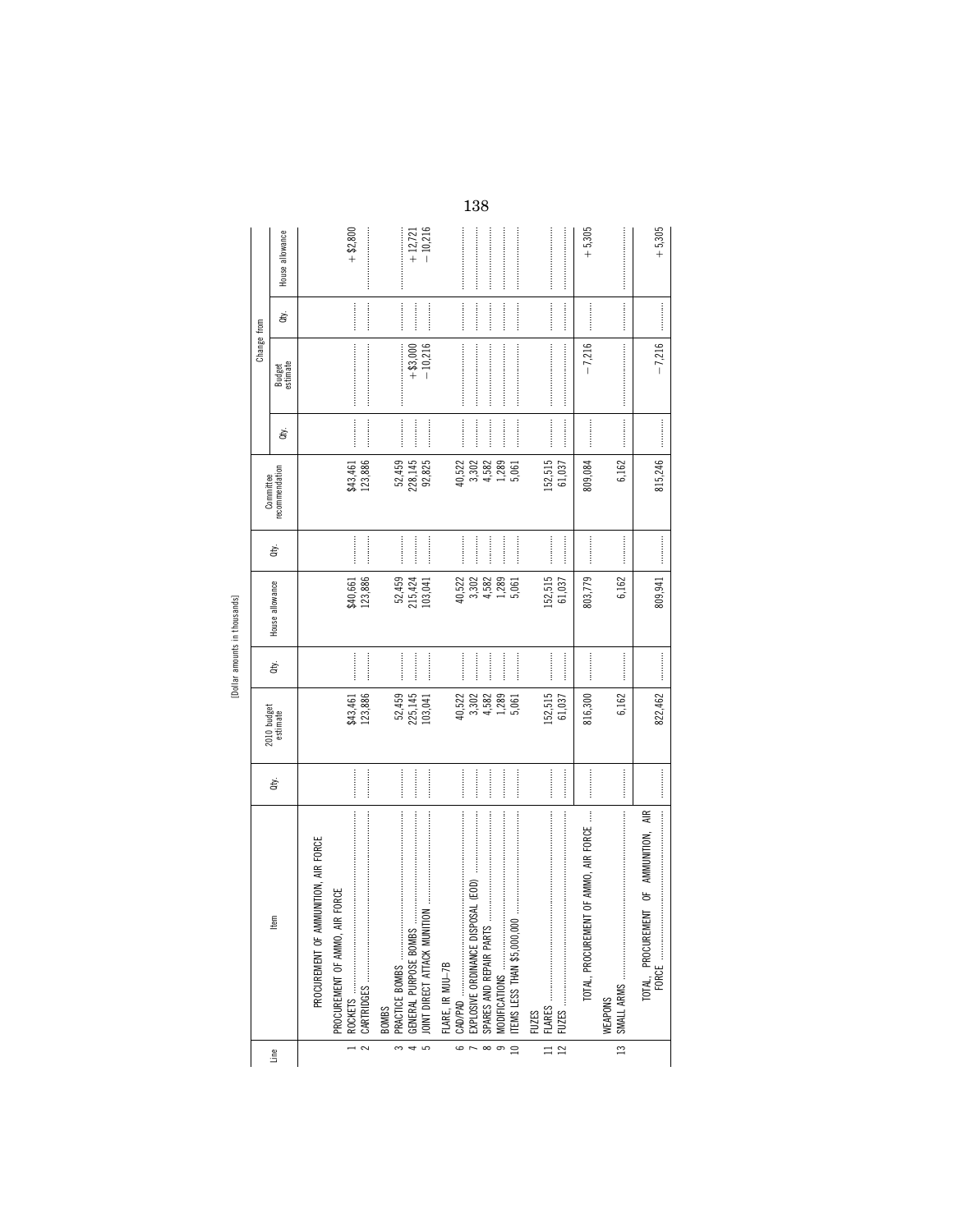The following table details the adjustments recommended by the Committee:

|  |  |  | [Dollar amounts in thousands] |
|--|--|--|-------------------------------|
|--|--|--|-------------------------------|

| Line | Item                                                         | Quantity | 2010 budget<br>estimate | Committee<br>recommendation | Change from<br>budget request      |
|------|--------------------------------------------------------------|----------|-------------------------|-----------------------------|------------------------------------|
|      | GENERAL PURPOSE BOMBS<br><b>MCAAP Bomb Line Moderniza-</b>   |          | \$225.145               | \$228.145                   | $+$ \$3.000                        |
|      | tion<br>JOINT DIRECT ATTACK MUNITION<br>Unit Cost Adiustment | 3.592    | 103.041                 | 92.825                      | $+3.000$<br>$-10,216$<br>$-10.216$ |

## OTHER PROCUREMENT, AIR FORCE

The Committee recommends an appropriation of \$17,283,800,000. This is \$9,341,000 below the budget estimate.

## COMMITTEE RECOMMENDED PROGRAM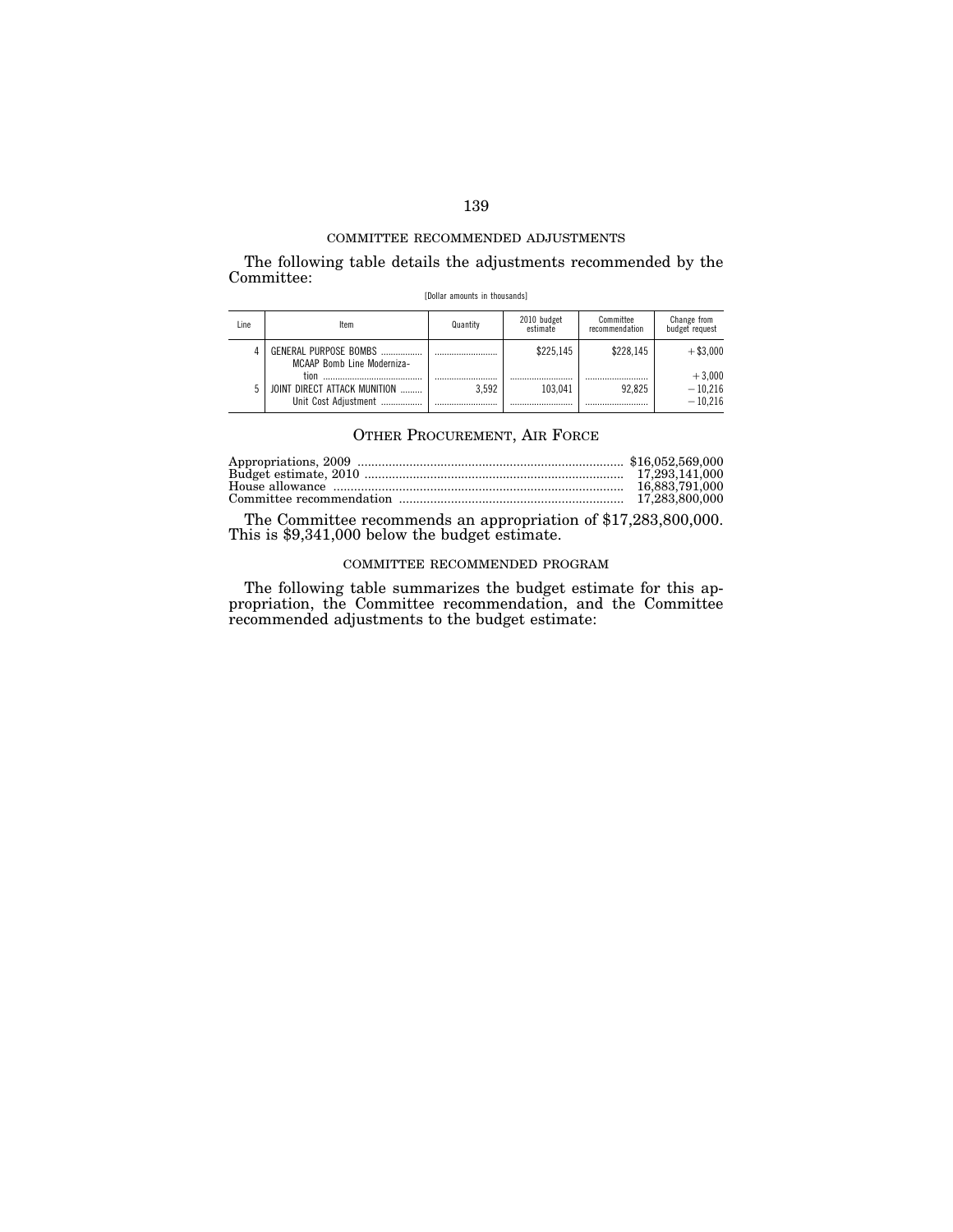[Dollar amounts in thousands] [Dollar amounts in thousands]

|                                    |                                                                                                                                                                                                                                                                                                                                                                                                                                                                                                                                            |                |                            |                |                                                                                                                                                                                                                                                                                                                                                                                                                                                                                                                                           |                   | Committee                  |           | Change from             |               |                                                                                                                                                                                                                                                                                                                                                                                                                                                                                                                                           |
|------------------------------------|--------------------------------------------------------------------------------------------------------------------------------------------------------------------------------------------------------------------------------------------------------------------------------------------------------------------------------------------------------------------------------------------------------------------------------------------------------------------------------------------------------------------------------------------|----------------|----------------------------|----------------|-------------------------------------------------------------------------------------------------------------------------------------------------------------------------------------------------------------------------------------------------------------------------------------------------------------------------------------------------------------------------------------------------------------------------------------------------------------------------------------------------------------------------------------------|-------------------|----------------------------|-----------|-------------------------|---------------|-------------------------------------------------------------------------------------------------------------------------------------------------------------------------------------------------------------------------------------------------------------------------------------------------------------------------------------------------------------------------------------------------------------------------------------------------------------------------------------------------------------------------------------------|
| Line                               | Item                                                                                                                                                                                                                                                                                                                                                                                                                                                                                                                                       | ਛੇ             | 2010 budget<br>estimate    | È              | House allowance                                                                                                                                                                                                                                                                                                                                                                                                                                                                                                                           | È                 | recommendation             | È         | Budget<br>estimate      | à             | House allowance                                                                                                                                                                                                                                                                                                                                                                                                                                                                                                                           |
|                                    | OTHER PROCUREMENT, AIR FORCE                                                                                                                                                                                                                                                                                                                                                                                                                                                                                                               |                |                            |                |                                                                                                                                                                                                                                                                                                                                                                                                                                                                                                                                           |                   |                            |           |                         |               |                                                                                                                                                                                                                                                                                                                                                                                                                                                                                                                                           |
|                                    | VEHICULAR EQUIPMENT                                                                                                                                                                                                                                                                                                                                                                                                                                                                                                                        |                |                            |                |                                                                                                                                                                                                                                                                                                                                                                                                                                                                                                                                           |                   |                            |           |                         |               |                                                                                                                                                                                                                                                                                                                                                                                                                                                                                                                                           |
|                                    | ICLES<br>PASSENGER CARRYING VEHI<br>PASSENGER CARRYING VEHI                                                                                                                                                                                                                                                                                                                                                                                                                                                                                |                | \$18,163                   |                | $\label{def:1} \begin{minipage}{0.9\linewidth} \begin{minipage}{0.9\linewidth} \begin{minipage}{0.9\linewidth} \begin{minipage}{0.9\linewidth} \end{minipage} \end{minipage} \begin{minipage}{0.9\linewidth} \begin{minipage}{0.9\linewidth} \begin{minipage}{0.9\linewidth} \end{minipage} \end{minipage} \end{minipage} \begin{minipage}{0.9\linewidth} \begin{minipage}{0.9\linewidth} \begin{minipage}{0.9\linewidth} \end{minipage} \end{minipage} \end{minipage} \begin{minipage}{0.9\linewidth} \begin{minipage}{0.9\linewidth} \$ |                   | \$18,163                   |           |                         |               | $+ $18,163$                                                                                                                                                                                                                                                                                                                                                                                                                                                                                                                               |
| $\sim$ $\infty$                    | FAMILY MEDIUM TACTICAL VEHICLE<br>CARGO + UTILITY VEHICLES                                                                                                                                                                                                                                                                                                                                                                                                                                                                                 | <br> <br> <br> | \$25,922<br>897            |                | \$25,922<br>897                                                                                                                                                                                                                                                                                                                                                                                                                                                                                                                           | <br> <br> <br>    | 25,922<br>897              |           |                         |               |                                                                                                                                                                                                                                                                                                                                                                                                                                                                                                                                           |
| 4                                  | SPECIAL PURPOSE VEHICLES                                                                                                                                                                                                                                                                                                                                                                                                                                                                                                                   |                | 44,603                     |                | 44,603                                                                                                                                                                                                                                                                                                                                                                                                                                                                                                                                    |                   | 44,603                     |           |                         |               | $\label{def:1} \begin{minipage}{0.9\linewidth} \begin{minipage}{0.9\linewidth} \begin{minipage}{0.9\linewidth} \begin{minipage}{0.9\linewidth} \end{minipage} \begin{minipage}{0.9\linewidth} \begin{minipage}{0.9\linewidth} \end{minipage} \end{minipage} \begin{minipage}{0.9\linewidth} \begin{minipage}{0.9\linewidth} \begin{minipage}{0.9\linewidth} \end{minipage} \end{minipage} \end{minipage} \begin{minipage}{0.9\linewidth} \begin{minipage}{0.9\linewidth} \end{minipage} \end{minipage} \begin{minipage}{0.9\linewidth} \$ |
| دی                                 |                                                                                                                                                                                                                                                                                                                                                                                                                                                                                                                                            |                | 27,760                     |                | 27,760                                                                                                                                                                                                                                                                                                                                                                                                                                                                                                                                    |                   | 27,760                     |           |                         |               |                                                                                                                                                                                                                                                                                                                                                                                                                                                                                                                                           |
|                                    | MATERIALS HANDLING EQUIPMENT                                                                                                                                                                                                                                                                                                                                                                                                                                                                                                               |                |                            |                |                                                                                                                                                                                                                                                                                                                                                                                                                                                                                                                                           |                   |                            |           |                         |               |                                                                                                                                                                                                                                                                                                                                                                                                                                                                                                                                           |
| $\sim \infty$                      | RUNWAY SNOW REMOVAL & CLEANING EQUIP<br>BASE MAINTENANCE SUPPORT<br>ITEMS LESS THAN \$5M                                                                                                                                                                                                                                                                                                                                                                                                                                                   | <u>.</u>       | 24,884<br>57,243           |                | 24,884<br>40,243                                                                                                                                                                                                                                                                                                                                                                                                                                                                                                                          | <br> <br>         | 26,029<br>41,667           |           | $+ $1,145$<br>$-15,576$ |               | $+1,145$<br>+1,424                                                                                                                                                                                                                                                                                                                                                                                                                                                                                                                        |
|                                    | $\vdots$<br>TOTAL, VEHICULAR                                                                                                                                                                                                                                                                                                                                                                                                                                                                                                               |                | 199,472                    |                | 164,309                                                                                                                                                                                                                                                                                                                                                                                                                                                                                                                                   |                   | 185,041                    |           | $-14,431$               |               | $+20,732$                                                                                                                                                                                                                                                                                                                                                                                                                                                                                                                                 |
|                                    | ELECTRONICS AND TELECOMMUNICATIONS EQUIP                                                                                                                                                                                                                                                                                                                                                                                                                                                                                                   |                |                            |                |                                                                                                                                                                                                                                                                                                                                                                                                                                                                                                                                           |                   |                            |           |                         |               |                                                                                                                                                                                                                                                                                                                                                                                                                                                                                                                                           |
| $\frac{9}{10}$                     |                                                                                                                                                                                                                                                                                                                                                                                                                                                                                                                                            |                | 209,249<br>1,570           |                | 209,249<br>1,570                                                                                                                                                                                                                                                                                                                                                                                                                                                                                                                          |                   | 209,249<br>1,570           |           |                         |               |                                                                                                                                                                                                                                                                                                                                                                                                                                                                                                                                           |
| $\equiv$ $\approx$                 | <b>IPMENT</b><br>NTELLIGENCE COMM EQUIP<br>INTELLIGENCE TRAINING EQ<br>INTELLIGENCE PROGRAMS                                                                                                                                                                                                                                                                                                                                                                                                                                               | <br> <br> <br> | 4,230<br>21,965            | <br> <br> <br> | 4,230<br>27,965                                                                                                                                                                                                                                                                                                                                                                                                                                                                                                                           | <br>$\frac{1}{2}$ | 4,230<br>24,965            | <br> <br> | $+3,000$                | $\frac{1}{2}$ | $-3,000$                                                                                                                                                                                                                                                                                                                                                                                                                                                                                                                                  |
| $\frac{13}{14}$<br>$\overline{15}$ | $\begin{minipage}{0.9\linewidth} \begin{tabular}{l} \hline \textbf{1} & \textbf{2} & \textbf{3} & \textbf{4} & \textbf{5} & \textbf{6} & \textbf{6} & \textbf{7} & \textbf{8} & \textbf{9} & \textbf{10} & \textbf{10} & \textbf{10} & \textbf{10} & \textbf{10} & \textbf{10} & \textbf{10} & \textbf{10} & \textbf{10} & \textbf{10} & \textbf{10} & \textbf{10} & \textbf{10} & \textbf{10} & \textbf{10} & \textbf{10$<br>THEATER AIR CONTROL SYS IMPRO<br>NATIONAL AIRSPACE SYSTEM<br>TRAFFIC CONTROL/LANDING<br>ELECTRONICS PROGRAMS |                | 22,591<br>47,670<br>56,776 | $\frac{1}{2}$  | 22,591<br>47,670<br>56,776                                                                                                                                                                                                                                                                                                                                                                                                                                                                                                                |                   | 56,776<br>22,591<br>47,670 |           |                         |               |                                                                                                                                                                                                                                                                                                                                                                                                                                                                                                                                           |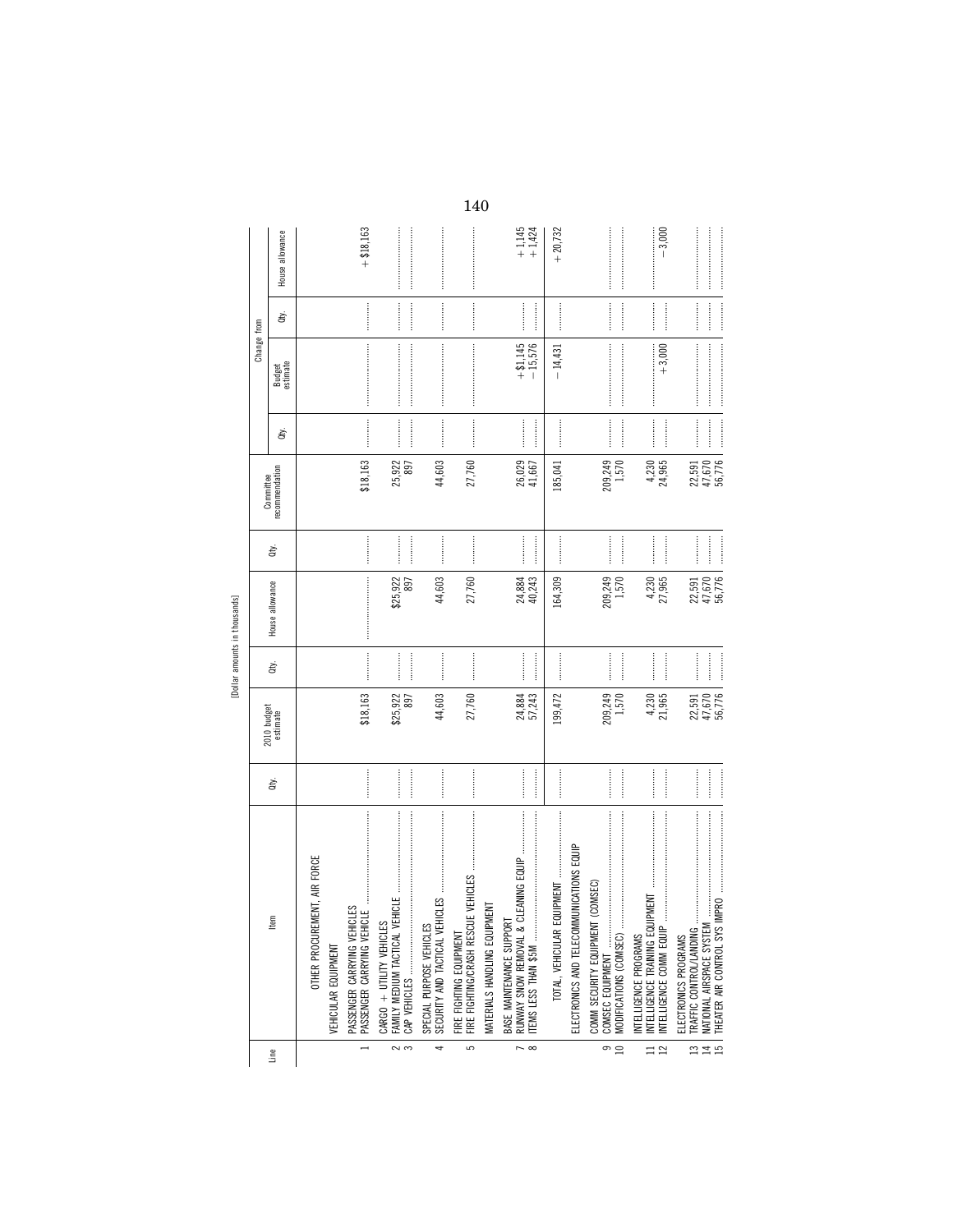| 19,357<br>35,116<br>28,608                                    | $-452$<br>$-452$<br>$\frac{1}{2}$ | $-5,500$<br>$\begin{array}{c} 111.282 \\ 15,499 \\ 8,610 \\ 8,729 \\ 7,73 \\ 8,13 \\ 8,177 \\ 8,579 \\ 81,579 \\ 29,687 \\ \end{array}$ |                                    | $+31,500$<br>$-60,000$<br>+32,500<br> <br> <br> | <br> <br> <br> | $+44,500$<br> <br> <br> <br> <br> <br> <br>   | 54,093               | $+51,000$<br>$\begin{minipage}{0.9\linewidth} \begin{tabular}{l} \toprule \multicolumn{2}{c}{\textbf{0.9\linewidth}} \begin{tabular}{l} \multicolumn{2}{c}{\textbf{0.9\linewidth}} \end{tabular} \end{minipage} \end{minipage} \vspace{0.08\linewidth} \end{minipage} \vspace{0.08\linewidth} \begin{minipage}{0.9\linewidth} \begin{tabular}{l} \multicolumn{2}{c}{\textbf{0.9\linewidth}} \end{tabular} \end{minipage} \vspace{0.08\linewidth} \end{minipage} \vspace{0.08\linewidth} \caption{A system of the model and the model of the model. The model of the$<br>$\frac{1}{2}$<br>$-49,000$<br>384,859<br>38,958 | $-32,440$<br>$-32,440$<br> <br> <br> <br>2,000           | <br> <br> <br> <br>6,415 | 15,436<br>58,865                                                                     | $-2,500$<br> <br> <br> <br> <br> <br> <br> <br>100,275<br>108,075 | $-2,500$                            | 30,594<br>29,793         |                       | 33,000<br> <br> <br> <br>207,890<br>35,029<br>15,536<br>12,961        | <br> <br>                 | $-1,000$<br>$-3,000$<br>121,049 |                     | 64,087                                  | $\label{def:1} \begin{minipage}{0.9\linewidth} \begin{minipage}{0.9\linewidth} \begin{minipage}{0.9\linewidth} \begin{minipage}{0.9\linewidth} \end{minipage} \begin{minipage}{0.9\linewidth} \begin{minipage}{0.9\linewidth} \end{minipage} \end{minipage} \end{minipage} \begin{minipage}{0.9\linewidth} \begin{minipage}{0.9\linewidth} \begin{minipage}{0.9\linewidth} \end{minipage} \end{minipage} \end{minipage} \begin{minipage}{0.9\linewidth} \begin{minipage}{0.9\linewidth} \begin{minipage}{0.9\linewidth} \end{minipage} \$<br>$\begin{minipage}{0.9\linewidth} \begin{tabular}{l} \toprule \multicolumn{3}{c}{\textbf{0.9\linewidth}} \begin{tabular}{l} \multicolumn{3}{c}{\textbf{0.9\linewidth}} \end{tabular} \end{minipage} \end{minipage} \begin{minipage}{0.9\linewidth} \begin{tabular}{l} \multicolumn{3}{c}{\textbf{0.9\linewidth}} \end{tabular} \end{minipage} \end{minipage} \begin{minipage}{0.9\linewidth} \begin{tabular}{l} \multicolumn{3}{c}{\textbf{0.9\linewidth}} \end{tabular} \end{minipage} \end{minipage} \begin{minipage}{0.9$ | $+79,108$<br>$-141,892$<br>2,141,307                                                                                                                                                                                                                                                                                                                                                                                                                                                                                            |
|---------------------------------------------------------------|-----------------------------------|-----------------------------------------------------------------------------------------------------------------------------------------|------------------------------------|-------------------------------------------------|----------------|-----------------------------------------------|----------------------|-------------------------------------------------------------------------------------------------------------------------------------------------------------------------------------------------------------------------------------------------------------------------------------------------------------------------------------------------------------------------------------------------------------------------------------------------------------------------------------------------------------------------------------------------------------------------------------------------------------------------|----------------------------------------------------------|--------------------------|--------------------------------------------------------------------------------------|-------------------------------------------------------------------|-------------------------------------|--------------------------|-----------------------|-----------------------------------------------------------------------|---------------------------|---------------------------------|---------------------|-----------------------------------------|--------------------------------------------------------------------------------------------------------------------------------------------------------------------------------------------------------------------------------------------------------------------------------------------------------------------------------------------------------------------------------------------------------------------------------------------------------------------------------------------------------------------------------------------------------------------------------------------------------------------------------------------------------------------------------------------------------------------------------------------------------------------------------------------------------------------------------------------------------------------------------------------------------------------------------------------------------------------------------------------------------------------------------------------------------------------------|---------------------------------------------------------------------------------------------------------------------------------------------------------------------------------------------------------------------------------------------------------------------------------------------------------------------------------------------------------------------------------------------------------------------------------------------------------------------------------------------------------------------------------|
| 19,357<br>35,116<br>28,608                                    | $\frac{1}{2}$<br>452              | <br>16,782<br>15,499<br>15,612,933<br>15,633,775<br>15,687<br>54,687<br>54,683                                                          |                                    | <br> <br>                                       |                | <br> <br> <br>                                |                      | 333,859<br>38,958                                                                                                                                                                                                                                                                                                                                                                                                                                                                                                                                                                                                       |                                                          |                          | l<br>34415<br>644365<br>3885<br>3885                                                 | <br> <br> <br>100,275                                             | 110,575                             | 30,594<br>29,793         |                       | $\begin{bmatrix} 207,890 \\ 35,029 \\ 15,536 \\ 12,961 \end{bmatrix}$ | <br> <br>                 | 122,049                         | 3,000               | 64,087                                  |                                                                                                                                                                                                                                                                                                                                                                                                                                                                                                                                                                                                                                                                                                                                                                                                                                                                                                                                                                                                                                                                          | $\begin{minipage}{0.5\textwidth} \centering \begin{tabular}{ l l l } \hline \multicolumn{1}{ l l } \multicolumn{1}{ l } \multicolumn{1}{ l } \multicolumn{1}{ l } \multicolumn{1}{ l } \multicolumn{1}{ l } \multicolumn{1}{ l } \multicolumn{1}{ l } \multicolumn{1}{ l } \multicolumn{1}{ l } \multicolumn{1}{ l } \multicolumn{1}{ l } \multicolumn{1}{ l } \multicolumn{1}{ l } \multicolumn{1}{ l } \multicolumn{1}{ l } \multicolumn{1}{ $<br>2,062,199                                                                   |
| 19,357<br>35,116<br>28,608                                    | 452                               | :<br>:<br>:<br>$\begin{array}{c} 111,282 \\ 15,499 \\ 8,610 \end{array}$                                                                |                                    | 137,293<br>40,633                               | İ              | l<br> <br> <br> <br>8,177<br>81,579<br>29,687 | <br> <br> <br>54,093 | 433,859<br>38,958                                                                                                                                                                                                                                                                                                                                                                                                                                                                                                                                                                                                       | <br> <br>                                                | İ<br>34,440<br>6,415     | <br> <br> <br>15,436<br>58,865                                                       | 100,275                                                           | $\frac{1}{2}$<br>110,575            | 30,594<br>29,793         |                       | 240,890<br>35,029<br>35,536<br>12,049<br>121,049                      | <br> <br>                 |                                 | :<br>:<br>:         | 64,087                                  |                                                                                                                                                                                                                                                                                                                                                                                                                                                                                                                                                                                                                                                                                                                                                                                                                                                                                                                                                                                                                                                                          | 2,283,199                                                                                                                                                                                                                                                                                                                                                                                                                                                                                                                       |
|                                                               |                                   |                                                                                                                                         | <br> <br> <br>                     |                                                 |                | .<br>.<br>.<br>.                              |                      |                                                                                                                                                                                                                                                                                                                                                                                                                                                                                                                                                                                                                         |                                                          |                          | <br> <br> <br>                                                                       | <br> <br> <br>                                                    |                                     |                          |                       |                                                                       |                           |                                 |                     |                                         |                                                                                                                                                                                                                                                                                                                                                                                                                                                                                                                                                                                                                                                                                                                                                                                                                                                                                                                                                                                                                                                                          | $\begin{minipage}{0.9\linewidth} \begin{tabular}{l} \hline \multicolumn{3}{c}{\textbf{1.1\linewidth}} \end{tabular} \end{minipage} \begin{minipage}{0.9\linewidth} \begin{tabular}{l} \multicolumn{3}{c}{\textbf{2.1\linewidth}} \end{tabular} \end{minipage} \begin{minipage}{0.9\linewidth} \end{minipage} \begin{minipage}{0.9\linewidth} \end{minipage} \begin{minipage}{0.9\linewidth} \end{minipage} \begin{minipage}{0.9\linewidth} \end{minipage} \begin{minipage}{0.9\linewidth} \end{minipage} \begin{minipage}{0.9\$ |
| STRATEGIC COMMAND AND CONTROL<br>WEATHER OBSERVATION FORECAST | DRUG INTERDICTION SUPPORT         | AF GLOBAL COMMAND & CONTROL SYSTEM<br><b>PROJECTS</b><br>SPECIAL COMM-ELECTRONICS                                                       | AIR FORCE PHYSICAL SECURITY SYSTEM | COMBAT TRAINING RANGES                          |                | THEATER BATTLE MGT C2 SYS                     |                      | <b>JCTURE</b><br>BASE INFORMATION INFRASTRI<br>AIR FORCE COMMUNICATIONS                                                                                                                                                                                                                                                                                                                                                                                                                                                                                                                                                 | SPACE BASED IR SENSOR PROG SPACE<br><b>DISA PROGRAMS</b> | NAVSTAR GPS SPACE        | SPACE<br><b>JRK SPACE</b><br>AF SATELLITE CONTROL NETWO<br>NUDET DETECTION SYS (NDS) |                                                                   | SPACE MODS SPACE<br>MILSATCOM SPACE | j<br>COUNTERSPACE SYSTEM | ORGANIZATION AND BASE | <b>OCATER</b><br>COMBAT SURVIVOR EVADER LO<br>TACTICAL C-E EQUIPMENT  | CCTV/AUDIOVISUAL EQUIPMEN | BASE COMM INFRASTRUCTURE        | TEMS LESS THAN \$5M | COMM ELECT MODS<br><b>MODIFICATIONS</b> |                                                                                                                                                                                                                                                                                                                                                                                                                                                                                                                                                                                                                                                                                                                                                                                                                                                                                                                                                                                                                                                                          | TELECOMMUNI-<br><b>QM</b><br>TOTAL, ELECTRONICS<br>CATIONS EQUIP                                                                                                                                                                                                                                                                                                                                                                                                                                                                |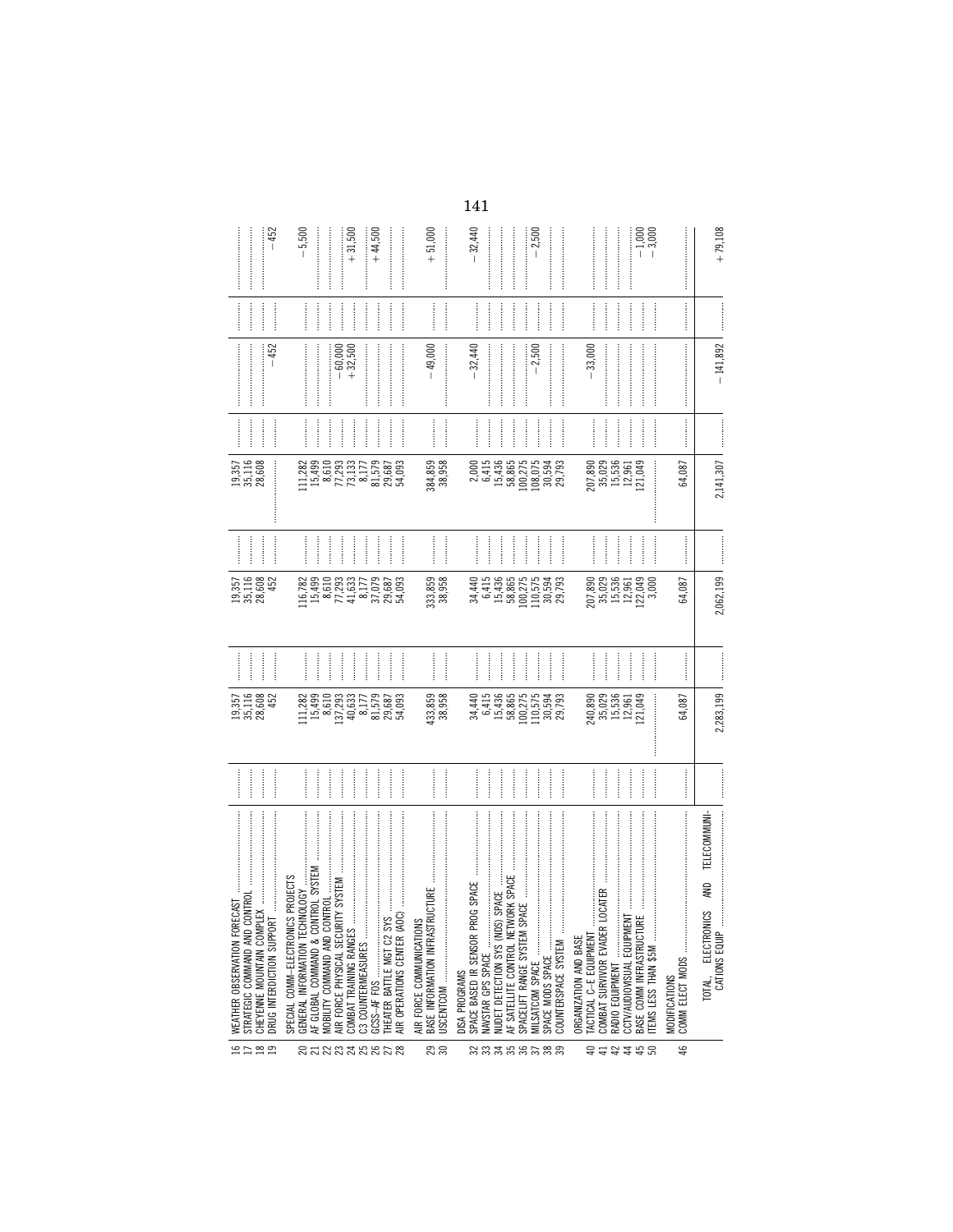| Ξ. |  |
|----|--|
| œ  |  |
|    |  |

|                       |                                                                                                                                                                                                                                                                                                                                                                                                                                                                                                                                                                                                                                  |                |                                              |                                    |                                              |                         |                                              |                                    | Change from                                                                                                                                                                                                                                                                                                                                                                                                                                                                                                                                             |                              |                 |
|-----------------------|----------------------------------------------------------------------------------------------------------------------------------------------------------------------------------------------------------------------------------------------------------------------------------------------------------------------------------------------------------------------------------------------------------------------------------------------------------------------------------------------------------------------------------------------------------------------------------------------------------------------------------|----------------|----------------------------------------------|------------------------------------|----------------------------------------------|-------------------------|----------------------------------------------|------------------------------------|---------------------------------------------------------------------------------------------------------------------------------------------------------------------------------------------------------------------------------------------------------------------------------------------------------------------------------------------------------------------------------------------------------------------------------------------------------------------------------------------------------------------------------------------------------|------------------------------|-----------------|
| Line                  | tem                                                                                                                                                                                                                                                                                                                                                                                                                                                                                                                                                                                                                              | đý.            | 2010 budget<br>estimate                      | Qty.                               | House allowance                              | Qty.                    | Committee<br>recommendation                  | ਛੇ                                 | Budget<br>estimate                                                                                                                                                                                                                                                                                                                                                                                                                                                                                                                                      | à.                           | House allowance |
|                       | AND SUPPORT EQUIP<br>OTHER BASE MAINTENANCE                                                                                                                                                                                                                                                                                                                                                                                                                                                                                                                                                                                      |                |                                              |                                    |                                              |                         |                                              |                                    |                                                                                                                                                                                                                                                                                                                                                                                                                                                                                                                                                         |                              |                 |
| $\overline{47}$<br>48 | PERSONAL SAFETY AND RESCUE EQUIP                                                                                                                                                                                                                                                                                                                                                                                                                                                                                                                                                                                                 | $\cdots$       | 28,226<br>17,223                             |                                    | 28,226<br>17,223                             |                         | 28,226<br>17,223                             |                                    |                                                                                                                                                                                                                                                                                                                                                                                                                                                                                                                                                         |                              |                 |
| 49                    | DEPOT PLANT + MATERIALS HANDLING EQ                                                                                                                                                                                                                                                                                                                                                                                                                                                                                                                                                                                              |                | 15,449                                       |                                    | 15,449                                       |                         | 15,449                                       |                                    |                                                                                                                                                                                                                                                                                                                                                                                                                                                                                                                                                         | <b><i><u><u></u></u></i></b> |                 |
| ន<br>ជននិង            | $\label{def:1} \begin{minipage}{0.9\linewidth} \begin{minipage}{0.9\linewidth} \begin{minipage}{0.9\linewidth} \begin{minipage}{0.9\linewidth} \end{minipage} \begin{minipage}{0.9\linewidth} \begin{minipage}{0.9\linewidth} \end{minipage} \begin{minipage}{0.9\linewidth} \begin{minipage}{0.9\linewidth} \end{minipage} \begin{minipage}{0.9\linewidth} \end{minipage} \begin{minipage}{0.9\linewidth} \begin{minipage}{0.9\linewidth} \end{minipage} \begin{minipage}{0.9\linewidth} \end{minipage} \begin{minipage}{0.9\linewidth} \end$<br>BASE PROCURED EQUIPMEN<br><b>MOBILITY EQUIPMENT </b><br>BASE SUPPORT EQUIPMENT | <br><br>       | 14,300<br>22,973<br>3,020<br>32,855<br>8,195 | <br>:<br>:<br>:<br>                | 3,020<br>32,855<br>8,195<br>10,000<br>14,300 | <br>                    | 3,020<br>28,355<br>14,300<br>8,195<br>10,000 | <br><br> <br> <br> <br>:<br>:<br>: | $-12,973$<br>$-4,500$                                                                                                                                                                                                                                                                                                                                                                                                                                                                                                                                   |                              | $-4,500$        |
| ន<br>ភេទ<br>ន         | DEFENSE SPACE RECONNAISSANCE PROGRAM<br>SPECIAL SUPPORT PROJECTS<br>SPECIAL UPDATE PROGRAM                                                                                                                                                                                                                                                                                                                                                                                                                                                                                                                                       |                | 23,132<br>471,234<br>293,640<br>30,041       | <br> <br> <br> <br> <br> <br> <br> | 471,234<br>23,132<br>293,640<br>30,041       | <br> <br> <br> <br><br> | 23, 132<br>293, 640<br>471,234<br>30,041     |                                    |                                                                                                                                                                                                                                                                                                                                                                                                                                                                                                                                                         |                              |                 |
|                       |                                                                                                                                                                                                                                                                                                                                                                                                                                                                                                                                                                                                                                  |                | 960,288                                      |                                    | 947,315                                      |                         | 942,815                                      |                                    | $-17,473$                                                                                                                                                                                                                                                                                                                                                                                                                                                                                                                                               |                              | $-4,500$        |
| 999<br>$\overline{5}$ | $\label{def:1} \begin{minipage}{0.9\linewidth} \begin{minipage}{0.9\linewidth} \begin{minipage}{0.9\linewidth} \begin{minipage}{0.9\linewidth} \end{minipage} \begin{minipage}{0.9\linewidth} \begin{minipage}{0.9\linewidth} \end{minipage} \end{minipage} \begin{minipage}{0.9\linewidth} \begin{minipage}{0.9\linewidth} \begin{minipage}{0.9\linewidth} \end{minipage} \end{minipage} \begin{minipage}{0.9\linewidth} \begin{minipage}{0.9\linewidth} \end{minipage} \end{minipage} \begin{minipage}{0.9\linewidth} \begin{minipage}{0$<br>SPARES AND REPAIR PARTS<br>CLASSIFIED PROGRAMS<br>SPARE AND REPAIR PARTS          | <br> <br> <br> | 19,460<br>13,830,722                         | <br> <br> <br>                     | 19,460<br>13,690,508                         | <br> <br> <br>          | 19,460<br>13,995,177                         | <br> <br> <br>                     | $\label{def:1} \begin{minipage}{0.9\linewidth} \begin{minipage}{0.9\linewidth} \begin{minipage}{0.9\linewidth} \begin{minipage}{0.9\linewidth} \end{minipage} \begin{minipage}{0.9\linewidth} \begin{minipage}{0.9\linewidth} \end{minipage} \end{minipage} \begin{minipage}{0.9\linewidth} \begin{minipage}{0.9\linewidth} \begin{minipage}{0.9\linewidth} \end{minipage} \end{minipage} \end{minipage} \begin{minipage}{0.9\linewidth} \begin{minipage}{0.9\linewidth} \end{minipage} \end{minipage} \begin{minipage}{0.9\linewidth} \$<br>$+164,455$ |                              | $+304,669$      |
|                       | TOTAL, OTHER PROCUREMENT, AIR FORCE                                                                                                                                                                                                                                                                                                                                                                                                                                                                                                                                                                                              |                | 17,293,141                                   |                                    | 16,883,791                                   |                         | 17,283,800                                   |                                    | $-9,341$                                                                                                                                                                                                                                                                                                                                                                                                                                                                                                                                                |                              | $+400,009$      |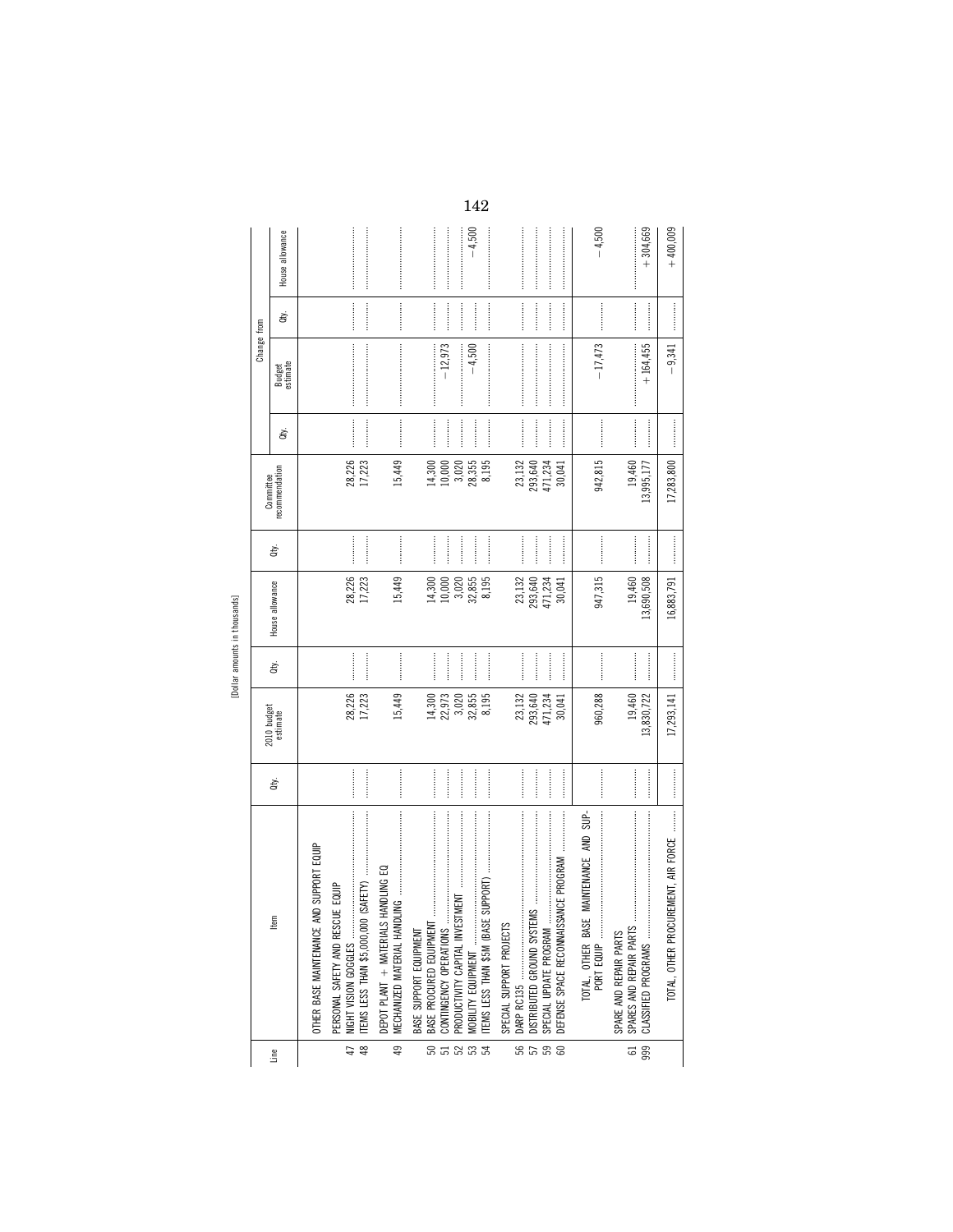The following table details the adjustments recommended by the Committee: [In thousands of dollars]

| Line | ltem                                                | 2010 budget<br>estimate | Committee<br>recommendation | Change from<br>budget estimate |
|------|-----------------------------------------------------|-------------------------|-----------------------------|--------------------------------|
| 7    |                                                     | 24.884                  | 26.029                      | $+1.145$                       |
|      | Mission Essential Airfield Operations Equipment     |                         |                             | $+1,145$                       |
| 8    |                                                     | 57.243                  | 41.667                      | $-15,576$                      |
|      |                                                     |                         |                             | $-17,000$                      |
|      | Mission Essential Airfield Operations Equipment     |                         |                             | $+1,424$                       |
| 12   |                                                     | 21.965                  | 24.965                      | $+3.000$                       |
|      |                                                     |                         |                             | $+3,000$                       |
| 19   |                                                     | 452                     |                             | $-452$                         |
|      | Transferred to Drug Interdiction & Counter-Drug Ac- |                         |                             |                                |
|      |                                                     |                         |                             | $-452$                         |
| 23   |                                                     | 137,293                 | 77.293                      | $-60.000$                      |
|      | Weapons Storage Area-Request ahead of need          |                         |                             | $-60,000$                      |
| 24   |                                                     | 40.633                  | 73.133                      | $+32,500$                      |
|      |                                                     |                         |                             | $+15,000$                      |
|      | Unmanned Threat Emitters (UMTE) Modernization       |                         |                             | $+3,000$                       |
|      | Joint Pacific Alaska Range Complex (JPARC) En-      |                         |                             |                                |
|      |                                                     |                         |                             | $+14.500$                      |
| 29   |                                                     | 433.859                 | 384,859                     | $-49.000$                      |
|      |                                                     |                         |                             | $-49.000$                      |
| 32   |                                                     | 34.440                  | 2.000                       | $-32.440$                      |
|      |                                                     |                         |                             | $-32,440$                      |
| 37   |                                                     | 110.575                 | 108.075                     | $-2.500$                       |
|      |                                                     |                         |                             | $-2,500$                       |
| 40   |                                                     | 240.890                 | 207.890                     | $-33.000$                      |
| 51   | Reduce Vehicle Communication Systems                |                         |                             | $-33.000$                      |
|      |                                                     | 22,973                  | 10,000                      | $-12,973$                      |
|      |                                                     |                         |                             | $-12.973$                      |
| 53   |                                                     | 32,855                  | 28.355                      | $-4.500$                       |
|      |                                                     |                         |                             | $-4,500$                       |
| 999  |                                                     | 13,830,722              | 13.995.177                  | $+164.455$                     |
|      |                                                     |                         |                             | $+164.455$                     |

## PROCUREMENT, DEFENSE-WIDE

| \$3,306,269,000 |
|-----------------|
| 3.984.352.000   |
| 4.036.816.000   |
| 4,017,697,000   |
|                 |

The Committee recommends an appropriation of \$4,017,697,000. This is \$35,345,000 above the budget estimate.

### COMMITTEE RECOMMENDED PROGRAM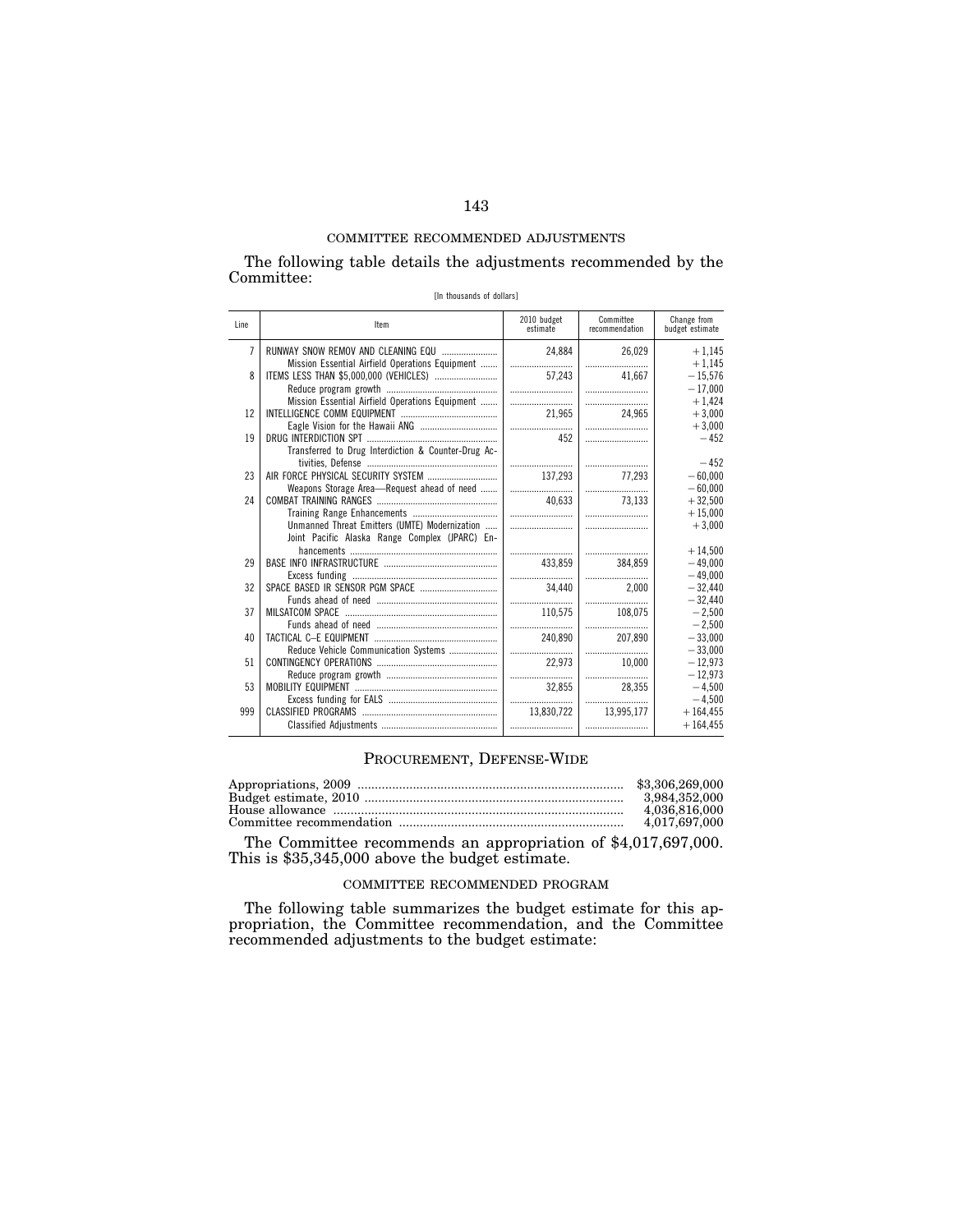[Dollar amounts in thousands]

|                          |                                                                                                                                                                                                                                                                                                                                                                                                                                                                                                                                                                                                                                                                                                                                                                                                                                                                                                                                                                                                                                                                                                                                                                                                                     |    |                                                                   |               |                                                                |                                | Committee                                                            |                                                                                                                                                                                                                                                                                                                                                                                                                                                                                                                                | Change from                                                                                                                                                                                                                                                                                                                                                                                                                                                                                                                               |                                                                                                                                                                                                                                                                                                                                                                                                                                                                                                                                                                                  |                 |
|--------------------------|---------------------------------------------------------------------------------------------------------------------------------------------------------------------------------------------------------------------------------------------------------------------------------------------------------------------------------------------------------------------------------------------------------------------------------------------------------------------------------------------------------------------------------------------------------------------------------------------------------------------------------------------------------------------------------------------------------------------------------------------------------------------------------------------------------------------------------------------------------------------------------------------------------------------------------------------------------------------------------------------------------------------------------------------------------------------------------------------------------------------------------------------------------------------------------------------------------------------|----|-------------------------------------------------------------------|---------------|----------------------------------------------------------------|--------------------------------|----------------------------------------------------------------------|--------------------------------------------------------------------------------------------------------------------------------------------------------------------------------------------------------------------------------------------------------------------------------------------------------------------------------------------------------------------------------------------------------------------------------------------------------------------------------------------------------------------------------|-------------------------------------------------------------------------------------------------------------------------------------------------------------------------------------------------------------------------------------------------------------------------------------------------------------------------------------------------------------------------------------------------------------------------------------------------------------------------------------------------------------------------------------------|----------------------------------------------------------------------------------------------------------------------------------------------------------------------------------------------------------------------------------------------------------------------------------------------------------------------------------------------------------------------------------------------------------------------------------------------------------------------------------------------------------------------------------------------------------------------------------|-----------------|
| Line                     | tem                                                                                                                                                                                                                                                                                                                                                                                                                                                                                                                                                                                                                                                                                                                                                                                                                                                                                                                                                                                                                                                                                                                                                                                                                 | ਛੇ | 2010 budget<br>estimate                                           | đý.           | House allowance                                                | đý.                            | recommendation                                                       | đťy.                                                                                                                                                                                                                                                                                                                                                                                                                                                                                                                           | Budget<br>estimate                                                                                                                                                                                                                                                                                                                                                                                                                                                                                                                        | đťy.                                                                                                                                                                                                                                                                                                                                                                                                                                                                                                                                                                             | House allowance |
|                          | T, DEFENSE-WIDE<br>PROCUREMENT                                                                                                                                                                                                                                                                                                                                                                                                                                                                                                                                                                                                                                                                                                                                                                                                                                                                                                                                                                                                                                                                                                                                                                                      |    |                                                                   |               |                                                                |                                |                                                                      |                                                                                                                                                                                                                                                                                                                                                                                                                                                                                                                                |                                                                                                                                                                                                                                                                                                                                                                                                                                                                                                                                           |                                                                                                                                                                                                                                                                                                                                                                                                                                                                                                                                                                                  |                 |
|                          | MAJOR EQUIPMENT                                                                                                                                                                                                                                                                                                                                                                                                                                                                                                                                                                                                                                                                                                                                                                                                                                                                                                                                                                                                                                                                                                                                                                                                     |    |                                                                   |               |                                                                |                                |                                                                      |                                                                                                                                                                                                                                                                                                                                                                                                                                                                                                                                |                                                                                                                                                                                                                                                                                                                                                                                                                                                                                                                                           |                                                                                                                                                                                                                                                                                                                                                                                                                                                                                                                                                                                  |                 |
| $\sim$                   | $\begin{minipage}{0.9\linewidth} \includegraphics[width=0.45\linewidth]{p-3} \includegraphics[width=0.45\linewidth]{p-3} \includegraphics[width=0.45\linewidth]{p-3} \includegraphics[width=0.45\linewidth]{p-3} \includegraphics[width=0.45\linewidth]{p-3} \includegraphics[width=0.45\linewidth]{p-3} \includegraphics[width=0.45\linewidth]{p-3} \includegraphics[width=0.45\linewidth]{p-3} \includegraphics[width=0.45\linewidth]{p-3} \includegraphics[width=0.45\linewidth]{p-3} \includegraphics[width=0.45\linewidth]{p-3} \includegraphics[width=0.45\linewidth]{p-3} \includegraphics$<br>MAJOR EQUIPMENT, BTA<br>MAJOR EQUIPMENT, BTA                                                                                                                                                                                                                                                                                                                                                                                                                                                                                                                                                                  |    | \$8,858                                                           |               | \$8,858                                                        |                                | \$8,858                                                              | $\begin{minipage}{0.9\linewidth} \begin{tabular}{l} \hline \multicolumn{3}{c}{\textbf{0.9\linewidth}} \end{tabular} \end{minipage} \begin{minipage}{0.9\linewidth} \begin{tabular}{l} \multicolumn{3}{c}{\textbf{0.9\linewidth}} \end{tabular} \end{minipage} \end{minipage} \begin{minipage}{0.9\linewidth} \begin{tabular}{l} \multicolumn{3}{c}{\textbf{0.9\linewidth}} \end{tabular} \end{minipage} \end{minipage} \begin{minipage}{0.9\linewidth} \begin{tabular}{l} \multicolumn{3}{c}{\textbf{0.9\linewidth}} \end{tab$ | $\label{def:1} \begin{minipage}{0.9\linewidth} \begin{minipage}{0.9\linewidth} \begin{minipage}{0.9\linewidth} \begin{minipage}{0.9\linewidth} \end{minipage} \begin{minipage}{0.9\linewidth} \begin{minipage}{0.9\linewidth} \end{minipage} \end{minipage} \end{minipage} \begin{minipage}{0.9\linewidth} \begin{minipage}{0.9\linewidth} \begin{minipage}{0.9\linewidth} \end{minipage} \end{minipage} \end{minipage} \begin{minipage}{0.9\linewidth} \begin{minipage}{0.9\linewidth} \end{minipage} \end{minipage} \begin{minipage}{$  |                                                                                                                                                                                                                                                                                                                                                                                                                                                                                                                                                                                  |                 |
| 3                        | MAJOR EQUIPMENT ITEMS<br>MAJOR EQUIPMENT, DCAA                                                                                                                                                                                                                                                                                                                                                                                                                                                                                                                                                                                                                                                                                                                                                                                                                                                                                                                                                                                                                                                                                                                                                                      |    | 1,489                                                             |               | 1,489                                                          |                                | 1,489                                                                | <b><i><u><u><u></u></u></u></i></b>                                                                                                                                                                                                                                                                                                                                                                                                                                                                                            | $\label{def:1} \begin{minipage}{0.9\linewidth} \begin{minipage}{0.9\linewidth} \begin{minipage}{0.9\linewidth} \begin{minipage}{0.9\linewidth} \end{minipage} \end{minipage} \begin{minipage}{0.9\linewidth} \begin{minipage}{0.9\linewidth} \begin{minipage}{0.9\linewidth} \end{minipage} \end{minipage} \end{minipage} \begin{minipage}{0.9\linewidth} \begin{minipage}{0.9\linewidth} \begin{minipage}{0.9\linewidth} \end{minipage} \end{minipage} \end{minipage} \begin{minipage}{0.9\linewidth} \begin{minipage}{0.9\linewidth} \$ |                                                                                                                                                                                                                                                                                                                                                                                                                                                                                                                                                                                  |                 |
| 4                        | MAJOR EQUIPMENT, DCMA<br>MAJOR EQUIPMENT                                                                                                                                                                                                                                                                                                                                                                                                                                                                                                                                                                                                                                                                                                                                                                                                                                                                                                                                                                                                                                                                                                                                                                            |    | 2,012                                                             |               | 2,012                                                          |                                | 2,012                                                                |                                                                                                                                                                                                                                                                                                                                                                                                                                                                                                                                |                                                                                                                                                                                                                                                                                                                                                                                                                                                                                                                                           |                                                                                                                                                                                                                                                                                                                                                                                                                                                                                                                                                                                  |                 |
| 5                        | MAJOR EQUIPMENT, DHRA                                                                                                                                                                                                                                                                                                                                                                                                                                                                                                                                                                                                                                                                                                                                                                                                                                                                                                                                                                                                                                                                                                                                                                                               |    | 10,431                                                            |               | 10,431                                                         |                                | 10,431                                                               | <b><i><u><u><u></u></u></u></i></b>                                                                                                                                                                                                                                                                                                                                                                                                                                                                                            |                                                                                                                                                                                                                                                                                                                                                                                                                                                                                                                                           |                                                                                                                                                                                                                                                                                                                                                                                                                                                                                                                                                                                  |                 |
|                          | NFORMATION SYSTEMS SEC<br>MAJOR EQUIPMENT, DISA                                                                                                                                                                                                                                                                                                                                                                                                                                                                                                                                                                                                                                                                                                                                                                                                                                                                                                                                                                                                                                                                                                                                                                     |    |                                                                   |               |                                                                |                                |                                                                      |                                                                                                                                                                                                                                                                                                                                                                                                                                                                                                                                | $- $3,000$                                                                                                                                                                                                                                                                                                                                                                                                                                                                                                                                |                                                                                                                                                                                                                                                                                                                                                                                                                                                                                                                                                                                  | $- $3,000$      |
|                          | GLOBAL COMMAND AND CC                                                                                                                                                                                                                                                                                                                                                                                                                                                                                                                                                                                                                                                                                                                                                                                                                                                                                                                                                                                                                                                                                                                                                                                               |    |                                                                   | <br> <br>     |                                                                | j                              |                                                                      |                                                                                                                                                                                                                                                                                                                                                                                                                                                                                                                                |                                                                                                                                                                                                                                                                                                                                                                                                                                                                                                                                           |                                                                                                                                                                                                                                                                                                                                                                                                                                                                                                                                                                                  |                 |
|                          | GLOBAL COMBAT SUPPORT<br>TELEPORT PROGRAM                                                                                                                                                                                                                                                                                                                                                                                                                                                                                                                                                                                                                                                                                                                                                                                                                                                                                                                                                                                                                                                                                                                                                                           |    | $\begin{array}{c} 13,449 \\ 7,053 \\ 2,820 \\ 68,037 \end{array}$ | $\frac{1}{2}$ | $13,449$<br>$7,053$<br>$7,820$<br>$0.820$<br>$0.32$<br>$0.232$ | $\frac{1}{2}$<br>$\frac{1}{2}$ | $10,780$<br>$-0.820$<br>$-0.820$<br>$-0.822$<br>$-0.822$<br>$-0.822$ | <br> <br> <br>                                                                                                                                                                                                                                                                                                                                                                                                                                                                                                                 |                                                                                                                                                                                                                                                                                                                                                                                                                                                                                                                                           | $\begin{minipage}{0.9\linewidth} \centering \begin{minipage}{0.9\linewidth} \centering \end{minipage} \begin{minipage}{0.9\linewidth} \centering \begin{minipage}{0.9\linewidth} \centering \end{minipage} \end{minipage} \begin{minipage}{0.9\linewidth} \centering \begin{minipage}{0.9\linewidth} \centering \end{minipage} \end{minipage} \begin{minipage}{0.9\linewidth} \centering \end{minipage} \begin{minipage}{0.9\linewidth} \centering \end{minipage} \begin{minipage}{0.9\linewidth} \centering \end{minipage} \begin{minipage}{0.9\linewidth} \centering \end{min$ |                 |
|                          | <b>ITEMS LESS THAN \$5M</b>                                                                                                                                                                                                                                                                                                                                                                                                                                                                                                                                                                                                                                                                                                                                                                                                                                                                                                                                                                                                                                                                                                                                                                                         |    | 196,232                                                           |               |                                                                |                                |                                                                      |                                                                                                                                                                                                                                                                                                                                                                                                                                                                                                                                |                                                                                                                                                                                                                                                                                                                                                                                                                                                                                                                                           |                                                                                                                                                                                                                                                                                                                                                                                                                                                                                                                                                                                  |                 |
|                          | SERVICES (NCES)<br>NET CENTRIC ENTERPRISE                                                                                                                                                                                                                                                                                                                                                                                                                                                                                                                                                                                                                                                                                                                                                                                                                                                                                                                                                                                                                                                                                                                                                                           |    | 89,725<br>3,051                                                   |               | $3,051$<br>$89,725$<br>$1,780$                                 | $\frac{1}{2}$                  | $3,051$<br>$89,725$<br>$1,780$                                       |                                                                                                                                                                                                                                                                                                                                                                                                                                                                                                                                |                                                                                                                                                                                                                                                                                                                                                                                                                                                                                                                                           |                                                                                                                                                                                                                                                                                                                                                                                                                                                                                                                                                                                  |                 |
|                          | PUBLIC KEY INFRASTRUCTU                                                                                                                                                                                                                                                                                                                                                                                                                                                                                                                                                                                                                                                                                                                                                                                                                                                                                                                                                                                                                                                                                                                                                                                             |    | 1,780                                                             |               |                                                                | $\frac{1}{2}$                  |                                                                      |                                                                                                                                                                                                                                                                                                                                                                                                                                                                                                                                |                                                                                                                                                                                                                                                                                                                                                                                                                                                                                                                                           |                                                                                                                                                                                                                                                                                                                                                                                                                                                                                                                                                                                  |                 |
| <b>BBRARRARRA</b>        | $\begin{minipage}{0.9\linewidth} \includegraphics[width=0.45\linewidth]{p-3} \includegraphics[width=0.45\linewidth]{p-3} \includegraphics[width=0.45\linewidth]{p-3} \includegraphics[width=0.45\linewidth]{p-3} \includegraphics[width=0.45\linewidth]{p-3} \includegraphics[width=0.45\linewidth]{p-3} \includegraphics[width=0.45\linewidth]{p-3} \includegraphics[width=0.45\linewidth]{p-3} \includegraphics[width=0.45\linewidth]{p-3} \includegraphics[width=0.45\linewidth]{p-3} \includegraphics[width=0.45\linewidth]{p-3} \includegraphics[width=0.45\linewidth]{p-3} \includegraphics$<br>$\label{def:1} \begin{minipage}{0.9\linewidth} \begin{minipage}{0.9\linewidth} \begin{minipage}{0.9\linewidth} \begin{minipage}{0.9\linewidth} \end{minipage} \begin{minipage}{0.9\linewidth} \begin{minipage}{0.9\linewidth} \end{minipage} \end{minipage} \begin{minipage}{0.9\linewidth} \begin{minipage}{0.9\linewidth} \begin{minipage}{0.9\linewidth} \end{minipage} \end{minipage} \begin{minipage}{0.9\linewidth} \begin{minipage}{0.9\linewidth} \end{minipage} \end{minipage} \begin{minipage}{0.9\linewidth} \begin{minipage}{0$<br>IOINT COMMAND AND CONTROL PROGRAM<br>CYBER SECURITY INITIATIVE |    | 2,835<br>18,188                                                   |               | 2,835<br>18,188                                                |                                | 18,188<br>j                                                          |                                                                                                                                                                                                                                                                                                                                                                                                                                                                                                                                | $-2,835$                                                                                                                                                                                                                                                                                                                                                                                                                                                                                                                                  | $\begin{minipage}{0.9\linewidth} \begin{tabular}{l} \toprule \multicolumn{3}{c}{\textbf{0.9\linewidth}} \begin{tabular}{l} \multicolumn{3}{c}{\textbf{0.9\linewidth}} \end{tabular} \end{minipage} \end{minipage} \begin{minipage}{0.9\linewidth} \begin{tabular}{l} \multicolumn{3}{c}{\textbf{0.9\linewidth}} \end{tabular} \end{minipage} \end{minipage} \begin{minipage}{0.9\linewidth} \begin{tabular}{l} \multicolumn{3}{c}{\textbf{0.9\linewidth}} \end{tabular} \end{minipage} \end{minipage} \begin{minipage}{0.9$                                                      | $-2,835$        |
| 28                       | MAJOR EQUIPMENT, DLA<br>MAJOR EQUIPMENT                                                                                                                                                                                                                                                                                                                                                                                                                                                                                                                                                                                                                                                                                                                                                                                                                                                                                                                                                                                                                                                                                                                                                                             |    | 7,728                                                             |               | 7,728                                                          |                                | 7,728                                                                |                                                                                                                                                                                                                                                                                                                                                                                                                                                                                                                                |                                                                                                                                                                                                                                                                                                                                                                                                                                                                                                                                           |                                                                                                                                                                                                                                                                                                                                                                                                                                                                                                                                                                                  |                 |
| 29                       | SUPPORT & LOGISTICS<br>MAJOR EQUIPMENT, DMACT<br>AUTOMATION/EDUCATIONAL<br>A-WEAPON SYSTEM COST                                                                                                                                                                                                                                                                                                                                                                                                                                                                                                                                                                                                                                                                                                                                                                                                                                                                                                                                                                                                                                                                                                                     | 4  | 10,149<br>1,463                                                   | 4             | 10,149<br>1,463                                                | 4                              | $\frac{10,149}{1,463}$                                               |                                                                                                                                                                                                                                                                                                                                                                                                                                                                                                                                | $\label{def:1} \begin{minipage}{0.9\linewidth} \begin{minipage}{0.9\linewidth} \begin{minipage}{0.9\linewidth} \begin{minipage}{0.9\linewidth} \end{minipage} \end{minipage} \begin{minipage}{0.9\linewidth} \begin{minipage}{0.9\linewidth} \begin{minipage}{0.9\linewidth} \end{minipage} \end{minipage} \end{minipage} \begin{minipage}{0.9\linewidth} \begin{minipage}{0.9\linewidth} \begin{minipage}{0.9\linewidth} \end{minipage} \end{minipage} \end{minipage} \begin{minipage}{0.9\linewidth} \begin{minipage}{0.9\linewidth} \$ | $\begin{minipage}{0.5\textwidth} \centering \begin{tabular}{ l l l } \hline \multicolumn{1}{ l l l } \hline \multicolumn{1}{ l l } \multicolumn{1}{ l l } \multicolumn{1}{ l l } \multicolumn{1}{ l l } \multicolumn{1}{ l l } \multicolumn{1}{ l l } \multicolumn{1}{ l l } \multicolumn{1}{ l l } \multicolumn{1}{ l l } \multicolumn{1}{ l l } \multicolumn{1}{ l l } \multicolumn{1}{ l l } \multicolumn{1}{ l l $                                                                                                                                                           |                 |
| $\overline{\mathcal{E}}$ | SE THREAT REDUCTION AGEN-<br>MAJOR EQUIPMENT, DEFEN<br>VFHICIFS<br>č                                                                                                                                                                                                                                                                                                                                                                                                                                                                                                                                                                                                                                                                                                                                                                                                                                                                                                                                                                                                                                                                                                                                                |    | 50                                                                |               | S,                                                             |                                | S,                                                                   |                                                                                                                                                                                                                                                                                                                                                                                                                                                                                                                                |                                                                                                                                                                                                                                                                                                                                                                                                                                                                                                                                           |                                                                                                                                                                                                                                                                                                                                                                                                                                                                                                                                                                                  |                 |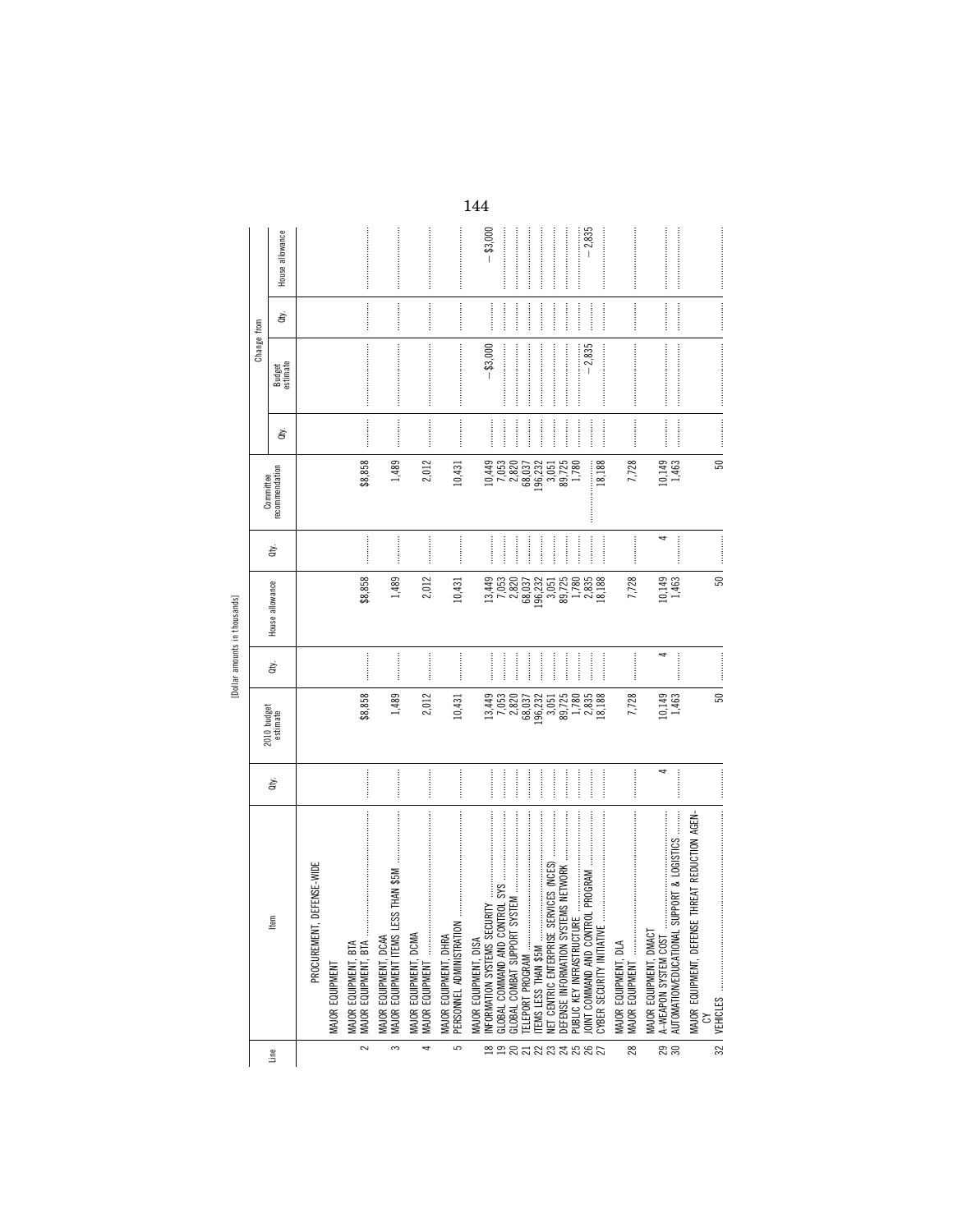| 33                 | $\label{def:1} \begin{minipage}{0.9\linewidth} \begin{minipage}{0.9\linewidth} \begin{minipage}{0.9\linewidth} \begin{minipage}{0.9\linewidth} \end{minipage} \begin{minipage}{0.9\linewidth} \begin{minipage}{0.9\linewidth} \end{minipage} \begin{minipage}{0.9\linewidth} \begin{minipage}{0.9\linewidth} \end{minipage} \begin{minipage}{0.9\linewidth} \end{minipage} \begin{minipage}{0.9\linewidth} \begin{minipage}{0.9\linewidth} \end{minipage} \begin{minipage}{0.9\linewidth} \end{minipage} \begin{minipage}{0.9\linewidth} \end$<br>OTHER MAJOR EQUIPMENT |                                                                                                                                                                                                                                                                                                                                                                                                                                                                                                                                                                                     | 7,447                                                                                                                           |                                                                                                                                                                                                                                                                                                                                                                                                                                                                                                                                | 7,447                                                                                                                                   |                                                                                                                                                                                                                                                                                                                                                                                                                                                              | 7,447                                                                                                                                                                                                                                                                                                                                                                                                                                                                                                                                                                                            |                                                                                      |                                               |                |                                                 |
|--------------------|-------------------------------------------------------------------------------------------------------------------------------------------------------------------------------------------------------------------------------------------------------------------------------------------------------------------------------------------------------------------------------------------------------------------------------------------------------------------------------------------------------------------------------------------------------------------------|-------------------------------------------------------------------------------------------------------------------------------------------------------------------------------------------------------------------------------------------------------------------------------------------------------------------------------------------------------------------------------------------------------------------------------------------------------------------------------------------------------------------------------------------------------------------------------------|---------------------------------------------------------------------------------------------------------------------------------|--------------------------------------------------------------------------------------------------------------------------------------------------------------------------------------------------------------------------------------------------------------------------------------------------------------------------------------------------------------------------------------------------------------------------------------------------------------------------------------------------------------------------------|-----------------------------------------------------------------------------------------------------------------------------------------|--------------------------------------------------------------------------------------------------------------------------------------------------------------------------------------------------------------------------------------------------------------------------------------------------------------------------------------------------------------------------------------------------------------------------------------------------------------|--------------------------------------------------------------------------------------------------------------------------------------------------------------------------------------------------------------------------------------------------------------------------------------------------------------------------------------------------------------------------------------------------------------------------------------------------------------------------------------------------------------------------------------------------------------------------------------------------|--------------------------------------------------------------------------------------|-----------------------------------------------|----------------|-------------------------------------------------|
|                    | MAJOR EQUIPMENT, DODDE                                                                                                                                                                                                                                                                                                                                                                                                                                                                                                                                                  |                                                                                                                                                                                                                                                                                                                                                                                                                                                                                                                                                                                     |                                                                                                                                 |                                                                                                                                                                                                                                                                                                                                                                                                                                                                                                                                |                                                                                                                                         |                                                                                                                                                                                                                                                                                                                                                                                                                                                              |                                                                                                                                                                                                                                                                                                                                                                                                                                                                                                                                                                                                  |                                                                                      |                                               |                |                                                 |
| $\approx$          | MAJOR EQUIPMENT, DTSA<br>MAJOR EQUIPMENT                                                                                                                                                                                                                                                                                                                                                                                                                                                                                                                                |                                                                                                                                                                                                                                                                                                                                                                                                                                                                                                                                                                                     | 436                                                                                                                             |                                                                                                                                                                                                                                                                                                                                                                                                                                                                                                                                | 436                                                                                                                                     |                                                                                                                                                                                                                                                                                                                                                                                                                                                              | 436                                                                                                                                                                                                                                                                                                                                                                                                                                                                                                                                                                                              |                                                                                      |                                               |                |                                                 |
| 35 35 36           |                                                                                                                                                                                                                                                                                                                                                                                                                                                                                                                                                                         |                                                                                                                                                                                                                                                                                                                                                                                                                                                                                                                                                                                     | 420,300<br>168,723                                                                                                              | $\begin{minipage}{0.9\linewidth} \begin{tabular}{l} \hline \multicolumn{3}{c}{\textbf{0.9\linewidth}} \end{tabular} \end{minipage} \begin{minipage}{0.9\linewidth} \begin{tabular}{l} \multicolumn{3}{c}{\textbf{0.9\linewidth}} \end{tabular} \end{minipage} \end{minipage} \begin{minipage}{0.9\linewidth} \begin{tabular}{l} \multicolumn{3}{c}{\textbf{0.9\linewidth}} \end{tabular} \end{minipage} \end{minipage} \begin{minipage}{0.9\linewidth} \begin{tabular}{l} \multicolumn{3}{c}{\textbf{0.9\linewidth}} \end{tab$ | 420,300<br>168,723                                                                                                                      |                                                                                                                                                                                                                                                                                                                                                                                                                                                              | $\begin{array}{c} 420,300 \\ 226,323 \\ 41,000 \end{array}$                                                                                                                                                                                                                                                                                                                                                                                                                                                                                                                                      | <br> <br>                                                                            | $+41,000$<br>$+57,600$                        |                | $+57,600$<br>$+41,000$                          |
| 4                  | Ì<br>JRITY PROGRAM (ISSP)<br>NFORMATION SYSTEMS SEC<br><b>VIAJOR EQUIPMENT, AFIS</b><br>MAJOR EQUIPMENT, NSA                                                                                                                                                                                                                                                                                                                                                                                                                                                            |                                                                                                                                                                                                                                                                                                                                                                                                                                                                                                                                                                                     | 4,013                                                                                                                           |                                                                                                                                                                                                                                                                                                                                                                                                                                                                                                                                | 4,013                                                                                                                                   |                                                                                                                                                                                                                                                                                                                                                                                                                                                              | 4,013                                                                                                                                                                                                                                                                                                                                                                                                                                                                                                                                                                                            | :<br>:<br>:<br>:                                                                     |                                               |                |                                                 |
| $\overline{4}$     | MAJOR EQUIPMENT, OSD<br>MAJOR EQUIPMENT, OSD                                                                                                                                                                                                                                                                                                                                                                                                                                                                                                                            | <br> <br> <br>                                                                                                                                                                                                                                                                                                                                                                                                                                                                                                                                                                      | 111,487                                                                                                                         |                                                                                                                                                                                                                                                                                                                                                                                                                                                                                                                                | 111,487                                                                                                                                 |                                                                                                                                                                                                                                                                                                                                                                                                                                                              | 111,487                                                                                                                                                                                                                                                                                                                                                                                                                                                                                                                                                                                          |                                                                                      |                                               | <br> <br> <br> |                                                 |
| $\frac{8}{3}$      | MAJOR EQUIPMENT, TJS<br>MAJOR EQUIPMENT, TJS                                                                                                                                                                                                                                                                                                                                                                                                                                                                                                                            | <br> <br> <br>                                                                                                                                                                                                                                                                                                                                                                                                                                                                                                                                                                      | 12,065                                                                                                                          |                                                                                                                                                                                                                                                                                                                                                                                                                                                                                                                                | 12,065                                                                                                                                  | <br> <br> <br>                                                                                                                                                                                                                                                                                                                                                                                                                                               | 12,065                                                                                                                                                                                                                                                                                                                                                                                                                                                                                                                                                                                           |                                                                                      |                                               |                |                                                 |
| ${\mathbb S}^2$    | MAJOR EQUIPMENT, WHS<br>MAJOR EQUIPMENT, WHS                                                                                                                                                                                                                                                                                                                                                                                                                                                                                                                            |                                                                                                                                                                                                                                                                                                                                                                                                                                                                                                                                                                                     | 26,945                                                                                                                          |                                                                                                                                                                                                                                                                                                                                                                                                                                                                                                                                | 26,945                                                                                                                                  |                                                                                                                                                                                                                                                                                                                                                                                                                                                              | 26,945                                                                                                                                                                                                                                                                                                                                                                                                                                                                                                                                                                                           |                                                                                      |                                               |                |                                                 |
|                    | PMENT<br>TOTAL, MAJOR EQUI                                                                                                                                                                                                                                                                                                                                                                                                                                                                                                                                              |                                                                                                                                                                                                                                                                                                                                                                                                                                                                                                                                                                                     | 1,196,766                                                                                                                       |                                                                                                                                                                                                                                                                                                                                                                                                                                                                                                                                | 1,196,766                                                                                                                               |                                                                                                                                                                                                                                                                                                                                                                                                                                                              | 1,289,531                                                                                                                                                                                                                                                                                                                                                                                                                                                                                                                                                                                        |                                                                                      | $+92,765$                                     |                | $+92,765$                                       |
|                    | SPECIAL OPERATIONS COMMAND                                                                                                                                                                                                                                                                                                                                                                                                                                                                                                                                              |                                                                                                                                                                                                                                                                                                                                                                                                                                                                                                                                                                                     |                                                                                                                                 |                                                                                                                                                                                                                                                                                                                                                                                                                                                                                                                                |                                                                                                                                         |                                                                                                                                                                                                                                                                                                                                                                                                                                                              |                                                                                                                                                                                                                                                                                                                                                                                                                                                                                                                                                                                                  |                                                                                      |                                               |                |                                                 |
| 59<br>588385885883 | SOF ROTARY WING UPGRADES AND SUSTAINMENT<br>PROGRAM<br>MH-60 SOF MODERNIZATION<br>AVIATION PROGRAMS<br>SHIPBUILDING                                                                                                                                                                                                                                                                                                                                                                                                                                                     | $\begin{minipage}{0.9\linewidth} \begin{tabular}{l} \toprule \multicolumn{3}{c}{\textbf{0.9\linewidth}} \begin{tabular}{l} \multicolumn{3}{c}{\textbf{0.9\linewidth}} \end{tabular} \end{minipage} \end{minipage} \begin{minipage}{0.9\linewidth} \begin{tabular}{l} \multicolumn{3}{c}{\textbf{0.9\linewidth}} \end{tabular} \end{minipage} \end{minipage} \begin{minipage}{0.9\linewidth} \begin{tabular}{l} \multicolumn{3}{c}{\textbf{0.9\linewidth}} \end{tabular} \end{minipage} \end{minipage} \begin{minipage}{0.9$<br>ഥ<br><br><br>ŧ<br>ᡋ<br><br><br>.<br>.<br>.<br>.<br>ᠪ | 5,236<br>101,936<br>22,958<br>2,518<br>114,553<br>$12,223$<br>59,950<br>973<br>146,820<br>227,552<br>10,930<br>34,200<br>12,671 | ᡋ<br>5<br>တ<br> <br> <br> <br> <br> <br>                                                                                                                                                                                                                                                                                                                                                                                                                                                                                       | $\label{def:1}$<br>2,518<br>114,553<br>10,930<br>90,936<br>22,958<br>146,820<br>197,552<br>34,200<br>12,223<br>145,950<br>973<br>12,671 | $\begin{minipage}{0.5\textwidth} \centering \begin{tabular}{ l l l } \hline \multicolumn{1}{ l l l } \hline \multicolumn{1}{ l l } \multicolumn{1}{ l l } \multicolumn{1}{ l l } \multicolumn{1}{ l l } \multicolumn{1}{ l l } \multicolumn{1}{ l l } \multicolumn{1}{ l l } \multicolumn{1}{ l l } \multicolumn{1}{ l l } \multicolumn{1}{ l l } \multicolumn{1}{ l l } \multicolumn{1}{ l l } \multicolumn{1}{ l l $<br>5<br>9<br><br> <br> <br> <br>ᡋ<br> | $\label{def:1} \begin{minipage}{0.9\linewidth} \begin{minipage}{0.9\linewidth} \begin{minipage}{0.9\linewidth} \begin{minipage}{0.9\linewidth} \end{minipage} \begin{minipage}{0.9\linewidth} \begin{minipage}{0.9\linewidth} \end{minipage} \end{minipage} \begin{minipage}{0.9\linewidth} \begin{minipage}{0.9\linewidth} \begin{minipage}{0.9\linewidth} \end{minipage} \end{minipage} \begin{minipage}{0.9\linewidth} \begin{minipage}{0.9\linewidth} \end{minipage} \end{minipage} \begin{minipage}{0.9\linewidth} \begin{minipage}{0$<br>101,936<br>28,853<br>146,822<br>152,550<br>34,200 | <br> <br> <br> <br> <br> <br> <br> <br> <br> <br> <br> <br> <br> <br> <br> <br> <br> | $-5,236$<br>$+5,900$<br>$-5,134$<br>$-75,000$ | $\frac{1}{2}$  | $+11,000$<br>$+5,900$<br>$-45,000$<br>$-91,134$ |
|                    |                                                                                                                                                                                                                                                                                                                                                                                                                                                                                                                                                                         |                                                                                                                                                                                                                                                                                                                                                                                                                                                                                                                                                                                     |                                                                                                                                 |                                                                                                                                                                                                                                                                                                                                                                                                                                                                                                                                |                                                                                                                                         |                                                                                                                                                                                                                                                                                                                                                                                                                                                              |                                                                                                                                                                                                                                                                                                                                                                                                                                                                                                                                                                                                  |                                                                                      |                                               |                |                                                 |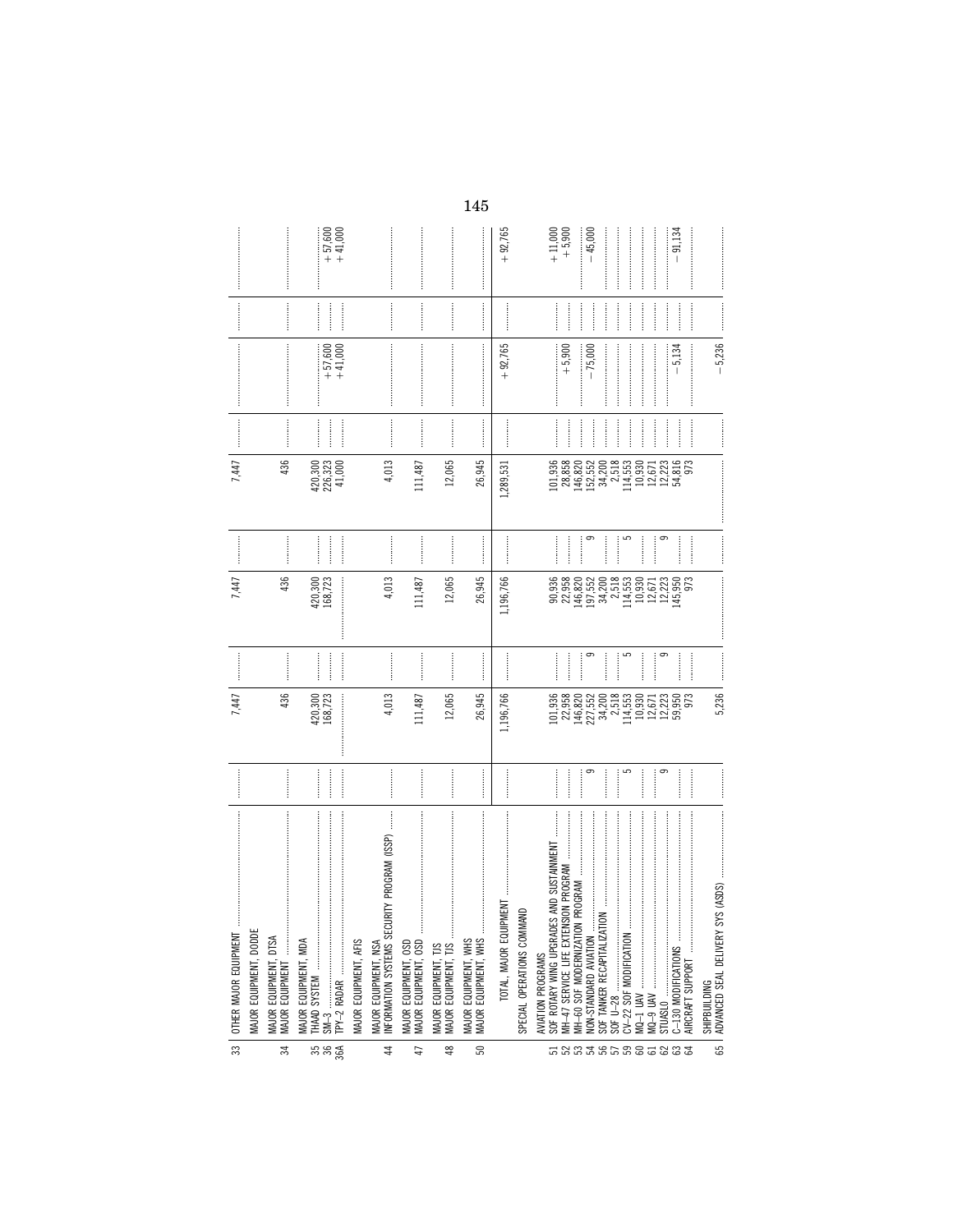|                    |                                                                                                                                  |                                                                                                                                                                                                                                                                                                                                                                                                                           |                                                                                 |                |                                                                                                                                                                                                                                                                                                     |                          | Committee                                                 |                                                                                                                                                                                                                                                                                                                                                                                                                                                                                                                                                                                                                                                                                                                                                                                                                                                                                                                                                                                                                                                                                 | Change from                                                                                                                                                                                                                                                                                                                                                                                                                                                                                                                                       |                                                                                                                                                                                                                                                                                                                                                                                                                                                                                                                             |                    |
|--------------------|----------------------------------------------------------------------------------------------------------------------------------|---------------------------------------------------------------------------------------------------------------------------------------------------------------------------------------------------------------------------------------------------------------------------------------------------------------------------------------------------------------------------------------------------------------------------|---------------------------------------------------------------------------------|----------------|-----------------------------------------------------------------------------------------------------------------------------------------------------------------------------------------------------------------------------------------------------------------------------------------------------|--------------------------|-----------------------------------------------------------|---------------------------------------------------------------------------------------------------------------------------------------------------------------------------------------------------------------------------------------------------------------------------------------------------------------------------------------------------------------------------------------------------------------------------------------------------------------------------------------------------------------------------------------------------------------------------------------------------------------------------------------------------------------------------------------------------------------------------------------------------------------------------------------------------------------------------------------------------------------------------------------------------------------------------------------------------------------------------------------------------------------------------------------------------------------------------------|---------------------------------------------------------------------------------------------------------------------------------------------------------------------------------------------------------------------------------------------------------------------------------------------------------------------------------------------------------------------------------------------------------------------------------------------------------------------------------------------------------------------------------------------------|-----------------------------------------------------------------------------------------------------------------------------------------------------------------------------------------------------------------------------------------------------------------------------------------------------------------------------------------------------------------------------------------------------------------------------------------------------------------------------------------------------------------------------|--------------------|
| Line               | ltem                                                                                                                             | ਛੇ                                                                                                                                                                                                                                                                                                                                                                                                                        | 2010 budget<br>estimate                                                         | à              | House allowance                                                                                                                                                                                                                                                                                     | à                        | recommendation                                            | ਛੇ                                                                                                                                                                                                                                                                                                                                                                                                                                                                                                                                                                                                                                                                                                                                                                                                                                                                                                                                                                                                                                                                              | Budget<br>estimate                                                                                                                                                                                                                                                                                                                                                                                                                                                                                                                                | ਛੇ                                                                                                                                                                                                                                                                                                                                                                                                                                                                                                                          | House allowance    |
| 8                  | MK VIII MOD 1—SEAL DELIVE                                                                                                        |                                                                                                                                                                                                                                                                                                                                                                                                                           | 1,463                                                                           |                | 1,463                                                                                                                                                                                                                                                                                               |                          | 1,463                                                     | <b><i><u><u><u></u></u></u></i></b>                                                                                                                                                                                                                                                                                                                                                                                                                                                                                                                                                                                                                                                                                                                                                                                                                                                                                                                                                                                                                                             | $\label{def:conformal} \begin{minipage}{0.9\linewidth} \begin{minipage}{0.9\linewidth} \begin{minipage}{0.9\linewidth} \begin{minipage}{0.9\linewidth} \end{minipage} \begin{minipage}{0.9\linewidth} \begin{minipage}{0.9\linewidth} \end{minipage} \begin{minipage}{0.9\linewidth} \begin{minipage}{0.9\linewidth} \end{minipage} \begin{minipage}{0.9\linewidth} \end{minipage} \begin{minipage}{0.9\linewidth} \begin{minipage}{0.9\linewidth} \end{minipage} \begin{minipage}{0.9\linewidth} \end{minipage} \begin{minipage}{0.9\linewidth}$ |                                                                                                                                                                                                                                                                                                                                                                                                                                                                                                                             |                    |
| 67                 | $\mathbf{M}$ , and an analyzing and $\mathbf{M}$<br>SOF ORD NANCE REPLENISHME<br>SOF ORDNANCE ACQUISITION<br>AMMUNITION PROGRAMS | $[ \; \; \cdots \; \; \cdots \; \; \cdots \; \; \cdots \; \; \cdots \; \; \cdots \; \; \cdots \; \; \cdots \; \; \cdots \; \; \cdots \; \; \cdots \; \; \cdots \; \; \cdots \; \; \cdots \; \; \cdots \; \; \cdots \; \; \cdots \; \; \cdots \; \; \cdots \; \; \cdots \; \; \cdots \; \; \cdots \; \; \cdots \; \; \cdots \; \; \cdots \; \; \cdots \; \; \cdots \; \; \cdots \; \; \cdots \; \; \cdots \; \; \cdots \;$ | 61,360<br>26,791                                                                | $\frac{1}{2}$  | 61,360<br>26,791                                                                                                                                                                                                                                                                                    |                          | 61,360<br>26,791                                          | $\begin{minipage}{0.9\linewidth} \begin{tabular}{l} \hline \multicolumn{3}{c}{\textbf{1.0\linewidth}} \end{tabular} \end{minipage} \begin{minipage}{0.9\linewidth} \begin{tabular}{l} \multicolumn{3}{c}{\textbf{2.0\linewidth}} \end{tabular} \end{minipage} \begin{minipage}{0.9\linewidth} \end{minipage} \begin{minipage}{0.9\linewidth} \end{minipage} \begin{minipage}{0.9\linewidth} \end{minipage} \begin{minipage}{0.9\linewidth} \end{minipage} \begin{minipage}{0.9\linewidth} \end{minipage} \begin{minipage}{0.9\$<br>$\begin{minipage}{0.9\linewidth} \begin{minipage}{0.9\linewidth} \begin{minipage}{0.9\linewidth} \end{minipage} \begin{minipage}{0.9\linewidth} \begin{minipage}{0.9\linewidth} \end{minipage} \begin{minipage}{0.9\linewidth} \end{minipage} \begin{minipage}{0.9\linewidth} \end{minipage} \begin{minipage}{0.9\linewidth} \begin{minipage}{0.9\linewidth} \end{minipage} \begin{minipage}{0.9\linewidth} \end{minipage} \begin{minipage}{0.9\linewidth} \end{minipage} \begin{minipage}{0.9\linewidth} \end{minipage} \begin{minipage}{0$ | $\label{def:1} \begin{minipage}{0.9\linewidth} \begin{minipage}{0.9\linewidth} \begin{minipage}{0.9\linewidth} \begin{minipage}{0.9\linewidth} \end{minipage} \begin{minipage}{0.9\linewidth} \begin{minipage}{0.9\linewidth} \end{minipage} \begin{minipage}{0.9\linewidth} \begin{minipage}{0.9\linewidth} \end{minipage} \begin{minipage}{0.9\linewidth} \begin{minipage}{0.9\linewidth} \end{minipage} \begin{minipage}{0.9\linewidth} \end{minipage} \begin{minipage}{0.9\linewidth} \end{minipage} \begin{minipage}{0.9\linewidth} \begin$  | $\begin{minipage}{0.9\linewidth} \begin{tabular}{l} \toprule \multicolumn{2}{c}{\textbf{0.9\linewidth}} \begin{tabular}{l} \multicolumn{2}{c}{\textbf{0.9\linewidth}} \end{tabular} \end{minipage} \end{minipage} \begin{minipage}{0.9\linewidth} \begin{tabular}{l} \multicolumn{2}{c}{\textbf{0.9\linewidth}} \end{tabular} \end{minipage} \end{minipage} \begin{minipage}{0.9\linewidth} \begin{tabular}{l} \multicolumn{2}{c}{\textbf{0.9\linewidth}} \end{tabular} \end{minipage} \end{minipage} \begin{minipage}{0.9$ |                    |
|                    | OTHER PROCUREMENT PROGRAMS<br>SOF INTELLIGENCE SYSTEMS                                                                           |                                                                                                                                                                                                                                                                                                                                                                                                                           | 55,080<br>72,811<br>35,235                                                      |                | 55,080<br>72,811<br>40,235                                                                                                                                                                                                                                                                          |                          | 55,080<br>72,811                                          |                                                                                                                                                                                                                                                                                                                                                                                                                                                                                                                                                                                                                                                                                                                                                                                                                                                                                                                                                                                                                                                                                 |                                                                                                                                                                                                                                                                                                                                                                                                                                                                                                                                                   |                                                                                                                                                                                                                                                                                                                                                                                                                                                                                                                             |                    |
| <b>22522</b>       | SMALL ARMS & WEAPONS                                                                                                             |                                                                                                                                                                                                                                                                                                                                                                                                                           |                                                                                 |                |                                                                                                                                                                                                                                                                                                     | <br> <br> <br> <br> <br> | 35,635                                                    |                                                                                                                                                                                                                                                                                                                                                                                                                                                                                                                                                                                                                                                                                                                                                                                                                                                                                                                                                                                                                                                                                 | $+400$                                                                                                                                                                                                                                                                                                                                                                                                                                                                                                                                            |                                                                                                                                                                                                                                                                                                                                                                                                                                                                                                                             | $-4,600$           |
|                    | SOF COMBATANT CRAFT SYST<br>MARITIME EQUIPMENT MODS                                                                              |                                                                                                                                                                                                                                                                                                                                                                                                                           | $6,156$<br>$2,010$<br><b>791</b>                                                | <br> <br>      | 6,156                                                                                                                                                                                                                                                                                               | <br> <br>                | 16,156                                                    | $\frac{1}{2}$                                                                                                                                                                                                                                                                                                                                                                                                                                                                                                                                                                                                                                                                                                                                                                                                                                                                                                                                                                                                                                                                   | $+10,000$                                                                                                                                                                                                                                                                                                                                                                                                                                                                                                                                         |                                                                                                                                                                                                                                                                                                                                                                                                                                                                                                                             | $+10,000$          |
|                    | SPARES AND REPAIR PARTS<br><b>TACTICAL VEHICLES</b>                                                                              |                                                                                                                                                                                                                                                                                                                                                                                                                           |                                                                                 | $\ddot{}}$     |                                                                                                                                                                                                                                                                                                     | <br> <br> <br> <br> <br> | 2,010<br>15,821                                           | $\frac{1}{2}$                                                                                                                                                                                                                                                                                                                                                                                                                                                                                                                                                                                                                                                                                                                                                                                                                                                                                                                                                                                                                                                                   | $-3,000$<br>:<br>:<br>:<br>:                                                                                                                                                                                                                                                                                                                                                                                                                                                                                                                      | <br> <br>                                                                                                                                                                                                                                                                                                                                                                                                                                                                                                                   |                    |
| AFFFFRRESS36868855 | ARATIONS SYSTEMS<br>MISSION TRAINING AND PREPA                                                                                   |                                                                                                                                                                                                                                                                                                                                                                                                                           | $\begin{array}{l} 18.821 \\ 17.265 \\ 17.000 \\ 60.835 \\ 60.00 \\ \end{array}$ |                | $\begin{array}{l} 2,010 \\ 2,821 \\ 2,7265 \\ 2,000 \\ 2,000 \\ 6,835 \\ 6,401 \\ 2,000 \\ 2,000 \\ 2,000 \\ 2,000 \\ 2,000 \\ 2,000 \\ 2,000 \\ 2,000 \\ 2,000 \\ 2,000 \\ 2,000 \\ 2,000 \\ 2,000 \\ 2,000 \\ 2,000 \\ 2,000 \\ 2,000 \\ 2,000 \\ 2,000 \\ 2,000 \\ 2,000 \\ 2,000 \\ 2,000 \\ 2$ | <br> <br>                | $21,265$<br>$20,000$<br>$6,835$<br>$60,835$               |                                                                                                                                                                                                                                                                                                                                                                                                                                                                                                                                                                                                                                                                                                                                                                                                                                                                                                                                                                                                                                                                                 | $+4,000$                                                                                                                                                                                                                                                                                                                                                                                                                                                                                                                                          |                                                                                                                                                                                                                                                                                                                                                                                                                                                                                                                             | $-5,000$<br>+4,000 |
|                    | MILCON COLLATERAL EQUIPM                                                                                                         | <br> <br>                                                                                                                                                                                                                                                                                                                                                                                                                 |                                                                                 | İ              |                                                                                                                                                                                                                                                                                                     |                          |                                                           | <br> <br>                                                                                                                                                                                                                                                                                                                                                                                                                                                                                                                                                                                                                                                                                                                                                                                                                                                                                                                                                                                                                                                                       |                                                                                                                                                                                                                                                                                                                                                                                                                                                                                                                                                   |                                                                                                                                                                                                                                                                                                                                                                                                                                                                                                                             | $+11,700$          |
|                    | ANCE ACTIVITIES<br>SOF AUTOMATION SYSTEMS<br>SOF GLOBAL VIDEO SURVEILI                                                           | <br> <br> <br>$\begin{picture}(20,20) \put(0,0){\dashbox{0.5}(20,0){ }} \put(15,0){\dashbox{0.5}(20,0){ }} \put(25,0){\dashbox{0.5}(20,0){ }} \put(25,0){\dashbox{0.5}(20,0){ }} \put(25,0){\dashbox{0.5}(20,0){ }} \put(25,0){\dashbox{0.5}(20,0){ }} \put(25,0){\dashbox{0.5}(20,0){ }} \put(25,0){\dashbox{0.5}(20,0){ }} \put(25,0){\dashbox{0.5}(20,0){ }} \put(25,0){\dashbox{$                                     |                                                                                 | <br> <br> <br> |                                                                                                                                                                                                                                                                                                     | <br> <br>                |                                                           |                                                                                                                                                                                                                                                                                                                                                                                                                                                                                                                                                                                                                                                                                                                                                                                                                                                                                                                                                                                                                                                                                 |                                                                                                                                                                                                                                                                                                                                                                                                                                                                                                                                                   |                                                                                                                                                                                                                                                                                                                                                                                                                                                                                                                             |                    |
|                    | D SURVIVAL SYSTEMS<br>IENTS INTELLIGENCE<br>SOF OPERATIONAL ENHANCEM<br>SOF SOLDIER PROTECTION AN                                |                                                                                                                                                                                                                                                                                                                                                                                                                           | 12,401<br>26,070<br>550                                                         |                | 550                                                                                                                                                                                                                                                                                                 |                          | $12,401$<br>31,270<br>550                                 | <br> <br>                                                                                                                                                                                                                                                                                                                                                                                                                                                                                                                                                                                                                                                                                                                                                                                                                                                                                                                                                                                                                                                                       | $+5,200$                                                                                                                                                                                                                                                                                                                                                                                                                                                                                                                                          |                                                                                                                                                                                                                                                                                                                                                                                                                                                                                                                             | $+5,200$           |
|                    | ASERS AND SENSOR SY<br>SOF VISUAL AUGMENTATION                                                                                   |                                                                                                                                                                                                                                                                                                                                                                                                                           | 33,741                                                                          |                | 33,741                                                                                                                                                                                                                                                                                              | <br> <br>                | 43,741                                                    | $\frac{1}{2}$                                                                                                                                                                                                                                                                                                                                                                                                                                                                                                                                                                                                                                                                                                                                                                                                                                                                                                                                                                                                                                                                   | $+10,000$                                                                                                                                                                                                                                                                                                                                                                                                                                                                                                                                         |                                                                                                                                                                                                                                                                                                                                                                                                                                                                                                                             | $\frac{1}{2}$      |
|                    | SOF TACTICAL RADIO SYSTEM<br>SOF MARITIME EQUIPMENT                                                                              |                                                                                                                                                                                                                                                                                                                                                                                                                           | 53,034<br>2,777                                                                 | <br> <br>      | 60,034<br>5,277                                                                                                                                                                                                                                                                                     |                          | 57,034<br>2,777                                           |                                                                                                                                                                                                                                                                                                                                                                                                                                                                                                                                                                                                                                                                                                                                                                                                                                                                                                                                                                                                                                                                                 | $+4,000$                                                                                                                                                                                                                                                                                                                                                                                                                                                                                                                                          | <br> <br>                                                                                                                                                                                                                                                                                                                                                                                                                                                                                                                   |                    |
|                    | MISCELLANEOUS EQUIPMENT                                                                                                          |                                                                                                                                                                                                                                                                                                                                                                                                                           | 7,576                                                                           |                | 9,576                                                                                                                                                                                                                                                                                               | <br> <br>                |                                                           |                                                                                                                                                                                                                                                                                                                                                                                                                                                                                                                                                                                                                                                                                                                                                                                                                                                                                                                                                                                                                                                                                 |                                                                                                                                                                                                                                                                                                                                                                                                                                                                                                                                                   |                                                                                                                                                                                                                                                                                                                                                                                                                                                                                                                             |                    |
|                    | SOF OPERATIONAL ENHANCEM<br>PSYOP EQUIPMENT                                                                                      |                                                                                                                                                                                                                                                                                                                                                                                                                           | 273,998<br>43,081                                                               |                | 280,898<br>52,081                                                                                                                                                                                                                                                                                   | <br> <br> <br>           | $\begin{array}{c} 7,576 \\ 277,498 \\ 43,081 \end{array}$ | <br> <br> <br>                                                                                                                                                                                                                                                                                                                                                                                                                                                                                                                                                                                                                                                                                                                                                                                                                                                                                                                                                                                                                                                                  | $+3,500$                                                                                                                                                                                                                                                                                                                                                                                                                                                                                                                                          |                                                                                                                                                                                                                                                                                                                                                                                                                                                                                                                             |                    |
|                    | TOTAL, SPECIAL OPERATIONS COMMAND                                                                                                |                                                                                                                                                                                                                                                                                                                                                                                                                           | 1,591,202                                                                       |                | 1,653,666                                                                                                                                                                                                                                                                                           |                          | 1,545,832                                                 |                                                                                                                                                                                                                                                                                                                                                                                                                                                                                                                                                                                                                                                                                                                                                                                                                                                                                                                                                                                                                                                                                 | $-45,370$                                                                                                                                                                                                                                                                                                                                                                                                                                                                                                                                         |                                                                                                                                                                                                                                                                                                                                                                                                                                                                                                                             | $-107,834$         |
|                    | ₩<br>NSTALLATION FORCE PROTEC<br>CHEMICAL/BIOLOGICAL DEFEN                                                                       |                                                                                                                                                                                                                                                                                                                                                                                                                           | 65,590<br>92,004                                                                |                |                                                                                                                                                                                                                                                                                                     | <br> <br> <br>           | 65,590                                                    |                                                                                                                                                                                                                                                                                                                                                                                                                                                                                                                                                                                                                                                                                                                                                                                                                                                                                                                                                                                                                                                                                 |                                                                                                                                                                                                                                                                                                                                                                                                                                                                                                                                                   | $\frac{1}{2}$                                                                                                                                                                                                                                                                                                                                                                                                                                                                                                               |                    |
| នននន               | INDIVIDUAL PROTECTION<br>DECONTAMINATION                                                                                         |                                                                                                                                                                                                                                                                                                                                                                                                                           | 22,008<br>12,740                                                                |                | 65,590<br>92,008<br>92,740<br>92,740                                                                                                                                                                                                                                                                |                          | 27,608<br>12,740<br>92,004                                |                                                                                                                                                                                                                                                                                                                                                                                                                                                                                                                                                                                                                                                                                                                                                                                                                                                                                                                                                                                                                                                                                 | $+5,600$                                                                                                                                                                                                                                                                                                                                                                                                                                                                                                                                          |                                                                                                                                                                                                                                                                                                                                                                                                                                                                                                                             | $+5,600$           |
|                    |                                                                                                                                  |                                                                                                                                                                                                                                                                                                                                                                                                                           |                                                                                 | l              |                                                                                                                                                                                                                                                                                                     |                          |                                                           | $\begin{minipage}{0.9\linewidth} \begin{tabular}{l} \hline \multicolumn{3}{c}{\textbf{1.1\linewidth}} \end{tabular} \end{minipage} \begin{minipage}{0.9\linewidth} \begin{tabular}{l} \multicolumn{3}{c}{\textbf{2.1\linewidth}} \end{tabular} \end{minipage} \begin{minipage}{0.9\linewidth} \end{minipage} \begin{minipage}{0.9\linewidth} \end{minipage} \begin{minipage}{0.9\linewidth} \end{minipage} \begin{minipage}{0.9\linewidth} \end{minipage} \begin{minipage}{0.9\linewidth} \end{minipage} \begin{minipage}{0.9\$                                                                                                                                                                                                                                                                                                                                                                                                                                                                                                                                                 |                                                                                                                                                                                                                                                                                                                                                                                                                                                                                                                                                   |                                                                                                                                                                                                                                                                                                                                                                                                                                                                                                                             |                    |

[Dollar amounts in thousands]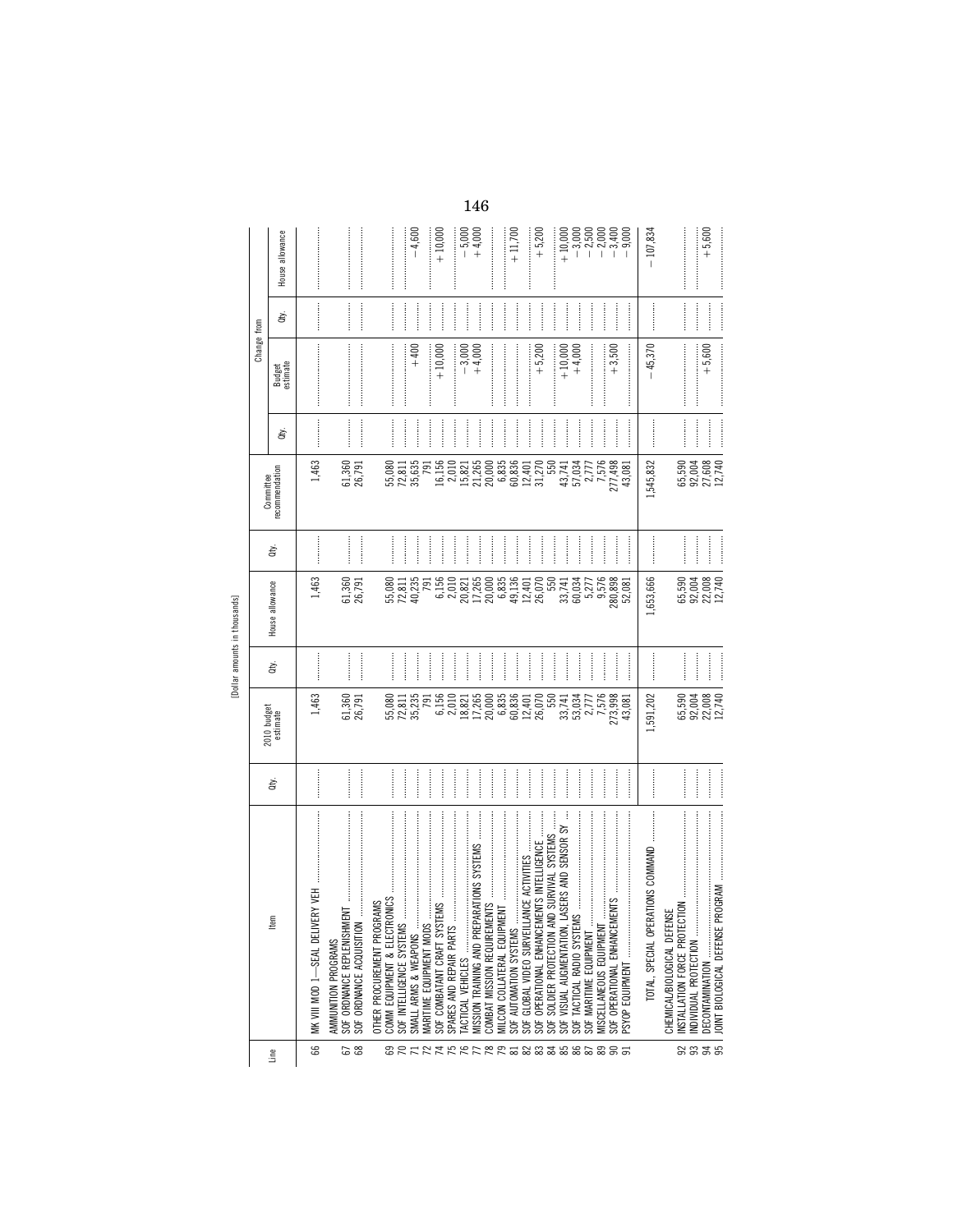|                                                         |                       | 27,938  |                       | 27,938   |                       | 32,938   | :<br>:<br>:<br>:<br>: | $+5,000$  |                       | $+5,00$   |
|---------------------------------------------------------|-----------------------|---------|-----------------------|----------|-----------------------|----------|-----------------------|-----------|-----------------------|-----------|
|                                                         |                       | .51,765 | :<br>:<br>:<br>:      | 51,765   |                       | 127,115  | :<br>:<br>:<br>:<br>: | $-24,650$ |                       | $-24,650$ |
| DEFENSE<br>JLOGICAL F                                   |                       | 372,045 | :<br>:<br>:<br>:<br>: | 372,045  |                       | 357,995  |                       |           |                       | $-14.050$ |
|                                                         | :<br>:<br>:<br>:<br>: |         | :<br>:<br>:<br>:<br>: |          | :<br>:<br>:<br>:<br>: |          | :<br>:<br>:<br>:<br>: |           | :<br>:<br>:<br>:<br>: |           |
|                                                         | :<br>:<br>:<br>:<br>: | 824,339 | :<br>:<br>:<br>:      | 814,339  | :<br>:<br>:<br>:      | 824,339  |                       |           | :<br>:<br>:<br>:<br>: | $+10,000$ |
| <b><i><u><u><b></b></u></u></i></b><br>NT, DEFENSE-WIDE | :<br>:<br>:<br>:<br>: |         | :<br>:<br>:<br>:      | 036.816  | :<br>:<br>:<br>:<br>: | ,017,697 | :<br>:<br>:<br>:<br>: |           | <br> <br> <br>        | $-19,119$ |
|                                                         |                       |         |                       | ,984,352 |                       |          |                       |           |                       | $+33.345$ |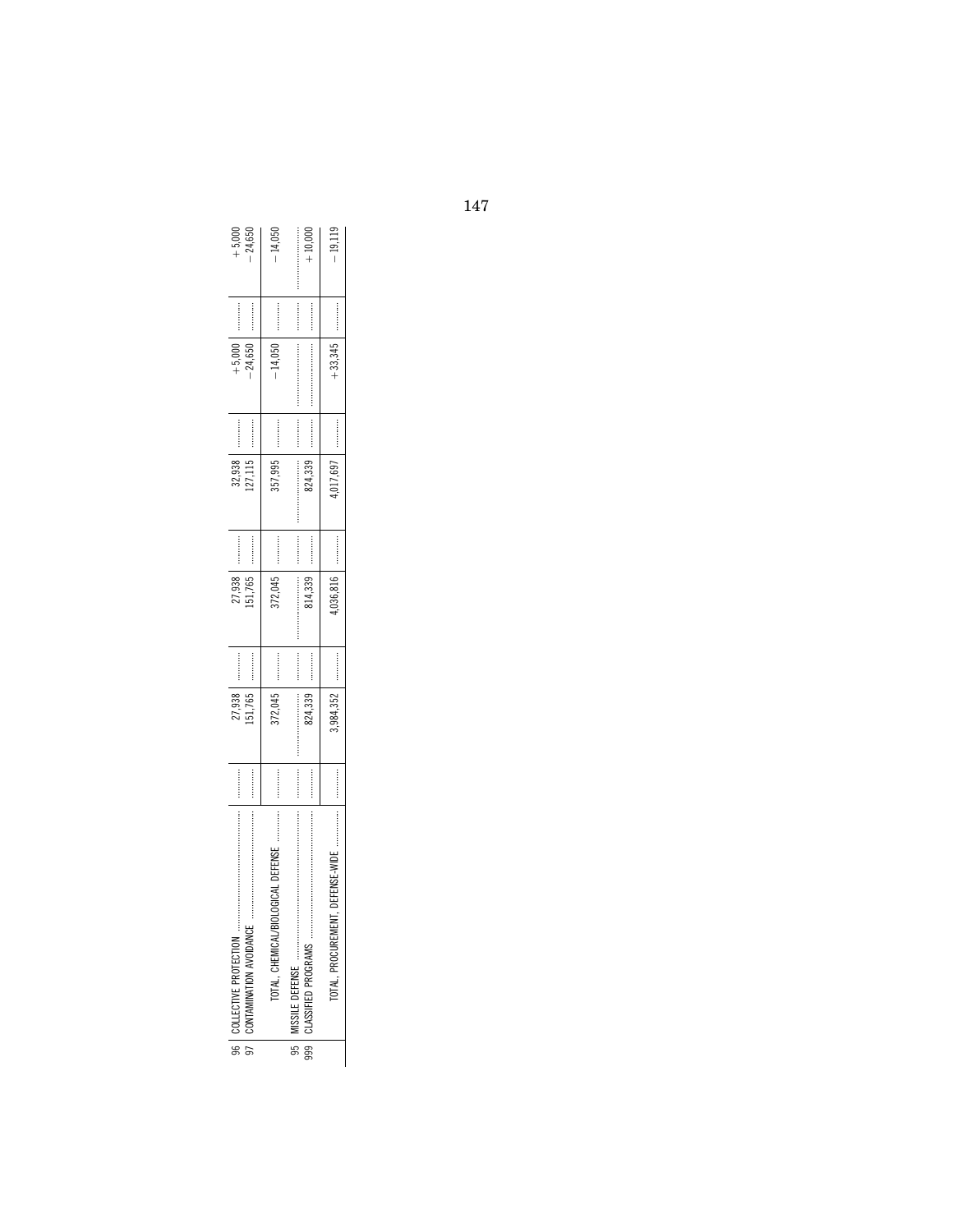#### COMMITTEE RECOMMENDED ADJUSTMENTS

The following table details the adjustments recommended by the Committee:

| [In thousands of dollars] |  |
|---------------------------|--|
|---------------------------|--|

| Line | Item                                                                                                                          | 2010 budget<br>estimate | Committee<br>recommendation | Change from<br>budget estimate    |
|------|-------------------------------------------------------------------------------------------------------------------------------|-------------------------|-----------------------------|-----------------------------------|
| 18   |                                                                                                                               | 13,449                  | 10,449                      | $-3,000$                          |
|      |                                                                                                                               |                         |                             | $-3,000$                          |
| 26   | JOINT COMMAND AND CONTROL PROGRAM                                                                                             | 2.835                   |                             | $-2.835$                          |
|      |                                                                                                                               |                         |                             | $-2,835$                          |
| 36   |                                                                                                                               | 168.723                 | 226,323                     | $+57.600$                         |
|      |                                                                                                                               |                         |                             | $+57,600$                         |
| 36A  | Advance procurement funding for TPY-2 radars to                                                                               |                         | 41,000                      | $+41,000$                         |
| 52   | support additional THAAD batteries<br>MH-47 SERVICE LIFE EXTENSION PROGRAM<br>Program shortfall transferred from PDW OCO line | 22,958                  | 28,858                      | $+41.000$<br>$+5,900$             |
| 54   |                                                                                                                               |                         |                             | $+5.900$                          |
|      |                                                                                                                               | 227,552                 | 152,552                     | $-75,000$                         |
| 63   |                                                                                                                               |                         |                             | $-75,000$                         |
|      |                                                                                                                               | 59.950                  | 54,816                      | $-5.134$                          |
|      | Carryover of fiscal year 2008 funds for center wing                                                                           |                         |                             | $-5.134$                          |
| 65   | ADVANCED SEAL DELIVERY SYSTEM (ASDS)                                                                                          | 5.236                   |                             | $-5.236$                          |
|      |                                                                                                                               |                         |                             | $-5,236$                          |
| 71   | MK47 Mod 0 Advanced Lightweight Grenade Launch-                                                                               | 35.235                  | 35.635                      | $+400$<br>$-9.000$                |
|      |                                                                                                                               |                         |                             | $+6,000$                          |
|      |                                                                                                                               |                         |                             | $+3,400$                          |
| 74   |                                                                                                                               | 6.156                   | 16,156                      | $+10,000$                         |
|      | Special Operations Craft-Riverine                                                                                             |                         |                             | $+10,000$                         |
| 76   |                                                                                                                               | 18.821                  | 15,821                      | $-3.000$                          |
|      |                                                                                                                               |                         |                             | $-3,000$                          |
| 77   | MISSION TRAINING AND PREPARATION SYSTEMS                                                                                      | 17.265                  | 21.265                      | $+4.000$                          |
|      | Special Operations Live Rehearsal System                                                                                      |                         |                             | $+2,000$                          |
| 83   |                                                                                                                               |                         |                             | $+2,000$                          |
|      | SOF OPERATIONAL ENHANCEMENTS INTELLIGENCE                                                                                     | 26.070                  | 31.270                      | $+5,200$                          |
| 85   | SOF VISUAL AUGMENTATION, LASERS AND SENSOR SY                                                                                 | 33.741                  | 43,741                      | $+5,200$<br>$+10,000$<br>$+3,000$ |
|      | SOVAS-Hand Held Imager/Long Range                                                                                             |                         |                             | $+2.000$<br>$+5,000$              |
| 86   | AN/PRC-148 Multiband Inter/Intra Team Radio                                                                                   | 53.034                  | 57,034                      | $+4,000$                          |
| 90   | Special Operations High Performance In-Line Sniper                                                                            | 273,998                 | <br>277,498                 | $+4,000$<br>$+3,500$              |
| 94   |                                                                                                                               |                         |                             | $+3,500$                          |
|      |                                                                                                                               | 22,008                  | 27,608                      | $+5,600$                          |
|      | Reactive Skin Decontamination Lotion                                                                                          |                         |                             | $+5,600$                          |
| 96   |                                                                                                                               | 27,938                  | 32,938                      | $+5,000$                          |
|      | Chemical and Biological Protective Shelter                                                                                    |                         |                             | $+5,000$                          |
| 97   |                                                                                                                               | 151.765                 | 127.115                     | $-24.650$                         |
|      | JBPDS excessive engineering change orders                                                                                     |                         |                             | $-3,000$                          |
|      |                                                                                                                               |                         |                             | $-21,650$                         |

*Combat Mission Requirements*.—The Committee recommends \$20,000,000 for Special Operations Command Combat Mission Requirements. The Committee directs Special Operations Command to submit quarterly reports to the congressional defense committees on the use of these funds.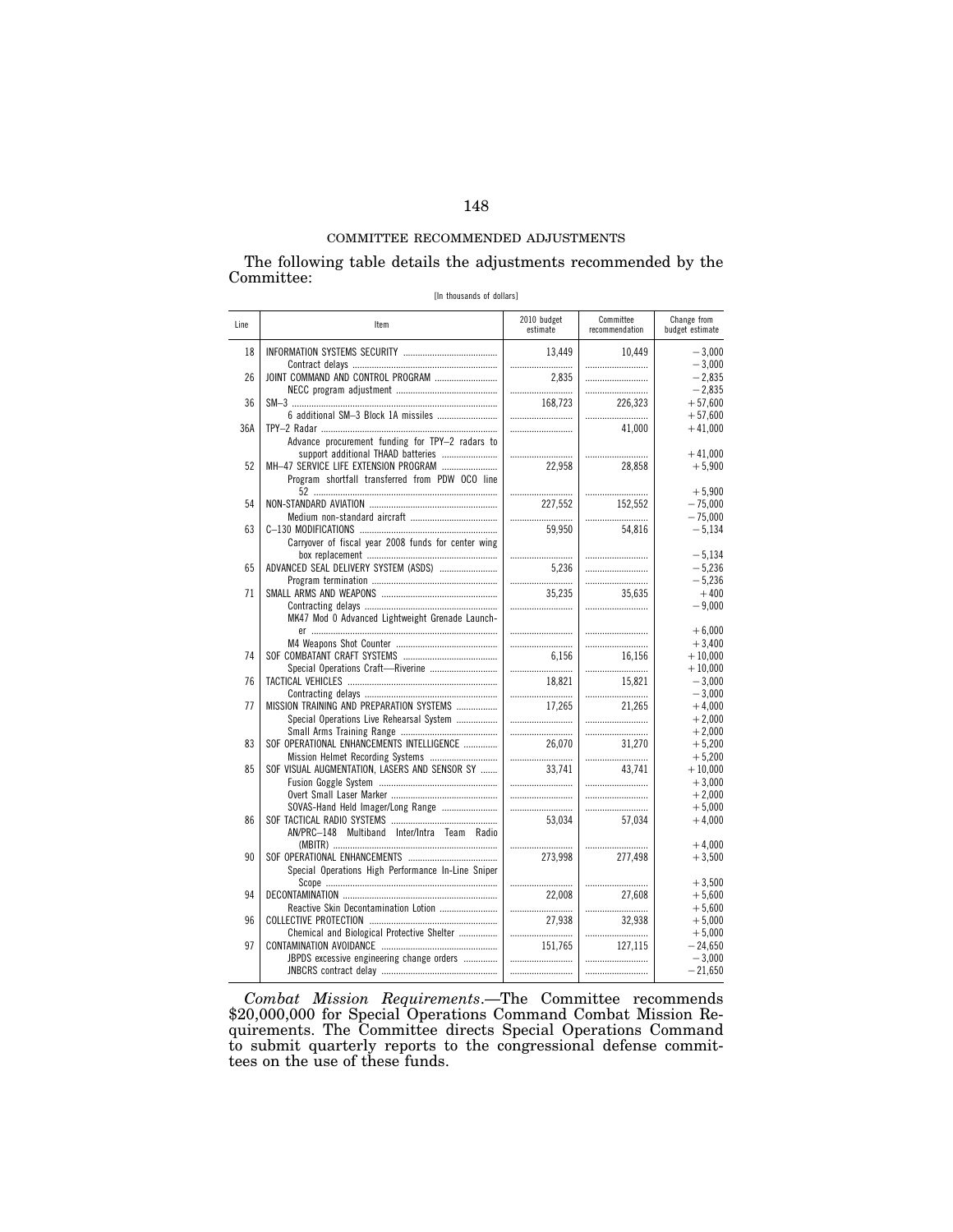### NATIONAL GUARD AND RESERVE EQUIPMENT

| \$750,000,000 |
|---------------|
|               |
|               |
|               |

The Committee recommends an appropriation of \$1,500,000,000. This is \$1,500,000,000 above the budget estimate.

The appropriation includes direction for each Reserve and National Guard component commander to submit to the congressional defense committees a detailed assessment of that component's modernization priorities, not later than 30 days after enactment of this act.

#### COMMITTEE RECOMMENDED PROGRAM

The following table summarizes the budget estimate for this appropriation, the Committee recommendation, and the Committee recommended adjustments to the budget estimate: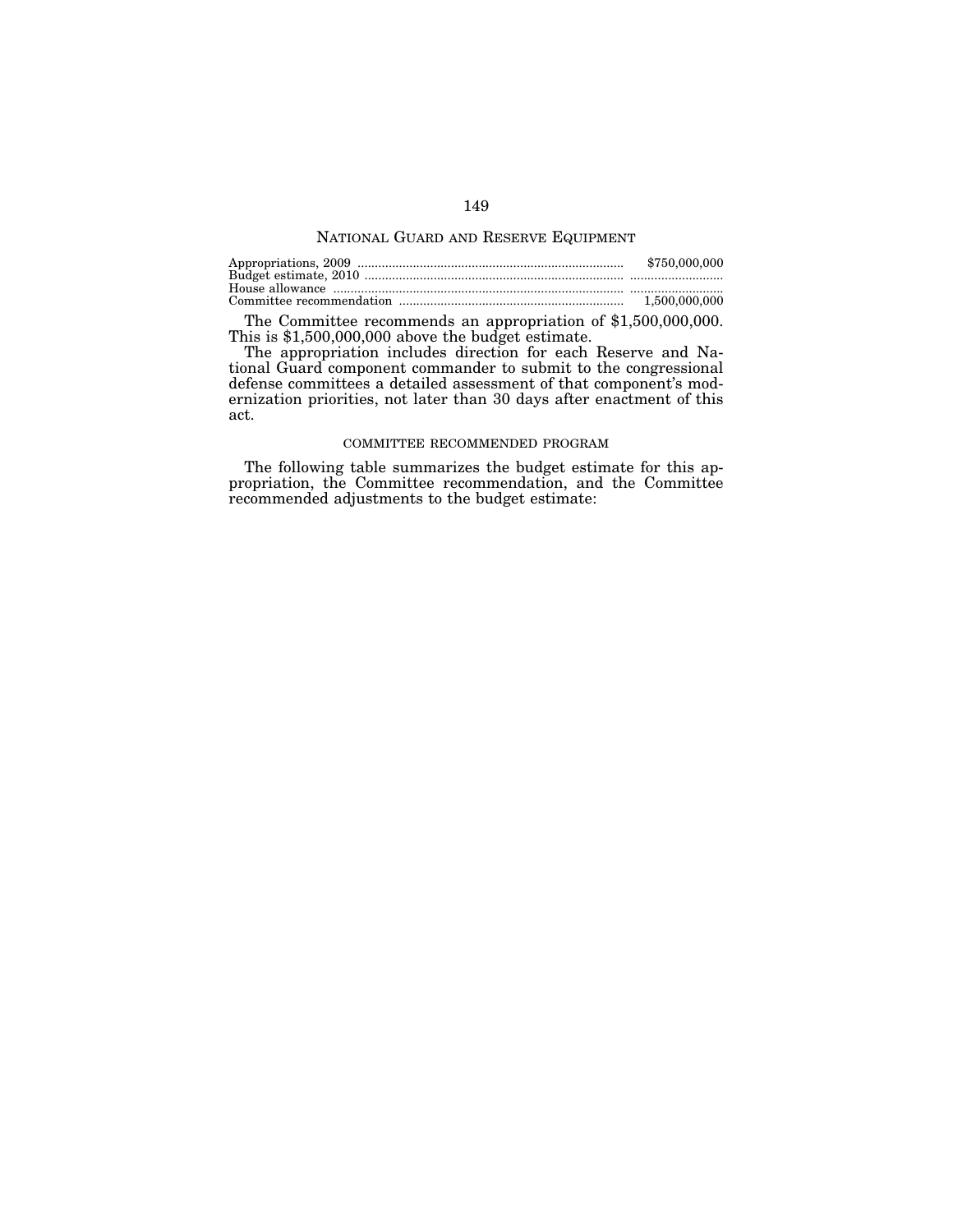| $\mathbf{v}$ |  |
|--------------|--|
|              |  |
| ł            |  |
|              |  |
|              |  |

|                               |                 |                         |                                    |                   |                                         |                                                                                                                                                                                                                                                                                                                                                                                                                                                                                                                                                                                                                               |                                                 | 150                                                                                                                                                                                                                                                                                                                                                                                                                                                                                                                                            |                                                                                                                                                                                                                                                                                                                                                                                                                                                                                                                                                         |                          |                                                |                                               |                                 |                                                                                                                                                                                                                                                                                                                                                                                                                                                                                                                                                                                                                                               |
|-------------------------------|-----------------|-------------------------|------------------------------------|-------------------|-----------------------------------------|-------------------------------------------------------------------------------------------------------------------------------------------------------------------------------------------------------------------------------------------------------------------------------------------------------------------------------------------------------------------------------------------------------------------------------------------------------------------------------------------------------------------------------------------------------------------------------------------------------------------------------|-------------------------------------------------|------------------------------------------------------------------------------------------------------------------------------------------------------------------------------------------------------------------------------------------------------------------------------------------------------------------------------------------------------------------------------------------------------------------------------------------------------------------------------------------------------------------------------------------------|---------------------------------------------------------------------------------------------------------------------------------------------------------------------------------------------------------------------------------------------------------------------------------------------------------------------------------------------------------------------------------------------------------------------------------------------------------------------------------------------------------------------------------------------------------|--------------------------|------------------------------------------------|-----------------------------------------------|---------------------------------|-----------------------------------------------------------------------------------------------------------------------------------------------------------------------------------------------------------------------------------------------------------------------------------------------------------------------------------------------------------------------------------------------------------------------------------------------------------------------------------------------------------------------------------------------------------------------------------------------------------------------------------------------|
|                               |                 | House allowance         |                                    |                   | $+ $135,000$                            | $+70,000$                                                                                                                                                                                                                                                                                                                                                                                                                                                                                                                                                                                                                     | $+50,000$                                       | $+70,000$                                                                                                                                                                                                                                                                                                                                                                                                                                                                                                                                      | $+325,000$                                                                                                                                                                                                                                                                                                                                                                                                                                                                                                                                              |                          | $+1,000,000$                                   | $+175,000$                                    | $+1,175,000$                    | $+1,500,000$                                                                                                                                                                                                                                                                                                                                                                                                                                                                                                                                                                                                                                  |
|                               |                 | à.                      |                                    |                   |                                         |                                                                                                                                                                                                                                                                                                                                                                                                                                                                                                                                                                                                                               |                                                 |                                                                                                                                                                                                                                                                                                                                                                                                                                                                                                                                                |                                                                                                                                                                                                                                                                                                                                                                                                                                                                                                                                                         |                          |                                                |                                               |                                 |                                                                                                                                                                                                                                                                                                                                                                                                                                                                                                                                                                                                                                               |
|                               | Change from     | Budget<br>estimate      |                                    |                   | $+ $135,000$                            | $+70,000$                                                                                                                                                                                                                                                                                                                                                                                                                                                                                                                                                                                                                     | $+50,000$                                       | $+70,000$                                                                                                                                                                                                                                                                                                                                                                                                                                                                                                                                      | $+325,000$                                                                                                                                                                                                                                                                                                                                                                                                                                                                                                                                              |                          | $+1,000,000$                                   | $+175,000$                                    | $+1,175,000$                    | $+1,500,000$                                                                                                                                                                                                                                                                                                                                                                                                                                                                                                                                                                                                                                  |
|                               |                 | đý.                     |                                    |                   |                                         |                                                                                                                                                                                                                                                                                                                                                                                                                                                                                                                                                                                                                               |                                                 |                                                                                                                                                                                                                                                                                                                                                                                                                                                                                                                                                |                                                                                                                                                                                                                                                                                                                                                                                                                                                                                                                                                         |                          |                                                |                                               |                                 |                                                                                                                                                                                                                                                                                                                                                                                                                                                                                                                                                                                                                                               |
|                               | Committee       | recommendation          |                                    |                   | \$135,000                               | 70,000                                                                                                                                                                                                                                                                                                                                                                                                                                                                                                                                                                                                                        | 50,000                                          | 70,000                                                                                                                                                                                                                                                                                                                                                                                                                                                                                                                                         | 325,000                                                                                                                                                                                                                                                                                                                                                                                                                                                                                                                                                 |                          | 1,000,000                                      | 175,000                                       | 1,175,000                       | 1,500,000                                                                                                                                                                                                                                                                                                                                                                                                                                                                                                                                                                                                                                     |
|                               |                 | ਛੇ                      |                                    |                   | <br> <br> <br>                          |                                                                                                                                                                                                                                                                                                                                                                                                                                                                                                                                                                                                                               |                                                 |                                                                                                                                                                                                                                                                                                                                                                                                                                                                                                                                                |                                                                                                                                                                                                                                                                                                                                                                                                                                                                                                                                                         |                          |                                                |                                               |                                 |                                                                                                                                                                                                                                                                                                                                                                                                                                                                                                                                                                                                                                               |
| [Dollar amounts in thousands] | House allowance |                         |                                    |                   |                                         |                                                                                                                                                                                                                                                                                                                                                                                                                                                                                                                                                                                                                               |                                                 | $\label{def:conformal} \begin{minipage}{0.9\linewidth} \begin{minipage}{0.9\linewidth} \begin{minipage}{0.9\linewidth} \begin{minipage}{0.9\linewidth} \end{minipage} \end{minipage} \begin{minipage}{0.9\linewidth} \begin{minipage}{0.9\linewidth} \begin{minipage}{0.9\linewidth} \end{minipage} \end{minipage} \end{minipage} \begin{minipage}{0.9\linewidth} \begin{minipage}{0.9\linewidth} \begin{minipage}{0.9\linewidth} \end{minipage} \end{minipage} \end{minipage} \begin{minipage}{0.9\linewidth} \begin{minipage}{0.9\linewidth$ | $\label{def:1} \begin{minipage}{0.9\linewidth} \begin{minipage}{0.9\linewidth} \begin{minipage}{0.9\linewidth} \begin{minipage}{0.9\linewidth} \end{minipage} \end{minipage} \begin{minipage}{0.9\linewidth} \begin{minipage}{0.9\linewidth} \begin{minipage}{0.9\linewidth} \end{minipage} \end{minipage} \end{minipage} \begin{minipage}{0.9\linewidth} \begin{minipage}{0.9\linewidth} \begin{minipage}{0.9\linewidth} \end{minipage} \end{minipage} \end{minipage} \begin{minipage}{0.9\linewidth} \begin{minipage}{0.9\linewidth} \$               |                          |                                                |                                               |                                 | $\label{def:main}$                                                                                                                                                                                                                                                                                                                                                                                                                                                                                                                                                                                                                            |
|                               |                 | Qty.                    |                                    |                   |                                         |                                                                                                                                                                                                                                                                                                                                                                                                                                                                                                                                                                                                                               |                                                 |                                                                                                                                                                                                                                                                                                                                                                                                                                                                                                                                                | $\begin{minipage}{0.9\linewidth} \begin{minipage}{0.9\linewidth} \begin{minipage}{0.9\linewidth} \end{minipage} \begin{minipage}{0.9\linewidth} \begin{minipage}{0.9\linewidth} \end{minipage} \begin{minipage}{0.9\linewidth} \end{minipage} \begin{minipage}{0.9\linewidth} \end{minipage} \begin{minipage}{0.9\linewidth} \begin{minipage}{0.9\linewidth} \end{minipage} \begin{minipage}{0.9\linewidth} \end{minipage} \begin{minipage}{0.9\linewidth} \end{minipage} \begin{minipage}{0.9\linewidth} \end{minipage} \begin{minipage}{0$            |                          |                                                |                                               |                                 |                                                                                                                                                                                                                                                                                                                                                                                                                                                                                                                                                                                                                                               |
|                               |                 | 2010 budget<br>estimate |                                    |                   |                                         | $\begin{minipage}{0.9\linewidth} \begin{tabular}{l} \textbf{1} & \textbf{1} & \textbf{1} & \textbf{1} & \textbf{1} & \textbf{1} & \textbf{1} & \textbf{1} & \textbf{1} & \textbf{1} & \textbf{1} & \textbf{1} & \textbf{1} & \textbf{1} & \textbf{1} & \textbf{1} & \textbf{1} & \textbf{1} & \textbf{1} & \textbf{1} & \textbf{1} & \textbf{1} & \textbf{1} & \textbf{1} & \textbf{1} & \textbf{1} & \textbf{1} & \textbf{1} & \textbf$                                                                                                                                                                                      |                                                 |                                                                                                                                                                                                                                                                                                                                                                                                                                                                                                                                                | $\begin{minipage}{0.9\linewidth} \begin{tabular}{l} \textbf{1} & \textbf{2} & \textbf{3} & \textbf{5} & \textbf{6} & \textbf{6} & \textbf{6} & \textbf{6} & \textbf{6} & \textbf{6} & \textbf{6} & \textbf{6} & \textbf{6} & \textbf{6} & \textbf{6} & \textbf{6} & \textbf{6} & \textbf{6} & \textbf{6} & \textbf{6} & \textbf{6} & \textbf{6} & \textbf{6} & \textbf{6} & \textbf{6} & \textbf{6} & \textbf{6} & \textbf{6} & \textbf$                                                                                                                |                          |                                                |                                               |                                 | $\label{def:main}$                                                                                                                                                                                                                                                                                                                                                                                                                                                                                                                                                                                                                            |
|                               |                 | ਛੇ                      |                                    |                   |                                         |                                                                                                                                                                                                                                                                                                                                                                                                                                                                                                                                                                                                                               |                                                 |                                                                                                                                                                                                                                                                                                                                                                                                                                                                                                                                                | $\begin{minipage}{0.9\linewidth} \begin{tabular}{l} \hline \textbf{1} & \textbf{1} & \textbf{1} & \textbf{1} & \textbf{1} & \textbf{1} & \textbf{1} & \textbf{1} & \textbf{1} & \textbf{1} & \textbf{1} & \textbf{1} & \textbf{1} & \textbf{1} & \textbf{1} & \textbf{1} & \textbf{1} & \textbf{1} & \textbf{1} & \textbf{1} & \textbf{1} & \textbf{1} & \textbf{1} & \textbf{1} & \textbf{1} & \textbf{1} & \textbf{1} & \textbf{1} &$                                                                                                                 |                          |                                                |                                               |                                 |                                                                                                                                                                                                                                                                                                                                                                                                                                                                                                                                                                                                                                               |
|                               |                 | Item                    | NATIONAL GUARD & RESERVE EQUIPMENT | RESERVE EQUIPMENT | MISCELLANEOUS EQUIPMENT<br>ARMY RESERVE | $\label{def:1} \begin{split} &\text{non-zero}\; \text{non-zero}\; \text{non-zero}\; \text{non-zero}\; \text{non-zero}\; \text{non-zero}\; \text{non-zero}\; \text{non-zero}\; \text{non-zero}\; \text{non-zero}\; \text{non-zero}\; \text{non-zero}\; \text{non-zero}\; \text{non-zero}\; \text{non-zero}\; \text{non-zero}\; \text{non-zero}\; \text{non-zero}\; \text{non-zero}\; \text{non-zero}\; \text{non-zero}\; \text{non-zero}\; \text{non-zero}\; \text{non-zero}\; \text{non-zero}\; \text{non-zero}\; \text{non-zero}\; \text{non-zero}\; \text{non-zero}\; \text{non$<br>MISCELLANEOUS EQUIPMENT<br>NAVY RESERVE | MISCELLANEOUS EQUIPMENT<br>MARINE CORPS RESERVE |                                                                                                                                                                                                                                                                                                                                                                                                                                                                                                                                                | $\label{def:conformal} \begin{split} \mathcal{L}_{\mathcal{F}}(\mathcal{F}) = \mathcal{L}_{\mathcal{F}}(\mathcal{F}) \times \mathcal{L}_{\mathcal{F}}(\mathcal{F}) \times \mathcal{L}_{\mathcal{F}}(\mathcal{F}) \times \mathcal{L}_{\mathcal{F}}(\mathcal{F}) \times \mathcal{L}_{\mathcal{F}}(\mathcal{F}) \times \mathcal{L}_{\mathcal{F}}(\mathcal{F}) \times \mathcal{L}_{\mathcal{F}}(\mathcal{F}) \times \mathcal{L}_{\mathcal{F}}(\mathcal{F}) \times \mathcal{L}_{\mathcal{F}}(\mathcal{F}) \times \mathcal{L}_{\$<br>TOTAL, RESERVE EQUIPMENT | NATIONAL GUARD EQUIPMENT | ARMY NATIONAL GUARD<br>MISCELLANEOUS EQUIPMENT | MISCELLANEOUS EQUIPMENT<br>AIR NATIONAL GUARD | TOTAL, NATIONAL GUARD EQUIPMENT | $\begin{minipage}{0.9\linewidth} \includegraphics[width=0.9\linewidth]{images/100000.pdf} \includegraphics[width=0.9\linewidth]{images/100000.pdf} \includegraphics[width=0.9\linewidth]{images/100000.pdf} \includegraphics[width=0.9\linewidth]{images/100000.pdf} \includegraphics[width=0.9\linewidth]{images/100000.pdf} \includegraphics[width=0.9\linewidth]{images/100000.pdf} \includegraphics[width=0.9\linewidth]{images/100000.pdf} \includegraphics[width=0.9\linewidth]{images/100000.pdf} \includegraphics[width=0.9\linewidth]{images/100000.pdf} \includegraphics[width=0.9$<br>RESERVE EQUIP-<br>చ<br>TOTAL, NATIONAL GUARD |
|                               |                 | Line                    |                                    |                   |                                         | $\sim$                                                                                                                                                                                                                                                                                                                                                                                                                                                                                                                                                                                                                        | $\tilde{ }$                                     | 4                                                                                                                                                                                                                                                                                                                                                                                                                                                                                                                                              |                                                                                                                                                                                                                                                                                                                                                                                                                                                                                                                                                         |                          | 5                                              | م                                             |                                 |                                                                                                                                                                                                                                                                                                                                                                                                                                                                                                                                                                                                                                               |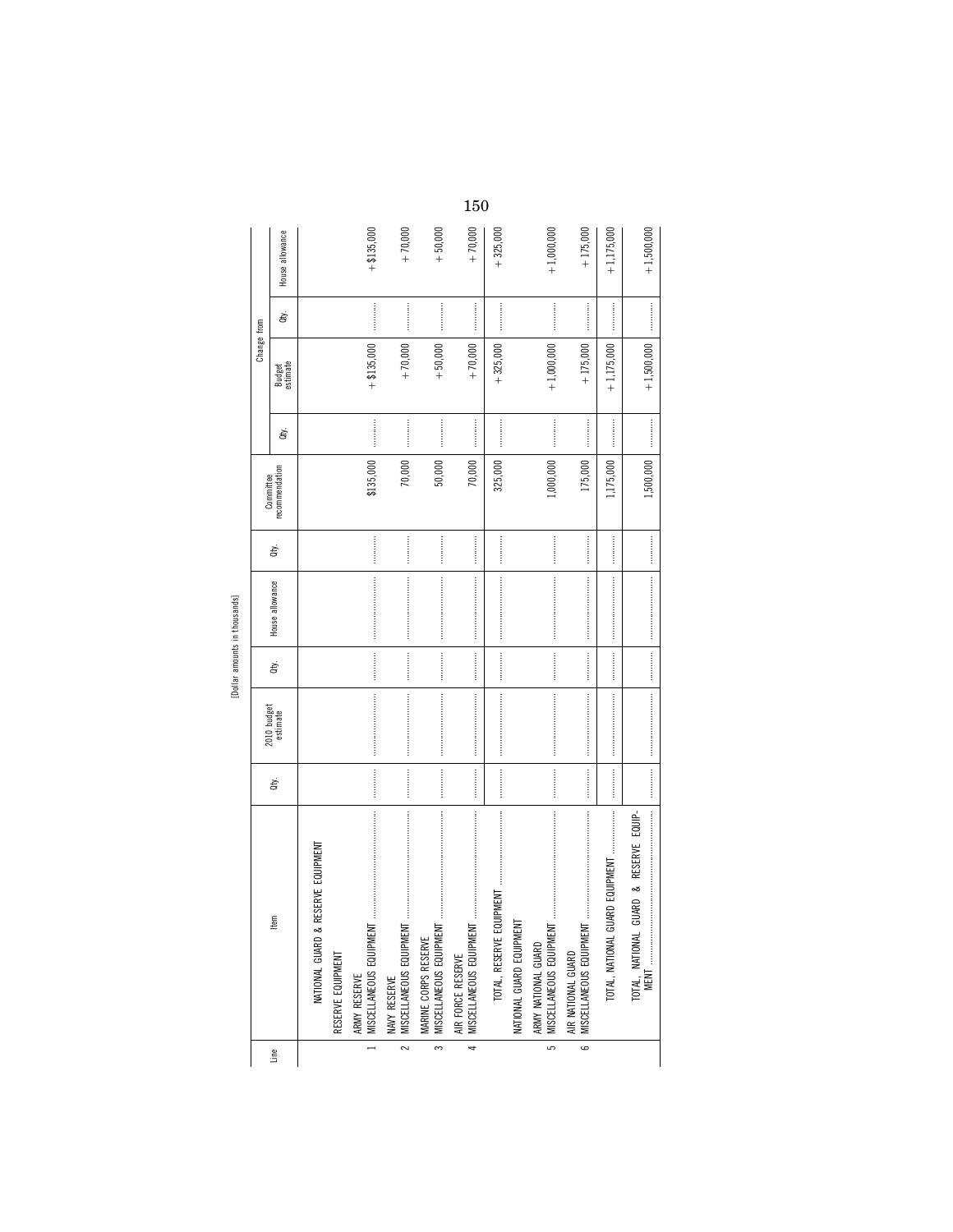#### ITEMS OF SPECIAL INTEREST

The Committee directs that the National Guard and Reserve Equipment program shall be executed by the heads of the Guard and Reserve components with priority consideration given to the following items:

AB–FIST Gunnery Trainer Upgrades; Active Noise Cancellations Systems for ANG C–130; ANG Block 42 F–16 Engine Upgrade; ARC 210 Radios for ANG F–16s; Combined Arms Virtual Trainers; Communications Aerial Platforms; Domestic Response Equipment; EST 200; F–15C AESA Radar for ANG; Family of Medium Tactical Vehicles; Flextrain Exportable Combat Training Capability; High Mobility Multipurpose Wheeled Vehicles; HMMWV Egress Assistance Trainers; KC–135 Aeromedical Evacuation Upgrades; Large Aircraft Infrared Countermeasures for C–17; Large Aircraft Infrared Countermeasures for C–130; LITENING 4th General Kit Upgrades for AFR; MRAP Vehicle Virtual Trainers; NP 2000 Propeller System for ANG 130s; UH–27A Security and Support Mission Equipment upgrades; UH–60A to L conversions; Virtual Convoy Operations Trainers; Virtual Door Gunner Trainers; Virtual Interactive Combat Environment; and Wideband Imagery Dissemination System.

#### DEFENSE PRODUCTION ACT PURCHASES

| \$100,565,000 |
|---------------|
| 38,246,000    |
| 82,846,000    |
| 149.746.000   |

The Committee recommends an appropriation of \$149,746,000. This is \$111,500,000 above the budget estimate.

#### COMMITTEE RECOMMENDED PROGRAM

The following table summarizes the budget estimate for this appropriation, the Committee recommendation, and the Committee recommended adjustments to the budget estimate: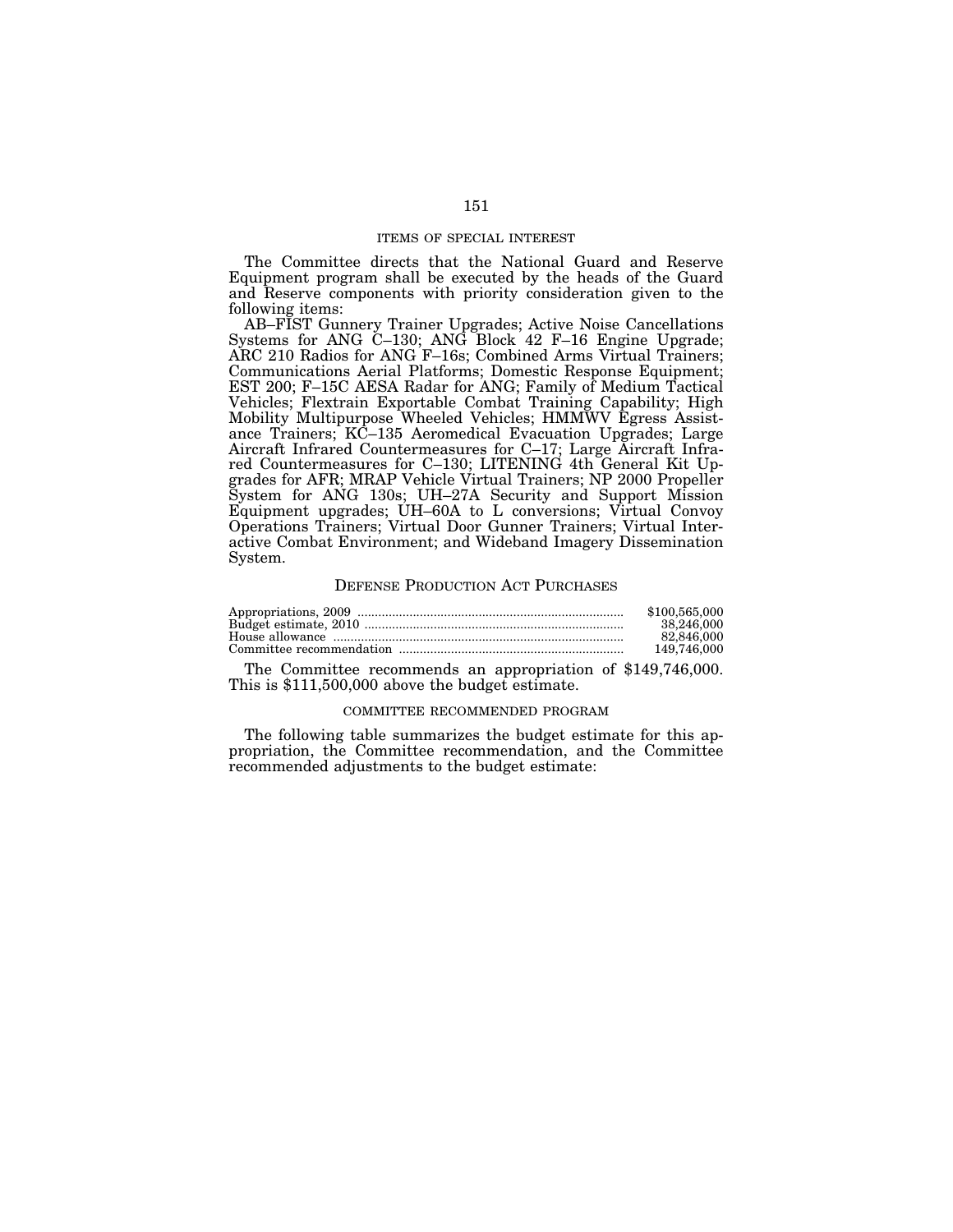| ì<br>ì<br>₽<br>٠ |
|------------------|
|                  |
| ì<br>Ğ           |
|                  |
| é                |

|             | Qty.   House allowance      | $+$ \$66,900                                                                                                                                                        |
|-------------|-----------------------------|---------------------------------------------------------------------------------------------------------------------------------------------------------------------|
|             |                             |                                                                                                                                                                     |
| Change from | Budget<br>stimate           |                                                                                                                                                                     |
|             | È                           |                                                                                                                                                                     |
|             | Committee<br>recommendation | ₹149,746                                                                                                                                                            |
|             | ġ                           | :<br>:<br>:<br>:<br>:                                                                                                                                               |
|             | House allowance             | \$82,846                                                                                                                                                            |
|             | È                           | $\begin{aligned} \mathcal{L}_{\text{in}}(\mathcal{L}_{\text{in}}(\mathcal{L}_{\text{out}}),\mathcal{L}_{\text{out}}(\mathcal{L}_{\text{out}}))\geq 0 \end{aligned}$ |
|             | 910 budget<br>estimate      | \$38,246                                                                                                                                                            |
|             | ġ                           | :<br>:<br>:<br>:<br>:                                                                                                                                               |
|             | Item                        | ACT PURCHASE<br><b>RCHASES</b><br><b>RCHASES</b><br><b>IEFENSE PRODUCTIO</b><br>EFENSE PRODUCTION ACT PI<br><b>IEFENSE PRODUCTION ACT PL</b>                        |
|             | Ĵ                           |                                                                                                                                                                     |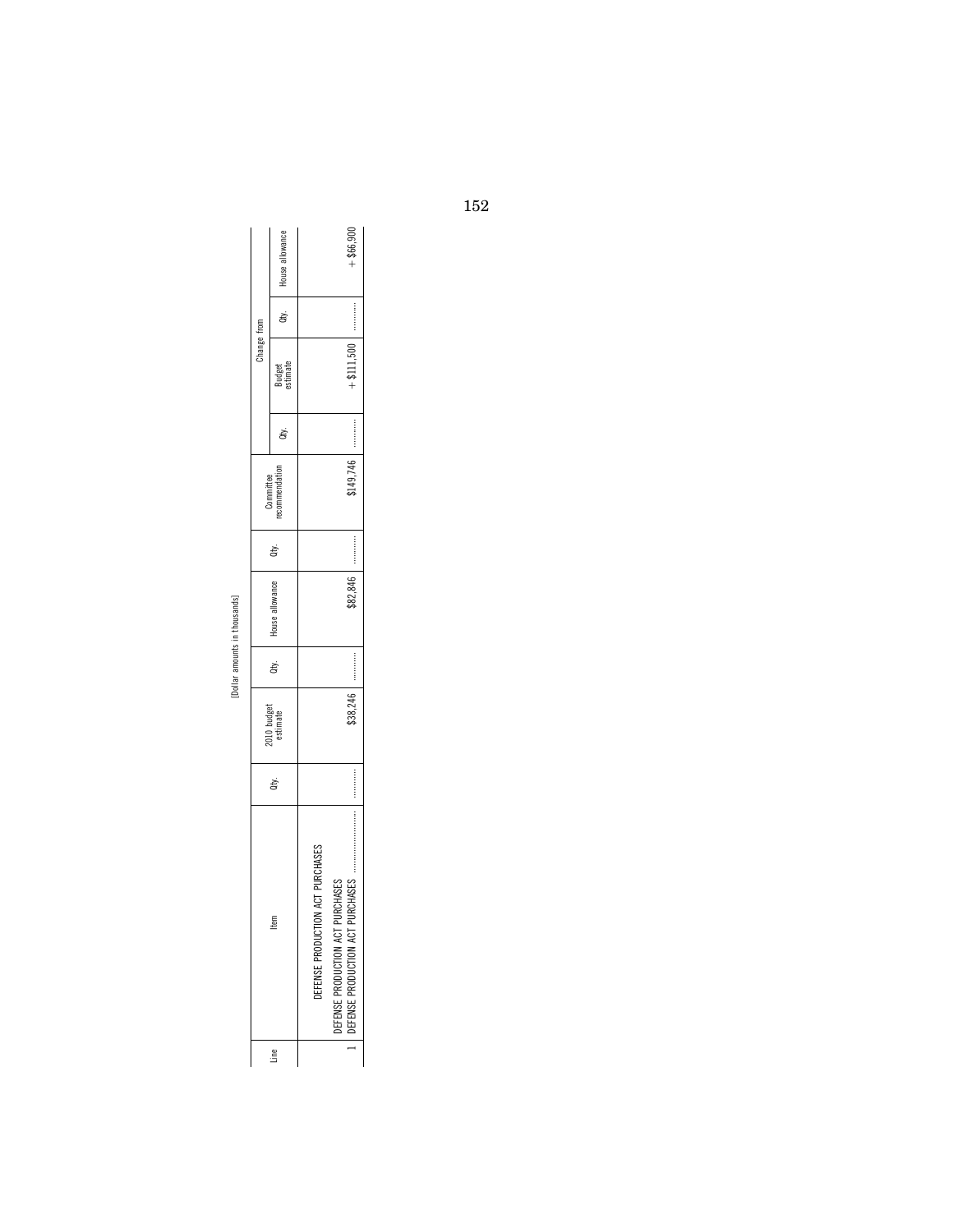# COMMITTEE RECOMMENDED ADJUSTMENTS

The following table details the adjustments recommended by the Committee:

[In thousands of dollars]

| Item                                                       | Fiscal year 2010<br>request | Committee<br>recommendation | Change from<br>budget estimate |
|------------------------------------------------------------|-----------------------------|-----------------------------|--------------------------------|
|                                                            | 38,246                      | 149.746                     | $+111,500$                     |
| Advanced Carbon Nanotube Volume Production Facility        |                             |                             | $+3.000$                       |
| Automated Composite Technologies and Manufacturing Cen     |                             |                             |                                |
|                                                            |                             |                             | $+12.000$                      |
|                                                            |                             |                             | $+5,000$                       |
| Conductive Composites Nano-Materials Scale-Up Initiative   |                             |                             | $+3.500$                       |
| Extremely Large. Domestic Expendable and Reusable Struc-   |                             |                             |                                |
|                                                            |                             |                             | $+9.800$                       |
| Flexible Aerogel Materials Supplier Initiative             |                             |                             | $+3.000$                       |
|                                                            |                             |                             | $+5.000$                       |
|                                                            |                             |                             | $+4,000$                       |
| Lightweight Small Caliber Ammunition Production Initiative |                             |                             | $+4.200$                       |
|                                                            |                             |                             | $+50.000$                      |
| Navy Production Capacity Improvement Project at Lehigh     |                             |                             |                                |
|                                                            |                             |                             | $+4.000$                       |
| Titanium Metal Matrix Composite and Nano-Enhanced Tita-    |                             |                             |                                |
|                                                            |                             |                             | $+8.000$                       |
|                                                            |                             |                             |                                |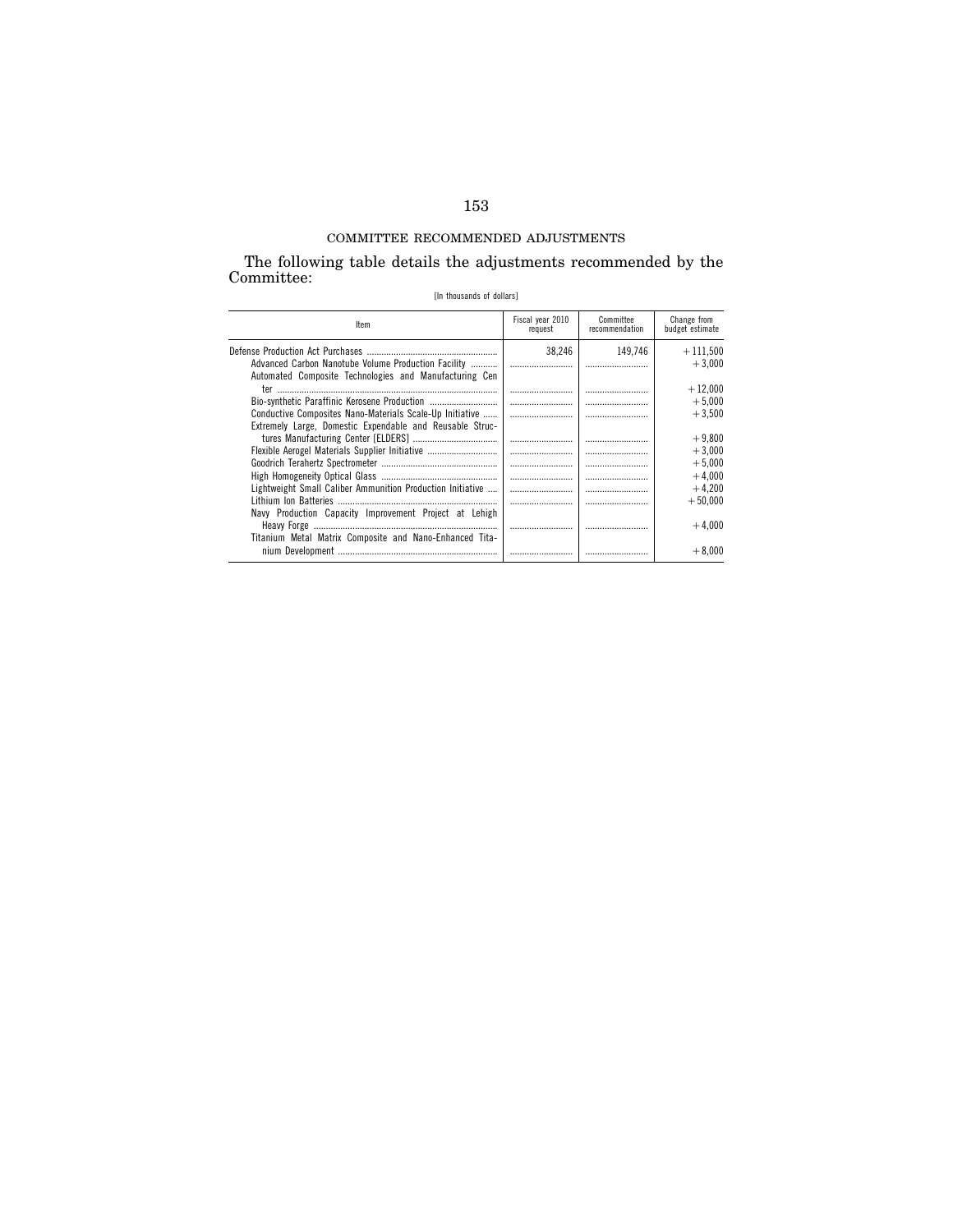## TITLE IV

## RESEARCH, DEVELOPMENT, TEST AND EVALUATION

Funds appropriated under this title provide the resources required to conduct a program of research, development, test and evaluation, including research in basic science, applied research, advanced technology development, demonstration and validation, engineering and manufacturing development, and operational systems development.

The President's fiscal year 2010 budget requests a total of \$78,634,289,000 for research, development, test and evaluation appropriations.

### SUMMARY OF COMMITTEE ACTION

The Committee recommends research, development, test and evaluation appropriations totaling \$78,450,388,000 for fiscal year 2010. This is  $$183,901,000$  below the budget estimate.

Committee recommended research, development, test and evaluation appropriations for fiscal year 2010 are summarized below:

### SUMMARY OF RESEARCH, DEVELOPMENT, TEST AND EVALUATION APPROPRIATIONS [In thousands of dollars]

| Account                                                  | 2010 budget<br>estimate | Committee<br>recommendation | Change from<br>budget estimate |
|----------------------------------------------------------|-------------------------|-----------------------------|--------------------------------|
| Research, Development, Test and Evaluation.              |                         |                             |                                |
|                                                          | 10.438.218              | 10.653.126                  | $+214.908$                     |
|                                                          | 19.270.932              | 19.148.509                  | $-122.423$                     |
| Research, Development, Test and Evaluation, Air Force    | 27.992.827              | 28.049.015                  | $+56.188$                      |
| Research, Development, Test and Evaluation, Defense-Wide | 20.741.542              | 20.408.968                  | $-332.574$                     |
|                                                          | 190.770                 | 190.770                     |                                |
| Total                                                    | 78,634,289              | 78,450,388                  | $-183.901$                     |

#### COMMITTEE RECOMMENDATIONS

The Committee has displayed recommended adjustments in tables presented under each appropriation account.

These adjustments reflect the following Committee actions: elimination of funds requested for programs which are lower priority, duplicative, or not supported by firm requirements in out-year development or procurement appropriations; deletion of excess funds based on program delays or slow execution; addition of funds to reflect congressional priorities and to rectify shortfalls in the budget estimate; and implementation of recommendations in S. 1390, the National Defense Authorization Act for Fiscal Year 2010 as passed by the Senate.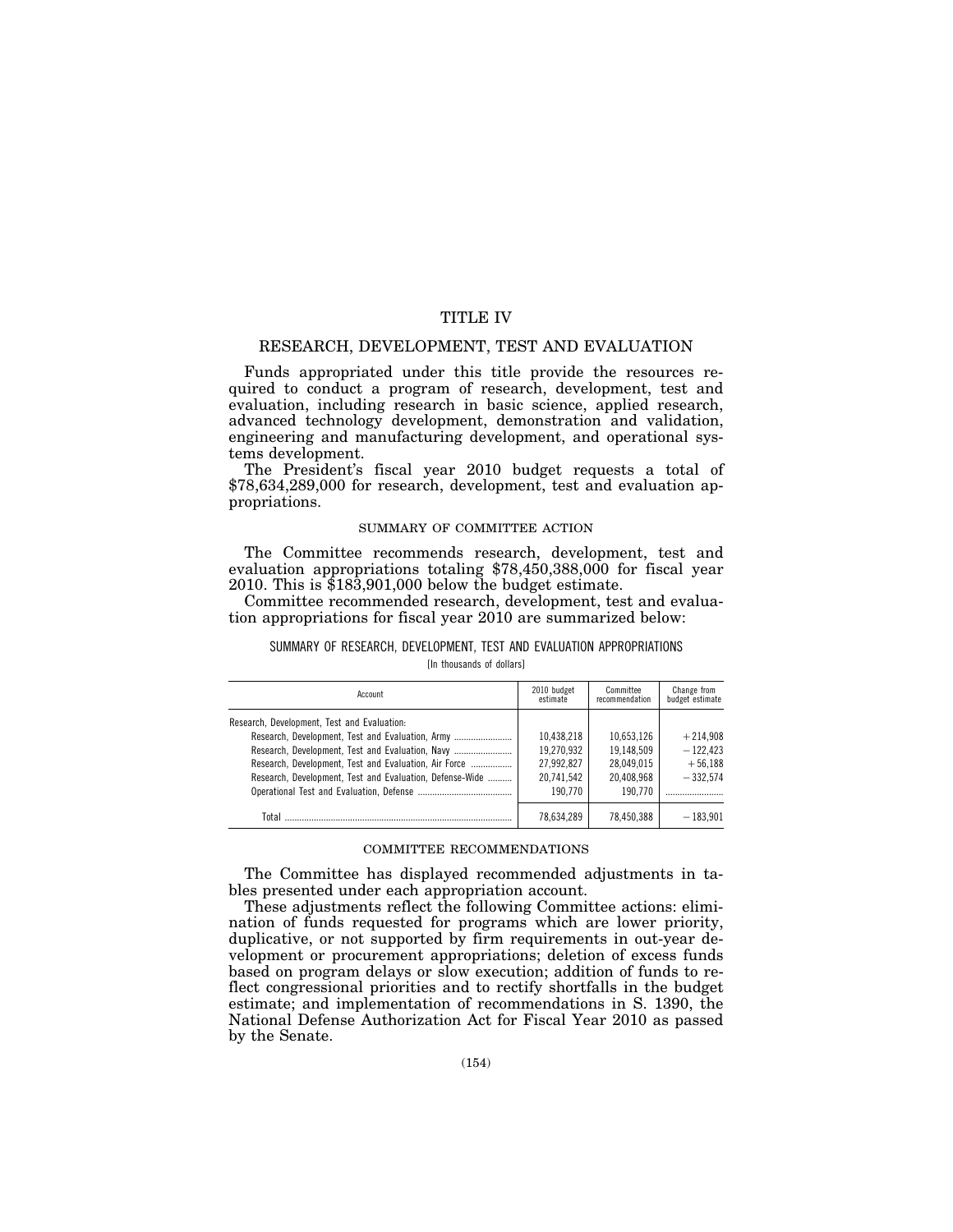The Committee directs that the funding increases outlined in these tables shall be provided only for the specific purposes indicated in the table.

#### RESEARCH, DEVELOPMENT, TEST AND EVALUATION OVERVIEW

*Corrosion Prevention and Control*.—The effects of corrosion on weapon systems and infrastructure has been estimated to cost the Department of Defense more than \$22,000,000,000 annually. Corrosion reduces mission readiness by limiting asset availability and also impacts safety. The Committee believes the Department needs to invest more in corrosion prevention and mitigation projects in order to better control future year maintenance costs of weapon systems and infrastructure. Corrosion prevention projects include development of new coating and materials, studies, and training. The Department of Defense Corrosion Prevention and Control Program has shown a return on investment in excess of 55:1 for projects funded in prior years. The Committee believes the demonstrated success of these efforts warrant full funding of the program's stated requirement of \$27,700,000 for fiscal year 2010, which is more than twice the budget request of \$13,100,000. The Government Accountability Office estimates that fully funding the corrosion prevention program could potentially result in a cost avoidance of almost \$1,000,000,000. Therefore, the Committee recommends \$14,600,000 above the budget request to fully fund the fiscal year 2010 Corrosion Prevention and Control program stated requirement and urges the Department to fully fund the requirement in future budget requests.

The Committee is also concerned that the stated requirement for the Corrosion Prevention and Control Program is artificially constrained by the Department primarily because of budgetary concerns and does not reflect the total number of ready to implement corrosion control projects identified by the Services. In 2004, the Government Accountability Office reported that an internal Department of Defense estimate identified almost \$1,900,000,000 in corrosion prevention projects that could be executed between 2004 and 2009. The wide disparity between the Department's stated requirement of \$27,700,000 in fiscal year 2010 and an average of over \$300,000,000 annualized requirements identified in the 2004 estimate raises questions about the Department's methodology for developing the Corrosion Prevention and Control Program requirement. Therefore, the Committee directs the Government Accountability Office to provide—within 60 days after submission of the Department of Defense budget for fiscal year 2011—information on differences between the Department and Service-reported requirements for corrosion control and prevention projects for fiscal year 2011 and later submit a report on selected corrosion control projects identified by the Department and the Military Services. This review should identify projects at field level, headquarters level and Department-Wide activities that can be executed in the coming fiscal years and would contribute to lowering the overall annual cost of corrosion. The review should also identify the Services' methodology and process for forwarding candidate projects for funding consideration and determine why the Services' entire esti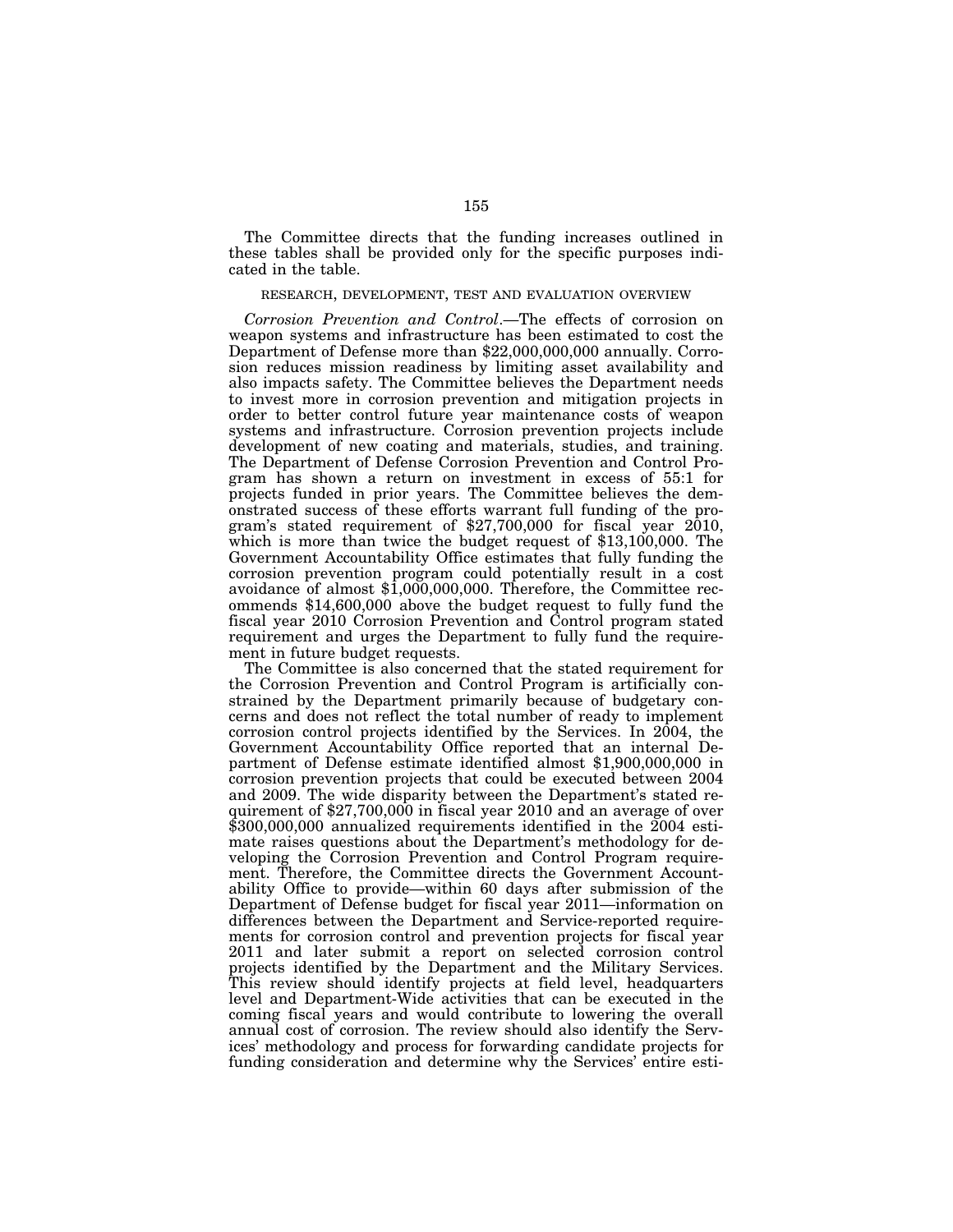mated requirements are not reflected in the overall Department of Defense requirement.

*Unmanned Aerial Vehicle [UAV]-based Signals Intelligence [SIGINT] Payloads*.—The Committee is aware that the Army and Air Force have parallel development programs underway to fulfill similar requirements for signals intelligence payloads capable of flying on small unmanned aerial vehicles, but have thus far proceeded with separate acquisition strategies. In order to ensure the Department of Defense is fulfilling operational requirements for this capability and that continued development provides the best value for the warfighter and the taxpayer, the Committee directs the Under Secretary of Defense for Acquisition, Technology and Logistics to submit a report to the congressional defense committees no later than March 15, 2010, that details the preferred acquisition strategy for UAV-based signals intelligence capabilities across the military services.

*Engineer Surfaces for Weapons Systems Life Extension—Transfer of U.S. Government Property to the University of North Dakota*.— The Committee understands that the program was initiated in 2005 with the intent that the equipment located at and in use by the University of North Dakota under this program would be conveyed to the university upon completion of the contract. Therefore, the Committee encourages that upon completion and termination of the contracts identified below, the appropriate Department of Defense official transfer without consideration to the University of North Dakota, Grand Forks, North Dakota, all rights, title, and interests of the United States in the property consisting of all U.S. Government property procured for the United States Army Engineered Surfaces for Weapons System Life Extension Program under the following contracts: FA4600–06–D–0003, SPO7000–97– D–4001, and AMPTIAC–05–0001.

### RESEARCH, DEVELOPMENT, TEST AND EVALUATION, ARMY

The Committee recommends an appropriation of \$10,653,126,000. This is \$214,908,000 above the budget estimate.

#### COMMITTEE RECOMMENDED PROGRAM

The following table summarizes the budget estimate for this appropriation, the Committee recommendation, and the Committee recommended adjustments to the budget estimate: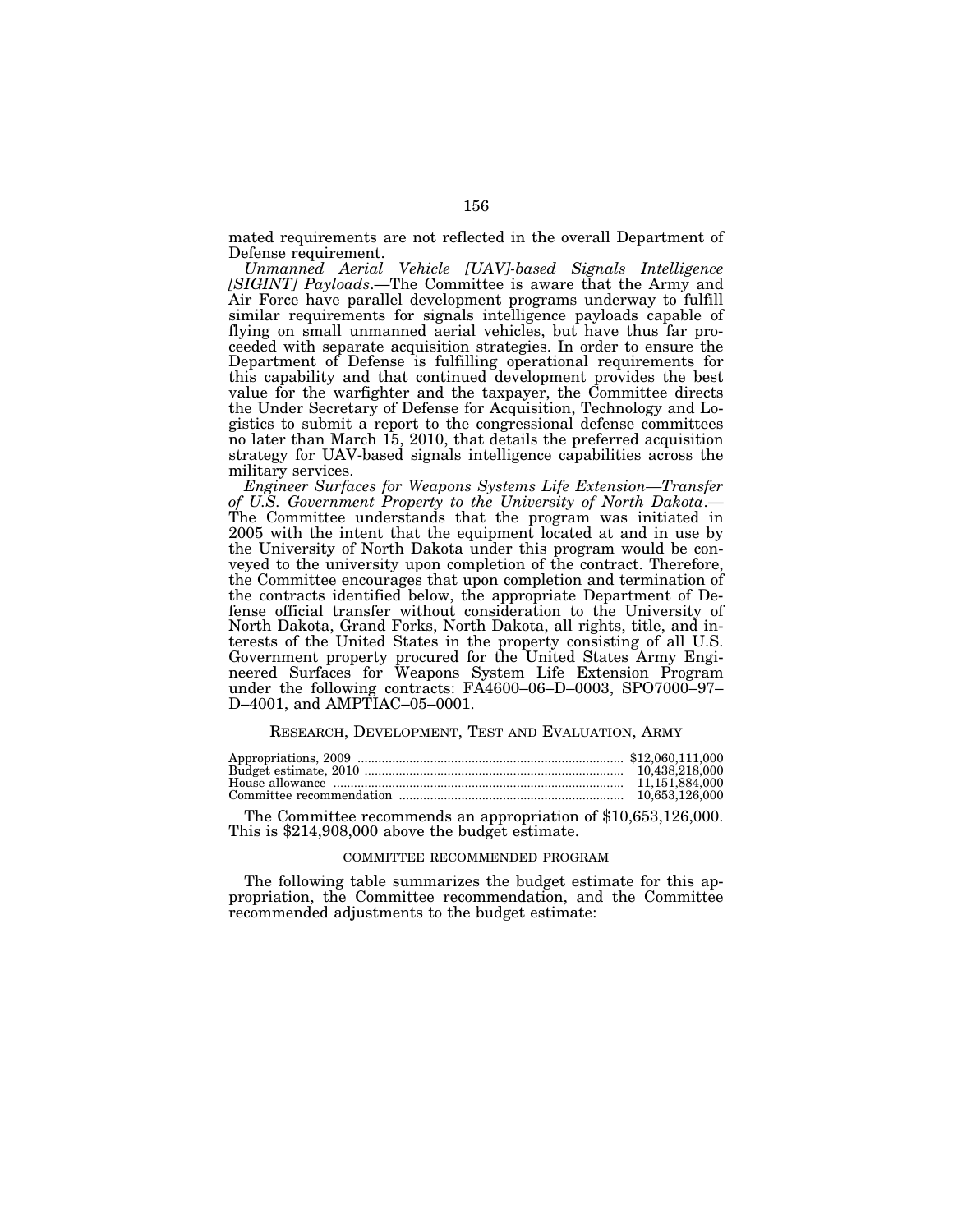| ¢<br>ï                                                             |  |
|--------------------------------------------------------------------|--|
| ١<br>5<br>ř                                                        |  |
| s<br>۱<br>$\overline{\phantom{a}}$<br>٤<br>$\sigma$<br>ċ<br>Е<br>٠ |  |
| r.                                                                 |  |

|                                                                   |                                     |                               | Committee                                                                                   |                                   | Change from-                                    |
|-------------------------------------------------------------------|-------------------------------------|-------------------------------|---------------------------------------------------------------------------------------------|-----------------------------------|-------------------------------------------------|
| Item                                                              | 2010 budget<br>estimate             | House allowance               | recommendation                                                                              | estimate<br>Budget                | House allowance                                 |
| RESEARCH, DEVELOPMENT, TEST & EVAL, ARMY                          |                                     |                               |                                                                                             |                                   |                                                 |
| IN-HOUSE LABORATORY IND<br>BASIC RESEARCH                         |                                     | 19,671                        |                                                                                             |                                   |                                                 |
| ξŔ<br>DEFENSE RESEARCH SCIEN<br>$-200$                            | 1234<br>1234<br>12385               |                               | 19,671<br>183,371<br>183,971<br>1911                                                        | $+10,300$                         | $-12,750$                                       |
| UNIVERSITY RESEARCH INIT                                          |                                     | 196,074<br>110,421<br>114,844 |                                                                                             | $-500$<br>+7,000                  | $-22,500$<br>$-11,700$                          |
| RESEARCH CENTERS<br><b>UNIVERSITY AND INDUSTRY</b>                |                                     |                               |                                                                                             |                                   |                                                 |
|                                                                   | 377,260                             | 441,010                       | 394,060                                                                                     | $+16,800$                         | $-46,950$                                       |
| APPLIED RESEARCH                                                  |                                     |                               |                                                                                             |                                   |                                                 |
| MATERIALS TECHNOLOGY                                              |                                     |                               |                                                                                             | $+54,600$                         | $+13,550$                                       |
| SURVIVABILITY<br>SENSORS AND ELECTRONIC<br>56000                  | 20641<br>20.521<br>20.322<br>20.332 |                               | 81,806<br>81,824<br>81,824<br>81,822                                                        | $+8,000$                          | $-9,000$                                        |
| TRACTOR HIP                                                       |                                     |                               |                                                                                             |                                   |                                                 |
| $\vdots$<br>AVIATION TECHNOLOGY                                   |                                     |                               |                                                                                             | $+3,000$                          | $-6,500$                                        |
|                                                                   |                                     |                               | 16,119                                                                                      |                                   | $-8,000$                                        |
| MISSILE TECHNOLOGY<br>≘                                           |                                     |                               |                                                                                             | $+15,000$                         | $+900$<br>$+9000$<br>$-3,500$<br>$-8,000$       |
| ADVANCED WEAPONS TECHI                                            |                                     |                               |                                                                                             |                                   |                                                 |
| ADVANCED CONCEPTS AND                                             |                                     |                               |                                                                                             |                                   |                                                 |
| MOTIVE TECHNOLOGY<br>COMBAT VEHICLE AND AUT<br>HAMAHAHAMARAN SARA |                                     |                               | $\begin{array}{l} 65,716\\ 19,673\\ 23,473\\ 66,433\\ 66,433\\ 7,293\\ 7,674\\ \end{array}$ | $+6,000$<br>+10,500               |                                                 |
| BALLISTICS TECHNOLOGY                                             |                                     |                               |                                                                                             | $+3,000$<br>$+2,000$              | $-15,000$                                       |
| JIPMENT DEFEATING TECHNOLOGY<br>CHEMICAL, SMOKE AND EQ.           |                                     |                               |                                                                                             |                                   | $-6,000$                                        |
| OINT SERVICE SMALL ARMS                                           |                                     |                               |                                                                                             |                                   |                                                 |
| WEAPONS AND MUNITIONS                                             |                                     |                               |                                                                                             | $+47,900$                         | $-35,600$                                       |
| ELECTRONICS AND ELECTRO                                           |                                     |                               |                                                                                             |                                   |                                                 |
| NIGHT VISION TECHNOLOGY                                           |                                     |                               | 985<br>8933 405<br>89405 4083<br>8007 4083<br>8007 4083                                     | $+45,800$<br>$+9,000$<br>$+4,000$ | $-8,250$<br>$-13,000$<br>$-15,000$<br>$-15,000$ |
| COUNTERMINE SYSTEMS                                               |                                     |                               |                                                                                             |                                   |                                                 |
| <b>TUMAN FACTORS ENGINEER</b>                                     |                                     |                               |                                                                                             |                                   |                                                 |
| ECHNOLOGY<br>ENVIRONMENTAL QUALITY T                              |                                     |                               |                                                                                             | $+7,500$                          | $+4,000$<br>$-6,700$                            |
| COMMAND, CONTROL, COMMUNICATIONS TECHNOLOGY                       |                                     |                               |                                                                                             |                                   |                                                 |
| COMPUTER AND SOFTWARE                                             |                                     |                               |                                                                                             |                                   |                                                 |
| <b>MILITARY ENGINEERING TECHNOLOGY</b>                            |                                     |                               |                                                                                             | $+3,000$                          | $-4,100$                                        |
| MANPOWER/PERSONNEL/TRAINING TECHNOLOGY                            | 18,701<br>27,109<br>99,027          | 61,918<br>18,701              | 57,818<br>16,701                                                                            | $-2,000$                          | $-2,000$<br>+6,200                              |
| <b>MARFIGHTER TECHNOLOGY</b>                                      |                                     |                               | 38,109                                                                                      | $+11,000$                         |                                                 |
| <b>MEDICAL TECHNOLOGY</b>                                         |                                     | 31,909<br>95,942              | .65,387                                                                                     | $+66,360$                         | $-30,555$                                       |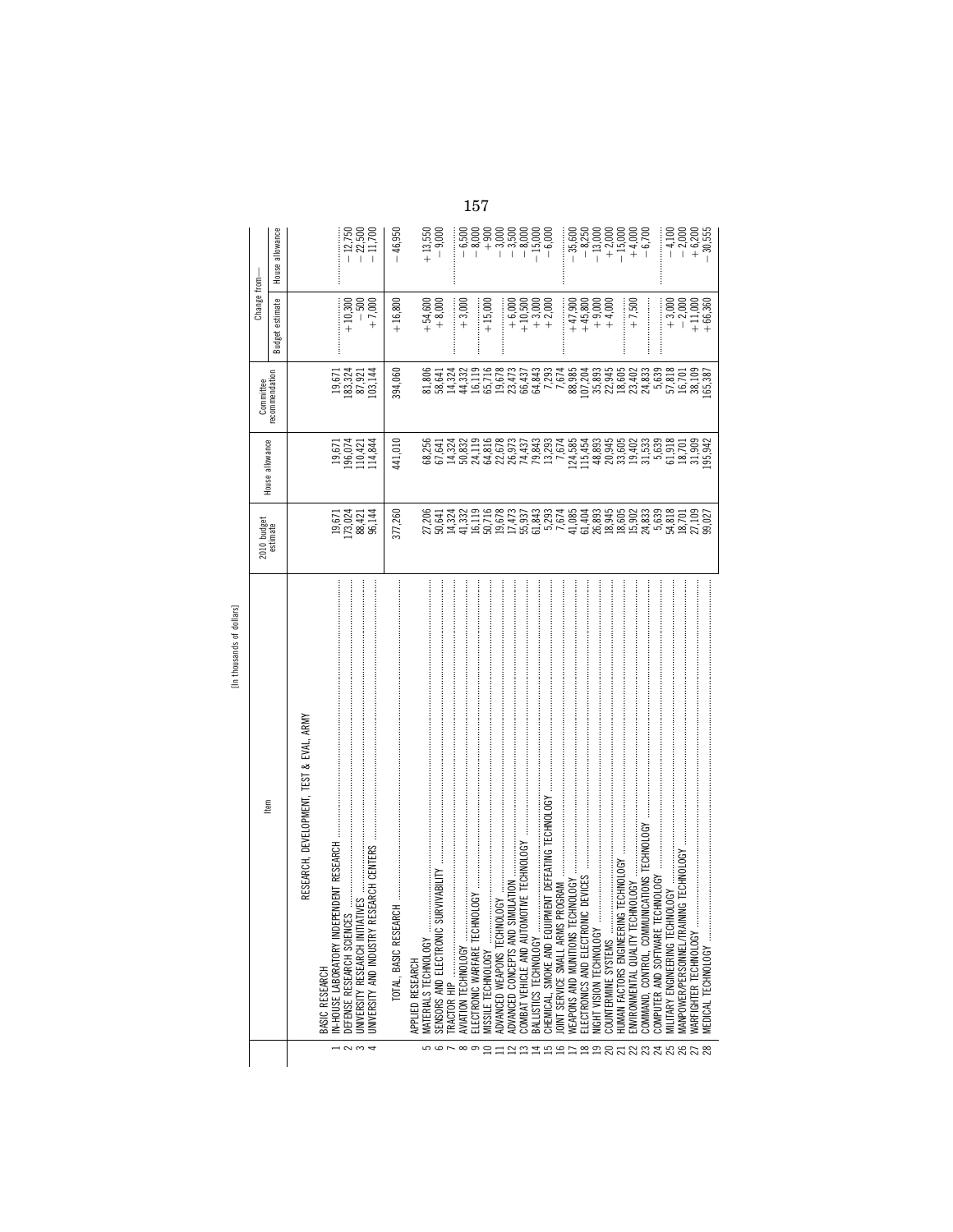|                   | [signing in spingschool in]                        |                         |                                                            |                                                    |                                    |                                                            |
|-------------------|----------------------------------------------------|-------------------------|------------------------------------------------------------|----------------------------------------------------|------------------------------------|------------------------------------------------------------|
|                   | Item                                               | 2010 budget<br>estimate | House allowance                                            | Committee                                          | Change from-                       |                                                            |
|                   |                                                    |                         |                                                            | recommendation                                     | <b>Budget estimate</b>             | House allowance                                            |
|                   | TOTAL, APPLIED RESEARCH                            | 781,197                 | .223,412                                                   | 1,075,857                                          | $+294,660$                         | $-147,555$                                                 |
|                   | ADVANCED TECHNOLOGY DEVELOPMENT                    |                         | 54,524                                                     |                                                    | $+4,300$                           |                                                            |
| 88588358858898### | MEDICAL ADVANCED TECHN                             |                         |                                                            | 41,874<br>196,040<br>196,591<br>182,886<br>182,881 | $+123,100$                         | $-12,650$<br>$-105,826$                                    |
|                   | $0106Y$<br>AVIATION ADVANCED TECHN                 | 72,940<br>60,097        | $\begin{array}{c} 801,866 \\ 87,097 \\ 89,910 \end{array}$ |                                                    |                                    |                                                            |
|                   | DVANCED TECHNOLOGY<br>WEAPONS AND MUNITIONS A      |                         |                                                            |                                                    | $+44,800$<br>$+4,800$<br>$+33,300$ | $+ 17,600$<br>$- 18,700$<br>$+ 20,700$                     |
|                   |                                                    |                         | 162,186                                                    |                                                    |                                    |                                                            |
|                   | COMMAND CONTROL COMMUNICATIONS ADVANCED TECHNOLOGY |                         |                                                            | 8,667                                              |                                    | $-5,000$                                                   |
|                   |                                                    |                         |                                                            |                                                    |                                    |                                                            |
|                   |                                                    |                         |                                                            | 7,410<br>58,458                                    | $+8,000$                           | $+1,200$                                                   |
|                   | RACTOR HIKE                                        |                         |                                                            |                                                    |                                    |                                                            |
|                   | NEXT GENERATION TRAINING                           |                         |                                                            |                                                    | $+3,000$                           | $-1,500$                                                   |
|                   |                                                    |                         |                                                            |                                                    |                                    |                                                            |
|                   | EXPLOSIVES DEMILITARIZAT                           |                         |                                                            |                                                    | $+12,200$                          |                                                            |
|                   | MILITARY HIV RESEARCH                              |                         |                                                            |                                                    |                                    |                                                            |
|                   | COMBATING TERRORISM. TE                            |                         |                                                            |                                                    | $+25,000$                          |                                                            |
|                   | ELECTRONIC WARFARE TECHNOLOGY                      |                         |                                                            |                                                    |                                    |                                                            |
| はおおけ              |                                                    |                         |                                                            |                                                    | $+15,500$                          | $+8,700$<br>$+23,000$<br>$+25,500$<br>$+3,500$<br>$+3,700$ |
|                   | RACTOR CAGE                                        |                         |                                                            |                                                    |                                    |                                                            |
|                   |                                                    |                         |                                                            |                                                    | $+5,900$                           | $+5,900$                                                   |
|                   |                                                    |                         |                                                            |                                                    |                                    |                                                            |
|                   |                                                    |                         |                                                            |                                                    | $+17,000$                          | $-7,500$                                                   |
| <b>SSSS</b>       |                                                    |                         |                                                            |                                                    | $+500$                             | $+500$                                                     |
|                   | MILITARY ENGINEERING AD\                           |                         |                                                            |                                                    |                                    | $-27,950$                                                  |
|                   | ADVANCED TACTICAL COMP                             |                         |                                                            |                                                    | $+11,600$<br>$+ 5,500$             | $-13,000$                                                  |
|                   | TOTAL, ADVANCED                                    | 695,217                 | 1,204,843                                                  | 1,069,517                                          | $+374,300$                         | $-135,326$                                                 |

DEMONSTRATION & VALIDATION

233552

52 UNIQUE ITEM IDENTIFICATION (UID) .................................................................................................................................. ........................ 2,500 ........................ ........................ ¥2,500 53 ARMY MISSILE DEFENSE SYSTEMS INTEGRATION ............................................................................................................. 14,683 31,683 74,783 ∂60,100 ∂43,100 54 ARMY MISSILE DEFENSE SYSTEMS INTEGRATION (SPACE) ............................................................................................... 117,471 120,471 118,671 ∂1,200 ¥1,800 55 AIR AND MISSILE DEFENSE SYSTEMS ENGINEERING ........................................................................................................ 209,531 110,531 211,531 ∂2,000 ∂101,000 57 LANDMINE WARFARE AND BARRIER—ADV DEV ................................................................................................................ 17,536 17,536 17,536 ........................ ........................ 58 SMOKE, OBSCURANT AND TARGET DEFEATING SYS–ADV DEV .......................................................................................... 4,920 4,920 4,920 ........................ ........................

 $\begin{matrix} -2,500 \\ +43,100 \\ +1,800 \\ +101,000 \end{matrix}$ 

 $+60,100$ <br> $+1,200$ <br> $+2,000$ 

 $\begin{array}{c} 74,783 \\ 118,671 \\ 211,531 \\ 17,536 \\ 11,536 \\ 4,920 \end{array}$ 

 $\begin{array}{c} 2,500 \\ 31,683 \\ 120,471 \\ 110,531 \\ 11,536 \\ 11,536 \\ 4,920 \end{array}$ 

 $\begin{array}{r} 14,683 \\ 117,471 \\ 209,531 \\ 17,536 \\ 14,920 \\ \end{array}$ 

usands of dollars] In thousands of dollars]  $\frac{1}{2}$ 

158

 $\begin{array}{r} -12,650 \\ -105,826 \\ +17,600 \\ +18,700 \\ +20,700 \\ -5,000 \end{array}$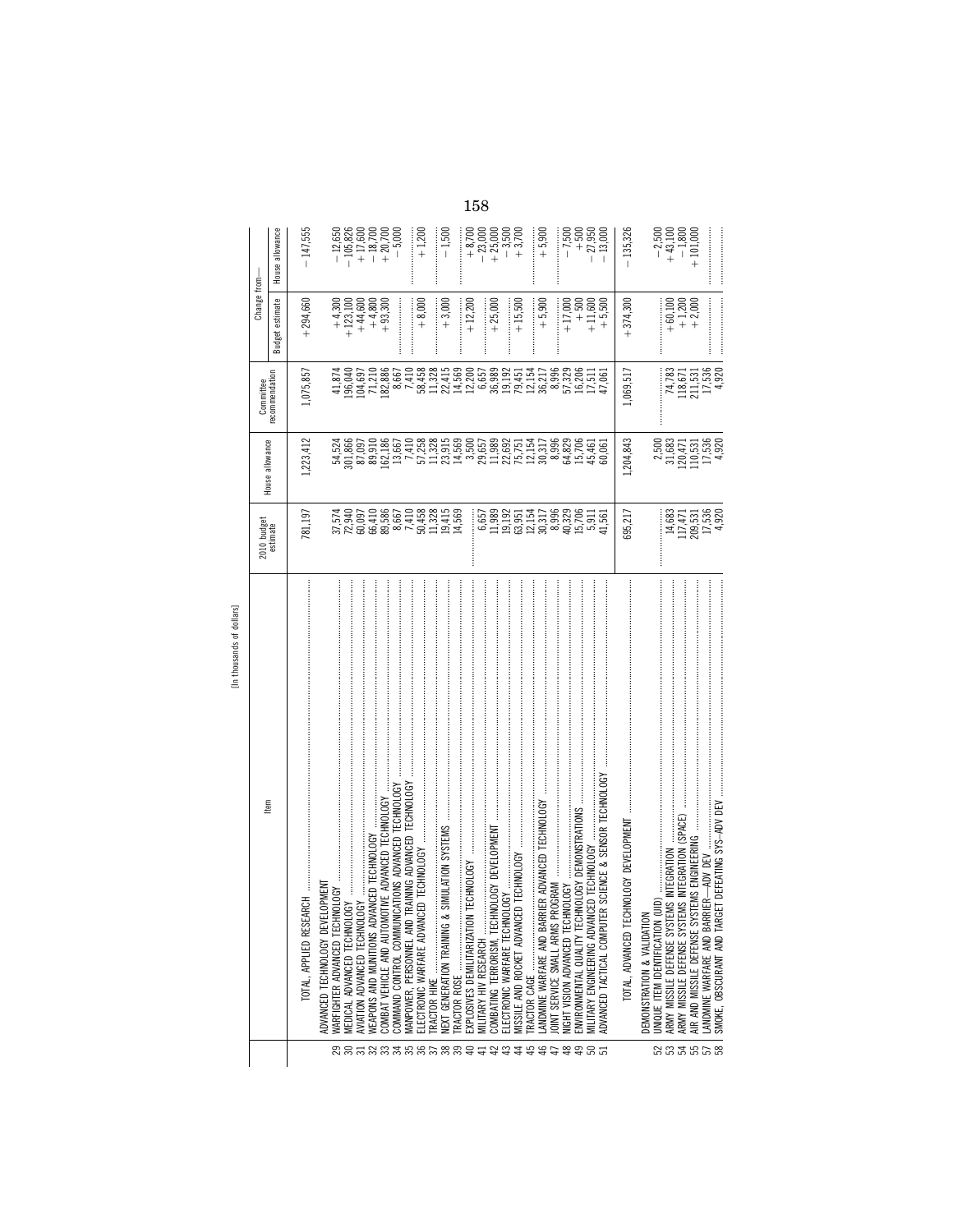| <b>8858358688RFR</b> | : AMMUNITION<br>[ SYSTEM (ATAS) .<br>TANK AND MEDIUM CALIBER                                                                                        |                                                                                                                                                                                                                                                                                           |         |                                                                                                                                                                                                                                                                                                     |                                                                                                                                                                                                                                                                                                                                                                                                                                                                                                                                |                                                                                                                                                                                                                                                                                         |
|----------------------|-----------------------------------------------------------------------------------------------------------------------------------------------------|-------------------------------------------------------------------------------------------------------------------------------------------------------------------------------------------------------------------------------------------------------------------------------------------|---------|-----------------------------------------------------------------------------------------------------------------------------------------------------------------------------------------------------------------------------------------------------------------------------------------------------|--------------------------------------------------------------------------------------------------------------------------------------------------------------------------------------------------------------------------------------------------------------------------------------------------------------------------------------------------------------------------------------------------------------------------------------------------------------------------------------------------------------------------------|-----------------------------------------------------------------------------------------------------------------------------------------------------------------------------------------------------------------------------------------------------------------------------------------|
|                      | VIVABILITY<br>SOLDIER SUPPORT AND SUR<br>ADVANCED TANK ARMAMENT                                                                                     |                                                                                                                                                                                                                                                                                           |         |                                                                                                                                                                                                                                                                                                     |                                                                                                                                                                                                                                                                                                                                                                                                                                                                                                                                |                                                                                                                                                                                                                                                                                         |
|                      |                                                                                                                                                     |                                                                                                                                                                                                                                                                                           |         |                                                                                                                                                                                                                                                                                                     | $+2,000$<br>$+6,000$<br>$+2,000$                                                                                                                                                                                                                                                                                                                                                                                                                                                                                               | $\begin{array}{r} +2,000 \\ +6,000 \\ +13,000 \\ +15,000 \end{array}$                                                                                                                                                                                                                   |
|                      | TACTICAL ELECTRONIC SURVEILLANCE SYSTEM-<br>ENVIRONMENTAL QUALITY TECHNOLOGY                                                                        |                                                                                                                                                                                                                                                                                           |         |                                                                                                                                                                                                                                                                                                     |                                                                                                                                                                                                                                                                                                                                                                                                                                                                                                                                |                                                                                                                                                                                                                                                                                         |
|                      | NETWORK-TACTICAL<br>WARFIGHTER INFORMATION                                                                                                          |                                                                                                                                                                                                                                                                                           |         |                                                                                                                                                                                                                                                                                                     |                                                                                                                                                                                                                                                                                                                                                                                                                                                                                                                                |                                                                                                                                                                                                                                                                                         |
|                      |                                                                                                                                                     |                                                                                                                                                                                                                                                                                           |         |                                                                                                                                                                                                                                                                                                     |                                                                                                                                                                                                                                                                                                                                                                                                                                                                                                                                |                                                                                                                                                                                                                                                                                         |
|                      | :<br>:<br>:<br>AVIATION-ADV DEV                                                                                                                     |                                                                                                                                                                                                                                                                                           |         |                                                                                                                                                                                                                                                                                                     |                                                                                                                                                                                                                                                                                                                                                                                                                                                                                                                                |                                                                                                                                                                                                                                                                                         |
|                      | LOGISTICS AND ENGINEER EQUIPMENT-ADV DEV                                                                                                            |                                                                                                                                                                                                                                                                                           |         |                                                                                                                                                                                                                                                                                                     | $-6,500$                                                                                                                                                                                                                                                                                                                                                                                                                                                                                                                       | $-7,500$                                                                                                                                                                                                                                                                                |
|                      | CONTROL SYSTEM EVALUATION<br>COMBAT SERVICE SUPPORT                                                                                                 |                                                                                                                                                                                                                                                                                           |         |                                                                                                                                                                                                                                                                                                     |                                                                                                                                                                                                                                                                                                                                                                                                                                                                                                                                |                                                                                                                                                                                                                                                                                         |
|                      | MEDICAL SYSTEMS-ADV DEV                                                                                                                             |                                                                                                                                                                                                                                                                                           |         |                                                                                                                                                                                                                                                                                                     | $+2,000$                                                                                                                                                                                                                                                                                                                                                                                                                                                                                                                       | $-4,000$<br>+825                                                                                                                                                                                                                                                                        |
|                      | :Y<br>;ED DEVELOPMENT<br>SOLDIER SYSTEMS-ADVANC                                                                                                     |                                                                                                                                                                                                                                                                                           |         |                                                                                                                                                                                                                                                                                                     |                                                                                                                                                                                                                                                                                                                                                                                                                                                                                                                                |                                                                                                                                                                                                                                                                                         |
|                      | NTEGRATED BROADCAST SE                                                                                                                              |                                                                                                                                                                                                                                                                                           |         |                                                                                                                                                                                                                                                                                                     |                                                                                                                                                                                                                                                                                                                                                                                                                                                                                                                                |                                                                                                                                                                                                                                                                                         |
|                      | TION & VALIDATION<br>TOTAL, DEMONSTRAT                                                                                                              | 908,206                                                                                                                                                                                                                                                                                   | 837,881 | 965,006                                                                                                                                                                                                                                                                                             | $+56,800$                                                                                                                                                                                                                                                                                                                                                                                                                                                                                                                      | $+127,125$                                                                                                                                                                                                                                                                              |
|                      | IRING DEVELOPMENT<br>ENGINEERING & MANUFACTL                                                                                                        |                                                                                                                                                                                                                                                                                           |         |                                                                                                                                                                                                                                                                                                     |                                                                                                                                                                                                                                                                                                                                                                                                                                                                                                                                |                                                                                                                                                                                                                                                                                         |
|                      | AIRCRAFT AVIONICS                                                                                                                                   |                                                                                                                                                                                                                                                                                           |         |                                                                                                                                                                                                                                                                                                     |                                                                                                                                                                                                                                                                                                                                                                                                                                                                                                                                |                                                                                                                                                                                                                                                                                         |
|                      | ARMED, DEPLOYABLE OH-58D                                                                                                                            |                                                                                                                                                                                                                                                                                           |         |                                                                                                                                                                                                                                                                                                     |                                                                                                                                                                                                                                                                                                                                                                                                                                                                                                                                |                                                                                                                                                                                                                                                                                         |
|                      | ELECTRONIC WARFARE DEVELOPMENT                                                                                                                      |                                                                                                                                                                                                                                                                                           |         |                                                                                                                                                                                                                                                                                                     | $-4,279$<br>$-51,000$                                                                                                                                                                                                                                                                                                                                                                                                                                                                                                          | $+4,000$<br>$-9,779$<br>$-51,000$                                                                                                                                                                                                                                                       |
|                      |                                                                                                                                                     |                                                                                                                                                                                                                                                                                           |         |                                                                                                                                                                                                                                                                                                     |                                                                                                                                                                                                                                                                                                                                                                                                                                                                                                                                |                                                                                                                                                                                                                                                                                         |
|                      |                                                                                                                                                     |                                                                                                                                                                                                                                                                                           |         |                                                                                                                                                                                                                                                                                                     |                                                                                                                                                                                                                                                                                                                                                                                                                                                                                                                                |                                                                                                                                                                                                                                                                                         |
|                      | NFANTRY SUPPORT WEAPONS                                                                                                                             | 92,977<br>65,515<br>65,463<br>13,786<br>74,814<br>74,814                                                                                                                                                                                                                                  |         |                                                                                                                                                                                                                                                                                                     | $+8,000$                                                                                                                                                                                                                                                                                                                                                                                                                                                                                                                       | $+6,000$                                                                                                                                                                                                                                                                                |
|                      | MEDIUM TACTICAL VEHICLES                                                                                                                            |                                                                                                                                                                                                                                                                                           |         |                                                                                                                                                                                                                                                                                                     |                                                                                                                                                                                                                                                                                                                                                                                                                                                                                                                                |                                                                                                                                                                                                                                                                                         |
|                      |                                                                                                                                                     |                                                                                                                                                                                                                                                                                           |         | 92,971<br>61,236<br>61,452,882,882<br>61,236,882,872,872<br>62,872,872,872,872                                                                                                                                                                                                                      |                                                                                                                                                                                                                                                                                                                                                                                                                                                                                                                                |                                                                                                                                                                                                                                                                                         |
|                      | FAMILY OF HEAVY TACTICAL                                                                                                                            |                                                                                                                                                                                                                                                                                           |         |                                                                                                                                                                                                                                                                                                     |                                                                                                                                                                                                                                                                                                                                                                                                                                                                                                                                | $-3,000$                                                                                                                                                                                                                                                                                |
|                      | AIR TRAFFIC CONTROL                                                                                                                                 |                                                                                                                                                                                                                                                                                           |         |                                                                                                                                                                                                                                                                                                     |                                                                                                                                                                                                                                                                                                                                                                                                                                                                                                                                |                                                                                                                                                                                                                                                                                         |
|                      | NON-LIGHT OF SIGHT LAUNC                                                                                                                            |                                                                                                                                                                                                                                                                                           |         |                                                                                                                                                                                                                                                                                                     | $+3,800$                                                                                                                                                                                                                                                                                                                                                                                                                                                                                                                       | $\begin{array}{r} 1000\\ +27,000\\ +184,000\\ +199,000\\ +199,000\\ +199,000\\ +199,000\\ +199,000\\ +199,000\\ +199,000\\ +199,000\\ +199,000\\ +199,000\\ +199,000\\ +199,000\\ +199,000\\ +199,000\\ +199,000\\ +199,000\\ +199,000\\ +199,000\\ +199,000\\ +199,000\\ +199,000\\ +$ |
|                      | NON-LINE OF SIGHT CANNON                                                                                                                            |                                                                                                                                                                                                                                                                                           |         |                                                                                                                                                                                                                                                                                                     | $\begin{minipage}{0.9\linewidth} \begin{tabular}{l} \hline \multicolumn{3}{c}{\textbf{0.9\linewidth}} \end{tabular} \end{minipage} \begin{minipage}{0.9\linewidth} \begin{tabular}{l} \multicolumn{3}{c}{\textbf{0.9\linewidth}} \end{tabular} \end{minipage} \end{minipage} \begin{minipage}{0.9\linewidth} \begin{tabular}{l} \multicolumn{3}{c}{\textbf{0.9\linewidth}} \end{tabular} \end{minipage} \end{minipage} \begin{minipage}{0.9\linewidth} \begin{tabular}{l} \multicolumn{3}{c}{\textbf{0.9\linewidth}} \end{tab$ |                                                                                                                                                                                                                                                                                         |
|                      | & COMMON GRD VEHICLE<br>ENGR & PROGRAM MGMT<br>FCS MANNED GRD VEHICLES                                                                              |                                                                                                                                                                                                                                                                                           |         |                                                                                                                                                                                                                                                                                                     |                                                                                                                                                                                                                                                                                                                                                                                                                                                                                                                                |                                                                                                                                                                                                                                                                                         |
|                      | FCS SYSTEMS OF SYSTEMS                                                                                                                              |                                                                                                                                                                                                                                                                                           |         |                                                                                                                                                                                                                                                                                                     | $-199,000$<br>$+9,300$                                                                                                                                                                                                                                                                                                                                                                                                                                                                                                         |                                                                                                                                                                                                                                                                                         |
|                      | FCS RECONNAISSANCE (UAV)                                                                                                                            |                                                                                                                                                                                                                                                                                           |         |                                                                                                                                                                                                                                                                                                     |                                                                                                                                                                                                                                                                                                                                                                                                                                                                                                                                |                                                                                                                                                                                                                                                                                         |
|                      |                                                                                                                                                     |                                                                                                                                                                                                                                                                                           |         |                                                                                                                                                                                                                                                                                                     |                                                                                                                                                                                                                                                                                                                                                                                                                                                                                                                                | İ                                                                                                                                                                                                                                                                                       |
|                      |                                                                                                                                                     |                                                                                                                                                                                                                                                                                           |         |                                                                                                                                                                                                                                                                                                     |                                                                                                                                                                                                                                                                                                                                                                                                                                                                                                                                |                                                                                                                                                                                                                                                                                         |
|                      |                                                                                                                                                     |                                                                                                                                                                                                                                                                                           |         |                                                                                                                                                                                                                                                                                                     | $-182,000$                                                                                                                                                                                                                                                                                                                                                                                                                                                                                                                     |                                                                                                                                                                                                                                                                                         |
|                      |                                                                                                                                                     |                                                                                                                                                                                                                                                                                           |         |                                                                                                                                                                                                                                                                                                     |                                                                                                                                                                                                                                                                                                                                                                                                                                                                                                                                | $-182,000$<br>$-2,500$                                                                                                                                                                                                                                                                  |
|                      | AND EQUIPMENT<br>COMBAT FEEDING, CLOTHING,                                                                                                          |                                                                                                                                                                                                                                                                                           |         |                                                                                                                                                                                                                                                                                                     |                                                                                                                                                                                                                                                                                                                                                                                                                                                                                                                                |                                                                                                                                                                                                                                                                                         |
|                      | $CES$ $\longrightarrow$ $SDD$ $\longrightarrow$ $\longrightarrow$ $\longrightarrow$ $\longrightarrow$ $\longrightarrow$<br>NON-SYSTEM TRAINING DEVI |                                                                                                                                                                                                                                                                                           |         |                                                                                                                                                                                                                                                                                                     |                                                                                                                                                                                                                                                                                                                                                                                                                                                                                                                                |                                                                                                                                                                                                                                                                                         |
|                      | NTROL AND INTELLIGENCE<br>AIR DEFENSE COMMAND. CO                                                                                                   |                                                                                                                                                                                                                                                                                           |         |                                                                                                                                                                                                                                                                                                     |                                                                                                                                                                                                                                                                                                                                                                                                                                                                                                                                |                                                                                                                                                                                                                                                                                         |
|                      | SYSTEMS DEVELOPMENT<br>T DEVELOPMENT<br>CONSTRUCTIVE SIMULATION                                                                                     | $\begin{array}{r} 77.778860 \\ 77.77860 \\ 88.650 \\ 77.78860 \\ 88.757 \\ 89.650 \\ 89.757 \\ 89.757 \\ 89.757 \\ 89.757 \\ 89.757 \\ 89.757 \\ 89.757 \\ 89.757 \\ 89.757 \\ 89.757 \\ 89.757 \\ 89.757 \\ 89.757 \\ 89.757 \\ 89.757 \\ 89.757 \\ 89.757 \\ 89.757 \\ 89.757 \\ 89.75$ |         | $\begin{array}{l} 99.440 \\ 99.61 \\ 99.65 \\ 99.66 \\ 99.67 \\ 99.67 \\ 99.68 \\ 99.67 \\ 99.69 \\ 99.69 \\ 99.69 \\ 99.69 \\ 99.69 \\ 99.69 \\ 99.69 \\ 99.69 \\ 99.60 \\ 99.60 \\ 99.60 \\ 99.60 \\ 99.60 \\ 99.60 \\ 99.60 \\ 99.60 \\ 99.60 \\ 99.60 \\ 99.60 \\ 99.60 \\ 99.60 \\ 99.60 \\ 9$ |                                                                                                                                                                                                                                                                                                                                                                                                                                                                                                                                |                                                                                                                                                                                                                                                                                         |
|                      | AUTOMATIC TEST EQUIPMENT                                                                                                                            |                                                                                                                                                                                                                                                                                           |         |                                                                                                                                                                                                                                                                                                     |                                                                                                                                                                                                                                                                                                                                                                                                                                                                                                                                |                                                                                                                                                                                                                                                                                         |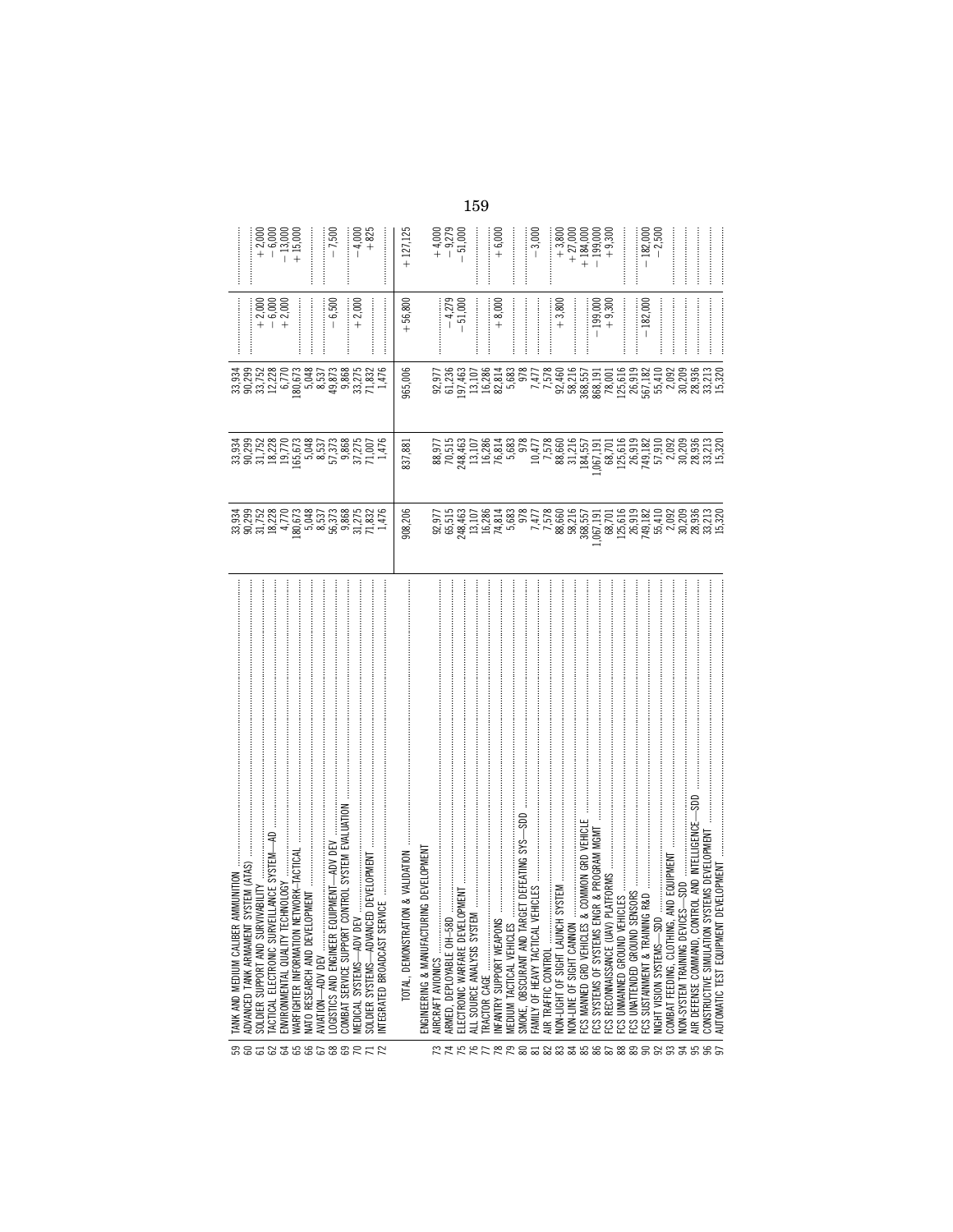| lars           |
|----------------|
| 응              |
| 눙              |
| ands<br>thous. |
| Ξ<br>᠆         |
|                |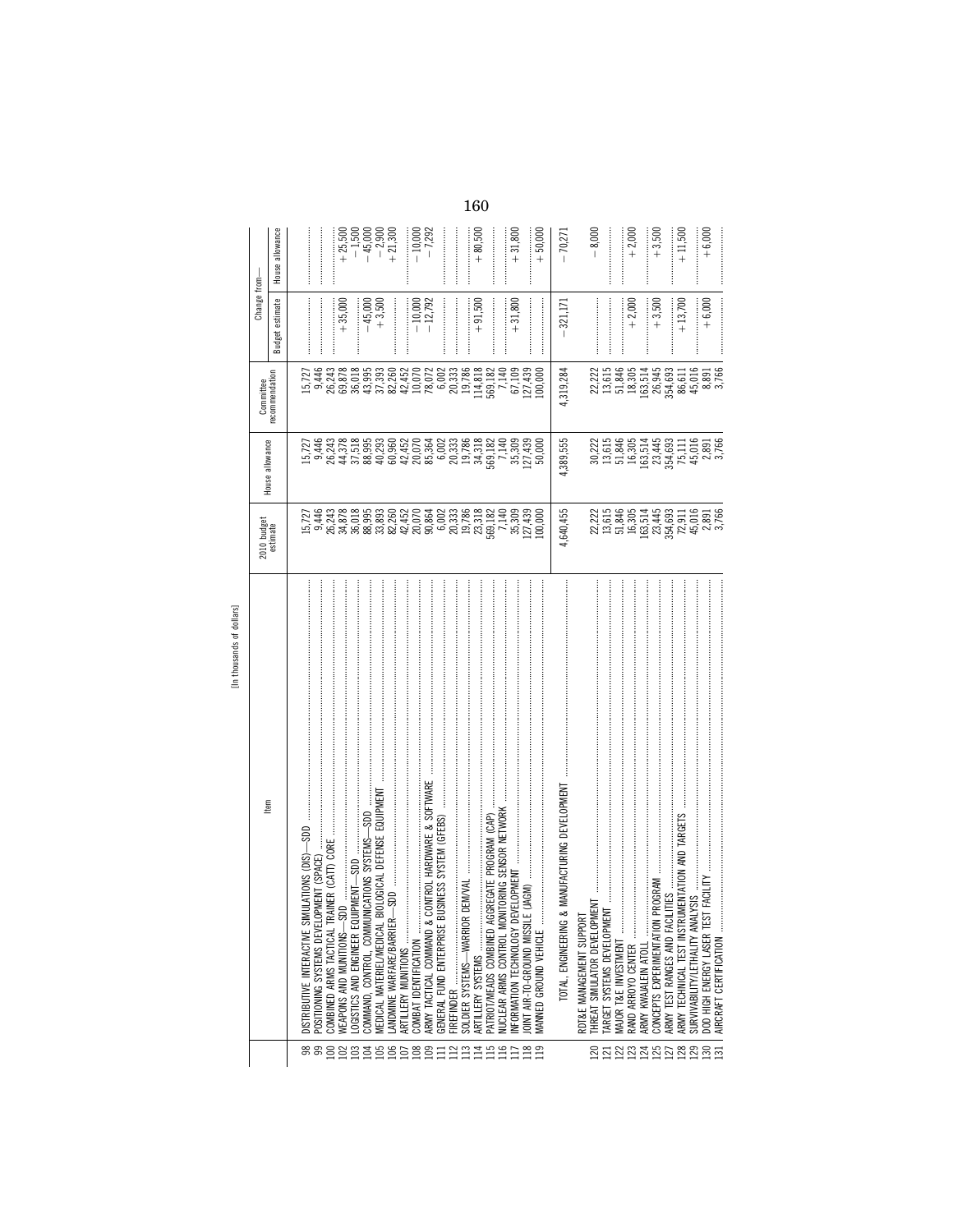|                                                   | TO RDT&E ACTIVITIES<br>METEOROLOGICAL SUPPORT                                   |                                                                                                                                                                                                                                                                                                                                                                                                          |                                                                                                                                                                                                                                |                                                                              |                                                                                             |                                   |
|---------------------------------------------------|---------------------------------------------------------------------------------|----------------------------------------------------------------------------------------------------------------------------------------------------------------------------------------------------------------------------------------------------------------------------------------------------------------------------------------------------------------------------------------------------------|--------------------------------------------------------------------------------------------------------------------------------------------------------------------------------------------------------------------------------|------------------------------------------------------------------------------|---------------------------------------------------------------------------------------------|-----------------------------------|
|                                                   | MATERIEL SYSTEMS ANALYSI                                                        |                                                                                                                                                                                                                                                                                                                                                                                                          |                                                                                                                                                                                                                                |                                                                              |                                                                                             |                                   |
|                                                   | TEMS.<br>EXPLOITATION OF FOREIGN IT                                             |                                                                                                                                                                                                                                                                                                                                                                                                          |                                                                                                                                                                                                                                |                                                                              |                                                                                             |                                   |
|                                                   | <b>TESTING</b><br>SUPPORT OF OPERATIONAL T                                      |                                                                                                                                                                                                                                                                                                                                                                                                          |                                                                                                                                                                                                                                |                                                                              |                                                                                             |                                   |
|                                                   | ARMY EVALUATION CENTER                                                          |                                                                                                                                                                                                                                                                                                                                                                                                          |                                                                                                                                                                                                                                |                                                                              |                                                                                             | $-2,000$                          |
| 2333822829844                                     | SIMULATION & MODELING FOR ACQ, RQTS, & TNG (SMART)                              |                                                                                                                                                                                                                                                                                                                                                                                                          |                                                                                                                                                                                                                                |                                                                              |                                                                                             |                                   |
|                                                   | PROGRAMWIDE ACTIVITIES                                                          |                                                                                                                                                                                                                                                                                                                                                                                                          |                                                                                                                                                                                                                                |                                                                              |                                                                                             |                                   |
|                                                   | <b>TIVITIES</b><br>ECHNICAL INFORMATION ACT                                     |                                                                                                                                                                                                                                                                                                                                                                                                          |                                                                                                                                                                                                                                |                                                                              |                                                                                             |                                   |
|                                                   | MUNITIONS STANDARDIZATION, EFFECTIVENESS AND SAFETY                             |                                                                                                                                                                                                                                                                                                                                                                                                          |                                                                                                                                                                                                                                |                                                                              | $+11,100$                                                                                   | $-14,500$                         |
|                                                   | ENVIRONMENTAL QUALITY TECHNOLOGY MGMT SUPPORT                                   |                                                                                                                                                                                                                                                                                                                                                                                                          |                                                                                                                                                                                                                                |                                                                              |                                                                                             |                                   |
|                                                   | MANAGEMENT HEADQUARTERS (RESEARCH AND DEVELOPMENT)                              | 8,396,977<br>8,969,477,875,078,000<br>8,969,778,078,000<br>8,977,876,000,000,000,000,000,000,000                                                                                                                                                                                                                                                                                                         | $8.391$ $6.393$ $6.37$ $6.393$ $6.393$ $6.393$ $6.393$ $6.393$ $6.393$ $6.393$ $6.393$ $6.393$ $6.393$ $6.393$ $6.393$ $6.393$ $6.393$ $6.393$ $6.393$ $6.393$ $6.393$ $6.393$ $6.393$ $6.393$ $6.393$ $6.393$ $6.393$ $6.393$ |                                                                              |                                                                                             |                                   |
|                                                   |                                                                                 | 1,149,112                                                                                                                                                                                                                                                                                                                                                                                                | 1,186,912                                                                                                                                                                                                                      | 1,185,412                                                                    | $+36,300$                                                                                   | $-1,500$                          |
|                                                   | OPERATIONAL SYSTEMS DEVELOPMENT                                                 |                                                                                                                                                                                                                                                                                                                                                                                                          |                                                                                                                                                                                                                                |                                                                              |                                                                                             |                                   |
|                                                   |                                                                                 |                                                                                                                                                                                                                                                                                                                                                                                                          |                                                                                                                                                                                                                                |                                                                              |                                                                                             |                                   |
|                                                   | MLRS PRODUCT IMPROVEMENT PROGRAM<br>AEROSTAT JOINT PROJECT OFFICE               | 27,693<br>360,0727<br>360,301,394<br>201,394,01<br>201,394,02<br>29,273<br>39,273                                                                                                                                                                                                                                                                                                                        |                                                                                                                                                                                                                                | 27,693<br>360,076<br>23,727<br>197,201<br>214,817<br>214,817                 |                                                                                             |                                   |
|                                                   | ADV FIELD ARTILLERY TACTICAL DATA SYSTEM<br>COMBAT VEHICLE IMPROVEMENT PROGRAMS |                                                                                                                                                                                                                                                                                                                                                                                                          |                                                                                                                                                                                                                                |                                                                              |                                                                                             | $+72,000$<br>$-7,000$<br>$+4,900$ |
|                                                   |                                                                                 |                                                                                                                                                                                                                                                                                                                                                                                                          |                                                                                                                                                                                                                                |                                                                              | $+6,900$                                                                                    |                                   |
|                                                   | MANEUVER CONTROL SYSTEM                                                         |                                                                                                                                                                                                                                                                                                                                                                                                          |                                                                                                                                                                                                                                |                                                                              |                                                                                             |                                   |
|                                                   | AIRCRAFT MODIFICATIONS/PRODUCT IMPROVEMENT PROGRAMS                             |                                                                                                                                                                                                                                                                                                                                                                                                          |                                                                                                                                                                                                                                |                                                                              | $+5,416$                                                                                    | $+5,416$                          |
|                                                   | NT IMPROVEMENT PROGRAM<br>AIRCRAFT ENGINE COMPONE                               |                                                                                                                                                                                                                                                                                                                                                                                                          |                                                                                                                                                                                                                                |                                                                              |                                                                                             |                                   |
|                                                   |                                                                                 |                                                                                                                                                                                                                                                                                                                                                                                                          |                                                                                                                                                                                                                                |                                                                              |                                                                                             |                                   |
|                                                   | CT IMPROVEMENT PROGRAM<br>MISSILE/AIR DEFENSE PRODU                             |                                                                                                                                                                                                                                                                                                                                                                                                          |                                                                                                                                                                                                                                | 10,692<br>39,273                                                             |                                                                                             |                                   |
| 4 4 4 4 4 5 5 5 5 6 7 6 8 6 5 6 6 6 6 6 6 6 6 6 7 | PROVEMENT PROGRAMS<br>OTHER MISSILE PRODUCT IM                                  |                                                                                                                                                                                                                                                                                                                                                                                                          |                                                                                                                                                                                                                                |                                                                              |                                                                                             | $-5,000$                          |
|                                                   |                                                                                 |                                                                                                                                                                                                                                                                                                                                                                                                          |                                                                                                                                                                                                                                |                                                                              |                                                                                             |                                   |
|                                                   | JOINT TACTICAL GROUND SY.                                                       |                                                                                                                                                                                                                                                                                                                                                                                                          |                                                                                                                                                                                                                                |                                                                              |                                                                                             |                                   |
|                                                   |                                                                                 |                                                                                                                                                                                                                                                                                                                                                                                                          |                                                                                                                                                                                                                                |                                                                              |                                                                                             |                                   |
|                                                   | SECURITY AND INTELLIGENCE                                                       |                                                                                                                                                                                                                                                                                                                                                                                                          |                                                                                                                                                                                                                                |                                                                              |                                                                                             |                                   |
|                                                   | SECURITY AND INTELLIGENCE ACTIVITIES<br>INFORMATION SYSTEMS SECURITY PROGRAM .  |                                                                                                                                                                                                                                                                                                                                                                                                          |                                                                                                                                                                                                                                | $\begin{array}{c} 20,035 \\ 13,258 \\ 13,082 \\ 5,145 \\ 61,455 \end{array}$ | $-12,900$                                                                                   | $-12,900$                         |
|                                                   | GLOBAL COMBAT SUPPORT SYSTEM                                                    |                                                                                                                                                                                                                                                                                                                                                                                                          |                                                                                                                                                                                                                                |                                                                              |                                                                                             | <br> <br> <br>                    |
|                                                   | SATCOM GROUND ENVIRONMENT (SPACE)                                               |                                                                                                                                                                                                                                                                                                                                                                                                          |                                                                                                                                                                                                                                | 144,733<br>40,097<br>12,034                                                  |                                                                                             |                                   |
|                                                   | AND CONTROL SYSTEM<br>WWMCCS/GLOBAL COMMAND                                     |                                                                                                                                                                                                                                                                                                                                                                                                          |                                                                                                                                                                                                                                |                                                                              |                                                                                             |                                   |
|                                                   | OINT COMMAND AND CONTR                                                          |                                                                                                                                                                                                                                                                                                                                                                                                          |                                                                                                                                                                                                                                |                                                                              |                                                                                             |                                   |
|                                                   | TACTICAL UNMANNED AERIAL                                                        | $\begin{array}{l} \begin{array}{l} \text{1035} \\ \text{1036} \\ \text{1183} \\ \text{1293} \\ \text{1303} \\ \text{141} \\ \text{152} \\ \text{163} \\ \text{173} \\ \text{183} \\ \text{193} \\ \text{193} \\ \text{103} \\ \text{113} \\ \text{123} \\ \text{134} \\ \text{145} \\ \text{153} \\ \text{163} \\ \text{173} \\ \text{184} \\ \text{195} \\ \text{196} \\ \text{107} \\ \text{108} \\ \$ |                                                                                                                                                                                                                                | L72,124<br>L89,714                                                           | $\begin{array}{r} -20,365 \\ -30,397 \\ +1,300 \\ +1,300 \\ +17,300 \\ +17,300 \end{array}$ | $-20,365$<br>$-397$               |
|                                                   | ND/SURFACE SYSTEMS<br>DISTRIBUTED COMMON GROU                                   |                                                                                                                                                                                                                                                                                                                                                                                                          |                                                                                                                                                                                                                                |                                                                              |                                                                                             | $+1,300$<br>$-8,700$<br>$-8,700$  |
|                                                   | ີ<br>AERIAL COMMON SENSOR (AC                                                   |                                                                                                                                                                                                                                                                                                                                                                                                          |                                                                                                                                                                                                                                |                                                                              |                                                                                             |                                   |
|                                                   | REDNESS ACTIVITIES<br>:ND ITEM INDUSTRIAL PREPA                                 |                                                                                                                                                                                                                                                                                                                                                                                                          |                                                                                                                                                                                                                                | 85,766                                                                       |                                                                                             |                                   |
|                                                   |                                                                                 |                                                                                                                                                                                                                                                                                                                                                                                                          |                                                                                                                                                                                                                                |                                                                              |                                                                                             |                                   |
|                                                   | SYSTEMS DEVELOPMENT<br>TOTAL, OPERATIONAL                                       | 1,882,888                                                                                                                                                                                                                                                                                                                                                                                                | 1,820,888                                                                                                                                                                                                                      | 1,640,107                                                                    | $-242,781$                                                                                  | $-180,781$                        |
|                                                   |                                                                                 |                                                                                                                                                                                                                                                                                                                                                                                                          |                                                                                                                                                                                                                                |                                                                              |                                                                                             |                                   |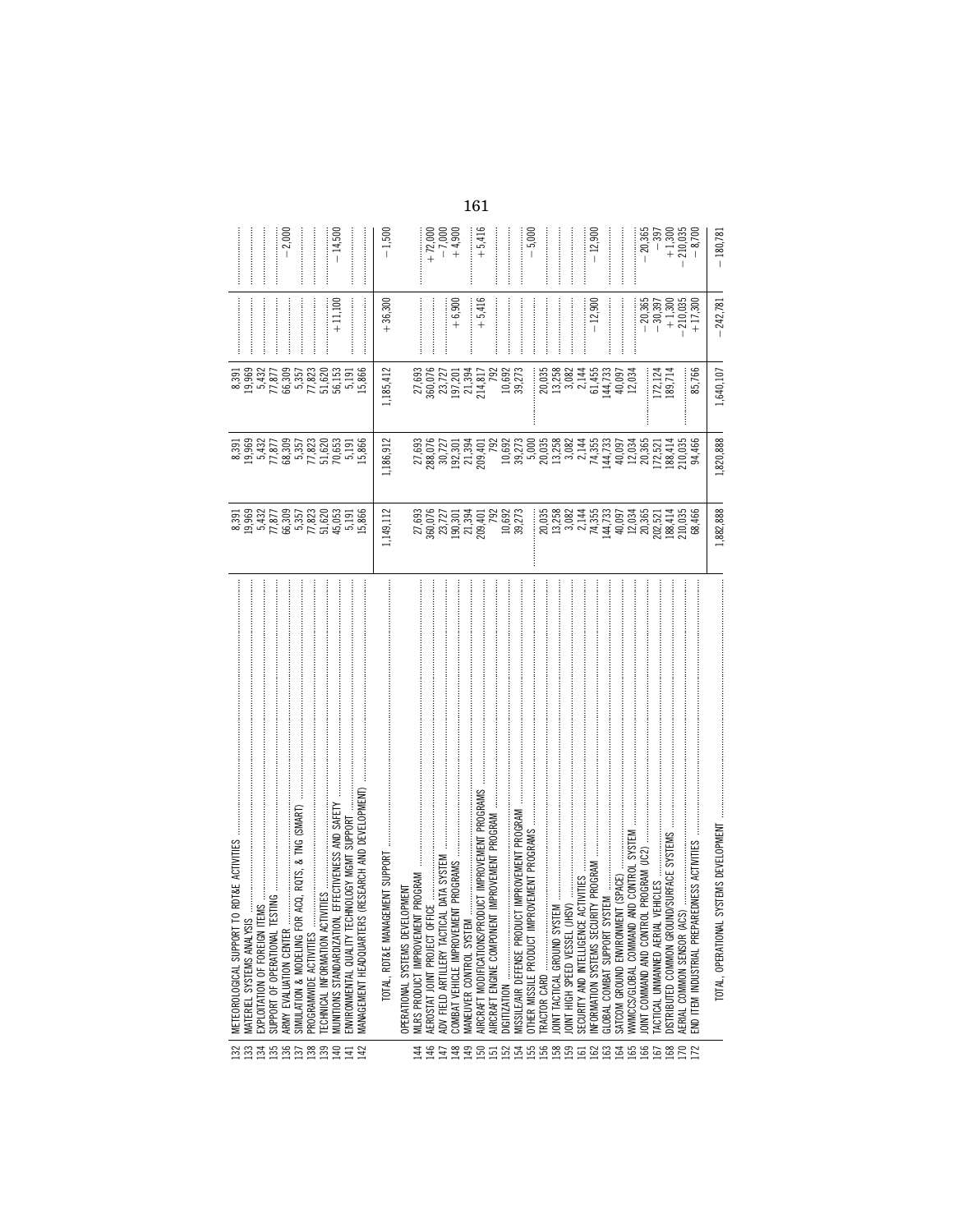| ć            |  |
|--------------|--|
|              |  |
| ᠊ᡄ<br>ć<br>œ |  |
|              |  |

| tem                                                                                                                                     | 2010 budget<br>estimate | ouse allowance | Committee    | hange from-    |                      |
|-----------------------------------------------------------------------------------------------------------------------------------------|-------------------------|----------------|--------------|----------------|----------------------|
|                                                                                                                                         |                         |                | ecommendatio | udget estimate | allowance<br>House a |
|                                                                                                                                         | 3,883                   | 17,383         | 883          |                | $-43.500$            |
| ,我们也不是我们的。我们也不是我们的。我们也不是我们的。我们也不是我们的。我们也不是我们的。我们也不是我们的。我们也不是我们的。我们的,我们也不是我们的。我们也<br>TEST & EVAL.<br>ELOPMENT. T<br>۹<br>TOTAL RESEARCH. | 0,438,218               | 1,151,884      | 0.651.126    | $+212.908$     | $-500,758$           |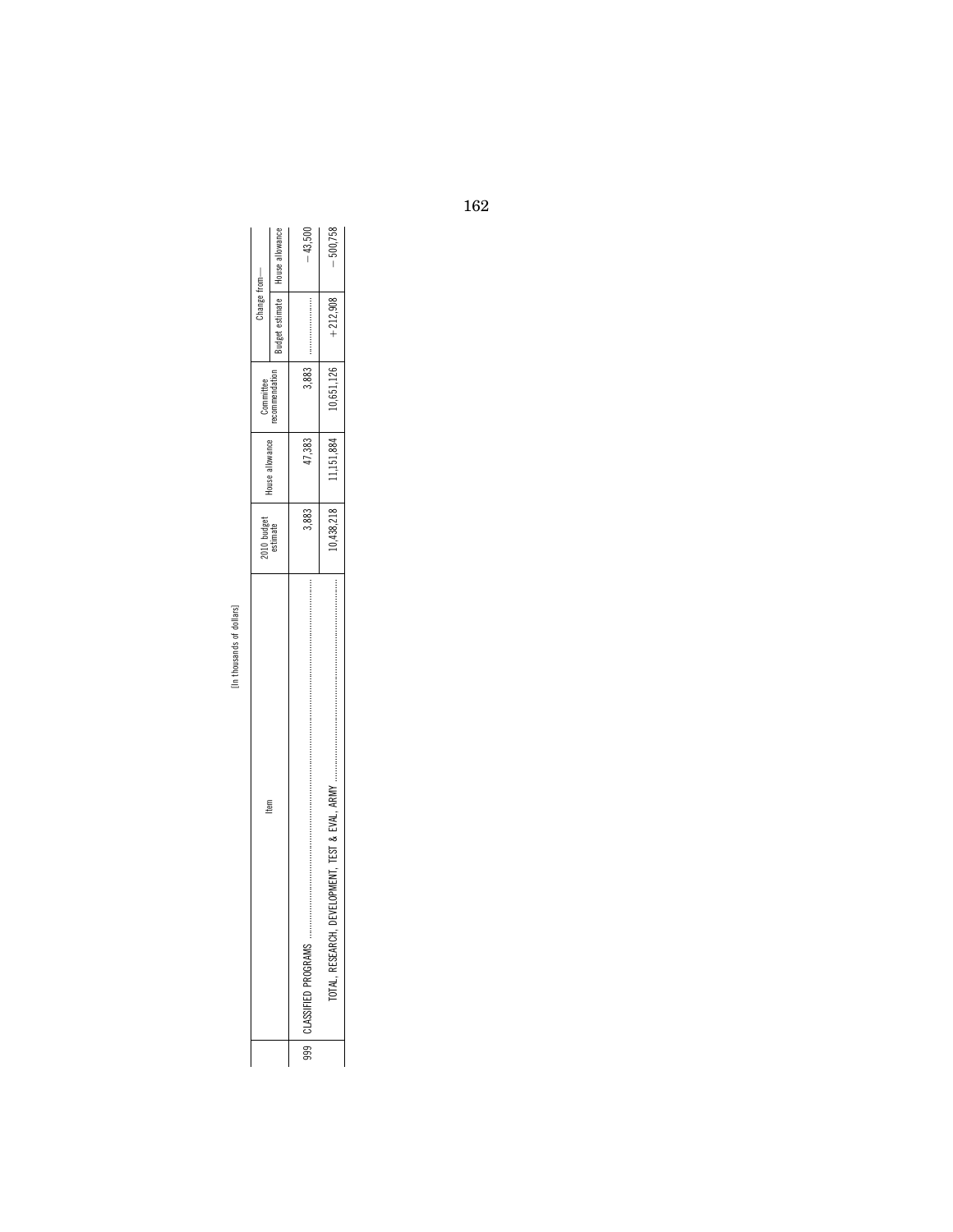# COMMITTEE RECOMMENDED ADJUSTMENTS

## The following table details the adjustments recommended by the Committee:

[In thousands of dollars]

| Line | Item                                                                                              | 2010 budget<br>estimate | Committee<br>recommendation | Change from<br>budget estimate |
|------|---------------------------------------------------------------------------------------------------|-------------------------|-----------------------------|--------------------------------|
| 2    | Bioactive Polymers and Coating Systems for Protec-                                                | 173,024                 | 183,324                     | $+10,300$                      |
|      | High Frequency Devices and Circuits for Nanotubes                                                 |                         |                             | $+4,500$                       |
|      |                                                                                                   |                         |                             | $+1,800$                       |
|      |                                                                                                   |                         |                             | $+2,000$                       |
|      | Vision Integrating Strategies in Ophthalmology and                                                |                         |                             |                                |
|      |                                                                                                   |                         |                             | $+2.000$                       |
| 3    |                                                                                                   | 88,421                  | 87,921                      | $-500$                         |
|      | Burn and Shock Trauma Institute                                                                   |                         |                             | $-7,500$<br>$+2,000$           |
|      |                                                                                                   |                         |                             | $+2,000$                       |
|      |                                                                                                   |                         |                             | $+2,000$                       |
|      | Open Source Intelligence for Force Protection and In-                                             |                         |                             |                                |
|      |                                                                                                   |                         |                             | $+1,000$                       |
| 4    |                                                                                                   | 96,144                  | 103,144                     | $+7,000$                       |
|      | H50/J22 Network Science-fiscal year 2009 execu-                                                   |                         |                             |                                |
|      |                                                                                                   |                         |                             | $-6,000$                       |
|      | ARL-ONAMI Center for Nanoarchitectures for En-                                                    |                         |                             |                                |
|      |                                                                                                   |                         |                             | $+1,000$                       |
|      | MEMS Antenna for Wireless Communications Sup-                                                     |                         |                             | $+800$                         |
|      | porting UAVs in the Battlefield                                                                   |                         |                             | $+3,000$                       |
|      |                                                                                                   |                         |                             | $+3,000$                       |
|      | Nanotubes Optimized for Lightweight Exceptional                                                   |                         |                             |                                |
|      |                                                                                                   |                         |                             | $+4,000$                       |
|      | Visualization for Training and Simulation in Urban                                                |                         |                             |                                |
|      |                                                                                                   |                         |                             | $+1,200$                       |
| 5    |                                                                                                   | 27,206                  | 81,806                      | $+54,600$                      |
|      | Affordable Light-Weight Metal Matrix Composite                                                    |                         |                             |                                |
|      |                                                                                                   |                         |                             | $+2,500$<br>$+4,000$           |
|      | Composite Applied Research and Technology for Tac-                                                |                         |                             |                                |
|      |                                                                                                   |                         |                             | $+4,000$                       |
|      | Development, Optimization, and Transfer of a Reli-                                                |                         |                             |                                |
|      | able Testing Technology for Materials Designed to                                                 |                         |                             |                                |
|      | Protect War-fighters Against Toxic Chemical War-                                                  |                         |                             |                                |
|      |                                                                                                   |                         |                             | $+600$                         |
|      | Distributed, Networked Unmanned Ground Systems                                                    |                         |                             |                                |
|      | for Enhanced Reconnaissance, Surveillance and<br>Target Acquisition/Surveillance and Reconnais-   |                         |                             |                                |
|      |                                                                                                   |                         |                             | $+4,000$                       |
|      | Lattice Block Structures for AM2 Matting Replace-                                                 |                         |                             |                                |
|      |                                                                                                   |                         |                             | $+2,000$                       |
|      | Materials Technology for LED Lighting Applications                                                |                         |                             | $+3,000$                       |
|      |                                                                                                   |                         |                             | $+2,000$                       |
|      | Modeling and Testing of Next Generation Body                                                      |                         |                             |                                |
|      |                                                                                                   |                         |                             | $+2,500$                       |
|      | Multi-Utility Materials for Army Future Combat Sys-                                               |                         |                             |                                |
|      |                                                                                                   |                         |                             | $+9,000$                       |
|      | Nanoelectronic Memory, Sensor, and Energy Devices<br>Nanomanufacturing of Multifunctional Sensors |                         |                             | $+7,000$<br>$+4,000$           |
|      | Next Generation High-Strength Glass Fibers for Bal-                                               |                         |                             |                                |
|      |                                                                                                   |                         |                             | $+2,000$                       |
|      | Next Generation Lightweight Drive System for Army                                                 |                         |                             |                                |
|      |                                                                                                   |                         |                             | $+2,000$                       |
|      | Renewable Jet Fuel from Lignocellulosic Feedstocks                                                |                         |                             | $+3,000$                       |
|      | Smart Integrated Systems: Materials, Manufacturing                                                |                         |                             |                                |
|      |                                                                                                   |                         | .                           | $+1,000$                       |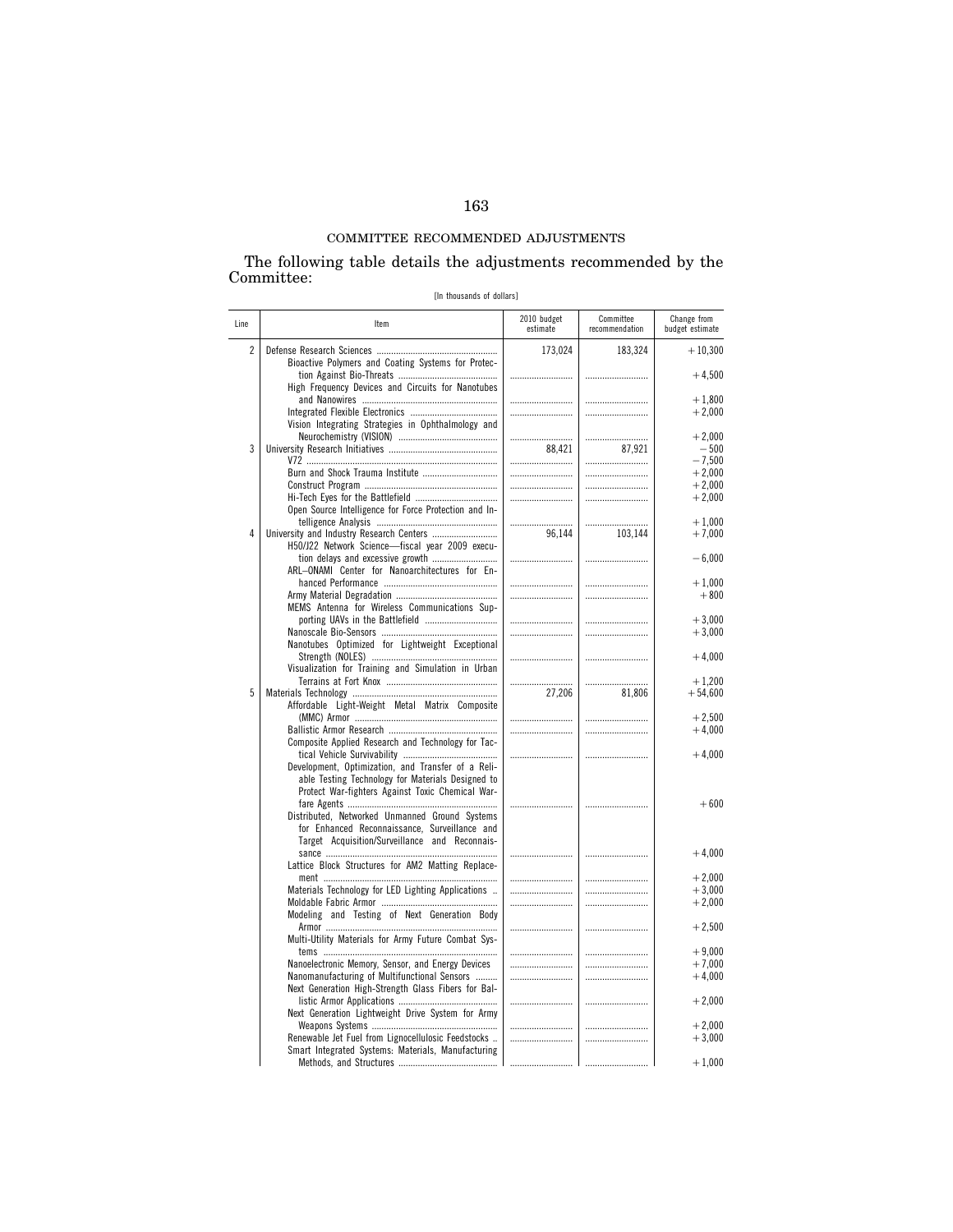[In thousands of dollars]

| Line | ltem                                                 | 2010 budget<br>estimate | Committee<br>recommendation | Change from<br>budget estimate |
|------|------------------------------------------------------|-------------------------|-----------------------------|--------------------------------|
|      |                                                      |                         |                             | $+2,000$                       |
| 6    |                                                      | 50,641                  | 58,641                      | $+8,000$                       |
|      | Advanced UV Light Diode Development                  |                         |                             | $+1,000$                       |
|      | Diamond Lens Elements for High-Powered Laser         |                         |                             | $+1,000$                       |
|      |                                                      |                         |                             | $+2,000$                       |
|      | Force Protection Radar for Forward Operating         |                         |                             |                                |
|      |                                                      |                         |                             | $+2,000$                       |
|      |                                                      |                         |                             | $+2,000$                       |
| 8    |                                                      | 41,332                  | 44.332                      | $+3,000$                       |
|      | Composite Small Main Rotor Blades                    |                         |                             | $+3,000$                       |
| 10   |                                                      | 50,716                  | 65,716                      | $+15,000$                      |
|      | MARIAH Hypersonic Wind Tunnel Development Pro-       |                         |                             |                                |
|      |                                                      |                         |                             | $+9,500$                       |
|      | Novel Enothermic Armor Material for Insensitive Mu-  |                         |                             |                                |
|      |                                                      |                         |                             |                                |
|      | nitions Protection of Tactical Missiles and          |                         |                             |                                |
|      |                                                      |                         |                             | $+2,500$                       |
|      |                                                      |                         |                             | $+3,000$                       |
| 12   |                                                      | 17,473                  | 23,473                      | $+6,000$                       |
|      | Combat Optical Biothreat Rapid Analyzer              |                         |                             | $+6,000$                       |
| 13   |                                                      | 55,937                  | 66,437                      | $+10,500$                      |
|      |                                                      |                         |                             | $+500$                         |
|      | Vehicle Systems Engineering and Integration Activi-  |                         |                             |                                |
|      |                                                      |                         |                             | $+10,000$                      |
| 14   |                                                      | 61,843                  | 64.843                      | $+3,000$                       |
|      |                                                      |                         |                             | $-2,000$                       |
|      | 5.56mm Aluminum Cartridge Case                       |                         |                             | $+2,000$                       |
|      | Enabling Optimization of Reactive Armor              |                         |                             | $+3,000$                       |
| 15   | Chemical, Smoke and Equipment Defeating Technology   | 5.293                   | 7,293                       | $+2.000$                       |
|      | Missouri Multi-Threat Detection Initiative (M2TDI)   |                         |                             | $+2,000$                       |
| 17   |                                                      | 41,085                  | 88,985                      | $+47,900$                      |
|      | Accelerated Materials Development for Army Cannon    |                         |                             |                                |
|      |                                                      |                         |                             | $+3,000$                       |
|      | Acoustic Gun Detection System for Tracked Combat     |                         |                             |                                |
|      |                                                      |                         |                             | $+2,000$                       |
|      | Advanced Materials & Process for Armament Struc-     |                         |                             |                                |
|      |                                                      |                         |                             | $+4,000$                       |
|      | Army Center of Excellence in Acoustics               |                         |                             | $+4,100$                       |
|      | Building a Unified Information Framework             |                         |                             | $+2,000$                       |
|      |                                                      |                         |                             | $+2,000$                       |
|      | Exploding Foil Initiators (EFI) with Nanomaterial-   |                         |                             |                                |
|      |                                                      |                         |                             | $+3,000$                       |
|      | Kinetic Energy Enhanced Lethality and Protection     |                         |                             |                                |
|      |                                                      |                         |                             | $+2,000$                       |
|      | Laser-Guided Energy (LGE) Demonstrator               |                         |                             | $+2,800$                       |
|      | Multifunctional Nanomaterials for Homeland Defense,  |                         |                             |                                |
|      | Counter-Terrorism and Dual-Use Applications          |                         |                             | $+2,500$                       |
|      | Nanotechnology Enterprise Consortium (NTEC)          |                         |                             | $+5,000$                       |
|      |                                                      |                         |                             | $+5,000$                       |
|      | Projectile Unmanned Aerial Systems                   |                         |                             | $+2,000$                       |
|      | Unmanned<br>Ground<br>Ripsaw<br>Vehicle<br>(UGV)     |                         |                             |                                |
|      |                                                      |                         |                             | $+2,500$                       |
|      | Titanium Extraction, Mining and Process Engineering  |                         |                             |                                |
|      |                                                      |                         |                             | $+6,000$                       |
| 18   |                                                      | 61,404                  | 107,204                     | $+45,800$                      |
|      |                                                      |                         |                             |                                |
|      | 2.0kW<br>Stirling<br>Tactical Cogeneration<br>System |                         |                             |                                |
|      |                                                      |                         |                             | $+3,000$                       |
|      | Advanced Hybrid Chemistry for Portable Power         |                         |                             | $+3,200$                       |
|      | Advanced Soldier-Portable Power Systems Tech-        |                         |                             |                                |
|      |                                                      |                         |                             | $+3,100$                       |
|      | Advanced Wearable Power System Manufacturing         |                         |                             | $+2,000$                       |
|      | Army Asset Visibility Enhancement                    |                         |                             | $+1,000$                       |
|      | Ceramic Membrane-10(X) Times More Energy for         |                         |                             |                                |
|      |                                                      |                         |                             | $+3,000$                       |
|      |                                                      |                         |                             |                                |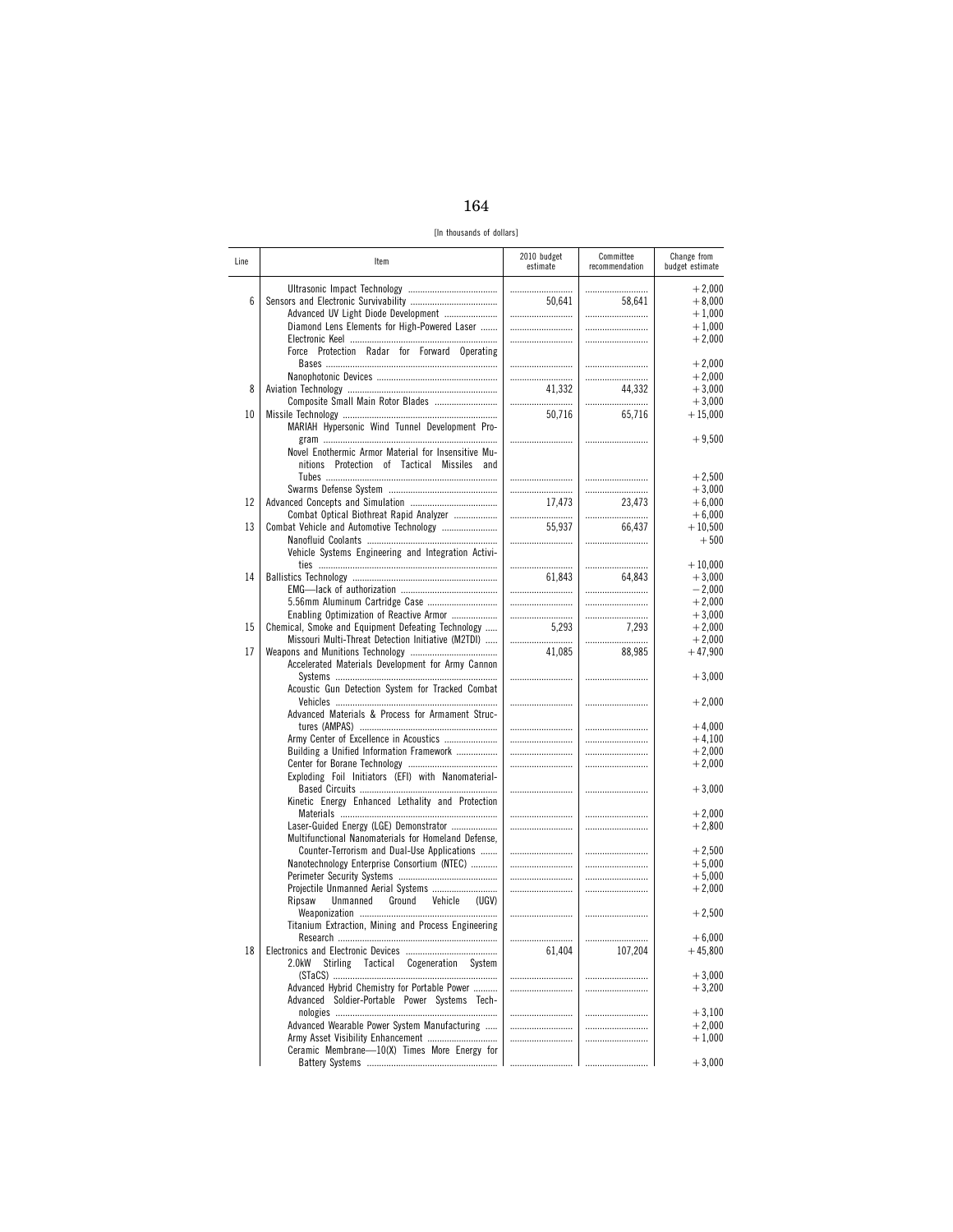[In thousands of dollars]

| Line | ltem                                                                                                                                                 | 2010 budget<br>estimate | Committee<br>recommendation | Change from<br>budget estimate |
|------|------------------------------------------------------------------------------------------------------------------------------------------------------|-------------------------|-----------------------------|--------------------------------|
|      | Cogeneration for Enhanced Cooling and Heating of<br>Electronic<br>High-Frequency,<br>High-Power<br>and<br>Optoelectronic Devices on Aluminum Nitride |                         | <br>                        | $+4,000$<br>$+3,000$           |
|      |                                                                                                                                                      |                         |                             | $+4,000$<br>$+6,200$           |
|      | Light Weight Nanophosphate Battery with Improved<br>Maryland Proof of Concept Alliance for Defense Tech-                                             |                         |                             | $+3,000$                       |
|      | <b>ONAMI Miniaturized Tactical Energy Systems Devel-</b>                                                                                             |                         |                             | $+2,000$                       |
|      | Self Powered, Lightweight, Flexible Display Unit on a                                                                                                |                         |                             | $+3,000$<br>$+3,800$           |
|      | Stabilized Enzyme Biofuel Cell (SEBC) for Unmanned                                                                                                   |                         |                             | $+1,500$                       |
| 19   | Materials for Infrared Night Vision Equipment                                                                                                        | 26,893                  | 35,893<br>                  | $+9,000$<br>$+9,000$           |
| 20   | Standoff Sensors, Detection of Explosives and Explo-                                                                                                 | 18,945                  | 22,945                      | $+4,000$<br>$+4,000$           |
| 22   | Chemical Materials and Environmental Modeling                                                                                                        | <br>15,902              | 23,402                      | $+7,500$                       |
|      | Cluster Bomb Unit & Combined Effects Munitions                                                                                                       |                         |                             | $+2,000$<br>$+1,000$           |
|      | Navy Gun Ammo Demilitarization & Recycling                                                                                                           | <br><br>                |                             | $+2,500$<br>$+2,000$           |
| 25   | Geosciences/Atmospheric Research                                                                                                                     | 54,818                  | 57,818                      | $+3,000$<br>$+3,000$           |
| 26   |                                                                                                                                                      | 18,701                  | 16,701<br>                  | $-2,000$<br>$-2,000$           |
| 27   | Biosecurity Research for Soldier Food Safety                                                                                                         | 27,109<br>              | 38,109<br>                  | $+11,000$<br>$+2,000$          |
|      | Improved Thermal Resistant Nylon for Enhanced Du-<br>rability & Thermal Protection in Combat Uni-                                                    |                         |                             | $+2,000$                       |
|      | Nano-enabled Ultra High Storage Density Non-vola-<br>tile Memory for Commander's Digital Assistant                                                   |                         |                             | $+4,000$<br>$+3,000$           |
| 28   | Advanced Bioengineering for Enhanced Soldier Sur-                                                                                                    | 99,027                  | 165,387                     | $+66,360$                      |
|      | Advanced Functional Nanomaterials for Biological                                                                                                     |                         |                             | $+2,500$                       |
|      | Biometric Signature and Passive Physiological Moni-                                                                                                  |                         |                             | $+2,400$<br>$+5,000$           |
|      | Center for Engineered Biomedical Device                                                                                                              |                         | <br>                        | $+360$<br>$+4,000$             |
|      | Cleveland Clinic Rehabilitation Research                                                                                                             |                         |                             | $+3,000$<br>$+1,000$           |
|      | Complimentary and Alternative Medicine Research<br><b>Operations</b><br>for<br>Military<br>and<br>Healthcare                                         |                         |                             | $+6,500$                       |
|      | Development of Drugs for Malaria and Leishmania-                                                                                                     |                         |                             | $+3,400$                       |
|      | Expansion and Development of Bionic Limbs for U.S.                                                                                                   |                         |                             | $+2,500$                       |
|      | Identification of New Drug Targets in Multi-Drug Re-<br>Improving soldier recovery from catastrophic bone                                            |                         |                             | $+2,500$                       |
|      |                                                                                                                                                      |                         |                             | $+3,000$<br>$+2,000$           |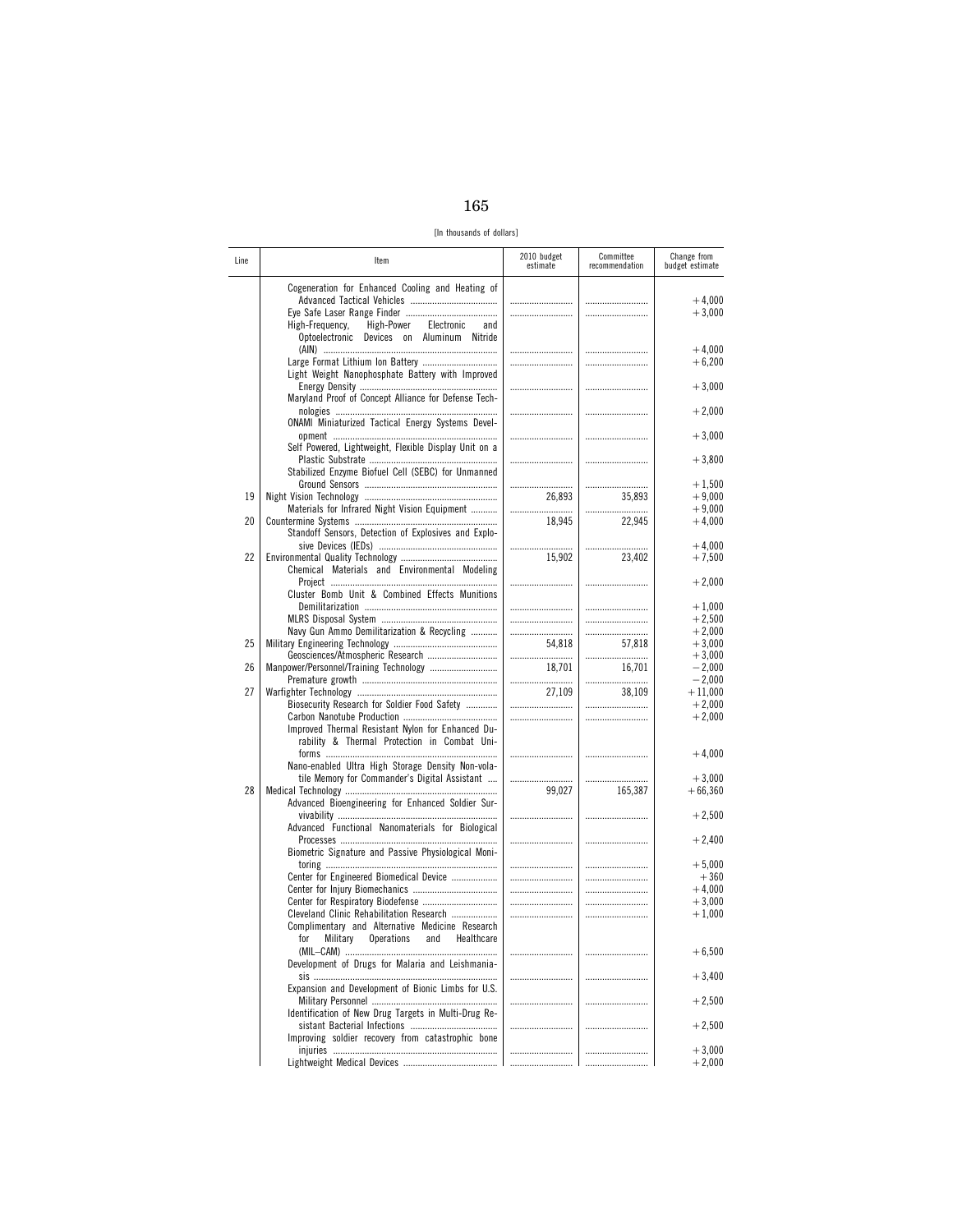[In thousands of dollars]

| Line | ltem                                                                                                                                                                                         | 2010 budget<br>estimate | Committee<br>recommendation | Change from<br>budget estimate   |
|------|----------------------------------------------------------------------------------------------------------------------------------------------------------------------------------------------|-------------------------|-----------------------------|----------------------------------|
|      | Long-term Pain and Infection Management for Com-<br>Military Family Empowerment Initiative<br>Minimizing Shock in Battlefield Injuries<br>New Vaccines to Fight Respiratory Disease and Cen- |                         | <br>                        | $+2,900$<br>$+1,000$<br>$+1,900$ |
|      | Optical Neural Techniques for Combat and Post-                                                                                                                                               |                         |                             | $+6,000$<br>$+3,900$             |
|      | Regenerative Medicine for Battlefield Injuries<br>Self-Powered Prosthetic Limb Technology                                                                                                    |                         | <br>                        | $+4,000$<br>$+1,000$<br>$+1,000$ |
|      | Stabilized Hemoglobin Wound Healing Development<br>SupportNet for Frontline Providers                                                                                                        |                         |                             | $+1,500$<br>$+3,000$             |
| 29   | The Center for Neuroposthetics and BioMEMS<br>High Pressure Pasteurization & Pressure Assisted                                                                                               | <br>37,574              | <br>41,874                  | $+2,000$<br>$+4,300$             |
| 30   | 101st Airborne/Air Assault Injury Prevention & Per-                                                                                                                                          | <br>72,940              | <br>196,040                 | $+4,300$<br>$+123,100$           |
|      | formance Enhancement Initiative<br>Advance Restoration Therapies in Spinal Cord In-                                                                                                          |                         |                             | $+3,000$<br>$+2,000$             |
|      | Advanced Lower Limb Prostheses for Battlefield Am-<br>Advanced Regenerative Medicine Therapies for Com-                                                                                      |                         |                             | $+4,000$                         |
|      | Bioelectrics Research for Casualty Care Manage-                                                                                                                                              |                         |                             | $+4,000$                         |
|      | Bio-printing of skin for battlefield burn injuries                                                                                                                                           |                         |                             | $+1,000$<br>$+2,000$             |
|      | Bio-Surveillance in a Highly Mobile Population                                                                                                                                               |                         |                             | $+2,000$                         |
|      | Blood, Medical & Food Safety via Eco-Friendly Wire-<br>Center for Integration of Medicine and Innovative                                                                                     |                         |                             | $+2,000$                         |
|      | Clinical Development of a Norovirus Gastroenteritis                                                                                                                                          |                         |                             | $+10,000$                        |
|      | Cooperative International Neuromuscular Research                                                                                                                                             |                         |                             | $+4,500$                         |
|      | Countermeasures to Hemorrhaging [Liquid Bandage                                                                                                                                              |                         |                             | $+4,100$                         |
|      | Enhancing Wound Healing, Tissue Regeneration, and                                                                                                                                            |                         | <br>                        | $+7,200$<br>$+2,000$             |
|      | Health Sciences Regenerative Medicine Center-                                                                                                                                                |                         |                             | $+3,000$                         |
|      | Highly Functional Neurally Controlled Skeletally At-                                                                                                                                         |                         |                             | $+4,000$                         |
|      | tached and Intelligent Prosthetic Devises<br>Identification of Pain Mechanisms and Therapeutic                                                                                               |                         |                             | $+3,800$<br>$+1,000$             |
|      | In-Field Body Temperature Conditioner                                                                                                                                                        |                         |                             | $+3,000$                         |
|      |                                                                                                                                                                                              |                         |                             | $+5,000$<br>$+6,000$             |
|      | Military Burn Trauma Research Program<br>Military Medical Decontamination System                                                                                                             |                         |                             | $+4,500$                         |
|      | Military Nutrition Research: Four Tasks to Address                                                                                                                                           |                         |                             | $+1,000$                         |
|      | Mobile Aerosol Monitoring System for the Department                                                                                                                                          |                         |                             | $+1,500$                         |
|      | Multi-Dose Closed Loop pH Monitoring System for                                                                                                                                              |                         |                             | $+2,000$<br>$+5,000$             |
|      | Neuroscience Center of Excellence-Neuropsychiatric                                                                                                                                           |                         |                             | $+2,000$                         |
|      | and Neurotrauma in U.S. War-fighters                                                                                                                                                         |                         |                             | $+5,000$<br>$+2,000$             |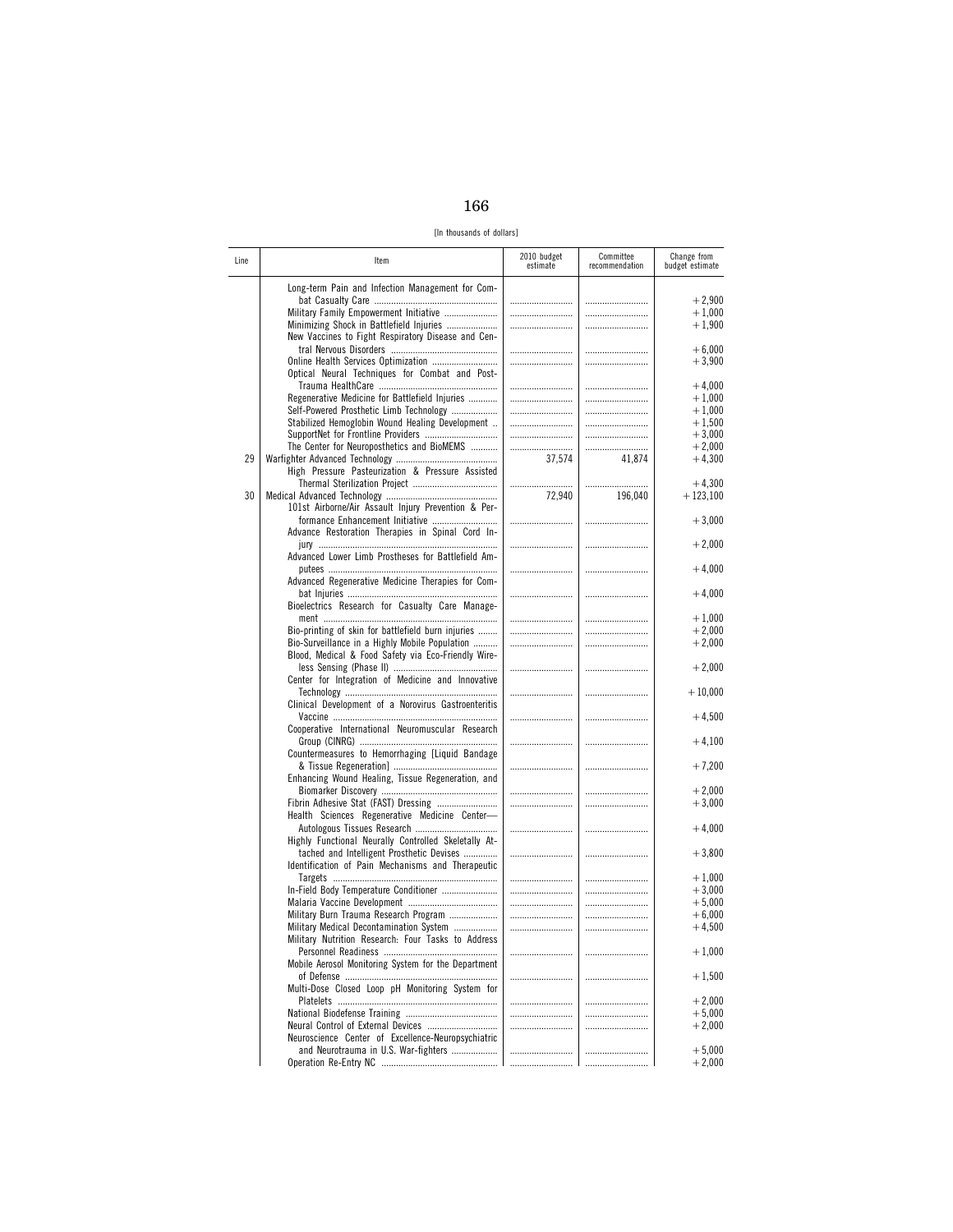[In thousands of dollars]

| Line | Item                                                                                                                                             | 2010 budget<br>estimate | Committee<br>recommendation | Change from<br>budget estimate   |
|------|--------------------------------------------------------------------------------------------------------------------------------------------------|-------------------------|-----------------------------|----------------------------------|
|      | Regenerative Medicine for Acute Deafness<br>Rugged Electronic Textile Vital Signs Monitoring<br>Silicon Nanomaterial for Battlefield Medical De- |                         | <br>                        | $+2,000$<br>$+3,000$<br>$+3,000$ |
|      |                                                                                                                                                  |                         |                             | $+3,500$                         |
|      | Strattice Dermal Matrix Research                                                                                                                 |                         | <br>                        | $+8,000$<br>$+2,000$             |
|      |                                                                                                                                                  |                         |                             | $+3,000$                         |
| 31   | US Army Vascular Graft Research Project                                                                                                          | 60,097                  | <br>104,697                 | $+2,000$<br>$+44,600$            |
|      | Advanced Affordable Turbine Engine Program<br>Autonomous Cargo Acquisition for Rotorcraft Un-                                                    |                         |                             | $+5,000$                         |
|      | Enhanced-Rapid Tactical Integration for Fielding of                                                                                              |                         |                             | $+1,600$                         |
|      | Parts-on-Demand from CONUS Operations                                                                                                            |                         |                             | $+3.900$<br>$+5,000$             |
|      | Robust Composite Structural Core for Army Heli-                                                                                                  |                         |                             | $+2,000$                         |
|      | Transitioning Stretch Broken Carbon Fiber to Produc-                                                                                             |                         |                             | $+4,000$                         |
|      | UAS Ground Based Sense and Avoid Capability De-<br>velopment for Integration into the National Air                                               |                         |                             |                                  |
|      | UH-60 Transmission/Gearbox Galvanic Corrosion Re-                                                                                                |                         |                             | $+3,600$                         |
|      |                                                                                                                                                  |                         |                             | $+1,500$<br>$+9,000$             |
|      | Unmanned Aerial Vehicle Resupply (UAVR)-                                                                                                         |                         |                             | $+4,000$                         |
| 32   | Vectored Thrust Ducted Compound Helicopter<br>Weapons and Munitions Advanced Technology                                                          | 66,410                  | <br>71,210                  | $+5,000$<br>$+4,800$             |
|      | Biosensor, Communicator and Controller System                                                                                                    |                         |                             | $-11,500$<br>$+3,500$            |
|      | Advanced Prototyping with Non Traditional Suppli-                                                                                                |                         |                             | $+1,500$                         |
|      | Advanced Robot and Sensor Technology for Surveil-<br>lance and Energy Efficiency Applications                                                    |                         |                             | $+1,500$                         |
|      | Lightweight Reliable Materials for Military Systems<br>Technology Development at the Quad Cities Manu-                                           |                         |                             | $+3,500$<br>$+6,300$             |
| 33   | Combat Vehicle and Automotive Advanced Technology<br>30-kW Auxiliary Power Unit for Armored Combat Ve-                                           | 89,586                  | <br>182,886                 | $+93,300$                        |
|      | Advanced Battery Development Program<br>Advanced Corrosion Protection for Military Vehicles                                                      |                         |                             | $+2,000$<br>$+10,000$            |
|      |                                                                                                                                                  |                         |                             | $+3,000$                         |
|      | Advanced Lithium Iron Phosphate Battery System<br>Advanced Suspension System For Heavy Vehicles                                                  |                         | <br>                        | $+3,000$<br>$+2,700$             |
|      | All Composite Lightweight Military Vehicle                                                                                                       |                         |                             | $+2,000$                         |
|      | Compact 10 Kilowatt Generator Set for Army and                                                                                                   |                         |                             | $+3,000$                         |
|      | Defense Advanced Transportation Technology Pro-                                                                                                  |                         |                             | $+2,000$                         |
|      | Enhanced Military Vehicle Maintenance System Dem-                                                                                                |                         |                             | $+6,000$                         |
|      | Field Deployable Fleet Hydrogen Fueling                                                                                                          |                         |                             | $+2,800$<br>$+3,000$             |
|      | Future Tactical Truck Carbon Composite Shelter &                                                                                                 |                         |                             | $+2,000$                         |
|      | Ground-forces Readiness Enabler for Advanced Tac-                                                                                                |                         |                             |                                  |
|      | Hybrid Engine Development Program<br>Hydraulic Hybrid Vehicles for the Tactical Wheeled                                                          |                         |                             | $+1,000$<br>$+4,000$             |
|      |                                                                                                                                                  | <br>.                   |                             | $+3,500$<br>$+1,000$             |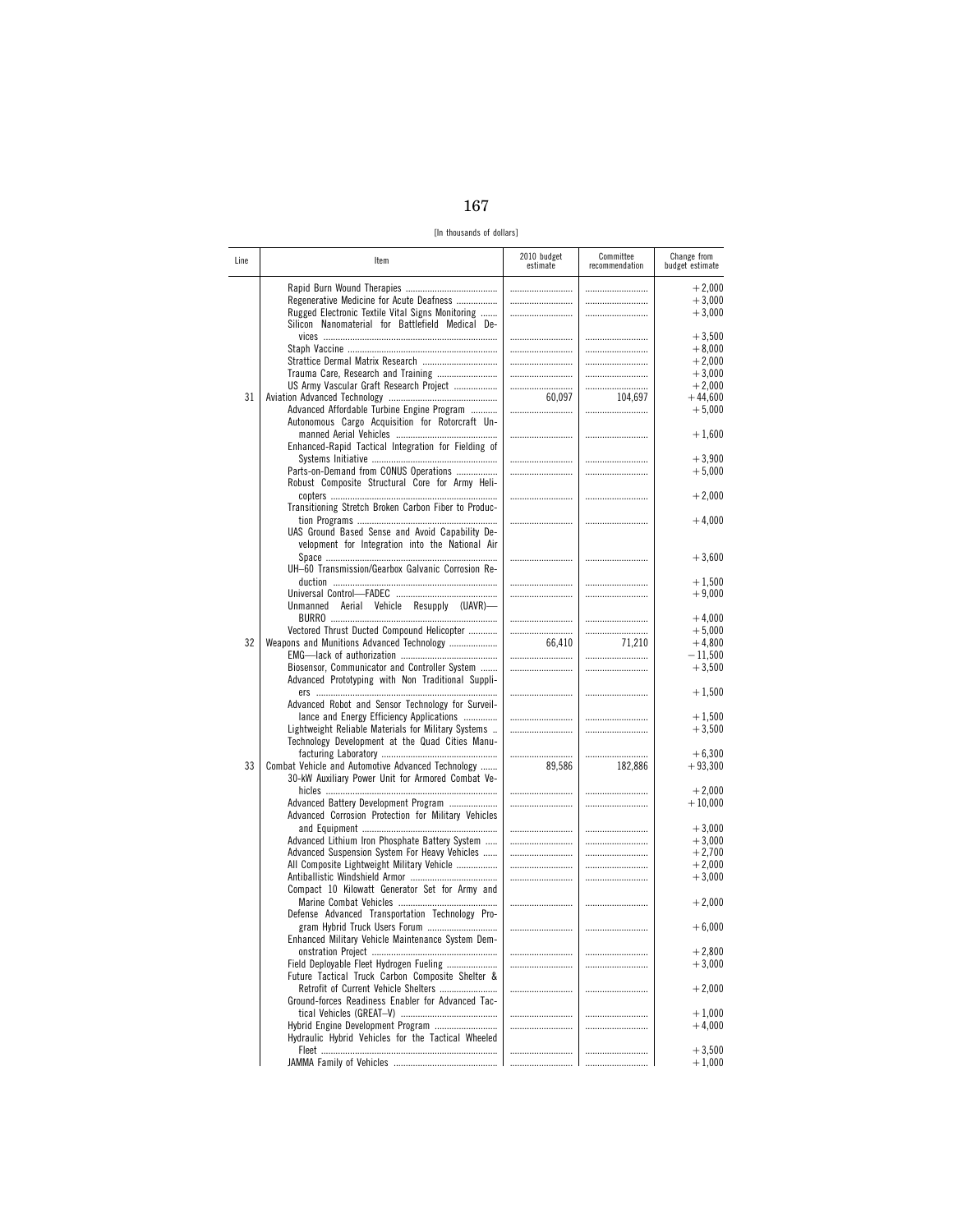[In thousands of dollars]

| Line     | ltem                                                                                                                                                                                    | 2010 budget<br>estimate | Committee<br>recommendation | Change from<br>budget estimate                |
|----------|-----------------------------------------------------------------------------------------------------------------------------------------------------------------------------------------|-------------------------|-----------------------------|-----------------------------------------------|
|          | Military Installation Electric Vehicle Demonstration<br>On-Board Vehicle Power Systems Development                                                                                      |                         | <br><br>                    | $+2,000$<br>$+3,100$<br>$+4,000$<br>$+2,000$  |
|          | Simulation Based Reliability and Safety (SimBRS)<br>Smart Plug-In Hybrid Electric Vehicle Program<br>Unmanned Ground Vehicle Initiative<br>VePro-Vehicle Health Usage Monitoring<br>and |                         | <br>                        | $+4,900$<br>$+3,000$<br>$+12,000$             |
|          | VSIL: Armored Vehicle Components and Systems<br>Simulated In Cost-Effective Virtual Design and                                                                                          |                         |                             | $+3,100$                                      |
| 36       |                                                                                                                                                                                         | 50,458                  | <br>58,458                  | $+4,000$<br>$+4,200$<br>$+8,000$              |
|          | Applied Communication and Information Networking<br>Cybersecurity in Tactical Environments                                                                                              | <br>                    |                             | $+3,000$<br>$+1,000$                          |
| 38       | Next Generation Training & Simulation Systems                                                                                                                                           | 19,415<br>              | 22,415<br>                  | $+4,000$<br>$+3,000$<br>$+2,000$              |
| 40       | Cryofracture/Plasma Arc Demilitarization Program                                                                                                                                        |                         | 12,200                      | $+1,000$<br>$+12,200$<br>$+8,000$             |
|          | Ultra Wideband Active RF Detection of IEDs<br>Unserviceable Ammunition<br>Demilitarization<br>via<br>Chemical Dissolution at Tooele Army Depot                                          |                         | <br>                        | $+2,200$<br>$+2,000$                          |
| 42       | Combating Terrorism, Technology Development<br>Alternative Energy Advanced Technology Develop-                                                                                          | 11,989                  | 36,989                      | $+25,000$<br>$+25.000$                        |
| 44       | Advanced Commercial Technology Insertion<br>Army Responsive Tactical Space System Exerciser                                                                                             | 63,951                  | 79,451<br><br>              | $+15,500$<br>$+3,100$<br>$+3,000$             |
|          | Rapid Response Hostile Fire Detection and Active<br>Protection of Ground and Air Vehicles Sensor                                                                                        |                         | <br>                        | $+2,000$<br>$+3,200$                          |
|          | Scenario Generation for Integrated Air & Missile De-                                                                                                                                    |                         |                             | $+4,200$                                      |
| 46<br>48 | Landmine Warfare and Barrier Advanced Technology                                                                                                                                        | 30,317<br>40,329        | 36,217<br><br>57,329        | $+5,900$<br>$+5,900$<br>$+17,000$             |
|          | Smart Sensor Supercomputing Center                                                                                                                                                      |                         |                             | $+5,000$<br>$+2,000$<br>$+10,000$             |
| 49<br>50 | Environmental Quality Technology Demonstrations                                                                                                                                         | 15.706<br>              | 16,206                      | $+500$<br>$+500$                              |
|          | Advanced Tactical Fuels for the U.S. Military<br>Amorphous Si Flexible Photovoltaics for Grid Parity                                                                                    | 5,911                   | 17,511<br><br>              | $+11,600$<br>$+4,000$<br>$+2,000$<br>$+2.600$ |
|          | Natural Gas Firetube Boiler Demonstration<br>Ruggedized Military Laptop Fuel Cell Power Supply                                                                                          |                         |                             | $+1,000$<br>$+2,000$                          |
| 51       | Advanced Tactical Computer Science and Sensor Tech-<br>Compact Airborne Multi-mission Payload (CAMP)                                                                                    | 41,561<br>              | 47,061<br>                  | $+5,500$<br>$+2,000$                          |
| 53       | Army Missile Defense Systems Integration (Non Space)                                                                                                                                    | 14,683                  | 74,783                      | $+1,500$<br>$+2,000$<br>$+60,100$             |
|          | Adaptive Lightweight Materials Technology for Mis-                                                                                                                                      |                         |                             | $+4,000$                                      |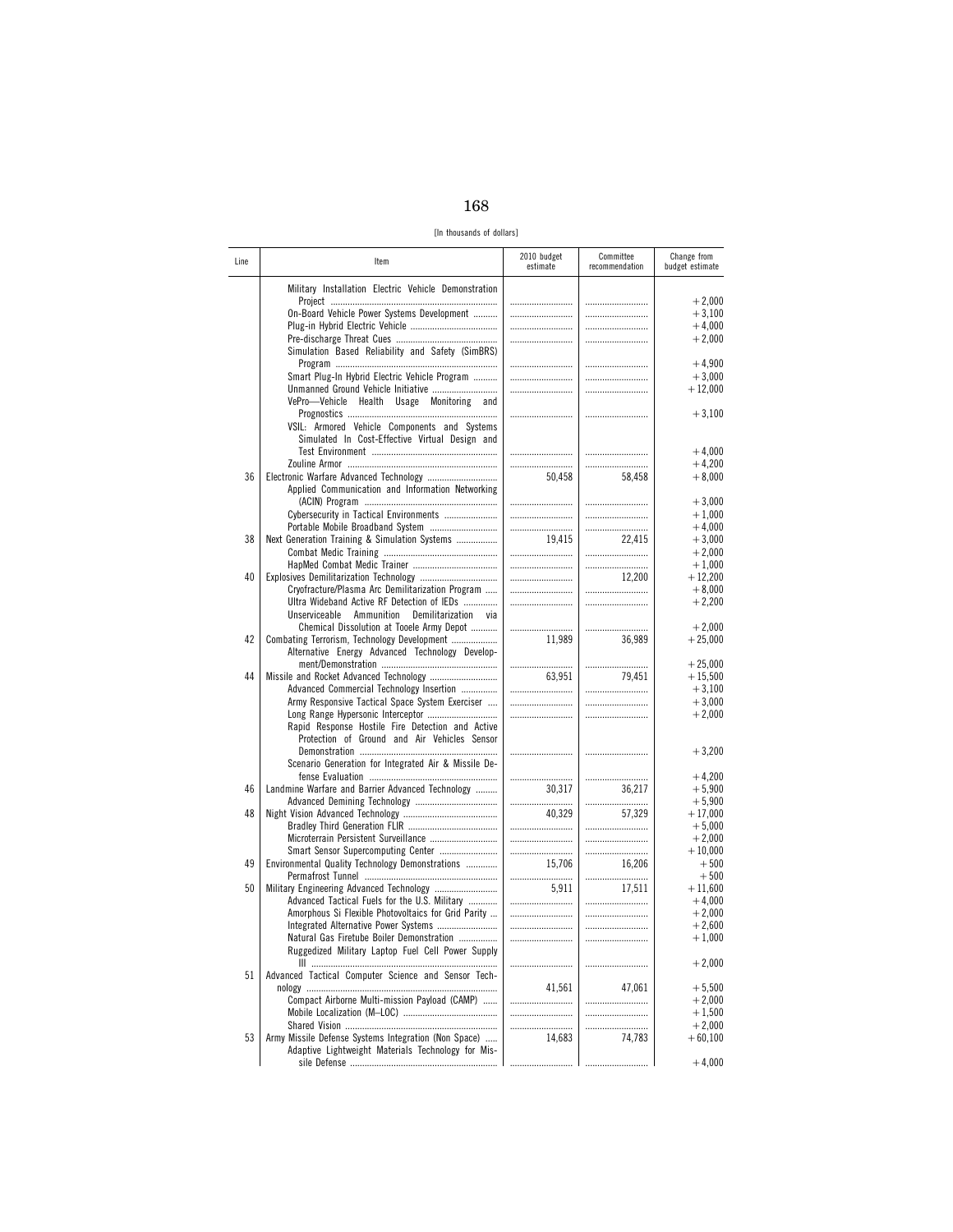| I<br>٧<br>۰.<br>× |  |
|-------------------|--|
|-------------------|--|

[In thousands of dollars]

| Line     | ltem                                                                                                                                                                                                                         | 2010 budget<br>estimate | Committee<br>recommendation | Change from<br>budget estimate                           |
|----------|------------------------------------------------------------------------------------------------------------------------------------------------------------------------------------------------------------------------------|-------------------------|-----------------------------|----------------------------------------------------------|
|          | Adaptive Robotics Technology for Space, Air and<br>Advanced Cavitation Power Technology<br>Advanced Electronics Rosebud Integration<br>Advanced Fuel Cell Research Program<br>Alternate Power Technology for Missile Defense | <br>                    |                             | $+4,200$<br>$+4,800$<br>$+3,000$<br>$+2,000$<br>$+4,000$ |
|          | Biological Air Filtering System Technologies<br>Compact Pulsed Power for Defense Applica-                                                                                                                                    |                         | <br>                        | $+3,000$<br>$+3,000$                                     |
|          | Continuous Threat Alert Sensing System (CTASS)<br>High Temp Polymers for Missile System Applications                                                                                                                         | <br>                    |                             | $+1,700$<br>$+3,000$<br>$+4,900$                         |
|          | On-Board Hybrid Power Unit (OBHPU)<br>Orion High Altitude Long Endurance UAV Risk Reduc-                                                                                                                                     |                         |                             | $+1,300$<br>$+9,700$                                     |
|          | Standoff Hazardous Agent Detection and Evaluation<br>Discriminatory Imaging and Network Advancement                                                                                                                          |                         |                             | $+9,000$                                                 |
| 54       | Army Missile Defense Systems Integration (Space)<br>Space Control-excessive program delays                                                                                                                                   | <br>117,471<br>         | <br>118,671<br><br>         | $+2,500$<br>$+1,200$<br>$-10,500$<br>$+3,000$            |
|          | Missile Attack Early Warning System<br>Nanocomposite Enhanced Radar and Aerospace Ma-                                                                                                                                        |                         | <br>                        | $+2,100$<br>$+2,600$                                     |
| 55       | Air and Missile Defense Systems Engineering                                                                                                                                                                                  | 209,531                 | <br>211,531                 | $+1,000$<br>$+3,000$<br>$+2,000$                         |
| 61       | Advanced Environmental Control System<br>Squad Mission Support System (SMSS)                                                                                                                                                 | 31,752<br>              | 33,752<br>                  | $+2,000$<br>$+2,000$<br>$+2,000$                         |
| 62<br>64 | Tactical Electronic Surveillance System-Adv Dev                                                                                                                                                                              | 18,228                  | 12,228                      | $-6,000$<br>$-6,000$                                     |
|          | Environmental Management Information System<br>(EMIS)-Army requested transfer from OMA, line                                                                                                                                 | 4,770<br>               | 6,770<br>                   | $+2,000$<br>$+2,000$                                     |
| 68       | Logistics and Engineer Equipment-Adv Dev<br>Expeditionary Water Reclamation Process using                                                                                                                                    | 56,373<br>              | 49,873                      | $-6,500$<br>$-10,000$                                    |
| 70       | Wireless Medical Monitoring System (WiMed)                                                                                                                                                                                   | <br>31,275              | 33,275                      | $+3,500$<br>$+2,000$<br>$+2,000$                         |
| 74       | KW Replacement funds requested ahead of AoA com-                                                                                                                                                                             | 65,515                  | 61,236                      | $-4,279$<br>$-4,279$                                     |
| 75       | Excessive CIRCM management services                                                                                                                                                                                          | <br>248.463<br>         | <br>197,463                 | $-51,000$<br>$-18,000$<br>$-35,000$                      |
| 78       | Composite Bottles for Survival Egress Air                                                                                                                                                                                    | <br>74,814<br>          | 82.814                      | $+2,000$<br>$+8,000$<br>$+4,000$                         |
| 81       |                                                                                                                                                                                                                              | <br>7,477               | <br>7,477                   | $+4,000$                                                 |
| 83       |                                                                                                                                                                                                                              | 88,660<br>              | 92,460<br>.                 | $+3,800$<br>$+3,800$                                     |
| 86       | FCS Systems of Systems Engr & Program Mgmt<br>Contractor fee reduction due to contract restruc-                                                                                                                              | 1,067,191               | 868,191                     | $-199,000$<br>$-199,000$                                 |
| 87       |                                                                                                                                                                                                                              | 68,701                  | 78,001                      | $+9,300$<br>$+9,300$                                     |
| 90       |                                                                                                                                                                                                                              | 749,182<br>             | 567,182<br>                 | $-182,000$<br>$-182,000$                                 |
| 102      |                                                                                                                                                                                                                              | 34,878                  | 69,878                      | $+35,000$                                                |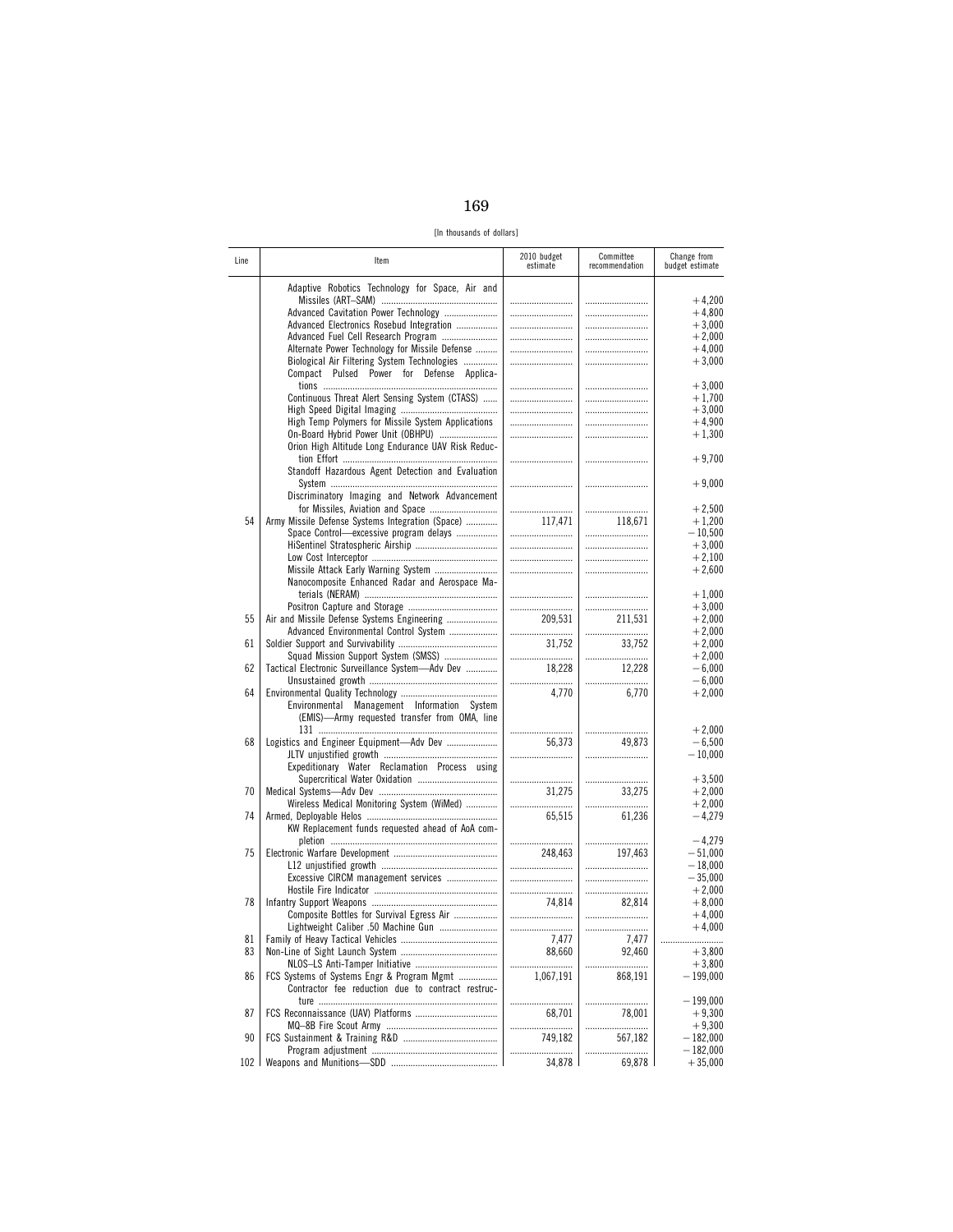| I<br>٩<br>٠<br>× |
|------------------|
|------------------|

[In thousands of dollars]

| Line | Item                                                                                                                                                 | 2010 budget<br>estimate | Committee<br>recommendation | Change from<br>budget estimate                |
|------|------------------------------------------------------------------------------------------------------------------------------------------------------|-------------------------|-----------------------------|-----------------------------------------------|
| 104  | Transfer from Missile Procurement, Army for<br>Command, Control, Communications Systems-SDD                                                          | <br>88,995              | <br>43,995<br>              | $+35,000$<br>$-45,000$<br>$-45,000$           |
| 105  | Medical Materiel/Medical Biological Defense Equipment-<br>Military Applications for Medical Grade Chitosan                                           | 33,893<br>              | 37,393<br>                  | $+3,500$<br>$+3,500$                          |
| 108  |                                                                                                                                                      | 20,070<br>              | 10,070<br>                  | $-10,000$<br>$-10,000$                        |
| 109  | Army Tactical Command & Control Hardware & Software<br>Fiscal year 2011 OT funds requested ahead of                                                  | 90,864                  | 78,072                      | $-12,792$                                     |
| 114  | Transfer from WTCV, line 11 for Paladin Integrated                                                                                                   | <br>23,318              | <br>114,818                 | $-12,792$<br>$+91,500$                        |
| 117  | Management per Army request<br>Transfer from RDDW, line 117, for DIMHRS execution                                                                    | 35,309                  | <br>67,109                  | $+91,500$<br>$+31,800$                        |
| 123  | per Department of Defense request                                                                                                                    | <br>16,305<br>          | <br><br>18,305              | $+30,800$<br>$+1,000$<br>$+2,000$<br>$+2,000$ |
| 125  | Automated Communications Support Systems for<br>WARFIGHTERS, Intelligence Community, Linguists,                                                      | 23,445                  | <br>26,945                  | $+3,500$                                      |
|      | Technology for Rapid Foreign Language Acquisition<br>for Specialized Military and Intelligence Pur-                                                  |                         |                             | $+1,500$                                      |
| 128  | Army Technical Test Instrumentation and Targets<br>Dugway Field Test Improvements                                                                    | <br>72,911<br>          | <br>86,611<br>              | $+2,000$<br>$+13,700$<br>$+2,000$<br>$+4,500$ |
|      | Multiple Source Data Fusion for Dugway Proving<br>Phase II, Regional Partnership-Ft. Bliss, WSMR,                                                    |                         |                             | $+2,500$                                      |
| 130  | High Energy Laser System Test Facility-HELSTF/                                                                                                       | <br>2,891               | 8,891                       | $+4,700$<br>$+6,000$                          |
| 140  | Munitions Standardization, Effectiveness and Safety<br>3D Woven Preform Technology for Army Munitions                                                | <br>45,053              | <br>56,153                  | $+6,000$<br>$+11,100$                         |
| 148  | Army Range Technology Program (ARTP)<br>Medium Caliber Metal Parts Upgrade                                                                           | <br><br>190,301         | <br><br>197,201             | $+2,000$<br>$+6,100$<br>$+3,000$<br>$+6,900$  |
|      | Combat Vehicle Electrical Power-21st Century<br>Vibration Management Enhancement Program                                                             | <br>                    | <br>                        | $+3,900$<br>$+3.000$                          |
| 150  | Aircraft Modifications/Product Improvement Programs<br>D18-JCA PQT and LFT&E non-Army requirements<br>UH-60 Aviation Software Performance Assessment | 209,401                 | 214,817                     | $+5,416$<br>$-984$                            |
| 162  | BEC EMD contract funds requested ahead of                                                                                                            | 74,355                  | <br>61,455                  | $+6,400$<br>$-12,900$                         |
|      | JPIv2 EMD contract funds requested ahead of need                                                                                                     | <br><br>                | <br>                        | $-10,100$<br>$-6,800$<br>$+4,000$             |
| 166  |                                                                                                                                                      | 20,365<br>              | <br>                        | $-20,365$<br>$-20,365$                        |
| 167  | UGCS lack of synchronization with Department-wide                                                                                                    | 202,521                 | 172,124                     | $-30,397$                                     |
|      | D09 IOT&E funds requested ahead of need<br>4th Generation Wireless Exploitation                                                                      |                         |                             | $-15,000$<br>$-22,897$                        |
|      | Shadow TUAS Flight in the National Air Space                                                                                                         | <br>$\ddotsc$           |                             | $+3,000$<br>$+2,500$                          |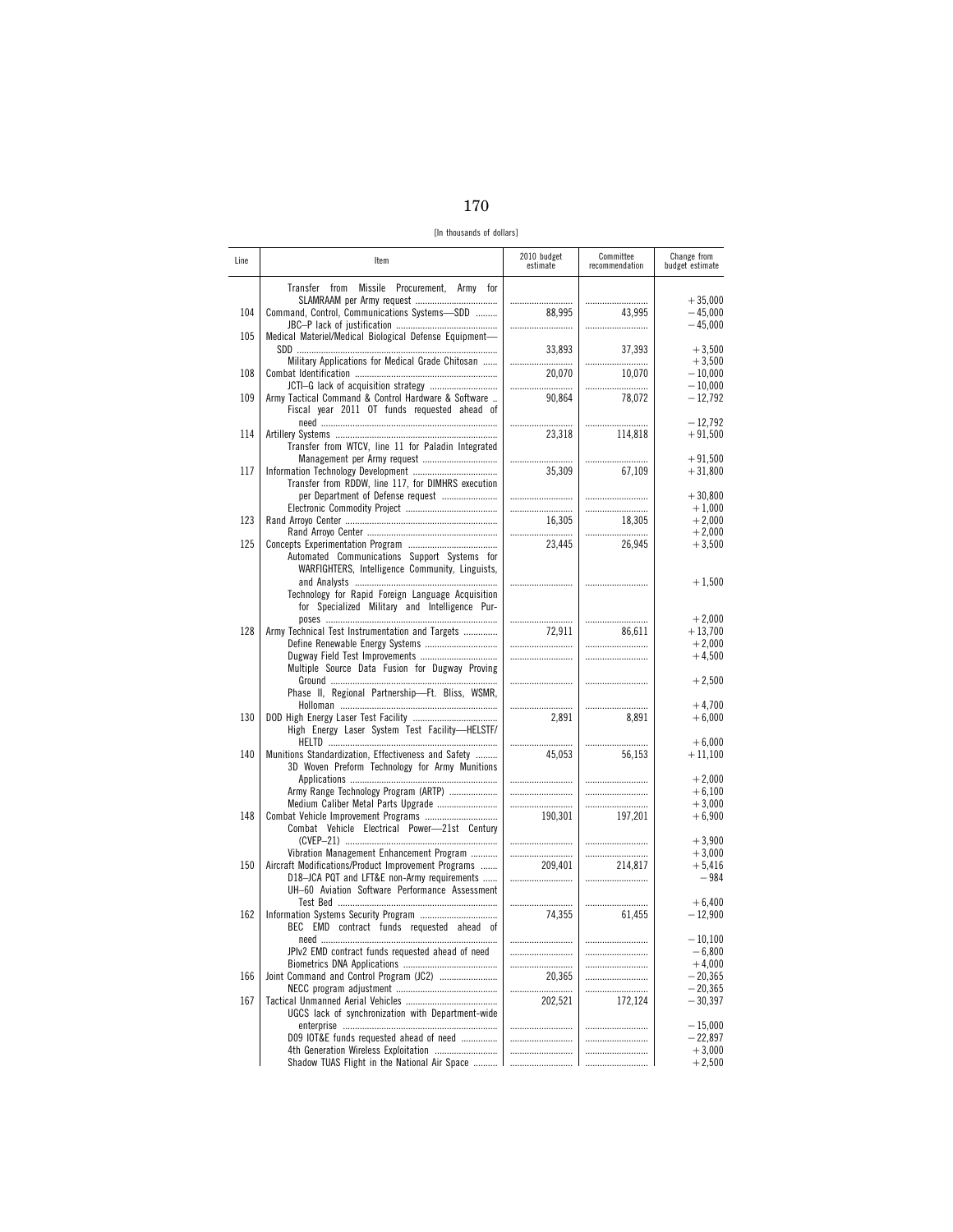[In thousands of dollars]

| Line | Item                                                                                                                                                                                                                                                          | 2010 budget<br>estimate | Committee<br>recommendation | Change from<br>budget estimate    |
|------|---------------------------------------------------------------------------------------------------------------------------------------------------------------------------------------------------------------------------------------------------------------|-------------------------|-----------------------------|-----------------------------------|
| 168  | Distributed Common Ground/Surface Systems<br>Heuristic Internet Protocol Packet Inspection Engine                                                                                                                                                             | 188.414                 | 189,714                     | $+2,000$<br>$+1.300$              |
| 170  |                                                                                                                                                                                                                                                               | <br>210,035             |                             | $+1,300$<br>$-210.035$            |
|      |                                                                                                                                                                                                                                                               |                         |                             | $-210,035$                        |
|      | Aging and Battle Damaged Weapon Systems Re-                                                                                                                                                                                                                   |                         |                             |                                   |
|      |                                                                                                                                                                                                                                                               |                         |                             | $+1,500$                          |
|      | Composites Manufacturing Technology<br>Improved Manufacturing Processes Demonstration                                                                                                                                                                         |                         |                             | $+3.700$                          |
|      |                                                                                                                                                                                                                                                               |                         |                             | $+2,000$                          |
|      |                                                                                                                                                                                                                                                               |                         |                             | $+1,000$                          |
|      |                                                                                                                                                                                                                                                               |                         |                             | $+2.000$                          |
|      | grated Millimeter Wave Power Sources to Satisfy                                                                                                                                                                                                               |                         |                             |                                   |
|      |                                                                                                                                                                                                                                                               |                         |                             |                                   |
|      | Superior Weapons Systems through Castings                                                                                                                                                                                                                     |                         |                             | $+2.000$                          |
| 172  | De-Weighting Military Vehicles through Advanced<br>Large Structure Titanium Machining Initiative<br>Legacy Aerospace Gear Drive Re-Engineering Initia-<br>Precision Strike Munitions Advancement with Inte-<br>Spinel Transparent Armor Production Technology | 68.466                  | 85.766                      | $+17,300$<br>$+4,100$<br>$+1,000$ |

*Alternative Energy Advanced Technology Development/Demonstration*.—The Committee includes \$25,000,000 in program element 0603125A in support of deployable force protection initiatives, to include efforts to develop and deploy capabilities that would prevent forward operating bases from being cut off from reliable power sources.

*Long Endurance Multi-INT Vehicle [LEMV]*.—The fiscal year 2010 budget request includes \$80,000,000 to initiate the development of a Long Endurance Multi-INT Vehicle [LEMV]. This vehicle is intended to be a hybrid airship capable of remaining on station for 3 weeks at a time and carrying a payload of 2,500 pounds. The Committee understands that the full remaining requirement of \$55,000,000 to complete integration, testing and fielding of one airship will be included in the fiscal year 2011 base budget request. The LEMV is being pursued in response to continued theater demands for persistent intelligence, surveillance and reconnaissance [ISR] capabilities. However, the Committee notes that there is no validated requirement specifically for the LEMV and its key performance parameters, nor has an Analysis of Alternatives been conducted to determine whether this proposed technology solution is best suited to address operational needs. Additionally, many of the technologies required for this advanced capability have not been tested in a relevant environment. Finally, the Army's acquisition strategy of awarding a single development contract to one contractor eschews the principle of competitive prototyping which is a key component for reining in the Department's pervasive cost, schedule and performance challenges on many high profile acquisition programs. Given the criticality of ISR capabilities in theater, the Committee fully funds the budget request, but notes that the Army's strategy is high-risk and encourages the Army to review its technical approach and acquisition strategy.

*Future Combat System*.—Following the Department of Defense April 6, 2009 announcement to terminate the Future Combat Sys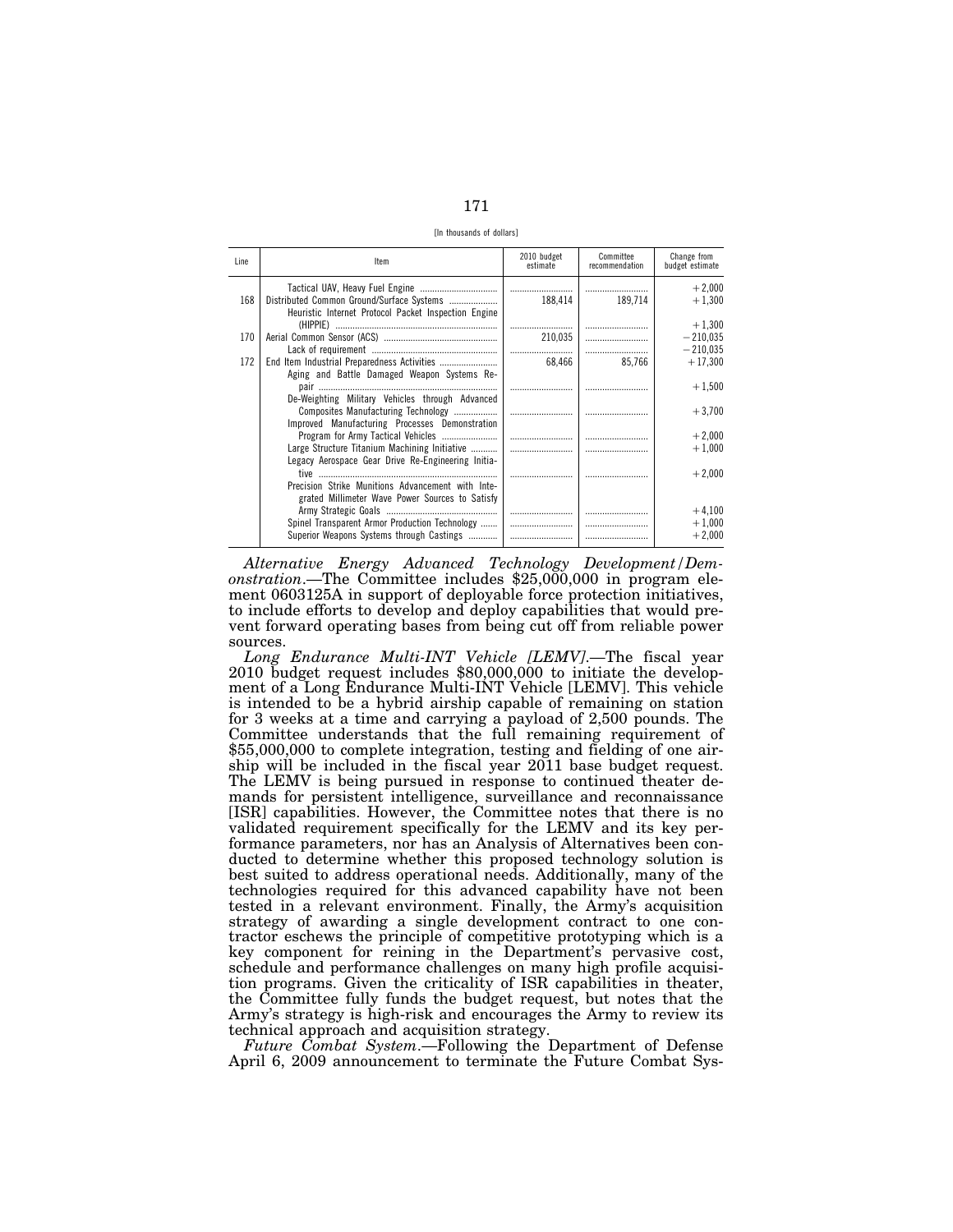tem [FCS] Manned Ground Vehicle program, the Department of Defense on June 23, 2009 canceled FCS and directed in its place the establishment of an Army modernization program consisting of four major defense acquisition programs [MDAPs]. This restructure, to include an impact analysis of complementary programs such as the Joint Tactical Radio System [JTRS]; Warfighter Information Network—Tactical [WIN–T]; and Mid-Range Munitions [MRM], as well as of the necessary adjustments to the existing contract, will not be complete until the end of this fiscal year, at the earliest. As such, the Army has been unable to articulate to the Committee how the fiscal year 2010 budget request for FCS would be executed in support of the new MDAPs. Based on the anticipated contract restructure and inevitable programmatic and schedule adjustments, the Committee recommends adjustments to the

fiscal year 2010 request.<br>
Universal Ground Control Station.—The fiscal year 2010 budget request includes \$28,500,000 for the development of a Universal Ground Control Station [GCS] that will control Army unmanned aerial systems only. The Committee notes that the Army's strategy is inconsistent with Department-wide guidance to seek truly joint capabilities and to adopt common and open GCS architectures. Therefore, the Committee reduces the request to allow for the synchronization of Army efforts with the development and implementation of an enterprise-wide investment plan for GCS. Funds for the development of GCS open architectures are provided elsewhere in this bill, as requested by the Department of Defense.<br>Aerial Common Sensor [ACS].—The fiscal year 2010 budget re-

quest includes \$210,035,000 for the development of the aerial common sensor [ACS]. The Committee notes that despite several program delays, a significant adjustment to the originally proposed hardware solution and a modification to the initial acquisition strategy, an ACS requirement has not been validated. The Committee further notes that the fiscal year 2010 budget request includes funds to integrate multiple intelligence capabilities onto medium altitude aircraft which will provide the Army with an enhanced medium altitude reconnaissance and surveillance capability. Therefore, the Committee provides no funds for ACS.

*Stryker Product Improvement Program [S–PIP]*.—The Committee notes that the Stryker Product Improvement Program [S–PIP] continues to be delayed. To ensure appropriate oversight, the Committee directs the Army to establish two distinct projects under program element 0603653A for Stryker PIP and Mobile Gun System.

*Armed Scout Helicopter*.—The Committee is aware that the Department of the Army is analyzing the requirements and future program options for an armed scout helicopter [ASH]. Given the age of the Vietnam-era OH–58 Kiowa Warrior that a new ASH is being designed to replace, the Committee supports moving forward with a replacement program. The Committee notes, however, that the last two Army efforts to replace the Kiowa Warrior fleet, the RAH–66 Comanche and the ARH–70A Armed Reconnaissance Helicopter programs, resulted in program terminations due to requirements growth, cost overruns and schedule delays after significant taxpayer investment. Therefore, the Committee is concerned that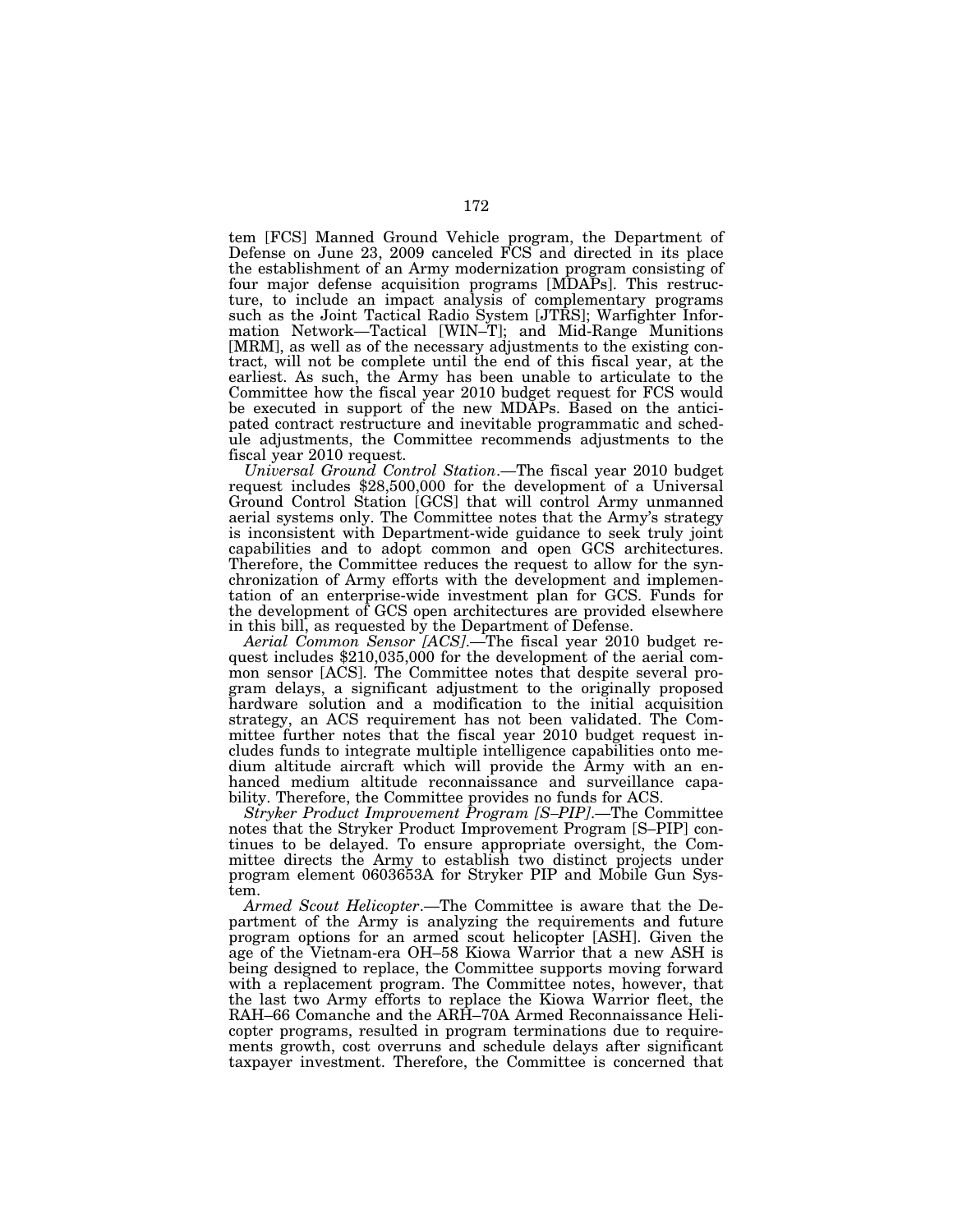the Army will attempt yet another new costly development program and encourages the Department of Defense to consider modifying an existing and in-service aircraft to meet ASH mission requirements. In order to mitigate future program risk, the Committee also encourages the Army to consider risk reduction efforts on existing and in-service rotorcraft during fiscal year 2010 to prepare for a future ASH competition.

# RESEARCH, DEVELOPMENT, TEST AND EVALUATION, NAVY

| 20.197.300.000 |
|----------------|
|                |

The Committee recommends an appropriation of \$19,148,509,000. This is \$122,423,000 below the budget estimate.

#### COMMITTEE RECOMMENDED PROGRAM

The following table summarizes the budget estimate for this appropriation, the Committee recommendation, and the Committee recommended adjustments to the budget estimate: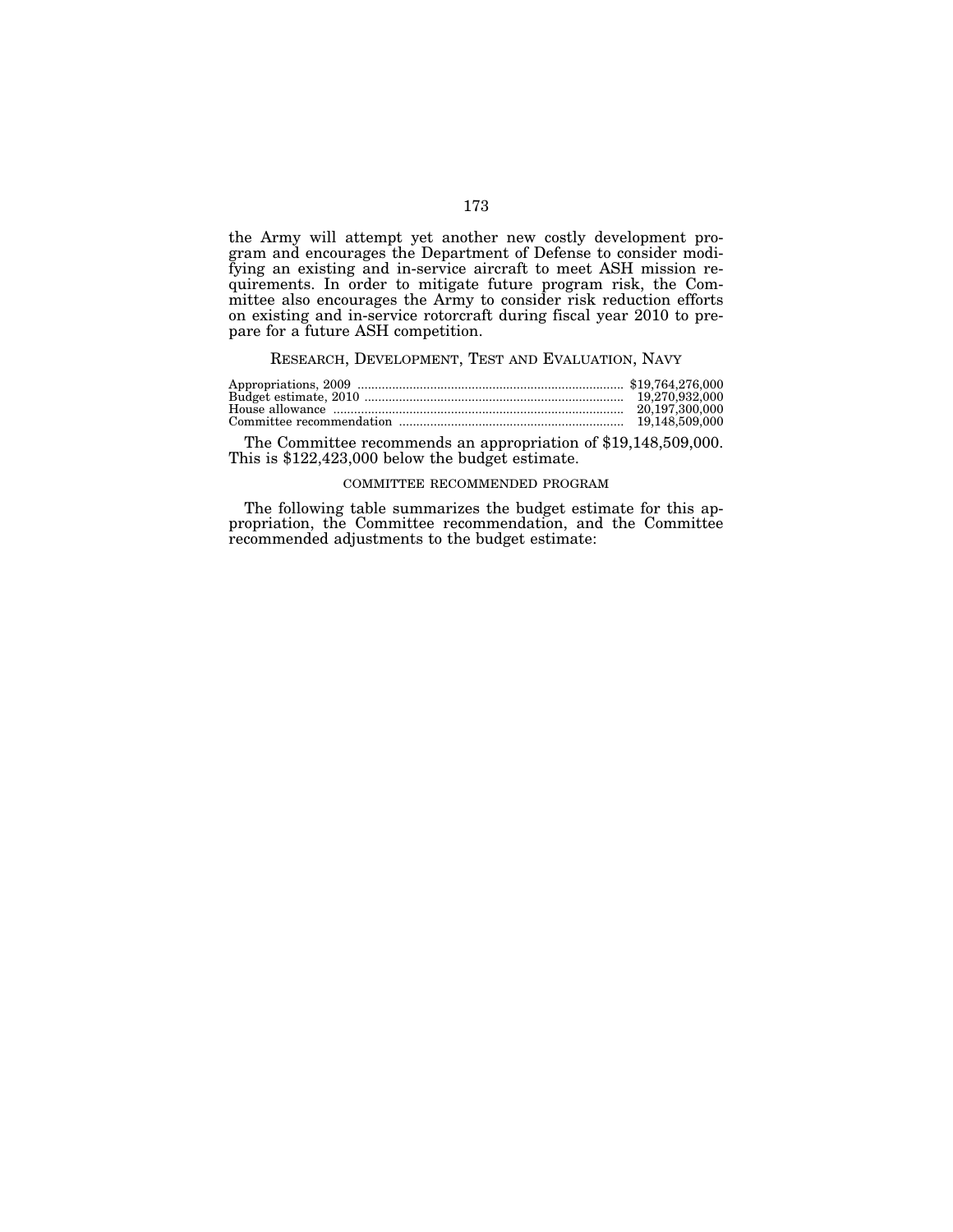| c.          |  |
|-------------|--|
| c           |  |
| τ<br>c<br>u |  |
|             |  |

|                         |                                                                                 | 2010 budget<br>estimate                                                                                    |                                                                           | Committee                                     | Change from-                                                     |                                                              |
|-------------------------|---------------------------------------------------------------------------------|------------------------------------------------------------------------------------------------------------|---------------------------------------------------------------------------|-----------------------------------------------|------------------------------------------------------------------|--------------------------------------------------------------|
|                         | tem                                                                             |                                                                                                            | House allowance                                                           | recommendation                                | Budget estimate                                                  | House allowance                                              |
|                         | RESEARCH, DEVELOPMENT, TEST & EVAL, NAVY                                        |                                                                                                            |                                                                           |                                               |                                                                  |                                                              |
|                         | BASIC RESEARCH                                                                  |                                                                                                            |                                                                           |                                               |                                                                  |                                                              |
| $-25$                   |                                                                                 |                                                                                                            | 103,472<br>18,076                                                         | 102,472<br>18,076                             | $+3,000$                                                         | $-1,000$                                                     |
|                         | DEFENSE RESEARCH SCIENCES                                                       | $\begin{array}{c} 99,472 \\ 18,076 \\ 413,743 \end{array}$                                                 | 426,143                                                                   | 423,643                                       | $+9,900$                                                         | $-2,500$                                                     |
|                         | 공<br>TOTAL, BASIC RESEAR                                                        | 531,291                                                                                                    | 547,691                                                                   | 544,191                                       | $+12,900$                                                        | $-3,500$                                                     |
|                         | APPLIED RESEARCH                                                                |                                                                                                            |                                                                           |                                               |                                                                  |                                                              |
| 4                       | POWER PROJECTION APPLIED                                                        |                                                                                                            | 68,787                                                                    |                                               |                                                                  |                                                              |
| $\overline{5}$          | RESEARCH<br>FORCE PROTECTION APPLIED                                            | $\begin{array}{c} 59,787 \\ 91,400 \\ 39,308 \end{array}$                                                  | 124,900<br>39,308                                                         | 72,287<br>135,900<br>46,808                   | $+12,500$<br>$+44,500$<br>$+7,500$                               |                                                              |
|                         | MARINE CORPS LANDING FORCE TECHNOLOGY                                           |                                                                                                            |                                                                           |                                               |                                                                  |                                                              |
|                         | 0 COMPUTER TECHNOLOGY<br>MATERIALS, ELECTRONICS AND                             |                                                                                                            | 3,500                                                                     |                                               |                                                                  |                                                              |
| $\omega \sim \infty$ or | WARFIGHTER SUSTAINMENT APPLIED RESEARCH<br>ESEARCH<br>COMMON PICTURE APPLIED RE |                                                                                                            |                                                                           |                                               |                                                                  |                                                              |
|                         |                                                                                 |                                                                                                            |                                                                           |                                               |                                                                  |                                                              |
|                         | OCEAN WARFIGHTING ENVIRONMENT APPLIED RESEARCH                                  | 83,163<br>104,169<br>64,816<br>48,750<br>6,008                                                             | $\begin{array}{c} 85,963 \\ 104,169 \\ 68,316 \\ 53,750 \\ 6 \end{array}$ | 89,663<br>122,569<br>66,815<br>6,008<br>6,008 | $+6,500$<br>$+2,400$<br>$+7,7$<br>$+3,7$<br>$+3$<br>$+3$<br>$+3$ |                                                              |
|                         | APPLIED RESEARCH<br>JOINT NON-LETHAL WEAPONS                                    |                                                                                                            |                                                                           |                                               |                                                                  |                                                              |
| $\frac{2}{11}$          | UNDERSEA WARFARE APPLIED                                                        | 55,694<br>40,880                                                                                           | 60,194<br>40,880                                                          | 63,194                                        | $+7,500$                                                         | $+3,500$<br>$+3,500$                                         |
|                         | RFARE APPLIED RESEARCH<br>MINE AND EXPEDITIONARY WA                             |                                                                                                            |                                                                           | 44,380                                        | $+3,500$                                                         |                                                              |
|                         | TOTAL, APPLIED RESEARCH                                                         | 593,975                                                                                                    | 655,775                                                                   | 699,375                                       | $+105,400$                                                       | $+43,600$                                                    |
|                         | ADVANCED TECHNOLOGY DEVELOPMENT                                                 |                                                                                                            |                                                                           |                                               |                                                                  |                                                              |
|                         |                                                                                 | 107,969                                                                                                    | 125,869                                                                   | 106,869                                       | $-1,100$                                                         | $-19,000$                                                    |
|                         |                                                                                 |                                                                                                            | 91,935                                                                    | 75,235<br>110,394                             | $+9,200$<br>+2,000                                               |                                                              |
|                         | COMMON PICTURE ADVANCED                                                         |                                                                                                            | 49,284                                                                    |                                               |                                                                  |                                                              |
| $\approx$               |                                                                                 |                                                                                                            | 95,039<br>65,827                                                          | 86,239<br>76,327                              |                                                                  |                                                              |
|                         | ADVANCED TECHNOLOGY<br>ELECTROMAGNETIC SYSTEMS /                                |                                                                                                            |                                                                           |                                               | $+10,500$                                                        | $-16,700$<br>$+61,110$<br>$+8,800$<br>$+10,500$<br>$+60,600$ |
| 2852                    | MARINE CORPS ADVANCED TECHNOLOGY DEMONSTRATION (ATD)                            | $\begin{array}{c} 66,035 \\ 108,394 \\ 86,239 \\ 65,827 \\ 107,363 \\ 1098 \\ 1099 \\ 1099 \\ \end{array}$ | 114,863                                                                   | 115,363                                       | $+8,000$                                                         |                                                              |
|                         | TECHNOLOGY DEVELOPMENT<br>JOINT NON-LETHAL WEAPONS                              |                                                                                                            | 11,998                                                                    | 10,998                                        |                                                                  | $-1,000$                                                     |
|                         | WARFIGHTER PROTECTION AD\                                                       |                                                                                                            | 52,609                                                                    | 20,609                                        | $+2,000$                                                         | $-32,000$                                                    |
| 23                      | ED TECHNOLOGY<br>UNDERSEA WARFARE ADVANCE                                       | 68,037<br>52.643                                                                                           | 76,037<br>52,643                                                          | 68,037                                        |                                                                  | $-8,000$                                                     |
| $\approx$               | NAVY WARFIGHTING EXPERIMENTS AND DEMONSTRATIONS                                 |                                                                                                            |                                                                           | 52,643                                        |                                                                  |                                                              |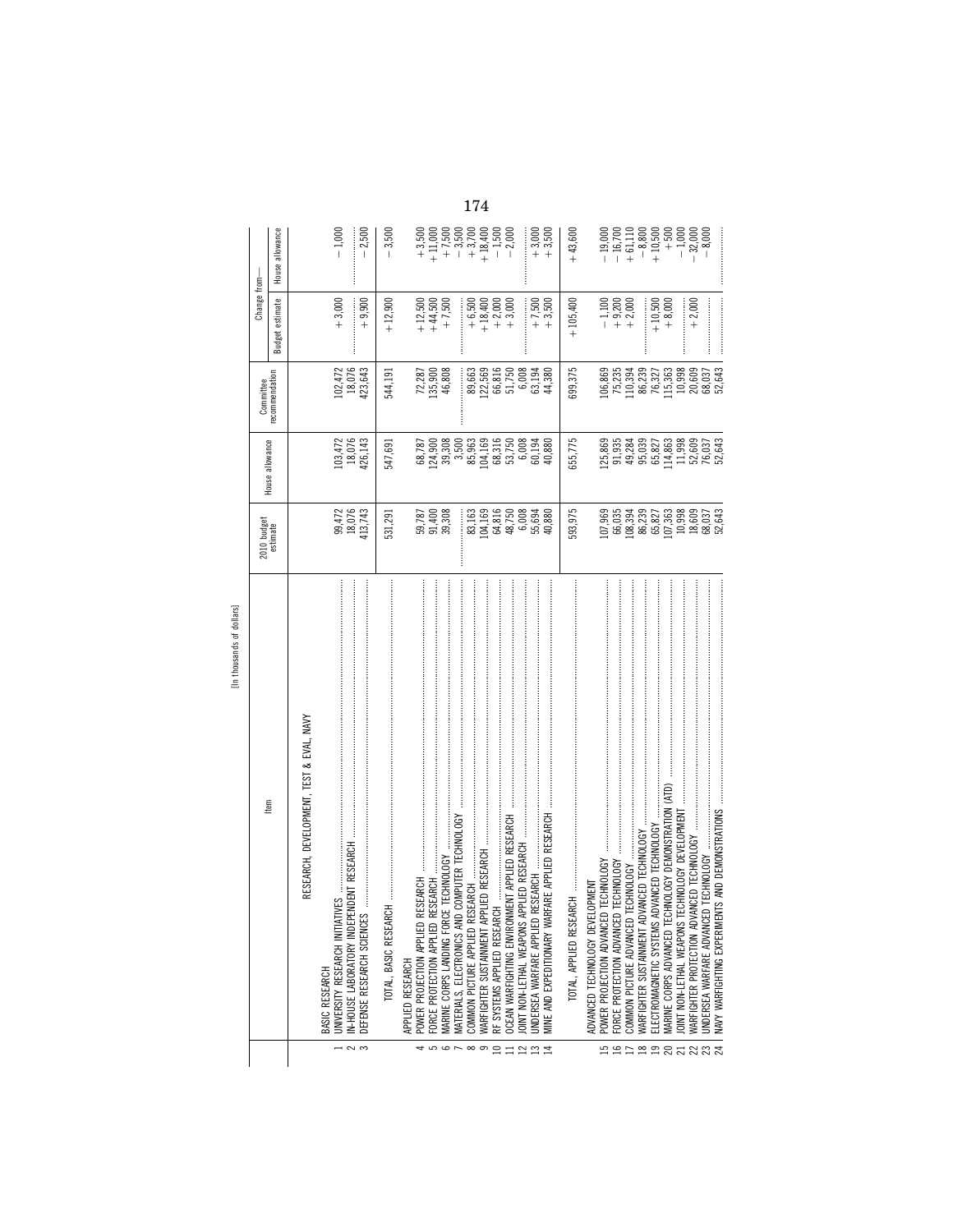| 25 | WARFARE ADVANCED TECHNOLOGY<br>MINE AND EXPEDITIONARY                                                                                                         | 28,782                                                                                                                                                                      | 30,782  | 28,782  |                                               | $-2,000$                             |
|----|---------------------------------------------------------------------------------------------------------------------------------------------------------------|-----------------------------------------------------------------------------------------------------------------------------------------------------------------------------|---------|---------|-----------------------------------------------|--------------------------------------|
|    | TECHNOLOGY DEVELOPMENT<br>TOTAL, ADVANCED                                                                                                                     | 720,896                                                                                                                                                                     | 766,886 | 751,496 | $+30,600$                                     | $-15,390$                            |
|    | \TION<br>ICATIONS<br>DEMONSTRATION & VALIDAT                                                                                                                  |                                                                                                                                                                             |         |         |                                               |                                      |
|    | AIR/OCEAN TACTICAL APPLI                                                                                                                                      | ធ្វើ<br>ក្នុងមានដឹងមានមាន ដែលមានដឹង ដូចខ្លួន ដូចខ្លួន ដូចខ្លួន ដូចខ្លួន ដូចខ្លួន ដូច<br>ត្រូវបានដូចខ្លួន ដូចខ្លួន ដូចខ្លួន ដូចខ្លួន ដូចខ្លួន ដូចខ្លួន ដូចខ្លួន ដូចខ្លួន ដូច |         |         | $+1,400$<br>$+11,500$<br>$+3,000$<br>$+3,000$ |                                      |
|    | AVIATION SURVIVABILITY                                                                                                                                        |                                                                                                                                                                             |         |         |                                               |                                      |
|    |                                                                                                                                                               |                                                                                                                                                                             |         |         |                                               |                                      |
|    |                                                                                                                                                               |                                                                                                                                                                             |         |         |                                               |                                      |
|    |                                                                                                                                                               |                                                                                                                                                                             |         |         |                                               |                                      |
|    |                                                                                                                                                               |                                                                                                                                                                             |         |         |                                               |                                      |
|    |                                                                                                                                                               |                                                                                                                                                                             |         |         |                                               |                                      |
|    |                                                                                                                                                               |                                                                                                                                                                             |         |         | $+8,000$<br>$+3,200$<br>$+3,200$              |                                      |
|    |                                                                                                                                                               |                                                                                                                                                                             |         |         |                                               |                                      |
|    |                                                                                                                                                               |                                                                                                                                                                             |         |         |                                               |                                      |
|    | PILOT FISH                                                                                                                                                    |                                                                                                                                                                             |         |         |                                               |                                      |
|    |                                                                                                                                                               |                                                                                                                                                                             |         |         |                                               |                                      |
|    |                                                                                                                                                               |                                                                                                                                                                             |         |         | $-6,000$<br>$-1,000$<br>$-1,000$              | $-6,000$                             |
|    |                                                                                                                                                               |                                                                                                                                                                             |         |         |                                               |                                      |
|    |                                                                                                                                                               |                                                                                                                                                                             |         |         |                                               |                                      |
|    |                                                                                                                                                               |                                                                                                                                                                             |         |         |                                               |                                      |
|    |                                                                                                                                                               |                                                                                                                                                                             |         |         |                                               | $-2,000$<br>$-4,000$<br>$+1,000$     |
|    |                                                                                                                                                               |                                                                                                                                                                             |         |         | <br> <br>                                     |                                      |
|    | SHIP PRELIMINARY DESIGN                                                                                                                                       |                                                                                                                                                                             |         |         |                                               | $-12,800$                            |
|    | ADVANCED NUCLEAR POWER                                                                                                                                        |                                                                                                                                                                             |         |         |                                               |                                      |
|    | ADVANCED SURFACE MACHI                                                                                                                                        |                                                                                                                                                                             |         |         | $+13,800$                                     | $+6,200$                             |
|    |                                                                                                                                                               |                                                                                                                                                                             |         |         |                                               |                                      |
|    |                                                                                                                                                               |                                                                                                                                                                             |         |         |                                               | $-6,400$                             |
|    |                                                                                                                                                               |                                                                                                                                                                             |         |         |                                               |                                      |
|    | CONVENTIONAL MUNITIONS                                                                                                                                        |                                                                                                                                                                             |         |         |                                               | $-1,000$<br>$+ 50,000$<br>$+ 14,000$ |
|    | VONVENTUORE MUNITUNG<br>MARINE CORPS GROUND COMBAT/SUPPORT SYSTEM<br>MARINE CORPS GROUND COMBAT/SUPPORT SYSTEM<br>JONT SERVICE EXPLOSIVE ORDNANCE DEVELOPMENT |                                                                                                                                                                             |         |         |                                               |                                      |
|    |                                                                                                                                                               |                                                                                                                                                                             |         |         | $-14,000$                                     |                                      |
|    |                                                                                                                                                               |                                                                                                                                                                             |         |         |                                               |                                      |
|    | COOPERATIVE ENGAGEMENT                                                                                                                                        |                                                                                                                                                                             |         |         |                                               | $-5,000$                             |
|    | OCEAN ENGINEERING TECHNOLOGY DEVELOPMENT                                                                                                                      |                                                                                                                                                                             |         |         |                                               |                                      |
|    |                                                                                                                                                               |                                                                                                                                                                             |         |         |                                               |                                      |
|    |                                                                                                                                                               |                                                                                                                                                                             |         |         | $+1,000$<br>$+ 1,000$<br>$+ 3,400$            | $+1,000$<br>$+1,400$<br>$+1,800$     |
|    | FACILITIES IMPROVEMENT                                                                                                                                        |                                                                                                                                                                             |         |         |                                               |                                      |
|    |                                                                                                                                                               |                                                                                                                                                                             |         |         |                                               |                                      |
|    | <b>NAVY LOGISTIC PRODUCTIVI</b>                                                                                                                               |                                                                                                                                                                             |         |         | $+11,700$                                     | $+8,900$                             |
|    | RETRACT MAPLE                                                                                                                                                 |                                                                                                                                                                             |         |         |                                               |                                      |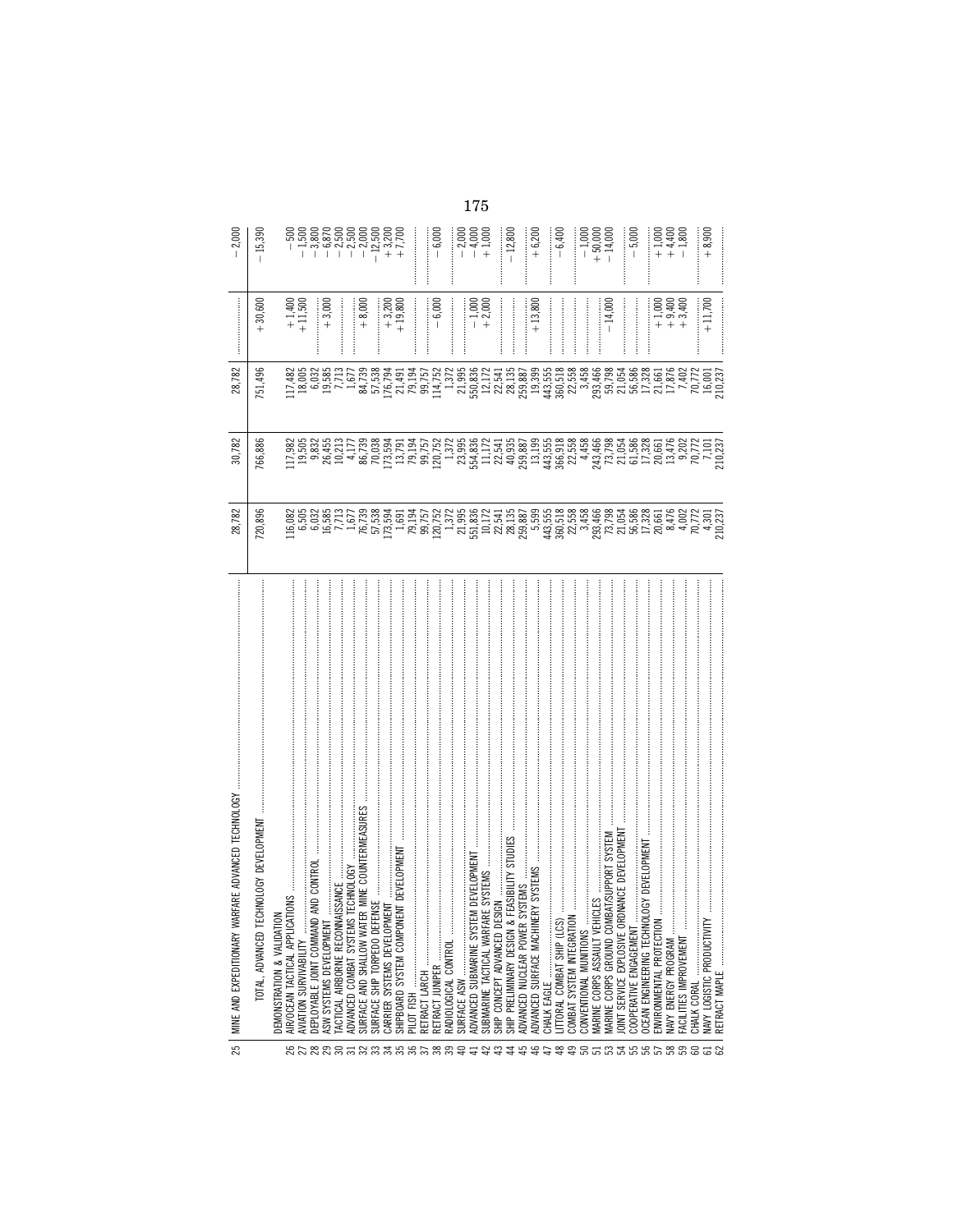| 2<br>٠<br>dollar |
|------------------|
|                  |
| 5                |
| thousands        |
| 른                |

|                    |                                                                                 |                                                               |                                                                                                                                                                                                                                                                                                                                                   |                                                                                                                                                                                                                                                                                    | Change from-                       |                                                 |  |
|--------------------|---------------------------------------------------------------------------------|---------------------------------------------------------------|---------------------------------------------------------------------------------------------------------------------------------------------------------------------------------------------------------------------------------------------------------------------------------------------------------------------------------------------------|------------------------------------------------------------------------------------------------------------------------------------------------------------------------------------------------------------------------------------------------------------------------------------|------------------------------------|-------------------------------------------------|--|
|                    | Item                                                                            | 2010 budget<br>estimate                                       | House allowance                                                                                                                                                                                                                                                                                                                                   | Committee<br>recommendation                                                                                                                                                                                                                                                        | estimate<br><b>Budget</b>          | House allowance                                 |  |
|                    | INK PLUMERIA                                                                    |                                                               |                                                                                                                                                                                                                                                                                                                                                   |                                                                                                                                                                                                                                                                                    | 6,000                              | $-6,000$                                        |  |
|                    |                                                                                 |                                                               |                                                                                                                                                                                                                                                                                                                                                   |                                                                                                                                                                                                                                                                                    |                                    |                                                 |  |
|                    | RETRACT ELM                                                                     |                                                               |                                                                                                                                                                                                                                                                                                                                                   |                                                                                                                                                                                                                                                                                    |                                    |                                                 |  |
|                    | SHIP SELF DEFENSE                                                               |                                                               |                                                                                                                                                                                                                                                                                                                                                   |                                                                                                                                                                                                                                                                                    |                                    |                                                 |  |
|                    |                                                                                 |                                                               |                                                                                                                                                                                                                                                                                                                                                   |                                                                                                                                                                                                                                                                                    |                                    |                                                 |  |
| G 366688R TRAPPRR  | SPECIAL PROCESSES                                                               |                                                               |                                                                                                                                                                                                                                                                                                                                                   |                                                                                                                                                                                                                                                                                    |                                    |                                                 |  |
|                    | ENI<br>NATO RESEARCH AND DEVELOPM                                               |                                                               |                                                                                                                                                                                                                                                                                                                                                   |                                                                                                                                                                                                                                                                                    |                                    |                                                 |  |
|                    | AND ATTACK TECHNOLOGY                                                           |                                                               | $\begin{array}{l} 33.51 \!\!\!&\text{\!\!50} \\ 32.51 \!\!\!&\text{\!\!51} \\ 23.52 \!\!\!&\text{\!\!63} \\ 24.53 \!\!\!&\text{\!\!65} \\ 25.54 \!\!\!&\text{\!\!62} \\ 25.55 \!\!\!&\text{\!\!63} \\ 25.55 \!\!\!&\text{\!\!64} \\ 25.55 \!\!\!&\text{\!\!65} \\ 25.55 \!\!\!&\text{\!\!67} \\ 25.55 \!\!\!&\text{\!\!68} \\ 25.55 \!\!\!&\text$ | $\begin{array}{l} 63,313\\ 63,415\\ 15,16\\ 63,66\\ 24,17\\ 35,88\\ 12,13\\ 24,18\\ 35,7\\ 46,66\\ 25,7\\ 26,8\\ 37\\ 38,84\\ 39\\ 30\\ 31\\ 32\\ 33\\ 34\\ 35\\ 36\\ 37\\ 38\\ 39\\ 30\\ 31\\ 32\\ 33\\ 34\\ 35\\ 36\\ 37\\ 38\\ 39\\ 30\\ 30\\ 31\\ 32\\ 33\\ 34\\ 35\\ 36\\ 36$ |                                    |                                                 |  |
|                    |                                                                                 |                                                               |                                                                                                                                                                                                                                                                                                                                                   |                                                                                                                                                                                                                                                                                    |                                    | $-7,000$<br>$-2,900$                            |  |
|                    |                                                                                 |                                                               |                                                                                                                                                                                                                                                                                                                                                   |                                                                                                                                                                                                                                                                                    |                                    |                                                 |  |
|                    | LANDING SYSTEMS<br>OINT PRECISION APPROACH AND                                  |                                                               |                                                                                                                                                                                                                                                                                                                                                   |                                                                                                                                                                                                                                                                                    |                                    |                                                 |  |
|                    | (SIAP) SYSTEM ENGINEER<br>SINGLE INTEGRATED AIR PICTURI                         |                                                               |                                                                                                                                                                                                                                                                                                                                                   |                                                                                                                                                                                                                                                                                    |                                    |                                                 |  |
|                    | DIRECTED ENERGY AND ELECTRIC WEAPON SYSTEMS                                     |                                                               |                                                                                                                                                                                                                                                                                                                                                   |                                                                                                                                                                                                                                                                                    |                                    |                                                 |  |
|                    | ARED COUNTERMEASURES<br>TACTICAL AIR DIRECTIONAL INFR                           |                                                               |                                                                                                                                                                                                                                                                                                                                                   |                                                                                                                                                                                                                                                                                    | $+3,000$<br>$-13,000$<br>$-35,000$ | $-14,000$<br>$-13,000$<br>$-35,000$             |  |
|                    | OINT COUNTER RADIO-CONTROL                                                      |                                                               |                                                                                                                                                                                                                                                                                                                                                   |                                                                                                                                                                                                                                                                                    |                                    |                                                 |  |
|                    | LED IED ELECTRONIC WARFARE<br>VELOPMENT PROGRAM<br>PRECISION STRIKE WEAPONS DEY |                                                               |                                                                                                                                                                                                                                                                                                                                                   |                                                                                                                                                                                                                                                                                    |                                    |                                                 |  |
|                    |                                                                                 | 40,926<br>42,533                                              |                                                                                                                                                                                                                                                                                                                                                   | 40,926<br>40,533                                                                                                                                                                                                                                                                   |                                    |                                                 |  |
|                    | (SEW) ARCHITECTURE/ENGINE<br>SPACE & ELECTRONIC WARFARE                         |                                                               |                                                                                                                                                                                                                                                                                                                                                   |                                                                                                                                                                                                                                                                                    | $-2,000$                           | $-2,000$                                        |  |
|                    | & VALIDATION<br>TOTAL, DEMONSTRATION                                            | 4,163,795                                                     | 4,260,665                                                                                                                                                                                                                                                                                                                                         | 4,177,995                                                                                                                                                                                                                                                                          | $+14,200$                          | 82,670                                          |  |
|                    | <b>DEVELOPMENT</b><br>ENGINEERING & MANUFACTURING                               |                                                               |                                                                                                                                                                                                                                                                                                                                                   |                                                                                                                                                                                                                                                                                    |                                    |                                                 |  |
|                    | OTHER HELO DEVELOPMENT                                                          |                                                               |                                                                                                                                                                                                                                                                                                                                                   |                                                                                                                                                                                                                                                                                    |                                    |                                                 |  |
|                    | AV-8B AIRCRAFT-ENG DEV                                                          |                                                               | $\begin{array}{l} 30.032 \\ 30.886 \\ 20.894 \\ 50.934 \\ 50.933 \\ 60.934 \\ 7.485 \\ 9.307 \\ 9.307 \end{array}$                                                                                                                                                                                                                                | 54,092<br>20,886<br>50,55,555<br>50,554,45                                                                                                                                                                                                                                         |                                    |                                                 |  |
|                    | STANDARDS DEVELOPMENT                                                           |                                                               |                                                                                                                                                                                                                                                                                                                                                   |                                                                                                                                                                                                                                                                                    |                                    | $-5,800$                                        |  |
|                    | MULTI-MISSION HELICOPTER UPGRADE DEVELOPMENT                                    |                                                               |                                                                                                                                                                                                                                                                                                                                                   |                                                                                                                                                                                                                                                                                    | $-5,400$                           |                                                 |  |
|                    | <b>RING</b><br>AIR/OCEAN EQUIPMENT ENGINEEI                                     |                                                               |                                                                                                                                                                                                                                                                                                                                                   |                                                                                                                                                                                                                                                                                    |                                    |                                                 |  |
|                    | P-3 MODERNIZATION PROGRAM                                                       |                                                               |                                                                                                                                                                                                                                                                                                                                                   | 3,659                                                                                                                                                                                                                                                                              |                                    |                                                 |  |
|                    | WARFARE SUPPORT SYSTEM                                                          |                                                               |                                                                                                                                                                                                                                                                                                                                                   | 6,307                                                                                                                                                                                                                                                                              |                                    |                                                 |  |
|                    | TACTICAL COMMAND SYSTEM                                                         |                                                               |                                                                                                                                                                                                                                                                                                                                                   |                                                                                                                                                                                                                                                                                    |                                    |                                                 |  |
|                    | ADVANCED HAWKEYE                                                                |                                                               |                                                                                                                                                                                                                                                                                                                                                   |                                                                                                                                                                                                                                                                                    |                                    |                                                 |  |
|                    | H-1 UPGRADES                                                                    |                                                               |                                                                                                                                                                                                                                                                                                                                                   |                                                                                                                                                                                                                                                                                    |                                    | $-9000$<br>$-1000$<br>$+7$                      |  |
|                    | ACOUSTIC SEARCH SENSORS                                                         |                                                               |                                                                                                                                                                                                                                                                                                                                                   |                                                                                                                                                                                                                                                                                    |                                    |                                                 |  |
|                    |                                                                                 |                                                               |                                                                                                                                                                                                                                                                                                                                                   |                                                                                                                                                                                                                                                                                    | $-25,000$                          | $-25,000$                                       |  |
|                    | AIR CREW SYSTEMS DEVELOPME                                                      |                                                               |                                                                                                                                                                                                                                                                                                                                                   |                                                                                                                                                                                                                                                                                    |                                    |                                                 |  |
|                    |                                                                                 |                                                               |                                                                                                                                                                                                                                                                                                                                                   |                                                                                                                                                                                                                                                                                    |                                    |                                                 |  |
|                    | MENT<br>ELECTRONIC WARFARE DEVELOPI                                             |                                                               |                                                                                                                                                                                                                                                                                                                                                   |                                                                                                                                                                                                                                                                                    |                                    |                                                 |  |
| 858835865885558555 | VHXX EXECUTIVE HELO DEVELOPMENT                                                 | $8.578303246455240$ $8.5783032464535240$ $8.5783032464535240$ | $\begin{array}{l} 95.462 \\ 95.55 \\ 362.830 \\ 25.830 \\ 25.51 \\ 25.530 \\ 25.51 \\ 25.544 \\ 25.540 \\ 25.544 \\ 25.540 \\ 25.540 \\ 25.540 \\ 25.540 \\ 25.540 \\ 25.540 \\ 25.540 \\ 25.540 \\ 25.540 \\ 25.540 \\ 25.540 \\ 25.540 \\ 25.540 \\ 25.540 \\ 25.540 \\ 25.540 \\ 25.540$                                                       | 86,462<br>364,5530<br>364,5830<br>36,512,544<br>30,635<br>102,635<br>30,000                                                                                                                                                                                                        | $+5,000$<br>$-55,240$              | $+1,700$<br>$-2,000$<br>$+1,000$<br>$+1,65,240$ |  |
|                    |                                                                                 |                                                               |                                                                                                                                                                                                                                                                                                                                                   |                                                                                                                                                                                                                                                                                    |                                    |                                                 |  |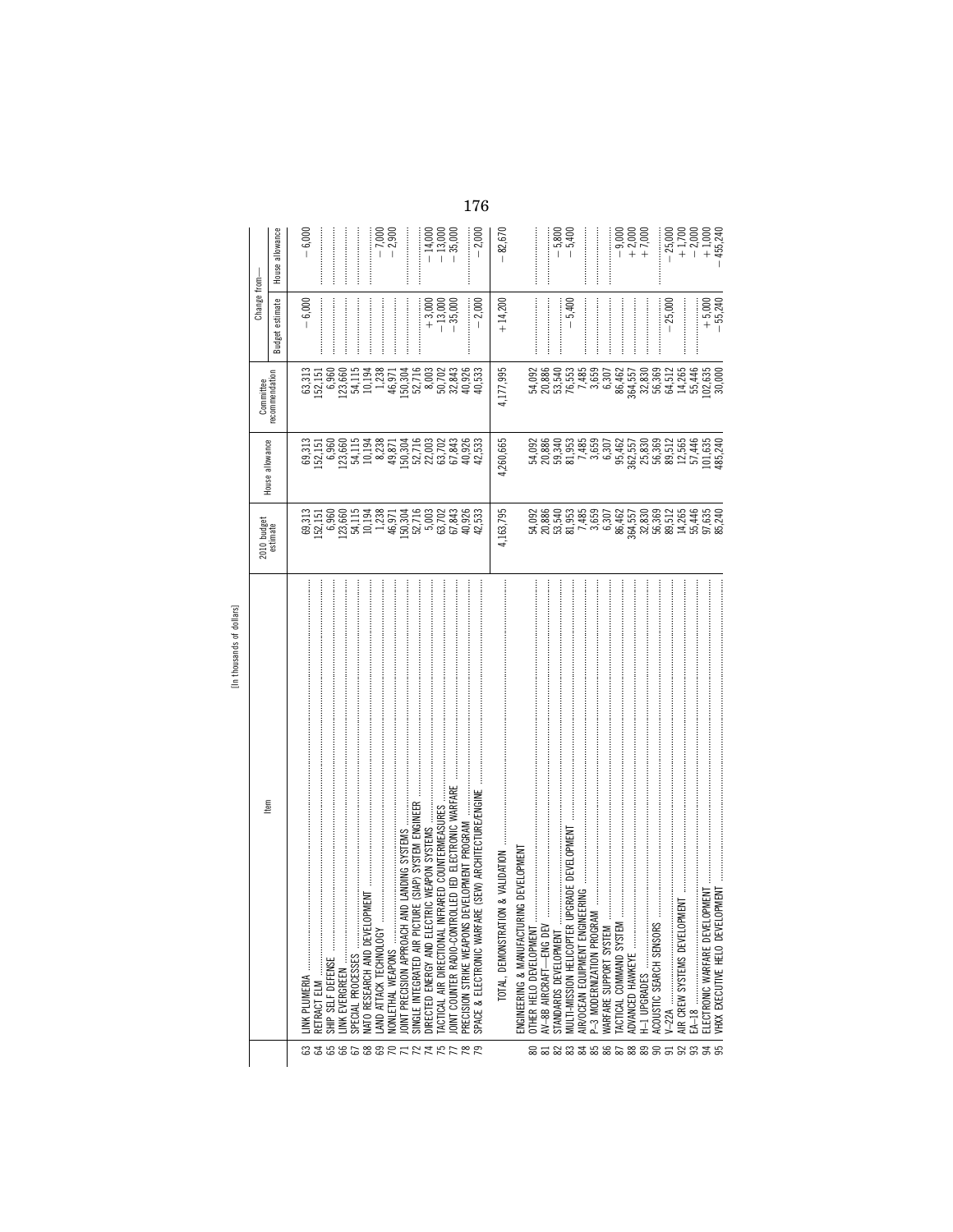|                  | (NGI)<br>NEXT GENERATION JAMMER                                                                                           | 127,970<br>876,374                                                                                                                                                                                                                                                                                                   |                                                                                           |                                                  |                                                                                                                                                                   | $+10,000$<br>$-4,500$             |
|------------------|---------------------------------------------------------------------------------------------------------------------------|----------------------------------------------------------------------------------------------------------------------------------------------------------------------------------------------------------------------------------------------------------------------------------------------------------------------|-------------------------------------------------------------------------------------------|--------------------------------------------------|-------------------------------------------------------------------------------------------------------------------------------------------------------------------|-----------------------------------|
|                  | EM-NAVY UTRS<br>IOINT TACTICAL RADIO SYST                                                                                 |                                                                                                                                                                                                                                                                                                                      |                                                                                           |                                                  |                                                                                                                                                                   |                                   |
|                  | <b>ENGINEERING</b><br>SC-21 TOTAL SHIP SYSTEM                                                                             |                                                                                                                                                                                                                                                                                                                      |                                                                                           |                                                  | $+5,000$                                                                                                                                                          |                                   |
|                  |                                                                                                                           |                                                                                                                                                                                                                                                                                                                      |                                                                                           |                                                  |                                                                                                                                                                   | $-7,000$                          |
|                  |                                                                                                                           |                                                                                                                                                                                                                                                                                                                      |                                                                                           |                                                  |                                                                                                                                                                   |                                   |
|                  |                                                                                                                           |                                                                                                                                                                                                                                                                                                                      |                                                                                           |                                                  |                                                                                                                                                                   |                                   |
|                  |                                                                                                                           | $\Xi_{\alpha}$ at $\Xi_{\beta}$ at $\Xi_{\beta}$ and $\Xi_{\beta}$ and $\Xi_{\beta}$ and $\Xi_{\beta}$ and $\Xi_{\beta}$ and $\Xi_{\beta}$ and $\Xi_{\beta}$ and $\Xi_{\beta}$ and $\Xi_{\beta}$ and $\Xi_{\beta}$ and $\Xi_{\beta}$ and $\Xi_{\beta}$ and $\Xi_{\beta}$ and $\Xi_{\beta}$ and $\Xi_{\beta}$ and $\$ |                                                                                           |                                                  |                                                                                                                                                                   | $+14,000$<br>$+3,000$             |
|                  | AIRBORNE MCM                                                                                                              |                                                                                                                                                                                                                                                                                                                      |                                                                                           |                                                  |                                                                                                                                                                   |                                   |
|                  |                                                                                                                           |                                                                                                                                                                                                                                                                                                                      |                                                                                           |                                                  |                                                                                                                                                                   |                                   |
|                  | INSORS<br>ADVANCED ABOVE WATER SE                                                                                         |                                                                                                                                                                                                                                                                                                                      |                                                                                           |                                                  |                                                                                                                                                                   | $-23,000$<br>$-1,000$             |
|                  | SSN-688 AND TRIDENT MODERNIZATION                                                                                         |                                                                                                                                                                                                                                                                                                                      |                                                                                           |                                                  | $-1,000$                                                                                                                                                          |                                   |
|                  | <br>AIR CONTROL                                                                                                           |                                                                                                                                                                                                                                                                                                                      |                                                                                           |                                                  |                                                                                                                                                                   |                                   |
|                  | SHIPBOARD AVIATION SYSTE                                                                                                  |                                                                                                                                                                                                                                                                                                                      |                                                                                           |                                                  | $-3,000$                                                                                                                                                          | $-4,500$                          |
|                  | EMS<br>ITER CONVERSION<br>COMBAT INFORMATION CENT                                                                         |                                                                                                                                                                                                                                                                                                                      |                                                                                           |                                                  |                                                                                                                                                                   |                                   |
|                  |                                                                                                                           |                                                                                                                                                                                                                                                                                                                      |                                                                                           |                                                  | $+8,000$<br>$+7,000$<br>$+7,000$                                                                                                                                  | $-32,500$<br>$+4,500$<br>$+4,500$ |
|                  | FARE SYSTEM<br>SUBMARINE TACTICAL WARF                                                                                    |                                                                                                                                                                                                                                                                                                                      |                                                                                           |                                                  |                                                                                                                                                                   |                                   |
|                  | E FIRE T&E<br>SHIP CONTRACT DESIGN/LIV                                                                                    |                                                                                                                                                                                                                                                                                                                      |                                                                                           |                                                  |                                                                                                                                                                   |                                   |
|                  | RESOURCES<br>NAVY TACTICAL COMPUTER                                                                                       |                                                                                                                                                                                                                                                                                                                      |                                                                                           |                                                  | $\begin{array}{c} \begin{array}{c} \begin{array}{c} \begin{array}{c} \end{array} \end{array} \\ \begin{array}{c} \end{array} \end{array} \end{array}$             |                                   |
| 1587             | MINE DEVELOPMENT                                                                                                          |                                                                                                                                                                                                                                                                                                                      |                                                                                           |                                                  |                                                                                                                                                                   |                                   |
|                  | ELOPMENT<br>IGHTWEIGHT TORPEDO DEVI                                                                                       |                                                                                                                                                                                                                                                                                                                      |                                                                                           |                                                  | $+3,000$                                                                                                                                                          | $+3,000$                          |
|                  | JOINT SERVICE EXPLOSIVE ORDIVANCE DEVELOPMENT                                                                             |                                                                                                                                                                                                                                                                                                                      |                                                                                           |                                                  | $\begin{array}{c} \begin{array}{c} \begin{array}{c} \begin{array}{c} \end{array} \end{array} \\ \begin{array}{c} \end{array} \end{array} \end{array} \end{array}$ |                                   |
|                  | PERSONNEL, TRAINING, SIMU                                                                                                 |                                                                                                                                                                                                                                                                                                                      |                                                                                           |                                                  |                                                                                                                                                                   | $-1,000$                          |
|                  | OINT STANDOFF WEAPON SY                                                                                                   |                                                                                                                                                                                                                                                                                                                      |                                                                                           |                                                  |                                                                                                                                                                   |                                   |
|                  | SHIP SELF DEFENSE (DETECT & CONTROL)<br>SHIP SELF DEFENSE (ENGAGE: HARD KILL)<br>SHIP SELF DEFENSE (ENGAGE: SOFT KILL/EW) |                                                                                                                                                                                                                                                                                                                      |                                                                                           |                                                  | $+11,000$<br>$+12,000$                                                                                                                                            | $+9,000$<br>+ 10,500              |
|                  |                                                                                                                           |                                                                                                                                                                                                                                                                                                                      |                                                                                           |                                                  |                                                                                                                                                                   |                                   |
|                  |                                                                                                                           |                                                                                                                                                                                                                                                                                                                      |                                                                                           |                                                  |                                                                                                                                                                   |                                   |
|                  | INTELLIGENCE ENGINEERING                                                                                                  |                                                                                                                                                                                                                                                                                                                      |                                                                                           |                                                  |                                                                                                                                                                   |                                   |
|                  | MEDICAL DEVELOPMENT                                                                                                       |                                                                                                                                                                                                                                                                                                                      |                                                                                           |                                                  | $+12,400$                                                                                                                                                         | $-11,500$                         |
|                  | NAVIGATION/ID SYSTEM                                                                                                      |                                                                                                                                                                                                                                                                                                                      |                                                                                           |                                                  |                                                                                                                                                                   |                                   |
|                  | <b>OINT STRIKE FIGHTER (JSF)</b>                                                                                          | 741,296<br>9,868<br>554,827<br>554,827                                                                                                                                                                                                                                                                               |                                                                                           |                                                  | $-78,000$                                                                                                                                                         | $-293,000$                        |
|                  | NFORMATION TECHNOLOGY                                                                                                     |                                                                                                                                                                                                                                                                                                                      |                                                                                           |                                                  |                                                                                                                                                                   |                                   |
|                  | DEVELOPMENT<br>DEVELOPMENT<br>NFORMATION TECHNOLOGY                                                                       |                                                                                                                                                                                                                                                                                                                      |                                                                                           |                                                  | $+21,100$                                                                                                                                                         | $+14,300$<br>+ 30,384             |
|                  |                                                                                                                           |                                                                                                                                                                                                                                                                                                                      |                                                                                           |                                                  |                                                                                                                                                                   |                                   |
|                  | NIZATION PROGRAM (AMP)<br>C/KC-130 AVIONICS MODER                                                                         |                                                                                                                                                                                                                                                                                                                      |                                                                                           |                                                  |                                                                                                                                                                   |                                   |
|                  | ILE (JAGM)<br>OINT AIR-TO-GROUND MISSI                                                                                    |                                                                                                                                                                                                                                                                                                                      |                                                                                           |                                                  |                                                                                                                                                                   |                                   |
|                  | IRCRAFT (MMA)<br><b>MULTI-MISSION MARITIME AI</b>                                                                         |                                                                                                                                                                                                                                                                                                                      |                                                                                           |                                                  |                                                                                                                                                                   |                                   |
| 8888888888888888 |                                                                                                                           | 81,434<br>162,417<br>150,022<br>539,055                                                                                                                                                                                                                                                                              | $\begin{array}{r} 77,734 \\ 74,17 \\ 110,022 \\ 110,033 \\ 539,053 \\ 20,516 \end{array}$ | 81,434<br>162,417<br>56,022<br>526,453<br>19,016 | $-64,000$<br>$-12,600$                                                                                                                                            |                                   |
|                  | DDG-1000                                                                                                                  |                                                                                                                                                                                                                                                                                                                      |                                                                                           |                                                  |                                                                                                                                                                   |                                   |
|                  | <b>TACTICAL CRYPTOLOGIC SYSTEMS</b>                                                                                       |                                                                                                                                                                                                                                                                                                                      |                                                                                           |                                                  |                                                                                                                                                                   |                                   |
|                  |                                                                                                                           |                                                                                                                                                                                                                                                                                                                      |                                                                                           |                                                  |                                                                                                                                                                   |                                   |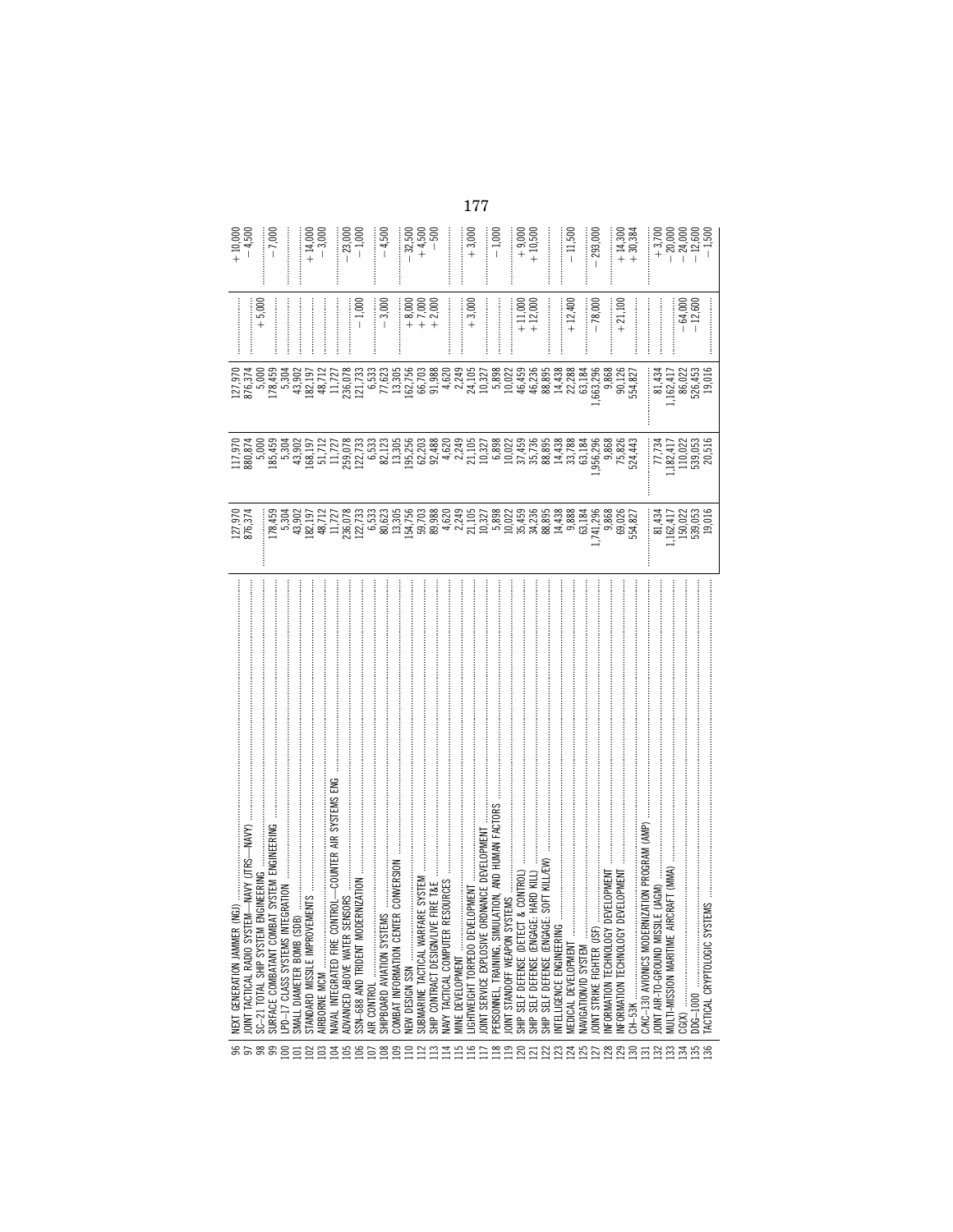| ξò<br>ā                             |
|-------------------------------------|
| 응                                   |
| ㅎ                                   |
| nds<br>Ğ<br>ξ<br>$\frac{1}{2}$<br>₹ |
| ≘                                   |

|                               | In thousands of dollars]                                                                         |                                                                                                                   |                                                                                                                                                                                                                                                                                                                 |                                                                     |                       |                        |
|-------------------------------|--------------------------------------------------------------------------------------------------|-------------------------------------------------------------------------------------------------------------------|-----------------------------------------------------------------------------------------------------------------------------------------------------------------------------------------------------------------------------------------------------------------------------------------------------------------|---------------------------------------------------------------------|-----------------------|------------------------|
|                               | Item                                                                                             | 2010 budget<br>estimate                                                                                           |                                                                                                                                                                                                                                                                                                                 | Committee                                                           | Change from-          |                        |
|                               |                                                                                                  |                                                                                                                   | House allowance                                                                                                                                                                                                                                                                                                 | recommendation                                                      | estimate<br>Budget    | House allowance        |
|                               | TOTAL, ENGINEERIN                                                                                | 7,975,882                                                                                                         | 8,649,098                                                                                                                                                                                                                                                                                                       | 7,818,142                                                           | $-157,740$            | 830,956                |
|                               | <b>DRT</b><br>RDT&E MANAGEMENT SUPP                                                              |                                                                                                                   |                                                                                                                                                                                                                                                                                                                 |                                                                     |                       |                        |
| Ξ                             | THREAT SIMULATOR DEVELOPMENT<br><b>TARGET SYSTEMS DEVELOPM</b>                                   | 2241221<br>2244221<br>2241221                                                                                     | 2103452<br>221452<br>221452                                                                                                                                                                                                                                                                                     | 2534<br>26344220055953<br>263442200559533<br>2634221200559          |                       | $-2,000$               |
| sser and an an an an an an an |                                                                                                  |                                                                                                                   |                                                                                                                                                                                                                                                                                                                 |                                                                     | $+5,000$              | $-1,700$<br>$-1,000$   |
|                               | STUDIES AND ANALYSIS SUPPORT-MAYY                                                                |                                                                                                                   |                                                                                                                                                                                                                                                                                                                 |                                                                     |                       |                        |
|                               | CENTER FOR NAVAL ANALYSES                                                                        |                                                                                                                   |                                                                                                                                                                                                                                                                                                                 |                                                                     |                       |                        |
|                               | <b>FECHNICAL INFORMATION SERVICES </b><br>SMALL BUSINESS INNOVATIVE RESEARCH                     |                                                                                                                   |                                                                                                                                                                                                                                                                                                                 |                                                                     | $+2,000$<br>$+19,000$ | $+2,000$<br>+ 15,000   |
|                               | MANAGEMENT, TECHNICAL, AND INTERNATIONAL SUPPORT                                                 | $735$<br>60,590<br>3,633                                                                                          |                                                                                                                                                                                                                                                                                                                 |                                                                     |                       |                        |
|                               | STRATEGIC TECHNICAL SUPPORT                                                                      |                                                                                                                   |                                                                                                                                                                                                                                                                                                                 |                                                                     |                       |                        |
|                               | <b>VOLOGY MANAGEMENT</b><br>RDT&E SCIENCE AND TECHN                                              | $70,942$<br>193,353<br>180,733<br>12,010                                                                          |                                                                                                                                                                                                                                                                                                                 | 70,942<br>183,353<br>380,733                                        |                       |                        |
|                               | RDT&E SHIP AND AIRCRAFT                                                                          |                                                                                                                   |                                                                                                                                                                                                                                                                                                                 |                                                                     | $-10,000$             | $-10,000$              |
|                               | <b>EST AND EVALUATION SUPF</b>                                                                   |                                                                                                                   |                                                                                                                                                                                                                                                                                                                 |                                                                     |                       |                        |
|                               | NAVY SPACE AND ELECTRONIC WARFARE (SEW) SUPPOR<br>ALUATION CAPABILITY<br>OPERATIONAL TEST AND EV |                                                                                                                   |                                                                                                                                                                                                                                                                                                                 | 12,010                                                              |                       |                        |
|                               | VAISSANCE SUPPORT<br>SEW SURVEILLANCE/RECON                                                      |                                                                                                                   |                                                                                                                                                                                                                                                                                                                 |                                                                     |                       |                        |
|                               |                                                                                                  | $\begin{array}{c} 2,03 \\ 2,031 \\ 20,004 \\ 19,064 \\ \end{array}$                                               | $\begin{array}{l} 4,735 \\ 4,69 \\ 69 \\ 69 \\ 7,89 \\ 89 \\ 1,99 \\ 1,99 \\ 1,99 \\ 1,99 \\ 1,99 \\ 1,99 \\ 1,99 \\ 1,99 \\ 1,99 \\ 1,99 \\ 1,99 \\ 1,99 \\ 1,99 \\ 1,99 \\ 1,99 \\ 1,99 \\ 1,99 \\ 1,99 \\ 1,99 \\ 1,99 \\ 1,99 \\ 1,99 \\ 1,99 \\ 1,99 \\ 1,99 \\ 1,99 \\ 1,99 \\ 1,99 \\ 1,99 \\ 1,99 \\ 1$ | $2,703$<br>$20,921$<br>$19,004$                                     |                       | $-1,000$               |
|                               | TACTICAL CRYPTOLOGIC AC                                                                          |                                                                                                                   | $2,464$<br>$4,197$                                                                                                                                                                                                                                                                                              | 2,464                                                               |                       |                        |
|                               | SERVICE SUPPORT TO JFCO                                                                          |                                                                                                                   |                                                                                                                                                                                                                                                                                                                 |                                                                     |                       |                        |
|                               |                                                                                                  | 982,509                                                                                                           | 997,209                                                                                                                                                                                                                                                                                                         | 998,509                                                             | $+16,000$             | $+1,300$               |
|                               | OPERATIONAL SYSTEMS DEVELOPMENT                                                                  |                                                                                                                   |                                                                                                                                                                                                                                                                                                                 |                                                                     |                       |                        |
|                               | :<br>S SYSTEM SUPPORT<br>STRATEGIC SUB & WEAPONS                                                 |                                                                                                                   |                                                                                                                                                                                                                                                                                                                 | 311,204<br>69,439<br>34,472<br>7,213<br>46,985<br>48,333<br>122,333 | $-5,500$              | $+ 5,000$<br>$- 6,700$ |
|                               | SSBN SECURITY TECHNOLO                                                                           |                                                                                                                   |                                                                                                                                                                                                                                                                                                                 |                                                                     |                       |                        |
|                               | SUBMARINE ACOUSTIC WARFARE DEVELOPMENT                                                           |                                                                                                                   |                                                                                                                                                                                                                                                                                                                 |                                                                     |                       |                        |
|                               | NAVY STRATEGIC COMMUNICATIONS                                                                    |                                                                                                                   |                                                                                                                                                                                                                                                                                                                 |                                                                     | $+3,000$              | $+23,000$              |
|                               | TION (RTT)<br>RAPID TECHNOLOGY TRANSI                                                            |                                                                                                                   |                                                                                                                                                                                                                                                                                                                 |                                                                     |                       |                        |
|                               | F/A-18 SQUADRONS                                                                                 | $\begin{array}{l} 311,204\\ 74,939\\ 74,721\\ 33,82\\ 74,711\\ 82,825\\ 125,733\\ 121,733\\ 63,058\\ \end{array}$ | 306,204<br>76,133<br>34,47211<br>30,38,125<br>30,058<br>63,058                                                                                                                                                                                                                                                  | 63,058                                                              | $-5,400$              | $-5,400$               |
|                               | FLEET TELECOMMUNICATIONS (TACTICAL)                                                              | 37,431                                                                                                            | 37,431                                                                                                                                                                                                                                                                                                          |                                                                     |                       |                        |
| 89999999999                   | OMAHAWK AND TOMAHAWK MISSION PLANNING CENTER (TMPC)                                              | 13,238<br>24,835                                                                                                  | 14,038<br>26,835                                                                                                                                                                                                                                                                                                | $\frac{37,431}{17,338}$<br>24,835                                   | $+4,100$              | $+3,300$<br>$-2,000$   |
|                               | SYSTEM<br>NTEGRATED SURVEILLANCE                                                                 |                                                                                                                   |                                                                                                                                                                                                                                                                                                                 |                                                                     |                       |                        |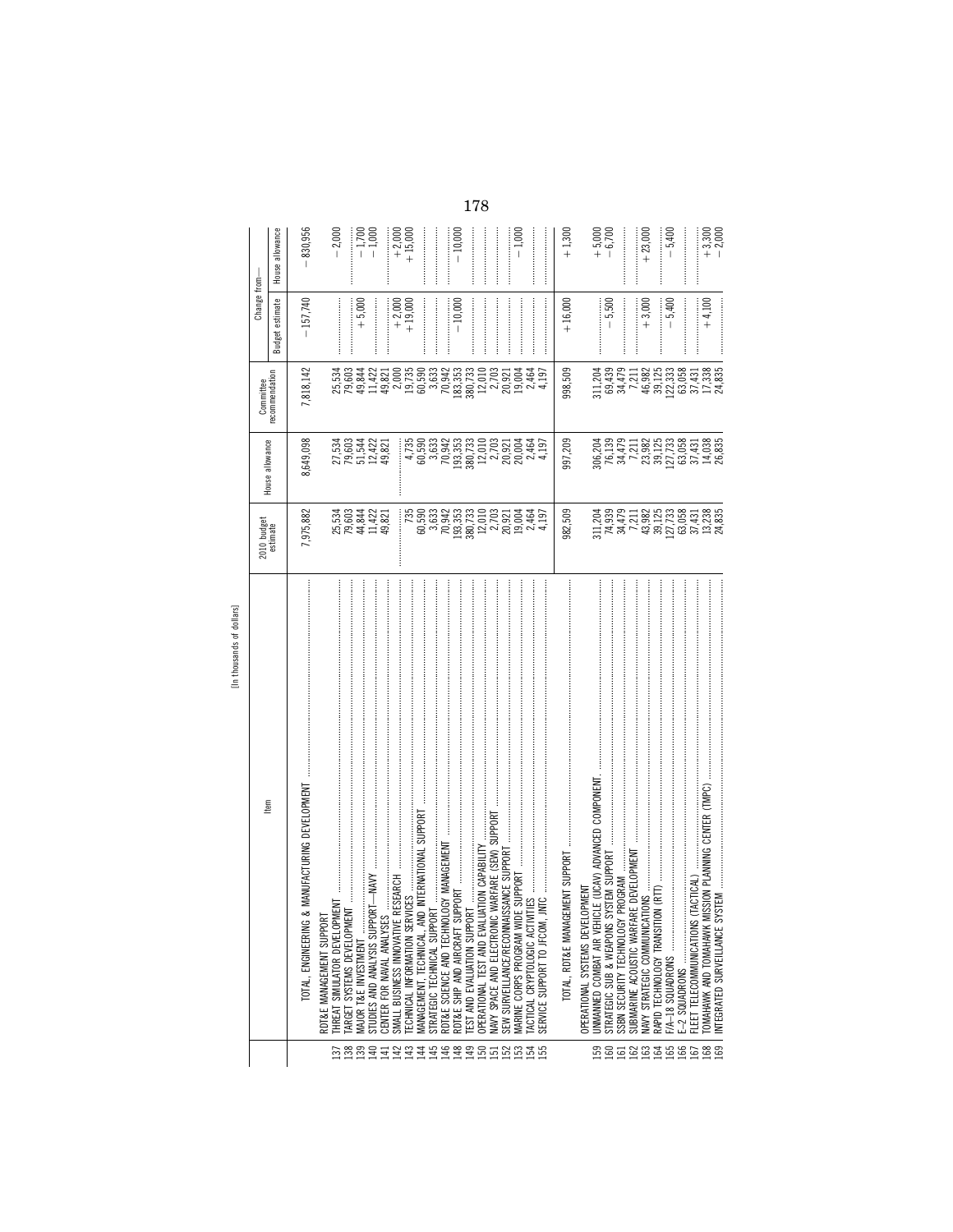|                 | AMPHIBIOUS TACTICAL SUPPORT UNITS<br>CONSOLIDATED TRAINING SYSTEMS DEVELOPMENT                                                                                                                                                        |                                                                                                                                                                                                                                                                        |                                                                                                                                                                                                                                                                                                                           |                                                                  | $-10,000$                           |                                                |
|-----------------|---------------------------------------------------------------------------------------------------------------------------------------------------------------------------------------------------------------------------------------|------------------------------------------------------------------------------------------------------------------------------------------------------------------------------------------------------------------------------------------------------------------------|---------------------------------------------------------------------------------------------------------------------------------------------------------------------------------------------------------------------------------------------------------------------------------------------------------------------------|------------------------------------------------------------------|-------------------------------------|------------------------------------------------|
| 72.73           | 눈<br>CRYPTOLOGIC DIRECT SUPPO                                                                                                                                                                                                         |                                                                                                                                                                                                                                                                        |                                                                                                                                                                                                                                                                                                                           |                                                                  |                                     |                                                |
|                 | READINESS SUPPORT<br>ELECTRONIC WARFARE (EW)                                                                                                                                                                                          |                                                                                                                                                                                                                                                                        |                                                                                                                                                                                                                                                                                                                           |                                                                  |                                     |                                                |
|                 | HARM IMPROVEMENT                                                                                                                                                                                                                      |                                                                                                                                                                                                                                                                        |                                                                                                                                                                                                                                                                                                                           |                                                                  |                                     | <br> <br> <br>                                 |
| 75              | <b><i>LACTICAL DATA LINKS</i></b>                                                                                                                                                                                                     |                                                                                                                                                                                                                                                                        |                                                                                                                                                                                                                                                                                                                           |                                                                  | $-10,000$                           | $-10,000$                                      |
| 76              | IM INTEGRATION<br>SURFACE ASW COMBAT SYST                                                                                                                                                                                             |                                                                                                                                                                                                                                                                        |                                                                                                                                                                                                                                                                                                                           |                                                                  |                                     |                                                |
|                 | MK-48 ADCAP                                                                                                                                                                                                                           |                                                                                                                                                                                                                                                                        |                                                                                                                                                                                                                                                                                                                           |                                                                  | ļ                                   | $-10,000$<br>$+6,800$                          |
| $\approx$       | AVIATION IMPROVEMENTS                                                                                                                                                                                                                 |                                                                                                                                                                                                                                                                        |                                                                                                                                                                                                                                                                                                                           |                                                                  | $-1,691$                            |                                                |
| 52              | NAVY SCIENCE ASSISTANCE PROGRAM                                                                                                                                                                                                       |                                                                                                                                                                                                                                                                        |                                                                                                                                                                                                                                                                                                                           |                                                                  |                                     |                                                |
|                 |                                                                                                                                                                                                                                       |                                                                                                                                                                                                                                                                        |                                                                                                                                                                                                                                                                                                                           |                                                                  |                                     |                                                |
| 8               | OPERATIONAL NUCLEAR POW                                                                                                                                                                                                               |                                                                                                                                                                                                                                                                        |                                                                                                                                                                                                                                                                                                                           |                                                                  |                                     |                                                |
|                 | MARINE CORPS COMMUNICAT                                                                                                                                                                                                               |                                                                                                                                                                                                                                                                        |                                                                                                                                                                                                                                                                                                                           |                                                                  |                                     |                                                |
| $\frac{2}{2}$   | MARINE CORPS GROUND COM                                                                                                                                                                                                               |                                                                                                                                                                                                                                                                        |                                                                                                                                                                                                                                                                                                                           |                                                                  |                                     |                                                |
| ಜ               | MARINE CORPS COMBAT SER                                                                                                                                                                                                               |                                                                                                                                                                                                                                                                        |                                                                                                                                                                                                                                                                                                                           |                                                                  | $-10,000$<br>$-13,900$<br>$+4,400$  |                                                |
| ಜ               | USMC INTELLIGENCE/ELECTR                                                                                                                                                                                                              |                                                                                                                                                                                                                                                                        |                                                                                                                                                                                                                                                                                                                           |                                                                  |                                     | $-11,500$<br>$-17,700$<br>$+4,400$<br>$+4,400$ |
| 85              | TACTICAL AIM MISSILES                                                                                                                                                                                                                 |                                                                                                                                                                                                                                                                        |                                                                                                                                                                                                                                                                                                                           |                                                                  |                                     |                                                |
| 86              | ACTICAL AMP MOSNILES<br> -   ONT HIGH-SPEED VESSEL (JHST) −ARR MISSILE (AMRAAM)  <br>    TECHNICAL RECONNAISSANCE AND SURVEILLANCE    <br>    CONSOLIDATED AFLOAT NETWORK ENTERPRISE SERVICES    <br>    ONT COMMAND AND CONTROL PROG |                                                                                                                                                                                                                                                                        | 23<br>23<br>23<br>23                                                                                                                                                                                                                                                                                                      |                                                                  |                                     |                                                |
| $\frac{1}{2}$   |                                                                                                                                                                                                                                       |                                                                                                                                                                                                                                                                        |                                                                                                                                                                                                                                                                                                                           |                                                                  |                                     |                                                |
|                 |                                                                                                                                                                                                                                       |                                                                                                                                                                                                                                                                        |                                                                                                                                                                                                                                                                                                                           |                                                                  |                                     |                                                |
| ஜ               |                                                                                                                                                                                                                                       |                                                                                                                                                                                                                                                                        |                                                                                                                                                                                                                                                                                                                           |                                                                  |                                     |                                                |
| 83              |                                                                                                                                                                                                                                       |                                                                                                                                                                                                                                                                        |                                                                                                                                                                                                                                                                                                                           |                                                                  |                                     |                                                |
|                 |                                                                                                                                                                                                                                       |                                                                                                                                                                                                                                                                        |                                                                                                                                                                                                                                                                                                                           |                                                                  |                                     |                                                |
| ಕ್ತ             |                                                                                                                                                                                                                                       |                                                                                                                                                                                                                                                                        |                                                                                                                                                                                                                                                                                                                           | 174,009<br>45,513<br>29,226                                      |                                     |                                                |
|                 |                                                                                                                                                                                                                                       |                                                                                                                                                                                                                                                                        |                                                                                                                                                                                                                                                                                                                           |                                                                  |                                     |                                                |
| 5, 5, 5,        |                                                                                                                                                                                                                                       |                                                                                                                                                                                                                                                                        |                                                                                                                                                                                                                                                                                                                           |                                                                  | $+ 5,000$<br>$- 2,453$<br>$- 4,139$ | $+5,000$<br>$+5,450$<br>$+1,130$               |
|                 |                                                                                                                                                                                                                                       |                                                                                                                                                                                                                                                                        |                                                                                                                                                                                                                                                                                                                           |                                                                  |                                     |                                                |
|                 | COBRA JUDY                                                                                                                                                                                                                            |                                                                                                                                                                                                                                                                        |                                                                                                                                                                                                                                                                                                                           |                                                                  |                                     |                                                |
| 38              | NAVY METEOROLOGICAL AND                                                                                                                                                                                                               |                                                                                                                                                                                                                                                                        |                                                                                                                                                                                                                                                                                                                           |                                                                  | ļ                                   |                                                |
|                 | OINT MILITARY INTELLIGENC                                                                                                                                                                                                             | 174,003<br>195,226,33,305<br>195,226,33,305<br>195,000<br>195,000                                                                                                                                                                                                      | 174,009<br>45,226,339,000<br>45,226,339,000<br>45,239,000<br>6,971<br>8,971                                                                                                                                                                                                                                               | 62,061<br>28,094<br>4,600<br>8,871                               |                                     | $-1,000$<br>$-2,400$<br>$-100$                 |
|                 | <b>FACTICAL UNMANNED AERIAL</b>                                                                                                                                                                                                       |                                                                                                                                                                                                                                                                        |                                                                                                                                                                                                                                                                                                                           |                                                                  |                                     |                                                |
| 5               | ENDURANCE UNMANNED AERI                                                                                                                                                                                                               |                                                                                                                                                                                                                                                                        |                                                                                                                                                                                                                                                                                                                           |                                                                  |                                     |                                                |
| $\approx$       | AIRBORNE RECONNAISSANCE                                                                                                                                                                                                               |                                                                                                                                                                                                                                                                        |                                                                                                                                                                                                                                                                                                                           |                                                                  | $+4,350$                            | $+1,900$<br>$+2,700$<br>$+5,700$<br>$+85,000$  |
| ප               | MANNED RECONNAISSANCE SYSTEMS                                                                                                                                                                                                         |                                                                                                                                                                                                                                                                        |                                                                                                                                                                                                                                                                                                                           |                                                                  |                                     |                                                |
| ਡ               | ND SYSTEMS<br>DISTRIBUTED COMMON GROU                                                                                                                                                                                                 |                                                                                                                                                                                                                                                                        |                                                                                                                                                                                                                                                                                                                           |                                                                  |                                     |                                                |
|                 |                                                                                                                                                                                                                                       |                                                                                                                                                                                                                                                                        |                                                                                                                                                                                                                                                                                                                           |                                                                  |                                     |                                                |
| ප               |                                                                                                                                                                                                                                       |                                                                                                                                                                                                                                                                        |                                                                                                                                                                                                                                                                                                                           |                                                                  |                                     |                                                |
|                 |                                                                                                                                                                                                                                       |                                                                                                                                                                                                                                                                        |                                                                                                                                                                                                                                                                                                                           |                                                                  |                                     |                                                |
|                 |                                                                                                                                                                                                                                       |                                                                                                                                                                                                                                                                        |                                                                                                                                                                                                                                                                                                                           | ::: 58<br>50,599<br>52,599<br>18,079<br>445,639<br>25,639<br>986 |                                     |                                                |
| 88885           | RQ-7 UAV                                                                                                                                                                                                                              |                                                                                                                                                                                                                                                                        |                                                                                                                                                                                                                                                                                                                           |                                                                  |                                     |                                                |
|                 |                                                                                                                                                                                                                                       |                                                                                                                                                                                                                                                                        |                                                                                                                                                                                                                                                                                                                           |                                                                  |                                     |                                                |
|                 | SMALL (LEVEL O) TACTICAL UAS (STUASLO)<br>SMALL (LEVEL O) TACTICAL UAS (STUASLO)                                                                                                                                                      |                                                                                                                                                                                                                                                                        |                                                                                                                                                                                                                                                                                                                           |                                                                  |                                     |                                                |
| $\frac{22}{23}$ | EP-3E REPLACEMENT (EPX)                                                                                                                                                                                                               |                                                                                                                                                                                                                                                                        |                                                                                                                                                                                                                                                                                                                           |                                                                  |                                     |                                                |
|                 |                                                                                                                                                                                                                                       | $\begin{array}{lll} 88.98 & 0.000 & 0.000 & 0.000 & 0.000 & 0.000 & 0.000 & 0.000 & 0.000 & 0.000 & 0.000 & 0.000 & 0.000 & 0.000 & 0.000 & 0.000 & 0.000 & 0.000 & 0.000 & 0.000 & 0.000 & 0.000 & 0.000 & 0.000 & 0.000 & 0.000 & 0.000 & 0.000 & 0.000 & 0.000 & 0$ | $\begin{array}{cccc} \text{11.4,45,35,46,57,58}\\ \text{13.4,45,36,57,58,57,58}\\ \text{15.4,45,57,58}\\ \text{16.4,45,57,58}\\ \text{17.4,45,57,58}\\ \text{18.4,45,57}\\ \text{19.4,45,57}\\ \text{10.4,45,57}\\ \text{11.4,45,57}\\ \text{12.4,45,57}\\ \text{13.4,45,57}\\ \text{14.4,45,57}\\ \text{15.4,45,57}\\ \$ | 18,763<br>23,594<br>8,028                                        |                                     |                                                |
|                 |                                                                                                                                                                                                                                       |                                                                                                                                                                                                                                                                        |                                                                                                                                                                                                                                                                                                                           |                                                                  |                                     |                                                |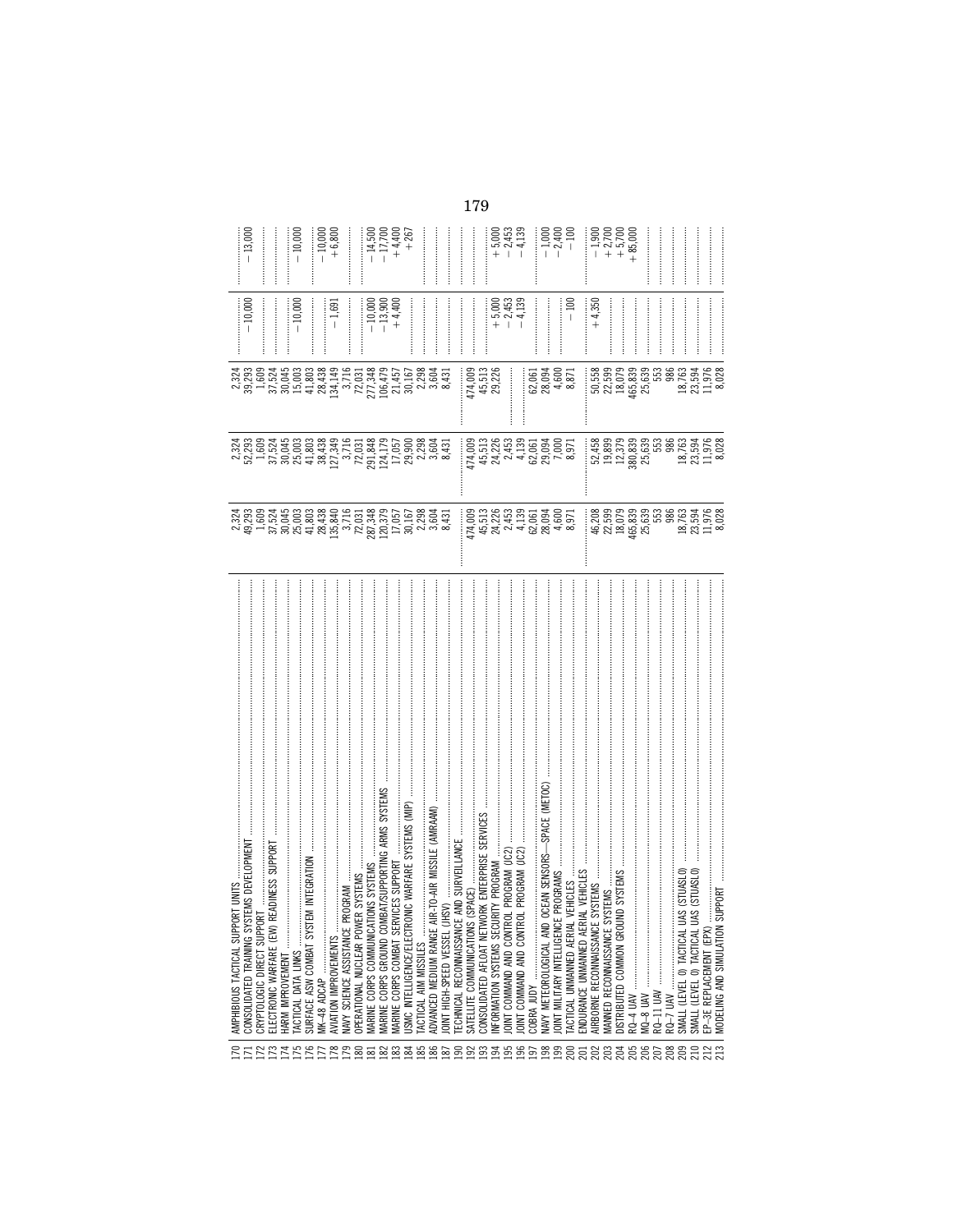[In thousands of dollars] In thousands of dollars]

|                 | tem                                                                                                                                                     | 2010 budget<br>estimate | House allowance | Committee       | Change from—    |                     |
|-----------------|---------------------------------------------------------------------------------------------------------------------------------------------------------|-------------------------|-----------------|-----------------|-----------------|---------------------|
|                 |                                                                                                                                                         |                         |                 | ecommendation   | Budget estimate | House allowance     |
|                 | 的第三人称单数 医阿里氏菌 医克里斯氏试验检 医阿里氏菌属 医阿里氏试验检 医阿里氏菌属 医阿里氏试验检 医阴道性皮炎 医皮肤发生 医阿里氏试验检尿道 医阿里氏试验检尿道 医阿里氏试验检尿 医阿里氏试验检尿 医生的 医阿里氏试验检尿<br>214   DEPOT MAINTENANCE (NON-IF | 14,675                  | 14,675          |                 |                 |                     |
|                 | 215   AVIONICS COMPONENT IMPRO                                                                                                                          | 2,725<br>56.691         | 3,725<br>59,191 | 14,675<br>2,725 |                 | $-1,000$            |
|                 | 216   INDUSTRIAL PREPAREDNESS                                                                                                                           |                         |                 | 6,941           | $+10,250$       | $-2,250$<br>+ 3,000 |
|                 | MARITIME TECHNOLOGY (MAR                                                                                                                                |                         | $\approx$       | 000             | $+4,000$        |                     |
|                 | TOTAL, OPERATIONAL                                                                                                                                      | 3,044,566               | 2,966,858       | 3,016,483       | $-28,083$       | $+49,625$           |
| $\frac{1}{999}$ |                                                                                                                                                         | ,258,018                | ,353,118        | ,142,318        | 115,700         | $-210,800$          |
|                 | TOTAL, RESEARCH, DEVELOPMENT, TEST & EVAL, NAVY                                                                                                         | 19,270,932              | 20,197,300      | 19,148,509      | $-122,423$      | $-1,048,791$        |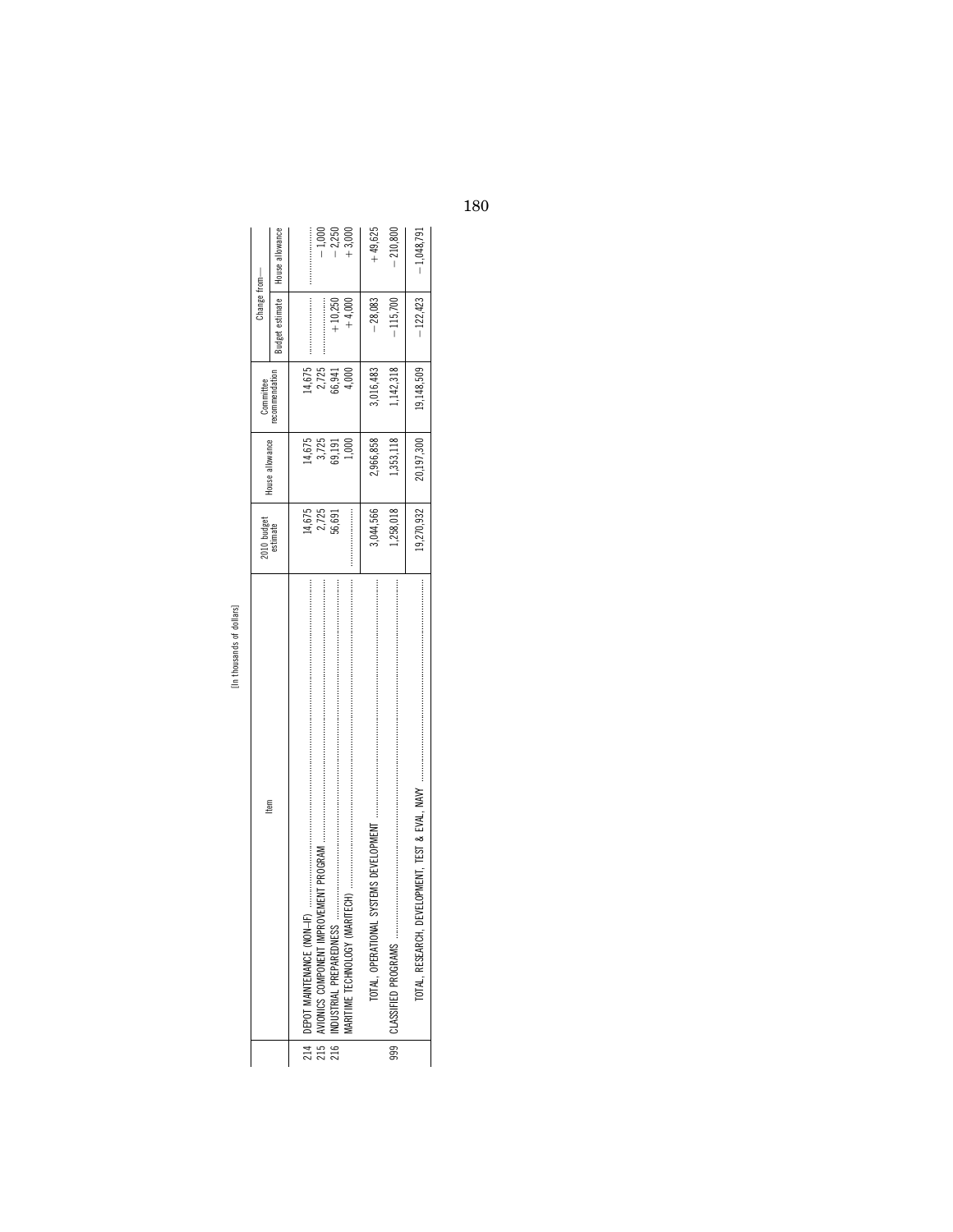# COMMITTEE RECOMMENDED ADJUSTMENTS

The following table details the adjustments recommended by the Committee:

[In thousands of dollars]

| Line         | Item                                                                                                         | 2010 budget<br>estimate | Committee<br>recommendation | Change from<br>budget estimate |
|--------------|--------------------------------------------------------------------------------------------------------------|-------------------------|-----------------------------|--------------------------------|
| $\mathbf{1}$ | Molecular Electronics for Flash Memory Production                                                            | 99,472                  | 102,472                     | $+3,000$<br>$+3,000$           |
| 3            | ONAMI Nanoelectronics, Nanometrology, and Nanobio-                                                           | <br>413.743             | <br>423.643                 | $+9,900$                       |
|              | Waves, Wind and Scavengers: Next Generation Renewable<br>Systems<br>for<br>Energy<br>Naval<br>Applica-       |                         |                             | $+4,800$                       |
|              |                                                                                                              |                         |                             | $+2,000$                       |
|              |                                                                                                              |                         |                             | $+2.000$                       |
|              |                                                                                                              |                         |                             | $+1,100$                       |
| 4            |                                                                                                              | 59,787                  | 72,287                      | $+12,500$                      |
|              |                                                                                                              |                         |                             | $+800$<br>$+5.000$             |
|              |                                                                                                              |                         |                             | $+3,000$                       |
|              |                                                                                                              |                         |                             | $+2,000$                       |
|              |                                                                                                              |                         |                             | $+1,700$                       |
| 5            |                                                                                                              | 91.400                  | 135.900                     | $+44.500$                      |
|              |                                                                                                              |                         |                             | $+25,000$                      |
|              | Carbon Composite Thin Films for Power Generation and<br>Magnetic Refrigeration Technology for Naval Applica- |                         |                             | $+2,000$                       |
|              | Integration of Electro-kinetic Weapons into Next Genera-                                                     |                         |                             | $+5,000$                       |
|              | Fuel Efficient, High Specific Power Free Piston Engine for                                                   |                         |                             | $+4,000$                       |
|              |                                                                                                              |                         |                             | $+2.000$                       |
|              | Supercapacitors for Integrated Power Storage<br>Harbor Shield-Homeland Defense Port Security Initia-         |                         |                             | $+2,500$                       |
|              | Proton Exchange Membrane Fuel Cell for Underwater Ve-                                                        |                         |                             | $+2,000$                       |
| 6            |                                                                                                              |                         | <br>46.808                  | $+2.000$                       |
|              | Warfighter Rapid Awareness Processing Technologies                                                           | 39,308                  |                             | $+7,500$<br>$+5,000$           |
|              | High Power Ultra Lightweight Zinc-Air Battery                                                                |                         |                             | $+2,500$                       |
| 8            |                                                                                                              | 83,163                  | 89,663                      | $+6,500$                       |
|              |                                                                                                              |                         |                             | $+4.500$                       |
|              |                                                                                                              |                         |                             | $+2,000$                       |
| 9            |                                                                                                              | 104,169                 | 122,569                     | $+18,400$                      |
|              | Composite Materials Enhancements through Polymer                                                             |                         |                             | $+5,900$                       |
|              | Productization of Anti-fouling and Fouling Release Coat-                                                     |                         |                             |                                |
|              |                                                                                                              |                         |                             | $+3,500$                       |
|              | Nanotechnology for Anti-Reverse Engineering                                                                  |                         |                             | $+3,000$                       |
|              |                                                                                                              |                         |                             | $+1,000$                       |
|              | Managing and Extending DoD Asset Lifecycles                                                                  |                         |                             | $+2,000$                       |
|              | Advanced Composite Maritime Manufacturing                                                                    |                         |                             | $+2,000$                       |
|              | Assistive Technologies for Injured Service Members                                                           |                         |                             | $+1.000$                       |
| 10           |                                                                                                              | 64.816                  | 66,816                      | $+2,000$                       |
|              | National Initiatives for Applications of Multifunctional                                                     |                         |                             | $+2,000$                       |
| 11           | Ocean Warfighting Environment Applied Research                                                               | <br>48.750              | 51.750                      | $+3.000$                       |
|              | Underwater Imaging and Communications Using Lasers                                                           |                         |                             | $+2,000$                       |
|              | Unmanned Undersea Vehicle Submerged Long Range Po-                                                           |                         |                             |                                |
|              |                                                                                                              |                         |                             | $+1,000$                       |
| 13           | Advanced High Energy Density Surveillance Power Mod-                                                         | 55,694                  | 63,194                      | $+7,500$                       |
|              |                                                                                                              |                         |                             | $+4.000$                       |
|              | 14   Mine and Expeditionary Warfare Applied Research                                                         | <br>40,880              | <br>44,380                  | $+3,500$<br>$+3,500$           |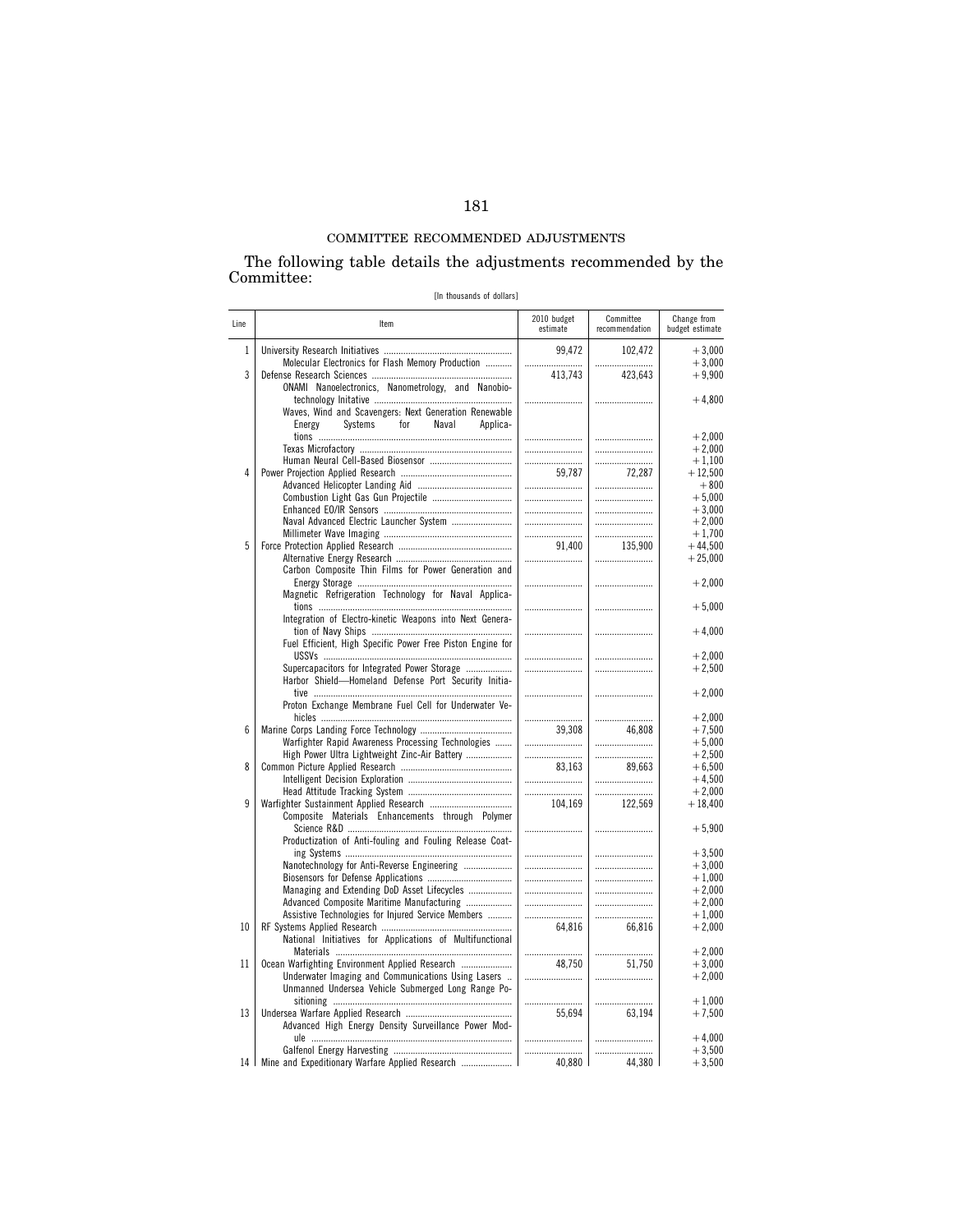182

[In thousands of dollars]

| Line | Item                                                                                                                                                              | 2010 budget<br>estimate | Committee<br>recommendation | Change from<br>budget estimate |
|------|-------------------------------------------------------------------------------------------------------------------------------------------------------------------|-------------------------|-----------------------------|--------------------------------|
|      | Electromagnetic Signatures Assessment System Using<br>Multiple Autonomous Undersea Vehicles, Phase III<br>Virtual Onboard Analyst for Multi-Sensor Mine Detection |                         | <br>                        | $+2,000$<br>$+1,500$           |
| 15   |                                                                                                                                                                   | 107,969                 | 106,869<br>                 | $-1.100$<br>$-10,000$          |
|      | Detection, Tracking, and Identification for ISRTE of Mobile                                                                                                       |                         |                             | $+5,000$                       |
|      | Countermine LIDAR UAV-Based System                                                                                                                                | <br>                    | <br>                        | $+2,500$<br>$+1,400$           |
| 16   |                                                                                                                                                                   | 66,035                  | 75,235                      | $+9,200$                       |
|      | Single Generator Operations Lithium Ion Battery<br>Land/Sea-Based Air Systems Maintenance and Air Worthi-                                                         |                         |                             | $+5,000$                       |
|      | Captive Air Amphibious Transporter (CAAT)                                                                                                                         |                         |                             | $+2.000$<br>$+2,200$           |
| 17   |                                                                                                                                                                   | 108,394                 | 110.394<br>                 | $+2,000$<br>$+2,000$           |
| 19   |                                                                                                                                                                   | 65,827                  | 76,327<br>                  | $+10,500$<br>$-7.000$          |
| 20   | Pacific Airborne Surveillance and Testing<br>USMC Advanced Technology Demonstration (ATD)                                                                         |                         | <br>115,363                 | $+17,500$<br>$+8,000$          |
|      | Ground Warfare Acoustical Combat Systems of Netted                                                                                                                | 107,363                 |                             |                                |
|      | Marine Air-Ground Task Force Situational Awareness                                                                                                                |                         | <br>                        | $+5,000$<br>$+3,000$           |
| 22   | Naval Special Warfare Performance and Injury Prevention                                                                                                           | 18,609                  | 20.609                      | $+2,000$                       |
| 26   | Program for SBT 22 at Stennis Space Center                                                                                                                        | 116,082                 | <br>117,482                 | $+2,000$<br>$+1,400$           |
| 27   | Semi-Submersible UUV for Sensor Enhancements                                                                                                                      | 6,505                   | 18,005                      | $+1,400$<br>$+11,500$          |
|      | Integrated Manifold and Tube Ceramic Oxygen Genera-                                                                                                               |                         |                             | $+6,000$                       |
|      | Conformal Ceramics for Enhanced Aviation Armor Sys-                                                                                                               |                         |                             | $+2,500$                       |
|      | Unmanned Vehicle Sensor Optimization Technologies Pro-                                                                                                            |                         |                             | $+3,000$                       |
| 29   |                                                                                                                                                                   | 16,585                  | 19,585                      | $+3,000$                       |
|      | Marine Mammal Detection System to Support Navy Train-                                                                                                             |                         |                             | $+1,000$<br>$+2,000$           |
| 32   | Surface and Shallow Water Mine Countermeasures                                                                                                                    | 76,739                  | <br>84,739                  | $+8,000$                       |
| 34   |                                                                                                                                                                   | <br>173,594             | <br>176,794                 | $+8,000$<br>$+3,200$           |
| 35   |                                                                                                                                                                   | <br>1,691               | 21,491                      | $+3,200$<br>$+19,800$          |
|      |                                                                                                                                                                   |                         |                             | $+8,100$<br>$+4,000$           |
|      | Propulsion Manufacturing Technology Development<br>Advanced Fluid Controls for Shipboard Application                                                              |                         | <br>                        | $+4,700$<br>$+3,000$           |
| 38   |                                                                                                                                                                   | 120,752<br>             | 114,752<br>                 | $-6,000$<br>$-6,000$           |
| 41   | Organic Submarine ISRT Demonstration (IRST OSAID)                                                                                                                 | 551,836                 | 550,836                     | $-1,000$<br>$+3,000$           |
|      |                                                                                                                                                                   | <br><br>10,172          |                             | $-4,000$                       |
| 42   | High Torque, Low Speed, Direct Drive Electric Motor Tech-                                                                                                         |                         | 12,172                      | $+2,000$                       |
| 46   |                                                                                                                                                                   | 5,599                   | <br>19,399                  | $+2,000$<br>$+13,800$          |
|      | Next Generation Shipboard Integrated Power: Fuel Effi-<br>ciency and Advanced Capability Enhancer                                                                 |                         |                             | $+8,000$                       |
|      |                                                                                                                                                                   | <br>                    | .<br>$\cdots$<br>.          | $+2,400$<br>$+3,400$           |
| 53   |                                                                                                                                                                   | 73,798<br>              | 59,798<br>                  | $-14,000$<br>$+3,000$          |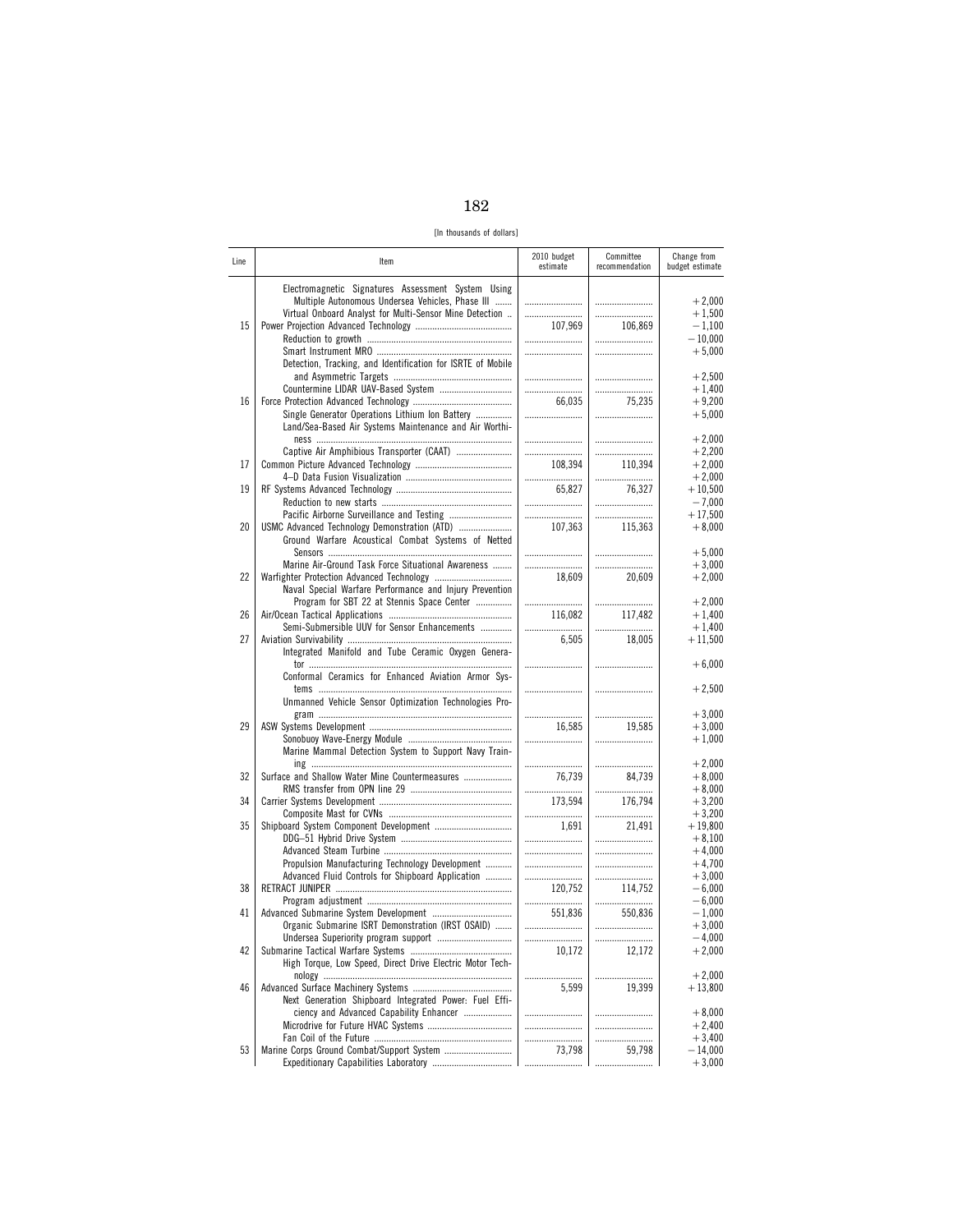| ۰.<br>M.<br>٩<br>۰, |
|---------------------|
|---------------------|

[In thousands of dollars]

| Line | Item                                                        | 2010 budget<br>estimate | Committee<br>recommendation | Change from<br>budget estimate |
|------|-------------------------------------------------------------|-------------------------|-----------------------------|--------------------------------|
|      | Marine Expeditionary Rifle Squad Reconfigurable Vehicle     |                         |                             | $+3,000$                       |
|      |                                                             |                         |                             | $-20,000$                      |
| 57   | Compliance Tools Development for Metals in Antifouling      | 20,661                  | 21,661                      | $+1,000$<br>$+1,000$           |
| 58   |                                                             | 8,476                   | 17,876                      | $+9,400$                       |
|      | Solar Heat Reflective Film for Energy & Fuel Efficiency in  |                         |                             | $+4,900$                       |
|      | Molten Carbonate Fuel Cell Demonstrator                     |                         |                             | $+4,500$                       |
| 59   |                                                             | 4,002                   | 7.402                       | $+3,400$                       |
|      | Permanent Magnet Generator-Wave Energy Buoy                 |                         | <br>                        | $+2,400$<br>$+1,000$           |
| 61   |                                                             | 4.301                   | 16,001                      | $+11,700$                      |
|      | Hawaii National Guard Integrated Information Command        |                         |                             | $+3,000$                       |
|      |                                                             |                         |                             | $+1,600$                       |
|      | Thin Film Materials for Advanced Applications, Advanced     |                         |                             | $+3,000$                       |
|      |                                                             |                         |                             | $+1,600$                       |
|      | Radio Frequency Identification (RFID) Technologies          |                         |                             | $+1,000$                       |
|      | Real-time Tactical Intelligence Collection System           |                         |                             | $+1,500$                       |
| 63   |                                                             | 69.313                  | 63,313                      | $-6,000$                       |
| 74   |                                                             | <br>5,003               | <br>8,003                   | $-6,000$<br>$+3,000$           |
|      | Global Law Enforcement Support for Counter-Narcotics        |                         |                             | $+1,500$                       |
|      | Maritime Directed Energy Test and Evaluation Center         |                         |                             | $+1,500$                       |
| 75   | Tactical Air Directional Infrared Countermeasures (TADIRCM) | 63,702                  | 50,702                      | $-13,000$                      |
| 77   | Joint Counter Radio Controlled IED Electronic Warfare       |                         |                             | $-13,000$                      |
|      |                                                             | 67,843                  | 32,843                      | $-35,000$                      |
|      |                                                             |                         |                             | $-35,000$                      |
| 79   | Space and Electronic Warfare (SEW) Architecture/Engineering | 42.533                  | 40,533                      | $-2,000$                       |
| 83   |                                                             |                         |                             | $-2,000$                       |
|      | M230 30mm Chain Gun Automatic Cannon                        | 81,953                  | 76,553                      | $-5,400$<br>$+4,700$           |
|      |                                                             |                         |                             | $-10,100$                      |
| 91   |                                                             | 89,512                  | 64,512                      | $-25,000$                      |
|      |                                                             |                         |                             | $-25,000$                      |
| 94   |                                                             | 97,635<br>              | 102,635                     | $+5,000$<br>$+1,000$           |
|      |                                                             |                         |                             | $+4,000$                       |
| 95   |                                                             | 85.240                  | 30,000                      | $-55,240$                      |
|      | Termination costs funded ahead of estimate                  |                         |                             | $-55,240$                      |
| 98   |                                                             |                         | 5,000                       | $+5,000$                       |
| 106  | Guidance, Navigation, Control, and Targeting                | <br>122,733             | 121,733                     | $+5,000$<br>$-1,000$           |
|      |                                                             |                         |                             | $+2,000$                       |
|      |                                                             |                         |                             | $-3,000$                       |
| 108  |                                                             | 80,623                  | 77,623                      | $-3,000$                       |
| 110  |                                                             | 154.756                 | <br>162,756                 | $-3,000$<br>$+8,000$           |
|      | Common Command and Control System Module                    |                         |                             | $+6.000$                       |
|      | Mold in Place Coating Development for the Submarine         |                         |                             |                                |
|      |                                                             |                         |                             | $+2,000$                       |
| 112  |                                                             | 59,703                  | 66,703                      | $+7,000$                       |
|      | Artificial Intelligence-Based Combat System Kernel          |                         |                             | $+4,000$                       |
|      | Submarine Environment for Evaluation and Develop-           |                         |                             | $+3,000$                       |
| 113  |                                                             | 89,988                  | 91,988                      | $+2,000$                       |
|      | Automated Fiber Optic Manufacturing Initiative              |                         |                             | $+2,000$                       |
| 116  |                                                             | 21,105                  | 24,105                      | $+3,000$                       |
|      |                                                             |                         |                             | $+3,000$                       |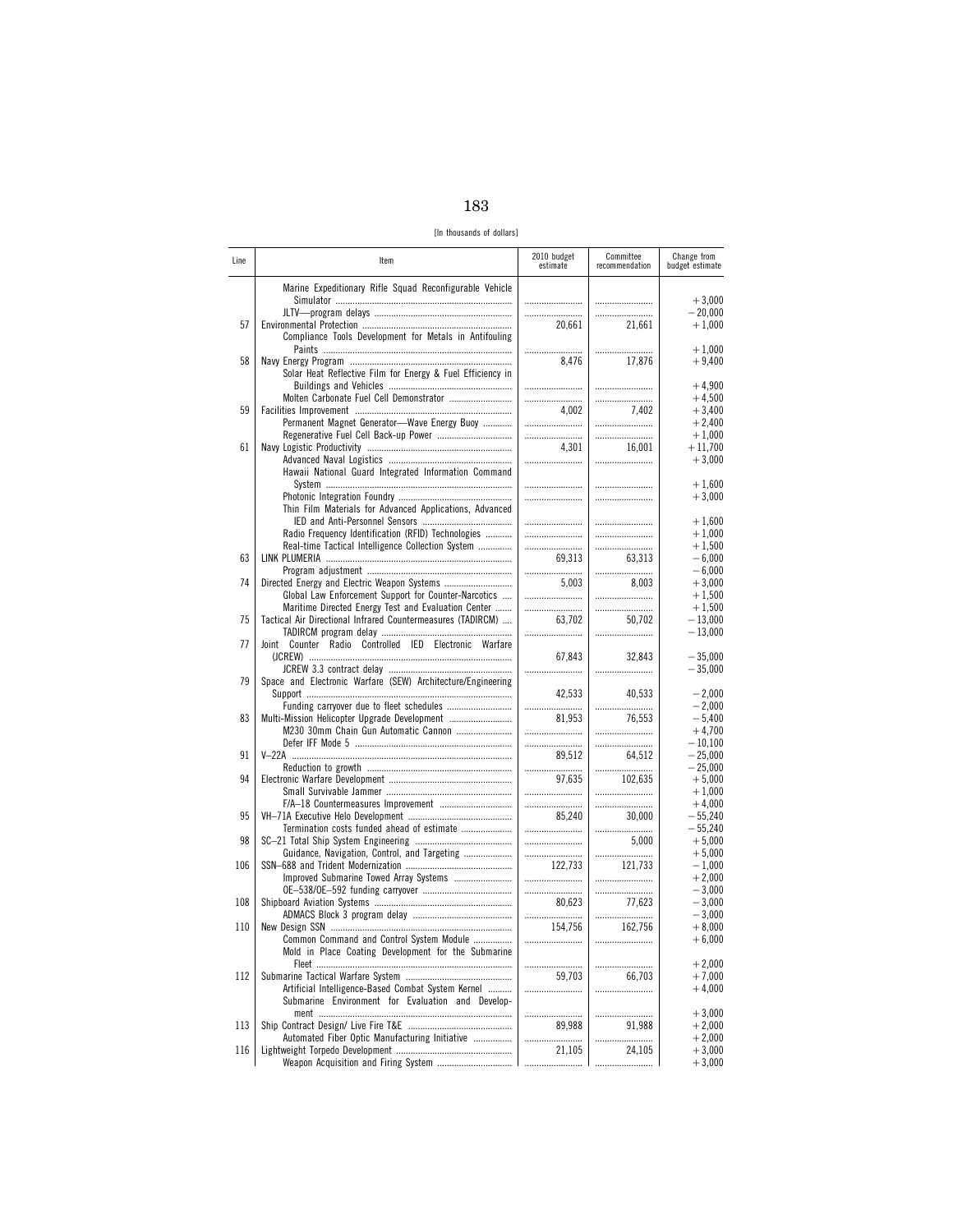184

[In thousands of dollars]

| Line | ltem                                                                                                      | 2010 budget<br>estimate | Committee<br>recommendation | Change from<br>budget estimate |
|------|-----------------------------------------------------------------------------------------------------------|-------------------------|-----------------------------|--------------------------------|
| 120  |                                                                                                           | 35,459                  | 46,459                      | $+11,000$                      |
|      | Autonomous Unmanned Surface Vehicle                                                                       |                         |                             | $+3,000$                       |
|      |                                                                                                           |                         |                             | $+4,000$                       |
| 121  | Persistent Surveillance Wave PowerBuoy System                                                             | <br>34,236              | <br>46,236                  | $+4,000$<br>$+12,000$          |
|      |                                                                                                           |                         |                             | $+12,000$                      |
| 124  |                                                                                                           | 9,888                   | 22,288                      | $+12.400$                      |
|      |                                                                                                           |                         |                             | $+5,300$                       |
|      | Composite Tissue Transplantation for Combat Wounded                                                       |                         |                             |                                |
|      |                                                                                                           | <br>                    |                             | $+2,000$<br>$+1,500$           |
|      | Mobile Oxygen, Ventilation, and External Suction (MOVES)                                                  |                         |                             |                                |
|      |                                                                                                           |                         |                             | $+2,000$                       |
|      |                                                                                                           |                         |                             | $+1,600$                       |
| 127  |                                                                                                           | 1,741,296               | 1,663,296                   | $-78,000$                      |
|      |                                                                                                           |                         |                             | $-78,000$                      |
| 129  | Condition-Based Maintenance Enabling Technologies Pro-                                                    | 69,026                  | 90,126                      | $+21,100$                      |
|      |                                                                                                           |                         |                             | $+3,000$                       |
|      | Digitization, Integration, and Analyst Access of Investiga-                                               |                         |                             |                                |
|      |                                                                                                           |                         |                             | $+1,500$                       |
|      | Integration of Logistics Information of Knowledge Projec-                                                 |                         |                             |                                |
|      |                                                                                                           |                         |                             | $+2.000$                       |
|      | METOC Integrated Network-Centric Technology Systems<br>Supply Chain Logistics Capability at the ABL NIROP | <br>                    |                             | $+2,600$<br>$+8,000$           |
|      | SPAWAR Systems Center/ITC New Orleans                                                                     |                         |                             | $+4.000$                       |
| 134  |                                                                                                           | 150,022                 | 86,022                      | $-64,000$                      |
|      | Propulsion development ahead of material solution deci-                                                   |                         |                             |                                |
|      |                                                                                                           |                         |                             | $-24,000$                      |
|      |                                                                                                           |                         |                             | $-40,000$                      |
| 135  |                                                                                                           | 539,053<br>             | 526,453<br>                 | $-12,600$<br>$-12,600$         |
| 139  |                                                                                                           | 44,844                  | 49,844                      | $+5,000$                       |
|      | NAE Interoperability for Aircraft Carrier and Expeditionary                                               |                         |                             |                                |
|      |                                                                                                           |                         |                             | $+5,000$                       |
| 142  |                                                                                                           |                         | 2,000                       | $+2,000$                       |
| 143  | Wave Energy Harvesting for Buoy Applications                                                              | <br>735                 |                             | $+2,000$<br>$+19,000$          |
|      |                                                                                                           |                         | 19,735<br>                  | $+10,500$                      |
|      |                                                                                                           |                         |                             | $+5,000$                       |
|      | NSWC Indian Head Technology Transfer Office                                                               |                         |                             | $+1,500$                       |
|      | Virtual Business Accelerator for the Silicon Prairie                                                      |                         |                             | $+2,000$                       |
| 148  |                                                                                                           | 193,353                 | 183,353                     | $-10,000$                      |
| 160  | MRTFB additional aircraft support early to need                                                           | <br>74,939              | 69,439                      | $-10,000$<br>$-5,500$          |
|      | Adelos Program: Nuclear Security Sensor System                                                            |                         |                             | $+3,500$                       |
|      | Joint Warhead Fuze Sustainment growth                                                                     |                         |                             | $-9,000$                       |
| 163  |                                                                                                           | 43,982                  | 46,982                      | $+3,000$                       |
|      | E-6B Strategic Communications Upgrade-VLF-TX                                                              |                         |                             | $+3,000$                       |
| 165  |                                                                                                           | 127,733                 | 122,333                     | $-5,400$                       |
|      | Fighter Jet Noise Reduction Under Carrier Deck Oper-                                                      |                         |                             | $+3,600$                       |
|      |                                                                                                           |                         |                             | $-9.000$                       |
| 167  |                                                                                                           | 37,431                  | 37,431                      |                                |
|      | Shipboard Automated Radio Room System                                                                     |                         |                             | $+2,000$                       |
|      |                                                                                                           |                         |                             | $-2,000$                       |
| 168  | Tomahawk and Tomahawk Mission Planning Center (TMPC)                                                      | 13,238                  | 17,338                      | $+4,100$                       |
| 171  |                                                                                                           | <br>49,293              | <br>39,293                  | $+4,100$<br>$-10,000$          |
|      |                                                                                                           |                         |                             | $-10,000$                      |
| 175  |                                                                                                           | 25,003                  | 15,003                      | $-10,000$                      |
|      |                                                                                                           |                         |                             | $-10,000$                      |
| 178  |                                                                                                           | 135,840                 | 134,149                     | $-1,691$                       |
|      | Highly Conductive Lightweight Aircraft Sealant                                                            |                         |                             | $+1,200$                       |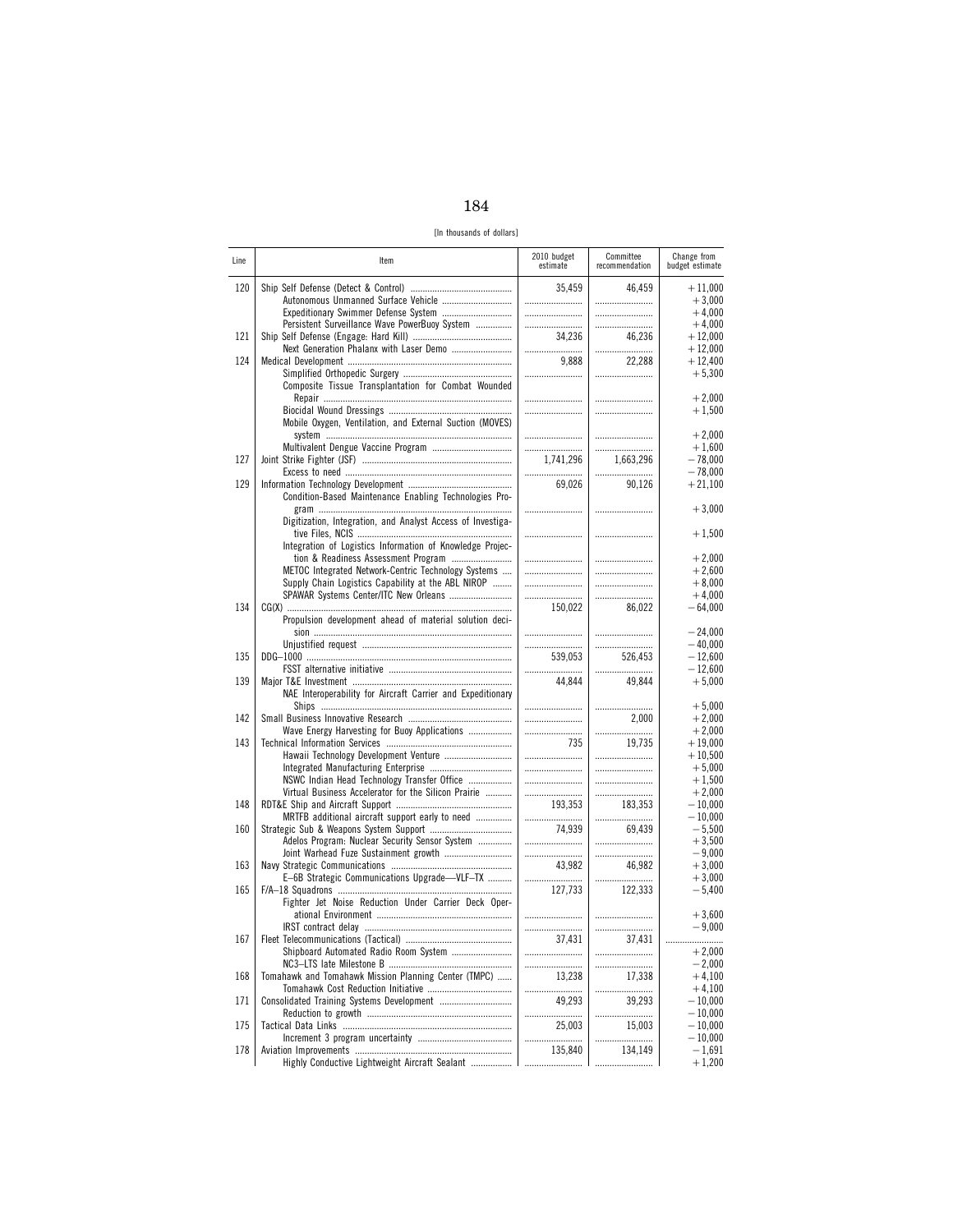185

[In thousands of dollars]

| Line | Item                                                      | 2010 budget<br>estimate | Committee<br>recommendation | Change from<br>budget estimate |
|------|-----------------------------------------------------------|-------------------------|-----------------------------|--------------------------------|
|      |                                                           |                         |                             | $+1,600$                       |
|      | Vet-Biz Initiative for National Sustainment               |                         |                             | $+5.000$                       |
|      |                                                           |                         |                             | $+3,000$                       |
|      |                                                           |                         |                             | $-12.491$                      |
| 181  |                                                           | 287.348                 | 277,348                     | $-10.000$                      |
|      |                                                           |                         |                             | $+3.000$                       |
|      | DCGS-MC tech development excessive growth                 |                         |                             | $-5,000$                       |
|      |                                                           |                         |                             | $-8.000$                       |
| 182  | Marine Corps Ground Combat/Supporting Arms Systems        | 120,379                 | 106.479                     | $-13,900$                      |
|      |                                                           |                         |                             | $+1,000$                       |
|      |                                                           |                         |                             | $-12,200$                      |
|      | Battlefield Target Identification Device program uncer-   |                         |                             |                                |
|      |                                                           |                         |                             | $-2.700$                       |
| 183  |                                                           | 17.057                  | 21,457                      | $+4,400$                       |
|      | High Performance Capabilities for Military Vehicles Proj- |                         |                             |                                |
|      |                                                           |                         |                             | $+1.400$                       |
|      |                                                           |                         |                             | $+3,000$                       |
| 194  |                                                           | 24.226                  | 29,226                      | $+5,000$                       |
|      | Trusted Discovery/Universal Description Discovery and In- |                         |                             |                                |
|      |                                                           |                         |                             | $+5.000$                       |
| 195  |                                                           | 2.453                   |                             | $-2.453$                       |
|      |                                                           |                         |                             | $-2,453$                       |
| 196  |                                                           | 4.139                   |                             | $-4,139$                       |
|      |                                                           |                         |                             | $-4.139$                       |
| 200  |                                                           | 8.971                   | 8,871                       | $-100$                         |
|      |                                                           |                         |                             | $-100$                         |
| 202  |                                                           | 46,208                  | 50,558                      | $+4.350$                       |
|      | FEATHAR-Fusion, Exploitation, Algorithm, Targeting        |                         |                             |                                |
|      |                                                           |                         |                             | $+4.350$                       |
| 216  |                                                           | 56.691                  | 66.941                      | $+10,250$                      |
|      | Low Acoustic and Thermal Signature Battlefield Power      |                         |                             | $+4,000$                       |
|      |                                                           |                         |                             | $+2,000$                       |
|      | Life Extension of Weapon Systems Through Advanced Ma-     |                         |                             |                                |
|      |                                                           |                         |                             | $+2,500$                       |
|      |                                                           |                         |                             | $+1,750$                       |
| 217  |                                                           |                         | 4.000                       | $+4,000$                       |
|      | National Shipbuilding Research Program Advanced Ship-     |                         |                             |                                |
|      |                                                           |                         |                             | $+4,000$                       |
|      |                                                           | 1,258,018               | 1,142,318                   | $-115,700$                     |
|      |                                                           |                         |                             | $-115,700$                     |
|      |                                                           |                         |                             |                                |

*Advanced Tactical Data Links*.—The budget request includes \$18,700,000 for development of Advanced Tactical Data Links, including Joint Tactical Information Distribution System Increment III. Increment III is intended to address mandates by the National Security Agency, the Joint Chiefs of Staff, and the Federal Aviation Administration to implement cryptographic modernization and frequency remapping. The Committee is concerned that the requested program does not address the question of whether Increment III will include enhanced throughput capability upgrades. Adding an enhanced throughput requirement after the program is initiated in fiscal year 2010 would significantly increase the cost and complexity of the program, which is required to meet critical NSA, JCS, and FAA directives. The Committee is reluctant to initiate the Increment III upgrade program without a clear understanding of the program's requirements and acquisition strategy, and therefore recommends a reduction of \$10,000,000.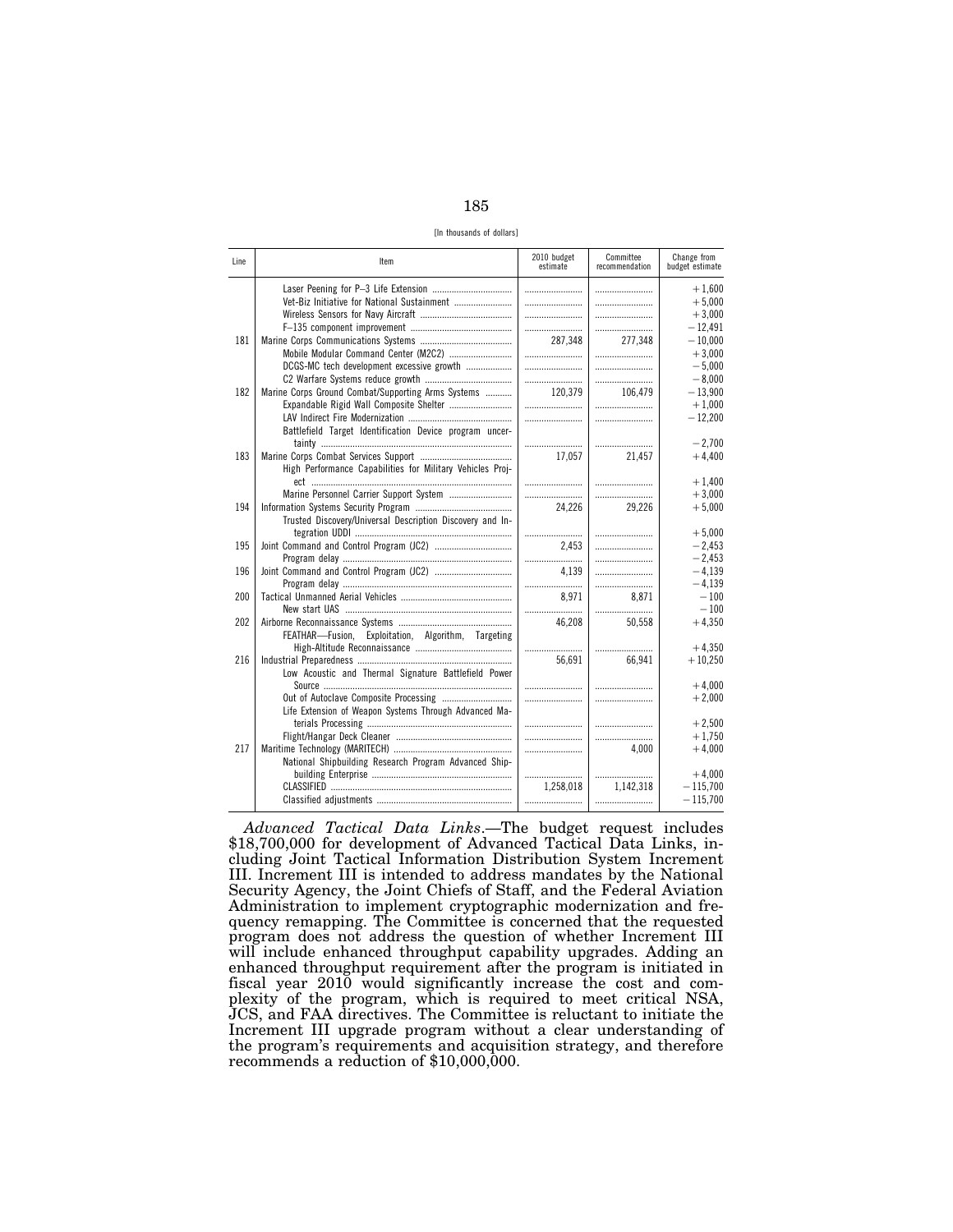*Sea-based Strategic Deterrent [SBSD]*.—The budget request includes \$387,517,000 to initiate technology demonstration and design efforts for the SBSD, a successor to the Ohio class ballistic missile submarines which will begin to retire in 2027. The program is being initiated to coincide with the United Kingdom's program to replace its Vanguard-class submarines, creating efficiencies and cost savings in the design of a common missile compartment.

Both the forthcoming Nuclear Posture Review and an analysis of alternatives are expected to inform key decisions about the specifications and performance of the Ohio class replacement. Although this submarine will remain in service for several decades, overly ambitious requirements will drive increased costs, further compounding challenges in future shipbuilding budgets. The Committee urges the Navy to continue to make cost a critical factor in design of the Ohio class replacement, and to continue to seek efficiencies by leveraging existing technology, cooperative international programs, and best practices of the U.S. industrial base.

*High-integrity Global Positioning System [iGPS]*.—The Committee strongly supports the iGPS program since it continues to demonstrate better than anticipated performance in jammed environments. In July 2009, the Department of Defense validated in a field experiment that iGPS operates effectively in a severely jammed GPS environment by demonstrating acquisition and positioning from a cold start under more than 30 decibel jamming conditions. This capability is urgently requested by U.S. Special Operations Command [USSOCOM], and the funds in the fiscal year 2010 request will provide hand-held prototypes for use by USSOCOM forces. Upon successful demonstration of the prototype, the warfighters will have a capability to operate in a strongly jammed environment at least 10 years earlier than currently planned.

*Mobile User Objective System [MUOS]*.—The Navy established a National Review Team [NRT] to assess the technical, schedule, and cost status of the MUOS satellites. The NRT reported its recommendations in August and found that MUOS is a sound technical program with an inadequate schedule and budget. The program will be rebaselined this fall, which will require additional funding in the out years to complete.

The first MUOS satellite is at least 1 year late, which increases the risk that the Navy will have a gap in Ultra High Frequency [UHF] service. Within 90 days of enactment of this act, the Committee directs the Navy to provide the defense oversight committees a mitigation strategy that would alleviate a break in UHF service. This strategy should look at all options, including maintaining the legacy systems longer, using commercially hosted payloads, and putting a UHF payload on Tactical Satellite-4 [TACSAT–4]. In addition, the Committee directs that \$150,000,000 of the funding in Weapons Procurement, Navy for the second MUOS satellite launch vehicle be fenced until the defense oversight committees receive the rebaselined acquisition strategy and the mitigation plan. If additional funding is required to support the mitigation plan, the Committee will look favorably on a reprogramming to support the strategy.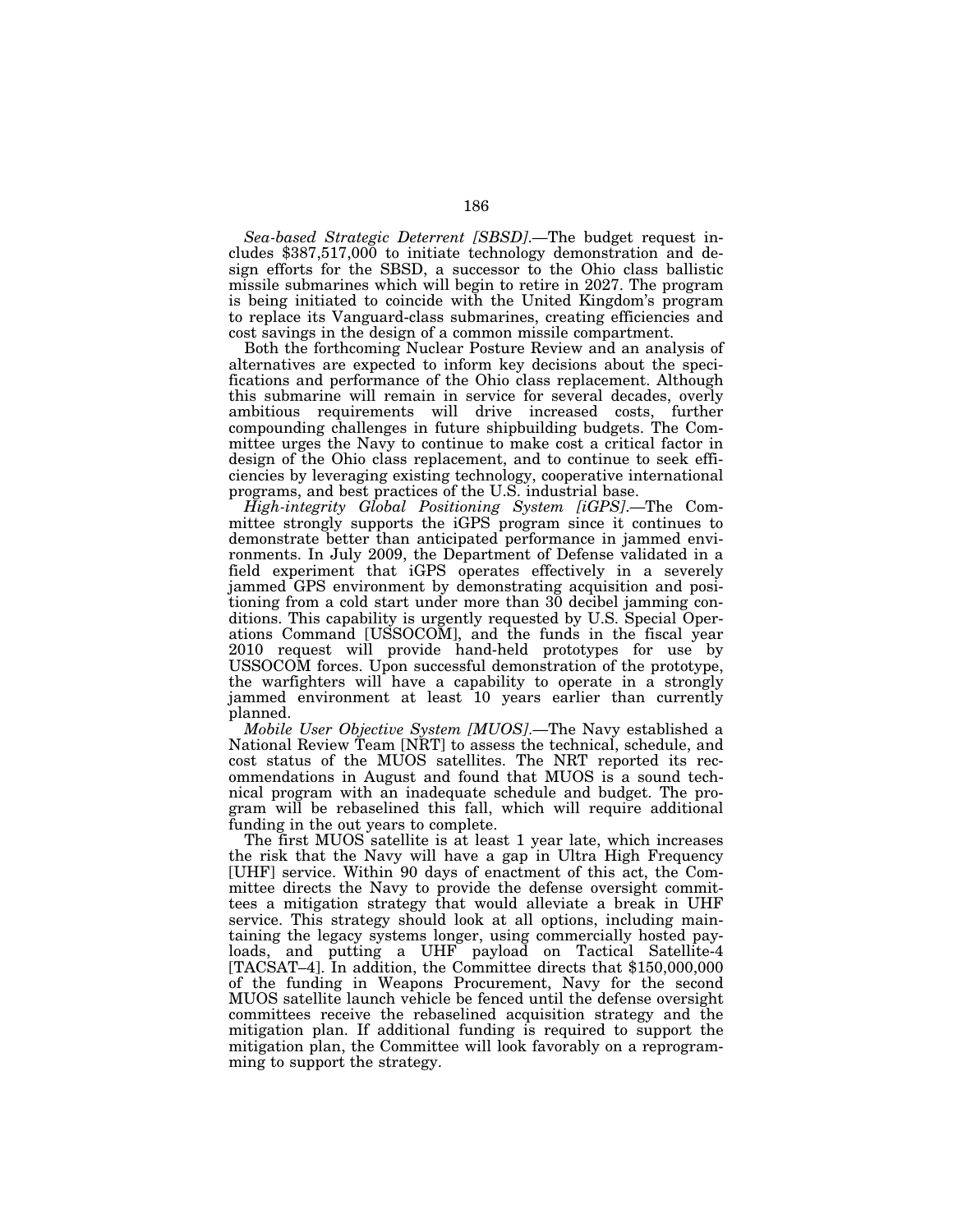# RESEARCH, DEVELOPMENT, TEST AND EVALUATION, AIR FORCE

The Committee recommends an appropriation of \$28,049,015,000. This is \$56,188,000 above the budget estimate.

#### COMMITTEE RECOMMENDED PROGRAM

The following table summarizes the budget estimate for this appropriation, the Committee recommendation, and the Committee recommended adjustments to the budget estimate: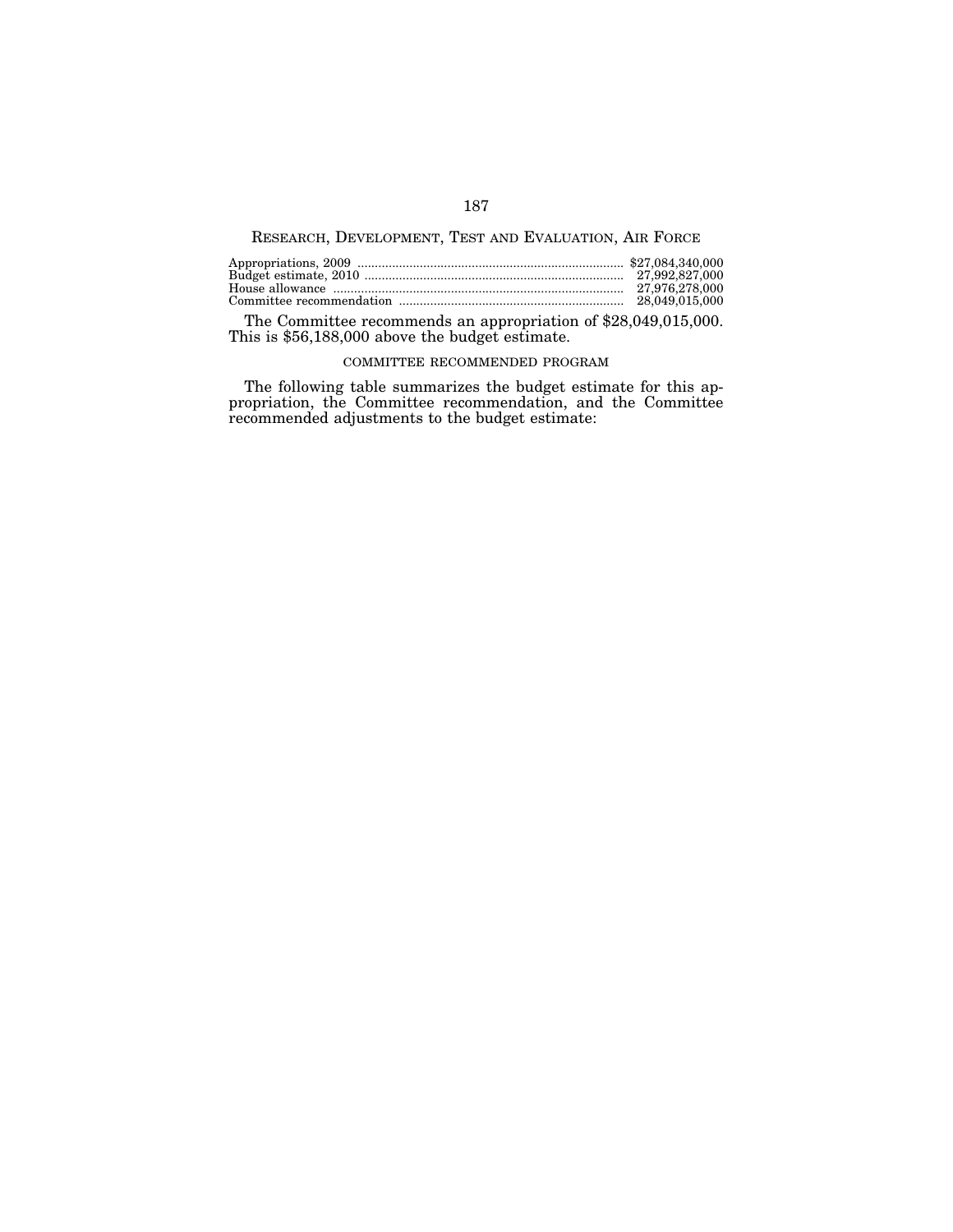|                   |                                                                                                                                                                                                                                                                                                                                                                                                                                                                                                                           |                                                                                                                      |                                                                                                                                                                                                                                                                                                   |                                                                                                                     | Change from-                                                                                                                     |                                                                                                                                                                                                                                                                                                                                         |
|-------------------|---------------------------------------------------------------------------------------------------------------------------------------------------------------------------------------------------------------------------------------------------------------------------------------------------------------------------------------------------------------------------------------------------------------------------------------------------------------------------------------------------------------------------|----------------------------------------------------------------------------------------------------------------------|---------------------------------------------------------------------------------------------------------------------------------------------------------------------------------------------------------------------------------------------------------------------------------------------------|---------------------------------------------------------------------------------------------------------------------|----------------------------------------------------------------------------------------------------------------------------------|-----------------------------------------------------------------------------------------------------------------------------------------------------------------------------------------------------------------------------------------------------------------------------------------------------------------------------------------|
|                   | ltem                                                                                                                                                                                                                                                                                                                                                                                                                                                                                                                      | 2010 budget<br>estimate                                                                                              | House allowance                                                                                                                                                                                                                                                                                   | recommendation<br>Committee                                                                                         |                                                                                                                                  |                                                                                                                                                                                                                                                                                                                                         |
|                   |                                                                                                                                                                                                                                                                                                                                                                                                                                                                                                                           |                                                                                                                      |                                                                                                                                                                                                                                                                                                   |                                                                                                                     | budget estimate                                                                                                                  | House allowance                                                                                                                                                                                                                                                                                                                         |
|                   | RESEARCH, DEVELOPMENT, TEST & EVAL, AIR FORCE                                                                                                                                                                                                                                                                                                                                                                                                                                                                             |                                                                                                                      |                                                                                                                                                                                                                                                                                                   |                                                                                                                     |                                                                                                                                  |                                                                                                                                                                                                                                                                                                                                         |
|                   | BASIC RESEARCH                                                                                                                                                                                                                                                                                                                                                                                                                                                                                                            |                                                                                                                      |                                                                                                                                                                                                                                                                                                   |                                                                                                                     |                                                                                                                                  |                                                                                                                                                                                                                                                                                                                                         |
| 125               | UNIVERSITY RESEARCH INITIATIVES<br>DEFENSE RESEARCH SCIENCES                                                                                                                                                                                                                                                                                                                                                                                                                                                              | 321,028<br>132,249<br>12,834                                                                                         | 323,528<br>140,449<br>12,834                                                                                                                                                                                                                                                                      | 331,028<br>136,949<br>12,834                                                                                        | $+10,000$<br>+4,700                                                                                                              | $+7,500$<br>$-3,500$                                                                                                                                                                                                                                                                                                                    |
|                   | HIGH ENERGY LASER RESEARCH INITIATIVES                                                                                                                                                                                                                                                                                                                                                                                                                                                                                    |                                                                                                                      |                                                                                                                                                                                                                                                                                                   |                                                                                                                     |                                                                                                                                  |                                                                                                                                                                                                                                                                                                                                         |
|                   | $ROH$ , постоянно положительно положительно положительно положительно положительно положительно положительно положительно положительно положительно положительно положительно положительно положительно положительно положител<br>TOTAL, BASIC RESEA                                                                                                                                                                                                                                                                      | 466,111                                                                                                              | 476,811                                                                                                                                                                                                                                                                                           | 480,811                                                                                                             | $+14,700$                                                                                                                        | $+4,000$                                                                                                                                                                                                                                                                                                                                |
|                   | APPLIED RESEARCH                                                                                                                                                                                                                                                                                                                                                                                                                                                                                                          |                                                                                                                      |                                                                                                                                                                                                                                                                                                   |                                                                                                                     |                                                                                                                                  |                                                                                                                                                                                                                                                                                                                                         |
|                   | MEDICAL DEVELOPMENT                                                                                                                                                                                                                                                                                                                                                                                                                                                                                                       |                                                                                                                      |                                                                                                                                                                                                                                                                                                   |                                                                                                                     |                                                                                                                                  |                                                                                                                                                                                                                                                                                                                                         |
|                   | MATERIALS                                                                                                                                                                                                                                                                                                                                                                                                                                                                                                                 | $\begin{array}{l} 127,957\\ 127,129\\ 127,122\\ 85,122\\ 196,529\\ 121,768\\ 104,148\\ 58,289\\ 105,577 \end{array}$ |                                                                                                                                                                                                                                                                                                   | $\begin{array}{r} 168,957\\ 138,522\\ 138,522\\ 96,122\\ 199,526\\ 110,148\\ 135,668\\ 58,289\\ 99,927 \end{array}$ | $\begin{array}{l} +41,000\\ +11,000\\ +11,13,000\\ +11,13,900\\ +13,900\\ +13,900\\ +13,900\\ +14,13,900\\ +14,14,15\end{array}$ | $\begin{array}{l} +13,250 \\ +9,400 \\ +11,900 \\ +11,900 \\ +5,900 \\ +6,140 \\ +6,100 \\ \end{array}$                                                                                                                                                                                                                                 |
| $\infty$          | AEROSPACE VEHICLE TECHNOLOGIES                                                                                                                                                                                                                                                                                                                                                                                                                                                                                            |                                                                                                                      |                                                                                                                                                                                                                                                                                                   |                                                                                                                     |                                                                                                                                  |                                                                                                                                                                                                                                                                                                                                         |
|                   | IED RESEARCH<br>HUMAN EFFECTIVENESS APPLI                                                                                                                                                                                                                                                                                                                                                                                                                                                                                 |                                                                                                                      |                                                                                                                                                                                                                                                                                                   |                                                                                                                     |                                                                                                                                  |                                                                                                                                                                                                                                                                                                                                         |
| $\subseteq$       | AEROSPACE PROPULSION                                                                                                                                                                                                                                                                                                                                                                                                                                                                                                      |                                                                                                                      |                                                                                                                                                                                                                                                                                                   |                                                                                                                     |                                                                                                                                  |                                                                                                                                                                                                                                                                                                                                         |
|                   | AEROSPACE SENSORS                                                                                                                                                                                                                                                                                                                                                                                                                                                                                                         |                                                                                                                      |                                                                                                                                                                                                                                                                                                   |                                                                                                                     |                                                                                                                                  |                                                                                                                                                                                                                                                                                                                                         |
| $\simeq$ $\simeq$ | SPACE TECHNOLOGY                                                                                                                                                                                                                                                                                                                                                                                                                                                                                                          |                                                                                                                      |                                                                                                                                                                                                                                                                                                   |                                                                                                                     |                                                                                                                                  |                                                                                                                                                                                                                                                                                                                                         |
|                   | CONVENTIONAL MUNITIONS                                                                                                                                                                                                                                                                                                                                                                                                                                                                                                    |                                                                                                                      |                                                                                                                                                                                                                                                                                                   |                                                                                                                     |                                                                                                                                  |                                                                                                                                                                                                                                                                                                                                         |
| $\overline{4}$    | $\begin{array}{cccccccccccccc} \multicolumn{2}{c}{} & \multicolumn{2}{c}{} & \multicolumn{2}{c}{} & \multicolumn{2}{c}{} & \multicolumn{2}{c}{} & \multicolumn{2}{c}{} & \multicolumn{2}{c}{} & \multicolumn{2}{c}{} & \multicolumn{2}{c}{} & \multicolumn{2}{c}{} & \multicolumn{2}{c}{} & \multicolumn{2}{c}{} & \multicolumn{2}{c}{} & \multicolumn{2}{c}{} & \multicolumn{2}{c}{} & \multicolumn{2}{c}{} & \multicolumn{2}{c}{} & \multicolumn{2}{c}{} & \multicolumn{2}{c}{} & \$<br>VGY<br>DIRECTED ENERGY TECHNOLO |                                                                                                                      |                                                                                                                                                                                                                                                                                                   |                                                                                                                     | $-5,750$                                                                                                                         | $-6,750$<br>$-2,500$                                                                                                                                                                                                                                                                                                                    |
| 51                | COMMAND CONTROL AND COMMUNICATIONS                                                                                                                                                                                                                                                                                                                                                                                                                                                                                        |                                                                                                                      |                                                                                                                                                                                                                                                                                                   |                                                                                                                     |                                                                                                                                  |                                                                                                                                                                                                                                                                                                                                         |
| $\frac{16}{21}$   | DOMINANT INFORMATION SCIENCES AND METHODS                                                                                                                                                                                                                                                                                                                                                                                                                                                                                 | 115,278<br>52,754                                                                                                    | $\begin{array}{l} 155,707 \\ 159,128 \\ 85,128 \\ 86,668 \\ 72,728 \\ 85,728 \\ 129,728 \\ 85,728 \\ 150,728 \\ 151,725 \\ 151,725 \\ 151,725 \\ 151,725 \\ 151,725 \\ 151,725 \\ 152,725 \\ 153,725 \\ 154 \\ 156 \\ 157,725 \\ 158 \\ 159 \\ 159 \\ 150 \\ 150 \\ 150 \\ 151 \\ 151 \\ 152 \\ $ | 115,278<br>46,654                                                                                                   | $-6,100$                                                                                                                         | $-14,600$                                                                                                                                                                                                                                                                                                                               |
|                   |                                                                                                                                                                                                                                                                                                                                                                                                                                                                                                                           | 1,094,651                                                                                                            | 1,186,641                                                                                                                                                                                                                                                                                         | 1,169,101                                                                                                           | $+74,450$                                                                                                                        | $-17,540$                                                                                                                                                                                                                                                                                                                               |
|                   |                                                                                                                                                                                                                                                                                                                                                                                                                                                                                                                           |                                                                                                                      |                                                                                                                                                                                                                                                                                                   |                                                                                                                     |                                                                                                                                  |                                                                                                                                                                                                                                                                                                                                         |
|                   | ELOPMENT<br>ADVANCED TECHNOLOGY DEV                                                                                                                                                                                                                                                                                                                                                                                                                                                                                       |                                                                                                                      |                                                                                                                                                                                                                                                                                                   |                                                                                                                     |                                                                                                                                  |                                                                                                                                                                                                                                                                                                                                         |
| ≌                 | ADVANCED MATERIALS FOR WEAPON SYSTEMS                                                                                                                                                                                                                                                                                                                                                                                                                                                                                     |                                                                                                                      |                                                                                                                                                                                                                                                                                                   |                                                                                                                     | $+26,600$                                                                                                                        | $+8,200$                                                                                                                                                                                                                                                                                                                                |
| $\overline{19}$   | <b>TECHNOLOGY (S&amp;T)</b><br>SUSTAINMENT SCIENCE AND                                                                                                                                                                                                                                                                                                                                                                                                                                                                    | $\begin{array}{c} 37.901 \\ 2.955 \\ 2.955 \\ 51.482 \\ 106 \\ 106 \\ \end{array}$                                   | 56,355<br>6,3582<br>5,3,344<br>5,115                                                                                                                                                                                                                                                              | 64,501<br>2,955<br>51,482<br>51,844<br>178,676                                                                      | <br> <br> <br>                                                                                                                   |                                                                                                                                                                                                                                                                                                                                         |
|                   | AEROSPACE TECHNOLOGY DEN                                                                                                                                                                                                                                                                                                                                                                                                                                                                                                  |                                                                                                                      |                                                                                                                                                                                                                                                                                                   |                                                                                                                     |                                                                                                                                  |                                                                                                                                                                                                                                                                                                                                         |
|                   | POWER TECHNOLOGY<br>AEROSPACE PROPULSION AND                                                                                                                                                                                                                                                                                                                                                                                                                                                                              |                                                                                                                      |                                                                                                                                                                                                                                                                                                   |                                                                                                                     |                                                                                                                                  |                                                                                                                                                                                                                                                                                                                                         |
|                   | VEL PROTECTION TECHNOLOGY<br>CREW SYSTEMS AND PERSONI                                                                                                                                                                                                                                                                                                                                                                                                                                                                     |                                                                                                                      |                                                                                                                                                                                                                                                                                                   |                                                                                                                     | $+3,000$<br>+3,000                                                                                                               | $\begin{array}{r} -2,000 \\ -15,000 \\ -1 \end{array} \begin{array}{r} 0,000 \\ 0,000 \\ 0,000 \\ 0,000 \\ 0,000 \\ 0,000 \\ 0,000 \\ +3,000 \\ +3,000 \\ +3,000 \\ +3,000 \\ +3,000 \\ +3,000 \\ +3,000 \\ +3,000 \\ +3,000 \\ +3,000 \\ +3,000 \\ +3,000 \\ +3,000 \\ +3,000 \\ +3,000 \\ +3,000 \\ +3,000 \\ +3,000 \\ +3,000 \\ +3$ |
|                   |                                                                                                                                                                                                                                                                                                                                                                                                                                                                                                                           |                                                                                                                      | 32,521<br>98,609                                                                                                                                                                                                                                                                                  |                                                                                                                     | :<br>:<br>:                                                                                                                      |                                                                                                                                                                                                                                                                                                                                         |
|                   | NOLOGY<br>ADVANCED SPACECRAFT TECH                                                                                                                                                                                                                                                                                                                                                                                                                                                                                        |                                                                                                                      |                                                                                                                                                                                                                                                                                                   |                                                                                                                     |                                                                                                                                  |                                                                                                                                                                                                                                                                                                                                         |
| <b>212232822</b>  | YSTEM (MSSS)<br>MAUI SPACE SURVEILLANCE S                                                                                                                                                                                                                                                                                                                                                                                                                                                                                 | 1021<br>10300205<br>1030021                                                                                          | 5,813<br>24,565                                                                                                                                                                                                                                                                                   | 3.000<br>3.0109<br>3.000<br>3.000<br>3.000                                                                          | $+6,500$<br>+32,000                                                                                                              |                                                                                                                                                                                                                                                                                                                                         |
|                   | NCED TECHNOLOGY DEVELOPMENT<br>HUMAN EFFECTIVENESS ADVAI                                                                                                                                                                                                                                                                                                                                                                                                                                                                  |                                                                                                                      |                                                                                                                                                                                                                                                                                                   |                                                                                                                     |                                                                                                                                  |                                                                                                                                                                                                                                                                                                                                         |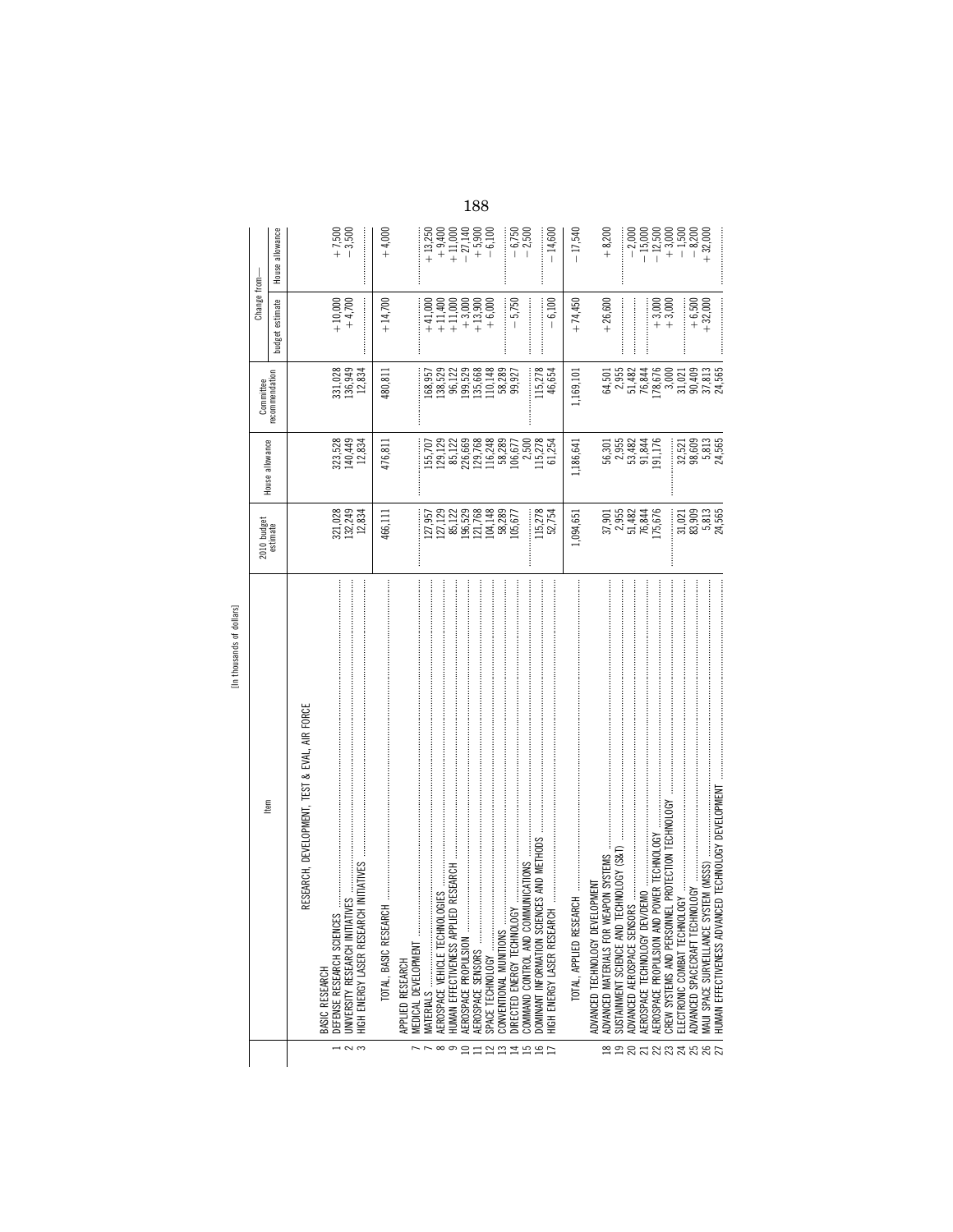|        | BATTLESPACE KNOWLEDGE DEVELOPMENT & DEMONSTRATION<br>CED TECHNOLOGY PROGRAM<br>MANUFACTURING TECHNOLOGY PROGRAM<br>CONVENTIONAL WEAPONS TECHNOLOGY .<br>ADVANCED WEAPONS TECHNOLOGY<br>C3I ADVANCED DEVELOPMENT<br>HIGH ENERGY LASER ADVAN | 14,356<br>30,056<br>39,708<br>39,708<br>3,831 | $\begin{array}{l} 16,556 \\ 30,051 \\ 41,308 \\ 9,708 \\ 4,000 \\ 4,031 \\ \end{array}$                                                                                                                                                                                                               | $\begin{array}{l} 14.356 \\ 44.510 \\ 7,000 \\ 8,011 \\ 9,000 \\ 1,000 \\ 1,000 \\ 3,01 \\ \end{array}$                                                                                                                                                                                                     | $+14,500$<br>+ 5,000<br>$+2,900$ | $-2,200$<br>+ 14,500<br>+ 3,000<br>$-1,100$ |
|--------|--------------------------------------------------------------------------------------------------------------------------------------------------------------------------------------------------------------------------------------------|-----------------------------------------------|-------------------------------------------------------------------------------------------------------------------------------------------------------------------------------------------------------------------------------------------------------------------------------------------------------|-------------------------------------------------------------------------------------------------------------------------------------------------------------------------------------------------------------------------------------------------------------------------------------------------------------|----------------------------------|---------------------------------------------|
|        |                                                                                                                                                                                                                                            | 618,030                                       | 693,330                                                                                                                                                                                                                                                                                               | 711,530                                                                                                                                                                                                                                                                                                     | $+93,500$                        | $+18,200$                                   |
|        | TROL SEGMENT<br>DEMONSTRATION & VALIDATION<br>INTELLIGENCE ADVANCED DEVELOPMENT<br>PHYSICAL SECURITY EQUIPMENT<br>GPS III-OPERATIONAL CON                                                                                                  | 5,009<br>3,623                                | 6,009<br>3,623                                                                                                                                                                                                                                                                                        | $5,009$<br>$3,623$                                                                                                                                                                                                                                                                                          |                                  | $-1,000$                                    |
|        | (SPACE)<br>ADVANCED EHF MILSATCOM<br>POLAR MILSATCOM (SPACE)                                                                                                                                                                               | 464,335<br>253,150<br>97,252<br>27,252        | 464,335<br>253,150<br>27,252<br>27,252                                                                                                                                                                                                                                                                | 464,335<br>253,150                                                                                                                                                                                                                                                                                          |                                  |                                             |
|        | $\geq$<br>SPACE CONTROL TECHNOLO                                                                                                                                                                                                           |                                               |                                                                                                                                                                                                                                                                                                       |                                                                                                                                                                                                                                                                                                             |                                  | $+5,000$<br>$+2,000$                        |
|        | CHNOLOGY<br>NATO RESEARCH AND DEVELOPMENT<br>COMBAT IDENTIFICATION TEC                                                                                                                                                                     |                                               |                                                                                                                                                                                                                                                                                                       | 102,701<br>29,252                                                                                                                                                                                                                                                                                           | $+ 5,000$<br>$+ 2,000$           |                                             |
|        | PERATIVE R&D<br>NTERNATIONAL SPACE COOF                                                                                                                                                                                                    |                                               | 4,351<br>632                                                                                                                                                                                                                                                                                          |                                                                                                                                                                                                                                                                                                             |                                  |                                             |
|        | INTEGRATED BROADCAST SE                                                                                                                                                                                                                    |                                               | 20,739<br>69,079<br>69,956<br>23,174<br>23,174                                                                                                                                                                                                                                                        | $\begin{array}{r} 4,936 \\ 4,938 \\ 6,7,936 \\ 6,836 \\ 7,936 \\ 8,85 \\ 1,12 \\ 1,23 \\ 1,33 \\ 1,44 \\ 1,23 \\ 1,34 \\ 1,35 \\ 1,23 \\ 1,23 \\ 1,35 \\ 1,23 \\ 1,23 \\ 1,23 \\ 1,24 \\ 1,25 \\ 1,26 \\ 1,23 \\ 1,24 \\ 1,25 \\ 1,26 \\ 1,25 \\ 1,26 \\ 1,25 \\ 1,26 \\ 1,27 \\ 1,28 \\ 1,29 \\ 1,29 \\ 1$ |                                  |                                             |
|        |                                                                                                                                                                                                                                            |                                               |                                                                                                                                                                                                                                                                                                       |                                                                                                                                                                                                                                                                                                             |                                  | $-3,000$                                    |
|        |                                                                                                                                                                                                                                            |                                               |                                                                                                                                                                                                                                                                                                       |                                                                                                                                                                                                                                                                                                             |                                  | $-10,000$                                   |
|        | AND LANDING SYSTEMS<br><b>JOINT PRECISION APPROACH</b>                                                                                                                                                                                     |                                               |                                                                                                                                                                                                                                                                                                       |                                                                                                                                                                                                                                                                                                             |                                  |                                             |
|        | SENSOR DEVELOPMENT<br>BATTLE MGMT COM & CTRL                                                                                                                                                                                               |                                               |                                                                                                                                                                                                                                                                                                       |                                                                                                                                                                                                                                                                                                             | $+50,000$                        | $+72,612$                                   |
|        | TARGET DEFEAT SYSTEM<br>HARD AND DEEPLY BURIED                                                                                                                                                                                             |                                               |                                                                                                                                                                                                                                                                                                       |                                                                                                                                                                                                                                                                                                             |                                  |                                             |
|        | REQUIREMENTS ANALYSIS AND MATURATION<br>JOINT DUAL ROLE AIR DOMINANCE MISSILE                                                                                                                                                              |                                               |                                                                                                                                                                                                                                                                                                       |                                                                                                                                                                                                                                                                                                             |                                  |                                             |
|        | UZE DEVELOPMEN<br>GROUND ATTACK WEAPONS                                                                                                                                                                                                    |                                               |                                                                                                                                                                                                                                                                                                       |                                                                                                                                                                                                                                                                                                             |                                  |                                             |
|        | ALTERNATIVE FUELS                                                                                                                                                                                                                          |                                               |                                                                                                                                                                                                                                                                                                       |                                                                                                                                                                                                                                                                                                             | $-20,000$                        | $-25,000$                                   |
|        | IUTOMATED AIR-TO-AIR REF                                                                                                                                                                                                                   |                                               |                                                                                                                                                                                                                                                                                                       |                                                                                                                                                                                                                                                                                                             |                                  |                                             |
|        | OPERATIONALLY RESPONSIVE                                                                                                                                                                                                                   |                                               |                                                                                                                                                                                                                                                                                                       |                                                                                                                                                                                                                                                                                                             | $+13,000$                        | $+11,500$                                   |
|        | OPERATIONAL ENVIRONMENTAL<br>ECH TRANSITION PROGRAM<br>VATIONAL POLAR-ORBITING                                                                                                                                                             |                                               | $\begin{array}{c} 20,891 \\ 20,893 \\ 20,833 \\ 20,833 \\ 20,7,7 \\ 20,83 \\ 20,83 \\ 20,83 \\ 20,83 \\ 20,83 \\ 20,83 \\ 20,84 \\ 21 \\ 22,83 \\ 22,84 \\ 21 \\ 22,84 \\ 22,84 \\ 21 \\ 22,84 \\ 22,84 \\ 23,84 \\ 24,84 \\ 25,84 \\ 26,84 \\ 27,84 \\ 28,84 \\ 29,85 \\ 20,84 \\ 20,85 \\ 20,86 \\$ |                                                                                                                                                                                                                                                                                                             |                                  |                                             |
|        | JM TECHNOLOGY DEVELOPMENT<br><b>VEXT GENERATION MILSATC</b>                                                                                                                                                                                |                                               | İ                                                                                                                                                                                                                                                                                                     | 396,641<br>50,000                                                                                                                                                                                                                                                                                           | $+50,000$                        | $+50,000$                                   |
|        | ION & VALIDATION<br>TOTAL, DEMONSTRAT                                                                                                                                                                                                      | 1,795,884                                     | 1,793,772                                                                                                                                                                                                                                                                                             | ,895,884                                                                                                                                                                                                                                                                                                    | $+100,000$                       | $+102,112$                                  |
| ន<br>ន | ENGINEERING & MANUFACTURING DEVELOPMENT<br>GLOBAL BROADCAST SERVICE (GBS)<br>NUCLEAR WEAPONS SUPPORT                                                                                                                                       | 31,124                                        | 31,124<br>42,860                                                                                                                                                                                                                                                                                      | 31,124<br>37,860                                                                                                                                                                                                                                                                                            |                                  | $-5.000$                                    |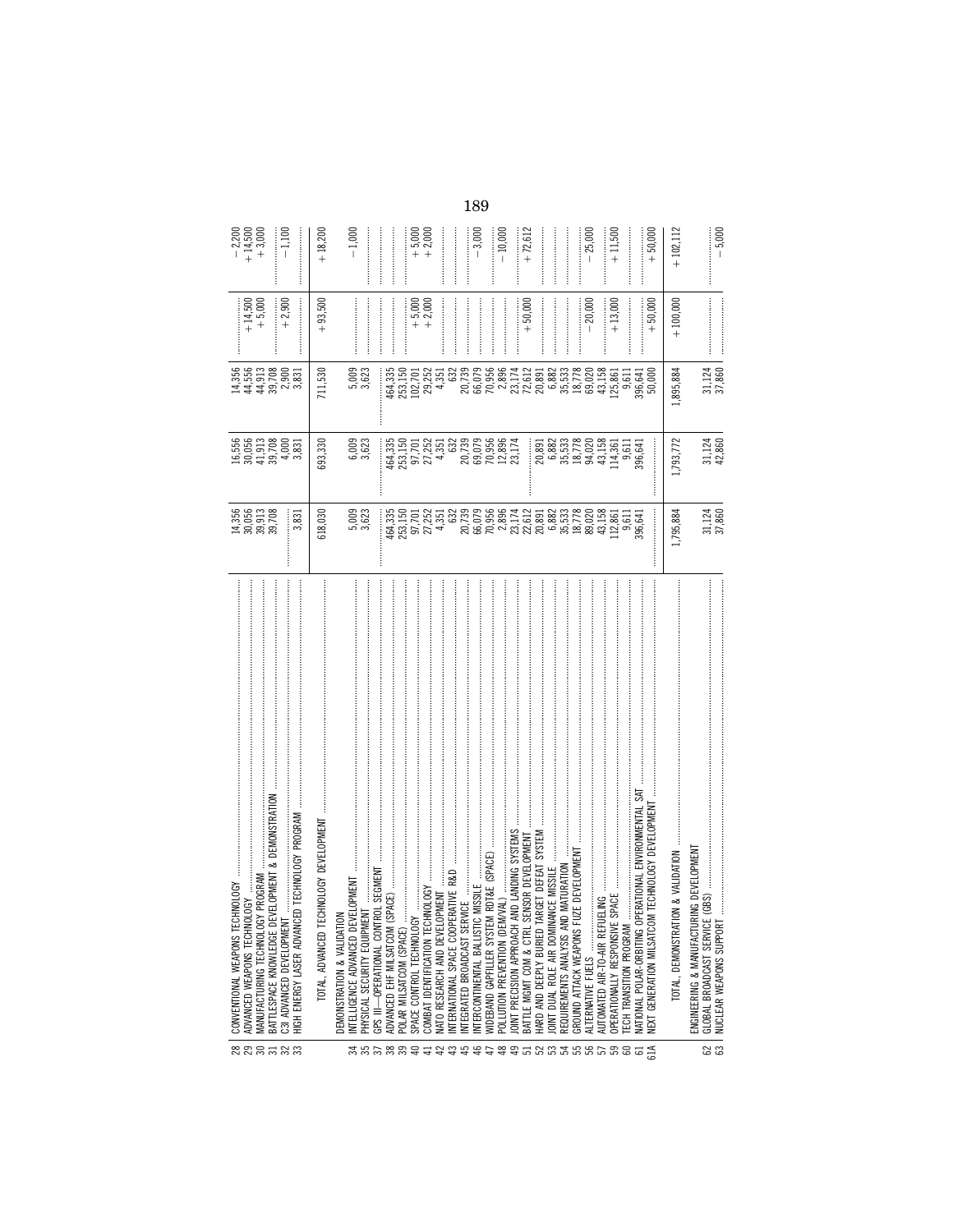| $\begin{array}{l} 153,815\\ 64,248\\ 65,131\\ 65,131\\ 151,101\\ 151,101\\ 151,101\\ 151,101\\ 151,101\\ 151,101\\ 151,101\\ 151,101\\ 151,101\\ 151,101\\ 151,101\\ 151,101\\ 151,101\\ 151,101\\ 151,101\\ 151,101\\ 151,101\\ 151,101\\ 151,101\\ 151,101\\$<br>2010 budget<br>estimate<br>Item<br>ATE FLIGHT TRAINING<br>Tactical Data Networks Enterprise<br>VIENT<br>ELECTRONIC WARFARE DEVELOPMENT.<br>HYSICAL SECURITY EQUIPI<br>SMALL DIAMETER BOMB (SI<br>SPECIALIZED UNDERGRADU<br>AIRBORNE ELECTRONIC AT<br>COUNTERSPACE SYSTEMS | House allowance<br>$6,227$<br>$97,275$<br>$88,444$ | recommendation<br>Committee<br>10,862<br>97,275<br>88,444 |                                                                                                                      | budget estimate                                            | House allowance                   |
|----------------------------------------------------------------------------------------------------------------------------------------------------------------------------------------------------------------------------------------------------------------------------------------------------------------------------------------------------------------------------------------------------------------------------------------------------------------------------------------------------------------------------------------------|----------------------------------------------------|-----------------------------------------------------------|----------------------------------------------------------------------------------------------------------------------|------------------------------------------------------------|-----------------------------------|
|                                                                                                                                                                                                                                                                                                                                                                                                                                                                                                                                              |                                                    |                                                           |                                                                                                                      |                                                            |                                   |
|                                                                                                                                                                                                                                                                                                                                                                                                                                                                                                                                              |                                                    |                                                           |                                                                                                                      |                                                            |                                   |
|                                                                                                                                                                                                                                                                                                                                                                                                                                                                                                                                              |                                                    |                                                           | 7,862<br>80,275<br>82,944                                                                                            | $\begin{array}{r} +1,635 \\ -17,000 \\ -5,500 \end{array}$ | $-3,000$<br>$-17,000$<br>$-5,500$ |
|                                                                                                                                                                                                                                                                                                                                                                                                                                                                                                                                              |                                                    |                                                           |                                                                                                                      |                                                            |                                   |
|                                                                                                                                                                                                                                                                                                                                                                                                                                                                                                                                              |                                                    |                                                           |                                                                                                                      |                                                            |                                   |
|                                                                                                                                                                                                                                                                                                                                                                                                                                                                                                                                              |                                                    | 155,815                                                   |                                                                                                                      |                                                            | $-2,000$                          |
|                                                                                                                                                                                                                                                                                                                                                                                                                                                                                                                                              |                                                    |                                                           |                                                                                                                      |                                                            |                                   |
|                                                                                                                                                                                                                                                                                                                                                                                                                                                                                                                                              |                                                    |                                                           |                                                                                                                      | $-38,600$                                                  | $+61,700$                         |
|                                                                                                                                                                                                                                                                                                                                                                                                                                                                                                                                              |                                                    |                                                           |                                                                                                                      |                                                            |                                   |
| SPACE-BASED INFRARED SYSTEM (SBIRS) HIGH EMD                                                                                                                                                                                                                                                                                                                                                                                                                                                                                                 |                                                    |                                                           | $\begin{array}{r} 153,815 \\ 64,248 \\ 269,534 \\ 11,107 \\ 512,642 \\ 143,169 \\ 143,169 \\ 143,169 \\ \end{array}$ |                                                            | $-13,800$                         |
| THIRD GENERATION INFRARED SURVEILLANCE (3GIRS)                                                                                                                                                                                                                                                                                                                                                                                                                                                                                               |                                                    |                                                           |                                                                                                                      |                                                            | $+104,000$                        |
| ARMAMENT/ORDNANCE DE\                                                                                                                                                                                                                                                                                                                                                                                                                                                                                                                        |                                                    |                                                           |                                                                                                                      |                                                            |                                   |
|                                                                                                                                                                                                                                                                                                                                                                                                                                                                                                                                              |                                                    |                                                           |                                                                                                                      |                                                            |                                   |
| AGILE COMBAT SUPPORT                                                                                                                                                                                                                                                                                                                                                                                                                                                                                                                         |                                                    |                                                           | $1,784$<br>11,261                                                                                                    | <br> <br> <br>                                             |                                   |
| .IFE SUPPORT SYSTEMS                                                                                                                                                                                                                                                                                                                                                                                                                                                                                                                         |                                                    |                                                           | $14,111$<br>$14,718$                                                                                                 | $+3,400$                                                   | $+2,200$                          |
| COMBAT TRAINING RANGES                                                                                                                                                                                                                                                                                                                                                                                                                                                                                                                       |                                                    |                                                           |                                                                                                                      | $-15,000$                                                  |                                   |
| CONTROL APPLICATIONS (IC2A)<br>NTEGRATED COMMAND &                                                                                                                                                                                                                                                                                                                                                                                                                                                                                           |                                                    |                                                           |                                                                                                                      |                                                            | $-15,000$<br>$-9,000$             |
| NTELLIGENCE EQUIPMENT                                                                                                                                                                                                                                                                                                                                                                                                                                                                                                                        | 1,495                                              |                                                           | 1,495                                                                                                                |                                                            |                                   |
| OINT STRIKE FIGHTER USF                                                                                                                                                                                                                                                                                                                                                                                                                                                                                                                      | ,858,055                                           | 2,073,055                                                 | 1,780,055<br>60,010                                                                                                  | $-78,000$                                                  | $-293,000$                        |
| <b>TIC MISSILE</b><br>NTERCONTINENTAL BALLIST                                                                                                                                                                                                                                                                                                                                                                                                                                                                                                |                                                    |                                                           |                                                                                                                      |                                                            |                                   |
| NCH VEHICLE PROGRAM (SPACE)<br>EVOLVED EXPENDABLE LAU                                                                                                                                                                                                                                                                                                                                                                                                                                                                                        | 60,010<br>26,545                                   | 60,010<br>51,545                                          | 26,545<br>409,615                                                                                                    |                                                            | $-25,000$                         |
| REFUELING AIRCRAFT<br>NEXT GENERATION AERIAL                                                                                                                                                                                                                                                                                                                                                                                                                                                                                                 | 439,615<br>89,975                                  |                                                           |                                                                                                                      |                                                            | $+409,615$                        |
|                                                                                                                                                                                                                                                                                                                                                                                                                                                                                                                                              |                                                    | 9,975                                                     |                                                                                                                      | $-30,000$<br>$-89,975$<br>$+14,975$                        | $-9,975$<br>+ 14,975              |
| HH-60 RDT&E                                                                                                                                                                                                                                                                                                                                                                                                                                                                                                                                  |                                                    |                                                           |                                                                                                                      |                                                            |                                   |
| HC/MC-130 RECAP RDT&E                                                                                                                                                                                                                                                                                                                                                                                                                                                                                                                        |                                                    |                                                           |                                                                                                                      |                                                            |                                   |
| loint SIAP Executive Program Office                                                                                                                                                                                                                                                                                                                                                                                                                                                                                                          | 20,582<br>34,877                                   | 20,582<br>34,877                                          | $\begin{array}{c} 14,975 \\ 20,582 \\ 14,877 \\ 13,300 \\ 79,300 \\ 13,466 \\ 79,807 \end{array}$                    | $-20,000$<br>+79,300                                       | $-20,000$<br>+ 79,300             |
| STAINMENT<br>INK-16 SUPPORT AND SUS                                                                                                                                                                                                                                                                                                                                                                                                                                                                                                          |                                                    |                                                           |                                                                                                                      |                                                            |                                   |
| CTURE (SIAP)<br>SINGLE INTEGRATED AIR PI                                                                                                                                                                                                                                                                                                                                                                                                                                                                                                     |                                                    |                                                           |                                                                                                                      |                                                            |                                   |
| <b>AINING</b><br>ULL COMBAT MISSION TRA                                                                                                                                                                                                                                                                                                                                                                                                                                                                                                      |                                                    |                                                           |                                                                                                                      | $-20,000$                                                  | 20,000                            |
|                                                                                                                                                                                                                                                                                                                                                                                                                                                                                                                                              | 13,466<br>99,353<br>99,959<br>20,056               | 13,466<br>99,353<br>99,9540<br>20,056                     | 9,353                                                                                                                |                                                            |                                   |
|                                                                                                                                                                                                                                                                                                                                                                                                                                                                                                                                              |                                                    |                                                           | 19,640                                                                                                               |                                                            |                                   |
| C3 (SLC3S)<br>AIRBORNE SENIOR LEADER                                                                                                                                                                                                                                                                                                                                                                                                                                                                                                         |                                                    |                                                           | 20,056                                                                                                               |                                                            |                                   |
| TOTAL, ENGINEERING                                                                                                                                                                                                                                                                                                                                                                                                                                                                                                                           | 4,219,726                                          | 3,771,446                                                 | 4,004,961                                                                                                            | $-214,765$                                                 | $+233,515$                        |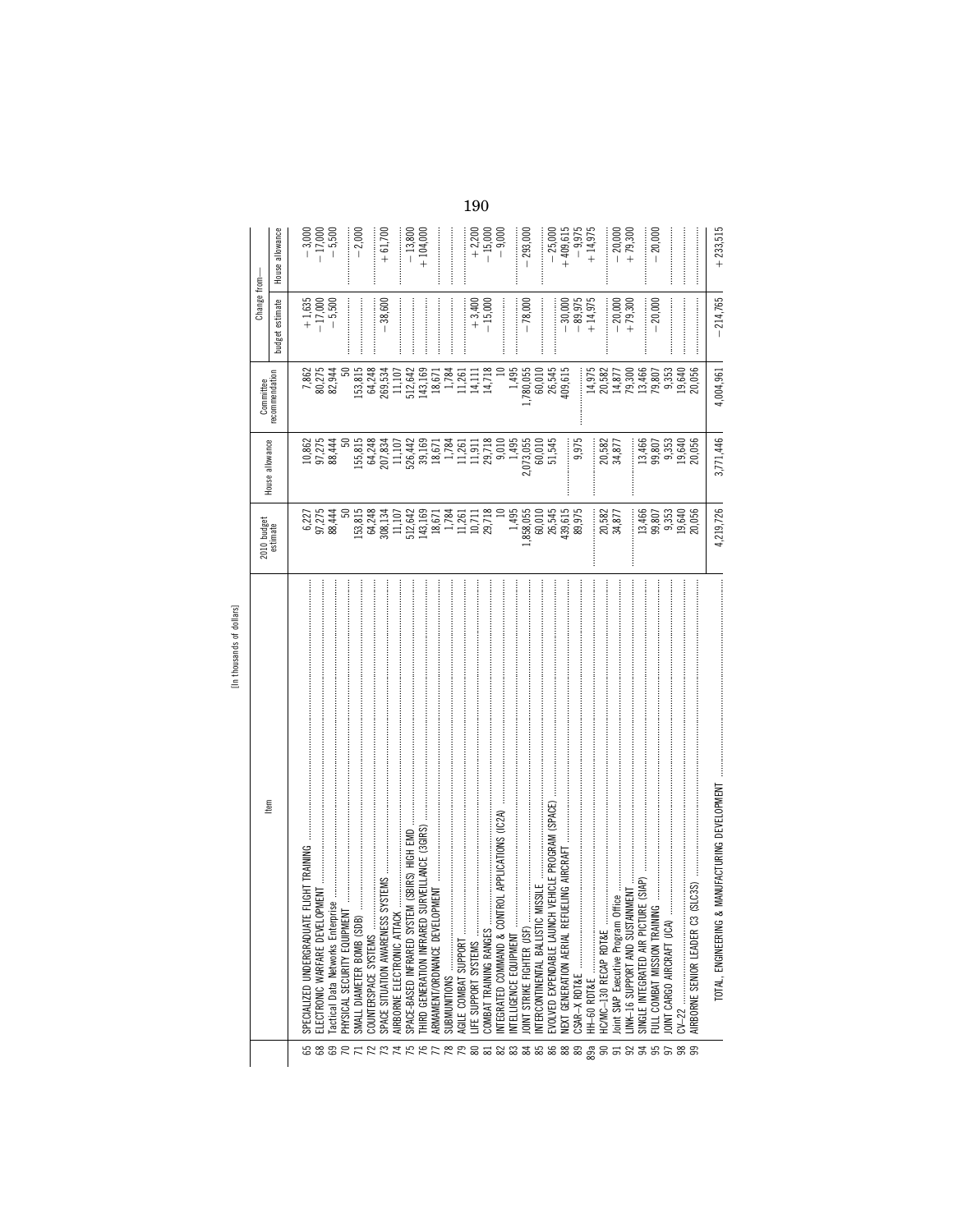| $\begin{array}{l} 11.996\\ 1102,747\\ 103,747\\ 110,747\\ 130,747\\ 141,747\\ 150,748\\ 160,749\\ 171,747\\ 180,749\\ 191,750\\ 103,750\\ 110,750\\ 11,740\\ 121,750\\ 131,750\\ 141,750\\ 150\\ 1643\\ 171,750\\ 180\\ 191,750\\ 192\\ 193\\ 193\\ 193\\ 193\\ 1$<br>$436,714$<br>$33,838$<br>$5,328$<br>$5,832$<br>$25,734$<br>$25,734$<br>1,057,024<br>000<br>47,278<br>102,582<br>178,178<br>$\begin{array}{l} 11.996 \\ 13.814 \\ 14.717 \\ 15.92 \\ 16.93 \\ 17.14 \\ 18.92 \\ 19.16 \\ 19.17 \\ 15.18 \\ 19.19 \\ 19.19 \\ 19.19 \\ 19.19 \\ 19.19 \\ 19.19 \\ 19.19 \\ 19.19 \\ 19.19 \\ 19.19 \\ 19.19 \\ 19.19 \\ 19.19 \\ 19.19 \\ 19.19 \\ 19.19 \\ 19.19 \\ 19.19 \\ 19.19 \\ 19.19 \\$<br>9,513<br>47,276<br>9,952<br>9,652<br>1,046,524<br>148,025<br>415,414<br>33,328<br>5,328<br>55,734<br>25,734<br>CONTROL CENTER MODERNIZATION<br>TION PROCESS (WRAP) RAPID TRAN<br>ELLIGENCE SYSTEM ACTIVITIES<br>EXECUTIVE AGENCY<br>EM-USSTRATCOM<br>arfare Equipment<br>ING SYSTEM<br>ELOPMENT<br>REGION/SECTOR OPERATION<br>Multi-Platform Electronic Wa<br>ATMOSPHERIC EARLY WARN<br>WARFIGHTER RAPID ACQUIS<br>COMMON VERTICAL LIFT SU<br>ANTI-TAMPER TECHNOLOGY<br>OPERATIONAL SYSTEMS DEN<br>AIR-LAUNCHED CRUISE MIS<br>STRAT WAR PLANNING SYST<br>STRATEGIC AEROSPACE INT<br>B-1B SQUADRONS<br>NIGHT FIST-USSTRATCOM<br>NTERNATIONAL ACTIVITIES<br>B-2 SQUADRONS<br>B-52 SQUADRONS<br>858\$\$\$\$\$\$\$###<br>115<br>$E = 2$<br>888888888888888888 | 5,513<br>47,930<br>59,652<br>5,952<br>1,079,824<br>179,025                                                                                                                                                                                                                                          | $+6,000$<br>$+33,300$<br>$+31,000$<br>$-18,000$<br>$-4,000$     | $-3,000$<br>$+3,513$<br>$+1,000$<br>$+22,800$<br>$-39,300$                                                                                                                                                                                                                                                           |
|-------------------------------------------------------------------------------------------------------------------------------------------------------------------------------------------------------------------------------------------------------------------------------------------------------------------------------------------------------------------------------------------------------------------------------------------------------------------------------------------------------------------------------------------------------------------------------------------------------------------------------------------------------------------------------------------------------------------------------------------------------------------------------------------------------------------------------------------------------------------------------------------------------------------------------------------------------------------------------------------------------------------------------------------------------------------------------------------------------------------------------------------------------------------------------------------------------------------------------------------------------------------------------------------------------------------------------------------------------------------------------------------------------------------------------------------------------------------|-----------------------------------------------------------------------------------------------------------------------------------------------------------------------------------------------------------------------------------------------------------------------------------------------------|-----------------------------------------------------------------|----------------------------------------------------------------------------------------------------------------------------------------------------------------------------------------------------------------------------------------------------------------------------------------------------------------------|
|                                                                                                                                                                                                                                                                                                                                                                                                                                                                                                                                                                                                                                                                                                                                                                                                                                                                                                                                                                                                                                                                                                                                                                                                                                                                                                                                                                                                                                                                   |                                                                                                                                                                                                                                                                                                     |                                                                 |                                                                                                                                                                                                                                                                                                                      |
|                                                                                                                                                                                                                                                                                                                                                                                                                                                                                                                                                                                                                                                                                                                                                                                                                                                                                                                                                                                                                                                                                                                                                                                                                                                                                                                                                                                                                                                                   |                                                                                                                                                                                                                                                                                                     |                                                                 |                                                                                                                                                                                                                                                                                                                      |
|                                                                                                                                                                                                                                                                                                                                                                                                                                                                                                                                                                                                                                                                                                                                                                                                                                                                                                                                                                                                                                                                                                                                                                                                                                                                                                                                                                                                                                                                   |                                                                                                                                                                                                                                                                                                     |                                                                 |                                                                                                                                                                                                                                                                                                                      |
|                                                                                                                                                                                                                                                                                                                                                                                                                                                                                                                                                                                                                                                                                                                                                                                                                                                                                                                                                                                                                                                                                                                                                                                                                                                                                                                                                                                                                                                                   |                                                                                                                                                                                                                                                                                                     |                                                                 |                                                                                                                                                                                                                                                                                                                      |
|                                                                                                                                                                                                                                                                                                                                                                                                                                                                                                                                                                                                                                                                                                                                                                                                                                                                                                                                                                                                                                                                                                                                                                                                                                                                                                                                                                                                                                                                   |                                                                                                                                                                                                                                                                                                     |                                                                 |                                                                                                                                                                                                                                                                                                                      |
|                                                                                                                                                                                                                                                                                                                                                                                                                                                                                                                                                                                                                                                                                                                                                                                                                                                                                                                                                                                                                                                                                                                                                                                                                                                                                                                                                                                                                                                                   | 397,414<br>33,328<br>33,328<br>39,328<br>39,234<br>39,234                                                                                                                                                                                                                                           |                                                                 |                                                                                                                                                                                                                                                                                                                      |
|                                                                                                                                                                                                                                                                                                                                                                                                                                                                                                                                                                                                                                                                                                                                                                                                                                                                                                                                                                                                                                                                                                                                                                                                                                                                                                                                                                                                                                                                   |                                                                                                                                                                                                                                                                                                     |                                                                 |                                                                                                                                                                                                                                                                                                                      |
|                                                                                                                                                                                                                                                                                                                                                                                                                                                                                                                                                                                                                                                                                                                                                                                                                                                                                                                                                                                                                                                                                                                                                                                                                                                                                                                                                                                                                                                                   |                                                                                                                                                                                                                                                                                                     |                                                                 | $-70,000$                                                                                                                                                                                                                                                                                                            |
| A-10 SQUADRONS<br>F-16 SQUADRONS                                                                                                                                                                                                                                                                                                                                                                                                                                                                                                                                                                                                                                                                                                                                                                                                                                                                                                                                                                                                                                                                                                                                                                                                                                                                                                                                                                                                                                  | $\begin{array}{l} 1.996 \\ 1.9747 \\ 1.111 \\ 2.111 \\ 3.111 \\ 4.111 \\ 5.111 \\ 5.111 \\ 5.111 \\ 5.111 \\ 5.111 \\ 5.111 \\ 5.111 \\ 5.111 \\ 5.111 \\ 5.111 \\ 5.111 \\ 5.111 \\ 5.111 \\ 5.111 \\ 5.111 \\ 5.111 \\ 5.111 \\ 5.111 \\ 5.111 \\ 5.111 \\ 5.111 \\ 5.111 \\ 5.111 \\ 5.111 \\ 5$ | $\begin{matrix} 500 \\ +200 \\ +200 \\ +120 \\ +1 \end{matrix}$ | $\begin{array}{l} 500000 \\ 700000 \\ +11100 \\ +11100 \\ +111000 \\ +111000 \\ +111000 \\ +111000 \\ +111000 \\ +111000 \\ +111000 \\ +111000 \\ +111000 \\ +111000 \\ +111000 \\ +111000 \\ +111000 \\ +111000 \\ +111000 \\ +111000 \\ +111000 \\ +111000 \\ +111000 \\ +111000 \\ +111000 \\ +111000 \\ +111000$ |
| <b>MOISS3M</b><br>MANNED DESTRUCTIVE SUP<br>F-15E SQUADRONS                                                                                                                                                                                                                                                                                                                                                                                                                                                                                                                                                                                                                                                                                                                                                                                                                                                                                                                                                                                                                                                                                                                                                                                                                                                                                                                                                                                                       |                                                                                                                                                                                                                                                                                                     |                                                                 |                                                                                                                                                                                                                                                                                                                      |
| :<br>:<br>:<br>$-22$ SQUADRONS                                                                                                                                                                                                                                                                                                                                                                                                                                                                                                                                                                                                                                                                                                                                                                                                                                                                                                                                                                                                                                                                                                                                                                                                                                                                                                                                                                                                                                    |                                                                                                                                                                                                                                                                                                     |                                                                 |                                                                                                                                                                                                                                                                                                                      |
| AIR-TO-AIR MISSILE (AMRAAM)<br>ADVANCED MEDIUM RANGE<br>TACTICAL AIM MISSILES                                                                                                                                                                                                                                                                                                                                                                                                                                                                                                                                                                                                                                                                                                                                                                                                                                                                                                                                                                                                                                                                                                                                                                                                                                                                                                                                                                                     |                                                                                                                                                                                                                                                                                                     |                                                                 |                                                                                                                                                                                                                                                                                                                      |
| OINT HELMET MOUNTED CUEING SYSTEM (JHMCS)                                                                                                                                                                                                                                                                                                                                                                                                                                                                                                                                                                                                                                                                                                                                                                                                                                                                                                                                                                                                                                                                                                                                                                                                                                                                                                                                                                                                                         |                                                                                                                                                                                                                                                                                                     |                                                                 |                                                                                                                                                                                                                                                                                                                      |
| 11,643<br>$[0.15, 0.01, 0.01, 0.01, 0.01, 0.01, 0.01, 0.01, 0.01, 0.01, 0.01, 0.01, 0.01, 0.01, 0.01, 0.01, 0.01, 0.01, 0.01, 0.01, 0.01, 0.01, 0.01, 0.01, 0.01, 0.01, 0.01, 0.01, 0.01, 0.01, 0.01, 0.01, 0.01, 0.01, 0.01, 0.01, 0.0$<br>AF TENCAP                                                                                                                                                                                                                                                                                                                                                                                                                                                                                                                                                                                                                                                                                                                                                                                                                                                                                                                                                                                                                                                                                                                                                                                                             |                                                                                                                                                                                                                                                                                                     |                                                                 |                                                                                                                                                                                                                                                                                                                      |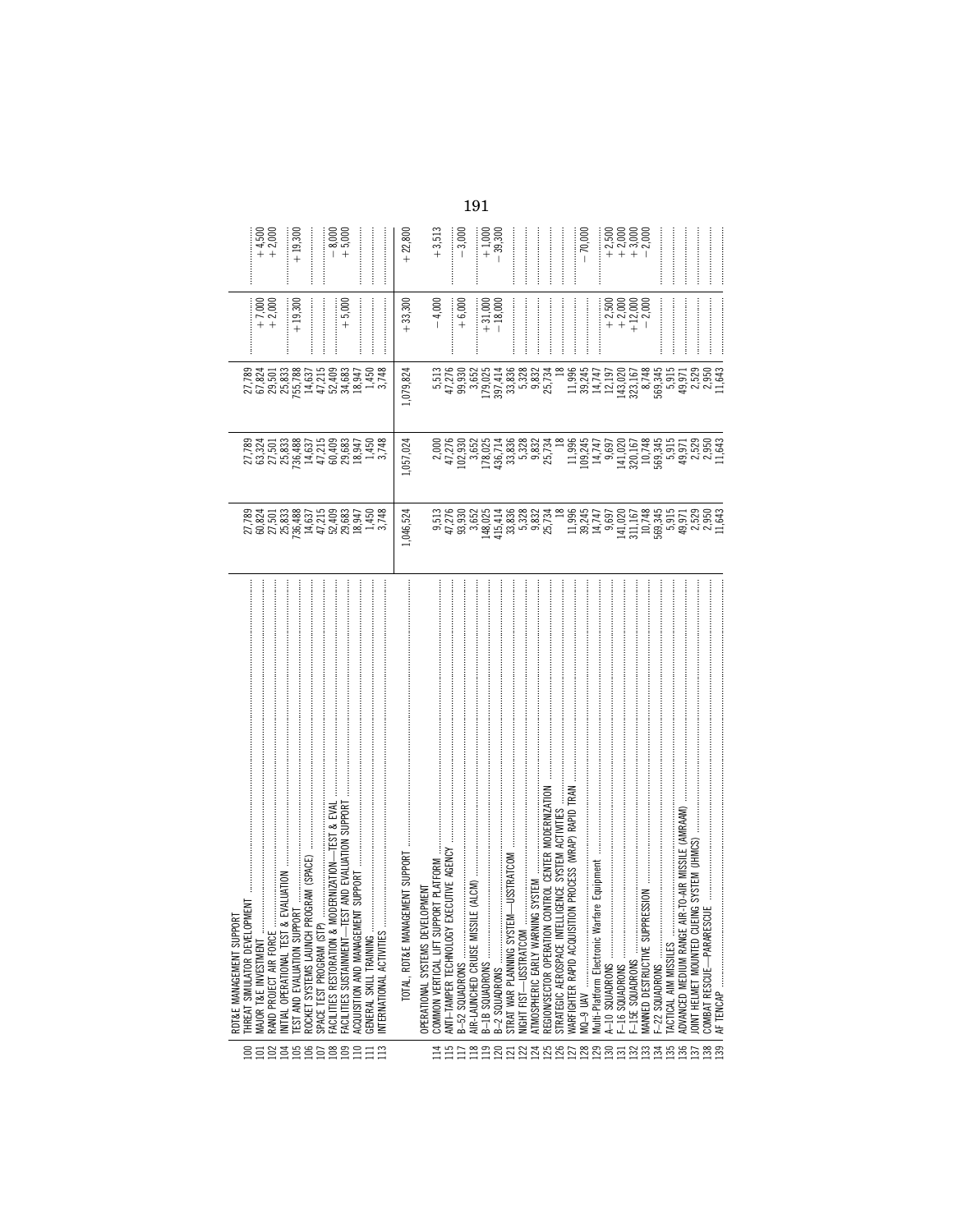| ltem                                                                                   | 2010 budget<br>estimate                                                                                                                                                                                                              | House allowance                                                                                | Committee                                                                                   | Change from-        |                       |
|----------------------------------------------------------------------------------------|--------------------------------------------------------------------------------------------------------------------------------------------------------------------------------------------------------------------------------------|------------------------------------------------------------------------------------------------|---------------------------------------------------------------------------------------------|---------------------|-----------------------|
|                                                                                        |                                                                                                                                                                                                                                      |                                                                                                | recommendation                                                                              | budget estimate     | House allowance       |
| <b>ROCUREMENT</b><br>PRECISION ATTACK SYSTEMS                                          |                                                                                                                                                                                                                                      |                                                                                                |                                                                                             |                     |                       |
|                                                                                        | $2,950$<br>$13,019$<br>$166,563$                                                                                                                                                                                                     | 2,950<br>13,019                                                                                | 2,950<br>13,019                                                                             |                     |                       |
| T IMPROVEMENT PROGRAM<br>AIRCRAFT ENGINE COMPONEN                                      |                                                                                                                                                                                                                                      | 157,563                                                                                        |                                                                                             |                     |                       |
| CSAF INNOVATION PROGRAM                                                                |                                                                                                                                                                                                                                      | 4,621                                                                                          |                                                                                             | $-12,000$<br>+8,300 | $-3,300$<br>$+8,300$  |
| JOINT AIR-TO-SURFACE STANDOFF MISSILE (JASSM)<br>$\frac{3}{4}$                         |                                                                                                                                                                                                                                      |                                                                                                |                                                                                             |                     |                       |
| AIR AND SPACE OPERATIONS                                                               | $\begin{array}{c} 4,621 \\ 2,494 \\ 29,405 \\ 50,508 \\ 176,040 \\ 116,782 \\ \end{array}$                                                                                                                                           | 39498<br>201408<br>2015082<br>201508                                                           |                                                                                             | $+4,000$            | $+2,000$              |
|                                                                                        |                                                                                                                                                                                                                                      |                                                                                                |                                                                                             |                     |                       |
| CONTROL AND REPORTING CENTER (CRC)                                                     |                                                                                                                                                                                                                                      |                                                                                                |                                                                                             |                     |                       |
| AIRBORNE WARNING AND CONTROL SYSTEM (AWACS)                                            |                                                                                                                                                                                                                                      |                                                                                                |                                                                                             |                     |                       |
| ADVANCED COMMUNICATIONS                                                                |                                                                                                                                                                                                                                      |                                                                                                |                                                                                             |                     |                       |
|                                                                                        |                                                                                                                                                                                                                                      | 1,475                                                                                          |                                                                                             |                     |                       |
| THEATER BATTLE MANAGEMENT (TBM) C41                                                    |                                                                                                                                                                                                                                      | 19,067<br>72,106                                                                               |                                                                                             |                     |                       |
| FIGHTER TACTICAL DATA LINK                                                             |                                                                                                                                                                                                                                      |                                                                                                |                                                                                             | $-10,000$           | $-10,000$             |
| C2ISR TACTICAL DATA LINK                                                               |                                                                                                                                                                                                                                      |                                                                                                |                                                                                             |                     |                       |
| CONSTELLATION<br>COMMAND AND CONTROL (C2)                                              |                                                                                                                                                                                                                                      |                                                                                                |                                                                                             |                     | <br> <br>             |
| GET ATTACK RADAR SYSTEM<br>JOINT SURVEILLANCE AND TAR                                  |                                                                                                                                                                                                                                      |                                                                                                |                                                                                             | $+35,000$           | $-5,000$<br>+ 35,000  |
|                                                                                        |                                                                                                                                                                                                                                      |                                                                                                |                                                                                             |                     |                       |
| SEEK EAGLE                                                                             |                                                                                                                                                                                                                                      |                                                                                                |                                                                                             |                     |                       |
| $\leq$<br>USAF MODELING AND SIMULAT                                                    |                                                                                                                                                                                                                                      |                                                                                                |                                                                                             |                     |                       |
| <b>CENTERS</b><br>WARGAMING AND SIMULATION                                             |                                                                                                                                                                                                                                      |                                                                                                |                                                                                             |                     |                       |
|                                                                                        |                                                                                                                                                                                                                                      | $\begin{array}{c} 1,667 \\ 31,792 \\ 140,670 \\ 22,071 \\ 7,245 \\ 7,018 \\ 6,740 \end{array}$ |                                                                                             |                     |                       |
| MISSION PLANNING SYSTEMS                                                               |                                                                                                                                                                                                                                      |                                                                                                |                                                                                             | $-50,000$           |                       |
| INFORMATION WARFARE SUPPORT                                                            |                                                                                                                                                                                                                                      |                                                                                                |                                                                                             |                     | $-50,000$<br>$-2,000$ |
| E-4B NATIONAL AIRBORNE OPERATIONS CENTER (NAOC)                                        |                                                                                                                                                                                                                                      |                                                                                                |                                                                                             |                     |                       |
| <b>VCY COMMUNICATIONS NETWORK</b><br>MINIMUM ESSENTIAL EMERGET<br>44458866688658865255 | 1967 - 1967 - 1972 - 1973 - 1974 - 1975 - 1975 - 1975 - 1976 - 1977 - 1977 - 1977 - 1977 - 1977 - 197<br>1976 - 1976 - 1977 - 1977 - 1977 - 1977 - 1977 - 1977 - 1977 - 1977 - 1977 - 1977 - 1977 - 1977 - 1977 - 1977<br>1977 - 197 | 95<br>5,27103<br>5,482<br>99,09                                                                |                                                                                             |                     |                       |
| INFORMATION SYSTEMS SECURITY PROGRAM                                                   |                                                                                                                                                                                                                                      |                                                                                                |                                                                                             | $-60,000$           | $-60,000$             |
|                                                                                        |                                                                                                                                                                                                                                      | 3,375                                                                                          |                                                                                             |                     | $\frac{1}{2}$         |
| GLOBAL COMMAND AND CONTROL SYSTEM                                                      | 3,149                                                                                                                                                                                                                                | 7,149                                                                                          |                                                                                             |                     |                       |
| JOINT COMMAND AND CONTROL PROGRAM (JC2                                                 |                                                                                                                                                                                                                                      | 3,087                                                                                          |                                                                                             | $-3,087$            | $-4,000$<br>$-3,087$  |
| MILSATCOM TERMINALS                                                                    | 3,087<br>257,693<br>176,989                                                                                                                                                                                                          |                                                                                                |                                                                                             |                     |                       |
| AIRBORNE SIGINT ENTERPRISE                                                             |                                                                                                                                                                                                                                      | 257,693<br>176,989                                                                             |                                                                                             |                     | $-10,000$<br>$+6,500$ |
| .IGENCE<br>ADVANCED GEOSPATIAL INTEL                                                   |                                                                                                                                                                                                                                      |                                                                                                |                                                                                             | $-10,000$<br>+6,500 |                       |
| <b>AENT (GATM)</b><br>GLOBAL AIR TRAFFIC MANAGE                                        |                                                                                                                                                                                                                                      | 6,028                                                                                          |                                                                                             |                     |                       |
| CYBER SECURITY INITIATIVE                                                              | 6,028                                                                                                                                                                                                                                |                                                                                                |                                                                                             |                     | $+5,000$              |
|                                                                                        |                                                                                                                                                                                                                                      |                                                                                                |                                                                                             | $+ 5,000$           |                       |
| SATELLITE CONTROL NETWORK                                                              | $2,065$<br>$2,091$<br>$2,03$<br>$3,006$<br>$9,006$                                                                                                                                                                                   | $20,991$<br>$20,991$<br>$33,531$<br>$9,006$                                                    | $257,693$<br>$166,989$<br>$6,500$<br>$6,5028$<br>$7,065$<br>$7,991$<br>$33,531$<br>$12,006$ |                     | <br> <br>             |
| WEATHER SERVICE                                                                        |                                                                                                                                                                                                                                      |                                                                                                |                                                                                             |                     |                       |
| ACH, & LANDING SYSTEM (ATC)<br>AIR TRAFFIC CONTROL, APPRO.                             |                                                                                                                                                                                                                                      |                                                                                                |                                                                                             | $+3,000$            | $+3,000$              |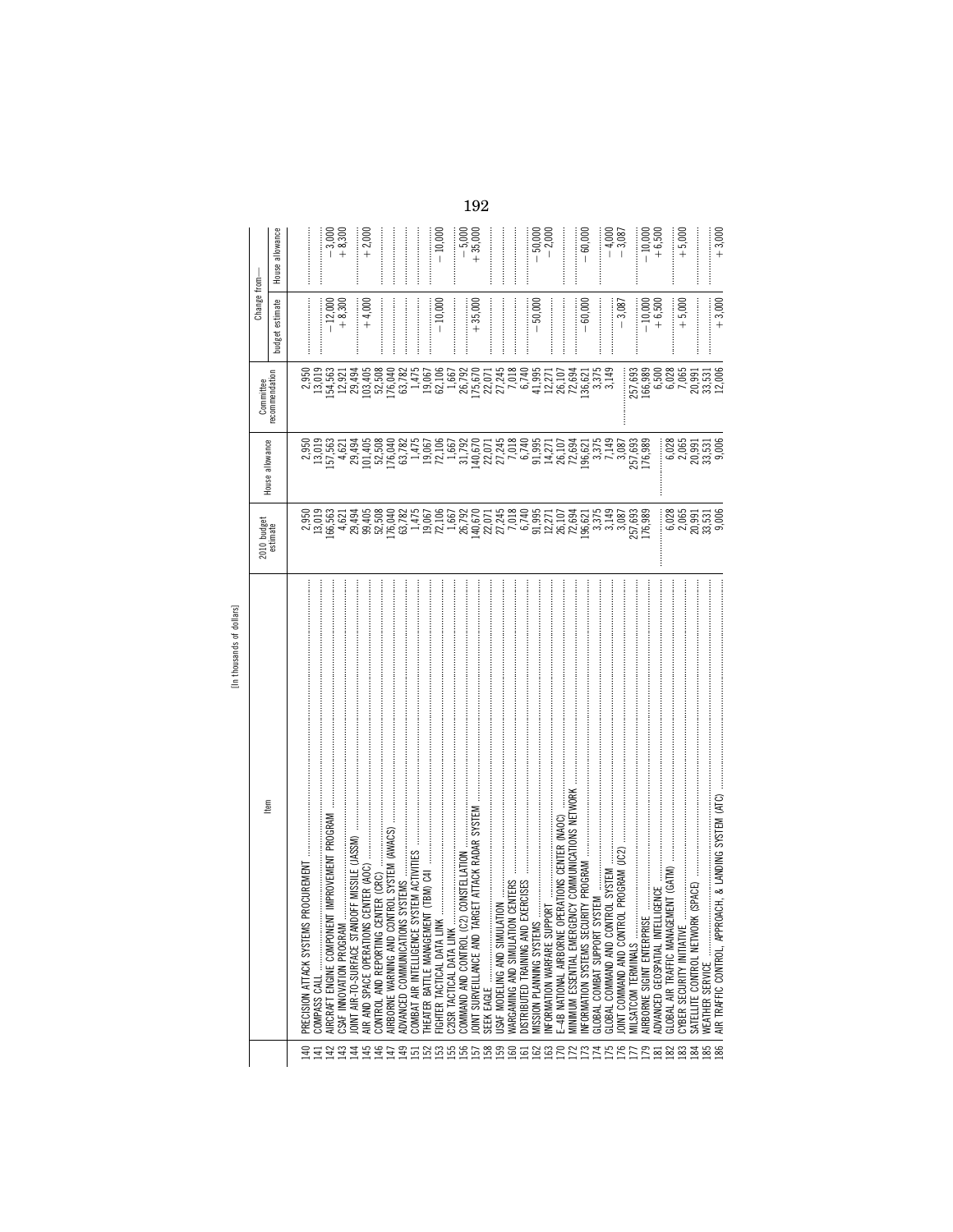| $\frac{6}{2}$     | AERIAL TARGETS                                            |                                                                                                                                                                                                                                                                                                                                                    |                                                                                                                                                                                          |                                                                                                                                                                                                                                      |                                    |                                               |
|-------------------|-----------------------------------------------------------|----------------------------------------------------------------------------------------------------------------------------------------------------------------------------------------------------------------------------------------------------------------------------------------------------------------------------------------------------|------------------------------------------------------------------------------------------------------------------------------------------------------------------------------------------|--------------------------------------------------------------------------------------------------------------------------------------------------------------------------------------------------------------------------------------|------------------------------------|-----------------------------------------------|
|                   | CTIVITIES<br>SECURITY AND INVESTIGATIVE                   |                                                                                                                                                                                                                                                                                                                                                    |                                                                                                                                                                                          |                                                                                                                                                                                                                                      |                                    |                                               |
|                   | IGENCE ACTIVITIES<br>DEFENSE JOINT COUNTERINTE            |                                                                                                                                                                                                                                                                                                                                                    |                                                                                                                                                                                          |                                                                                                                                                                                                                                      |                                    |                                               |
| 23.58             | NAVSTAR GLOBAL POSITIONIN                                 |                                                                                                                                                                                                                                                                                                                                                    |                                                                                                                                                                                          |                                                                                                                                                                                                                                      |                                    |                                               |
|                   | NAVSTAR GLOBAL POSITIONIN                                 |                                                                                                                                                                                                                                                                                                                                                    | 137,692<br>52,039                                                                                                                                                                        |                                                                                                                                                                                                                                      |                                    |                                               |
| 197               | SPACE AND MISSILE TEST AN                                 |                                                                                                                                                                                                                                                                                                                                                    | 3,599                                                                                                                                                                                    |                                                                                                                                                                                                                                      |                                    |                                               |
| 198               | SPACE WARFARE CENTER                                      |                                                                                                                                                                                                                                                                                                                                                    |                                                                                                                                                                                          |                                                                                                                                                                                                                                      |                                    |                                               |
| <b>99</b>         | PACE)<br>SPACELIFT RANGE SYSTEM (SI                       |                                                                                                                                                                                                                                                                                                                                                    | 3,005                                                                                                                                                                                    |                                                                                                                                                                                                                                      |                                    |                                               |
| 200               | <b>IFORMATION OPERATIONS</b><br>NTELLIGENCE SUPPORT TO IN |                                                                                                                                                                                                                                                                                                                                                    | 2,240                                                                                                                                                                                    |                                                                                                                                                                                                                                      |                                    |                                               |
|                   |                                                           |                                                                                                                                                                                                                                                                                                                                                    |                                                                                                                                                                                          |                                                                                                                                                                                                                                      | $-35,000$                          | $-1,000$<br>$-35,000$<br>$-2,500$<br>$-2,500$ |
| ន្តន្តន្តន្ត      |                                                           |                                                                                                                                                                                                                                                                                                                                                    | $\begin{array}{r} 73,736 \\ 145,892 \\ 15,346 \\ 82,765 \\ 311,316 \\ 811,311 \\ 811,695 \\ 717,695 \\ \end{array}$                                                                      |                                                                                                                                                                                                                                      |                                    |                                               |
|                   |                                                           |                                                                                                                                                                                                                                                                                                                                                    |                                                                                                                                                                                          |                                                                                                                                                                                                                                      |                                    |                                               |
|                   |                                                           |                                                                                                                                                                                                                                                                                                                                                    |                                                                                                                                                                                          |                                                                                                                                                                                                                                      |                                    |                                               |
|                   | PREDATOR UAV (JMIP)                                       |                                                                                                                                                                                                                                                                                                                                                    |                                                                                                                                                                                          |                                                                                                                                                                                                                                      | $+4,000$                           | $-2,200$                                      |
|                   |                                                           |                                                                                                                                                                                                                                                                                                                                                    |                                                                                                                                                                                          |                                                                                                                                                                                                                                      |                                    |                                               |
| 208               | RATIVE TARGET (TIARA<br>NETWORK-CENTRIC COLLABO           |                                                                                                                                                                                                                                                                                                                                                    |                                                                                                                                                                                          |                                                                                                                                                                                                                                      |                                    |                                               |
| 209               | GPS III SPACE SEGMENT                                     |                                                                                                                                                                                                                                                                                                                                                    |                                                                                                                                                                                          |                                                                                                                                                                                                                                      |                                    |                                               |
| 209A              | GPS CONTROL SEGMENT (OCX                                  |                                                                                                                                                                                                                                                                                                                                                    |                                                                                                                                                                                          |                                                                                                                                                                                                                                      |                                    |                                               |
|                   | <b>ISPOC MISSION SYSTEM</b>                               |                                                                                                                                                                                                                                                                                                                                                    | $\begin{array}{c} 1.771 \\ 1.771 \\ 5.267 \\ 84.021 \end{array}$                                                                                                                         |                                                                                                                                                                                                                                      | $389,400$<br>$292,000$<br>$+6,000$ | $-292,000$<br>$-292,000$<br>$+6,000$          |
| $\frac{210}{211}$ | FORMATION WARFARE<br>NTELLIGENCE SUPPORT TO IN            |                                                                                                                                                                                                                                                                                                                                                    |                                                                                                                                                                                          |                                                                                                                                                                                                                                      |                                    |                                               |
| 213               | NUDET DETECTION SYSTEM (S)                                |                                                                                                                                                                                                                                                                                                                                                    |                                                                                                                                                                                          |                                                                                                                                                                                                                                      |                                    |                                               |
|                   | NATIONAL SECURITY SPACE OF                                |                                                                                                                                                                                                                                                                                                                                                    |                                                                                                                                                                                          |                                                                                                                                                                                                                                      |                                    | $+10,634$                                     |
| 215               | <b>OPERATIONS</b><br>SPACE SITUATION AWARENESS            |                                                                                                                                                                                                                                                                                                                                                    | 54,648                                                                                                                                                                                   |                                                                                                                                                                                                                                      |                                    |                                               |
| 216               | ATION & TOOL DEVELOPMENT<br>NASS, IO TECHNOLOGY INTEGR    |                                                                                                                                                                                                                                                                                                                                                    | 30,076                                                                                                                                                                                   |                                                                                                                                                                                                                                      |                                    |                                               |
|                   | SHARED EARLY WARNING (SE)                                 |                                                                                                                                                                                                                                                                                                                                                    |                                                                                                                                                                                          |                                                                                                                                                                                                                                      |                                    |                                               |
|                   | C-130 AIRLIFT SQUADRON                                    |                                                                                                                                                                                                                                                                                                                                                    |                                                                                                                                                                                          |                                                                                                                                                                                                                                      | $-19,000$<br>$-10,000$             | $-19,000$<br>$-10,000$                        |
|                   | C-5 AIRLIFT SQUADRONS                                     |                                                                                                                                                                                                                                                                                                                                                    |                                                                                                                                                                                          |                                                                                                                                                                                                                                      |                                    |                                               |
| 220               |                                                           |                                                                                                                                                                                                                                                                                                                                                    |                                                                                                                                                                                          |                                                                                                                                                                                                                                      |                                    | l                                             |
|                   | C-130J PROGRAM                                            |                                                                                                                                                                                                                                                                                                                                                    |                                                                                                                                                                                          |                                                                                                                                                                                                                                      |                                    |                                               |
|                   | MEASURES (LAIRCM)<br>LARGE AIRCRAFT IR COUNTER            |                                                                                                                                                                                                                                                                                                                                                    |                                                                                                                                                                                          |                                                                                                                                                                                                                                      | $-5,000$                           | $-5,000$                                      |
|                   |                                                           |                                                                                                                                                                                                                                                                                                                                                    |                                                                                                                                                                                          |                                                                                                                                                                                                                                      |                                    |                                               |
|                   | $KC-10S$                                                  |                                                                                                                                                                                                                                                                                                                                                    |                                                                                                                                                                                          |                                                                                                                                                                                                                                      |                                    |                                               |
|                   | OPERATIONAL SUPPORT AIRLIFT                               | $\begin{array}{l} \Xi_1,\Xi_2,\Xi_3\\ \Xi_4,\Xi_5,\Xi_6\Xi_7,\Xi_8,\Xi_8,\Xi_8,\Xi_8,\Xi_8,\Xi_9\\ \Xi_1,\Xi_2,\Xi_3,\Xi_4,\Xi_6,\Xi_7,\Xi_8,\Xi_8,\Xi_8,\\ \Xi_1,\Xi_2,\Xi_3,\Xi_6,\Xi_7,\Xi_8,\Xi_8,\\ \Xi_1,\Xi_2,\Xi_3,\Xi_6,\Xi_7,\Xi_8,\Xi_8,\\ \Xi_1,\Xi_2,\Xi_3,\Xi_6,\Xi_7,\Xi_8,\\ \Xi_1,\Xi_2,\Xi_3,\Xi_6,\Xi_7,\Xi_8,\\ \Xi_1,\Xi_2,\$ | $\begin{array}{c} 3,082 \\ 201,256 \\ 95,265 \\ 161,385 \\ 30,019 \\ 31,784 \\ 19,789 \\ 19,856 \\ 19,789 \\ 19,789 \\ 19,86 \\ 19,191 \\ 10,192 \\ 10 \\ 10 \\ 10 \\ 10 \\ \end{array}$ | $\Xi^{N}_{\alpha}$ and a state of the state of the state of the state of the state of the state of the state of the state of the state of the state of the state of the state of the state of the state of the state of the state of |                                    |                                               |
| 27                | AIR MOBILITY TACTICAL DATA                                |                                                                                                                                                                                                                                                                                                                                                    |                                                                                                                                                                                          |                                                                                                                                                                                                                                      |                                    |                                               |
| 228               | LINK<br>DNTROL<br>SPECIAL TACTICS/COMBAT CC               |                                                                                                                                                                                                                                                                                                                                                    |                                                                                                                                                                                          |                                                                                                                                                                                                                                      | $+2,000$                           |                                               |
| 229               | DEPOT MAINTENANCE (NON-IF)                                | $\frac{1}{8}$ , $\frac{2}{2}$                                                                                                                                                                                                                                                                                                                      | 10,22                                                                                                                                                                                    | 10,222<br>1,508                                                                                                                                                                                                                      |                                    |                                               |
| 217               | NT SUPPORT<br>ACQUISITION AND MANAGEME                    |                                                                                                                                                                                                                                                                                                                                                    |                                                                                                                                                                                          |                                                                                                                                                                                                                                      |                                    |                                               |
| 231               | NDUSTRIAL PREPAREDNESS                                    |                                                                                                                                                                                                                                                                                                                                                    |                                                                                                                                                                                          |                                                                                                                                                                                                                                      | $+1,000$                           |                                               |
| 232<br>233        | NOLOGY (LOGIT)<br>.OGISTICS INFORMATION TEC               | 246,483<br>6,288                                                                                                                                                                                                                                                                                                                                   | $\begin{array}{c} 4,000 \\ 246,483 \\ 12,788 \end{array}$                                                                                                                                | $1,000$<br>$1,000$<br>$1,483$<br>$38,188$                                                                                                                                                                                            |                                    |                                               |
|                   | SUPPORT SYSTEMS DEVELOPM                                  |                                                                                                                                                                                                                                                                                                                                                    |                                                                                                                                                                                          |                                                                                                                                                                                                                                      | $+31,900$                          | $+25,400$                                     |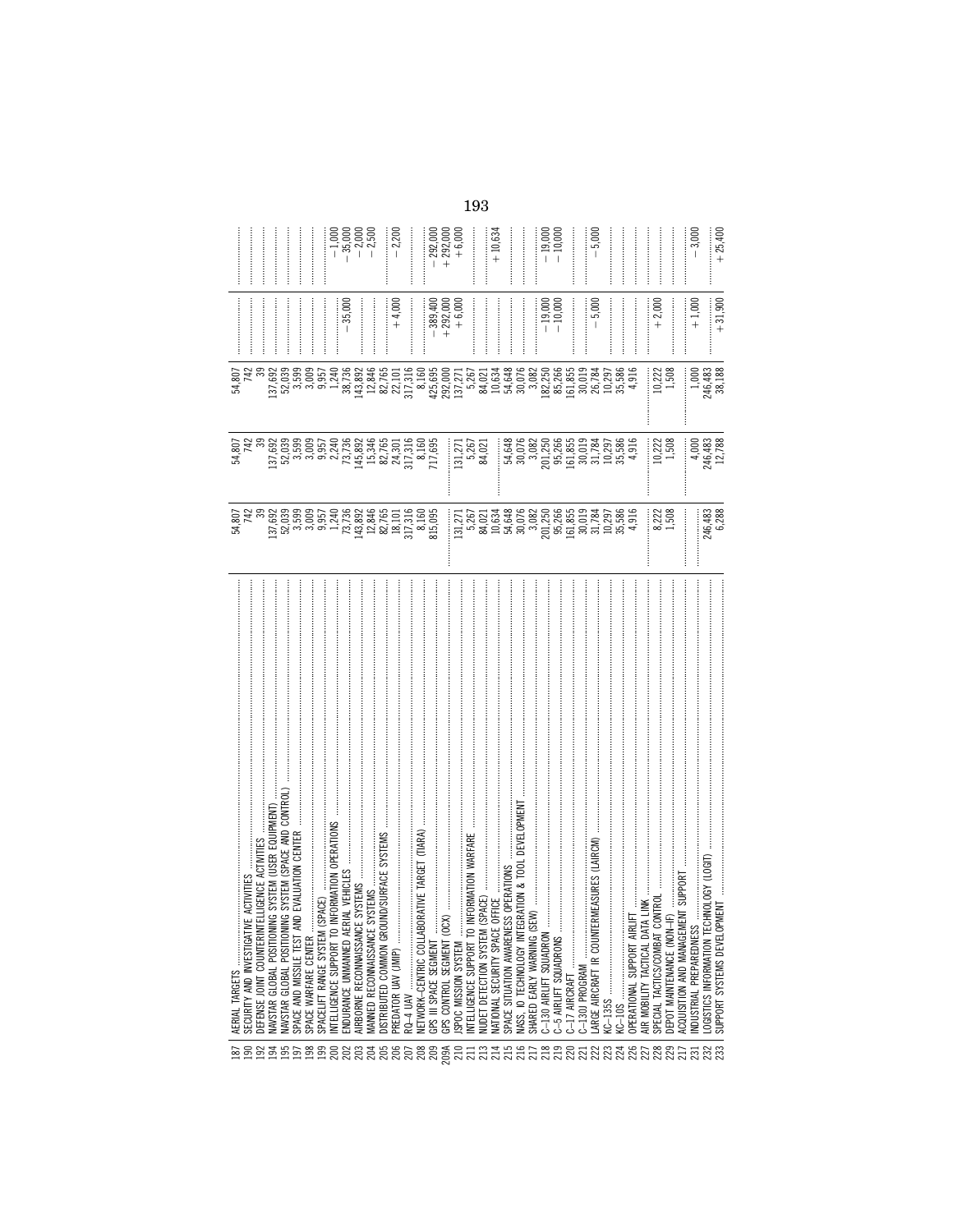|   | c<br>າ                 |
|---|------------------------|
| τ | c                      |
|   | ъ                      |
| ⊒ | s<br>᠊ᡄ<br>ċ<br>Ğ<br>s |
|   |                        |

|                                           | ltem                                                                                                                                                                                                                                                           | 2010 budget<br>estimate | House allowance          | Committee      | Change from-    |                 |
|-------------------------------------------|----------------------------------------------------------------------------------------------------------------------------------------------------------------------------------------------------------------------------------------------------------------|-------------------------|--------------------------|----------------|-----------------|-----------------|
|                                           |                                                                                                                                                                                                                                                                |                         |                          | recommendation | budget estimate | House allowance |
|                                           |                                                                                                                                                                                                                                                                |                         |                          |                |                 |                 |
| 234                                       | OTHER FLIGHT TRAINING                                                                                                                                                                                                                                          | 805                     | 805                      | 805            |                 |                 |
| $\begin{array}{c} 235 \\ 236 \end{array}$ |                                                                                                                                                                                                                                                                | 3,220                   | 3,220                    | 3,220          |                 |                 |
|                                           |                                                                                                                                                                                                                                                                | 1,769                   | 1,769                    | 1,769          |                 |                 |
| 237                                       | $\mathbf{E}$ , and a component construction of the construction of the construction of the construction of the construction of the construction of the construction of the construction of the construction of the construction o<br>OTHER PERSONNEL ACTIVITIE | 116                     | $\frac{116}{116}$        | 116            |                 |                 |
|                                           | 238 JOINT PERSONNEL RECOVERY<br>240 CIVILIAN COMPENSATION PRO                                                                                                                                                                                                  | 6,376                   |                          | 6,376          |                 |                 |
|                                           |                                                                                                                                                                                                                                                                | 8,174                   | 6,376<br>8,174<br>10,492 | 8,174          |                 |                 |
| 242<br>242                                | PERSONNEL ADMINISTRATION                                                                                                                                                                                                                                       | 10,492                  |                          | 10,982         | $+20.490$       | $+20,490$       |
|                                           |                                                                                                                                                                                                                                                                | 55,991                  | 55,991                   | 55,991         |                 |                 |
|                                           | TOTAL, OPERATIONAL                                                                                                                                                                                                                                             | 6,796,817               | 6,848,770                | 6,642,020      | $-154,797$      | $-206,750$      |
|                                           |                                                                                                                                                                                                                                                                | 11,955,084              | 12, 148, 484             | 12,064,884     | $+109.800$      | $-83,600$       |
|                                           | TOTAL, RESEARCH,                                                                                                                                                                                                                                               | 27,992,827              | 27,976,278               | 28,049,015     | $+56,188$       | $+72,737$       |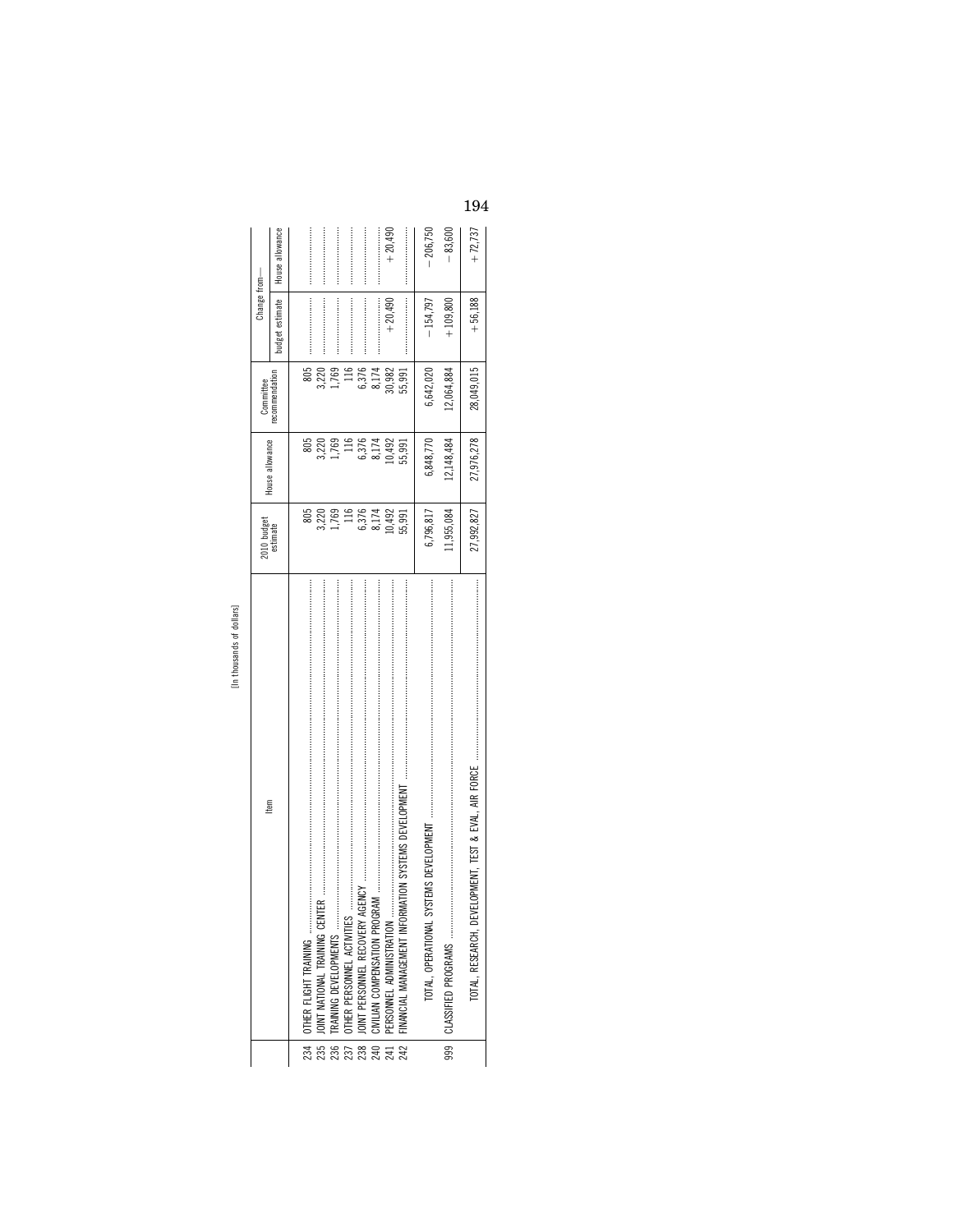# COMMITTEE RECOMMENDED ADJUSTMENTS

#### The following table details the adjustments recommended by the Committee:

[In thousands of dollars]

| Line           | Program element title                                 | Fiscal year 2010<br>base | Committee<br>recommendation | Change from<br>budget estimate |
|----------------|-------------------------------------------------------|--------------------------|-----------------------------|--------------------------------|
| $\mathbf{1}$   |                                                       | 321,028                  | 331,028                     | $+10,000$                      |
|                |                                                       |                          |                             | $+1,000$                       |
|                | Development and Validation of Advanced Design         |                          |                             |                                |
|                | Technologies for Hypersonic Research                  |                          |                             | $+2,000$                       |
|                | Development of Deployable Biosensors                  |                          |                             | $+2,000$                       |
|                | Safeguarding End-User Military Software               |                          |                             | $+5,000$                       |
| $\overline{2}$ |                                                       | 132,249                  | 136,949                     | $+4,700$                       |
|                | Cyber Innovation Center (CIC) Research and Devel-     |                          |                             |                                |
|                |                                                       |                          |                             | $+1,000$                       |
|                | Cybersecurity of Security Control Networks            |                          |                             | $+1,700$                       |
|                | High Temperature Hydrogen Energy Production Facil-    |                          |                             |                                |
|                |                                                       |                          |                             | $+1,000$                       |
|                |                                                       |                          |                             | $+1,000$                       |
| $\overline{7}$ |                                                       | 127,957                  | 168,957                     | $+41,000$                      |
|                | Advanced Aerospace Carbon Foam Heat Exchang-          |                          |                             |                                |
|                |                                                       |                          |                             | $+4.000$                       |
|                |                                                       |                          |                             | $+6,000$                       |
|                | Aircraft Fatigue Modeling and Simulation              |                          |                             | $+3,000$                       |
|                | Conducting Polymer Stress and Polymer Damage          |                          |                             |                                |
|                |                                                       |                          |                             | $+3,600$                       |
|                | Consortium for Nanomaterials for Aerospace Com-       |                          |                             |                                |
|                | merce and Technology (CONTACT)                        |                          |                             | $+4,000$                       |
|                | Development of Mobile Wind Turbine Systems to         |                          |                             |                                |
|                | Efficiency,                                           |                          |                             | $+1,500$                       |
|                | Recovery and<br>Energy<br>Generation                  |                          |                             | $+1,000$                       |
|                | Fire- and Blast-Resistant Materials for Force Protec- |                          |                             |                                |
|                |                                                       |                          |                             | $+4,000$                       |
|                |                                                       |                          |                             | $+2,500$                       |
|                | LGX High Temperature Acoustic Wave Sensors            |                          |                             | $+2,000$                       |
|                | Lightning Protection of Composites                    |                          |                             | $+3,000$                       |
|                |                                                       |                          |                             | $+1,000$                       |
|                | <b>ONAMI</b> Safer Nanomaterials and Nanomanufactur-  |                          |                             |                                |
|                |                                                       |                          |                             | $+4,400$                       |
|                | Temperature Resistant Landing Pad Jet Blast Protec-   |                          |                             |                                |
|                |                                                       |                          |                             | $+1,000$                       |
| 8              |                                                       | 127,129                  | 138,529                     | $+11,400$                      |
|                | Materials Integrity Management Research for the Air   |                          |                             |                                |
|                |                                                       |                          |                             | $+3,000$                       |
|                | UAV Sensor and Maintenance Development Center         |                          |                             | $+4,900$                       |
|                | Unmanned Aerial System Exploitation                   |                          |                             | $+3,500$                       |
| 9              |                                                       | 85,122                   | 96,122                      | $+11,000$                      |
|                | Advanced Night Vision System-Cockpit Integra-         |                          |                             |                                |
|                |                                                       |                          |                             | $+1,000$                       |
|                | Imaging Tools for Human Performance Enhancement       |                          |                             |                                |
|                |                                                       |                          |                             | $+2,000$                       |
|                | Center for UAS Research, Education & Training         |                          |                             | $+8,000$                       |
| 10             |                                                       | 196,529                  | 199,529                     | $+3,000$                       |
|                | Energy Superior Lithium Battery Technology For De-    |                          |                             |                                |
|                |                                                       |                          |                             | $+2,000$                       |
|                | HEETE-funded in Public Law 111-5                      |                          |                             | $-5,000$                       |
|                | Next Generation Solar Electric In-Space Propulsion    |                          |                             | $+1,000$                       |
|                | Split Discharge Variable Delivery Pump for Military   |                          |                             |                                |
|                |                                                       |                          |                             | $+2,000$                       |
|                | Thermal and Energy Management for Aerospace II        |                          |                             |                                |
|                |                                                       |                          |                             | $+3,000$                       |
| 11             |                                                       | 121,768                  | 135,668                     | $+13,900$                      |
|                | Advanced Integrated Microsystems for Military Elec-   |                          |                             |                                |
|                |                                                       |                          |                             | $+3,100$                       |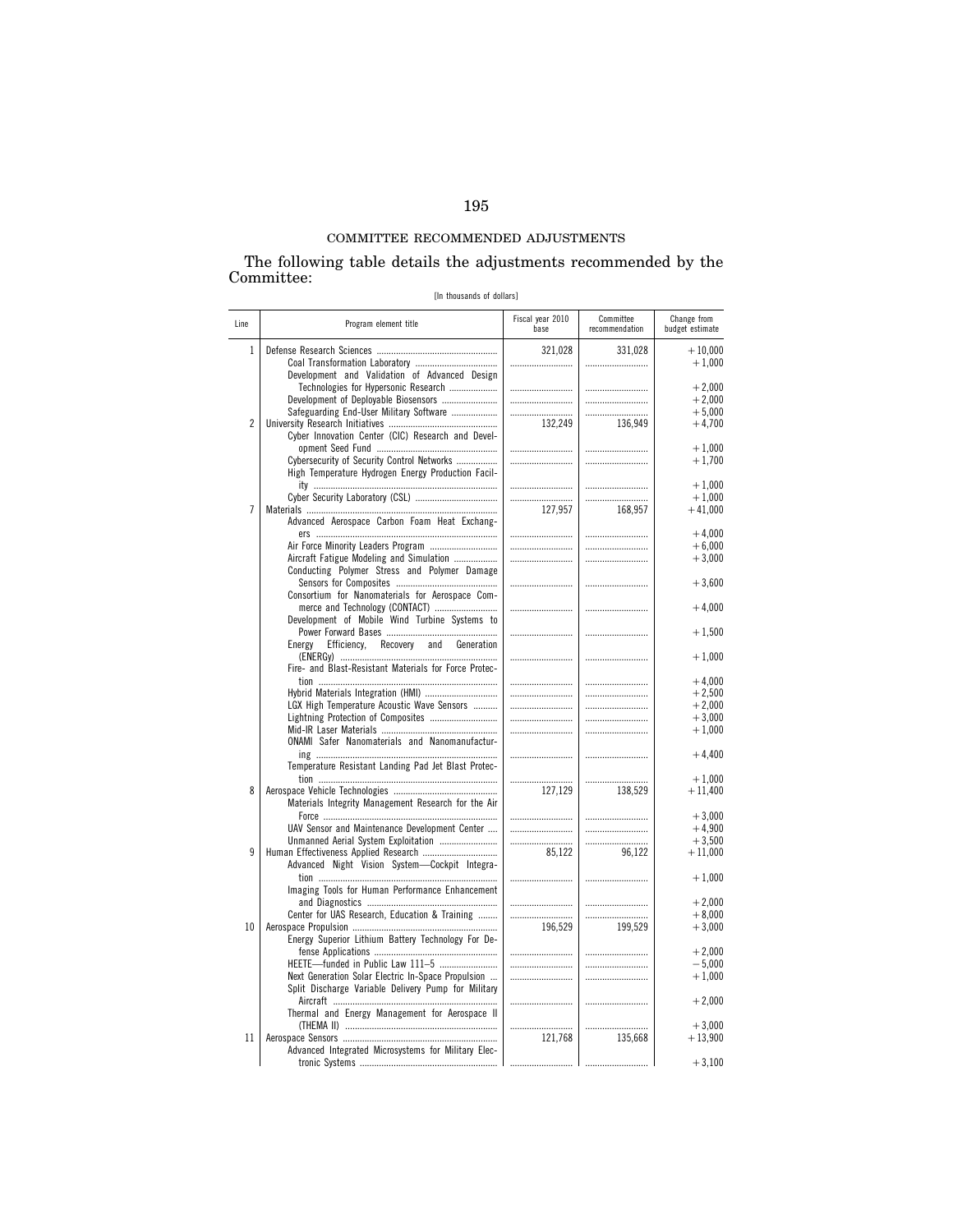| I<br>۰.<br>×<br>۰.<br>×<br>۰. |  |
|-------------------------------|--|
|-------------------------------|--|

[In thousands of dollars]

| Line | Program element title                                                                                    | Fiscal year 2010<br>base | Committee<br>recommendation | Change from<br>budget estimate               |
|------|----------------------------------------------------------------------------------------------------------|--------------------------|-----------------------------|----------------------------------------------|
|      | Edwards Rocket Test Stand 2-A Improvements<br>Information Quality Tools for Persistent Surveillance      |                          |                             | $+4,000$                                     |
| 12   | On-Chip Integrated Photonic Polymer Transceiver<br>AFRL Seismic Research Program                         | <br>104,148              | 110.148                     | $+1,800$<br>$+5,000$<br>$+6,000$<br>$+5.000$ |
| 14   | Reconfigurable Electronics and Non-Volatile Memory                                                       | 105,677                  | 99,927                      | $+1,000$<br>$-5,750$                         |
|      | Chemical laser technology-authorization adjust-                                                          |                          |                             | $-5,750$                                     |
| 17   | Chemical laser technology-authorization adjust-                                                          | 52,754<br>               | 46,654                      | $-6,100$<br>$-6,100$                         |
| 18   | Aircraft Evaluation Readiness Initiative<br>Automated Processing of Advanced Low Observables             | 37,901<br>               | 64,501<br>                  | $+26,600$<br>$+3,000$                        |
|      | Military Waste-to-Energy Project using the Hydro-                                                        | <br>                     | <br>                        | $+1,500$<br>$+5,000$                         |
|      | Thermal Energy Conversion (Hy-TEC) Process<br>SiC-RF Power for Airborne Avionics Systems                 | <br>                     |                             | $+2,000$<br>$+4,800$<br>$+2,000$             |
|      | Silicon Carbide Electronics Material Producibility Ini-                                                  |                          |                             | $+6,300$                                     |
| 22   | Aerospace Propulsion and Power Technology<br>ADVENT-funded in Public Law 111-5                           | <br>175,676<br>          | <br>178,676                 | $+2,000$<br>$+3,000$<br>$-6,000$             |
|      | Methanol Fuel Cell Development for USAF Battlefield<br>Renewable Integrated Tactical Energy System       |                          |                             | $+3,000$                                     |
|      | Silicon Carbide Power Modules for the F-35 Joint                                                         |                          | <br>                        | $+3,000$<br>$+3,000$                         |
| 23   | Crew Systems and Personnel Protection Technology<br>Water for Injection and Air Purification with Carbon |                          | 3,000                       | $+3,000$                                     |
| 25   | Nanotube Nanostructured Material                                                                         | 83,909<br>               | 90,409<br>                  | $+3,000$<br>$+6,500$<br>$+2,500$             |
| 26   | Domestic Manufacturing of 45nm Electronics<br>FLASH Hyper-Dimensional Imaging for Near Space             | <br>5,813                | 37,813                      | $+4,000$<br>$+32,000$                        |
|      | Surveillance and Ballistic Missile Defense<br>Maui Space Surveillance System Operations and Re-          |                          |                             | $+2,000$                                     |
| 29   |                                                                                                          |                          |                             | $+20,000$<br>$+10,000$<br>$+14,500$          |
|      | Advanced Fiber Lasers Systems and Components<br>Applications of LIDAR to Vehicles with Analysis          | 30,056<br>               | 44,556<br>                  | $+4,000$<br>$+6,500$<br>$+4,000$             |
| 30   | Real-time Optical Surveillance Applications<br>Next Generation Casting Initiative                        | <br>39.913<br>           | <br>44,913                  | $+5,000$<br>$+5,000$                         |
| 32   | MPOI for Battlespace Information Exchange                                                                | <br>                     | 2,900<br>                   | $+2,900$<br>$+2,900$                         |
| 40   |                                                                                                          | 97,701<br>               | 102,701<br>                 | $+5,000$<br>$+5,000$                         |
| 41   | Advanced Fast Steering Mirror Applications for 3-D                                                       | 27,252                   | 29,252                      | $+2,000$<br>$+2,000$                         |
| 51   | Battle Mgmt Com & Ctrl Sensor Development<br>RTIP development for large aircraft platform                | .<br>22,612              | 72,612                      | $+50,000$<br>$+50,000$                       |
| 56   |                                                                                                          | 89,020                   | 69,020                      | $-20,000$<br>$-20,000$                       |
| 59   |                                                                                                          | 112,861                  | 125,861                     | $+13,000$                                    |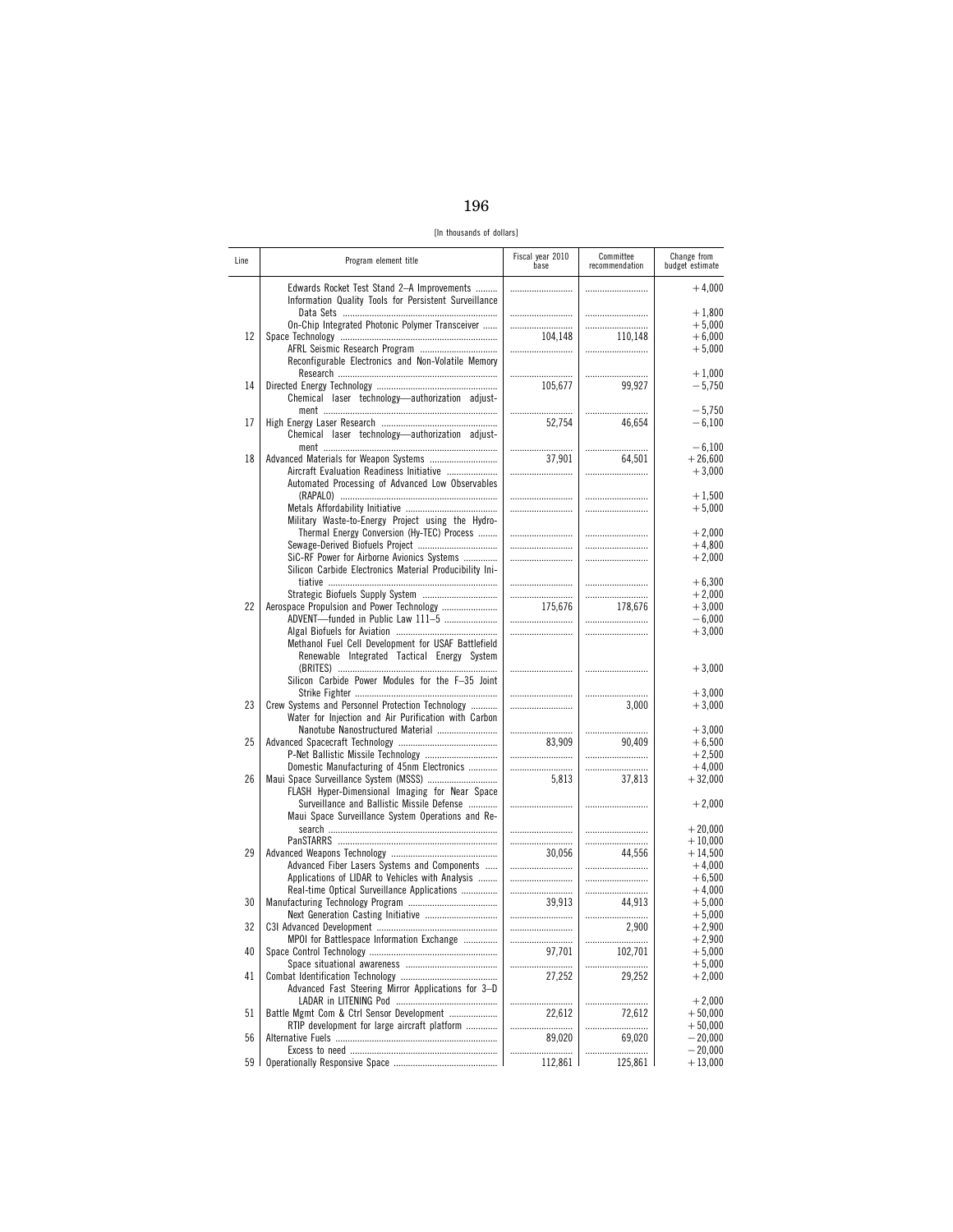| I<br>۰.<br>×<br>I |  |
|-------------------|--|
|-------------------|--|

[In thousands of dollars]

| Line | Program element title                                                                                                                    | Fiscal year 2010<br>base | Committee<br>recommendation | Change from<br>budget estimate     |
|------|------------------------------------------------------------------------------------------------------------------------------------------|--------------------------|-----------------------------|------------------------------------|
|      | Low-Earth Orbit Nanosatellite Integrated Defense Au-<br>tonomous Systems (LEONIDAS)<br>Rapid Small Satellite Development Test Facilities | <br>                     | <br>                        | $+5,000$<br>$+2,000$<br>$+6,000$   |
| 61a  | Next Generation MILSATCOM Technology Development<br>Next Generation MILSATCOM Technology Develop-<br>ment-transfer from MPAF, Line 16    |                          | 50,000<br>                  | $+50,000$<br>$+50,000$             |
| 65   | AT-6B Capability Demonstration for ANG<br>T-38 Improved Brake System Program-program                                                     | 6,227                    | 7,862<br>                   | $+1,635$<br>$+4,000$               |
| 68   |                                                                                                                                          |                          |                             | $-2,365$                           |
|      |                                                                                                                                          | 97,275                   | 80,275                      | $-17,000$                          |
| 69   | MALD-J excess to Air Force requirement<br>Global UAS Networking and Interoperability System                                              | 88,444                   | 82,944                      | $-17,000$<br>$-5,500$<br>$-10,000$ |
| 73   | High Accuracy Network Determination System-Intel-<br>ligent Optical Network for Space Situational                                        | <br>308,134              | <br>269,534                 | $+4,500$<br>$-38,600$              |
|      |                                                                                                                                          |                          |                             | $+5,000$                           |
|      | Space Surveillance Telescope (SST)                                                                                                       |                          |                             | $-6,900$                           |
| 80   |                                                                                                                                          |                          |                             | $-36,700$                          |
|      |                                                                                                                                          | 10,711                   | 14.111                      | $+3,400$                           |
|      |                                                                                                                                          |                          |                             | $+2,400$                           |
| 81   | Backpack Medical Oxygen System (BMOS)                                                                                                    |                          |                             | $+1,000$                           |
|      |                                                                                                                                          | 29.718                   | 14,718                      | $-15,000$                          |
|      | ACTS Range Threat Systems-program delay                                                                                                  |                          |                             | $-15.000$                          |
| 84   |                                                                                                                                          | 1,858,055                | 1,780,055                   | $-78,000$                          |
|      |                                                                                                                                          |                          |                             | $-78,000$                          |
| 88   |                                                                                                                                          | 439,615                  | 409,615                     | $-30,000$                          |
|      |                                                                                                                                          |                          |                             | $-30,000$                          |
| 89   | Air Force requested transfer to RDAF, Line 89A and                                                                                       | 89,975<br>               |                             | $-89,975$<br>$-89,975$             |
| 89A  | HH-60 Replacements-Air Force requested transfer                                                                                          | <br>                     | 14,975<br>                  | $+14,975$<br>$+14,975$             |
| 91   |                                                                                                                                          | 34.877                   | 14,877                      | $-20,000$                          |
|      |                                                                                                                                          |                          |                             | $-20,000$                          |
| 92   | DOD requested transfer from Title VI Rapid Acquisi-                                                                                      |                          | 79,300                      | $+79,300$                          |
| 95   |                                                                                                                                          |                          |                             | $+79,300$                          |
|      |                                                                                                                                          | 99,807                   | 79,807                      | $-20,000$                          |
|      |                                                                                                                                          |                          |                             | $-20,000$                          |
| 101  |                                                                                                                                          | 60,824                   | 67,824                      | $+7,000$                           |
|      |                                                                                                                                          |                          |                             | $+7,000$                           |
| 102  |                                                                                                                                          | 27,501                   | 29,501                      | $+2,000$                           |
|      |                                                                                                                                          |                          |                             | $+2,000$                           |
| 105  | Authorization increase-Test Resources Management                                                                                         | 736,488<br>              | 755,788                     | $+19,300$<br>$+19,300$             |
| 109  | Facilities Sustainment-Test and Evaluation Support<br>Sustainable Energy Vermont National Guard                                          | 29,683                   | 34,683                      | $+5,000$<br>$+5,000$               |
| 114  | Common Vertical Lift Support Platform                                                                                                    | 9,513                    | 5,513                       | $-4,000$                           |
|      |                                                                                                                                          |                          |                             | $-4,000$                           |
| 117  |                                                                                                                                          | 93,930                   | 99,930                      | $+6,000$                           |
|      |                                                                                                                                          |                          |                             | $+6,000$                           |
| 119  | AF requested transfer from APAF, Line 28<br>B-1 Bomber AESA Radar Operational Utility Evalua-                                            | 148,025<br>              | 179,025<br>                 | $+31,000$<br>$+29,000$             |
| 120  |                                                                                                                                          |                          |                             | $+2,000$                           |
|      |                                                                                                                                          | 415,414                  | 397,414                     | $-18,000$                          |
|      | B-2 Advanced Tactical Data Link                                                                                                          |                          |                             | $+12,000$                          |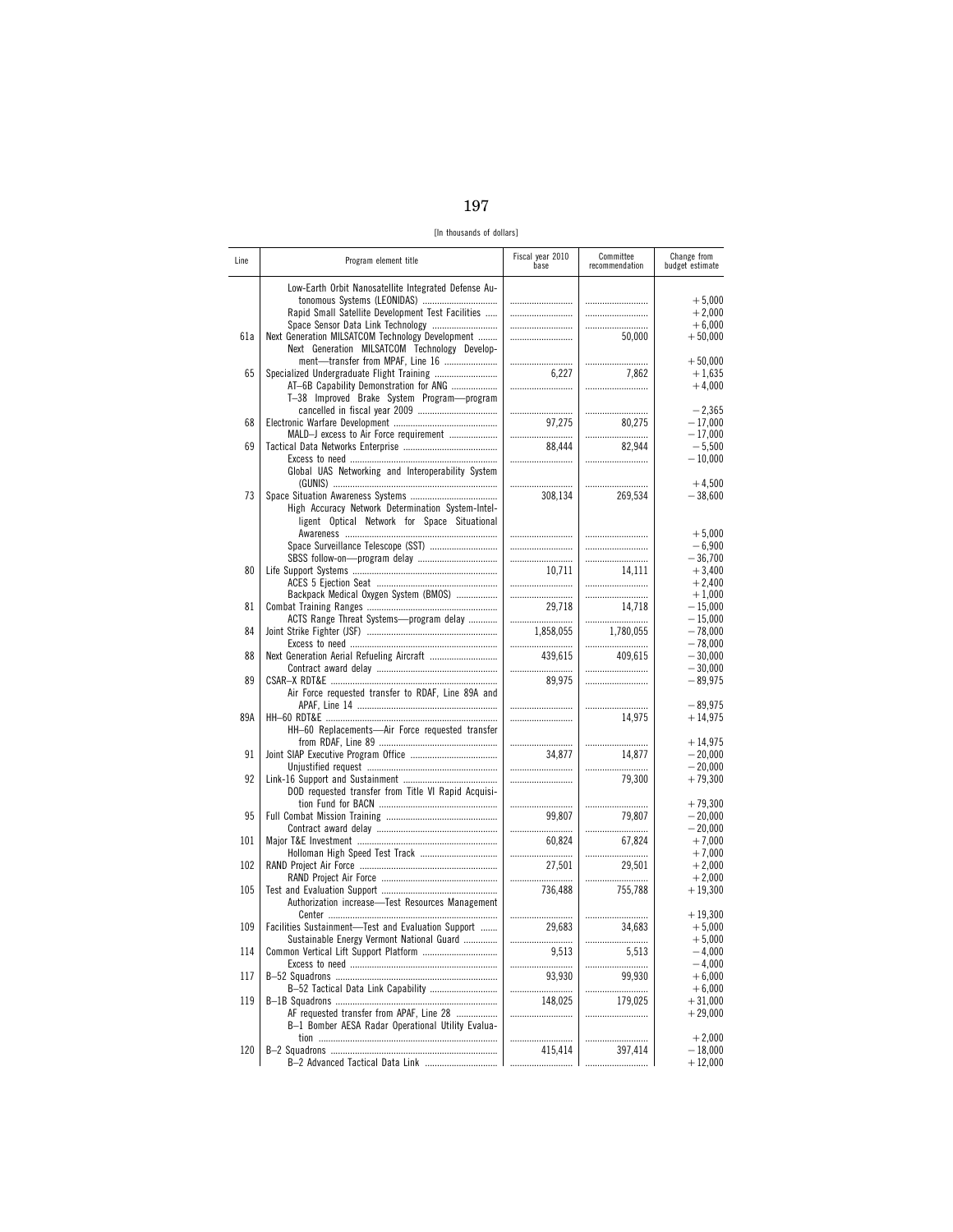[In thousands of dollars]

| Line       | Program element title                                                                                  | Fiscal year 2010<br>base | Committee<br>recommendation | Change from<br>budget estimate      |
|------------|--------------------------------------------------------------------------------------------------------|--------------------------|-----------------------------|-------------------------------------|
| 130        | EHF SATCOM Increment 2-premature request                                                               |                          |                             | $-30,000$                           |
|            |                                                                                                        | 9,697                    | 12,197                      | $+2,500$                            |
| 131        | CAD/CAM Aircraft Structural Overhaul Work Center                                                       |                          |                             | $+2,500$                            |
|            |                                                                                                        | 141,020                  | 143,020                     | $+2,000$                            |
| 132        |                                                                                                        |                          |                             | $+2,000$                            |
|            |                                                                                                        | 311.167                  | 323,167                     | $+12,000$                           |
|            |                                                                                                        |                          |                             | $+12,000$                           |
| 133        |                                                                                                        | 10,748                   | 8,748                       | $-2,000$                            |
|            |                                                                                                        |                          |                             | $-2,000$                            |
| 142        | Aircraft Engine Component Improvement Program<br>F-135 component improvement funding ahead of          | 166,563                  | 154,563                     | $-12,000$                           |
| 143        |                                                                                                        |                          |                             | $-12,000$                           |
|            |                                                                                                        | 4,621                    | 12,921                      | $+8,300$                            |
|            |                                                                                                        |                          |                             | $+6,000$                            |
| 145        | Multiband Realtime Hyperspectral Targeting Sensor                                                      |                          |                             | $+2,300$                            |
|            |                                                                                                        |                          | 103,405                     | $+4,000$                            |
| 153        | COTS Technology for Space Command and Control                                                          | 72,106                   | <br>62,106                  | $+4,000$<br>$-10,000$<br>$-10,000$  |
| 157        | Joint Surveillance/Target Attack Radar System (JSTARS)<br>Re-engining program-transfer from APAF, Line | 140,670                  | <br>175,670                 | $+35,000$                           |
| 162        | Increment IV re-plan and TASM development delay                                                        | <br>91,995               | <br>41,995                  | $+35,000$<br>$-50,000$<br>$-50,000$ |
| 173        | Restructure of Cryptographic Modernization pro-                                                        | 196,621                  | <br>136,621                 | $-60,000$                           |
|            |                                                                                                        |                          |                             | $-35,000$                           |
|            |                                                                                                        |                          |                             | $-25.000$                           |
| 176<br>179 |                                                                                                        | 3,087<br><br>176.989     | <br><br>166.989             | $-3.087$<br>$-3,087$<br>$-10,000$   |
| 181        |                                                                                                        |                          |                             | $-10,000$                           |
|            |                                                                                                        |                          | 6,500                       | $+6,500$                            |
| 183        | Advanced Technical Intelligence Center (ATIC)                                                          |                          |                             | $+6,500$                            |
|            |                                                                                                        | 2,065                    | 7,065                       | $+5,000$                            |
| 186        | Cyber Attack and Security Environment (CASE)<br>Air Traffic Control, Approach, and Landing System      | 9,006                    | <br>12,006                  | $+5,000$<br>$+3,000$                |
| 202        | Transportable Transponder Landing System                                                               |                          |                             | $+3,000$                            |
|            |                                                                                                        | 73,736                   | 38,736                      | $-35,000$                           |
| 206        |                                                                                                        |                          |                             | $-35,000$                           |
|            |                                                                                                        | 18,101                   | 22,101                      | $+4,000$                            |
|            | Multi Sensor Detect, Sense and Aoid (MSDSA)                                                            |                          |                             | $+4,000$                            |
| 209        | GPS Control Segment (OCX)-transfer to Line                                                             | 815,095                  | 425,695                     | - 389,400                           |
| 209A       | GPS Control Segment (OCX)-transfer from Line 209                                                       |                          | <br>292,000                 | $-389,400$<br>$+292,000$            |
| 210        | (reduction due to contract award delay)                                                                |                          |                             | $+292,000$                          |
|            |                                                                                                        | 131.271                  | 137,271                     | $+6,000$                            |
| 218        | Project Karnac-authorization adjustment                                                                |                          |                             | $+6.000$                            |
|            |                                                                                                        | 201,250                  | 182,250                     | $-19.000$                           |
| 219        |                                                                                                        |                          |                             | $-19,000$                           |
|            |                                                                                                        | 95,266                   | 85,266                      | $-10,000$                           |
|            | C-5 RERP-program underexecution                                                                        |                          |                             | $-10,000$                           |
| 222        | Large Aircraft IR Countermeasures (LAIRCM)                                                             | 31,784                   | 26,784                      | $-5,000$                            |
|            |                                                                                                        |                          |                             | $-5,000$                            |
| 228        | Next Generation Simulation Training for Pararescue                                                     | 8,222                    | 10,222                      | $+2,000$                            |
| 231        | Mobile Laser Systems for Aircraft Structures                                                           |                          | <br>1,000                   | $+2,000$<br>$+1,000$                |
| 233        |                                                                                                        | 6,288                    | <br>38,188                  | $+1,000$<br>$+31,900$               |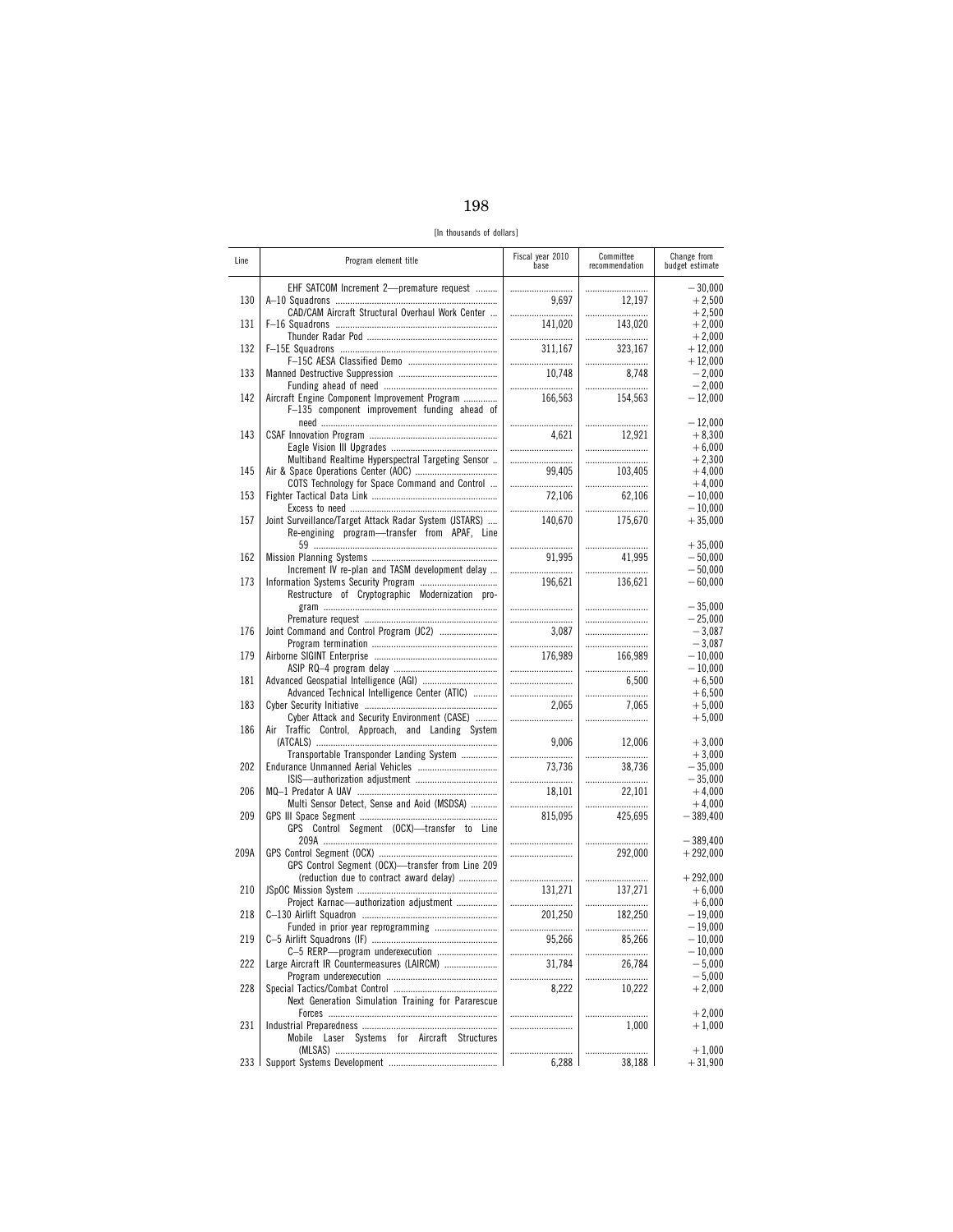| I<br>I<br>×<br>۰.<br>۰.<br>× |
|------------------------------|
|------------------------------|

[In thousands of dollars]

| Line | Program element title                                                                               | Fiscal year 2010<br>base | Committee<br>recommendation | Change from<br>budget estimate |
|------|-----------------------------------------------------------------------------------------------------|--------------------------|-----------------------------|--------------------------------|
|      | Alternative energy research and integration<br>Assessment of Alternative Energy for Aircraft Ground |                          |                             | $+25.000$                      |
|      |                                                                                                     |                          |                             | $+2.000$<br>$+4.900$           |
| 241  |                                                                                                     | 10.492                   | 30.982                      | $+20.490$                      |
|      | DIMHRS-0SD requested transfer from RDDW, Line                                                       |                          |                             |                                |
|      | 117                                                                                                 |                          |                             | $+20.490$                      |
| 999  |                                                                                                     | 11.955.084               | 12.064.884                  | $+109.800$                     |
|      |                                                                                                     |                          |                             | $-30.200$                      |
|      |                                                                                                     |                          |                             | $+140.000$                     |

*Maui Space Surveillance System [MSSS]*.—The Committee recommends an increase of \$20,000,000 over the President's budget request for sustainment, investment in new technologies and initiatives, and research and development activities at MSSS. The Committee is concerned that the Air Force will apply taxes to MSSS programs at excessive rates for lab overhead, and directs the Air Force to base its overhead charges only on the amount requested. None of the increases provided in this program element or other program elements that conduct research activities at the site shall be subject to Air Force taxes or withholds. Furthermore, research funds should be allocated by Air Force officials on-site to local programs that offer the greatest potential return and merit.

*High Accuracy Network Determination System-Intelligent Optical Network [HANDS–ION] Joint Capability Technology Demonstration [JCTD]*.—The Committee recommends an increase of \$5,500,000 for the HANDS–ION program. This project addresses current shortfalls in space situational awareness and has been reviewed and recommended by the Department of Defense as a JCTD program.

*Missile Warning*.—The Committee remains concerned over the development challenges that the Space-based Infra-Red System [SBIRS] Geosynchronous Earth Orbit [GEO] satellites continue to encounter. The program is more than 8 years behind schedule and at least \$7,500,000,000 over its original cost estimate. In June, the Committee was informed that the program is facing another potential schedule delay and cost increase associated with a number of parts quality issues. The Air Force has not yet determined the impact to cost and schedule of these most recent findings. Due to chronic problems and the importance of missile warning for national security, the Committee supports the Third Generation Infra-Red Surveillance program in order to ensure that development funding is being invested in missile warning capabilities.

*RAND Project Air Force*.—The Committee recognizes the value of the research and analysis produced by RAND's Project Air Force for the senior leadership of the Air Force. The core program of Project Air Force must be effectively and efficiently prioritized and managed. The Committee is concerned that funding for the program is insufficient and encourages the Air Force in its fiscal year 2011 budget request to provide a stable level of effort at not less than 80 percent of the Project Air Force ceiling.

*F–22.*—The Committee includes a general provision that would allow the Department of Defense to develop an export version of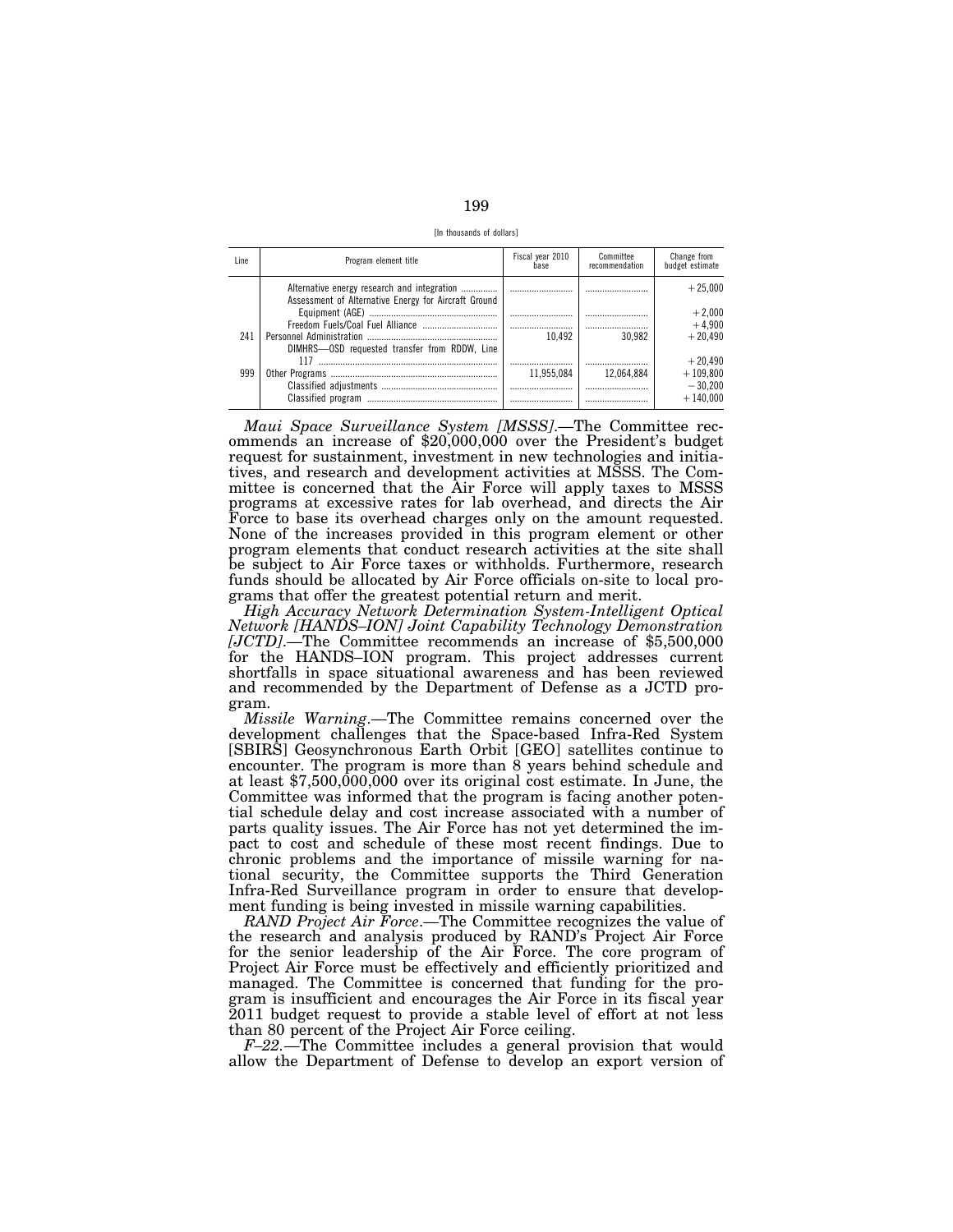the F–22 aircraft. The Committee urges the Air Force to start this effort within the funds appropriated in Research, Development, Test and Evaluation, Air Force for the F–22 aircraft.

*Joint Air-to-Surface Standoff Missile [JASSM]*.—The Committee is concerned over the chronic cost growth and poor test performance in the JASSM program. Its successor program, JASSM-Extended Range [ER], is currently performing better than the baseline program and provides more capability to the warfighter. Therefore, the Committee believes that the Air Force should focus its efforts on the JASSM–ER version of the missile.

The Committee remains concerned, however, over the cost growth of the program and the overall unit cost of the JASSM–ER missile and believes that in order to make the JASSM–ER program affordable, costs need to remain stable. The Committee directs the Government Accountability Office to provide the congressional defense oversight committees with a report on the JASSM and JASSM–ER programs to include reliability, unit cost, and production performance by April 16, 2010.

*Joint Surveillance-Target Attack Radar System [JSTARS] Reengining*.—The Committee understands that the Air Force Fleet Viability Board recently assessed the long-term viability of the JSTARS aircraft. The report recommends that if JSTARS is needed to support the large sensor and associated communications for airborne battle management, command, control, intelligence, surveillance, and reconnaissance for at least 25 more years, the Air Force must modernize the fleet. The modernization effort that they recommend includes upgraded avionics and cockpit displays, reengining, and defensive suites to enhance survivability. The cost is high, exceeding \$5,500,000,000 for the 17 aircraft in the fleet. The Committee is concerned about the significant cost of this modernization effort and whether the Air Force is committed to the program.

Since the Air Force has not determined how to proceed with the program, the Air Force informed the Committee that no funding was required in Aircraft Procurement, Air Force [APAF] for the reengining program in fiscal year 2010. The Committee has provided an additional \$35,000,000 for the JSTARS re-engining system design and development [SDD] program in order to ensure that funding is available if the Department of Defense decides it will proceed with re-engining the aircraft. In addition, the budget request contains  $$16,000,000$  and the Air Force will carry over  $$13,000,000$  in fiscal year 2009 funds making a total of \$64,000,000 available in fiscal year 2010 for the SDD work. The Committee directs, however, that none of these funds be obligated or expended until the congressional defense oversight committees are provided a report from the Under Secretary of Defense for Acquisition, Technology and Logistics that provides an affordable and executable plan for re-engining the JSTARS fleet.

*Joint Precision Approach and Landing System [JPALS] Increment 2-Land Based*.—The Committee recognizes the importance of JPALS in providing seamless civil-military interoperability when operating from land-based sites. The Secretary of Defense is urged to establish requirements for JPALS Increment 2 that reflect to the maximum extent possible the importance of interoperability by en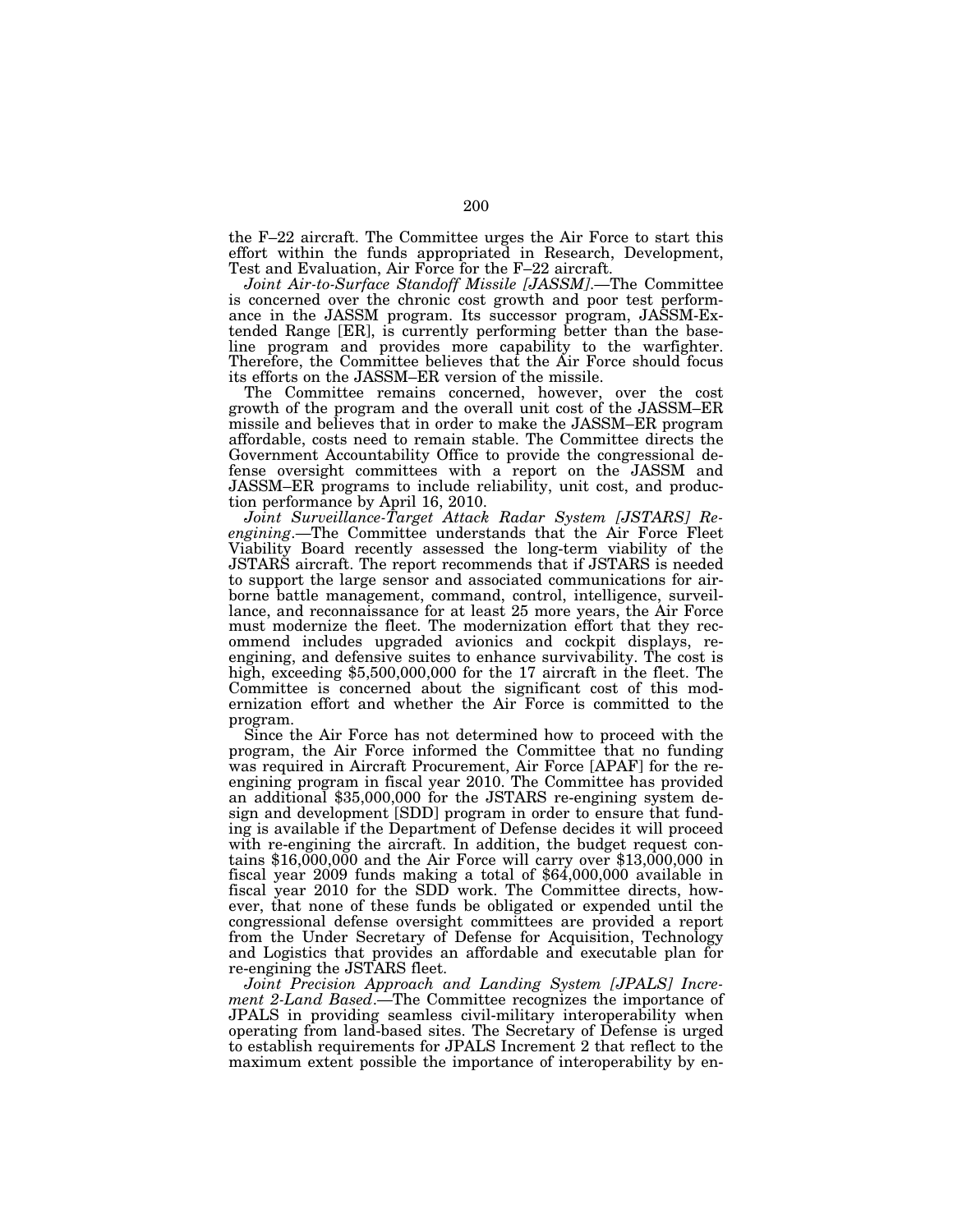suring equivalent levels of flight safety and performance in precision landings by military versions of civil transport aircraft and by the Civil Reserve Air Fleet at both military and civilian airfields.

RESEARCH, DEVELOPMENT, TEST AND EVALUATION, DEFENSE-WIDE

The Committee recommends an appropriation of \$20,408,968,000. This is \$332,574,000 below the budget estimate.

#### COMMITTEE RECOMMENDED PROGRAM

The following table summarizes the budget estimate for this appropriation, the Committee recommendation, and the Committee recommended adjustments to the budget estimate: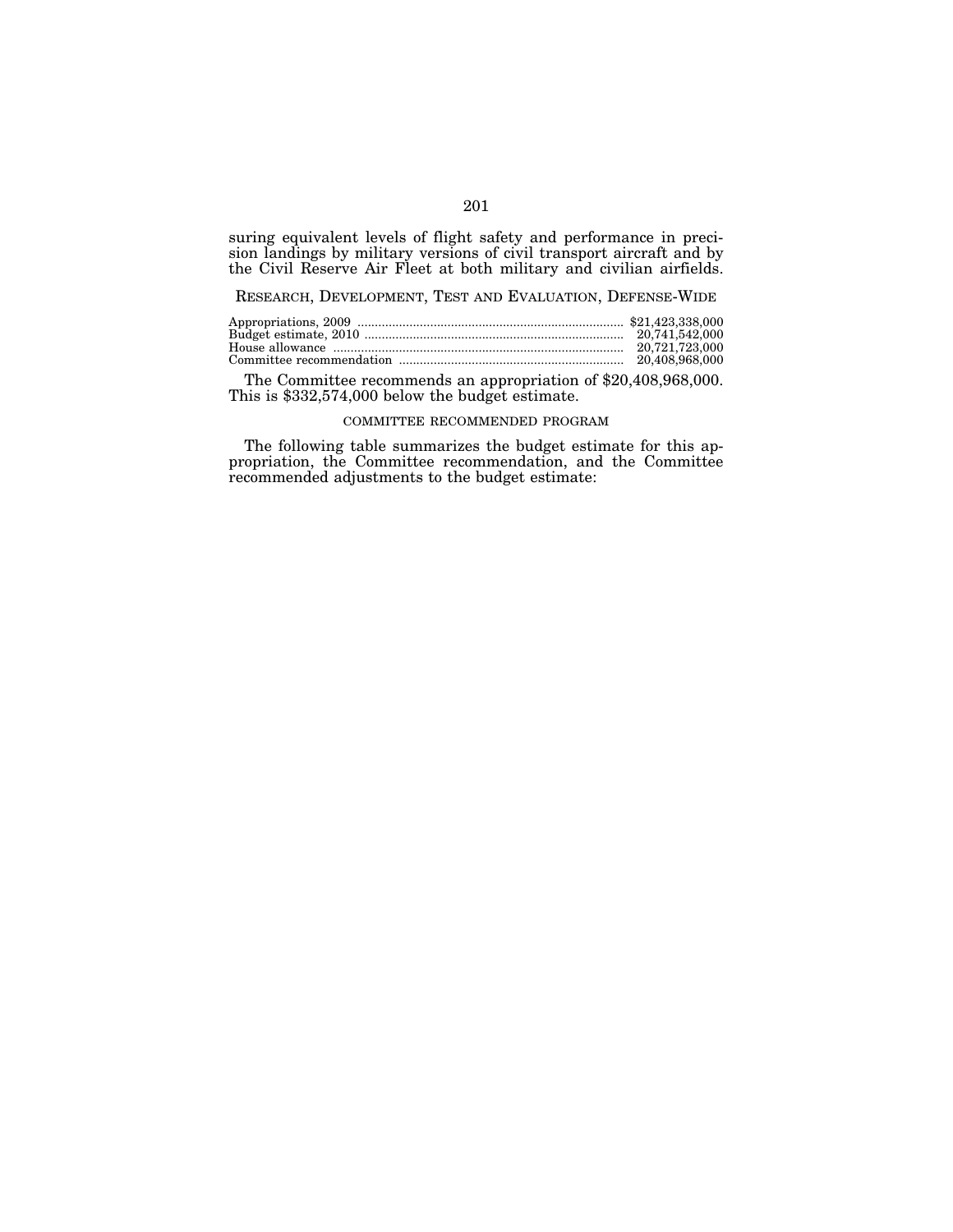|                           |                         |                 |                                                  |                                                   |                                                                                                                 |                                    |                                         |            |                  |                                                                                                                                                                                                                                                                                                               |       | 202                                           |                             |                            |                                         |                                            |                                                             |                                                            |                                                            |                                                                           |                                                                                                                                                                                                                                                                                                              |                                                |                         |                                                                                                |                             |                                                   |                                                                                                                       |  |
|---------------------------|-------------------------|-----------------|--------------------------------------------------|---------------------------------------------------|-----------------------------------------------------------------------------------------------------------------|------------------------------------|-----------------------------------------|------------|------------------|---------------------------------------------------------------------------------------------------------------------------------------------------------------------------------------------------------------------------------------------------------------------------------------------------------------|-------|-----------------------------------------------|-----------------------------|----------------------------|-----------------------------------------|--------------------------------------------|-------------------------------------------------------------|------------------------------------------------------------|------------------------------------------------------------|---------------------------------------------------------------------------|--------------------------------------------------------------------------------------------------------------------------------------------------------------------------------------------------------------------------------------------------------------------------------------------------------------|------------------------------------------------|-------------------------|------------------------------------------------------------------------------------------------|-----------------------------|---------------------------------------------------|-----------------------------------------------------------------------------------------------------------------------|--|
|                           |                         | House allowance |                                                  |                                                   | $\begin{array}{r} -15,000 \\ -48,607 \\ -5,000 \\ -11,600 \\ -11,700 \\ -11,800 \\ \end{array}$                 |                                    |                                         | $-100,207$ |                  | $-3,849$<br>$-47,057$                                                                                                                                                                                                                                                                                         |       | $-29,818$<br>$-2,000$                         |                             |                            | $-10,600$                               |                                            |                                                             |                                                            | $-4,940$<br>$-1,500$<br>$-36,950$<br>$+3,400$<br>$+55,687$ | $+900$                                                                    |                                                                                                                                                                                                                                                                                                              | $-9,000$<br>$-3,000$                           | 200,101                 | $-6,326$                                                                                       |                             |                                                   | $+3,900$<br>$+8,000$<br>$-5,000$                                                                                      |  |
|                           | Change from-            | budget estimate |                                                  |                                                   | $-15,000$<br>$-31,907$                                                                                          | $-20,000$                          | $+8,900$                                | $-58,007$  |                  | $-7,557$<br>+3,300                                                                                                                                                                                                                                                                                            |       | $-26,818$                                     | :<br>:<br>:                 |                            |                                         |                                            |                                                             |                                                            |                                                            |                                                                           | $\begin{array}{r} 0.900\\ +\\ 0.940\\ +\\ 1.500\\ -\\ 3.500\\ -\\ 4.500\\ -\\ 4.500\\ -\\ 4.500\\ -\\ 4.500\\ -\\ 4.500\\ -\\ 4.500\\ -\\ 4.500\\ -\\ 4.500\\ -\\ 4.500\\ -\\ 4.500\\ -\\ 4.500\\ -\\ 4.500\\ -\\ 4.500\\ -\\ 4.500\\ -\\ 4.500\\ -\\ 4.500\\ -\\ 4.500\\ -\\ 4.500\\ -\\ 4.500\\ -\\ 4.500$ |                                                | $-115,852$              | $-13,110$                                                                                      |                             | $+24,400$                                         | $-5,000$                                                                                                              |  |
|                           | Committee               | recommendation  |                                                  |                                                   | 33,544<br>94,218                                                                                                | 69,980<br>67,874                   |                                         | 365,616    |                  | 15,112<br>18,464<br>34,034                                                                                                                                                                                                                                                                                    |       | 255,931<br>142,840<br>40,587<br>215,972       |                             |                            |                                         |                                            |                                                             | $\begin{array}{c} 7,946 \\ 241,125 \\ 272,359 \end{array}$ |                                                            |                                                                           | 170,154<br>221,530<br>24,884                                                                                                                                                                                                                                                                                 |                                                | 1,660,938               |                                                                                                |                             |                                                   | $\begin{array}{c} 10,428 \\ 108,268 \\ 106,263 \\ 233,203 \\ 2104,760 \end{array}$                                    |  |
|                           | House allowance         |                 |                                                  |                                                   | 48,544<br>242,825<br>242 5,880<br>25,444                                                                        |                                    |                                         | 465,823    |                  | $\begin{array}{l} 1896 \\ 1897 \\ 1898 \\ 1899 \\ 1899 \\ 1899 \\ 1899 \\ 1899 \\ 1899 \\ 1899 \\ 1899 \\ 1899 \\ 1899 \\ 1899 \\ 1899 \\ 1899 \\ 1899 \\ 1899 \\ 1899 \\ 1899 \\ 1899 \\ 1899 \\ 1899 \\ 1899 \\ 1899 \\ 1899 \\ 1899 \\ 1899 \\ 1899 \\ 1899 \\ 1899 \\ 1899 \\ 1899 \\ 1899 \\ 1899 \\ 18$ |       |                                               |                             |                            |                                         |                                            |                                                             |                                                            |                                                            |                                                                           | 220,630<br>33,884                                                                                                                                                                                                                                                                                            | ĕ                                              | 1,861,039               |                                                                                                |                             |                                                   | 16,754<br>43,808<br>102,703<br>109,760                                                                                |  |
|                           | 2010 budget<br>estimate |                 |                                                  |                                                   | 48,544<br>226,125                                                                                               | 89,980<br>58,974                   |                                         | 423,623    |                  | 22,669<br>15,164<br>34,034                                                                                                                                                                                                                                                                                    |       |                                               |                             |                            |                                         |                                            |                                                             |                                                            |                                                            |                                                                           | $\begin{array}{l} 287.73 \\ 284.87 \\ 142.89 \\ 20.53 \\ 40.587 \\ 20.744 \\ 20.75 \\ 20.83 \\ 20.83 \\ 20.83 \\ 20.83 \\ 21.30 \\ 21.30 \\ 22.384 \\ 23.84 \\ 24.85 \\ 25.86 \\ 26.83 \\ 27.384 \\ 28.4 \\ 29.4 \\ 20.8 \\ 20.8 \\ 24.8 \\ 25.8 \\ 26.8 \\ 27.38 \\ 28.4 \\ 29.4 \\ 20.8 \\ 20.8 \\$        |                                                | 1,776,790               |                                                                                                |                             |                                                   | 38<br>28,808<br>29,803<br>203,700<br>203,700                                                                          |  |
| [In thousands of dollars] | ltem                    |                 | RESEARCH, DEVELOPMENT, TEST & EVAL, DEFENSE-WIDE | DTRA UNIVERSITY STRATEGIC PARTN<br>BASIC RESEARCH | GOVT/INDUSTRY COSPONSORSHIP OF UNIVERSITY RESEARCH<br>DEFENSE RESEARCH SCIENCES<br>$ \sim$ $\sim$ $\sim$ $\sim$ | NATIONAL DEFENSE EDUCATION PROGRAM | CHEMICAL AND BIOLOGICAL DEFENSE PROGRAM |            | APPLIED RESEARCH | <b>UNIV (HBCU) SCIENCE</b><br>INSENSITIVE MUNITIONS-EXPLORAT<br>HISTORICALLY BLACK COLLEGES &<br>9                                                                                                                                                                                                            | $\Xi$ | S TECHNOLOGY<br>INFORMATION AND COMMUNICATION | COGNITIVE COMPUTING SYSTEMS | BIOLOGICAL WARFARE DEFENSE | CHEMICAL AND BIOLOGICAL DEFENSE PROGRAM | JOINT DATA MANAGEMENT ADVANCED DEVELOPMENT | AVIOR MODELING (HSCB) APP<br>HUMAN, SOCIAL AND CULTURE BEH/ | <b>FACTICAL TECHNOLOGY</b>                                 |                                                            | WEAPONS OF MASS DESTRUCTION DEFEAT TECHNOLOGIES<br>ELECTRONICS TECHNOLOGY | DEVELOPMENT<br>SPECIAL OPERATIONS TECHNOLOGY<br>HARHAPARRA                                                                                                                                                                                                                                                   | <b>PMENT</b><br>SOF MEDICAL TECHNOLOGY DEVELOR | TOTAL, APPLIED RESEARCH | INSENSITIVE MUNITIONS AD<br>Ξ<br>ADVANCED TECHNOLOGY DEVELOPM<br>JOINT MUNITIONS ADVANCED TECH | SO/LIC ADVANCED DEVELOPMENT | <b>SV SUPPORT</b><br>COMBATING TERRORISM TECHNOLO | -PROLIF PREV & DEFEAT<br><b>QLOGY</b><br>COUNTERPROLIFERATION INITIATIVES<br>BALLISTIC MISSILE DEFENSE TECHN<br>32582 |  |

[In thousands of dollars] In thousands of dollars]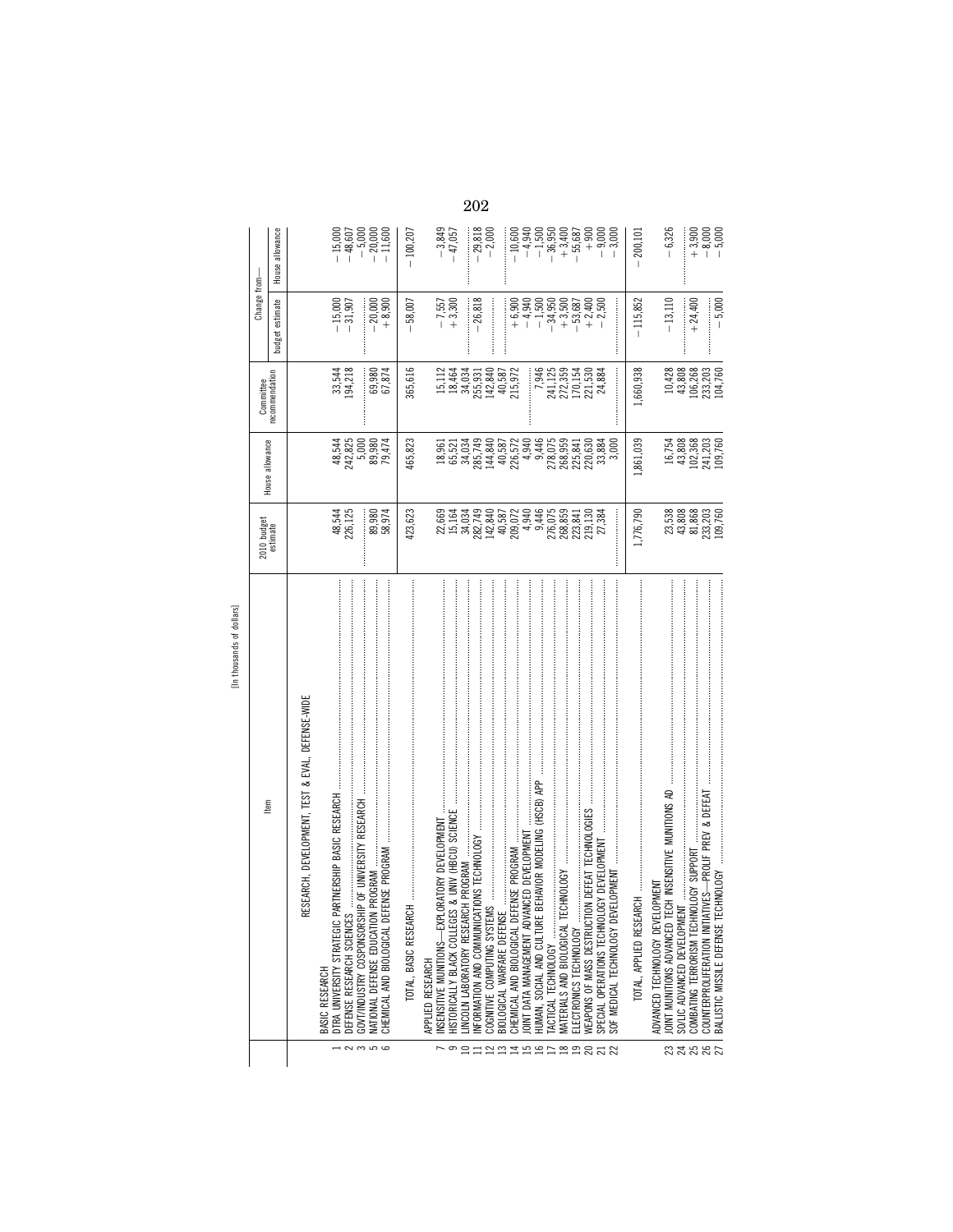|   | JOINT ADVANCED CONCEPTS                                                                                           |                                                                                                                                                                                                                                                                           |                                                                                                                                                                                                                                                                                             |           |                                                             | $+3,908$                                                                |
|---|-------------------------------------------------------------------------------------------------------------------|---------------------------------------------------------------------------------------------------------------------------------------------------------------------------------------------------------------------------------------------------------------------------|---------------------------------------------------------------------------------------------------------------------------------------------------------------------------------------------------------------------------------------------------------------------------------------------|-----------|-------------------------------------------------------------|-------------------------------------------------------------------------|
|   | ECHNOLOGY DEVELOPMENT<br>JOINT DOD-DOE MUNITIONS T                                                                | 7,817<br>23,276                                                                                                                                                                                                                                                           |                                                                                                                                                                                                                                                                                             |           |                                                             |                                                                         |
|   | ADVANCED AEROSPACE SYSTEI                                                                                         |                                                                                                                                                                                                                                                                           |                                                                                                                                                                                                                                                                                             |           |                                                             |                                                                         |
|   | <b>N30101</b><br>SPACE PROGRAMS AND TECHN                                                                         |                                                                                                                                                                                                                                                                           |                                                                                                                                                                                                                                                                                             |           |                                                             |                                                                         |
|   | -ADVANCED DEVELOPMEN<br>EFENSE PROGRAM<br>CHEMICAL AND BIOLOGICAL DI                                              |                                                                                                                                                                                                                                                                           | 338, 360<br>202, 612<br>203, 735<br>10, 838<br>202, 352<br>28, 212                                                                                                                                                                                                                          |           | $-89,000$<br>$-11,300$<br>$+14,000$                         | $-89,000$<br>$-13,300$<br>$-1,500$                                      |
|   | TECHNOLOGY<br>JOINT ELECTRONIC ADVANCED                                                                           |                                                                                                                                                                                                                                                                           |                                                                                                                                                                                                                                                                                             |           |                                                             |                                                                         |
|   | Y DEMONSTRATIONS<br>JOINT CAPABILITY TECHNOLOG                                                                    |                                                                                                                                                                                                                                                                           |                                                                                                                                                                                                                                                                                             |           | $-54,885$                                                   | $-58,885$                                                               |
|   | S CAPABILITIES<br>NETWORKED COMMUNICATION                                                                         |                                                                                                                                                                                                                                                                           |                                                                                                                                                                                                                                                                                             |           | <br> <br>                                                   | <br> <br>                                                               |
|   | <b>EARCH</b><br>JOINT DATA MANAGEMENT RES                                                                         |                                                                                                                                                                                                                                                                           | 4,935                                                                                                                                                                                                                                                                                       |           | .<br>.<br>.<br>.<br>.                                       |                                                                         |
|   | <b>HNOLOGY</b><br>BIOMETRICS SCIENCE AND TE                                                                       |                                                                                                                                                                                                                                                                           |                                                                                                                                                                                                                                                                                             |           |                                                             |                                                                         |
|   | BEHAVIOR MODELING (HSCB) ADV<br>HUMAN, SOCIAL AND CULTURE                                                         |                                                                                                                                                                                                                                                                           | $10,993$<br>$11,480$<br>$15,610$<br>$11,610$                                                                                                                                                                                                                                                |           |                                                             |                                                                         |
|   | IG SCIENCE AND TECHNOLOGY PROGRAM<br>DEFENSE-WIDE MANUFACTURI                                                     |                                                                                                                                                                                                                                                                           |                                                                                                                                                                                                                                                                                             |           | $-1,500$                                                    |                                                                         |
|   | TONOMOUS SYSTEMS<br>JOINT ROBOTICS PROGRAM/AU                                                                     |                                                                                                                                                                                                                                                                           |                                                                                                                                                                                                                                                                                             |           |                                                             |                                                                         |
|   | INOLOGY DEMONSTRATIONS<br>GENERIC LOGISTICS R&D TEC                                                               | $\begin{smallmatrix} 69.216 & 89.81 & 10.81 & 89.82 & 89.81 & 89.82 & 89.83 & 89.84 & 89.85 & 89.86 & 89.86 & 89.87 & 89.87 & 89.87 & 89.87 & 89.87 & 89.87 & 89.87 & 89.87 & 89.87 & 89.87 & 89.87 & 89.87 & 89.87 & 89.87 & 89.87 & 89.87 & 89.87 & 89.87 & 89.87 & 89$ | 34,043                                                                                                                                                                                                                                                                                      |           | $+23,600$                                                   | $-1,500$<br>$-8,500$<br>$+8,500$<br>$+8,500$                            |
|   | ON ENTERPRISE TECHNOLOGY<br>DEPLOYMENT AND DISTRIBUTI                                                             |                                                                                                                                                                                                                                                                           |                                                                                                                                                                                                                                                                                             |           |                                                             |                                                                         |
|   | ESEARCH PROGRAM<br>STRATEGIC ENVIRONMENTAL R                                                                      |                                                                                                                                                                                                                                                                           |                                                                                                                                                                                                                                                                                             |           | $-1,500$<br>+28,900                                         | $-1,500$<br>$+3,400$                                                    |
|   | MICROELECTRONIC TECHNOLOGY DEVELOPMENT AND SUPPORT                                                                |                                                                                                                                                                                                                                                                           |                                                                                                                                                                                                                                                                                             |           |                                                             |                                                                         |
|   | JOINT WARFIGHTING PROGRAM                                                                                         |                                                                                                                                                                                                                                                                           |                                                                                                                                                                                                                                                                                             |           |                                                             |                                                                         |
|   | NOLOGIES<br>ADVANCED ELECTRONICS TECH                                                                             |                                                                                                                                                                                                                                                                           |                                                                                                                                                                                                                                                                                             |           | $-26,005$                                                   | $-28,005$                                                               |
|   | (SAR) COHERENT CHANGE DETEC<br>SYNTHETIC APERTURE RADAR                                                           |                                                                                                                                                                                                                                                                           |                                                                                                                                                                                                                                                                                             |           |                                                             |                                                                         |
|   | NG MODERNIZATION PROGRAM<br>HIGH PERFORMANCE COMPUT                                                               |                                                                                                                                                                                                                                                                           |                                                                                                                                                                                                                                                                                             |           | $\begin{array}{r} +23,900 \\ -23,150 \\ -8,200 \end{array}$ | $\begin{array}{c} 1.000 \\ + 23,150 \\ - 23,150 \\ - 8,200 \end{array}$ |
|   | MINIUNICATIONS SYSTEMS<br>COMMAND, CONTROL, AND CO                                                                |                                                                                                                                                                                                                                                                           |                                                                                                                                                                                                                                                                                             |           |                                                             |                                                                         |
|   | CLASSIFIED DARPA PROGRAMS                                                                                         |                                                                                                                                                                                                                                                                           |                                                                                                                                                                                                                                                                                             |           |                                                             |                                                                         |
|   | TECHNOLOGY<br>NETWORK-CENTRIC WARFARE                                                                             |                                                                                                                                                                                                                                                                           |                                                                                                                                                                                                                                                                                             |           |                                                             |                                                                         |
|   | SENSOR TECHNOLOGY                                                                                                 |                                                                                                                                                                                                                                                                           |                                                                                                                                                                                                                                                                                             |           | $-19,256$                                                   | $-19,256$                                                               |
|   | GUIDANCE TECHNOLOGY                                                                                               |                                                                                                                                                                                                                                                                           |                                                                                                                                                                                                                                                                                             |           | <br> <br>                                                   |                                                                         |
|   | <b>NCED TECHNOLOGY DEVELOPMENT</b><br>DISTRIBUTED LEARNING ADVAN                                                  |                                                                                                                                                                                                                                                                           |                                                                                                                                                                                                                                                                                             |           |                                                             |                                                                         |
|   | <b>TIUTE</b><br>SOFTWARE ENGINEERING INST                                                                         |                                                                                                                                                                                                                                                                           | $\begin{array}{l} 89.5987 \\ 89.5181 \\ 80.5191 \\ 81.521 \\ 82.533 \\ 83.548 \\ 84.554 \\ 85.561 \\ 86.578 \\ 87.581 \\ 88.598 \\ 89.598 \\ 89.598 \\ 89.598 \\ 89.598 \\ 89.598 \\ 89.598 \\ 89.598 \\ 89.598 \\ 89.598 \\ 89.598 \\ 89.598 \\ 89.598 \\ 89.598 \\ 89.598 \\ 89.598 \\ 8$ |           |                                                             |                                                                         |
|   | QUICK REACTION SPECIAL PRO                                                                                        |                                                                                                                                                                                                                                                                           |                                                                                                                                                                                                                                                                                             |           |                                                             |                                                                         |
|   | JOINT EXPERIMENTATION                                                                                             |                                                                                                                                                                                                                                                                           |                                                                                                                                                                                                                                                                                             |           | $-38,500$<br>$-15,000$<br>$-4,000$                          | $-23,500$<br>$+2,100$<br>$-4,000$                                       |
|   | N MANAGEMENT OFFICE<br>JOINT WARGAMING SIMULATIO                                                                  |                                                                                                                                                                                                                                                                           |                                                                                                                                                                                                                                                                                             |           |                                                             |                                                                         |
|   | & TECHNOLOGY<br>EST & EVALUATION SCIENCE                                                                          |                                                                                                                                                                                                                                                                           | 95,734                                                                                                                                                                                                                                                                                      |           |                                                             |                                                                         |
|   | TECHNOLOGY TRANSFER                                                                                               |                                                                                                                                                                                                                                                                           | 12,219                                                                                                                                                                                                                                                                                      |           |                                                             |                                                                         |
|   | ED TECHNOLOGY DEVELOPMENT<br>SPECIAL OPERATIONS ADVANC                                                            |                                                                                                                                                                                                                                                                           | 57,175                                                                                                                                                                                                                                                                                      |           | $+6,100$<br>$+5,300$                                        | $-3,900$<br>$-20,200$                                                   |
|   | SPECIAL OPERATIONS ADVANC                                                                                         |                                                                                                                                                                                                                                                                           |                                                                                                                                                                                                                                                                                             |           |                                                             |                                                                         |
|   | SYSTEMS ADVANCED TECHNOLOG<br>ED TECHNOLOGY DEVELOPMENT<br>AST SYSTEMS ADVANCED TECHN<br>SOF INFORMATION & BROADC | $\begin{array}{c} 2.219 \\ 2.575 \\ 3.544 \\ 4.988 \end{array}$                                                                                                                                                                                                           |                                                                                                                                                                                                                                                                                             |           |                                                             |                                                                         |
|   | CHNOLOGY DEVELOPMENT<br>total, advanced ten                                                                       | ,570,404                                                                                                                                                                                                                                                                  | 3,660,112                                                                                                                                                                                                                                                                                   | 3,396,198 | $-174,206$                                                  | 263,914                                                                 |
| 8 | PHYSICAL SECURITY EQUIPMENT<br>DEMONSTRATION & VALIDATION<br>NUCLEAR AND CONVENTIONAL                             | 36,019                                                                                                                                                                                                                                                                    | 39,019                                                                                                                                                                                                                                                                                      | 46,219    | $+10,200$                                                   | $+7,200$                                                                |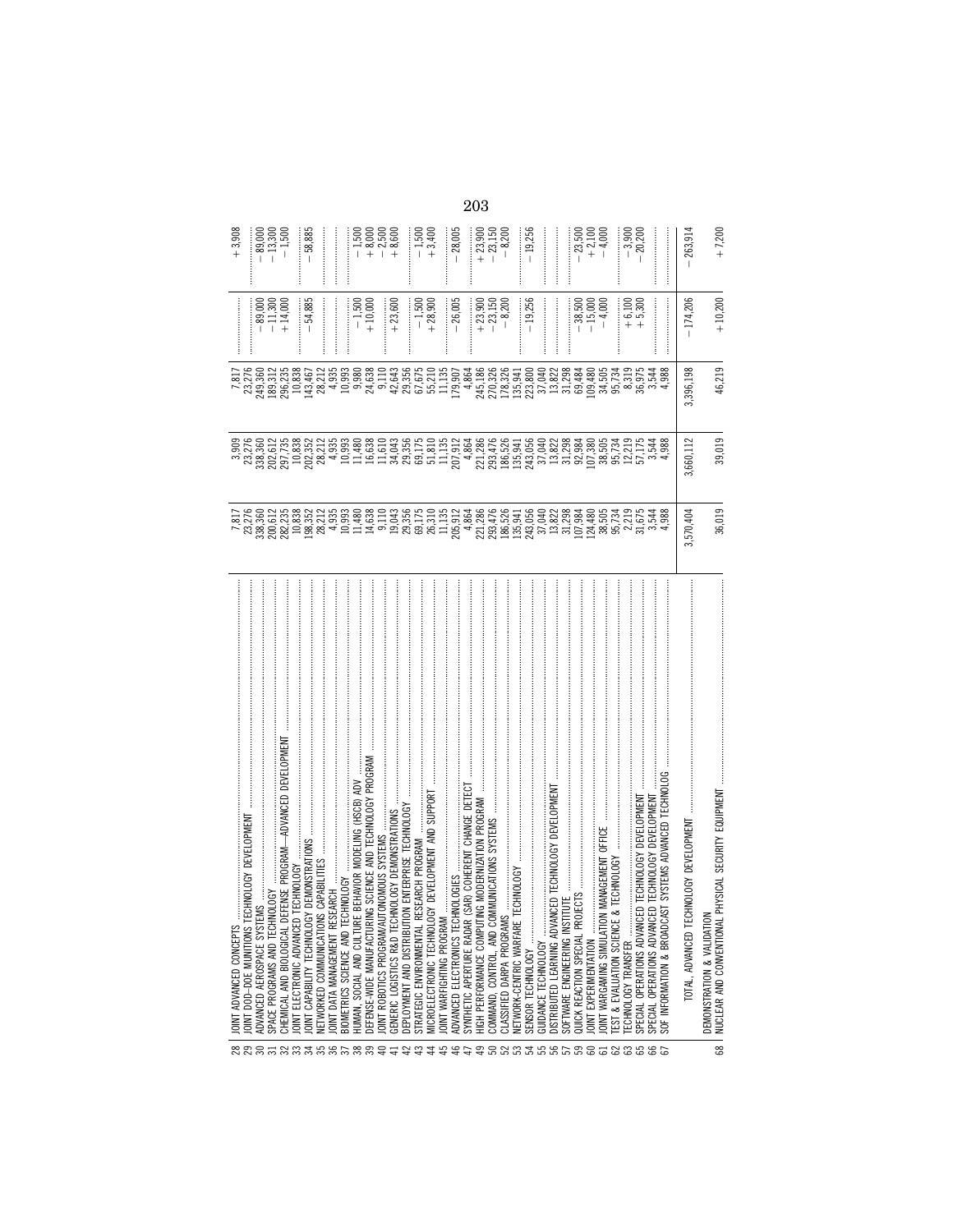| ē                   |
|---------------------|
|                     |
| É<br><b>RS</b><br>₹ |
|                     |

|                                                                              |                                                            |                                                                                                                                                                                                                                                                                                     | Committee                                                 | Change from-    |                        |
|------------------------------------------------------------------------------|------------------------------------------------------------|-----------------------------------------------------------------------------------------------------------------------------------------------------------------------------------------------------------------------------------------------------------------------------------------------------|-----------------------------------------------------------|-----------------|------------------------|
| Item                                                                         | 2010 budget<br>estimate                                    | House allowance                                                                                                                                                                                                                                                                                     | recommendation                                            | budget estimate | House allowance        |
| RETRACT LARCH                                                                |                                                            |                                                                                                                                                                                                                                                                                                     |                                                           | $+15,500$       | $+15,500$              |
| <b>JOINT ROBOTICS PROGRAM</b>                                                | 21,718<br>11,803<br>11,771<br>31,613                       | 21,718<br>15,803<br>17,771<br>18,465<br>19,465<br>982,922                                                                                                                                                                                                                                           | $\begin{array}{c} 37,218 \\ 11,803 \\ 17,771 \end{array}$ |                 | $-4,000$               |
| <b>IONS PROGRAM</b><br>ADVANCE SENSOR APPLICAT                               |                                                            |                                                                                                                                                                                                                                                                                                     |                                                           |                 |                        |
| TECHNICAL CERTIFICATION PROGRAM<br>ENVIRONMENTAL SECURITY                    |                                                            |                                                                                                                                                                                                                                                                                                     | 37,013                                                    | $+5,400$        | $+400$                 |
| TERMINAL DEFENSE SEGMENT<br>BALLISTIC MISSILE DEFENSE                        | 719,465<br>982,922                                         |                                                                                                                                                                                                                                                                                                     | 719,465                                                   |                 |                        |
| MIDCOURSE DEFENSE SEGMENT<br>BALLISTIC MISSILE DEFENSE                       |                                                            |                                                                                                                                                                                                                                                                                                     | ,032,922                                                  | $+50,000$       | $+50,000$              |
| <b>IWO-STAGE INTERCEPTOR SEGMENT</b>                                         |                                                            |                                                                                                                                                                                                                                                                                                     |                                                           |                 |                        |
| EUROPEAN MIDCOURSE RADAR                                                     |                                                            |                                                                                                                                                                                                                                                                                                     |                                                           |                 |                        |
|                                                                              |                                                            |                                                                                                                                                                                                                                                                                                     |                                                           |                 |                        |
| BOOST DEFENSE SEGMENT<br>BALLISTIC MISSILE DEFENSE                           | 186,697                                                    |                                                                                                                                                                                                                                                                                                     | 186,697                                                   |                 |                        |
| CHEMICAL AND BIOLOGICAL                                                      | 205,952<br>636,856                                         |                                                                                                                                                                                                                                                                                                     | 205,952<br>626,856                                        |                 | $-5,000$               |
| SYSTEM INTERCEPTOR<br>BALLISTIC MISSILE DEFENSE<br>BALLISTIC MISSILE DEFENSE |                                                            | $\begin{array}{l} 186,697\\ 210,952\\ 240,856\\ 636,800\\ 80,000\\ 940,752\\ 286,566\\ 236,566\\ 246,566\\ 246,566\\ 256,767\\ \end{array}$                                                                                                                                                         |                                                           | $-10,000$       | $-80,000$<br>$-10,000$ |
|                                                                              |                                                            |                                                                                                                                                                                                                                                                                                     |                                                           |                 |                        |
| BALLISTIC MISSILE DEFENSE                                                    | 966,752<br>369,145<br>301,566                              |                                                                                                                                                                                                                                                                                                     | 778,652                                                   | $-188,100$      | $-162,100$             |
| SYSTEMS CORE<br>BALLISTIC MISSILE DEFENSE                                    |                                                            |                                                                                                                                                                                                                                                                                                     | 358,145                                                   | $-11,000$       | $-500$                 |
| SPECIAL PROGRAMS-MDA                                                         |                                                            |                                                                                                                                                                                                                                                                                                     | 251,566                                                   | $-50,000$       | $-35,000$              |
| <b>DEVELOPMENT</b><br>AEGIS SM-3 BLOCK IIA CO-I                              | ,690,758                                                   |                                                                                                                                                                                                                                                                                                     | 1,468,358                                                 | $-222,400$      | $-202,400$             |
|                                                                              |                                                            |                                                                                                                                                                                                                                                                                                     | 257,400                                                   | $+257,400$      | $+257,400$             |
|                                                                              | 180,000                                                    | 160,000                                                                                                                                                                                                                                                                                             | 173,200                                                   | $-6,800$        | $+13,200$              |
| j<br>MULTIPLE KILL VEHICLES                                                  |                                                            |                                                                                                                                                                                                                                                                                                     |                                                           |                 |                        |
| SYSTEM SPACE PROGRAMS<br>BALLISTIC MISSILE DEFENSE                           | 12,549                                                     |                                                                                                                                                                                                                                                                                                     | 12,549                                                    |                 |                        |
| BALLISTIC MISSILE DEFENSE                                                    | 340,014                                                    | $\begin{array}{c} 12,549 \\ 340,014 \\ 48,186 \end{array}$                                                                                                                                                                                                                                          | 340,014                                                   |                 |                        |
| BALLISTIC MISSILE DEFENSE                                                    | 48,186                                                     |                                                                                                                                                                                                                                                                                                     | 48,186                                                    |                 |                        |
| JOINT WARFIGHTER SUPPORT<br>BALLISTIC MISSILE DEFENSE                        | 0.921<br>0.945<br>0.945<br>0.945<br>0.945<br>0.94          |                                                                                                                                                                                                                                                                                                     | 60,921<br>86,949                                          |                 | $-500$                 |
| JOINT NATIONAL INTERGRATION<br>BALLISTIC MISSILE DEFENSE                     |                                                            |                                                                                                                                                                                                                                                                                                     |                                                           |                 |                        |
| REGARDING TRENCH                                                             |                                                            |                                                                                                                                                                                                                                                                                                     | 6,164                                                     |                 |                        |
| (SBX)<br>SEA BASED X-BAND RADAR                                              |                                                            |                                                                                                                                                                                                                                                                                                     | 174,576<br>50,504                                         |                 | $+13,000$              |
| BMD EUROPEAN CAPABILITY                                                      |                                                            |                                                                                                                                                                                                                                                                                                     |                                                           |                 |                        |
|                                                                              |                                                            |                                                                                                                                                                                                                                                                                                     | 202,434                                                   | $+82,800$       |                        |
| <b>TUMANITARIAN DEMINING</b>                                                 |                                                            |                                                                                                                                                                                                                                                                                                     | 14,687                                                    |                 |                        |
| COALITION WARFARE                                                            | $\begin{array}{c} 119,634 \\ 14,687 \\ 13,885 \end{array}$ |                                                                                                                                                                                                                                                                                                     | 13,885                                                    |                 |                        |
| DEPARTMENT OF DEFENSE CORROSION PROGRAM                                      | 4,887                                                      |                                                                                                                                                                                                                                                                                                     | 21,487                                                    | $+16,600$       | $+15,100$              |
| SYSTEM (UAS) COMMON DEVELOPMENT<br>DOD UNMANNED AIRCRAFT                     | 55,289                                                     | $\begin{array}{l} 61.421 \\ 63.51 \\ 64.51 \\ 65.51 \\ 66.52 \\ 67.53 \\ 68.53 \\ 69.54 \\ 65.58 \\ 69.58 \\ 65.59 \\ 65.59 \\ 65.59 \\ 65.59 \\ 65.59 \\ 65.59 \\ 65.59 \\ 65.59 \\ 65.59 \\ 65.59 \\ 65.59 \\ 65.59 \\ 65.59 \\ 65.59 \\ 65.59 \\ 65.59 \\ 65.59 \\ 65.59 \\ 66.59 \\ 67.59 \\ 6$ | 55,289                                                    |                 | $-10,000$              |
| OINT CAPABILITY TECHNOLOGY DEMONSTRATIONS                                    | 18,577                                                     |                                                                                                                                                                                                                                                                                                     | 18,577                                                    |                 | $+15,000$              |
| RE BEHAVIOR MODELING (HSCB) RES<br>HUMAN. SOCIAL AND CULTU                   | 7,006                                                      | 3,577<br>7,006                                                                                                                                                                                                                                                                                      | 7,006                                                     |                 |                        |
|                                                                              |                                                            |                                                                                                                                                                                                                                                                                                     |                                                           |                 |                        |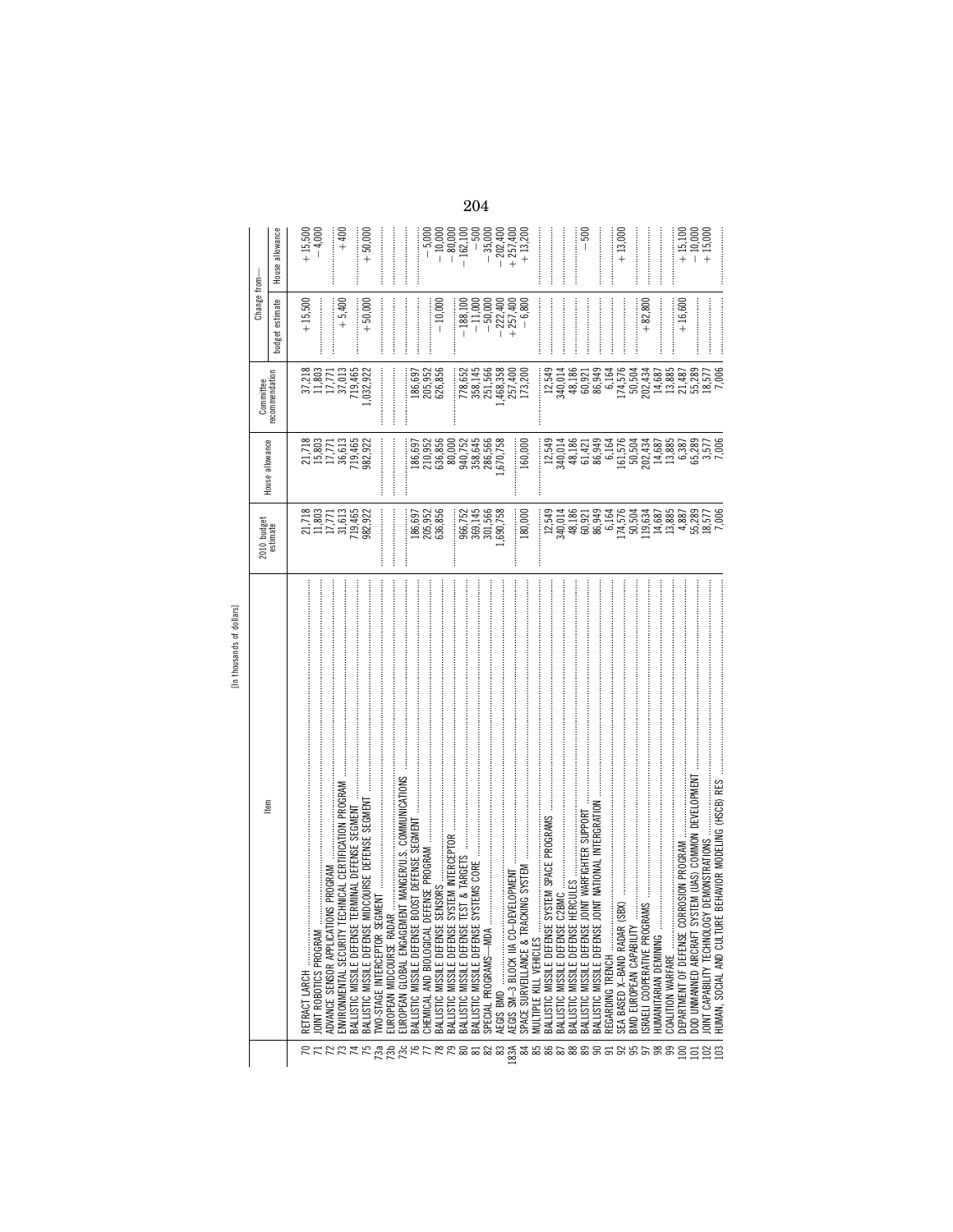| ತೆ ಇ                                      | JOINT SYSTEMS INTEGRATION COMMAND (JSIC)                                                                                           |                                                                                                                                                                                                                                                                                             |                                                                                                                                                                                                                                |                                                                                                 |                     |                      |
|-------------------------------------------|------------------------------------------------------------------------------------------------------------------------------------|---------------------------------------------------------------------------------------------------------------------------------------------------------------------------------------------------------------------------------------------------------------------------------------------|--------------------------------------------------------------------------------------------------------------------------------------------------------------------------------------------------------------------------------|-------------------------------------------------------------------------------------------------|---------------------|----------------------|
|                                           | INTEROPERABILITY TEAM<br>REDUCTION OF TOTAL OWNERSHIP COST<br>JOINT FIRES INTEGRATION &                                            | 13,742<br>19,972<br>19,943,862<br>19,982                                                                                                                                                                                                                                                    | 19,744<br>16,972<br>16,949<br>6,982<br>6,882<br>7,628                                                                                                                                                                          | 19,744<br>16,972<br>16,647<br>28,862<br>7,628                                                   |                     |                      |
|                                           | JOINT ELECTROMAGNETIC TECHNOLOGY (JET) PROGRAM                                                                                     |                                                                                                                                                                                                                                                                                             |                                                                                                                                                                                                                                |                                                                                                 |                     | $-3,000$             |
|                                           | DEFENSE ACQUISITION CHALLENGE PROGRAM (DACP)                                                                                       |                                                                                                                                                                                                                                                                                             |                                                                                                                                                                                                                                |                                                                                                 |                     |                      |
| 55888                                     | AL PHYSICAL SECURITY EQUIPMENT<br>PABILITY DEVELOPMENT<br>PROMPT GLOBAL STRIKE CA<br>NUCLEAR AND CONVENTION                        | .66.913                                                                                                                                                                                                                                                                                     | 66,913                                                                                                                                                                                                                         | 66,913                                                                                          |                     |                      |
|                                           | TOTAL, DEMONSTRATION & VALIDATION                                                                                                  | ,641,580                                                                                                                                                                                                                                                                                    | 7,716,880                                                                                                                                                                                                                      | 7,591,180                                                                                       | $-50,400$           | $-125,700$           |
|                                           | JRING DEVELOPMENT<br>ENGINEERING & MANUFACTI                                                                                       |                                                                                                                                                                                                                                                                                             |                                                                                                                                                                                                                                |                                                                                                 |                     |                      |
|                                           | DEFENSE PROGRAM<br>CHEMICAL AND BIOLOGICAL<br>OINT ROBOTICS PROGRAM                                                                | $\begin{array}{l} 332,895 \\ 5,127 \\ 5,911 \\ 23,633 \\ 8,735 \\ 11,705 \\ 10,000 \\ 11,705 \\ 10,000 \\ 197,008 \\ \end{array}$                                                                                                                                                           | 339,895<br>5, 127<br>5, 633, 735<br>5, 735, 2000<br>5, 70, 000<br>5, 955<br>5, 955                                                                                                                                             | 296,595<br>5,127<br>15,157<br>20,633<br>9,735                                                   | 36,300              | $-43,300$            |
|                                           | NT PROGRAM OFFICE (AITS-JPO)<br>ADVANCED IT SERVICES JOI                                                                           |                                                                                                                                                                                                                                                                                             |                                                                                                                                                                                                                                |                                                                                                 | $-24,754$           | $-24,754$            |
|                                           | OINT TACTICAL INFORMATION DISTRIBUTION SYSTEM (JTIDS)                                                                              |                                                                                                                                                                                                                                                                                             |                                                                                                                                                                                                                                |                                                                                                 | $+1,000$            |                      |
| $\overline{15}$                           | CTION DEFEAT CAPABILITIES<br>WEAPONS OF MASS DESTRU<br>INFORMATION TECHNOLOGY                                                      |                                                                                                                                                                                                                                                                                             |                                                                                                                                                                                                                                |                                                                                                 |                     | $+1,000$<br>$-3,500$ |
| $\frac{1}{2}$<br>$\overline{\phantom{0}}$ | ARY HUMAN RESOURCES SYSTEM<br><b>DEVELOPMENT</b><br>DEFENSE INTEGRATED MILIT                                                       |                                                                                                                                                                                                                                                                                             |                                                                                                                                                                                                                                | 11,705<br>18,710<br>92,508<br>395                                                               | $-51,290$           | $-51,290$            |
|                                           | BUSINESS TRANSFORMATION                                                                                                            |                                                                                                                                                                                                                                                                                             |                                                                                                                                                                                                                                |                                                                                                 | $-4,500$            | $-4,500$             |
|                                           | <b>JURITY INITIATIVE</b><br>HOMELAND PERSONNEL SEO                                                                                 | 395                                                                                                                                                                                                                                                                                         |                                                                                                                                                                                                                                |                                                                                                 |                     |                      |
|                                           | OUSD(C) IT DEVELOPMENT                                                                                                             |                                                                                                                                                                                                                                                                                             |                                                                                                                                                                                                                                |                                                                                                 |                     |                      |
|                                           | I NOON IS ACQUISITION EXECUTIVE (DAE) PILOT PROGRAM<br>DEFENSE ACQUISITION EXECUTIVE (DAE) PILOT PROGRAM<br><b>TRUSTED FOUNDRY</b> | $5,000$<br>$41,223$<br>$4,267$                                                                                                                                                                                                                                                              | $5,000$<br>41,2257<br>4,267                                                                                                                                                                                                    | $\frac{5,000}{51,225}$                                                                          | $+10,000$           | $+10.000$            |
| <b>BBRARRAR</b>                           | GLOBAL COMBAT SUPPORT                                                                                                              |                                                                                                                                                                                                                                                                                             |                                                                                                                                                                                                                                | 18,431                                                                                          |                     |                      |
|                                           | ROL PROGRAM (JC2)<br><b>JOINT COMMAND AND CONT</b>                                                                                 | $\begin{array}{c} 18,431 \\ 49,047 \\ 1,608 \end{array}$                                                                                                                                                                                                                                    | $18,43$<br>$49,609$<br>$1,609$                                                                                                                                                                                                 |                                                                                                 | $-49,047$           | $-49,047$            |
|                                           | SENIOR OVERSIGHT COMMITTEE OFF<br>WOUNDED ILL AND INJURED                                                                          |                                                                                                                                                                                                                                                                                             |                                                                                                                                                                                                                                | 1,609                                                                                           |                     |                      |
|                                           | G & MANUFACTURING DEVELOPMENT<br>TOTAL, ENGINEERIN                                                                                 | 805,986                                                                                                                                                                                                                                                                                     | 816,486                                                                                                                                                                                                                        | 651,095                                                                                         | $-154,89$           | 165,391              |
|                                           | GENERIC LOGISTICS TECHNOLOGY DEMONSTRATIONS<br>RDT&E MANAGEMENT SUPPO                                                              |                                                                                                                                                                                                                                                                                             | 2,000                                                                                                                                                                                                                          |                                                                                                 |                     | $-2,000$             |
|                                           | DEFENSE READINESS REPORTING SYSTEM (DRRS)                                                                                          |                                                                                                                                                                                                                                                                                             |                                                                                                                                                                                                                                |                                                                                                 | :<br>:<br>:         | $-3,000$             |
| 83888588858                               | JRE DEVELOPMENT<br>JOINT SYSTEMS ARCHITECTU                                                                                        | $\begin{array}{l} 11.747 \\ 11.747 \\ 12.814 \\ 13.747 \\ 14.914 \\ 15.914 \\ 16.914 \\ 17.914 \\ 18.914 \\ 19.914 \\ 19.914 \\ 19.914 \\ 10.914 \\ 13.909 \\ 14.914 \\ 15.909 \\ 16.914 \\ 17.914 \\ 18.909 \\ 19.914 \\ 19.914 \\ 19.914 \\ 19.914 \\ 19.914 \\ 19.914 \\ 19.914 \\ 19.9$ | $1277778585878783083783083784443586378444358637844435863784443586378444358637844435863784443586378444435863784444358637844443586378444435863784444358637844443586378444435863784444435863784444435863784444435863784444443586$ | $\begin{array}{c} 13,121 \\ 7,430 \\ 57,452 \\ 9,455 \\ 9,455 \\ 9,455 \\ 9,455 \\ \end{array}$ | $-7,817$<br>+12,400 | $-7,817$             |
|                                           | CENTRAL TEST AND EVALUATION INVESTMENT DEVELOPMENT                                                                                 |                                                                                                                                                                                                                                                                                             |                                                                                                                                                                                                                                |                                                                                                 |                     | $+4,900$<br>$-3,000$ |
|                                           | THERMAL VICAR                                                                                                                      |                                                                                                                                                                                                                                                                                             |                                                                                                                                                                                                                                |                                                                                                 |                     |                      |
|                                           | IT TEST CAPABILITY UMETC)<br>IOINT MISSION ENVIRONMEN                                                                              |                                                                                                                                                                                                                                                                                             |                                                                                                                                                                                                                                |                                                                                                 |                     |                      |
|                                           | TECHNICAL STUDIES, SUPPORT, AND ANALYSIS<br>USD(A&T)—CRITICAL TECHNOLOGY SUPPORT                                                   |                                                                                                                                                                                                                                                                                             |                                                                                                                                                                                                                                |                                                                                                 |                     |                      |
|                                           |                                                                                                                                    |                                                                                                                                                                                                                                                                                             |                                                                                                                                                                                                                                | 4,914                                                                                           |                     |                      |
|                                           | TION AND EXPLOITATION<br>FOREIGN MATERIAL ACQUISI                                                                                  |                                                                                                                                                                                                                                                                                             |                                                                                                                                                                                                                                | 94,921                                                                                          |                     |                      |
|                                           | SSILE DEFENSE ORGANIZATION<br>IOINT THEATER AIR AND MI                                                                             |                                                                                                                                                                                                                                                                                             |                                                                                                                                                                                                                                | 96,909<br>95,637                                                                                |                     |                      |
|                                           | €<br>CLASSIFIED PROGRAM USD                                                                                                        |                                                                                                                                                                                                                                                                                             |                                                                                                                                                                                                                                |                                                                                                 | $+95.63$            |                      |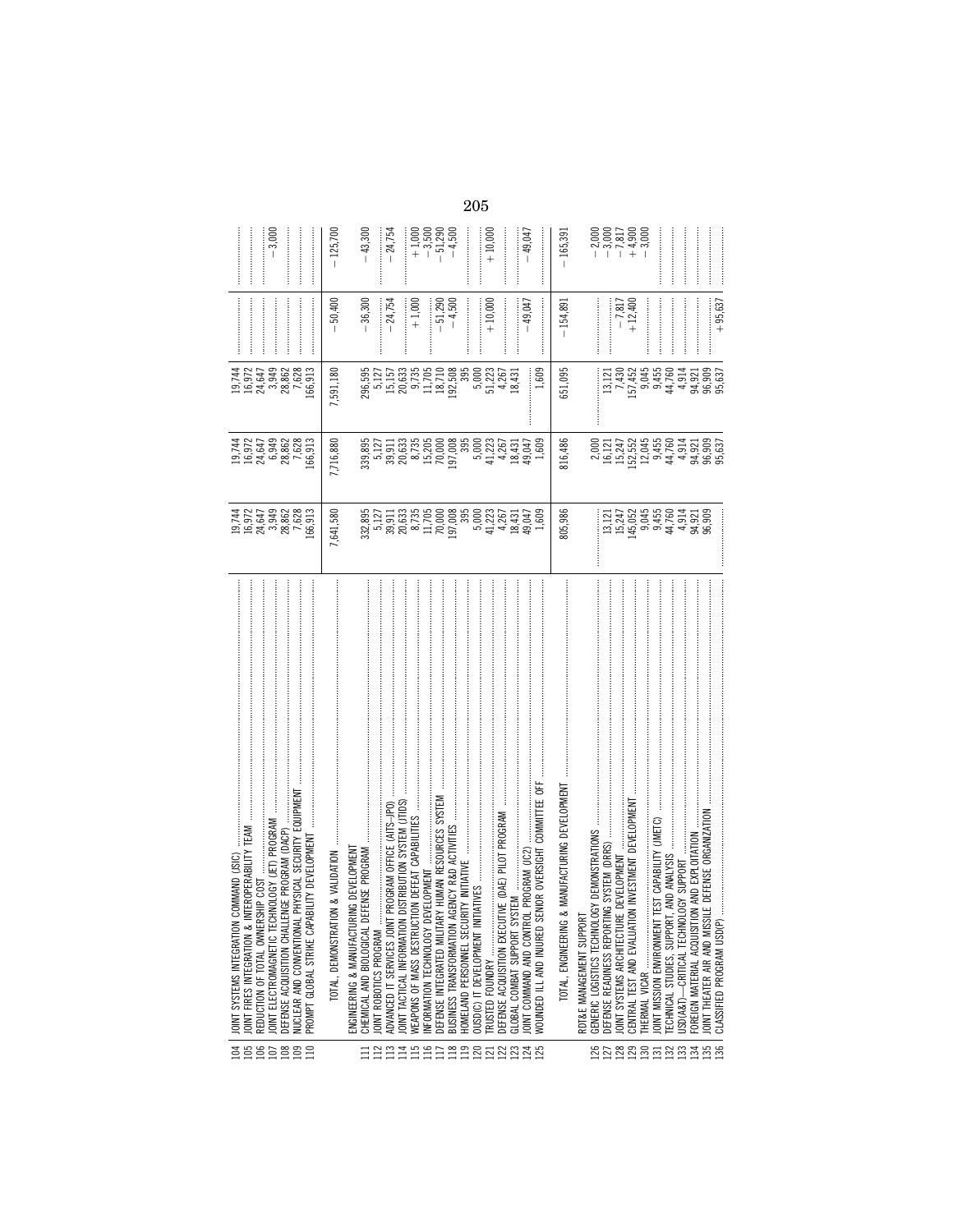|                        | [In thousands of dollars]                                                                                      |                                           |                                                         |                                                          |                 |                       |
|------------------------|----------------------------------------------------------------------------------------------------------------|-------------------------------------------|---------------------------------------------------------|----------------------------------------------------------|-----------------|-----------------------|
|                        | ltem                                                                                                           | 2010 budget<br>estimate                   | House allowance                                         | Committee                                                | Change from-    |                       |
|                        |                                                                                                                |                                           |                                                         | ecommendation                                            | budget estimate | House allowance       |
|                        | FOREIGN COMPARATIVE TESTI                                                                                      |                                           |                                                         |                                                          |                 |                       |
| $\frac{137}{138}$      | SECURITY<br>NUCLEAR MATTERS-PHYSICA                                                                            | 35, 054<br>6, 474<br>5, 888<br>5, 888     | 6,474                                                   |                                                          |                 |                       |
| 139                    | INFORMATION INTEGRATION<br>SUPPORT TO NETWORKS AND                                                             |                                           | 14,916                                                  | $6,474$<br>14,916                                        |                 |                       |
| 140                    | <b>VTELLIGENCE)</b><br>GENERAL SUPPORT TO USD (II                                                              |                                           | 5,888                                                   | 5,888                                                    |                 |                       |
|                        | CHEMICAL AND BIOLOGICAL DEFENSE PROGRAM                                                                        |                                           | 106,477                                                 | 106,477                                                  |                 | :<br>:<br>:           |
|                        | RESEARCH/CHALLENGE ADMINISTRATION<br>SMALL BUSINESS INNOVATION                                                 |                                           |                                                         | 4,063                                                    | $+1,900$        |                       |
|                        | DEFENSE TECHNOLOGY ANALY                                                                                       |                                           | $3,163$<br>11,805<br>24,981                             |                                                          |                 | $-800$                |
|                        | FORCE TRANSFORMATION DIRI                                                                                      |                                           |                                                         | 11,005<br>19,981                                         |                 | $-5,000$<br>+5,000    |
|                        | TION CENTER (DTIC)<br>DEFENSE TECHNICAL INFORMA                                                                |                                           | 49,411                                                  | 54,411                                                   |                 |                       |
|                        | STMENT, TESTING & EVALUATION<br>R&D IN SUPPORT OF DOD ENI                                                      |                                           | 19,554                                                  | 19,554<br>23,512                                         |                 |                       |
|                        | DEVELOPMENT TEST AND EVAL                                                                                      |                                           | 23,512                                                  |                                                          |                 |                       |
|                        | DARPA AGENCY RELOCATION                                                                                        |                                           |                                                         |                                                          | $-30,000$       | $-30,000$             |
|                        | (RESEARCH & DEVELOPMENT)<br>MANAGEMENT HEADQUARTERS                                                            |                                           | $45,055$<br>$45,053$<br>$65,050$<br>$8,250$<br>$-1,250$ | $\begin{array}{c} 15,000 \\ 51,055 \\ 5,929 \end{array}$ |                 |                       |
|                        | BUDGET AND PROGRAM ASSES                                                                                       |                                           |                                                         |                                                          |                 |                       |
|                        | AVIATION SAFETY TECHNOLOGI                                                                                     |                                           |                                                         | 8,000                                                    |                 |                       |
|                        | <br> <br> <br> <br> <br>JOINT STAFF ANALYTICAL SUPPORT                                                         |                                           |                                                         | 1,250                                                    |                 |                       |
|                        | SUPPORT TO INFORMATION OPERATIONS (IO) CAPABILITIES                                                            |                                           | 25,904                                                  | 36,504                                                   | $+5,900$        | $+10,600$             |
|                        | APID ACQUISITION<br>INFORMATION TECHNOLOGY RA                                                                  |                                           | $4,667$<br>50,000<br>22,648                             | $4,667$<br>50,000<br>20,648                              |                 |                       |
|                        | CYBER SECURITY INITIATIVE                                                                                      |                                           |                                                         |                                                          |                 |                       |
|                        | FORMATION OPERATIONS (IO)<br>INTELLIGENCE SUPPORT TO IN                                                        |                                           |                                                         |                                                          |                 | $-2,000$              |
|                        | INTELLIGENCE SUPPORT TO INFORMATION OPERATIONS (IO) (NSA)                                                      |                                           |                                                         |                                                          |                 |                       |
|                        | WARFIGHTING AND INTELLIGENCE-RELATED SUPPORT                                                                   | 829<br>34,306                             | 829                                                     | 829                                                      |                 |                       |
|                        | <b>VT AND TRAINING TRANSFORMATION</b><br>COCOM EXERCISE ENGAGEMEN                                              |                                           | 34,306                                                  | 41,806                                                   | $+7,500$        | $+7,500$              |
|                        | PENTAGON RESERVATION                                                                                           |                                           |                                                         | 19,709                                                   |                 | $+19,709$<br>$+5,000$ |
| 3386596566668698866686 | $-$ MDA<br>MANAGEMENT HEADQUARTERS<br>T SOFTWARE DEV INITIATIVES                                               | 19,709<br>57,403<br>980                   | 52,403<br>980                                           | 57,403<br>980                                            |                 |                       |
|                        | EMENT SUPPORT<br><b>TOTAL, RDT&amp;E MANAG</b>                                                                 | 1,063,239                                 | 1,148,767                                               | 1,148,759                                                | $+85,520$       | $\infty$<br>I         |
|                        | OPERATIONAL SYSTEMS DEVELOPMENT                                                                                |                                           |                                                         |                                                          |                 |                       |
| 5884                   | TREACH & PARTNERSHIP FOR PEACE<br>DEFENSE INFORMATION SYSTEM FOR SECURITY (DISS)<br>REGIONAL INTERNATIONAL OUT |                                           |                                                         |                                                          |                 |                       |
|                        | ISTANCE SHARED INFORMATION SYSTEMS<br>OVERSEAS HUMANITARIAN ASS                                                |                                           |                                                         |                                                          |                 |                       |
| 175                    | EFENSE (OPERATIONAL SYSTEMS D<br>OPERABILITY<br>CHEMICAL AND BIOLOGICAL DI<br>JOINT INTEGRATION AND INTER      | 1,384<br>2,001<br>5,003<br>6,104<br>46,44 | 1,381<br>2,001<br>46,214<br>46,646                      | 1384<br>2001<br>46,214<br>46,214                         |                 |                       |
|                        |                                                                                                                |                                           |                                                         |                                                          |                 |                       |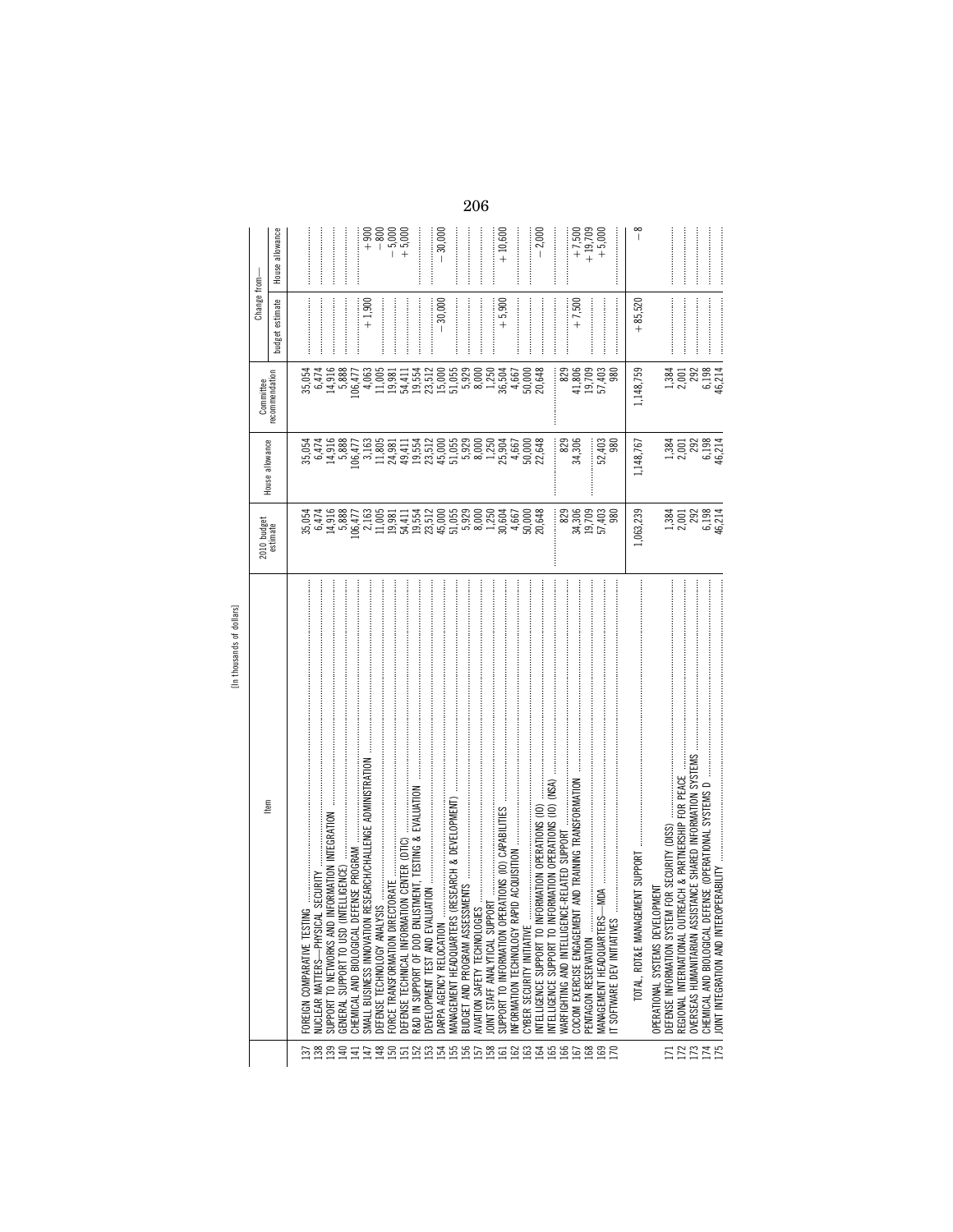| 178                                    | CLASSIFIED PROGRAMS                                                                       |                                                      |                                                            |                                                       |                                                |                                   |
|----------------------------------------|-------------------------------------------------------------------------------------------|------------------------------------------------------|------------------------------------------------------------|-------------------------------------------------------|------------------------------------------------|-----------------------------------|
|                                        | C4I INTEROPERABILITY                                                                      |                                                      |                                                            |                                                       |                                                |                                   |
|                                        | SHARING<br>JOINT/ALLIED COALITION INFOR                                                   |                                                      |                                                            |                                                       |                                                |                                   |
|                                        | SYSTEM-WIDE SUPPORT<br>NATIONAL MILITARY COMMANI                                          |                                                      |                                                            |                                                       |                                                |                                   |
|                                        | RE ENGINEERING AND INTEGRATION<br>DEFENSE INFO INFRASTRUCTU                               |                                                      |                                                            |                                                       |                                                |                                   |
|                                        | (DCS)<br>LONG-HAUL COMMUNICATIONS                                                         |                                                      |                                                            |                                                       |                                                |                                   |
|                                        | ICY COMMUNICATIONS NETWOR<br>MINIMUM ESSENTIAL EMERGE                                     |                                                      |                                                            |                                                       |                                                |                                   |
|                                        | (PKI)<br>PUBLIC KEY INFRASTRUCTURE                                                        |                                                      |                                                            |                                                       |                                                |                                   |
|                                        | KEY MANAGEMENT INFRASTRU                                                                  |                                                      |                                                            |                                                       |                                                |                                   |
|                                        | UCTURE (KMI)<br>JRITY PROGRAM .<br>JRITY PROGRAM .<br>RATIONS<br>INFORMATION SYSTEMS SECU |                                                      |                                                            |                                                       | $+2,000$                                       | $+2,000$                          |
|                                        | NFORMATION SYSTEMS SECU                                                                   |                                                      |                                                            |                                                       |                                                |                                   |
|                                        | DISA MISSION SUPPORT OPER                                                                 |                                                      |                                                            |                                                       | ┋                                              | ┋                                 |
|                                        | C4I FOR THE WARRIOR                                                                       |                                                      |                                                            |                                                       |                                                |                                   |
| 8888858885888                          | ROL SYSTEM<br>GLOBAL COMMAND AND CONT                                                     |                                                      |                                                            |                                                       | $+11,000$                                      | $+11,000$                         |
|                                        | JOINT SPECTRUM CENTER                                                                     |                                                      |                                                            |                                                       |                                                |                                   |
| 200                                    | RVICES (NCES)<br>NET-CENTRIC ENTERPRISE SE                                                |                                                      |                                                            |                                                       |                                                | <br> <br> <br>                    |
|                                        | IITIATIVE<br>JOINT MILITARY DECEPTION IN                                                  |                                                      |                                                            |                                                       |                                                |                                   |
|                                        | TELEPORT PROGRAM                                                                          |                                                      |                                                            |                                                       |                                                | <br> <br>                         |
| <b>223338882232332333333</b>           | ONTINGENCIES<br>SPECIAL APPLICATIONS FOR C                                                |                                                      |                                                            |                                                       |                                                | $-14,000$                         |
|                                        | DEFENSE GEOSPATIAL INTELLI                                                                |                                                      |                                                            |                                                       |                                                |                                   |
|                                        | CYBER SECURITY INITIATIVE                                                                 |                                                      |                                                            |                                                       |                                                |                                   |
|                                        |                                                                                           |                                                      |                                                            |                                                       |                                                |                                   |
|                                        | CYBER SECURITY INITIATIVE                                                                 |                                                      |                                                            |                                                       |                                                |                                   |
|                                        | OTECTION (CIP)<br>CRITICAL INFRASTRUCTURE PH                                              | 993<br>10,725<br>12,725                              | 10,080<br>12,725                                           | 10,080<br>17,725                                      | $+5,000$                                       | $+5,000$                          |
|                                        | LIGENCE ACTIVIT<br>DEFENSE JOINT COUNTERINTE                                              |                                                      |                                                            |                                                       |                                                |                                   |
|                                        | POLICY R&D PROGRAMS                                                                       |                                                      |                                                            |                                                       |                                                |                                   |
|                                        |                                                                                           |                                                      |                                                            |                                                       |                                                |                                   |
|                                        | <b>ID/SURFACE SYSTEMS</b><br>DISTRIBUTED COMMON GROU                                      |                                                      |                                                            |                                                       |                                                | $-8,000$                          |
|                                        | ID/SURFACE SYSTEMS<br>DISTRIBUTED COMMON GROU                                             |                                                      |                                                            |                                                       |                                                |                                   |
|                                        | MQ-1 PREDATOR A UAV                                                                       |                                                      |                                                            |                                                       |                                                |                                   |
|                                        | OGY TRANSFER PROGRAM<br>HOMELAND DEFENSE TECHNOL                                          |                                                      | 848140288888888888888888                                   | 8925285288989<br>0.445.0008989<br>0.445.00089         |                                                |                                   |
|                                        | TECHNOLOGY ASSESSMENT, ADVANCEMEN<br>INTERNATIONAL INTELLIGENCE                           |                                                      |                                                            |                                                       |                                                | :<br>:<br>:                       |
|                                        | IGENCE OPERATIONS<br>COMBATANT COMMAND INTEL                                              |                                                      |                                                            |                                                       |                                                |                                   |
|                                        | NDUSTRIAL PREPAREDNESS                                                                    |                                                      |                                                            |                                                       | $+30,000$                                      | $+22,500$                         |
|                                        | OGISTICS SUPPORT ACTIVITIES                                                               |                                                      |                                                            |                                                       |                                                |                                   |
| $\mathbb{R}$ $\mathbb{R}$ $\mathbb{R}$ | (UCS)<br>MANAGEMENT HEADQUARTERS                                                          |                                                      |                                                            |                                                       |                                                |                                   |
|                                        |                                                                                           |                                                      |                                                            |                                                       | $-8,000$                                       | $-8,000$                          |
|                                        | MQ-9 UAV                                                                                  |                                                      |                                                            |                                                       |                                                |                                   |
|                                        | .OGY DEVELOPMENT<br>SPECIAL OPERATIONS TECHNO                                             |                                                      |                                                            |                                                       |                                                |                                   |
| 23527                                  | . SYSTEMS DEVELOPMEN<br>SPECIAL OPERATIONS TACTICA                                        |                                                      |                                                            |                                                       |                                                |                                   |
|                                        | ENCE SYSTEMS DEVELOPMEN<br>SPECIAL OPERATIONS INTELLIG                                    | 514386218273<br>2008 30386218273<br>2008 304 305 305 | 80 01 80 92 93<br>80 930 930 930 930<br>80 930 930 930 930 | 50.514<br>50.30365<br>50.3036594<br>50.4380<br>50.173 | $-15,029$<br>$+1,312$<br>$+1,312$<br>$+14,900$ | $-6,529$<br>$+4,900$<br>$+14,393$ |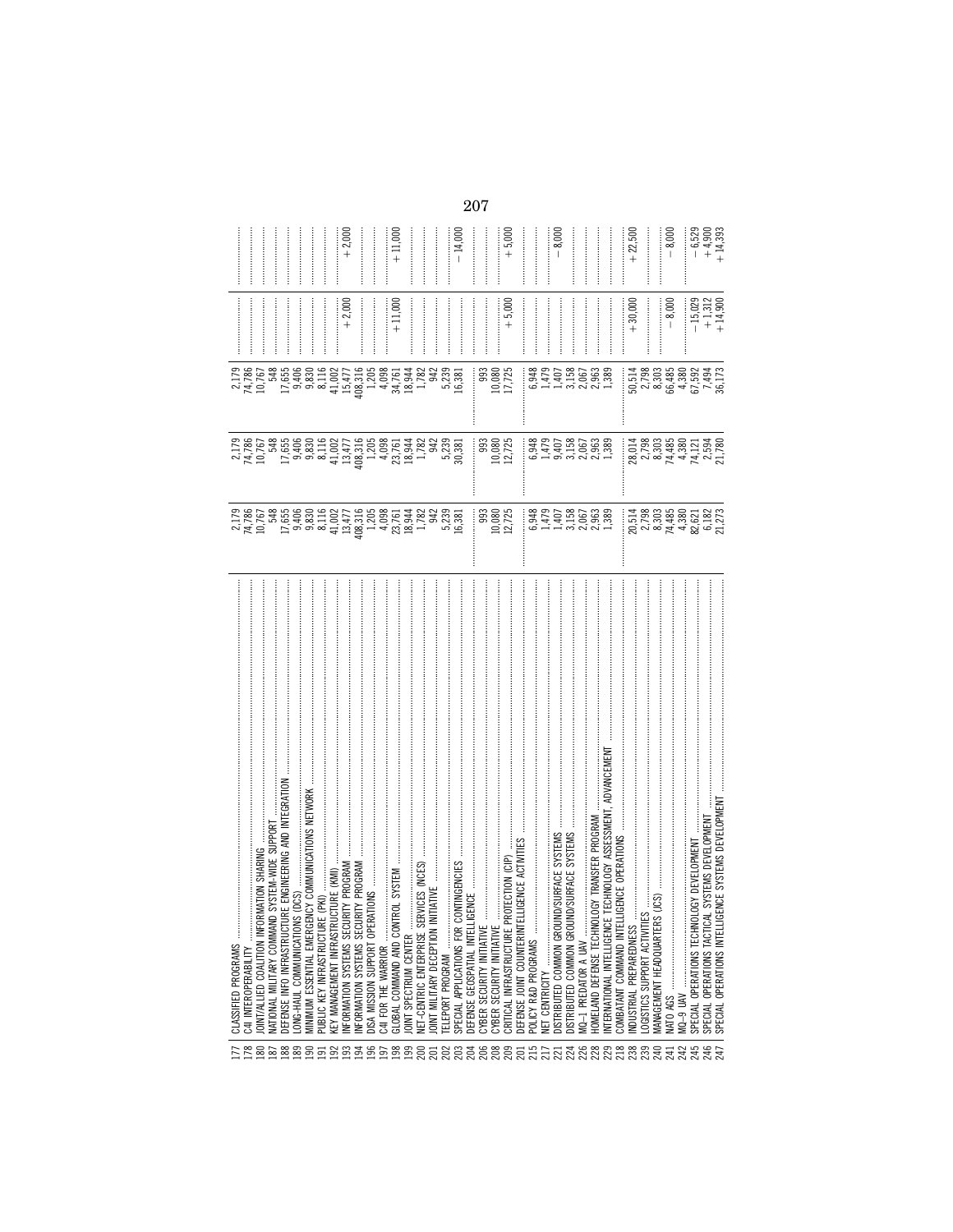|     | ltem                                                       | 2010 budget<br>estimate                                                     | House allowance                                               | Committee<br>recommendation | Change from-                                                                                                                                                                                                                                                                                                                                                                                                                                     |                          |
|-----|------------------------------------------------------------|-----------------------------------------------------------------------------|---------------------------------------------------------------|-----------------------------|--------------------------------------------------------------------------------------------------------------------------------------------------------------------------------------------------------------------------------------------------------------------------------------------------------------------------------------------------------------------------------------------------------------------------------------------------|--------------------------|
|     |                                                            |                                                                             |                                                               |                             | budget estimate                                                                                                                                                                                                                                                                                                                                                                                                                                  | House allowance          |
| 248 | IENTS.<br>SOF OPERATIONAL ENHANCEM                         |                                                                             |                                                               |                             |                                                                                                                                                                                                                                                                                                                                                                                                                                                  | $-4,000$                 |
| 249 | SPECIAL OPERATIONS CV-22                                   |                                                                             | 64,310<br>12,687<br>23,412                                    | 60,310<br>12,687            |                                                                                                                                                                                                                                                                                                                                                                                                                                                  |                          |
| 250 |                                                            |                                                                             |                                                               | 43,412                      |                                                                                                                                                                                                                                                                                                                                                                                                                                                  |                          |
|     |                                                            | $\begin{array}{c} 60,310 \\ 12,687 \\ 43,412 \\ 1,321 \\ 3,192 \end{array}$ | 3,500                                                         | 1,600                       | $+279$                                                                                                                                                                                                                                                                                                                                                                                                                                           | $+20,000$<br>$-1,900$    |
|     | <b>IRATION SYSTEMS (MTPS)</b><br>MISSION TRAINING AND PREP |                                                                             |                                                               | 3,192                       |                                                                                                                                                                                                                                                                                                                                                                                                                                                  |                          |
|     | <b>JNMANNED VEHICLES (UV)</b>                              |                                                                             | 3, 192<br>1, 000<br>5, 957<br>733                             |                             |                                                                                                                                                                                                                                                                                                                                                                                                                                                  | $-1,000$                 |
|     | <b>ALIZATION</b><br>MC130J SOF TANKER RECAPIT              |                                                                             |                                                               | 5,957                       |                                                                                                                                                                                                                                                                                                                                                                                                                                                  |                          |
|     | SOF COMMUNICATIONS EQUIPI                                  |                                                                             |                                                               | 733                         |                                                                                                                                                                                                                                                                                                                                                                                                                                                  |                          |
|     | SOF TACTICAL RADIO SYSTEM                                  |                                                                             | 2,368                                                         |                             |                                                                                                                                                                                                                                                                                                                                                                                                                                                  |                          |
|     | SOF WEAPONS SYSTEMS                                        |                                                                             |                                                               | 2,368<br>1,081              |                                                                                                                                                                                                                                                                                                                                                                                                                                                  |                          |
|     | SOF SOLDIER PROTECTION AN                                  |                                                                             | $\begin{array}{c} 1,081 \\ 597 \\ 6,869 \\ 1,973 \end{array}$ | 597                         |                                                                                                                                                                                                                                                                                                                                                                                                                                                  |                          |
|     | SOF VISUAL AUGMENTATION,                                   |                                                                             |                                                               | 6,369                       | $+3,000$                                                                                                                                                                                                                                                                                                                                                                                                                                         | $-\,500$                 |
|     | SOF TACTICAL VEHICLES                                      |                                                                             |                                                               | 1,973                       | $\label{eq:3} \begin{minipage}{0.9\linewidth} \begin{tabular}{ c c c c } \hline \multicolumn{3}{ c }{\textbf{r}} & \multicolumn{3}{ c }{\textbf{r}} & \multicolumn{3}{ c }{\textbf{r}} & \multicolumn{3}{ c }{\textbf{r}} & \multicolumn{3}{ c }{\textbf{r}} & \multicolumn{3}{ c }{\textbf{r}} & \multicolumn{3}{ c }{\textbf{r}} & \multicolumn{3}{ c }{\textbf{r}} & \multicolumn{3}{ c }{\textbf{r}} & \multicolumn{3}{ c }{\textbf{r}} & \$ |                          |
|     | SOF ROTARY WING AVIATION                                   |                                                                             | 18,863                                                        | 18,863                      |                                                                                                                                                                                                                                                                                                                                                                                                                                                  |                          |
|     | SOF UNDERWATER SYSTEMS                                     |                                                                             | 13,000                                                        | 12,452                      | $+9,000$                                                                                                                                                                                                                                                                                                                                                                                                                                         | $-548$                   |
|     | SURFACE CRAFT<br>SOF                                       |                                                                             | 10,000                                                        | 12,250                      |                                                                                                                                                                                                                                                                                                                                                                                                                                                  | $+2,250$                 |
|     |                                                            |                                                                             | 9,887                                                         | 9,887                       |                                                                                                                                                                                                                                                                                                                                                                                                                                                  |                          |
|     | SOF GLOBAL VIDEO SURVEILL                                  | 4,944                                                                       | 4,944                                                         | 4,944                       |                                                                                                                                                                                                                                                                                                                                                                                                                                                  |                          |
|     | SOF OPERATIONAL ENHANCEM                                   | 11,547                                                                      | 11,547                                                        | 11,547                      |                                                                                                                                                                                                                                                                                                                                                                                                                                                  |                          |
|     | SYSTEMS DEVELOPMENT<br>TOTAL, OPERATIONAL                  | 1,186,231                                                                   | 1,202,127                                                     | 1,239,693                   | $+53,462$                                                                                                                                                                                                                                                                                                                                                                                                                                        | $+37,566$                |
| 999 | CLASSIFIED PROGRAMS                                        | 4,273,689                                                                   | 4,050,489                                                     | 4,355,489                   | $+81,800$                                                                                                                                                                                                                                                                                                                                                                                                                                        |                          |
|     | DARPA UNDISTRIBUTED REDU                                   |                                                                             | $-200,000$                                                    |                             |                                                                                                                                                                                                                                                                                                                                                                                                                                                  | $+305,000$<br>$+200,000$ |
|     | EVELOPMENT, TEST & EVAL, DEF-WIDE<br>TOTAL, RESEARCH, DI   | 20,741,542                                                                  | 20,721,723                                                    | 20,408,968                  | $-332,574$                                                                                                                                                                                                                                                                                                                                                                                                                                       | 312,755                  |
|     |                                                            |                                                                             |                                                               |                             |                                                                                                                                                                                                                                                                                                                                                                                                                                                  |                          |
|     |                                                            |                                                                             |                                                               |                             |                                                                                                                                                                                                                                                                                                                                                                                                                                                  |                          |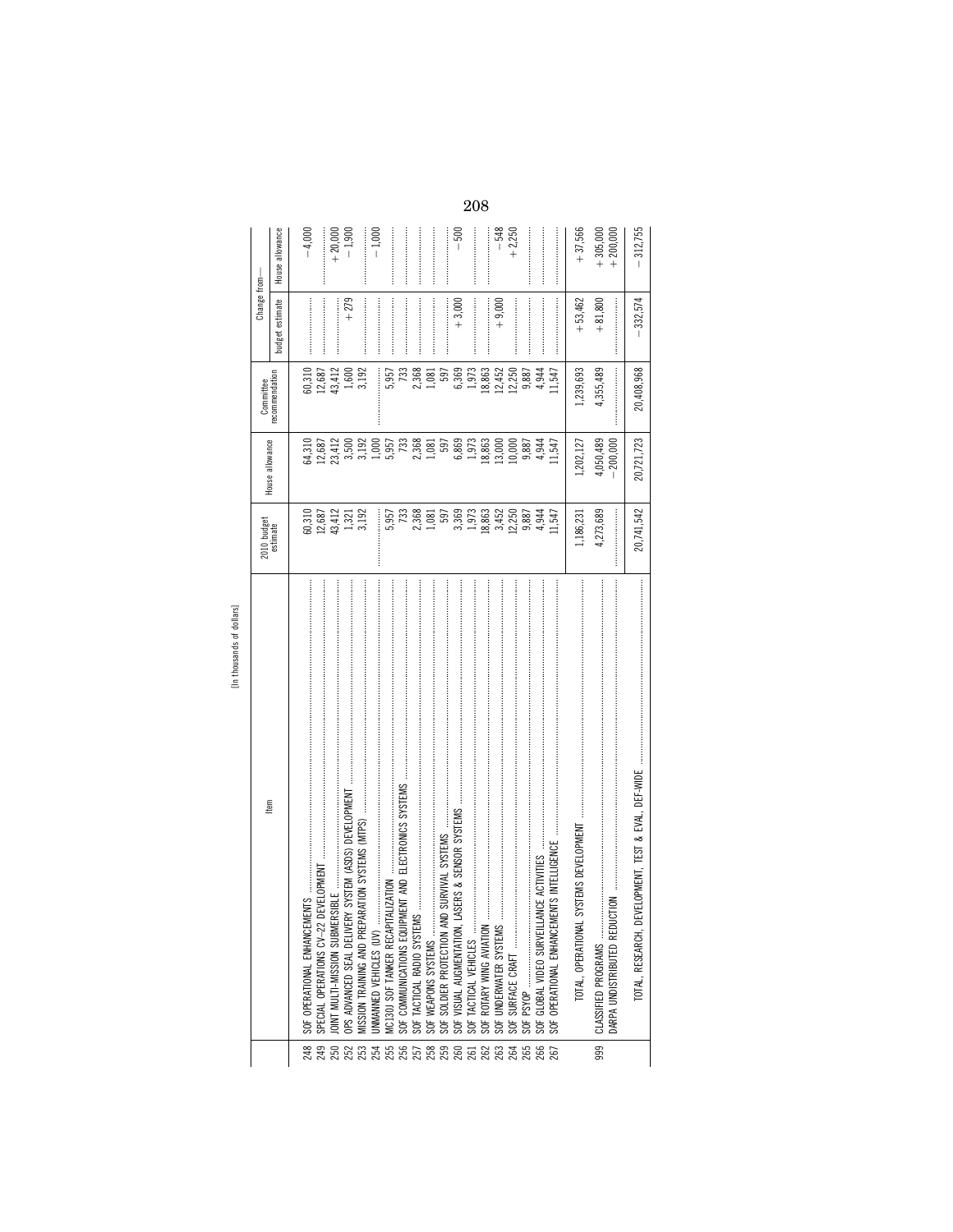# COMMITTEE RECOMMENDED ADJUSTMENTS

The following table details the adjustments recommended by the Committee:

[In thousands of dollars]

| Line           | Item                                                                                               | 2010 budget<br>estimate | Committee<br>recommendation | Change from<br>budget estimate |
|----------------|----------------------------------------------------------------------------------------------------|-------------------------|-----------------------------|--------------------------------|
| 1              | Excessive growth ahead of program assessment                                                       | 48,544<br>              | 33,544                      | $-15,000$<br>$-15,000$         |
| $\overline{2}$ |                                                                                                    | 226,125                 | 194,214                     | $-31,907$                      |
|                | Fiscal year 2009 new start execution delays                                                        |                         |                             | $-16,750$                      |
|                | Reduction to requested fiscal year 2010 new starts<br>Advanced Materials Research Institute (AMRI) |                         |                             | $-20.057$<br>$+1,000$          |
|                | Security Protection using Ballistic CORE Technology                                                |                         |                             | $+3,900$                       |
| 5              |                                                                                                    | 89.980                  | 69,980                      | $-20.000$                      |
|                |                                                                                                    |                         |                             | $-20,000$                      |
| 6              |                                                                                                    | 58,974                  | 67,874                      | $+8,900$                       |
|                | High Speed, High Volume Laboratory Network for Infec-                                              |                         |                             | $+2,000$                       |
|                |                                                                                                    |                         |                             | $+1,900$                       |
|                | Portable Rapid Bacterial Warfare Detection Unit                                                    |                         |                             | $+5,000$                       |
| $\overline{1}$ |                                                                                                    | 22,669                  | 15,112                      | $-7,557$                       |
|                |                                                                                                    |                         |                             | $-7,557$                       |
| 9              | Historically Black Colleges and Universities (HBCU) Science                                        | 15.164                  | 18.464                      | $+3.300$                       |
| 11             | Instrumentation Program for Tribal Colleges                                                        | 282,749                 | 255,931                     | $+3,300$<br>$-26,818$          |
|                | Fiscal year 2009 new start execution delays                                                        |                         |                             | $-8,196$                       |
|                | Reduction to requested fiscal year 2010 new starts                                                 |                         |                             | $-18.622$                      |
| 14             |                                                                                                    | 209,072                 | 215,972                     | $+6,900$                       |
|                | Chemical Biological Infrared Detection System                                                      |                         |                             | $+1,900$                       |
|                | Contaminated Human Remains Pouch                                                                   |                         |                             | $+2.000$                       |
|                |                                                                                                    |                         |                             | $+1,000$                       |
| 15             | PaintShield for Protecting People from Microbial Threats                                           | 4.940                   |                             | $+2.000$                       |
|                |                                                                                                    |                         |                             | $-4,940$<br>$-4,940$           |
| 16             | Human, Social and Culture Behavior Modeling (HSCB) Applied                                         |                         |                             |                                |
|                |                                                                                                    | 9,446                   | 7,946                       | $-1,500$                       |
|                |                                                                                                    |                         |                             | $-1.500$                       |
| 17             |                                                                                                    | 276.075                 | 241.125                     | $-34.950$                      |
|                | Fiscal year 2009 new start execution delays                                                        |                         |                             | $-31,950$                      |
|                | Reduction to requested fiscal year 2010 new starts                                                 |                         |                             | $-24.000$<br>$+12,000$         |
|                | Center of Excellence for Research in Ocean Sciences                                                |                         |                             |                                |
|                |                                                                                                    |                         |                             | $+9,000$                       |
| 18             |                                                                                                    | 268.859                 | 272.359                     | $+3.500$                       |
|                | Fiscal year 2009 new start execution delays                                                        |                         |                             | $-2.000$                       |
|                |                                                                                                    |                         |                             | $+5,500$                       |
| 19             |                                                                                                    | 223,841                 | 170,154                     | $-53.687$<br>$-39.500$         |
|                | Fiscal year 2009 new start execution delays<br>Reduction to requested fiscal year 2010 new starts  |                         |                             | $-26,187$                      |
|                |                                                                                                    |                         |                             | $+12,000$                      |
| 20             | Weapons of Mass Destruction Defeat Technologies                                                    | 219,130                 | 221,530                     | $+2,400$                       |
|                |                                                                                                    |                         |                             | $+2.400$                       |
| 21             |                                                                                                    | 27,384                  | 24.884                      | $-2,500$                       |
|                |                                                                                                    |                         |                             | $-4,500$                       |
|                | Flashlight soldier-to-soldier combat identification sys-                                           |                         |                             | $+2,000$                       |
| 23             |                                                                                                    | 23,538                  | 10,428                      | $-13,110$                      |
|                |                                                                                                    |                         |                             | $-10.000$                      |
|                |                                                                                                    |                         |                             | $-3,110$                       |
| 25             |                                                                                                    | 81,868                  | 106,268                     | $+24,400$                      |
|                | BOPPER/COPPER-Bioterrorism Operations Policy for Pub-                                              |                         |                             |                                |
|                | lic Emergency/Chemoterrorism Operations Policy for                                                 |                         |                             |                                |
|                |                                                                                                    |                         |                             | $+1,000$                       |
|                |                                                                                                    |                         |                             | $+1,500$<br>$+2,000$           |
|                |                                                                                                    |                         |                             |                                |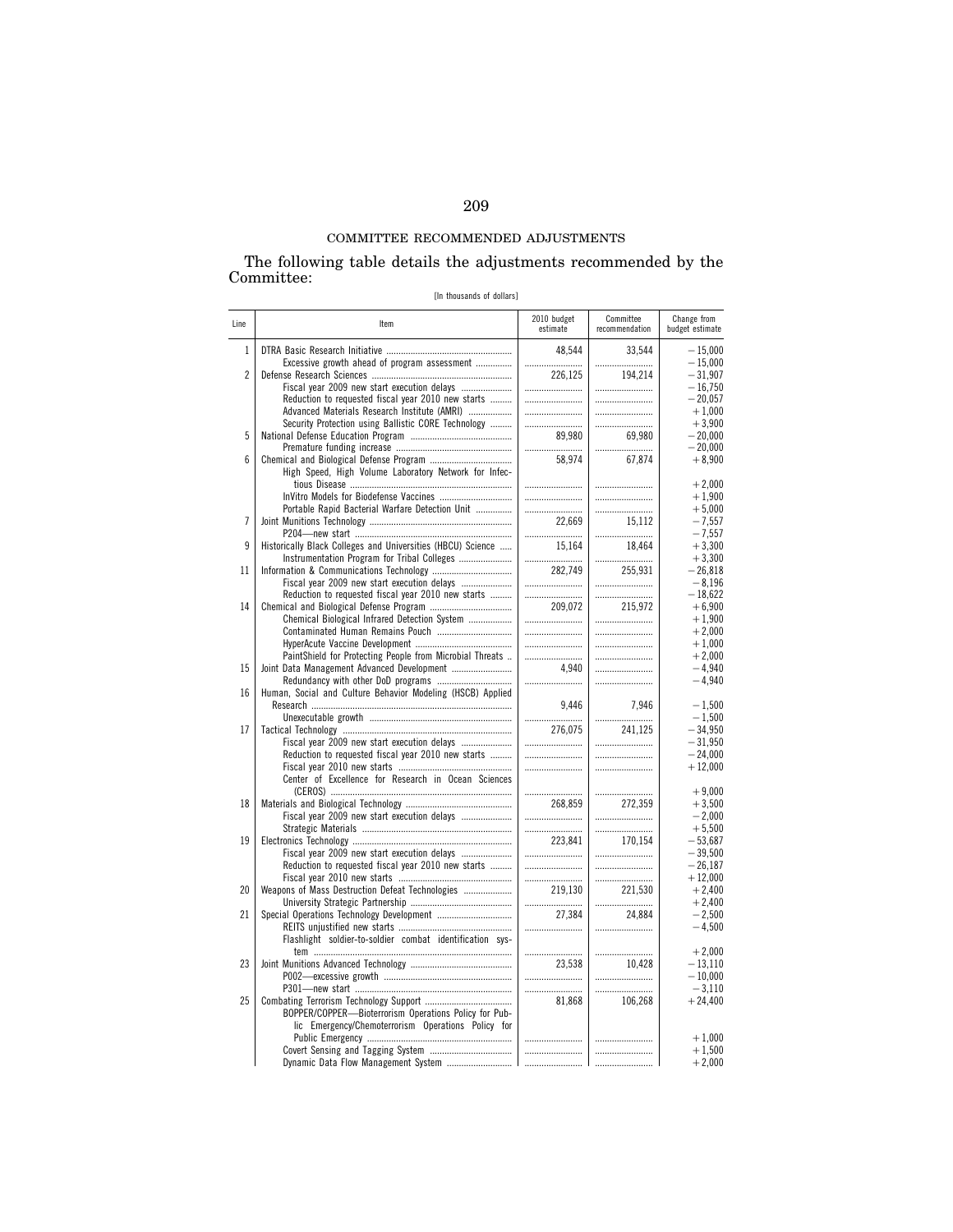| -- | I<br>×<br>٩ |
|----|-------------|

[In thousands of dollars]

| Line | Item                                                                                                                                                                    | 2010 budget<br>estimate | Committee<br>recommendation | Change from<br>budget estimate               |
|------|-------------------------------------------------------------------------------------------------------------------------------------------------------------------------|-------------------------|-----------------------------|----------------------------------------------|
|      | Expeditionary Surveillance and Reconnaissance Program<br>Integrated Rugged Checkpoint Container (IRCC)                                                                  | <br><br>                | <br><br>                    | $+2,000$<br>$+5,000$<br>$+1,800$<br>$+1,600$ |
|      | Omni Directional Relay and Conformal Antenna<br>Reconnaissance and Data Exploitation (REX) System                                                                       |                         | <br>                        | $+3,000$<br>$+2,500$<br>$+4,000$             |
| 27   | Multiple-Target-Tracking Optical Sensor-Array Technology                                                                                                                | <br>109,760             | <br>104,760<br>             | $-5,000$<br>$+5,000$                         |
|      | Reduce program growth to support near-term missile de-                                                                                                                  |                         |                             | $-10,000$                                    |
| 30   |                                                                                                                                                                         | 338,360                 | 249,360                     | $-89,000$<br>$-17,000$<br>$-40.000$          |
|      | Rapid Eye excessive growth without acquisition strategy<br>Reduction to requested fiscal year 2010 new starts                                                           |                         |                             | $-25,000$<br>$-7,000$                        |
| 31   | Fiscal year 2009 new start execution delays                                                                                                                             | 200,612                 | 189,312<br>                 | $-11,300$<br>$-4,500$                        |
| 32   | Reduction to requested fiscal year 2010 new starts<br>Chemical and Biological Defense Program-Advanced Develop-<br>Advanced Development of Mobile Rapid Response Proto- | 282,235                 | 296,235                     | $-6,800$<br>$+14,000$                        |
|      |                                                                                                                                                                         |                         | <br>                        | $+3,000$<br>$+2,000$                         |
|      | NIDS Handheld Common Identifier for Biological Agents<br>Water Purification System for Natural Disasters                                                                |                         | <br><br>                    | $+5,000$<br>$+3,000$<br>$+1,000$             |
| 34   |                                                                                                                                                                         | 198.352<br>             | 143,467<br>                 | $-54,885$<br>$-54,885$                       |
| 38   | Human, Social and Culture Behavior Modeling (HSCB) Ad-                                                                                                                  | 11,480                  | 9.980<br>                   | $-1,500$<br>$-1,500$                         |
| 39   | Defense-Wide Manufacturing Science and Technology Pro-                                                                                                                  | 14,638                  | 24,638                      | $+10,000$                                    |
| 41   | High Performance Manufacturing Technology Initiative<br>Generic Logistics R&D Technology Demonstrations                                                                 | 19,043                  | <br>42,643                  | $+10,000$<br>$+23,600$<br>$+2,000$           |
|      | Commodity Management Systems Consolidation Pro-                                                                                                                         |                         |                             | $+2,000$                                     |
|      | Continuous Acquisition and Life-Cycle Support (CALS) In-<br>tegrated Data Environment and Defense Logistics En-                                                         |                         |                             | $+4,000$                                     |
|      | Fuel Cell Hybrid Battery Manufacturing for Defense Oper-                                                                                                                | <br>                    | <br>                        | $+1,000$<br>$+3,000$                         |
|      | Next Generation Manufacturing Technologies Initiative<br>Vehicle Fuel Cell and Hydrogen Logistics Program                                                               |                         | <br>                        | $+2,000$<br>$+8,000$<br>$+1,600$             |
| 43   |                                                                                                                                                                         | 69,175                  | 67,675<br>                  | $-1,500$<br>$-1,500$                         |
| 44   | Microelectronics Technology Development and Support<br>Electronics & Materials for Flexible Sensors and Tran-                                                           | 26,310                  | 55,210<br>                  | $+28,900$<br>$+6,000$                        |
|      | High Performance Tunable Materials-Combinatorial De-<br>Shipping Container Security System Field Evaluation                                                             |                         |                             | $+4,500$<br>$+4,500$                         |
|      |                                                                                                                                                                         | <br>                    | <br>                        | $+2,900$<br>$+7,000$                         |
| 46   | Vehicle and Dismount Exploitation Radar (VADER)<br>Fiscal year 2009 new start execution delays                                                                          | 205,912                 | <br>179,907                 | $+4,000$<br>$-26,005$<br>$-11,000$           |
|      | Reduction to requested fiscal year 2010 new starts<br>Institute of Advanced Flexible Manufacturing Systems                                                              | <br>                    |                             | $-22,005$<br>$+7,000$                        |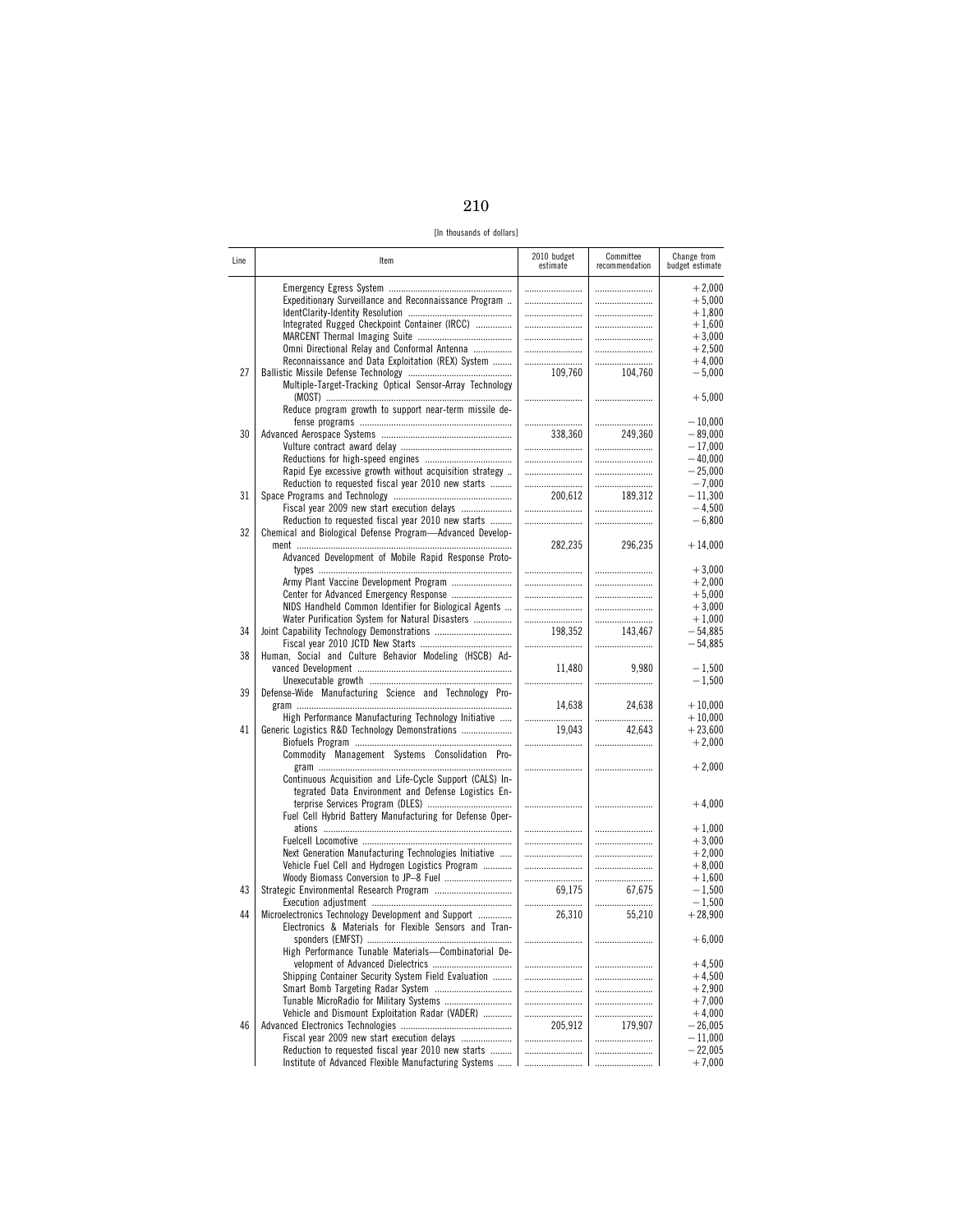| -- |  |
|----|--|

[In thousands of dollars]

| Line | Item                                                                                              | 2010 budget<br>estimate | Committee<br>recommendation | Change from<br>budget estimate |
|------|---------------------------------------------------------------------------------------------------|-------------------------|-----------------------------|--------------------------------|
| 49   | High Performance Computing Modernization Program                                                  | 221,286<br>             | 245,186                     | $+23,900$<br>$+20,000$         |
|      | High Performance Computational Design of Novel Mate-                                              |                         |                             | $+3,900$                       |
| 50   | Command, Control, and Communications Systems<br>Fiscal year 2009 new start execution delays       | 293,476<br>             | 270,326<br>                 | $-23,150$<br>$-2.000$          |
|      | Reduction to requested fiscal year 2010 new starts                                                | <br>                    | <br>                        | $-18,150$<br>$-3,000$          |
| 52   |                                                                                                   | 186,526                 | 178,326                     | $-8,200$                       |
| 53   |                                                                                                   | <br>135,941             | <br>135,941                 | $-8,200$<br>                   |
|      | Fiscal year 2009 new start execution delays<br>Reduction to requested fiscal year 2010 new starts | <br>                    | <br>                        | $-9,500$<br>$-2,500$           |
| 54   |                                                                                                   | <br>243,056             | <br>223,800                 | $+12,000$<br>$-19,256$         |
|      | Fiscal year 2009 new start execution delays                                                       |                         |                             | $-4,256$                       |
|      | Reduction to requested fiscal year 2010 new starts                                                | <br>                    | <br>                        | $-10,000$<br>$-5,000$          |
| 59   |                                                                                                   | 107,984                 | 69,484                      | $-38,500$                      |
|      |                                                                                                   | <br>                    | <br>                        | $-15,000$<br>$-25,000$         |
| 60   | Small Craft Threat Identification Program                                                         | <br>124.480             | <br>109,480                 | $+1,500$                       |
|      | National Center for Small Unit Excellence                                                         |                         |                             | $-15,000$<br>$-5,000$          |
| 61   | DoD Modeling and Simulation Management Office                                                     | 38,505                  | <br>34,505                  | $-10,000$<br>$-4,000$          |
|      |                                                                                                   |                         |                             | $-4,000$                       |
| 63   |                                                                                                   | 2,219<br>               | 8,319<br>                   | $+6,100$<br>$+2,700$           |
|      |                                                                                                   |                         |                             | $+2,000$                       |
|      | National Radio Frequency (RF) R&D and Technology                                                  |                         |                             | $+1,400$                       |
| 65   | Special Operations Advanced Technology Development                                                | 31,675<br>              | 36,975<br>                  | $+5,300$<br>$-4,500$           |
|      | Advanced Distributed Aperture System (ADAS)/Hostile Fire                                          |                         |                             |                                |
|      | Antennas and other CNT devices for Intelligence/Special                                           |                         |                             | $+1,300$                       |
|      | Partnership for Defense Innovation Wi-Fi Laboratory Test-                                         |                         |                             | $+3,000$                       |
|      |                                                                                                   |                         |                             | $+3,500$                       |
|      | Tiger Moth Air-Launched Off Board Sensing Small Un-                                               |                         |                             | $+2,000$                       |
| 68   | Nuclear and Conventional Physical Security Equipment RDT&E                                        | 36,019                  | 46.219                      | $+10,200$                      |
|      | Advance Detection of Special Nuclear Materials                                                    |                         |                             | $+2,000$                       |
|      | Auto Scan Under Vehicle Inspection (UVIS)<br>Pacific Data Conversion and Technology Program       | <br>                    |                             | $+1,500$<br>$+2,000$           |
|      | Wyoming Army National Guard Joint Training and Experi-                                            |                         |                             |                                |
| 70   |                                                                                                   | <br>21,718              | <br>37,218                  | $+4,700$<br>$+15,500$          |
| 73   | Environmental Security Technical Certification Program                                            | <br>31,613              | <br>37.013                  | $+15,500$<br>$+5,400$          |
|      |                                                                                                   |                         |                             | $+1,400$                       |
| 75   | Inland Empire Perchlorate Remediation<br>Ballistic Missile Defense Midcourse Defense Segment      | <br>982,922             | <br>1,032,922               | $+4,000$<br>$+50,000$          |
|      |                                                                                                   | .                       |                             | $+50,000$                      |
| 78   | Replacement Patriot Launcher Pad for Japan-MDA re-                                                | 636,856                 | 626,856                     | $-10,000$                      |
|      | System Engineering and Unifying Missile Defense Func-                                             |                         |                             | [2,500]                        |
|      | tions-reduce program growth to support near-term                                                  |                         |                             |                                |
| 80   |                                                                                                   | <br>966,752             | 778,652                     | $-10,000$<br>$-188,100$        |
|      |                                                                                                   |                         |                             | $-151,100$                     |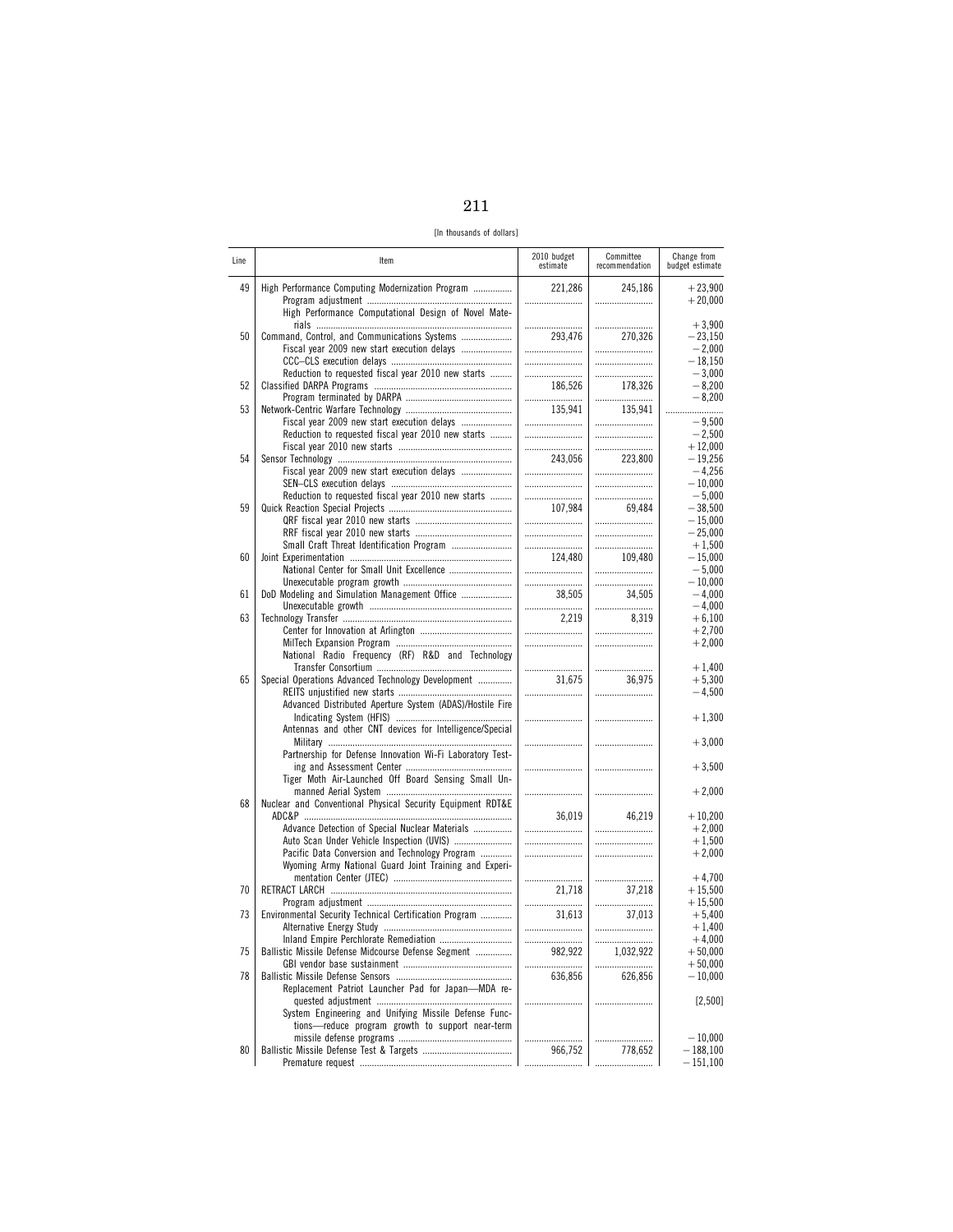212

[In thousands of dollars]

| Line  | Item                                                                                                                                                               | 2010 budget<br>estimate | Committee<br>recommendation | Change from<br>budget estimate      |
|-------|--------------------------------------------------------------------------------------------------------------------------------------------------------------------|-------------------------|-----------------------------|-------------------------------------|
| 81    |                                                                                                                                                                    | <br>369.145             | <br>358.145                 | $-37,000$<br>$-11,000$              |
|       | General reduction to support near-term missile defense                                                                                                             |                         | <br>                        | $+4,000$<br>$-15,000$               |
| 82    | Reduce program growth to support near-term missile de-                                                                                                             | 301,566                 | 251,566                     | $-50,000$                           |
| 83    |                                                                                                                                                                    | <br>1,690,758           | <br>1,468,358               | $-50,000$<br>$-222,400$             |
|       | Transfer to Line 83A, AEGIS SM-3 Block IIA Co-develop-                                                                                                             |                         |                             | $-257,400$<br>$+35,000$             |
| 83A   |                                                                                                                                                                    | <br><br>                | <br>257,400<br>             | $+257.400$<br>$+257,400$            |
| 84    |                                                                                                                                                                    | 180,000<br>             | 173,200<br>                 | $-6,800$<br>$-6,800$                |
| 97    |                                                                                                                                                                    | 119,634<br>             | 202,434<br>                 | $+82,800$<br>$+34,300$              |
|       |                                                                                                                                                                    | <br>                    | <br>                        | $+12,500$<br>$+26,000$              |
| 100   | Center for Education and Research on Corrosion and Ma-                                                                                                             | <br>4,887               | <br>21,487                  | $+10,000$<br>$+16,600$              |
|       | Department of Defense Corrosion Prevention and Control                                                                                                             |                         |                             | $+2,000$                            |
| 111   |                                                                                                                                                                    | <br>332,895<br>         | <br>296,595<br>             | $+14,600$<br>$-36,300$<br>$-47,400$ |
|       | Joint Services Aircrew Mask (JSAM) Don/Doff In-flight Up-<br>Laser Studied and Enhanced Reactive Materials: Self-De-                                               |                         |                             | $+3,000$                            |
|       | contaminating Polymers for Chemical-Biological De-<br>Man Portable Sensors for Dismounted Reconnaissance                                                           |                         |                             | $+2,000$<br>$+2,500$                |
|       | Real Time Test Monitoring of Chemical Agents, Chemical<br>Agent Stimulants and Toxic Industrial Chemicals<br>Self-Contained Automated Vehicle Washing Systems with |                         |                             | $+1,600$                            |
| 113   | Advanced IT Services Joint Program Office (AITS-JPO)                                                                                                               | <br>39,911              | <br>15,157                  | $+2,000$<br>$-24,754$               |
| 115   | Weapons of Mass Destruction Defeat Capabilities                                                                                                                    | <br>8,735<br>           | <br>9,735<br>               | $-24,754$<br>$+1,000$<br>$+1,000$   |
| 117   | Integrated Military Human Resources System<br>Defense                                                                                                              | 70,000                  | 18,710                      | $-51,290$                           |
|       | Transfer to RDA, line 117 for DIMHRS execution per De-<br>Transfer to RDAF, line 241 for DIMHRS execution per De-                                                  |                         |                             | $-30,800$                           |
| 118   | Business Transformation Agency R&D Activities                                                                                                                      | <br>197,008             | <br>192,508                 | $-20,490$<br>$-4,500$               |
| 121   |                                                                                                                                                                    | <br>41,223              | <br>51,223                  | $-4,500$<br>$+10,000$<br>$+10.000$  |
| 124   |                                                                                                                                                                    | <br>49.047              |                             | $-49,047$<br>$-38,047$              |
| 128   |                                                                                                                                                                    | 15,247<br>              | <br>7,430                   | $-11,000$<br>$-7,817$<br>$-7,817$   |
| 129   | Central Test and Evaluation Investment Development (CTEIP)<br>Advanced SAM Hardware Simulator Development                                                          | 145,052                 | <br>157,452<br>             | $+12,400$<br>$+4,000$               |
|       | Border Security and Defense Systems Research<br>Pacific Region Interoperability Test and Evaluation Capa-                                                          |                         |                             | $+2,000$<br>$+3,500$                |
| 136 l | UAV Systems and Operations Validation Program                                                                                                                      | <br><br>                | <br>95,637                  | $+2,900$<br>$+95,637$               |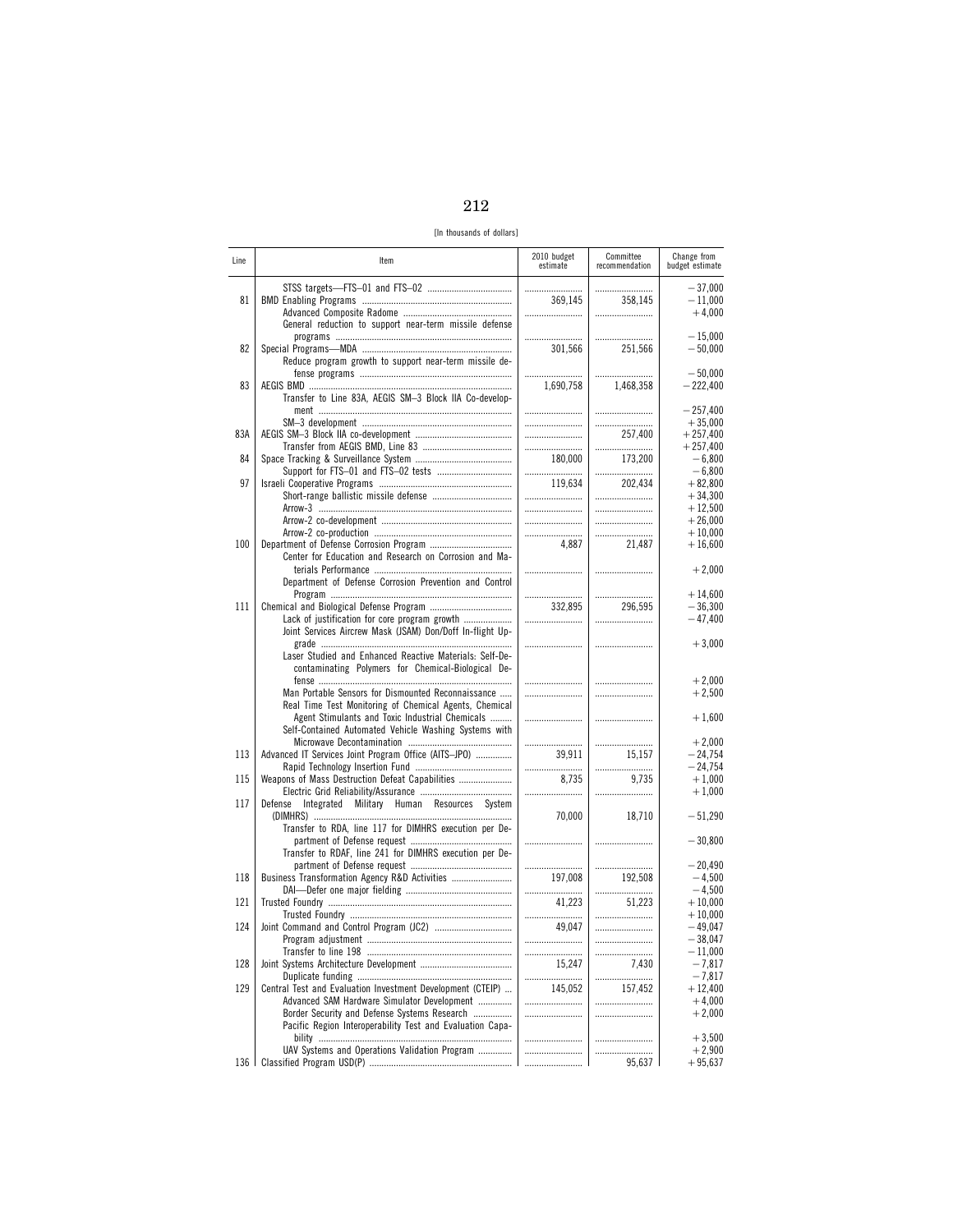| -- | ٦<br>M.<br>٩ |
|----|--------------|

[In thousands of dollars]

| Line | Item                                                        | 2010 budget<br>estimate | Committee<br>recommendation | Change from<br>budget estimate |
|------|-------------------------------------------------------------|-------------------------|-----------------------------|--------------------------------|
|      |                                                             |                         |                             | $+95,637$                      |
| 147  | Small Business Innovation Research/Challenge Administra-    | 2,163                   | 4,063                       | $+1,900$                       |
| 154  | Random Obfuscating Compiler Anti-Tamper Software            | <br>45,000              | <br>15.000                  | $+1,900$<br>$-30,000$          |
| 161  | Support to Information Operations (IO) Capabilities         | <br>30,604              | 36,504                      | $-30,000$<br>$+5,900$          |
|      | Enhanced Simulation for Information Operations Capabili-    |                         |                             | $+5,900$                       |
| 167  | COCOM Exercise Engagement and Training Transformation       | 34,306                  | 41,806                      | $+7,500$                       |
|      | Agile Software Capability Intervention (ASCI)               |                         | <br>                        | $+1,500$<br>$+2,000$           |
|      |                                                             |                         |                             | $+4,000$                       |
| 193  | IASTAR Federal Information Security Management Act          | 13,477                  | 15,477                      | $+2,000$                       |
|      |                                                             |                         |                             | $+2,000$                       |
| 198  | Transfer from line 124 for program enhancements             | 23,761<br>              | 34,761<br>                  | $+11,000$<br>$+11,000$         |
| 209  |                                                             | 12,725                  | 17,725                      | $+5,000$                       |
|      | Disaster Response: Communications and Other Infrastruc-     |                         |                             | $+5,000$                       |
| 238  |                                                             | 20,514                  | 50,514                      | $+30,000$                      |
|      |                                                             |                         |                             | $+30.000$                      |
| 241  |                                                             | 74,485                  | 66.485                      | $-8,000$<br>$-8,000$           |
| 245  | Special Operations Aviation Systems Advanced Development    | 82,621                  | 67.592                      | $-15,029$                      |
|      |                                                             |                         |                             | $-20,029$                      |
|      |                                                             |                         |                             | $+5,000$                       |
| 246  | Special Operations Tactical Systems Development             | 6,182                   | 7.494                       | $+1,312$                       |
|      | SOF Resource Business Information System program            |                         |                             | $-4.588$                       |
|      | Covert Waveform for Software Defined Radios                 |                         |                             | $+2,800$                       |
|      | SOC-R Armor Development for Small Arms Armor Piercing       |                         |                             |                                |
| 247  | Special Operations Intelligence Systems Development         | <br>21,273              | <br>36,173                  | $+3,100$<br>$+14,900$          |
|      | Advanced, Long Endurance Unattended Ground Sensor           |                         |                             |                                |
|      |                                                             |                         |                             | $+4,900$                       |
|      |                                                             |                         |                             | $+6,000$                       |
|      | Picoceptor and Processor for Man-portable Threat Warn-      |                         |                             | $+4,000$                       |
| 252  | Operations Advanced Seal Delivery System (ASDS) Development | 1,321                   | 1,600                       | $+279$                         |
|      |                                                             |                         |                             | $-1,321$                       |
|      | Lithium-ion Battery Safety Detection and Control of Im-     |                         |                             | $+1,600$                       |
| 260  | SOF Visual Augmentation, Lasers and Sensor Systems          | 3,369                   | 6,369                       | $+3,000$                       |
|      | ASIC Miniaturization for Lasers and Sensors Develop-        |                         |                             |                                |
|      |                                                             |                         |                             | $+3,000$                       |
| 263  | Alternative SOF Submersible Concept Design Study            | 3,452                   | 12.452                      | $+9,000$<br>$+1,000$           |
|      |                                                             |                         |                             | $+5,500$                       |
|      | Undersea Special Warfare Engineering Support Office         |                         |                             | $+2,500$                       |
| 999  |                                                             | 4,273,689               | 4,355,489                   | $+81,800$                      |
|      | Armed Forces Health and Food Supply Research                |                         |                             | $+52,900$<br>$+5,000$          |
|      |                                                             | <br>                    | <br>                        | $+2,400$                       |
|      | Hawaii Advanced Laboratory for Information Integration      |                         |                             | $+2,500$                       |
|      | Initiative to Advance Adaptive Petascale Supercomput-       |                         |                             |                                |
|      |                                                             | <br>                    |                             | $+10,000$<br>$+4,000$          |
|      | Technology applications for Security Enhancement            |                         |                             | $+3,000$                       |
|      | The Biological and Chemical Warfare Online Repository of    |                         |                             |                                |
|      |                                                             |                         |                             | $+2,000$                       |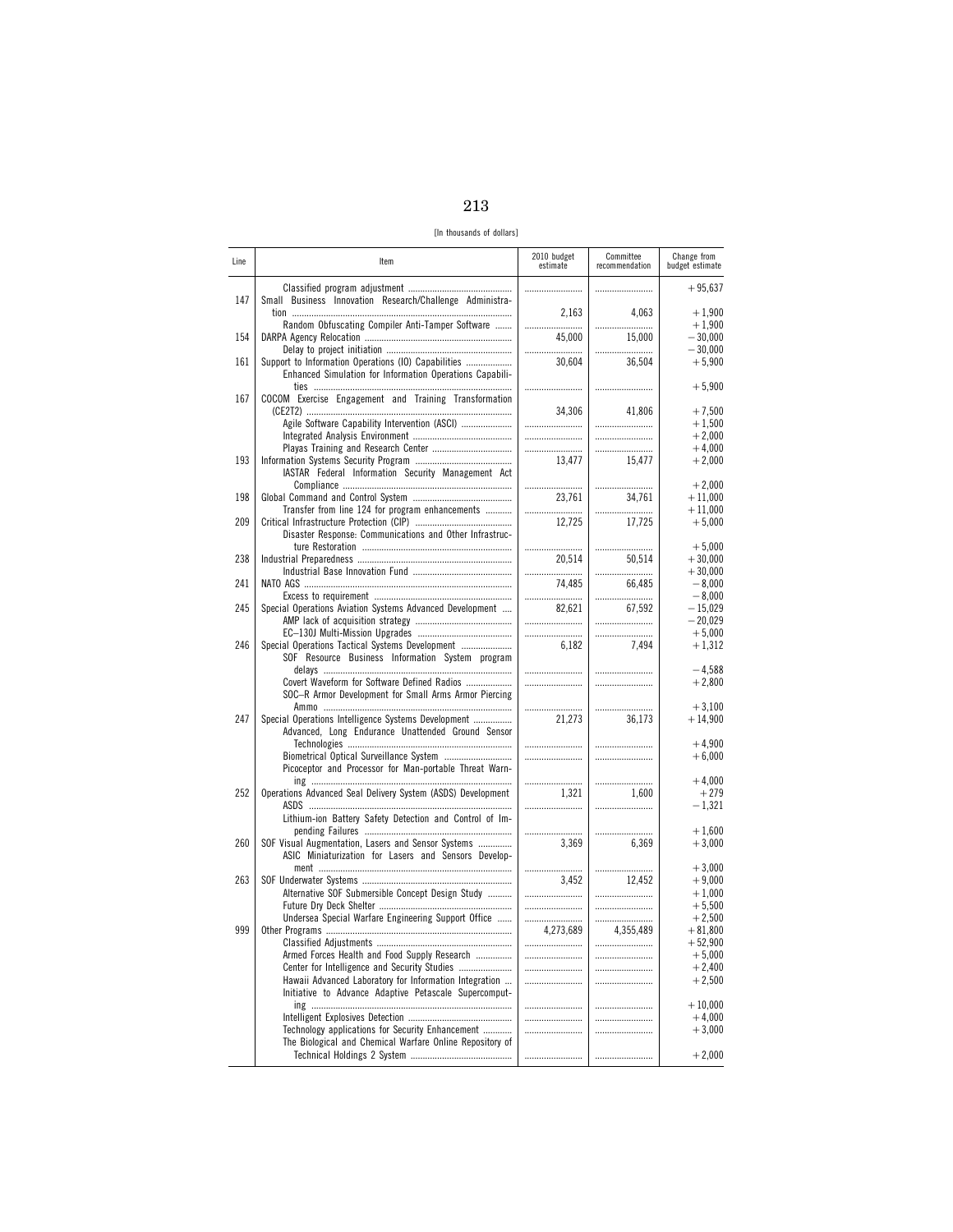*Implementation of Weapon Systems Acquisition System Reform*.— On May 22, 2009, the Weapon Systems Acquisition Reform Act of 2009 [WSARA] became Public Law 111–23. The Committee understands that certain Department of Defense workload requirements, such as systems engineering and developmental test and evaluation, may increase as a result of this act. As the Department develops a strategy to implement the WSARA, the Committee encourages the Department to grow and retain the necessary expertise inhouse, instead of outsourcing these functions.

*Defense Advanced Research Projects Agency [DARPA]*.—The fiscal year 2010 budget request for DARPA is \$3,248,000,000. The Committee notes that from fiscal year 2006 to 2008, DARPA executed an average program of roughly \$2,666,000,000. Therefore, the Committee believes that such a significant funding increase to DARPA's program is fiscally imprudent and has recommended adjustments

as detailed in the accompanying table.<br>DARPA New Start Programs.—DARPA's fiscal year 2010 budget *DARPA New Start Programs*.—DARPA's fiscal year 2010 budget request includes \$135,170,000 for new start programs. The Committee understands that the new Director, DARPA did not have an opportunity to adjust DARPA's fiscal year 2010 budget submission to reflect the new administration's priorities. Therefore, the Committee denies all funding for the requested new start programs. Instead, the Committee has provided funds in program elements 0602702E, 0602716E, and 0603766E for new starts to be selected by the Director, DARPA in fiscal year 2010. The Committee directs that none of these funds may be obligated until the Director, DARPA provides to the congressional defense committees details on the programs to be initiated, to include descriptions, program objectives, the expected duration of the DARPA effort and associated outyear funding requirements and Service transition partners. The Committee expects DARPA to use established budgeting procedures for new starts in its fiscal year 2011 budget submission.

*Transition of DARPA Projects*.—The Committee remains concerned by the lack of clear and executable plans for many DARPA projects, to include the lack of defined transition capabilities and a resourced transition strategy. In fiscal year 2009, the congressional defense committees were presented with several reprogramming requests because the necessary transition funding had not been budgeted. The Committee encourages DARPA to improve mechanisms to transition its technologies.

*Notification of Project Adjustments in the Year of Execution*.— DARPA's budget is allocated among several program elements, many of which are in excess of \$200,000,000 and contain dozens of small projects. Established reprogramming procedures provide DARPA with significant flexibility to adjust funding within lines in the year of execution. The Committee directs DARPA to provide, with the fiscal year 2011 budget submission, a detailed listing by program element and project of funding adjustments in the year of execution.

*DARPA Justification Materials*.—The Committee notes the improvement in the budget materials supporting DARPA's unclassified programs. However, the budget information provided in support of classified programs is inadequate. The Committee looks forward to working with the Director, DARPA to ensure the appro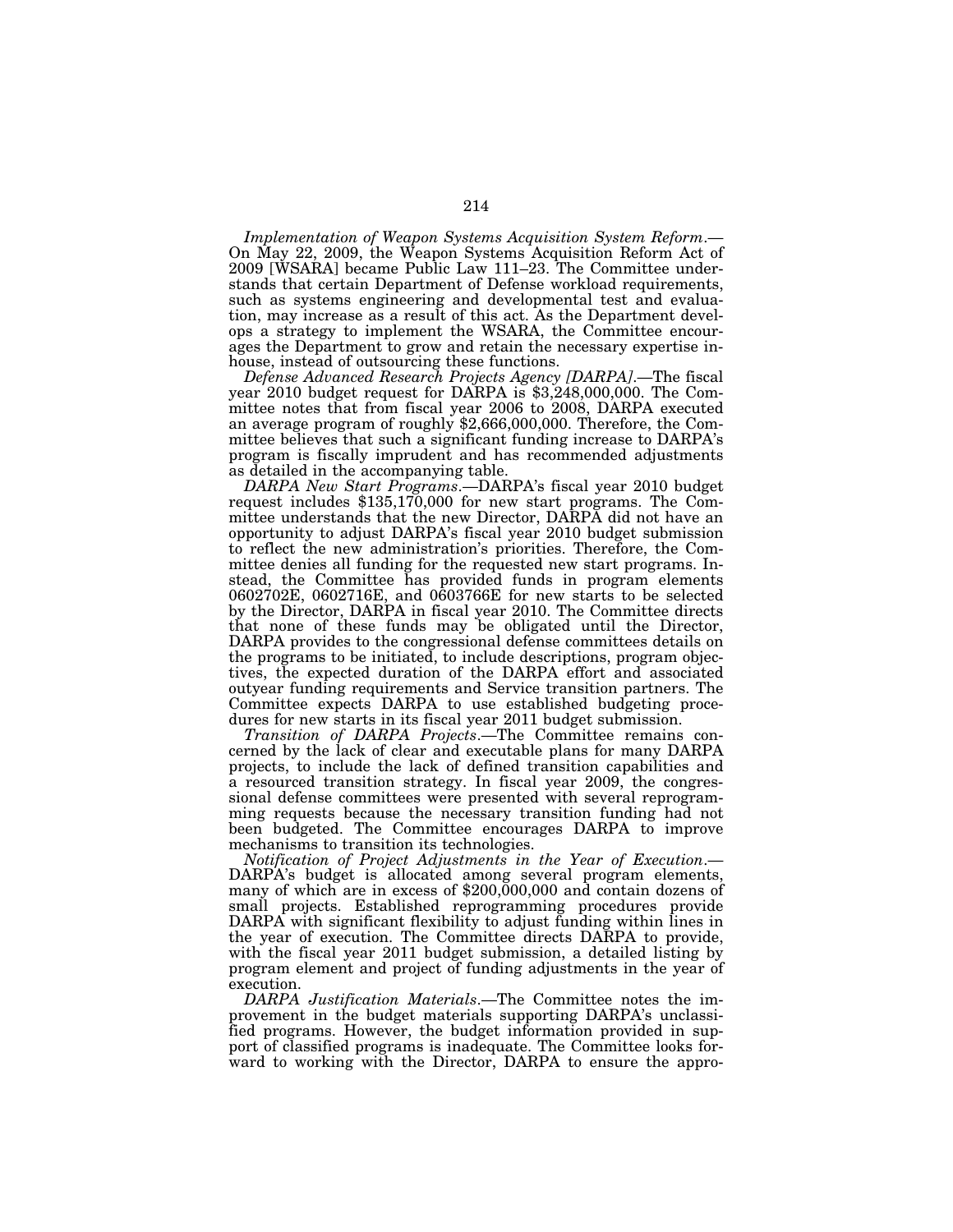priate and necessary budgetary information is provided in support of DARPA's fiscal year 2011 budget submission.

*National Defense Education Program [NDEP]*.—The budget request includes \$89,900,000 for the National Defense Education Program, which is intended to increase the Department's outreach to practitioners in the fields of science, technology, engineering, and mathematics [STEM]. The Committee notes that the fiscal year 2010 request is an increase of over 100 percent from fiscal year 2008 and that the fiscal year 2009 program faced execution challenges. Additionally, the Department is currently undertaking a strategic review of its various STEM programs to ensure maximum coordination. The Committee believes that increasing the funds prior to completing the strategic review is premature and recommends the same funding as in fiscal year 2009.<br>Execution Year New Starts.—The fiscal year 2010 budget request

includes \$77,300,000 under the Joint Capability Technology Demonstration [JCTD] program, and an additional \$93,600,000 under the Quick Reaction Special Projects [QRSP] program for new start programs that will be selected in the execution year. These programs are designed to address technology gaps that are not being funded by the Services and rapidly field technologies to the warfighter. However, the Committee notes the poor transition success of many initiatives funded with these funds, in part due to the absence of Service participation in these programs. The Committee further notes that established reprogramming procedures have allowed for reprogramming requests for unfunded warfighter requirements in excess of \$1,500,000,000 in fiscal year 2009. While concern over the lack of institutional support for the warfighter remains, the Committee believes that established reprogramming authorities are the appropriate manner to fund urgent, unforeseen national security requirements.

*Alternative Energy Study*.—The Committee includes \$1,400,000 for a pilot study on the use of Department of Defense land for renewable energy production. The study to analyze the potential impacts of a program to develop large-scale renewable electricity generation projects shall be completed not later than one year after enactment of this act.

*Chemical and Biological Defense Program*.—The fiscal year 2010 budget request includes \$1,201,803,000 in research and development funding for the Chemical and Biological Defense Program [CBDP]. This is an increase of \$137,000,000 over the amount programmed for fiscal year 2010 in last year's budget. The Committee understands that roughly half of that growth, \$61,000,000, is attributed to the Non Traditional Agents [NTA] Initiative, and fully supports that increase. However, the Committee notes that the remaining growth is unjustified or for follow-on efforts to existing projects whose outyear funding requirements are unknown. The Committee denies this unjustified growth and directs that none of the reductions may be levied against the NTA Initiative.<br>Defense Integrated Military Human Resource

*Military Human Resources System [DIMHRS]*.—DIMHRS is designed to provide an integrated, multicomponent personnel and pay system to the Services. In August 2009, the Department asked the Committee to transfer fiscal year 2010 funds requested for DIMHRS under the Business Trans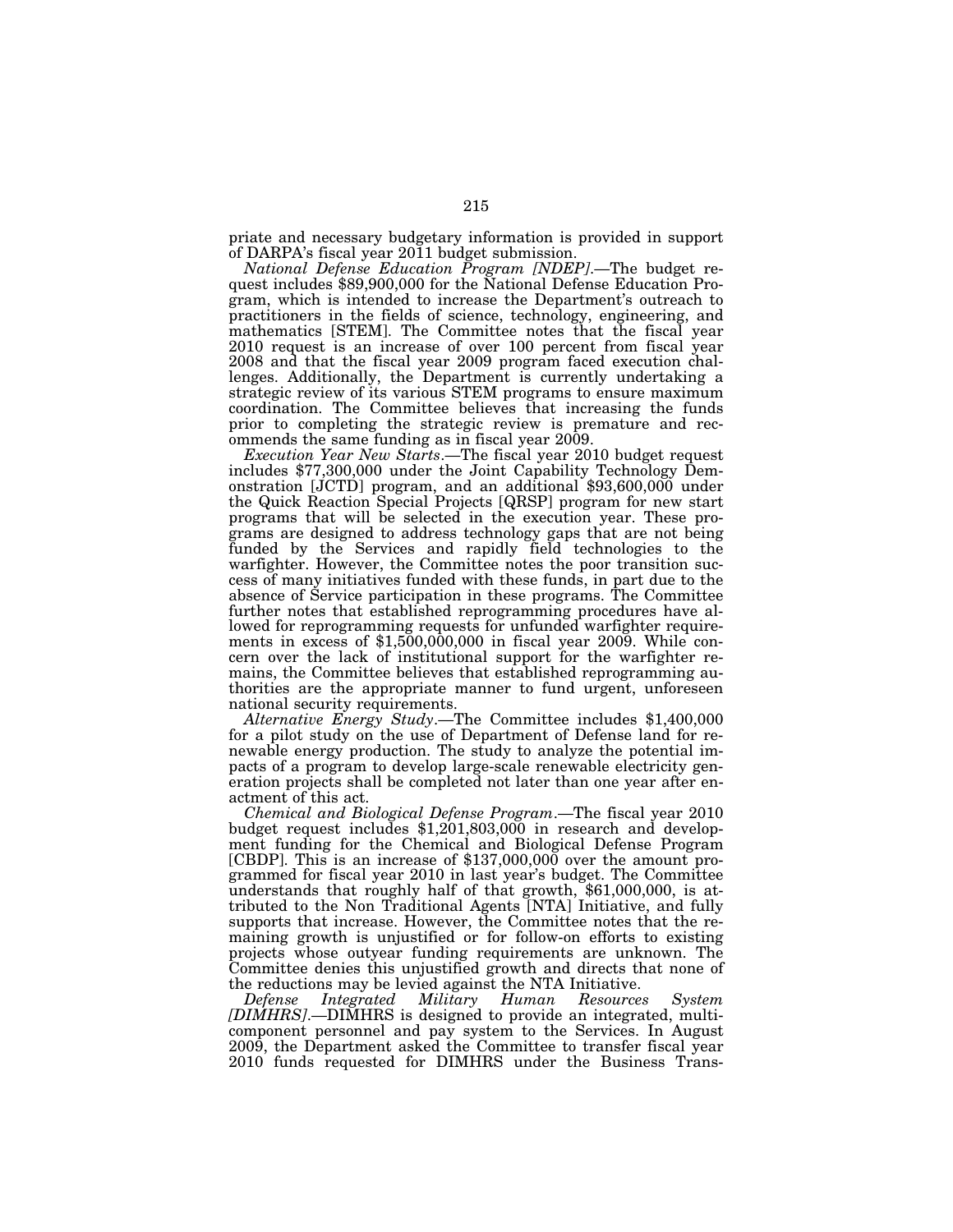formation Agency to the Services for execution in accordance with a recently completed program restructure that transitions this capability to the Services. The Committee has accommodated this request as detailed in the tables accompanying this report.

*Net-Enabled Command Capability [NECC]/Global Command and Control System [GCCS]*.—The Net-Enabled Command Capability [NECC] is the Department's next generation command and control system. However, the program has suffered from significant program delays and lack of coordination with the Services. The Committee understands that the Department is currently re-evaluating its investment in NECC. As such, the Committee denies funds for further development of NECC and instead redirects funding towards the GCCS to enhance the Department's existing command control capability.

*Missile Defense Agency*.—The Committee has recommended several changes in the fiscal year 2010 request for the Missile Defense Agency [MDA] in order to ensure that MDA remains focused on the near-term missile defense programs, in particular, Aegis Ballistic Missile Defense [BMD], Theater High Area Altitude Defense [THAAD] and the accompanying TPY–2 radars, and the Groundbased Midcourse Defense [GMD] programs. The Committee believes that these near-term programs should not be reduced to fund higher risk development projects. While the Committee supports the new technology development focus on early intercept, landbased SM–3, and the follow-on STSS satellite system, it is concerned that these new programs are technically challenging and could consume a significant portion of the missile defense budget in future years.

In order to ensure that MDA is fully funded to support Aegis BMD, THAAD and the accompanying TPY–2 radars, and GMD, the Committee has made several adjustments that are highlighted in the paragraphs below.

*Aegis Ballistic Missile Defense*.—Despite pronouncements from Administration officials when the fiscal year 2010 budget was submitted that the Aegis program was increasing production of Standard Missile-3 [SM–3] in order to get more capability to the warfighter sooner, the budget request actually decreased SM–3 production from fiscal year 2009 to fiscal year 2010. The Committee has added \$57,600,000 in Procurement, Defense-Wide to procure an additional six SM–3 Block 1A missiles in order to help boost the production line and get much needed capability to the warfighter sooner than the current program profile.

In addition, the Committee has added \$35,000,000 in Research, Development, Test and Evaluation, Defense-Wide for additional development of SM–3. Each year funding requested for the SM–3 variants is reduced to support other shortfalls in the program or in the Agency. The funding recommened should help alleviate that burden and ensure that the development programs are not delayed.

*TPY–2 Radars*.—The fiscal year 2010 budget request contains no procurement funding for the TPY–2 radars that accompany the THAAD batteries. The Committee has provided an additional \$41,000,000 in Procurement, Defense-Wide to begin long-lead procurement of the next TPY–2 radar to ensure that the radars are available when the THAAD batteries become available to the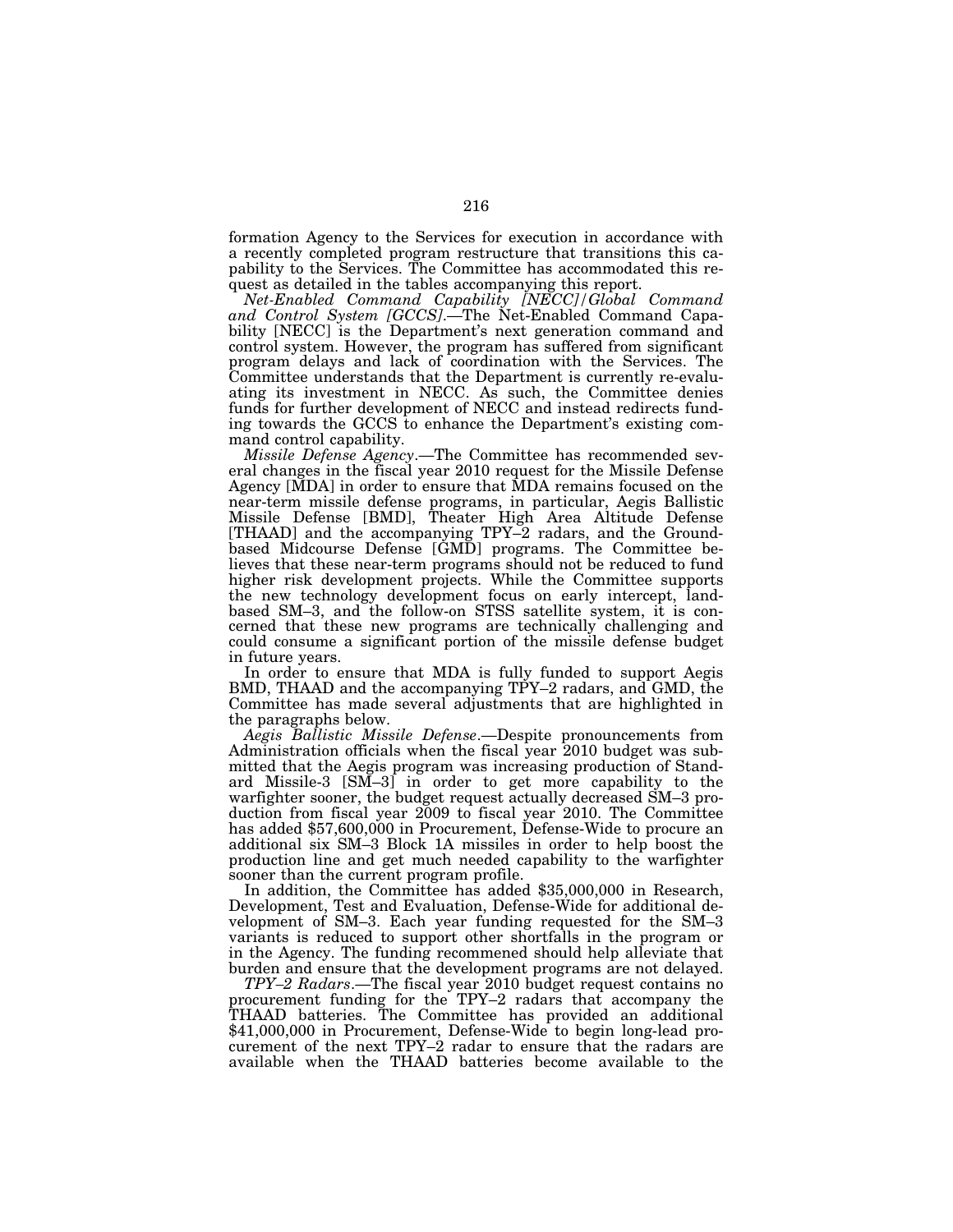warfighters. The Committee was informed that funding for TPY– 2 radars would resume in fiscal year 2011, and the Committee fully expects MDA to honor this commitment.

*Ground-based Missile Defense*.—The Committee supports the administration's proposal to reduce the number of emplaced groundbased interceptors [GBIs] to a total of 30. However, several changes have occurred since the submission of the fiscal year 2010 budget request for GMD specifically due to the late approval of the Integrated Master Test Plan [IMTP]. In order to execute the IMTP, the Agency will require seven additional GBIs above those that are in the planned program. In order to ensure that the GBI production line and its sub-vendors do not shut down next year, the Committee has provided an additional \$50,000,000 to maintain production capacity for these additional missiles. Furthermore, the Committee is concerned that in order to sustain the GBI's out to 2030, MDA has underestimated the amount of funding required for development and parts obsolescence to maintain the viability of the interceptors. The Committee encourages MDA to remedy this problem in future year budget requests.

*Ballistic Missile Defense Test and Targets*.—The Committee has reduced \$151,000,000 from the request for tests that are not required in fiscal year 2010. In addition, the Committee has reduced \$37,000,000 from the request to support the development of two targets that are being built solely to support the two Space Tracking and Surveillance System [STSS] demonstration satellites. The STSS demonstration satellites were built with payloads that would demonstrate capabilities required under the former Space-based Infrared-Low [SBIRS-Low] program. The new constellation that MDA is considering for space-based detection and tracking is very different from the original SBIRS-Low concept and the STSS demonstration satellites. The Committee believes that while these tests could provide useful data to MDA, the investment could be better spent on other near-term programs. There is sufficient funding in the request to demonstrate the STSS capability for which they were built and provide valuable data to MDA by using the multiple targets of opportunity presented by MDA and other Department of Defense missile launches, such as Air Force Glory Trips. The Committee recognizes, however, that a substantial portion of these targets have already been built and encourages MDA to use them in other missile defense tests.

*Pacific Region Ballistic Missile Threat*.—Recent threats by the North Koreans to launch a missile at the United States, namely the Hawaiian islands, demonstrates that there is an escalating ballistic missile threat in the Pacific region that should be addressed with a more enduring missile defense presence and capability. While MDA has robust testing capacity in the Pacific, operational assets are limited and not well integrated. Therefore, the Committee encourages MDA, in coordination with the U.S. Pacific Command, to explore options for a more integrated missile defense capability at the Pacific Missile Range Facility to defend the State of Hawaii against a ballistic missile attack.

*Airborne Laser*.—The Committee understands that the Missile Defense Agency [MDA] realigned funding for the Airborne Laser [ABL] program in the fiscal year 2010 President's budget request.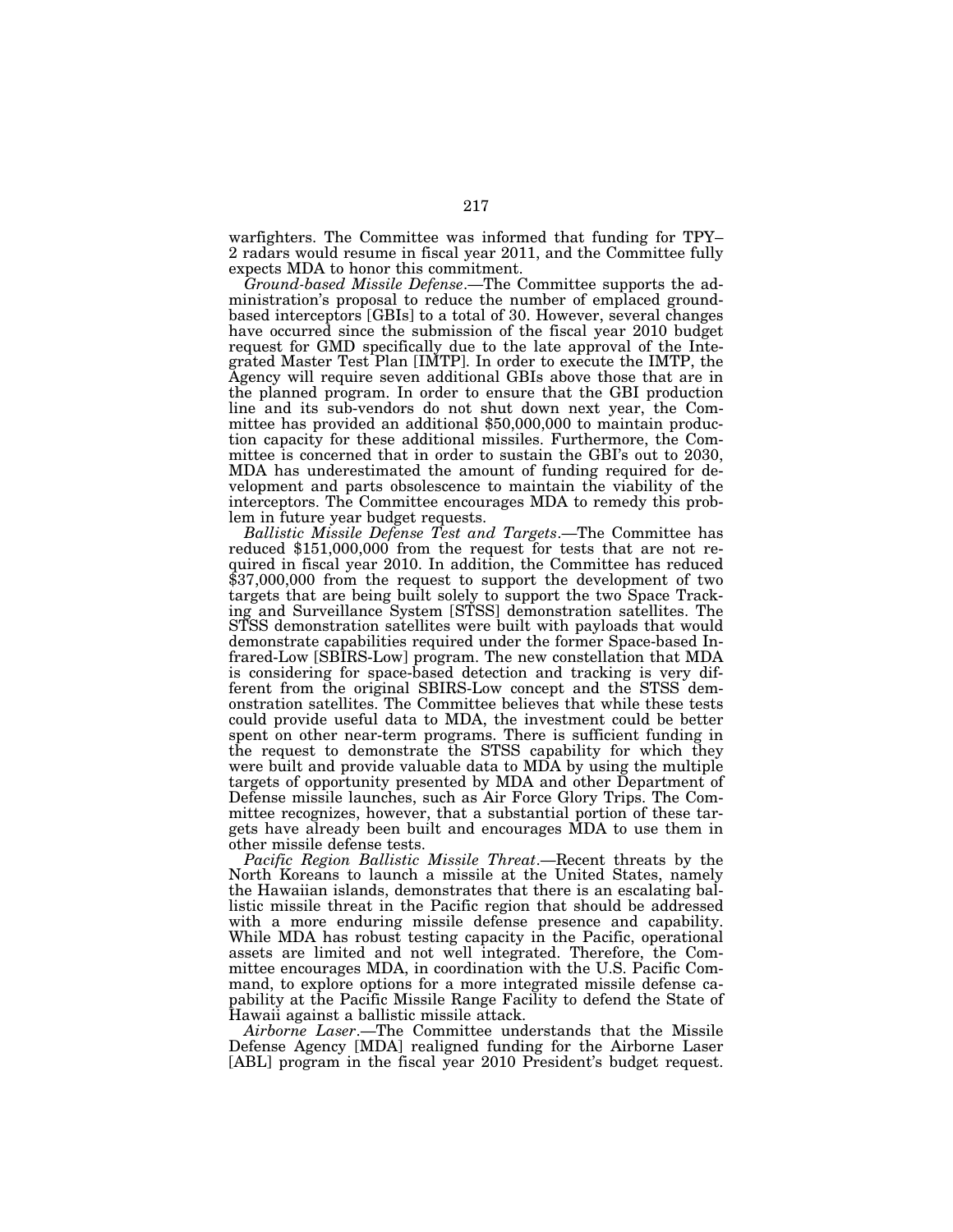The Committee is also aware that MDA has an upcoming test that could demonstrate the potential lethal capabilities of the system. In the event of a successful demonstration of the Airborne Laser during this test, the Committee believes that MDA should explore future funding for the program.

## OPERATIONAL TEST AND EVALUATION, DEFENSE

| \$188,772,000 |
|---------------|
| 190.770.000   |
| 190.770.000   |
| 190,770,000   |

The Committee recommends an appropriation of \$190,770,000. This is equal to the budget estimate.

## COMMITTEE RECOMMENDED PROGRAM

The following table summarizes the budget estimate for this appropriation, the Committee recommendation, and the Committee recommended adjustments to the budget estimate: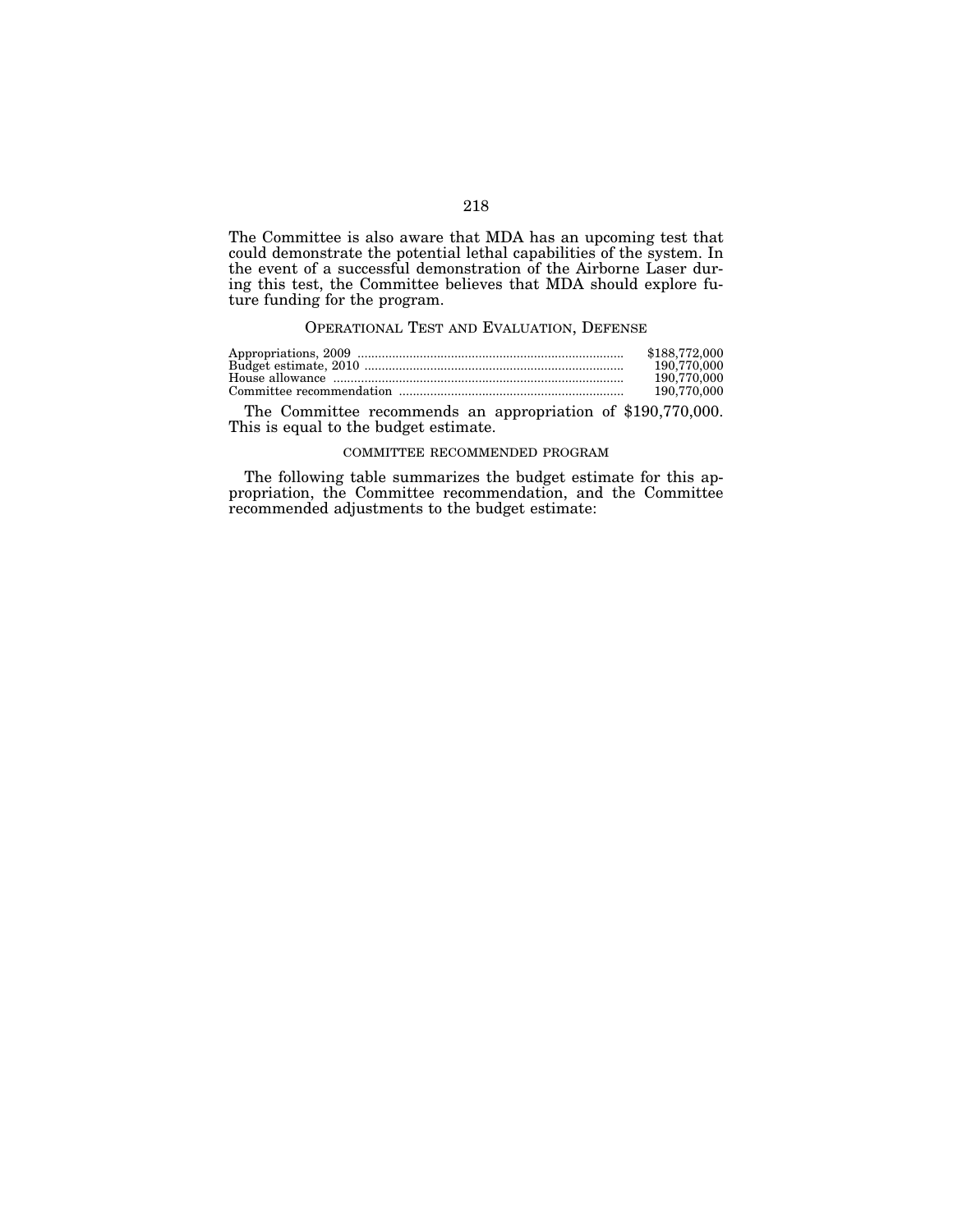| v.<br>i                      |  |
|------------------------------|--|
|                              |  |
| ᇹ<br>v                       |  |
| ᠊ᢏ<br>ć<br>c<br>٠<br>i,<br>٠ |  |
| r.                           |  |

| ltem                                                           | 010 budget                 | House allowance            | Committee                  | Change from—    |                 |
|----------------------------------------------------------------|----------------------------|----------------------------|----------------------------|-----------------|-----------------|
|                                                                | estimate                   |                            | recommendation             | ludget estimate | House allowance |
| OPERATIONAL TEST & EVAL, DEFENSE                               |                            |                            |                            |                 |                 |
| DINAIL<br>RDT&E MANAGEMENT SUPPOR<br>OPERATIONAL TEST AND EVAL |                            |                            |                            |                 |                 |
|                                                                | 58,647<br>12,853<br>19,838 | 58,647<br>12,285<br>19,838 | 58,647<br>12,285<br>19,838 |                 |                 |
| TOTAL, RDT&E MANAGEMENT SUPPORT                                | 190,770                    | 190,770                    | 190,770                    |                 |                 |
| TOTAL, OPERATIONAL                                             | 190,770                    | 190,770                    |                            |                 |                 |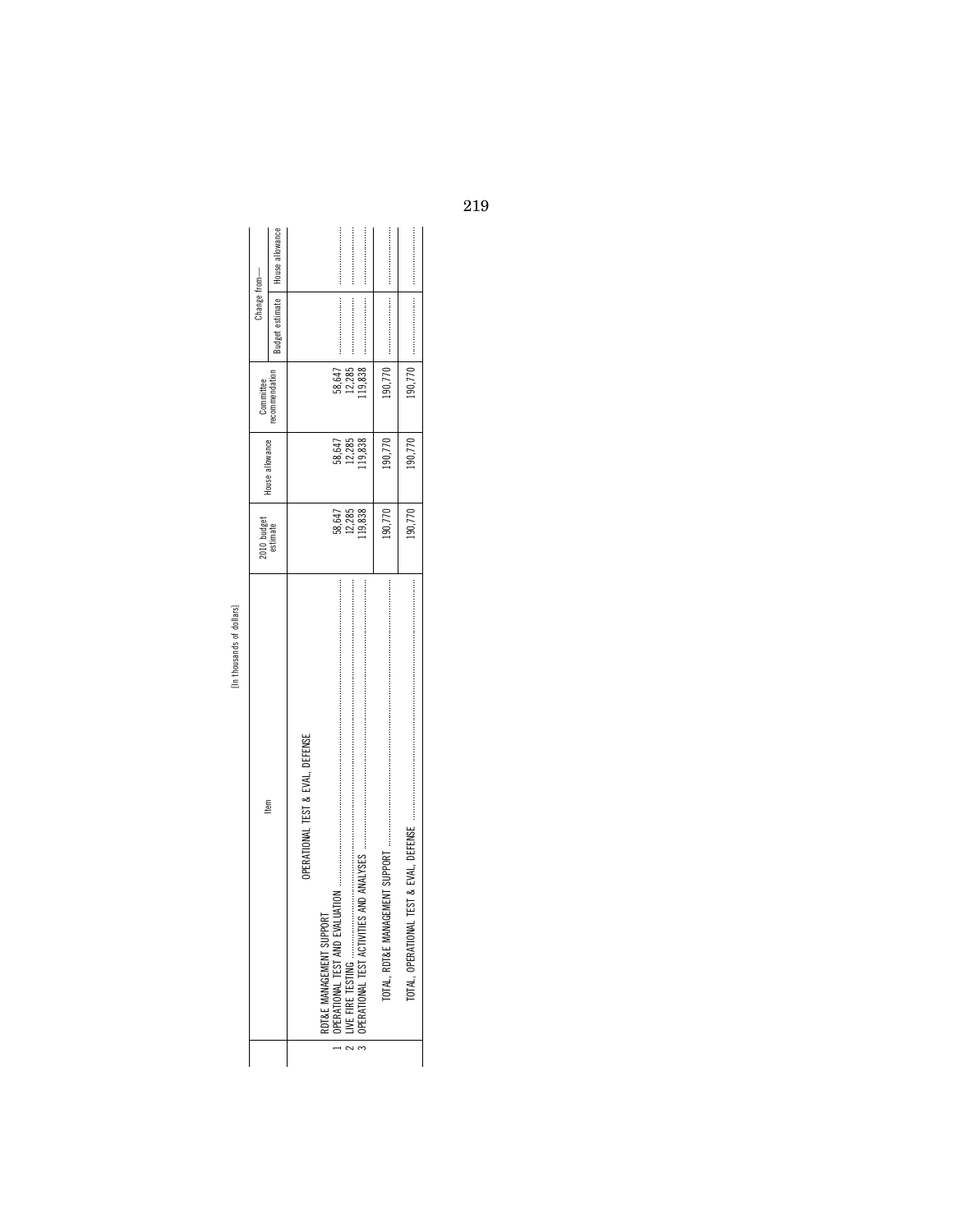## TITLE V

## REVOLVING AND MANAGEMENT FUNDS

#### DEFENSE WORKING CAPITAL FUNDS

| 1.455.004.000 |
|---------------|
| 1.455.004.000 |
| 1.455.004.000 |

The Committee recommends an appropriation of \$1,455,004,000. This is equal to the budget estimate.

*Excess Supply and Repair Parts Inventory*.—The Committee is concerned about recent Government Accountability Office [GAO] reports on each of the Service's spare parts inventory levels. The GAO data indicated that the Army, Navy, and Air Force had significantly more inventory than was needed to support current requirements. Although no reductions to the operation and maintenance accounts are recommended based on excess spare parts inventory, the Committee urges the Department to review the unit cost ratio in the Supply Management area of each of the Working Capital Funds. The Committee believes the Army in particular can reduce inventory levels effectively with a possible reduction to the unit cost ratio.

#### NATIONAL DEFENSE SEALIFT FUND

| \$1,666,572,000 |
|-----------------|
| 1.642.758.000   |
| 1.692.758.000   |
| 1,242,758,000   |
|                 |

The Committee recommends an appropriation of \$1,242,758,000. This is \$400,000,000 below the budget estimate.

*T–AKE.*—The fiscal year 2010 budget request included \$940,100,000 within the National Defense Sealift Fund [NDSF] for the construction of two T–AKE dry cargo/ammunition ships. The Committee supports the recommendation of the Senate Armed Services Committee to reduce the request by \$400,000,000 to delay exercising the option for the second of the two ships until after the Department completes the QDR reviews of the Maritime Prepositioning Force (Future) concept.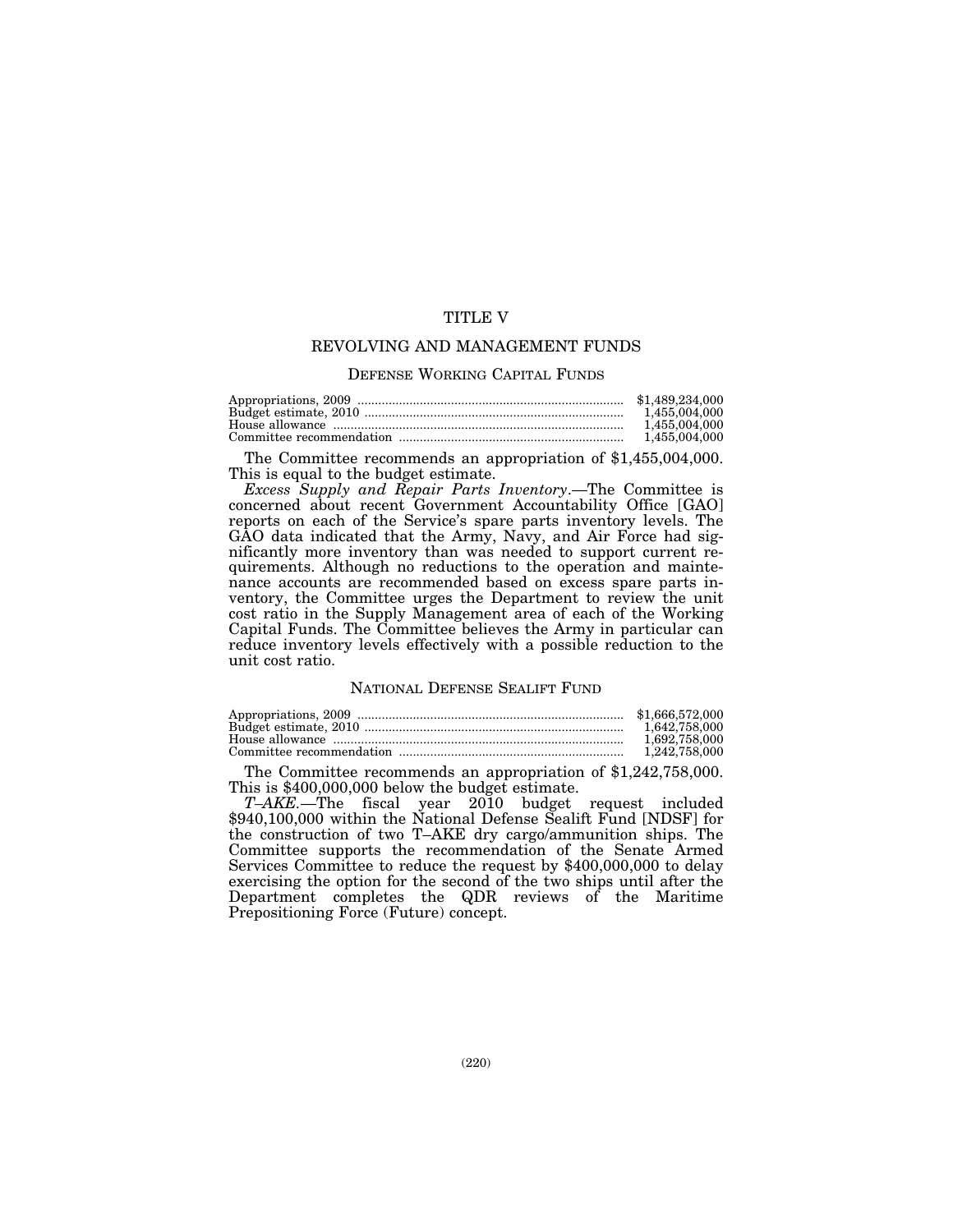# TITLE VI

## OTHER DEPARTMENT OF DEFENSE APPROPRIATIONS

#### DEFENSE HEALTH PROGRAM

The Committee recommends an appropriation of \$28,311,113,000. This is \$407,950,000 above the budget estimate.

*Defense Health Program Reprogramming Procedures*.—The Committee remains concerned regarding the transfer of funds from Direct (or In-house) Care to pay for contractor-provided medical care. To limit such transfers and continue oversight within the Defense Health Program operation and maintenance account, the Committee includes bill language which caps the funds available for Private Sector Care under the TRICARE program subject to prior approval reprogramming procedures. The bill language and accompanying report language included by the Committee should not be interpreted by the Department as limiting the amount of funds that may be transferred to the Direct Care System from other budget activities within the Defense Health Program. In addition, the Committee believes that the Services are not properly budgeting for actual execution levels among the budget activity groups and therefore continues to designate the funding for the Direct Care System as a special interest item. Any transfer of funds from the Direct (or In-house) Care budget activity into the Private Sector Care budget activity or any other budget activity will require the Department of Defense to follow prior approval reprogramming procedures.

*Carryover*.—For fiscal year 2010, the Committee is recommending 1 percent carryover authority for the Defense Health Program. The Committee directs the Assistant Secretary of Defense (Health Affairs) to submit a detailed spending plan for any fiscal year 2009 designated carryover funds to the congressional defense committees by November 1, 2009. In addition, the Department shall, not fewer than 15 days prior to executing the carryover funds, notify the congressional defense committees in writing of the details of any such obligation.

#### COMMITTEE RECOMMENDED ADJUSTMENTS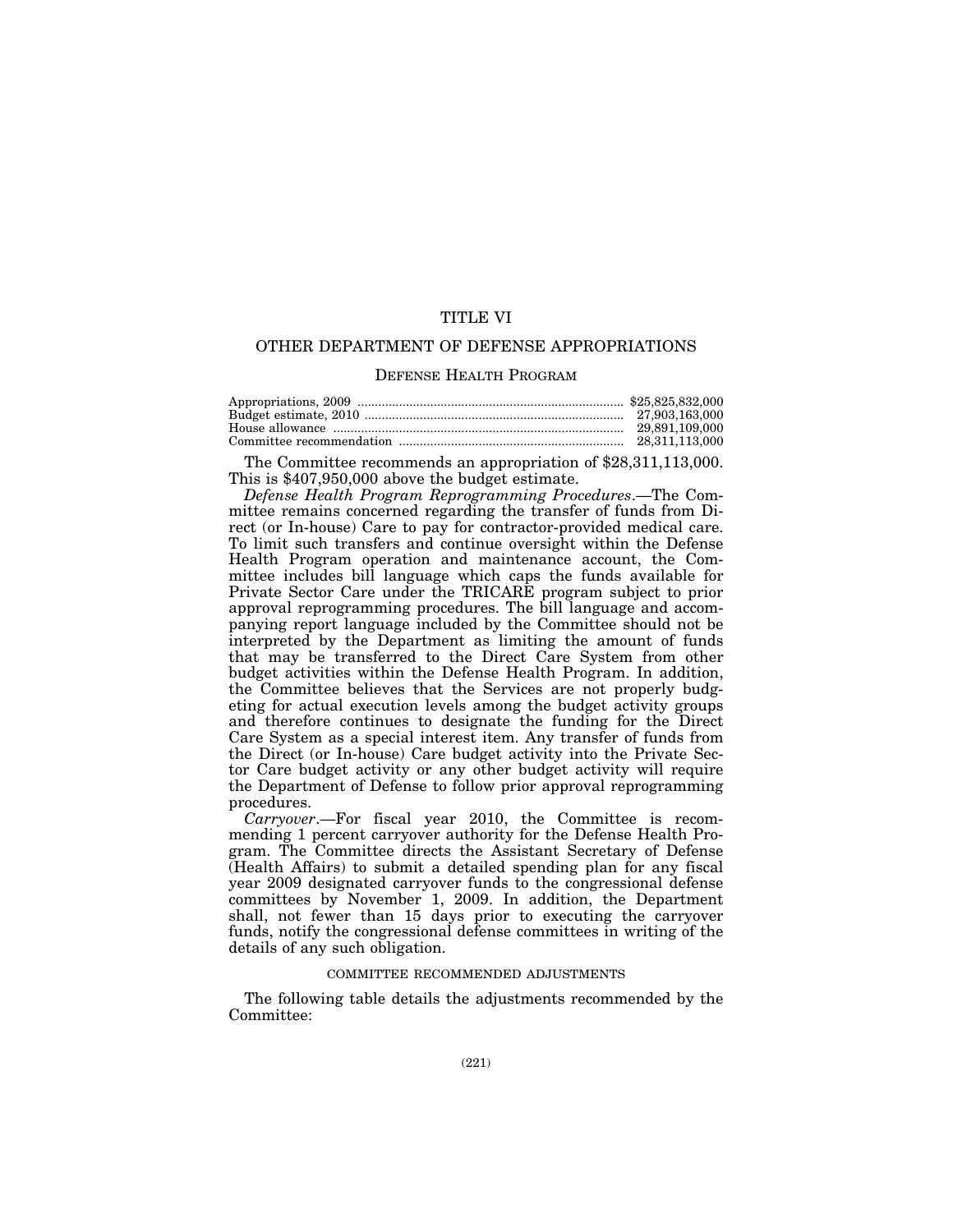222

[In thousands of dollars]

| Item                                                        | 2010 budget<br>request | Committee<br>recommendation | Change from<br>budget request |
|-------------------------------------------------------------|------------------------|-----------------------------|-------------------------------|
|                                                             | 26,967,919             | 26.990.219                  | $+22.300$                     |
|                                                             | 6,914,373              | 6.917.373                   | $+3.000$                      |
| Madigan Army Medical Center Trauma Assistance Pro-          |                        |                             |                               |
|                                                             |                        |                             | $+3.000$                      |
|                                                             | 14,255,972             | 14,562,972                  | $+307,000$                    |
|                                                             |                        |                             | $+307.000$                    |
|                                                             | 1.938,305              | 1.647.205                   | $-291,100$                    |
| TBI/PH and WII requirements transfer to OCO                 |                        |                             | $-307.000$                    |
| AFIP/Joint Pathology Center Records Digitization and Re-    |                        |                             |                               |
|                                                             |                        |                             | $+15.000$                     |
|                                                             |                        |                             | $+900$                        |
|                                                             | 1.315.645              | 1,318,045                   | $+2,400$                      |
|                                                             |                        |                             | $+2,400$                      |
|                                                             | 277,810                | 277.810                     |                               |
|                                                             | 625,802                | 626,802                     | $+1,000$                      |
| Military Physician Combat Medical Training                  |                        |                             | $+1.000$                      |
|                                                             | 1,640,012              | 1,640,012                   |                               |
|                                                             | 322.142                | 322.142                     |                               |
|                                                             | 613,102                | 998,752                     | $+385,650$                    |
|                                                             |                        |                             | $+24,500$                     |
|                                                             |                        |                             | $+1,450$                      |
| Patient Care Improvement Project at Keesler Medical Center  |                        |                             | $+4,100$                      |
|                                                             |                        |                             | $+2,100$                      |
| Security Solutions from Life in Extreme Environments Center |                        |                             | $+1,000$                      |
|                                                             |                        |                             | $+2,000$                      |
| Peer Reviewed Breast Cancer Research Program                |                        |                             | $+150,000$                    |
|                                                             |                        |                             | $+50.000$                     |
| Peer Reviewed Ovarian Cancer Research Program               |                        |                             | $+10.000$                     |
| Peer Reviewed Prostate Cancer Research Program              |                        |                             | $+80.000$                     |
| Peer Reviewed Psychological Health and Traumatic Brain In-  |                        |                             |                               |
|                                                             |                        |                             | $+60,500$                     |
|                                                             | 27,903,163             | 28,311,113                  | $+407,950$                    |

*Peer Reviewed Medical Research Program*.—The Committee has provided \$50,000,000 for a Peer Reviewed Medical Research Program. The Committee directs the Secretary of Defense, in conjunction with the Service Surgeons General, to select medical research projects of clear scientific merit and direct relevance to military health. Research areas considered under this funding are restricted to: Amyotrophic Lateral Sclerosis, Autism, Blood Cancer, Chronic Migraine and Post-traumatic headache, Drug Abuse, Duchenne Muscular Dystrophy, Epilepsy, Fragile X Syndrome, Gulf War Illness, Inflammatory Bowel Disease, Interstitial Cystitis, Kidney Cancer, Lupus, Melanoma, Mesothelioma, Multiple Sclerosis, Neuroblastoma, Neurofibromatosis, Orthopedic Extremity Trauma Research, Osteoporosis and related bone disease, Paget's Disease, Parkinson's, Pheochromocytoma, Polycystic Kidney Disease, Posttraumatic Osteoarthritis, Social Work Research, Tinnitus, and Tuberous Sclerosis Complex. The Committee emphasizes that the additional funding provided under the Peer Reviewed Medical Research Program shall be devoted only to the purposes listed above.

*Medical Information Technology*.—Over the past few years, criticism regarding the Department of Defense [DOD] and the Department of Veterans Affairs [VA] medical information technology has grown tenfold. Both Departments developed their current systems and infrastructure independent of one another, primarily using proprietary technology and hardware that is costly, not user-friendly,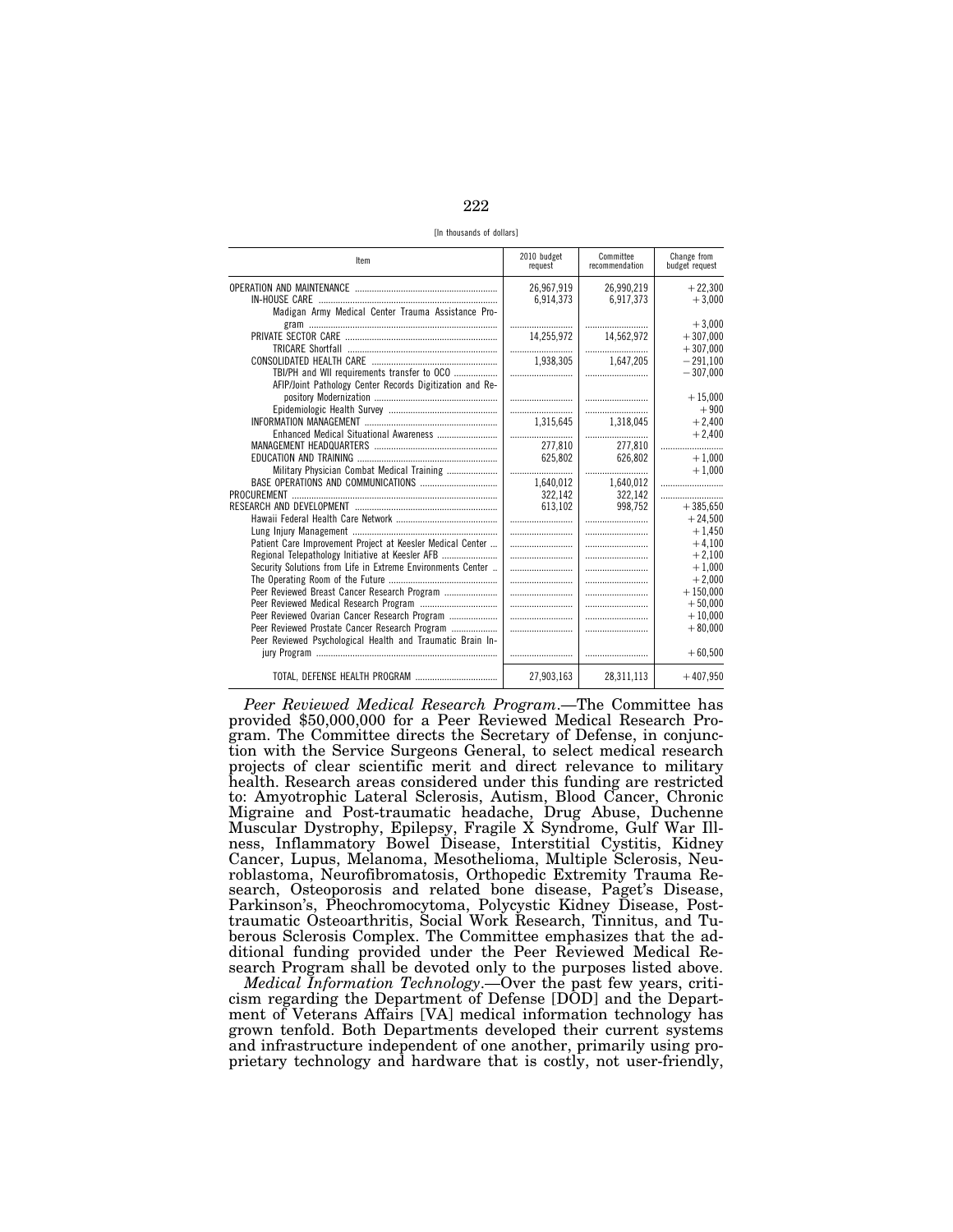and technologically unsustainable. As such, both Departments have now chosen to modernize their systems and infrastructure to address many of those issues as well as addressing the issues surrounding interoperability between both Departments and the private sector. These systems must also address new requirements made evident by overseas operations including the ability to expand based on future technology requirements.

Unfortunately, it appears that both Departments are not sufficiently coordinating their efforts, and that past lessons learned and application of those lessons are not being used to developing an efficient and cost-effective means for data interoperability and information technology modernization. The Committee recognizes that each Department has unique system requirements; however, the Committee also believes that both Departments have common functions that should result in the development of common technology solutions and architecture. Areas that should be joint business practices include lab work, pharmacy orders, digital radiology transmittal, third-party collections, and patient appointment scheduling. The Committee is aware that both Departments are continuing to work on interoperability between their current systems and the improved transmittal of medical records from one system to another, but does not believe that the necessary efforts are being made to jointly develop the required future systems. Therefore, the Committee directs the Joint Executive Council [JEC] and the Health Executive Council [HEC] to report to the Committees on Appropriations no later than December 11, 2009 on a complete and thorough review of the technology requirements of each Department. The report shall detail each requirement, to include those that are deemed unique to each Department, and a justification of why it can or cannot be developed jointly, and identify the path forward to develop such joint technology. In addition, the JEC and the HEC are directed to coordinate this report with the Department of Health and Human Services as they seek to modernize the electronic health records throughout the private sector. The Committee believes that if done correctly and efficiently, the efforts of DOD and the VA can be used as an example of how to modernize medical information technology.

*Military Medical Research.*—The Committee was pleased that the President's budget request included a substantial increase for military medical research. The additional \$372,000,000 will address the numerous unique military medical areas of concern. The Committee understands that the Department of Defense is finalizing the capability gaps these resources will target and urges the Department to ensure the appropriate level of resources are devoted to address the following areas of research identified by the three Services: traumatic brain injury; psychological health (including suicide prevention, substance abuse, and family health and wellbeing); musculoskeletal injury; regenerative medicine for extremity injuries, burns, and craniofacial injuries; blast-related injury; infectious diseases; pain management; sensory dysfunction; respiratory disease; enroute care research (including studies on compartment syndrome, timing of transport, patient safety during transport, pain management); early recognition, diagnosis, and treatment of emerging threats (e.g., pandemic response, weaponized nanopar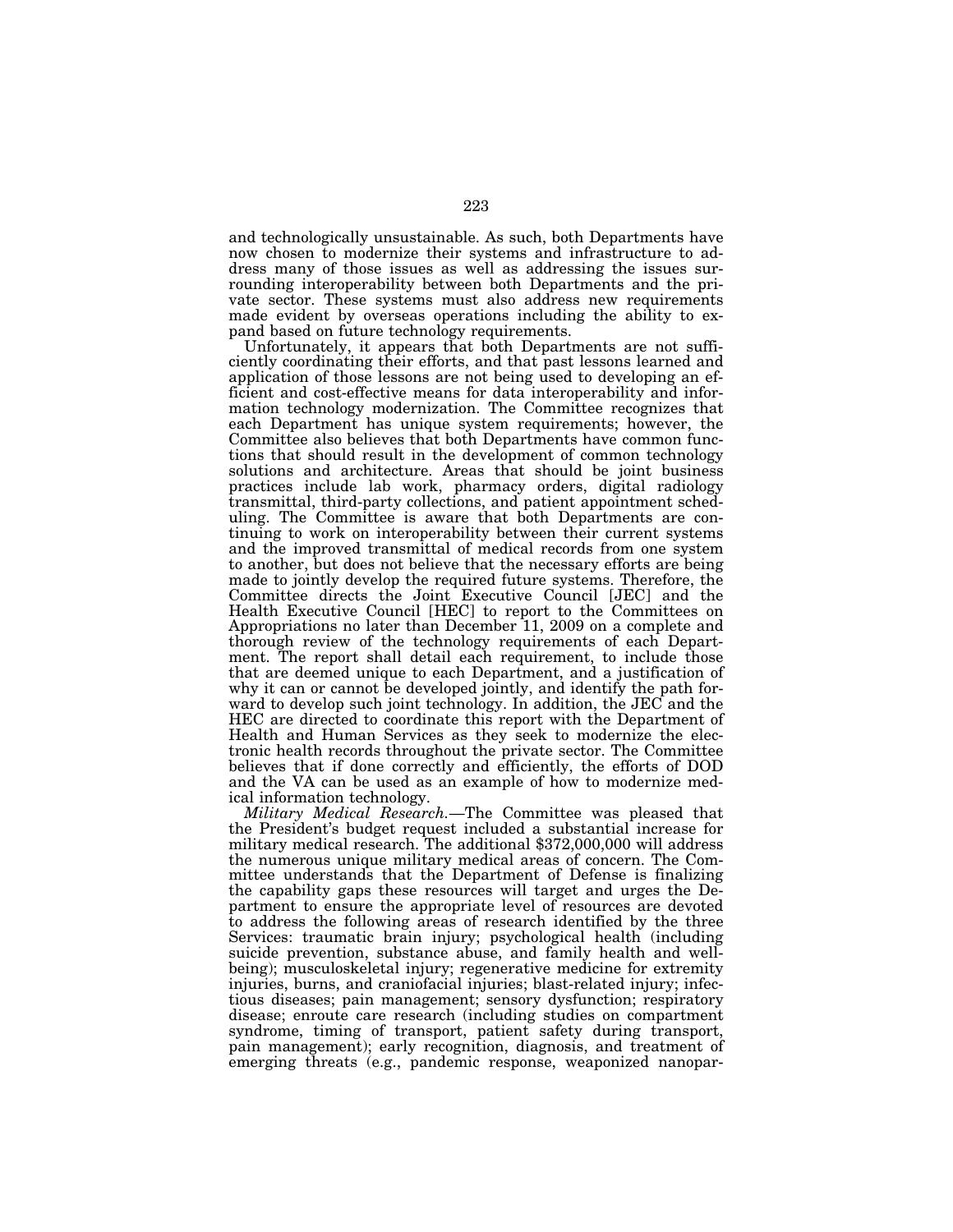ticles, etc.); operational medicine (including clinical patient safety studies and clinical medicine enhancements); human performance; wound management throughout the continuum of care; and undersea medicine, diving, and submarine medical research. The Committee recognizes that the while the Assistant Secretary of Defense for Health Affairs is the lead organization tasked with establishing the capability gaps, the Services all play a crucial role in developing the needs and executing the programs. In addition, there are various groups, institutions, and organizations that would like an opportunity to compete for these resources. Therefore, the Committee directs the Assistant Secretary of Defense for Health Affairs to report to the congressional defense committees by November 6, 2009 with a complete list of these capability gaps; a timeline and process for distributing and/or competing the resources; and a detailed description of how Health Affairs has integrated the Services into the development and execution process.

*Federal Procurement of Pharmaceuticals*.—The Committee notes that the fiscal years 2008 and 2009 budgetary savings programmed by the Department of Defense and the Office of Management and Budget for manufacturer refunds for TRICARE retail pharmacy prescriptions under section 703 of the National Defense Authorization Act for Fiscal Year 2008 have not been realized. However, the Department of Defense and the Office of Management and Budget have assumed over \$760,000,000 in savings for fiscal year 2010. The Committee is deeply concerned that they too will not be realized. Coupled with a private sector care shortfall, potential prospective payment shortfall, and medical information technology unfunded requirements, this will create extreme stress on an account that directly affects service members and their families. Therefore, the Committee directs the Secretary of Defense to report to the congressional defense committees within 90 days after the enactment of this act on the status of implementation of section 703, including an assessment of whether any additional legislation is needed to effectuate the purposes of section 703.

*Department of Defense/Veterans' Affairs Joint Credentialing*.— Recognizing that dual credentialing of health care providers is becoming more common as the number of collaborative projects between the Department of Defense and the Department of Veterans Affairs increases, the Committee recommends that the DOD and VA review their credentialing procedures and work to develop options to streamline the process and reduce duplication of effort. The Committee encourages the Departments to establish shared credentialing agreements at existing Joint DOD/VA Ventures and Joint DOD/VA Market Areas.

*Incentive Specialty Pay*.—The Committee is pleased that the Incentive Specialty Pay program for nurses has had a positive impact on retention of nurses in critical nursing fields; however, the Committee is concerned that there may be an imbalance in the implementation of the incentive pay across the Services. The Committee encourages the Services to address inequities in approving bonuses across the three service branches, with an emphasis on addressing the requirement of nurses to work in a full-time clinical capacity in their specialty compared to the Medical Corps non-requirement of such clinical activity.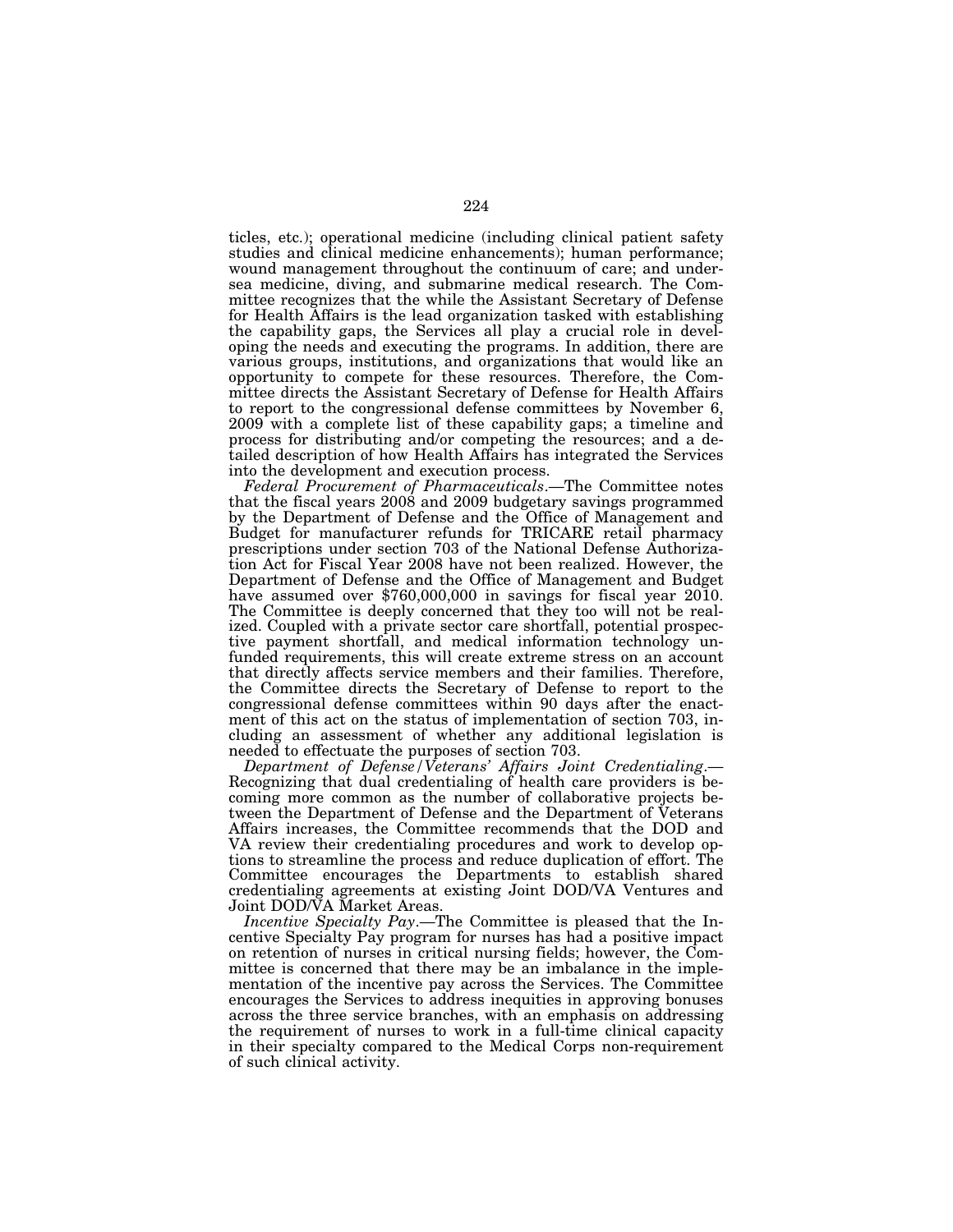*Nurse Practitioner Education*.—The Committee continues to support graduate nursing education through the Duty Under Instruction program for the training of nurse practitioners. The Committee directs the Service Surgeons General in coordination with the Nursing Corps Chiefs to provide a report to the congressional defense committees no later than March 1, 2010 that presents a critical analysis of emerging trends in graduate nurse practitioner education, with an emphasis on the consideration of replacing Master's in Nursing preparation with a Doctorate of Nursing Practice degree program.

*Blood Markers for Traumatic Brain Injury.*—The Committee is aware that inflammatory episodes can occur during Traumatic Brain Injury [TBI]. Upon injury, white blood cells can enter the injury sites and release inflammatory factors that in the short term can stop nerves from transmitting impulses and in the long term can lead to damage to the nerve. The Committee believes that an important aspect of understanding, and treating TBI includes research on what causes the blood to release these factors, and how these factors in the blood may be controlled and possibly even how other blood factors may be used to regenerate nerves as some research has shown might be possible. Therefore, the Committee urges the Department of Defense to investigate these concepts in its effort to research new ways to diagnose, treat, and rehabilitate TBI.

#### CHEMICAL AGENTS AND MUNITIONS DESTRUCTION, DEFENSE

| 1.560.760.000 |
|---------------|
| 1.510.760.000 |
| 1,539,869,000 |

The Committee recommends an appropriation of \$1,539,869,000. This is \$20,891,000 below the budget estimate and includes \$1,125,911,000 for Operation and Maintenance, \$12,689,000 for Procurement, and \$401,269,000 for Research, Development, Test and Evaluation.

|  | [In thousands of dollars] |  |  |  |
|--|---------------------------|--|--|--|
|--|---------------------------|--|--|--|

|                                                               | Fiscal year 2010<br>request | Committee<br>recommendation | Change from<br>budget request |
|---------------------------------------------------------------|-----------------------------|-----------------------------|-------------------------------|
| Tooele Chemical Agent Disposal Facility Heel Transfer System- | 1,146,802                   | 1,125,911                   | $-20.891$                     |
|                                                               |                             |                             | $-20.891$                     |
|                                                               | 12.689                      | 12.689                      |                               |
|                                                               | 401.269                     | 401.269                     |                               |
| Total                                                         | 1.560.760                   | 1.539.869                   | $-20.891$                     |

*Anniston Chemical Agent Disposal Facility*.—The chemical agent stockpile at Anniston consists of blister and nerve agent in several munitions configurations. Disposal operations at the facility began in August 2003 and are now over 50 percent complete. As operations continue to progress toward completion, the Committee wants to ensure proper planning is taking place for the closure and potential reuse of the Anniston Chemical Agent Disposal Facility. The Committee, therefore, directs the Department to submit a re-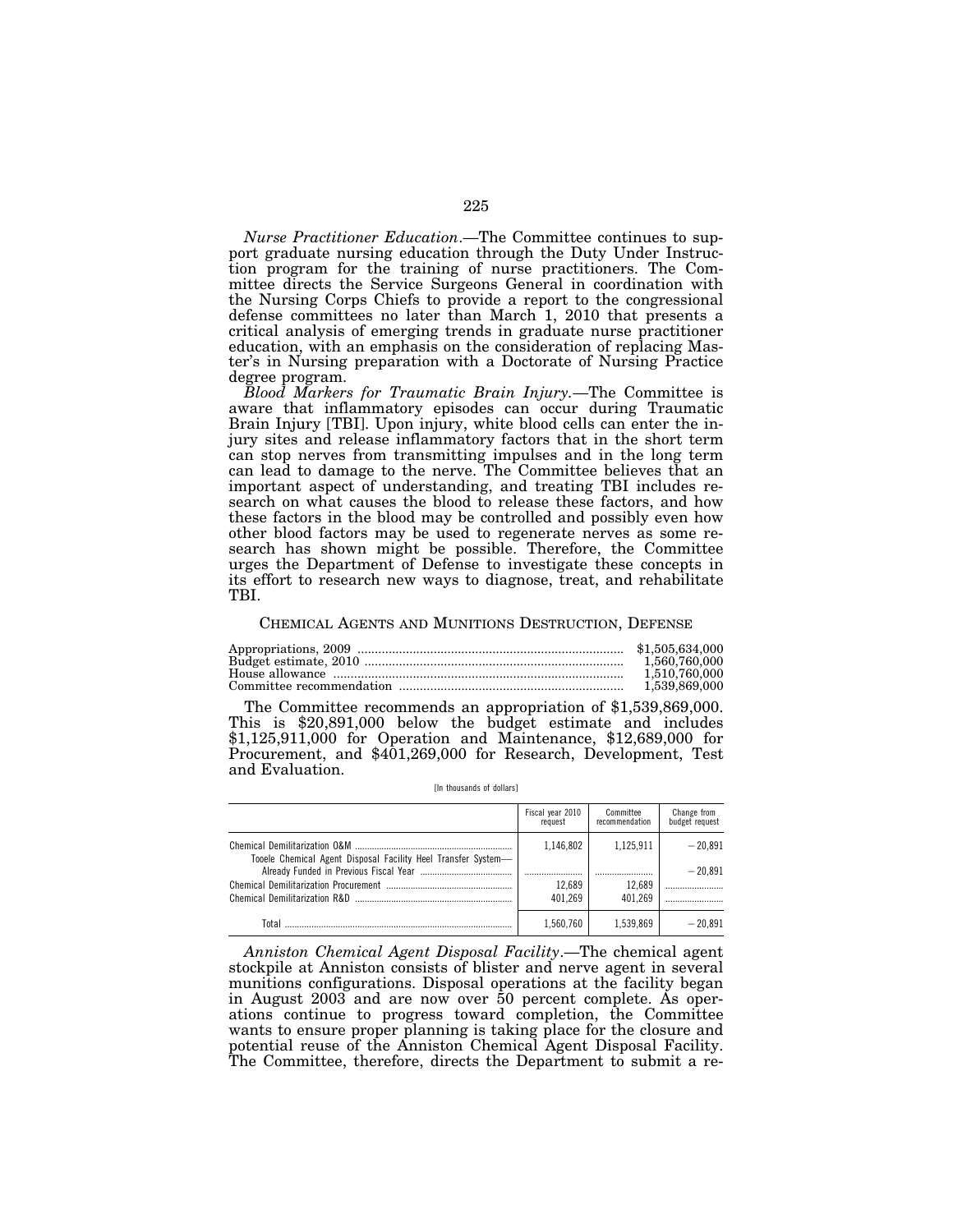port to the congressional defense committees no later than March 31, 2010, detailing the closure requirements and potential reuse of the Anniston Chemical Agent Disposal Facility. The Committee encourages the Department to include input and participation from government, contractor and community stakeholders in order to fully ascertain the optimal reuse of the facility. In addition, the Committee believes the Department should thoroughly analyze the skill sets that have been developed, examine what level of reuse is appropriate and lawful, and identify options for future Government or commercial use of the site.

#### DRUG INTERDICTION AND COUNTER-DRUG ACTIVITIES, DEFENSE

| 1.058.984.000 |
|---------------|
| 1.237.684.000 |
|               |

The Committee recommends an appropriation of \$1,103,086,000. This is \$44,102,000 above the budget estimate.

#### COMMITTEE RECOMMENDED ADJUSTMENTS

The following table details the adjustments recommended by the Committee:

#### DRUG INTERDICTION AND COUNTER-DRUG ACTIVITIES, DEFENSE EXPLANATION OF PROJECT LEVEL ADJUSTMENTS

#### [In thousands of dollars]

| Item                                                    | Fiscal year 2010<br>request | Committee<br>recommendation | Change from<br>budget request |
|---------------------------------------------------------|-----------------------------|-----------------------------|-------------------------------|
| COUNTER NARCOTICS                                       | 1,058,984                   | 1,103,086                   | $+44,102$                     |
| PC 9205 EUCOM Counternarcotics Operations Support       |                             |                             | $-5,000$                      |
| PC 9206 AFRICOM Counternarcotics Operations Support     |                             |                             | $-5,000$                      |
|                                                         |                             |                             | $-750$                        |
| Joint Task Force-North, Drug Interdiction Support-Re-   |                             |                             |                               |
| aligned from Other Procurement, Air Force, Line 19      |                             |                             | $+452$                        |
|                                                         |                             |                             | $+3,000$                      |
| Delaware National Guard Counterdrug Task Force          |                             |                             | $+300$                        |
|                                                         |                             |                             | $+3,000$                      |
|                                                         |                             |                             | $+9,800$                      |
| Kentucky National Guard Marijuana Eradication Efforts   |                             |                             | $+3,600$                      |
|                                                         |                             |                             | $+6,000$                      |
| Minnesota National Guard Counterdrug Program            |                             |                             | $+2,000$                      |
| Montana National Guard Counterdrug Task Force           |                             |                             | $+1,000$                      |
| Nevada National Guard Counterdrug Operations            |                             |                             | $+4,200$                      |
|                                                         |                             |                             | $+6,000$                      |
|                                                         |                             |                             | $+5,000$                      |
| Regional Counterdrug Training Academy-Meridian          |                             |                             | $+3,000$                      |
| Tennessee National Guard Appalachia High Intensity Drug |                             |                             |                               |
|                                                         |                             |                             | $+4,000$                      |
|                                                         |                             |                             | $+1,000$                      |
|                                                         |                             |                             | $+2,500$                      |

#### JOINT IMPROVISED EXPLOSIVE DEVICE DEFEAT FUND

| \$564,850,000 |
|---------------|
| 364,550,000   |
|               |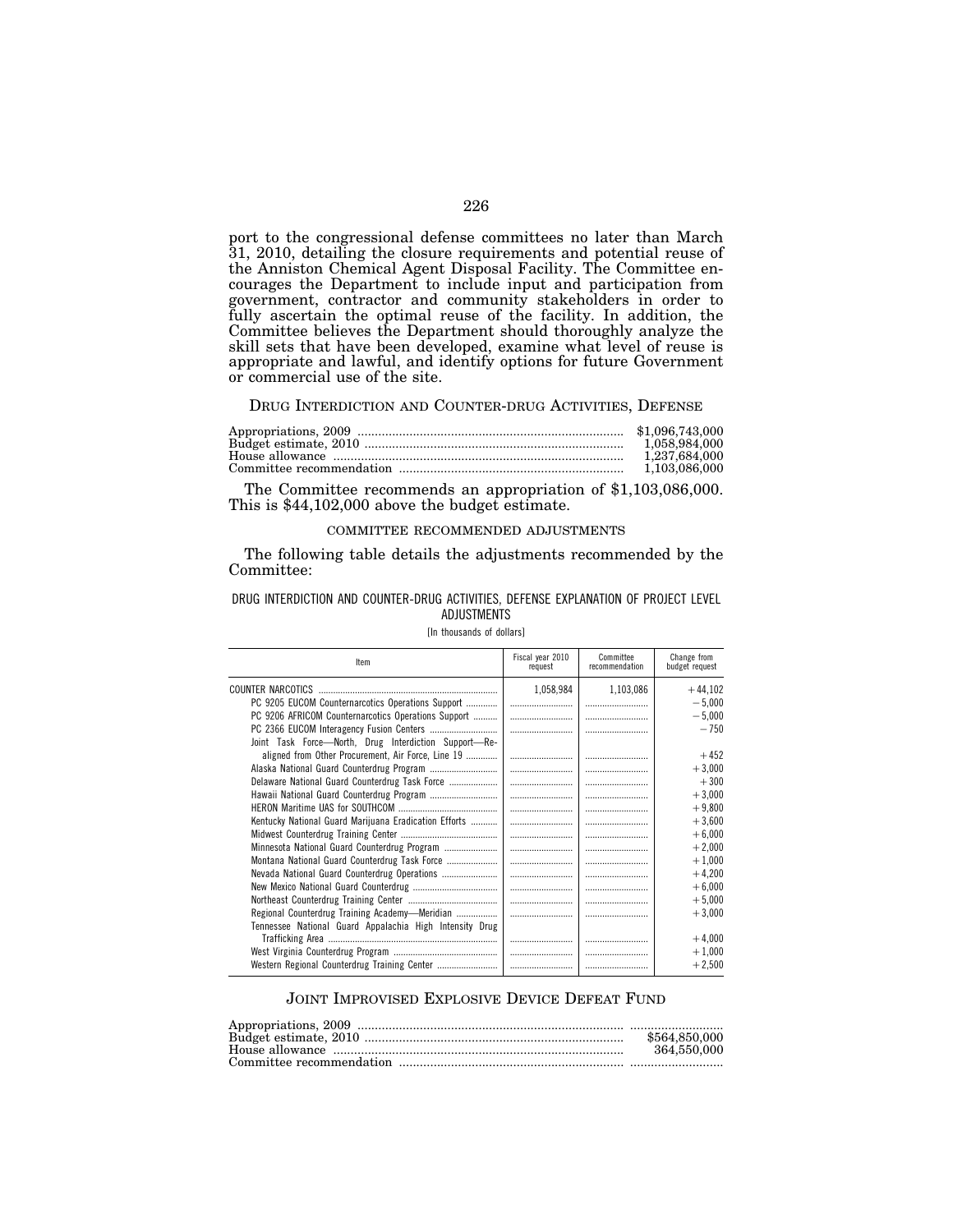The Committee does not recommend funding for the Joint Improvised Explosive Device Defeat Fund in the base and addresses this requirement in title IX.

## OFFICE OF THE INSPECTOR GENERAL

| \$271.845.000 |
|---------------|
| 272,444,000   |
| 288.100.000   |
| 288.100.000   |

The Committee recommends an appropriation of \$288,100,000. This is \$15,656,000 above the budget estimate.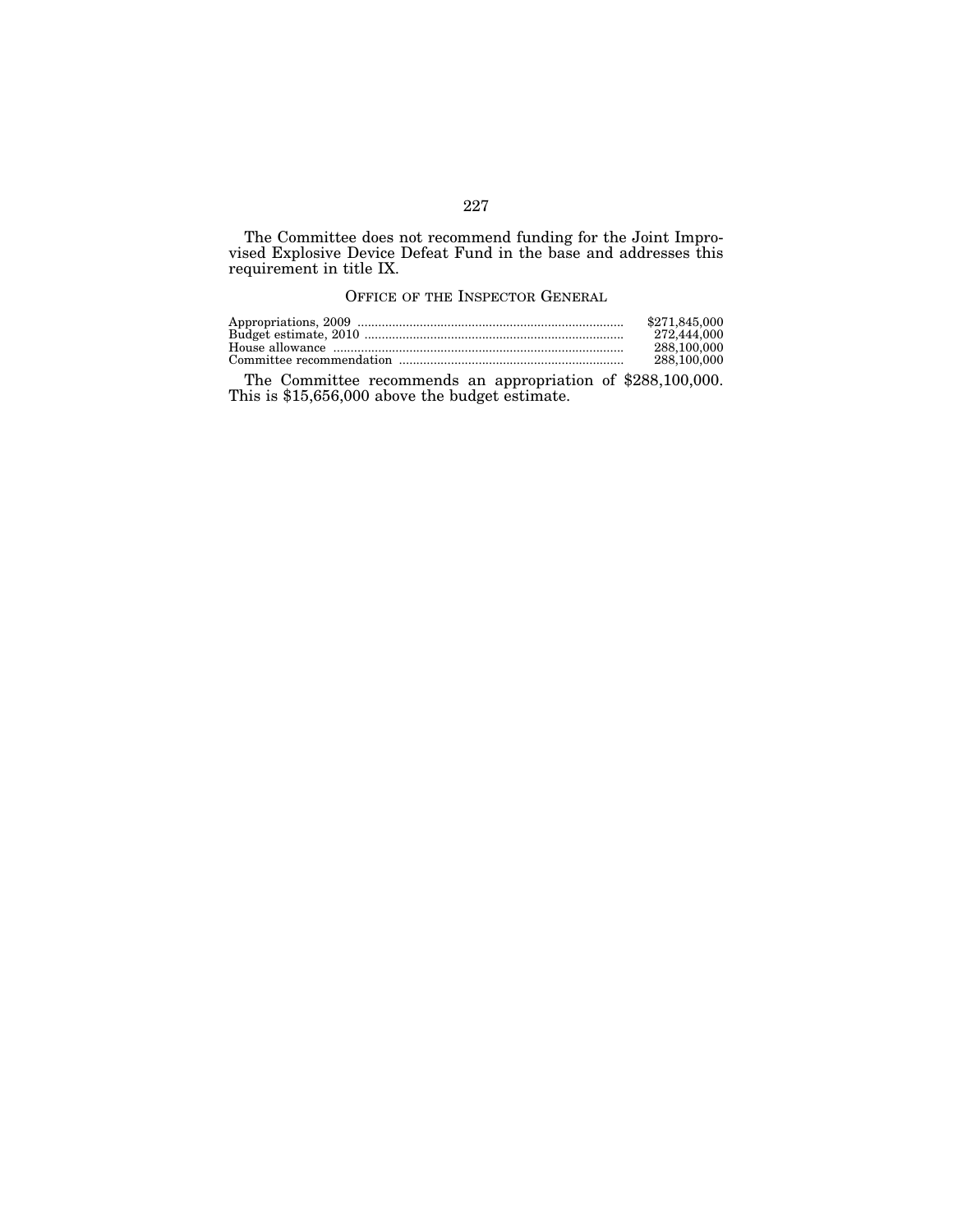# TITLE VII

## RELATED AGENCIES

## CENTRAL INTELLIGENCE AGENCY RETIREMENT AND DISABILITY SYSTEM FUND

| \$279,200,000 |
|---------------|
| 290,900,000   |
| 290.900.000   |
| 290.900.000   |

The Committee recommends an appropriation of \$290,900,000. This is equal to the budget estimate.

INTELLIGENCE COMMUNITY MANAGEMENT ACCOUNT

| \$710.042,000 |
|---------------|
| 672.812.000   |
| 611.002.000   |
| 750,812,000   |

The Committee recommends an appropriation of \$750,812,000. This is \$78,000,000 above the budget estimate.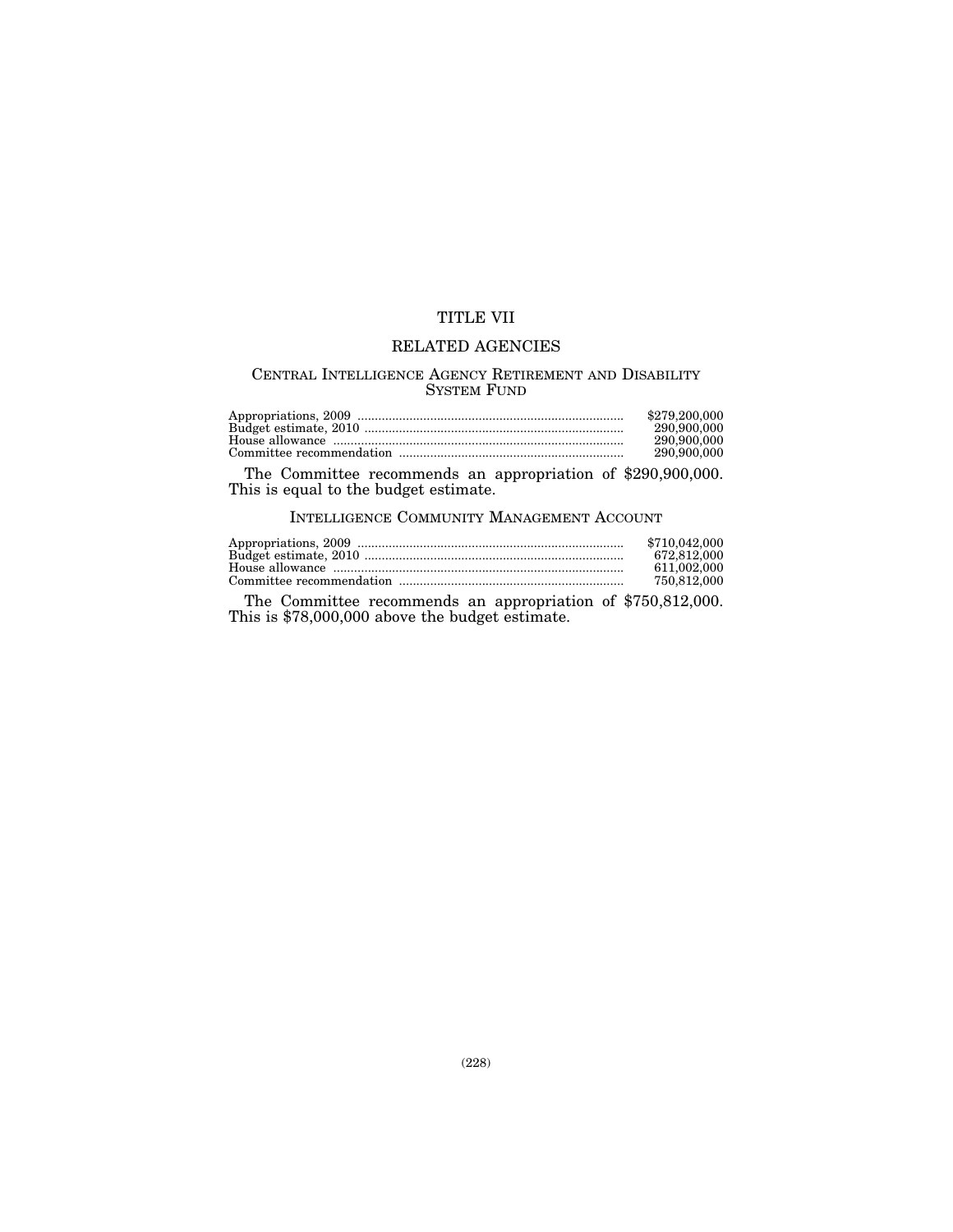## TITLE VIII

## GENERAL PROVISIONS

The following lists general provisions proposed by the Committee. The Committee recommends inclusion of several proposals which have been incorporated in previous appropriations acts, provisions requested for inclusion by the Defense Department, and new provisions. The Committee recommendations are as follows:

SEC. 8001. *Publicity/Propaganda Limitation*.—Retains a provision carried in previous years.

SEC. 8002. *Compensation/Employment of Foreign Nationals*.— Retains a provision carried in previous years.

SEC. 8003. *Obligation Rate of Appropriations*.—Retains a provision carried in previous years.

SEC. 8004. *Obligations in Last 2 Months of Fiscal Year*.—Retains a provision carried in previous years.

SEC. 8005. *Transfers*.—Retains and modifies a provision carried in previous years.

SEC. 8006. *Establishment of Reprogramming Baseline*.—Retains a provision carried last year.

SEC. 8007. *Range Upgrades*.—Retains a provision carried in previous years, as requested by Senator Murkowski.

SEC. 8008. *Working Capital Fund Cash Disbursements*.—Retains a provision carried in previous years.

SEC. 8009. *Special Access Programs Notification*.—Retains a provision carried in previous years.

SEC. 8010. *Multiyear Procurement Authority*.—Retains and modifies a provision carried in previous years.

SEC. 8011. *Humanitarian and Civic Assistance*.—Retains a provision carried in previous years.

SEC. 8012. *Civilian Personnel Ceilings*.—Retains a provision carried in previous years.

SEC. 8013. *Lobbying*.—Retains a provision carried in previous years.

SEC. 8014. *Educational Benefits and Bonuses*.—Retains a provision carried in previous years.

SEC. 8015. *Organizational Analysis/Contracting Out*.—Retains a provision carried in previous years.

SEC. 8016. *Mentor-Protege Program*.—Retains a provision carried in previous years.

SEC. 8017. *Anchor Chains*.—Retains a provision carried in previous years.

SEC. 8018. *Demilitarization of Surplus Firearms*.—Retains a provision carried in previous years.

SEC. 8019. *Relocations into the NCR*.—Retains a provision carried in previous years.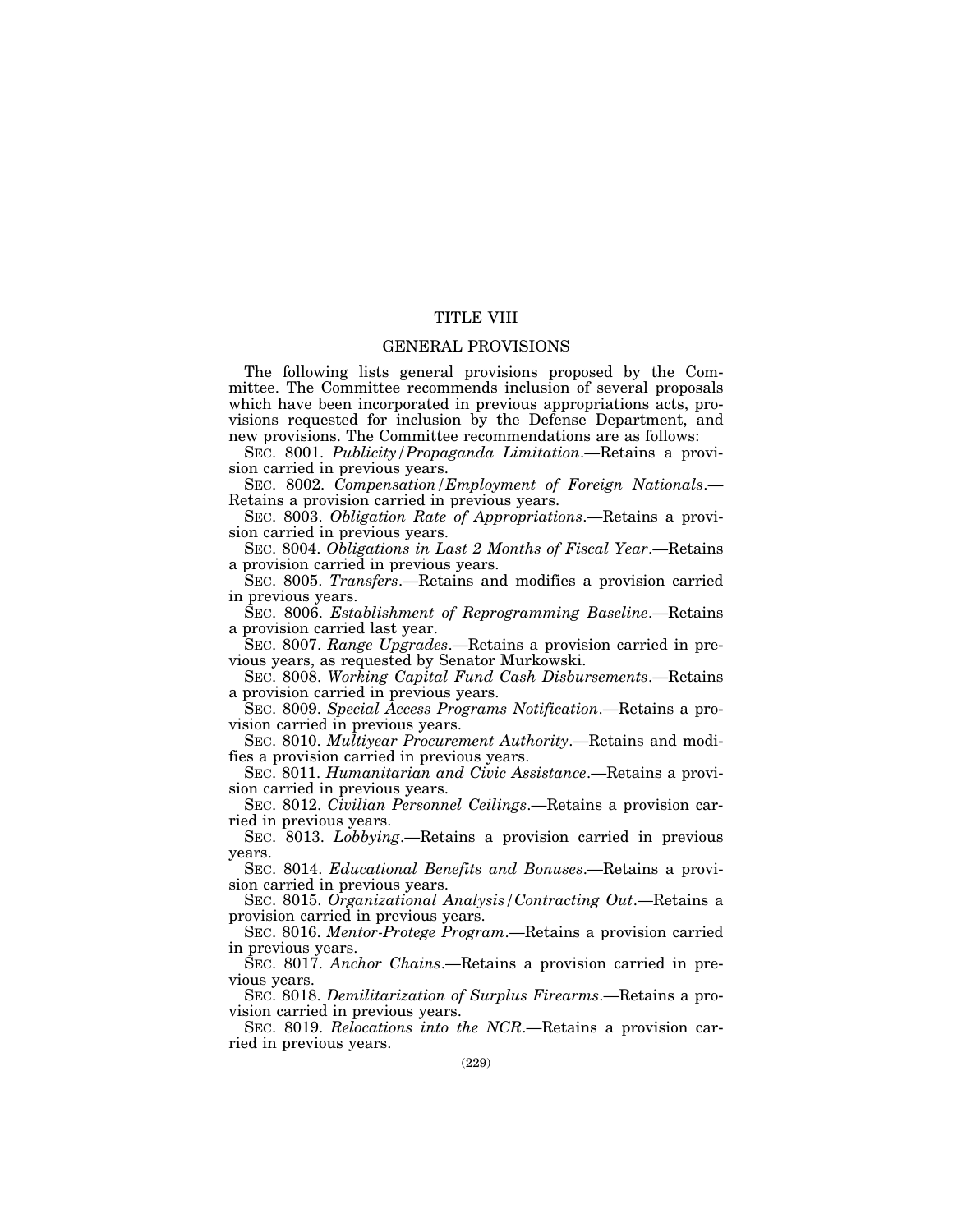SEC. 8020. *Indian Financing Act Incentives*.—Retains a provision carried in previous years.

SEC. 8021. *Defense Media Activity*.—Retains a provision carried in previous years.

SEC. 8022. *A–76 Studies*.—Retains a provision carried in previous years.

SEC. 8023. *Burdensharing*.—Retains a provision carried in previous years.

SEC. 8024. *Civil Air Patrol*.—Retains and modifies a provision for the Civil Air Patrol.

SEC. 8025. *Federally Funded Research and Development Centers*.—Retains and modifies a provision carried in previous years.

SEC. 8026. *Carbon, Alloy, or Armor Steel Plate*.—Retains a provision carried in previous years.

SEC. 8027. *Congressional Defense Committees Definition*.—Retains a provision carried in previous years.

SEC. 8028. *Depot Maintenance Competition*.—Retains a provision carried in previous years.

SEC. 8029. *Reciprocal Trade Agreements*.—Retains a provision carried in previous years.

SEC. 8030. *Overseas Military Facility Investment*.—Retains a provision carried in previous years.

SEC. 8031. *Walking Shield*.—Retains and modifies a provision carried in previous years.

SEC. 8032. *Investment Item Unit Cost*.—Retains a provision carried in previous years.

SEC. 8033. *Defense Working Capital Fund/Investment Item*.—Retains a provision carried in previous years.

SEC. 8034. *CIA Availability of Funds*.—Retains a provision carried in previous years.

SEC. 8035. *GDIP Information System*.—Retains a provision carried in previous years.

SEC. 8036. *Indian Tribes Environmental Impact*.—Retains a provision carried in previous years.

SEC. 8037. *Compliance With the Buy America Act*.—Retains a provision carried in previous years.

SEC. 8038. *Competition for Consultants and Studies Programs*.— Retains a provision carried in previous years.

SEC. 8039. *Field Operating Agencies*.—Retains a provision carried in previous years.

SEC. 8040. *Rescissions*.—The Committee recommends a general provision rescinding funds from prior years as displayed below:

|                                                        | Amount      |
|--------------------------------------------------------|-------------|
| 2009 Appropriations                                    |             |
| Research, Development, Test and Evaluation, Air Force: |             |
|                                                        | \$5,000,000 |
|                                                        | 6,000,000   |
|                                                        | 10.000.000  |
|                                                        | 15.000.000  |
|                                                        | 11.827.000  |
|                                                        | 7.000.000   |
|                                                        | 18,000,000  |
|                                                        | 22.403.000  |
|                                                        | 15 000 000  |
|                                                        |             |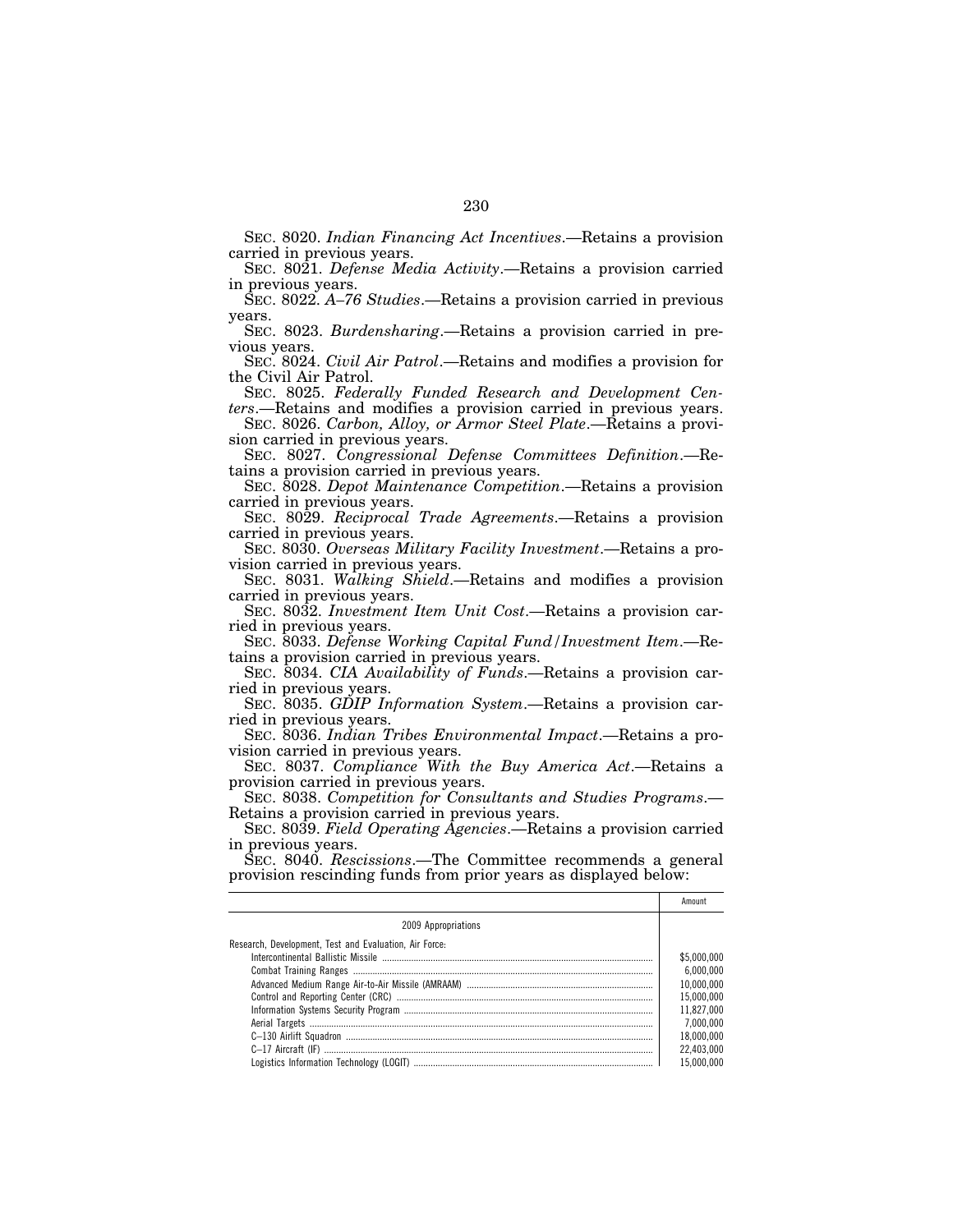|                                                           | Amount      |
|-----------------------------------------------------------|-------------|
| Research, Development, Test and Evaluation, Defense-Wide: |             |
|                                                           | 100,000,000 |
|                                                           | 43,256,000  |
|                                                           | 56,494,000  |
| Procurement of Weapons and Tracked Combat Vehicles, Army: |             |
|                                                           | 26,087,000  |
|                                                           |             |
|                                                           | 15.000.000  |
| Other Procurement. Army:                                  |             |
|                                                           | 131,900,000 |
|                                                           | 6,339,000   |
| Aircraft Procurement, Air Force:                          |             |
|                                                           | 383,000,000 |
|                                                           | 60,000,000  |
|                                                           | 12,800,000  |
|                                                           | 8.000.000   |
|                                                           | 159,800,000 |
|                                                           | 5,300,000   |
|                                                           | 147,595,000 |
|                                                           | 5,000,000   |
|                                                           | 5,200,000   |
| 2008 Appropriations                                       |             |
|                                                           | 2.000.000   |

SEC. 8041. *Civilian Technicians Reductions*.—Retains a provision carried in previous years.

SEC. 8042. *Prohibition on Assistance to North Korea*.—Retains a provision carried in previous years.

SEC. 8043. *Reimbursement for Reserve Component Intelligence Personnel*.—Retains a provision carried in previous years.

SEC. 8044. *Civilian Medical Personnel Reductions*.—Retains a provision carried in previous years.

SEC. 8045. *Counterdrug Activities Transfer*.—Retains a provision carried in previous years.

SEC. 8046. *Ball and Roller Bearings*.—Retains a provision carried in previous years.

SEC. 8047. *Buy American Computers*.—Retains a provision carried in previous years.

SEC. 8048. *Transfer to Other Agencies*.—Retains a provision carried in previous years.

SEC. 8049. *Restrictions on Transfer of Equipment and Supplies*.— Retains and modifies a provision carried in previous years.

SEC. 8050. *Contractor Bonuses Due to Business Restructuring*.— Retains a provision carried in previous years.

SEC. 8051. *Reserve Peacetime Support to Active Duty and Civilian Activities*.—Retains a provision carried in previous years.

SEC. 8052. *Alaska Territorial Guard*.—Includes a new provision clarifying the military status of World War II Alaska Territorial Guardsmen, as requested by Senators Begich and Murkowski.

SEC. 8053. *National Guard Distance Learning*.—Retains a provision carried in previous years.

SEC. 8054. *Heating Plants in Europe*.—Retains a provision carried in previous years.

SEC. 8055. *End-item Procurement*.—Retains a provision carried in previous years.

SEC. 8056. *Sale of F–22 to Foreign Nations*.—Retains and modifies a provision carried in previous years.

231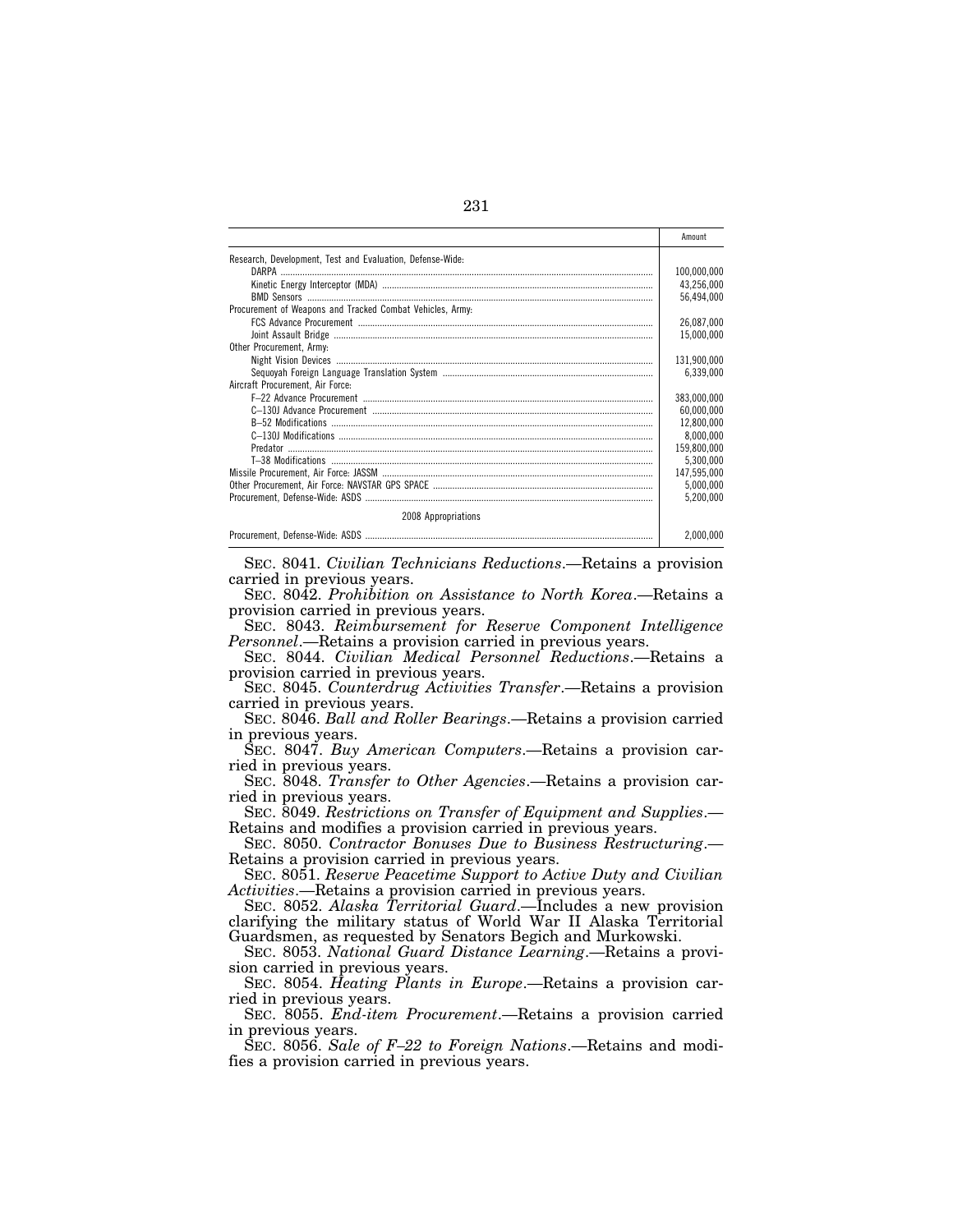SEC. 8057. *Buy American Waivers*.—Retains a provision carried in previous years.

SEC. 8058. *Training of Security Forces of a Foreign Country*.—Retains a provision carried in previous years.

SEC. 8059. *T–AKE*.—Retains a provision carried in previous years.

SEC. 8060. *Restriction on Repair and Maintenance of Military Family Housing Units*.—Retains a provision carried in previous years.

SEC. 8061. *ACTD Projects*.—Retains a provision carried in previous years.

SEC. 8062. *Secretary of Defense Reporting Requirement*.—Retains a provision carried in previous years.

SEC. 8063. *Support to Other Government Agencies*.—Retains a provision carried in previous years.

SEC. 8064. *Use of National Guard Forces*.—Retains a provision carried in previous years.

SEC. 8065. *Armor Piercing Ammo*.—Retains a provision carried in previous years.

SEC. 8066. *Leasing Authority for National Guard Bureau*.—Retains a provision carried in previous years.

SEC. 8067. *Alcoholic Beverages*.—Retains a provision carried in previous years.

SEC. 8068. *GPS*.—Retains a provision carried in previous years. SEC. 8069. *O&M, Army Transfer*.—Retains and modifies a provi-

sion carried in previous years. SEC. 8070. *Disbursements*.—Retains a provision carried in pre-

vious years. SEC. 8071. *Israeli Cooperative Programs*.—Retains and modifies a provision carried in previous years.

SEC. 8072. *Prior Year Shipbuilding*.—Retains and modifies a provision carried in previous years.

SEC. 8073. *Assignment of Forces*.—Retains a provision carried in previous years.

SEC. 8074. *Special Pay*.—Retains a provision carried in previous years.

SEC. 8075. *Intelligence Authorization*.—Retains a provision carried in previous years.

SEC. 8076. *New Start Authority*.—Retains a provision carried in previous years.

SEC. 8077. *Local School Funding/Special Needs Funding*.—Retains and modifies a provision carried in previous years, as requested by Senator Inouye.

SEC. 8078. *Grants*.—Includes a provision providing grants for the U.S.S. Missouri Memorial Association, as requested by Senator Inouye, for the Edward M. Kennedy Institute for the United States Senate, as requested by Senator Inouye and Senator Kerry, and for the National World War II Museum, as requested by Senator Landrieu.

SEC. 8079. *Contingency Operations Budget Justification*.—Retains a provision carried in previous years.

SEC. 8080. *Nuclear Armed Interceptors*.—Retains a provision carried in previous years.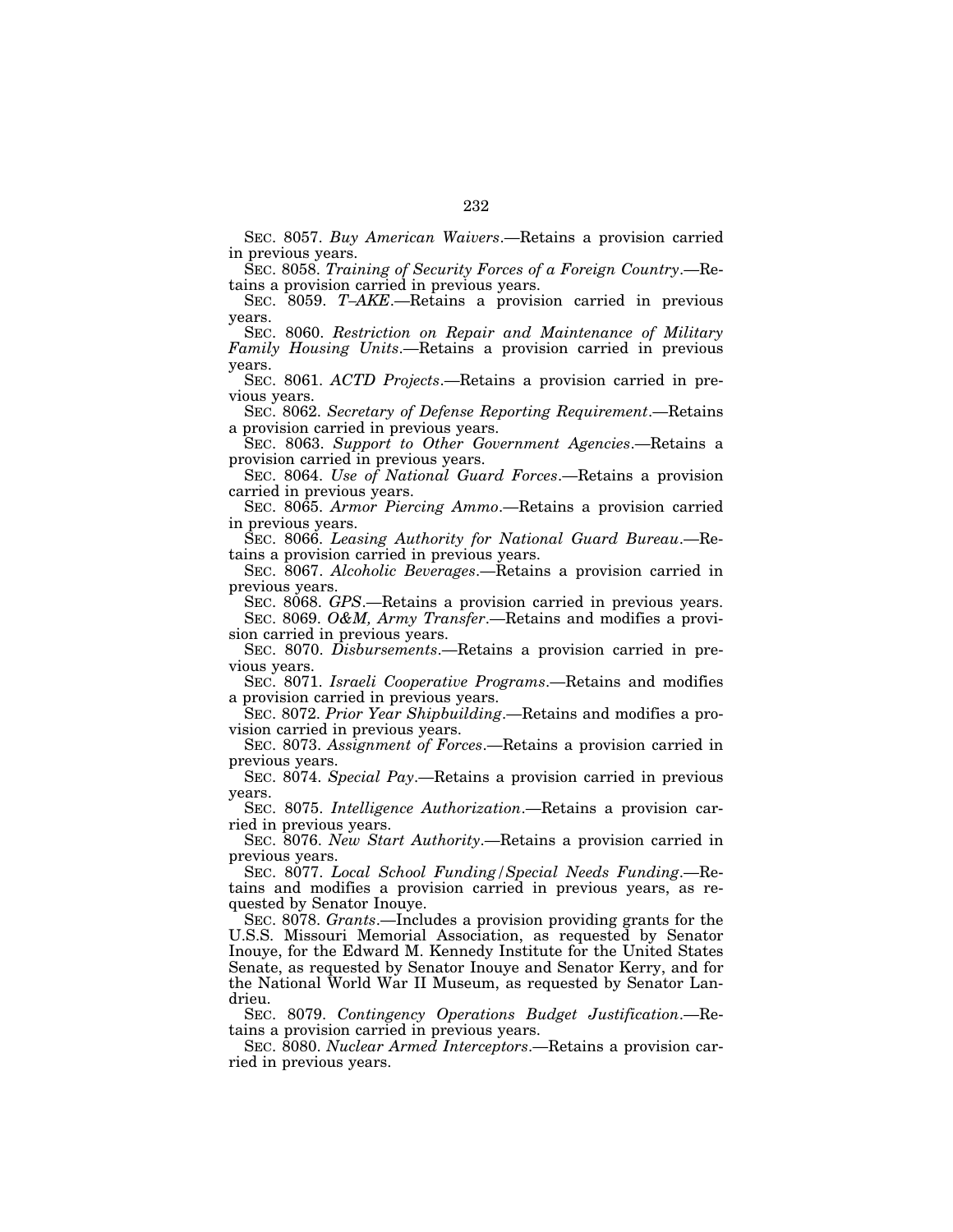SEC. 8081. *53rd Weather Reconnaissance Squadron*.—Retains a provision carried in previous years.

SEC. 8082. *Terrorism Information Awareness Program*.—Retains a provision carried in previous years.

SEC. 8083. *Notification of Reserve Mobilization*.—Retains a provision carried in previous years.

SEC. 8084. *SCN Transfer Authority*.—Retains and modifies a provision carried in previous years.

SEC. 8085. *SCN Judgment Fund*.—Retains a provision carried in previous years.

SEC. 8086. *Army Tactical UAVs*.—Retains and modifies a provision carried in previous years.

SEC. 8087. *Joint Interagency Training and Education Center*.— Retains a provision carried in previous years.

SEC. 8088. *Wage Rates for Civilian Health Employees*.—Retains a provision carried in previous years.

SEC. 8089. *Asia Pacific Regional Initiative*.—Retains and modifies a provision carried in previous years.

SEC. 8090. *DNI R&D Waiver*.—Retains a provision carried in the previous year.

SEC. 8091. *Revised Economic Assumptions*.—Retains and modifies a provision carried in previous years.

SEC. 8092. *Shipbuilding Obligations*.—Retains a provision carried in the previous year.

SEC. 8093. *Environmental Contracting*.—Retains a provision carried in previous years.

SEC. 8094. *Budget Exhibits for Intelligence Programs*.—Retains a provision carried in previous years.

SEC. 8095. *Prohibition on Torture*.—Retains a provision carried in previous years.

SEC. 8096. *Intelligence Baseline for Reprogramming*.—Retains a provision carried in previous years.

SEC. 8097. *Future Years Intelligence Budget*.—Retains a provision carried in previous years.

SEC. 8098. *Congressional Intelligence Committees Definition*.— Retains a provision carried in previous years.

SEC. 8099. *Cost of War Report*.—Retains a provision carried in previous years.

SEC. 8100. *Excess Cash Balances*.—Retains and modifies a provision carried in previous years.

SEC. 8101. *Fisher House Authorization*.—Includes a new provision providing authority for the Army, Navy, and Air Force to transfer up to \$10,000,000 for Fisher Houses and Suites.

SEC. 8102. *Information Sharing*.—Includes a new provision providing for the transfer of funds for information sharing.

SEC. 8103. *Defense Acquisition Workforce Development Fund.*— Includes a new provision on the Defense Acquisition Workforce Development Fund.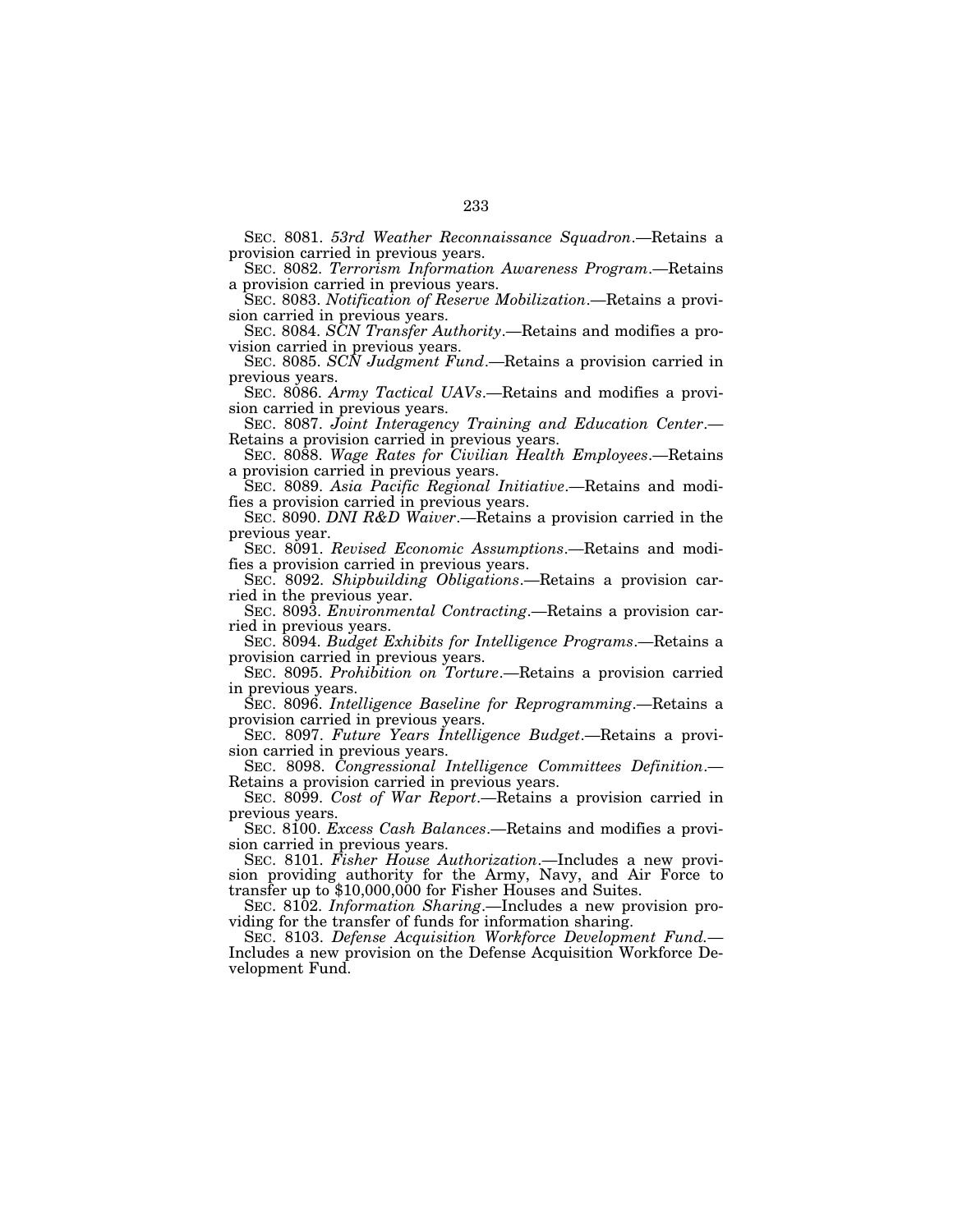# TITLE IX

## OVERSEAS CONTINGENCY OPERATIONS

#### DEPARTMENT OF DEFENSE—MILITARY

The Committee recommends an appropriation of \$128,221,367,000 for operations related to overseas contingency operations. In fiscal year 2009 Congress appropriated In fiscal year 2009 Congress appropriated \$143,082,596,000 for activities funded in this title.

## COMMITTEE RECOMMENDED PROGRAM

#### The following table summarizes the Committee recommendation: [In thousands of dollars]

| Fiscal year 2009<br>enacted                                                                 | Fiscal year 2010<br>estimate                                              | Committee<br>recommendation                                                          |
|---------------------------------------------------------------------------------------------|---------------------------------------------------------------------------|--------------------------------------------------------------------------------------|
| 19.920.150<br>87.463.123<br>30.282.038<br>1.221.327<br>861.726<br>5.589.992<br>$-2.255.760$ | 14.146.341<br>89.272.766<br>21.343.586<br>310.254<br>396.915<br>3.125.154 | 14.105.341<br>86.902.228<br>22.219.245<br>293.624<br>412.215<br>3,959,714<br>329.000 |
| 143,082,596                                                                                 | 128.595.016                                                               | 128.221.367                                                                          |

#### OVERVIEW

#### COMMITTEE RECOMMENDATION

The Committee recommends \$128,221,367,000 of additional appropriations for overseas contingency operations to fund military operations in fiscal year 2010. This funding will ensure that resources, equipment, and supplies are available for our servicemembers without interruption, and will enable the Department to avoid absorbing incremental operational costs from within baseline programs that are critical to future readiness and homestation activities.

The amounts appropriated or otherwise made available in this title are designated as being for overseas deployments and other activities pursuant to sections  $401(c)(4)$  and  $423(a)(1)$  of S. Con. Res. 13 (111th Congress), the concurrent resolution on the budget for fiscal year 2010.

#### REPORTING REQUIREMENTS

The Committee directs the Secretary of Defense to provide a report to the congressional defense committees within 30 days after the date of enactment of this legislation on the allocation of the funds within the accounts listed in this title. The Secretary shall submit updated reports 30 days after the end of each fiscal quarter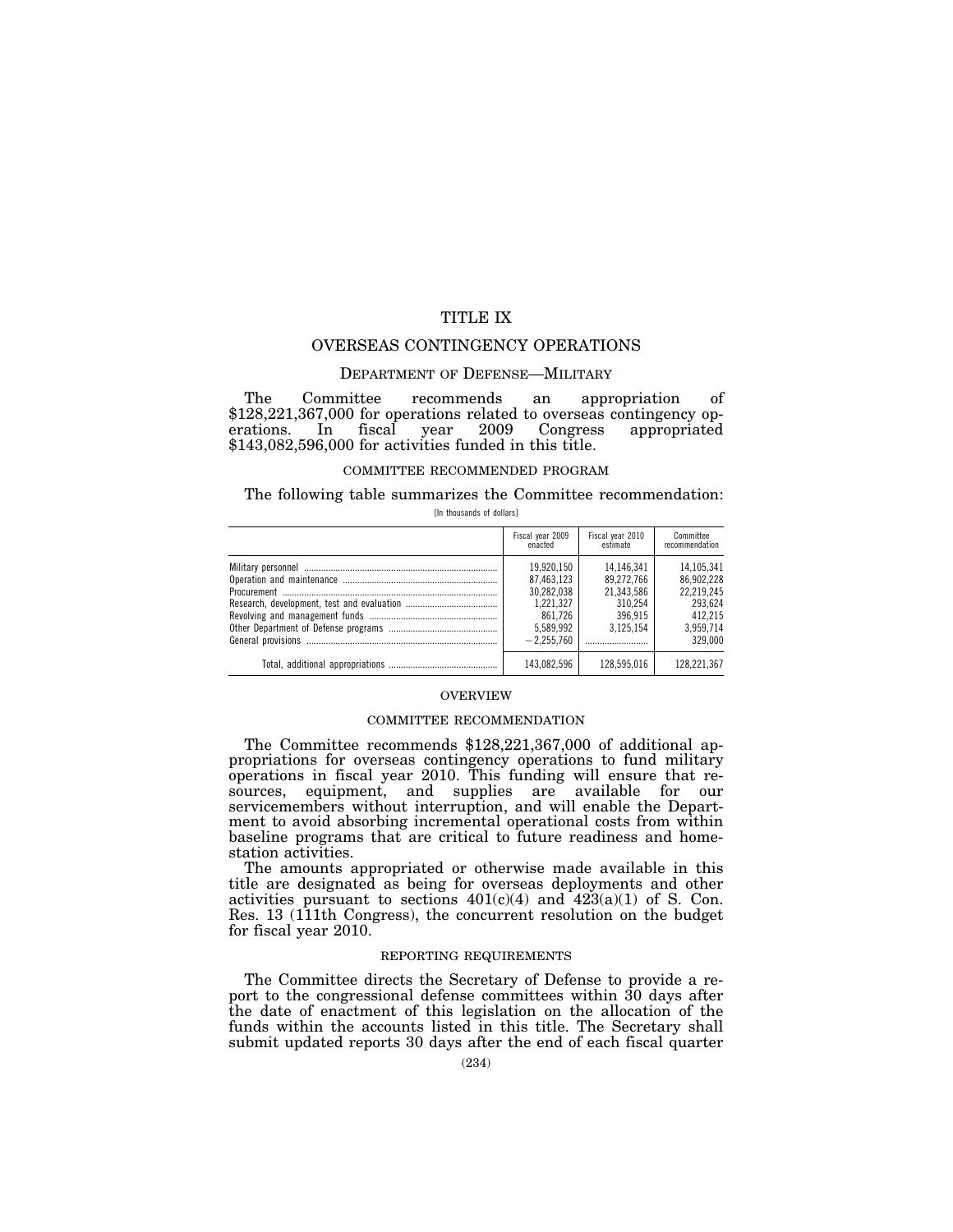until funds listed in this title are no longer available for obligation. The Committee further directs that these reports shall include: a detailed accounting of obligations and expenditures of appropriations provided in this title by program and subactivity group for the continuation of military operations in Iraq and Afghanistan; and a listing of equipment procured using funds provided in this title.

Additionally, the Committee directs that the Department continue to report incremental contingency operations costs for Operations Iraqi Freedom and Operation Enduring Freedom on a monthly basis in the Cost of War Execution report as required by Department of Defense Financial Management Regulation, chapter 23, volume 12. The Committee further directs the Department to continue to provide the Cost of War reports to the congressional defense committees that include the following information by appropriation: funding appropriated, funding allocated, monthly obligations, monthly disbursements, cumulative fiscal year obligations, and cumulative fiscal year disbursements.

The Committee continues to be disappointed by the responsiveness of the Defense Department in reports required in supplemental appropriations. While recent reporting has substantially improved the level of detail provided to the Committee, the reports arrive significantly later than required. Reports such as the quarterly reports on obligations for the global war on terror, quarterly reports for Lift and Sustain Authority, quarterly reports for Coalition Support Funds and quarterly reports for the Commander's Emergency Response Program have been submitted up to 6 months late. The Committee expects that these reports will be completed and delivered to the Committee by the proposed due dates and will include the required information.

The Committee expects that in order to meet unanticipated requirements, the Department of Defense may need to transfer funds within these appropriations accounts for purposes other than those specified in this report. The Committee directs the Department of Defense to follow normal prior approval reprogramming procedures should it be necessary to transfer funding between different appropriations accounts in this title.

*Mine Clearance in Afghanistan*.—The Committee is concerned that mine clearance and explosive remnants of war [ERW] disposal has not received sufficient attention by the Department, and believes greater emphasis must be placed on this issue to improve force protection and further national security objectives in Afghanistan. The Committee is troubled to learn the extent to which land mines and ERW have contributed to causalities of coalition forces and have been used as source materials for improvised explosive devices [IEDs]. According to the Department of Defense, 12 U.S. servicemembers were killed and 87 wounded in action from landmines or IEDs using landmine components in 2008. Over the same period, approximately 20 percent of IEDs used landmines as a component of their construction. The Committee is concerned that these statistics are trending upward in 2009. Immediate action is required to neutralize this threat to U.S. and coalition forces.

The Committee also understands that despite the success of current demining efforts more than 4 million Afghans still live in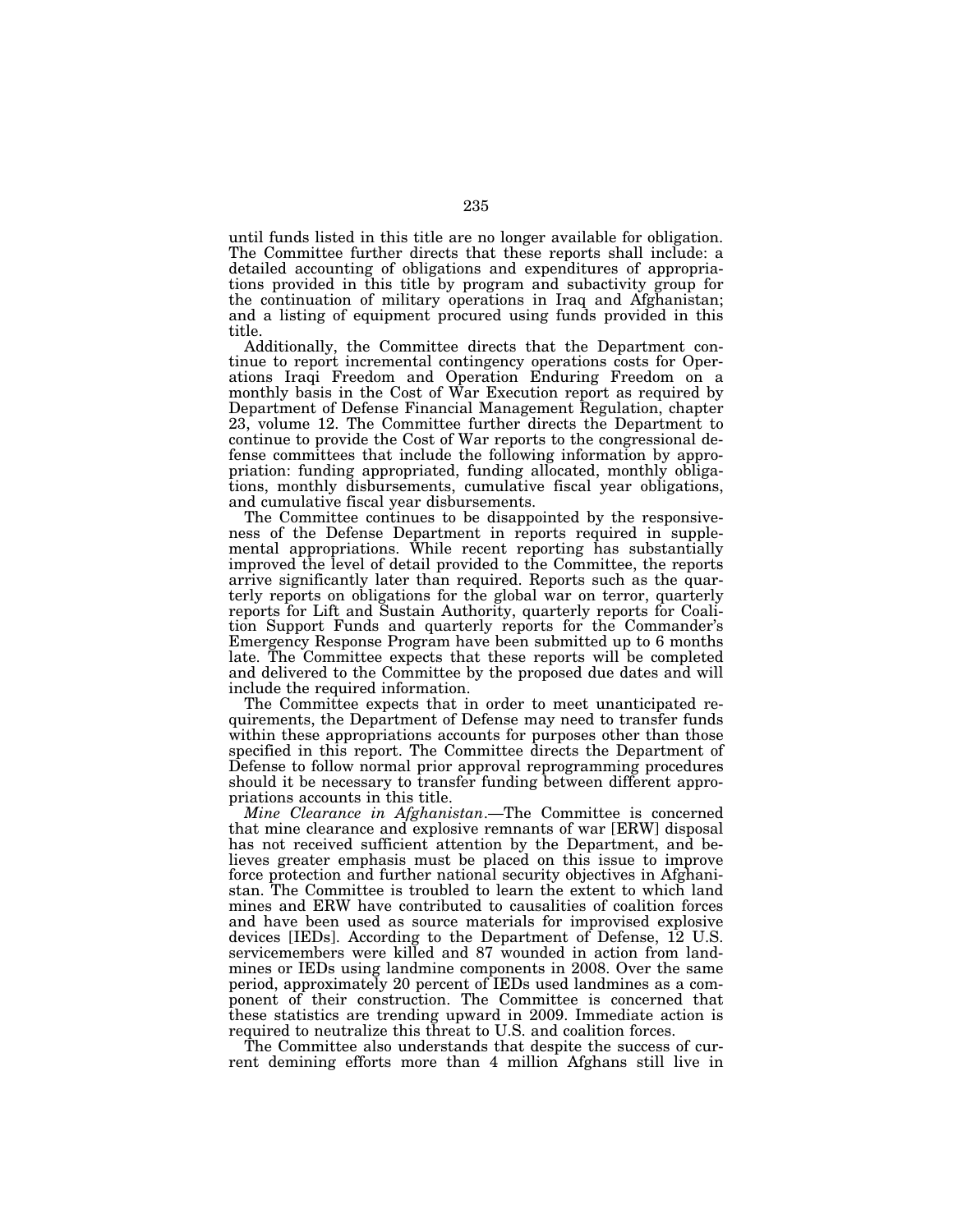mine-contaminated areas and that Afghanistan's ability to clear all landmines by 2013, as outlined in the Ottawa Convention, is in jeopardy without the infusion of additional resources. While the Department of State's Office of Weapons Removal and Abatement is the lead U.S. agency for humanitarian mine action in Afghanistan, the Committee is aware of several projects led by the U.S. Army's Humanitarian Demining Research and Development Program that have made significant contributions to demining efforts. This program has deployed equipment prototypes, including armored tractors, sifters and screeners, with non-governmental organizations to improve the efficiency and effectiveness of current demining efforts. The Committee believes that expansion of this successful program could dramatically enhance demining efforts and thereby open up additional land for farming and economic development while also destroying a major source of IED components used by insurgents. Therefore, the Committee directs the Secretary of Defense to report to the congressional defense committees within 90 days of enactment of this act describing current Department of Defense efforts to combat the threat of mines and ERW to U.S. and coalition forces. The report should also identify opportunities to improve DOD contributions to demining efforts in Afghanistan, and identify the resources or legislative authorities required to undertake such efforts.

*Machine Language Translation Systems*.—Due to a shortage of translators, the Committee is aware of the need for translation devices for deploying units to numerous overseas locations for various missions. The Department of the Army continues to work to meet those needs and attempts to provide effective machine language translation systems [MLTS] to soldiers in the field, but the Committee is concerned with the number of operational needs statements [ONS] for translation devices that have gone unanswered or are slow to be addressed. Therefore, the Committee directs that the Secretary of the Army report to the congressional defense committees no later than 90 days after the enactment of this act on the progress being made to prevent delays in processing operational needs statements for translation devices.

#### MILITARY PERSONNEL

The Committee recommends a total of \$14,105,341,000 for pay, allowances, and other personnel costs for Active, Reserve, and Guard troops activated for duty in Iraq, Afghanistan, and other contingency operations. This recommendation includes funding for subsistence, permanent change of station travel, and special pays including imminent danger pay, family separation allowance, and hardship duty pay.

#### MILITARY PERSONNEL, ARMY

| 9.606.340.000 |
|---------------|
|               |
| 9,597,340,000 |

The Committee recommends an appropriation of \$9,597,340,000. This is \$9,000,000 below the budget estimate.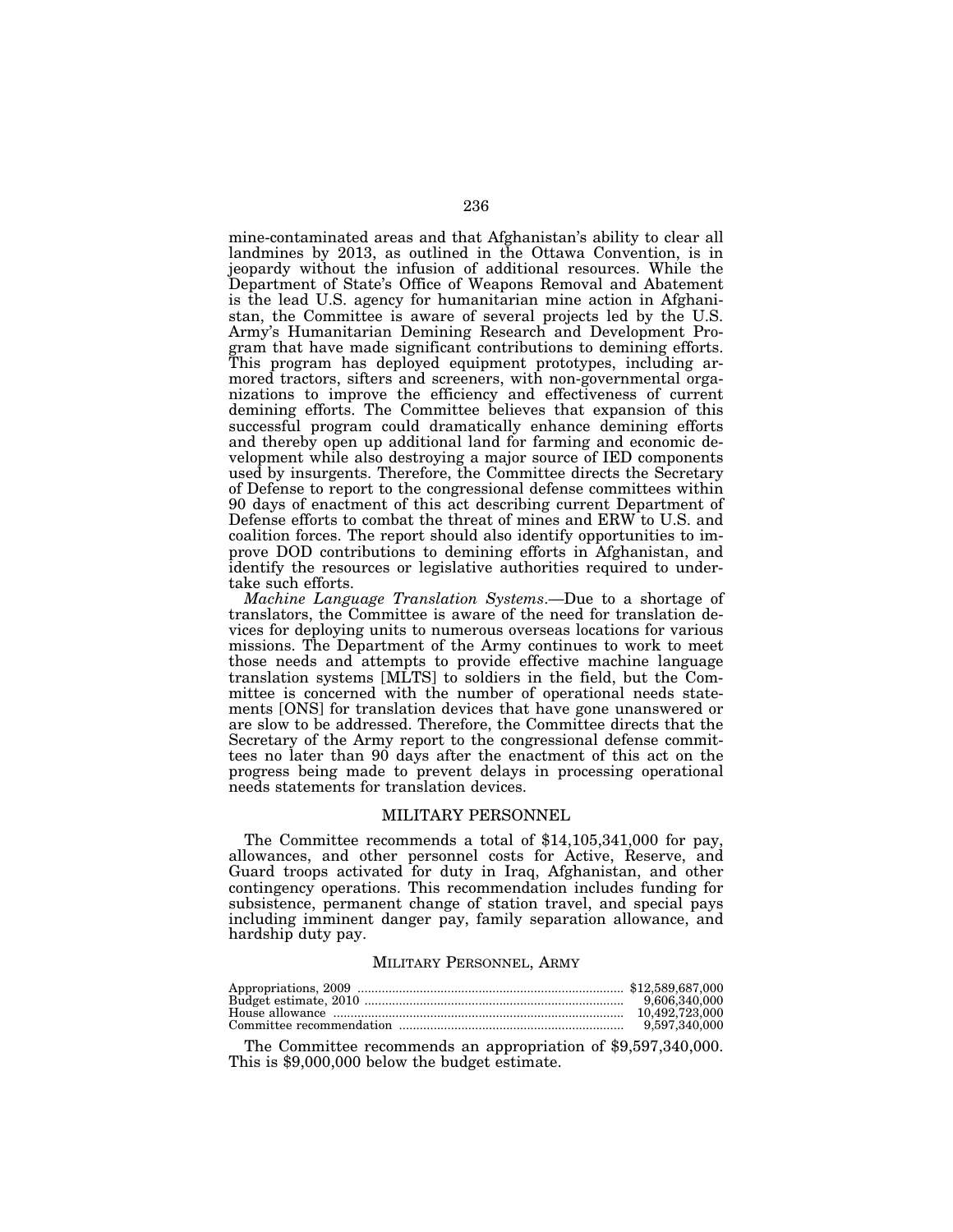# COMMITTEE RECOMMENDED PROGRAM

The following table details the program recommended by the Committee:

| [In thousands of dollars] |  |  |
|---------------------------|--|--|
|---------------------------|--|--|

| Line | Item                                             | 2010 budget<br>estimate | Committee<br>recommendation | Change from<br>budget estimate |
|------|--------------------------------------------------|-------------------------|-----------------------------|--------------------------------|
|      | BA 1: PAY AND ALLOWANCES OF OFFICERS             |                         |                             |                                |
| 5    |                                                  | 1,092,996               | 1,092,996                   |                                |
| 10   |                                                  | 278,338                 | 278,338                     |                                |
| 25   |                                                  | 307,496                 | 307,496                     |                                |
| 30   |                                                  | 39.353                  | 39.353                      |                                |
| 35   |                                                  | 9.733                   | 9.733                       |                                |
| 40   |                                                  | 145,278                 | 145,278                     |                                |
| 45   |                                                  | 71.925                  | 71.925                      |                                |
| 50   |                                                  | 15,209                  | 15,209                      |                                |
| 55   |                                                  | 83,526                  | 83,526                      |                                |
|      |                                                  |                         |                             |                                |
|      |                                                  | 2,043,854               | 2,043,854                   |                                |
|      | BA 2: PAY AND ALLOWANCES OF ENLISTED PERSONNEL   |                         |                             |                                |
| 60   |                                                  | 2,198,707               | 2,198,707                   |                                |
| 65   |                                                  | 551,605                 | 551,605                     |                                |
| 80   |                                                  | 881,953                 | 881,953                     |                                |
| 85   |                                                  | 18.335                  | 18.335                      |                                |
| 90   |                                                  | 730,018                 | 721,018                     | $-9,000$                       |
|      | Stop-Loss Bonuses-Transfer to Reserve Personnel, |                         |                             |                                |
|      |                                                  |                         |                             | $-9.000$                       |
| 95   |                                                  | 286.973                 | 286,973                     |                                |
| 100  |                                                  | 23,793                  | 23,793                      |                                |
| 105  |                                                  | 168,228                 | 168,228                     |                                |
|      |                                                  |                         |                             |                                |
|      |                                                  | 4,859,612               | 4,850,612                   | $-9,000$                       |
|      |                                                  |                         |                             |                                |
|      | BA 4: SUBSISTENCE OF ENLISTED PERSONNEL          |                         |                             |                                |
| 115  |                                                  | 448,940                 | 448,940                     |                                |
| 120  |                                                  | 1,728,276               | 1,728,276                   |                                |
|      |                                                  | 2,177,216               | 2,177,216                   |                                |
|      |                                                  |                         |                             |                                |
|      | BA 5: PERMANENT CHANGE OF STATION TRAVEL         |                         |                             |                                |
| 135  |                                                  | 82.714                  | 82.714                      |                                |
| 140  |                                                  | 68,271                  | 68.271                      |                                |
|      |                                                  |                         |                             |                                |
|      |                                                  | 150,985                 | 150,985                     |                                |
|      |                                                  |                         |                             |                                |
|      | <b>BA 6: OTHER MILITARY PERSONNEL COSTS</b>      |                         |                             |                                |
| 175  |                                                  | 16,000                  | 16,000                      |                                |
| 180  |                                                  | 96,000                  | 96,000                      |                                |
| 185  |                                                  | 91,134                  | 91,134                      |                                |
| 212  |                                                  | 800                     | 800                         |                                |
| 216  |                                                  | 170,739                 | 170,739                     |                                |
|      |                                                  |                         |                             |                                |
|      |                                                  | 374,673                 | 374,673                     |                                |
|      | TOTAL, MILITARY PERSONNEL, ARMY                  | 9,606,340               | 9,597,340                   | $-9,000$                       |
|      |                                                  |                         |                             |                                |

# MILITARY PERSONNEL, NAVY

| 1.622.717.000 |
|---------------|
|               |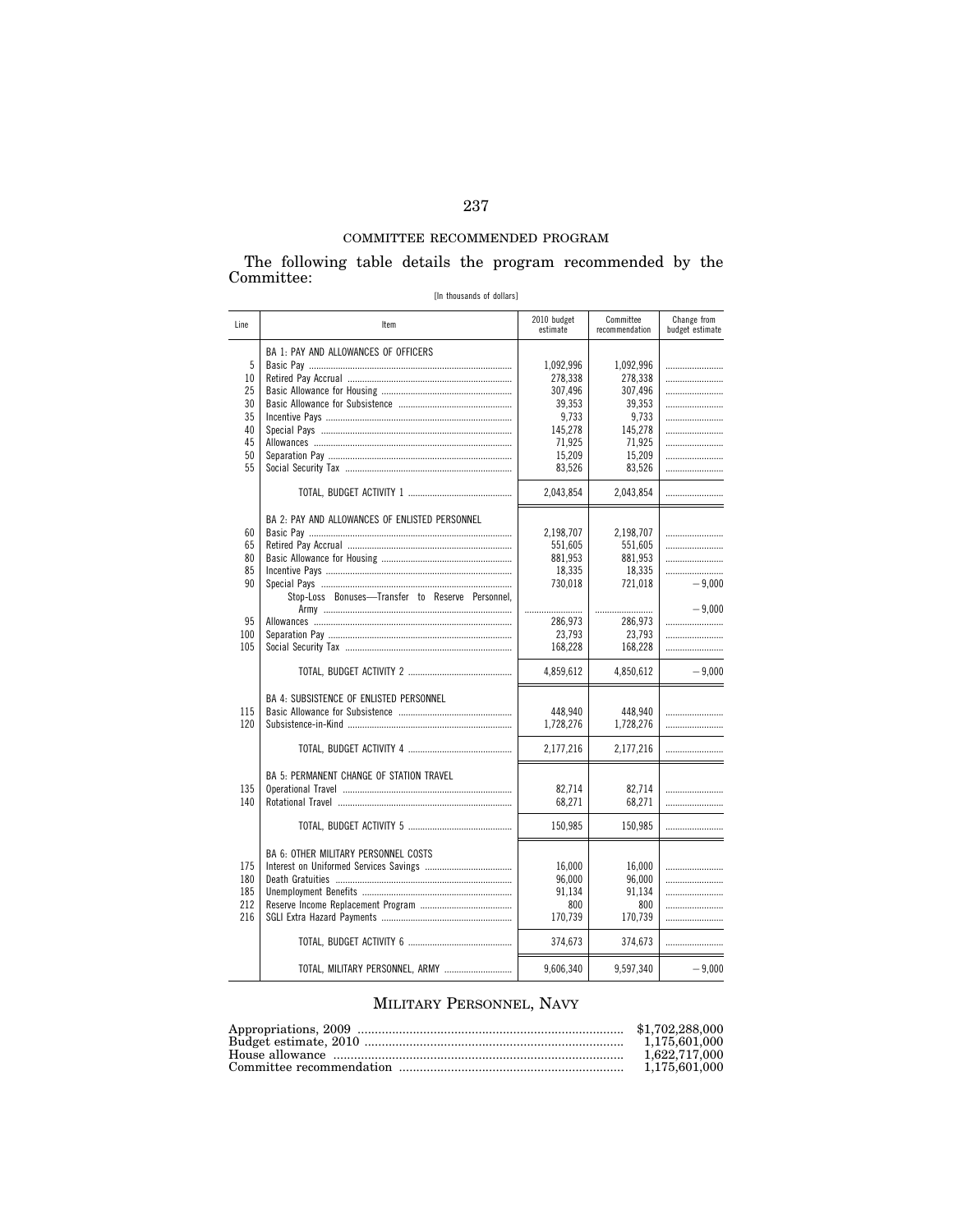#### The Committee recommends an appropriation of \$1,175,601,000. This is equal to the budget estimate.

## COMMITTEE RECOMMENDED PROGRAM

The following table details the program recommended by the Committee:

| Line | Item                                            | 2010 budget<br>estimate | Committee<br>recommendation | Change from<br>budget estimate |
|------|-------------------------------------------------|-------------------------|-----------------------------|--------------------------------|
| 5    | <b>BA 1: PAY AND ALLOWANCES OF OFFICERS</b>     |                         |                             |                                |
|      |                                                 | 215,202                 | 215,202                     |                                |
| 10   |                                                 | 59,329                  | 59,329                      |                                |
| 25   |                                                 | 66.622                  | 66.622                      |                                |
| 30   |                                                 | 7,559                   | 7,559                       |                                |
| 35   |                                                 | 999                     | 999                         |                                |
| 40   |                                                 | 17,584                  | 17,584                      |                                |
| 45   |                                                 | 15,301                  | 15,301                      |                                |
| 50   |                                                 | 7                       | 7                           |                                |
| 55   |                                                 | 16,463                  | 16,463                      |                                |
|      |                                                 | 399,066                 | 399,066                     |                                |
|      | BA 2: PAY AND ALLOWANCES OF ENLISTED PERSONNEL  |                         |                             |                                |
| 60   |                                                 | 248,916                 | 248,916                     |                                |
| 65   |                                                 | 69,363                  | 69,363                      |                                |
| 80   |                                                 | 118,130                 | 118,130                     |                                |
| 85   |                                                 | 360                     | 360                         |                                |
| 90   |                                                 | 92,218                  | 92,218                      |                                |
| 95   |                                                 | 29.292                  | 29,292                      |                                |
| 100  |                                                 | 3,690                   | 3.690                       |                                |
| 105  |                                                 | 19,042                  | 19,042                      |                                |
|      |                                                 |                         |                             |                                |
|      |                                                 | 581,011                 | 581,011                     |                                |
|      | BA 4: SUBSISTENCE OF ENLISTED PERSONNEL         |                         |                             |                                |
| 115  |                                                 | 29,573                  | 29,573                      |                                |
| 120  |                                                 | 13,021                  | 13.021                      |                                |
|      |                                                 | 42,594                  | 42,594                      |                                |
|      |                                                 |                         |                             |                                |
|      | <b>BA 5: PERMANENT CHANGE OF STATION TRAVEL</b> |                         |                             |                                |
| 125  |                                                 | 4,951                   | 4,951                       |                                |
| 135  |                                                 | 22,700                  | 22,700                      |                                |
| 140  |                                                 | 28,660                  | 28,660                      |                                |
| 145  |                                                 | 2,977                   | 2,977                       |                                |
|      |                                                 |                         |                             |                                |
|      |                                                 | 59,288                  | 59,288                      |                                |
|      | <b>BA 6: OTHER MILITARY PERSONNEL COSTS</b>     |                         |                             |                                |
| 180  |                                                 | 3,800                   | 3,800                       |                                |
| 185  |                                                 | 36.624                  | 36,624                      |                                |
| 216  |                                                 | 53,218                  | 53.218                      |                                |
|      |                                                 |                         |                             |                                |
|      |                                                 | 93,642                  | 93,642                      |                                |
|      | TOTAL, MILITARY PERSONNEL, NAVY                 | 1,175,601               | 1,175,601                   |                                |

[In thousands of dollars]

# MILITARY PERSONNEL, MARINE CORPS

| 670.722.000 |
|-------------|
| 997.470.000 |
| 670.722.000 |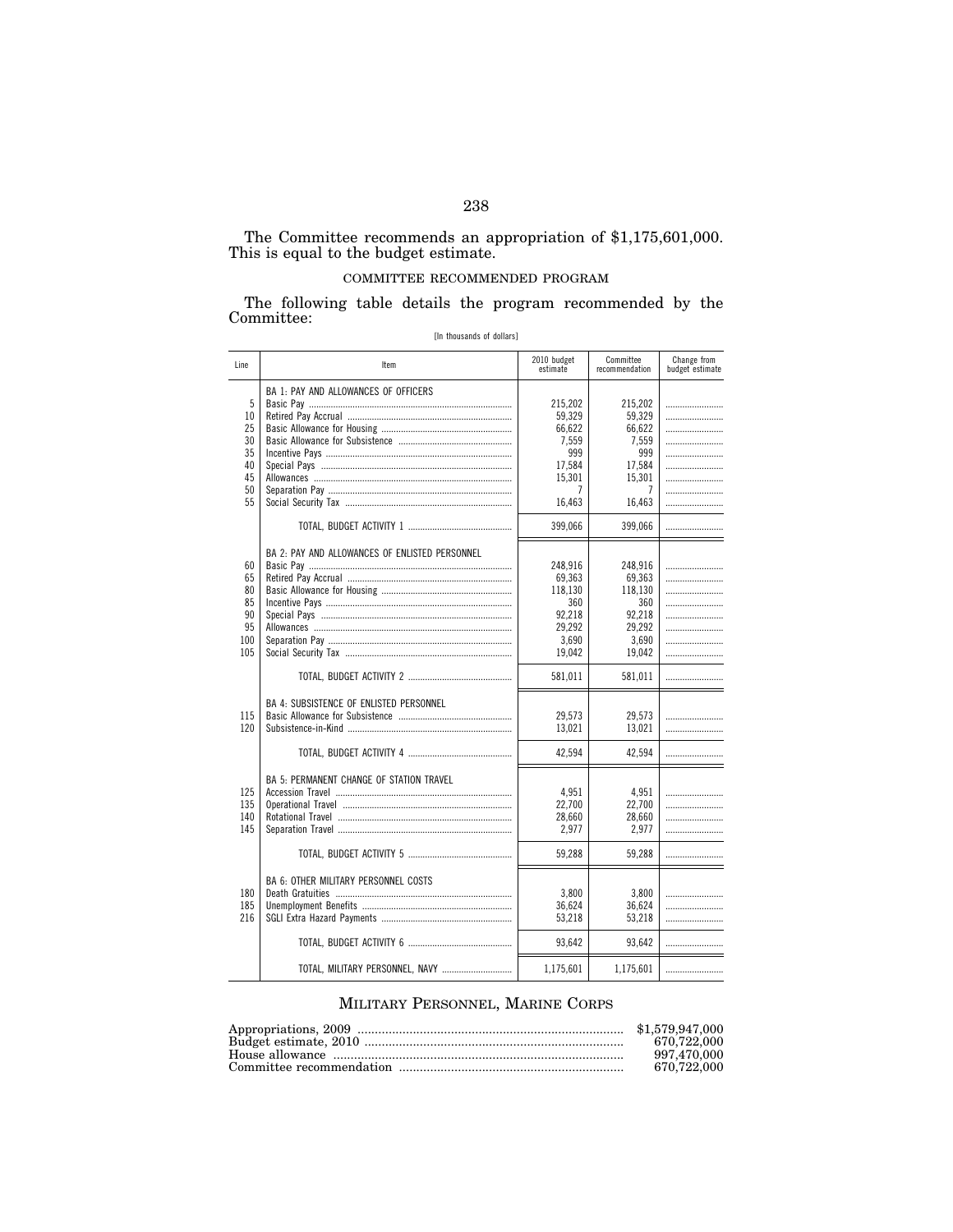#### The Committee recommends an appropriation of \$670,722,000. This is equal to the budget estimate.

## COMMITTEE RECOMMENDED PROGRAM

The following table details the program recommended by the Committee:

| Line | Item                                           | 2010 budget<br>estimate | Committee<br>recommendation | Change from<br>budget estimate |
|------|------------------------------------------------|-------------------------|-----------------------------|--------------------------------|
|      | BA 1: PAY AND ALLOWANCES OF OFFICERS           |                         |                             |                                |
| 5    |                                                | 60,845                  | 60,845                      |                                |
| 10   |                                                | 14,907                  | 14,907                      |                                |
| 25   |                                                | 21,186                  | 21,186                      |                                |
| 30   |                                                | 2,439                   | 2,439                       |                                |
| 40   |                                                | 11,708                  | 11,708                      | .                              |
| 45   |                                                | 4,752                   | 4,752                       | .                              |
| 55   |                                                | 4.655                   | 4.655                       |                                |
|      |                                                | 120,492                 | 120,492                     | .                              |
|      | BA 2: PAY AND ALLOWANCES OF ENLISTED PERSONNEL |                         |                             |                                |
| 60   |                                                | 203,422                 | 203,422                     |                                |
| 65   |                                                | 49,838                  | 49,838                      |                                |
| 85   |                                                | 53,860                  | 53,860                      |                                |
| 90   |                                                | 86,151                  | 86,151                      | .                              |
| 95   |                                                | 35,331                  | 35,331                      |                                |
| 100  |                                                | 3,017                   | 3,017                       | .                              |
| 105  |                                                | 15,562                  | 15,562                      |                                |
|      |                                                | 447,181                 | 447,181                     |                                |
|      | BA 4: SUBSISTENCE OF ENLISTED PERSONNEL        |                         |                             |                                |
| 115  |                                                | 24,472                  | 24,472                      |                                |
|      |                                                | 24,472                  | 24,472                      |                                |
|      | BA 5: PERMANENT CHANGE OF STATION TRAVEL       |                         |                             |                                |
| 125  |                                                | 3,451                   | 3,451                       |                                |
|      |                                                | 3,451                   | 3,451                       | .                              |
|      | <b>BA 6: OTHER MILITARY PERSONNEL COSTS</b>    |                         |                             |                                |
| 180  |                                                | 18,000                  | 18,000                      |                                |
| 185  |                                                | 20,500                  | 20,500                      | .                              |
| 216  |                                                | 36,626                  | 36,626                      | .                              |
|      |                                                | 75,126                  | 75,126                      | .                              |
|      | TOTAL, MILITARY PERSONNEL, MARINE CORPS        | 670,722                 | 670,722                     |                                |

## MILITARY PERSONNEL, AIR FORCE

| 1.855.337.000 |
|---------------|
|               |

The Committee recommends an appropriation of \$1,445,376,000. This is equal to the budget estimate.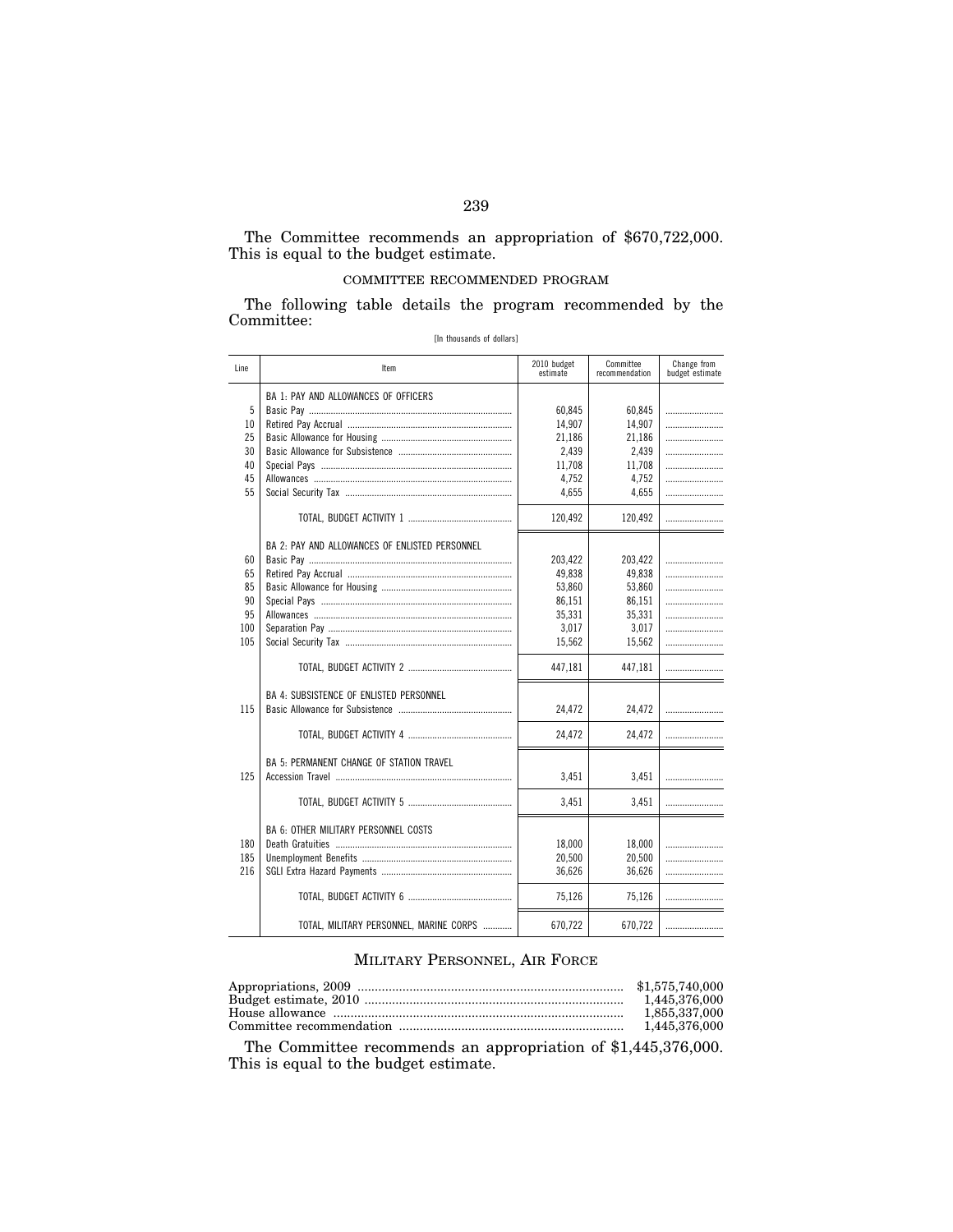## COMMITTEE RECOMMENDED PROGRAM

The following table details the program recommended by the Committee:

|  | [In thousands of dollars] |  |  |
|--|---------------------------|--|--|
|--|---------------------------|--|--|

| Line                                  | Item                                           | 2010 budget<br>estimate                                           | Committee<br>recommendation                                       | Change from<br>budget estimate |
|---------------------------------------|------------------------------------------------|-------------------------------------------------------------------|-------------------------------------------------------------------|--------------------------------|
| 5<br>10<br>25<br>30<br>40<br>45<br>55 | BA 1: PAY AND ALLOWANCES OF OFFICERS           | 190,761<br>46,736<br>61,363<br>7,819<br>15,428<br>6,831<br>14,593 | 190,761<br>46,736<br>61,363<br>7,819<br>15,428<br>6,831<br>14,593 | .<br>.<br>.                    |
|                                       | BA 2: PAY AND ALLOWANCES OF ENLISTED PERSONNEL | 343,531                                                           | 343,531                                                           |                                |
| 60<br>65<br>85<br>90<br>95<br>105     |                                                | 481,323<br>117,924<br>179,800<br>61,617<br>22,458<br>36,821       | 481,323<br>117,924<br>179,800<br>61,617<br>22,458<br>36,821       |                                |
|                                       |                                                | 899,943                                                           | 899,943                                                           |                                |
| 115<br>120                            | <b>BA 4: SUBSISTENCE OF ENLISTED PERSONNEL</b> | 41.213<br>70,563                                                  | 41,213<br>70.563                                                  |                                |
|                                       |                                                | 111,776                                                           | 111,776                                                           |                                |
| 135                                   | BA 5: PERMANENT CHANGE OF STATION TRAVEL       | 5,848                                                             | 5,848                                                             |                                |
|                                       |                                                | 5,848                                                             | 5,848                                                             | .                              |
| 180<br>185<br>216                     | <b>BA 6: OTHER MILITARY PERSONNEL COSTS</b>    | 2,000<br>16,244<br>66,034                                         | 2,000<br>16,244<br>66,034                                         |                                |
|                                       |                                                | 84,278                                                            | 84,278                                                            |                                |
|                                       | TOTAL, MILITARY PERSONNEL, AIR FORCE           | 1,445,376                                                         | 1,445,376                                                         |                                |

# RESERVE PERSONNEL, ARMY

| \$418,155,000 |
|---------------|
| 294.637.000   |
| 302.637.000   |
| 293.637.000   |

The Committee recommends an appropriation of \$293,637,000. This is \$1,000,000 below the budget estimate.

## COMMITTEE RECOMMENDED PROGRAM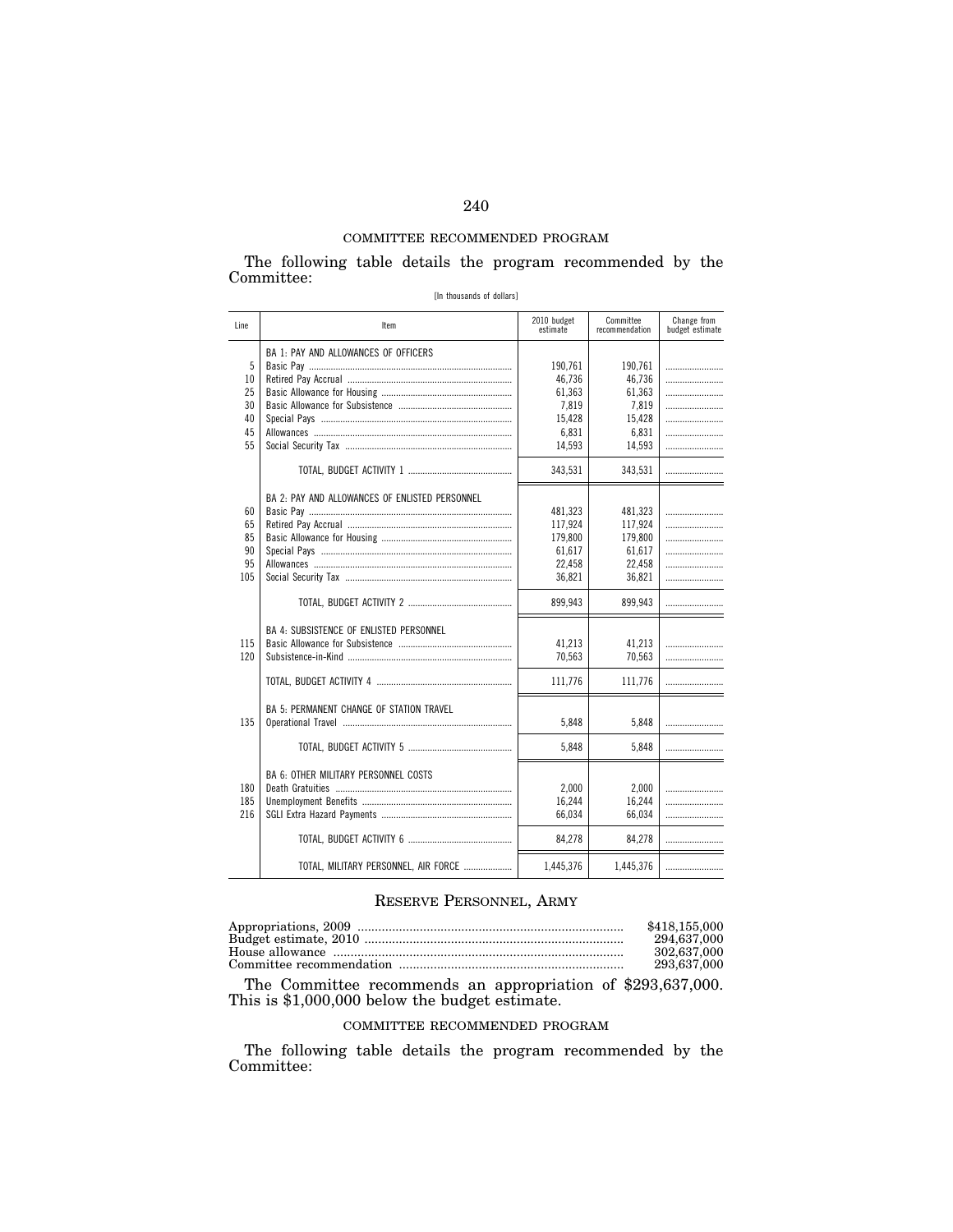| -- |  |
|----|--|

[In thousands of dollars]

| Line | Item                                                | 2010 budget<br>estimate | Committee<br>recommendation | Change from<br>budget estimate |
|------|-----------------------------------------------------|-------------------------|-----------------------------|--------------------------------|
|      | BA 1: UNIT AND INDIVIDUAL TRAINING                  |                         |                             |                                |
| 10   |                                                     | 128.666                 | 118.666                     | $-10,000$                      |
|      |                                                     |                         |                             | $-10.000$                      |
| 70   |                                                     | 11.200                  | 11,200                      |                                |
| 80   |                                                     | 154.771                 | 154.771                     |                                |
| 90   |                                                     |                         | 9.000                       | $+9.000$                       |
|      | Stop-Loss Bonuses-Transfer from Military Personnel, |                         |                             |                                |
|      |                                                     |                         |                             | $+9.000$                       |
|      |                                                     | 294.637                 | 293.637                     | $-1.000$                       |
|      | TOTAL, RESERVE PERSONNEL, ARMY                      | 294.637                 | 293.637                     | $-1.000$                       |

## RESERVE PERSONNEL, NAVY

| \$39,478,000 |
|--------------|
| 39,040,000   |
| 39,040,000   |
| 37.040.000   |

The Committee recommends an appropriation of \$37,040,000. This is \$2,000,000 below the budget estimate.

## COMMITTEE RECOMMENDED PROGRAM

The following table details the program recommended by the Committee:

#### [In thousands of dollars]

| Line           | Item                               | 2010 budget<br>estimate    | Committee<br>recommendation | Change from<br>budget estimate |
|----------------|------------------------------------|----------------------------|-----------------------------|--------------------------------|
| 70<br>80<br>90 | BA 1: UNIT AND INDIVIDUAL TRAINING | 5.000<br>33.400<br><br>640 | 5,000<br>31.400<br><br>640  | $-2,000$<br>$-2.000$           |
|                |                                    |                            |                             |                                |
|                |                                    | 39.040                     | 37.040                      | $-2.000$                       |
|                | TOTAL, RESERVE PERSONNEL, NAVY     | 39.040                     | 37.040                      | $-2.000$                       |

# RESERVE PERSONNEL, MARINE CORPS

| \$29,179,000 |
|--------------|
| 31.337.000   |
| 31.337.000   |
| 31.337.000   |

The Committee recommends an appropriation of \$31,337,000. This is equal to the budget estimate.

## COMMITTEE RECOMMENDED PROGRAM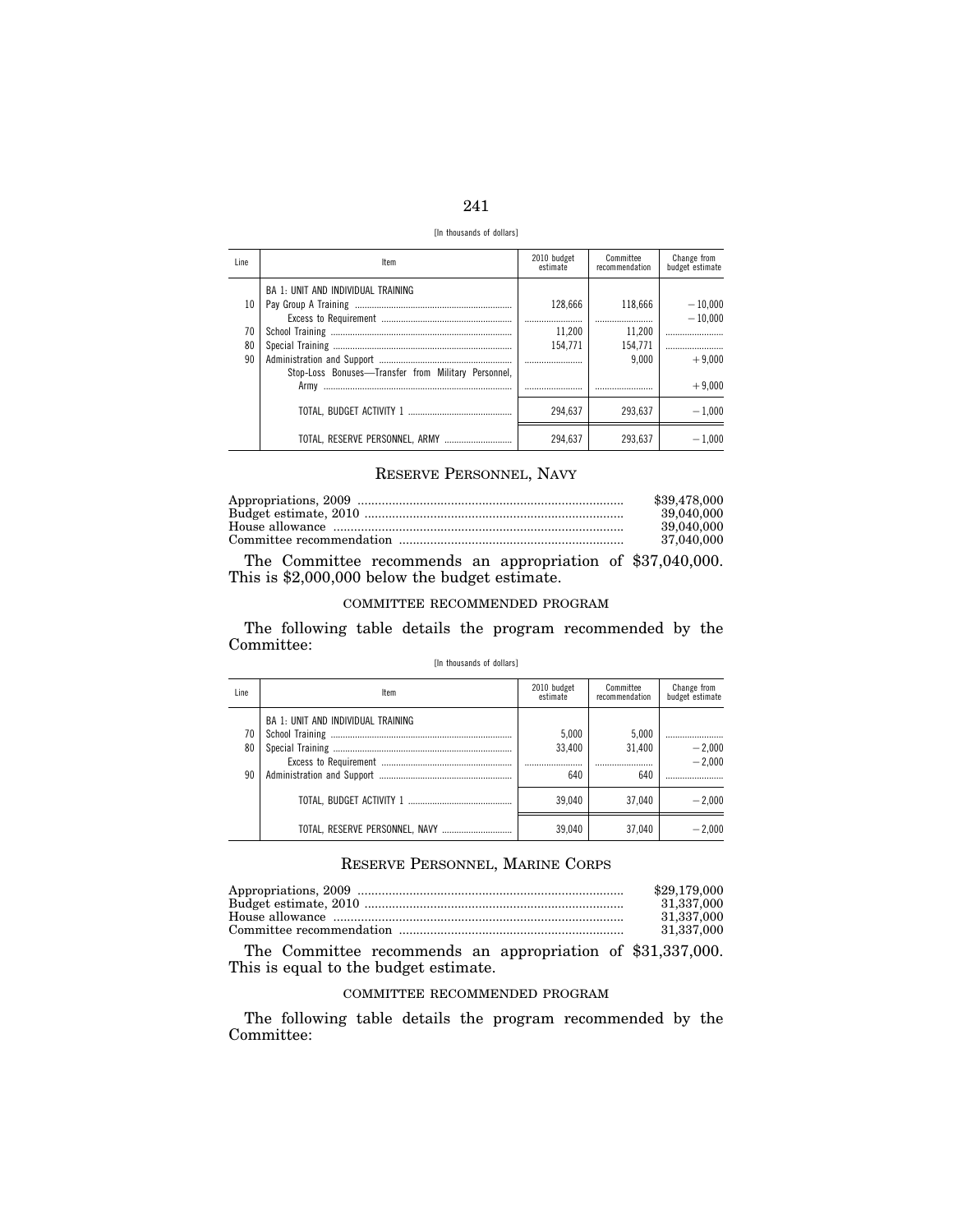| -- | -- |
|----|----|

[In thousands of dollars]

| Line     | Item                                   | 2010 budget<br>estimate | Committee<br>recommendation | Change from<br>budget estimate |
|----------|----------------------------------------|-------------------------|-----------------------------|--------------------------------|
| 70<br>80 | BA 1: UNIT AND INDIVIDUAL TRAINING     | 5,887<br>25.450         | 5,887<br>25.450             |                                |
|          |                                        | 31.337                  | 31.337                      |                                |
|          | TOTAL, RESERVE PERSONNEL, MARINE CORPS | 31.337                  | 31.337                      |                                |

## RESERVE PERSONNEL, AIR FORCE

| \$14,943,000 |
|--------------|
| 24.822.000   |
| 24.822.000   |
| 19.822.000   |

The Committee recommends an appropriation of \$19,822,000. This is \$5,000,000 below the budget estimate.

#### COMMITTEE RECOMMENDED PROGRAM

The following table details the program recommended by the Committee: [In thousands of dollars]

| Line | Item                                      | 2010 budget<br>estimate | Committee<br>recommendation | Change from<br>budget estimate |
|------|-------------------------------------------|-------------------------|-----------------------------|--------------------------------|
| 80   | <b>BA 1: UNIT AND INDIVIDUAL TRAINING</b> | 24.822                  | 19.822                      | $-5,000$<br>$-5,000$           |
|      |                                           | 24.822                  | 19.822                      | $-5.000$                       |
|      | TOTAL, RESERVE PERSONNEL, AIR FORCE       | 24.822                  | 19.822                      | $-5.000$                       |

## NATIONAL GUARD PERSONNEL, ARMY

| 839.966.000 |
|-------------|
| 839.966.000 |
| 824.966.000 |

The Committee recommends an appropriation of \$824,966,000. This is \$15,000,000 below the budget estimate.

## COMMITTEE RECOMMENDED PROGRAM

The following table details the program recommended by the Committee:

[In thousands of dollars]

| Line     | ltem                               | 2010 budget<br>estimate | Committee<br>recommendation | Change from<br>budget estimate |
|----------|------------------------------------|-------------------------|-----------------------------|--------------------------------|
| 10<br>80 | BA 1: UNIT AND INDIVIDUAL TRAINING | 478.203<br><br>361.763  | 463,203<br><br>361.763      | $-15,000$<br>$-15.000$         |
|          |                                    | 839.966                 | 824.966                     | $-15.000$                      |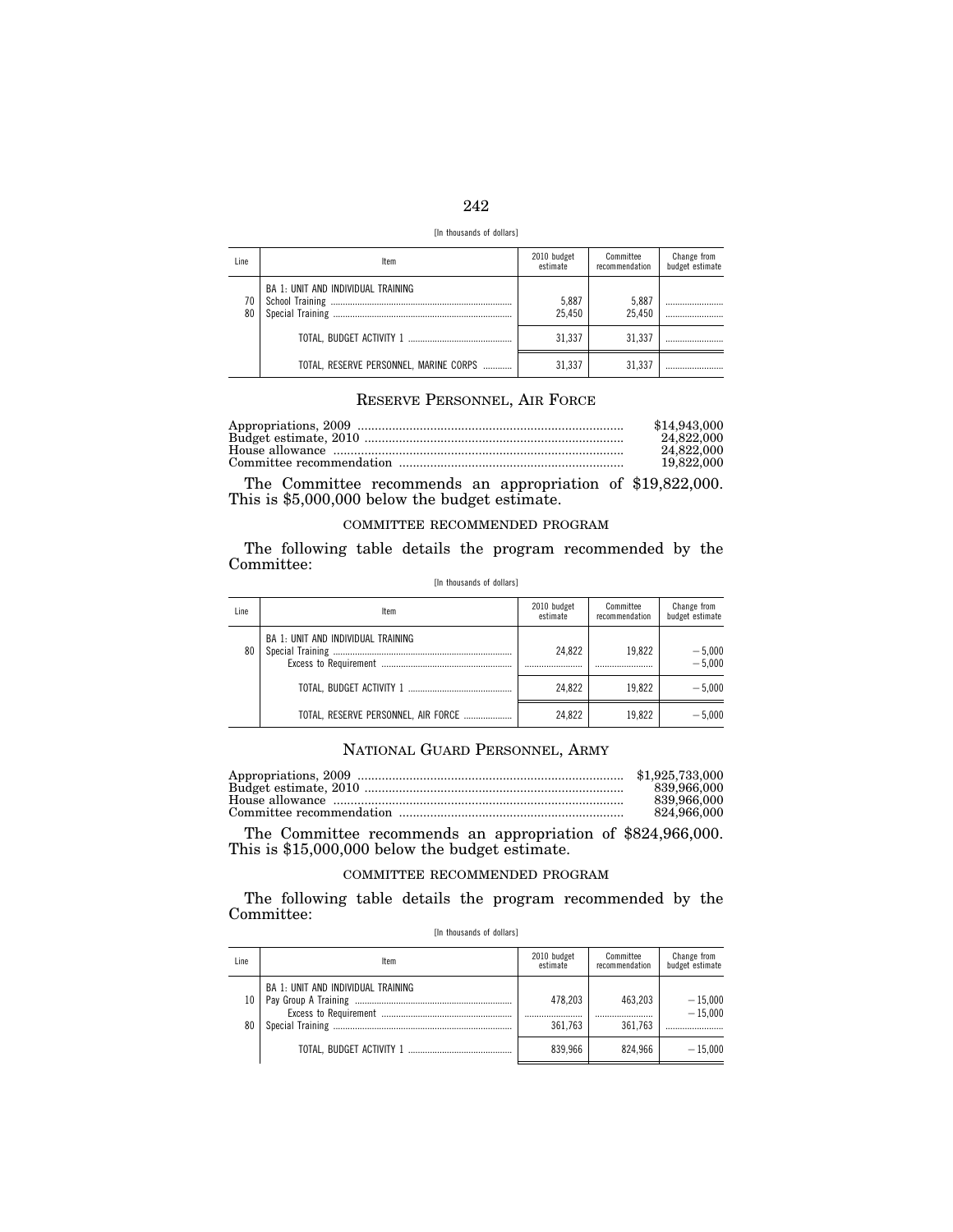| [In thousands of dollars] |  |  |
|---------------------------|--|--|
|---------------------------|--|--|

| Line | Item                                      | 2010 budget<br>estimate | Committee<br>recommendation | Change from<br>budget estimate |
|------|-------------------------------------------|-------------------------|-----------------------------|--------------------------------|
|      | TOTAL. NATIONAL GUARD PERSONNEL. ARMY<br> | 839.966                 | 824.966                     | $-15.000$                      |

## NATIONAL GUARD PERSONNEL, AIR FORCE

| \$45,000,000 |
|--------------|
| 18.500.000   |
| 18,500,000   |
| 9.500.000    |

The Committee recommends an appropriation of \$9,500,000. This is \$9,000,000 below the budget estimate.

## COMMITTEE RECOMMENDED PROGRAM

The following table details the program recommended by the Committee:

|  | [In thousands of dollars] |  |  |  |
|--|---------------------------|--|--|--|
|--|---------------------------|--|--|--|

| Line | Item                                       | 2010 budget<br>estimate | Committee<br>recommendation | Change from<br>budget estimate |
|------|--------------------------------------------|-------------------------|-----------------------------|--------------------------------|
| 80   | BA 1: UNIT AND INDIVIDUAL TRAINING         | 18.500                  | 9.500                       | $-9,000$<br>$-9,000$           |
|      |                                            | 18.500                  | 9.500                       | $-9.000$                       |
|      | TOTAL, NATIONAL GUARD PERSONNEL, AIR FORCE | 18.500                  | 9.500                       | $-9.000$                       |

## OPERATION AND MAINTENANCE

The Committee recommends \$86,902,228,000 for the operation and maintenance accounts. These funds are available to fund overseas contingency operations by the services and Special Operations Forces to include financing flying hours, ship steaming days, ground operations, special airlift missions, increased ship and aircraft maintenance, logistics support, fuel purchases, base support, civilian personnel, personnel support costs, overseas transportation, communications support, facility management and other operation and maintenance requirements.

#### OPERATION AND MAINTENANCE, ARMY

The Committee recommends an appropriation of \$51,928,167,000. This is \$438,594,000 below the budget estimate.

## COMMITTEE RECOMMENDED PROGRAM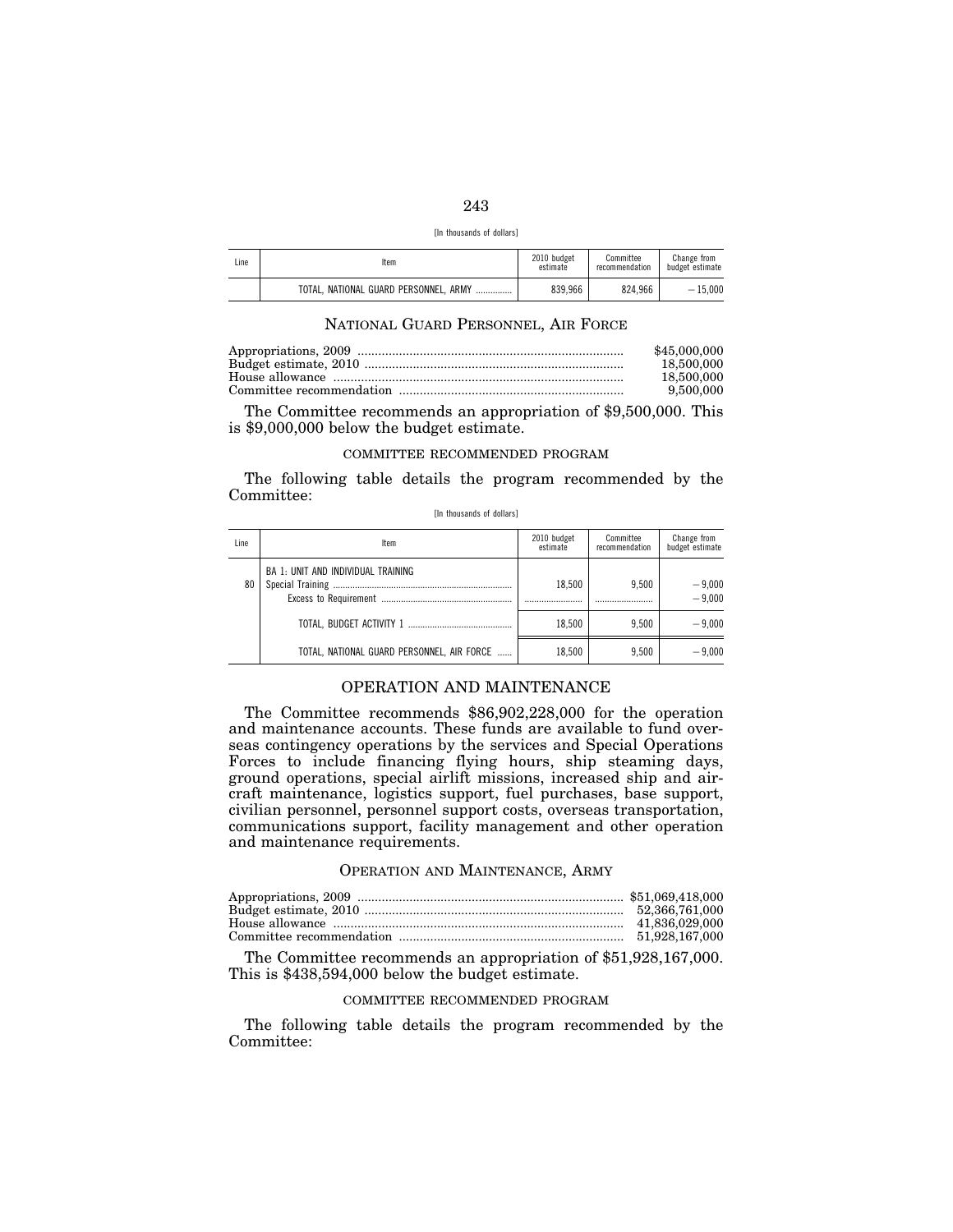244

[In thousands of dollars]

| Line       | Item                                                  | 2010 budget<br>estimate | Committee<br>recommendation | Change from<br>budget estimate |
|------------|-------------------------------------------------------|-------------------------|-----------------------------|--------------------------------|
| 135        |                                                       | 36,526,999              | 36,388,405                  | $-138.594$                     |
|            |                                                       |                         |                             | $-400.000$                     |
|            |                                                       |                         |                             | $-17,000$                      |
|            | Transfer from Base: CASEVAC/Logistics Rotary Wing     |                         |                             |                                |
|            |                                                       |                         |                             | $+18,500$                      |
|            | Transfer from Base: Family Readiness Support Assist-  |                         |                             |                                |
|            |                                                       |                         |                             | $+59,891$                      |
|            | Transfer from Base: Child Care/Youth Development Pro- |                         |                             |                                |
|            | Transfer from Base: Installation Support              |                         |                             | $+69,320$<br>$+10.088$         |
|            | Transfer from Base: Warfighter and Family Services    |                         |                             | $+78,514$                      |
|            |                                                       |                         |                             | $+2,076$                       |
|            | Transfer from Base: Wounded Warrior Program           |                         |                             | $+10,377$                      |
|            | Transfer from JIEDDO: OPS-U.S. Army Home Station C-   |                         |                             |                                |
|            |                                                       |                         |                             | $+8,100$                       |
|            | Transfer from JIEDDO: JCOE-C-IED Live-Fire Environ-   |                         |                             |                                |
|            |                                                       |                         |                             | $+500$                         |
|            | Transfer from JIEDDO: JCOE-Biometrics Training Inte-  |                         |                             |                                |
|            |                                                       |                         |                             | $+1.000$                       |
|            | Transfer from JIEDDO: JCOE-First Army CTC Leveling    |                         |                             | $+3,100$                       |
|            | Transfer from JIEDDO: JCOE-JRTC Simulated Radio In-   |                         |                             |                                |
|            |                                                       |                         |                             | $+260$                         |
|            | Transfer from JIEDDO: OPS-Joint Total Entity Tracking |                         |                             |                                |
|            |                                                       |                         |                             | $+770$                         |
|            | Transfer from JIEDDO: JCOE-USA Company Intel Sup-     |                         |                             |                                |
|            |                                                       |                         |                             | $+2.250$                       |
|            | Transfer from JIEDDO: OPS-Biometrics MTT              |                         |                             | $+1,870$                       |
|            | Transfer from JIEDDO: OPS-Battlefield Forensics MTT   |                         |                             |                                |
|            |                                                       |                         |                             | $+6,790$                       |
|            | Transfer from JIEDDO: OPS-JTTP Modeling and Simula-   |                         |                             |                                |
|            |                                                       |                         |                             | $+5.000$                       |
| 136        | COMMANDERS EMERGENCY RESPONSE PROGRAM                 | 1,500,000               | 1,200,000                   | $-300,000$                     |
|            | Transfer to MRAP Fund for Urgent Unfunded Require-    |                         |                             |                                |
|            |                                                       |                         |                             | $-300,000$                     |
| 137        |                                                       | 7,867,551               | 7,867,551                   |                                |
| 411<br>421 |                                                       | 1,426,309<br>5,045,902  | 1,426,309<br>5,045,902      |                                |
|            |                                                       |                         |                             |                                |
|            | Total, Operation and Maintenance, Army                | 52,366,761              | 51,928,167                  | $-438.594$                     |
|            |                                                       |                         |                             |                                |

*Commanders Emergency Response Program*.—The Committee recommends \$1,200,000,000 for the Commanders Emergency Response Program [CERP] in fiscal year 2010. Included in this amount is \$1,000,000,000 for CERP in Afghanistan and \$200,000,000 for CERP in Iraq. The Committee notes that the amount provided for CERP in Afghanistan effectively doubles what has been committed in Afghanistan to date for fiscal year 2009. The Committee also recognizes that with the redeployment from Iraq and withdrawal from the major cities, CERP requirements will decrease significantly in fiscal year 2010. As such, the Committee recommends the transfer of \$300,000,000 to the Mine Resistant Ambush Protected Vehicle Fund in order to address an urgent unfunded theater requirement for additional M–ATVs.

The Committee made several attempts to gather necessary data from the Department of Defense in order to properly analyze the budget request for CERP and notes that the information provided was completely inadequate and failed to provide an appropriate justification for the request. The Committee directs the Department of Defense to drastically improve its justification material for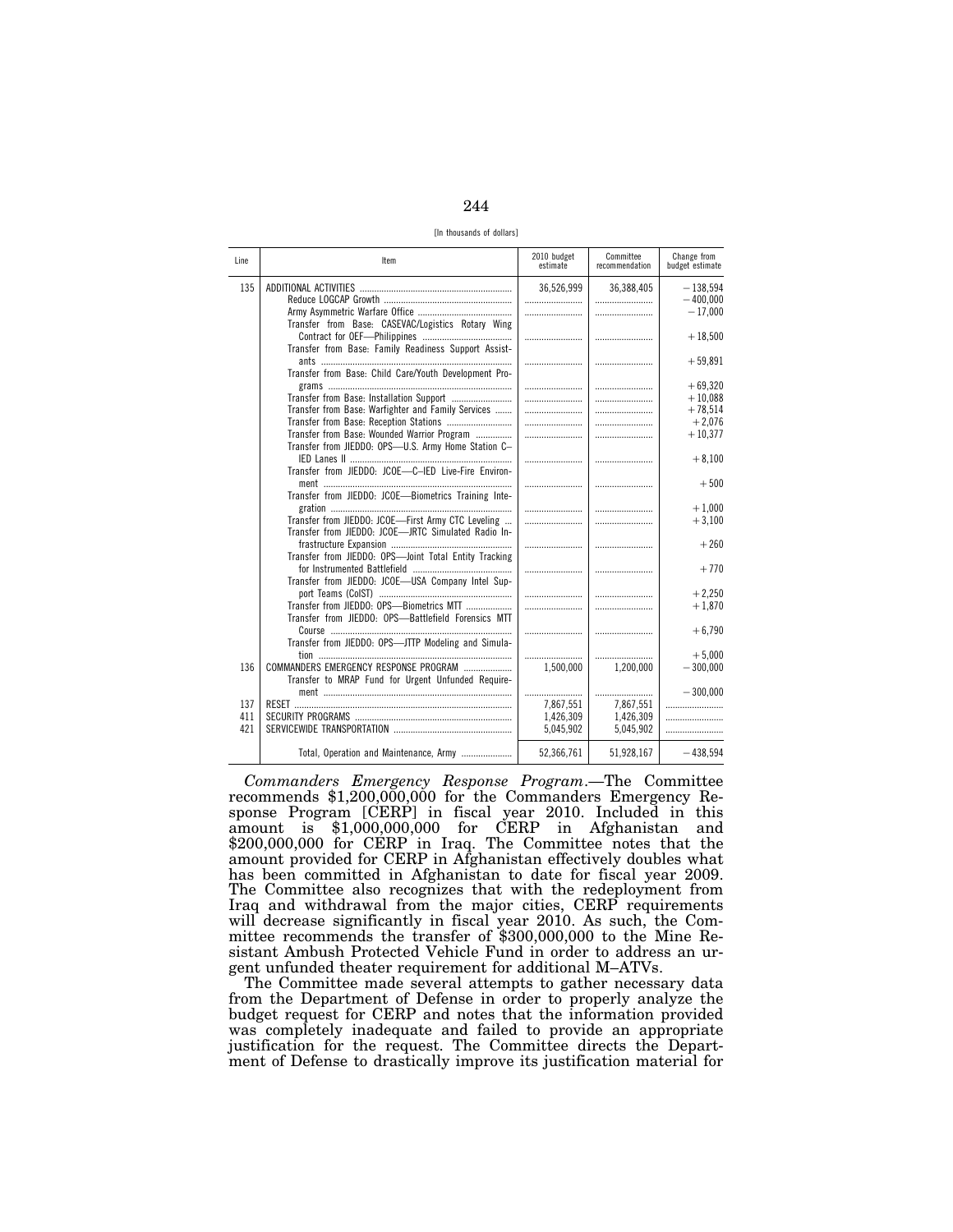future CERP requests to include the details behind developing the requirement. The Committee further directs the Army to submit monthly commitment, obligation, and expenditure data for CERP in Iraq and Afghanistan to the congressional defense committees no later than 30 days after each month.

## OPERATION AND MAINTENANCE, NAVY

| \$5.774.903.000 |
|-----------------|
| 6.219.583.000   |
| 4.975.665.000   |
| 5,899,597,000   |

The Committee recommends an appropriation of \$5,899,597,000. This is \$319,986,000 below the budget estimate.

## COMMITTEE RECOMMENDED PROGRAM

The following table details the program recommended by the Committee:

[In thousands of dollars]

| Line              | Item                                                 | 2010 budget<br>estimate | Committee<br>recommendation | Change from<br>budget estimate |
|-------------------|------------------------------------------------------|-------------------------|-----------------------------|--------------------------------|
| 1A1A              |                                                      | 1,138,398               | 1,138,398                   |                                |
| 1A2A              |                                                      | 2.640                   | 2,640                       |                                |
| 1A3A              | AVIATION TECHNICAL DATA & ENGINEERING SERVICES       | 1.212                   | 1.212                       |                                |
| 1A4A              |                                                      | 26,815                  | 26,815                      |                                |
| 1A4N              |                                                      | 44,532                  | 44,532                      |                                |
| 1A <sub>5</sub> A |                                                      | 158,559                 | 158,559                     |                                |
| 1B1B              |                                                      | 651,209                 | 651,209                     |                                |
| 1B2B              |                                                      | 22,489                  | 22,489                      |                                |
| 1B4B              |                                                      | 1,001,037               | 1,001,037                   |                                |
| 1C1C              |                                                      | 20,704                  | 20,704                      |                                |
| 1C4C              |                                                      | 15,918                  | 15,918                      |                                |
| 1C <sub>5</sub> C | OPERATIONAL METEOROLOGY AND OCEANOGRAPHY             | 16,889                  | 16,889                      |                                |
| 1060              |                                                      | 1,891,799               | 1,818,779                   | $-73,020$                      |
|                   | Unjustified Growth Based on Allocation and Execution |                         |                             |                                |
|                   |                                                      |                         |                             | $-100,000$                     |
|                   | Transfer from JIEDDO: OPS-Joint Training COIC        |                         |                             |                                |
|                   |                                                      |                         |                             | $+17,500$                      |
|                   | Transfer from JIEDDO: OPS-Future Immersive Training  |                         |                             |                                |
|                   |                                                      |                         |                             | $+9.480$                       |
| 1C7C              |                                                      | 306                     | 306                         |                                |
| 1CCH              | COMBATANT COMMANDERS CORE OPERATIONS                 | 6.929                   | 6,929                       |                                |
| 1CCM              | COMBATANT COMMANDERS DIRECT MISSION SUPPORT          | 7,344                   | 7,344                       |                                |
| 1D3D              |                                                      | 68.759                  | 68,759                      |                                |
| 1D4D              |                                                      | 82,496                  | 82,496                      |                                |
| 1D7D              |                                                      | 16,902                  | 16,902                      |                                |
| BSM1              | SUSTAINMENT, RESTORATION AND MODERNIZATION           | 7,629                   | 7,629                       |                                |
| BSS1              |                                                      |                         | 338,604                     |                                |
| 2A1F              |                                                      | 338,604<br>27,290       | 27,290                      |                                |
| 2C1H              |                                                      | 4,336                   | 4,336                       |                                |
| 2C <sub>3H</sub>  |                                                      |                         |                             |                                |
|                   |                                                      | 245,039                 | 3,536                       | $-241,503$                     |
|                   | Transfer to Department of Homeland Security          |                         |                             | $-241.503$                     |
| 3B1K              |                                                      | 97,995                  | 97.995                      |                                |
| 3B4K              |                                                      | 5.463                   |                             | $-5.463$                       |
|                   | Training Support-Baseline Budget Requirement         |                         |                             | $-5.463$                       |
| 4A1M              |                                                      | 3.899                   | 3,899                       |                                |
| 4A2M              |                                                      | 463                     | 463                         |                                |
| 4A4M              | MILITARY MANPOWER AND PERSONNEL MANAGEMENT           | 563                     | 563                         |                                |
| 4A5M              |                                                      | 2.525                   | 2,525                       |                                |
| 4A6M              |                                                      | 23,557                  | 23,557                      |                                |
| 4B1N              |                                                      | 223.890                 | 223.890                     |                                |
| 4B3N              |                                                      | 642                     | 642                         |                                |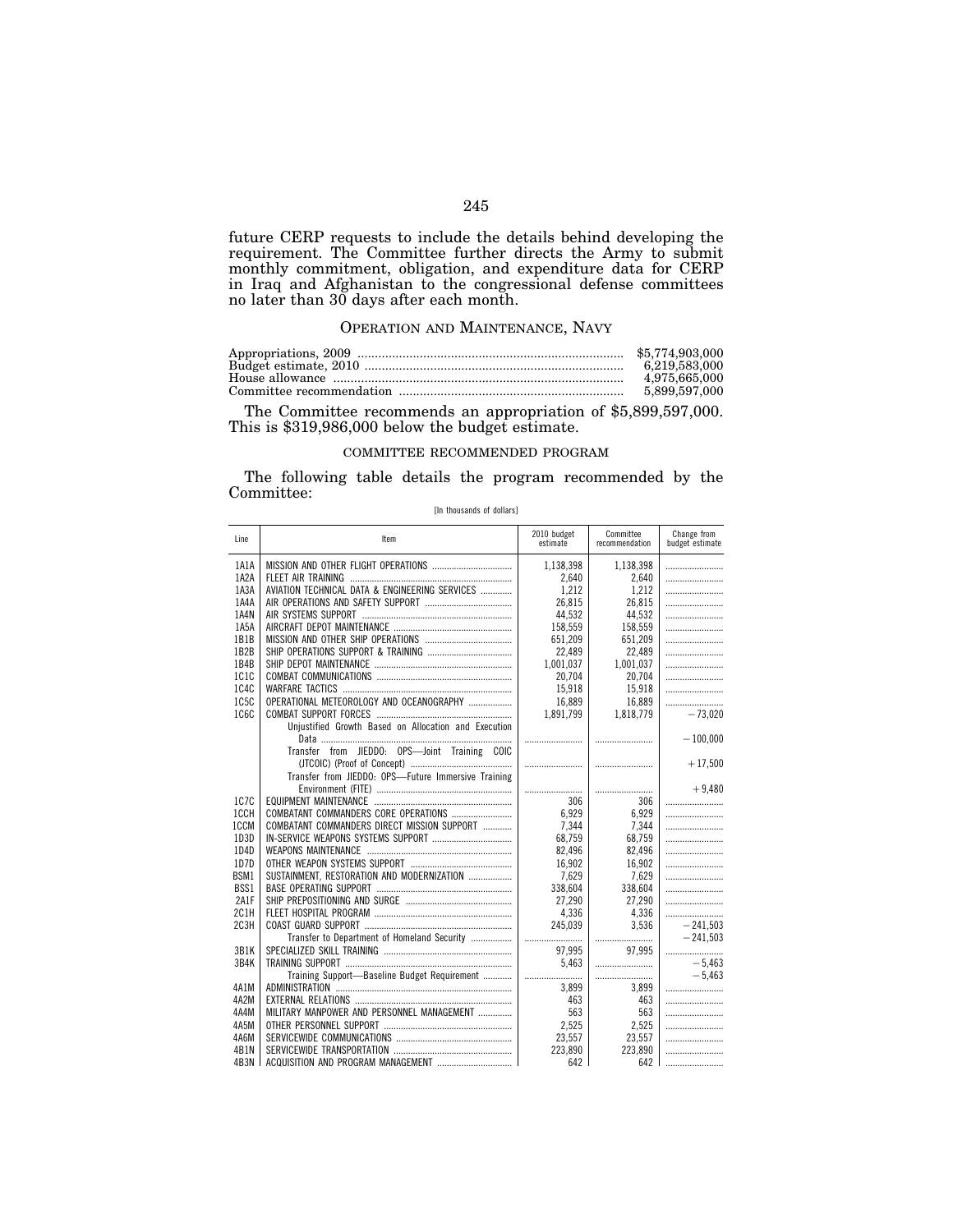| ×<br>۰.<br>-- |
|---------------|

| [In thousands of dollars] |  |  |  |  |  |
|---------------------------|--|--|--|--|--|
|---------------------------|--|--|--|--|--|

| Line | Item                                   | 2010 budget<br>estimate | Committee<br>recommendation | Change from<br>budget estimate |
|------|----------------------------------------|-------------------------|-----------------------------|--------------------------------|
| 4C1P | OTHER PROGRAMS                         | 37.452<br>25.299        | 37.452<br>25.299            |                                |
|      | Total, Operation and Maintenance, Navy | 6.219.583               | 5.899.597                   | $-319.986$                     |

## OPERATION AND MAINTENANCE, MARINE CORPS

| \$3,934,366,000 |
|-----------------|
| 3.701.600.000   |
| 2.961.279.000   |
| 3.775.270.000   |

The Committee recommends an appropriation of \$3,775,270,000. This is \$73,670,000 above the budget estimate.

#### COMMITTEE RECOMMENDED PROGRAM

The following table details the program recommended by the Committee:

| Line              | Item                                                  | 2010 budget<br>estimate | Committee<br>recommendation | Change from<br>budget estimate |
|-------------------|-------------------------------------------------------|-------------------------|-----------------------------|--------------------------------|
| 1A1A              |                                                       | 2,048,844               | 2,048,844                   |                                |
| 1A2A              |                                                       | 486.014                 | 493.684                     | $+7.670$                       |
|                   | Transfer from JIEDDO: OPS-Infantry Immersion Train-   |                         |                             |                                |
|                   |                                                       |                         |                             | $+3,900$                       |
|                   | Transfer from JIEDDO: JCOE-C-IED Live-Fire Environ-   |                         |                             |                                |
|                   |                                                       |                         |                             | $+500$                         |
|                   | Transfer from JIEDDO: OPS-Joint Total Entity Tracking |                         |                             |                                |
|                   |                                                       |                         |                             | $+350$                         |
|                   | Transfer from JIEDDO: JCOE-USMC-Company Intel-        |                         |                             |                                |
|                   |                                                       |                         |                             | $+2,920$                       |
| 1A3A              |                                                       | 554.000                 | 554.000                     |                                |
| 1B2B              |                                                       | 950                     | 950                         |                                |
| BSS1              |                                                       | 121,700                 | 187,700                     | $+66,000$                      |
|                   |                                                       |                         |                             | $-20,000$                      |
|                   | Transfer from Base: Family Support Programs           |                         |                             | $+86,000$                      |
| 3R1D              |                                                       | 6.303                   | 6,303                       |                                |
| 3B3D              |                                                       | 923                     | 923                         |                                |
| 3B4D              |                                                       | 205,625                 | 205,625                     |                                |
| 4A <sub>2</sub> G |                                                       | 2,576                   | 2,576                       |                                |
| 4A3G              |                                                       | 269.415                 | 269,415                     |                                |
| 4A4G              |                                                       | 5,250                   | 5,250                       |                                |
|                   |                                                       |                         |                             |                                |
|                   | Total, Operation and Maintenance, Marine Corps        | 3.701.600               | 3,775,270                   | $+73,670$                      |

#### [In thousands of dollars]

## OPERATION AND MAINTENANCE, AIR FORCE

| 9,929,868,000 |
|---------------|

The Committee recommends an appropriation of \$9,929,868,000. This is \$97,000,000 below the budget estimate.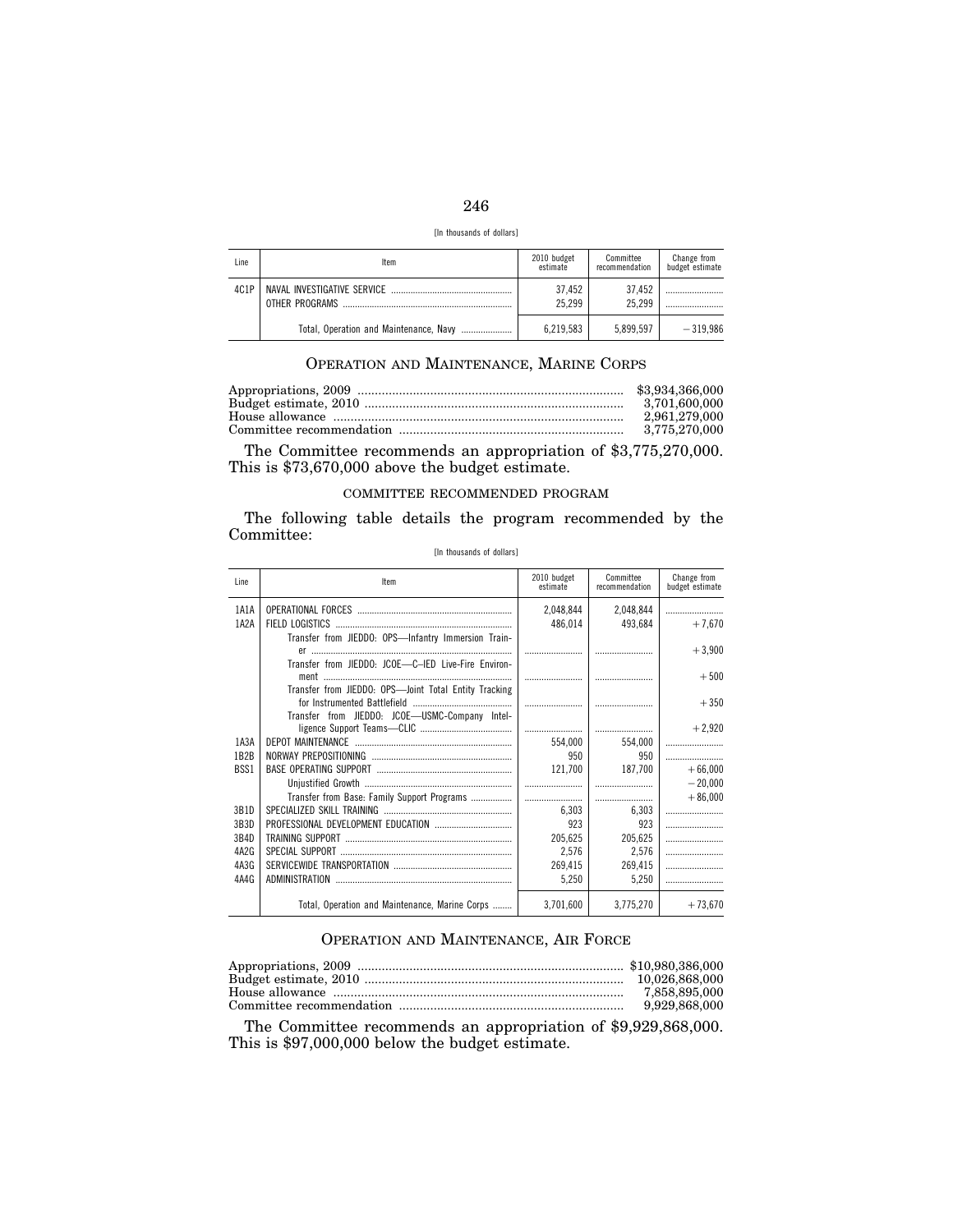## COMMITTEE RECOMMENDED PROGRAM

The following table details the program recommended by the Committee:

[In thousands of dollars]

| Line | Item                                                | 2010 budget<br>estimate | Committee<br>recommendation | Change from<br>budget estimate     |
|------|-----------------------------------------------------|-------------------------|-----------------------------|------------------------------------|
| 011A |                                                     | 1,582,431               | 1,582,431                   |                                    |
| 011C |                                                     | 1,460,018               | 1,460,018                   |                                    |
| 011D | AIR OPERATIONS TRAINING (OJT, MAINTAIN SKILLS)      | 109.255                 | 109,255                     |                                    |
| 011M |                                                     | 304.540                 | 304.540                     |                                    |
| 011R | FACILITIES SUSTAINMENT, RESTORATION & MODERNIZATION | 121.881                 | 121.881                     |                                    |
| 011Z |                                                     | 1,394,809               | 1,394,809                   |                                    |
| 012A |                                                     | 130.885                 | 130,885                     |                                    |
| 012C |                                                     | 407.554                 | 409.554                     | $+2,000$<br>$+ 2,000$<br>$+ 2,000$ |
|      | Transfer from JIEDDO: JCOE-C-IED ISR Integration    |                         |                             |                                    |
| 013C |                                                     | 38,677                  | 38,677                      |                                    |
| 015A | COMBATANT COMMANDERS DIRECT MISSION SUPPORT         | 157,000                 | 137,000                     | $-20,000$                          |
|      |                                                     |                         |                             | $-20,000$                          |
| 021A |                                                     | 3,171,148               | 3,171,148                   |                                    |
| 021D |                                                     | 169.659                 | 169.659                     |                                    |
| 021M |                                                     | 167,070                 | 167,070                     |                                    |
| 021R | FACILITIES SUSTAINMENT, RESTORATION & MODERNIZATION | 942                     | 942                         |                                    |
| 021Z |                                                     | 45,998                  | 45,998                      |                                    |
| 031R | FACILITIES SUSTAINMENT, RESTORATION & MODERNIZATION | 1.019                   | 1,019                       |                                    |
| 031Z |                                                     | 19.361                  | 19.361                      |                                    |
| 032A |                                                     | 48,442                  | 39,442                      | $-9,000$                           |
|      |                                                     |                         |                             | $-9.000$                           |
| 032B |                                                     | 291                     | 291                         |                                    |
| 032C |                                                     | 1.500                   | 1,500                       |                                    |
| 032D |                                                     | 1,427                   | 1,427                       |                                    |
| 041A |                                                     | 328,009                 | 328,009                     |                                    |
| 041Z |                                                     | 35,322                  | 35,322                      |                                    |
| 042A |                                                     | 9.000                   | 9.000                       |                                    |
| 042B |                                                     | 178.470                 | 108.470                     | $-70,000$                          |
|      |                                                     |                         |                             | $-70.000$                          |
| 043A |                                                     | 142.160                 | 142,160                     |                                    |
|      | Total, Operation and Maintenance, Air Force         | 10.026.868              | 9.929.868                   | $-97.000$                          |

# OPERATION AND MAINTENANCE, DEFENSE-WIDE

| 7.397.800.000 |
|---------------|
| 7,550,900,000 |

The Committee recommends an appropriation of \$7,550,900,000. This is \$32,500,000 below the budget estimate.

#### COMMITTEE RECOMMENDED PROGRAM

|  | [In thousands of dollars] |  |  |  |
|--|---------------------------|--|--|--|
|--|---------------------------|--|--|--|

| Line | ltem                       | 2010 budget<br>estimate | Committee<br>recommendation | Change from<br>budget estimate |
|------|----------------------------|-------------------------|-----------------------------|--------------------------------|
|      |                            | 25.000                  | 12.500                      | $-12.500$<br>$-12.500$         |
|      | SPECIAL OPERATIONS COMMAND | 2.519.935               | 2.499.935                   | $-20.000$<br>$-20.000$         |
|      |                            | 13.908<br>245 117       | 13.908<br>245 117           |                                |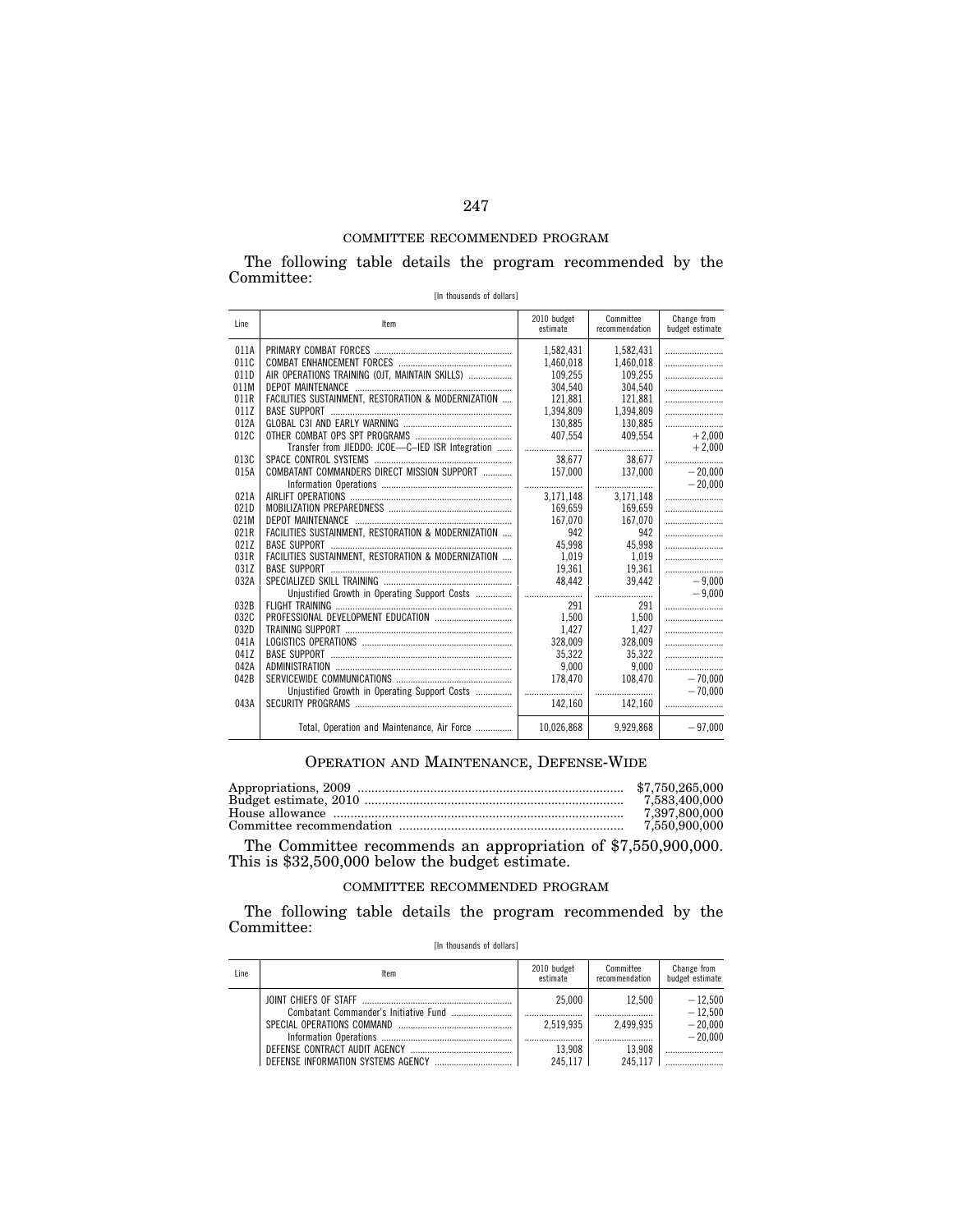| v<br>×<br>-- |  |
|--------------|--|

[In thousands of dollars]

| Line | Item                                           | 2010 budget<br>estimate | Committee<br>recommendation | Change from<br>budget estimate |
|------|------------------------------------------------|-------------------------|-----------------------------|--------------------------------|
|      | DEFENSE LEGAL SERVICES                         | 115.000                 | 115,000                     |                                |
|      |                                                | 13.364                  | 13.364                      |                                |
|      |                                                | 2.018                   | 2.018                       |                                |
|      |                                                | 558.700                 | 558.700                     |                                |
|      | DEFENSE CONTRACT MANAGEMENT AGENCY             | 63.130                  | 63.130                      |                                |
|      |                                                | 1.950.000               | 1.950.000                   |                                |
|      |                                                | 79.047                  | 79.047                      |                                |
|      |                                                | 1.998.181               | 1.998.181                   |                                |
|      | Total, Operation and Maintenance, Defense-Wide | 7.583.400               | 7.550.900                   | $-32.500$                      |

## OPERATION AND MAINTENANCE, ARMY RESERVE

| \$189,308,000 |
|---------------|
| 204.326.000   |
| 163.461.000   |
| 234.898.000   |

The Committee recommends an appropriation of \$234,898,000. This is \$30,572,000 above the budget estimate.

#### COMMITTEE RECOMMENDED PROGRAM

The following table details the program recommended by the Committee:

#### [In thousands of dollars]

| Line | Item                                                   | 2010 budget<br>Committee<br>recommendation<br>estimate |         | Change from<br>budget estimate |
|------|--------------------------------------------------------|--------------------------------------------------------|---------|--------------------------------|
| 113  |                                                        | 86.881                                                 | 86,881  |                                |
| 115  |                                                        | 40.675                                                 | 40.675  |                                |
| 121  |                                                        | 21.270                                                 | 36.571  | $+15.301$                      |
|      | Transfer from Base: Family Readiness Support Assist-   |                                                        |         | $+9.829$                       |
|      |                                                        |                                                        |         | $+5.472$                       |
| 122  |                                                        | 17.500                                                 | 17,500  |                                |
| 131  |                                                        | 38,000                                                 | 38.000  |                                |
| 434  | OTHER PERSONNEL SUPPORT                                |                                                        | 15.271  | $+15.271$                      |
|      | Transfer from Base: Chaplain Strong Bonds              |                                                        |         | $+6.093$                       |
|      | Transfer from Base: Army Reserve Recruiting Assistance |                                                        |         |                                |
|      | Program                                                |                                                        |         | $+9.178$                       |
|      | Total, Operation and Maintenance, Army Reserve         | 204.326                                                | 234.898 | $+30.572$                      |

## OPERATION AND MAINTENANCE, NAVY RESERVE

| \$68,059,000 |
|--------------|
| 68,059,000   |
| 54.447.000   |
| 68.059.000   |

The Committee recommends an appropriation of \$68,059,000. This is equal to the budget estimate.

## COMMITTEE RECOMMENDED PROGRAM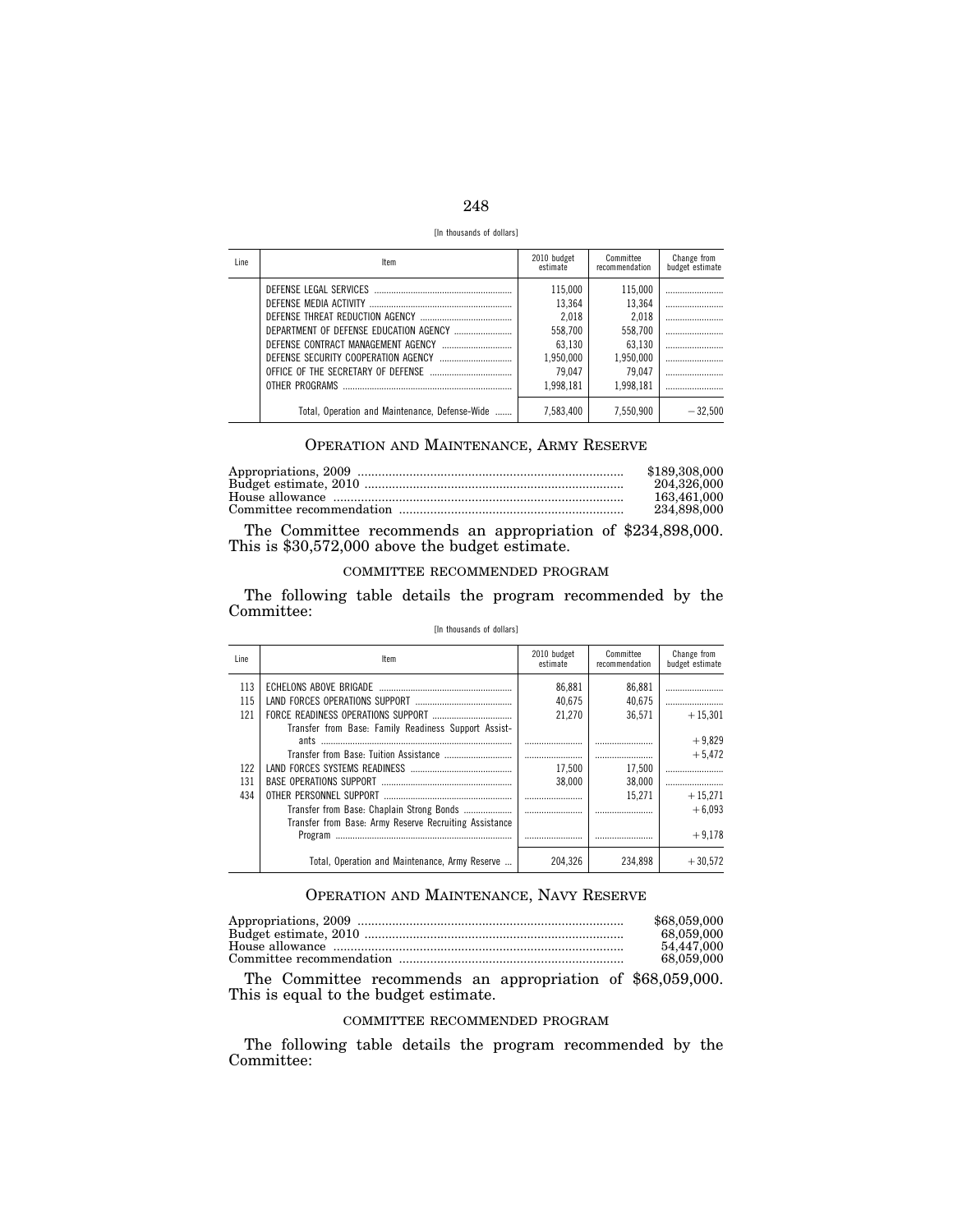| ۰.<br>×<br>-- |  |
|---------------|--|

[In thousands of dollars]

| Line.       | Item                                           | 2010 budget<br>estimate | Committee<br>recommendation | Change from<br>budget estimate |
|-------------|------------------------------------------------|-------------------------|-----------------------------|--------------------------------|
| 1A1A        |                                                | 26,673                  | 26,673                      |                                |
| 1A3A        |                                                | 400                     | 400                         |                                |
| 1A5A        |                                                | 3,600                   | 3,600                       |                                |
| 1B1B        |                                                | 7,416                   | 7,416                       |                                |
| 1B4B        |                                                | 8.917                   | 8,917                       |                                |
| 1C1C        |                                                | 3.147                   | 3,147                       |                                |
| 1C6C        |                                                | 13.428                  | 13,428                      |                                |
| <b>BSSR</b> |                                                | 4.478                   | 4.478                       |                                |
|             | Total, Operation and Maintenance, Navy Reserve | 68,059                  | 68,059                      |                                |

## OPERATION AND MAINTENANCE, MARINE CORPS RESERVE

| \$77,851,000 |
|--------------|
| 86.667.000   |
| 69.333.000   |
| 86.667.000   |

The Committee recommends an appropriation of \$86,667,000. This is equal to the budget estimate.

#### COMMITTEE RECOMMENDED PROGRAM

The following table details the program recommended by the Committee:

#### [In thousands of dollars]

| Line         | ltem                                                        | 2010 budget<br>estimate | Committee<br>recommendation | Change from<br>budget estimate |
|--------------|-------------------------------------------------------------|-------------------------|-----------------------------|--------------------------------|
| 1A1A<br>BSS1 |                                                             | 77.849<br>8.818         | 77.849<br>8.818             |                                |
|              | Total, Operation and Maintenance, Marine Corps Re-<br>serve | 86.667                  | 86.667                      |                                |

# OPERATION AND MAINTENANCE, AIR FORCE RESERVE

| \$46,975,000 |
|--------------|
| 125,925,000  |
| 100.740.000  |
| 125,925,000  |

The Committee recommends an appropriation of \$125,925,000. This is equal to the budget estimate.

#### COMMITTEE RECOMMENDED PROGRAM

|  | [In thousands of dollars] |  |  |  |
|--|---------------------------|--|--|--|
|--|---------------------------|--|--|--|

| Line                 | ltem                | 2010 budget<br>estimate          | Committee<br>recommendation      | Change from<br>budget estimate |
|----------------------|---------------------|----------------------------------|----------------------------------|--------------------------------|
| 011A<br>011G<br>0117 | <b>BASE SUPPORT</b> | 3.618<br>7.276<br>114.531<br>500 | 3.618<br>7.276<br>114.531<br>500 |                                |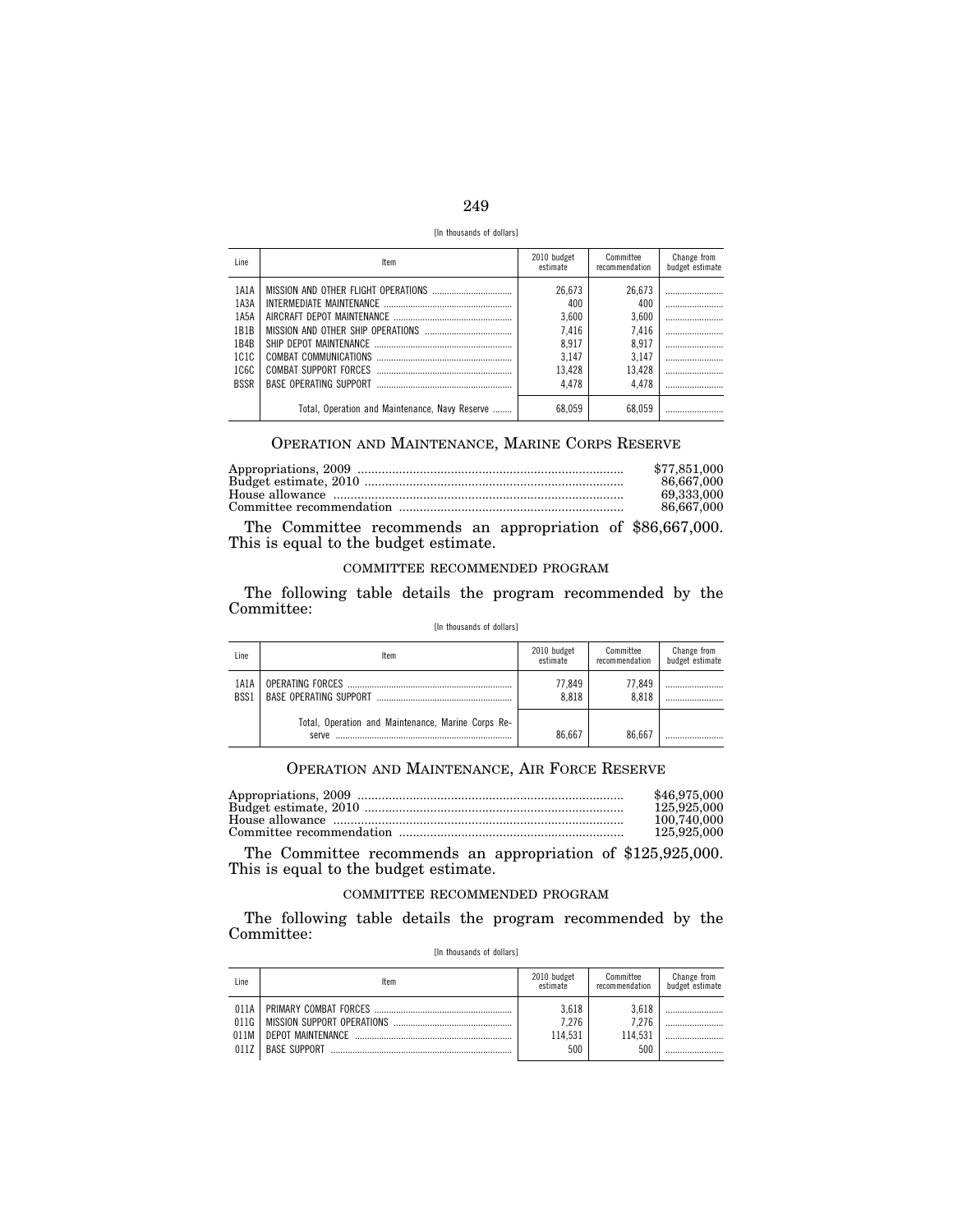| ۰.<br>۰.<br>×<br>--<br>× |  |
|--------------------------|--|

| [In thousands of dollars] |  |  |  |  |
|---------------------------|--|--|--|--|
|---------------------------|--|--|--|--|

| Line | Item                                                     | 2010 budget<br>estimate | Committee<br>recommendation | Change from<br>budget estimate |
|------|----------------------------------------------------------|-------------------------|-----------------------------|--------------------------------|
|      | Total. Operation and Maintenance. Air Force Re-<br>serve | 125.925                 | 125.925                     |                                |

# OPERATION AND MAINTENANCE, ARMY NATIONAL GUARD

| \$511,986,000 |
|---------------|
| 321.646.000   |
| 257.317.000   |
| 450.246.000   |

The Committee recommends an appropriation of \$450,246,000. This is \$128,600,000 above the budget estimate.

#### COMMITTEE RECOMMENDED PROGRAM

The following table details the program recommended by the Committee: [In thousands of dollars]

| Line | Item                                                 | 2010 budget<br>estimate | Committee<br>recommendation | Change from<br>budget estimate |
|------|------------------------------------------------------|-------------------------|-----------------------------|--------------------------------|
| 111  |                                                      | 89.666                  | 89,666                      |                                |
| 112  |                                                      | 1.196                   | 1,196                       |                                |
| 113  | ECHELONS ABOVE BRIGADE                               | 18.360                  | 18.360                      |                                |
| 114  | THEATER LEVEL ASSETS                                 | 380                     | 380                         |                                |
| 116  | AVIATION ASSETS                                      | 59.357                  | 59.357                      |                                |
| 121  |                                                      | 94.458                  | 109.158                     | $+14.700$                      |
|      | Transfer from Base: Family Readiness Support Assist- |                         |                             |                                |
|      |                                                      |                         |                             | $+14.700$                      |
| 131  | BASE OPERATIONS SUPPORT                              | 22.536                  | 36.436                      | $+13,900$                      |
|      |                                                      |                         |                             | $+13.900$                      |
| 133  |                                                      | 35.693                  | 35.693                      |                                |
| 434  | RECRUITING AND ADVERTISING                           |                         | 100.000                     | $+100.000$                     |
|      | Transfer from Base: Recruiting and Advertising       |                         |                             | $+100.000$                     |
|      |                                                      |                         |                             |                                |
|      | Total, Operation and Maintenance, Army National      |                         |                             |                                |
|      | Guard                                                | 321.646                 | 450.246                     | $+128.600$                     |

## OPERATION AND MAINTENANCE, AIR NATIONAL GUARD

| \$52,667,000 |
|--------------|
| 289.862.000  |
| 231.889.000  |
| 289.862.000  |

The Committee recommends an appropriation of \$289,862,000. This is equal to the budget estimate.

## COMMITTEE RECOMMENDED PROGRAM

|  | [In thousands of dollars] |  |  |  |
|--|---------------------------|--|--|--|
|--|---------------------------|--|--|--|

| Line | ltem                       | 2010 budget<br>estimate | Committee<br>recommendation | Change from<br>budget estimate |
|------|----------------------------|-------------------------|-----------------------------|--------------------------------|
| 011F | AIRCRAFT OPFRATIONS        | 103.259                 | 103.259                     |                                |
| 011G | MISSION SUPPORT OPERATIONS | 51.300                  | 51.300                      |                                |
| 011M | DEPOT MAINTENANCE          | 135.303                 | 135.303                     |                                |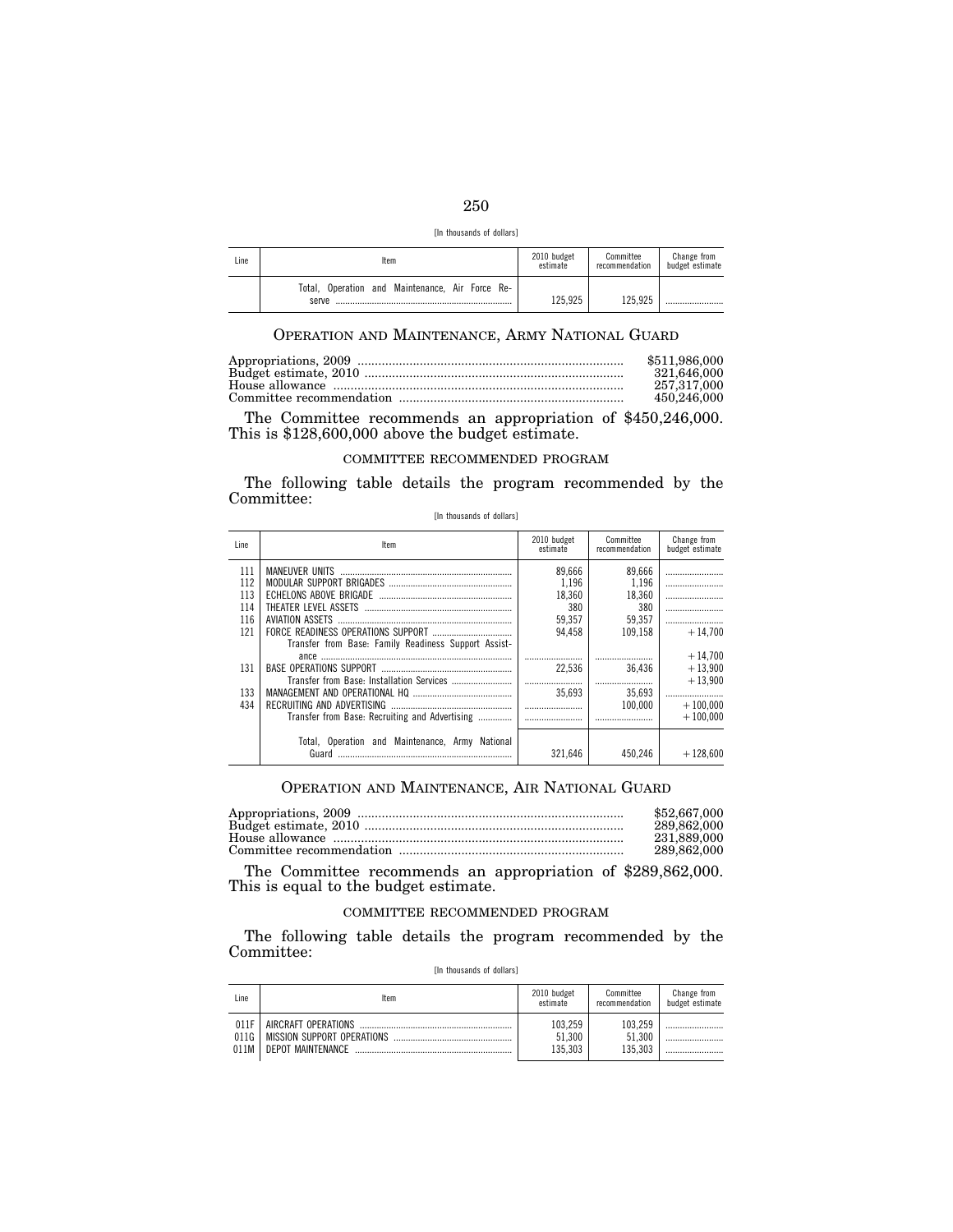| I<br>×<br>۰.<br>-- |  |
|--------------------|--|

[In thousands of dollars]

| Line | Item                                                       | 2010 budget<br>estimate | Committee<br>recommendation | Change from<br>budget estimate |
|------|------------------------------------------------------------|-------------------------|-----------------------------|--------------------------------|
|      | Operation and Maintenance, Air National<br>Total.<br>Guard | 289.862                 | 289.862                     |                                |

#### IRAQ FREEDOM FUND

The Committee recommends no appropriation. This is \$115,300,000 below the budget estimate.

#### COMMITTEE RECOMMENDED PROGRAM

*Iraq Freedom Fund*.—The Committee recommends no appropriation for the Iraq Freedom Fund [IFF] and does not anticipate providing additional resources to this appropriation in the future. The Committee recommends funding for the Transportation of Fallen Heroes directly under the Transportation Working Capital Fund, where funds have been executed since fiscal year 2007. The Committee believes funds should be requested under this account in future budget submissions. The Committee recommends no funding requested to support the relocation and disposition of individuals detained at the Guantanamo Bay Naval Base. The Committee notes that the administration is still reviewing the future of the detention facility at Guantanamo Bay.

## AFGHANISTAN SECURITY FORCES FUND

| \$5,606,939,000 |
|-----------------|
|                 |
| 7.462.769.000   |
| 6,562,769,000   |

The Committee recommends an appropriation of \$6,562,769,000. This is \$900,000,000 below the budget estimate.

#### COMMITTEE RECOMMENDED PROGRAM

The following table details the program recommended by the Committee:

[In thousands of dollars]

| Line | Item                                                                                                                                                                                                                                                                                                                                                                                                                                                                                                                                                              | 2010 budget<br>estimate                      | Committee<br>recommendation                  | Change from<br>budget estimate |
|------|-------------------------------------------------------------------------------------------------------------------------------------------------------------------------------------------------------------------------------------------------------------------------------------------------------------------------------------------------------------------------------------------------------------------------------------------------------------------------------------------------------------------------------------------------------------------|----------------------------------------------|----------------------------------------------|--------------------------------|
|      | Sustainment<br>$\begin{minipage}{.4\linewidth} \begin{tabular}{l} \hline \multicolumn{1}{l}{} & \multicolumn{1}{l}{} & \multicolumn{1}{l}{} \\ \multicolumn{1}{l}{} & \multicolumn{1}{l}{} & \multicolumn{1}{l}{} \\ \multicolumn{1}{l}{} & \multicolumn{1}{l}{} & \multicolumn{1}{l}{} \\ \multicolumn{1}{l}{} & \multicolumn{1}{l}{} & \multicolumn{1}{l}{} \\ \multicolumn{1}{l}{} & \multicolumn{1}{l}{} \\ \multicolumn{1}{l}{} & \multicolumn{1}{l}{} \\ \multicolumn{1}{l}{} & \multicolumn{1}{l}{}$<br>Transfer to MRAP Fund for urgent unfunded require- | 868.320<br>1.615.192<br>272.998<br>1.945.887 | 868,320<br>1,615,192<br>272.998<br>1.395.887 | $-550.000$                     |
|      | ment                                                                                                                                                                                                                                                                                                                                                                                                                                                                                                                                                              |                                              |                                              | $-550.000$                     |
|      |                                                                                                                                                                                                                                                                                                                                                                                                                                                                                                                                                                   | 4.702.397                                    | 4.152.397                                    | $-550.000$                     |
|      |                                                                                                                                                                                                                                                                                                                                                                                                                                                                                                                                                                   | 605.584<br>279.186                           | 605,584<br>279,186<br>648.217                |                                |
|      |                                                                                                                                                                                                                                                                                                                                                                                                                                                                                                                                                                   | 648.217                                      |                                              |                                |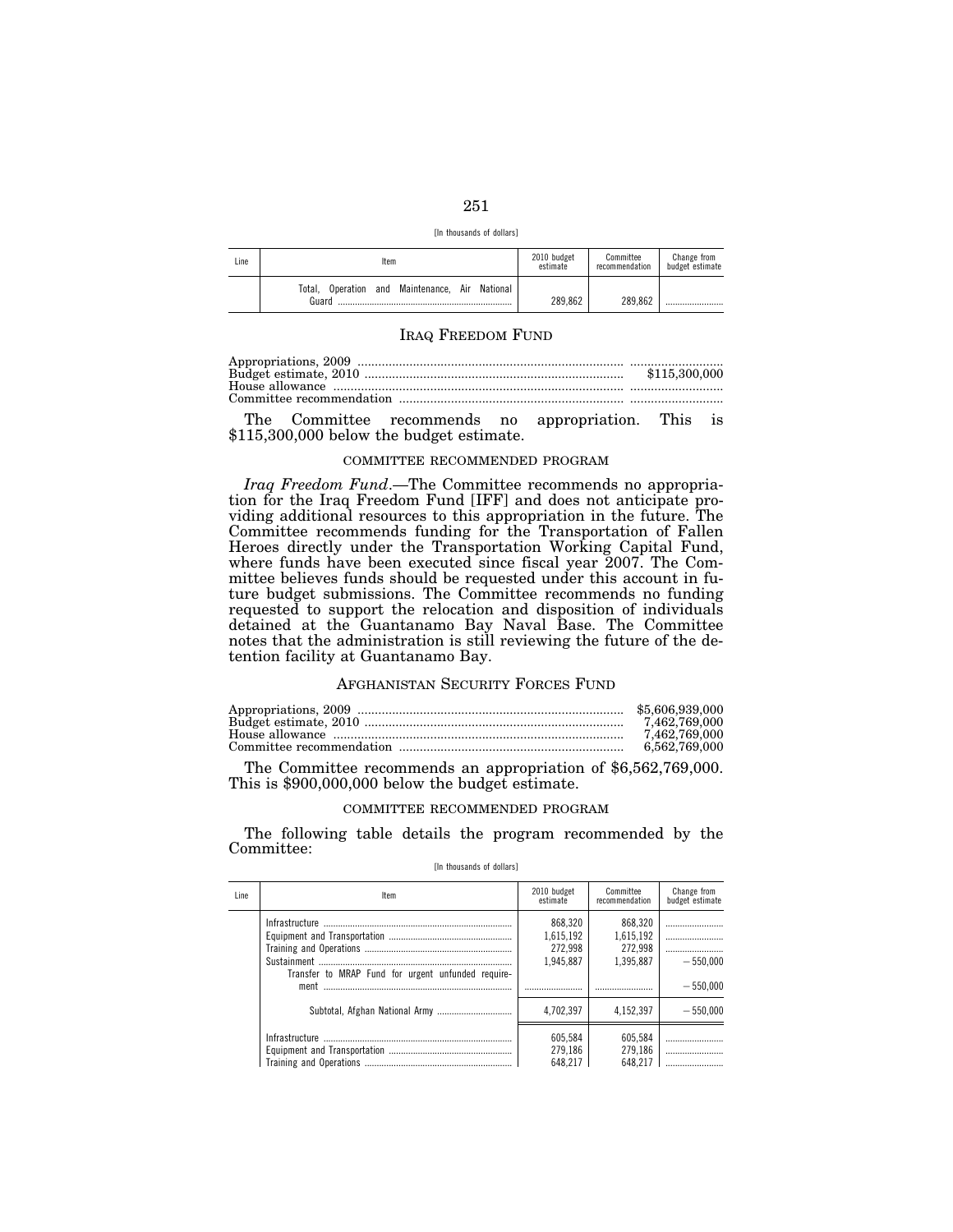| ۰.<br>--<br>×<br>__ |  |
|---------------------|--|

[In thousands of dollars]

| Line | Item                                               | 2010 budget<br>estimate | Committee<br>recommendation | Change from<br>budget estimate |
|------|----------------------------------------------------|-------------------------|-----------------------------|--------------------------------|
|      | Transfer to MRAP Fund for urgent unfunded require- | 1.219.966               | 869.966                     | $-350.000$                     |
|      | ment                                               |                         |                             | $-350.000$                     |
|      |                                                    | 2.752.953               | 2.402.953                   | $-350.000$                     |
|      |                                                    | 1,500<br>5.919          | 1,500<br>5.919              |                                |
|      |                                                    | 7.419                   | 7.419                       |                                |
|      | Total, Afghanistan Security Forces Fund            | 7.462.769               | 6.562.769                   | $= 900.000$                    |

*Afghanistan Security Forces Fund*.—The Committee understands the importance of training, equipping, and sustaining the Afghanistan Security Forces and recommends \$6,562,769,000 to continue those efforts. The Committee is also aware of an urgent unfunded requirement for MRAP-All Terrain Vehicles in Afghanistan and therefore recommends transferring \$900,000,000 from the Afghanistan Security Forces Fund [ASFF] to the Mine Resistant Ambush Protected Vehicle Fund in order to address this requirement. The Committee notes that these funds would not be executed in ASFF until fiscal year 2011 and therefore are available to address this urgent force protection requirement.

#### PROCUREMENT

The Committee recommends \$22,219,245,000 for the procurement accounts. The overseas contingency operations funding is to adequately provide for the costs of continuing combat and stability operations associated with Operation Iraqi Freedom and Operation Enduring Freedom. In the procurement appropriations, the Committee has recommended funding to replace combat losses and equipment left behind in theater, sustain munitions and other consumables, and reset the units returning home to an equipmentready status. Funding adjustments were made in instances where funding was requested ahead of need or program execution has been delayed.

#### AIRCRAFT PROCUREMENT, ARMY

| 1.636.229.000 |
|---------------|
| 1.636.229.000 |
|               |

The Committee recommends an appropriation of \$1,119,319,000. This is \$516,910,000 below the budget estimate.

#### COMMITTEE RECOMMENDED PROGRAM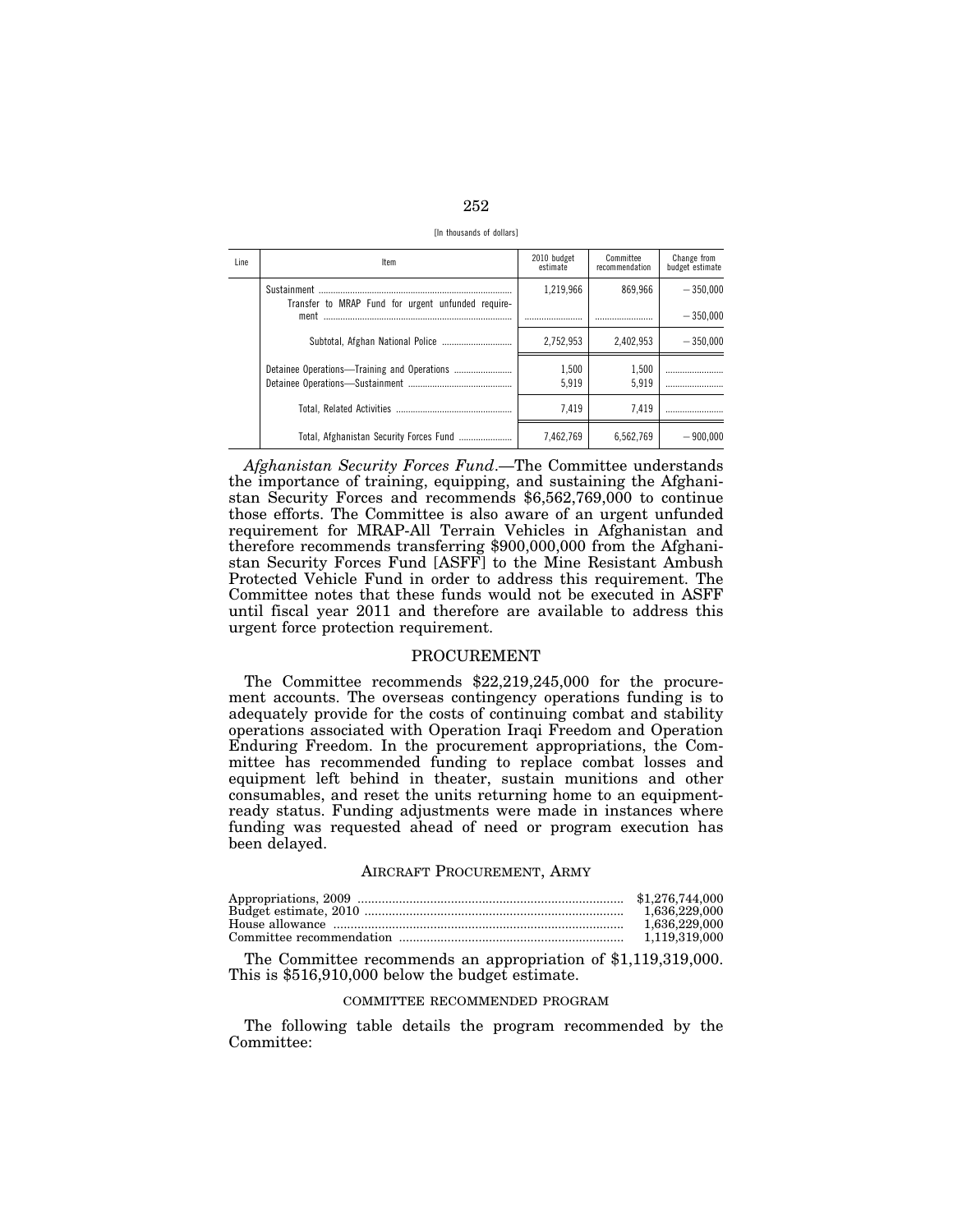| 41<br>-- | I<br>۰.<br>M. | ۰.<br>۰. |
|----------|---------------|----------|

[In thousands of dollars]

| <b>Line</b> | Item                              | 2010 budget<br>estimate | Committee<br>recommendation | Change from<br>budget estimate |
|-------------|-----------------------------------|-------------------------|-----------------------------|--------------------------------|
| 3           |                                   | 250,000                 | 32.100                      | $-217,900$                     |
|             |                                   |                         |                             | $-217.900$                     |
| 4           |                                   | 44.640                  | 44.640                      |                                |
| 5A          |                                   | 45.000                  | 45.000                      |                                |
| 11          |                                   | 74.340                  | 37.170                      | $-37,170$                      |
|             |                                   |                         |                             | $-37,170$                      |
| 13          |                                   | 141,200                 | 70.600                      | $-70,600$                      |
|             |                                   |                         |                             | $-70.600$                      |
| 18          |                                   | 50.210                  | 50.210                      |                                |
| 19          |                                   | 54,000                  | 54.000                      |                                |
| 20          |                                   | 315,300                 | 161.100                     | $-154,200$                     |
|             |                                   |                         |                             | $-69,200$                      |
|             |                                   |                         |                             | $-85.000$                      |
| 26          |                                   | 2.500                   | 2.500                       |                                |
| 27          |                                   | 94.335                  | 94,335                      |                                |
| 29A         |                                   | 326,400                 | 326.400                     |                                |
| 29B         |                                   | 60,000                  | 60,000                      |                                |
| 30          |                                   | 18.200                  | 18.200                      |                                |
| 32          |                                   | 111.600                 | 99.360                      | $-12.240$                      |
|             |                                   |                         |                             | $-12.240$                      |
| 34          |                                   | 23.704                  | 23.704                      |                                |
| 35          |                                   | 24.800                  |                             | $-24.800$                      |
|             |                                   |                         |                             | $-24,800$                      |
|             | TOTAL, AIRCRAFT PROCUREMENT, ARMY | 1,636,229               | 1,119,319                   | $-516,910$                     |

### MISSILE PROCUREMENT, ARMY

| \$704.041.000 |
|---------------|
| 531.570.000   |
| 469.470.000   |
| 475,954,000   |

The Committee recommends an appropriation of  $$475,954,000$ .<br>This is  $$55,616,000$  below the budget estimate.

### COMMITTEE RECOMMENDED PROGRAM

The following table details the program recommended by the Committee:

| Line     | Item                                                   | Quantity         | 2010 budget<br>estimate    | Committee<br>recommendation | Change from<br>budget estimate |
|----------|--------------------------------------------------------|------------------|----------------------------|-----------------------------|--------------------------------|
| 5<br>ĥ   | JAVELIN (AAWS-M) SYSTEM SUMMARY                        | 2.133<br>864     | \$219.700<br>140.979       | \$219,700<br>110.363        | <br>$-$ \$30,616               |
|          | Excess to requirement for CLU<br>Funding ahead of need |                  | .<br>                      |                             | $-5.616$<br>$-25.000$          |
| 8        | Funding ahead of need<br>GUIDED MLRS ROCKET (GMLRS)    | 1.294<br><br>678 | 59.200<br>                 | 34.200<br>                  | $-25.000$<br>$-25.000$         |
| 14<br>15 | HIMARS MODIFICATIONS                                   |                  | 60.600<br>18.772<br>32.319 | 60,600<br>18.772<br>32.319  |                                |
|          | TOTAL.<br><b>MISSILE</b><br>PROCUREMENT<br>ARMY        |                  | 531.570                    | 475.954                     | $-55.616$                      |

### [Dollar amounts in thousands]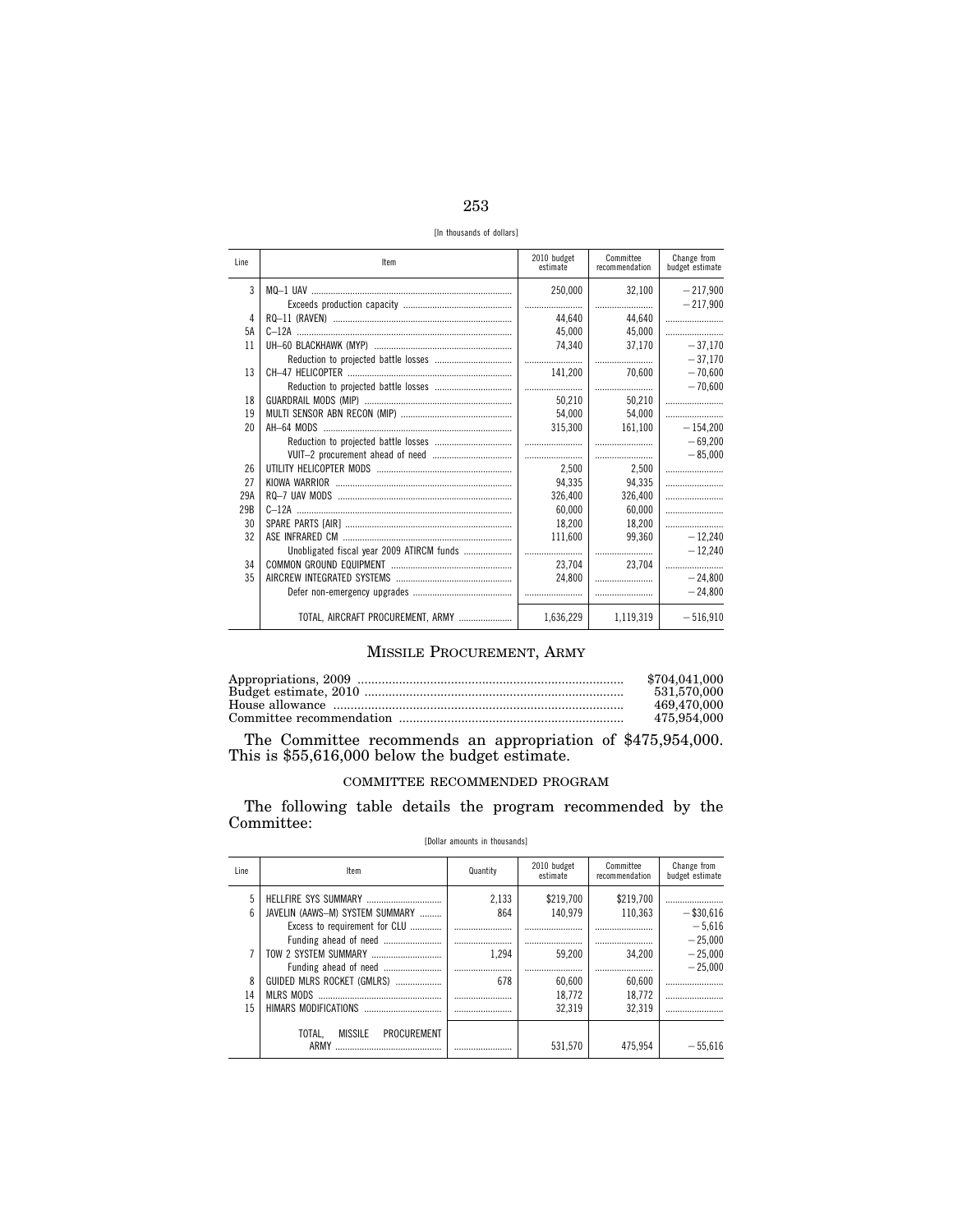### PROCUREMENT OF WTCV, ARMY

| \$2,806,645,000 |
|-----------------|
| 759,466,000     |
| 1.219.466.000   |
| 875.866.000     |

The Committee recommends an appropriation of \$875,866,000. This is \$116,400,000 above the budget estimate.

### COMMITTEE RECOMMENDED PROGRAM

The following table details the program recommended by the Committee:

|  | [In thousands of dollars] |  |  |  |
|--|---------------------------|--|--|--|
|--|---------------------------|--|--|--|

| Line | Item                                             | 2010 budget<br>estimate | Committee<br>recommendation | Change from<br>budget estimate |
|------|--------------------------------------------------|-------------------------|-----------------------------|--------------------------------|
| 9    |                                                  | 36,000                  | 36.000                      |                                |
| 10   |                                                  | 243,600                 |                             | $-243.600$                     |
|      |                                                  |                         |                             | $-243.600$                     |
| 11   |                                                  | 37.620                  | 37.620                      |                                |
| 27   |                                                  | 13.900                  | 13.900                      |                                |
| 31   | COMMON REMOTELY OPERATED WEAPONS STATION         | 235.000                 | 595.000                     | $+360.000$                     |
|      | Army requested transfer from OPA, line 187       |                         |                             | $+360.000$                     |
| 33   |                                                  | 107.996                 | 107,996                     |                                |
| 36   |                                                  | 27.600                  | 27.600                      |                                |
| 37   |                                                  | 20.900                  | 20,900                      |                                |
| 38   |                                                  | 4.800                   | 4,800                       |                                |
| 40   |                                                  | 21,250                  | 21,250                      |                                |
| 41A  |                                                  | 5.800                   | 5.800                       |                                |
| 43   |                                                  | 5.000                   | 5.000                       |                                |
|      |                                                  |                         |                             |                                |
|      | Total, Procurement of Weapons and Tracked Combat |                         |                             |                                |
|      |                                                  | 759.466                 | 875.866                     | $+116.400$                     |

### PROCUREMENT OF AMMUNITION, ARMY

| \$276,575,000 |
|---------------|
| 370.635.000   |
| 370.635.000   |
| 365.635.000   |

The Committee recommends an appropriation of \$365,635,000. This is \$5,000,000 below the budget estimate.

### COMMITTEE RECOMMENDED PROGRAM

The following table details the program recommended by the Committee:

### [In thousands of dollars]

| Line | ltem                                          | 2010 budget<br>estimate | Committee<br>recommendation | Change from<br>budget estimate |
|------|-----------------------------------------------|-------------------------|-----------------------------|--------------------------------|
|      |                                               | 22.000                  | 22,000                      |                                |
|      |                                               | 8.300                   | 8.300                       |                                |
|      |                                               | 500                     | 500                         |                                |
|      |                                               | 26.500                  | 26.500                      |                                |
| 6    |                                               | 530                     | 530                         |                                |
| 8    |                                               | 20,000                  | 20.000                      |                                |
| 14   |                                               | 9.200                   | 9.200                       |                                |
| 16   |                                               | 52.200                  | 52.200                      |                                |
| 17   | MODULAR ARTILLERY CHARGE SYSTEM (MACS). ALL T | 10.000                  | 10.000                      |                                |
| 18   |                                               | 7.800                   | 7.800                       |                                |
| 19   |                                               | 5.000                   | 5.000                       |                                |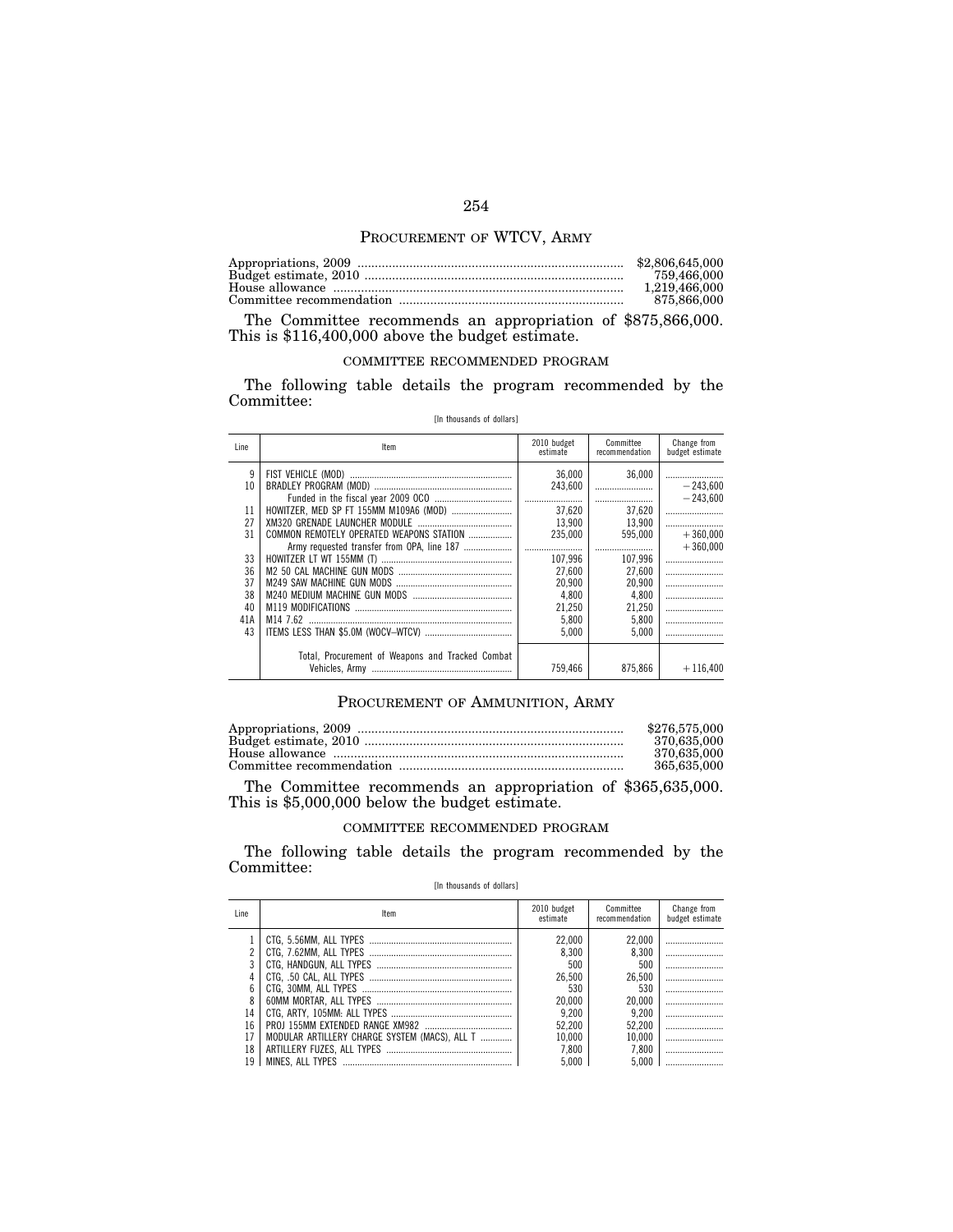| -- | ×<br>٧ | I<br>۰.<br>× |
|----|--------|--------------|

[In thousands of dollars]

| Line            | ltem                                  | 2010 budget<br>estimate | Committee<br>recommendation | Change from<br>budget estimate |
|-----------------|---------------------------------------|-------------------------|-----------------------------|--------------------------------|
| 20 <sup>1</sup> |                                       | 7.000                   | 2.000                       | $-5,000$<br>$-5.000$           |
| 24<br>27        |                                       | 169.505<br>100          | 169.505<br>100              |                                |
| 30              |                                       | 32.000                  | 32.000                      |                                |
|                 | TOTAL. PROCUREMENT OF AMMUNITION ARMY | 370.635                 | 365.635                     | $-5.000$                       |

### OTHER PROCUREMENT, ARMY

| \$8.122.792.000 |
|-----------------|
| 5.675.326.000   |
| 5.635.306.000   |
| 4.874.176.000   |

The Committee recommends an appropriation of \$4,874,176,000. This is \$801,150,000 below the budget estimate.

### COMMITTEE RECOMMENDED PROGRAM

The following table details the program recommended by the Committee:

### [In thousands of dollars]

| Line           | Item                                           | 2010 budget<br>estimate | Committee<br>recommendation | Change from<br>budget estimate |
|----------------|------------------------------------------------|-------------------------|-----------------------------|--------------------------------|
| 1              |                                                | 1.948                   | 1,948                       |                                |
| $\overline{c}$ |                                                | 40.403                  | 40.403                      |                                |
| 3              |                                                | 8,651                   | 8,651                       |                                |
| 4              |                                                | 875.718                 | 875.718                     |                                |
| 5              |                                                | 286.337                 | 286,337                     |                                |
| $\overline{1}$ |                                                | 623,230                 | 623,230                     |                                |
| 9              |                                                | 13,206                  | 13,206                      |                                |
| 12             |                                                | 62.654                  | 62,654                      |                                |
| 23             |                                                | 13,500                  | 13,500                      |                                |
| 28             |                                                | 53,486                  | 53,486                      |                                |
| 29             |                                                | 26.000                  | 26.000                      |                                |
| 32             |                                                | 23,900                  | 23,900                      |                                |
| XX             |                                                | 6,070                   | 6,070                       |                                |
| 34             | ARMY DATA DISTRIBUTION SYSTEM (DATA RADIO)     | 239                     | 239                         |                                |
| 37             |                                                | 128.180                 | 53.180                      | $-75.000$                      |
|                |                                                |                         |                             | $-75.000$                      |
| 38             |                                                | 100,000                 | 48.000                      | $-52,000$                      |
|                |                                                |                         |                             | $-52.000$                      |
| 46             |                                                | 11,286                  | 11,286                      |                                |
| 47             |                                                | 18                      | 18                          |                                |
| 50             |                                                | 32.095                  | 32,095                      |                                |
| 55             |                                                | 330,342                 | 330,342                     |                                |
| 57             | INSTALLATION INFO INFRASTRUCTURE MOD PROGRAM   | 227,733                 | 227,733                     |                                |
| 62             |                                                | 1.660                   | 1.660                       |                                |
| 66             |                                                | 265                     | 265                         |                                |
| 69             |                                                | 167.100                 | 167.100                     |                                |
| 73             | CI HUMINT INFO MANAGEMENT SYSTEM (CHIMS) (MIP) | 34,208                  | 34,208                      |                                |
| 75             |                                                | 5,064                   | 5,064                       |                                |
| 76             |                                                | 58.590                  | 58,590                      |                                |
| 77             |                                                | 164,435                 | 164,435                     |                                |
| 78             | COUNTERINTELLIGENCE/SECURITY COUNTERMEASURES   | 126,030                 | 126,030                     |                                |
| 82             |                                                | 93,183                  | 93,183                      |                                |
| 84             |                                                | 25.000                  | 25.000                      |                                |
| 85             |                                                | 15.000                  | 15.000                      |                                |
| 87             | COUNTER-ROCKET, ARTILLERY & MORTAR (C-RAM)     | 150,400                 | 144.400                     | $-6,000$                       |
|                |                                                |                         |                             | $-6.000$                       |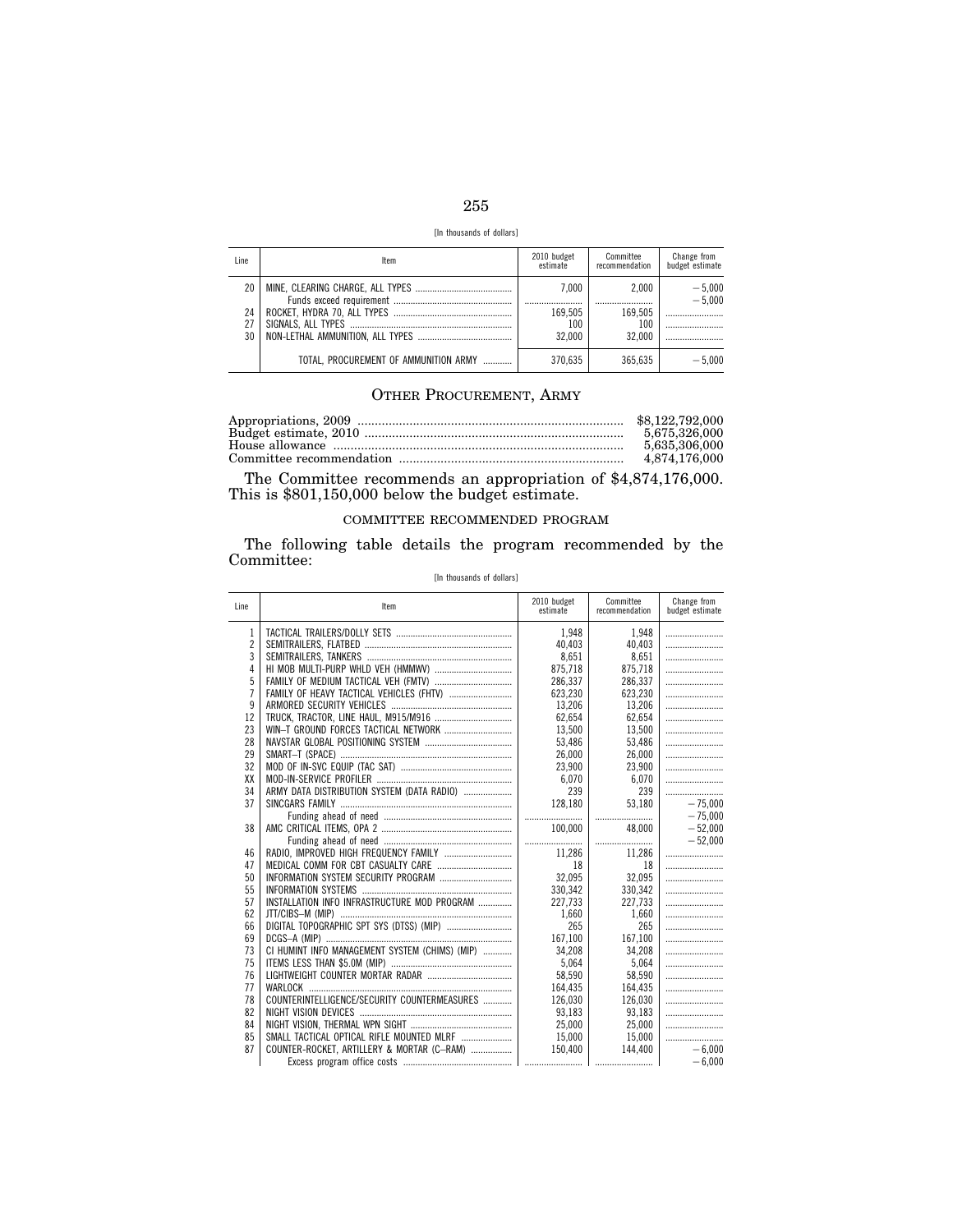256

[In thousands of dollars]

| Line       | Item                                             | 2010 budget<br>estimate | Committee<br>recommendation | Change from<br>budget estimate |
|------------|--------------------------------------------------|-------------------------|-----------------------------|--------------------------------|
| 91         | ENHANCED PORTABLE INDUCTIVE ARTILLERY FUZE       | 1.900                   | 1.900                       |                                |
| 94         | FORCE XXI BATTLE COMMAND BRIGADE & BELOW         | 242,999                 | 242,999                     |                                |
| 96         | LIGHTWEIGHT LASER DESIGNATOR/RANGEFINDER         | 97,020                  | 97,020                      |                                |
| 97         |                                                  | 3.780                   | 3.780                       |                                |
| 99         |                                                  | 26.000                  | 26.000                      |                                |
| 103        |                                                  | 14.840                  | 14.840                      |                                |
| 104        | BATTLE COMMAND SUSTAINMENT SUPPORT SYSTEM        | 16                      | 16                          |                                |
| 107        |                                                  | 178,500                 | 127.000                     | $-51.500$                      |
|            |                                                  |                         |                             | $-51.500$                      |
| 113        | NETWORK MANAGEMENT INITIALIZATION AND SERVICE    | 58.900                  | 25,200                      | $-33,700$                      |
|            |                                                  |                         |                             | $-33.700$                      |
| 114        |                                                  | 5.000                   | 5.000                       |                                |
| 115        | SINGLE ARMY LOGISTICS ENTERPRISE (SALE)          | 1,440                   | 1.440                       |                                |
| 999        |                                                  | 760                     | 760                         |                                |
| 129        |                                                  | 44.460                  | 44.460                      |                                |
| 130        |                                                  | 38.811                  | 38.811                      |                                |
| 133        |                                                  | 13,525                  | 13,525                      |                                |
| 136        | EXPLOSIVE ORDNANCE DISPOSAL EQPMT (EOD EQPMT)    | 10,800                  | 10,800                      |                                |
| 140        |                                                  | 21,561                  | 21,561                      |                                |
| 142        | LIGHTWEIGHT MAINTENANCE ENCLOSURE (LME)          | 1,955                   | 1,955                       |                                |
| 146        |                                                  | 245.382                 | 245.382                     |                                |
| 147        |                                                  | 4.011                   | 4.011                       |                                |
| 150        | ITEMS LESS THAN \$5.0M (ENGINEER SUPT EQUIPMENT) | 4.987                   | 4.987                       |                                |
| 152        | DISTRIBUTION SYSTEMS, PETROLEUM & WATER          | 58.554                  | 58.554                      |                                |
| 153        |                                                  | 3.017                   | 3.017                       |                                |
| 154        |                                                  | 11,386                  | 11,386                      |                                |
| 155        |                                                  | 12,365                  | 12,365                      |                                |
| 156        |                                                  | 546                     | 546                         |                                |
| 162        |                                                  | 1,100                   | 1,100                       |                                |
| 163        |                                                  | 290                     | 290                         |                                |
| 166        |                                                  | 2,500                   | 2.500                       |                                |
| 167        | HIGH MOBILITY ENGINEER EXCAVATOR (HMEE)          | 16,500                  | 16,500                      |                                |
| 169        |                                                  | 360                     | 360                         |                                |
| 172        |                                                  | 3.550                   | 3.550                       |                                |
| 173        |                                                  | 62.210                  | 62.210                      |                                |
| 174        |                                                  | 54.360                  | 54,360                      |                                |
| 175        |                                                  | 49.319                  | 49,319                      |                                |
| 176        |                                                  | 60,200                  | 60,200                      |                                |
| 177<br>182 |                                                  | 28.200                  | 28.200<br>1.524             |                                |
| 183        | INTEGRATED FAMILY OF TEST EQUIPMENT (IFTE)       | 1,524<br>3.817          | 3.817                       |                                |
| 184        |                                                  | 27,000                  |                             |                                |
|            | RAPID EQUIPPING SOLDIER SUPPORT EQUIPMENT        |                         |                             | $-27,000$<br>$-27,000$         |
|            |                                                  |                         |                             |                                |
| 187        | MODIFICATION OF IN-SVC EQUIPMENT (OPA-3)         | 555,950                 |                             | $-555,950$                     |
|            | Army requested transfer to WTCV, line 31         |                         |                             | $-195,950$<br>$-360.000$       |
|            |                                                  |                         |                             |                                |
|            |                                                  | 5,675,326               | 4,874,176                   | $-801,150$                     |

### AIRCRAFT PROCUREMENT, NAVY

| \$636.669.000 |
|---------------|
| 916,553,000   |
| 889.097.000   |
| 1.342.577.000 |

The Committee recommends an appropriation of \$1,342,577,000. This is \$426,024,000 above the budget estimate.

### COMMITTEE RECOMMENDED PROGRAM

The following table details the program recommended by the Committee: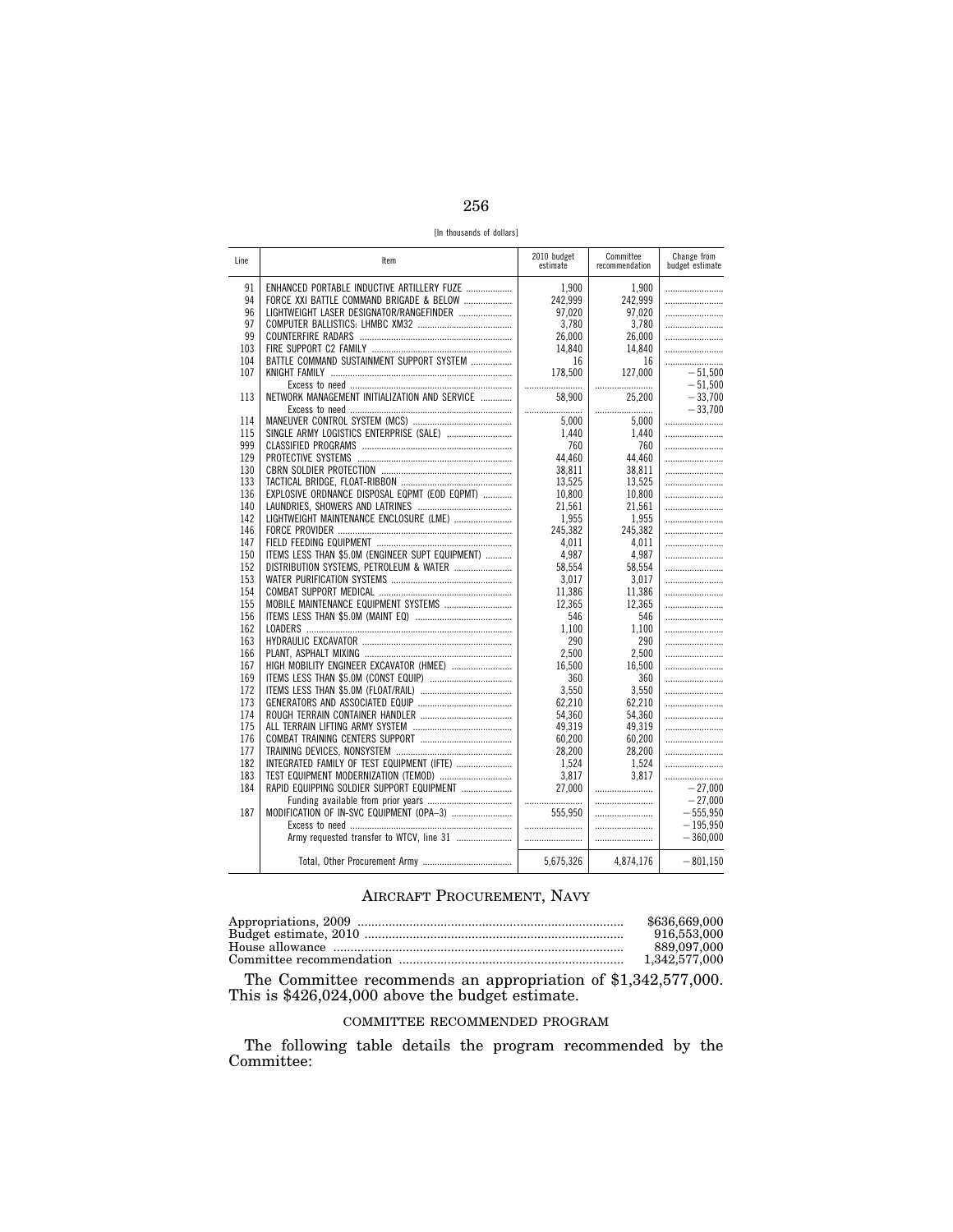[In thousands of dollars]

| Line | Item | 2010 budget<br>estimate | Committee<br>recommendation | Change from<br>budget estimate |
|------|------|-------------------------|-----------------------------|--------------------------------|
| 4    |      |                         | 512,280                     | $+512,280$                     |
|      |      |                         |                             | $+512,280$                     |
| 10   |      | 55.006                  | 55,006                      |                                |
| 28   |      | 45,000                  | 45,000                      |                                |
| 29   |      | 28,296                  | 19.396                      | $-8.900$                       |
|      |      |                         |                             | $-8.900$                       |
| 30   |      | 96,000                  | 96,000                      |                                |
| 31   |      | 17.485                  | 17,485                      |                                |
| 33   |      | 164,730                 | 164,730                     |                                |
| 34   |      | 11,192                  | 11,192                      |                                |
| 35   |      | 11,217                  | 11,217                      |                                |
| 37   |      | 74,900                  | 35,300                      | $-39,600$                      |
|      |      |                         |                             | $-39.600$                      |
| 39   |      | 17,200                  | 17,200                      |                                |
| 42   |      | 52,324                  | 52.324                      |                                |
| 49   |      | 4.456                   |                             | $-4,456$                       |
|      |      |                         |                             | $-4,456$                       |
| 52   |      | 263,382                 | 260,082                     | $-3,300$                       |
|      |      |                         |                             | $-3.300$                       |
| 54   |      | 5.500                   | 5.500                       |                                |
| 56   |      | 53,500                  | 23,500                      | $-30.000$                      |
|      |      |                         |                             | $-30.000$                      |
| 57   |      | 2,265                   | 2,265                       |                                |
|      |      | 916,553                 | 1.342.577                   | $+426,024$                     |

*F/A–18 Super Hornet*.—The Committee is concerned about the shortfall in the Navy's strikefighter inventory created by the aging of the older F/A–18 models and the fact that the F–35 Joint Strike Fighter program will not start delivering carrier aircraft in significant numbers for several years. The shortfall is currently estimated to be at least 129 aircraft; it could be well above that level if it extending the life of the F/A–18 out to 10,000 hours is cost prohibitive. To ensure that Navy has sufficient aircraft for the fleet, the Committee provides an increase of \$512,280,000 to procure an additional nine 9 F/A–18s in fiscal year 2010. The Committee again encourages the Navy to pursue a multi-year procurement contract for these aircraft.

### WEAPONS PROCUREMENT, NAVY

| \$29,498,000 |
|--------------|
| 50.700.000   |
| 73,700,000   |
| 50.700.000   |

The Committee recommends an appropriation of \$50,700,000. This is equal to the budget estimate.

### COMMITTEE RECOMMENDED PROGRAM

The following table details the program recommended by the Committee:

| Line | Item           | Quantity | 2010 budget<br>estimate | Committee<br>recommendation | Change from<br>budget estimate |
|------|----------------|----------|-------------------------|-----------------------------|--------------------------------|
| īΓ   | FIRE<br>HF<br> | 543      | 50,700                  | 50.700                      |                                |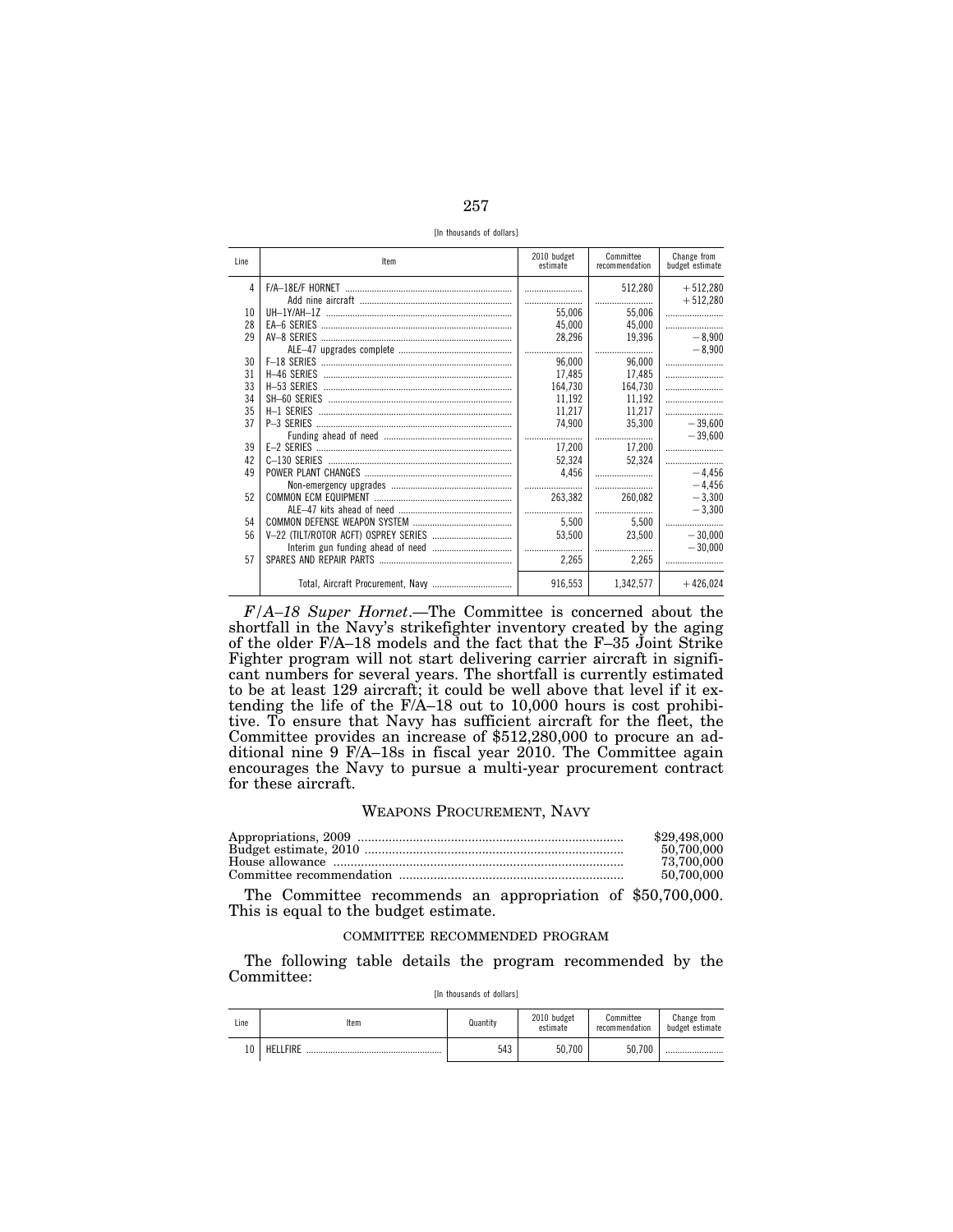| ۰.<br>v<br>×<br>×<br>-- |  |
|-------------------------|--|

| [In thousands of dollars] |  |  |
|---------------------------|--|--|
|---------------------------|--|--|

| Line | ltem                                     | Quantity | 2010 budget<br>estimate | Committee<br>recommendation | Change from<br>budget estimate |
|------|------------------------------------------|----------|-------------------------|-----------------------------|--------------------------------|
|      | PROCUREMENT<br>WEAPONS<br>TOTAL.<br>NAVY |          | 50.700                  | 50.700                      |                                |

### PROCUREMENT OF AMMUNITION, NAVY AND MARINE CORPS

| \$348,919,000 |
|---------------|
| 681.957.000   |
| 698.780.000   |
| 681.957.000   |

The Committee recommends an appropriation of \$681,957,000. This is equal to the budget estimate.

### COMMITTEE RECOMMENDED PROGRAM

The following table details the program recommended by the Committee:

[In thousands of dollars]

| Line           | Item                                    | 2010 budget<br>estimate | Committee<br>recommendation | Change from<br>budget estimate |
|----------------|-----------------------------------------|-------------------------|-----------------------------|--------------------------------|
| 1              |                                         | 40.500                  | 40.500                      |                                |
| 3              |                                         | 42.510                  | 42.510                      |                                |
| 4              |                                         | 80.377                  | 80.377                      |                                |
| $\overline{7}$ |                                         | 5.501                   | 5.501                       |                                |
| 9              |                                         | 352                     | 352                         |                                |
| 11             |                                         | 2.835                   | 2.835                       |                                |
| 12             |                                         | 14,229                  | 14,229                      |                                |
| 13             |                                         | 1,442                   | 1,442                       |                                |
|                |                                         | 187,746                 | 187,746                     |                                |
| 15             |                                         | 16.930                  | 16.930                      |                                |
| 16             |                                         | 5.881                   | 5.881                       |                                |
| 17             |                                         | 104.824                 | 104.824                     |                                |
| 18             |                                         | 43.623                  | 43.623                      |                                |
| 19             |                                         | 103.647                 | 103.647                     |                                |
| 20             |                                         | 62.265                  | 62.265                      |                                |
| 21             |                                         | 563                     | 563                         |                                |
| 22             |                                         | 6.074                   | 6.074                       |                                |
| 23             |                                         | 8,117                   | 8,117                       |                                |
| 24             |                                         | 81.975                  | 81.975                      |                                |
| 26             |                                         | 9.241                   | 9.241                       |                                |
| 27             |                                         | 51.071                  | 51.071                      |                                |
|                | SUBTOTAL, MARINE CORPS AMMUNITION       | 494.211                 | 494.211                     |                                |
|                | TOTAL, NAVY AND MARINE CORPS AMMUNITION | 681,957                 | 681.957                     |                                |

### OTHER PROCUREMENT, NAVY

| \$225,141,000 |
|---------------|
| 318.018.000   |
| 260.797.000   |
| 260.118.000   |

The Committee recommends an appropriation of \$260,118,000. This is \$57,900,000 below the budget estimate.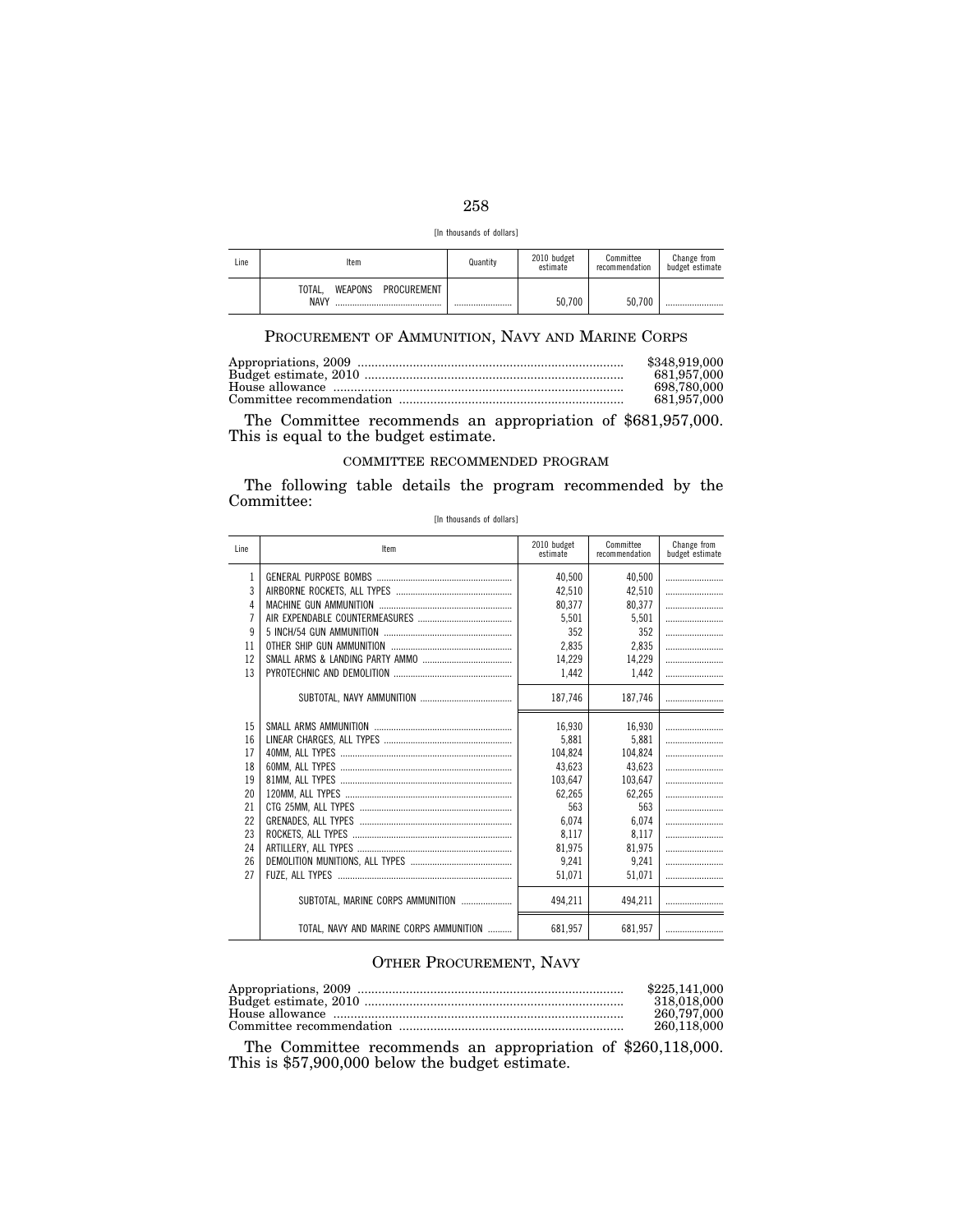### COMMITTEE RECOMMENDED PROGRAM

The following table details the program recommended by the Committee:

| [In thousands of dollars] |  |
|---------------------------|--|
|---------------------------|--|

| Line | Item | 2010 budget<br>estimate | Committee<br>recommendation | Change from<br>budget estimate |
|------|------|-------------------------|-----------------------------|--------------------------------|
| 18   |      | 12,040                  | 12.040                      |                                |
| 25   |      | 13,000                  |                             | $-13,000$                      |
|      |      |                         |                             | $-13,000$                      |
| 56   |      | 400                     | 400                         |                                |
| 76   |      | 1.500                   | 1,500                       |                                |
| 92   |      | 37,345                  | 37,345                      |                                |
| 97   |      | 17,883                  | 17,883                      |                                |
| 115  |      | 43,650                  | 23.750                      | $-19,900$                      |
|      |      |                         |                             | $-1,900$                       |
|      |      |                         |                             | $-18.000$                      |
| 120  |      | 25                      | 25                          |                                |
| 121  |      | 93                      | 93                          |                                |
| 122  |      | 11.167                  | 11,167                      |                                |
| 124  |      | 54,008                  | 54,008                      |                                |
| 127  |      | 10,842                  | 10,842                      |                                |
| 128  |      | 1.130                   | 1.130                       |                                |
| 129  |      | 25                      | 25                          |                                |
| 134  |      | 4.000                   | 4,000                       |                                |
| 139  |      | 15,452                  | 15,452                      |                                |
| 140  |      | 3,100                   | 3,100                       |                                |
| 142  |      | 89,521                  | 64,521                      | $-25.000$                      |
|      |      |                         |                             | $-25.000$                      |
| 145  |      | 2,837                   | 2,837                       |                                |
|      |      | 318,018                 | 260,118                     | $-57,900$                      |

### PROCUREMENT, MARINE CORPS

| 1.060.268.000 |
|---------------|
| 1.100.268.000 |
| 868.197.000   |

The Committee recommends an appropriation of \$868,197,000. This is \$192,071,000 below the budget estimate.

### COMMITTEE RECOMMENDED PROGRAM

The following table details the program recommended by the Committee:

### [In thousands of dollars]

| Line                    | Item                                          | 2010 budget<br>estimate | Committee<br>recommendation | Change from<br>budget estimate |
|-------------------------|-----------------------------------------------|-------------------------|-----------------------------|--------------------------------|
| $\overline{\mathbf{c}}$ | <b>I AV PIP</b>                               | 58.229                  | 39.358                      | $-18.871$                      |
|                         |                                               |                         |                             | $-18.871$                      |
| 6                       |                                               |                         | 54.000                      | $+54,000$                      |
|                         |                                               |                         |                             | $+54.000$                      |
| 8                       | WEAPONS AND COMBAT VEHICLES UNDER \$5 MILLION | 3.351                   | 3.351                       |                                |
| 10                      |                                               | 20.183                  | 20.183                      |                                |
| 11                      |                                               | 9.151                   | 9.151                       |                                |
| 16                      |                                               | 8.506                   | 8,506                       |                                |
| 18                      |                                               | 11.741                  | 11.741                      |                                |
| 19                      |                                               | 462                     | 462                         |                                |
| 21                      |                                               | 4.153                   | 4,153                       |                                |
| 22                      |                                               | 3.096                   | 3.096                       |                                |
|                         |                                               | 3.417                   | 3.417                       |                                |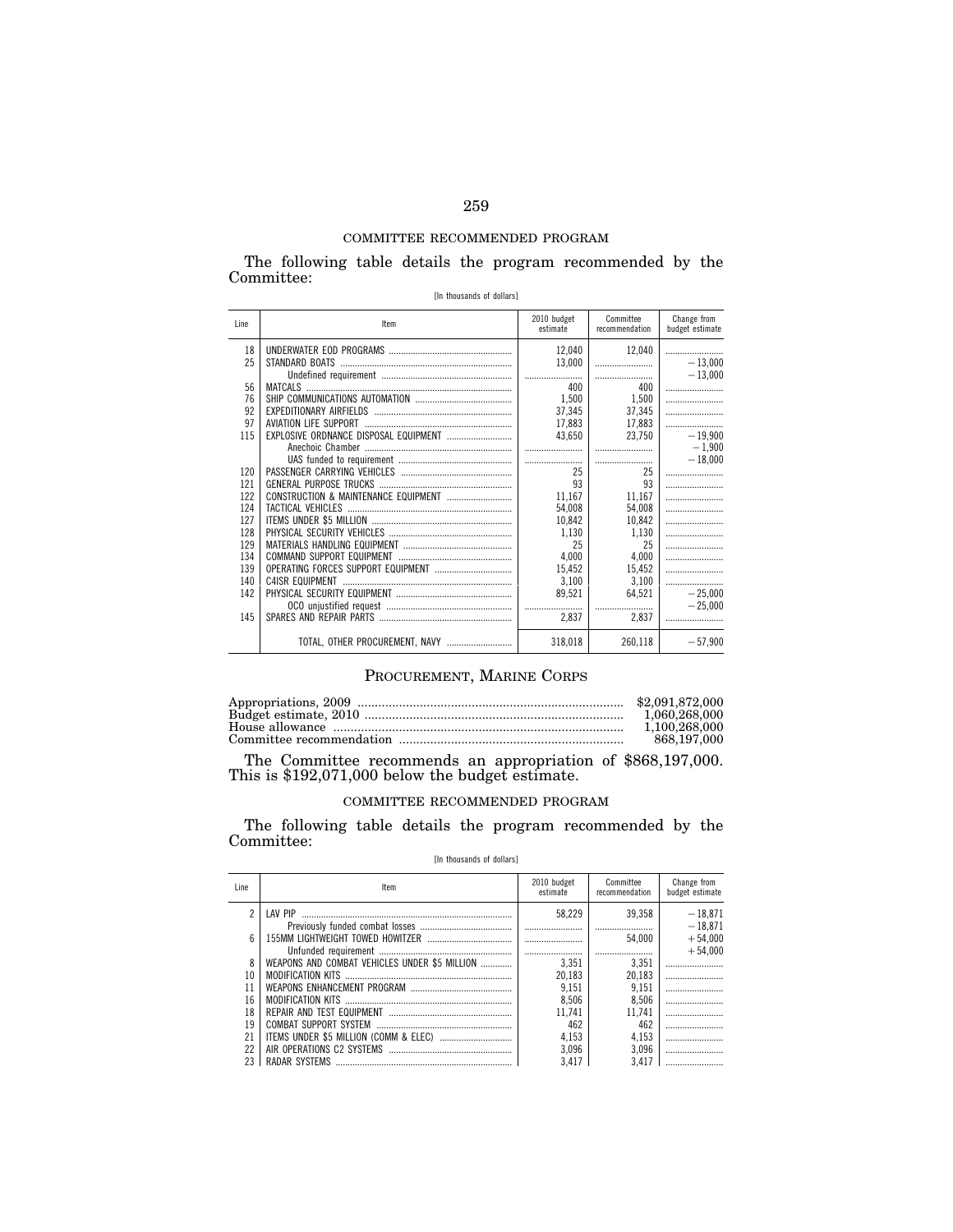260

[In thousands of dollars]

| Line | Item | 2010 budget<br>estimate | Committee<br>recommendation | Change from<br>budget estimate |
|------|------|-------------------------|-----------------------------|--------------------------------|
| 24   |      | 521                     | 521                         |                                |
| 25   |      | 37.547                  | 37,547                      |                                |
| 26   |      | 13,000                  | 13,000                      |                                |
| 28   |      | 23,105                  | 23,105                      |                                |
| 29   |      | 23,041                  | 23,041                      |                                |
| 30   |      | 32.497                  | 32.497                      |                                |
| 31   |      | 2.044                   | 2.044                       |                                |
| 32   |      | 64                      | 64                          |                                |
| 35   |      | 205,036                 | 27,836                      | $-177.200$                     |
|      |      |                         |                             | $-177.200$                     |
| 37   |      | 131,044                 | 131,044                     |                                |
| 38   |      | 59,219                  | 59,219                      |                                |
| 39   |      | 13,388                  | 13,388                      |                                |
| 42   |      | 5,119                   | 5,119                       |                                |
| 43   |      | 4.549                   | 4.549                       |                                |
| 44   |      | 33,421                  | 33,421                      |                                |
| 45   |      | 24.860                  | 24,860                      |                                |
| 47   |      | 47.697                  | 47.697                      |                                |
| 48   |      | 2.720                   | 2,720                       |                                |
| 50   |      | 56.875                  | 56.875                      |                                |
| 53   |      | 147.304                 | 97.304                      | $-50.000$                      |
|      |      |                         |                             | $-50.000$                      |
| 55   |      | 35,818                  | 35,818                      |                                |
| 58   |      | 55                      | 55                          |                                |
| 59   |      | 39,055                  | 39.055                      |                                |
|      |      | 1.060.268               | 868.197                     | $-192.071$                     |

*Up-armored Humvees.*—The fiscal year 2010 budget request for overseas contingency operations includes \$179,000,000 for the procurement of up-armored humvees. At the request of the Marine Corps, Congress previously appropriated \$177,200,000 in fiscal year 2009 supplemental funding for the procurement of Frag Kit 4 underbody armor protection for M1114 vehicles in theater. However, the Committee understands that due to technical difficulties the Marine Corps has rescinded that requirement and will not procure any Frag Kit 4 kits. Therefore, the Committee directs the Marine Corps to apply the funds previously appropriated for the procurement of Frag Kit 4 kits for the procurement of armored tactical vehicles for contingency operations instead.

### AIRCRAFT PROCUREMENT, AIR FORCE

| 780.441.000 |
|-------------|
| 825.718.000 |
| 736.501.000 |
|             |

The Committee recommends an appropriation of \$736,501,000. This is \$43,940,000 below the budget estimate.

### COMMITTEE RECOMMENDED PROGRAM

The following table details the program recommended by the Committee: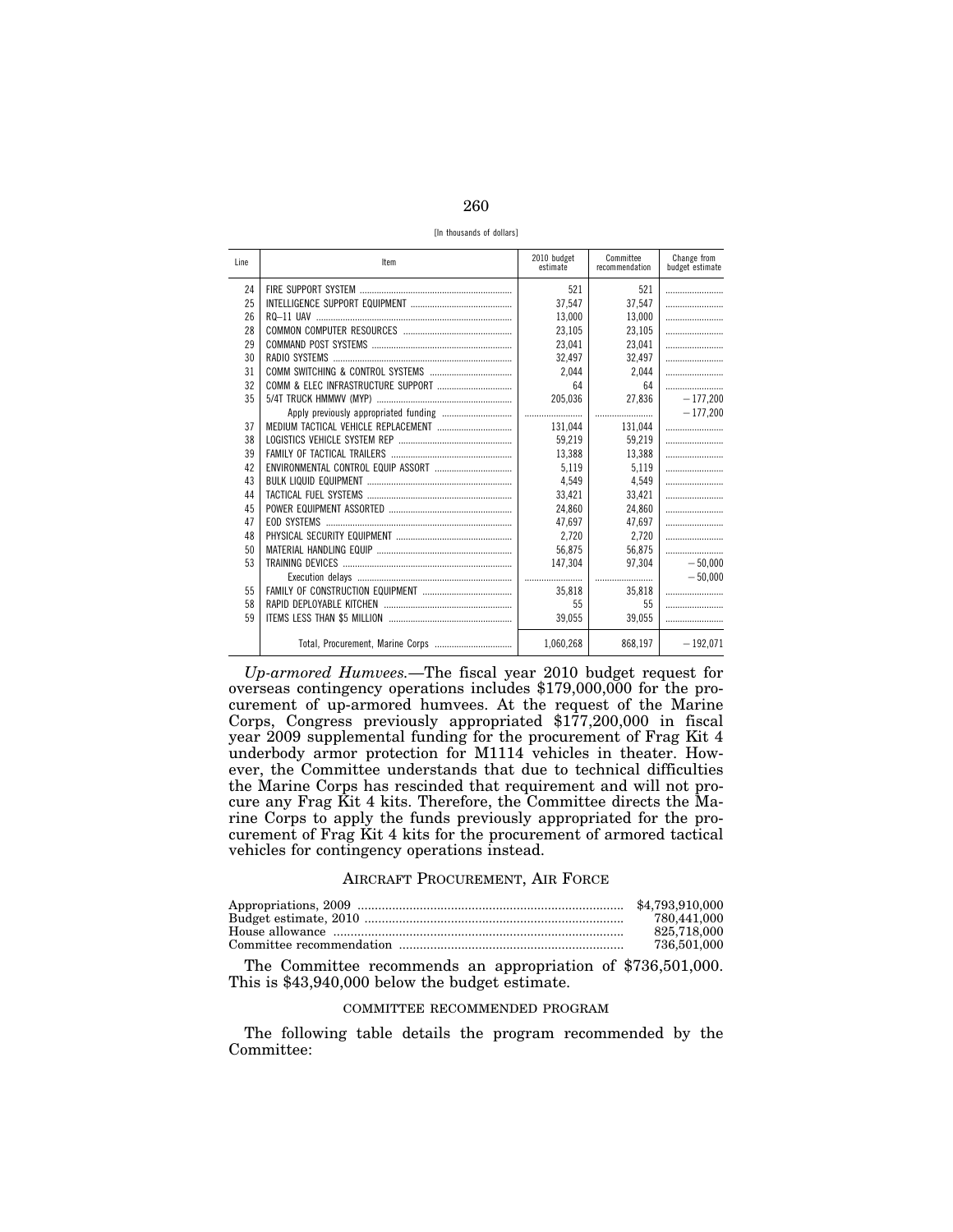| ۰.<br>×<br>-- |  |
|---------------|--|

[In thousands of dollars]

| Line | Item                                           | 2010 budget<br>estimate | Committee<br>recommendation | Change from<br>budget estimate |
|------|------------------------------------------------|-------------------------|-----------------------------|--------------------------------|
| 6    |                                                | 72.000                  | 72,000                      |                                |
| 28   |                                                | 20.500                  | 20.500                      |                                |
| 30   |                                                | 10.000                  | 10.000                      |                                |
| 34   |                                                | 57.400                  | 57.400                      |                                |
| 37   |                                                | 120.725                 | 120,725                     |                                |
| 48   |                                                |                         | 29.000                      | $+29.000$                      |
|      |                                                |                         |                             | $+29.000$                      |
| 52   |                                                | 86.400                  | 86,400                      |                                |
| 54   |                                                | 16.916                  | 16.916                      |                                |
| 56   |                                                | 10.300                  | 10.300                      |                                |
| 63   |                                                | 7.000                   | 5.660                       | $-1.340$                       |
|      |                                                |                         |                             | $-1.340$                       |
| 64   |                                                | 90.000                  | 90,000                      |                                |
| 65   |                                                | 65.000                  | 65.000                      |                                |
| 66   |                                                | 99.200                  | 27.600                      | $-71.600$                      |
|      | Air Force requested transfer to RDAF, line 128 |                         |                             | $-71.600$                      |
| 76   |                                                | 11.000                  | 11.000                      |                                |
| 85   |                                                | 114.000                 | 114.000                     |                                |
|      | Total, Aircraft Procurement, Air Force         | 780.441                 | 736.501                     | $-43,940$                      |

### MISSILE PROCUREMENT, AIR FORCE

| \$49,716,000 |
|--------------|
| 36.625,000   |
| 36.625,000   |
| 36.625,000   |

The Committee recommends an appropriation of \$36,625,000. This is equal to the budget estimate.

### COMMITTEE RECOMMENDED PROGRAM

The following table details the program recommended by the Committee:

| Line | Item                                           | Quantity   | 2010 budget<br>estimate | Committee<br>recommendation | Change from<br>budget estimate |
|------|------------------------------------------------|------------|-------------------------|-----------------------------|--------------------------------|
|      | SMALL DIAMETER BOMB                            | 385<br>100 | \$29,325<br>7.300       | \$29,325<br>7.300           |                                |
|      | TOTAL, MISSILE PROCUREMENT AIR<br><b>FORCE</b> |            | 36.625                  | 36.625                      |                                |

### [Dollar amounts in thousands]

### PROCUREMENT OF AMMUNITION, AIR FORCE

| \$158,684,000 |
|---------------|
| 256,819,000   |
| 256,819,000   |
| 256,819,000   |

The Committee recommends an appropriation of \$256,819,000. This is equal to the budget estimate.

### COMMITTEE RECOMMENDED PROGRAM

The following table details the program recommended by the Committee: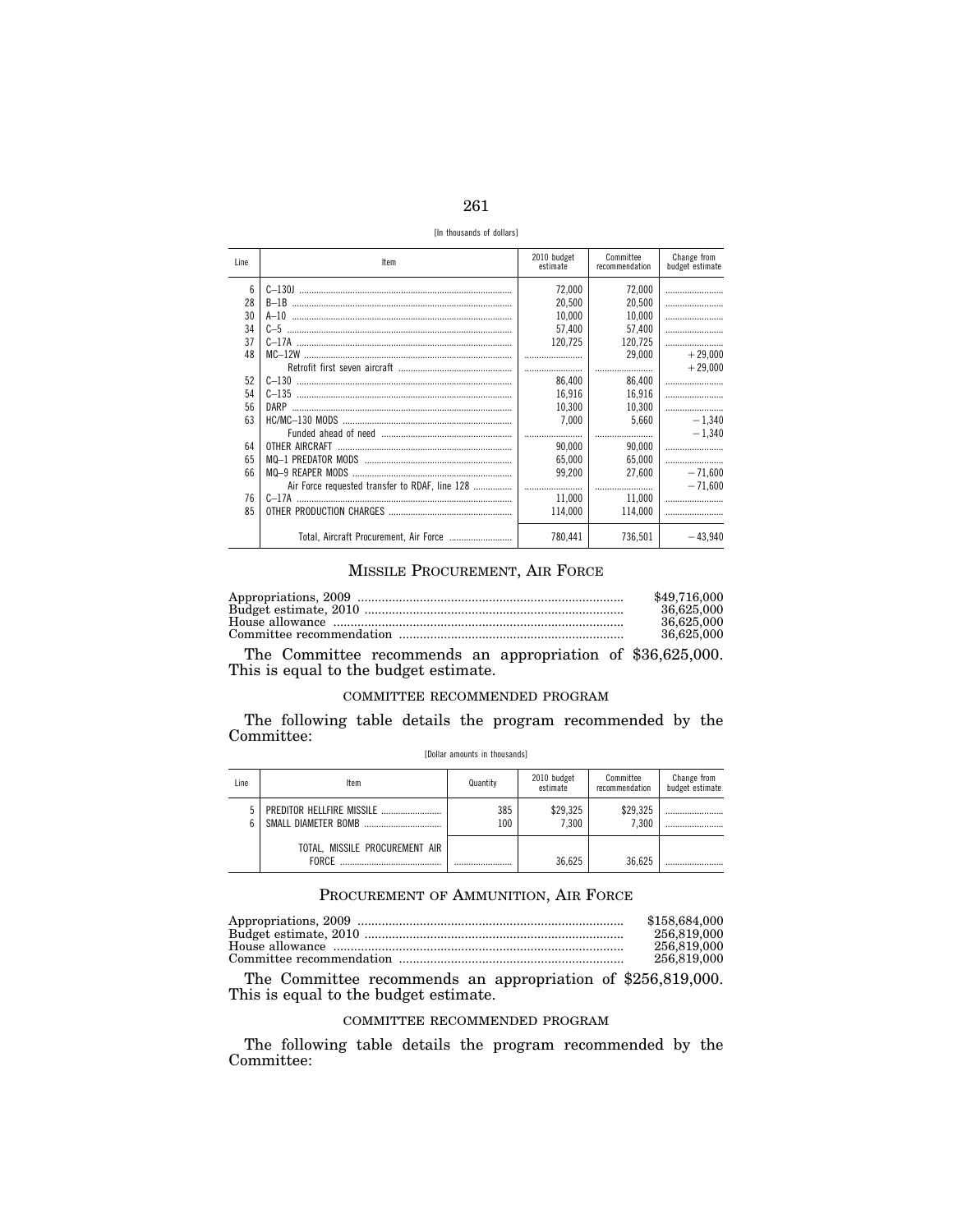| ۰.<br>×<br>--<br>-- |  |
|---------------------|--|

[Dollar amounts in thousands]

| Line                | Item                                                                                | Quantity | 2010 budget<br>estimate                                                      | Committee<br>recommendation                                                  | Change from<br>budget estimate |
|---------------------|-------------------------------------------------------------------------------------|----------|------------------------------------------------------------------------------|------------------------------------------------------------------------------|--------------------------------|
| 5<br>11<br>12<br>13 | JOINT DIRECT ATTACK MUNITION<br>EXPLOSIVE ORDINANCE DISPOSAL (EOD)<br><b>FIIZES</b> | 3.860    | \$3,488<br>39.236<br>34,085<br>97.978<br>4.800<br>41,000<br>14.595<br>21.637 | \$3,488<br>39,236<br>34,085<br>97.978<br>4,800<br>41,000<br>14.595<br>21.637 |                                |
|                     | Total, Procurement of Ammunition,                                                   |          | 256.819                                                                      | 256.819                                                                      |                                |

### OTHER PROCUREMENT, AIR FORCE

| 2.321.549.000 |
|---------------|
| 2.275.238.000 |
| 3.138.021.000 |

The Committee recommends an appropriation of \$3,138,021,000. This is \$816,472,000 above the budget estimate.

### COMMITTEE RECOMMENDED PROGRAM

The following table details the program recommended by the Committee:

### [In thousands of dollars]

| Line | Item                                | 2010 budget<br>estimate | Committee<br>recommendation | Change from<br>budget estimate |
|------|-------------------------------------|-------------------------|-----------------------------|--------------------------------|
|      |                                     | 3.364                   | 3.364                       |                                |
| 4    |                                     | 11.337                  | 11,337                      |                                |
| 5    |                                     | 8.626                   | 8,626                       |                                |
| 23   |                                     | 1.600                   | 1.600                       |                                |
| 37   |                                     | 714                     | 714                         |                                |
| 47   |                                     | 14.528                  |                             | $-14.528$                      |
|      |                                     |                         |                             | $-14.528$                      |
| 48   |                                     | 4.900                   | 4.900                       |                                |
| 51   |                                     | 11.300                  | 11.300                      |                                |
| 60   |                                     | 34.400                  | 34.400                      |                                |
| 999  | CLASSIFIED PROGRAMS                 | 2.230.780               | 3.061.780                   | $+831.000$                     |
|      | Total, Other Procurement, Air Force | 2.321.549               | 3.138.021                   | $+816.472$                     |

### PROCUREMENT, DEFENSE-WIDE

| \$415,105,000 |
|---------------|
| 491.430.000   |
| 489,980,000   |
| 480.780.000   |

The Committee recommends an appropriation of \$480,780,000. This is \$10,650,000 below the budget estimate.

### COMMITTEE RECOMMENDED PROGRAM

The following table details the program recommended by the Committee: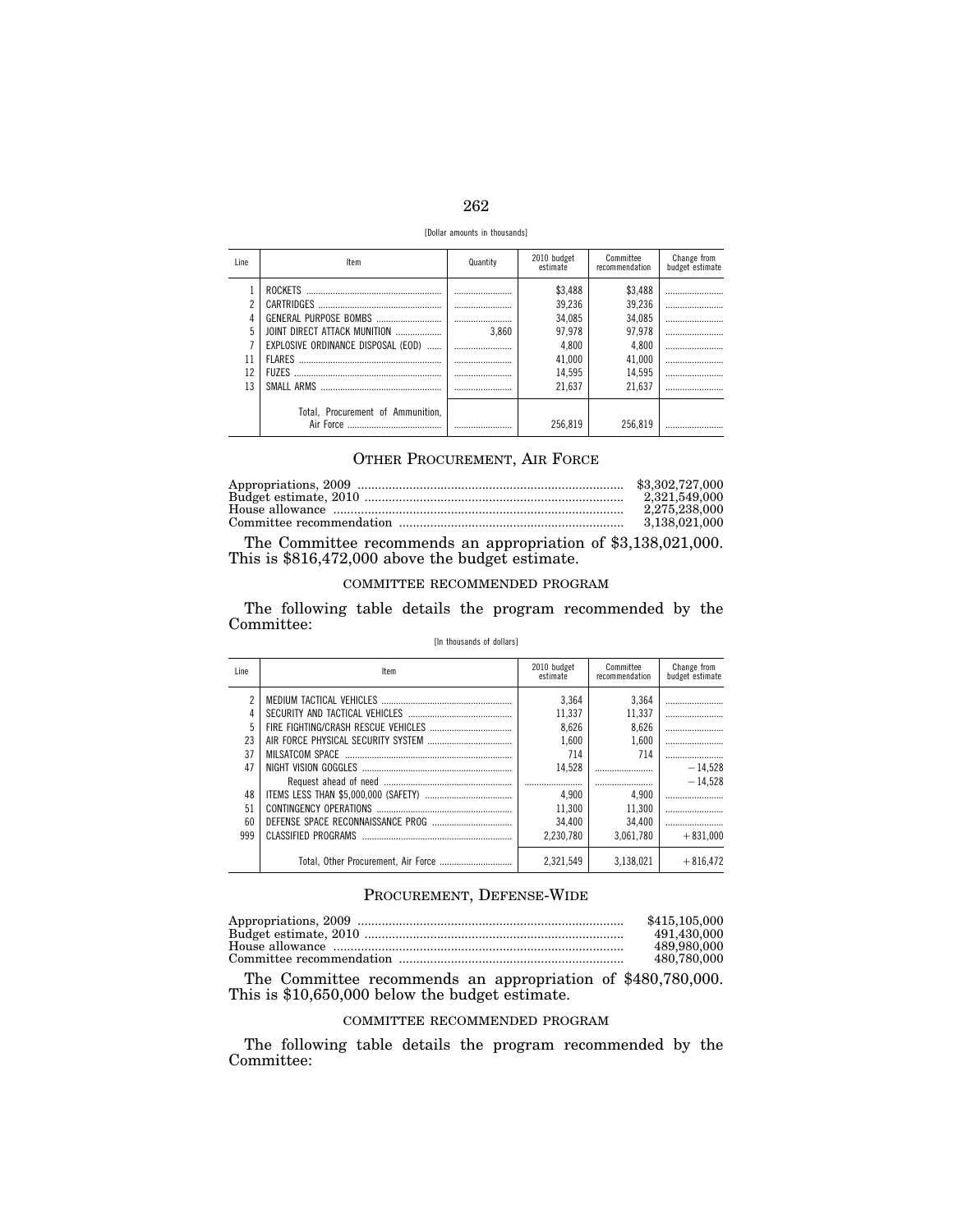263

[In thousands of dollars]

| Line | Item                                              | 2010 budget<br>estimate | Committee<br>recommendation | Change from<br>budget estimate |
|------|---------------------------------------------------|-------------------------|-----------------------------|--------------------------------|
| 19   |                                                   | 1,500                   | 1,500                       |                                |
| 21   |                                                   | 7,411                   | 7.411                       |                                |
| 52   |                                                   | 5.900                   |                             | $-5,900$                       |
|      | Program shortfall transferred to PDW base line 52 |                         |                             | $-5.900$                       |
| 57   |                                                   | 3,000                   | 3.000                       |                                |
| 60   |                                                   | 1,450                   |                             | $-1,450$                       |
|      |                                                   |                         |                             | $-1.450$                       |
| 62   |                                                   | 12.000                  | 12.000                      |                                |
| 63   |                                                   | 19,500                  | 19,500                      |                                |
| 67   |                                                   | 51,156                  | 47,856                      | $-3,300$                       |
|      |                                                   |                         |                             | $-3.300$                       |
| 68   |                                                   | 17,560                  | 17,560                      |                                |
| 69   | COMMUNICATIONS EQUIPMENT AND ELECTRONICS          | 2,000                   | 2,000                       |                                |
| 70   |                                                   | 23,260                  | 23,260                      |                                |
| 71   |                                                   | 3.800                   | 3,800                       |                                |
| 76   |                                                   | 6.865                   | 6,865                       |                                |
| 83   | SOF OPERATIONAL ENHANCEMENTS INTELLIGENCE         | 11,000                  | 11,000                      |                                |
| 86   |                                                   | 5.448                   | 5,448                       |                                |
| 90   |                                                   | 11,900                  | 11,900                      |                                |
|      |                                                   | 2,886                   | 2,886                       |                                |
|      |                                                   | 304.794                 | 304.794                     |                                |
|      | TOTAL, PROCUREMENT, DEFENSE-WIDE                  | 491,430                 | 480,780                     | $-10,650$                      |

### MINE RESISTANT AMBUSH PROTECTED VEHICLE FUND

| \$4,543,000,000 |
|-----------------|
| 5.456.000.000   |
| 3.606.000.000   |
| 6,656,000,000   |
|                 |

The Committee recommends an appropriation of \$6,656,000,000. This is \$1,200,000,000 above the budget estimate.

*Mine Resistant Ambush Protected All Terrain Vehicles [M– ATV]*.—The budget request includes \$5,456,000,000 for the sustainment and upgrades of MRAPs and for the procurement of M–ATVs. The Committee notes that this fully funds the current validated M–ATV requirement of 5,244 vehicles. However, the Committee is aware of a U.S. Central Command [CENTCOM] requirement for additional vehicles and has added \$1,200,000,000 for the procurement of additional M–ATVs to address this urgent unfunded need. The Committee remains concerned by the Services' continued failure to budget for MRAP/M–ATV sustainment in their base budgets. Given the enduring force protection capabilities these vehicles provide, the Committee finds this inadequate.

### RESEARCH, DEVELOPMENT, TEST AND EVALUATION

The Committee recommends \$293,624,000 for research, development, test and evaluation.

### RESEARCH, DEVELOPMENT, TEST AND EVALUATION, ARMY

| \$52,935,000 |
|--------------|
| 57,962,000   |
| 57.962.000   |
| 57.962.000   |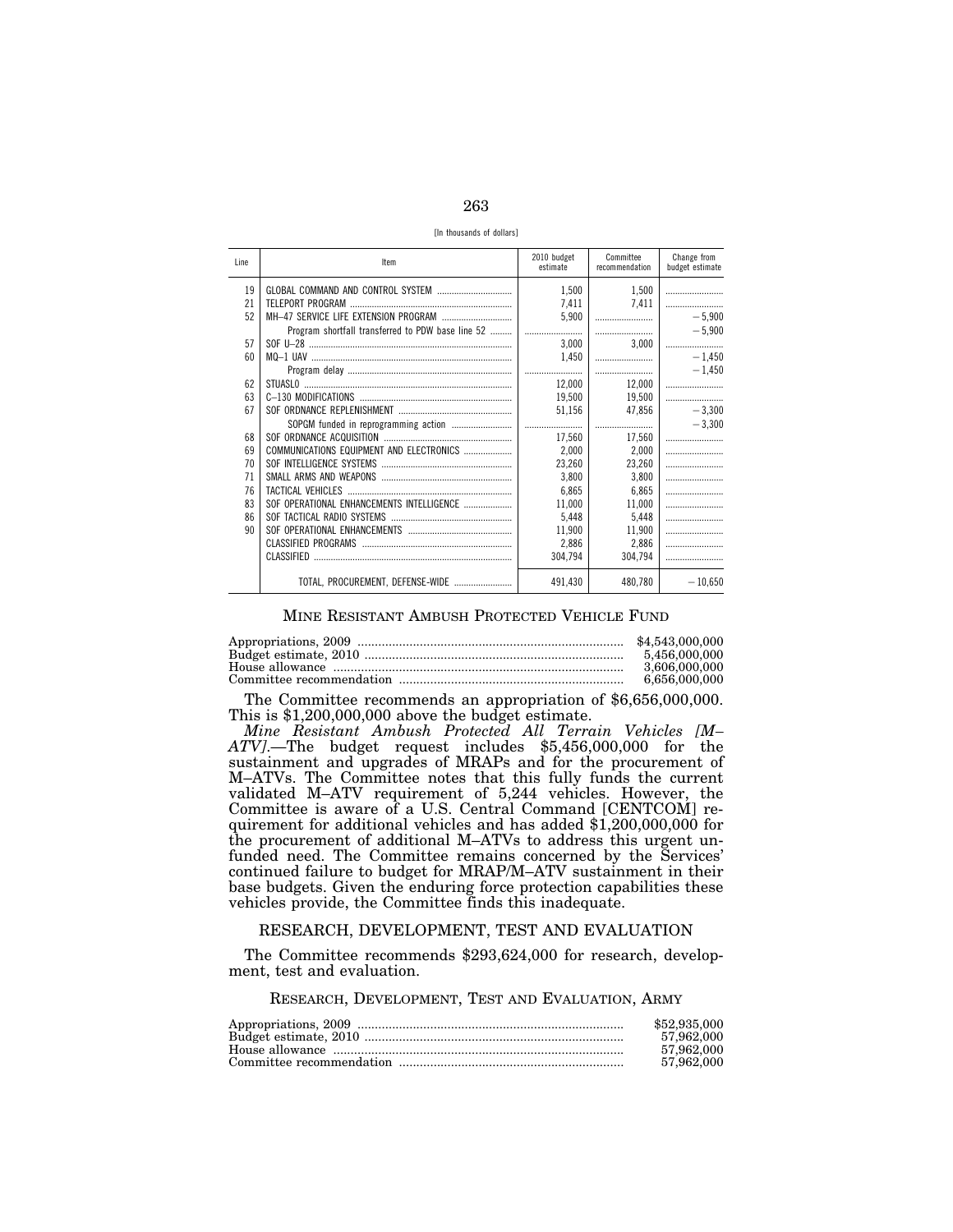### The Committee recommends an appropriation of \$57,962,000. This is equal to the budget estimate.

### COMMITTEE RECOMMENDED PROGRAM

The following table details the program recommended by the Committee:

| Line.                   | Item                                               | 2010 budget<br>estimate            | Committee<br>recommendation        | Change from<br>budget estimate |
|-------------------------|----------------------------------------------------|------------------------------------|------------------------------------|--------------------------------|
| 75<br>161<br>162<br>167 |                                                    | 18,598<br>7.644<br>2.220<br>29.500 | 18.598<br>7.644<br>2.220<br>29.500 | <br><br><br>                   |
|                         | Total, Research, Development, Test and Evaluation, | 57.962                             | 57.962                             |                                |

[In thousands of dollars]

### RESEARCH, DEVELOPMENT, TEST AND EVALUATION, NAVY

| \$250,014,000 |
|---------------|
| 107.180.000   |
| 38.280.000    |
| 84.180.000    |

The Committee recommends an appropriation of \$84,180,000. This is \$23,000,000 below the budget estimate.

### COMMITTEE RECOMMENDED PROGRAM

The following table details the program recommended by the Committee:

### [In thousands of dollars]

| Line       | ltem                                                       | 2010 budget<br>estimate | Committee<br>recommendation | Change from<br>budget estimate |
|------------|------------------------------------------------------------|-------------------------|-----------------------------|--------------------------------|
| 27         |                                                            | 8.000                   |                             | $-8,000$<br>$-8.000$           |
| 41         |                                                            | 9.000                   |                             | $-9.000$<br>$-9.000$           |
| 203<br>210 |                                                            | 51.900<br>6.000         | 51.900                      | $-6,000$                       |
|            |                                                            | <br>32.280              | <br>32 280                  | $-6.000$                       |
|            |                                                            |                         |                             |                                |
|            | Total, Research, Development, Test and Evaluation,<br>Navv | 107.180                 | 84.180                      | $-23.000$                      |

### RESEARCH, DEVELOPMENT, TEST AND EVALUATION, AIR FORCE

| \$232,515,000 |
|---------------|
| 29,286,000    |
| 29.286.000    |
| 39.286.000    |

The Committee recommends an appropriation of \$39,286,000. This is \$10,000,000 above the budget estimate.

### COMMITTEE RECOMMENDED PROGRAM

The following table details the program recommended by the Committee: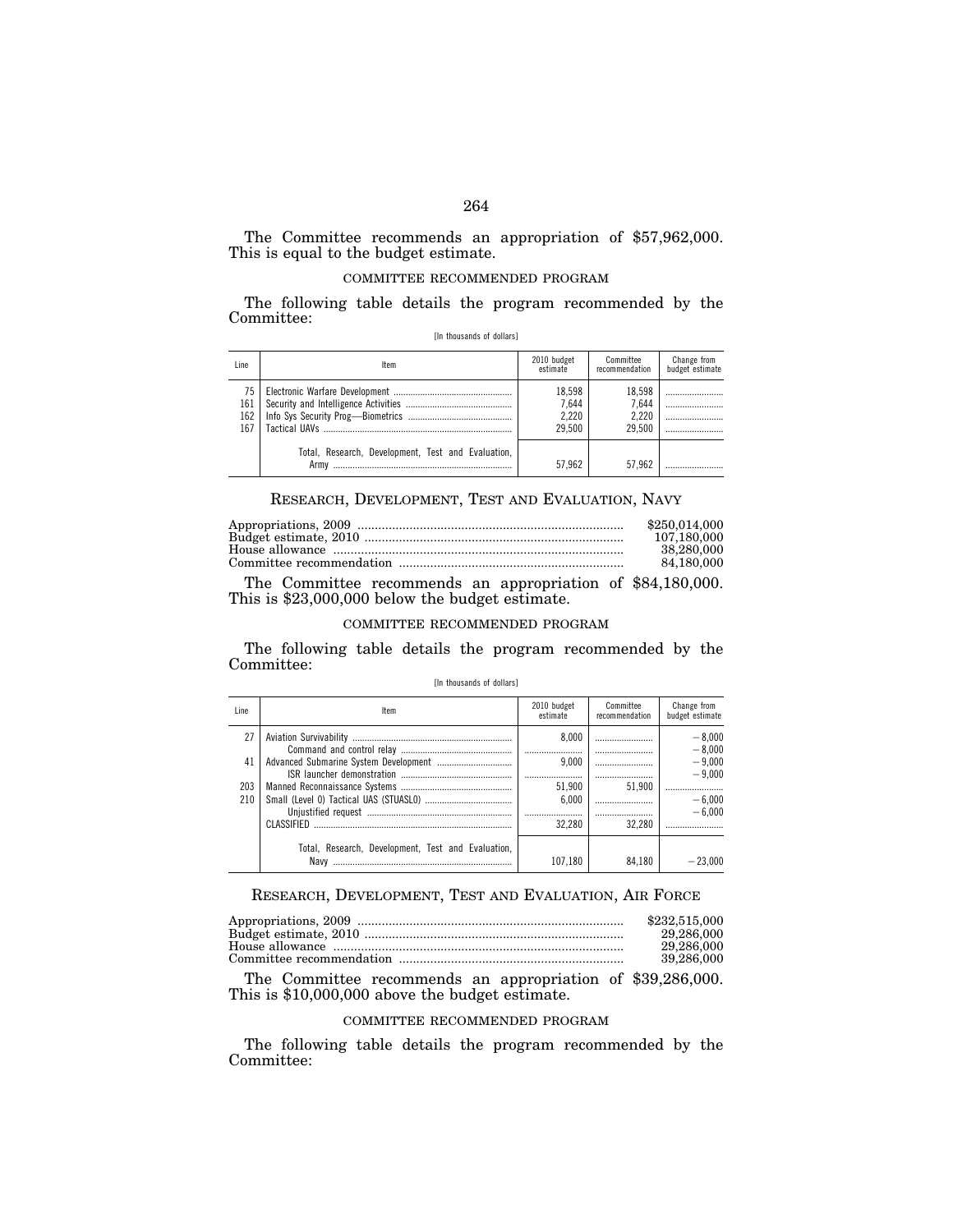| I<br>۰.<br>×<br>۰.<br>×<br>-- |  |
|-------------------------------|--|

[In thousands of dollars]

| Line | ltem                                               | 2010 budget<br>estimate | Committee<br>recommendation | Change from<br>budget estimate |
|------|----------------------------------------------------|-------------------------|-----------------------------|--------------------------------|
| 128  | Air Force requested transfer from APAF, Line 25    | 1.400<br>               | 11.400                      | $+10,000$<br>$+10.000$         |
| 149  |                                                    | 9.375                   | 9.375                       |                                |
| 206  |                                                    | 1.400                   | 1.400                       |                                |
| 999  |                                                    | 17.111                  | 17.111                      |                                |
|      | Total, Research, Development, Test and Evaluation, | 29.286                  | 39.286                      | $+10.000$                      |

RESEARCH, DEVELOPMENT, TEST AND EVALUATION, DEFENSE-WIDE

| \$685,863,000 |
|---------------|
| 115,826,000   |
| 115,826,000   |
| 112,196,000   |
|               |

The Committee recommends an appropriation of \$112,196,000. This is \$3,630,000 below the budget estimate.

### COMMITTEE RECOMMENDED PROGRAM

The following table details the program recommended by the Committee:

### [In thousands of dollars]

| Line                | ltem                                               | 2010 budget<br>estimate | Committee<br>recommendation | Change from<br>budget estimate |
|---------------------|----------------------------------------------------|-------------------------|-----------------------------|--------------------------------|
| 198<br><b>XXXXX</b> |                                                    | 2.750<br>113.076        | 2.750<br>109.446            | $-3.630$<br>$-3.630$           |
|                     | Total, Research, Development, Test and Evaluation, | 115.826                 | 112.196                     | $-3.630$                       |

*Special Operations Command*.—The fiscal year 2010 budget request for overseas contingency operations includes \$3,630,000 for the special operations command for a payload for unmanned aerial systems. The Committee has been informed that due to developmental delays, the funds are ahead of need. The Committee reduces the request accordingly.

### REVOLVING AND MANAGEMENT FUNDS

### DEFENSE WORKING CAPITAL FUNDS

The Committee recommends \$412,215,000 for the Defense Working Capital Funds to mitigate the impact of increased fuel costs.

### DEFENSE WORKING CAPITAL FUNDS

| \$861,726,000 |
|---------------|
| 396.915.000   |
| 412.215.000   |
| 412.215.000   |

The Committee recommends an appropriation of \$412,215,000. This is \$15,300,000 above the budget estimate.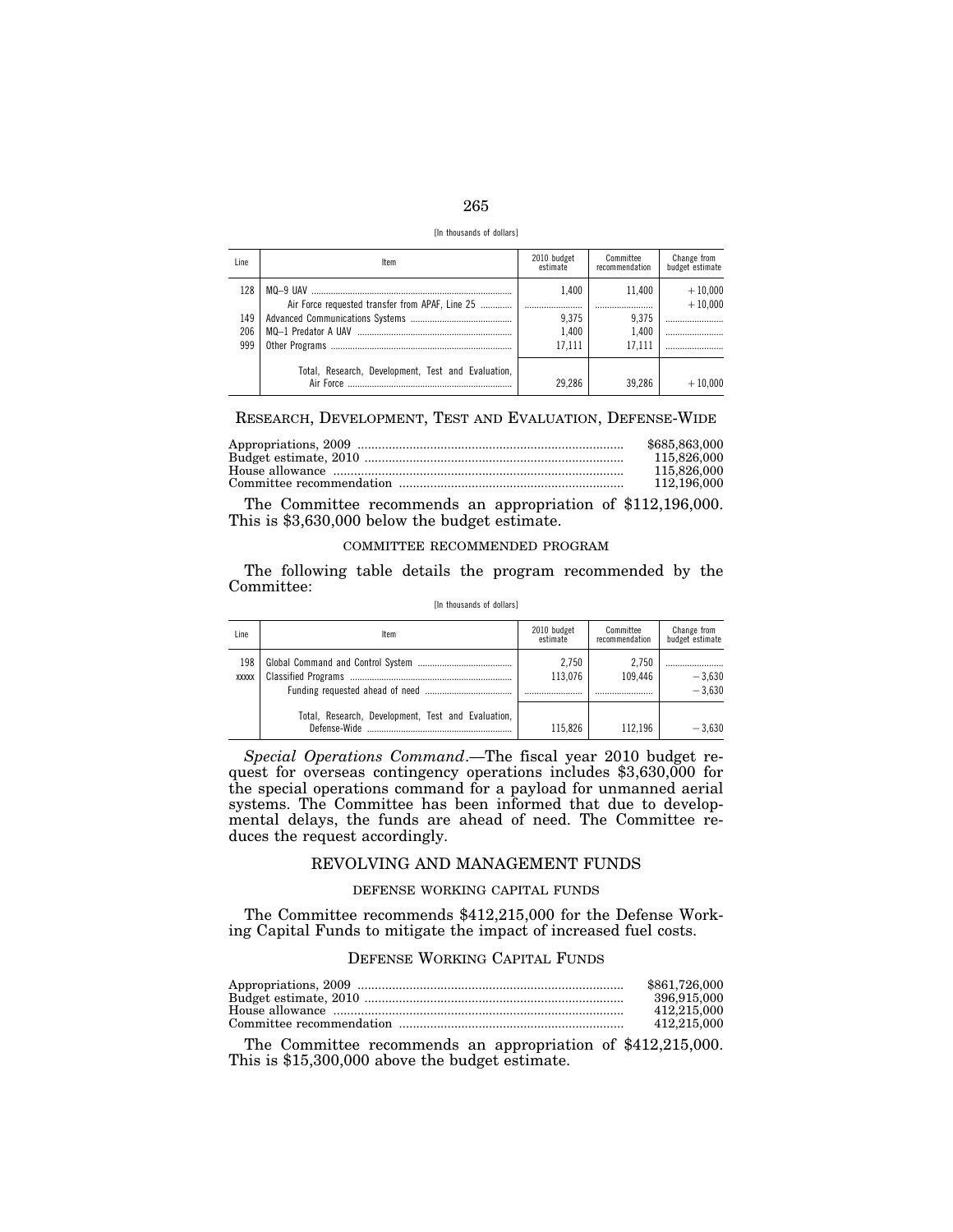### COMMITTEE RECOMMENDED PROGRAM

The following table details the program recommended by the Committee:

[In thousands of dollars]

| Line | Item                                                                                                                                                                               | 2010 budget<br>estimate | Committee<br>recommendation            | Change from<br>budget estimate      |
|------|------------------------------------------------------------------------------------------------------------------------------------------------------------------------------------|-------------------------|----------------------------------------|-------------------------------------|
|      | DWCF-Air Force:<br>TWCF for Transportation of Fallen Heroes (transfer from<br>IFF)<br>Total, Defense Working Capital Fund, Air Force<br>Grand Total, Defense Working Capital Funds | 396.915<br>396.915      | 15.300<br>15.300<br>396.915<br>412.215 | $+15,300$<br>$+15.300$<br>$+15.300$ |

### OTHER DEPARTMENT OF DEFENSE PROGRAMS

### DEFENSE HEALTH PROGRAM

| \$2,155,297,000 |
|-----------------|
| 1.256.675.000   |
| 1.155.235.000   |
| 1.563.675.000   |

The Committee recommends an appropriation of \$1,563,675,000. This is \$307,000,000 above the budget estimate.

### COMMITTEE RECOMMENDED PROGRAM

The following table details the program recommended by the Committee:

| [In thousands of dollars] |  |
|---------------------------|--|
|---------------------------|--|

| Line | Item                                           | 2010 budget<br>estimate | Committee<br>recommendation | Change from<br>budget estimate |
|------|------------------------------------------------|-------------------------|-----------------------------|--------------------------------|
|      |                                                | 1.256.675               | 1,563,675                   | $+307.000$                     |
|      |                                                | 569.030                 | 569.030                     |                                |
|      |                                                | 530.567                 | 530,567                     |                                |
|      |                                                | 134.392                 | 441.392                     | $+307.000$                     |
|      | TBI/PH and WII requirements transfer from base |                         |                             | $+307.000$                     |
|      |                                                | 3.032                   | 3,032                       |                                |
|      |                                                | 1.246                   | 1.246                       |                                |
|      |                                                | 16.599                  | 16,599                      |                                |
|      |                                                | 1.809                   | 1.809                       |                                |
|      |                                                | 1.256.675               | 1.563.675                   | $+307.000$                     |

### DRUG INTERDICTION AND COUNTER-DRUG ACTIVITIES

| \$308,398,000 |
|---------------|
| 324,603,000   |
| 317.603.000   |
| 353,603,000   |

The Committee recommends an appropriation of \$353,603,000. This is \$29,000,000 above the budget estimate.

### COMMITTEE RECOMMENDED PROGRAM

The following table details the program recommended by the Committee: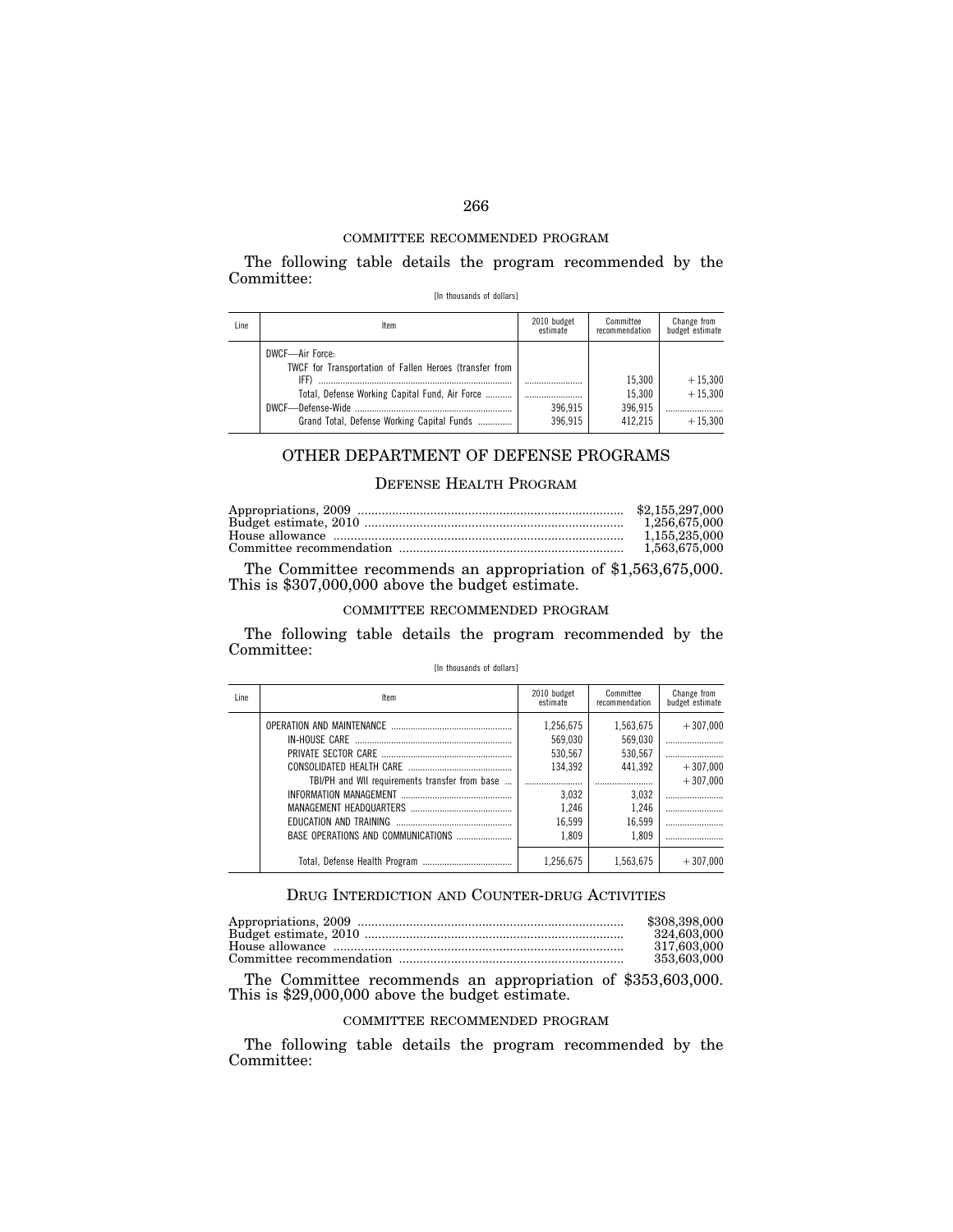| ×<br>--<br>۰. |  |
|---------------|--|

[In thousands of dollars]

| Line. | ltem                                                                                                    | 2010 budget<br>estimate | Committee<br>recommendation | Change from<br>budget estimate |
|-------|---------------------------------------------------------------------------------------------------------|-------------------------|-----------------------------|--------------------------------|
|       | NIU/CNP-A Air Mobility (CONUS) Mi-17 Procurement<br>NIU/CNP-A Air Mobility (CONUS) Operations-Excess to | 270,403                 | 299.403                     | $+29,000$<br>$+32.000$         |
|       | Need                                                                                                    |                         |                             | $-3.000$                       |
|       | Kazakhstan                                                                                              | 4.000                   | 4.000                       |                                |
|       |                                                                                                         | 3.000                   | 3.000                       |                                |
|       |                                                                                                         | 38.400                  | 38.400                      |                                |
|       |                                                                                                         | 4.000                   | 4.000                       |                                |
|       | Turkmenistan                                                                                            | 4.800                   | 4.800                       |                                |
|       | Total. Drug Interdiction and Counter-Drug Activities.<br>Defense                                        | 324.603                 | 353.603                     | $+29.000$                      |

*Counternarcotics Efforts in Afghanistan*.—The Committee is concerned that in spite of United States counternarcotics efforts in Afghanistan, approximately 90 percent of the world's illicit opiates are still produced in the country. This represents a significant threat to Afghanistan's political stability and economic development. The Congressional Research Service noted in a July 2009 report that ''Narcotics trafficking... [generates] what U.S. com- manders estimate to be about \$100,000,000 per year for the Taliban.''

The Committee believes that even stronger counternarcotics efforts are key to breaking up the evolution of narco-cartels in Afghanistan and to securing and stabilizing the country. The Committee supports new protocols set forth by the U.S. Department of Defense to increase their assistance in international counternarcotics operations and encourages the Department to continue its involvement in this aspect of contingency operations to the fullest extent possible.

### JOINT IMPROVISED EXPLOSIVE DEVICE DEFEAT FUND

| 1.490.000.000 |
|---------------|
| 2,033,560,000 |
|               |

The Committee recommends an appropriation of \$2,033,560,000. This is \$498,560,000 above the budget estimate.

### COMMITTEE RECOMMENDED PROGRAM

The following table details the program recommended by the Committee:

[In thousands of dollars]

| Line | Item                                                                        | 2010 budget<br>estimate | Committee<br>recommendation | Change from<br>budget estimate |
|------|-----------------------------------------------------------------------------|-------------------------|-----------------------------|--------------------------------|
|      |                                                                             | 812.000                 | 1.015.100                   | $+203.100$<br>$+203.100$       |
|      |                                                                             | 536.000                 | 735.100                     | $+199.100$<br>$+199.100$       |
| 3    |                                                                             | 187.000                 | 161.810                     | $-25,190$<br>$+41.100$         |
|      | Transfer to Service OCO accounts for proper execution<br>STAFF & OPFRATIONS |                         | <br>121 550                 | $-66,290$<br>$+121550$         |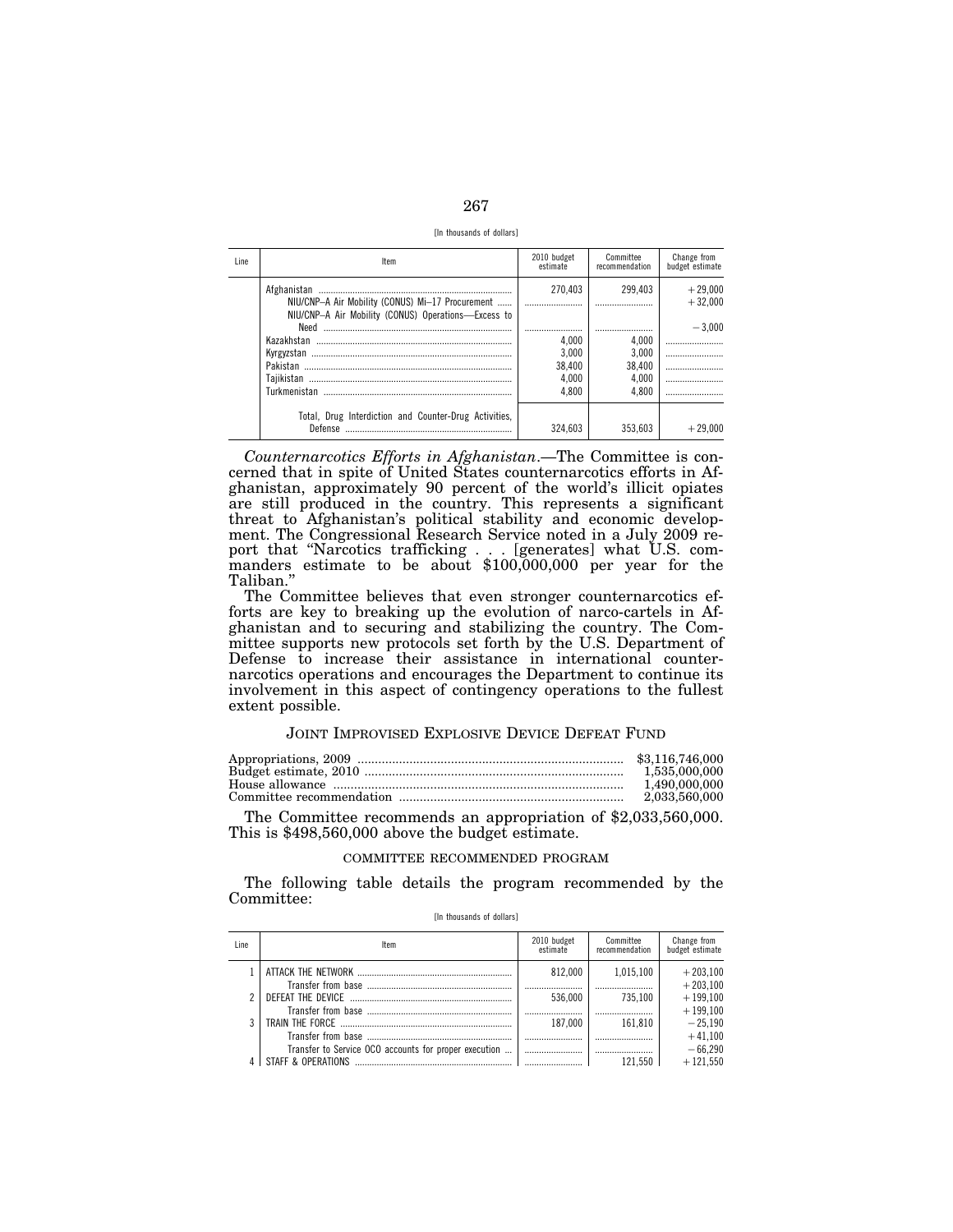| ×<br>× |  |
|--------|--|
|--------|--|

[In thousands of dollars]

| Line | Item                                                              | 2010 budget<br>estimate | Committee<br>recommendation | Change from<br>budget estimate |
|------|-------------------------------------------------------------------|-------------------------|-----------------------------|--------------------------------|
|      |                                                                   | .                       |                             | $+121.550$                     |
|      | Total, Joint Improvised Explosive Device Defeat Orga-<br>nization | 1.535.000               | 2.033.560                   | $+498.560$                     |

*Joint Improvised Explosive Device Defeat Organization.*—The Joint Improvised Explosive Device Defeat Organization [JIEDDO] continues to play a critically vital mission in protecting our troops from improvised explosive devices and attacking the terrorist networks responsible for them. The Committee recommends funding JIEDDO in the overseas contingency operations [OCO] title. The Committee continues to believe that these requirements are warrelated and should be funded through the OCO process.

The Committee is disappointed that the reporting requirements directed under Public Law 111-32, The Supplemental Appropriations Act, 2009 has not been adhered to, but is aware that efforts are underway to improve that status. The Committee continues to direct JIEDDO to submit to the congressional defense committees monthly commitment, obligation, and expended data by line of operation and by year of appropriation. Further, the Committee directs JIEDDO to submit to the congressional defense committees, monthly reports of obligation data on a project by project basis by line on operation. The Committee also continues to direct JIEDDO to follow standard reprogramming procedures when transferring a cumulative amount of \$20,000,000 or more between lines of operation.

### OFFICE OF THE INSPECTOR GENERAL

| \$9,551,000 |
|-------------|
| 8.876.000   |
| 8.876.000   |
| 8.876.000   |

The Committee recommends an appropriation of \$8,876,000. This is equal to the budget estimate.

### GENERAL PROVISIONS—THIS TITLE

SEC. 9001. Provides that funds made available in this title are in addition to amounts appropriated or made available for the Department of Defense for fiscal year 2010.

### (INCLUDING TRANSFER OF FUNDS)

SEC. 9002. Provides special transfer authority of up to \$4,000,000,000 of funds in this title, subject to the terms and conditions in section 8005 of this act.

SEC. 9003. Provides the authority to obligate supervision and administration costs associated with overseas construction projects at the time the project is awarded.

SEC. 9004. Provides for the procurement of motor vehicles for use by military and civilian employees of the Department of Defense in Iraq and Afghanistan.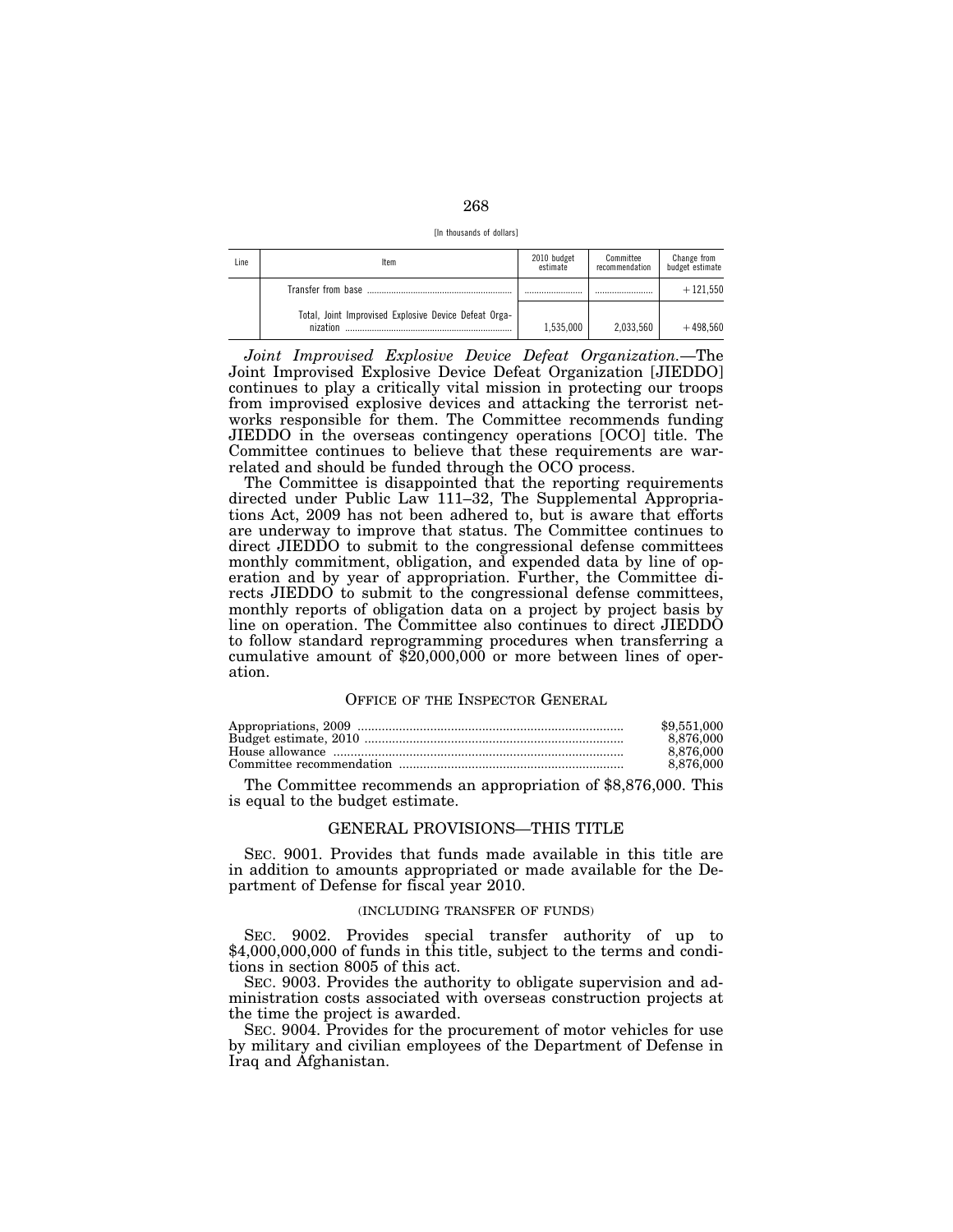SEC. 9005. Provides authority of up to \$1,200,000,000 of funds in this title to fund the Commander's Emergency Response Program.

SEC. 9006. Provides for the use of funds to lift and sustain coalition forces supporting military and stability operations in Iraq and Afghanistan and requires quarterly reports to the congressional defense committees.

SEC. 9007. Designates funds in this title as being for overseas deployments and other activities pursuant to section 401(c)(4) and  $423(a)(1)$  of S. Con. Res. 13 (111th Congress), the concurrent resolution on the budget for fiscal year 2010.

SEC. 9008. Prohibits the use of funds made available in this act to establish any permanent military installation or base in Iraq or Afghanistan.

SEC. 9009. Provides reporting requirements and reprogramming thresholds for the Iraq Security Forces Fund, the Afghanistan Security Forces Fund, and the Pakistan Counterinsurgency Fund.

SEC. 9010 Prohibits the transfer, release, or incarceration of any individual who was detained as of October 1, 2009, at Naval Station, Guantanamo Bay, Cuba, to or within the United States or its territories.

SEC. 9011 Provides funding for fuel requirements.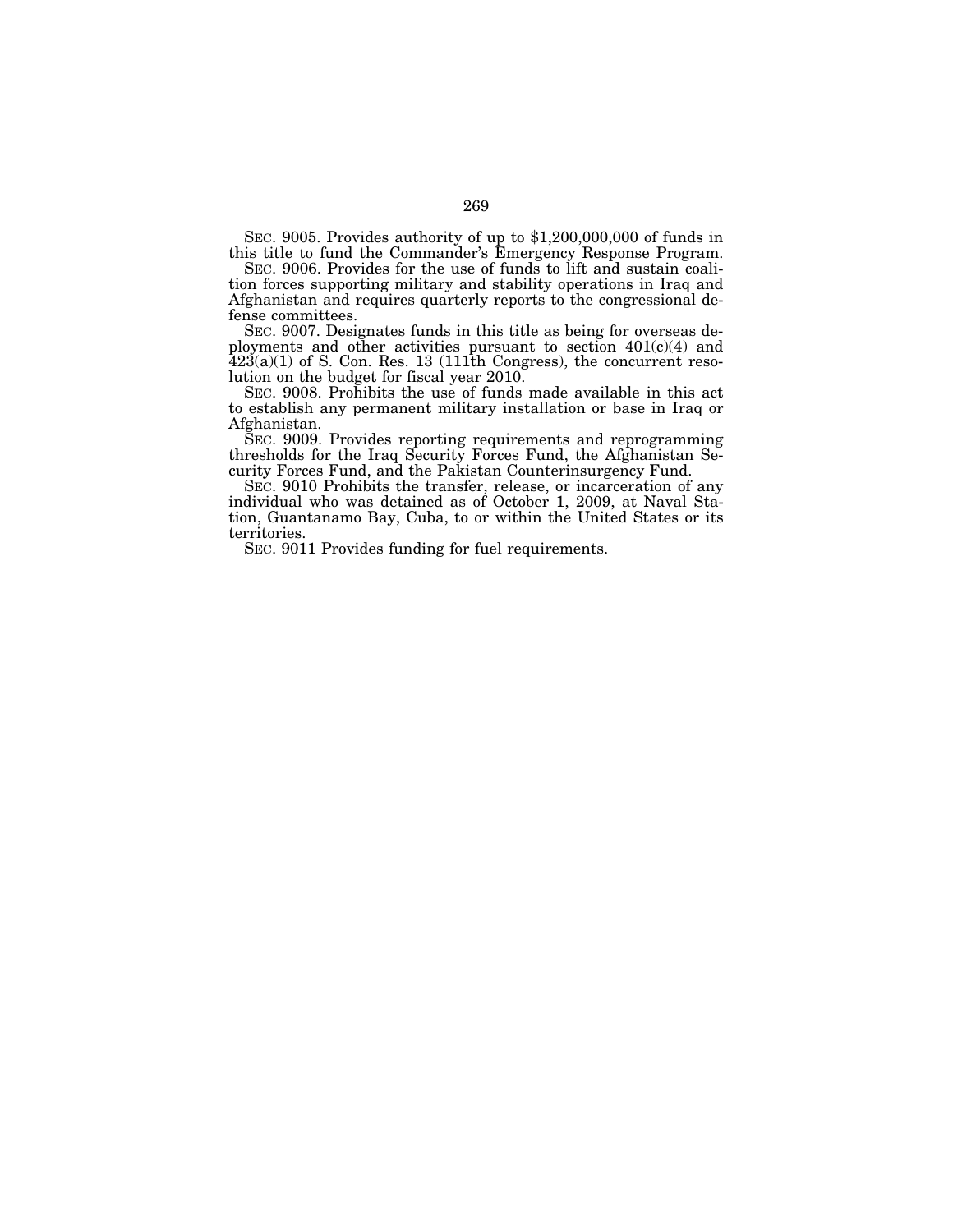### COMPLIANCE WITH PARAGRAPH 7, RULE XVI OF THE STANDING RULES OF THE SENATE

Paragraph 7 of rule XVI requires that Committee reports on general appropriations bills identify each Committee amendment to the House bill ''which proposes an item of appropriation which is not made to carry out the provisions of an existing law, a treaty stipulation, or an act or resolution previously passed by the Senate during that session.''

The following amounts in the accounts listed exceed the amounts authorized in S. 1390, the National Defense Authorization Act for fiscal year 2010, as passed the Senate.

| Amount        |
|---------------|
| \$531,653,000 |
| 6.472.000     |
| 15.000.000    |
| 40.000.000    |
| 1.607.733.000 |
| 854.931.000   |
|               |
| 805.690.000   |

### COMPLIANCE WITH PARAGRAPH 7(c), RULE XXVI OF THE STANDING RULES OF THE SENATE

Pursuant to paragraph 7(c) of rule XXVI, on September 10, 2009, the Committee ordered reported H.R. 3326, making appropriations for the Department of Defense for the fiscal year ending September 30, 2010, and for other purposes, with an amendment in the nature of a substitute; with the bill subject to further amendment and consistent with the budget allocation, by a recorded vote of 30–0, a quorum being present. The vote was as follows:

Yeas Nays Chairman Inouye Mr. Byrd Mr. Leahy Mr. Harkin Ms. Mikulski Mr. Kohl Mrs. Murray Mr. Dorgan Mrs. Feinstein Mr. Durbin Mr. Johnson Ms. Landrieu Mr. Reed Mr. Lautenberg Mr. Nelson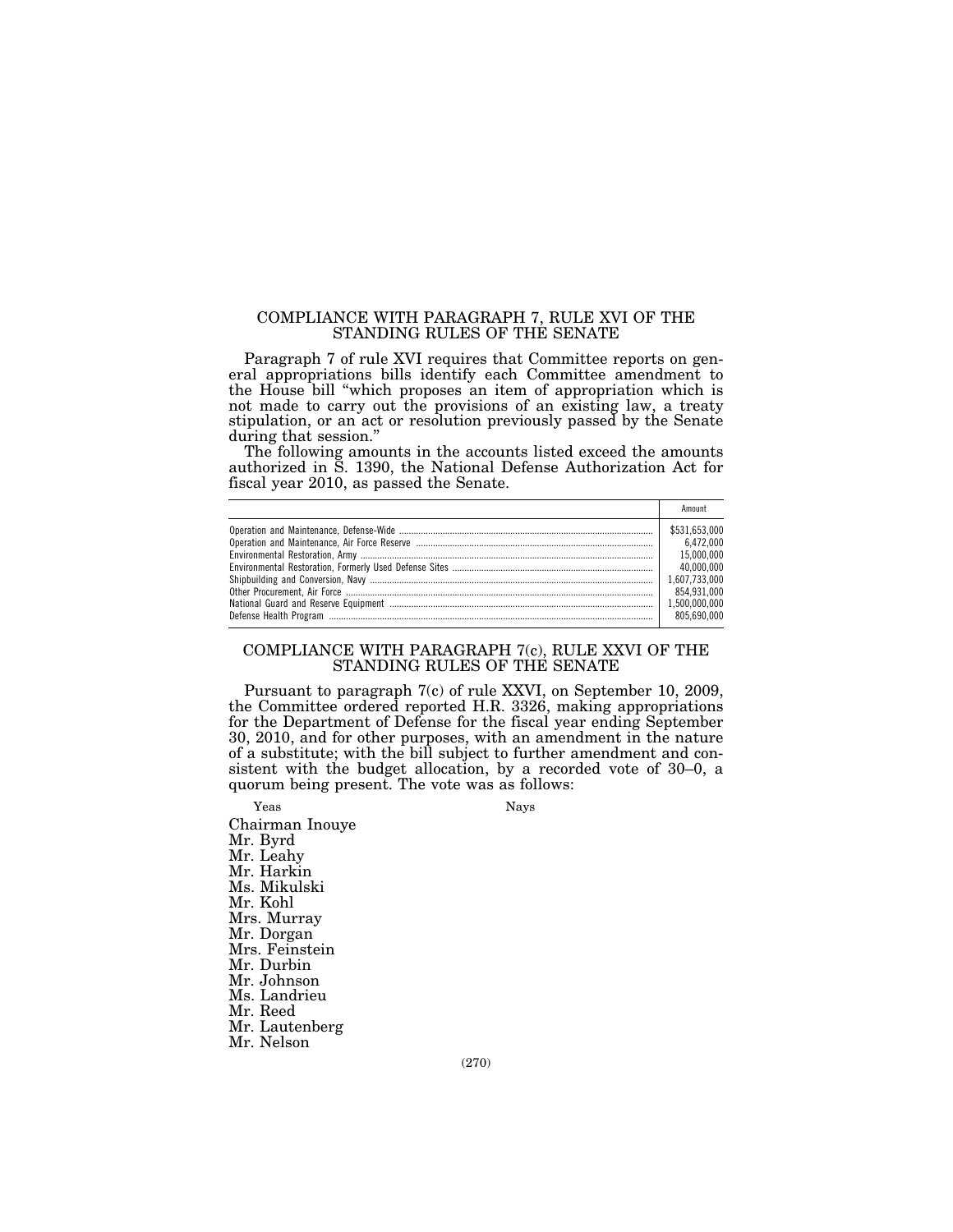Mr. Pryor Mr. Tester Mr. Specter Mr. Cochran Mr. Bond Mr. McConnell Mr. Shelby Mr. Gregg Mr. Bennett Mrs. Hutchison Mr. Brownback Mr. Alexander Ms. Collins Mr. Voinovich Ms. Murkowski

### COMPLIANCE WITH PARAGRAPH 12, RULE XXVI OF THE STANDING RULES OF THE SENATE

Paragraph 12 of rule XXVI requires that Committee reports on a bill or joint resolution repealing or amending any statute or part of any statute include " $(a)$  the text of the statute or part thereof which is proposed to be repealed; and (b) a comparative print of that part of the bill or joint resolution making the amendment and of the statute or part thereof proposed to be amended, showing by stricken-through type and italics, parallel columns, or other appropriate typographical devices the omissions and insertions which would be made by the bill or joint resolution if enacted in the form recommended by the Committee.''

There are no such changes in the bill.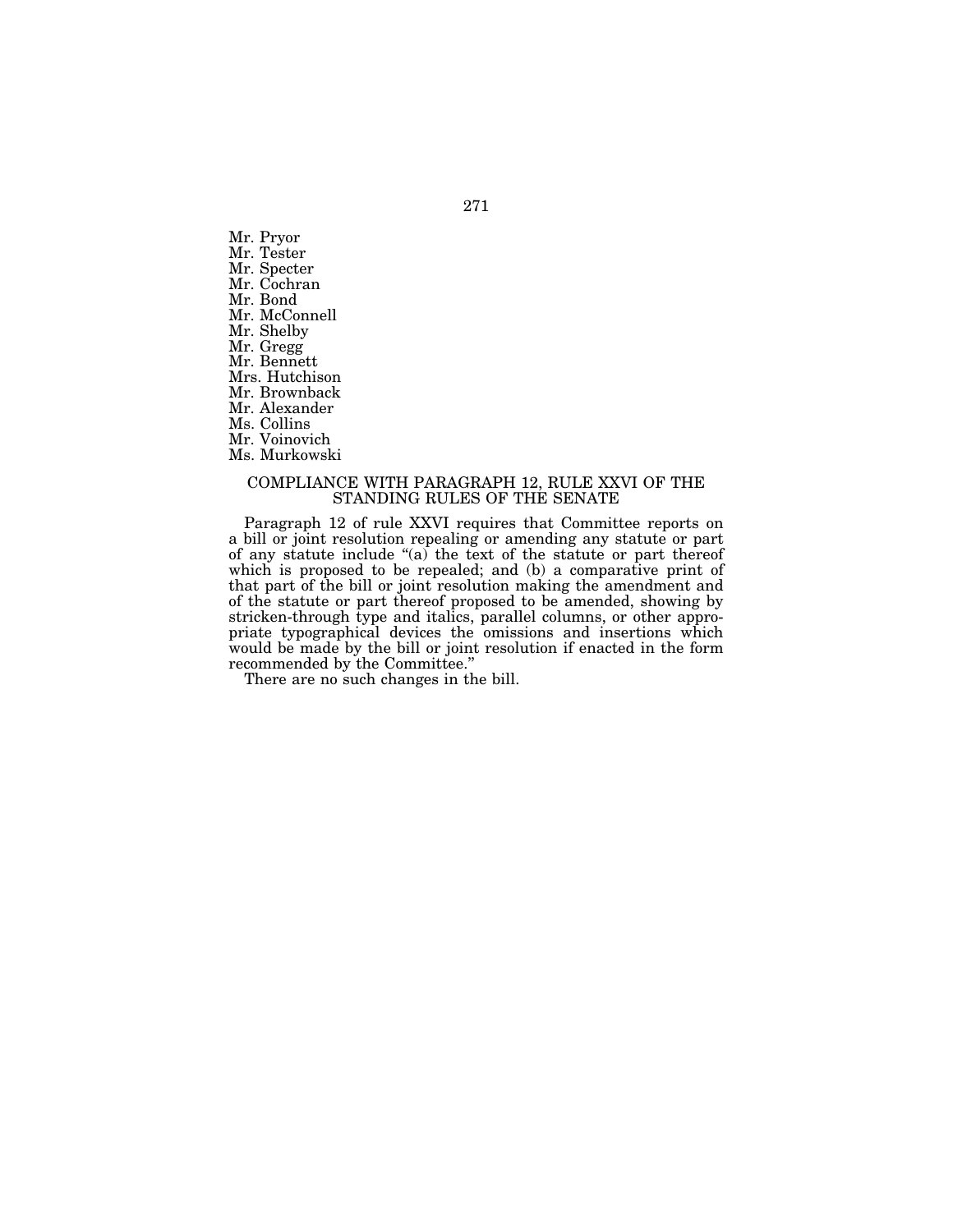### BUDGETARY IMPACT OF BILL

### PREPARED IN CONSULTATION WITH THE CONGRESSIONAL BUDGET OFFICE PURSUANT TO SEC. 308(a), PUBLIC LAW 93–344, AS AMENDED

[In millions of dollars]

|                                                                                                                                                                | Budget authority        |                   | Outlavs                 |                   |
|----------------------------------------------------------------------------------------------------------------------------------------------------------------|-------------------------|-------------------|-------------------------|-------------------|
|                                                                                                                                                                | Committee<br>allocation | Amount<br>of bill | Committee<br>allocation | Amount<br>of bill |
| Comparison of amounts in the bill with Committee allocations<br>to its subcommittees of amounts in the Budget Resolution<br>for 2010: Subcommittee on Defense: |                         |                   |                         |                   |
|                                                                                                                                                                | 291                     | 291               | 291                     | 1 2 9 1           |
|                                                                                                                                                                | 508.050                 | 636.270           | 579.418                 | 1646.043          |
| Projection of outlays associated with the recommendation:                                                                                                      |                         |                   |                         |                   |
| 2010                                                                                                                                                           |                         |                   | .                       | 2401.985          |
|                                                                                                                                                                |                         | .                 | .                       | 153,498           |
| 2012                                                                                                                                                           |                         | .                 |                         | 50,600            |
| 2013                                                                                                                                                           |                         | .                 |                         | 16.494            |
|                                                                                                                                                                |                         | .                 |                         | 11.289            |
| Financial assistance to State and local governments for                                                                                                        |                         |                   |                         |                   |
| 2010                                                                                                                                                           | ΝA                      |                   | NA                      |                   |

1 Includes outlays from prior-year budget authority.

2 Excludes outlays from prior-year budget authority.

NA: Not applicable.

NOTE.—Consistent with the funding recommended in the bill for "overseas deployments and other activities" and in accordance with sec-<br>tion 401(c)(4) of Senate Concurrent Resolution 13 (111th Congress), the Committee antici associated outlays.

### DISCLOSURE OF CONGRESSIONALLY DIRECTED SPENDING ITEMS

The Constitution vests in the Congress the power of the purse. The Committee believes strongly that Congress should make the decisions on how to allocate the people's money.

As defined in Rule XLIV of the Standing Rules of the Senate, the term ''congressional directed spending item'' means a provision or report language included primarily at the request of a Senator, providing, authorizing, or recommending a specific amount of discretionary budget authority, credit authority, or other spending authority for a contract, loan, loan guarantee, grant, loan authority, or other expenditure with or to an entity, or targeted to a specific State, locality or congressional district, other than through a statutory or administrative, formula-driven, or competitive award process.

For each item, a Member is required to provide a certification that neither the Member nor the Senator's immediate family has a pecuniary interest in such congressionally directed spending item. Such certifications are available to the public on the website of the Senate Committee on Appropriations (www.appropriations.senate.gov/senators.cfm).

Following is a list of congressionally directed spending items included in the Senate recommendation discussed in this report, along with the name of each Senator who submitted a request to the Committee of jurisdiction for each item so identified. Neither the Committee recommendation nor this report contains any limited tax benefits or limited tariff benefits as defined in rule XLIV.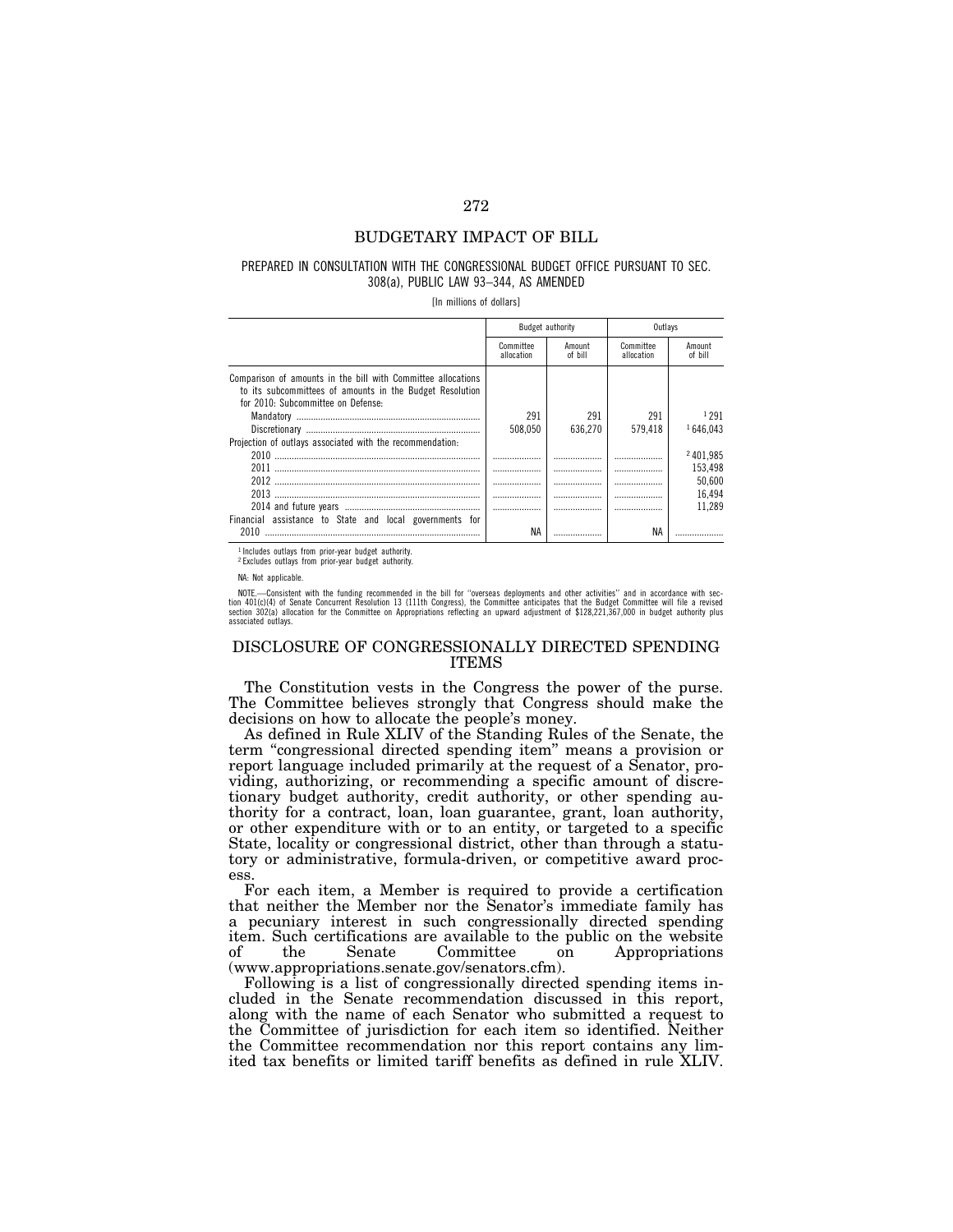Additional information on potential recipients is available on the Committee website.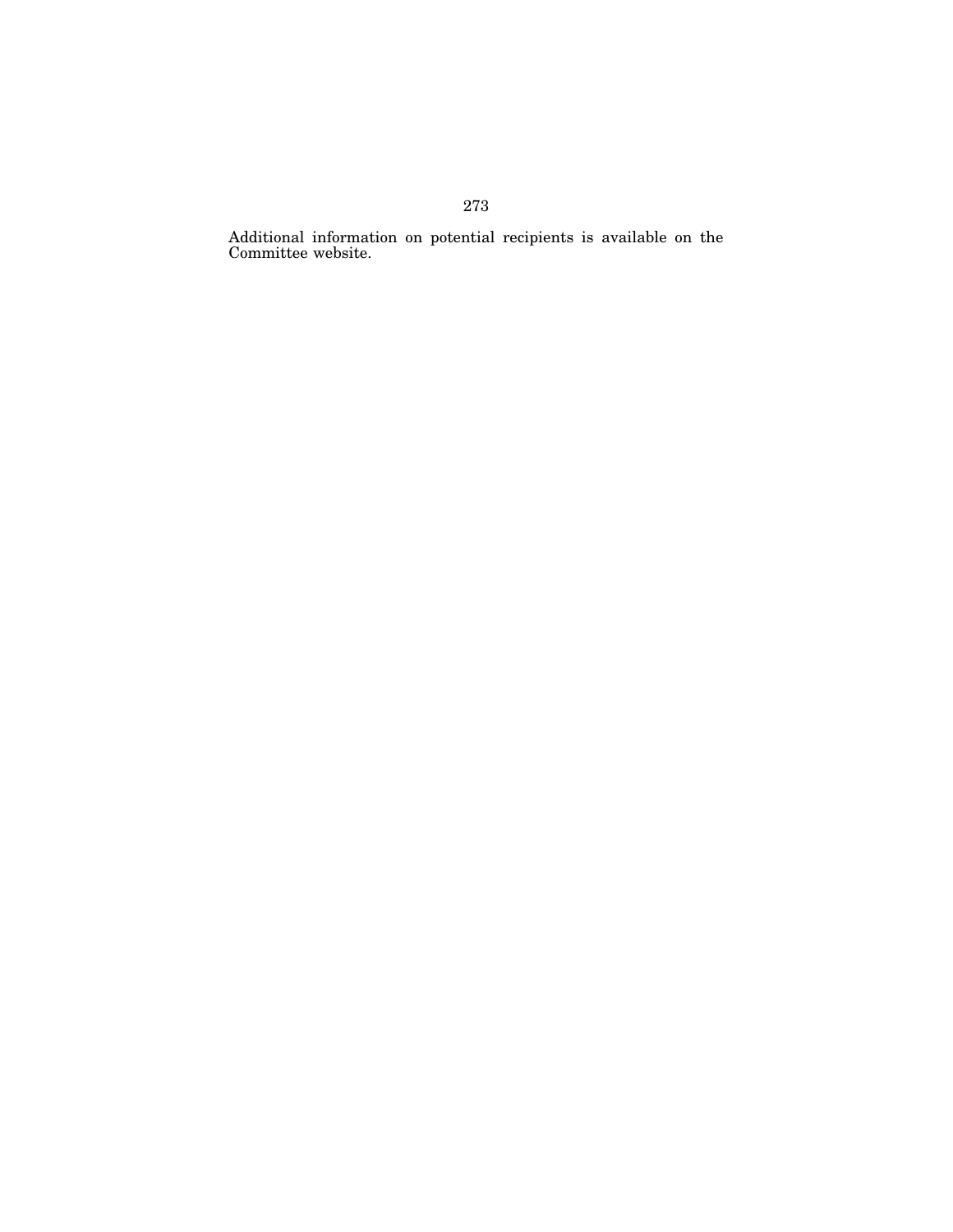### CONGRESSIONALLY DIRECTED SPENDING ITEMS<br>[In thousands of dollars]

| $\vdots$             |  |  |
|----------------------|--|--|
|                      |  |  |
|                      |  |  |
|                      |  |  |
|                      |  |  |
|                      |  |  |
|                      |  |  |
|                      |  |  |
|                      |  |  |
|                      |  |  |
|                      |  |  |
|                      |  |  |
|                      |  |  |
|                      |  |  |
|                      |  |  |
|                      |  |  |
| $\ddot{\phantom{a}}$ |  |  |
|                      |  |  |
|                      |  |  |
|                      |  |  |
|                      |  |  |
| ׇ֚֬                  |  |  |
| ׇ֚֬֓֡֡               |  |  |
|                      |  |  |
|                      |  |  |
|                      |  |  |
|                      |  |  |
|                      |  |  |
|                      |  |  |
|                      |  |  |
|                      |  |  |
|                      |  |  |
|                      |  |  |
|                      |  |  |

| Member                      | Bond                                                             | Warner, Webb<br>Shelby<br>Grassley, Sessions                                                          |               | Merkley, Wyden<br>Leahy |    | Brownback, Harkin, Hatch, Merkley, | Nelson (FL), Wyden<br>Johnson, Landrieu, Thune |                  | Warner, Webb      | Baucus          | Reid  | Bennett, Hatch     | Bennett, Hatch     | Bennett, Hatch | Bennett, Crapo, Risch | Cantwell        | Lugar           |            |            |            | Byrd<br>Ensign<br>Brownback<br>Byrd<br>Kohl |                  |                              | Grassley, Harkin<br>Inouye<br>Corker |                        |                           | Cantwell, Murray<br>Nelson (FL) | Cochran                                             | Cochran                                               | Crapo, Risch       | 3 <sub>oxer</sub> | <b>Begich</b>     | Carper, Kaufman  |
|-----------------------------|------------------------------------------------------------------|-------------------------------------------------------------------------------------------------------|---------------|-------------------------|----|------------------------------------|------------------------------------------------|------------------|-------------------|-----------------|-------|--------------------|--------------------|----------------|-----------------------|-----------------|-----------------|------------|------------|------------|---------------------------------------------|------------------|------------------------------|--------------------------------------|------------------------|---------------------------|---------------------------------|-----------------------------------------------------|-------------------------------------------------------|--------------------|-------------------|-------------------|------------------|
| recommendation<br>Committee | $\begin{array}{c} $1,000 \\ 3,000 \\ 1,500 \\ 3,400 \end{array}$ |                                                                                                       |               | $4,000$<br>$2,000$      |    | 2,000                              |                                                | 2,000            | 2,000<br>3,000    |                 | 4,500 | 6,000              | 3,000              |                | 3,000<br>3,750        | 2,000           | 1,500           | 4,000      | 2,000      | 4,200      | 15,000<br>2,400                             |                  | 900                          |                                      |                        |                           |                                 | $24,500000000$<br>$7,45000000000$<br>$1,4500000000$ |                                                       | 1,000              | 2,000<br>3,000    |                   |                  |
| tem name                    | Air Warrior Ensemble Generation I'                               | ication Technology Life Cycle Asset Management ………………………………………………………………………………………<br>Automatic Identif | CH-47F Common | Recoil UH-60 Wi         |    | ARC 210 Radios                     |                                                | LITENING 4th Ger | Miniature Air-Lau | P5CTS Equipment |       | Senior Scout, Elec | Senior Scout, Line |                | Support Equipmer      | Advanced Skills | Crane IDECM Dep |            |            |            |                                             | Enhanced Medical | Epidemiologic Health Survey. |                                      | Lung Injury Management |                           | Military Physician              | Patient Care Impr                                   | nology Initiative at Keesler AFB<br>Regional Telepath | Security Solutions | The Operating Roc | Alaska National G | Delaware Nationa |
| Account                     | ÆA                                                               | $\frac{1}{2}$<br><b>ARA</b><br>BEA                                                                    |               |                         | ÆA | APAF                               |                                                | APAF             | APAF              | APAF            | APAF  | APAF               | <b>APAF</b>        | ÆÆ             | ÆÆ                    | <b>APN</b>      | <b>APN</b>      | <b>APN</b> | <b>APN</b> | <b>APN</b> | E                                           | $\exists$        | $\exists$                    | $\approx$                            | $\frac{P}{dE}$         | $\frac{1}{2}$<br>$\equiv$ |                                 | DHP<br>DHP<br>DHP                                   | $\equiv$                                              | DHP                | $\approx$         | <br> <br> <br>    |                  |

274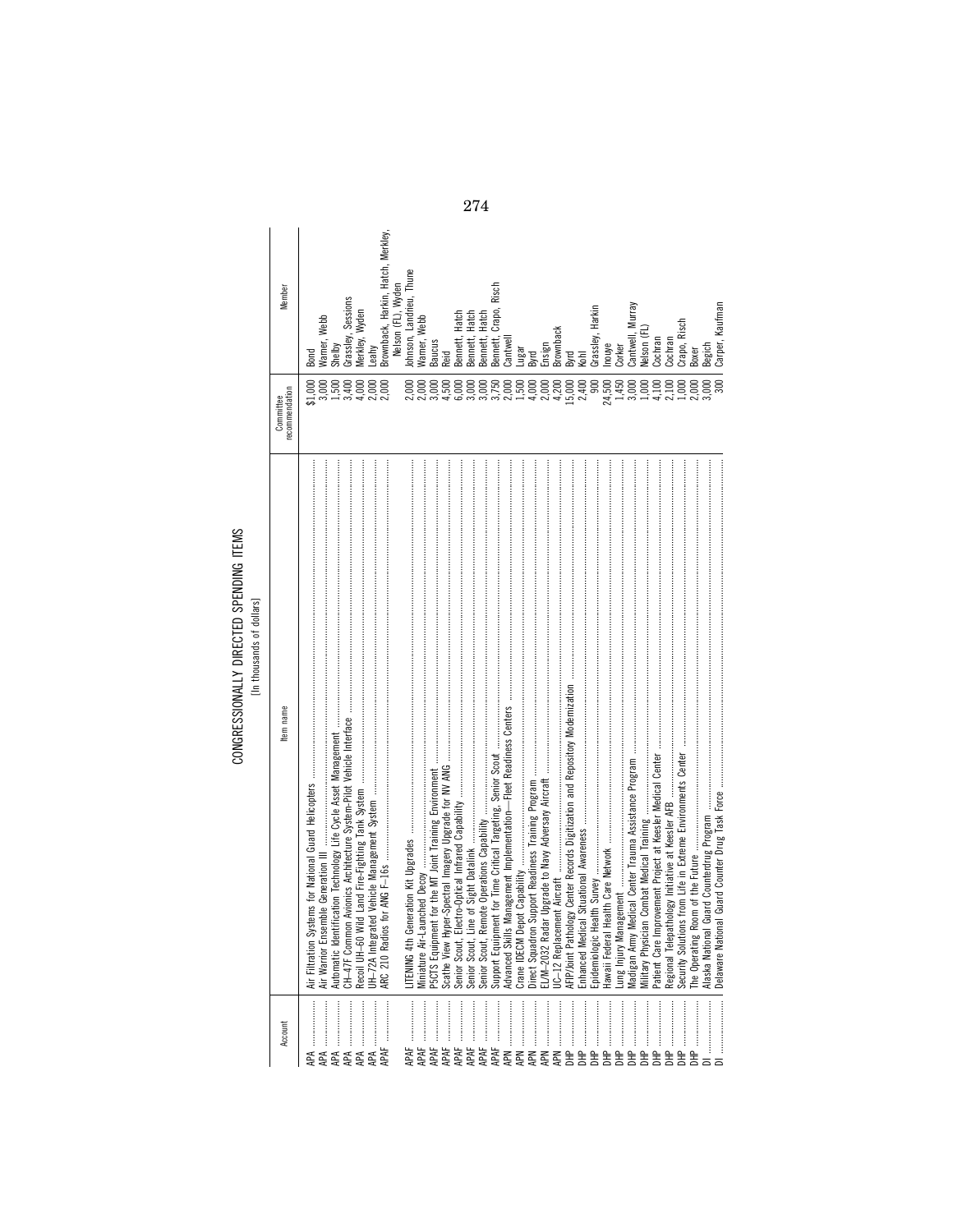| Cochran, Wicker<br>Inouye<br>3,000 | Grassley, Harkin<br><b>AcConnell</b><br>3,600<br>5,000 | <b>(lobuchar</b><br>2,000 | <b>Tester</b><br>000'                         | ≹eid<br>4,200 | 6,000<br>5,000 | Bingaman, Udall (NM)<br>Casey, Specter | Cochran<br>3,000                                                                 | Alexander, Corker<br>4,000 | <b>Byrd</b> | Cantwell, Murray<br>$1,000$<br>$2,500$ | 3,000 | Gregg, Shaheen<br>Bennett, Hatch<br>12,000 | <b>Burris</b><br>5,000 | Bennett, Hatch<br>3,500 | Cochran, Shelby, Wicker<br>9,800                                                                               | Reed, Whitehouse<br>3,000 | Jodd, Lieberman<br>5,000                                                                                                                                                                                                      | Casey, Specter<br>4,000 | Cochran, Wicker<br>4,200 | Casey, Specter<br>4,000                                                                              | 3yrd<br>8,000                                                                                        | Begich, Murkowski | Inouye, Kerry<br>20,000                                                                                                                                                                                                                                                                                                                                                                                                      | houye<br>5,500 | Murkowski      | Inouye<br>5,500 | Landrieu<br>25,000                                                                                                                                                                                                                                                                                                                                                                                                                                                                                                                 | Byrd<br>3,600 | Byrd<br>650                                     | <b>Roberts</b> | Conrad, Dorgan<br>2,300<br>2,200<br>4,500 | Inouye                                                | Byrd<br>2,000 | eahy<br>3,000 | Mikulski<br>9,600    | <b>Aurkowski</b><br><u>ន្លួ</u> | Murkowsk |
|------------------------------------|--------------------------------------------------------|---------------------------|-----------------------------------------------|---------------|----------------|----------------------------------------|----------------------------------------------------------------------------------|----------------------------|-------------|----------------------------------------|-------|--------------------------------------------|------------------------|-------------------------|----------------------------------------------------------------------------------------------------------------|---------------------------|-------------------------------------------------------------------------------------------------------------------------------------------------------------------------------------------------------------------------------|-------------------------|--------------------------|------------------------------------------------------------------------------------------------------|------------------------------------------------------------------------------------------------------|-------------------|------------------------------------------------------------------------------------------------------------------------------------------------------------------------------------------------------------------------------------------------------------------------------------------------------------------------------------------------------------------------------------------------------------------------------|----------------|----------------|-----------------|------------------------------------------------------------------------------------------------------------------------------------------------------------------------------------------------------------------------------------------------------------------------------------------------------------------------------------------------------------------------------------------------------------------------------------------------------------------------------------------------------------------------------------|---------------|-------------------------------------------------|----------------|-------------------------------------------|-------------------------------------------------------|---------------|---------------|----------------------|---------------------------------|----------|
|                                    |                                                        |                           | Montana National Guard Counterdrug Task Force |               |                |                                        | ?egional Counterdrug Training Academy—Meridian ……………………………………………………………………………………… |                            |             |                                        |       |                                            |                        |                         | Extremely Large, Domestic Expendable and Reusable Structures Manufacturing Center ………………………………………………………………………… |                           | and a the state of the state of the component of the state of the state of the state of the state of the state of the state of the state of the state of the state of the state of the state of the state of the state of the |                         |                          | Navy Production Capacity Improvement Project at Lehigh Heavy Forge ……………………………………………………………………………………… | litanium Metal Matrix Composite and Nano-Enhanced Titanium Development …………………………………………………………………………… |                   |                                                                                                                                                                                                                                                                                                                                                                                                                              |                |                |                 |                                                                                                                                                                                                                                                                                                                                                                                                                                                                                                                                    |               | loint Interagency Training and Education Center |                |                                           |                                                       |               |               |                      |                                 |          |
|                                    |                                                        |                           |                                               |               |                |                                        |                                                                                  |                            |             |                                        |       |                                            |                        |                         | $P A$ , , $P A$                                                                                                |                           |                                                                                                                                                                                                                               |                         |                          |                                                                                                      |                                                                                                      |                   | $\begin{array}{c} \texttt{GP} \texttt{0} \texttt{0} \texttt{0} \texttt{0} \texttt{0} \texttt{0} \texttt{0} \texttt{0} \texttt{0} \texttt{0} \texttt{0} \texttt{0} \texttt{0} \texttt{0} \texttt{0} \texttt{0} \texttt{0} \texttt{0} \texttt{0} \texttt{0} \texttt{0} \texttt{0} \texttt{0} \texttt{0} \texttt{0} \texttt{0} \texttt{0} \texttt{0} \texttt{0} \texttt{0} \texttt{0} \texttt{0} \texttt{0} \texttt{0} \texttt$ |                | $\overline{r}$ | සි              | $\begin{minipage}{0.9\linewidth} \begin{tabular}{l} \hline \textbf{0.9\linewidth} \end{tabular} \end{minipage} \begin{tabular}{l} \hline \textbf{1.9\linewidth} \end{tabular} \end{minipage} \begin{tabular}{l} \hline \textbf{2.9\linewidth} \end{tabular} \end{minipage} \begin{tabular}{l} \hline \textbf{3.9\linewidth} \end{tabular} \end{minipage} \begin{tabular}{l} \hline \textbf{4.9\linewidth} \end{tabular} \end{minipage} \begin{tabular}{l} \hline \textbf{5.9\linewidth} \end{tabular} \end{minipage} \begin{$<br>ዹ |               |                                                 |                |                                           | $\ldots$ $\ldots$ $\ldots$ $\ldots$ $\ldots$ $\ldots$ |               |               | $1000$ $1000$ $1000$ |                                 |          |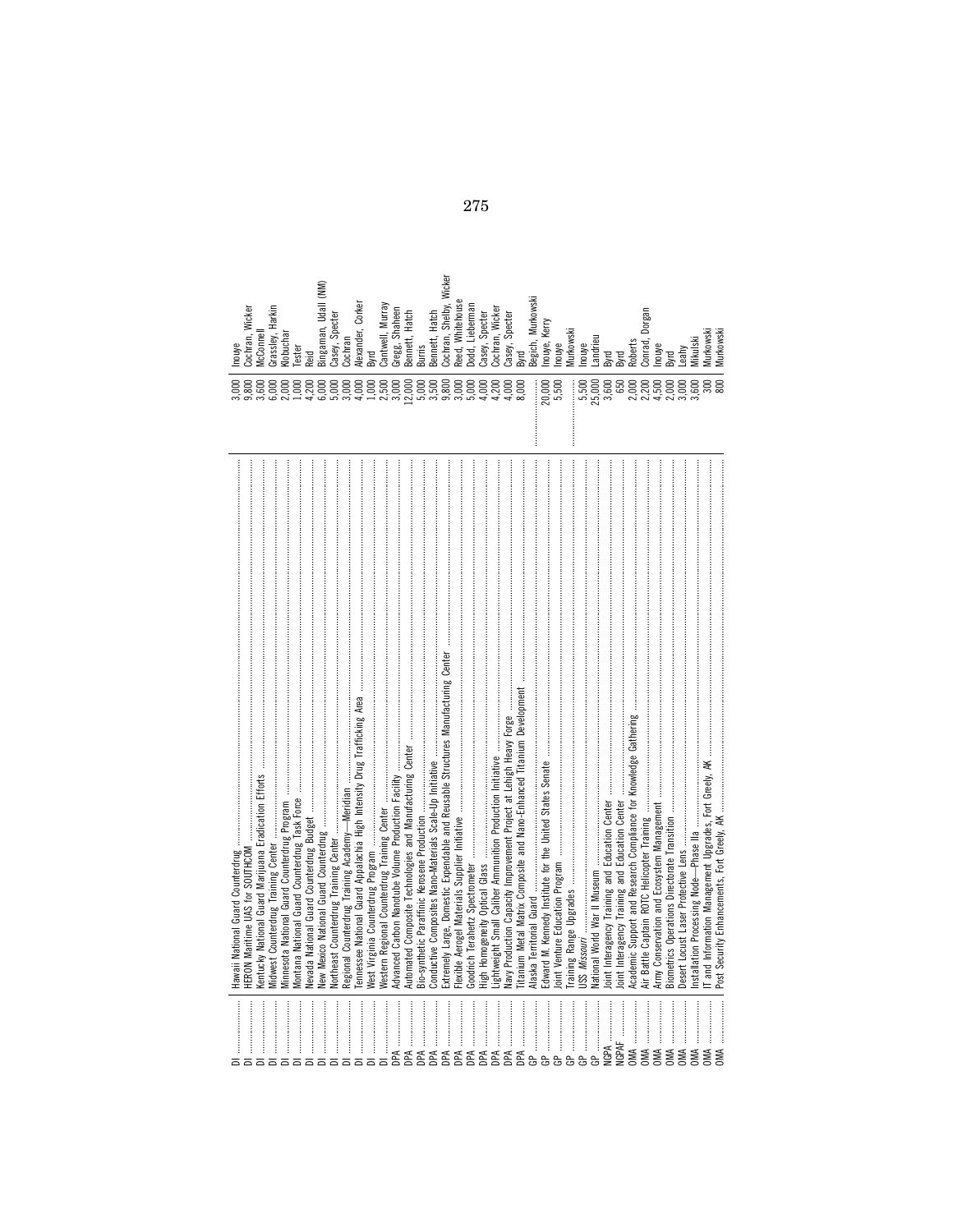### CONGRESSIONALLY DIRECTED SPENDING ITEMS-Continued CONGRESSIONALLY DIRECTED SPENDING ITEMS—Continued [In thousands of dollars]

| Account                           | tem name                                                                                                                     | ecommendation<br>Committee | Member                                           |
|-----------------------------------|------------------------------------------------------------------------------------------------------------------------------|----------------------------|--------------------------------------------------|
|                                   | Rule of Law                                                                                                                  | 5,800                      | 3rownback, Roberts<br>Grassley, Harkin<br>Graham |
|                                   |                                                                                                                              | 3,300                      |                                                  |
|                                   |                                                                                                                              | 300                        | Bennet, Udall (CO)                               |
|                                   |                                                                                                                              | ,950                       | <b>Aurkowski</b>                                 |
|                                   | Defense Critical Languages and Cultures Initiative ……………………………………………………………………………………………                                       | 3,000                      | Cornyn, Hutchison                                |
|                                   |                                                                                                                              | 6,900                      | <b>Aurkowski</b>                                 |
|                                   | Mission Essential Airfield Operations Equipment ………………………………………………………………………………………                                            | 931                        | bie)                                             |
|                                   |                                                                                                                              | 000                        | odd, Lieberman                                   |
|                                   |                                                                                                                              | 3,000                      | keid                                             |
| MANG                              |                                                                                                                              | 2,700<br>2,500             | Graham                                           |
| MANG                              |                                                                                                                              |                            | Vurray                                           |
| MANG                              |                                                                                                                              | 1,300                      | <b>Aurkowski</b>                                 |
| MANG                              |                                                                                                                              | 150                        | lyrd                                             |
| MANG                              |                                                                                                                              | 6,600                      | <b>Brownback</b>                                 |
| MARNG                             |                                                                                                                              |                            | <b>Bennett</b>                                   |
| MARNG                             |                                                                                                                              | $5,000$<br>$2,000$         | ng<br>S                                          |
| MARNG                             |                                                                                                                              | 1,000                      | ennet, Udall (CO)                                |
| MARNG                             |                                                                                                                              | 2,000                      | Hutchison                                        |
| JMARNG                            | Expandable Light Air Mobility Shelters (ELAMS) and Contingency Response Communications System (CRCS)—Illinois National Guard | 2,000                      | stabenow                                         |
|                                   |                                                                                                                              |                            |                                                  |
| JMARNG                            |                                                                                                                              | 4,000                      | Gregg, Shaheen                                   |
| JMARNG                            |                                                                                                                              | 20,000                     | Collins, Snowe                                   |
| MARNG                             |                                                                                                                              | 5,600                      | lyrd                                             |
| <b>JMARNG</b>                     |                                                                                                                              | 2,000                      | Cornyn                                           |
| :<br>:<br>:<br>:<br><b>JMARNG</b> |                                                                                                                              | 2,000                      | <b>(lobuchar</b>                                 |
| <br><b>DMARNG</b>                 |                                                                                                                              | 1,500                      | 3rownback                                        |
| <br><b>JMARNG</b>                 |                                                                                                                              | 1,600                      | Burr, Hagan                                      |
| :<br>:<br>:<br><b>JMARNG</b>      |                                                                                                                              | 400                        | Merkley, Wyden                                   |
| MARNG                             |                                                                                                                              | 3,000                      | autenberg, Menendez                              |
| JMARNG                            |                                                                                                                              | 2,500                      | <b>B</b> wd                                      |
| MARNG                             |                                                                                                                              | 2,000<br>2,000             | Sanders                                          |
| <b>DMARNG</b>                     |                                                                                                                              |                            | Burris                                           |

276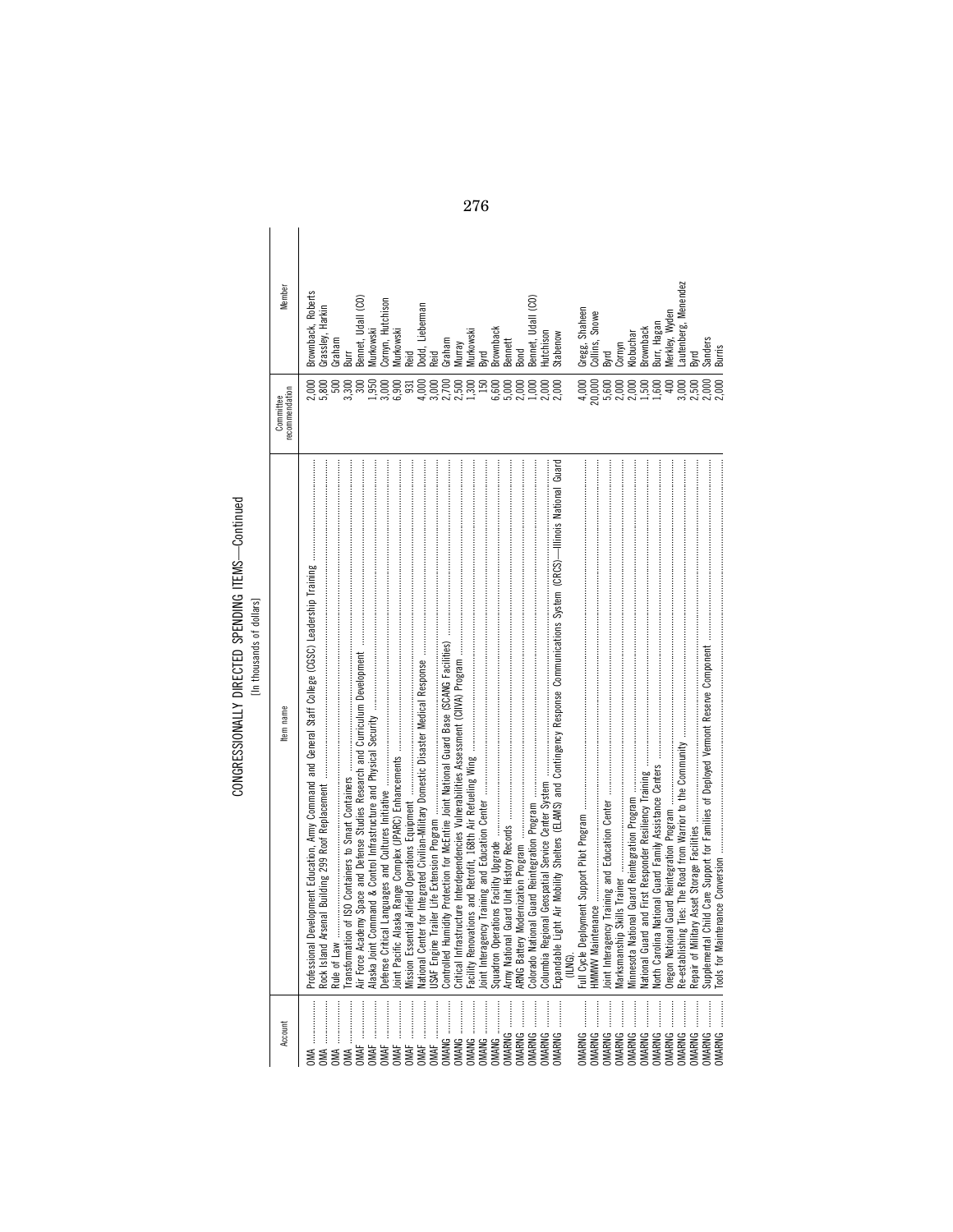| <b>DIMARNG</b><br><b>OMARNG</b><br><b>MDW</b><br><b>MDW</b><br><b>MDW</b><br><b>MONC</b> | Vermont Service Member, Veteran, and Family Member Outreach, Readiness, and Reintegration Program<br>Special Operations Forces (SOF) Modular Glove System<br>Armed Forces Health and Food Supply Research<br>Defense-Critical Languages and Cultures Program<br>SOAR (Student Online Achievement Resources) |
|------------------------------------------------------------------------------------------|-------------------------------------------------------------------------------------------------------------------------------------------------------------------------------------------------------------------------------------------------------------------------------------------------------------|
| <br><b>OMMC</b><br>JMMC<br><b>JMMC</b>                                                   | Rapid Data Management System                                                                                                                                                                                                                                                                                |
| <b>IMMC</b><br><b>MMC</b><br><b>DIMIN</b>                                                | Digitization, Integration, and Analyst Access of Investigative Files, Naval Criminal Investigative Services<br>Spray Technique Analysis and Research for Defense (STAR4D)<br>Energy Education and Training for Military Personnel                                                                           |
| <b>DIMIN</b><br><b>DIMIN</b>                                                             | Vaval Strike Air Warfare Center OEF/OIF training (Terminal Attack Control)<br>Ak 45 Mod 5 Gun Depot Overhauls                                                                                                                                                                                               |
| Ά<br>Æ                                                                                   |                                                                                                                                                                                                                                                                                                             |
| Æ<br>Åď                                                                                  | Combined Arms Virtual Trainers for TN ARNG<br>Combat Skills Marksmanship Trainer                                                                                                                                                                                                                            |
| AR<br>AR                                                                                 | <b>IMMWV Egress Assistance Trainer for TN ARNG</b><br>IDO Explosive Detector                                                                                                                                                                                                                                |
| Åď                                                                                       | mmersive Group Simulation Virtual Training System for Hawaii ARNG                                                                                                                                                                                                                                           |
| AdC<br>Åď                                                                                | Mine Resistant Ambush Protected Vehicle Virtual Trainers for TN ARNG<br>Vine Resistant Ambush Protected Vehicle Virtual Trainers for IL ARNG                                                                                                                                                                |
| <b>Add</b><br>A                                                                          | Muscatatuck Urban Training Center Instrumentation-ARNG<br>VOS-45A Illumination Systems                                                                                                                                                                                                                      |
| Åď<br>Åď                                                                                 | Radio Personality Modules for SINCGARS Test Sets<br>Phoenix Quad-Band Satellite Receiver for DE ANG                                                                                                                                                                                                         |
| Aqc<br>Aqc                                                                               | Red River Army Depot Modernization                                                                                                                                                                                                                                                                          |
| AdC                                                                                      | Regional Emergency Response Network Cell Phone for FL ARNG<br>Reinforcement HMMWV Repair Hood Kits                                                                                                                                                                                                          |
| Å<br>Åď                                                                                  | Jitra Light Utility Vehicles for the National Guard                                                                                                                                                                                                                                                         |
| Åď                                                                                       | Virtual Convoy Operations Trainers for IL ARNG                                                                                                                                                                                                                                                              |
| Åď<br>Å                                                                                  | Virtual Interactive Combat Environment for the VA ARNG<br>Virtual Interactive Combat Environment for the NJ ARNG                                                                                                                                                                                            |
| JPAF                                                                                     | Cagle Vision for the Hawaii Air National Guard                                                                                                                                                                                                                                                              |
| JPAF                                                                                     | loint Pacific Alaska Range Complex (JPARC) Enhancements                                                                                                                                                                                                                                                     |
| JPAF                                                                                     | Vission Essential Airfield Operations Equipment<br>ssion Essential Airfield Operations Equipment                                                                                                                                                                                                            |

| Sanders<br>Sanders<br><b>Roberts</b><br>Leahy, | Tester<br>Baucus, | Harkin<br>Grassley, | Murray,<br>Mikulski,<br>Kaufman,<br>Carper, | Reed | Webb<br>Warner, | Lieberman<br>Dodd,            | Gregg | Harkin<br>Grassley, | Byrd  | Dorgan<br>Conrad, | McConnell                    | Reid | Inhofe | Graham | Isakson<br>Chambliss, | Alexander | Inhofe | Corker | Akaka | Durbin | Corker<br>Alexander, | Lugar | Reid<br>Ensign, | Kaufman<br>Carper, | Brownback               | <b>Bond</b> | Nelson (FL) | Wyden<br>Merkley,  | Klobuchar<br>Harkin, | Corker | Durbin | Menendez<br>autenberg, | Webb<br>Warner, | Inouve | Murkowski | Reid  | Reid |
|------------------------------------------------|-------------------|---------------------|---------------------------------------------|------|-----------------|-------------------------------|-------|---------------------|-------|-------------------|------------------------------|------|--------|--------|-----------------------|-----------|--------|--------|-------|--------|----------------------|-------|-----------------|--------------------|-------------------------|-------------|-------------|--------------------|----------------------|--------|--------|------------------------|-----------------|--------|-----------|-------|------|
| 3,000<br>500                                   |                   |                     |                                             |      | 2,000           | $1,000$<br>$2,500$<br>$2,200$ |       |                     | 5,000 | 500               | $\approx$<br>12 <sub>i</sub> | 800  |        |        |                       |           |        | 200    | 2,500 | 8,000  |                      |       |                 |                    | 3,500<br>3,000<br>3,000 |             |             | $1,000$<br>$5,600$ |                      | 350    | 3,000  | 4,000                  | 2,000           | 3,000  | 14,500    | 1,145 | ,424 |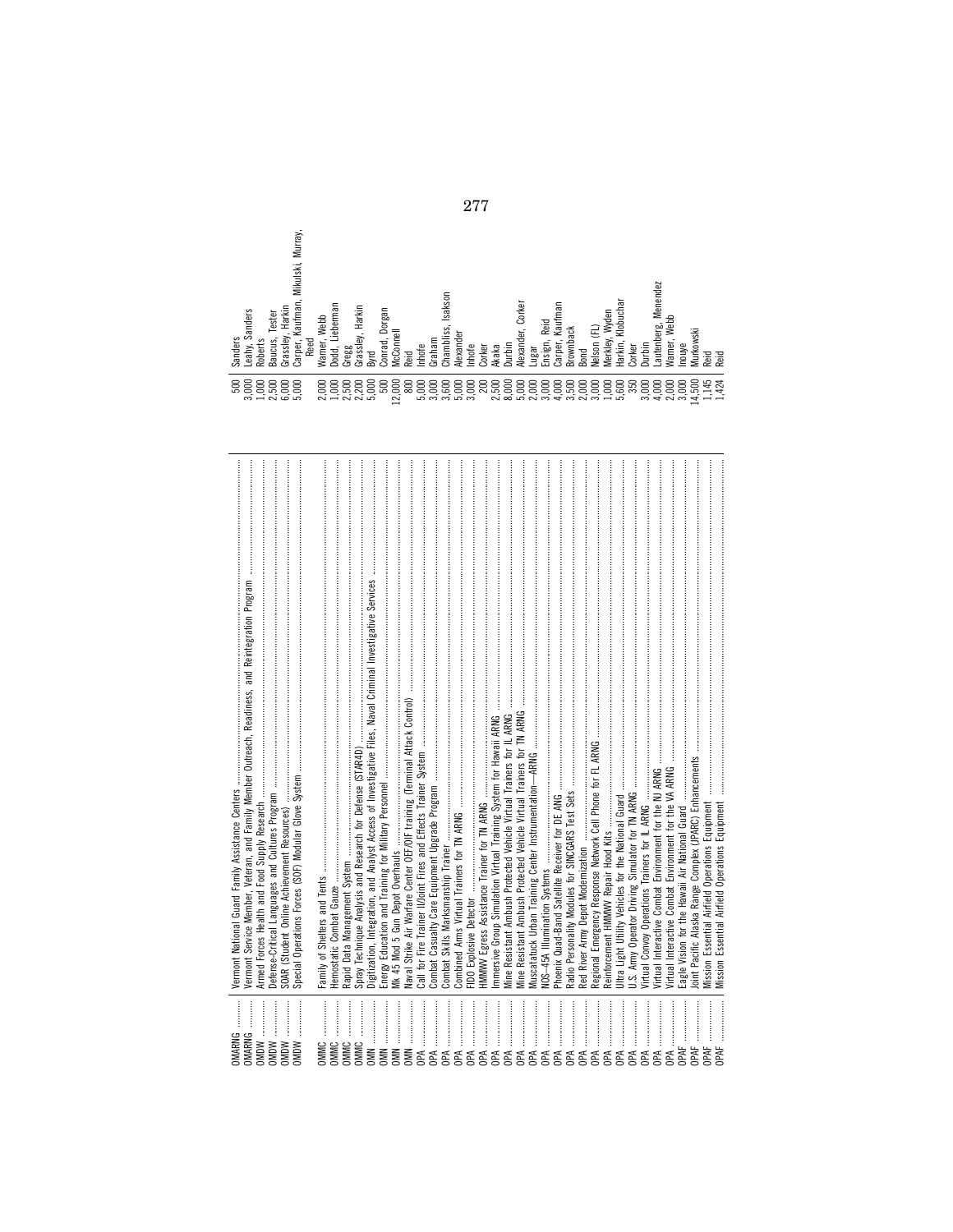# CONGRESSIONALLY DIRECTED SPENDING ITEMS-Continued<br>[In thousands of dollars]

| Member                             | Reid<br>3,000<br>2,000 |                  |                 | Leahy<br>Chambliss<br>Burr<br>Burr |            |                  | Landrieu, Vitter<br>Graham  |                 | 1,000                                                                                                                                                                                          | Inouye<br>Schumer<br>Murray<br>2,500 | 4,000           | Kerry<br>Gregg, Kerry, Shaheen, Stabenow<br>8,000 | Grassley, Harkin, Murray, Reed,<br>Whitehouse<br>4,000 | Inouye<br>Dodd<br>4,200 | 3,000            | AcConnell       | $\frac{1,000}{2,900}$ | Sessions, Shelby<br>Collins, Snowe<br>3,100<br>1,000 | andrieu, Vitter | odd, Lieberman, Reed, Whitehouse<br>1,000 | Vlexander<br>4,000                        | Bunning<br>1,900 | .incoln, Pryor   | 9,000<br>5,200   | 3,000          | 4,000           | 5,000            | 3,000             | Lincoln, Pryor<br>Inhofe<br>Mikulski<br>Mikulski<br>Gregg<br>Gregg<br>3,400<br>5,200 |                                   | Collins, Gregg, Snowe<br>Collins, Snowe<br>6,000 | Gregg<br>Cochran<br>2,000<br>5,600 |     |
|------------------------------------|------------------------|------------------|-----------------|------------------------------------|------------|------------------|-----------------------------|-----------------|------------------------------------------------------------------------------------------------------------------------------------------------------------------------------------------------|--------------------------------------|-----------------|---------------------------------------------------|--------------------------------------------------------|-------------------------|------------------|-----------------|-----------------------|------------------------------------------------------|-----------------|-------------------------------------------|-------------------------------------------|------------------|------------------|------------------|----------------|-----------------|------------------|-------------------|--------------------------------------------------------------------------------------|-----------------------------------|--------------------------------------------------|------------------------------------|-----|
| recommendation<br><b>COMMINIUM</b> |                        |                  |                 |                                    |            |                  |                             |                 |                                                                                                                                                                                                |                                      |                 |                                                   |                                                        |                         |                  |                 |                       |                                                      |                 |                                           |                                           |                  |                  |                  |                |                 |                  |                   |                                                                                      |                                   |                                                  |                                    |     |
| Item name                          | <b>Unmanned Threat</b> | Advanced Mission | AN/BLQ-10A(V) W | Canned Lube Pun                    | Dive Boats | Force Protection | $00\%$<br>Fuel Oil Barge (Y | Hawaiian Range  | носитель в образуем от продолжение в составление в составление от продолжение и продолжение и продолжение и пр<br>Нуdracoustic Low Frequency Sources for Trident and Virginia Class Submarines | Intelligraf Trainin                  | CS-1 Wateriet S | Multi-Climate Pro                                 | Navy AIT Logistics                                     | Pearl Harbor Naw        | Radar Product Su | RAM Mark 49 Moo | Remote Monitorin      |                                                      | SPAWAR Systems  | owed Array.<br>TB-33 Thinline To          | Il Types Mortar Round<br>40mm Tactical AI | Blue Grass Army  | CTG, Arty, 155mn | CTG, Mortar, 120 | MCAAP Bomb Lin | AN/PRC-148 Mult | Chemical and Bio | Fusion Goggle Sys | M4 Weapons Shot                                                                      | Mission Helmet Recording Systems. |                                                  | Overt Small Laser                  |     |
| Account                            | b¥F                    |                  | OPN             | <b>NdO</b>                         | <b>NdO</b> | <b>NdO</b>       | <b>NdO</b>                  | ┋<br><b>NdO</b> | <b>NdO</b>                                                                                                                                                                                     | <b>NdO</b>                           | <b>NdO</b>      | <b>NdO</b>                                        | <b>NdO</b>                                             |                         | <b>NdO</b>       | <b>DPN</b>      |                       |                                                      | <b>NdO</b>      | $\vdots$<br><b>NdO</b>                    | ļ<br>PAA                                  | PAA              |                  |                  | PAAF           | PDW             | PDW              | MGd               | PDW                                                                                  | <b>MG</b>                         | PDW                                              | Mdd                                | MQd |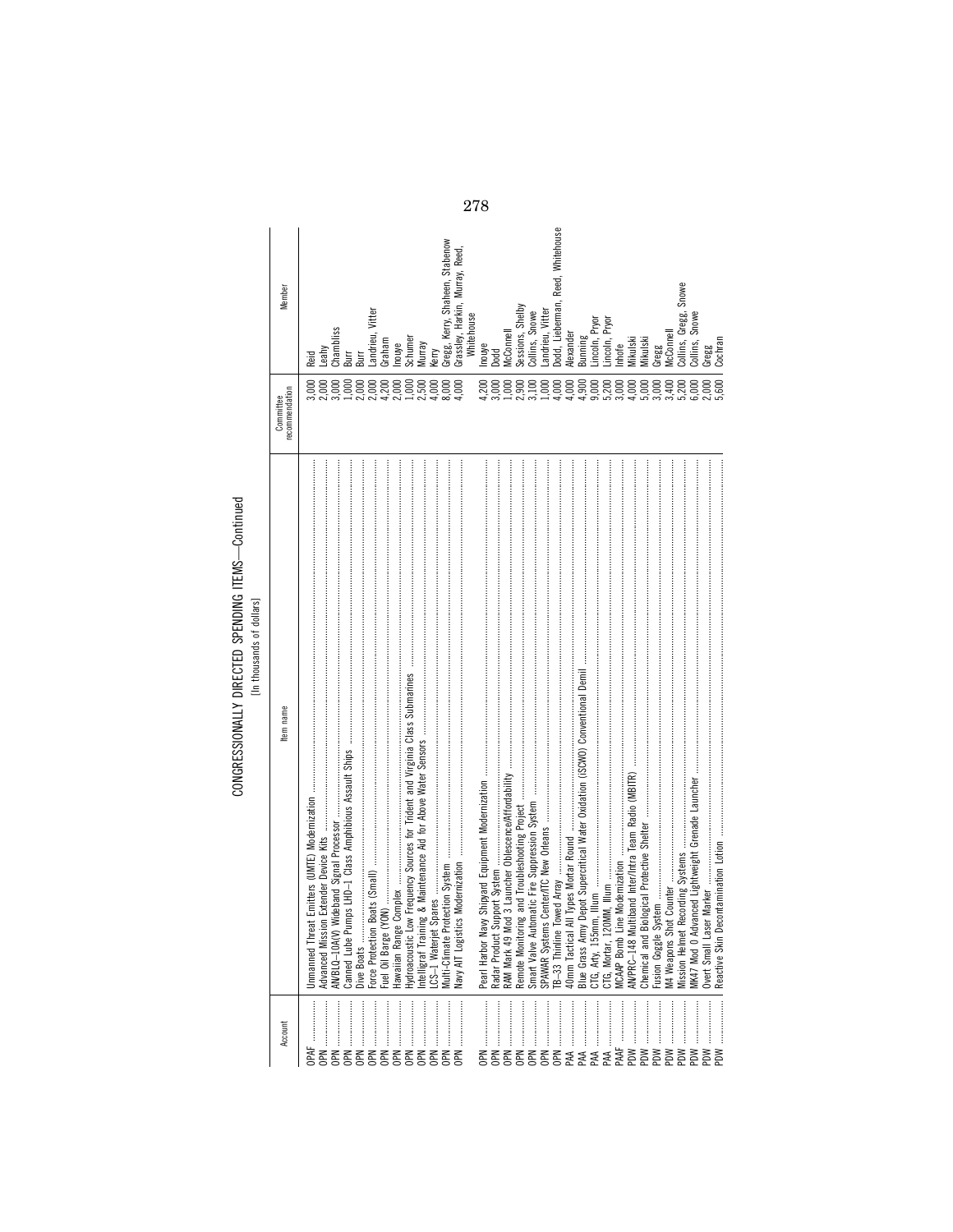| MQd               | Small Arms Training Ranges                                                                  |
|-------------------|---------------------------------------------------------------------------------------------|
| <b>MG</b><br>MGd  | SOVAS Hand Held Imager/Long Range<br>Special Operations Craft-Riverine                      |
| MGd               | Operations High Performance In-Line Sniper Scope<br>Special                                 |
| MGd               | Special Operations Live Rehearsal System                                                    |
| <b>DMG</b>        | Vitrile Rubber Collapsible Fuel Bladders                                                    |
| <b>PMC</b>        | On Board Vehicle Power Kits for USMC MTVR Trucks                                            |
| RDA               | Compact Airborne Multi-mission Payload (CAMP)                                               |
| <b>RDA</b>        | 101st Airborne/Air Assault Injury Prevention & Performance Enhancement Initiative           |
|                   |                                                                                             |
|                   | 30-KW Auxiliary Power Unit for Armored Combat Vehicles                                      |
|                   | 3D Woven Preform Technology for Army Munitions Applications                                 |
|                   | 4th Generation Wireless Exploitation                                                        |
|                   | 5.56mm Aluminum Cartridge Case                                                              |
|                   | Accelerated Materials Development for Army Cannon Systems                                   |
|                   | Acoustic Gun Detection System for Tracked Combat Vehicles                                   |
|                   | Adaptive Lightweight Materials Technology for Missile Defense                               |
|                   | Adaptive Robotics Technology for Space, Air, and Missiles (ART-SAM)                         |
|                   | Advance Restoration Therapies in Spinal Cord Injury                                         |
|                   |                                                                                             |
|                   | Advanced Battery Development Program                                                        |
| RDA<br>RDA<br>RDA | Advanced Bioengineering for Enhanced Soldier Survivability                                  |
|                   | Advanced Cavitation Power Technology                                                        |
| RDA               | Advanced Commercial Technology Insertion                                                    |
| <b>RDA</b>        | Advanced Corrosion Protection for Military Vehicles and Equipment                           |
|                   | Demining Technology<br>Advanced                                                             |
|                   | Electronics Rosebud Integration<br>Advanced                                                 |
|                   | Advanced                                                                                    |
|                   | Fuel Cell Research Program<br>Advanced                                                      |
| RDA<br>RDA        | Advanced Functional Nanomaterials for Biological Processes                                  |
|                   | Advanced Hybrid Chemistry for Portable Power                                                |
| RDA.              | Advanced Lithium Iron Phosphate Battery System                                              |
| <b>RDA</b>        | Advanced Lower Limb Prosthesis for Battlefield Amputees                                     |
|                   | Materials & Process for Armament Structures (AMPAS)<br>Advanced                             |
|                   | Prototyping with Non Traditional Suppliers<br>Advanced                                      |
|                   | Regenerative Medicine Therapies for Combat Injuries<br>Advanced                             |
| <b>RDA</b>        | Robot and Sensor Technology for Surveillance and Energy Efficiency Applications<br>Advanced |
| RDA               | Soldier-Portable Power Systems Technologies<br>Advanced                                     |
| RDA               | Suspension System For Heavy Vehicles<br>Advanced                                            |
|                   | dyanced Tactical Fuels for the U.S. Military                                                |

| Tester<br>Vic<br>Reid<br>ළ<br>σ.<br>⋍<br>nsig<br>elsoi<br>auc<br>$rac{\pi}{2}$<br>gά<br>튱<br>erry<br>콩<br>$\infty$<br>دے<br>B<br>$\geq$<br>$\sim$<br>×                                                           | itehous<br>Specter<br>sch<br>≂<br>rapo<br>regg<br>orke<br>elso<br>Johns<br>eed,<br>≣<br>⋝<br>ż<br>co<br>$\sim$<br>c٦                                                                                                                 | Isakso<br>ieberman<br>ester<br>ທົ<br><u>Sig</u><br>aucu<br>essi<br>evin<br>Ъро<br>ard<br>erry<br>Σq<br>$\infty$<br>$\sim$                                              | Shelby<br>Thune<br>≝<br>듦<br>등<br>Johns<br>eahy<br>공<br>콩<br>8<br>8<br>י :<br>$\omega$                                                                                                                           | ison<br><u>ada</u><br>š<br>utchi<br>œ<br>⋷<br>≏<br>cn<br>orny<br>$\frac{20}{20}$<br>row<br>row<br>awe<br>ΘĽΝ<br>m<br>$\sim$                                                             | enend<br>Wicker<br>ż<br>orga<br>e,<br>5<br>ьô<br>Ō<br>ber<br>க<br>ರ<br>onra<br>aute<br>asey<br>틈<br>공<br>ੰਡ<br>$\circ$                                                     |
|------------------------------------------------------------------------------------------------------------------------------------------------------------------------------------------------------------------|--------------------------------------------------------------------------------------------------------------------------------------------------------------------------------------------------------------------------------------|------------------------------------------------------------------------------------------------------------------------------------------------------------------------|------------------------------------------------------------------------------------------------------------------------------------------------------------------------------------------------------------------|-----------------------------------------------------------------------------------------------------------------------------------------------------------------------------------------|----------------------------------------------------------------------------------------------------------------------------------------------------------------------------|
| 0<br>っ<br>っ<br>≘<br>$\circ$<br>$\circ$<br>っ<br>ఀ<br>ā<br>⊝<br>っ<br>っ<br>っ<br>0<br>0<br>$\supset$<br>$\overline{\phantom{0}}$<br>っ<br>صا<br>っ<br>っ<br>$\hat{m}$<br>$\overline{3}$<br>ನನ<br>ੱ<br>$\sim$<br>$\circ$ | 8<br>っ<br>っ<br>$\circ$<br>0<br>0<br>っ<br>っ<br>⊝<br>⋶<br>≏<br>っ<br>っ<br>⊂<br>っ<br>っ<br>$\overline{\phantom{0}}$<br>っ<br>▭<br>っ<br>っ<br>っ<br>っ<br>$\alpha$ $\alpha$<br>$\overline{30}$<br>$\overline{\mathcal{N}}$<br>$\sim$<br>$\sim$ | 8<br>$\circ$<br>$\circ$<br>っ<br>っ<br>0<br>⊂<br>⊂<br>⊂<br>⊂<br>⊂<br>$\supset$<br>LO.<br>▭<br>▭<br>$\sim$<br>っ<br>$\overline{25}$<br>਼ਿੰ<br>ੱ<br>$\rightarrow$<br>$\sim$ | $\circ$<br>$\circ$<br>0<br>っ<br>っ<br>$\circ$<br>ā<br>っ<br>っ<br>⊂<br>っ<br>っ<br>$\infty$<br>っ<br>っ<br>$\overline{\phantom{0}}$<br>రా<br>っ<br>$\sim$<br>$\rightarrow$<br>$m \overline{n} \overline{m} \overline{N}$ | 8<br>$\circ$<br>$\circ$<br>$\circ$<br>$\circ$<br>$\circ$<br>ā<br>▭<br>っ<br>っ<br>っ<br>$\div$<br>$\overline{\phantom{0}}$<br>っ<br>▭<br>$\sim$<br>っ<br>ਚੋ<br>$\frac{1}{2}$<br>ਚੇ<br>$\sim$ | 8<br>$\circ$<br>8<br>っ<br>っ<br>⊂<br>ā<br>ౚ<br>0<br>っ<br>$\circ$<br>LO<br>5<br>0<br>$\overline{\phantom{0}}$<br>÷<br>່ຕົ<br>$\sim$ $\pm$<br>$\rightarrow$<br>$\overline{ }$ |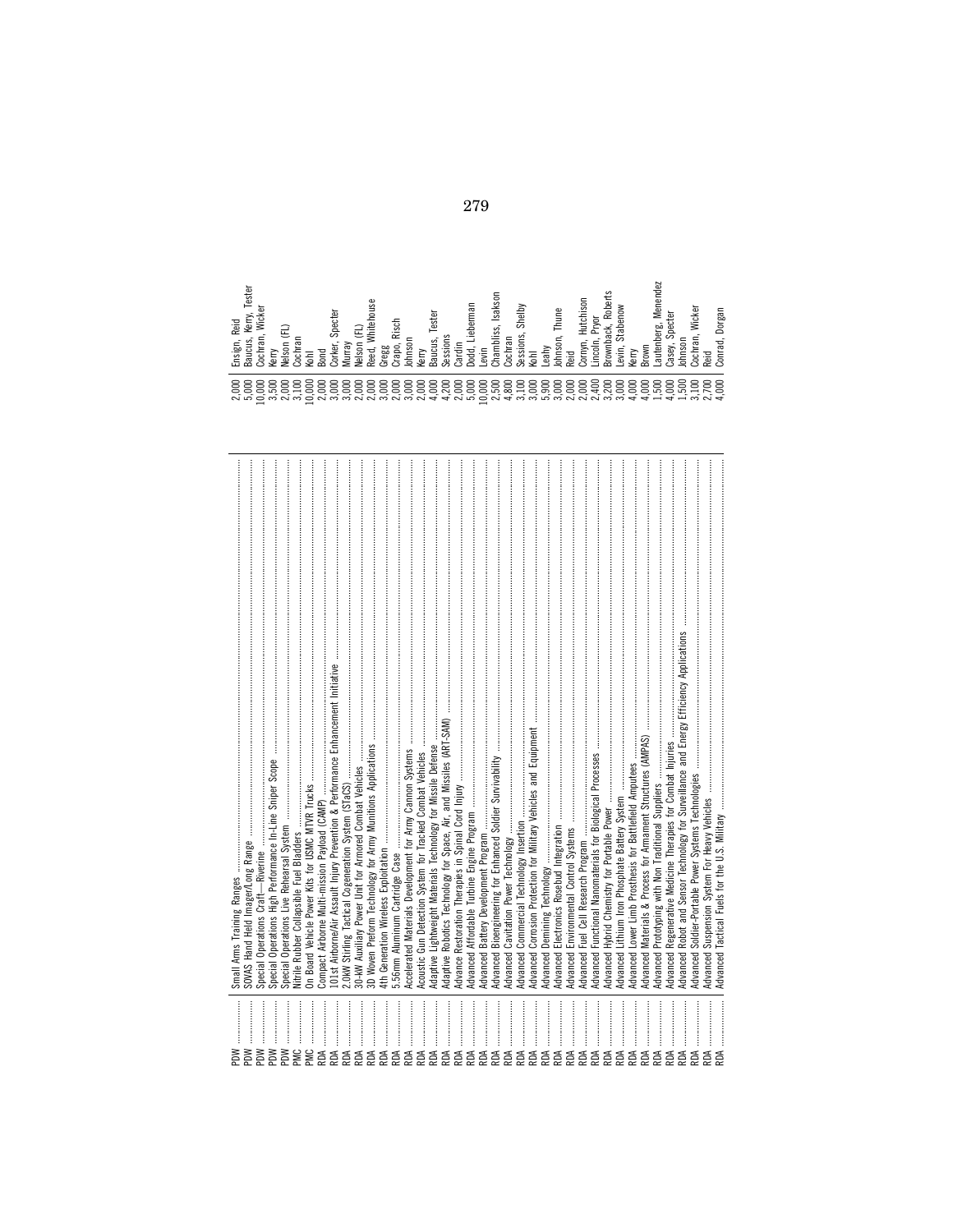# CONGRESSIONALLY DIRECTED SPENDING ITEMS-Continued<br>[In thousands of dollars]

| Member                               | Graham | ester |  | Ensign, Reid<br>Johnson, Thune<br>Reed | Johnson, Thune | Levin | ngar | Lautenberg, Menendez | Merkley, Wyden | Reid | Cochran, Wicker | Conrad, Dorgan | Cochran        | Sessions, Shelby | Chambliss, Isakson                 | Shelby | Specter | Conrad, Dorgan | Warner, Webb                  | Lincoln, Pryor<br>Reid<br>Byrd |       | Cornyn<br>Roberts<br>Reid<br>Reid |                                                | Klobuchar | Nelson (FL) | Lautenberg, Menendez | Durbin | Hutchison      | Bond | Johnson, Thune |
|--------------------------------------|--------|-------|--|----------------------------------------|----------------|-------|------|----------------------|----------------|------|-----------------|----------------|----------------|------------------|------------------------------------|--------|---------|----------------|-------------------------------|--------------------------------|-------|-----------------------------------|------------------------------------------------|-----------|-------------|----------------------|--------|----------------|------|----------------|
| recommendation<br><b>COMMUNICATE</b> |        |       |  |                                        |                |       |      |                      |                |      |                 | 800            | 6,100<br>3,000 |                  | $1,00000$<br>$1,00000$<br>$1,0000$ |        |         |                | $1,000$<br>$3,000$<br>$5,000$ |                                | 4,000 | 2,000<br>2,000<br>2,000           |                                                | 2,000     | 5,000       | 2,000                | 2,000  | 2,000<br>2,000 |      | 360            |
| tem name                             |        |       |  |                                        |                |       |      |                      |                |      |                 |                |                |                  |                                    |        |         |                |                               |                                |       |                                   | Bio-Surveillance in a Highly Mobile Population |           |             |                      |        |                |      |                |
| Account                              |        |       |  |                                        |                |       |      |                      |                |      |                 |                |                |                  |                                    |        |         |                |                               |                                |       |                                   |                                                |           |             |                      |        |                |      |                |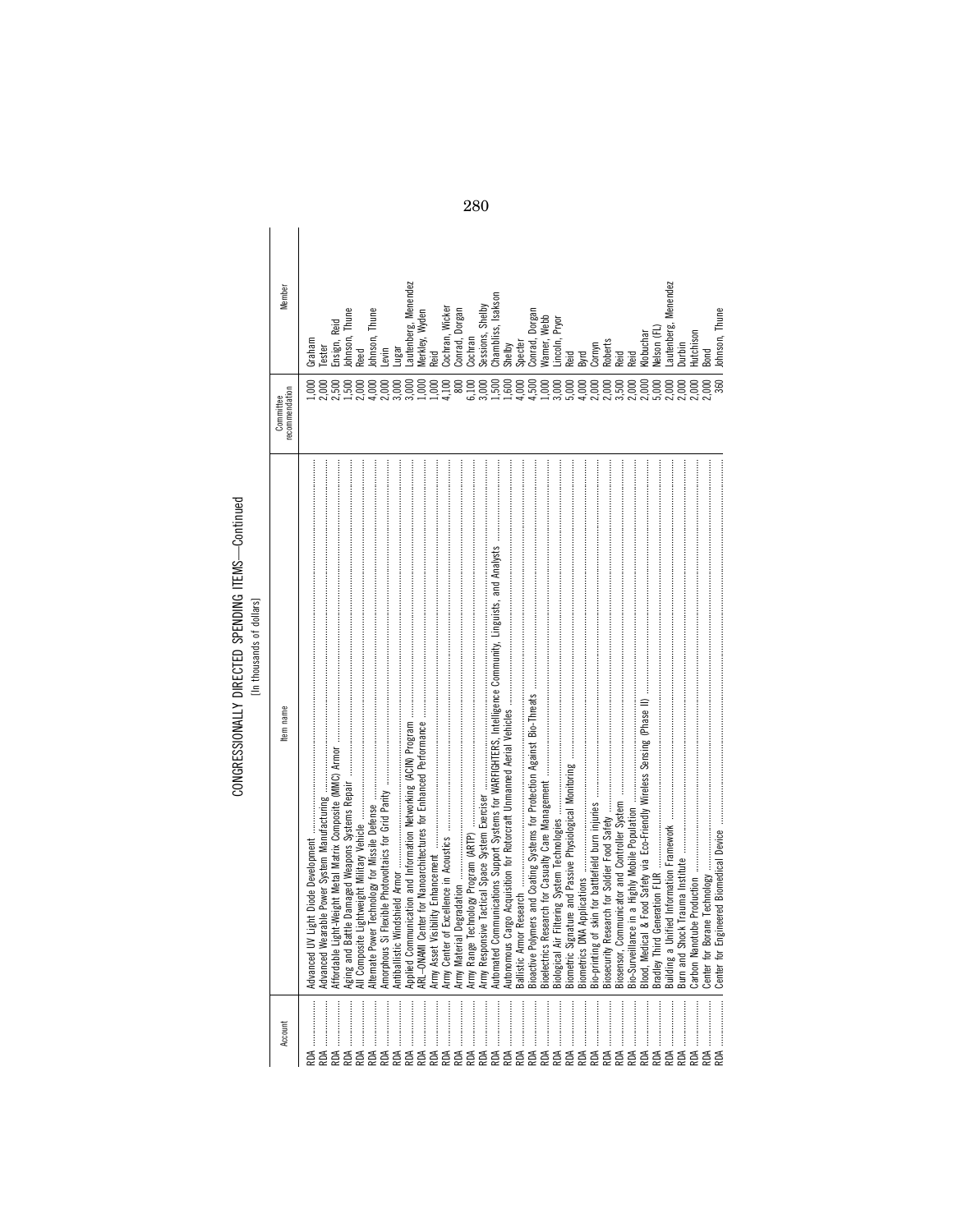| RDA                                                                                                                                                                                                                                                                                                               | Center for Injury Biomechanics manufacturement and an accommentation of the manufacture of the Injury Biomechanics and                                                                                                                                                                                                                                                                                                                                                                                              | 4,000                                                  | Warner, Webb                             |
|-------------------------------------------------------------------------------------------------------------------------------------------------------------------------------------------------------------------------------------------------------------------------------------------------------------------|---------------------------------------------------------------------------------------------------------------------------------------------------------------------------------------------------------------------------------------------------------------------------------------------------------------------------------------------------------------------------------------------------------------------------------------------------------------------------------------------------------------------|--------------------------------------------------------|------------------------------------------|
|                                                                                                                                                                                                                                                                                                                   | Center for Integ                                                                                                                                                                                                                                                                                                                                                                                                                                                                                                    | 10,000                                                 | Kerry                                    |
|                                                                                                                                                                                                                                                                                                                   | Center for Respiratory Biodefense                                                                                                                                                                                                                                                                                                                                                                                                                                                                                   | 3,000                                                  | <b>Bennet</b>                            |
|                                                                                                                                                                                                                                                                                                                   | Ceramic Memb                                                                                                                                                                                                                                                                                                                                                                                                                                                                                                        | 3,000                                                  | Casey, Specter                           |
|                                                                                                                                                                                                                                                                                                                   | Chemical Mate                                                                                                                                                                                                                                                                                                                                                                                                                                                                                                       | 2,000                                                  | Cochran, Wicker                          |
| <b>AREA</b>                                                                                                                                                                                                                                                                                                       | Cleveland Clin                                                                                                                                                                                                                                                                                                                                                                                                                                                                                                      | 1,000                                                  | Voinovich                                |
|                                                                                                                                                                                                                                                                                                                   | Clinical Develo                                                                                                                                                                                                                                                                                                                                                                                                                                                                                                     | 4,500                                                  | <b>Baucus</b>                            |
| RDA                                                                                                                                                                                                                                                                                                               | Cluster Bomb                                                                                                                                                                                                                                                                                                                                                                                                                                                                                                        | 1,000                                                  | Reid                                     |
|                                                                                                                                                                                                                                                                                                                   |                                                                                                                                                                                                                                                                                                                                                                                                                                                                                                                     | 4,000                                                  | Kohl                                     |
|                                                                                                                                                                                                                                                                                                                   | <b>2011</b> — политический политический политический политический политический политический политический политический<br>Construct Progr                                                                                                                                                                                                                                                                                                                                                                            | 2,000                                                  | Durbin                                   |
|                                                                                                                                                                                                                                                                                                                   | $\textbf{[righting}\textbf{ }\textit{num} \textit{num} \textit{num} \textit{num} \textit{num} \textit{num} \textit{num} \textit{num} \textit{num} \textit{num} \textit{num} \textit{num} \textit{num} \textit{num} \textit{num} \textit{num} \textit{num} \textit{num} \textit{num} \textit{num} \textit{num} \textit{num} \textit{num} \textit{num} \textit{num} \textit{num} \textit{num} \textit{num} \textit{num} \textit{num} \textit{num} \textit{num} \textit{num} \textit{num} \textit{num$<br>Combat Medic | 2,000                                                  |                                          |
|                                                                                                                                                                                                                                                                                                                   | Combat Optica                                                                                                                                                                                                                                                                                                                                                                                                                                                                                                       | 6,000                                                  | Casey, Specter<br>Kerry                  |
| $\begin{tabular}{c} 1 & 1 & 1 & 1\\ \hline 2 & 3 & 1 & 1\\ 3 & 4 & 5 & 1\\ 4 & 5 & 1 & 1\\ 5 & 6 & 1 & 1\\ 6 & 1 & 1 & 1\\ 7 & 1 & 1 & 1\\ 8 & 1 & 1 & 1\\ 9 & 1 & 1 & 1\\ 1 & 1 & 1 & 1\\ 1 & 1 & 1 & 1\\ 1 & 1 & 1 & 1\\ 1 & 1 & 1 & 1\\ 1 & 1 & 1 & 1\\ 1 & 1 & 1 & 1\\ 1 & 1 & 1 & 1 & 1\\ 1 & 1 & 1 & 1 & 1$ | Combat Vehicle                                                                                                                                                                                                                                                                                                                                                                                                                                                                                                      |                                                        | ugar                                     |
| RDA                                                                                                                                                                                                                                                                                                               | Compact 10 Kil                                                                                                                                                                                                                                                                                                                                                                                                                                                                                                      | 3,900<br>2,000                                         | Nelson (FL)                              |
| RDA                                                                                                                                                                                                                                                                                                               |                                                                                                                                                                                                                                                                                                                                                                                                                                                                                                                     | 3,000                                                  | Hutchison                                |
| RDA                                                                                                                                                                                                                                                                                                               | Complimentary                                                                                                                                                                                                                                                                                                                                                                                                                                                                                                       | 6,500                                                  | Harkin                                   |
| RDA                                                                                                                                                                                                                                                                                                               | Composite App                                                                                                                                                                                                                                                                                                                                                                                                                                                                                                       | 4,000                                                  | Carper, Kaufman                          |
|                                                                                                                                                                                                                                                                                                                   | Composite Bott                                                                                                                                                                                                                                                                                                                                                                                                                                                                                                      | 4,000                                                  | Crapo, Risch                             |
|                                                                                                                                                                                                                                                                                                                   |                                                                                                                                                                                                                                                                                                                                                                                                                                                                                                                     | 3,000                                                  |                                          |
| <b>ASE</b>                                                                                                                                                                                                                                                                                                        | Continuous Thr                                                                                                                                                                                                                                                                                                                                                                                                                                                                                                      | 1,700                                                  | Brownback, Dodd, Roberts<br>Reid         |
| RDA                                                                                                                                                                                                                                                                                                               | Cooperative Int                                                                                                                                                                                                                                                                                                                                                                                                                                                                                                     | 4,100                                                  | Cochran, Wicker                          |
| RDA                                                                                                                                                                                                                                                                                                               | Countermeasur                                                                                                                                                                                                                                                                                                                                                                                                                                                                                                       | 7,200                                                  | Velson (NE)                              |
| RDA                                                                                                                                                                                                                                                                                                               |                                                                                                                                                                                                                                                                                                                                                                                                                                                                                                                     | 8,000                                                  | Baucus, Tester                           |
|                                                                                                                                                                                                                                                                                                                   | Cybersecurity in                                                                                                                                                                                                                                                                                                                                                                                                                                                                                                    | 1,000                                                  | Carper, Kaufman                          |
|                                                                                                                                                                                                                                                                                                                   | Defense Advano                                                                                                                                                                                                                                                                                                                                                                                                                                                                                                      | 6,000                                                  | <b>Boxer</b>                             |
|                                                                                                                                                                                                                                                                                                                   | Jefine Renewa                                                                                                                                                                                                                                                                                                                                                                                                                                                                                                       | 2,000                                                  | Bingaman, Udall (NM)                     |
|                                                                                                                                                                                                                                                                                                                   | Development of                                                                                                                                                                                                                                                                                                                                                                                                                                                                                                      | 3,400                                                  | Cochran                                  |
|                                                                                                                                                                                                                                                                                                                   | Optimization, and Transfer of a Reliable Testing Technology for materials Designed to Protect War-fighters Against Toxic<br>Development,                                                                                                                                                                                                                                                                                                                                                                            |                                                        | Thune                                    |
|                                                                                                                                                                                                                                                                                                                   | Chemical Warfare Agents.                                                                                                                                                                                                                                                                                                                                                                                                                                                                                            |                                                        |                                          |
| RDA                                                                                                                                                                                                                                                                                                               | De-Weighting M                                                                                                                                                                                                                                                                                                                                                                                                                                                                                                      | 3,700                                                  | Bunning                                  |
| RDA                                                                                                                                                                                                                                                                                                               | Elements for High Powered Laser<br>Diamond Lens                                                                                                                                                                                                                                                                                                                                                                                                                                                                     |                                                        | Kerry                                    |
|                                                                                                                                                                                                                                                                                                                   | Distributed, Networked Unmanned Ground Systems for Enhanced Reconnaissance, Surveillance and Target Acquisition/Surveillance<br>Discriminatory                                                                                                                                                                                                                                                                                                                                                                      | $\begin{array}{c} 1,000 \\ 2,500 \\ 4,000 \end{array}$ | Bennett, Hatch<br><b>McConnell</b>       |
|                                                                                                                                                                                                                                                                                                                   | and Reconnaissance.                                                                                                                                                                                                                                                                                                                                                                                                                                                                                                 |                                                        |                                          |
| RDA                                                                                                                                                                                                                                                                                                               | Dugway Field T                                                                                                                                                                                                                                                                                                                                                                                                                                                                                                      | 4,500                                                  | Bennett, Hatch                           |
| RDA                                                                                                                                                                                                                                                                                                               | Electronic Com                                                                                                                                                                                                                                                                                                                                                                                                                                                                                                      | 1,000                                                  | Byrd                                     |
| RDA                                                                                                                                                                                                                                                                                                               | Electronic Keel                                                                                                                                                                                                                                                                                                                                                                                                                                                                                                     | 2,000                                                  | Casey                                    |
|                                                                                                                                                                                                                                                                                                                   | Enabling Optim                                                                                                                                                                                                                                                                                                                                                                                                                                                                                                      | 3,000                                                  | Bunning, Dodd, Lieberman, McCon-<br>nell |
|                                                                                                                                                                                                                                                                                                                   | Enhanced Milit                                                                                                                                                                                                                                                                                                                                                                                                                                                                                                      |                                                        | 2,800 Sessions, Shelby                   |

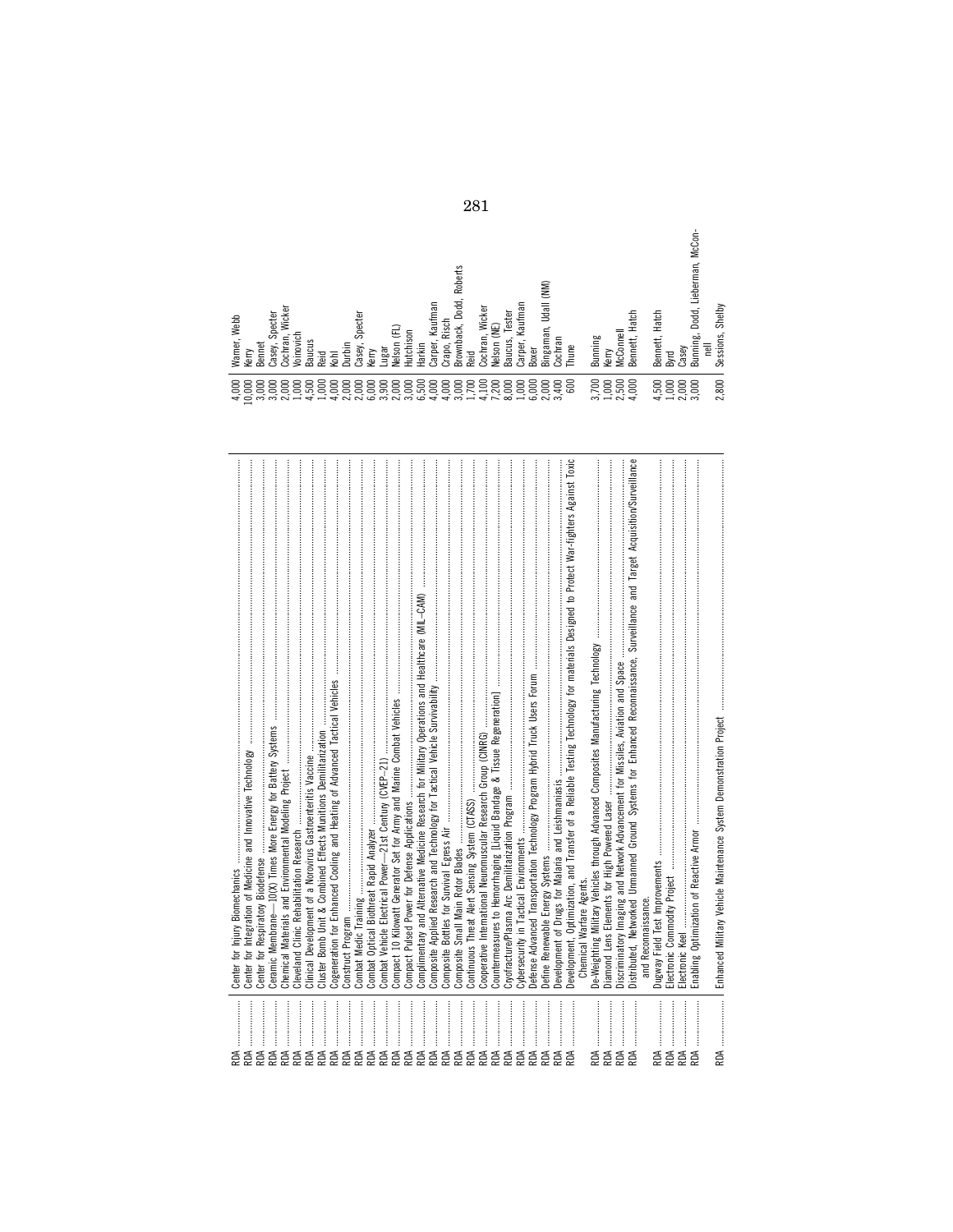### CONGRESSIONALLY DIRECTED SPENDING ITEMS-Continued<br>[In thousands of dollars] CONGRESSIONALLY DIRECTED SPENDING ITEMS—Continued [In thousands of dollars]

| Member                      | Carper, Graham, Kaufman<br>Levin, Lugar, Stabenow<br>ingaman, Udall (NM)<br>ennet, Udall (CO)<br>odd, Lieberman<br>Sessions, Shelby<br>Cochran, Wicker<br>Gregg, Shaheen<br>.incoln, Pryor<br>insign, Reid<br>Burr, Hagan<br>lelson (FL)<br>.ieberman<br>Hutchison<br>Gillibrand<br>Hutchison<br>lohnson<br>Bennett<br>ohnson<br>Durbin<br>ardin<br>Burr<br>lurray<br>legich<br>lurbin<br>Gregg<br>avin-<br><b>Tand</b><br>ng<br>S<br>Bond<br>高<br><b>Reid</b>                                                                                                                        | Kohl    |
|-----------------------------|---------------------------------------------------------------------------------------------------------------------------------------------------------------------------------------------------------------------------------------------------------------------------------------------------------------------------------------------------------------------------------------------------------------------------------------------------------------------------------------------------------------------------------------------------------------------------------------|---------|
| recommendation<br>Committee | 4,900<br>4,000<br>3,500<br>2,500<br>4,000<br>3,000<br>3,000<br>2,000<br>3,000<br>1,000<br>1,000<br>1,300<br>6,000<br>1,800<br>4,300<br>3,000<br>4,000<br>3,800<br>3,000<br>2,000<br>2,000<br>1,000<br>2,000<br>3,000<br>3,000<br>3,000<br>2,000<br>4,000<br>3,000<br>3,500                                                                                                                                                                                                                                                                                                            |         |
| tem name                    | Expansion and Development of Bionic Limbs for U.S. Military Personnel with an annon-annon-annon-annon-annon-annon-annon-annon-annon-annon-annon-annon-annon-annon-annon-annon-annon-anno<br>. Eyes for the Battlefield was an announcement and an announcement and an announcement and are an announcement<br>Explodin<br>Force P<br>Improvi<br>Expedit<br>Improve<br>Eye Sar<br>Heurist<br>Hostile<br>Enhand<br>Future<br>11월 12일<br>11월 12일<br>11월 12일 12월 12일<br>Hi-Tech<br>Hydrau<br>Geoscie<br>Health<br>ldentif<br>ldentif<br>Fibrin<br>HiSent<br>$n$ -Fiel<br>Highly<br>Hybrid | ntegraf |
| Account                     | ទ្ធទ្ធទ្ន<br><b>ROA</b><br>RDA<br>RDA<br>RDA<br><b>RDA</b><br>RDA<br>RDA<br>RDA<br>RDA<br>RDA<br>RDA<br>RDA<br>RDA<br>RDA<br>RDA<br>RDA<br>RDA<br>RDA<br>RDA<br>RDA<br>RDA                                                                                                                                                                                                                                                                                                                                                                                                            |         |

282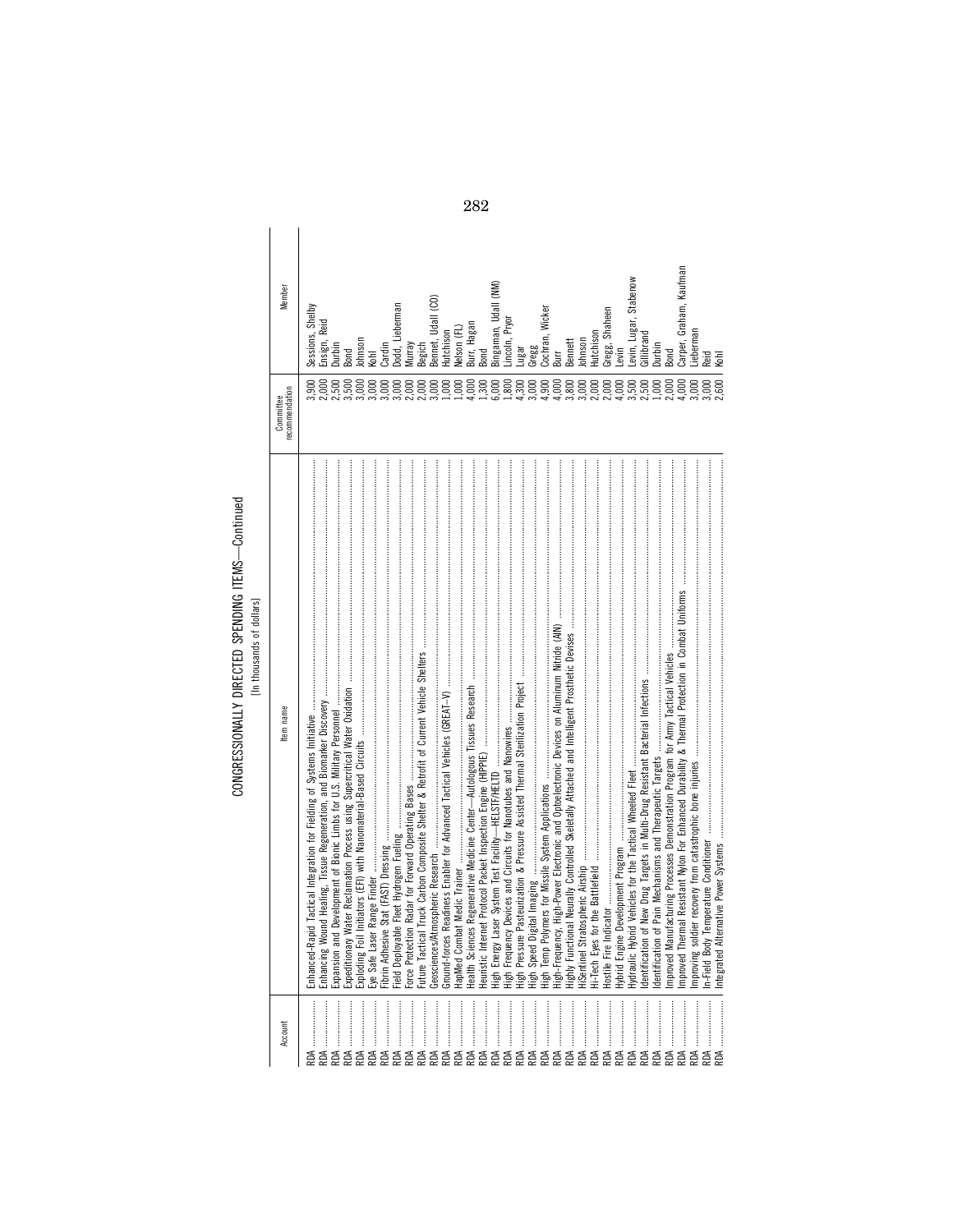| RDA.<br>RDA.<br>AOR<br>УQ | Kinetic Energy Enhanced Lethality and Protection Materials<br>AMMA Family of Vehicles<br>arge Format Lithium Ion Battery<br>ntegrated Flexible Electronics                                                                                                                                                                                                                                                                                                                                                                                                                                      |
|---------------------------|-------------------------------------------------------------------------------------------------------------------------------------------------------------------------------------------------------------------------------------------------------------------------------------------------------------------------------------------------------------------------------------------------------------------------------------------------------------------------------------------------------------------------------------------------------------------------------------------------|
| RDA<br>RDA                | arge Structure Titanium Machining Initiative<br>aser-Guided Energy (LGE) Demonstrator                                                                                                                                                                                                                                                                                                                                                                                                                                                                                                           |
| RDA<br>RDA                | attice Block Structures for AM2 Matting Replacement                                                                                                                                                                                                                                                                                                                                                                                                                                                                                                                                             |
| RDA.                      | Light Weight Nanophosphate Battery with Improved Energy Density<br>egacy Aerospace Gear Drive Re-Engineering Initiative                                                                                                                                                                                                                                                                                                                                                                                                                                                                         |
| RDA<br>RDA                | Lightweight Caliber .50 Machine Gun<br>Lightweight Medical Devices                                                                                                                                                                                                                                                                                                                                                                                                                                                                                                                              |
| RDA.<br>RDA               | $\label{def:1} \begin{minipage}{0.9\linewidth} \begin{minipage}{0.9\linewidth} \begin{minipage}{0.9\linewidth} \begin{minipage}{0.9\linewidth} \end{minipage} \begin{minipage}{0.9\linewidth} \begin{minipage}{0.9\linewidth} \end{minipage} \end{minipage} \begin{minipage}{0.9\linewidth} \begin{minipage}{0.9\linewidth} \begin{minipage}{0.9\linewidth} \end{minipage} \end{minipage} \end{minipage} \begin{minipage}{0.9\linewidth} \begin{minipage}{0.9\linewidth} \begin{minipage}{0.9\linewidth} \end{minipage} \end{minipage} \$<br>ightweight Reliable Materials for Military Systems |
|                           | ong Term Pain and Infection Management for Combat Casualty Care                                                                                                                                                                                                                                                                                                                                                                                                                                                                                                                                 |
|                           | .ow Cost Interceptor                                                                                                                                                                                                                                                                                                                                                                                                                                                                                                                                                                            |
| RDA.                      | MARIAH Hypersonic Wind Tunnel Development Program<br>Malaria Vaccine Development                                                                                                                                                                                                                                                                                                                                                                                                                                                                                                                |
| RDA                       | Maryland Proof of Concept Alliance for Defense Technologies                                                                                                                                                                                                                                                                                                                                                                                                                                                                                                                                     |
| $\vdots$<br>RDA           | Materials for Infrared Night Vision Equipment                                                                                                                                                                                                                                                                                                                                                                                                                                                                                                                                                   |
|                           | Materials Technology for LED Lighting Applications                                                                                                                                                                                                                                                                                                                                                                                                                                                                                                                                              |
|                           | Medium Caliber Metal Parts Upgrade                                                                                                                                                                                                                                                                                                                                                                                                                                                                                                                                                              |
|                           | <b>VIEMS</b> Antenna for Wireless Communications Supporting UAVs in the Battlefield                                                                                                                                                                                                                                                                                                                                                                                                                                                                                                             |
| RDA.                      | Microterrain Persistent Surveillance                                                                                                                                                                                                                                                                                                                                                                                                                                                                                                                                                            |
| RDA<br><b>RDA</b>         | Vilitary Applications for Medical Grade Chitosan<br>Military Family Empowerment Initiative                                                                                                                                                                                                                                                                                                                                                                                                                                                                                                      |
|                           | Military Installation Electric Vehicle Demonstration Project                                                                                                                                                                                                                                                                                                                                                                                                                                                                                                                                    |
|                           | Vilitary Medical Decontamination System                                                                                                                                                                                                                                                                                                                                                                                                                                                                                                                                                         |
|                           | Military Nutrition Research: Four Tasks to Address Personnel Readiness                                                                                                                                                                                                                                                                                                                                                                                                                                                                                                                          |
| RDA.                      | Minimizing Shock in Battlefield Injuries                                                                                                                                                                                                                                                                                                                                                                                                                                                                                                                                                        |
| RDA<br>AŒ                 | Viissouri Multi-Threat Detection Initiative (M2TDI)<br>Missile Attack Early Warning System                                                                                                                                                                                                                                                                                                                                                                                                                                                                                                      |
| RDA                       |                                                                                                                                                                                                                                                                                                                                                                                                                                                                                                                                                                                                 |
| AOK.                      | Mobile Aerosol Monitoring System for the Department of Defense                                                                                                                                                                                                                                                                                                                                                                                                                                                                                                                                  |
| λDΑ.                      | Mobile Localization (M-LOC)                                                                                                                                                                                                                                                                                                                                                                                                                                                                                                                                                                     |
| RDA.<br>RDA               | Modeling and Testing of Next Generation Body Armor<br>Moldable Fabric Armor                                                                                                                                                                                                                                                                                                                                                                                                                                                                                                                     |
| AOR                       |                                                                                                                                                                                                                                                                                                                                                                                                                                                                                                                                                                                                 |
| AŒ                        | Multi-Dose Closed Loop pH Monitoring System for Platelets                                                                                                                                                                                                                                                                                                                                                                                                                                                                                                                                       |
| AOR                       | Multifunctional Nanomaterials for Homeland Defense, Counter-Terrorism and Dual-Use Applications<br>Multiple Source Data Fusion for Dugway Proving Ground                                                                                                                                                                                                                                                                                                                                                                                                                                        |
|                           |                                                                                                                                                                                                                                                                                                                                                                                                                                                                                                                                                                                                 |

Kiobuchar<br>Cochran<br>Gregg, Shaheen<br>Gregg, Shaheen<br>Brownback<br>Brownback<br>Brownback<br>Collins, Leahy, Snowe<br>Browna, Wicker<br>Contain, Multiski<br>Casey, Specter<br>Mikulski<br>Mikulski<br>Mikulski<br>Bond Landrieu, Witter<br>Moonell<br>Multiski<br>Brown, V Murray<br>Lautenberg, Menendez<br>Bennett, Hatch Specter<br>Bennett<br>Alexander, Corker<br>Kohl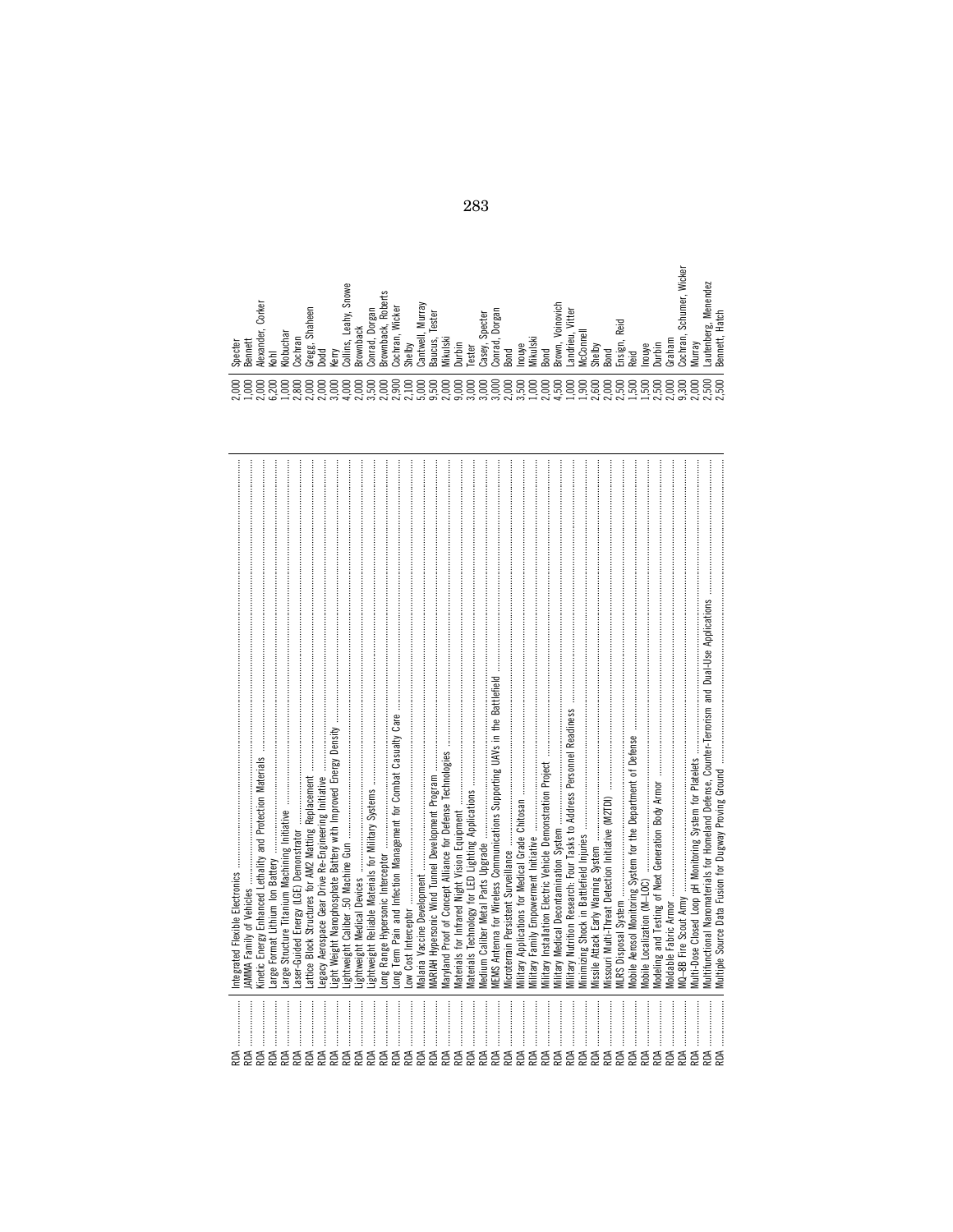# CONGRESSIONALLY DIRECTED SPENDING ITEMS-Continued<br>[In thousands of dollars]

| $\overline{\phantom{a}}$<br>֦֧֦֦֧֧֧֦֧֦֧֧֧֧֧֧֧֦֧֧֧֚֝֬֝֬֓֓֕֓֓֬֓֓֬֓֓֬֝֓֬֓֓֬֓֓֬֓֓֬֓֓֬֓֓֬֓֓֓֓֓֓֓֓֬֓֓֓֓֬֓֓֓֓֬֓֓֓֬֬֓֓֓֓֝֬֝ |  |  |
|---------------------------------------------------------------------------------------------------------------------|--|--|
| 5                                                                                                                   |  |  |
| 5<br>ׇ֚֕                                                                                                            |  |  |
|                                                                                                                     |  |  |

| Member                               | Grassley, Harkin, Johnson<br>Velson (NE)<br>utchison | einstein<br>Bunning | Hutchison<br>erry | incoln, Pryor | Velson (FL)<br>$3$ ond | Hutchison | Jurbin, Harkin | Bennett, Hatch | Boxer, Feinsteir | Grassley, Harkin                                                                                     | Graham | ohnson, Thune | ngar  | Ensign | Cochran, Wicker<br>Wyden<br>Merkley, V | Sessions, Shelby | Cochran | Hutchison | Hagan | Cantwell, Murray | Cochran, Wicker | Conrad, Dorgan | Lautenberg, Menendez | Begich | Bingaman, Udall (NM) | Casey, Specter |  |
|--------------------------------------|------------------------------------------------------|---------------------|-------------------|---------------|------------------------|-----------|----------------|----------------|------------------|------------------------------------------------------------------------------------------------------|--------|---------------|-------|--------|----------------------------------------|------------------|---------|-----------|-------|------------------|-----------------|----------------|----------------------|--------|----------------------|----------------|--|
| recommendation<br><b>COMMUNICATE</b> | $000$ .<br>000 <sub>i</sub><br>600                   | 3,000<br>500        | 1,000<br>2,000    | 3,000         |                        |           |                |                | 5,000            | 6,000                                                                                                | 2,000  | 2,000         | 3,800 | 2,500  | 3,000<br>1,300<br>3,100                |                  | 3,900   | 000       | 2,000 | 4,000            | 9,700           | 5,000          |                      | 500    | 1,700                | 4,000<br>000   |  |
| Item name                            |                                                      |                     |                   |               |                        |           |                |                |                  | New Yaccines to Fight Respiratory Disease and Central Nervous Disorders ………………………………………………………………………… |        |               |       |        |                                        |                  |         |           |       |                  |                 |                |                      |        |                      |                |  |
| Account                              |                                                      |                     |                   |               |                        |           |                |                |                  |                                                                                                      |        |               |       |        |                                        |                  |         |           |       |                  |                 |                |                      |        |                      |                |  |

284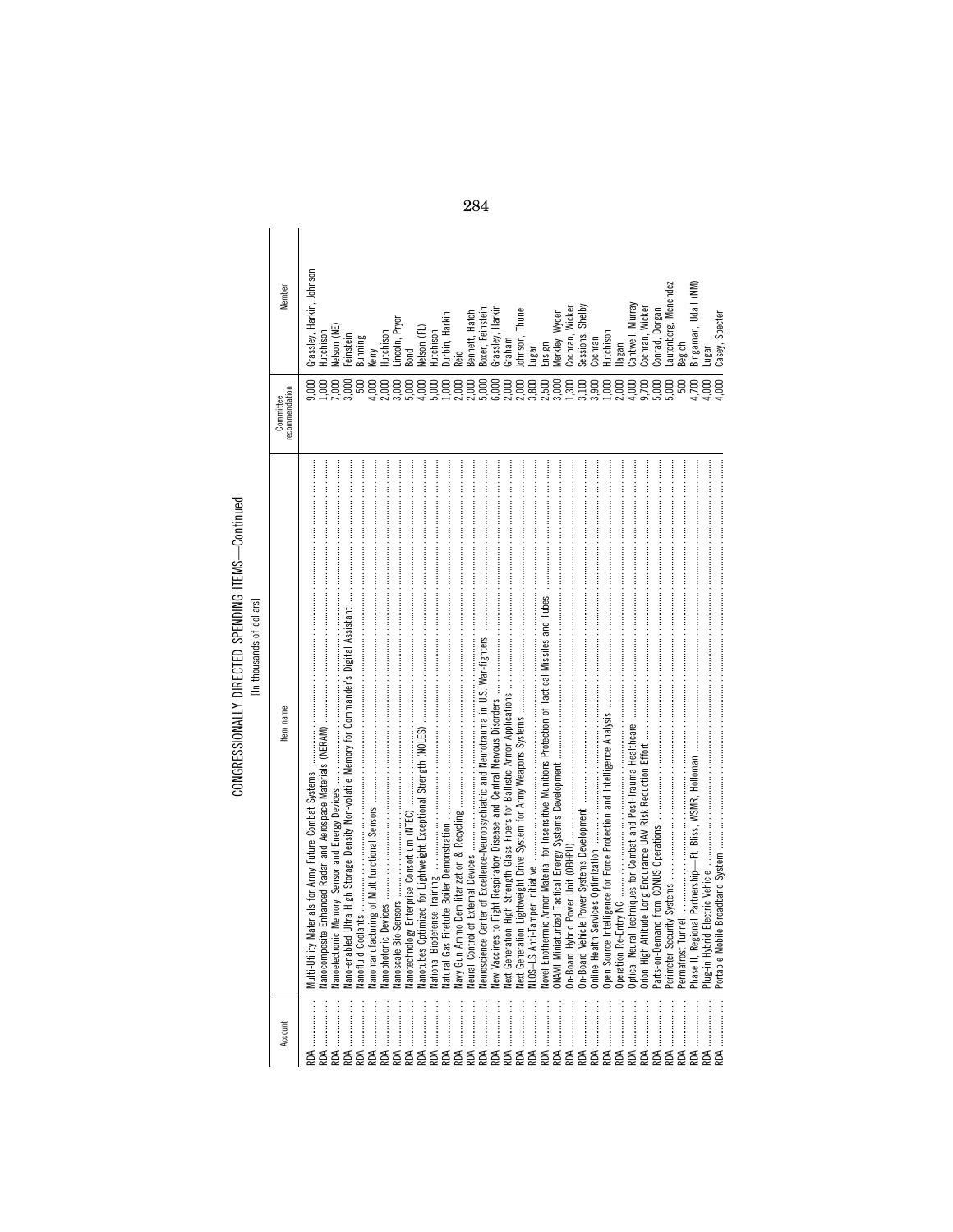| .ieberman<br>Stabenow<br>Hatch<br>Murray<br>Bennet<br>evin<br>명 | Hatch<br>einstein<br>helby<br>ennei<br>൶                                                 | urray<br>ugar<br>⋝              | Thune<br>Johnson,             | Snowe<br>Collins,   | tehouse<br>aheen<br>ऊँ<br>₹<br>Gregg<br>Reed,    | elso<br>₹   | Shelby<br>ons,<br>essi<br>$\sim$ | Harkin<br>$\sim$<br>₫<br>Grassl | ecter<br>க<br>asey   | ikulski<br>⋝<br>ardin,<br>C <sub>D</sub><br>c     | Harki<br>rassley<br>د م | Wicker<br>orgal<br>ochran,<br>⋼<br>onra<br>Ō | Thune<br>$\sim$<br>ohnson, | evin<br>$\sim$<br>now<br>Stabel  | Byrd                                            | Mikulski<br>$\epsilon$<br>ardi<br>c٦ | ⋍<br>orny<br>Bond<br>c٦                             | Thune<br>lohnson, | Pryor<br>.incoln,           | hitehouse<br>Kerry, | Dorgan<br>с<br>onra | Menend<br>قە<br>autenber | Rober<br>نحد<br>ت<br>ន<br>rown<br>$\sim$ | $\circ$<br>¶eb<br>– | helby<br>$\overline{\phantom{a}}$ | Shelby<br>Ε<br>Graha | rassley<br>C <sub>D</sub> | Shaheen<br>Gregg | erry<br>≌ ∞                      | Tester<br>×.<br>aucus, |
|-----------------------------------------------------------------|------------------------------------------------------------------------------------------|---------------------------------|-------------------------------|---------------------|--------------------------------------------------|-------------|----------------------------------|---------------------------------|----------------------|---------------------------------------------------|-------------------------|----------------------------------------------|----------------------------|----------------------------------|-------------------------------------------------|--------------------------------------|-----------------------------------------------------|-------------------|-----------------------------|---------------------|---------------------|--------------------------|------------------------------------------|---------------------|-----------------------------------|----------------------|---------------------------|------------------|----------------------------------|------------------------|
| 8<br>8<br>8<br>8<br>っ<br>▭<br>$\supset$<br>$\vec{f}$<br>$\sim$  | 8<br>8<br>$\circ$<br>$\sim$<br>$\ddot{\Omega} \ddot{\Omega} \ddot{\Omega} \ddot{\Omega}$ | 8<br>≍<br>3,0<br>$\supset$<br>ੜ | 8<br>っ<br>$\overline{\omega}$ | 8<br>ம்<br>$\alpha$ | 8<br>8<br>$\circ$<br>$\supset$<br>$\overline{S}$ | 8<br>っ<br>ಸ | ⊂<br>≍<br>$\ddot{ }$             | っ<br>ద<br>$\infty$<br>$\sim$    | 8<br>$\supset$<br>G. | 8<br>8<br>ທ<br>$\circ$<br>ಸ<br>$\vec{\mathbf{a}}$ | 8<br>ທ                  | っ<br>≍<br>ക<br>ಈ<br>$\sim$                   | っ<br>ద<br>$\supset$<br>국   | ≍<br>$\supset$<br>$\overline{z}$ | 8<br>ē<br>$\tilde{\phantom{a}}$<br>$\circ$<br>- | 8<br>っ<br>극                          | 8<br>8<br>っ<br>صا<br>ಸ್<br>$\overline{\phantom{0}}$ | っ<br>ద<br>⊷<br>÷  | ≍<br>$\supset$<br>$\vec{a}$ | 8<br>っ<br>÷         | 8<br>⊖<br>$\infty$  | 8<br>$\circ$<br>้จ๋จ๋ต้  | 8<br>0                                   | 8<br>$\circ$        | っ<br>≍                            | 8                    | 8<br>ತ್ತಿತ್ತವೆ<br>ನನ್ನೂ   | 8                | ద<br>$\supset$<br>$\overline{Q}$ | 8<br>C.                |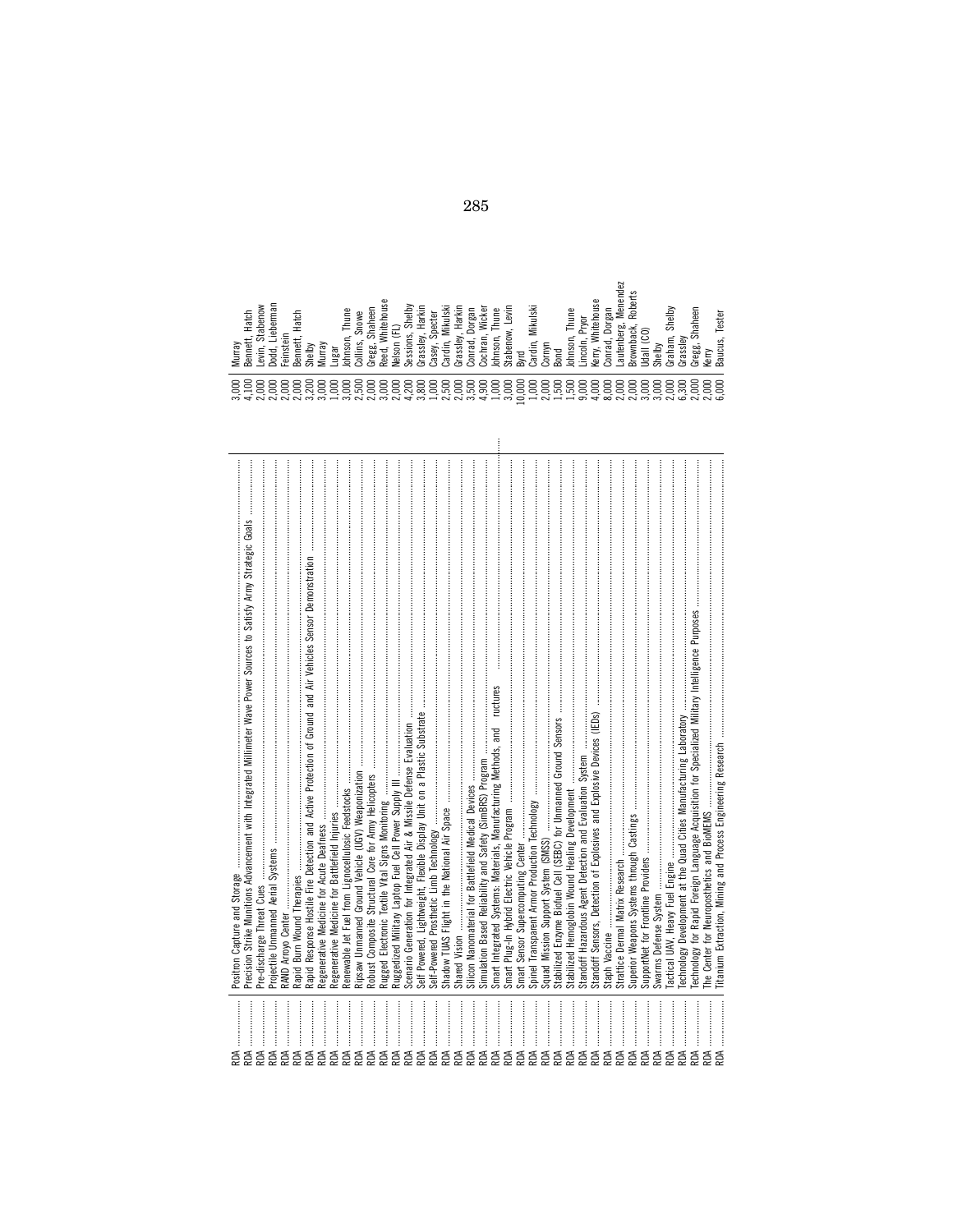### CONGRESSIONALLY DIRECTED SPENDING ITEMS-Continued<br>[In thousands of dollars] CONGRESSIONALLY DIRECTED SPENDING ITEMS—Continued [In thousands of dollars]

| Member                      | Bennett, Hatch<br>Hutchison<br>3,000<br>1,000 | Shelby<br>3,600 | Sessions, Shelby<br>6,400 | Burr, Hagan<br>1,500<br>2,200 | Tester     | Shelby<br>2,000   | Dodd, Lieberman<br>9,000 | 4,000           | Dodd, Lieberman<br>Levin<br>12,000 | Bennett, Hatch<br>2,000 | Baucus, Tester<br>2,000<br>5,000 | Carper, Casey, Cochran, Kaufman, | Specter | Levin<br>10,000 | Cochran, Wicker<br>$3,000$<br>$3,000$<br>$2,000$ | Feinstein |                    | Cornyn<br>McConnell<br>1,200 | Stabenow<br>4,000 | Grassley, Harkin<br>Bond<br>2,000 | 4,200         | Bennett, Burr, Cochran, Dodd, Lie-<br>2,400                                                                                                                                                                                                               | berman, Hatch, Wicker | Voinovich<br>4,000 | Conrad, Dorgan<br>2,000 | Murray<br>4,000 | Cochran, Wicker<br>3,100 | Murray<br>1,000 | Brown, Voinovich<br>6,500 | Kerry, Leahy<br>5,000 | Alexander, Corker, Hutchison, Lan-<br>6,000 | Grassley, Harkin<br>drieu<br>3,000 |
|-----------------------------|-----------------------------------------------|-----------------|---------------------------|-------------------------------|------------|-------------------|--------------------------|-----------------|------------------------------------|-------------------------|----------------------------------|----------------------------------|---------|-----------------|--------------------------------------------------|-----------|--------------------|------------------------------|-------------------|-----------------------------------|---------------|-----------------------------------------------------------------------------------------------------------------------------------------------------------------------------------------------------------------------------------------------------------|-----------------------|--------------------|-------------------------|-----------------|--------------------------|-----------------|---------------------------|-----------------------|---------------------------------------------|------------------------------------|
| recommendation<br>Committee |                                               |                 |                           |                               |            |                   |                          |                 |                                    |                         |                                  |                                  |         |                 |                                                  |           |                    |                              |                   |                                   |               |                                                                                                                                                                                                                                                           |                       |                    |                         |                 |                          |                 |                           |                       |                                             |                                    |
| tem name                    | Trauma Care, Research and Training            |                 |                           |                               |            | Ultrasonic Impact | Universal Control        | Unmanned Aerial | Unmanned Groun                     | Jnserviceable An        |                                  |                                  |         |                 |                                                  |           | Vision Integrating | Visualization for            | VSIL: Armored Vel | <b>Nireless Medical</b>           | Zouline Armor | $3e$ d $\,$ , поставленно поставленно поставленно поставленно поставленно поставленно поставленно поставленно поставление поставление и поставление поставление поставление и поставление поставление и поставление и поставлен<br><b>ACES 5 Ejection</b> |                       |                    |                         |                 | Advanced Integrat        |                 |                           | AFRL Seismic Res      | Air Force Minority                          |                                    |
| Account                     |                                               | RDA             | RDA                       | <b>RDA</b>                    | <b>RDA</b> | <b>RDA</b>        | RDA                      |                 |                                    |                         |                                  |                                  |         |                 |                                                  |           |                    | RDA                          | RDA               | <b>RDA</b>                        |               | <b>RDAF</b>                                                                                                                                                                                                                                               |                       | <b>RDAF</b>        | RDAF                    | <b>RDAF</b>     | RDAF                     | RDAF            | <b>RDAF</b>               | <b>RDAF</b>           | <b>AR</b>                                   | <b>RDAF</b>                        |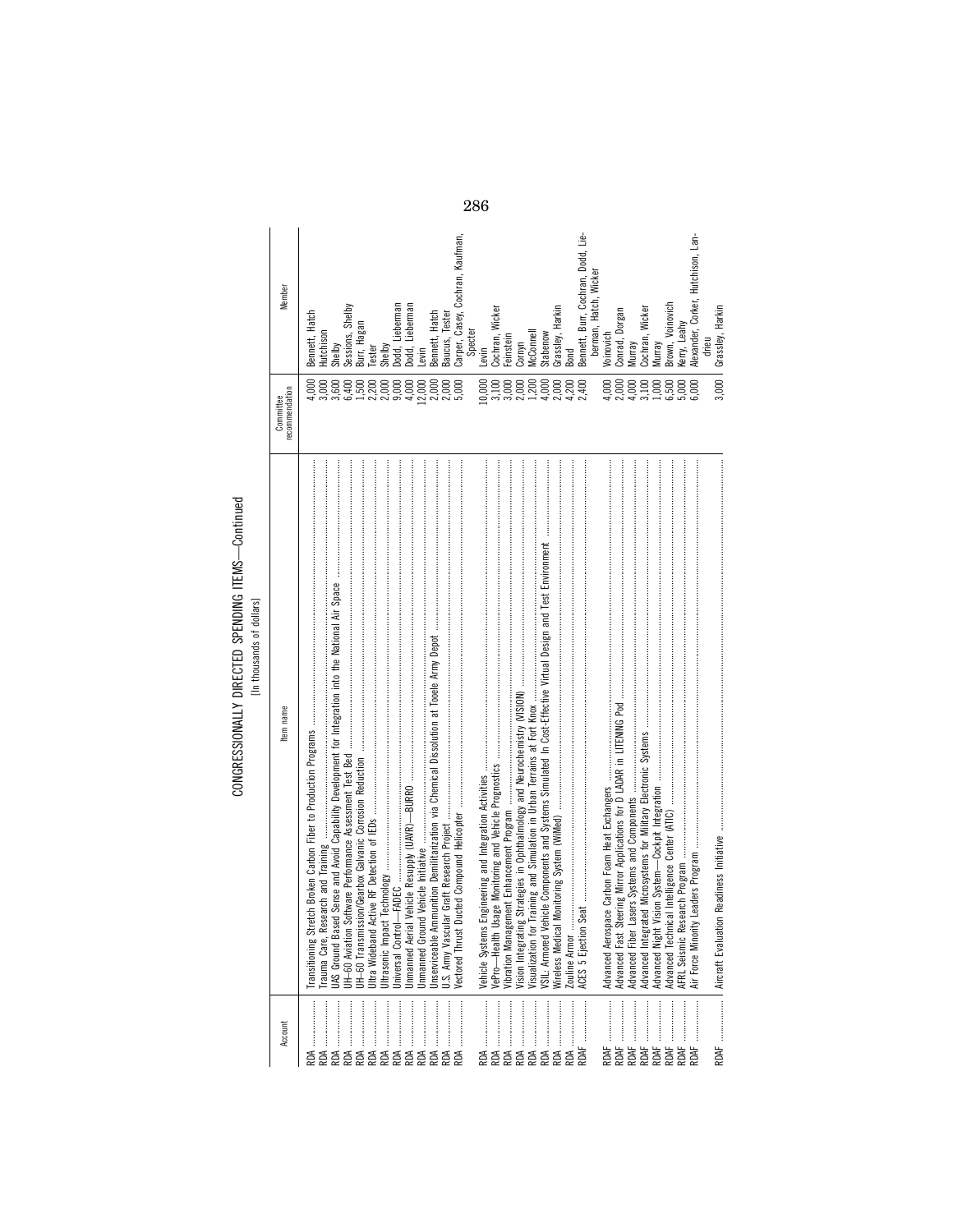| RDAF                     |                                                                                                        |
|--------------------------|--------------------------------------------------------------------------------------------------------|
| RDAF                     | <b>Algal Biofuels for Aviation</b>                                                                     |
| RDAF                     | Applications of LIDAR to Vehicles with Analysis                                                        |
| RDAF<br>RDAF             |                                                                                                        |
| RDAF                     |                                                                                                        |
| RDAF                     |                                                                                                        |
| RDAF                     |                                                                                                        |
| RDAF                     |                                                                                                        |
| RDAF                     |                                                                                                        |
| RDAF                     |                                                                                                        |
| RDAF                     |                                                                                                        |
| RDAF                     |                                                                                                        |
| RDAF                     |                                                                                                        |
| RDAF                     | Consortium for Nanomaterials for Aerospace Commerce and Technology (CONTACT)                           |
| RDAF                     |                                                                                                        |
| RDAF                     | Cyber                                                                                                  |
| RDAF                     |                                                                                                        |
| RDAF                     |                                                                                                        |
| RDAF                     |                                                                                                        |
| RDAF                     |                                                                                                        |
| RDAF                     |                                                                                                        |
| RDAF                     |                                                                                                        |
| RDAF                     |                                                                                                        |
| RDAF                     |                                                                                                        |
| RDAF                     | Edwards Rocket Test Stand 2-A Improvements www.manual.communications.communications.com/               |
| RDAF                     |                                                                                                        |
| RDAF                     |                                                                                                        |
| RDAF                     |                                                                                                        |
| RDAF                     |                                                                                                        |
| RDAF                     |                                                                                                        |
| RDAF                     |                                                                                                        |
| <b>AUG</b>               | <b>GUNIS</b> UAS Networking and Interoperability System (GUNIS)                                        |
| RDAF                     | High Accuracy Network Determination System-Intelligent Optical Network for Space Situational Awareness |
| RDAF                     |                                                                                                        |
| RDAF                     |                                                                                                        |
| RDAF                     |                                                                                                        |
| <b>AR</b><br><b>ADAF</b> |                                                                                                        |
|                          |                                                                                                        |
| <b>ADAF</b>              |                                                                                                        |
|                          |                                                                                                        |
|                          |                                                                                                        |
|                          |                                                                                                        |
|                          |                                                                                                        |

| (NK)<br>Udall<br>$\sim$<br>man,<br>ison<br>utchi<br>Inga<br>Inouy<br>$\sim$         | 2<br>តា<br>8<br>=<br>Wydei<br>œ<br>ΞŚ,<br>Ξ<br>⋧<br>rown<br>rown<br>ēΚ<br>₹<br>$\infty$<br>$\infty$   | Thune<br>⋍<br>$\sim$<br>등<br>einsteil<br>Johns<br>u. | 흥<br>œ<br>ż<br>د<br>᠊ᢆ<br>≏<br>rown<br>$\infty$<br>൶ | ennet<br>g<br>$\mathbf{a}$             | orgal<br>Ō<br>ᇰ<br>ᢌ<br>āπ<br>د: | Wicker<br>등<br>uga<br>듛<br>c                                        | ison<br>C)<br>g<br>ള<br>ᆂ<br>$\sim$                        | ត<br>Ξ<br>Š<br>U<br>an<br>⊂<br>≔<br>$=$<br>c | Vitter<br>글<br>ang | and<br>ಕ<br>ż                                        | 흡<br>↽                | eid<br>$\infty$<br>$\sim$                            | sch<br>æ<br>rown<br>rapo<br>$\circ$                                       | nstei<br>تة·<br>$\alpha$<br>൶          | eins <sup>+</sup>      | ω<br>Thun<br>등<br>ohns<br>σm<br>൶                           | Wicker<br>ā<br>ochr<br>دے        | ਨ<br>еrry<br>≍                                      | ◠<br>Ξ<br>≹<br>$\infty$<br>$\tau$                                                  | ≣<br>⋝                                  | a:<br>Inouy                       | Son<br>합<br>ᆂ                                             | ⋚<br>흐<br><b>Udall</b><br>る<br>۰.<br>0<br>ā<br>inga<br><b>TOW</b><br>$\infty$<br>$\infty$    | Έ                                       | $\overline{\text{P}}$<br>jа<br>௨<br>$\sim$<br>s<br>0         |  |
|-------------------------------------------------------------------------------------|-------------------------------------------------------------------------------------------------------|------------------------------------------------------|------------------------------------------------------|----------------------------------------|----------------------------------|---------------------------------------------------------------------|------------------------------------------------------------|----------------------------------------------|--------------------|------------------------------------------------------|-----------------------|------------------------------------------------------|---------------------------------------------------------------------------|----------------------------------------|------------------------|-------------------------------------------------------------|----------------------------------|-----------------------------------------------------|------------------------------------------------------------------------------------|-----------------------------------------|-----------------------------------|-----------------------------------------------------------|----------------------------------------------------------------------------------------------|-----------------------------------------|--------------------------------------------------------------|--|
| っ<br>っ<br>$\circ$<br>≘<br>っ<br>っ<br>っ<br>ഹ<br>っ<br>$\sim$ $\sim$ $\sim$<br>$\infty$ | 8<br>▭<br>8<br>$\supset$<br>5<br>$\circ$<br>$\sim$<br>۰<br>$\overline{\phantom{0}}$<br>$\overline{ }$ | 8<br>≘<br>⊖<br>$\circ$<br>≘<br>$\sim$<br>$\sim$<br>- | 8<br>$\circ$<br>っ<br>っ<br>$\circ$<br>۰.<br>$\circ$   | $\circ$<br>っ<br>ഹ<br>극<br>۰.<br>$\sim$ | っ<br>っ<br>っ<br>$\infty$          | $\circ$<br>▭<br>っ<br>っ<br>ص<br>っ<br>۰<br>۰.<br>$\rightarrow \infty$ | 8<br>8<br>$\supset$<br>っ<br>ਚੇ<br>$\overline{\phantom{a}}$ | $\circ$<br>っ<br>っ<br>$\sim$                  | $\circ$<br>っ<br>っ  | 8<br>8<br>っ<br>$\overline{\phantom{0}}$<br>ಲ್ಲಿ ಕ್ಷಾ | 8<br>0<br>ъ<br>$\sim$ | $\circ$<br>$\circ$<br>っ<br>っ<br>$\supset$<br>ഹ<br>ಸ್ | 8<br>$\supset$<br>ਚੇ<br>$\tilde{\phantom{a}}$<br>$\overline{\phantom{0}}$ | $\circ$<br>っ<br>$\circ$<br>$\sim$<br>ص | 8<br>$\circ$<br>۰<br>ਚ | $\circ$<br>$\circ$<br>っ<br>っ<br>っ<br>$\circ$<br>극<br>$\sim$ | 8<br>$\circ$<br>$\sim$<br>$\sim$ | $\circ$<br>っ<br>$\circ$<br>$\overline{\phantom{a}}$ | $\circ$<br>$\circ$<br>っ<br>⊖<br>$\circ$<br>െ<br>$\sim$<br>$\overline{\phantom{a}}$ | $\circ$<br>っ<br>ഥ<br>۰<br>$\rightarrow$ | $\circ$<br>ర<br>$\circ$<br>۰<br>5 | $\circ$<br>っ<br>$\circ$<br>۰.<br>$\overline{\phantom{0}}$ | $\circ$<br>$\circ$<br>っ<br>⊖<br>່ ທີ່<br>$\circ$<br>۰.<br>$\sim$<br>$\overline{\phantom{0}}$ | $\circ$<br>っ<br>$\circ$<br>$\vec{\sim}$ | 8<br>$\circ$<br>⊖<br>$\infty$<br>$\supset$<br>$\overline{z}$ |  |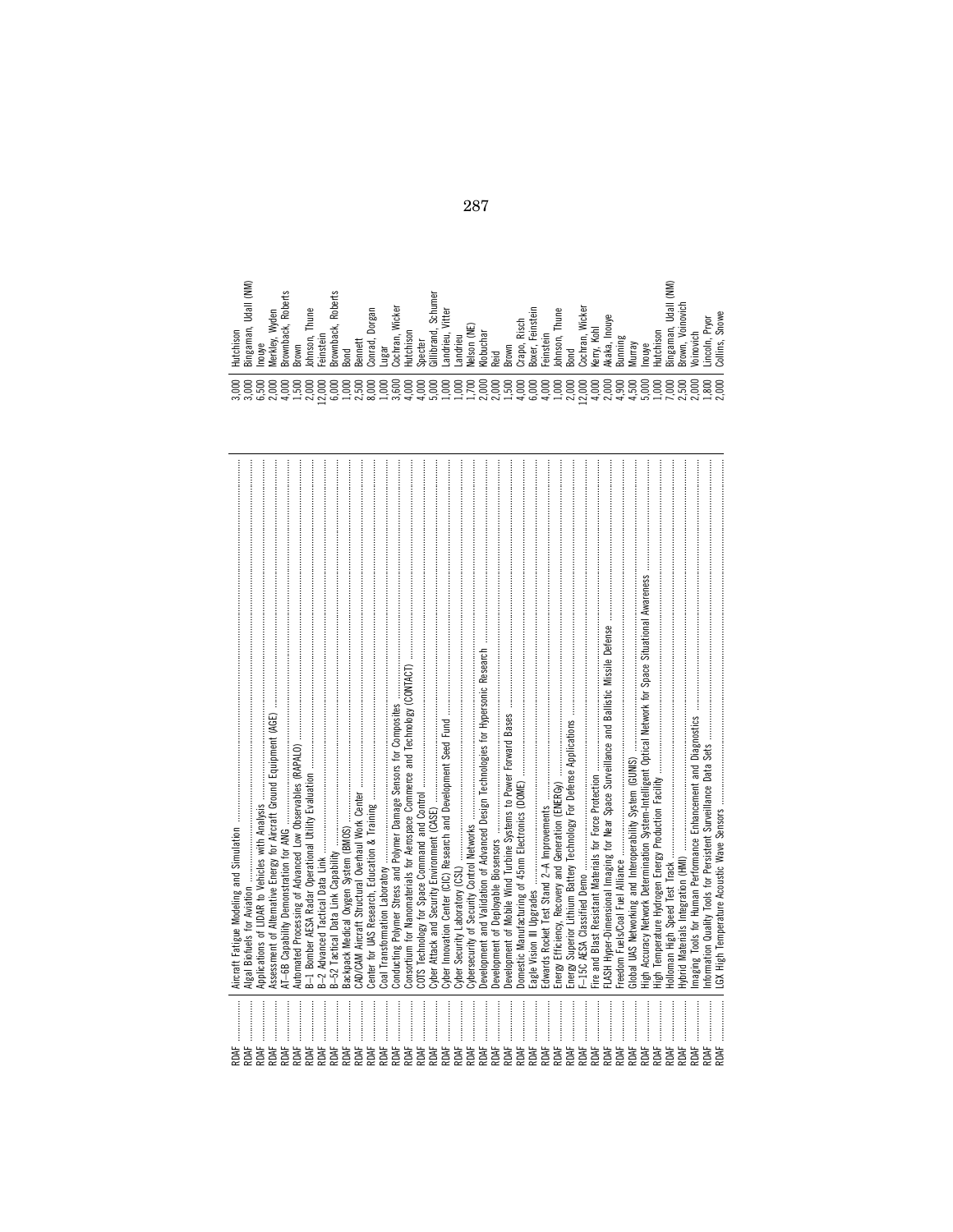# CONGRESSIONALLY DIRECTED SPENDING ITEMS-Continued<br>[In thousands of dollars]

| j                   |  |  |
|---------------------|--|--|
| 5                   |  |  |
| ì<br>$\overline{1}$ |  |  |
| Ξ                   |  |  |
|                     |  |  |
|                     |  |  |

| Member         | <b>Brownback</b> | nouye            | Roberts          |       | Inouye<br>Feinstein | Lautenberg, Menendez<br>Johnson, Thune<br>Voinovich<br>Reid |  | Reid |                                   | Gregg, Shaheen<br>Levin, Reid, Stabenow | Baucus, Tester | Murray<br>Merkley, Wyden |          | Murray | Inouye | Murkowski | Feinstein               | Gregg | Inouye | Crapo, Risch<br>Nelson (NE) |  | Cochran, Wicker<br>Merkley, Wyden<br>Cochran, Wicker | .incoln, Pryor | Bennett | Kerry | <b>Dodd</b>                                        | Cornyn                 | Sanders   | Specter  | Burris, Durbin |
|----------------|------------------|------------------|------------------|-------|---------------------|-------------------------------------------------------------|--|------|-----------------------------------|-----------------------------------------|----------------|--------------------------|----------|--------|--------|-----------|-------------------------|-------|--------|-----------------------------|--|------------------------------------------------------|----------------|---------|-------|----------------------------------------------------|------------------------|-----------|----------|----------------|
| recommendation |                  | 5,000            | 3,000            | 0,000 |                     |                                                             |  |      |                                   |                                         |                | 1,000                    | 4,400    | 5,000  |        |           | 0,000<br>0,000<br>0,000 | 2,000 |        |                             |  |                                                      |                |         |       |                                                    | 2,000                  | 5,000     | 0001     | 000;           |
| Item name      | Lightning        | Low-Earth        | <b>Materials</b> |       | Methanol            |                                                             |  |      |                                   |                                         |                |                          | DNAMI Sa |        |        |           |                         |       |        |                             |  |                                                      |                |         |       |                                                    | Strategic <sup>1</sup> | Sustainab | Temperat | <b>Ihermal</b> |
| Account        | <b>RDAF</b>      | $\vdots$<br>RDAF | ROAF             |       |                     |                                                             |  |      | ***************<br>RRRBRRBBRBBBBB |                                         |                |                          |          |        |        |           | RDAF                    | RDAF  | RDAF   |                             |  |                                                      |                |         |       | ድል።<br>ይልጅ ትርት አይል<br>የአይል አይል አይል<br>የአይል አይል አይል |                        | RDAF      | ROAF     | <b>AR</b>      |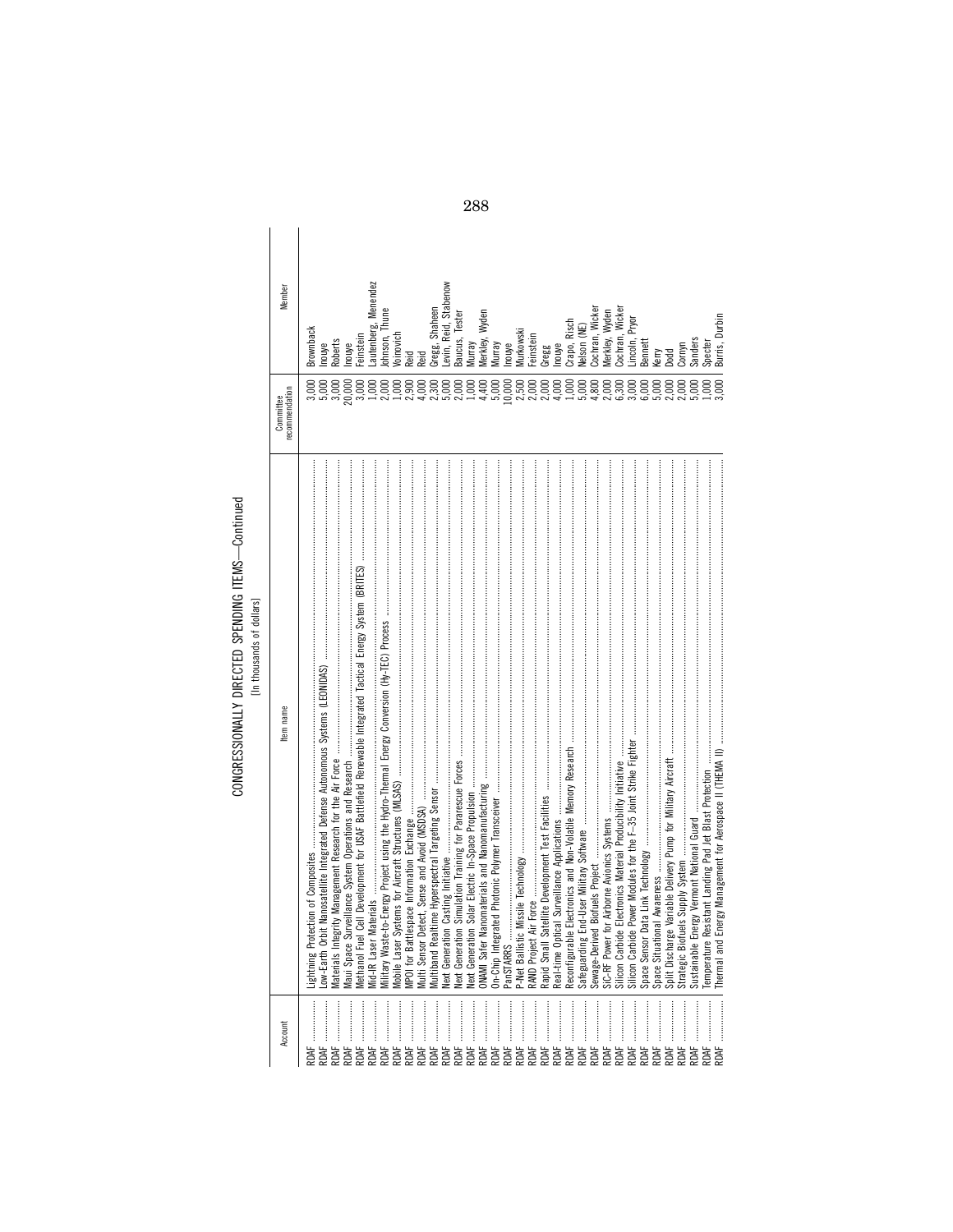| ₩Œ          | Thunder Radar Pod (TRP)                                                                                                            |
|-------------|------------------------------------------------------------------------------------------------------------------------------------|
| <b>AR</b>   | Transportable Transponder Landing System                                                                                           |
| <b>ARE</b>  | JAV Sensor and Maintenance Development Center                                                                                      |
| ROAF        | <b>Jnmanned Aerial System Exploitation</b>                                                                                         |
| ROAF        | Nater for Injection and Air Purification with Carbon Nanotube Nanostructured Material                                              |
| MOQ&        | Advance Detection of Special Nuclear Materials                                                                                     |
| MIOR        | Advanced Composite Radome                                                                                                          |
| MIQQ        | Advanced Development of Mobile Rapid Response Prototypes                                                                           |
| MIQE        | Advanced Distributed Aperture System (ADAS)/Hostile Fire Indicating System (HFIS)                                                  |
| Maas        | Advanced Materials Research Institute (AMRI)                                                                                       |
| MIQE        | Advanced SAM Hardware Simulator Development                                                                                        |
| MOQ         | Advanced, Long Endurance Unattended Ground Sensor Technologies                                                                     |
| MIOR        | Agile Software Capability Intervention (ASCI)                                                                                      |
| MIQS        |                                                                                                                                    |
| MIQ         | Alternative SOF Submersible Concept Design Study                                                                                   |
| MIQQ        | Antennas and other CNT devices for Intelligence/Special Military                                                                   |
| MIQE        | Armed Forces Health and Food Supply Research                                                                                       |
| MOQ         | Army Plant Vaccine Development Program                                                                                             |
| MIQR        | ASIC Miniaturization for Lasers and Sensors Development                                                                            |
| MIQE        | Auto Scan Under Vehicle Inspection (UVIS)                                                                                          |
| MIQR        | Biofuels Program                                                                                                                   |
| NOO         |                                                                                                                                    |
| MIQS        | BOPPER/COPPER—Bioterrorism Operations Policy for Public Emergency/Chemoterrorism Operations Policy for Public Emergency            |
| MIQ         | Border Security and Defense Systems Research                                                                                       |
| MIQQ        | Center for Advanced Emergency Response                                                                                             |
| MIQR        | for Education and Research on Corrosion and Materials Performance<br>Center 1                                                      |
| MOQ         | Center for Innovation at Arlington                                                                                                 |
| MIQQ        | Center for Intelligence and Security Studies                                                                                       |
| MIQ         | Center of Excellence for Research in Ocean Sciences (CEROS)                                                                        |
| NOO         | Chemical Biological Infrared Detection System                                                                                      |
| MOQ         | Commodity Management Systems Consolidation Program                                                                                 |
| MIQ         | Contaminated Human Remains Pouch                                                                                                   |
| MOQR        | Continuous Acquisition and Life-Cycle Support (CALS) Integrated Data Environment and Defense Logistics Enterprise Services Program |
|             | (DLES).                                                                                                                            |
| MIQE        | Covert Sensing and Tagging System                                                                                                  |
| NOO         | Covert Waveform for Software Defined Radios                                                                                        |
| MIQE        | Disaster Response: Communications and Other Infrastructure Restoration                                                             |
| MIQS        | Dynamic Data Flow Management System                                                                                                |
| <b>RDDW</b> | EC-130J Multi-Mission Upgrades                                                                                                     |
| MOOR        | Electric Grid Reliability/Assurance                                                                                                |

| 1,500<br>2,800<br>5,000<br>្តិ<br>ភូមិ<br>ភូមិ ភូមិ<br>8<br>8<br>8<br>3,0(<br>$\overline{1,0}$<br>$\frac{5}{1}$ $\frac{5}{1}$ $\frac{5}{1}$ $\frac{5}{1}$<br>$2.74$<br>$2.74$<br>್ಲೆ ರ<br>ಸ<br>4,0<br>3,0<br>$\frac{3}{10}$<br>1.5<br>⇉<br>3,0<br>$5,0$<br>2.0<br>3,0<br>ុក្ខខ្ពុំ<br>ក្នុងឆ្នាំ<br>$\frac{5}{2}$ $\frac{5}{2}$<br>$^{4,9}$<br>3.5<br>4,0<br>ూ<br>9,0<br>2,0<br>Ċ<br>2,0<br>Ċ |
|-----------------------------------------------------------------------------------------------------------------------------------------------------------------------------------------------------------------------------------------------------------------------------------------------------------------------------------------------------------------------------------------------|
|-----------------------------------------------------------------------------------------------------------------------------------------------------------------------------------------------------------------------------------------------------------------------------------------------------------------------------------------------------------------------------------------------|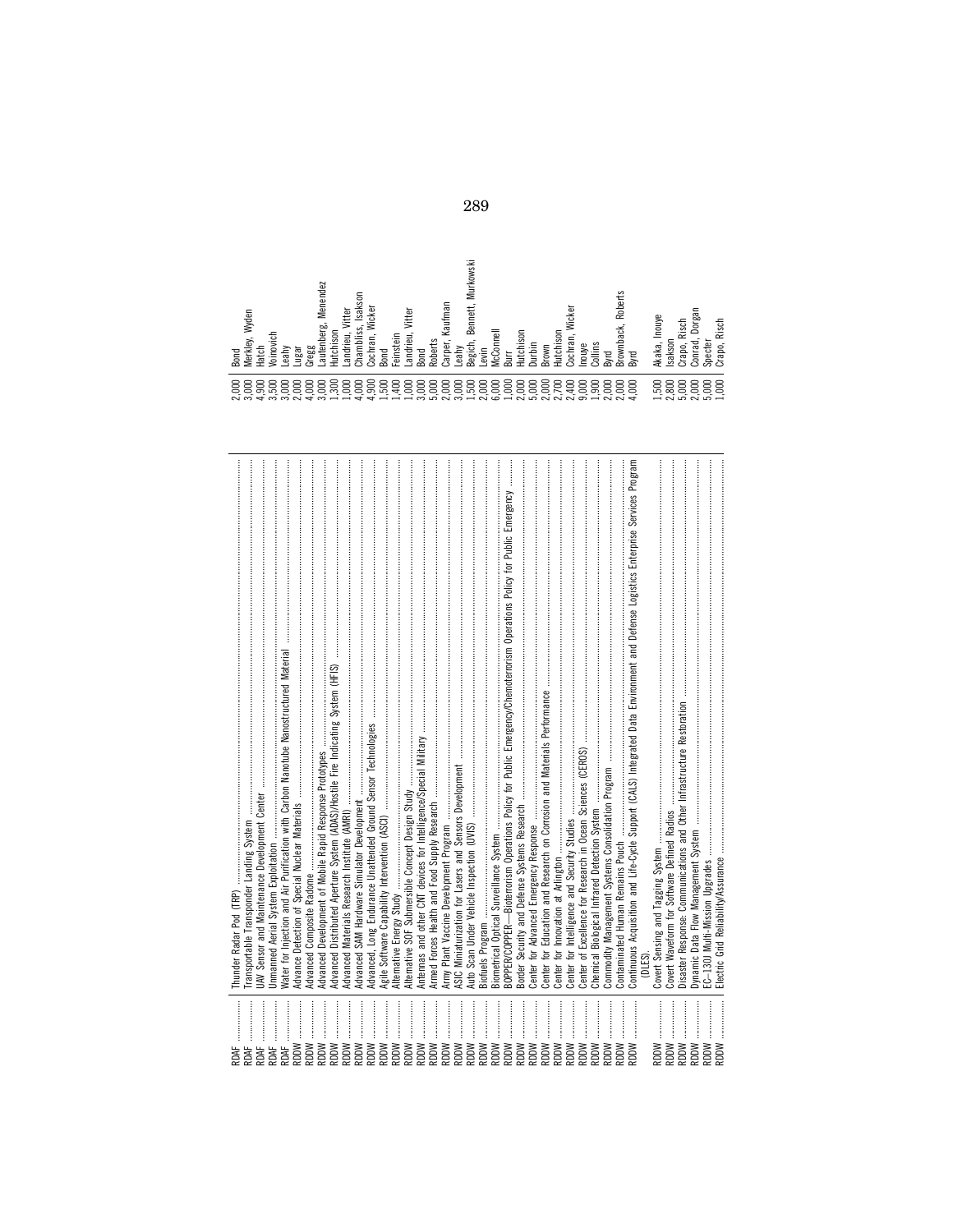## CONGRESSIONALLY DIRECTED SPENDING ITEMS-Continued<br>[In thousands of dollars] CONGRESSIONALLY DIRECTED SPENDING ITEMS—Continued [In thousands of dollars]

| Member                     | Reed<br>Oodd, Lieberman,<br>Alexander, Corker<br>Carper, Kaufman<br>Carper, Kaufman<br>Grassley, Harkin<br>Grassley, Harkin<br>Cardin, Mikulski<br>Cochran, Wicker<br>Cochran, Wicker<br>Conrad, Dorgan<br>Conrad, Dorgan<br><b>Baucus, Tester</b><br>Lincoln, Pryor<br>Akaka, Inouye<br>Narner, Webb<br>Crapo, Risch<br>Velson (FL)<br>3 rown back<br>Cochran<br>Mikulski<br>Viikulski<br>Cardin<br>Cornyn<br>nouye<br>3 ond<br>3oxer<br>Gaar<br>ugar<br>ugar<br>3 <sub>oxer</sub><br><b>Syrd</b><br>3yrd | Akaka                                                                             |
|----------------------------|------------------------------------------------------------------------------------------------------------------------------------------------------------------------------------------------------------------------------------------------------------------------------------------------------------------------------------------------------------------------------------------------------------------------------------------------------------------------------------------------------------|-----------------------------------------------------------------------------------|
| ecommendation<br>Committee | 1,800<br>0,000<br>1,600<br>4,000<br>3,000<br>5,000<br>1,400<br>2,000<br>6,000<br>3,000<br>5,500<br>2,500<br>3,900<br>4,500<br>0001<br>2,000<br>4,000<br>2,000<br>1,900<br>2,000<br>2,500<br>2,000<br>9,000<br>5,900<br>000<br>2,000<br>7,000<br>1,600<br>3,000<br>2,000<br>5,000<br>2,000<br>.500                                                                                                                                                                                                          | 000                                                                               |
| tem name                   | Hawaii Advanced Laboratory for Information Integration ……………………………………………………………………<br>recommunications of the communications of the communications of the contract of the contract of the contract of the contract of the contract of the contract of the contract of the contract of the contract of the contract o                                                                                                                                                                                        | Pacific Data Conversion and Technology Program ………………………………………………………………………………………… |
| Account                    | RDDW<br>:<br>:<br>:<br>:<br>RDDW<br><b>RDDW</b><br>MOOS<br>MOQR<br>MOQR<br>RDDW<br>MOQR<br>MOOS<br>MOQR<br>MOQS<br>MIQQ<br><b>NOOX</b>                                                                                                                                                                                                                                                                                                                                                                     | MOOS                                                                              |

290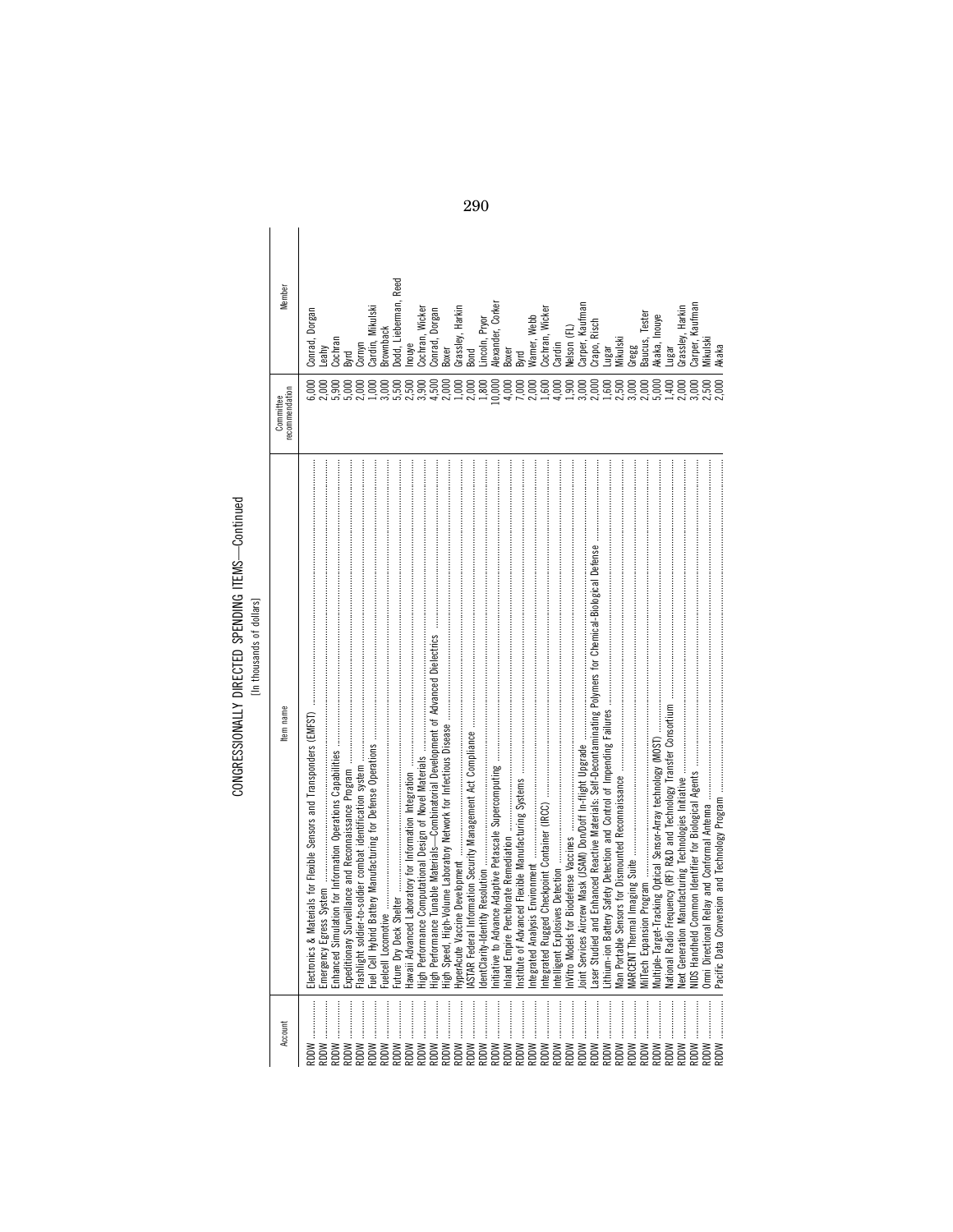| Noody Biomass Conversion to JP-8 Fuel warmand and an annual contract and an approximation of the first contract of the contract of the contract of the contract of the contract of the contract of the contract of the contrac<br>Partnership for Defense Innovation Wi-Fi Laboratory Testing and Assessment Center<br>PaintShield for Protecting People from Microbial Threats<br>Reconnaissance and Data Exploitation (REX) System<br>Artificial Intelligence-Based Combat System Kernel<br>Assistive Technologies for Injured Service Members<br>Jniversity Strategic Partnership<br>4-D Data Fusion Visualization<br>Strategic Materials<br>Picoceptor and<br><br>MIQR<br>MIQR<br>MOOR<br>MIQR<br>MIOR<br>MOQ&<br>MOQ&<br><b>RDDW</b><br>MIQR<br><b>RDDW</b><br>MIQR<br><b>RDDW</b><br>MIQR<br><b>RDDW</b><br>MIOR<br>MOOR<br>MIQR<br>MIQR<br>MIOR<br>MIQR<br>MIQR<br>MIQR<br>MIQR<br>MIQE<br>MIQR<br>MIQR<br>MIQR<br>MIQR<br>NOR<br>NŒ<br><b>RDN</b><br><b>NOR</b><br>NQ<br>NŒ<br><b>NO</b> R<br>NŒ<br>NQ<br>NŒ | Interoperability Test and Evaluation Capability<br>Pacific Region |  |
|----------------------------------------------------------------------------------------------------------------------------------------------------------------------------------------------------------------------------------------------------------------------------------------------------------------------------------------------------------------------------------------------------------------------------------------------------------------------------------------------------------------------------------------------------------------------------------------------------------------------------------------------------------------------------------------------------------------------------------------------------------------------------------------------------------------------------------------------------------------------------------------------------------------------------------------------------------------------------------------------------------------------|-------------------------------------------------------------------|--|
|                                                                                                                                                                                                                                                                                                                                                                                                                                                                                                                                                                                                                                                                                                                                                                                                                                                                                                                                                                                                                      |                                                                   |  |
|                                                                                                                                                                                                                                                                                                                                                                                                                                                                                                                                                                                                                                                                                                                                                                                                                                                                                                                                                                                                                      |                                                                   |  |
|                                                                                                                                                                                                                                                                                                                                                                                                                                                                                                                                                                                                                                                                                                                                                                                                                                                                                                                                                                                                                      |                                                                   |  |
|                                                                                                                                                                                                                                                                                                                                                                                                                                                                                                                                                                                                                                                                                                                                                                                                                                                                                                                                                                                                                      |                                                                   |  |
|                                                                                                                                                                                                                                                                                                                                                                                                                                                                                                                                                                                                                                                                                                                                                                                                                                                                                                                                                                                                                      |                                                                   |  |
|                                                                                                                                                                                                                                                                                                                                                                                                                                                                                                                                                                                                                                                                                                                                                                                                                                                                                                                                                                                                                      |                                                                   |  |
|                                                                                                                                                                                                                                                                                                                                                                                                                                                                                                                                                                                                                                                                                                                                                                                                                                                                                                                                                                                                                      |                                                                   |  |
|                                                                                                                                                                                                                                                                                                                                                                                                                                                                                                                                                                                                                                                                                                                                                                                                                                                                                                                                                                                                                      |                                                                   |  |
|                                                                                                                                                                                                                                                                                                                                                                                                                                                                                                                                                                                                                                                                                                                                                                                                                                                                                                                                                                                                                      |                                                                   |  |
|                                                                                                                                                                                                                                                                                                                                                                                                                                                                                                                                                                                                                                                                                                                                                                                                                                                                                                                                                                                                                      |                                                                   |  |
|                                                                                                                                                                                                                                                                                                                                                                                                                                                                                                                                                                                                                                                                                                                                                                                                                                                                                                                                                                                                                      |                                                                   |  |
|                                                                                                                                                                                                                                                                                                                                                                                                                                                                                                                                                                                                                                                                                                                                                                                                                                                                                                                                                                                                                      |                                                                   |  |
|                                                                                                                                                                                                                                                                                                                                                                                                                                                                                                                                                                                                                                                                                                                                                                                                                                                                                                                                                                                                                      |                                                                   |  |
|                                                                                                                                                                                                                                                                                                                                                                                                                                                                                                                                                                                                                                                                                                                                                                                                                                                                                                                                                                                                                      |                                                                   |  |
|                                                                                                                                                                                                                                                                                                                                                                                                                                                                                                                                                                                                                                                                                                                                                                                                                                                                                                                                                                                                                      |                                                                   |  |
|                                                                                                                                                                                                                                                                                                                                                                                                                                                                                                                                                                                                                                                                                                                                                                                                                                                                                                                                                                                                                      |                                                                   |  |
|                                                                                                                                                                                                                                                                                                                                                                                                                                                                                                                                                                                                                                                                                                                                                                                                                                                                                                                                                                                                                      |                                                                   |  |
|                                                                                                                                                                                                                                                                                                                                                                                                                                                                                                                                                                                                                                                                                                                                                                                                                                                                                                                                                                                                                      |                                                                   |  |
|                                                                                                                                                                                                                                                                                                                                                                                                                                                                                                                                                                                                                                                                                                                                                                                                                                                                                                                                                                                                                      |                                                                   |  |
|                                                                                                                                                                                                                                                                                                                                                                                                                                                                                                                                                                                                                                                                                                                                                                                                                                                                                                                                                                                                                      |                                                                   |  |
|                                                                                                                                                                                                                                                                                                                                                                                                                                                                                                                                                                                                                                                                                                                                                                                                                                                                                                                                                                                                                      |                                                                   |  |
|                                                                                                                                                                                                                                                                                                                                                                                                                                                                                                                                                                                                                                                                                                                                                                                                                                                                                                                                                                                                                      |                                                                   |  |
|                                                                                                                                                                                                                                                                                                                                                                                                                                                                                                                                                                                                                                                                                                                                                                                                                                                                                                                                                                                                                      |                                                                   |  |
|                                                                                                                                                                                                                                                                                                                                                                                                                                                                                                                                                                                                                                                                                                                                                                                                                                                                                                                                                                                                                      |                                                                   |  |
|                                                                                                                                                                                                                                                                                                                                                                                                                                                                                                                                                                                                                                                                                                                                                                                                                                                                                                                                                                                                                      |                                                                   |  |
|                                                                                                                                                                                                                                                                                                                                                                                                                                                                                                                                                                                                                                                                                                                                                                                                                                                                                                                                                                                                                      |                                                                   |  |
|                                                                                                                                                                                                                                                                                                                                                                                                                                                                                                                                                                                                                                                                                                                                                                                                                                                                                                                                                                                                                      |                                                                   |  |
|                                                                                                                                                                                                                                                                                                                                                                                                                                                                                                                                                                                                                                                                                                                                                                                                                                                                                                                                                                                                                      |                                                                   |  |
|                                                                                                                                                                                                                                                                                                                                                                                                                                                                                                                                                                                                                                                                                                                                                                                                                                                                                                                                                                                                                      |                                                                   |  |
|                                                                                                                                                                                                                                                                                                                                                                                                                                                                                                                                                                                                                                                                                                                                                                                                                                                                                                                                                                                                                      |                                                                   |  |
|                                                                                                                                                                                                                                                                                                                                                                                                                                                                                                                                                                                                                                                                                                                                                                                                                                                                                                                                                                                                                      |                                                                   |  |
|                                                                                                                                                                                                                                                                                                                                                                                                                                                                                                                                                                                                                                                                                                                                                                                                                                                                                                                                                                                                                      |                                                                   |  |
|                                                                                                                                                                                                                                                                                                                                                                                                                                                                                                                                                                                                                                                                                                                                                                                                                                                                                                                                                                                                                      |                                                                   |  |
|                                                                                                                                                                                                                                                                                                                                                                                                                                                                                                                                                                                                                                                                                                                                                                                                                                                                                                                                                                                                                      |                                                                   |  |
|                                                                                                                                                                                                                                                                                                                                                                                                                                                                                                                                                                                                                                                                                                                                                                                                                                                                                                                                                                                                                      |                                                                   |  |
|                                                                                                                                                                                                                                                                                                                                                                                                                                                                                                                                                                                                                                                                                                                                                                                                                                                                                                                                                                                                                      |                                                                   |  |
|                                                                                                                                                                                                                                                                                                                                                                                                                                                                                                                                                                                                                                                                                                                                                                                                                                                                                                                                                                                                                      |                                                                   |  |
|                                                                                                                                                                                                                                                                                                                                                                                                                                                                                                                                                                                                                                                                                                                                                                                                                                                                                                                                                                                                                      |                                                                   |  |
|                                                                                                                                                                                                                                                                                                                                                                                                                                                                                                                                                                                                                                                                                                                                                                                                                                                                                                                                                                                                                      |                                                                   |  |
|                                                                                                                                                                                                                                                                                                                                                                                                                                                                                                                                                                                                                                                                                                                                                                                                                                                                                                                                                                                                                      |                                                                   |  |
|                                                                                                                                                                                                                                                                                                                                                                                                                                                                                                                                                                                                                                                                                                                                                                                                                                                                                                                                                                                                                      |                                                                   |  |

| (NM)<br>Voinovich<br>Udall<br>Harkin<br><sup>)</sup> ''' c<br>`rassley, <sub>''∼</sub><br>``∽° Snowe<br>ingaman,<br>Johnson<br>Brown,<br>ollins<br>ollins<br>Inouye<br>Akaka<br>regg<br>Ë<br>$\mathbf{a}$<br>$\sim$<br>ت<br>అ<br>ده<br>دے<br>د | Schumer<br>(NM)<br>(NM)<br>Leahy,<br>᠊ᢛ<br>Udall<br>Mikulski<br>Wicker<br>Wicker<br>Dorgan<br>nowe<br>З<br>ingaman,<br>$\overline{\phantom{a}}$<br>ingaman<br>ج<br>ilibrand<br>āΠ,<br>Cochran,<br>onrad,<br>Collins,<br>ardin,<br>Murray<br>Inouye<br>Inouye<br>nhofe<br>ochr:<br>ugar<br>Reid<br>$\sim$<br>$\sim$<br>ت<br>c<br>د<br>دے | Menendez<br>Landrieu<br>Kaufman<br>Tester<br>.e.<br>Cochran,<br><sup>-----</sup> -- Snowe<br>ъö<br>autenber<br>arrasso<br>Schumer<br>÷<br>aucus,<br>Specter<br>arper,<br>Inouye<br>ester<br>evin<br>Kohl<br>$\sim$<br>മ<br>ده<br>دے               | Webb<br>Warner,<br>E<br>elson<br>erry,<br>Reed<br>ż        |
|------------------------------------------------------------------------------------------------------------------------------------------------------------------------------------------------------------------------------------------------|-----------------------------------------------------------------------------------------------------------------------------------------------------------------------------------------------------------------------------------------------------------------------------------------------------------------------------------------|---------------------------------------------------------------------------------------------------------------------------------------------------------------------------------------------------------------------------------------------------|------------------------------------------------------------|
| 8<br>8<br>8<br>8<br>8<br>8<br>8<br>8<br>8<br>8<br>8<br>2,0<br>$\frac{6}{4}$<br>2,0<br>3.5<br>5,0<br>4,0<br>1,6<br>4,0<br>రా<br>రా<br>د<br>$\ddot{\delta}$<br>ੜ<br>$\infty$                                                                     | 8<br>8<br>8<br>8<br>8<br>8<br>8<br>8<br>8<br>8<br>8<br>8<br>8<br>8<br>2,01<br>್ಲೆ ನ್ನ<br>2,0<br>$\frac{5}{2}$ $\frac{4}{1}$<br>4,0<br>4,5<br>ూ<br>5,5<br>$\mathbf{5}$<br>3,0<br>$\mathbf{S}^{\mathbf{0}}$<br>$\overline{\phantom{0}}$<br>$\sim$<br>$\tilde{\sim}$                                                                       | 8<br>8<br>8<br>8<br>8<br>8<br>8<br>8<br>8<br>8<br>0<br>8<br>0<br>$\tilde{8}$<br>ē<br>ō<br>3,0<br>3.5<br>2,0<br>$\infty$<br>ص<br>2,0<br>4,0<br>$\overline{1,0}$<br>$\overline{\phantom{0}}$<br>∼<br>$\rightarrow$<br>국<br>$\overline{ }$<br>$\sim$ | 8<br>8<br>4,000<br>ē<br>Ċ<br>Ñ<br>$\overline{\phantom{0}}$ |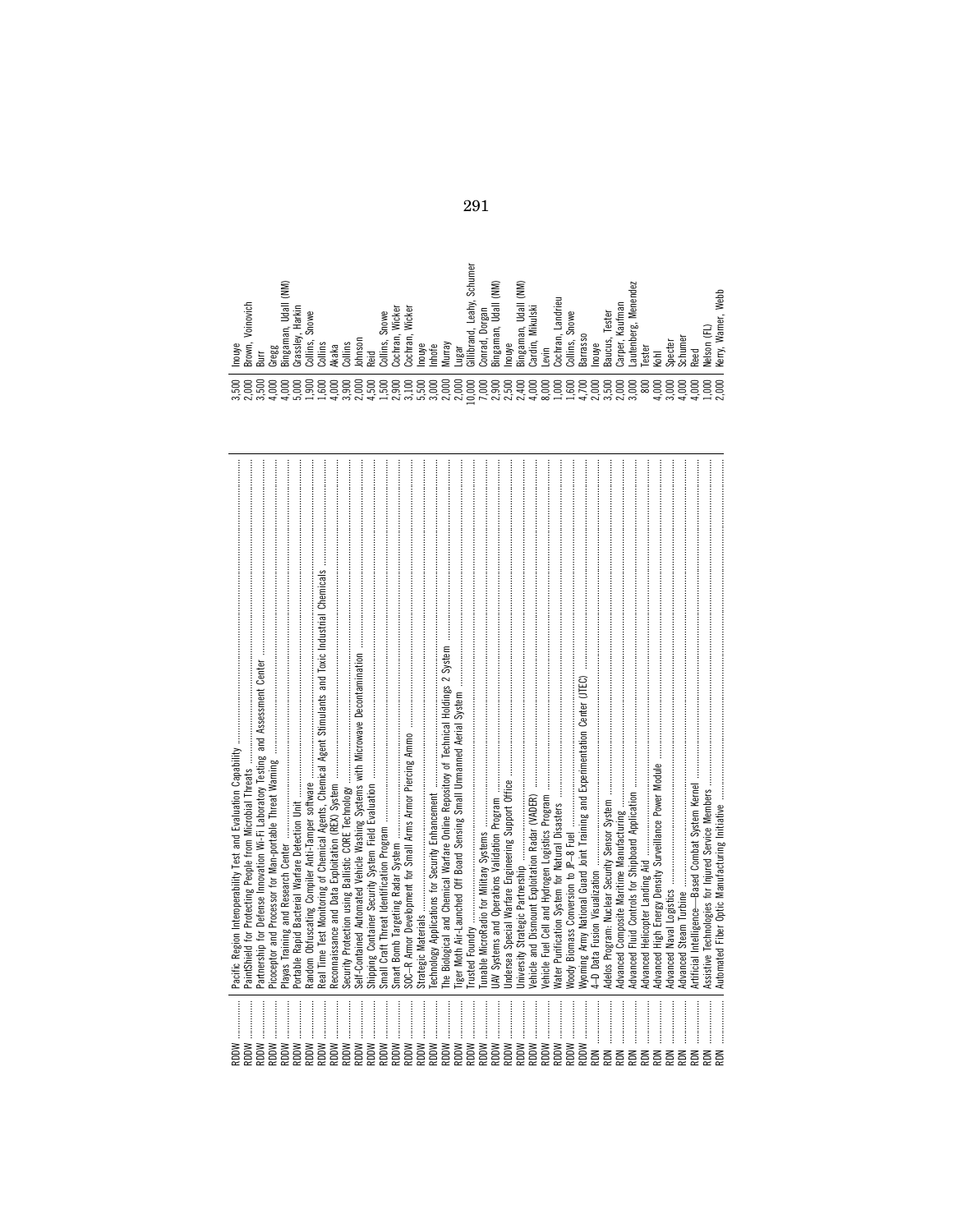## CONGRESSIONALLY DIRECTED SPENDING ITEMS-Continued<br>[In thousands of dollars]

| J                                                                                |  |  |
|----------------------------------------------------------------------------------|--|--|
|                                                                                  |  |  |
| ֚֚֬                                                                              |  |  |
|                                                                                  |  |  |
| ֚֚֬֕<br>ì                                                                        |  |  |
|                                                                                  |  |  |
| :                                                                                |  |  |
|                                                                                  |  |  |
| ֺ֖֖֖֖֖֖֖֖֖֖ׅ֖ׅ֖ׅ֖ׅ֖ׅ֖֖֪ׅ֖ׅ֖֖֧֖֧֖֧֪ׅ֖֧֪֪֪֪֧֖֧֚֚֚֚֚֚֚֚֚֚֚֚֚֚֚֚֚֚֚֚֚֝֝֓֞֝֝֓֞֝֞֞֝֝֝֬ |  |  |
|                                                                                  |  |  |
|                                                                                  |  |  |
|                                                                                  |  |  |
|                                                                                  |  |  |
|                                                                                  |  |  |
|                                                                                  |  |  |
|                                                                                  |  |  |
|                                                                                  |  |  |
|                                                                                  |  |  |

|                       | tem name                   | recommendation<br><b>CONNINGINAL</b> | Member                      |
|-----------------------|----------------------------|--------------------------------------|-----------------------------|
| Autonomous Un         |                            | 000                                  | Akaka                       |
| <b>Biocidal Wound</b> |                            |                                      | <b>eahy</b>                 |
| Biosensors for D      |                            | 000                                  | andrieu                     |
| Captive Air Amp       | iibious Transporter (CAAT) |                                      | Inouye                      |
| Carbon Composi        |                            |                                      |                             |
| Combustion Lig        |                            | 2000<br>2000<br>2000                 | Hutchison<br>Byrd           |
| Common Comma          |                            |                                      | Dodd, Lieberman, Reed       |
| Compliance Tools      |                            | 1,000                                | Tester                      |
|                       |                            |                                      | Cochran, Wicker             |
|                       |                            | $3,200$<br>$5,900$                   | Cochran, Wicker             |
|                       |                            | 2,000                                | Chambliss                   |
| Condition-Based       |                            | 3,000                                | <b>B</b>                    |
| Conformal Cera        |                            | 2,500                                | Chambliss, Isakson          |
| Countermine LID       |                            |                                      | Cochran                     |
| $DDG-51$ Hybrid       |                            |                                      | Cochran, Wicker             |
| Detection, Tracki     |                            | $1,400$<br>$3,500$<br>$2,500$        | Akaka                       |
| Digitization, Integ   |                            |                                      |                             |
| E-6B Strategic I      |                            |                                      | Harkin, Inhofe              |
| Electromagnetic       |                            | $1,5000$<br>$3,0000$<br>$3,0000$     | Crapo, Risch                |
| Enhanced EO/IR        |                            |                                      |                             |
|                       | Expandable Rigid           |                                      | Gregg, Shaheen<br>Begich    |
| Expeditionary Ca      |                            | $1,000$<br>$3,000$                   | Brownback, Roberts          |
| Expeditionary Sw      |                            | 4,000                                | Murray                      |
| F/A-18 Counter        |                            | 4,000                                | Gregg                       |
| Fan Coil Assemb       |                            | 3,400                                | Dodd, Kohl, Lieberman       |
| FEATHAR-Fusio         |                            | 4,350                                | Bennett                     |
| Fighter Jet Noise     |                            | 3,600                                | Cochran                     |
| Flight/Hangar De      |                            | 1,750                                | Begich                      |
| Fuel Efficient, H     |                            | 2,000<br>3,500                       | Collins, Snowe              |
| Galfenol Energy       | 18.1088.htm                |                                      |                             |
| Global Law Enfo       |                            | 1,500                                | Grassley, Harkin<br>Burr    |
| Ground Warfare        |                            | ,000                                 | Inhofe                      |
| Guidance, Naviga      |                            |                                      | eahy                        |
|                       |                            | 5,000                                | Reed, Voinovich, Whitehouse |
|                       | Harbor Shield-             |                                      |                             |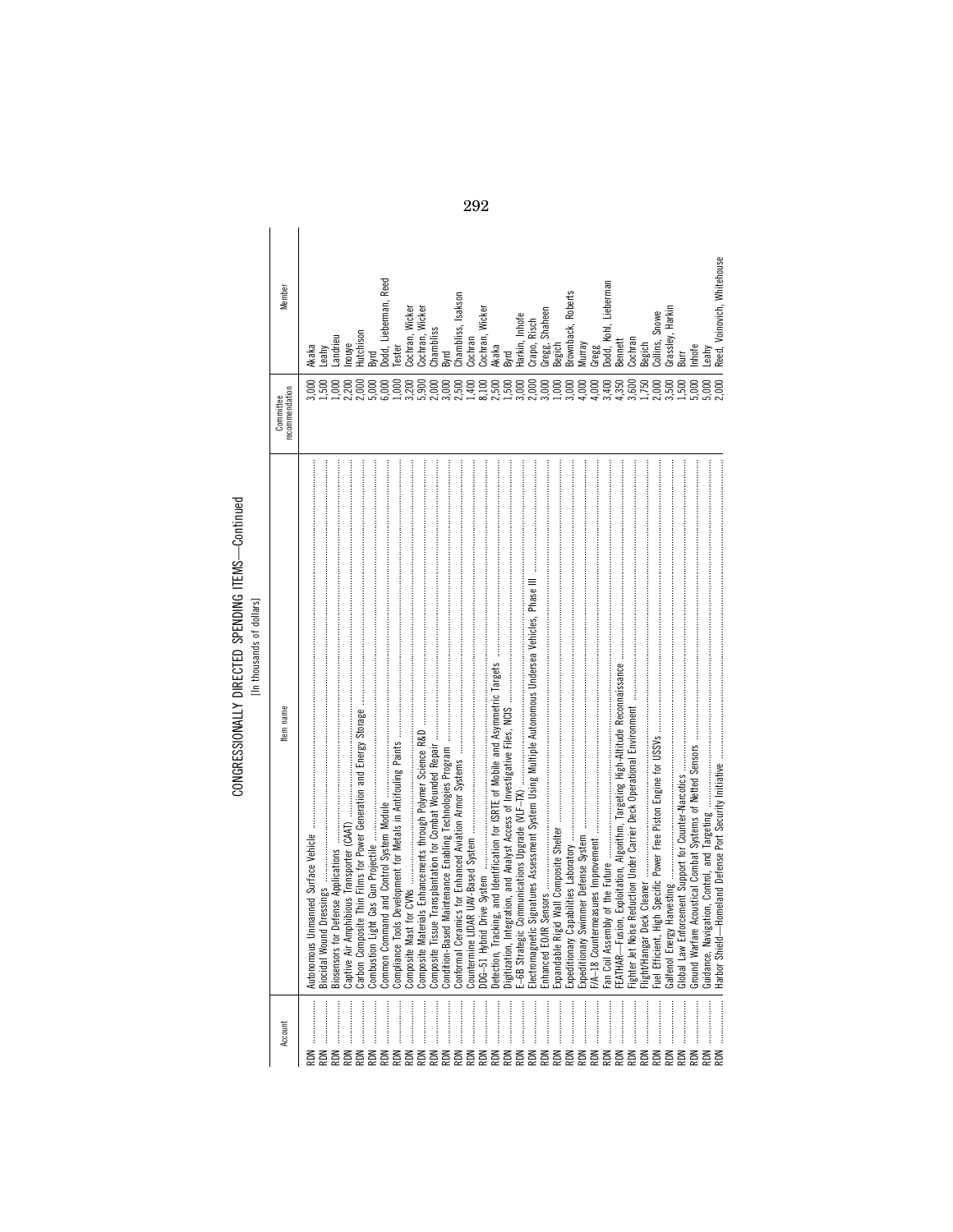| Head Attitude Tracking System<br>NŒ<br><b>RON</b><br>NŒ<br>NQ<br>NOR<br>NOR<br>NOR<br>NŒ<br><b>RDN</b><br><b>RDN</b><br>NOR<br>NOR<br>NOR<br><b>RDN</b><br>NOR<br>NOR<br>NOR<br><b>RDN</b><br>RDN<br>NŒ<br><b>RDN</b> | $\label{def:1} \begin{minipage}{0.9\textwidth} \begin{minipage}{0.9\textwidth} \begin{itemize} \textbf{0.9\textwidth} \begin{itemize} \textbf{0.9\textwidth} \begin{itemize} \textbf{0.9\textwidth} \begin{itemize} \textbf{0.9\textwidth} \begin{itemize} \textbf{0.9\textwidth} \begin{itemize} \textbf{0.9\textwidth} \begin{itemize} \textbf{0.9\textwidth} \begin{itemize} \textbf{0.9\textwidth} \begin{itemize} \textbf{0.9\textwidth} \begin{itemize} \textbf{0.9\textwidth} \begin{itemize} \textbf{0.9\text$<br>ntegration of Logistics Information of Knowledge Projection & Readiness Assessment Program<br>High Torque, Low Speed, Direct Drive Electric Motor Technology<br>and/Sea-Based Air Systems Maintenance and Air Worthiness<br>Highly Conductive Lightweight Aircraft Sealant<br>VI230 30mm Chain Gun Automatic Cannon |
|-----------------------------------------------------------------------------------------------------------------------------------------------------------------------------------------------------------------------|-----------------------------------------------------------------------------------------------------------------------------------------------------------------------------------------------------------------------------------------------------------------------------------------------------------------------------------------------------------------------------------------------------------------------------------------------------------------------------------------------------------------------------------------------------------------------------------------------------------------------------------------------------------------------------------------------------------------------------------------------------------------------------------------------------------------------------------------------|
|                                                                                                                                                                                                                       |                                                                                                                                                                                                                                                                                                                                                                                                                                                                                                                                                                                                                                                                                                                                                                                                                                               |
|                                                                                                                                                                                                                       |                                                                                                                                                                                                                                                                                                                                                                                                                                                                                                                                                                                                                                                                                                                                                                                                                                               |
|                                                                                                                                                                                                                       |                                                                                                                                                                                                                                                                                                                                                                                                                                                                                                                                                                                                                                                                                                                                                                                                                                               |
|                                                                                                                                                                                                                       |                                                                                                                                                                                                                                                                                                                                                                                                                                                                                                                                                                                                                                                                                                                                                                                                                                               |
|                                                                                                                                                                                                                       |                                                                                                                                                                                                                                                                                                                                                                                                                                                                                                                                                                                                                                                                                                                                                                                                                                               |
|                                                                                                                                                                                                                       |                                                                                                                                                                                                                                                                                                                                                                                                                                                                                                                                                                                                                                                                                                                                                                                                                                               |
|                                                                                                                                                                                                                       |                                                                                                                                                                                                                                                                                                                                                                                                                                                                                                                                                                                                                                                                                                                                                                                                                                               |
|                                                                                                                                                                                                                       |                                                                                                                                                                                                                                                                                                                                                                                                                                                                                                                                                                                                                                                                                                                                                                                                                                               |
|                                                                                                                                                                                                                       |                                                                                                                                                                                                                                                                                                                                                                                                                                                                                                                                                                                                                                                                                                                                                                                                                                               |
|                                                                                                                                                                                                                       |                                                                                                                                                                                                                                                                                                                                                                                                                                                                                                                                                                                                                                                                                                                                                                                                                                               |
|                                                                                                                                                                                                                       |                                                                                                                                                                                                                                                                                                                                                                                                                                                                                                                                                                                                                                                                                                                                                                                                                                               |
|                                                                                                                                                                                                                       |                                                                                                                                                                                                                                                                                                                                                                                                                                                                                                                                                                                                                                                                                                                                                                                                                                               |
|                                                                                                                                                                                                                       |                                                                                                                                                                                                                                                                                                                                                                                                                                                                                                                                                                                                                                                                                                                                                                                                                                               |
|                                                                                                                                                                                                                       |                                                                                                                                                                                                                                                                                                                                                                                                                                                                                                                                                                                                                                                                                                                                                                                                                                               |
|                                                                                                                                                                                                                       |                                                                                                                                                                                                                                                                                                                                                                                                                                                                                                                                                                                                                                                                                                                                                                                                                                               |
|                                                                                                                                                                                                                       |                                                                                                                                                                                                                                                                                                                                                                                                                                                                                                                                                                                                                                                                                                                                                                                                                                               |
|                                                                                                                                                                                                                       |                                                                                                                                                                                                                                                                                                                                                                                                                                                                                                                                                                                                                                                                                                                                                                                                                                               |
|                                                                                                                                                                                                                       |                                                                                                                                                                                                                                                                                                                                                                                                                                                                                                                                                                                                                                                                                                                                                                                                                                               |
|                                                                                                                                                                                                                       |                                                                                                                                                                                                                                                                                                                                                                                                                                                                                                                                                                                                                                                                                                                                                                                                                                               |
|                                                                                                                                                                                                                       | Vlarine Air-Ground Task Force Situational Awareness                                                                                                                                                                                                                                                                                                                                                                                                                                                                                                                                                                                                                                                                                                                                                                                           |
| NŒ                                                                                                                                                                                                                    |                                                                                                                                                                                                                                                                                                                                                                                                                                                                                                                                                                                                                                                                                                                                                                                                                                               |
| NŒ                                                                                                                                                                                                                    |                                                                                                                                                                                                                                                                                                                                                                                                                                                                                                                                                                                                                                                                                                                                                                                                                                               |
| NŒ                                                                                                                                                                                                                    |                                                                                                                                                                                                                                                                                                                                                                                                                                                                                                                                                                                                                                                                                                                                                                                                                                               |
| NŒ                                                                                                                                                                                                                    |                                                                                                                                                                                                                                                                                                                                                                                                                                                                                                                                                                                                                                                                                                                                                                                                                                               |
| NŒ                                                                                                                                                                                                                    |                                                                                                                                                                                                                                                                                                                                                                                                                                                                                                                                                                                                                                                                                                                                                                                                                                               |
| <b>RDN</b>                                                                                                                                                                                                            |                                                                                                                                                                                                                                                                                                                                                                                                                                                                                                                                                                                                                                                                                                                                                                                                                                               |
| Millimeter Wave Imaging<br>NŒ                                                                                                                                                                                         |                                                                                                                                                                                                                                                                                                                                                                                                                                                                                                                                                                                                                                                                                                                                                                                                                                               |
| Mobile Modular Command Center (M2C2)<br>NOR                                                                                                                                                                           |                                                                                                                                                                                                                                                                                                                                                                                                                                                                                                                                                                                                                                                                                                                                                                                                                                               |
| NOR                                                                                                                                                                                                                   |                                                                                                                                                                                                                                                                                                                                                                                                                                                                                                                                                                                                                                                                                                                                                                                                                                               |
| NŒ                                                                                                                                                                                                                    |                                                                                                                                                                                                                                                                                                                                                                                                                                                                                                                                                                                                                                                                                                                                                                                                                                               |
| <b>RDN</b>                                                                                                                                                                                                            |                                                                                                                                                                                                                                                                                                                                                                                                                                                                                                                                                                                                                                                                                                                                                                                                                                               |
| NQ                                                                                                                                                                                                                    |                                                                                                                                                                                                                                                                                                                                                                                                                                                                                                                                                                                                                                                                                                                                                                                                                                               |
| NO                                                                                                                                                                                                                    |                                                                                                                                                                                                                                                                                                                                                                                                                                                                                                                                                                                                                                                                                                                                                                                                                                               |
| NOR                                                                                                                                                                                                                   |                                                                                                                                                                                                                                                                                                                                                                                                                                                                                                                                                                                                                                                                                                                                                                                                                                               |
| <b>RDN</b>                                                                                                                                                                                                            |                                                                                                                                                                                                                                                                                                                                                                                                                                                                                                                                                                                                                                                                                                                                                                                                                                               |
| NO                                                                                                                                                                                                                    | Vational Initiatives for Applications of Multifunctional Materials                                                                                                                                                                                                                                                                                                                                                                                                                                                                                                                                                                                                                                                                                                                                                                            |
| NO                                                                                                                                                                                                                    |                                                                                                                                                                                                                                                                                                                                                                                                                                                                                                                                                                                                                                                                                                                                                                                                                                               |
| Vaval Advanced Electric Launcher System                                                                                                                                                                               |                                                                                                                                                                                                                                                                                                                                                                                                                                                                                                                                                                                                                                                                                                                                                                                                                                               |

| ⋍<br>Dorga<br>nouye<br>nouye<br>aga<br>Ĕ<br>డై<br>≒                           | aks<br>eg<br>Вuт<br>s<br>∼ | Harkin<br>Ξ<br>Gras                                    | nou<br>မိ<br>Byrd<br>₹                                                                                        | eins<br>evin | Ē<br>Johns | este<br>₹<br>تة·<br>$\sim$<br>ہ                    | Akaka<br>Kohl                                 | nouy | ₽<br>ester<br>قە<br>aucu<br>aute<br>m | €g<br>nou | itte | Kaufma<br>arpe<br>Коhl | nouy<br>orny         | Wicker<br>ᢍ<br>ā<br>S | Ê      | 등<br>ieberma<br>ੲ<br>ై<br>$\sim$ | Mikuls<br>믋             | jок<br>$\sim$<br>Ξ                 | Wicker<br>ť       | σm<br>ess<br>ഗൈ                           |
|-------------------------------------------------------------------------------|----------------------------|--------------------------------------------------------|---------------------------------------------------------------------------------------------------------------|--------------|------------|----------------------------------------------------|-----------------------------------------------|------|---------------------------------------|-----------|------|------------------------|----------------------|-----------------------|--------|----------------------------------|-------------------------|------------------------------------|-------------------|-------------------------------------------|
| 8<br>8<br>88<br>8<br>$\bar{\bullet}$<br>HOMHNNHHN<br>$\overline{\phantom{0}}$ | 8<br>8<br>$\circ$<br>っ     | 8<br>$\circ$<br>っ<br>$\circ$<br>$\circ$<br>မြင်<br>್ಣಾ | 8<br>$\circ$<br>$\circ$<br>$\overline{\phantom{0}}$<br>っ<br>885885<br>ਤੰਨੀਤੀ ਨਾਂ ਜੀ ਨਾਂ<br>ਚੰਨੀ ਤੀ ਨਾਂ ਜੀ ਨਾਂ | 8<br>8       | 8          | 8<br>8<br>$\circ$<br>$\sim$<br>$\rightarrow$<br>ਚੇ | 8<br>8<br>ុគ្គីគីគីគីគី<br>ស្រុកឆ្នាំង<br>. ò | 8    | 8<br>8                                | 8<br>8    | 8    | $\circ$<br>ᇹ           | 88<br>8<br>wednesesi | 8                     | 8<br>8 | 8<br>ت ما<br>$\rightarrow$       | $\circ$<br>っ<br>$\circ$ | $\circ$<br>っ<br>$\circ$<br>$-5.50$ | 8<br>っ<br>$\circ$ | 00<br>$\circ$<br>$\circ$<br>$\frac{1}{2}$ |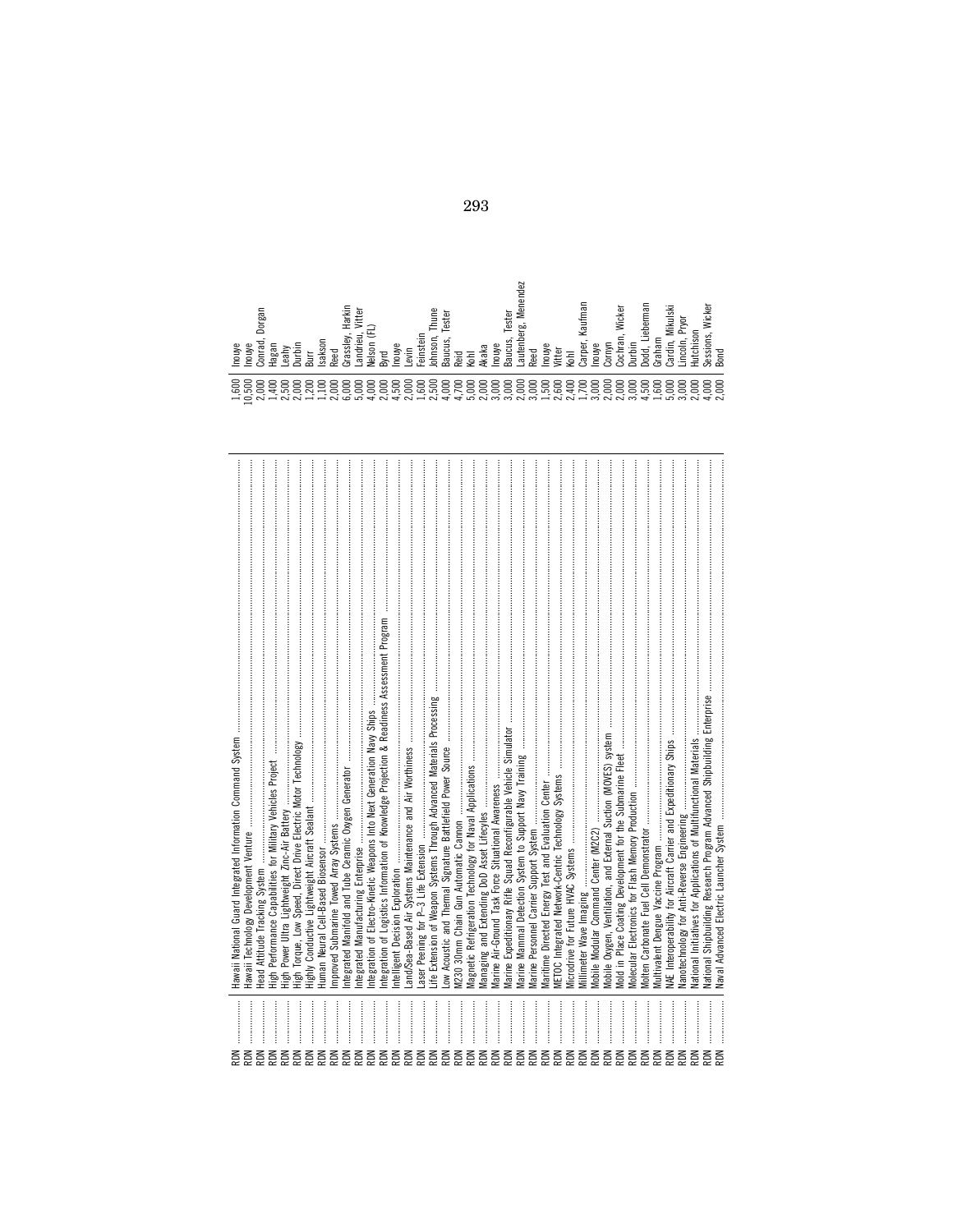## CONGRESSIONALLY DIRECTED SPENDING ITEMS-Continued<br>[In thousands of dollars]

 $\overline{\phantom{a}}$ 

| Member                      | Bennett, Bunning, Hatch, McCon-<br>Cochran, Wicker | einstein              | Mikulski             | Merkley, Wyden | Peed       | <b>Bond</b>     | nouye            | <b>Merkley, Wyden</b> |                 | Lautenberg, Menendez<br>Casey, Specter | Conrad, Dorgan | Cochran, Wicker | _ieberman | Bunning, McConnell | Cardin, Mikulski | Dodd           | litter        |                | Lautenberg, Menendez<br>Nelson (NE) | Lugar, Reid | Feinstein      | Bingaman, Udall (NM)                   | Sessions        | andrieu, Vitter | Landrieu, Vitter | λeed          | Gillibrand, Schumer | Byrd         | Hutchison              | -eahy      | Bennett, Hatch, Stabenow | Conrad Dorgan |
|-----------------------------|----------------------------------------------------|-----------------------|----------------------|----------------|------------|-----------------|------------------|-----------------------|-----------------|----------------------------------------|----------------|-----------------|-----------|--------------------|------------------|----------------|---------------|----------------|-------------------------------------|-------------|----------------|----------------------------------------|-----------------|-----------------|------------------|---------------|---------------------|--------------|------------------------|------------|--------------------------|---------------|
| recommendation<br>Committee | 2,000                                              | 8,000                 | 1,500                | 4,800          | 3,000      | 2,000           | 17,500           | 2,400                 | 4,000           | 3,000                                  | 3,500          | 4,700           | 2,000     | 1,000              | 1,500            | 1,000          | 1,400         | 2,000          | 5,300                               | 5,000       | 000            | 5,000                                  | 1,900           | 000,            | 4,000            | 3,000         | 2,500               | 8,000        | 2,000                  | 600        | 1,100                    | 5000          |
| tem name                    | Next Generation<br>Navy Special W                  | <b>Jext Generatio</b> | <b>VSWC</b> Indian H |                |            | Out of Autoclay | Pacific Airborne | Permanent Mag         | Persistent Surv | ation Foundry<br>Photonic Integr       |                |                 |           |                    | Real-time Tact   | Regenerative F | Semi-Submersi | Shipboard Auto | Simplified Orth                     |             | Small Survivab | Smart Instrument MRO                   | Solar Heat Refl |                 |                  | Submarine Env | Supercapacitors     | Supply Chain | <b>Texas Microfact</b> |            |                          |               |
| Account                     | <b>RDN</b>                                         |                       |                      |                | <b>RDN</b> |                 |                  |                       |                 |                                        |                |                 |           |                    |                  |                |               | RDN            |                                     |             |                | E E E E E E E E E<br>E E E E E E E E E |                 |                 |                  |               |                     | <b>RDN</b>   | <b>RDN</b>             | <b>RDN</b> | <b>RDN</b>               |               |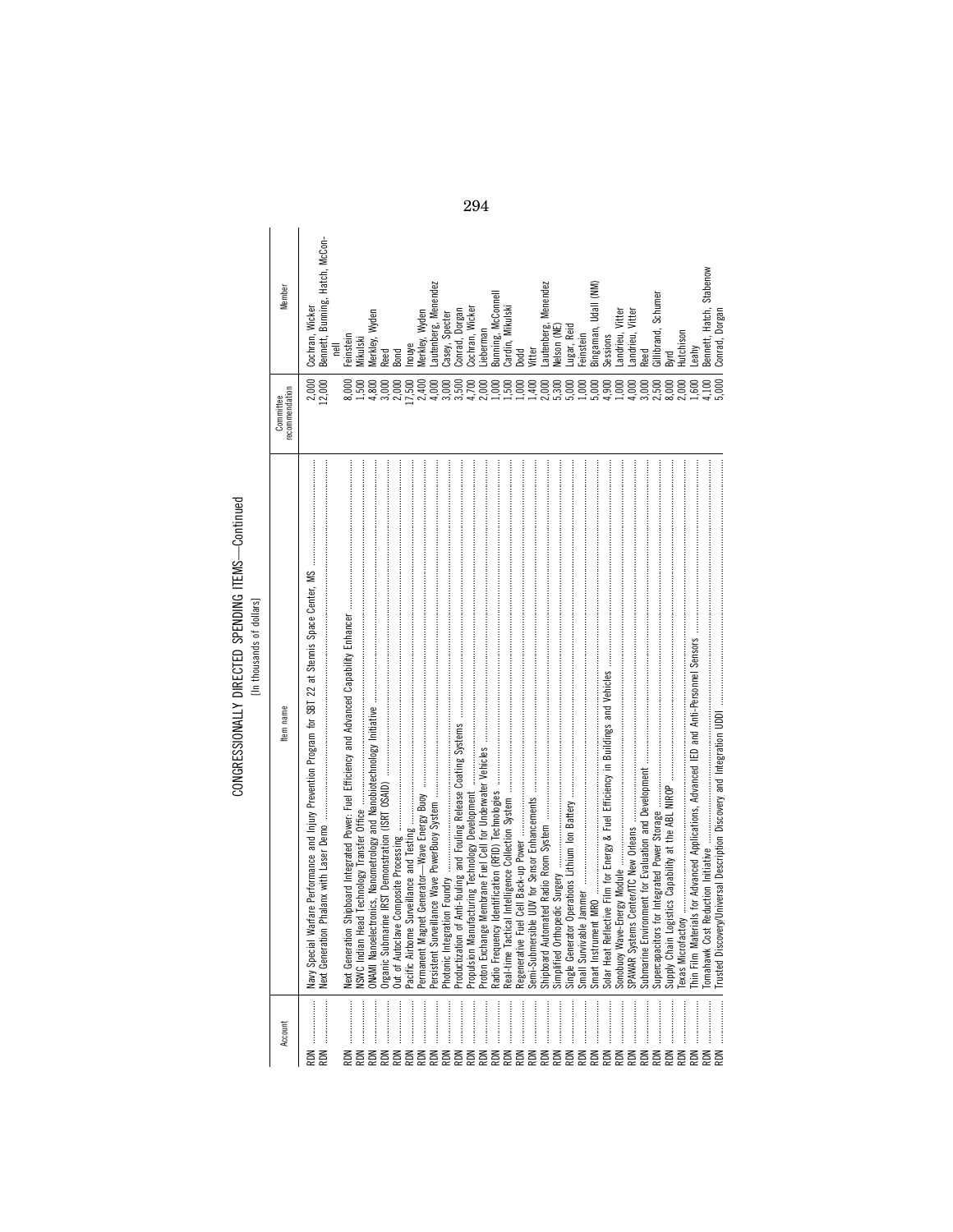| 2,000   Nelson (FL) | Landrieu | Bwrd    | Udall (CO)       | Velson (NE)   | nouye | Akaka | <b>Reed</b> | Bond       | Reed. Whitehouse | Leahy                |              | AcConnel     | AcConnell         | Burris, Durbin, Grassley, Harkin<br>Gillibrand, Schumer |              |
|---------------------|----------|---------|------------------|---------------|-------|-------|-------------|------------|------------------|----------------------|--------------|--------------|-------------------|---------------------------------------------------------|--------------|
|                     |          |         | 000 <sub>1</sub> |               | 500   |       | 2,000       | 2,000      | 3,000            | 3,000                | 0.000        | 2,000        | 3,000             | 8,000<br>3,000                                          |              |
|                     | nmanner  | nmanned | Vet-Biz Initia   | 'irtual Busii |       |       | Wave Energ  | Waves, Win | Veapon Acq       | <b>Wireless Sens</b> | Allegany Bai | Mk 110 57 mu | $\overline{k}$ 38 | Arsenal Supp                                            | Arsenal Supp |
|                     |          |         |                  |               |       |       |             |            |                  |                      |              |              |                   |                                                         |              |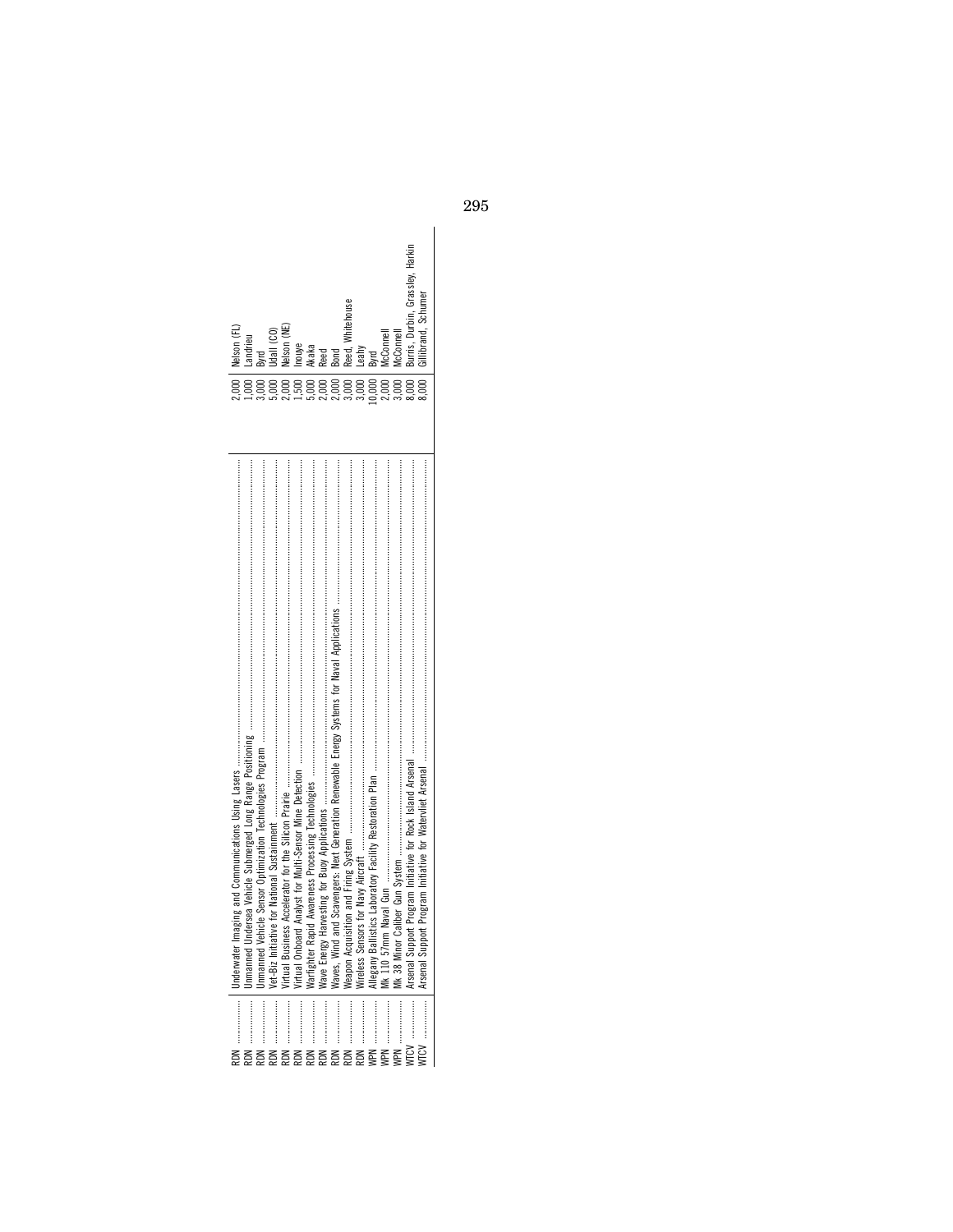| A SEN BUNGET (ORLIGATIONAL) ALTERNATA EUR EISCAL VEAR 2000 AND RUIDET ECTRATEC AND AMAINTE DECOMMATING IN THE DU<br>יוו שבושות השל היה להתוכנית היה את ה |                                             |
|----------------------------------------------------------------------------------------------------------------------------------------------------------|---------------------------------------------|
|                                                                                                                                                          |                                             |
|                                                                                                                                                          |                                             |
|                                                                                                                                                          | こうこうこう<br>י בטב                             |
|                                                                                                                                                          | ווי שונים וועטון וועט<br><b>-----------</b> |
|                                                                                                                                                          |                                             |
| ļ<br>$\frac{1}{2}$                                                                                                                                       |                                             |
| Ì                                                                                                                                                        |                                             |
|                                                                                                                                                          |                                             |
|                                                                                                                                                          |                                             |

| H<br>H | ollars<br>ъ |
|--------|-------------|
| ŗ      | nousands    |
|        |             |

|                                                                                                                                                                                                                                               | 2009                                                                                                                                                                                                                                                       | <b>Budget estimate</b>                                                                                                                                                                       |                                                                                                                                                                                                                                                             | Committee                                                                                                                                                                                      |                                                                                                                                                                                                                                                                                                               | Senate Committee recommendation compared<br>with $(+)$ or $-)$                                                                                                                                                                                                                                       |                                                                                                                                                                                             |
|-----------------------------------------------------------------------------------------------------------------------------------------------------------------------------------------------------------------------------------------------|------------------------------------------------------------------------------------------------------------------------------------------------------------------------------------------------------------------------------------------------------------|----------------------------------------------------------------------------------------------------------------------------------------------------------------------------------------------|-------------------------------------------------------------------------------------------------------------------------------------------------------------------------------------------------------------------------------------------------------------|------------------------------------------------------------------------------------------------------------------------------------------------------------------------------------------------|---------------------------------------------------------------------------------------------------------------------------------------------------------------------------------------------------------------------------------------------------------------------------------------------------------------|------------------------------------------------------------------------------------------------------------------------------------------------------------------------------------------------------------------------------------------------------------------------------------------------------|---------------------------------------------------------------------------------------------------------------------------------------------------------------------------------------------|
| Item                                                                                                                                                                                                                                          | appropriation                                                                                                                                                                                                                                              |                                                                                                                                                                                              | House allowance                                                                                                                                                                                                                                             | recommendation                                                                                                                                                                                 | appropriation<br>2009                                                                                                                                                                                                                                                                                         | Budget estimate                                                                                                                                                                                                                                                                                      | House allowance                                                                                                                                                                             |
| TITLE I                                                                                                                                                                                                                                       |                                                                                                                                                                                                                                                            |                                                                                                                                                                                              |                                                                                                                                                                                                                                                             |                                                                                                                                                                                                |                                                                                                                                                                                                                                                                                                               |                                                                                                                                                                                                                                                                                                      |                                                                                                                                                                                             |
| MILITARY PERSONNEL                                                                                                                                                                                                                            |                                                                                                                                                                                                                                                            |                                                                                                                                                                                              |                                                                                                                                                                                                                                                             |                                                                                                                                                                                                |                                                                                                                                                                                                                                                                                                               |                                                                                                                                                                                                                                                                                                      |                                                                                                                                                                                             |
|                                                                                                                                                                                                                                               |                                                                                                                                                                                                                                                            |                                                                                                                                                                                              |                                                                                                                                                                                                                                                             |                                                                                                                                                                                                | $+4,884,71$                                                                                                                                                                                                                                                                                                   |                                                                                                                                                                                                                                                                                                      | $+1,365,90$                                                                                                                                                                                 |
|                                                                                                                                                                                                                                               |                                                                                                                                                                                                                                                            |                                                                                                                                                                                              |                                                                                                                                                                                                                                                             |                                                                                                                                                                                                |                                                                                                                                                                                                                                                                                                               |                                                                                                                                                                                                                                                                                                      |                                                                                                                                                                                             |
|                                                                                                                                                                                                                                               |                                                                                                                                                                                                                                                            |                                                                                                                                                                                              |                                                                                                                                                                                                                                                             |                                                                                                                                                                                                |                                                                                                                                                                                                                                                                                                               |                                                                                                                                                                                                                                                                                                      |                                                                                                                                                                                             |
|                                                                                                                                                                                                                                               | $\begin{array}{l} 36,382,736\\ 24,037,553\\ 11,792,974\\ 25,103,789\\ 3,904,296\\ 584,910\\ 6,616,220\\ 2,741,792\\ 6,616,220\\ 2,741,768\\ \end{array}$                                                                                                   | $\begin{array}{l} 41, 312, 443\\ 25, 504, 472\\ 25, 504, 472\\ 26, 439, 761\\ 26, 433, 656\\ 1, 338, 166\\ 617, 500\\ 1, 607, 712\\ 7, 621, 488\\ 2, 970, 949\\ \end{array}$                 | $\begin{array}{l} 39,901,547\\ 25,095,581\\ 25,528,845\\ 25,528,845\\ 25,528,850\\ 4,308,513\\ 1,111\\ 6\,10,580\\ 1,600,462\\ 7,525,628\\ 2,949,899 \end{array}$                                                                                           | $\begin{array}{l} 41.267,448\\ 25,440,472\\ 26,378,780\\ 26,378,761\\ 4,288,565\\ 611,500\\ 11,584,712\\ 11,584,712\\ 1,585,088\\ 1,585,088\\ \end{array}$                                     | $\begin{array}{l} +1,4\,02,919\\ +1,9\,090,816\\ +1,2\,74,9\,72\\ +3\,82,360\\ +4\,9,1\,98\\ +2\,6,5\,90\\ +1\,61,036\\ +1\,61,036\\ +1\,61,036\\ +1\,61,036\\ +1\,61,036\\ +1\,61,036\\ +1\,61,036\\ +1\,61,036\\ +1\,61,036\\ +1\,61,036\\ +1\,61,036\\ +1\,61,036\\ +1\,$                                  | $\begin{array}{r} -64,000\\ -32,000\\ -1,000\\ -1,000\\ -1,000\\ -1,000\\ -1,000\\ -1,000\\ -1,000\\ -1,000\\ -1,000\\ -1,000\\ -1,000\\ -1,000\\ -1,000\\ -1,000\\ -1,000\\ -1,000\\ -1,000\\ -1,000\\ -1,000\\ -1,000\\ -1,000\\ -1,000\\ -1,000\\ -1,000\\ -1,000\\ -1,000\\ -1,000\\ -1,000\\ -$ | $\begin{array}{r} + \, 344,891\\ + \, 354,945\\ + \, 439,911\\ - \, 21,857\\ - \, 12,945\\ - \, 12,945\\ - \, 12,945\\ - \, 15,750\\ - \, 15,750\\ - \, 15,750\\ - \, 26,300\\ \end{array}$ |
|                                                                                                                                                                                                                                               |                                                                                                                                                                                                                                                            |                                                                                                                                                                                              |                                                                                                                                                                                                                                                             |                                                                                                                                                                                                |                                                                                                                                                                                                                                                                                                               |                                                                                                                                                                                                                                                                                                      |                                                                                                                                                                                             |
|                                                                                                                                                                                                                                               |                                                                                                                                                                                                                                                            |                                                                                                                                                                                              |                                                                                                                                                                                                                                                             |                                                                                                                                                                                                |                                                                                                                                                                                                                                                                                                               |                                                                                                                                                                                                                                                                                                      |                                                                                                                                                                                             |
|                                                                                                                                                                                                                                               |                                                                                                                                                                                                                                                            |                                                                                                                                                                                              |                                                                                                                                                                                                                                                             |                                                                                                                                                                                                |                                                                                                                                                                                                                                                                                                               |                                                                                                                                                                                                                                                                                                      |                                                                                                                                                                                             |
|                                                                                                                                                                                                                                               |                                                                                                                                                                                                                                                            |                                                                                                                                                                                              |                                                                                                                                                                                                                                                             |                                                                                                                                                                                                |                                                                                                                                                                                                                                                                                                               |                                                                                                                                                                                                                                                                                                      |                                                                                                                                                                                             |
|                                                                                                                                                                                                                                               |                                                                                                                                                                                                                                                            |                                                                                                                                                                                              |                                                                                                                                                                                                                                                             |                                                                                                                                                                                                |                                                                                                                                                                                                                                                                                                               |                                                                                                                                                                                                                                                                                                      |                                                                                                                                                                                             |
|                                                                                                                                                                                                                                               | 114,443,890                                                                                                                                                                                                                                                | 125,264,942                                                                                                                                                                                  | 122,378,016                                                                                                                                                                                                                                                 | 124,817,192                                                                                                                                                                                    | $+10,373,302$                                                                                                                                                                                                                                                                                                 | $-447,750$                                                                                                                                                                                                                                                                                           | $+2,439,176$                                                                                                                                                                                |
| TITLE II                                                                                                                                                                                                                                      |                                                                                                                                                                                                                                                            |                                                                                                                                                                                              |                                                                                                                                                                                                                                                             |                                                                                                                                                                                                |                                                                                                                                                                                                                                                                                                               |                                                                                                                                                                                                                                                                                                      |                                                                                                                                                                                             |
| OPERATION AND MAINTENANCE                                                                                                                                                                                                                     |                                                                                                                                                                                                                                                            |                                                                                                                                                                                              |                                                                                                                                                                                                                                                             |                                                                                                                                                                                                |                                                                                                                                                                                                                                                                                                               |                                                                                                                                                                                                                                                                                                      |                                                                                                                                                                                             |
| Operation and Maintenance, Army                                                                                                                                                                                                               |                                                                                                                                                                                                                                                            |                                                                                                                                                                                              |                                                                                                                                                                                                                                                             |                                                                                                                                                                                                | $-539,357$                                                                                                                                                                                                                                                                                                    |                                                                                                                                                                                                                                                                                                      |                                                                                                                                                                                             |
|                                                                                                                                                                                                                                               |                                                                                                                                                                                                                                                            |                                                                                                                                                                                              |                                                                                                                                                                                                                                                             |                                                                                                                                                                                                | $+362,724$                                                                                                                                                                                                                                                                                                    |                                                                                                                                                                                                                                                                                                      |                                                                                                                                                                                             |
|                                                                                                                                                                                                                                               |                                                                                                                                                                                                                                                            |                                                                                                                                                                                              |                                                                                                                                                                                                                                                             |                                                                                                                                                                                                |                                                                                                                                                                                                                                                                                                               |                                                                                                                                                                                                                                                                                                      |                                                                                                                                                                                             |
|                                                                                                                                                                                                                                               |                                                                                                                                                                                                                                                            |                                                                                                                                                                                              |                                                                                                                                                                                                                                                             |                                                                                                                                                                                                |                                                                                                                                                                                                                                                                                                               |                                                                                                                                                                                                                                                                                                      |                                                                                                                                                                                             |
|                                                                                                                                                                                                                                               |                                                                                                                                                                                                                                                            |                                                                                                                                                                                              |                                                                                                                                                                                                                                                             |                                                                                                                                                                                                |                                                                                                                                                                                                                                                                                                               |                                                                                                                                                                                                                                                                                                      |                                                                                                                                                                                             |
|                                                                                                                                                                                                                                               |                                                                                                                                                                                                                                                            |                                                                                                                                                                                              |                                                                                                                                                                                                                                                             |                                                                                                                                                                                                |                                                                                                                                                                                                                                                                                                               |                                                                                                                                                                                                                                                                                                      |                                                                                                                                                                                             |
|                                                                                                                                                                                                                                               |                                                                                                                                                                                                                                                            |                                                                                                                                                                                              |                                                                                                                                                                                                                                                             |                                                                                                                                                                                                |                                                                                                                                                                                                                                                                                                               |                                                                                                                                                                                                                                                                                                      |                                                                                                                                                                                             |
|                                                                                                                                                                                                                                               |                                                                                                                                                                                                                                                            |                                                                                                                                                                                              |                                                                                                                                                                                                                                                             |                                                                                                                                                                                                |                                                                                                                                                                                                                                                                                                               |                                                                                                                                                                                                                                                                                                      |                                                                                                                                                                                             |
|                                                                                                                                                                                                                                               |                                                                                                                                                                                                                                                            |                                                                                                                                                                                              |                                                                                                                                                                                                                                                             |                                                                                                                                                                                                |                                                                                                                                                                                                                                                                                                               |                                                                                                                                                                                                                                                                                                      |                                                                                                                                                                                             |
| Operation and Maintenance, Navy<br>Operation and Maintenance, Marine Corps<br>Operation and Maintenance, Air Force<br>Operation and Maintenance, Air Force<br>Operation and Maintenance, Airny Reserve<br>Operation and Maintenance, Navy Res | $\begin{array}{l} 31.207,243\\ 34.410,773\\ 5,519,232\\ 5,519,232\\ 25,628,896\\ 2,628,896\\ 1,308,141\\ 212,487\\ 30,896\\ 5,898,830\\ 5,808,303\\ 5,8030\\ 5,901,044\\ 5,9001,044\\ 5,901,044\\ 5,9001,044\\ 5,901,044\\ 5,9001,044\\ 5,901,044\\ 5,900$ | $\begin{array}{l} 31, 274, 882\\ 35, 070, 346\\ 5, 536, 223\\ 24, 748, 159\\ 28, 357, 246\\ 2, 620, 196\\ 1, 278, 501\\ 3, 079, 228\\ 3, 079, 228\\ 5, 885, 761\\ 5, 885, 761\\ \end{array}$ | $\begin{array}{l} 30,454,152\\ 36,85,937\\ 37,85,7\\ 55,7\\ 85,39,7\\ 7,9,29,31\\ 1,19\\ 2,62,1,19\\ 2,62,1,19\\ 2,80,02,02\\ 2,80,02,02\\ 3,35,62,7\\ 4,19\\ 5,888,741\\ 5,888,741\\ 5,888,741\\ 5,888,741\\ 5,888,741\\ 5,888,741\\ 5,888,741\\ 5,888,74$ | $\begin{array}{l} 30,667,886\\ 34,773,497\\ 5,435,923\\ 5,733,9447\\ 28,205,050\\ 2,582,624\\ 1,272,501\\ 1,272,501\\ 3,085,700\\ 5,989,034\\ 5,857,011\\ 5,857,011\\ 5,857,011\\ \end{array}$ | $\begin{array}{r} -83,309 \\ -1,126,517 \\ +2,265,584 \\ +6,272 \\ +65,640 \\ +65,938 \\ +65,938 \\ +67,549 \\ +7,130,731 \\ +130,731 \\ +130,731 \\ +130,731 \\ +130,731 \\ +130,731 \\ +130,731 \\ +130,731 \\ +130,731 \\ +130,731 \\ +130,731 \\ +130,731 \\ +130,731 \\ +130,731 \\ +130,731 \\ +130,73$ | $\begin{array}{r} -606.996\\ -606.996\\ -236.849\\ -100.310\\ -1,008.712\\ -1,008.712\\ -1,008.712\\ -1,008.712\\ -1,000\\ -1,000\\ -1,000\\ -2,000\\ -2,000\\ -2,000\\ -2,000\\ -2,000\\ -2,000\\ -2,000\\ -2,000\\ -2,000\\ -2,000\\ -2,000\\ -2,000\\ -2,000\\ -2,000\\ -2,000\\ -2,000\\$        |                                                                                                                                                                                             |
|                                                                                                                                                                                                                                               |                                                                                                                                                                                                                                                            |                                                                                                                                                                                              |                                                                                                                                                                                                                                                             |                                                                                                                                                                                                |                                                                                                                                                                                                                                                                                                               |                                                                                                                                                                                                                                                                                                      |                                                                                                                                                                                             |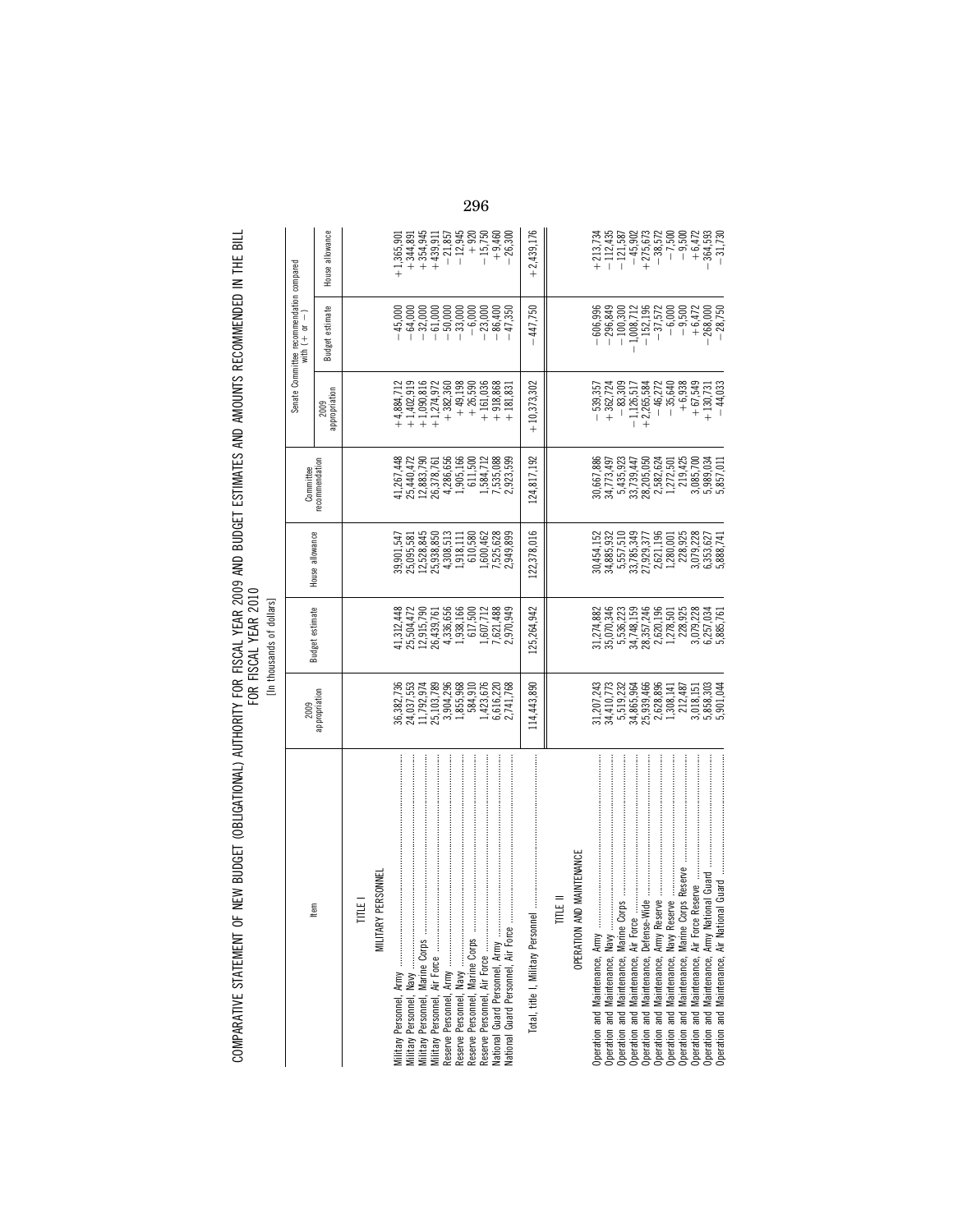| Overseas Contingency Operations Transfer Account             |                                                                                                                                                                           | 5,000                                                                                                 |                                                                                                                                         |                                                                                                                                                                                                                                                          |                                                                                                                                                                                                                                                              | $-5,000$                                                                                                                                           |                                                                                                                                                                                                                                                                                |
|--------------------------------------------------------------|---------------------------------------------------------------------------------------------------------------------------------------------------------------------------|-------------------------------------------------------------------------------------------------------|-----------------------------------------------------------------------------------------------------------------------------------------|----------------------------------------------------------------------------------------------------------------------------------------------------------------------------------------------------------------------------------------------------------|--------------------------------------------------------------------------------------------------------------------------------------------------------------------------------------------------------------------------------------------------------------|----------------------------------------------------------------------------------------------------------------------------------------------------|--------------------------------------------------------------------------------------------------------------------------------------------------------------------------------------------------------------------------------------------------------------------------------|
| United States Court of Appeals for the Armed Forces          |                                                                                                                                                                           | 13,932                                                                                                | 13,932                                                                                                                                  | 13,932                                                                                                                                                                                                                                                   |                                                                                                                                                                                                                                                              |                                                                                                                                                    |                                                                                                                                                                                                                                                                                |
| Environmental Restoration, Army                              |                                                                                                                                                                           | 115,864                                                                                               |                                                                                                                                         |                                                                                                                                                                                                                                                          |                                                                                                                                                                                                                                                              | $+15,000$                                                                                                                                          | $+15,000$                                                                                                                                                                                                                                                                      |
|                                                              |                                                                                                                                                                           | 285,869<br>494,276<br>11,100<br>267,700                                                               |                                                                                                                                         |                                                                                                                                                                                                                                                          |                                                                                                                                                                                                                                                              |                                                                                                                                                    |                                                                                                                                                                                                                                                                                |
|                                                              |                                                                                                                                                                           |                                                                                                       |                                                                                                                                         |                                                                                                                                                                                                                                                          |                                                                                                                                                                                                                                                              |                                                                                                                                                    |                                                                                                                                                                                                                                                                                |
|                                                              |                                                                                                                                                                           |                                                                                                       |                                                                                                                                         |                                                                                                                                                                                                                                                          |                                                                                                                                                                                                                                                              |                                                                                                                                                    |                                                                                                                                                                                                                                                                                |
|                                                              | 13,254<br>457,776<br>290,819<br>13,175<br>13,175<br>291,296<br>83,273                                                                                                     |                                                                                                       | 415,864<br>285,869<br>494,276<br>11,100<br>277,700<br>109,869                                                                           | 430,864<br>285,869<br>1494,276<br>11,100<br>109,869                                                                                                                                                                                                      | $\begin{array}{r} +678 \\ +26,912 \\ -4,950 \\ -2,001 \\ -2,075 \\ +16,404 \\ +16,404 \end{array}$                                                                                                                                                           | $+40,000$                                                                                                                                          | $+30,000$                                                                                                                                                                                                                                                                      |
|                                                              |                                                                                                                                                                           | 109,869                                                                                               |                                                                                                                                         |                                                                                                                                                                                                                                                          |                                                                                                                                                                                                                                                              |                                                                                                                                                    |                                                                                                                                                                                                                                                                                |
|                                                              | 134,135                                                                                                                                                                   | 404,093                                                                                               | 404,093                                                                                                                                 | 124,093                                                                                                                                                                                                                                                  | $-10,042$                                                                                                                                                                                                                                                    | $+20,000$                                                                                                                                          | $+20,000$                                                                                                                                                                                                                                                                      |
| Department of Defense Acquisition Workforce Development Fund |                                                                                                                                                                           | .00,000                                                                                               | 00,000                                                                                                                                  | 00,000                                                                                                                                                                                                                                                   | $+100,000$                                                                                                                                                                                                                                                   |                                                                                                                                                    |                                                                                                                                                                                                                                                                                |
| Total, title II, Operation and                               | 152,949,705                                                                                                                                                               | 56,444,204                                                                                            | 54,176,741                                                                                                                              | 54,005.801                                                                                                                                                                                                                                               | $+1,056,096$                                                                                                                                                                                                                                                 | $-2.438,403$                                                                                                                                       | $-170,940$                                                                                                                                                                                                                                                                     |
| TITLE III                                                    |                                                                                                                                                                           |                                                                                                       |                                                                                                                                         |                                                                                                                                                                                                                                                          |                                                                                                                                                                                                                                                              |                                                                                                                                                    |                                                                                                                                                                                                                                                                                |
| PROCUREMENT                                                  |                                                                                                                                                                           |                                                                                                       |                                                                                                                                         |                                                                                                                                                                                                                                                          |                                                                                                                                                                                                                                                              |                                                                                                                                                    |                                                                                                                                                                                                                                                                                |
|                                                              |                                                                                                                                                                           |                                                                                                       |                                                                                                                                         |                                                                                                                                                                                                                                                          | $+343,41$                                                                                                                                                                                                                                                    | $-71,735$                                                                                                                                          |                                                                                                                                                                                                                                                                                |
|                                                              |                                                                                                                                                                           |                                                                                                       |                                                                                                                                         |                                                                                                                                                                                                                                                          | $-928,007$                                                                                                                                                                                                                                                   | $-113,056$                                                                                                                                         |                                                                                                                                                                                                                                                                                |
|                                                              | $4,900,835$<br>$2,185,060$<br>$3,169,128$<br>$2,287,398$                                                                                                                  | 5,315,991<br>1,370,109<br>1,370,109<br>2,451,952<br>2,051,895<br>9,453,455<br>3,453,455<br>3,453,455  | $\begin{array}{l} 5,144,991 \\ 1,358,609 \\ 2,681,952 \\ 2,681,955 \\ 2,053,395 \\ 9,293,801 \\ 18,325,481 \\ 3,226,403 \\ \end{array}$ | $\begin{array}{l} 5,244,252\\ 5,57,053\\ 1,257,093\\ 2,310,093\\ 3,446,441\\ 4,45,010\\ 3,446,412\\ 4,51,015\\ 5,384,80\\ 7,46,101\\ 8,11,12,14,27\\ 1,13,14,27,28\\ 1,13,13,14,28\\ 1,13,13,14,28\\ 1,13,12,13,14\\ 1,13,13,14,28\\ 1,13,14,24,24\\ 1,$ | $-859,121$                                                                                                                                                                                                                                                   | $-141,94!$                                                                                                                                         | $\begin{array}{r} -101,556\\ -371,945\\ -371,945\\ +101,643\\ +220,016\\ +191,129\\ +191,29\\ +191,29\\ -136,363\\ -136,363\\ -136,363\\ +191,129,538\\ +191,129,538\\ +191,129,538\\ +191,129,538\\ +191,129,538\\ +191,129,538\\ +191,129,538\\ +191,129,538\\ +191,129,538$ |
| Procurement of Ammunition, Army                              |                                                                                                                                                                           |                                                                                                       |                                                                                                                                         |                                                                                                                                                                                                                                                          | $-237,403$                                                                                                                                                                                                                                                   |                                                                                                                                                    |                                                                                                                                                                                                                                                                                |
| Other Procurement, Army                                      | 10,684,014                                                                                                                                                                |                                                                                                       |                                                                                                                                         |                                                                                                                                                                                                                                                          |                                                                                                                                                                                                                                                              |                                                                                                                                                    |                                                                                                                                                                                                                                                                                |
|                                                              |                                                                                                                                                                           |                                                                                                       |                                                                                                                                         |                                                                                                                                                                                                                                                          |                                                                                                                                                                                                                                                              |                                                                                                                                                    |                                                                                                                                                                                                                                                                                |
|                                                              |                                                                                                                                                                           |                                                                                                       |                                                                                                                                         |                                                                                                                                                                                                                                                          |                                                                                                                                                                                                                                                              |                                                                                                                                                    |                                                                                                                                                                                                                                                                                |
|                                                              | $\begin{array}{l} 14,141,318\\ \,3.292.972\\ \,1.085,158\\ \,1.085,158\\ \,1.3054,357\\ \,5.250,627\\ \,1.376,917\\ \,1.3112,617\\ \,5.442,428\\ \,859,466\\ \end{array}$ |                                                                                                       |                                                                                                                                         |                                                                                                                                                                                                                                                          | $\begin{array}{r} -1.288\,507\\ -1.3937\,994\\ +3.937\,994\\ +153\,447\\ +2.43\,878\\ +2.43\,978\\ +2.43\,978\\ +173\,103\\ +173\,103\\ +6.47\,103\\ +6.47\,103\\ +6.47\,103\\ +6.47\,103\\ +6.47\,103\\ +6.47\,103\\ +6.47\,103\\ +6.49\,181\\ \end{array}$ | $\begin{array}{r} -1,900 \\ -511,707 \\ -299,000 \\ -7,036 \\ -7,036 \\ -26,660 \\ +1,607,733 \\ +1,607,733 \\ -161,763 \\ -60,658 \\ \end{array}$ |                                                                                                                                                                                                                                                                                |
|                                                              |                                                                                                                                                                           | $\begin{array}{l} 13,776,867\\ 5,661,176\\ 1,600,638\\ 1,966,276\\ 6,300,728\\ 6,300,728 \end{array}$ | $\begin{array}{l} 14, 721, 532\\ 5, 395, 081\\ 1, 563, 743\\ 11, 956, 182\\ 6, 508, 359\\ 6, 508, 359\\ 809, 941 \end{array}$           |                                                                                                                                                                                                                                                          |                                                                                                                                                                                                                                                              |                                                                                                                                                    |                                                                                                                                                                                                                                                                                |
|                                                              |                                                                                                                                                                           |                                                                                                       |                                                                                                                                         |                                                                                                                                                                                                                                                          |                                                                                                                                                                                                                                                              |                                                                                                                                                    |                                                                                                                                                                                                                                                                                |
|                                                              |                                                                                                                                                                           |                                                                                                       |                                                                                                                                         |                                                                                                                                                                                                                                                          |                                                                                                                                                                                                                                                              |                                                                                                                                                    |                                                                                                                                                                                                                                                                                |
|                                                              |                                                                                                                                                                           |                                                                                                       |                                                                                                                                         |                                                                                                                                                                                                                                                          |                                                                                                                                                                                                                                                              |                                                                                                                                                    |                                                                                                                                                                                                                                                                                |
| Missile Procurement, Air Force                               |                                                                                                                                                                           |                                                                                                       |                                                                                                                                         |                                                                                                                                                                                                                                                          |                                                                                                                                                                                                                                                              |                                                                                                                                                    |                                                                                                                                                                                                                                                                                |
|                                                              |                                                                                                                                                                           |                                                                                                       |                                                                                                                                         |                                                                                                                                                                                                                                                          |                                                                                                                                                                                                                                                              | $+1,182,444$<br>$-230,384$<br>$-7,216$<br>$-9,341$                                                                                                 |                                                                                                                                                                                                                                                                                |
|                                                              | 6,052,569                                                                                                                                                                 | 7,293,141                                                                                             | 16,883,791<br>4,036,816                                                                                                                 |                                                                                                                                                                                                                                                          |                                                                                                                                                                                                                                                              |                                                                                                                                                    | $+400,000$                                                                                                                                                                                                                                                                     |
| Procurement, Defense-Wide                                    | 3,306,269                                                                                                                                                                 | 3,984,352                                                                                             |                                                                                                                                         |                                                                                                                                                                                                                                                          |                                                                                                                                                                                                                                                              | $+33,345$                                                                                                                                          | $-19,119$                                                                                                                                                                                                                                                                      |
|                                                              | 750,000<br>100,565                                                                                                                                                        |                                                                                                       |                                                                                                                                         |                                                                                                                                                                                                                                                          |                                                                                                                                                                                                                                                              | $+1,500,000$<br>+ 111,500                                                                                                                          | $+1,500,000$                                                                                                                                                                                                                                                                   |
| Defense Production Act Purchases                             |                                                                                                                                                                           | 38,246                                                                                                | 82,846                                                                                                                                  |                                                                                                                                                                                                                                                          |                                                                                                                                                                                                                                                              |                                                                                                                                                    | $+66,900$                                                                                                                                                                                                                                                                      |
| Total, title III, Procurement                                | 101,051,708                                                                                                                                                               | 105,213,426                                                                                           | 104,837,809                                                                                                                             | 108,016,143                                                                                                                                                                                                                                              | $+6,964,435$                                                                                                                                                                                                                                                 | $+2,802,717$                                                                                                                                       | $+3,178,334$                                                                                                                                                                                                                                                                   |

297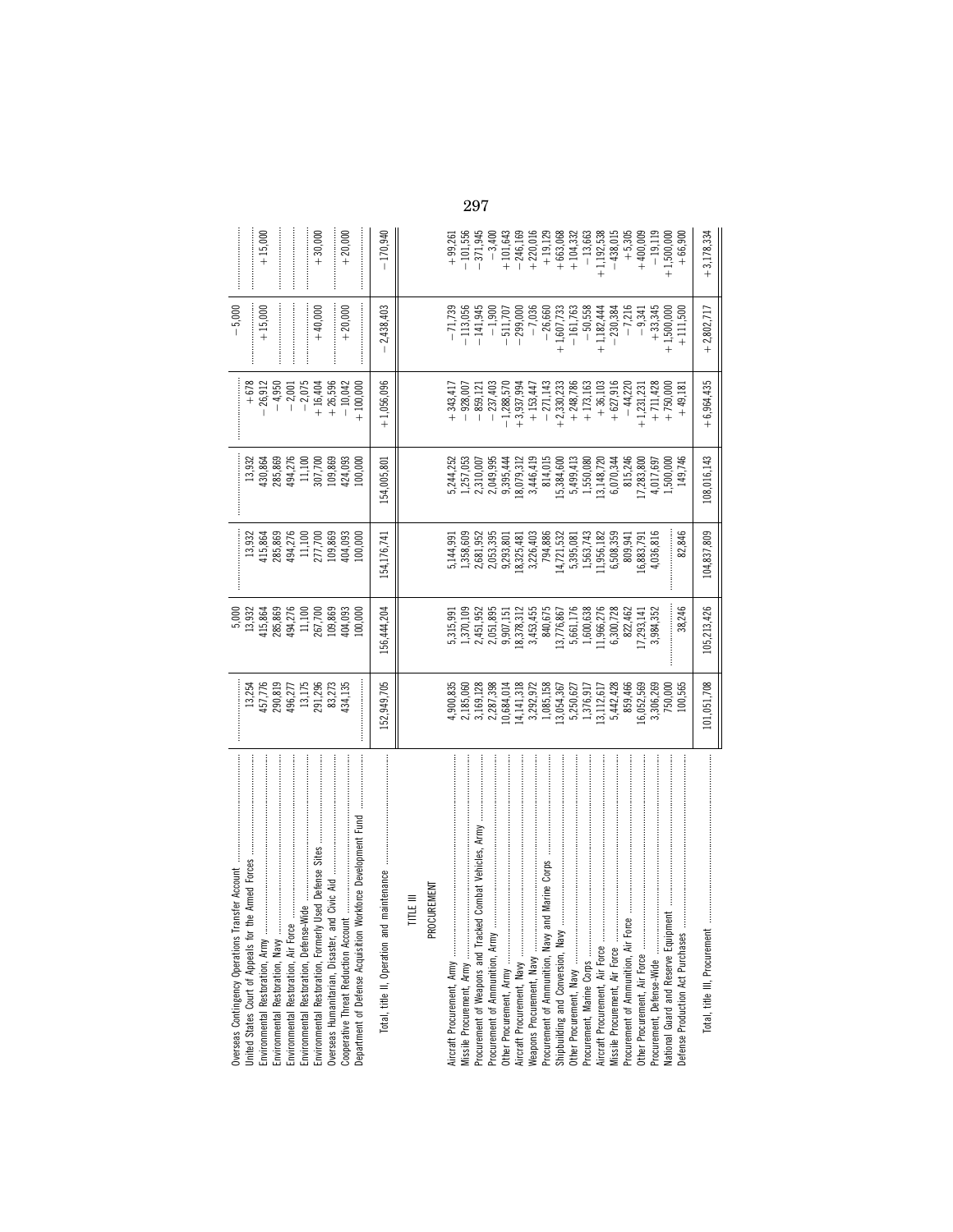COMPARATIVE STATEMENT OF NEW BUDGET (OBLIGATIONAL) AUTHORITY FOR FISCAL YEAR 2009 AND BUDGET ESTIMATES AND AMOUNTS RECOMMENDED IN THE BILL<br>FOR FISCAL YEAR COMPARATIVE STATEMENT OF NEW BUDGET (OBLIGATIONAL) AUTHORITY FOR FISCAL YEAR 2009 AND BUDGET ESTIMATES AND AMOUNTS RECOMMENDED IN THE BILL FOR FISCAL YEAR 2010—Continued

| ۱<br>š    |
|-----------|
|           |
| ֞֘֟֘֟֘֝֟׆ |
|           |

|                                                             |                          | Lill tillbaallus ol ulallais. |                          |                          |                          |                                                                |                         |
|-------------------------------------------------------------|--------------------------|-------------------------------|--------------------------|--------------------------|--------------------------|----------------------------------------------------------------|-------------------------|
| Item                                                        | 2009                     | Budget estimate               | House allowance          | Committee                |                          | Senate Committee recommendation compared<br>with $(+)$ or $-)$ |                         |
|                                                             | appropriation            |                               |                          | recommendation           | appropriation<br>2009    | Budget estimate                                                | House allowance         |
| <b>TITLE IV</b>                                             |                          |                               |                          |                          |                          |                                                                |                         |
| RESEARCH, DEVELOPMENT, TEST AND EVALUATION                  |                          |                               |                          |                          |                          |                                                                |                         |
|                                                             | 2,060,111                | 10,438,218                    | .1,151,884               | 10,653,126               | $-1,406,985$             |                                                                | $-498,758$              |
|                                                             | 19,764,276<br>27,084,340 | 19,270,932<br>27,992,827      | 20,197,300<br>27,976,278 | 19,148,509<br>28,049,015 | $+964,675$<br>$-615,767$ | $\begin{array}{r} +214,908 \\ -122,423 \\ +56,188 \end{array}$ | 1,048,791<br>$+ 72,737$ |
|                                                             | 21,423,338               | 20,741,542                    | 20,721,723               | 20,408,968               | $-1,014,370$             | $-332,574$                                                     | $-312,755$              |
|                                                             | 188,772                  | 190,770                       | 190,770                  | 190,770                  | $+1,998$                 |                                                                |                         |
| Total, title IV, Research, Development, Test and Evaluation | 80,520,837               | 78,634,289                    | 80,237,955               | 78,450,388               | $-2,070,449$             | $-183,901$                                                     | $-1,787,567$            |
| TITLE V                                                     |                          |                               |                          |                          |                          |                                                                |                         |
| MANAGEMENT FUNDS<br>REVOLVING AND                           |                          |                               |                          |                          |                          |                                                                |                         |
|                                                             | 1,489,234<br>1,666,572   | 1,455,004<br>1,642,758        | 1,455,004<br>1,692,758   | 1,242,758<br>1,455,004   | $-34,230$<br>$-423,814$  | $-400,000$                                                     | $-450,000$              |
|                                                             |                          | 22,000                        |                          |                          |                          | $-22,000$                                                      |                         |
| Total, title V, Revolving and                               | 3,155,806                | 3,119,762                     | 3,147,762                | 2,697,762                | $-458,044$               | $-422,000$                                                     | $-450,000$              |
| <b>TTLE VI</b>                                              |                          |                               |                          |                          |                          |                                                                |                         |
| OTHER DEPARTMENT OF DEFENSE PROGRAMS                        |                          |                               |                          |                          |                          |                                                                |                         |
| Defense Health Program:                                     | 24,611,369               | 26,967,919                    | 28,257,565               | 26,990,219               | $+2,378,850$             | $+22,300$                                                      | $-1,267,346$            |
|                                                             |                          | 322,142                       | 384,142                  | 322,142                  | $+10,237$                |                                                                | $-62,000$               |
| Procurement<br>Research, development, test and evaluation   | 311,905<br>902,558       | 613,102                       | 1,249,402                | 998,752                  | $+96,194$                | $+385,650$                                                     | $-250,650$              |
|                                                             | 25,825,832               | 27,903,163                    | 29,891,109               | 28,311,113               | $+2,485,281$             | $+407,950$                                                     | $-1,579,996$            |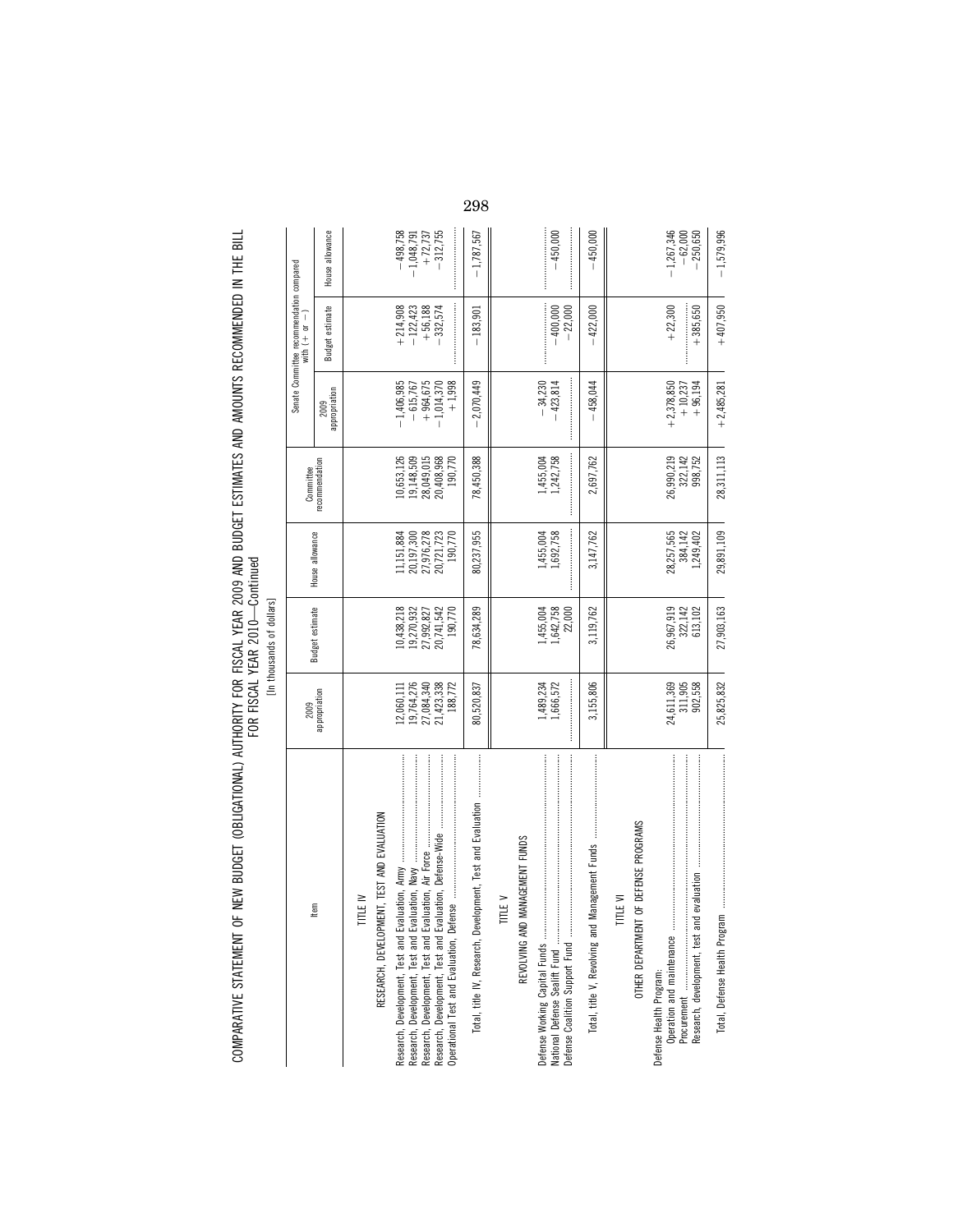| National Defense Stockpile Transaction Fund transfer to Defense Health                                                                                                                                      | $-1,300,000$                                                                                                                      |                                                                |                                                                                                                  |                                                                                                                           | $+1,300,000$                                                                              |                                                                                                      |                                                                                       |
|-------------------------------------------------------------------------------------------------------------------------------------------------------------------------------------------------------------|-----------------------------------------------------------------------------------------------------------------------------------|----------------------------------------------------------------|------------------------------------------------------------------------------------------------------------------|---------------------------------------------------------------------------------------------------------------------------|-------------------------------------------------------------------------------------------|------------------------------------------------------------------------------------------------------|---------------------------------------------------------------------------------------|
| Chemical Agents and Munitions Destruction, Defense:<br>Operation and maintenance                                                                                                                            | 1,152,668<br>64,085<br>288,881                                                                                                    | 1,146,802<br>12,689<br>401,269                                 | 1,146,802<br>12,689<br>351,269                                                                                   | 1,125,911<br>12,689<br>401,269                                                                                            | $-26,757$<br>$-51,396$<br>$+112,388$                                                      | $-20,891$                                                                                            | $+50,000$<br>20,891                                                                   |
| Total, Chemical Agents <sup>1</sup>                                                                                                                                                                         | 271,845<br>1,096,743<br>1,505,634                                                                                                 | 1,560,760<br>$1,058,984$<br>564,850<br>79,300<br>272,444       | ,510,760<br>288,100<br>1,237,684<br>364,550                                                                      | 1,539,869<br>1,103,086<br>288,100                                                                                         | $+16,255$<br>$+34,235$<br>$+6,343$<br>$\frac{1}{2}$                                       | $+44,102$<br>$-564,850$<br>$-79,300$<br>$+15,656$<br>$-20,891$                                       | $+29,109$<br>$-134,598$<br>$-364,550$                                                 |
| Total, title VI, Other Department of Defense Programs                                                                                                                                                       | 27,400,054                                                                                                                        | 31,439,501                                                     | 33,292,203                                                                                                       | 31,242,168                                                                                                                | $+3,842,114$                                                                              | $-197,333$                                                                                           | $-2,050,035$                                                                          |
| Central Intelligence Agency Retirement and Disability System Fund<br>RELATED AGENCIES<br>TITLE VII                                                                                                          | (44,000)<br>279,200<br>710,042                                                                                                    | 290,900<br>672,812                                             | 290,900<br>611,002                                                                                               | 290,900<br>750,812                                                                                                        | $-44,000$<br>$+11,700$<br>+40,770                                                         | $+78,000$                                                                                            | $+139.810$                                                                            |
|                                                                                                                                                                                                             | 989,242                                                                                                                           | 963,712                                                        | 901,902                                                                                                          | 1,041,712                                                                                                                 | $+52,470$                                                                                 | $+78,000$                                                                                            | $+139,810$                                                                            |
| FFRDC (Sec. 8025)<br>Overseas Military Facility Invest Recovery (Sec. 8030)<br>Additional transfer authority (Sec. 8005)<br>GENERAL PROVISIONS<br>TITLE VIII<br>0.8091<br>Revised economic assumptions (Sec | $(30,000)$<br>$8,000$<br>$5,500$<br>$(4,100,000)$<br>$15,000$<br>$-84,000$<br>1,320,473<br>12,400<br>$3,000$<br>$10,000$<br>1,000 | (5,000,000)<br>(30,000)<br>1,000<br>10,000<br>İ<br>:<br>:<br>İ | $-1,391,339$<br>(30,000)<br>5,000<br>(4,000,000)<br>88,700<br>3,000<br>10,000<br>$15,000$<br>$-125,200$<br>1,000 | (4,000,000)<br>$-1,278,001$<br>(30,000)<br>$10,000$<br>-861,000<br>$5,500$<br>$50,500$<br>$15,000$<br>$-120,200$<br>1,000 | $(-100,000)$<br>$-861,000$<br>$+42,472$<br>$-8,000$<br>$-36,200$<br>$-61,900$<br>$-3,000$ | $(-1,000,000)$<br>$-861,000$<br>$+15,000$<br>$-120,200$<br>$+ 5,500$<br>+ 50,500<br>$-1,278,001$<br> | $-861,000$<br>$+5,000$<br>$-5,500$<br>$+5,500$<br>$+3,200$<br>$-38,700$<br>$+113,338$ |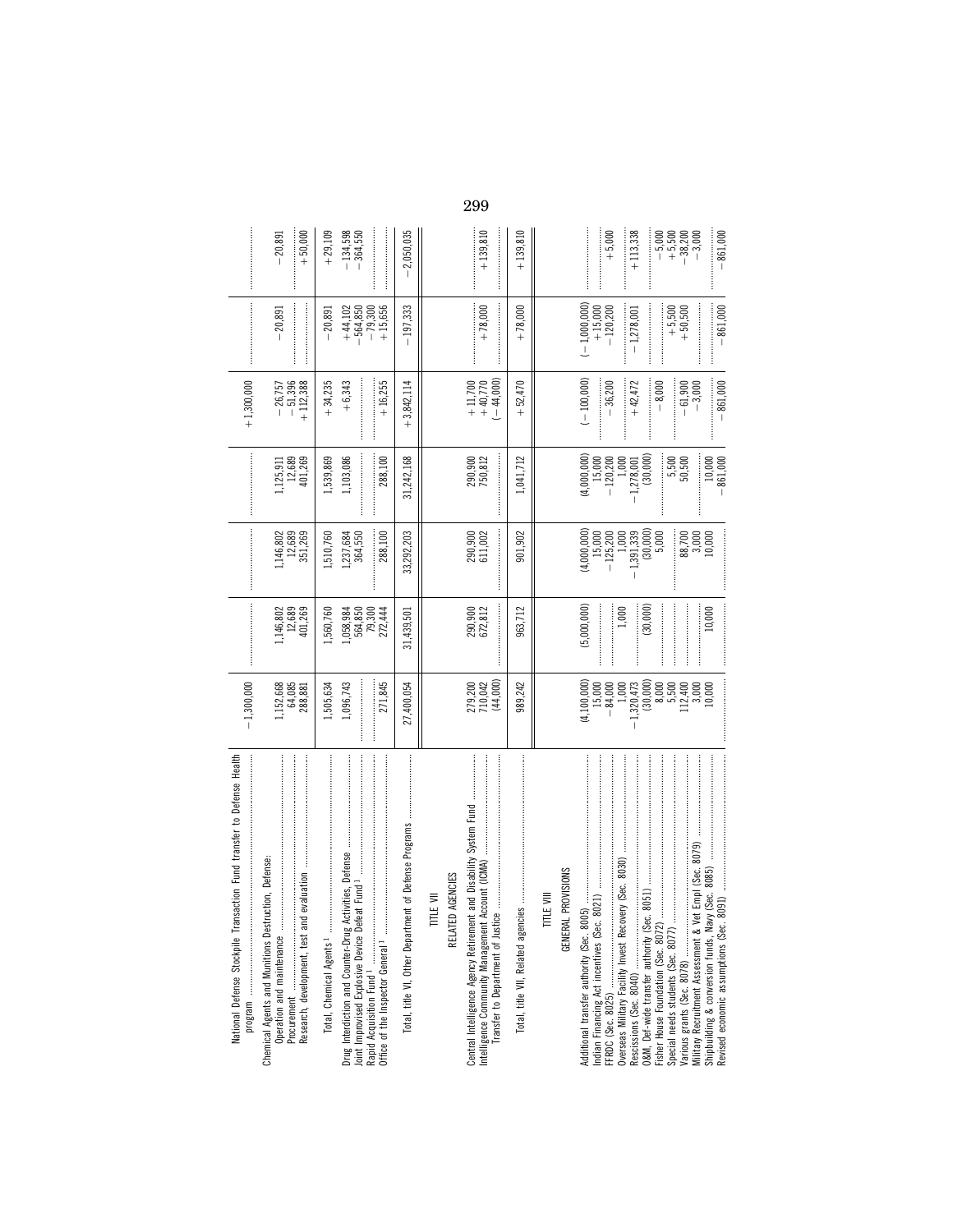| ;<br>;<br>;                                                                                                           |                                              |
|-----------------------------------------------------------------------------------------------------------------------|----------------------------------------------|
|                                                                                                                       |                                              |
| <b>NATIONAL INTERNATIONAL INTERNATIONAL INTERNATIONAL INTERNATIONAL INTERNATIONAL INTERNATIONAL INTERNATIONAL INT</b> |                                              |
|                                                                                                                       |                                              |
|                                                                                                                       |                                              |
|                                                                                                                       |                                              |
|                                                                                                                       |                                              |
|                                                                                                                       | くちく しょしご こくしこ しくし<br><b>DISTRIBUTE LEWIS</b> |
|                                                                                                                       |                                              |
|                                                                                                                       |                                              |
|                                                                                                                       |                                              |
| JF NEW BUDGEI (UBLIG"                                                                                                 |                                              |
|                                                                                                                       |                                              |
|                                                                                                                       |                                              |
|                                                                                                                       |                                              |
|                                                                                                                       |                                              |

BILL

| ۱      |
|--------|
| Ş      |
| ı<br>ė |
|        |
| í      |
| ۶<br>h |
|        |
| ֠<br>١ |
|        |
|        |
| í      |
| í      |

|                                                                                                                                                                                                                                                                                 | 2009                               |                                                                                         |                                                                                                                                             |                                                                                         |                                                                                                                                        | Senate Committee recommendation compared<br>with $(+\phantom{a}or\phantom{a}-)$ |                                                                                                                                                                                              |
|---------------------------------------------------------------------------------------------------------------------------------------------------------------------------------------------------------------------------------------------------------------------------------|------------------------------------|-----------------------------------------------------------------------------------------|---------------------------------------------------------------------------------------------------------------------------------------------|-----------------------------------------------------------------------------------------|----------------------------------------------------------------------------------------------------------------------------------------|---------------------------------------------------------------------------------|----------------------------------------------------------------------------------------------------------------------------------------------------------------------------------------------|
| ltem                                                                                                                                                                                                                                                                            | appropriation                      | Budget estimate                                                                         | House allowance                                                                                                                             | Committee<br>recommendation                                                             | appropriation<br>2009                                                                                                                  | Budget estimate                                                                 | House allowance                                                                                                                                                                              |
| Fisher House transfer authority (Sec. 8105)<br>LCMA transfer authority (Sec. 8106)<br>LCMA transfer authority (Sec. 8106)<br>Evergo Currency Fluctuations, Defense (Sec. 8109)<br>Earlier Applacement Transfer Furd (Sec. 8112)<br>Trans<br>Stop-Loss transfer fund (Sec. 8103) | $-859,000$<br>72,000<br>$-829,780$ | (24,000)                                                                                | $(12,000)$<br>$(24,000)$<br>$400,000$<br>439,615<br>8,300<br>289,570<br>26,000<br>50,000<br>4,000<br>$-550,000$<br>$-26,000$<br>50,000<br>I | $(10,000)$<br>$(24,000)$<br>$-500,000$                                                  | $+359,000$<br>$-72,000$<br>$(+10,000)$<br>$(+24,000)$<br>$+829,780$                                                                    | $(+ 10,000)$<br>$-500,000$                                                      | $-8,300$<br>$(-2,000)$<br>500,000<br>$-400,000$<br>+289,570<br>+439,615<br>$\begin{array}{r} +\, 550,000 \\ +\, 26,000 \\ +\, 50,000 \\ +\, 50,000 \\ +\, 50,000 \\ \end{array}$<br>$-4,000$ |
| Total, Title VIII, General Prov                                                                                                                                                                                                                                                 | $-2,866,353$                       | 11,000                                                                                  | $-1,381,494$                                                                                                                                | $-2,677,201$                                                                            | $+189.152$                                                                                                                             | $-2,688,201$                                                                    | $-1,295,707$                                                                                                                                                                                 |
| OVERSEAS DEPLOYMENTS AND OTHER ACTIVITIES (ODOA) <sup>2</sup><br>DEFENSE-MILITARY<br><b>Military Personnel</b><br><b>TITLE IX</b><br>DEPARTMENT OF                                                                                                                              |                                    |                                                                                         |                                                                                                                                             |                                                                                         |                                                                                                                                        |                                                                                 |                                                                                                                                                                                              |
| Military Personnel, Navy (DDOA)<br>Military Personnel, Marine Corps (DDOA)<br>Military Personnel, Airr (DDOA)<br>Reserve Personnel, Airry (DDOA)<br>Reserve Personnel, Marine Corps (DDOA)<br>Reserve Personnel, Marine Corps (DDOA)                                            |                                    | 9,606,340<br>1,175,601<br>670,722<br>1,445,376<br>294,637<br>39,040<br>31,337<br>24,822 | $\begin{array}{l} 10,492,723\\ 1,622,711\\ 1,622,711\\ 997,470\\ 1,855,337\\ 302,640\\ 399,040\\ 399,133\\ 31,337\\ 24,822 \end{array}$     | 9,597,340<br>1,175,601<br>670,722<br>1,445,376<br>293,637<br>37,040<br>31,337<br>19,822 | $+9,597,340$<br>+1,175,601<br>$+1,445,376$<br>$\begin{array}{c} +37,040 \\ +31,337 \\ +19,822 \end{array}$<br>$+670,722$<br>$+293,637$ | $-9,000$<br>$-5,000$<br>$-1,000$<br>-2,000                                      | 895,383<br>$-447,116$<br>$-326,748$<br><br>$-5,000$<br>$-409,961$<br>$-9,000$<br>$-2,000$                                                                                                    |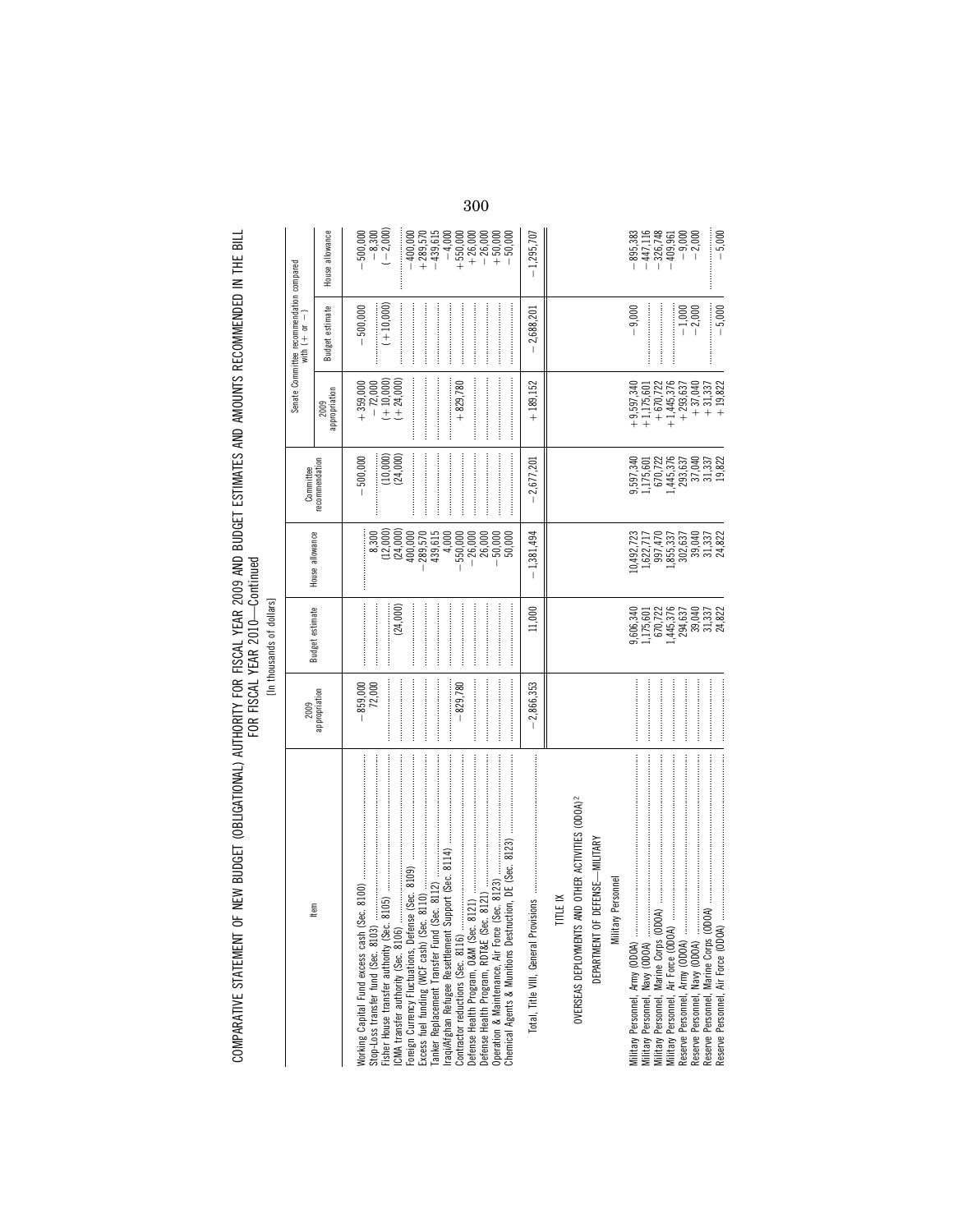| $-15,000$<br>$-9,000$                                                               | 2,119,208     |                           | $+10,092,138$<br>$+923,932$                                                  |                                  | $\begin{array}{c} (-241,503) \\ +813,991 \\ +2,070,973 \end{array}$   | $+153,100$              | $(+60,000)$<br>+71,437<br>+13,612                                                            |                                              | $+17,334$<br>+25,185                                 | $+192,929$                                        | $+57,973$                                                                                                 | 301<br>14,636,901                             | $-204,297$                          | 900,000<br>$\overline{\phantom{a}}$                  | $-1,104,297$                     |            | $\begin{array}{r} -516,910 \\ +6,484 \\ -343,600 \\ -5,000 \end{array}$    |                                                                 | $-761,130$                       | $+453,480\n-23,000\n-16,823$ | $-679$                   | $-232,071$<br>$-89,217$                |
|-------------------------------------------------------------------------------------|---------------|---------------------------|------------------------------------------------------------------------------|----------------------------------|-----------------------------------------------------------------------|-------------------------|----------------------------------------------------------------------------------------------|----------------------------------------------|------------------------------------------------------|---------------------------------------------------|-----------------------------------------------------------------------------------------------------------|-----------------------------------------------|-------------------------------------|------------------------------------------------------|----------------------------------|------------|----------------------------------------------------------------------------|-----------------------------------------------------------------|----------------------------------|------------------------------|--------------------------|----------------------------------------|
| $-15,000$<br>$-9,000$                                                               | $-41,000$     |                           | $-438,594$<br>$-319,986$                                                     |                                  | $(-241, 503)$<br>+ 73, 670<br>- 97, 000<br>- 32, 500                  |                         | $+30,572$                                                                                    |                                              |                                                      | $+128,600$                                        |                                                                                                           |                                               | $-655,238$                          | $-115,300$<br>$-900,000$<br>$-700,000$               | 2,370,538                        |            | $-516,910$<br>$-55,616$                                                    | $+116,400$<br>$-5,000$                                          | $-801,150$<br>+426,024           |                              |                          | $-57,900$<br>$-192,071$<br>$-43,940$   |
| $+824,966$<br>$+9,500$                                                              | $+14,105,341$ |                           | $+51,928,167$<br>+5,899,597                                                  |                                  | $\begin{array}{r} +3,775,270 \\ +9,929,868 \\ +7,550,900 \end{array}$ |                         | $(+1,600,000)$                                                                               | $+234,898$<br>+68,059                        | $+86,667$<br>86,667<br>125,925                       | $+125,925$<br>$+450,246$                          | $+289,862$<br>289,862                                                                                     |                                               | $+80,339,459$                       | $+6,562,769$                                         | $+86,902,228$                    |            | $+1,119,319$<br>$+475,954$                                                 | $+875,866$<br>+365,635                                          | $+4,874,176$                     | $+1,342,577$<br>+50,700      | $+260,118$<br>$+681,957$ | $+868,197$<br>$+736,501$               |
| 824,966<br>9,500<br>839,966<br>18,500                                               | 14,105,341    |                           | 51,928,167<br>5,899,597                                                      |                                  | 3,775,270                                                             | 9,929,868<br>7,550,900  | $(1,600,000)$<br>$234,898$<br>$68,059$                                                       | 54,447                                       | 69,333                                               |                                                   | 450,246                                                                                                   |                                               | 80,339,459                          | 6,562,769                                            | 86,902,228                       |            | 1,119,319<br>475,954<br>875,866<br>365,635                                 |                                                                 | 1,874,176<br>1,342,577<br>50,700 |                              | 681,957                  | 260,118<br>868,197<br>736,501          |
|                                                                                     | 16,224,549    |                           | 41,836,029<br>4,975,665                                                      | $(241,503)$<br>$2,961,279$       |                                                                       | 7,858,895<br>7,397,800  | (1,540,000)<br>163,461                                                                       |                                              | 86,667<br>125,925                                    | 100,740                                           | 231,889<br>257,317                                                                                        | 14,636,901                                    | 80,543,756                          | 7,462,769                                            | 88,006,525                       |            | ,636,229<br>469,470                                                        | 1,219,466<br>370,635                                            | 5,635,306<br>889,097<br>73,700   |                              | 698,780<br>260,797       | 1,100,268                              |
| 839,966<br>18,500                                                                   | 14,146,341    |                           | $52,366,761$<br>$6,219,583$<br>$(241,503)$<br>$3,701,600$                    |                                  |                                                                       | 10,026,868<br>7,583,400 | $(1,600,0000)$<br>$204,326$<br>$68,059$                                                      |                                              |                                                      | 321,646                                           | 289,862                                                                                                   |                                               | 80,994,697                          | 115,300<br>7,462,769<br>700,000                      | 89,272,766                       |            | 1,636,229<br>531,570<br>759,466<br>370,6336<br>56,5326<br>50,700<br>50,700 |                                                                 |                                  |                              | 681,957                  | 318,018<br>,060,268<br>780,441         |
| ļ                                                                                   |               |                           |                                                                              |                                  |                                                                       |                         |                                                                                              |                                              |                                                      |                                                   |                                                                                                           |                                               |                                     |                                                      |                                  |            |                                                                            |                                                                 |                                  |                              |                          |                                        |
| National Guard Personnel, Army (ODOA)<br>National Guard Personnel, Air Force (ODOA) |               | Operation and Maintenance | Operation & Maintenance, Army (ODOA)<br>Operation & Maintenance, Navy (ODOA) | Coast Guard (by transfer) (ODOA) | Operation & Maintenance, Air Force (ODOA)                             |                         | Coalition support funds (By transfer) (ODOA)<br>Operation & Maintenance, Army Reserve (ODOA) | Operation & Maintenance, Navy Reserve (ODOA) | Operation & Maintenance, Marine Corps Reserve (ODOA) | Operation & Maintenance, Air Force Reserve (ODOA) | Operation & Maintenance, Army National Guard (ODOA)<br>Operation & Maintenance, Air National Guard (ODOA) | Overseas Contingency Operations Transfer Fund | Subtotal, Operation and Maintenance | (000A)<br>Pakistan Counterinsurgency Capability Fund | Total, Operation and Maintenance | Procuremen | Aircraft Procurement, Army (ODOA)                                          | Procurement of Weapons and Tracked Combat Vehicles, Army (ODOA) |                                  |                              |                          | Aircraft Procurement, Air Force (ODOA) |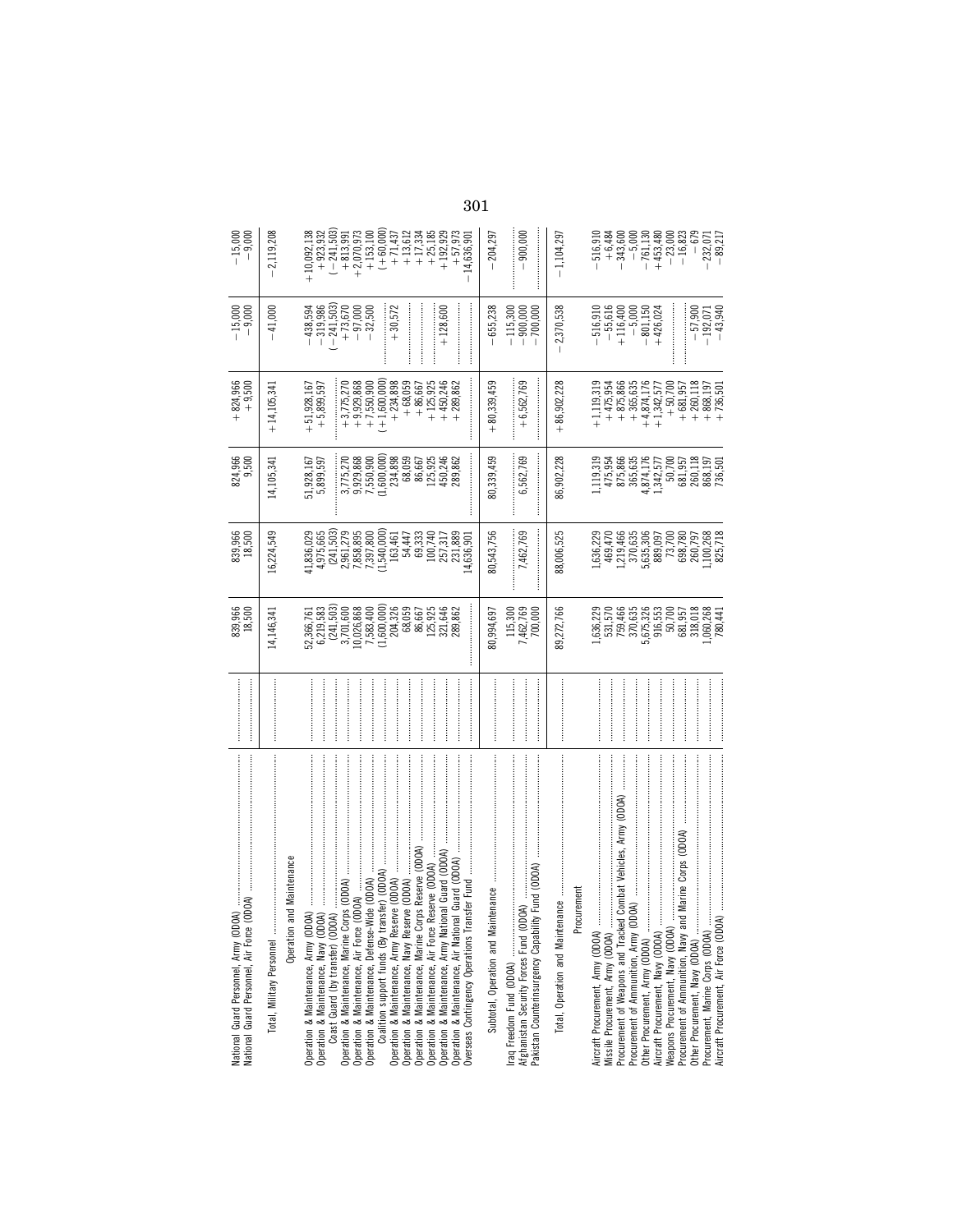COMPARATIVE STATEMENT OF NEW BUDGET (OBLIGATIONAL) AUTHORITY FOR FISCAL YEAR 2009 AND BUDGET ESTIMATES AND AMOUNTS RECOMMENDED IN THE BILL<br>FOR FISCAL YEAR COMPARATIVE STATEMENT OF NEW BUDGET (OBLIGATIONAL) AUTHORITY FOR FISCAL YEAR 2009 AND BUDGET ESTIMATES AND AMOUNTS RECOMMENDED IN THE BILL FOR FISCAL YEAR 2010—Continued

| ۱<br>š |
|--------|
| ۰      |
| ť<br>ė |
| í      |

|                                                                                                                                                                                                                                                                                                                                                                                                                                                                                                                                                                                                                                                                                                                       | 2009          |                                           |                                                      | Committee                                 |                                                       | Senate Committee recommendation compared<br>with $(+)$ or $-1$ |                                      |
|-----------------------------------------------------------------------------------------------------------------------------------------------------------------------------------------------------------------------------------------------------------------------------------------------------------------------------------------------------------------------------------------------------------------------------------------------------------------------------------------------------------------------------------------------------------------------------------------------------------------------------------------------------------------------------------------------------------------------|---------------|-------------------------------------------|------------------------------------------------------|-------------------------------------------|-------------------------------------------------------|----------------------------------------------------------------|--------------------------------------|
| Item                                                                                                                                                                                                                                                                                                                                                                                                                                                                                                                                                                                                                                                                                                                  | appropriation | <b>Budget estimate</b>                    | House allowance                                      | recommendation                            | appropriation                                         | Budget estimate                                                | House allowance                      |
| $\label{def:1} \begin{minipage}{0.9\linewidth} \begin{minipage}{0.9\linewidth} \begin{minipage}{0.9\linewidth} \begin{minipage}{0.9\linewidth} \end{minipage} \begin{minipage}{0.9\linewidth} \begin{minipage}{0.9\linewidth} \end{minipage} \end{minipage} \begin{minipage}{0.9\linewidth} \begin{minipage}{0.9\linewidth} \begin{minipage}{0.9\linewidth} \end{minipage} \end{minipage} \begin{minipage}{0.9\linewidth} \begin{minipage}{0.9\linewidth} \end{minipage} \end{minipage} \begin{minipage}{0.9\linewidth} \begin{minipage}{0$<br>National Guard and Reserve Equipment (ODOA)<br>Procurement of Ammunition, Air Force (ODOA)<br>Other Procurement, Air Force (ODOA)<br>Procurement, Defense-Wide (ODOA). |               | 256,819<br>36,625<br>2,321,549<br>491,430 | 256,819<br>36,625<br>2,275,238<br>489,980<br>500,000 | 256,819<br>3,138,021<br>480,780<br>36,625 | $+256,819$<br>$+36,625$<br>$+480,780$<br>$+3,138,021$ | $+816,472$<br>$-10,650$                                        | $+862,783$<br>$-9,200$<br>$-500,000$ |
| Mine Resistant Ambush Protected Vehicle Fund (ODOA)<br>Rapid Acquisition Fund (ODOA)                                                                                                                                                                                                                                                                                                                                                                                                                                                                                                                                                                                                                                  |               | 5,456,000                                 | 3,606,000<br>40,000                                  | 6,656,000                                 | $+6,656,000$                                          | $+1,200,000$                                                   | $+3,050,000$<br>$-40,000$            |
|                                                                                                                                                                                                                                                                                                                                                                                                                                                                                                                                                                                                                                                                                                                       |               | 21,343,586                                | 20,384,128                                           | 22,219,245                                | $+22,219,245$                                         | $+875,659$                                                     | $+1,835,117$                         |
| Research, Development, Test and Evaluation                                                                                                                                                                                                                                                                                                                                                                                                                                                                                                                                                                                                                                                                            |               |                                           |                                                      |                                           |                                                       |                                                                |                                      |
|                                                                                                                                                                                                                                                                                                                                                                                                                                                                                                                                                                                                                                                                                                                       |               | 57,962<br>107,180                         | 57,962<br>38,280                                     | 57,962<br>54,180<br>53,286<br>112,196     | $+57,962$<br>$+ 84,180$<br>$+ 39,286$                 | $-23,000$                                                      |                                      |
|                                                                                                                                                                                                                                                                                                                                                                                                                                                                                                                                                                                                                                                                                                                       |               | 29,286<br>115,826                         | 29,286<br>115,826                                    |                                           | $+112,196$                                            | $+10,000$<br>$-3,630$                                          | $+45,900$<br>$+10,000$<br>$-3,630$   |
| $\label{def:1} \centering \begin{minipage}{0.9\linewidth} \begin{minipage}{0.9\linewidth} \begin{minipage}{0.9\linewidth} \begin{minipage}{0.9\linewidth} \end{minipage} \end{minipage} \end{minipage} \begin{minipage}{0.9\linewidth} \begin{minipage}{0.9\linewidth} \begin{minipage}{0.9\linewidth} \begin{minipage}{0.9\linewidth} \end{minipage} \end{minipage} \end{minipage} \end{minipage} \begin{minipage}{0.9\linewidth} \begin{minipage}{0.9\linewidth} \begin{minipage}{0.9\linewidth} \end{minipage} \end{minipage} \end{min$<br>Total, Research, Development, Test and Evaluation                                                                                                                       |               | 310,254                                   | 241,354                                              | 293,624                                   | $+293,624$                                            | $-16,630$                                                      | $+52,270$                            |
| Revolving and Management Funds<br>ЭÁ<br>Defense Working Capital Funds (ODC                                                                                                                                                                                                                                                                                                                                                                                                                                                                                                                                                                                                                                            |               | 396,915                                   | 412,215                                              | 412,215                                   | $+412,215$                                            | $+15,300$                                                      |                                      |
|                                                                                                                                                                                                                                                                                                                                                                                                                                                                                                                                                                                                                                                                                                                       |               | 396,915                                   | 412,215                                              | 412,215                                   | $+412,215$                                            | $+15,300$                                                      |                                      |
| Other Department of Defense Programs                                                                                                                                                                                                                                                                                                                                                                                                                                                                                                                                                                                                                                                                                  |               |                                           |                                                      |                                           |                                                       |                                                                |                                      |
| Activities, Defense (ODOA)<br>Defense Health Program (ODOA)                                                                                                                                                                                                                                                                                                                                                                                                                                                                                                                                                                                                                                                           |               | 1,256,675<br>324,603                      | 1,155,235<br>317,603                                 | 1,563,675<br>353,603                      | $+1,563,675$<br>$+353,603$                            | $+307,000$                                                     | $+408,440$<br>$+36,000$              |
| Drug Interdiction and Counter-Drug .<br>Joint IED Defeat Fund (ODOA)                                                                                                                                                                                                                                                                                                                                                                                                                                                                                                                                                                                                                                                  |               | 8,876<br>1,535,000                        | 8,876<br>1,490,000                                   | 8,876<br>2,033,560                        | $+8,876$<br>$+2,033,560$                              | $+29,000$<br>+498,560                                          | $+543,560$                           |
| Total, Other Department of                                                                                                                                                                                                                                                                                                                                                                                                                                                                                                                                                                                                                                                                                            |               | 3,125,154                                 | 2,971,714                                            | 3,959,714                                 | $+3,959,714$                                          | $+834,560$                                                     | $+988,000$                           |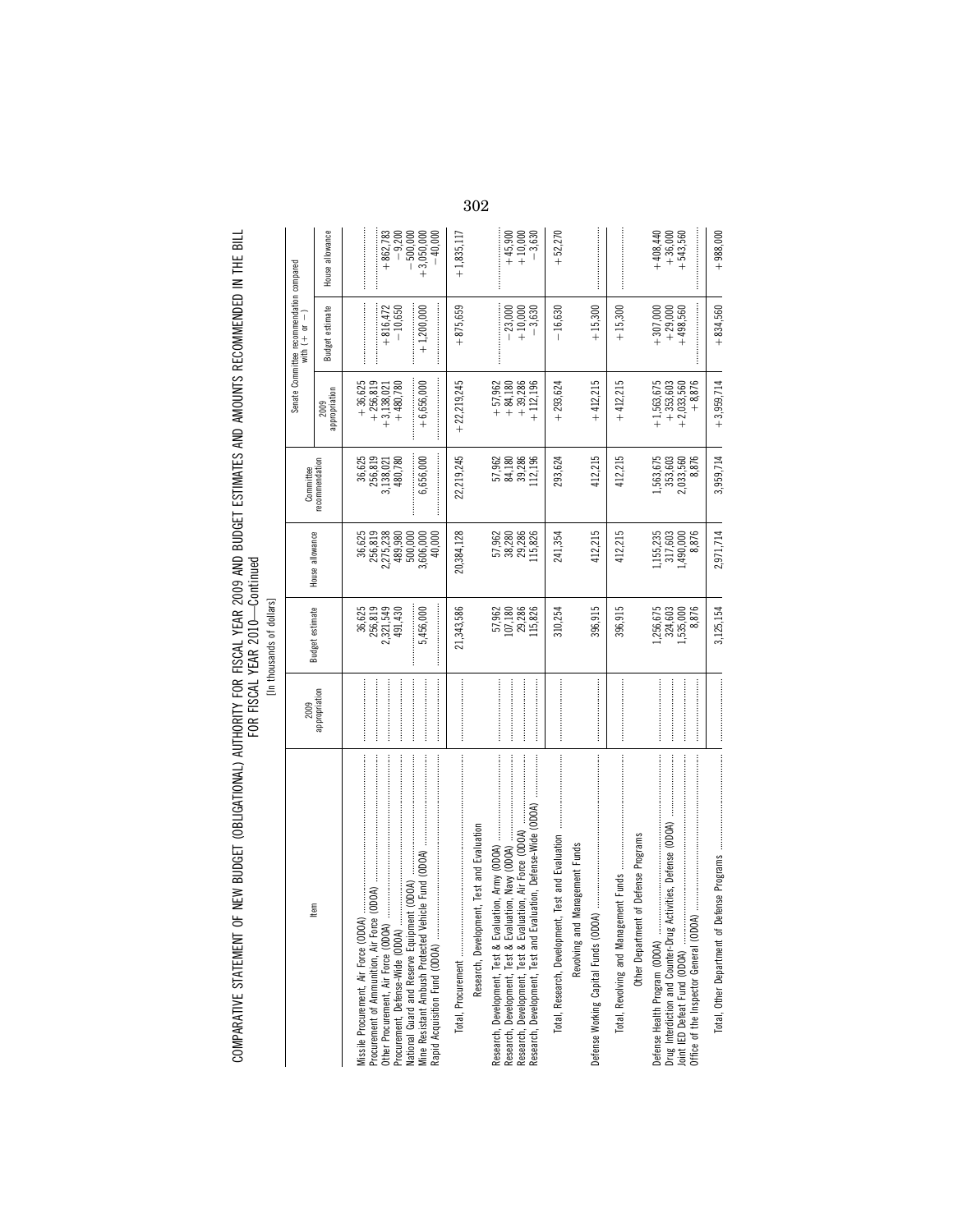| <b>TITLE IX General Provisions</b>                                                                              |                                                  |                                                                                                                                                                                                                                                                                                                                                                                                                                                                                                                                          |                                                                                                                                                                                                                                                                                                                                                                                                                                                                                                                                       |                          |                                                |                                                                                                                                                                                                                                                                                                                                                                                                                                                                                                                                                         |                        |
|-----------------------------------------------------------------------------------------------------------------|--------------------------------------------------|------------------------------------------------------------------------------------------------------------------------------------------------------------------------------------------------------------------------------------------------------------------------------------------------------------------------------------------------------------------------------------------------------------------------------------------------------------------------------------------------------------------------------------------|---------------------------------------------------------------------------------------------------------------------------------------------------------------------------------------------------------------------------------------------------------------------------------------------------------------------------------------------------------------------------------------------------------------------------------------------------------------------------------------------------------------------------------------|--------------------------|------------------------------------------------|---------------------------------------------------------------------------------------------------------------------------------------------------------------------------------------------------------------------------------------------------------------------------------------------------------------------------------------------------------------------------------------------------------------------------------------------------------------------------------------------------------------------------------------------------------|------------------------|
| Additional transfer authority (ODOA) (Sec. 9002)                                                                |                                                  | (4,000,000)                                                                                                                                                                                                                                                                                                                                                                                                                                                                                                                              | (3,000,000)                                                                                                                                                                                                                                                                                                                                                                                                                                                                                                                           | $(4,000,000)$<br>329,000 | $(+4,000,000)$<br>+329,000                     | $+329,000$                                                                                                                                                                                                                                                                                                                                                                                                                                                                                                                                              | $(+1,000,000)$         |
|                                                                                                                 |                                                  |                                                                                                                                                                                                                                                                                                                                                                                                                                                                                                                                          | 6,500                                                                                                                                                                                                                                                                                                                                                                                                                                                                                                                                 |                          |                                                |                                                                                                                                                                                                                                                                                                                                                                                                                                                                                                                                                         | $+329,000$<br>$-6,500$ |
|                                                                                                                 |                                                  |                                                                                                                                                                                                                                                                                                                                                                                                                                                                                                                                          | 6,500                                                                                                                                                                                                                                                                                                                                                                                                                                                                                                                                 | 329,000                  | $+329,000$                                     | $+329,000$                                                                                                                                                                                                                                                                                                                                                                                                                                                                                                                                              | $+322,500$             |
|                                                                                                                 |                                                  | 128,595,016                                                                                                                                                                                                                                                                                                                                                                                                                                                                                                                              | 128,246,985                                                                                                                                                                                                                                                                                                                                                                                                                                                                                                                           | 128,221,367              | $+128,221,367$                                 | 373,649                                                                                                                                                                                                                                                                                                                                                                                                                                                                                                                                                 | 25,618                 |
|                                                                                                                 | 477,644,889                                      | 629,685,852                                                                                                                                                                                                                                                                                                                                                                                                                                                                                                                              | 625,837,879                                                                                                                                                                                                                                                                                                                                                                                                                                                                                                                           | 625,815,332              | $+148.170.443$                                 | 3,870,520                                                                                                                                                                                                                                                                                                                                                                                                                                                                                                                                               | 22,547                 |
| SUPPLEMENTAL APPROPRIATIONS ACT, 2008 (Public Law 110-252)<br>Title IX, Defense Matters<br>OTHER APPROPRIATIONS |                                                  |                                                                                                                                                                                                                                                                                                                                                                                                                                                                                                                                          |                                                                                                                                                                                                                                                                                                                                                                                                                                                                                                                                       |                          |                                                |                                                                                                                                                                                                                                                                                                                                                                                                                                                                                                                                                         |                        |
| Chapter 2, Defense Bridge Fund Appropriations for fiscal year 2009 (emer-                                       |                                                  |                                                                                                                                                                                                                                                                                                                                                                                                                                                                                                                                          |                                                                                                                                                                                                                                                                                                                                                                                                                                                                                                                                       |                          |                                                |                                                                                                                                                                                                                                                                                                                                                                                                                                                                                                                                                         |                        |
| gency)<br>Special transfer authority (emergency) …………………………………………………………………………………………                             | 65,921,157<br>(4,000,000)                        |                                                                                                                                                                                                                                                                                                                                                                                                                                                                                                                                          |                                                                                                                                                                                                                                                                                                                                                                                                                                                                                                                                       |                          | $-65,921,157$<br>$(-4,000,000)$                |                                                                                                                                                                                                                                                                                                                                                                                                                                                                                                                                                         |                        |
| Subtotal, Chapter 2, fiscal year 2009 (emergency)                                                               | 65,921,157                                       |                                                                                                                                                                                                                                                                                                                                                                                                                                                                                                                                          |                                                                                                                                                                                                                                                                                                                                                                                                                                                                                                                                       |                          | 65, 921, 157                                   |                                                                                                                                                                                                                                                                                                                                                                                                                                                                                                                                                         |                        |
|                                                                                                                 | 65,921,157                                       |                                                                                                                                                                                                                                                                                                                                                                                                                                                                                                                                          |                                                                                                                                                                                                                                                                                                                                                                                                                                                                                                                                       |                          | 65,921,157                                     |                                                                                                                                                                                                                                                                                                                                                                                                                                                                                                                                                         |                        |
| AMERICAN RECOVERY & REINVESTMENT ACT, 2009 (Public Law 111-5)<br>Title III, Department of Defense               |                                                  |                                                                                                                                                                                                                                                                                                                                                                                                                                                                                                                                          |                                                                                                                                                                                                                                                                                                                                                                                                                                                                                                                                       |                          |                                                |                                                                                                                                                                                                                                                                                                                                                                                                                                                                                                                                                         |                        |
|                                                                                                                 | 3,840,000<br>300,000<br>415,000                  | $\label{def:1} \begin{aligned} \text{Tr}(\mathcal{L}(\mathcal{L}(\mathcal{L}(\mathcal{L}(\mathcal{L}(\mathcal{L}(\mathcal{L}(\mathcal{L}(\mathcal{L}(\mathcal{L}(\mathcal{L}(\mathcal{L}(\mathcal{L}(\mathcal{L}(\mathcal{L}(\mathcal{L}(\mathcal{L}(\mathcal{L}(\mathcal{L}(\mathcal{L}(\mathcal{L}(\mathcal{L}(\mathcal{L}(\mathcal{L}(\mathcal{L}(\mathcal{L}(\mathcal{L}(\mathcal{L}(\mathcal{L}(\mathcal{L}(\mathcal{L}(\mathcal{L}(\mathcal{L}(\mathcal{L$                                                                         |                                                                                                                                                                                                                                                                                                                                                                                                                                                                                                                                       |                          | $-3,840,000$<br>$-300,000$<br>$-415,000$       |                                                                                                                                                                                                                                                                                                                                                                                                                                                                                                                                                         |                        |
| Total, Public Law 111-5 (eme                                                                                    | 4,555,000                                        |                                                                                                                                                                                                                                                                                                                                                                                                                                                                                                                                          |                                                                                                                                                                                                                                                                                                                                                                                                                                                                                                                                       |                          | 4,555,000<br>$\mathbf{I}$                      |                                                                                                                                                                                                                                                                                                                                                                                                                                                                                                                                                         |                        |
| SUPPLEMENTAL APPROPRIATIONS ACT, 2009 (Public Law 111-32)<br>TITLE III DEPARTMENT OF DEFENSE                    |                                                  |                                                                                                                                                                                                                                                                                                                                                                                                                                                                                                                                          |                                                                                                                                                                                                                                                                                                                                                                                                                                                                                                                                       |                          |                                                |                                                                                                                                                                                                                                                                                                                                                                                                                                                                                                                                                         |                        |
|                                                                                                                 | 28,540,175<br>18,726,150<br>3,606,939<br>400,000 |                                                                                                                                                                                                                                                                                                                                                                                                                                                                                                                                          |                                                                                                                                                                                                                                                                                                                                                                                                                                                                                                                                       |                          | $-28,540,175$<br>$-18,726,150$<br>$-3,606,939$ |                                                                                                                                                                                                                                                                                                                                                                                                                                                                                                                                                         |                        |
|                                                                                                                 |                                                  | $\label{def:main} \begin{minipage}{0.9\linewidth} \begin{minipage}{0.9\linewidth} \begin{minipage}{0.9\linewidth} \begin{minipage}{0.9\linewidth} \end{minipage} \end{minipage} \end{minipage} \begin{minipage}{0.9\linewidth} \begin{minipage}{0.9\linewidth} \begin{minipage}{0.9\linewidth} \begin{minipage}{0.9\linewidth} \end{minipage} \end{minipage} \end{minipage} \end{minipage} \begin{minipage}{0.9\linewidth} \begin{minipage}{0.9\linewidth} \begin{minipage}{0.9\linewidth} \end{minipage} \end{minipage} \end{minipage}$ | $\label{def:1} \begin{minipage}{0.9\linewidth} \begin{minipage}{0.9\linewidth} \begin{minipage}{0.9\linewidth} \begin{minipage}{0.9\linewidth} \end{minipage} \end{minipage} \end{minipage} \begin{minipage}{0.9\linewidth} \begin{minipage}{0.9\linewidth} \begin{minipage}{0.9\linewidth} \begin{minipage}{0.9\linewidth} \end{minipage} \end{minipage} \end{minipage} \end{minipage} \begin{minipage}{0.9\linewidth} \begin{minipage}{0.9\linewidth} \begin{minipage}{0.9\linewidth} \end{minipage} \end{minipage} \end{minipage}$ |                          | $-400,000$                                     | $\label{def:conformal} \begin{minipage}{0.9\textwidth} \centering \begin{minipage}{0.9\textwidth} \centering \end{minipage} \begin{minipage}{0.9\textwidth} \centering \begin{minipage}{0.9\textwidth} \centering \end{minipage} \begin{minipage}{0.9\textwidth} \centering \end{minipage} \begin{minipage}{0.9\textwidth} \centering \end{minipage} \begin{minipage}{0.9\textwidth} \centering \end{minipage} \begin{minipage}{0.9\textwidth} \centering \end{minipage} \begin{minipage}{0.9\textwidth} \centering \end{minipage} \begin{minipage}{0.$ |                        |